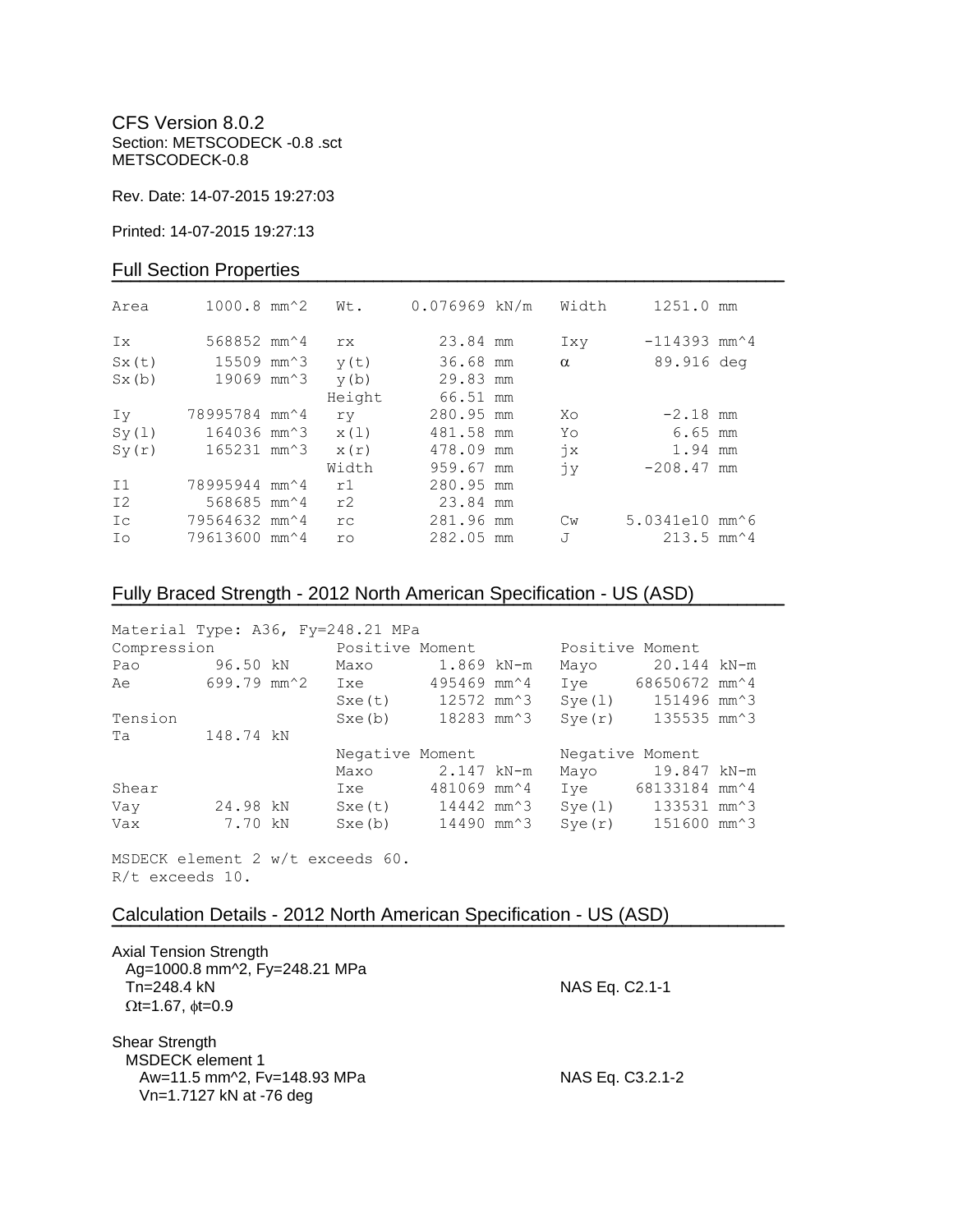| $\Omega v = 1.6$ , $\phi v = 0.95$<br>MSDECK element 3   |                  |
|----------------------------------------------------------|------------------|
| Aw=45.487 mm^2, Fv=138.61 MPa<br>Vn=6.305 kN at 71 deg   | NAS Eq. C3.2.1-3 |
| $\Omega$ v=1.6, $\phi$ v=0.95                            |                  |
| <b>MSDECK element 8</b><br>Aw=45.487 mm^2, Fv=138.61 MPa | NAS Eq. C3.2.1-3 |
| Vn=6.305 kN at -71 deg                                   |                  |
| $Qv=1.6$ , $\phi v=0.95$                                 |                  |
| <b>MSDECK</b> element 13                                 |                  |
| Aw=45.487 mm^2, Fv=138.61 MPa                            | NAS Eq. C3.2.1-3 |
| Vn=6.305 kN at 71 deg                                    |                  |
| $Qv=1.6$ , $\phi v=0.95$                                 |                  |
| MSDECK element 18                                        |                  |
| Aw=45.487 mm^2, Fv=138.61 MPa                            | NAS Eq. C3.2.1-3 |
| Vn=6.305 kN at -71 deg                                   |                  |
| $\Omega$ v=1.6, $\phi$ v=0.95                            |                  |
| <b>MSDECK element 23</b>                                 |                  |
| Aw=45.487 mm^2, Fv=138.61 MPa                            | NAS Eq. C3.2.1-3 |
| Vn=6.305 kN at 71 deg                                    |                  |
| $\Omega$ v=1.6, $\phi$ v=0.95                            |                  |
| <b>MSDECK</b> element 28                                 |                  |
| Aw=45.487 mm^2, Fv=138.61 MPa                            | NAS Eq. C3.2.1-3 |
| Vn=6.305 kN at -71 deg                                   |                  |
| $\Omega$ v=1.6, $\phi$ v=0.95                            |                  |
| <b>MSDECK</b> element 30                                 |                  |
| Aw=8.8258 mm^2, Fv=148.93 MPa                            | NAS Eq. C3.2.1-2 |
| Vn=1.3144 kN at 71 deg<br>$\Omega$ v=1.6, $\phi$ v=0.95  |                  |
| <b>MSDECK element 32</b>                                 |                  |
| Aw=11.744 mm^2, Fv=148.93 MPa                            | NAS Eq. C3.2.1-2 |
| Vn=1.749 kN at -67 deg                                   |                  |
| $\Omega$ v=1.6, $\phi$ v=0.95                            |                  |
|                                                          |                  |
| <b>Axial Compression Strength</b>                        |                  |
| Effective width calculations for part 1: MSDECK          |                  |
| Element 1: Unstiffened, w=14.375 mm                      |                  |
| f1=248.21 MPa, f2=248.21 MPa                             |                  |
| $\nu = 1$                                                | NAS Eq. B3.2-1   |
| $k = 0.43$                                               | NAS Eq. B3.2-3   |
| $\lambda = 1.007$                                        | NAS Eq. B2.1-4   |
| $p=0.77608$                                              | NAS Eq. B2.1-3   |
| b=11.156 mm (ineffective width=3.2188 mm)                | NAS Eq. B2.1-2   |
| Element 2: Check for lip stiffener reduction             |                  |
| S=36.641                                                 | NAS Eq. B4-7     |
| la=104.58 mm^4                                           | NAS Eq. B4-8     |
| $Is=186.48$ mm $\sim$ 4 > la (no lip reduction)<br>k=4   | NAS Table B4-1   |
| Element 2: Stiffened, w=63.804 mm                        |                  |
| f1=248.21 MPa, f2=248.21 MPa                             |                  |
| $\nu = 1$                                                | NAS Eq. B2.3-1   |
| $k=4$                                                    | NAS Eq. B2.3-8   |
| $\lambda = 1.4655$                                       | NAS Eq. B2.1-4   |
| $p=0.57992$                                              | NAS Eq. B2.1-3   |
| be=37.002 mm                                             | NAS Eq. B2.1-2   |
|                                                          |                  |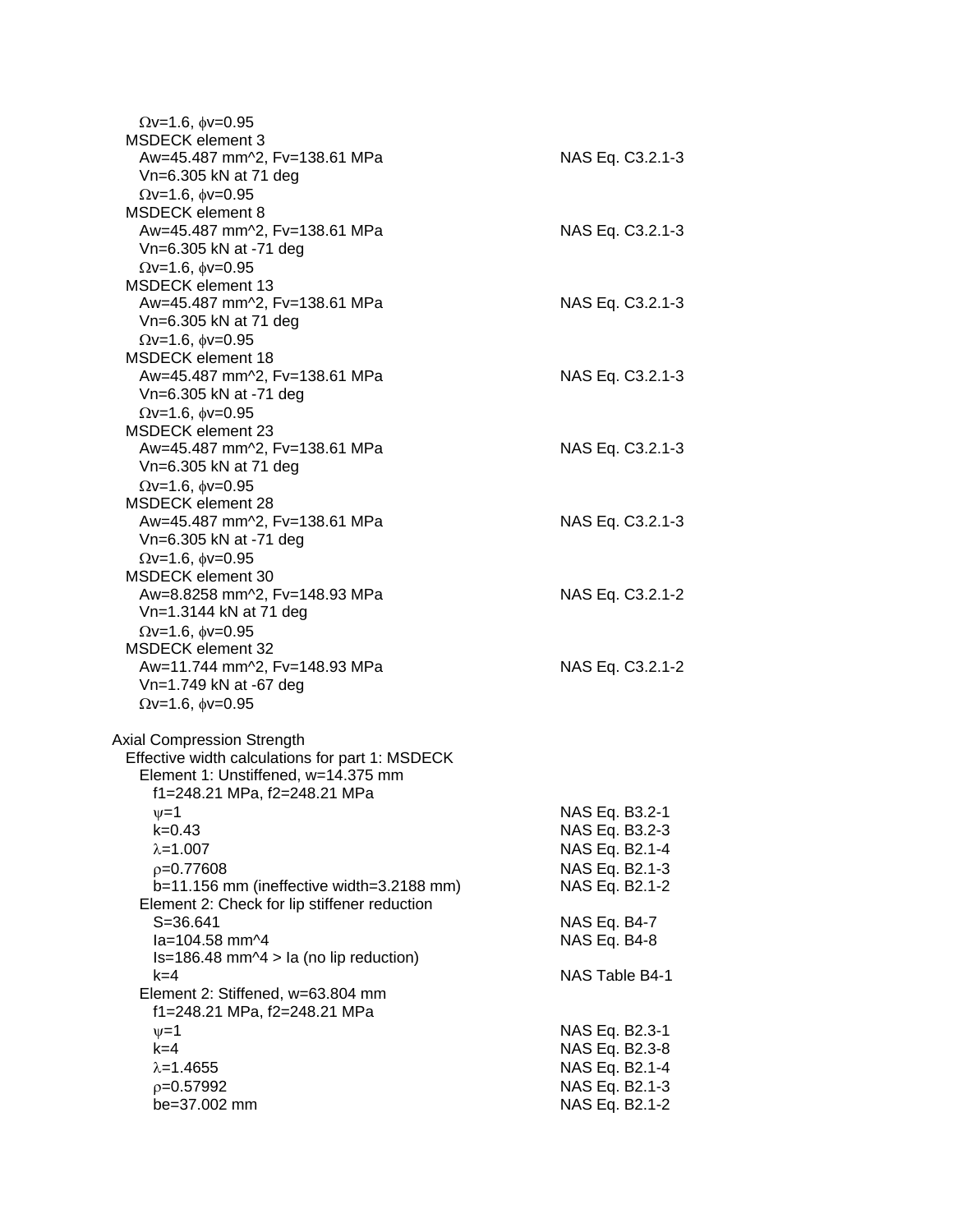| $b1 = 18.501$ mm<br>$b2 = 18.501$ mm                                                             | NAS Eq. B2.3-9<br>NAS Eq. B2.3-10 |
|--------------------------------------------------------------------------------------------------|-----------------------------------|
| Ineffective width=26.803 mm<br>Element 3: Stiffened, w=56.859 mm<br>f1=248.21 MPa, f2=248.21 MPa |                                   |
| $\nu = 1$                                                                                        | NAS Eq. B2.3-1                    |
| $k=4$                                                                                            | NAS Eq. B2.3-8                    |
| $\lambda = 1.306$                                                                                | NAS Eq. B2.1-4                    |
| $p=0.63672$                                                                                      | NAS Eq. B2.1-3                    |
| be=36.203 mm<br>$b1 = 18.102$ mm                                                                 | NAS Eq. B2.1-2<br>NAS Eq. B2.3-9  |
| b2=18.102 mm                                                                                     | NAS Eq. B2.3-10                   |
| Ineffective width=20.655 mm                                                                      |                                   |
| Element 4: Stiffened, w=53.982 mm                                                                |                                   |
| f1=248.21 MPa, f2=248.21 MPa                                                                     |                                   |
| $\nu = 1$                                                                                        | NAS Eq. B2.3-1                    |
| $k=4$                                                                                            | NAS Eq. B2.3-8                    |
| $\lambda = 1.2399$<br>$p=0.66342$                                                                | NAS Eq. B2.1-4<br>NAS Eq. B2.1-3  |
| be=35.812 mm                                                                                     | NAS Eq. B2.1-2                    |
| $b1 = 17.906$ mm                                                                                 | NAS Eq. B2.3-9                    |
| b2=17.906 mm                                                                                     | NAS Eq. B2.3-10                   |
| Ineffective width=18.169 mm                                                                      |                                   |
| Element 5: Stiffened, w=3.0894e-5 mm<br>f1=248.21 MPa, f2=248.21 MPa                             |                                   |
| $\nu = 1$                                                                                        | NAS Eq. B2.3-1                    |
| $k = 2.5138$<br>$\lambda = 8.9511e - 7$                                                          | NAS Eq. B2.3-8<br>NAS Eq. B2.1-4  |
| $p=1$                                                                                            | NAS Eq. B2.1-3                    |
| be=3.0894e-5 mm                                                                                  | NAS Eq. B2.1-2                    |
| b1=1.5447e-5 mm                                                                                  | NAS Eq. B2.3-9                    |
| b2=1.5447e-5 mm                                                                                  | NAS Eq. B2.3-10                   |
| b1+b2 > compression width (fully effective)                                                      |                                   |
| Element 6: Stiffened, w=3.0894e-5 mm<br>f1=248.21 MPa, f2=248.21 MPa                             |                                   |
| $v = 1$                                                                                          | NAS Eq. B2.3-1                    |
| k=2.5138                                                                                         | NAS Eq. B2.3-8                    |
| $\lambda = 8.9511e - 7$                                                                          | NAS Eq. B2.1-4                    |
| $p=1$                                                                                            | NAS Eq. B2.1-3                    |
| be=3.0894e-5 mm                                                                                  | NAS Eq. B2.1-2                    |
| $b1 = 1.5447e-5$ mm                                                                              | NAS Eq. B2.3-9                    |
| b2=1.5447e-5 mm<br>b1+b2 > compression width (fully effective)                                   | NAS Eq. B2.3-10                   |
| Element 7: Stiffened, w=53.982 mm                                                                |                                   |
| f1=248.21 MPa, f2=248.21 MPa                                                                     |                                   |
| $\nu = 1$                                                                                        | NAS Eq. B2.3-1                    |
| $k=4$                                                                                            | NAS Eq. B2.3-8                    |
| $\lambda = 1.2399$                                                                               | NAS Eq. B2.1-4                    |
| $p=0.66342$                                                                                      | NAS Eq. B2.1-3                    |
| be=35.812 mm<br>b1=17.906 mm                                                                     | NAS Eq. B2.1-2<br>NAS Eq. B2.3-9  |
| b2=17.906 mm                                                                                     | NAS Eq. B2.3-10                   |
| Ineffective width=18.169 mm                                                                      |                                   |
| Element 8: Stiffened, w=56.859 mm                                                                |                                   |
| f1=248.21 MPa, f2=248.21 MPa                                                                     |                                   |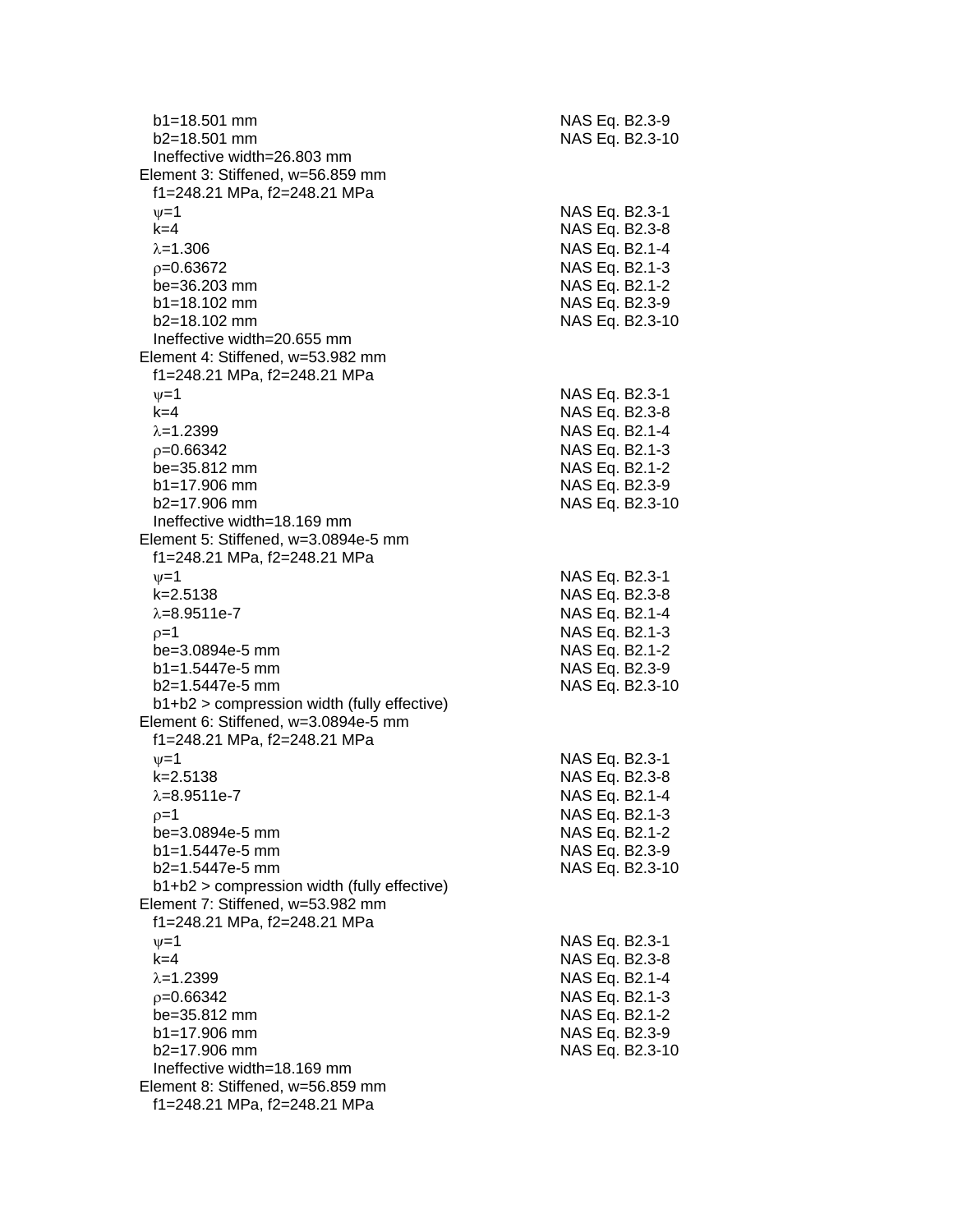$\nu$  =1 NAS Eq. B2.3-1 k=4 NAS Eq. B2.3 - 8 λ=1.306 NAS Eq. B2.1-4  $\rho$ =0.63672 NAS Eq. B2.1-3 be=36.203 mm b1=18.102 mm NAS Eq. B2.3-9 b2=18.102 mm NAS Eq. B2.3 -10 Ineffective width=20.655 mm Element 9: Stiffened, w=53.982 mm f1=248.21 MPa, f2=248.21 MPa  $\psi$ =1 NAS Eq. B2.3-1 k=4 NAS Eq. B2.3 - 8 λ=1.2399 NAS Eq. B2.1-4  $\rho$ =0.66342 NAS Eq. B2.1-3 be=35.812 mm  $b1=17.906$  mm  $b2=17.906$  mm NAS Eq. B2.3-10 Ineffective width=18.169 mm Element 10: Stiffened, w=3.0894e-5 mm f1=248.21 MPa, f2=248.21 MPa  $\psi$ =1 NAS Eq. B2.3-1 k=2.5138 NAS Eq. B2.3 - 8 λ=8.9512e-7 NAS Eq. B2.1 - 4  $\rho$ =1 NAS Eq. B2.1-3 be=3.0894e -5 mm NAS Eq. B2.1 - 2 b1=1.5447e-5 mm -5 mm NAS Eq. B2.3 - 9 b2=1.5447e -5 mm NAS Eq. B2.3 -10 b1+b2 > compression width (fully effective) Element 11: Stiffened, w=3.0894e-5 mm f1=248.21 MPa, f2=248.21 MPa  $\nu$  =1 NAS Eq. B2.3-1 k=2.5138 NAS Eq. B2.3 - 8 λ=8.9512e-7 NAS Eq. B2.1 - 4  $\rho=1$  NAS Eq. B2.1-3 be=3.0894e -5 mm NAS Eq. B2.1 - 2 b1=1.5447e-5 mm -5 mm NAS Eq. B2.3 - 9 b2=1.5447e-5 mm -5 mm NAS Eq. B2.3 -10 b1+b2 > compression width (fully effective) Element 12: Stiffened, w=53.982 mm f1=248.21 MPa, f2=248.21 MPa  $\psi$ =1 NAS Eq. B2.3-1 k=4 NAS Eq. B2.3 - 8 λ=1.2399 NAS Eq. B2.1-4  $\rho$ =0.66342 NAS Eq. B2.1-3 be=35.812 mm  $b1 = 17.906$  mm b2=17.906 mm NAS Eq. B2.3 -10 Ineffective width=18.169 mm Element 13: Stiffened, w=56.859 mm f1=248.21 MPa, f2=248.21 MPa  $\psi$ =1 NAS Eq. B2.3-1 k=4 NAS Eq. B2.3 - 8 λ=1.306 NAS Eq. B2.1-4  $\rho$ =0.63672 NAS Eq. B2.1-3 be=36.203 mm NAS Eq. B2.1-2

- 2

- 2

- 9

- 2

- 9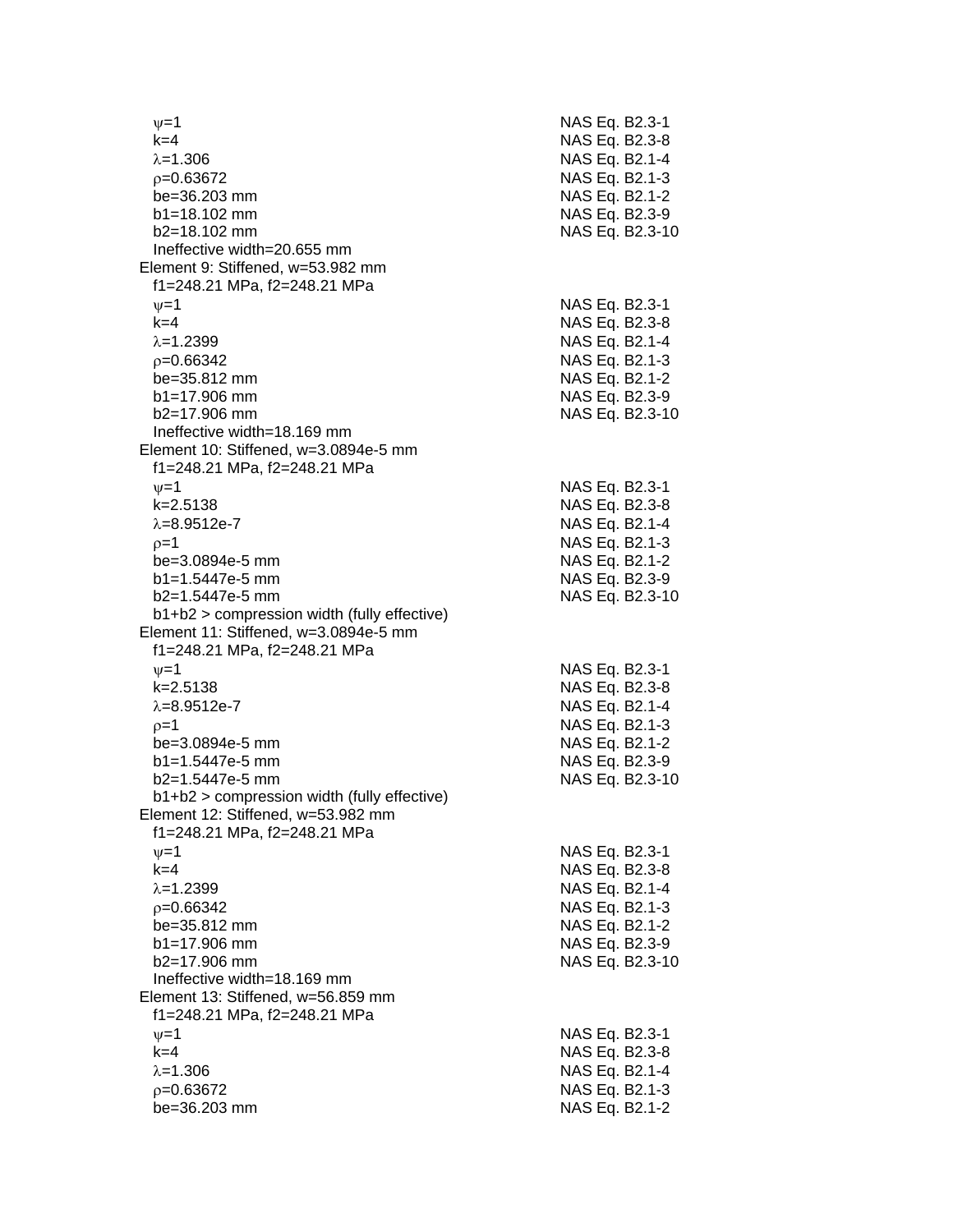| $b1 = 18.102$ mm<br>$b2=18.102$ mm                                | NAS Eq. B2.3-9<br>NAS Eq. B2.3-10 |
|-------------------------------------------------------------------|-----------------------------------|
| Ineffective width=20.655 mm<br>Element 14: Stiffened, w=53.982 mm |                                   |
| f1=248.21 MPa, f2=248.21 MPa                                      |                                   |
| $\nu=1$                                                           | NAS Eq. B2.3-1                    |
| $k=4$                                                             | NAS Eq. B2.3-8                    |
| $\lambda = 1.2399$                                                | NAS Eq. B2.1-4                    |
| $p=0.66342$                                                       | NAS Eq. B2.1-3                    |
| be=35.812 mm                                                      | NAS Eq. B2.1-2                    |
| $b1 = 17.906$ mm<br>b2=17.906 mm                                  | NAS Eq. B2.3-9                    |
| Ineffective width=18.169 mm                                       | NAS Eq. B2.3-10                   |
| Element 15: Stiffened, w=3.0894e-5 mm                             |                                   |
| f1=248.21 MPa, f2=248.21 MPa                                      |                                   |
| $\nu = 1$                                                         | NAS Eq. B2.3-1                    |
| $k = 2.5138$                                                      | NAS Eq. B2.3-8                    |
| $\lambda = 8.9512e - 7$                                           | NAS Eq. B2.1-4                    |
| $p=1$                                                             | NAS Eq. B2.1-3                    |
| be=3.0894e-5 mm                                                   | NAS Eq. B2.1-2                    |
| $b1 = 1.5447e-5$ mm                                               | NAS Eq. B2.3-9                    |
| $b2=1.5447e-5$ mm                                                 | NAS Eq. B2.3-10                   |
| $b1+b2$ > compression width (fully effective)                     |                                   |
| Element 16: Stiffened, w=3.0894e-5 mm                             |                                   |
| f1=248.21 MPa, f2=248.21 MPa                                      |                                   |
| $\nu=1$                                                           | NAS Eq. B2.3-1                    |
| $k = 2.5138$                                                      | NAS Eq. B2.3-8                    |
| $\lambda = 8.9512e - 7$                                           | NAS Eq. B2.1-4                    |
| $p=1$<br>be=3.0894e-5 mm                                          | NAS Eq. B2.1-3<br>NAS Eq. B2.1-2  |
| $b1 = 1.5447e-5$ mm                                               | NAS Eq. B2.3-9                    |
| b2=1.5447e-5 mm                                                   | NAS Eq. B2.3-10                   |
| $b1+b2$ > compression width (fully effective)                     |                                   |
| Element 17: Stiffened, w=53.982 mm                                |                                   |
| f1=248.21 MPa, f2=248.21 MPa                                      |                                   |
| $\nu = 1$                                                         | NAS Eq. B2.3-1                    |
| $k = 4$                                                           | NAS Eq. B2.3-8                    |
| $\lambda = 1.2399$                                                | NAS Eq. B2.1-4                    |
| $p=0.66342$                                                       | NAS Eq. B2.1-3                    |
| be=35.812 mm                                                      | NAS Eq. B2.1-2                    |
| $b1 = 17.906$ mm                                                  | NAS Eq. B2.3-9                    |
| $b2=17.906$ mm                                                    | NAS Eq. B2.3-10                   |
| Ineffective width=18.169 mm<br>Element 18: Stiffened, w=56.859 mm |                                   |
| f1=248.21 MPa, f2=248.21 MPa                                      |                                   |
| $\nu = 1$                                                         | NAS Eq. B2.3-1                    |
| $k=4$                                                             | NAS Eq. B2.3-8                    |
| $\lambda = 1.306$                                                 | NAS Eq. B2.1-4                    |
| $p=0.63672$                                                       | NAS Eq. B2.1-3                    |
| be=36.203 mm                                                      | NAS Eq. B2.1-2                    |
| $b1 = 18.102$ mm                                                  | NAS Eq. B2.3-9                    |
| b2=18.102 mm                                                      | NAS Eq. B2.3-10                   |
| Ineffective width=20.655 mm                                       |                                   |
| Element 19: Stiffened, w=53.982 mm                                |                                   |
| f1=248.21 MPa, f2=248.21 MPa                                      |                                   |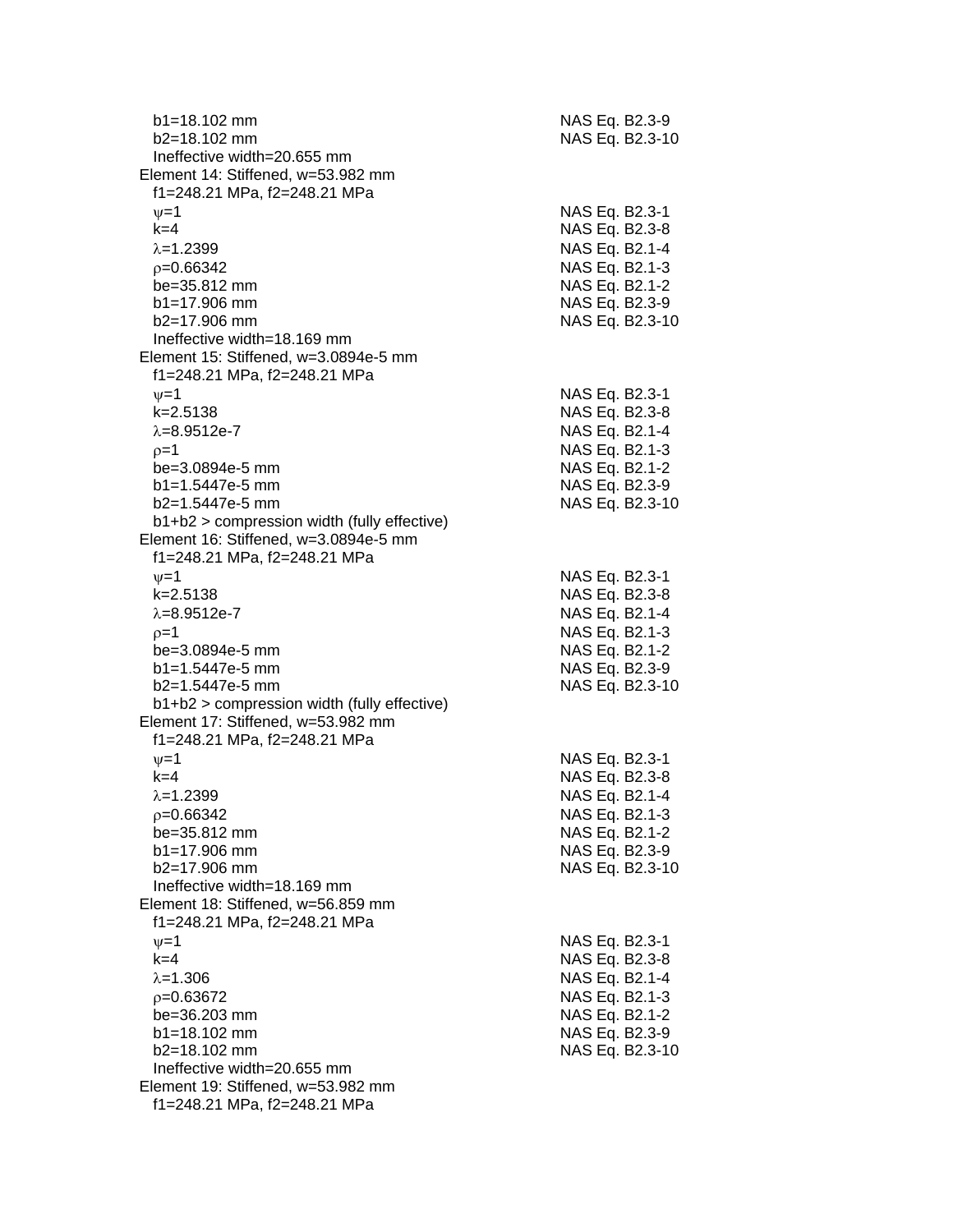$v=1$  NAS Eq. B2.3-1 k=4 NAS Eq. B2.3-8  $\lambda$ =1.2399 NAS Eq. B2.1-4 p=0.66342 NAS Eq. B2.1-3 be=35.812 mm NAS Eq. B2.1-2 b1=17.906 mm NAS Eq. B2.3-9 b2=17.906 mm NAS Eq. B2.3-10 Ineffective width=18.169 mm Element 20: Stiffened, w=3.0894e-5 mm f1=248.21 MPa, f2=248.21 MPa  $\nu$ =1 NAS Eq. B2.3-1 k=2.5138 NAS Eq. B2.3-8  $\lambda = 8.9512e - 7$  NAS Eq. B2.1-4  $p=1$  NAS Eq. B2.1-3 be=3.0894e-5 mm NAS Eq. B2.1-2 b1=1.5447e-5 mm NAS Eq. B2.3-9 b2=1.5447e-5 mm NAS Eq. B2.3-10 b1+b2 > compression width (fully effective) Element 21: Stiffened, w=3.0894e-5 mm f1=248.21 MPa, f2=248.21 MPa  $\nu=1$  NAS Eq. B2.3-1 k=2.5138 NAS Eq. B2.3-8  $\lambda = 8.9512e - 7$  NAS Eq. B2.1-4  $p=1$  NAS Eq. B2.1-3 be=3.0894e-5 mm NAS Eq. B2.1-2 b1=1.5447e-5 mm NAS Eq. B2.3-9 b2=1.5447e-5 mm NAS Eq. B2.3-10 b1+b2 > compression width (fully effective) Element 22: Stiffened, w=53.982 mm f1=248.21 MPa, f2=248.21 MPa  $v=1$  NAS Eq. B2.3-1 k=4 NAS Eq. B2.3-8  $\lambda$ =1.2399 NAS Eq. B2.1-4 =0.66342 NAS Eq. B2.1-3 be=35.812 mm NAS Eq. B2.1-2 b1=17.906 mm NAS Eq. B2.3-9 b2=17.906 mm NAS Eq. B2.3-10 Ineffective width=18.169 mm Element 23: Stiffened, w=56.859 mm f1=248.21 MPa, f2=248.21 MPa  $\nu = 1$  NAS Eq. B2.3-1 k=4 NAS Eq. B2.3-8  $\lambda = 1.306$  NAS Eq. B2.1-4 =0.63672 NAS Eq. B2.1-3 be=36.203 mm NAS Eq. B2.1-2 b1=18.102 mm NAS Eq. B2.3-9 b2=18.102 mm NAS Eq. B2.3-10 Ineffective width=20.655 mm Elements 24 to 27: NAS Section B5 - Elements with Intermediate Stiffeners bo=140.12 mm, bp=53.982 mm kloc=26.95 NAS Eq. B5.1.2-1  $\beta$ =4.4502 NAS Eq. B5.1.2-3 kd=26.852 NAS Eq. B5.1.2-2 R=1.7071 NAS Eq. B5.1-6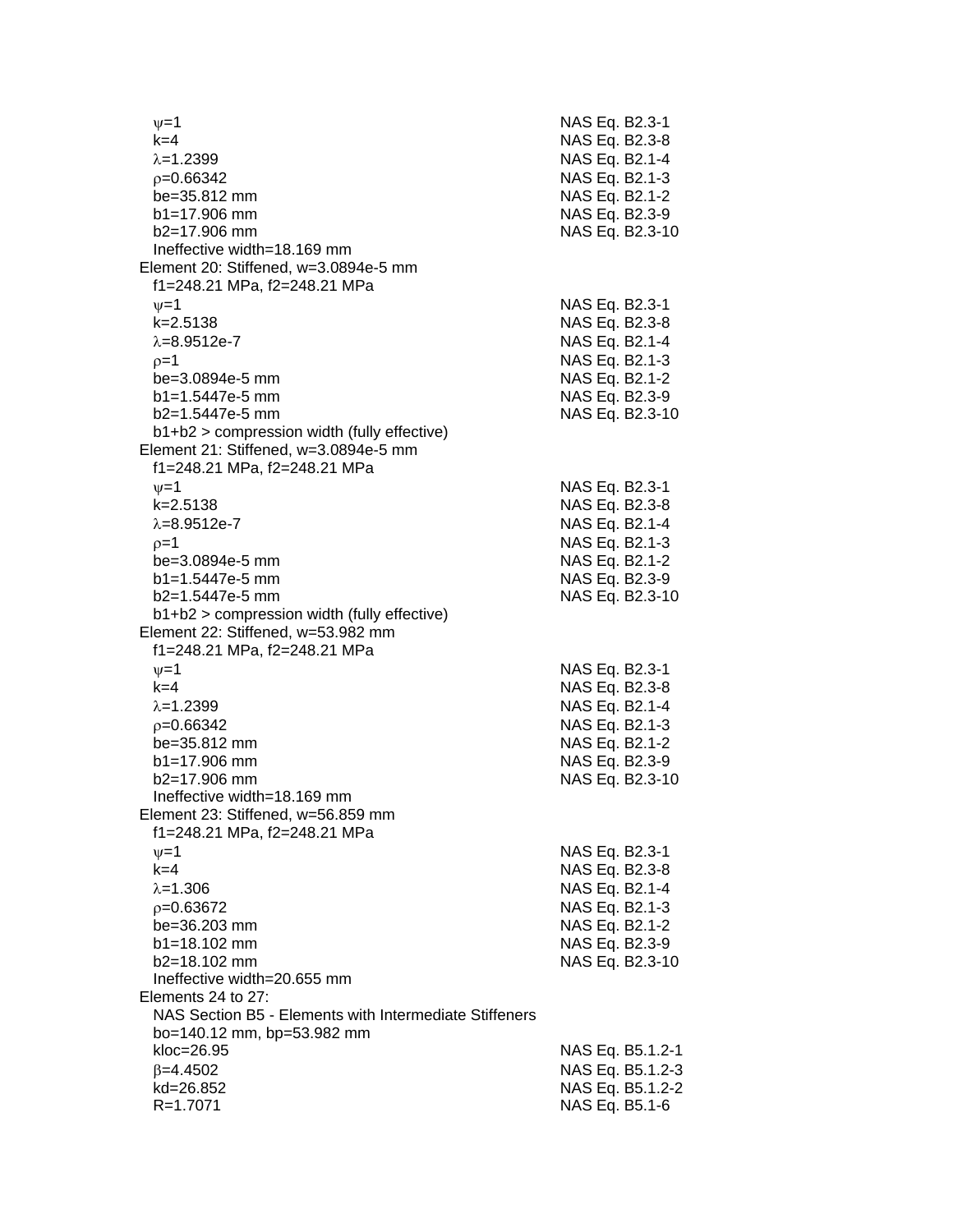k=26.95 NAS Eq. B5.1 - 5 f1=248.21 MPa  $Fcr=161.5 MPa$  $\lambda$ =1.2397 NAS Eq. B5.1-3  $\rho$ =0.66348 NAS Eq. B5.1-2 be=97.175 mm Element 28: Stiffened, w=56.859 mm f1=248.21 MPa, f2=248.21 MPa  $\psi$ =1 NAS Eq. B2.3-1 k=4 NAS Eq. B2.3 - 8 λ=1.306 NAS Eq. B2.1-4  $\rho$ =0.63672 NAS Eq. B2.1-3 be=36.203 mm NAS Eq. B2.1-2  $b1 = 18.102$  mm b2=18.102 mm NAS Eq. B2.3 -10 Ineffective width=20.655 mm Element 29: Stiffened, w=60.859 mm f1=248.21 MPa, f2=248.21 MPa  $\nu$  =1 NAS Eq. B2.3-1 k=4 NAS Eq. B2.3 - 8 =1.3978 NAS Eq. B2.1 - 4  $\rho$ =0.6028 NAS Eq. B2.1-3 be=36.685 mm  $b1 = 18.343$  mm b2=18.343 mm NAS Eq. B2.3 -10 Ineffective width=24.173 mm Element 30: Stiffened, w=11.032 mm f1=248.21 MPa, f2=248.21 MPa  $\psi$ =1 NAS Eq. B2.3-1 k=4 NAS Eq. B2.3 - 8  $\lambda$ =0.2534 NAS Eq. B2.1-4  $\rho$ =1 NAS Eq. B2.1-3 be=11.032 mm NAS Eq. B2.1-2 b1=5.5161 mm NAS Eq. B2.3-9  $b2=5.5161$  mm NAS Eq. B2.3-10 b1+b2 > compression width (fully effective) Element 32: Unstiffened, w=14.68 mm f1=248.21 MPa, f2=248.21 MPa  $\psi$ =1 NAS Eq. B3.2-1 k=0.43 NAS Eq. B3.2 - 3 λ=1.0284 NAS Eq. B2.1-4  $\rho$ =0.76437 NAS Eq. B2.1-3  $b=11.221$  mm (ineffective width=3.459 mm) Element 31: Check for lip stiffener reduction S=36.641 NAS Eq. B4 - 7 w/t < 0.328S (no lip reduction) Element 31: Stiffened, w=7.5698e -6 mm f1=248.21 MPa, f2=248.21 MPa  $\nu$  =1 NAS Eq. B2.3-1 k=4 NAS Eq. B2.3 - 8 λ=1.7387e-7 NAS Eq. B2.1 - 4  $\rho=1$  NAS Eq. B2.1-3 be=7.5698e -6 mm NAS Eq. B2.1 - 2 b1=3.7849e-6 mm -6 mm NAS Eq. B2.3 - 9 b2=3.7849e -6 mm NAS Eq. B2.3 -10

- 4

- 1

- 9

- 2

- 9

- 2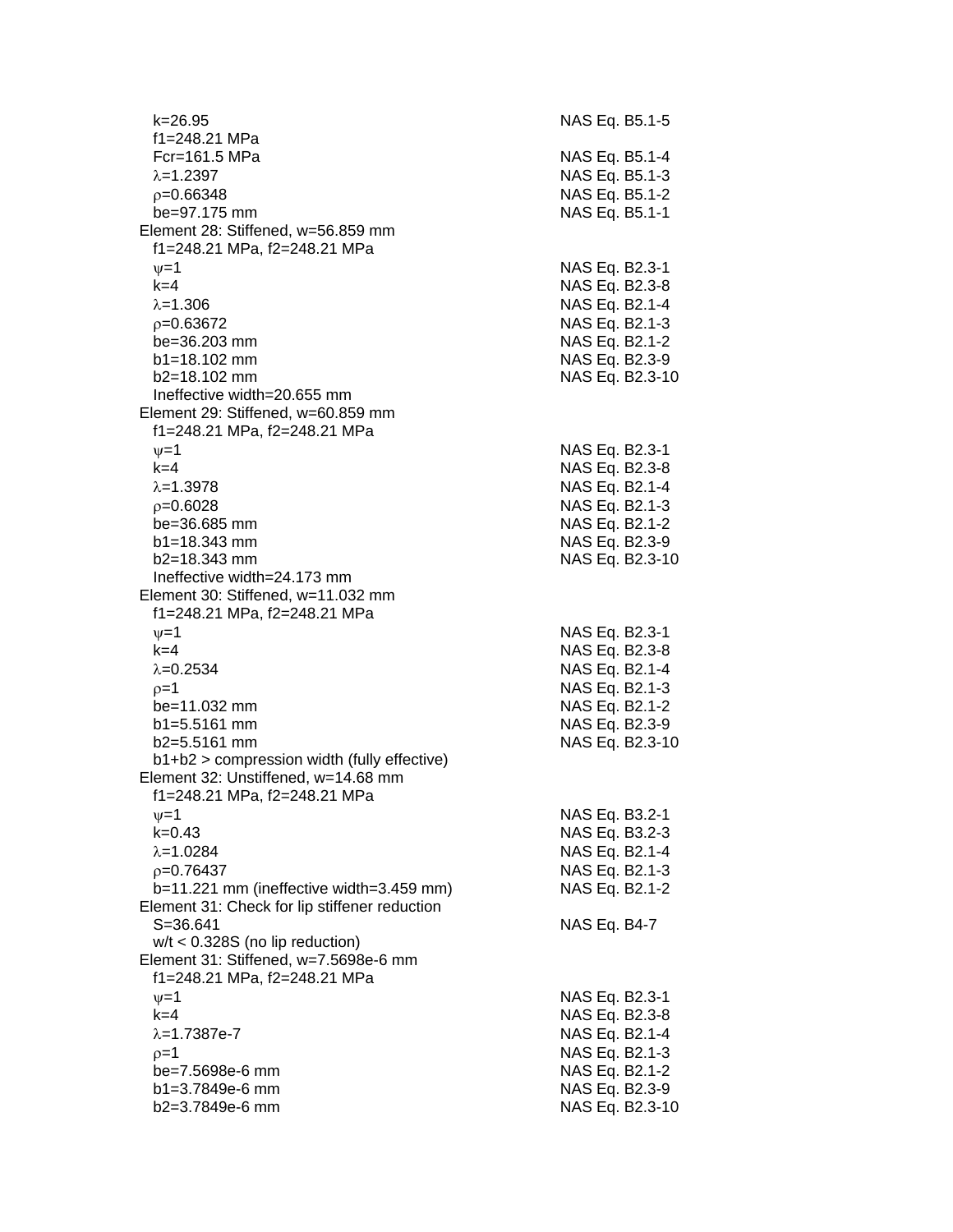| $b1+b2$ > compression width (fully effective)                                                                                                                                                                                                                                                                                                 |                                                                                        |                                      |
|-----------------------------------------------------------------------------------------------------------------------------------------------------------------------------------------------------------------------------------------------------------------------------------------------------------------------------------------------|----------------------------------------------------------------------------------------|--------------------------------------|
| Ae=699.79 mm^2, Fy=248.21 MPa<br>Pn=173.7 kN<br>$\Omega$ c=1.8, $\phi$ c=0.85                                                                                                                                                                                                                                                                 | NAS Eq. C4.1-1                                                                         |                                      |
| Positive Flexural Strength about X-axis<br>Effective width calculations for part 1: MSDECK<br>Element 1: No compressive stress (fully effective)<br>Element 2: No compressive stress (fully effective)<br>Element 3: Stiffened, w=56.859 mm<br>f1=187.32 MPa, f2=-151.29 MPa                                                                  |                                                                                        |                                      |
| $\psi = 0.80764$<br>$k = 19.428$<br>$\lambda = 0.51478$<br>$p=1$<br>be=56.859 mm                                                                                                                                                                                                                                                              | NAS Eq. B2.3-1<br>NAS Eq. B2.3-2<br>NAS Eq. B2.1-4<br>NAS Eq. B2.1-3<br>NAS Eq. B2.1-2 |                                      |
| ho=58 mm, bo=55 mm, ho/bo=1.0545<br>$b1 = 14.933$ mm<br>b2=28.429 mm<br>Compression width=31.455 mm                                                                                                                                                                                                                                           | NAS Eq. B2.3-3<br>NAS Eq. B2.3-4                                                       |                                      |
| b1+b2 > compression width (fully effective)<br>Elements 4 to 7:<br>NAS Section B5 - Elements with Intermediate Stiffeners<br>bo=140.12 mm, bp=53.982 mm<br>kloc=26.95                                                                                                                                                                         |                                                                                        | NAS Eq. B5.1.2-1                     |
| $\beta = 4.4501$<br>kd=26.852<br>R=1.7071<br>$k = 26.95$                                                                                                                                                                                                                                                                                      | NAS Eq. B5.1-6<br>NAS Eq. B5.1-5                                                       | NAS Eq. B5.1.2-3<br>NAS Eq. B5.1.2-2 |
| f1=189.02 MPa<br>Fcr=161.5 MPa<br>$\lambda = 1.0819$<br>$p=0.73637$<br>be=107.85 mm<br>Element 8: Stiffened, w=56.859 mm                                                                                                                                                                                                                      | NAS Eq. B5.1-4<br>NAS Eq. B5.1-3<br>NAS Eq. B5.1-2<br>NAS Eq. B5.1-1                   |                                      |
| f1=187.32 MPa, f2=-151.29 MPa<br>$\psi = 0.80764$<br>k=19.428<br>$\lambda = 0.51478$<br>$p=1$<br>be=56.859 mm                                                                                                                                                                                                                                 | NAS Eq. B2.3-1<br>NAS Eq. B2.3-2<br>NAS Eq. B2.1-4<br>NAS Eq. B2.1-3<br>NAS Eq. B2.1-2 |                                      |
| ho=58 mm, bo=55 mm, ho/bo=1.0545<br>$b1 = 14.933$ mm<br>b2=28.429 mm<br>Compression width=31.455 mm                                                                                                                                                                                                                                           | NAS Eq. B2.3-3<br>NAS Eq. B2.3-4                                                       |                                      |
| b1+b2 > compression width (fully effective)<br>Element 9: No compressive stress (fully effective)<br>Element 10: No compressive stress (fully effective)<br>Element 11: No compressive stress (fully effective)<br>Element 12: No compressive stress (fully effective)<br>Element 13: Stiffened, w=56.859 mm<br>f1=187.32 MPa, f2=-151.29 MPa |                                                                                        |                                      |
| $\psi = 0.80764$<br>k=19.428                                                                                                                                                                                                                                                                                                                  | NAS Eq. B2.3-1<br>NAS Eq. B2.3-2                                                       |                                      |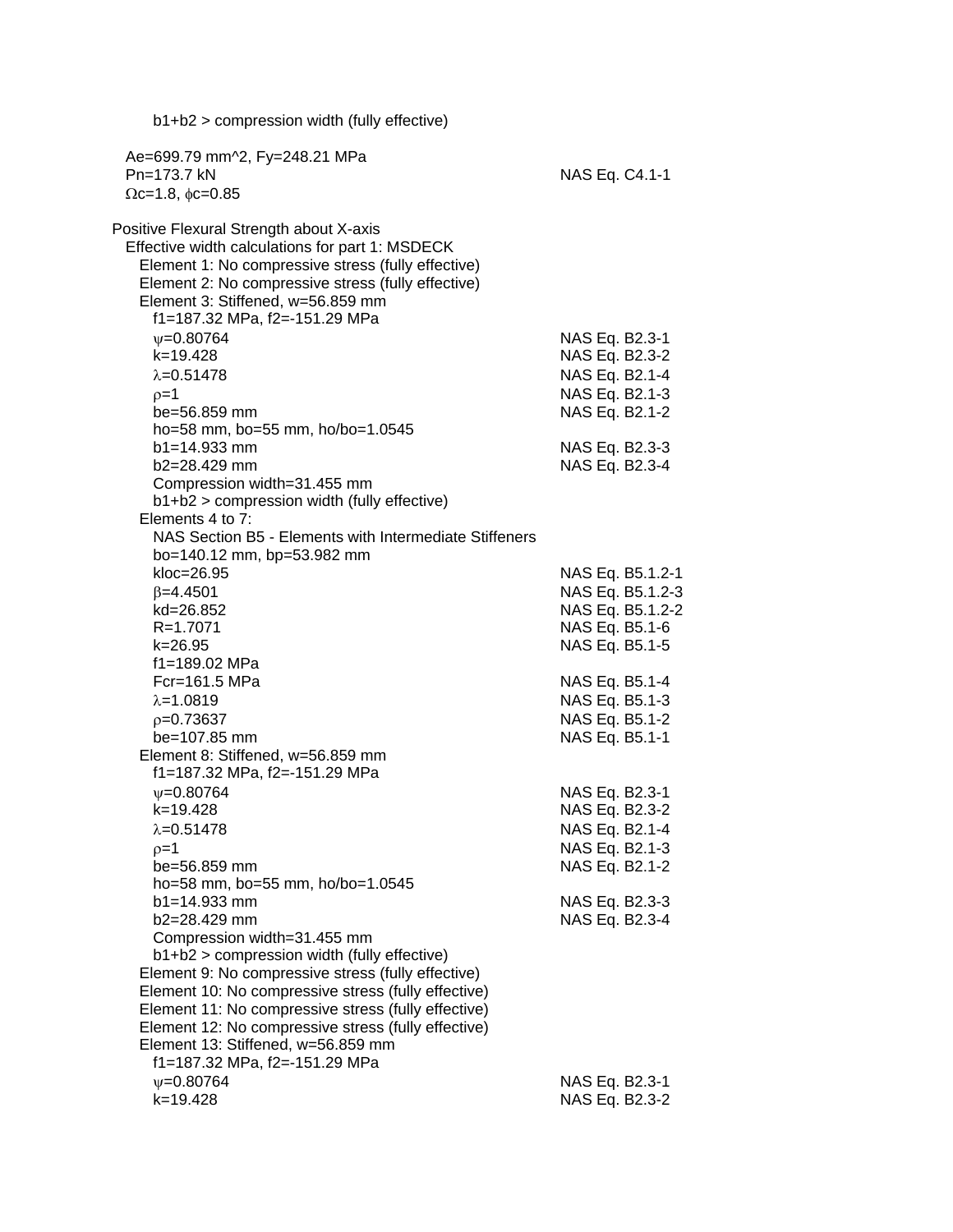| $\lambda = 0.51478$<br>$0=1$<br>be=56.859 mm                                                               | NAS Eq. B2.1-4<br>NAS Eq. B2.1-3<br>NAS Eq. B2.1-2 |
|------------------------------------------------------------------------------------------------------------|----------------------------------------------------|
| ho=58 mm, bo=55 mm, ho/bo=1.0545<br>$b1 = 14.933$ mm<br>b2=28.429 mm                                       | NAS Eq. B2.3-3<br>NAS Eq. B2.3-4                   |
| Compression width=31.455 mm<br>b1+b2 > compression width (fully effective)<br>Elements 14 to 17:           |                                                    |
| NAS Section B5 - Elements with Intermediate Stiffeners<br>bo=140.12 mm, bp=53.982 mm                       |                                                    |
| $kloc=26.95$                                                                                               | NAS Eq. B5.1.2-1                                   |
| $\beta = 4.4502$<br>kd=26.852                                                                              | NAS Eq. B5.1.2-3<br>NAS Eq. B5.1.2-2               |
| R=1.7071                                                                                                   | NAS Eq. B5.1-6                                     |
| k=26.95                                                                                                    | NAS Eq. B5.1-5                                     |
| f1=189.02 MPa<br>Fcr=161.5 MPa                                                                             | NAS Eq. B5.1-4                                     |
| $\lambda = 1.0818$                                                                                         | NAS Eq. B5.1-3                                     |
| $p=0.73637$                                                                                                | NAS Eq. B5.1-2                                     |
| be=107.85 mm                                                                                               | NAS Eq. B5.1-1                                     |
| Element 18: Stiffened, w=56.859 mm<br>f1=187.32 MPa, f2=-151.29 MPa                                        |                                                    |
| $\psi = 0.80764$                                                                                           | NAS Eq. B2.3-1                                     |
| $k = 19.428$                                                                                               | NAS Eq. B2.3-2                                     |
| $\lambda = 0.51478$                                                                                        | NAS Eq. B2.1-4                                     |
| $p=1$                                                                                                      | NAS Eq. B2.1-3                                     |
| be=56.859 mm                                                                                               | NAS Eq. B2.1-2                                     |
| ho=58 mm, bo=55 mm, ho/bo=1.0545<br>$b1 = 14.933$ mm                                                       | NAS Eq. B2.3-3                                     |
| $b2 = 28.429$ mm                                                                                           | NAS Eq. B2.3-4                                     |
| Compression width=31.455 mm                                                                                |                                                    |
| b1+b2 > compression width (fully effective)                                                                |                                                    |
| Element 19: No compressive stress (fully effective)                                                        |                                                    |
| Element 20: No compressive stress (fully effective)                                                        |                                                    |
| Element 21: No compressive stress (fully effective)<br>Element 22: No compressive stress (fully effective) |                                                    |
| Element 23: Stiffened, w=56.859 mm                                                                         |                                                    |
| f1=187.32 MPa, f2=-151.29 MPa                                                                              |                                                    |
| $\psi = 0.80764$                                                                                           | NAS Eq. B2.3-1                                     |
| $k = 19.428$                                                                                               | NAS Eq. B2.3-2                                     |
| $\lambda = 0.51478$                                                                                        | NAS Eq. B2.1-4                                     |
| $p=1$<br>be=56.859 mm                                                                                      | NAS Eq. B2.1-3<br>NAS Eq. B2.1-2                   |
| ho=58 mm, bo=55 mm, ho/bo=1.0545                                                                           |                                                    |
| $b1 = 14.933$ mm                                                                                           | NAS Eq. B2.3-3                                     |
| b2=28.429 mm                                                                                               | NAS Eq. B2.3-4                                     |
| Compression width=31.455 mm                                                                                |                                                    |
| b1+b2 > compression width (fully effective)                                                                |                                                    |
| Elements 24 to 27:<br>NAS Section B5 - Elements with Intermediate Stiffeners                               |                                                    |
| bo=140.12 mm, bp=53.982 mm                                                                                 |                                                    |
| kloc=26.95                                                                                                 | NAS Eq. B5.1.2-1                                   |
| $\beta = 4.4502$                                                                                           | NAS Eq. B5.1.2-3                                   |
| kd=26.852                                                                                                  | NAS Eq. B5.1.2-2                                   |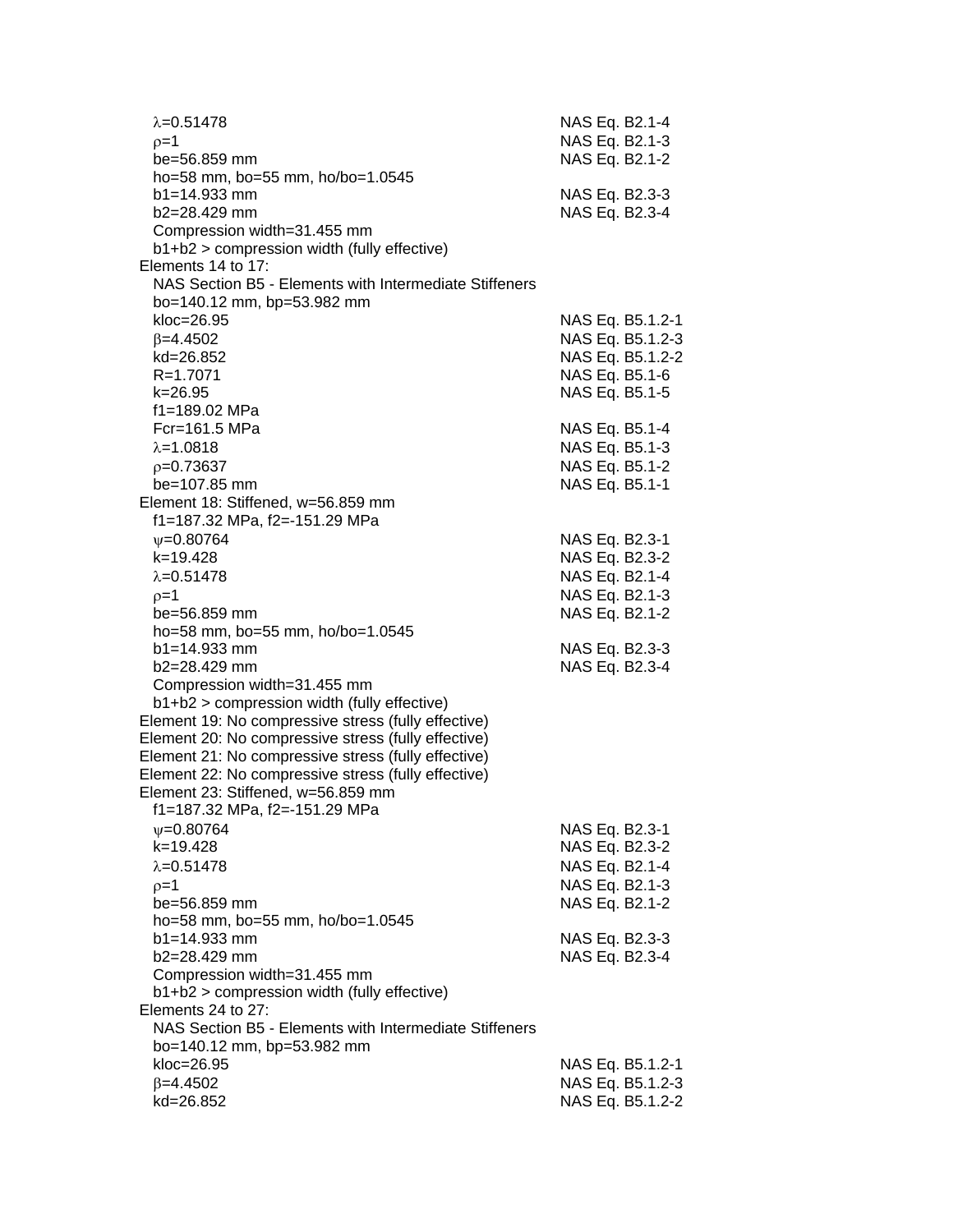| f1=189.02 MPa<br>Fcr=161.5 MPa<br>$\lambda = 1.0818$<br>$p=0.73637$<br>be=107.85 mm<br>Element 28: Stiffened, w=56.859 mm<br>f1=187.32 MPa, f2=-151.29 MPa<br>$\psi = 0.80764$<br>k=19.428<br>$\lambda = 0.51478$<br>$p=1$<br>be=56.859 mm<br>ho=58 mm, bo=55 mm, ho/bo=1.0545<br>$b1 = 14.933$ mm<br>b2=28.429 mm<br>Compression width=31.455 mm<br>b1+b2 > compression width (fully effective) | NAS Eq. B5.1-4<br>NAS Eq. B5.1-3<br>NAS Eq. B5.1-2<br>NAS Eq. B5.1-1<br>NAS Eq. B2.3-1<br>NAS Eq. B2.3-2<br>NAS Eq. B2.1-4<br>NAS Eq. B2.1-3<br>NAS Eq. B2.1-2<br>NAS Eq. B2.3-3<br>NAS Eq. B2.3-4 |
|--------------------------------------------------------------------------------------------------------------------------------------------------------------------------------------------------------------------------------------------------------------------------------------------------------------------------------------------------------------------------------------------------|----------------------------------------------------------------------------------------------------------------------------------------------------------------------------------------------------|
|                                                                                                                                                                                                                                                                                                                                                                                                  |                                                                                                                                                                                                    |
|                                                                                                                                                                                                                                                                                                                                                                                                  |                                                                                                                                                                                                    |
| Element 29: No compressive stress (fully effective)<br>Element 30: No compressive stress (fully effective)<br>Element 32: No compressive stress (fully effective)<br>Element 31: No compressive stress (fully effective)<br>Center of gravity shift: y=-2.7317 mm                                                                                                                                |                                                                                                                                                                                                    |
| Sxe=12572 mm^3, Fy=248.21 MPa<br>Mnx=3.1205 kN-m<br>$\Omega$ b=1.67, $\phi$ b=0.9                                                                                                                                                                                                                                                                                                                | NAS Eq. C3.1.1-1                                                                                                                                                                                   |
| Negative Flexural Strength about X-axis<br>Effective width calculations for part 1: MSDECK<br>Element 1: Unstiffened, w=14.375 mm<br>f1=223.91 MPa, f2=120.03 MPa                                                                                                                                                                                                                                |                                                                                                                                                                                                    |
| $\psi = 0.53609$<br>k=0.65975<br>$\lambda = 0.77216$<br>$p=0.92609$<br>b=13.312 mm (ineffective width=1.0625 mm)<br>Element 2: Check for lip stiffener reduction                                                                                                                                                                                                                                 | NAS Eq. B3.2-1<br>NAS Eq. B3.2-2<br>NAS Eq. B2.1-4<br>NAS Eq. B2.1-3<br>NAS Eq. B2.1-2                                                                                                             |
| $S = 38.386$<br>la=99.918 mm^4<br>$Is=186.48$ mm $\textdegree$ 4 > la (no lip reduction)                                                                                                                                                                                                                                                                                                         | NAS Eq. B4-7<br>NAS Eq. B4-8                                                                                                                                                                       |
| $k=4$<br>Element 2: Stiffened, w=63.804 mm<br>f1=226.16 MPa, f2=226.16 MPa                                                                                                                                                                                                                                                                                                                       | NAS Table B4-1                                                                                                                                                                                     |
| $\nu = 1$<br>$k=4$<br>$\lambda = 1.3989$<br>$p=0.60243$<br>be=38.437 mm<br>b1=19.219 mm<br>b2=19.219 mm<br>Ineffective width=25.367 mm<br>Element 3: Stiffened, w=56.859 mm<br>f1=224.15 MPa, f2=-176.21 MPa                                                                                                                                                                                     | NAS Eq. B2.3-1<br>NAS Eq. B2.3-8<br>NAS Eq. B2.1-4<br>NAS Eq. B2.1-3<br>NAS Eq. B2.1-2<br>NAS Eq. B2.3-9<br>NAS Eq. B2.3-10                                                                        |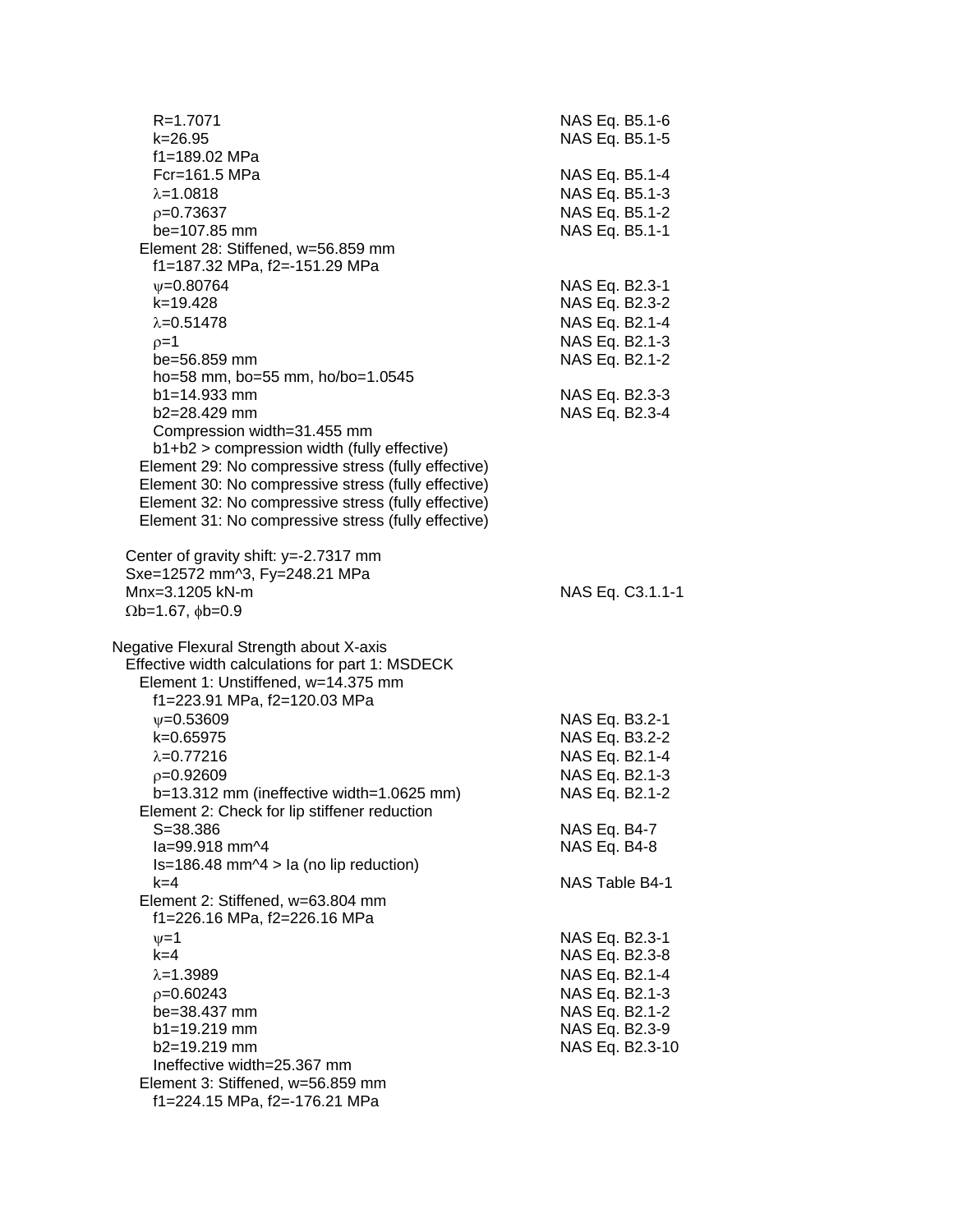| $\psi = 0.78611$<br>k=18.968                                        | NAS Eq. B2.3-1<br>NAS Eq. B2.3-2     |
|---------------------------------------------------------------------|--------------------------------------|
| $\lambda = 0.56992$                                                 | NAS Eq. B2.1-4                       |
| $p=1$                                                               | NAS Eq. B2.1-3                       |
| be=56.859 mm                                                        | NAS Eq. B2.1-2                       |
| ho=58 mm, bo=65 mm, ho/bo=0.89231                                   |                                      |
| $b1 = 15.018$ mm                                                    | NAS Eq. B2.3-3                       |
| b2=28.429 mm                                                        | NAS Eq. B2.3-4                       |
| Compression width=31.834 mm                                         |                                      |
| b1+b2 > compression width (fully effective)                         |                                      |
| Element 4: No compressive stress (fully effective)                  |                                      |
| Element 5: No compressive stress (fully effective)                  |                                      |
| Element 6: No compressive stress (fully effective)                  |                                      |
| Element 7: No compressive stress (fully effective)                  |                                      |
| Element 8: Stiffened, w=56.859 mm                                   |                                      |
| f1=224.15 MPa, f2=-176.21 MPa                                       |                                      |
| $\psi = 0.78611$                                                    | NAS Eq. B2.3-1                       |
| k=18.968                                                            | NAS Eq. B2.3-2                       |
| $\lambda = 0.56992$                                                 | NAS Eq. B2.1-4                       |
|                                                                     |                                      |
| $p=1$                                                               | NAS Eq. B2.1-3                       |
| be=56.859 mm                                                        | NAS Eq. B2.1-2                       |
| ho=58 mm, bo=55 mm, ho/bo=1.0545<br>$b1 = 15.018$ mm                |                                      |
| b2=28.429 mm                                                        | NAS Eq. B2.3-3                       |
|                                                                     | NAS Eq. B2.3-4                       |
| Compression width=31.834 mm                                         |                                      |
| $b1+b2$ > compression width (fully effective)<br>Elements 9 to 12:  |                                      |
| NAS Section B5 - Elements with Intermediate Stiffeners              |                                      |
| bo=140.12 mm, bp=53.982 mm                                          |                                      |
| $kloc=26.95$                                                        | NAS Eq. B5.1.2-1                     |
|                                                                     |                                      |
| $\beta = 4.4502$<br>kd=26.852                                       | NAS Eq. B5.1.2-3<br>NAS Eq. B5.1.2-2 |
| R=1.7071                                                            | NAS Eq. B5.1-6                       |
| k=26.95                                                             | NAS Eq. B5.1-5                       |
| f1=226.16 MPa                                                       |                                      |
| Fcr=161.5 MPa                                                       | NAS Eq. B5.1-4                       |
| $\lambda = 1.1834$                                                  |                                      |
|                                                                     | NAS Eq. B5.1-3                       |
| $p=0.68793$<br>be=100.76 mm                                         | NAS Eq. B5.1-2                       |
|                                                                     | NAS Eq. B5.1-1                       |
| Element 13: Stiffened, w=56.859 mm<br>f1=224.15 MPa, f2=-176.21 MPa |                                      |
|                                                                     |                                      |
| $V = 0.78611$                                                       | NAS Eq. B2.3-1                       |
| k=18.968                                                            | NAS Eq. B2.3-2                       |
| $\lambda = 0.56992$                                                 | NAS Eq. B2.1-4                       |
| $p=1$                                                               | NAS Eq. B2.1-3                       |
| be=56.859 mm                                                        | NAS Eq. B2.1-2                       |
| ho=58 mm, bo=55 mm, ho/bo=1.0545                                    |                                      |
| $b1 = 15.018$ mm                                                    | NAS Eq. B2.3-3                       |
| b2=28.429 mm                                                        | NAS Eq. B2.3-4                       |
| Compression width=31.834 mm                                         |                                      |
| b1+b2 > compression width (fully effective)                         |                                      |
| Element 14: No compressive stress (fully effective)                 |                                      |
| Element 15: No compressive stress (fully effective)                 |                                      |
| Element 16: No compressive stress (fully effective)                 |                                      |
| Element 17: No compressive stress (fully effective)                 |                                      |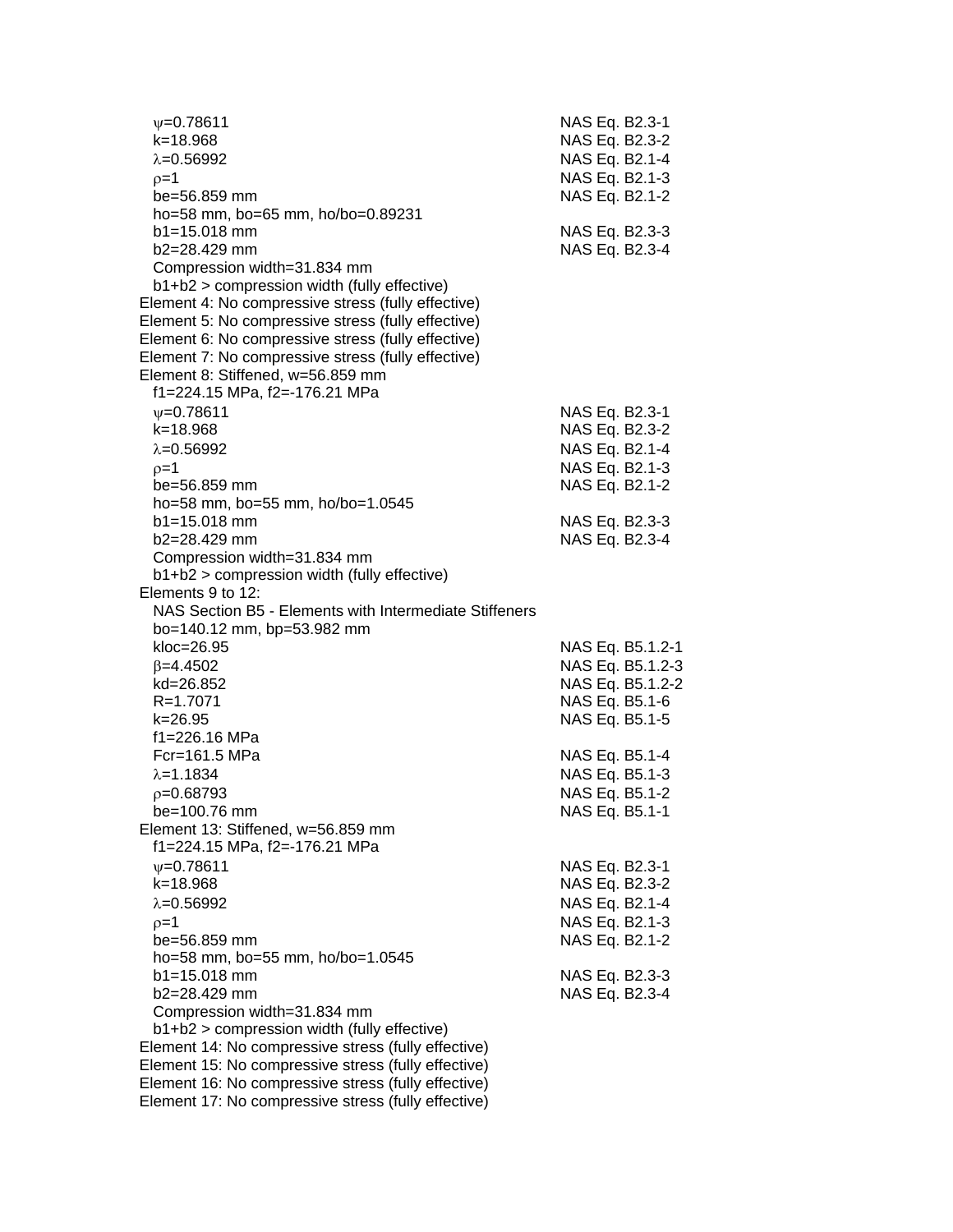| Element 18: Stiffened, w=56.859 mm<br>f1=224.15 MPa, f2=-176.21 MPa |                  |
|---------------------------------------------------------------------|------------------|
| $V = 0.78611$                                                       | NAS Eq. B2.3-1   |
| k=18.968                                                            | NAS Eq. B2.3-2   |
| $\lambda = 0.56992$                                                 | NAS Eq. B2.1-4   |
| $p=1$                                                               | NAS Eq. B2.1-3   |
| $be = 56.859$ mm                                                    | NAS Eq. B2.1-2   |
| ho=58 mm, bo=55 mm, ho/bo=1.0545                                    |                  |
| b1=15.018 mm                                                        | NAS Eq. B2.3-3   |
| b2=28.429 mm                                                        | NAS Eq. B2.3-4   |
| Compression width=31.834 mm                                         |                  |
| b1+b2 > compression width (fully effective)                         |                  |
| Elements 19 to 22:                                                  |                  |
| NAS Section B5 - Elements with Intermediate Stiffeners              |                  |
| bo=140.12 mm, bp=53.982 mm                                          |                  |
| $kloc=26.95$                                                        | NAS Eq. B5.1.2-1 |
| $\beta = 4.4502$                                                    | NAS Eq. B5.1.2-3 |
| kd=26.852                                                           | NAS Eq. B5.1.2-2 |
| R=1.7071                                                            | NAS Eq. B5.1-6   |
| k=26.95                                                             | NAS Eq. B5.1-5   |
| f1=226.16 MPa                                                       |                  |
| Fcr=161.5 MPa                                                       | NAS Eq. B5.1-4   |
| $\lambda = 1.1834$                                                  |                  |
|                                                                     | NAS Eq. B5.1-3   |
| $p=0.68793$                                                         | NAS Eq. B5.1-2   |
| be=100.76 mm                                                        | NAS Eq. B5.1-1   |
| Element 23: Stiffened, w=56.859 mm                                  |                  |
| f1=224.15 MPa, f2=-176.21 MPa                                       |                  |
| $\psi = 0.78611$                                                    | NAS Eq. B2.3-1   |
| k=18.968                                                            | NAS Eq. B2.3-2   |
| $\lambda = 0.56992$                                                 | NAS Eq. B2.1-4   |
| $p=1$                                                               | NAS Eq. B2.1-3   |
| be=56.859 mm                                                        | NAS Eq. B2.1-2   |
| ho=58 mm, bo=55 mm, ho/bo=1.0545                                    |                  |
| $b1 = 15.018$ mm                                                    | NAS Eq. B2.3-3   |
| $b2 = 28.429$ mm                                                    | NAS Eq. B2.3-4   |
| Compression width=31.834 mm                                         |                  |
| b1+b2 > compression width (fully effective)                         |                  |
| Element 24: No compressive stress (fully effective)                 |                  |
| Element 25: No compressive stress (fully effective)                 |                  |
| Element 26: No compressive stress (fully effective)                 |                  |
| Element 27: No compressive stress (fully effective)                 |                  |
| Element 28: Stiffened, w=56.859 mm                                  |                  |
| f1=224.15 MPa, f2=-176.21 MPa                                       |                  |
| $\psi = 0.78611$                                                    | NAS Eq. B2.3-1   |
| k=18.968                                                            | NAS Eq. B2.3-2   |
| $\lambda = 0.56992$                                                 | NAS Eq. B2.1-4   |
| $p=1$                                                               | NAS Eq. B2.1-3   |
| be=56.859 mm                                                        | NAS Eq. B2.1-2   |
| ho=58 mm, bo=62 mm, ho/bo=0.93548                                   |                  |
| $b1 = 15.018$ mm                                                    | NAS Eq. B2.3-3   |
| b2=28.429 mm                                                        | NAS Eq. B2.3-4   |
| Compression width=31.834 mm                                         |                  |
| b1+b2 > compression width (fully effective)                         |                  |
| Element 29: Stiffened, w=60.859 mm                                  |                  |
| f1=226.16 MPa, f2=226.16 MPa                                        |                  |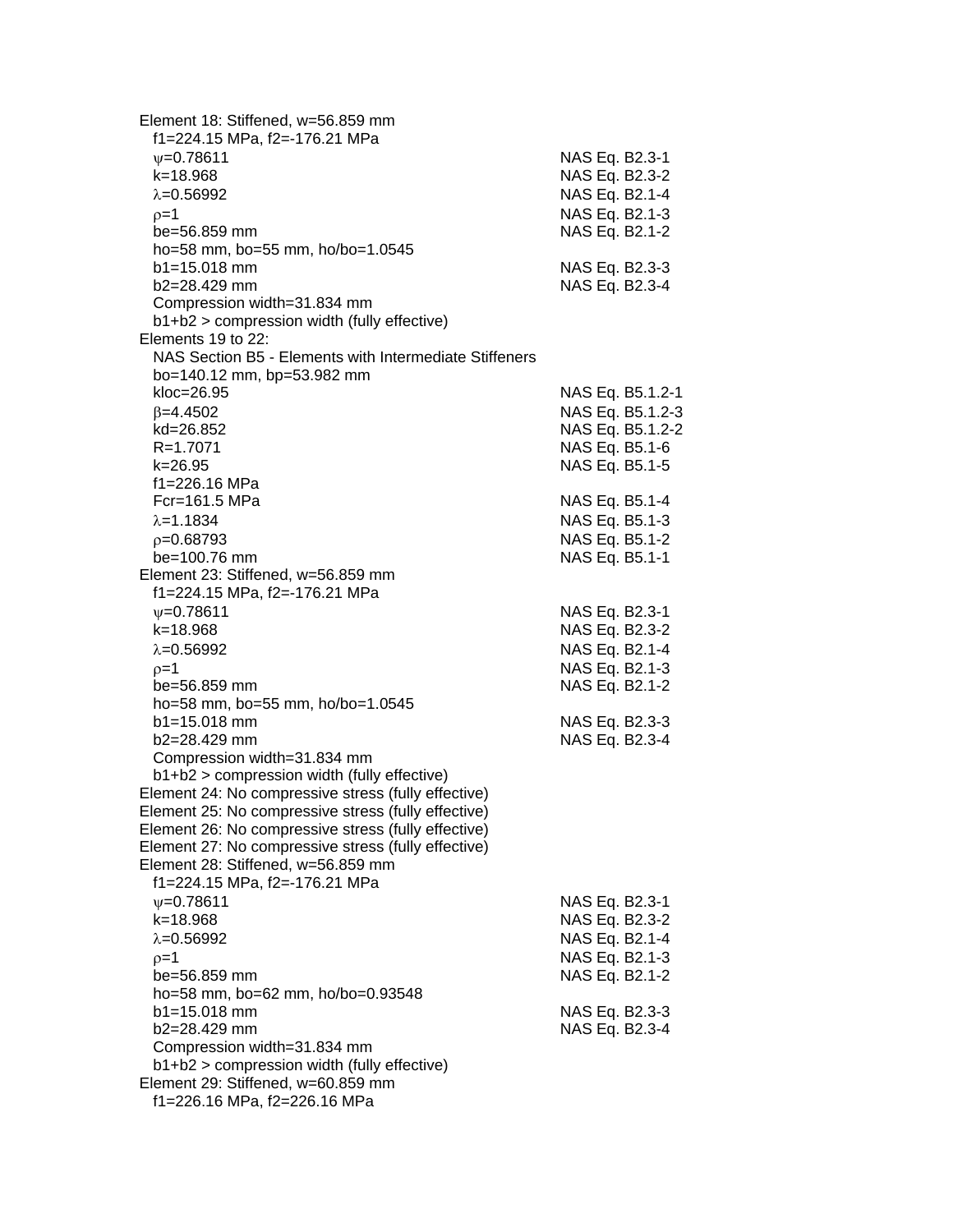| $\nu = 1$<br>$k=4$<br>$\lambda = 1.3343$                                                                                                                                                                                                                                                                           | NAS Eq. B2.3-1<br>NAS Eq. B2.3-8<br>NAS Eq. B2.1-4 |
|--------------------------------------------------------------------------------------------------------------------------------------------------------------------------------------------------------------------------------------------------------------------------------------------------------------------|----------------------------------------------------|
| $p=0.62588$<br>be=38.09 mm<br>$b1 = 19.045$ mm                                                                                                                                                                                                                                                                     | NAS Eq. B2.1-3<br>NAS Eq. B2.1-2<br>NAS Eq. B2.3-9 |
| $b2=19.045$ mm<br>Ineffective width=22.769 mm                                                                                                                                                                                                                                                                      | NAS Eq. B2.3-10                                    |
| Element 30: Stiffened, w=11.032 mm<br>f1=224.15 MPa, f2=146.47 MPa                                                                                                                                                                                                                                                 |                                                    |
| $\psi = 0.65344$<br>k=4.7764                                                                                                                                                                                                                                                                                       | NAS Eq. B2.3-1<br>NAS Eq. B2.3-8                   |
| $\lambda = 0.22037$<br>$p=1$                                                                                                                                                                                                                                                                                       | NAS Eq. B2.1-4<br>NAS Eq. B2.1-3                   |
| be=11.032 mm<br>$b1 = 4.7014$ mm                                                                                                                                                                                                                                                                                   | NAS Eq. B2.1-2<br>NAS Eq. B2.3-9                   |
| $b2=6.3308$ mm                                                                                                                                                                                                                                                                                                     | NAS Eq. B2.3-10                                    |
| b1+b2 > compression width (fully effective)<br>Element 32: Unstiffened, w=14.68 mm                                                                                                                                                                                                                                 |                                                    |
| f1=245.94 MPa, f2=145.31 MPa<br>$\psi = 0.59082$                                                                                                                                                                                                                                                                   | NAS Eq. B3.2-1                                     |
| k=0.47036                                                                                                                                                                                                                                                                                                          | NAS Eq. B3.2-3                                     |
| $\lambda = 0.97877$                                                                                                                                                                                                                                                                                                | NAS Eq. B2.1-4                                     |
| $p=0.79204$                                                                                                                                                                                                                                                                                                        | NAS Eq. B2.1-3                                     |
| b=11.627 mm (ineffective width=3.0528 mm)<br>Element 31: Check for lip stiffener reduction                                                                                                                                                                                                                         | NAS Eq. B2.1-2                                     |
| $S = 47.889$<br>$w/t < 0.328S$ (no lip reduction)<br>Element 31: Stiffened, w=7.5698e-6 mm<br>f1=145.31 MPa, f2=145.31 MPa                                                                                                                                                                                         | NAS Eq. B4-7                                       |
| $v = 1$                                                                                                                                                                                                                                                                                                            | NAS Eq. B2.3-1                                     |
| $k=4$                                                                                                                                                                                                                                                                                                              | NAS Eq. B2.3-8                                     |
| $\lambda = 1.3303e - 7$                                                                                                                                                                                                                                                                                            | NAS Eq. B2.1-4                                     |
| $p=1$                                                                                                                                                                                                                                                                                                              | NAS Eq. B2.1-3                                     |
| be=7.5698e-6 mm                                                                                                                                                                                                                                                                                                    | NAS Eq. B2.1-2                                     |
| b1=3.7849e-6 mm                                                                                                                                                                                                                                                                                                    | NAS Eq. B2.3-9                                     |
| $b2=3.7849e-6$ mm<br>b1+b2 > compression width (fully effective)                                                                                                                                                                                                                                                   | NAS Eq. B2.3-10                                    |
| Center of gravity shift: y=3.3693 mm<br>Sxe=14442 mm^3, Fy=248.21 MPa                                                                                                                                                                                                                                              |                                                    |
| Mnx=3.5847 kN-m<br>$\Omega$ b=1.67, $\phi$ b=0.9                                                                                                                                                                                                                                                                   | NAS Eq. C3.1.1-1                                   |
| Positive Flexural Strength about Y-axis<br>Effective width calculations for part 1: MSDECK<br>Element 1: No compressive stress (fully effective)<br>Element 2: No compressive stress (fully effective)<br>Element 3: No compressive stress (fully effective)<br>Element 4: No compressive stress (fully effective) |                                                    |
| Element 5: No compressive stress (fully effective)<br>Element 6: No compressive stress (fully effective)<br>Element 7: No compressive stress (fully effective)                                                                                                                                                     |                                                    |
| Element 8: No compressive stress (fully effective)<br>Element 9: No compressive stress (fully effective)                                                                                                                                                                                                           |                                                    |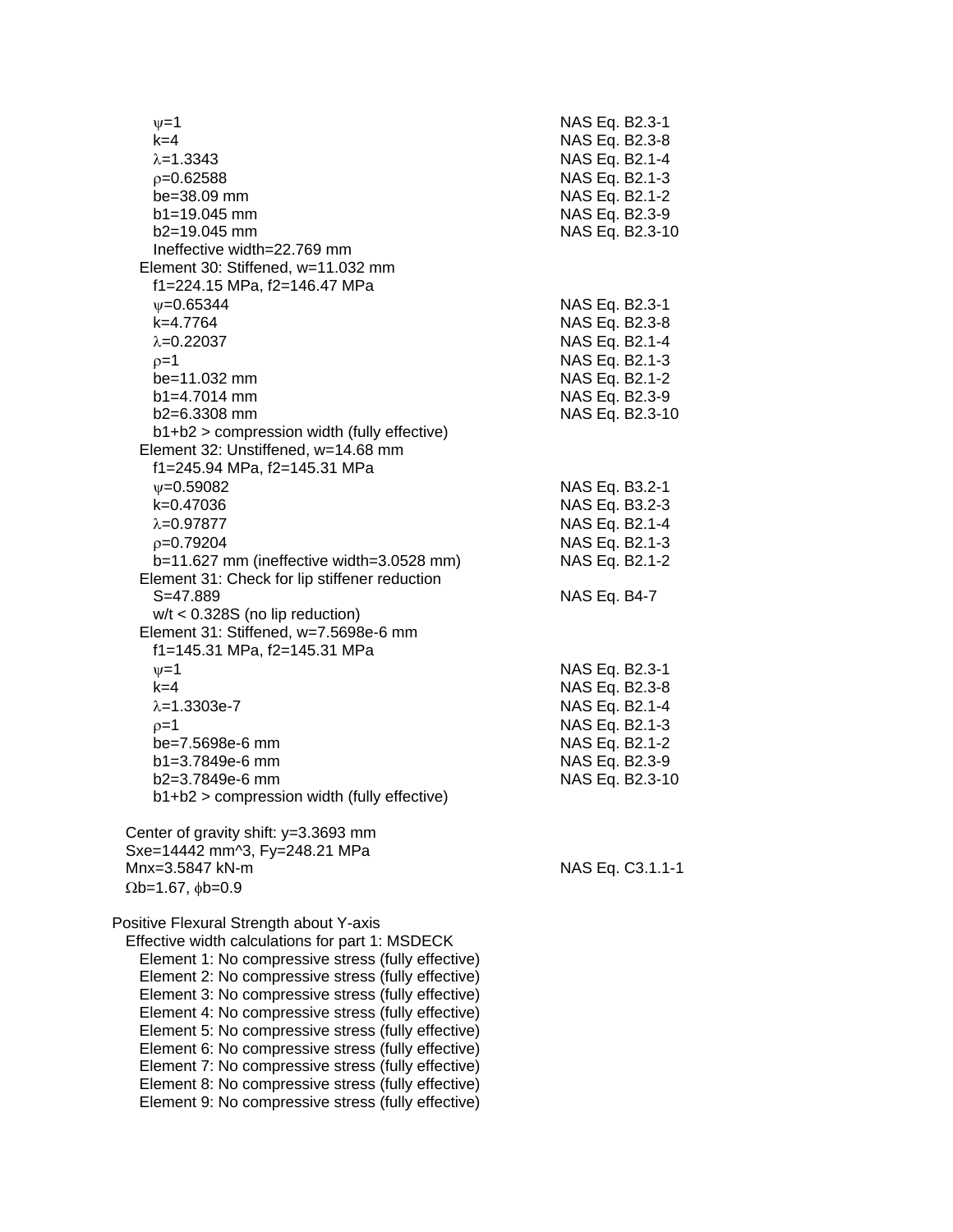| Element 10: No compressive stress (fully effective) |                 |
|-----------------------------------------------------|-----------------|
| Element 11: No compressive stress (fully effective) |                 |
| Element 12: No compressive stress (fully effective) |                 |
| Element 13: No compressive stress (fully effective) |                 |
| Element 14: Stiffened, w=53.982 mm                  |                 |
| f1=3.38 MPa, f2=-23.074 MPa                         |                 |
|                                                     |                 |
| $\psi = 6.8268$                                     | NAS Eq. B2.3-1  |
| k=978.56                                            | NAS Eq. B2.3-2  |
| $\lambda = 0.0092505$                               | NAS Eq. B2.1-4  |
| $p=1$                                               | NAS Eq. B2.1-3  |
| be=53.982 mm                                        | NAS Eq. B2.1-2  |
| ho=55 mm, bo=31.192 mm, ho/bo=1.7632                |                 |
| $b1 = 5.4933$ mm                                    | NAS Eq. B2.3-3  |
| b2=26.991 mm                                        | NAS Eq. B2.3-4  |
| Compression width=6.8971 mm                         |                 |
| $b1+b2$ > compression width (fully effective)       |                 |
|                                                     |                 |
| Element 15: Stiffened, w=3.0894e-5 mm               |                 |
| f1=3.5471 MPa, f2=3.5471 MPa                        |                 |
| $\nu = 1$                                           | NAS Eq. B2.3-1  |
| $k = 2.5138$                                        | NAS Eq. B2.3-8  |
| $\lambda = 1.0701e-7$                               | NAS Eq. B2.1-4  |
| $p=1$                                               | NAS Eq. B2.1-3  |
| be=3.0894e-5 mm                                     | NAS Eq. B2.1-2  |
| b1=1.5447e-5 mm                                     | NAS Eq. B2.3-9  |
| $b2=1.5447e-5$ mm                                   | NAS Eq. B2.3-10 |
| $b1+b2$ > compression width (fully effective)       |                 |
| Element 16: Stiffened, w=3.0894e-5 mm               |                 |
| f1=18.971 MPa, f2=18.971 MPa                        |                 |
| $\nu = 1$                                           |                 |
|                                                     | NAS Eq. B2.3-1  |
| k=2.5138                                            | NAS Eq. B2.3-8  |
| $\lambda = 2.4747e - 7$                             | NAS Eq. B2.1-4  |
| $p=1$                                               | NAS Eq. B2.1-3  |
| be=3.0894e-5 mm                                     | NAS Eq. B2.1-2  |
| $b1 = 1.5447e-5$ mm                                 | NAS Eq. B2.3-9  |
| b2=1.5447e-5 mm                                     | NAS Eq. B2.3-10 |
| b1+b2 > compression width (fully effective)         |                 |
| Element 17: Stiffened, w=53.982 mm                  |                 |
| f1=45.593 MPa, f2=19.138 MPa                        |                 |
| $\psi = 0.41977$                                    | NAS Eq. B2.3-1  |
| k=5.5512                                            | NAS Eq. B2.3-8  |
| $\lambda = 0.45108$                                 | NAS Eq. B2.1-4  |
|                                                     | NAS Eq. B2.1-3  |
| $p=1$                                               |                 |
| be=53.982 mm                                        | NAS Eq. B2.1-2  |
| b1=20.921 mm                                        | NAS Eq. B2.3-9  |
| b2=33.06 mm                                         | NAS Eq. B2.3-10 |
| $b1+b2$ > compression width (fully effective)       |                 |
| Element 18: Stiffened, w=56.859 mm                  |                 |
| f1=54.85 MPa, f2=45.778 MPa                         |                 |
| $\psi = 0.83461$                                    | NAS Eq. B2.3-1  |
| k=4.3398                                            | NAS Eq. B2.3-8  |
| $\lambda = 0.58939$                                 | NAS Eq. B2.1-4  |
| $p=1$                                               | NAS Eq. B2.1-3  |
| be=56.859 mm                                        | NAS Eq. B2.1-2  |
| b1=26.258 mm                                        | NAS Eq. B2.3-9  |
| b2=30.601 mm                                        | NAS Eq. B2.3-10 |
|                                                     |                 |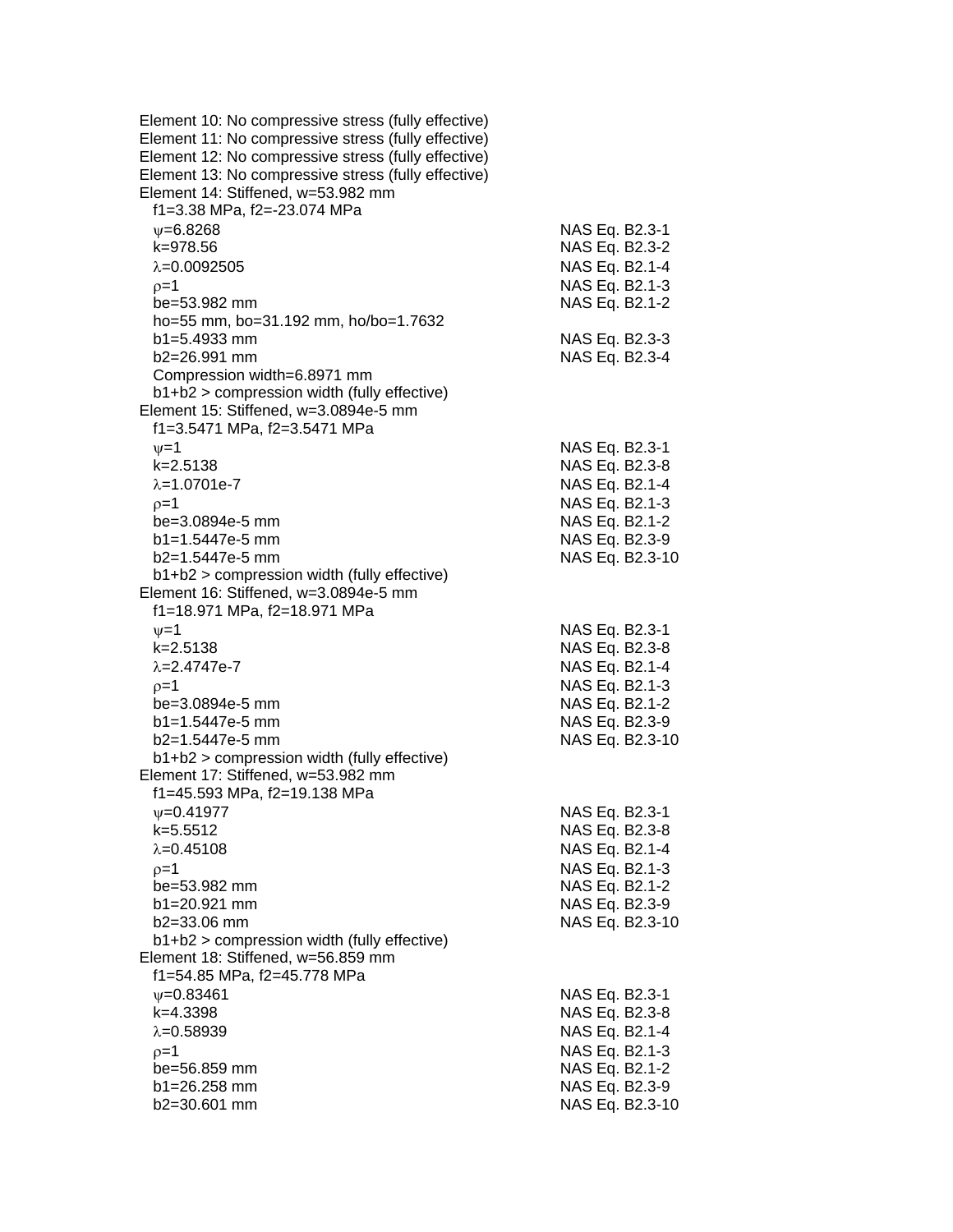| $b1+b2$ > compression width (fully effective)          |                  |
|--------------------------------------------------------|------------------|
| Element 19: Stiffened, w=53.982 mm                     |                  |
| f1=81.49 MPa, f2=55.035 MPa                            |                  |
| $\psi = 0.67536$                                       | NAS Eq. B2.3-1   |
| k=4.7177                                               | NAS Eq. B2.3-8   |
| $\lambda = 0.65417$                                    | NAS Eq. B2.1-4   |
| $p=1$                                                  | NAS Eq. B2.1-3   |
| be=53.982 mm                                           |                  |
|                                                        | NAS Eq. B2.1-2   |
| $b1 = 23.222$ mm                                       | NAS Eq. B2.3-9   |
| $b2 = 30.76$ mm                                        | NAS Eq. B2.3-10  |
| $b1+b2$ > compression width (fully effective)          |                  |
| Element 20: Stiffened, w=3.0894e-5 mm                  |                  |
| f1=81.657 MPa, f2=81.657 MPa                           |                  |
| $\nu = 1$                                              | NAS Eq. B2.3-1   |
| k=2.5138                                               | NAS Eq. B2.3-8   |
| $\lambda = 5.1341e - 7$                                | NAS Eq. B2.1-4   |
| $p=1$                                                  | NAS Eq. B2.1-3   |
| be=3.0894e-5 mm                                        | NAS Eq. B2.1-2   |
| $b1 = 1.5447e-5$ mm                                    | NAS Eq. B2.3-9   |
| b2=1.5447e-5 mm                                        | NAS Eq. B2.3-10  |
| $b1+b2$ > compression width (fully effective)          |                  |
| Element 21: Stiffened, w=3.0894e-5 mm                  |                  |
| f1=97.081 MPa, f2=97.081 MPa                           |                  |
| $\nu = 1$                                              | NAS Eq. B2.3-1   |
| $k = 2.5138$                                           | NAS Eq. B2.3-8   |
| $\lambda = 5.5981e - 7$                                | NAS Eq. B2.1-4   |
|                                                        |                  |
| $p=1$                                                  | NAS Eq. B2.1-3   |
| be=3.0894e-5 mm                                        | NAS Eq. B2.1-2   |
| b1=1.5447e-5 mm                                        | NAS Eq. B2.3-9   |
| $b2=1.5447e-5$ mm                                      | NAS Eq. B2.3-10  |
| $b1+b2$ > compression width (fully effective)          |                  |
| Element 22: Stiffened, w=53.982 mm                     |                  |
| f1=123.7 MPa, f2=97.248 MPa                            |                  |
| $\psi = 0.78614$                                       | NAS Eq. B2.3-1   |
| k=4.4473                                               | NAS Eq. B2.3-8   |
| $\lambda = 0.83013$                                    | NAS Eq. B2.1-4   |
| $p=0.88538$                                            | NAS Eq. B2.1-3   |
| be=47.794 mm                                           | NAS Eq. B2.1-2   |
| b1=21.589 mm                                           | NAS Eq. B2.3-9   |
| b2=26.206 mm                                           | NAS Eq. B2.3-10  |
| Ineffective width=6.1872 mm                            |                  |
| Element 23: Stiffened, w=56.859 mm                     |                  |
| f1=132.96 MPa, f2=123.89 MPa                           |                  |
| $V = 0.93177$                                          | NAS Eq. B2.3-1   |
| k=4.1371                                               | NAS Eq. B2.3-8   |
| $\lambda = 0.93986$                                    | NAS Eq. B2.1-4   |
| $p=0.81493$                                            | NAS Eq. B2.1-3   |
| be=46.336 mm                                           | NAS Eq. B2.1-2   |
| $b1 = 22.404$ mm                                       | NAS Eq. B2.3-9   |
| $b2 = 23.932$ mm                                       | NAS Eq. B2.3-10  |
| Ineffective width=10.523 mm                            |                  |
| Elements 24 to 27:                                     |                  |
| NAS Section B5 - Elements with Intermediate Stiffeners |                  |
|                                                        |                  |
| bo=140.12 mm, bp=53.982 mm                             |                  |
| kloc=26.95                                             | NAS Eq. B5.1.2-1 |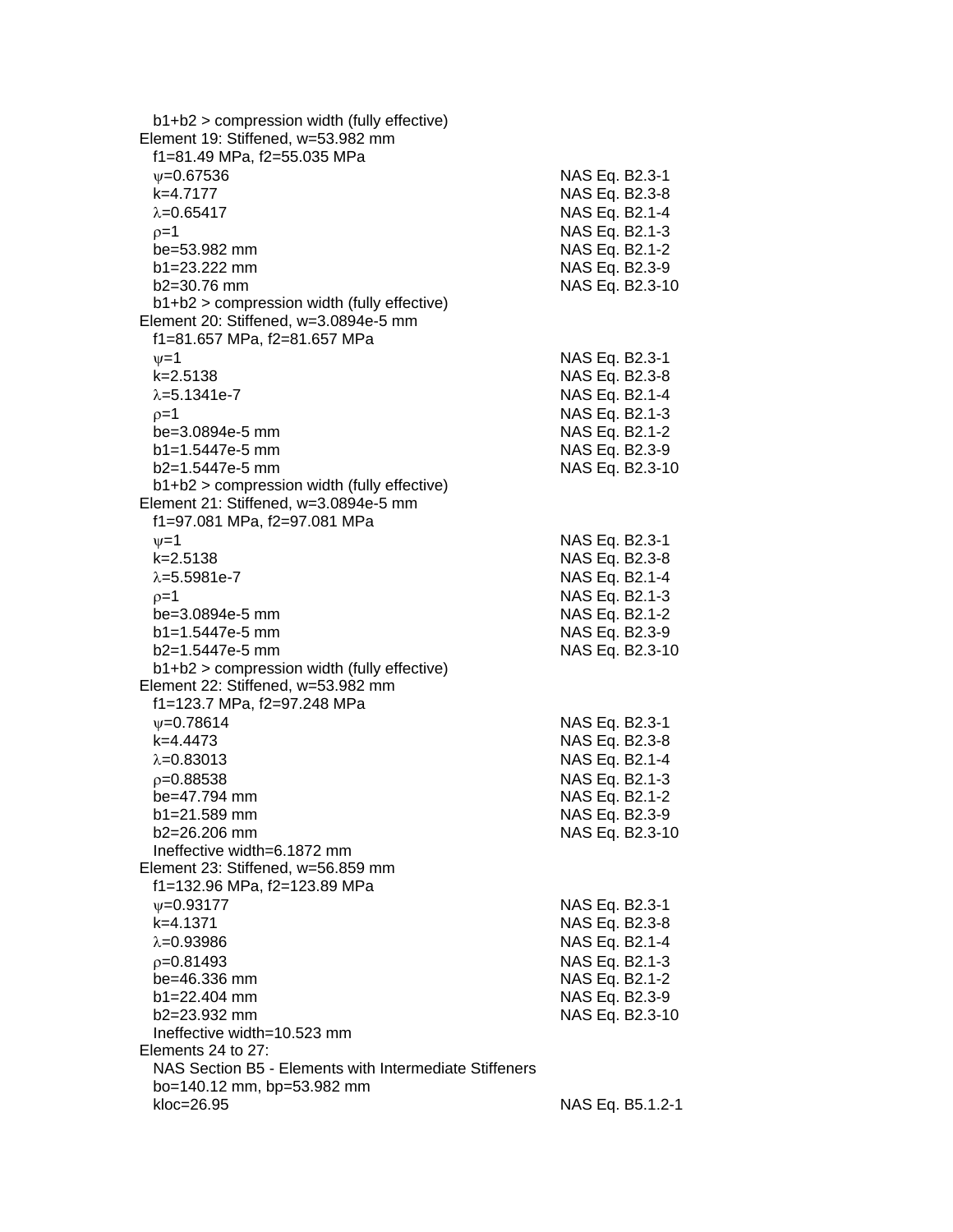$\beta$ =4.4502 NAS Eq. B5.1.2-3 kd=26.852 NAS Eq. B5.1.2-2 R=1.7071 NAS Eq. B5.1-6 k=26.95 NAS Eq. B5.1-5 f1=167.48 MPa Fcr=161.5 MPa NAS Eq. B5.1-4  $\lambda = 1.0183$  NAS Eq. B5.1-3  $p=0.76984$  NAS Eq. B5.1-2 be=112.75 mm NAS Eq. B5.1-1 Element 28: Stiffened, w=56.859 mm f1=211.07 MPa, f2=202 MPa  $\nu$ =0.95702 NAS Eq. B2.3-1 k=4.0861 NAS Eq. B2.3-8  $\lambda = 1.1915$  NAS Eq. B2.1-4 =0.68429 NAS Eq. B2.1-3 be=38.908 mm NAS Eq. B2.1-2 b1=19.045 mm NAS Eq. B2.3-9 b2=19.863 mm NAS Eq. B2.3-10 Ineffective width=17.951 mm Element 29: Stiffened, w=60.859 mm f1=241.08 MPa, f2=211.25 MPa w=0.87629 NAS Eq. B2.3-1 k=4.2512 NAS Eq. B2.3-8  $\lambda$ =1.3363 NAS Eq. B2.1-4 =0.62514 NAS Eq. B2.1-3 be=38.045 mm NAS Eq. B2.1-2 b1=17.914 mm NAS Eq. B2.3-9 b2=20.131 mm NAS Eq. B2.3-10 Ineffective width=22.814 mm Element 30: Stiffened, w=11.032 mm f1=243.03 MPa, f2=241.26 MPa  $\nu$ =0.99276 NAS Eq. B2.3-1 k=4.0145 NAS Eq. B2.3-8  $\lambda = 0.25028$  NAS Eq. B2.1-4  $p=1$  NAS Eq. B2.1-3 be=11.032 mm NAS Eq. B2.1-2 b1=5.4962 mm NAS Eq. B2.3-9 b2=5.536 mm NAS Eq. B2.3-10 b1+b2 > compression width (fully effective) Element 32: Unstiffened, w=14.68 mm f1=248.03 MPa, f2=245.22 MPa =0.98867 NAS Eq. B3.2-1 k=0.4308 NAS Eq. B3.2-3  $\lambda$ =1.0271 NAS Eq. B2.1-4  $p=0.76509$  NAS Eq. B2.1-3 b=11.232 mm (ineffective width=3.4484 mm) NAS Eq. B2.1-2 Element 31: Check for lip stiffener reduction S=36.864 NAS Eq. B4-7 w/t < 0.328S (no lip reduction) Element 31: Stiffened, w=7.5698e-6 mm f1=245.22 MPa, f2=245.22 MPa  $v=1$  NAS Eq. B2.3-1 k=4 NAS Eq. B2.3-8  $\lambda = 1.7282e - 7$  NAS Eq. B2.1-4  $\rho=1$  NAS Eq. B2.1-3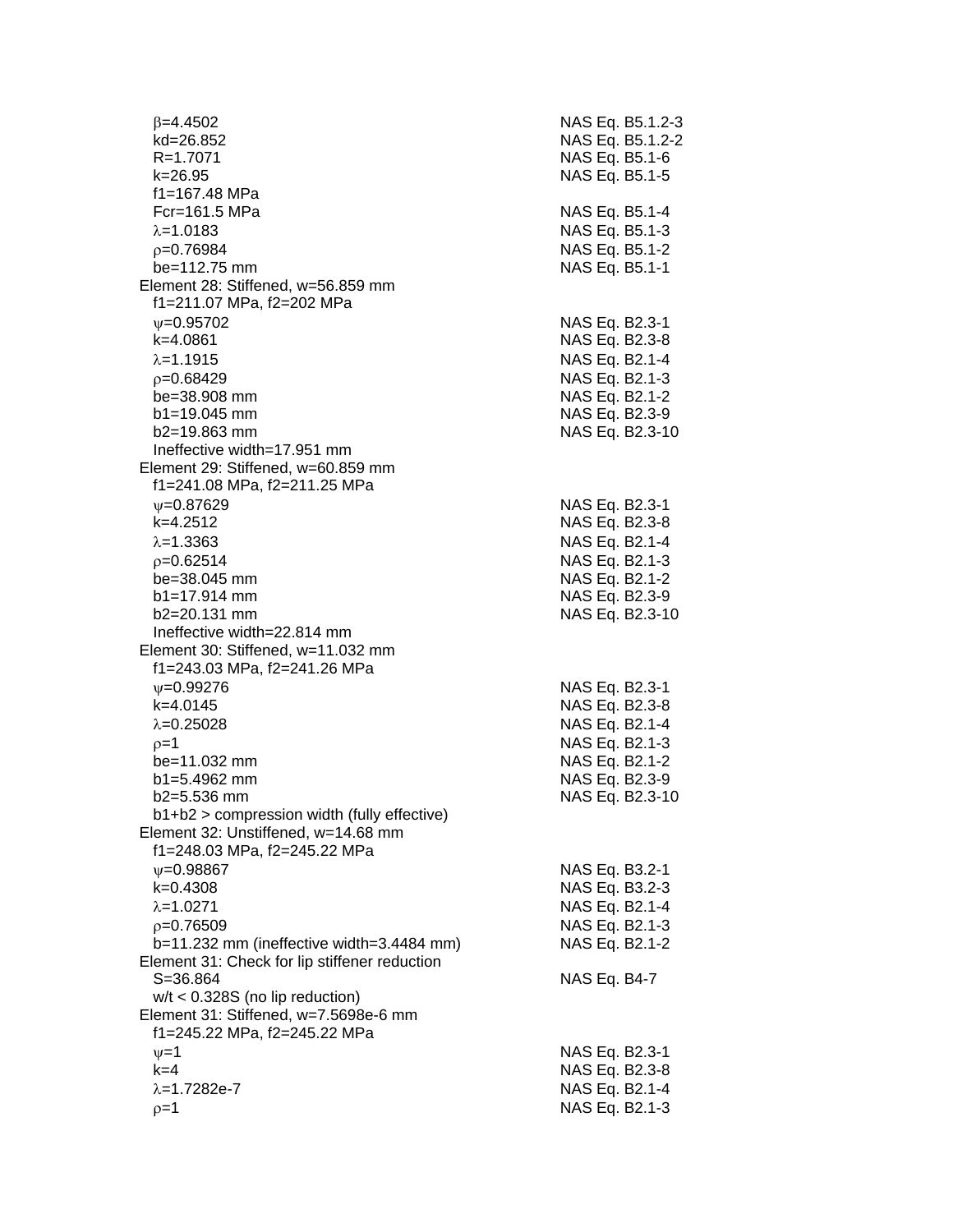| be=7.5698e-6 mm<br>$b1 = 3.7849e-6$ mm<br>b2=3.7849e-6 mm<br>b1+b2 > compression width (fully effective)                                                          | NAS Eq. B2.1-2<br>NAS Eq. B2.3-9<br>NAS Eq. B2.3-10 |
|-------------------------------------------------------------------------------------------------------------------------------------------------------------------|-----------------------------------------------------|
| Center of gravity shift: $x = -28.424$ mm<br>Sye=135530 mm^3, Fy=248.21 MPa<br>Mny=33.641 kN-m<br>$\Omega$ b=1.67, $\phi$ b=0.9                                   | NAS Eq. C3.1.1-1                                    |
| Negative Flexural Strength about Y-axis<br>Effective width calculations for part 1: MSDECK<br>Element 1: Unstiffened, w=14.375 mm<br>f1=248.02 MPa, f2=246.33 MPa |                                                     |
| $\psi = 0.99318$                                                                                                                                                  | NAS Eq. B3.2-1                                      |
| $k=0.43048$                                                                                                                                                       | NAS Eq. B3.2-3                                      |
| $\lambda = 1.0061$                                                                                                                                                | NAS Eq. B2.1-4                                      |
| $p=0.77661$                                                                                                                                                       | NAS Eq. B2.1-3                                      |
| b=11.164 mm (ineffective width=3.2112 mm)                                                                                                                         | NAS Eq. B2.1-2                                      |
| Element 2: Check for lip stiffener reduction                                                                                                                      |                                                     |
| $S = 36.795$                                                                                                                                                      | NAS Eq. B4-7                                        |
| la=104.15 mm^4                                                                                                                                                    | NAS Eq. B4-8                                        |
| $Is=186.48$ mm $\textdegree$ 4 > la (no lip reduction)                                                                                                            |                                                     |
| $k = 4$                                                                                                                                                           | NAS Table B4-1                                      |
| Element 2: Stiffened, w=63.804 mm                                                                                                                                 |                                                     |
| f1=246.14 MPa, f2=215.1 MPa                                                                                                                                       |                                                     |
| $\psi = 0.87389$                                                                                                                                                  | NAS Eq. B2.3-1                                      |
| k=4.2562                                                                                                                                                          | NAS Eq. B2.3-8                                      |
| $\lambda = 1.4148$                                                                                                                                                | NAS Eq. B2.1-4                                      |
| $p=0.59692$                                                                                                                                                       | NAS Eq. B2.1-3                                      |
| be=38.086 mm                                                                                                                                                      | NAS Eq. B2.1-2                                      |
| b1=17.913 mm                                                                                                                                                      | NAS Eq. B2.3-9                                      |
| b2=20.172 mm                                                                                                                                                      | NAS Eq. B2.3-10                                     |
| Ineffective width=25.719 mm                                                                                                                                       |                                                     |
| Element 3: Stiffened, w=56.859 mm                                                                                                                                 |                                                     |
| f1=214.92 MPa, f2=205.91 MPa                                                                                                                                      |                                                     |
| $V = 0.9581$                                                                                                                                                      | NAS Eq. B2.3-1                                      |
| $k = 4.084$                                                                                                                                                       | NAS Eq. B2.3-8                                      |
| $\lambda = 1.2027$                                                                                                                                                | NAS Eq. B2.1-4                                      |
| $p=0.67938$                                                                                                                                                       | NAS Eq. B2.1-3                                      |
| $be = 38.629$ mm                                                                                                                                                  | NAS Eq. B2.1-2                                      |
| $b1 = 18.918$ mm                                                                                                                                                  | NAS Eq. B2.3-9                                      |
| b2=19.711 mm                                                                                                                                                      | NAS Eq. B2.3-10                                     |
| Ineffective width=18.23 mm                                                                                                                                        |                                                     |
| Element 4: Stiffened, w=53.982 mm                                                                                                                                 |                                                     |
| f1=205.73 MPa, f2=179.46 MPa                                                                                                                                      |                                                     |
| $\psi = 0.87234$                                                                                                                                                  | NAS Eq. B2.3-1                                      |
| k=4.2595                                                                                                                                                          | NAS Eq. B2.3-8                                      |
| $\lambda = 1.0939$                                                                                                                                                | NAS Eq. B2.1-4                                      |
| $p=0.73032$                                                                                                                                                       | NAS Eq. B2.1-3                                      |
| be=39.424 mm                                                                                                                                                      | NAS Eq. B2.1-2                                      |
| $b1 = 18.529$ mm                                                                                                                                                  | NAS Eq. B2.3-9                                      |
| b2=20.895 mm                                                                                                                                                      | NAS Eq. B2.3-10                                     |
| Ineffective width=14.558 mm                                                                                                                                       |                                                     |
| Element 5: Stiffened, w=3.0894e-5 mm                                                                                                                              |                                                     |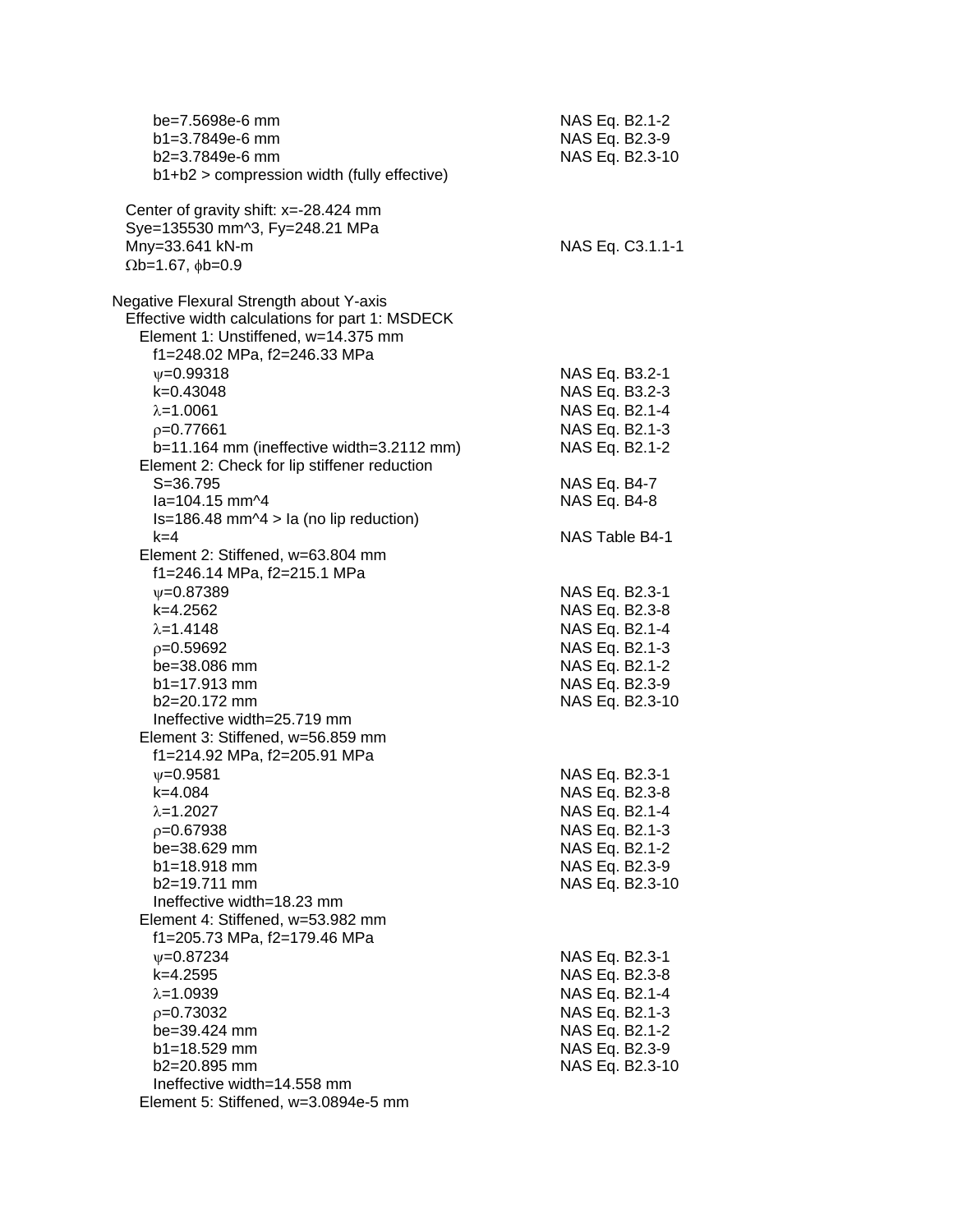f1=179.3 MPa, f2=179.3 MPa  $\nu=1$  NAS Eq. B2.3-1 k=2.5138 NAS Eq. B2.3-8  $\lambda$ =7.6077e-7  $\lambda$  MAS Eq. B2.1-4  $p=1$  NAS Eq. B2.1-3 be=3.0894e-5 mm NAS Eq. B2.1-2 b1=1.5447e-5 mm NAS Eq. B2.3-9 b2=1.5447e-5 mm NAS Eq. B2.3-10 b1+b2 > compression width (fully effective) Element 6: Stiffened, w=3.0894e-5 mm f1=163.99 MPa, f2=163.99 MPa  $v = 1$  NAS Eq. B2.3-1 k=2.5138 NAS Eq. B2.3-8  $\lambda$ =7.2757e-7 NAS Eq. B2.1-4  $p=1$  NAS Eq. B2.1-3 be=3.0894e-5 mm NAS Eq. B2.1-2 b1=1.5447e-5 mm NAS Eq. B2.3-9 b2=1.5447e-5 mm NAS Eq. B2.3-10 b1+b2 > compression width (fully effective) Element 7: Stiffened, w=53.982 mm f1=163.82 MPa, f2=137.56 MPa w=0.83969 NAS Eq. B2.3-1 k=4.3289 NAS Eq. B2.3-8  $\lambda$ =0.96828 NAS Eq. B2.1-4 =0.79811 NAS Eq. B2.1-3 be=43.083 mm NAS Eq. B2.1-2 b1=19.943 mm NAS Eq. B2.3-9 b2=23.14 mm NAS Eq. B2.3-10 Ineffective width=10.898 mm Element 8: Stiffened, w=56.859 mm f1=137.38 MPa, f2=128.37 MPa  $\nu$ =0.93444 NAS Eq. B2.3-1 k=4.1317 NAS Eq. B2.3-8  $\lambda = 0.95597$  NAS Eq. B2.1-4  $p=0.80533$  NAS Eq. B2.1-3 be=45.79 mm NAS Eq. B2.1-2 b1=22.168 mm NAS Eq. B2.3-9 b2=23.622 mm NAS Eq. B2.3-10 Ineffective width=11.069 mm Elements 9 to 12: NAS Section B5 - Elements with Intermediate Stiffeners bo=140.12 mm, bp=53.982 mm kloc=26.95 NAS Eq. B5.1.2-1  $\beta$ =4.4502 NAS Eq. B5.1.2-3 kd=26.852 NAS Eq. B5.1.2-2 R=1.7071 NAS Eq. B5.1-6 k=26.95 NAS Eq. B5.1-5 f1=94.101 MPa Fcr=161.5 MPa NAS Eq. B5.1-4  $\lambda$ =0.76333 NAS Eq. B5.1-3  $p=0.93248$  NAS Eq. B5.1-2 be=136.57 mm NAS Eq. B5.1-1 Element 13: Stiffened, w=56.859 mm f1=59.833 MPa, f2=50.828 MPa w=0.84949 NAS Eq. B2.3-1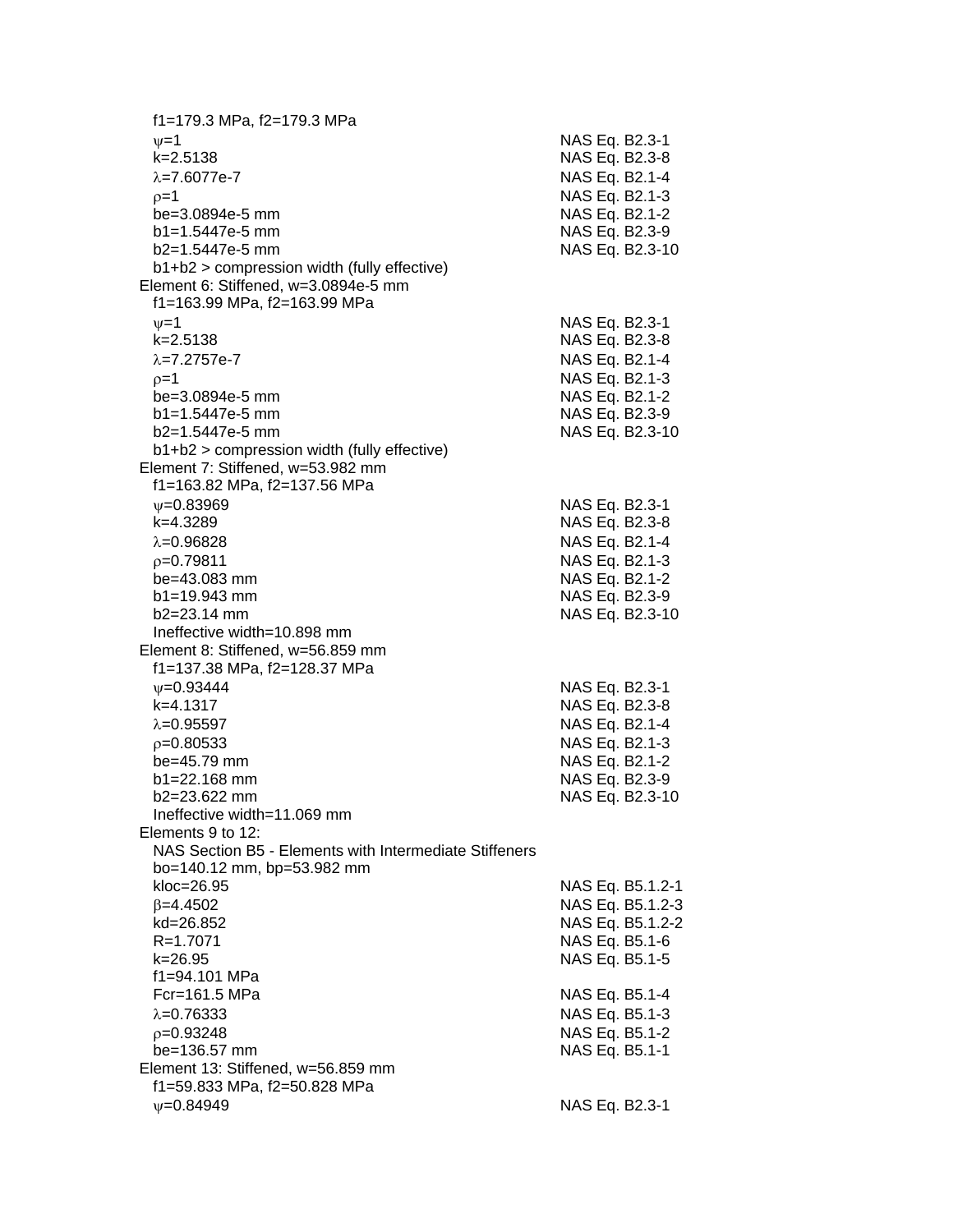| k=4.3078<br>$\lambda = 0.61787$                                                                            | NAS Eq. B2.3-8<br>NAS Eq. B2.1-4 |
|------------------------------------------------------------------------------------------------------------|----------------------------------|
| $p=1$                                                                                                      | NAS Eq. B2.1-3                   |
| be=56.859 mm                                                                                               | NAS Eq. B2.1-2                   |
| $b1 = 26.44$ mm                                                                                            | NAS Eq. B2.3-9                   |
| b2=30.419 mm                                                                                               | NAS Eq. B2.3-10                  |
| b1+b2 > compression width (fully effective)                                                                |                                  |
| Element 14: Stiffened, w=53.982 mm                                                                         |                                  |
| f1=50.644 MPa, f2=24.381 MPa                                                                               |                                  |
| $V = 0.48143$                                                                                              | NAS Eq. B2.3-1                   |
| $k = 5.316$                                                                                                | NAS Eq. B2.3-8                   |
| $\lambda = 0.48581$                                                                                        | NAS Eq. B2.1-4                   |
| $p=1$                                                                                                      | NAS Eq. B2.1-3                   |
| be=53.982 mm                                                                                               | NAS Eq. B2.1-2                   |
| $b1 = 21.433$ mm                                                                                           | NAS Eq. B2.3-9                   |
| b2=32.548 mm                                                                                               | NAS Eq. B2.3-10                  |
| b1+b2 > compression width (fully effective)                                                                |                                  |
| Element 15: Stiffened, w=3.0894e-5 mm                                                                      |                                  |
| f1=24.216 MPa, f2=24.216 MPa                                                                               |                                  |
| $\nu = 1$                                                                                                  | NAS Eq. B2.3-1                   |
| $k = 2.5138$                                                                                               | NAS Eq. B2.3-8                   |
| $\lambda = 2.7959e - 7$                                                                                    | NAS Eq. B2.1-4                   |
| $0=1$                                                                                                      | NAS Eq. B2.1-3                   |
| be=3.0894e-5 mm                                                                                            | NAS Eq. B2.1-2                   |
| b1=1.5447e-5 mm                                                                                            | NAS Eq. B2.3-9                   |
| b2=1.5447e-5 mm                                                                                            | NAS Eq. B2.3-10                  |
| $b1+b2$ > compression width (fully effective)<br>Element 16: Stiffened, w=3.0894e-5 mm                     |                                  |
| f1=8.9036 MPa, f2=8.9036 MPa                                                                               |                                  |
| $\nu = 1$                                                                                                  | NAS Eq. B2.3-1                   |
| $k = 2.5138$                                                                                               | NAS Eq. B2.3-8                   |
| $\lambda = 1.6953e-7$                                                                                      | NAS Eq. B2.1-4                   |
| $p=1$                                                                                                      | NAS Eq. B2.1-3                   |
| be=3.0894e-5 mm                                                                                            | NAS Eq. B2.1-2                   |
| b1=1.5447e-5 mm                                                                                            | NAS Eq. B2.3-9                   |
| b2=1.5447e-5 mm                                                                                            | NAS Eq. B2.3-10                  |
| b1+b2 > compression width (fully effective)                                                                |                                  |
| Element 17: Stiffened, w=53.982 mm                                                                         |                                  |
| f1=8.7377 MPa, f2=-17.524 MPa                                                                              |                                  |
| $\nu = 2.0056$                                                                                             | NAS Eq. B2.3-1                   |
| $k = 64.315$                                                                                               | NAS Eq. B2.3-2                   |
| $\lambda = 0.058015$                                                                                       | NAS Eq. B2.1-4                   |
| $p=1$                                                                                                      | NAS Eq. B2.1-3                   |
| be=53.982 mm                                                                                               | NAS Eq. B2.1-2                   |
| ho=55 mm, bo=31.192 mm, ho/bo=1.7632                                                                       |                                  |
| $b1 = 10.784$ mm                                                                                           | NAS Eq. B2.3-3                   |
| b2=26.991 mm                                                                                               | NAS Eq. B2.3-4                   |
| Compression width=17.96 mm                                                                                 |                                  |
| b1+b2 > compression width (fully effective)                                                                |                                  |
| Element 18: No compressive stress (fully effective)<br>Element 19: No compressive stress (fully effective) |                                  |
| Element 20: No compressive stress (fully effective)                                                        |                                  |
| Element 21: No compressive stress (fully effective)                                                        |                                  |
| Element 22: No compressive stress (fully effective)                                                        |                                  |
| Element 23: No compressive stress (fully effective)                                                        |                                  |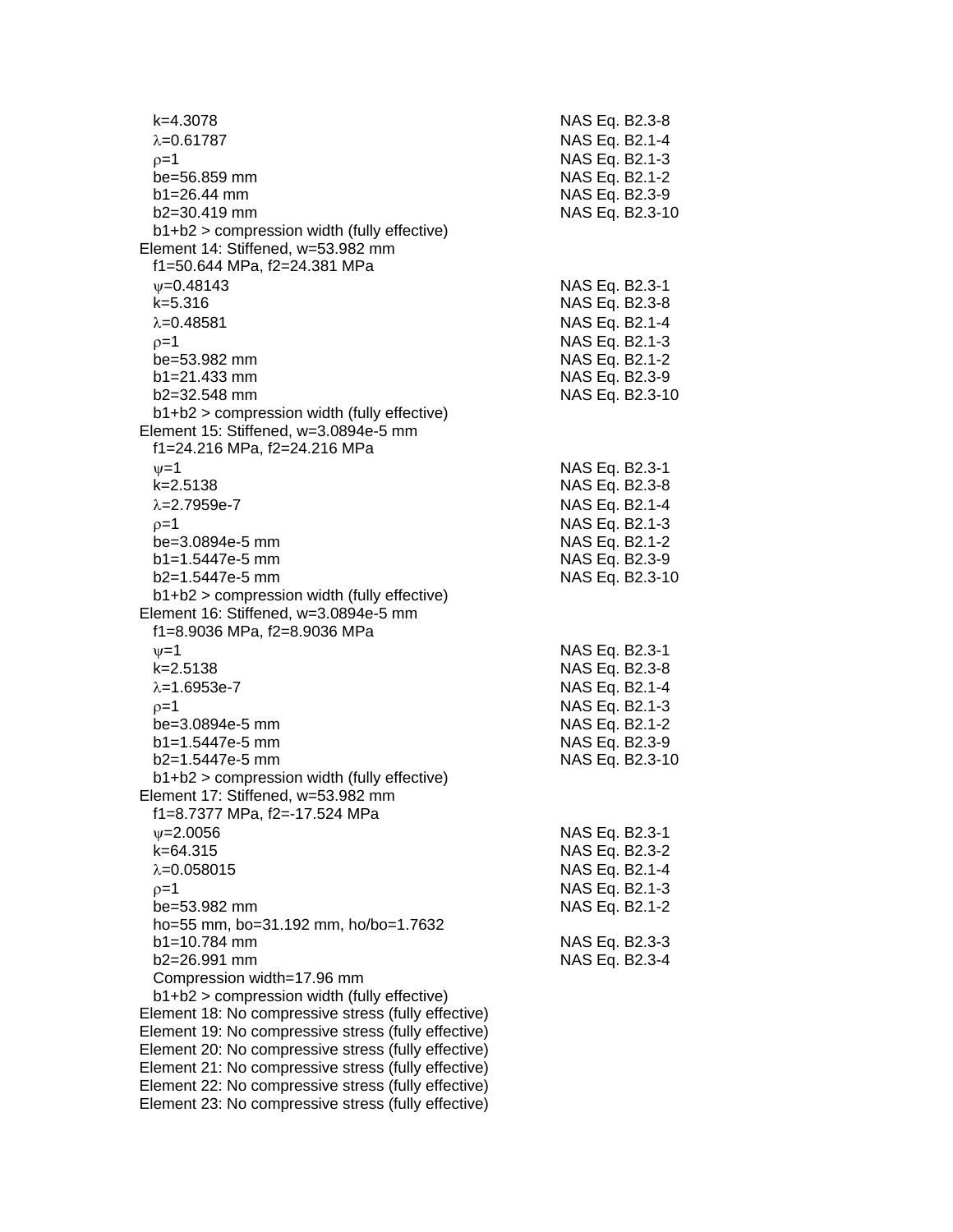Element 24: No compressive stress (fully effective) Element 25: No compressive stress (fully effective) Element 26: No compressive stress (fully effective) Element 27: No compressive stress (fully effective) Element 28: No compressive stress (fully effective) Element 29: No compressive stress (fully effective) Element 30: No compressive stress (fully effective) Element 32: No compressive stress (fully effective) Element 31: No compressive stress (fully effective)

 Center of gravity shift: x=28.666 mm Sye=133530 mm^3, Fy=248.21 MPa Mny=33.144 kN-m NAS Eq. C3.1.1-1  $\Omega$ b=1.67,  $\phi$ b=0.9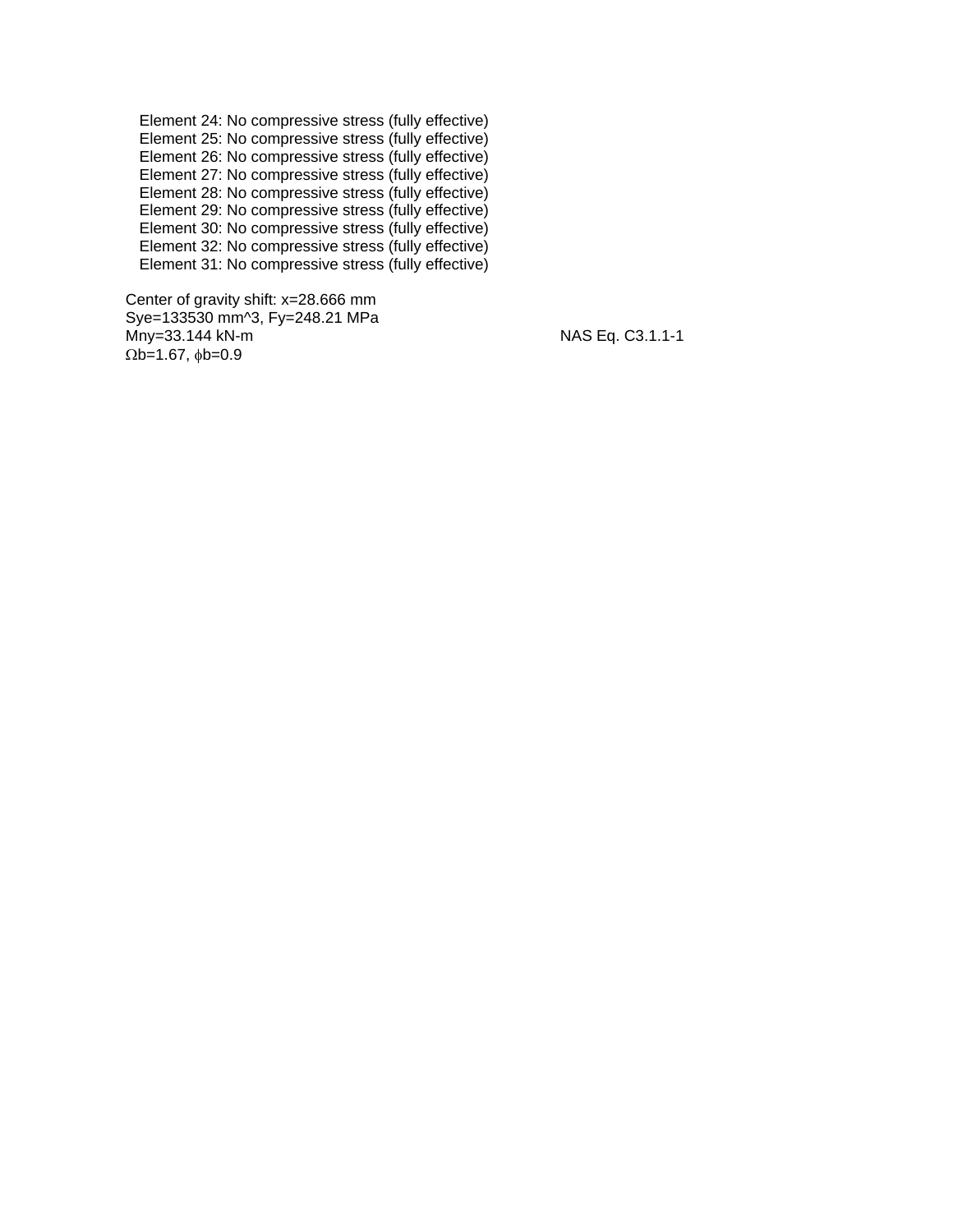CFS Version 8.0.2 Section: METSCODECK -1.0.sct METSCODECK-1.0

Rev. Date: 14-07-2015 19:28:50

Printed: 14-07-2015 19:29:04

## Full Section Properties

| Area           | $1249.3$ mm <sup><math>\textdegree</math>2</sup> | Wt.       | 0.096086 kN/m | Width         | 1249.3 mm                                   |  |
|----------------|--------------------------------------------------|-----------|---------------|---------------|---------------------------------------------|--|
| Ix             | 706943 mm <sup><math>\sim</math>4</sup>          | rx        | 23.79 mm      | Ixy           | $-145565$ mm <sup><math>\sim</math></sup> 4 |  |
| Sx(t)          | 19212 mm <sup><math>3</math></sup>               | y(t)      | 36.80 mm      | $\alpha$      | 89.915 deg                                  |  |
| Sx(b)          | 23280 mm <sup><math>3</math></sup>               | y(b)      | 30.37 mm      |               |                                             |  |
|                |                                                  | Height    | 67.16 mm      |               |                                             |  |
| Iv             | 98410992 mm <sup>2</sup> 4                       | ry        | 280.66 mm     | Xo            | $-1.85$ mm                                  |  |
| Sy(1)          | 204509 mm <sup>2</sup> 3                         | x(1)      | 481.21 mm     | Yo            | $6.65$ mm                                   |  |
| Sy(r)          | 205911 mm <sup>2</sup> 3                         | x(r)      | 477.93 mm     | $\dot{x}$     | 1.63 mm                                     |  |
|                |                                                  | Width     | 959.13 mm     | jу            | $-209.04$ mm                                |  |
| I <sub>1</sub> | 98411208 mm <sup>2</sup> 4                       | r1        | 280.66 mm     |               |                                             |  |
| I2             | 706728 mm <sup>2</sup> 4                         | r2        | 23.78 mm      |               |                                             |  |
| Ic             | 99117936 mm <sup>2</sup> 4                       | rc        | 281.67 mm     | $\mathbb{C}w$ | $6.2465e10$ mm $^6$                         |  |
| Ιo             | 99177400 mm <sup>2</sup> 4                       | <b>ro</b> | 281.75 mm     | J             | $416.4$ mm <sup><math>\sim</math></sup> 4   |  |

# Fully Braced Strength - 2012 North American Specification - US (ASD)

| Material Type: A36, Fy=248.21 MPa |                  |                 |                          |                 |                          |  |
|-----------------------------------|------------------|-----------------|--------------------------|-----------------|--------------------------|--|
| Compression                       |                  | Positive Moment |                          | Positive Moment |                          |  |
| Pao                               | 138.66 kN        | Maxo            | $2.592$ kN-m             | Mayo            | 27.717 kN-m              |  |
| Ae                                | $1005.6$ mm $^2$ | Ixe             | 664047 mm <sup>2</sup> 4 | Ive             | 91717336 mm^4            |  |
|                                   |                  | Sxe(t)          | 17438 mm^3               | Sye(1)          | 196267 mm^3              |  |
| Tension                           |                  | Sxe(b)          | 22832 mm^3               | Sye(r)          | 186484 mm^3              |  |
| Та                                | 185.69 kN        |                 |                          |                 |                          |  |
|                                   |                  | Negative Moment |                          | Negative Moment |                          |  |
|                                   |                  | Maxo            | 2.761 kN-m               |                 | Mayo 27.254 kN-m         |  |
| Shear                             |                  | Ixe             | 652654 mm^4              | Ive             | 90941240 mm^4            |  |
| Vay                               | 32.48 kN         | Sxe(t)          | 18577 mm^3               | Sye(1)          | 183370 mm <sup>2</sup> 3 |  |
| Vax                               | 9.56 kN          | Sxe(b)          | 20375 mm^3               | Sye(r)          | 196337 mm^3              |  |

**¯¯¯¯¯¯¯¯¯¯¯¯¯¯¯¯¯¯¯¯¯¯¯¯¯¯¯¯¯¯¯¯¯¯¯¯¯¯¯¯¯¯¯¯¯¯¯¯¯¯¯¯¯¯¯¯¯¯¯¯¯¯¯¯¯¯¯¯¯¯¯¯**

MSDECK element 2 w/t exceeds 60. R/t exceeds 10.

## Calculation Details - 2012 North American Specification - US (ASD)

| <b>Axial Tension Strength</b><br>Ag=1249.3 mm^2, Fy=248.21 MPa<br>Tn=310.1 kN                                                          | NAS Eq. C2.1-1   |
|----------------------------------------------------------------------------------------------------------------------------------------|------------------|
| $\Omega$ t=1.67, $\phi$ t=0.9<br>Shear Strength<br><b>MSDECK</b> element 1<br>Aw=14.219 mm^2, Fv=148.93 MPa<br>Vn=2.1175 kN at -76 deg | NAS Eq. C3.2.1-2 |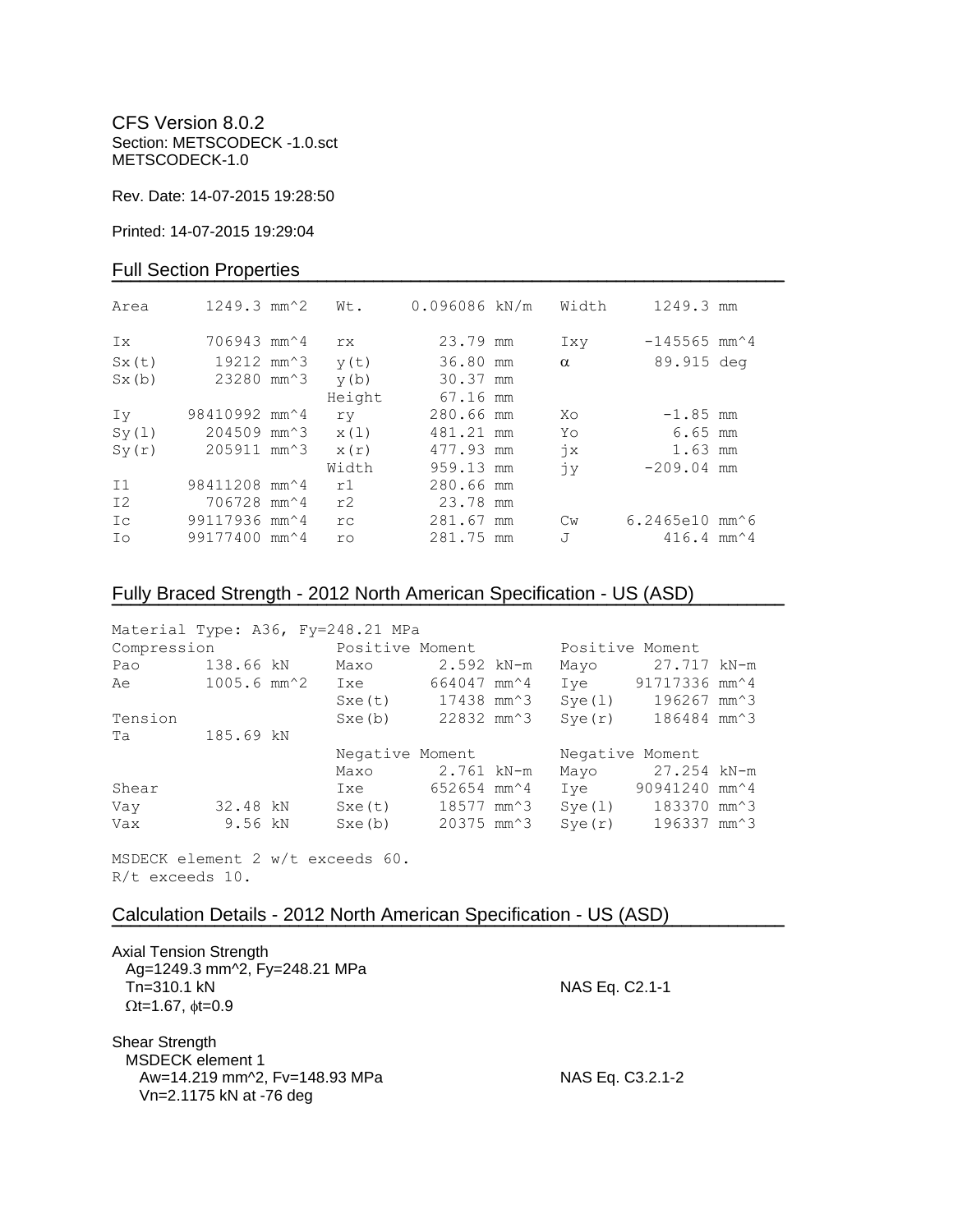| $\Omega v = 1.6$ , $\phi v = 0.95$<br><b>MSDECK</b> element 3 |                  |
|---------------------------------------------------------------|------------------|
| Aw=56.573 mm^2, Fv=148.93 MPa<br>Vn=8.4253 kN at 71 deg       | NAS Eq. C3.2.1-2 |
| $\Omega$ v=1.6, $\phi$ v=0.95                                 |                  |
| <b>MSDECK</b> element 8                                       |                  |
| Aw=56.573 mm^2, Fv=148.93 MPa                                 | NAS Eq. C3.2.1-2 |
| Vn=8.4253 kN at -71 deg                                       |                  |
| $Qv=1.6$ , $\phi v=0.95$                                      |                  |
| <b>MSDECK</b> element 13                                      |                  |
| Aw=56.573 mm^2, Fv=148.93 MPa                                 | NAS Eq. C3.2.1-2 |
| Vn=8.4253 kN at 71 deg                                        |                  |
| $Qv=1.6$ , $\phi v=0.95$                                      |                  |
| MSDECK element 18                                             |                  |
| Aw=56.573 mm^2, Fv=148.93 MPa                                 | NAS Eq. C3.2.1-2 |
| Vn=8.4253 kN at -71 deg                                       |                  |
| $\Omega$ v=1.6, $\phi$ v=0.95                                 |                  |
| <b>MSDECK element 23</b>                                      |                  |
| Aw=56.573 mm^2, Fv=148.93 MPa                                 | NAS Eq. C3.2.1-2 |
| Vn=8.4253 kN at 71 deg                                        |                  |
| $Qv=1.6$ , $\phi v=0.95$                                      |                  |
| <b>MSDECK</b> element 28                                      |                  |
| Aw=56.573 mm^2, Fv=148.93 MPa                                 | NAS Eq. C3.2.1-2 |
| Vn=8.4253 kN at -71 deg                                       |                  |
| $Qv=1.6$ , $\phi v=0.95$                                      |                  |
| <b>MSDECK</b> element 30                                      |                  |
| Aw=10.369 mm^2, Fv=148.93 MPa                                 | NAS Eq. C3.2.1-2 |
| Vn=1.5442 kN at 71 deg                                        |                  |
| $\Omega$ v=1.6, $\phi$ v=0.95                                 |                  |
| <b>MSDECK element 32</b><br>Aw=14.68 mm^2, Fv=148.93 MPa      | NAS Eq. C3.2.1-2 |
| Vn=2.1862 kN at -67 deg                                       |                  |
| $\Omega$ v=1.6, $\phi$ v=0.95                                 |                  |
|                                                               |                  |
| <b>Axial Compression Strength</b>                             |                  |
| Effective width calculations for part 1: MSDECK               |                  |
| Element 1: Unstiffened, w=14.219 mm                           |                  |
| f1=248.21 MPa, f2=248.21 MPa                                  |                  |
| $\nu = 1$                                                     | NAS Eq. B3.2-1   |
| k=0.43                                                        | NAS Eq. B3.2-3   |
| $\lambda = 0.79686$                                           | NAS Eq. B2.1-4   |
| $p=0.90846$                                                   | NAS Eq. B2.1-3   |
| b=12.917 mm (ineffective width=1.3016 mm)                     | NAS Eq. B2.1-2   |
| Element 2: Check for lip stiffener reduction                  |                  |
| $S = 36.641$                                                  | NAS Eq. B4-7     |
| la=204.31 mm^4                                                | NAS Eq. B4-8     |
| $Is = 225.6$ mm $\textdegree$ 4 > la (no lip reduction)       |                  |
| k=4                                                           | NAS Table B4-1   |
| Element 2: Stiffened, w=63.505 mm                             |                  |
| f1=248.21 MPa, f2=248.21 MPa                                  |                  |
| $\nu = 1$                                                     | NAS Eq. B2.3-1   |
| $k=4$                                                         | NAS Eq. B2.3-8   |
| $\lambda = 1.1669$                                            | NAS Eq. B2.1-4   |
| $p=0.6954$                                                    | NAS Eq. B2.1-3   |
| be=44.162 mm                                                  | NAS Eq. B2.1-2   |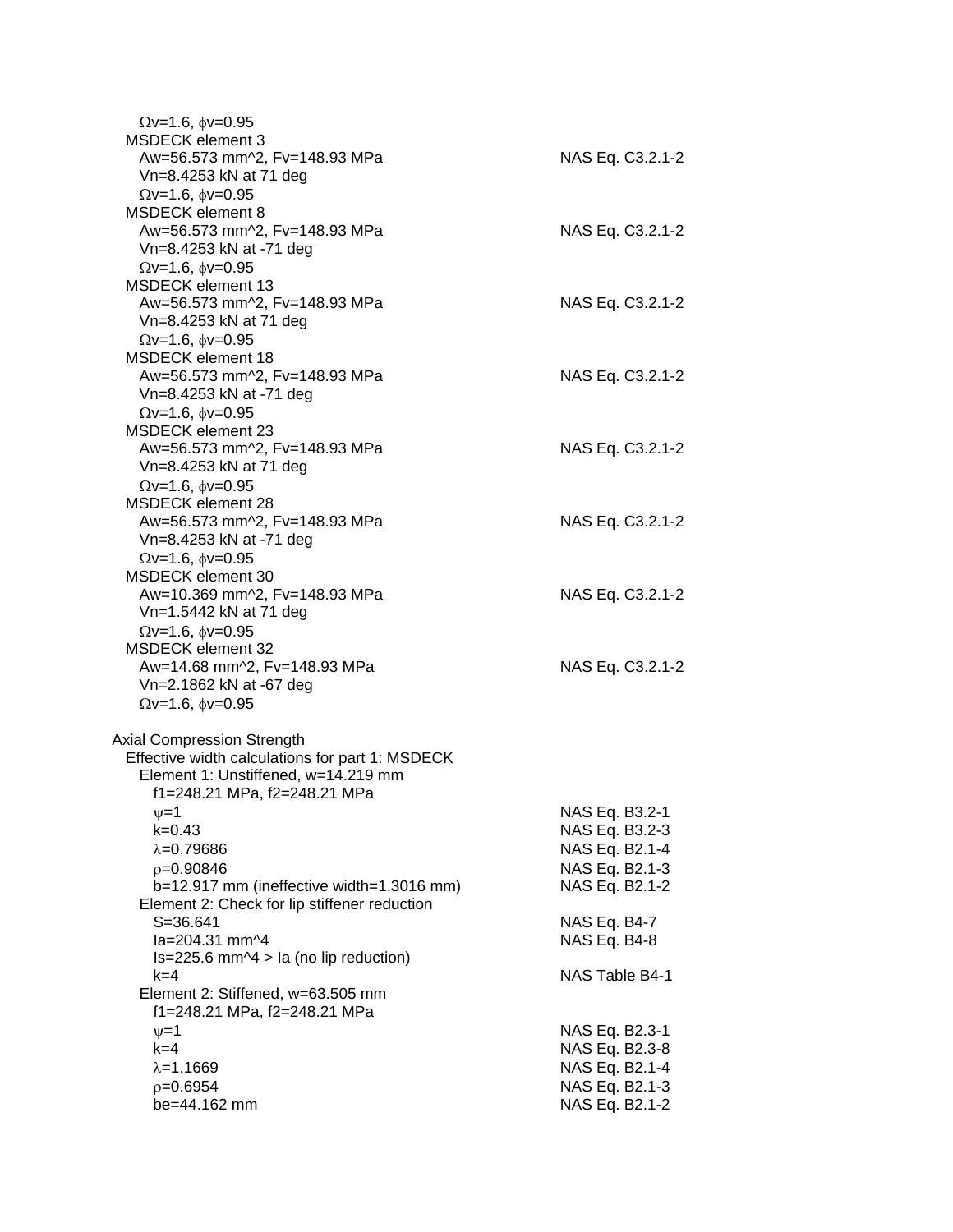b1=22.081 mm NAS Eq. B2.3-9  $b2=22.081$  mm NAS Eq. B2.3-10 Ineffective width=19.344 mm Element 3: Stiffened, w=56.573 mm f1=248.21 MPa, f2=248.21 MPa  $\psi$ =1 NAS Eq. B2.3-1 k=4 NAS Eq. B2.3 - 8 =1.0395 NAS Eq. B2.1 - 4  $\rho$ =0.75839 NAS Eq. B2.1-3  $be = 42.904$  mm - 2  $b1 = 21.452$  mm - 9 b2=21.452 mm NAS Eq. B2.3 -10 Ineffective width=13.669 mm Element 4: Stiffened, w=53.727 mm f1=248.21 MPa, f2=248.21 MPa  $\nu$  =1 NAS Eq. B2.3-1 k=4 NAS Eq. B2.3 - 8 =0.98723 NAS Eq. B2.1 - 4  $\rho$ =0.78721 NAS Eq. B2.1-3  $be = 42.294$  mm - 2 b1=21.147 mm NAS Eq. B2.3-9 b2=21.147 mm NAS Eq. B2.3 -10 Ineffective width=11.433 mm Element 5: Stiffened, w=3.0279e -5 mm f1=248.21 MPa, f2=248.21 MPa  $\psi$ =1 NAS Eq. B2.3-1 k=2.875 NAS Eq. B2.3 - 8 λ=6.5626e-7 NAS Eq. B2.1 - 4  $\rho$ =1 NAS Eq. B2.1-3 be=3.0279e -5 mm NAS Eq. B2.1 - 2 b1=1.514e-5 mm -5 mm NAS Eq. B2.3 - 9  $b2=1.514e-5$  mm -5 mm NAS Eq. B2.3 -10 b1+b2 > compression width (fully effective) Element 6: Stiffened, w=3.0279e -5 mm f1=248.21 MPa, f2=248.21 MPa  $\psi$ =1 NAS Eq. B2.3-1 k=2.875 NAS Eq. B2.3 - 8 λ=6.5626e-7 NAS Eq. B2.1 - 4  $\rho$ =1 NAS Eq. B2.1-3 be=3.0279e -5 mm NAS Eq. B2.1 - 2  $b1 = 1.514e-5$  mm -5 mm NAS Eq. B2.3 - 9 b2=1.514e -5 mm NAS Eq. B2.3 -10 b1+b2 > compression width (fully effective) Element 7: Stiffened, w=53.727 mm f1=248.21 MPa, f2=248.21 MPa  $\nu$  =1 NAS Eq. B2.3-1 k=4 NAS Eq. B2.3 - 8 =0.98723 NAS Eq. B2.1 - 4  $\rho$ =0.78721 NAS Eq. B2.1-3 be=42.294 mm NAS Eq. B2.1-2  $b1 = 21.147$  mm - 9 b2=21.147 mm NAS Eq. B2.3 -10 Ineffective width=11.433 mm Element 8: Stiffened, w=56.573 mm f1=248.21 MPa, f2=248.21 MPa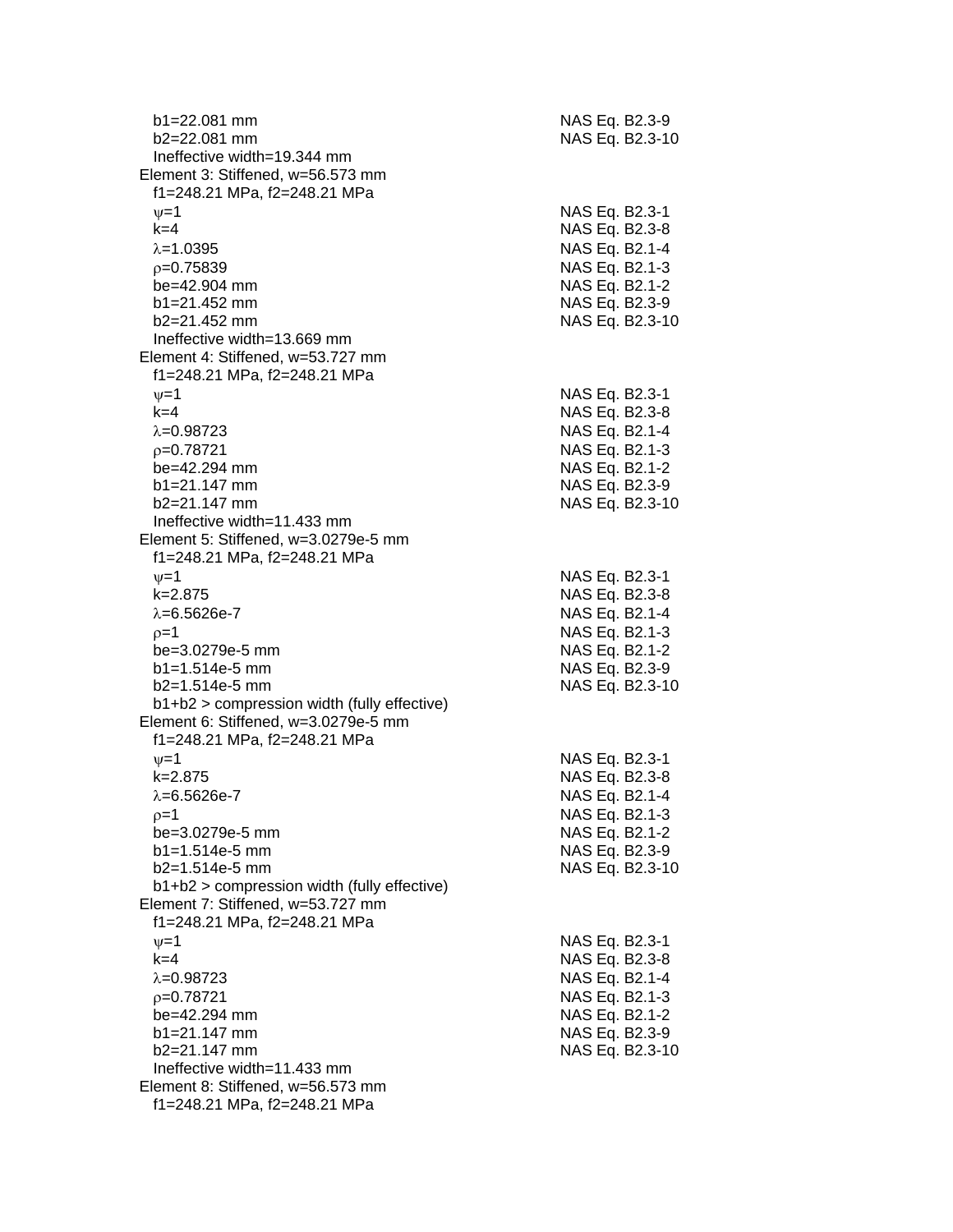$\nu$  =1 NAS Eq. B2.3-1 k=4 NAS Eq. B2.3 - 8 =1.0395 NAS Eq. B2.1 - 4  $\rho$ =0.75839 NAS Eq. B2.1-3 be=42.904 mm b1=21.452 mm NAS Eq. B2.3-9 b2=21.452 mm NAS Eq. B2.3 -10 Ineffective width=13.669 mm Element 9: Stiffened, w=53.727 mm f1=248.21 MPa, f2=248.21 MPa  $\psi$ =1 NAS Eq. B2.3-1 k=4 NAS Eq. B2.3 - 8 λ=0.98723 NAS Eq. B2.1-4  $\rho$ =0.78721 NAS Eq. B2.1-3 be=42.294 mm  $b1=21.147$  mm  $b2=21.147$  mm Ineffective width=11.433 mm Element 10: Stiffened, w=3.0279e -5 mm f1=248.21 MPa, f2=248.21 MPa  $\psi$ =1 NAS Eq. B2.3-1 k=2.875 NAS Eq. B2.3 - 8 λ=6.5627e-7 NAS Eq. B2.1 - 4  $\rho$ =1 NAS Eq. B2.1-3 be=3.0279e -5 mm NAS Eq. B2.1 - 2  $b1 = 1.514e-5$  mm -5 mm NAS Eq. B2.3 - 9 b2=1.514e -5 mm NAS Eq. B2.3 -10 b1+b2 > compression width (fully effective) Element 11: Stiffened, w=3.0279e -5 mm f1=248.21 MPa, f2=248.21 MPa  $\nu$  =1 NAS Eq. B2.3-1 k=2.875 NAS Eq. B2.3 - 8 λ=6.5627e-7 NAS Eq. B2.1 - 4  $\rho=1$  NAS Eq. B2.1-3 be=3.0279e -5 mm NAS Eq. B2.1 - 2  $b1 = 1.514e-5$  mm -5 mm NAS Eq. B2.3 - 9 b2=1.514e -5 mm NAS Eq. B2.3 -10 b1+b2 > compression width (fully effective) Element 12: Stiffened, w=53.727 mm f1=248.21 MPa, f2=248.21 MPa  $\psi$ =1 NAS Eq. B2.3-1 k=4 NAS Eq. B2.3 - 8 λ=0.98723 NAS Eq. B2.1-4  $p=0.78721$ =0.78721 NAS Eq. B2.1 - 3  $be = 42.294$  mm  $b1 = 21.147$  mm b2=21.147 mm NAS Eq. B2.3 -10 Ineffective width=11.433 mm Element 13: Stiffened, w=56.573 mm f1=248.21 MPa, f2=248.21 MPa  $\psi$ =1 NAS Eq. B2.3-1 k=4 NAS Eq. B2.3 - 8 =1.0395 NAS Eq. B2.1 - 4  $\rho$ =0.75839 NAS Eq. B2.1-3 be=42.904 mm NAS Eq. B2.1-2

- 2 - 2 - 9 NAS Eq. B2.3-10 - 2 - 9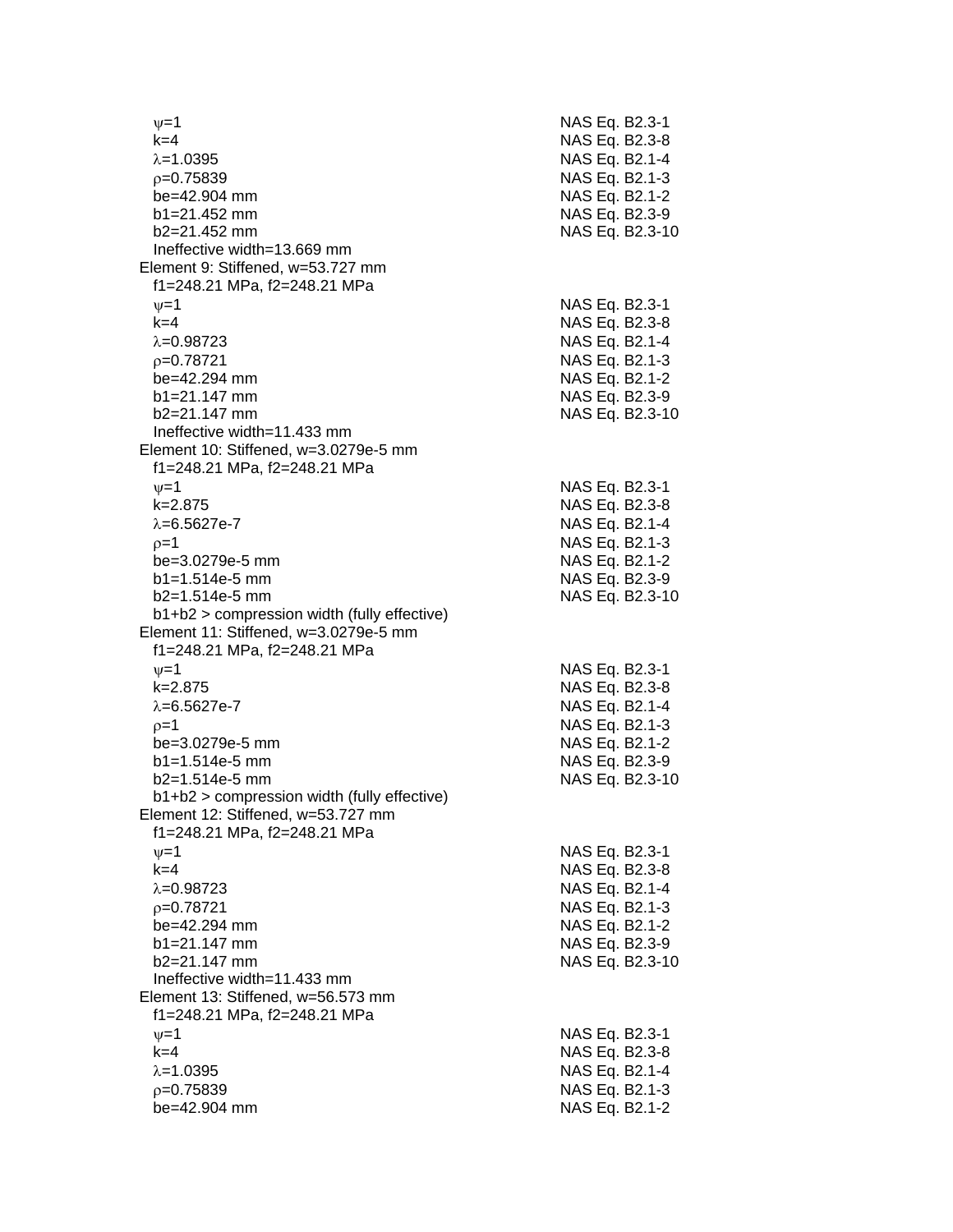| $b1 = 21.452$ mm<br>$b2=21.452$ mm                                                                | NAS Eq. B2.3-9<br>NAS Eq. B2.3-10 |
|---------------------------------------------------------------------------------------------------|-----------------------------------|
| Ineffective width=13.669 mm<br>Element 14: Stiffened, w=53.727 mm<br>f1=248.21 MPa, f2=248.21 MPa |                                   |
| $\nu = 1$                                                                                         | NAS Eq. B2.3-1                    |
| $k=4$                                                                                             | NAS Eq. B2.3-8                    |
| $\lambda = 0.98723$                                                                               | NAS Eq. B2.1-4                    |
| $p=0.78721$                                                                                       | NAS Eq. B2.1-3                    |
| be=42.294 mm                                                                                      | NAS Eq. B2.1-2                    |
| $b1 = 21.147$ mm                                                                                  | NAS Eq. B2.3-9                    |
| b2=21.147 mm                                                                                      | NAS Eq. B2.3-10                   |
| Ineffective width=11.433 mm                                                                       |                                   |
| Element 15: Stiffened, w=3.0279e-5 mm                                                             |                                   |
| f1=248.21 MPa, f2=248.21 MPa<br>$\nu = 1$                                                         | NAS Eq. B2.3-1                    |
| $k = 2.875$                                                                                       | NAS Eq. B2.3-8                    |
| $\lambda = 6.5627e - 7$                                                                           | NAS Eq. B2.1-4                    |
| $p=1$                                                                                             | NAS Eq. B2.1-3                    |
| be=3.0279e-5 mm                                                                                   | NAS Eq. B2.1-2                    |
| $b1 = 1.514e-5$ mm                                                                                | NAS Eq. B2.3-9                    |
| $b2=1.514e-5$ mm                                                                                  | NAS Eq. B2.3-10                   |
| $b1+b2$ > compression width (fully effective)                                                     |                                   |
| Element 16: Stiffened, w=3.0279e-5 mm                                                             |                                   |
| f1=248.21 MPa, f2=248.21 MPa                                                                      | NAS Eq. B2.3-1                    |
| $\nu = 1$<br>$k = 2.875$                                                                          | NAS Eq. B2.3-8                    |
| $\lambda = 6.5627e - 7$                                                                           | NAS Eq. B2.1-4                    |
| $p=1$                                                                                             | NAS Eq. B2.1-3                    |
| be=3.0279e-5 mm                                                                                   | NAS Eq. B2.1-2                    |
| $b1 = 1.514e-5$ mm                                                                                | NAS Eq. B2.3-9                    |
| $b2=1.514e-5$ mm                                                                                  | NAS Eq. B2.3-10                   |
| b1+b2 > compression width (fully effective)                                                       |                                   |
| Element 17: Stiffened, w=53.727 mm                                                                |                                   |
| f1=248.21 MPa, f2=248.21 MPa                                                                      |                                   |
| $\nu = 1$<br>$k = 4$                                                                              | NAS Eq. B2.3-1<br>NAS Eq. B2.3-8  |
| λ=0.98723                                                                                         | NAS Eq. B2.1-4                    |
| $p=0.78721$                                                                                       | NAS Eq. B2.1-3                    |
| be=42.294 mm                                                                                      | NAS Eq. B2.1-2                    |
| $b1 = 21.147$ mm                                                                                  | NAS Eq. B2.3-9                    |
| $b2 = 21.147$ mm                                                                                  | NAS Eq. B2.3-10                   |
| Ineffective width=11.433 mm                                                                       |                                   |
| Element 18: Stiffened, w=56.573 mm<br>f1=248.21 MPa, f2=248.21 MPa                                |                                   |
| $\nu = 1$                                                                                         | NAS Eq. B2.3-1                    |
| $k=4$                                                                                             | NAS Eq. B2.3-8                    |
| $\lambda = 1.0395$                                                                                | NAS Eq. B2.1-4                    |
| $p=0.75839$                                                                                       | NAS Eq. B2.1-3                    |
| be=42.904 mm                                                                                      | NAS Eq. B2.1-2                    |
| $b1 = 21.452$ mm                                                                                  | NAS Eq. B2.3-9                    |
| b2=21.452 mm                                                                                      | NAS Eq. B2.3-10                   |
| Ineffective width=13.669 mm                                                                       |                                   |
| Element 19: Stiffened, w=53.727 mm<br>f1=248.21 MPa, f2=248.21 MPa                                |                                   |
|                                                                                                   |                                   |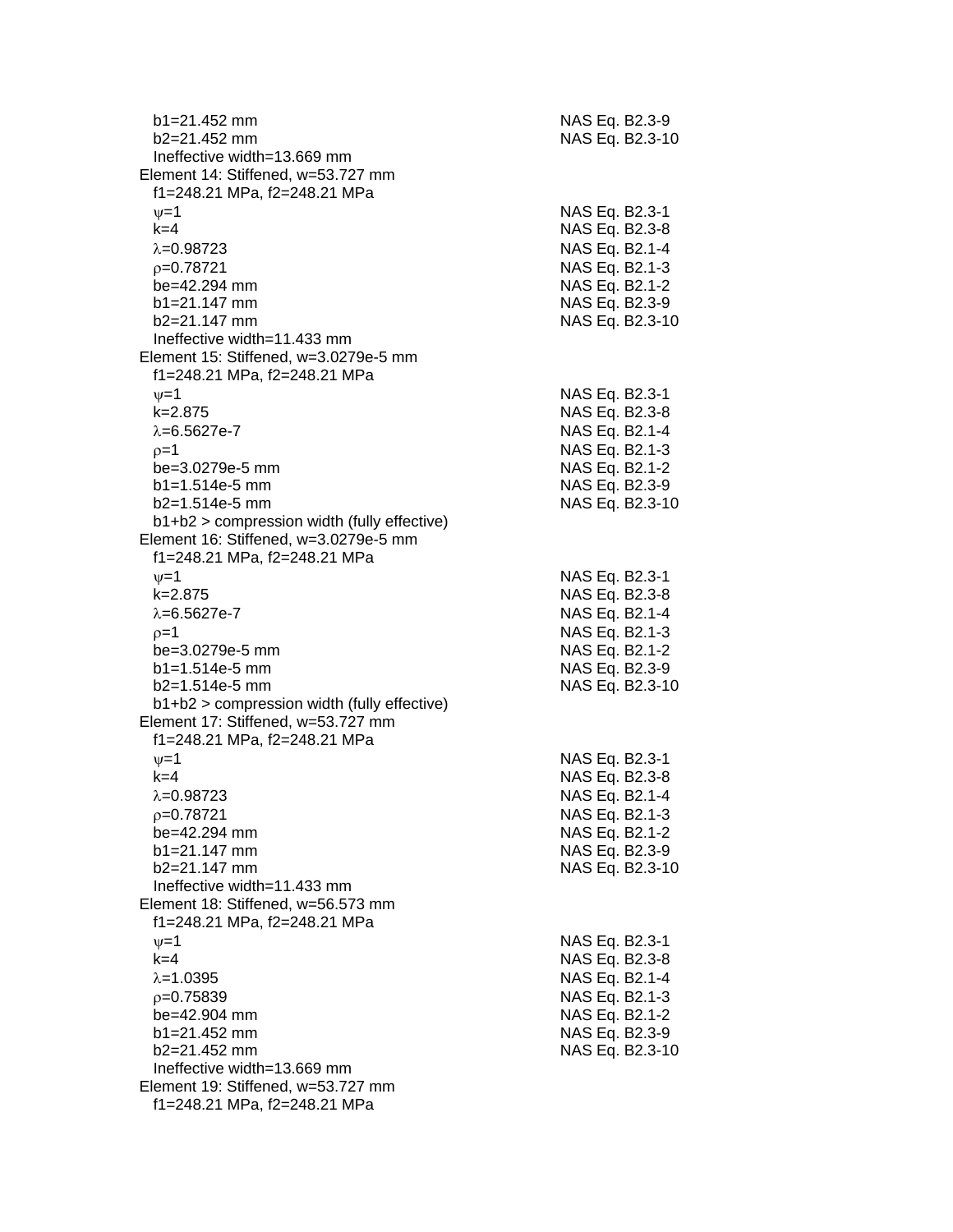$v=1$  NAS Eq. B2.3-1 k=4 NAS Eq. B2.3-8  $\lambda$ =0.98723 NAS Eq. B2.1-4 p=0.78721 NAS Eq. B2.1-3 be=42.294 mm NAS Eq. B2.1-2 b1=21.147 mm NAS Eq. B2.3-9 b2=21.147 mm NAS Eq. B2.3-10 Ineffective width=11.433 mm Element 20: Stiffened, w=3.0279e-5 mm f1=248.21 MPa, f2=248.21 MPa  $\nu$ =1 NAS Eq. B2.3-1 k=2.875 NAS Eq. B2.3-8  $λ=6.5627e-7$  NAS Eq. B2.1-4  $p=1$  NAS Eq. B2.1-3 be=3.0279e-5 mm NAS Eq. B2.1-2 b1=1.514e-5 mm NAS Eq. B2.3-9 b2=1.514e-5 mm NAS Eq. B2.3-10 b1+b2 > compression width (fully effective) Element 21: Stiffened, w=3.0279e-5 mm f1=248.21 MPa, f2=248.21 MPa  $\nu=1$  NAS Eq. B2.3-1 k=2.875 NAS Eq. B2.3-8  $\lambda = 6.5627e - 7$  NAS Eq. B2.1-4  $p=1$  NAS Eq. B2.1-3 be=3.0279e-5 mm NAS Eq. B2.1-2 b1=1.514e-5 mm NAS Eq. B2.3-9 b2=1.514e-5 mm NAS Eq. B2.3-10 b1+b2 > compression width (fully effective) Element 22: Stiffened, w=53.727 mm f1=248.21 MPa, f2=248.21 MPa  $v=1$  NAS Eq. B2.3-1 k=4 NAS Eq. B2.3-8  $\lambda$ =0.98723 NAS Eq. B2.1-4  $p=0.78721$  NAS Eq. B2.1-3 be=42.294 mm NAS Eq. B2.1-2 b1=21.147 mm NAS Eq. B2.3-9 b2=21.147 mm NAS Eq. B2.3-10 Ineffective width=11.433 mm Element 23: Stiffened, w=56.573 mm f1=248.21 MPa, f2=248.21 MPa  $\nu = 1$  NAS Eq. B2.3-1 k=4 NAS Eq. B2.3-8  $\lambda = 1.0395$  NAS Eq. B2.1-4 p=0.75839 NAS Eq. B2.1-3 be=42.904 mm NAS Eq. B2.1-2 b1=21.452 mm NAS Eq. B2.3-9 b2=21.452 mm NAS Eq. B2.3-10 Ineffective width=13.669 mm Elements 24 to 27: NAS Section B5 - Elements with Intermediate Stiffeners bo=139.95 mm, bp=53.727 mm kloc=27.141 NAS Eq. B5.1.2-1  $\beta$ =4.0129 NAS Eq. B5.1.2-3 kd=21.983 NAS Eq. B5.1.2-2 R=1.7052 NAS Eq. B5.1-6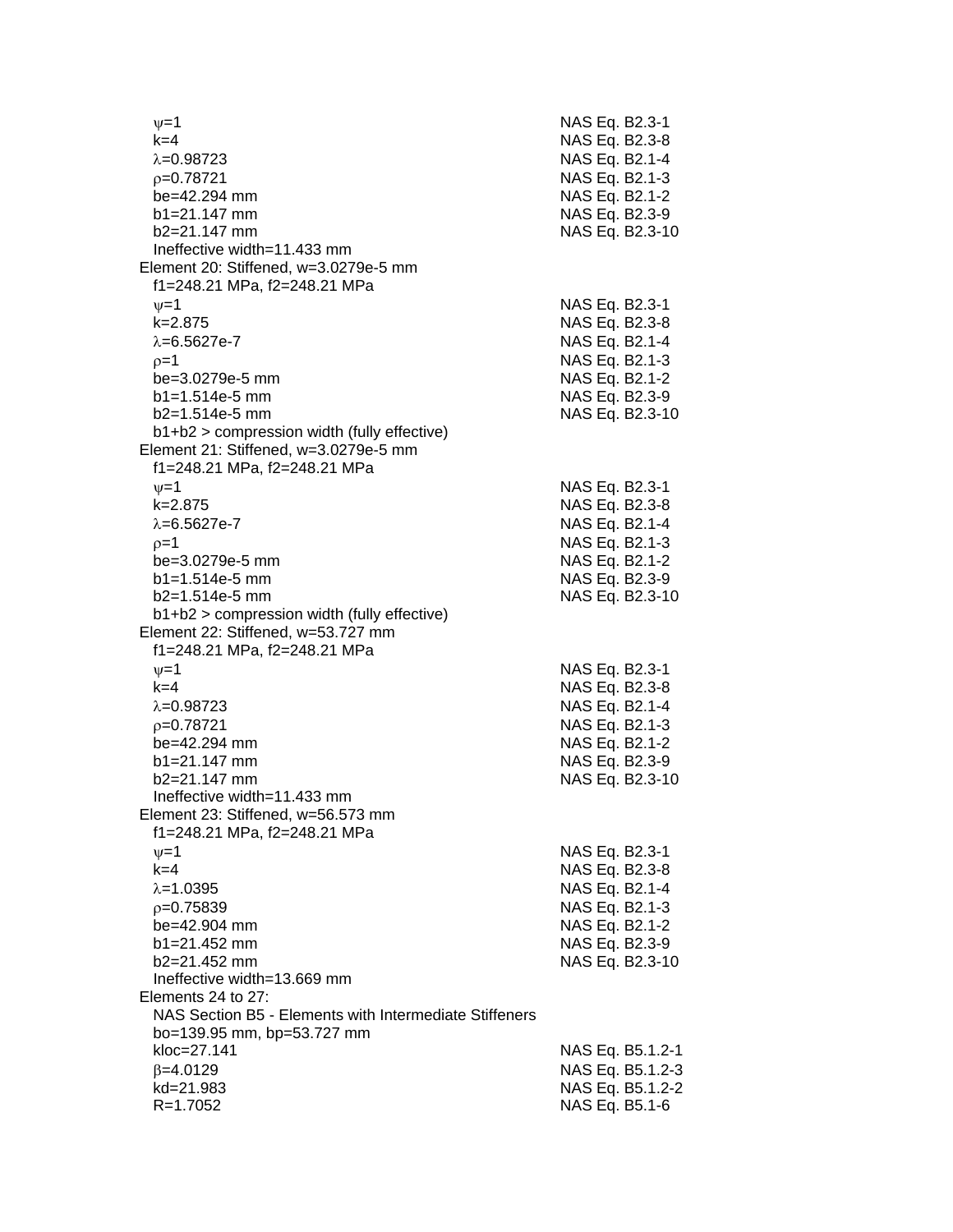k=27.141 NAS Eq. B5.1-5 f1=248.21 MPa Fcr=254.74 MPa NAS Eq. B5.1-4  $\lambda$ =0.98711  $\lambda$ =0.98711  $p=0.78728$  NAS Eq. B5.1-2 be=115.23 mm NAS Eq. B5.1-1 Element 28: Stiffened, w=56.573 mm f1=248.21 MPa, f2=248.21 MPa  $v=1$  NAS Eq. B2.3-1 k=4 NAS Eq. B2.3-8  $\lambda$ =1.0395 NAS Eq. B2.1-4  $p=0.75839$  NAS Eq. B2.1-3 be=42.904 mm NAS Eq. B2.1-2 b1=21.452 mm NAS Eq. B2.3-9 b2=21.452 mm NAS Eq. B2.3-10 Ineffective width=13.669 mm Element 29: Stiffened, w=60.573 mm f1=248.21 MPa, f2=248.21 MPa  $v=1$  NAS Eq. B2.3-1 k=4 NAS Eq. B2.3-8  $\lambda = 1.113$  NAS Eq. B2.1-4 =0.72086 NAS Eq. B2.1-3 be=43.665 mm NAS Eq. B2.1-2 b1=21.833 mm NAS Eq. B2.3-9 b2=21.833 mm NAS Eq. B2.3-10 Ineffective width=16.908 mm Element 30: Stiffened, w=10.369 mm f1=248.21 MPa, f2=248.21 MPa  $\nu=1$  NAS Eq. B2.3-1 k=4 NAS Eq. B2.3-8  $\lambda$ =0.19052  $\lambda$  =0.19052  $p=1$  NAS Eq. B2.1-3 be=10.369 mm NAS Eq. B2.1-2 b1=5.1843 mm NAS Eq. B2.3-9 b2=5.1843 mm NAS Eq. B2.3-10 b1+b2 > compression width (fully effective) Element 32: Unstiffened, w=14.68 mm f1=248.21 MPa, f2=248.21 MPa  $v=1$  NAS Eq. B3.2-1 k=0.43 NAS Eq. B3.2-3  $\lambda = 0.82271$  NAS Eq. B2.1-4 =0.89046 NAS Eq. B2.1-3 b=13.072 mm (ineffective width=1.6081 mm) NAS Eq. B2.1-2 Element 31: Check for lip stiffener reduction S=36.641 NAS Eq. B4-7 w/t < 0.328S (no lip reduction) Element 31: Stiffened, w=7.5698e-6 mm f1=248.21 MPa, f2=248.21 MPa  $v=1$  NAS Eq. B2.3-1 k=4 NAS Eq. B2.3-8  $\lambda = 1.3909e-7$  NAS Eq. B2.1-4  $p=1$  NAS Eq. B2.1-3 be=7.5698e-6 mm NAS Eq. B2.1-2 b1=3.7849e-6 mm NAS Eq. B2.3-9 b2=3.7849e-6 mm NAS Eq. B2.3-10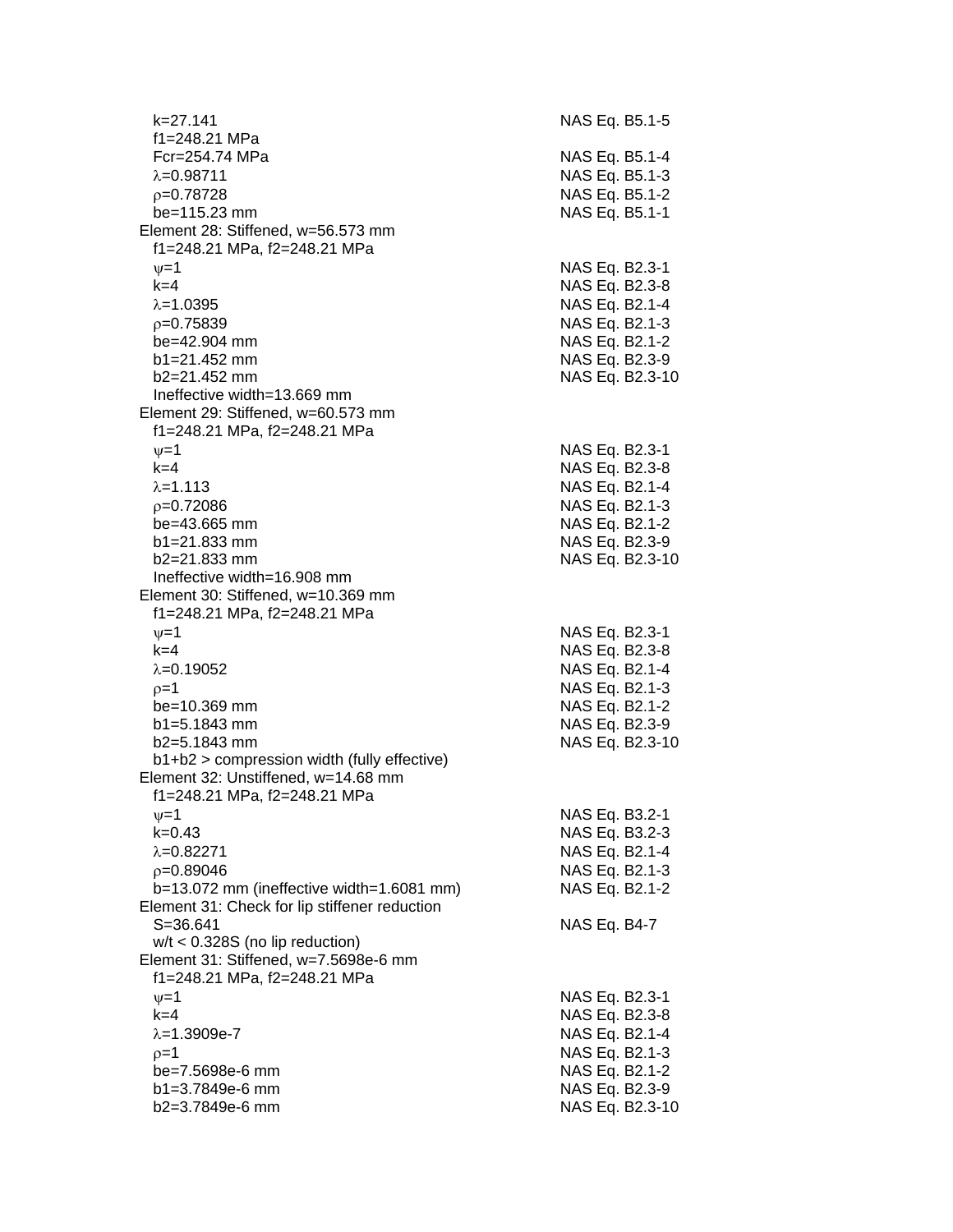| $b1+b2$ > compression width (fully effective)                                             |                |                                      |
|-------------------------------------------------------------------------------------------|----------------|--------------------------------------|
| Ae=1005.6 mm^2, Fy=248.21 MPa                                                             |                |                                      |
| Pn=249.59 kN                                                                              | NAS Eq. C4.1-1 |                                      |
| $\Omega$ c=1.8, $\phi$ c=0.85                                                             |                |                                      |
| Positive Flexural Strength about X-axis                                                   |                |                                      |
| Effective width calculations for part 1: MSDECK                                           |                |                                      |
| Element 1: No compressive stress (fully effective)                                        |                |                                      |
| Element 2: No compressive stress (fully effective)                                        |                |                                      |
| Element 3: Stiffened, w=56.573 mm                                                         |                |                                      |
| f1=183.48 MPa, f2=-165.19 MPa                                                             |                |                                      |
| $\psi = 0.90031$<br>k=21.525                                                              | NAS Eq. B2.3-1 | NAS Eq. B2.3-2                       |
| $\lambda = 0.38528$                                                                       |                | NAS Eq. B2.1-4                       |
| $p=1$                                                                                     |                | NAS Eq. B2.1-3                       |
| be=56.573 mm                                                                              |                | NAS Eq. B2.1-2                       |
| ho=58 mm, bo=55 mm, ho/bo=1.0545                                                          |                |                                      |
| $b1 = 14.505$ mm                                                                          |                | NAS Eq. B2.3-3                       |
| b2=28.287 mm                                                                              |                | NAS Eq. B2.3-4                       |
| Compression width=29.771 mm                                                               |                |                                      |
| $b1+b2$ > compression width (fully effective)                                             |                |                                      |
| Elements 4 to 7:                                                                          |                |                                      |
| NAS Section B5 - Elements with Intermediate Stiffeners                                    |                |                                      |
| bo=139.95 mm, bp=53.727 mm                                                                |                |                                      |
| kloc=27.141<br>$\beta = 4.0128$                                                           |                | NAS Eq. B5.1.2-1                     |
| kd=21.983                                                                                 |                | NAS Eq. B5.1.2-3<br>NAS Eq. B5.1.2-2 |
| R=1.7052                                                                                  |                | NAS Eq. B5.1-6                       |
| k=27.141                                                                                  |                | NAS Eq. B5.1-5                       |
| f1=185.68 MPa                                                                             |                |                                      |
| Fcr=254.74 MPa                                                                            |                | NAS Eq. B5.1-4                       |
| $\lambda = 0.85375$                                                                       |                | NAS Eq. B5.1-3                       |
| $p=0.86947$                                                                               |                | NAS Eq. B5.1-2                       |
| be=127.26 mm                                                                              | NAS Eq. B5.1-1 |                                      |
| Element 8: Stiffened, w=56.573 mm                                                         |                |                                      |
| f1=183.48 MPa, f2=-165.19 MPa                                                             |                |                                      |
| $\psi = 0.90031$<br>k=21.525                                                              | NAS Eq. B2.3-1 |                                      |
| $\lambda = 0.38528$                                                                       | NAS Eq. B2.3-2 | NAS Eq. B2.1-4                       |
| $p=1$                                                                                     |                | NAS Eq. B2.1-3                       |
| be=56.573 mm                                                                              |                | NAS Eq. B2.1-2                       |
| ho=58 mm, bo=55 mm, ho/bo=1.0545                                                          |                |                                      |
| $b1 = 14.505$ mm                                                                          |                | NAS Eq. B2.3-3                       |
| b2=28.287 mm                                                                              |                | NAS Eq. B2.3-4                       |
| Compression width=29.771 mm                                                               |                |                                      |
| b1+b2 > compression width (fully effective)                                               |                |                                      |
| Element 9: No compressive stress (fully effective)                                        |                |                                      |
| Element 10: No compressive stress (fully effective)                                       |                |                                      |
| Element 11: No compressive stress (fully effective)                                       |                |                                      |
| Element 12: No compressive stress (fully effective)<br>Element 13: Stiffened, w=56.573 mm |                |                                      |
| f1=183.48 MPa, f2=-165.19 MPa                                                             |                |                                      |
| $\psi = 0.90031$                                                                          | NAS Eq. B2.3-1 |                                      |
| k=21.525                                                                                  |                | NAS Eq. B2.3-2                       |
|                                                                                           |                |                                      |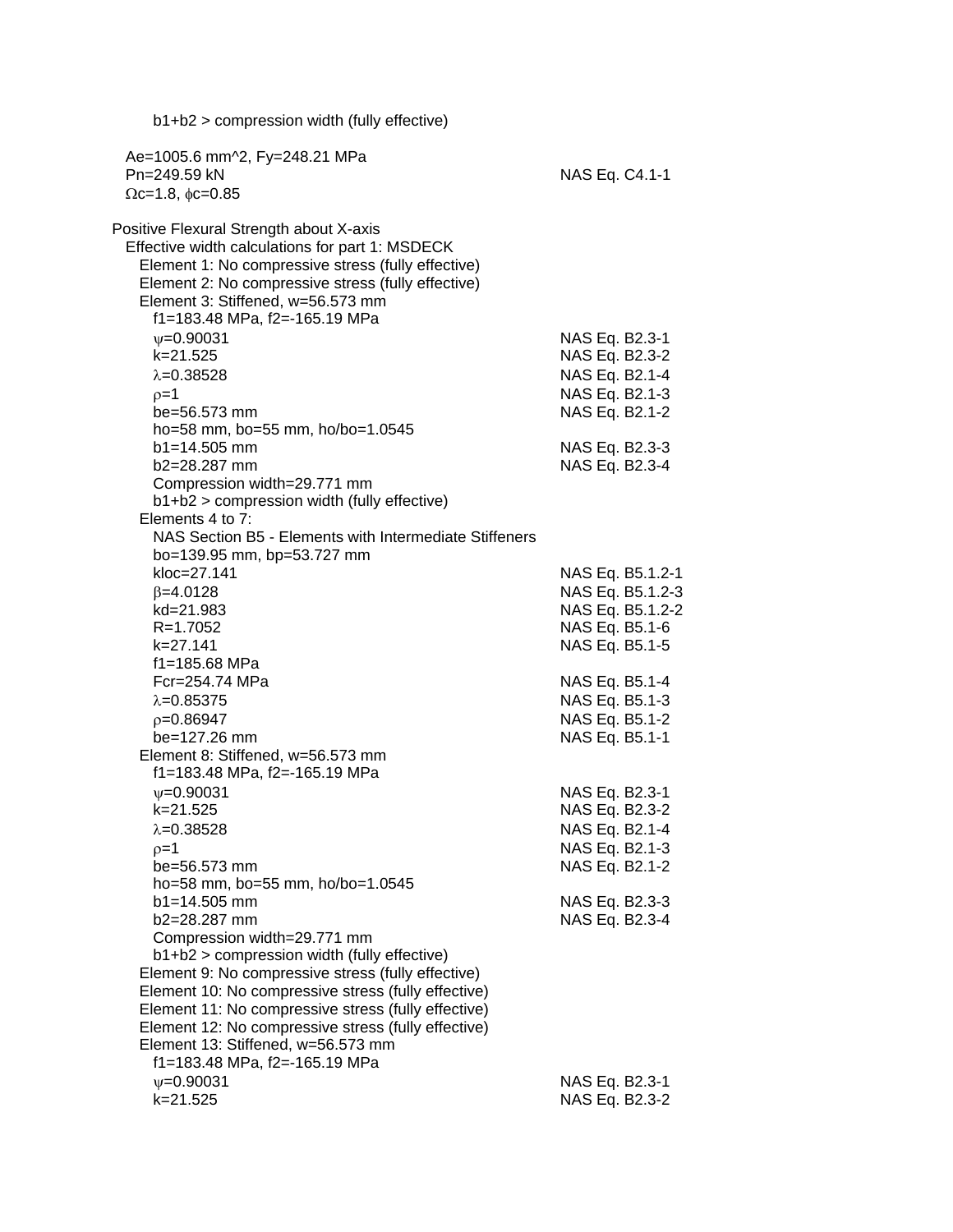| $\lambda = 0.38528$<br>$0=1$<br>be=56.573 mm           | NAS Eq. B2.1-4<br>NAS Eq. B2.1-3<br>NAS Eq. B2.1-2 |
|--------------------------------------------------------|----------------------------------------------------|
| ho=58 mm, bo=55 mm, ho/bo=1.0545                       |                                                    |
| $b1 = 14.505$ mm                                       | NAS Eq. B2.3-3                                     |
| b2=28.287 mm                                           | NAS Eq. B2.3-4                                     |
| Compression width=29.771 mm                            |                                                    |
| b1+b2 > compression width (fully effective)            |                                                    |
| Elements 14 to 17:                                     |                                                    |
| NAS Section B5 - Elements with Intermediate Stiffeners |                                                    |
| bo=139.95 mm, bp=53.727 mm                             |                                                    |
| kloc=27.141                                            | NAS Eq. B5.1.2-1                                   |
| $\beta = 4.0129$                                       | NAS Eq. B5.1.2-3                                   |
| kd=21.983                                              | NAS Eq. B5.1.2-2                                   |
| $R = 1.7052$                                           | NAS Eq. B5.1-6                                     |
| k=27.141                                               | NAS Eq. B5.1-5                                     |
| f1=185.68 MPa<br>Fcr=254.74 MPa                        |                                                    |
|                                                        | NAS Eq. B5.1-4<br>NAS Eq. B5.1-3                   |
| $\lambda = 0.85375$                                    |                                                    |
| $p=0.86947$<br>be=127.26 mm                            | NAS Eq. B5.1-2                                     |
| Element 18: Stiffened, w=56.573 mm                     | NAS Eq. B5.1-1                                     |
| f1=183.48 MPa, f2=-165.19 MPa                          |                                                    |
| $\psi = 0.90031$                                       | NAS Eq. B2.3-1                                     |
| $k = 21.525$                                           | NAS Eq. B2.3-2                                     |
| $\lambda = 0.38528$                                    | NAS Eq. B2.1-4                                     |
| $p=1$                                                  | NAS Eq. B2.1-3                                     |
| be=56.573 mm                                           | NAS Eq. B2.1-2                                     |
| ho=58 mm, bo=55 mm, ho/bo=1.0545                       |                                                    |
| $b1 = 14.505$ mm                                       | NAS Eq. B2.3-3                                     |
| $b2 = 28.287$ mm                                       | NAS Eq. B2.3-4                                     |
| Compression width=29.771 mm                            |                                                    |
| b1+b2 > compression width (fully effective)            |                                                    |
| Element 19: No compressive stress (fully effective)    |                                                    |
| Element 20: No compressive stress (fully effective)    |                                                    |
| Element 21: No compressive stress (fully effective)    |                                                    |
| Element 22: No compressive stress (fully effective)    |                                                    |
| Element 23: Stiffened, w=56.573 mm                     |                                                    |
| f1=183.48 MPa, f2=-165.19 MPa                          |                                                    |
| $\psi = 0.90031$                                       | NAS Eq. B2.3-1                                     |
| k=21.525                                               | NAS Eq. B2.3-2                                     |
| $\lambda = 0.38528$                                    | NAS Eq. B2.1-4                                     |
| $p=1$                                                  | NAS Eq. B2.1-3                                     |
| be=56.573 mm                                           | NAS Eq. B2.1-2                                     |
| ho=58 mm, bo=55 mm, ho/bo=1.0545                       |                                                    |
| $b1 = 14.505$ mm<br>b2=28.287 mm                       | NAS Eq. B2.3-3<br>NAS Eq. B2.3-4                   |
| Compression width=29.771 mm                            |                                                    |
| b1+b2 > compression width (fully effective)            |                                                    |
| Elements 24 to 27:                                     |                                                    |
| NAS Section B5 - Elements with Intermediate Stiffeners |                                                    |
| bo=139.95 mm, bp=53.727 mm                             |                                                    |
| kloc=27.141                                            | NAS Eq. B5.1.2-1                                   |
| $\beta = 4.0129$                                       | NAS Eq. B5.1.2-3                                   |
| kd=21.983                                              | NAS Eq. B5.1.2-2                                   |
|                                                        |                                                    |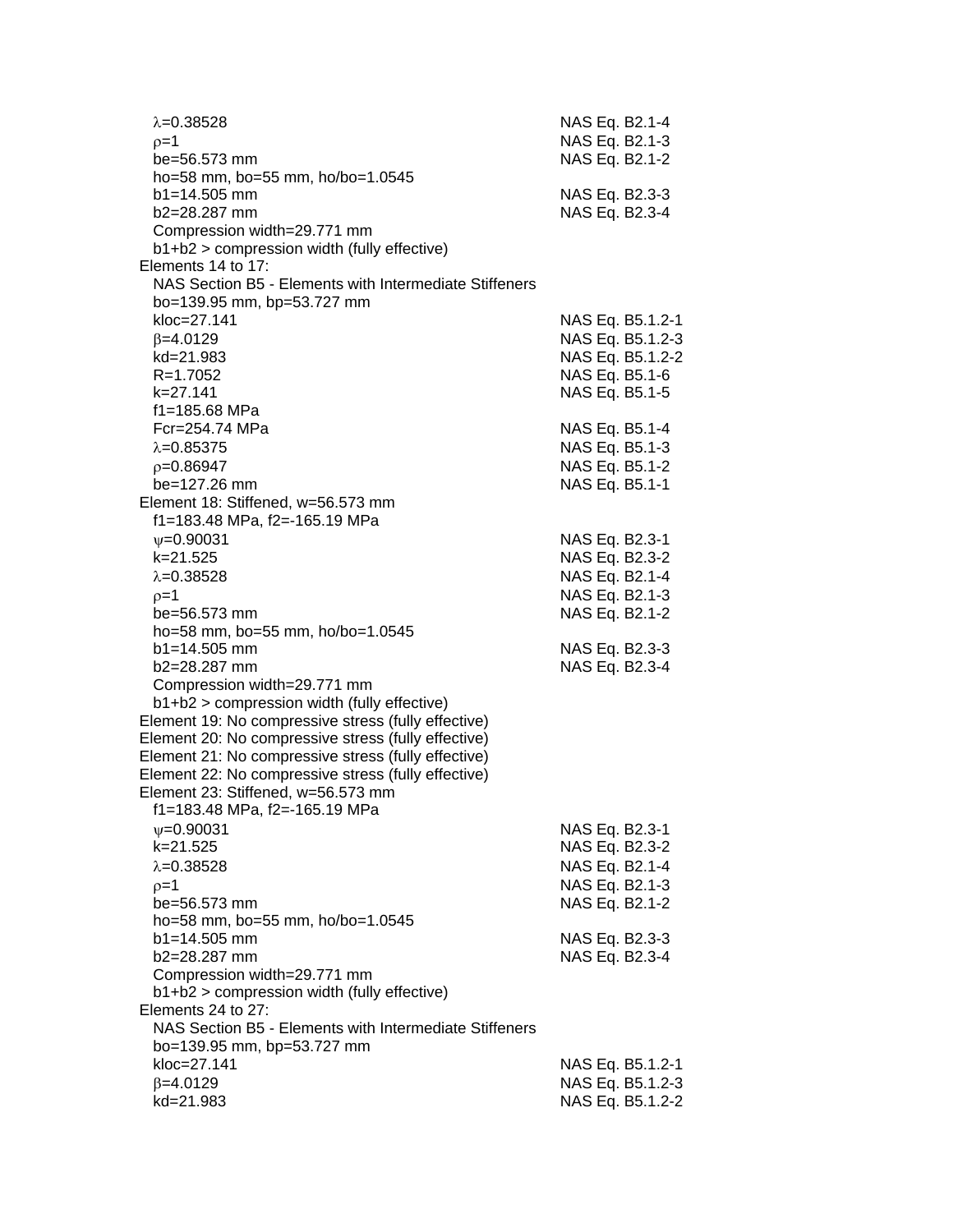| $R = 1.7052$<br>$k = 27.141$                                                           | NAS Eq. B5.1-6<br>NAS Eq. B5.1-5 |
|----------------------------------------------------------------------------------------|----------------------------------|
| f1=185.68 MPa                                                                          |                                  |
| Fcr=254.74 MPa                                                                         | NAS Eq. B5.1-4                   |
| $\lambda = 0.85375$                                                                    | NAS Eq. B5.1-3                   |
| $p=0.86947$                                                                            | NAS Eq. B5.1-2                   |
| be=127.26 mm                                                                           | NAS Eq. B5.1-1                   |
| Element 28: Stiffened, w=56.573 mm                                                     |                                  |
| f1=183.48 MPa, f2=-165.19 MPa                                                          |                                  |
| $\nu = 0.90031$                                                                        | NAS Eq. B2.3-1                   |
| k=21.525                                                                               | NAS Eq. B2.3-2                   |
| $\lambda = 0.38528$                                                                    | NAS Eq. B2.1-4                   |
| $p=1$                                                                                  | NAS Eq. B2.1-3                   |
| be=56.573 mm                                                                           | NAS Eq. B2.1-2                   |
| ho=58 mm, bo=55 mm, ho/bo=1.0545                                                       |                                  |
| $b1 = 14.505$ mm                                                                       | NAS Eq. B2.3-3                   |
| b2=28.287 mm                                                                           | NAS Eq. B2.3-4                   |
| Compression width=29.771 mm<br>b1+b2 > compression width (fully effective)             |                                  |
| Element 29: No compressive stress (fully effective)                                    |                                  |
| Element 30: No compressive stress (fully effective)                                    |                                  |
| Element 32: No compressive stress (fully effective)                                    |                                  |
| Element 31: No compressive stress (fully effective)                                    |                                  |
|                                                                                        |                                  |
| Center of gravity shift: y=-1.2829 mm                                                  |                                  |
| Sxe=17438 mm^3, Fy=248.21 MPa                                                          |                                  |
| Mnx=4.3283 kN-m                                                                        | NAS Eq. C3.1.1-1                 |
| $\Omega$ b=1.67, $\phi$ b=0.9                                                          |                                  |
|                                                                                        |                                  |
| Negative Flexural Strength about X-axis                                                |                                  |
| Effective width calculations for part 1: MSDECK<br>Element 1: Unstiffened, w=14.219 mm |                                  |
| f1=199.01 MPa, f2=101.66 MPa                                                           |                                  |
| $\psi = 0.51083$                                                                       | NAS Eq. B3.2-1                   |
| k=0.67934                                                                              | NAS Eq. B3.2-2                   |
| $\lambda = 0.56767$                                                                    | NAS Eq. B2.1-4                   |
| $\lambda$ <0.673 (fully effective)                                                     | NAS Eq. B2.1-1                   |
| Element 2: Check for lip stiffener reduction                                           |                                  |
| S=40.649                                                                               | NAS Eq. B4-7                     |
| la=184.66 mm^4                                                                         | NAS Eq. B4-8                     |
| $Is=225.6$ mm $\triangle 4$ > la (no lip reduction)                                    |                                  |
| k=4                                                                                    | NAS Table B4-1                   |
| Element 2: Stiffened, w=63.505 mm                                                      |                                  |
| f1=201.68 MPa, f2=201.68 MPa                                                           |                                  |
| $\nu = 1$                                                                              | NAS Eq. B2.3-1                   |
| $k=4$                                                                                  | NAS Eq. B2.3-8                   |
| $\lambda = 1.0519$                                                                     | NAS Eq. B2.1-4                   |
| $p=0.75185$                                                                            | NAS Eq. B2.1-3                   |
| be=47.747 mm<br>$b1 = 23.873$ mm                                                       | NAS Eq. B2.1-2<br>NAS Eq. B2.3-9 |
| b2=23.873 mm                                                                           | NAS Eq. B2.3-10                  |
| Ineffective width=15.759 mm                                                            |                                  |
| Element 3: Stiffened, w=56.573 mm                                                      |                                  |
| f1=199.3 MPa, f2=-178.14 MPa                                                           |                                  |
| $\psi = 0.8938$                                                                        | NAS Eq. B2.3-1                   |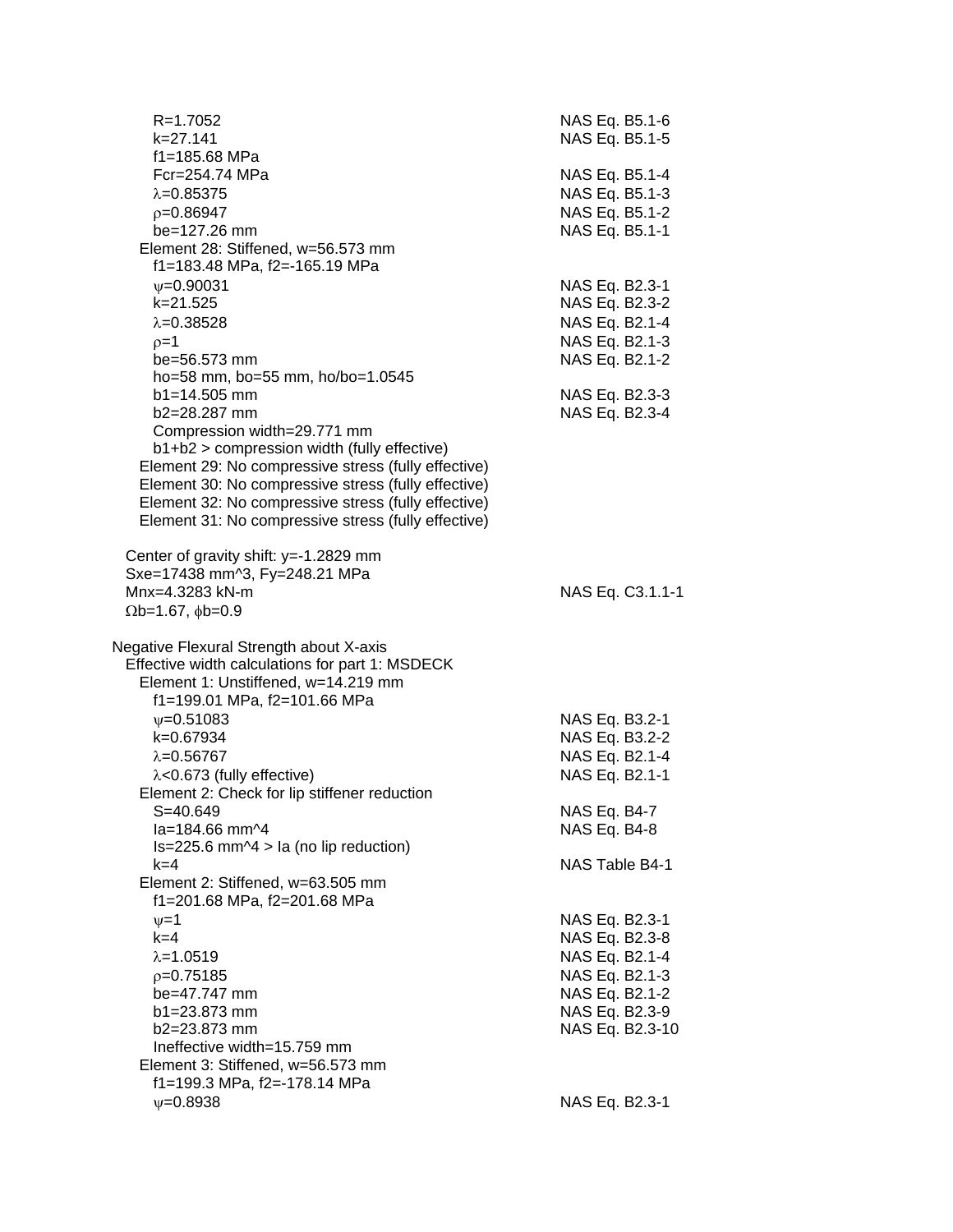| k=21.372<br>$\lambda = 0.40299$                        | NAS Eq. B2.3-2<br>NAS Eq. B2.1-4 |
|--------------------------------------------------------|----------------------------------|
| $p=1$                                                  | NAS Eq. B2.1-3                   |
| $be = 56.573$ mm                                       | NAS Eq. B2.1-2                   |
| ho=58 mm, bo=65 mm, ho/bo=0.89231                      |                                  |
| $b1 = 14.529$ mm                                       | NAS Eq. B2.3-3                   |
| $b2 = 28.287$ mm                                       | NAS Eq. B2.3-4                   |
| Compression width=29.873 mm                            |                                  |
| b1+b2 > compression width (fully effective)            |                                  |
| Element 4: No compressive stress (fully effective)     |                                  |
| Element 5: No compressive stress (fully effective)     |                                  |
| Element 6: No compressive stress (fully effective)     |                                  |
| Element 7: No compressive stress (fully effective)     |                                  |
| Element 8: Stiffened, w=56.573 mm                      |                                  |
| f1=199.3 MPa, f2=-178.14 MPa                           |                                  |
|                                                        |                                  |
| $V = 0.8938$                                           | NAS Eq. B2.3-1                   |
| k=21.372                                               | NAS Eq. B2.3-2                   |
| $\lambda = 0.40299$                                    | NAS Eq. B2.1-4                   |
| $p=1$                                                  | NAS Eq. B2.1-3                   |
| $be = 56.573$ mm                                       | NAS Eq. B2.1-2                   |
| ho=58 mm, bo=55 mm, ho/bo=1.0545                       |                                  |
| $b1 = 14.529$ mm                                       | NAS Eq. B2.3-3                   |
| b2=28.287 mm                                           | NAS Eq. B2.3-4                   |
| Compression width=29.873 mm                            |                                  |
| b1+b2 > compression width (fully effective)            |                                  |
| Elements 9 to 12:                                      |                                  |
| NAS Section B5 - Elements with Intermediate Stiffeners |                                  |
| bo=139.95 mm, bp=53.727 mm                             |                                  |
| kloc=27.141                                            | NAS Eq. B5.1.2-1                 |
| $\beta = 4.0129$                                       | NAS Eq. B5.1.2-3                 |
| kd=21.983                                              | NAS Eq. B5.1.2-2                 |
| R=1.7052                                               | NAS Eq. B5.1-6                   |
| k=27.141                                               | NAS Eq. B5.1-5                   |
| f1=201.68 MPa                                          |                                  |
| Fcr=254.74 MPa                                         | NAS Eq. B5.1-4                   |
| $\lambda = 0.88979$                                    | NAS Eq. B5.1-3                   |
| $p=0.84599$                                            | NAS Eq. B5.1-2                   |
| be=123.82 mm                                           | NAS Eq. B5.1-1                   |
| Element 13: Stiffened, w=56.573 mm                     |                                  |
| f1=199.3 MPa, f2=-178.14 MPa                           |                                  |
| $\psi = 0.8938$                                        | NAS Eq. B2.3-1                   |
| k=21.372                                               | NAS Eq. B2.3-2                   |
| $\lambda = 0.40299$                                    | NAS Eq. B2.1-4                   |
| $p=1$                                                  | NAS Eq. B2.1-3                   |
| be=56.573 mm                                           | NAS Eq. B2.1-2                   |
| ho=58 mm, bo=55 mm, ho/bo=1.0545                       |                                  |
| $b1 = 14.529$ mm                                       | NAS Eq. B2.3-3                   |
| b2=28.287 mm                                           | NAS Eq. B2.3-4                   |
| Compression width=29.873 mm                            |                                  |
| b1+b2 > compression width (fully effective)            |                                  |
| Element 14: No compressive stress (fully effective)    |                                  |
| Element 15: No compressive stress (fully effective)    |                                  |
| Element 16: No compressive stress (fully effective)    |                                  |
| Element 17: No compressive stress (fully effective)    |                                  |

Element 18: Stiffened, w=56.573 mm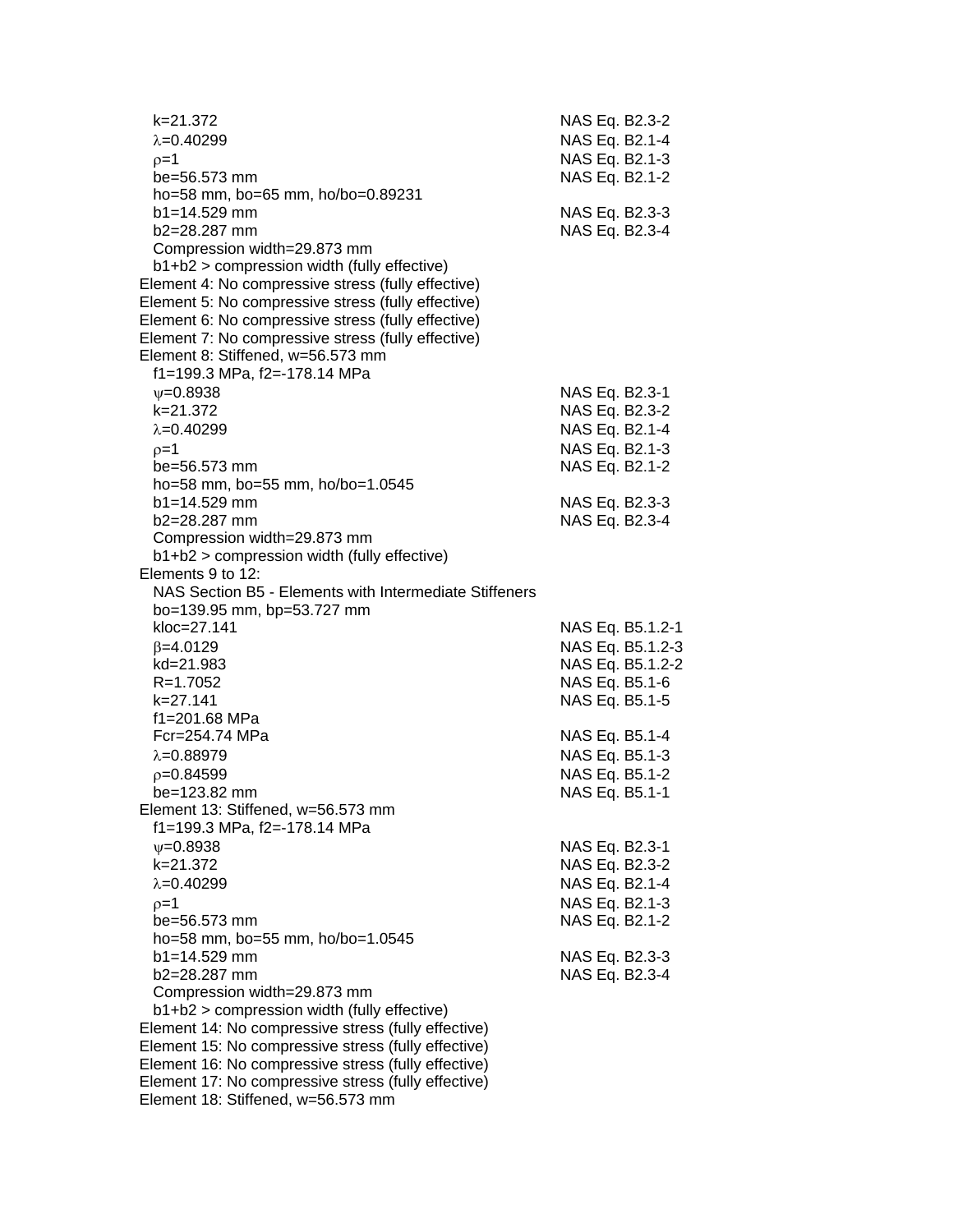| f1=199.3 MPa, f2=-178.14 MPa                           |                  |
|--------------------------------------------------------|------------------|
| $\psi = 0.8938$                                        | NAS Eq. B2.3-1   |
| k=21.372                                               | NAS Eq. B2.3-2   |
| $\lambda = 0.40299$                                    | NAS Eq. B2.1-4   |
| $p=1$                                                  | NAS Eq. B2.1-3   |
| be=56.573 mm                                           | NAS Eq. B2.1-2   |
| ho=58 mm, bo=55 mm, ho/bo=1.0545                       |                  |
| b1=14.529 mm                                           | NAS Eq. B2.3-3   |
| b2=28.287 mm                                           | NAS Eq. B2.3-4   |
| Compression width=29.873 mm                            |                  |
| b1+b2 > compression width (fully effective)            |                  |
| Elements 19 to 22:                                     |                  |
| NAS Section B5 - Elements with Intermediate Stiffeners |                  |
| bo=139.95 mm, bp=53.727 mm                             |                  |
| kloc=27.141                                            | NAS Eq. B5.1.2-1 |
| $\beta = 4.0129$                                       | NAS Eq. B5.1.2-3 |
| kd=21.983                                              | NAS Eq. B5.1.2-2 |
| R=1.7052                                               | NAS Eq. B5.1-6   |
| k=27.141                                               | NAS Eq. B5.1-5   |
| f1=201.68 MPa                                          |                  |
| Fcr=254.74 MPa                                         | NAS Eq. B5.1-4   |
| $\lambda = 0.88979$                                    | NAS Eq. B5.1-3   |
| $p=0.84599$                                            | NAS Eq. B5.1-2   |
| be=123.82 mm                                           | NAS Eq. B5.1-1   |
| Element 23: Stiffened, w=56.573 mm                     |                  |
| f1=199.3 MPa, f2=-178.14 MPa                           |                  |
| $\psi = 0.8938$                                        | NAS Eq. B2.3-1   |
| k=21.372                                               | NAS Eq. B2.3-2   |
| $\lambda = 0.40299$                                    | NAS Eq. B2.1-4   |
| $p=1$                                                  | NAS Eq. B2.1-3   |
| be=56.573 mm                                           | NAS Eq. B2.1-2   |
| ho=58 mm, bo=55 mm, ho/bo=1.0545                       |                  |
| $b1 = 14.529$ mm                                       | NAS Eq. B2.3-3   |
| b2=28.287 mm                                           | NAS Eq. B2.3-4   |
| Compression width=29.873 mm                            |                  |
| b1+b2 > compression width (fully effective)            |                  |
| Element 24: No compressive stress (fully effective)    |                  |
| Element 25: No compressive stress (fully effective)    |                  |
| Element 26: No compressive stress (fully effective)    |                  |
| Element 27: No compressive stress (fully effective)    |                  |
| Element 28: Stiffened, w=56.573 mm                     |                  |
| f1=199.3 MPa, f2=-178.14 MPa                           |                  |
| $\psi = 0.8938$                                        | NAS Eq. B2.3-1   |
| k=21.372                                               | NAS Eq. B2.3-2   |
| $\lambda = 0.40299$                                    | NAS Eq. B2.1-4   |
| $p=1$                                                  | NAS Eq. B2.1-3   |
| be=56.573 mm                                           | NAS Eq. B2.1-2   |
| ho=58 mm, bo=62 mm, ho/bo=0.93548                      |                  |
| $b1 = 14.529$ mm                                       | NAS Eq. B2.3-3   |
| b2=28.287 mm                                           | NAS Eq. B2.3-4   |
| Compression width=29.873 mm                            |                  |
| b1+b2 > compression width (fully effective)            |                  |
| Element 29: Stiffened, w=60.573 mm                     |                  |
| f1=201.68 MPa, f2=201.68 MPa                           |                  |
| $v = 1$                                                | NAS Eq. B2.3-1   |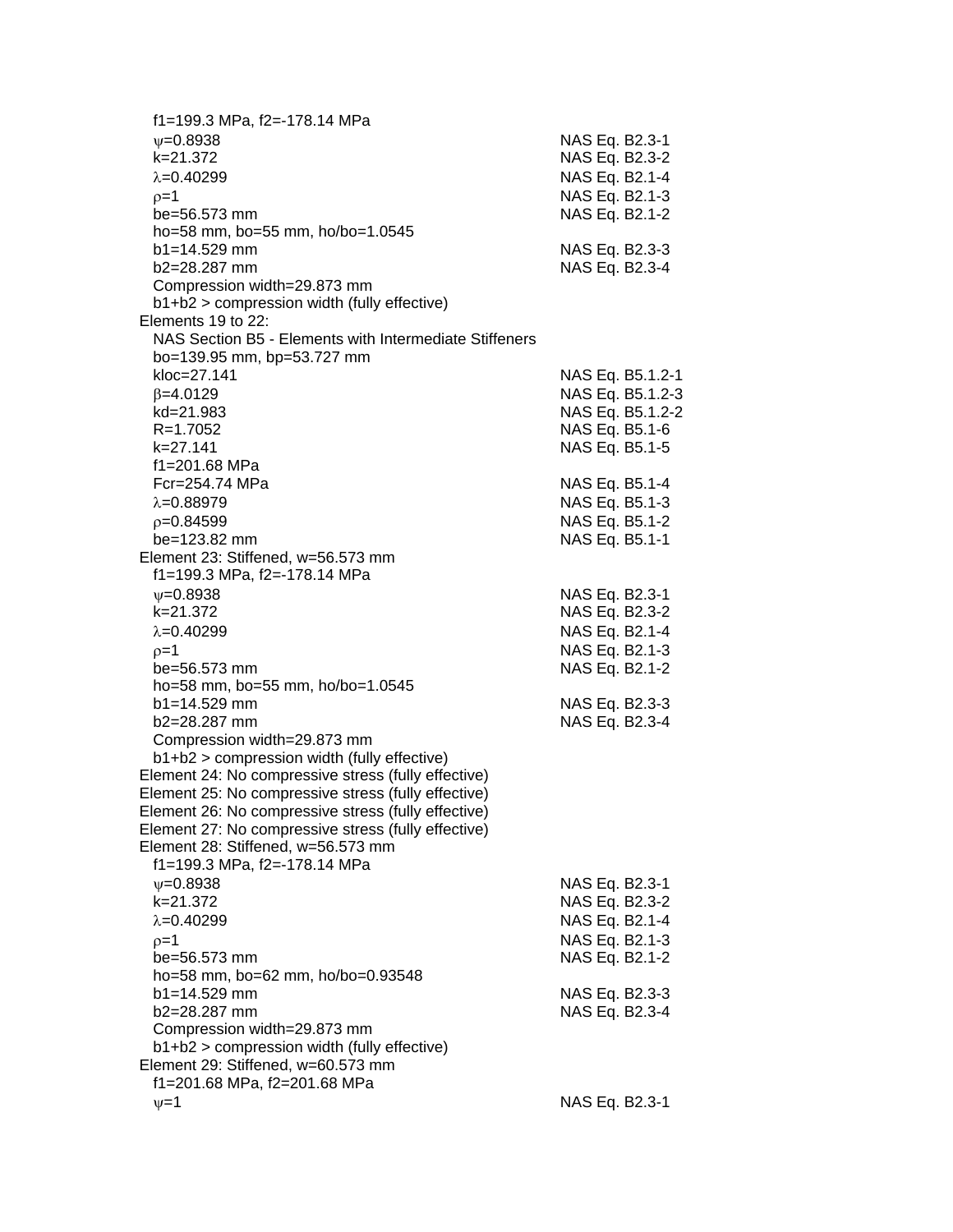| $k = 4$<br>$\lambda = 1.0033$<br>$p=0.77816$<br>be=47.136 mm<br>$b1 = 23.568$ mm<br>$b2 = 23.568$ mm<br>Ineffective width=13.438 mm                                                                                                                                                                                                                                                                                                                                                                                                                                                                                                                     | NAS Eq. B2.3-8<br>NAS Eq. B2.1-4<br>NAS Eq. B2.1-3<br>NAS Eq. B2.1-2<br>NAS Eq. B2.3-9<br>NAS Eq. B2.3-10                   |
|---------------------------------------------------------------------------------------------------------------------------------------------------------------------------------------------------------------------------------------------------------------------------------------------------------------------------------------------------------------------------------------------------------------------------------------------------------------------------------------------------------------------------------------------------------------------------------------------------------------------------------------------------------|-----------------------------------------------------------------------------------------------------------------------------|
| Element 30: Stiffened, w=10.369 mm<br>f1=199.3 MPa, f2=130.13 MPa<br>$V = 0.65291$<br>k=4.7778<br>$\lambda = 0.15621$<br>$p=1$<br>be=10.369 mm<br>$b1 = 4.4176$ mm<br>b2=5.9509 mm<br>b1+b2 > compression width (fully effective)<br>Element 32: Unstiffened, w=14.68 mm                                                                                                                                                                                                                                                                                                                                                                                | NAS Eq. B2.3-1<br>NAS Eq. B2.3-8<br>NAS Eq. B2.1-4<br>NAS Eq. B2.1-3<br>NAS Eq. B2.1-2<br>NAS Eq. B2.3-9<br>NAS Eq. B2.3-10 |
| f1=224.33 MPa, f2=128.98 MPa<br>$V = 0.57495$<br>$k=0.4724$<br>$\lambda = 0.7462$<br>$p=0.94502$<br>b=13.873 mm (ineffective width=0.80715 mm)<br>Element 31: Check for lip stiffener reduction<br>$S = 50.83$<br>$w/t < 0.328S$ (no lip reduction)<br>Element 31: Stiffened, w=7.5698e-6 mm                                                                                                                                                                                                                                                                                                                                                            | NAS Eq. B3.2-1<br>NAS Eq. B3.2-3<br>NAS Eq. B2.1-4<br>NAS Eq. B2.1-3<br>NAS Eq. B2.1-2<br>NAS Eq. B4-7                      |
| f1=128.98 MPa, f2=128.98 MPa<br>$\nu = 1$<br>$k = 4$<br>$\lambda = 1.0027e - 7$<br>$p=1$<br>be=7.5698e-6 mm<br>$b1 = 3.7849e-6$ mm<br>$b2=3.7849e-6$ mm<br>b1+b2 > compression width (fully effective)                                                                                                                                                                                                                                                                                                                                                                                                                                                  | NAS Eq. B2.3-1<br>NAS Eq. B2.3-8<br>NAS Eq. B2.1-4<br>NAS Eq. B2.1-3<br>NAS Eq. B2.1-2<br>NAS Eq. B2.3-9<br>NAS Eq. B2.3-10 |
| Center of gravity shift: y=1.666 mm<br>Sxe=18577 mm^3, Fy=248.21 MPa<br>$Mnx = 4.6111 kN-m$<br>$\Omega$ b=1.67, $\phi$ b=0.9                                                                                                                                                                                                                                                                                                                                                                                                                                                                                                                            | NAS Eq. C3.1.1-1                                                                                                            |
| Positive Flexural Strength about Y-axis<br>Effective width calculations for part 1: MSDECK<br>Element 1: No compressive stress (fully effective)<br>Element 2: No compressive stress (fully effective)<br>Element 3: No compressive stress (fully effective)<br>Element 4: No compressive stress (fully effective)<br>Element 5: No compressive stress (fully effective)<br>Element 6: No compressive stress (fully effective)<br>Element 7: No compressive stress (fully effective)<br>Element 8: No compressive stress (fully effective)<br>Element 9: No compressive stress (fully effective)<br>Element 10: No compressive stress (fully effective) |                                                                                                                             |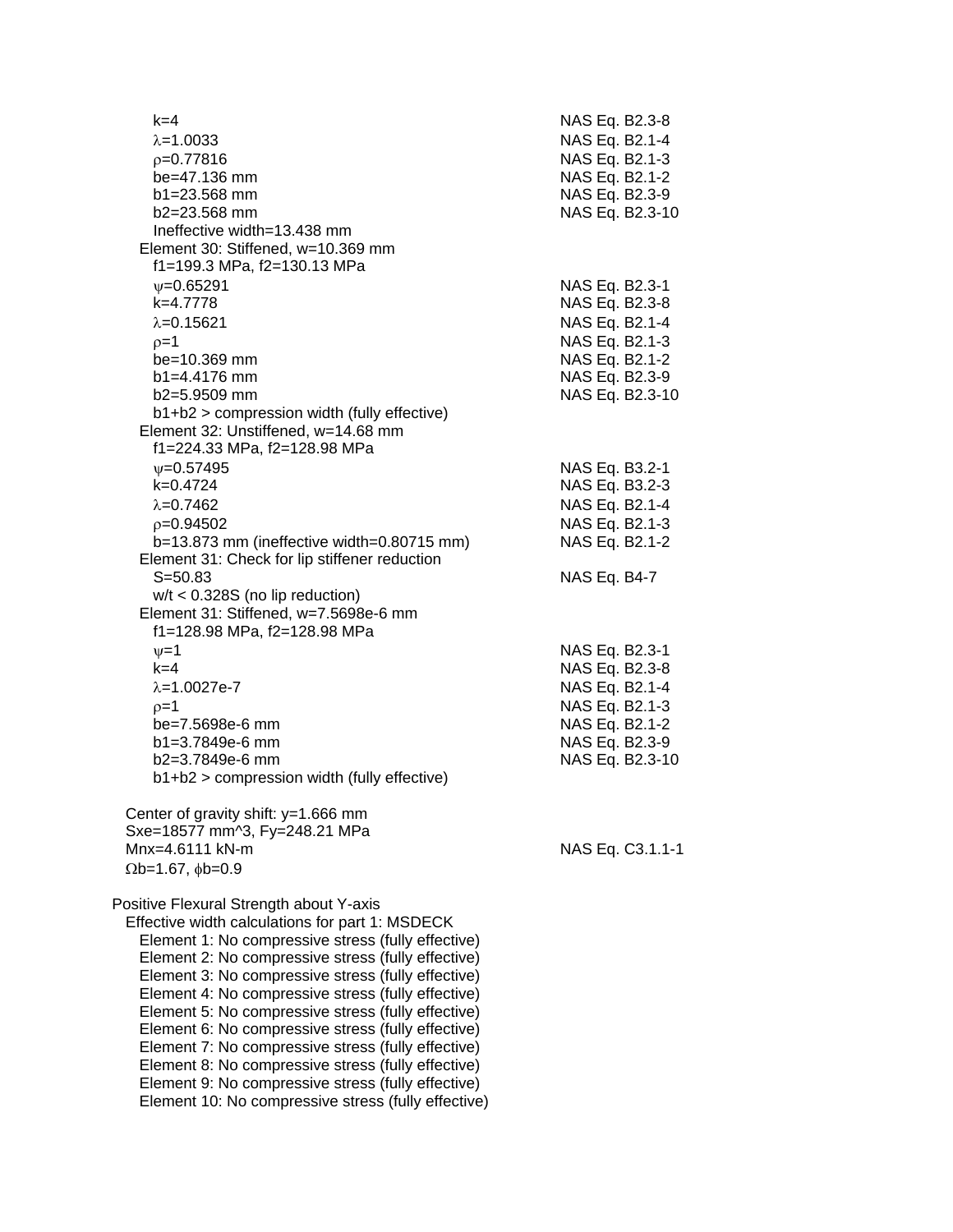Element 11: No compressive stress (fully effective) Element 12: No compressive stress (fully effective) Element 13: No compressive stress (fully effective) Element 14: No compressive stress (fully effective) Element 15: No compressive stress (fully effective) Element 16: Stiffened, w=3.0279e-5 mm f1=12.307 MPa, f2=12.307 MPa  $\nu=1$  NAS Eq. B2.3-1 k=2.875 NAS Eq. B2.3-8  $\lambda = 1.4613e - 7$  NAS Eq. B2.1-4  $\rho = 1$  NAS Eq. B2.1-3 be=3.0279e-5 mm NAS Eq. B2.1-2 b1=1.514e-5 mm NAS Eq. B2.3-9 b2=1.514e-5 mm NAS Eq. B2.3-10 b1+b2 > compression width (fully effective) Element 17: Stiffened, w=53.727 mm f1=39.637 MPa, f2=12.522 MPa  $v=0.31592$  NAS Eq. B2.3-1 k=6.0084 NAS Eq. B2.3-8  $\lambda$ =0.32189 NAS Eq. B2.1-4  $p=1$  NAS Eq. B2.1-3 be=53.727 mm NAS Eq. B2.1-2 b1=20.017 mm NAS Eq. B2.3-9 b2=33.71 mm NAS Eq. B2.3-10 b1+b2 > compression width (fully effective) Element 18: Stiffened, w=56.573 mm f1=49.171 MPa, f2=39.876 MPa =0.81096 NAS Eq. B2.3-1 k=4.3916 NAS Eq. B2.3-8  $\lambda = 0.44157$  NAS Eq. B2.1-4  $p=1$  NAS Eq. B2.1-3 be=56.573 mm NAS Eq. B2.1-2 b1=25.844 mm NAS Eq. B2.3-9 b2=30.73 mm NAS Eq. B2.3-10 b1+b2 > compression width (fully effective) Element 19: Stiffened, w=53.727 mm f1=76.525 MPa, f2=49.41 MPa  $\nu$ =0.64567 NAS Eq. B2.3-1 k=4.7976 NAS Eq. B2.3-8  $\lambda = 0.50053$  NAS Eq. B2.1-4  $p=1$  NAS Eq. B2.1-3 be=53.727 mm NAS Eq. B2.1-2 b1=22.821 mm NAS Eq. B2.3-9 b2=30.907 mm NAS Eq. B2.3-10 b1+b2 > compression width (fully effective) Element 20: Stiffened, w=3.0279e-5 mm f1=76.74 MPa, f2=76.74 MPa  $v=1$  NAS Eq. B2.3-1 k=2.875 NAS Eq. B2.3-8  $\lambda$ =3.6491e-7  $NAS$  Eq. B2.1-4  $p=1$  NAS Eq. B2.1-3 be=3.0279e-5 mm NAS Eq. B2.1-2 b1=1.514e-5 mm NAS Eq. B2.3-9 b2=1.514e-5 mm NAS Eq. B2.3-10 b1+b2 > compression width (fully effective)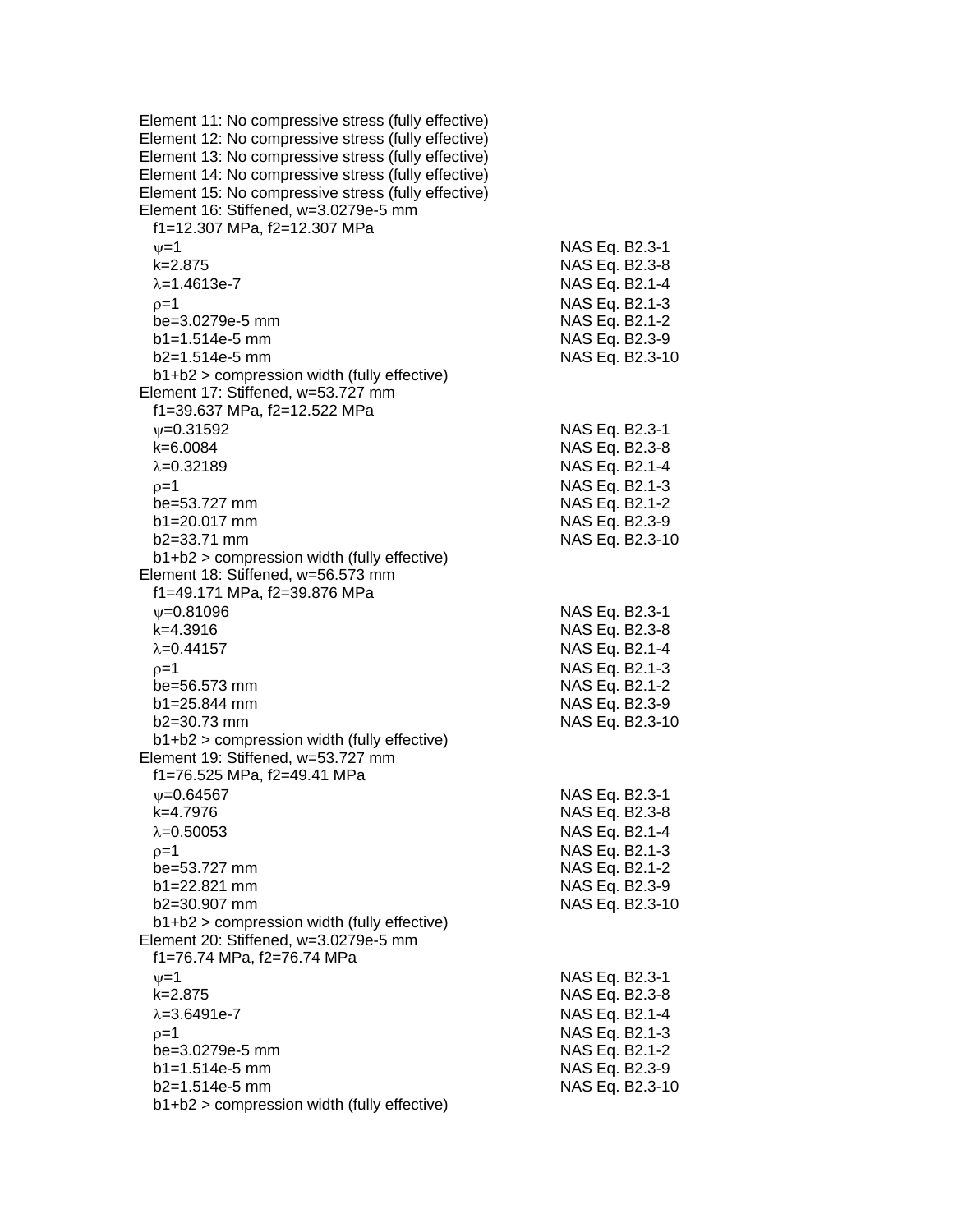| Element 21: Stiffened, w=3.0279e-5 mm<br>f1=92.71 MPa, f2=92.71 MPa |  |                                  |
|---------------------------------------------------------------------|--|----------------------------------|
| $\nu = 1$                                                           |  | NAS Eq. B2.3-1                   |
| $k = 2.875$                                                         |  | NAS Eq. B2.3-8                   |
| $\lambda = 4.0108e - 7$                                             |  | NAS Eq. B2.1-4                   |
| $p=1$                                                               |  | NAS Eq. B2.1-3                   |
| be=3.0279e-5 mm                                                     |  | NAS Eq. B2.1-2                   |
| $b1 = 1.514e-5$ mm                                                  |  | NAS Eq. B2.3-9                   |
| $b2=1.514e-5$ mm                                                    |  | NAS Eq. B2.3-10                  |
| $b1+b2$ > compression width (fully effective)                       |  |                                  |
| Element 22: Stiffened, w=53.727 mm                                  |  |                                  |
| f1=120.04 MPa, f2=92.926 MPa                                        |  |                                  |
| $\psi = 0.77412$                                                    |  | NAS Eq. B2.3-1                   |
| k=4.4748                                                            |  | NAS Eq. B2.3-8                   |
| $\lambda = 0.6491$                                                  |  | NAS Eq. B2.1-4                   |
| $p=1$                                                               |  | NAS Eq. B2.1-3                   |
| be=53.727 mm                                                        |  | NAS Eq. B2.1-2                   |
| $b1 = 24.137$ mm                                                    |  | NAS Eq. B2.3-9                   |
| b2=29.59 mm                                                         |  | NAS Eq. B2.3-10                  |
| b1+b2 > compression width (fully effective)                         |  |                                  |
| Element 23: Stiffened, w=56.573 mm<br>f1=129.57 MPa, f2=120.28 MPa  |  |                                  |
| $\psi = 0.92826$                                                    |  | NAS Eq. B2.3-1                   |
| k=4.1442                                                            |  | NAS Eq. B2.3-8                   |
| $\lambda = 0.7379$                                                  |  | NAS Eq. B2.1-4                   |
| $p=0.95115$                                                         |  | NAS Eq. B2.1-3                   |
| be=53.81 mm                                                         |  | NAS Eq. B2.1-2                   |
| $b1 = 25.973$ mm                                                    |  | NAS Eq. B2.3-9                   |
| $b2 = 27.837$ mm                                                    |  | NAS Eq. B2.3-10                  |
| Ineffective width=2.7633 mm                                         |  |                                  |
| Elements 24 to 27:                                                  |  |                                  |
| NAS Section B5 - Elements with Intermediate Stiffeners              |  |                                  |
| bo=139.95 mm, bp=53.727 mm                                          |  |                                  |
| kloc=27.141                                                         |  | NAS Eq. B5.1.2-1                 |
| $\beta = 4.0129$                                                    |  | NAS Eq. B5.1.2-3                 |
| kd=21.983                                                           |  | NAS Eq. B5.1.2-2                 |
| $R = 1.7052$                                                        |  | NAS Eq. B5.1-6                   |
| k=27.141                                                            |  | NAS Eq. B5.1-5                   |
| f1=165.13 MPa                                                       |  |                                  |
| Fcr=254.74 MPa                                                      |  | NAS Eq. B5.1-4                   |
| $\lambda = 0.80513$                                                 |  | NAS Eq. B5.1-3                   |
| $p=0.90265$                                                         |  | NAS Eq. B5.1-2                   |
| be=132.11 mm                                                        |  | NAS Eq. B5.1-1                   |
| Element 28: Stiffened, w=56.573 mm<br>f1=209.98 MPa, f2=200.68 MPa  |  |                                  |
| $\nu = 0.95573$                                                     |  |                                  |
| k=4.0887                                                            |  | NAS Eq. B2.3-1<br>NAS Eq. B2.3-8 |
| $\lambda = 0.9457$                                                  |  | NAS Eq. B2.1-4                   |
| $p=0.81143$                                                         |  | NAS Eq. B2.1-3                   |
| be=45.905 mm                                                        |  | NAS Eq. B2.1-2                   |
| $b1 = 22.456$ mm                                                    |  | NAS Eq. B2.3-9                   |
| $b2=23.45$ mm                                                       |  | NAS Eq. B2.3-10                  |
| Ineffective width=10.668 mm                                         |  |                                  |
| Element 29: Stiffened, w=60.573 mm                                  |  |                                  |
| f1=240.79 MPa, f2=210.22 MPa                                        |  |                                  |
|                                                                     |  |                                  |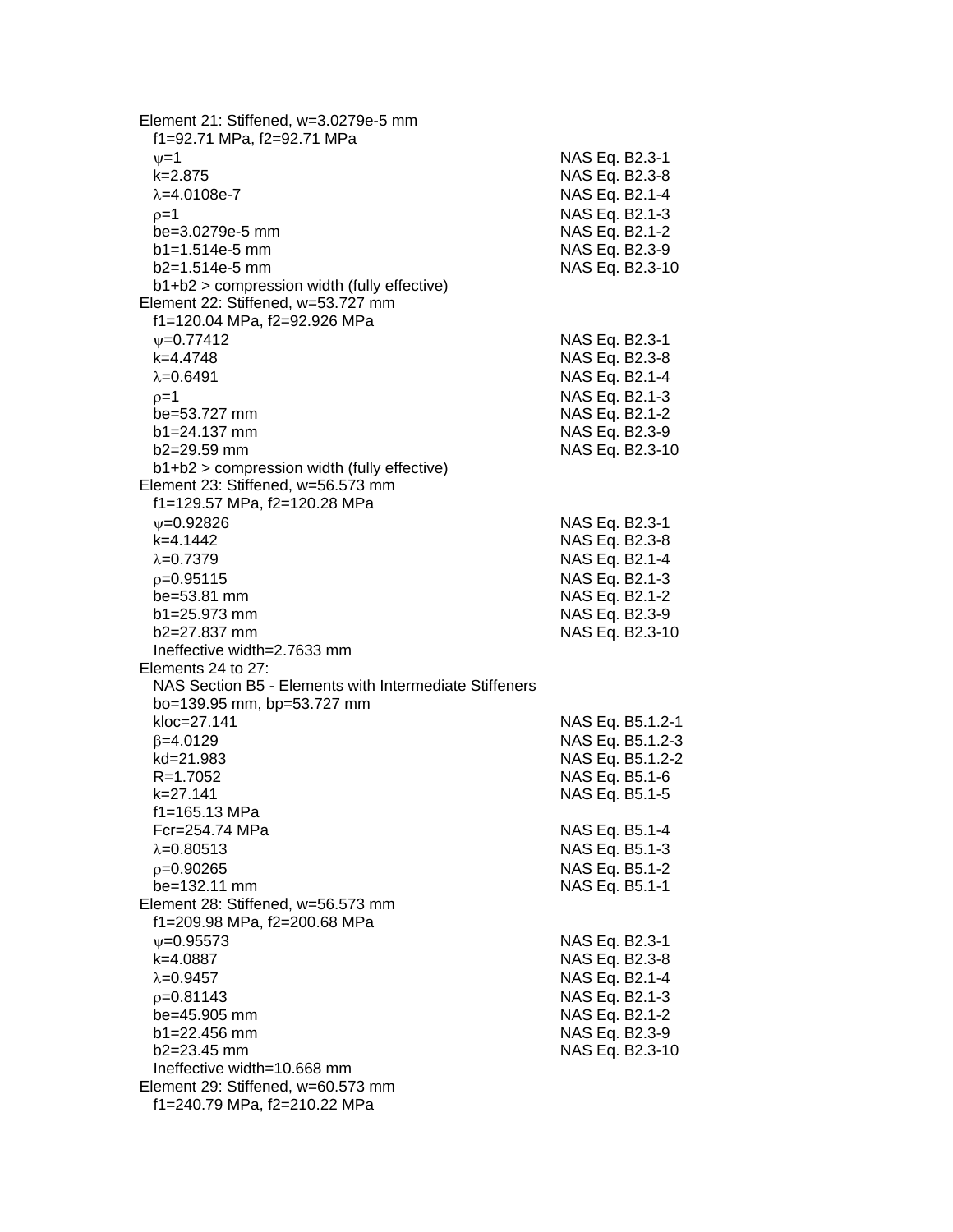| $\psi = 0.87304$<br>k=4.258<br>$\lambda = 1.0625$                   | NAS Eq. B2.3-1<br>NAS Eq. B2.3-8<br>NAS Eq. B2.1-4 |
|---------------------------------------------------------------------|----------------------------------------------------|
| $p=0.74628$<br>be=45.205 mm                                         | NAS Eq. B2.1-3<br>NAS Eq. B2.1-2                   |
| $b1 = 21.253$ mm<br>b2=23.952 mm<br>Ineffective width=15.369 mm     | NAS Eq. B2.3-9<br>NAS Eq. B2.3-10                  |
| Element 30: Stiffened, w=10.369 mm<br>f1=242.73 MPa, f2=241.03 MPa  |                                                    |
| $\psi = 0.99298$                                                    | NAS Eq. B2.3-1                                     |
| $k=4.014$<br>$\lambda = 0.18808$                                    | NAS Eq. B2.3-8<br>NAS Eq. B2.1-4                   |
| $p=1$                                                               | NAS Eq. B2.1-3                                     |
| be=10.369 mm                                                        | NAS Eq. B2.1-2                                     |
| $b1 = 5.1661$ mm                                                    | NAS Eq. B2.3-9                                     |
| b2=5.2024 mm                                                        | NAS Eq. B2.3-10                                    |
| b1+b2 > compression width (fully effective)                         |                                                    |
| Element 32: Unstiffened, w=14.68 mm<br>f1=247.98 MPa, f2=245.08 MPa |                                                    |
| $V = 0.98833$                                                       | NAS Eq. B3.2-1                                     |
| $k=0.43083$                                                         | NAS Eq. B3.2-3                                     |
| $\lambda = 0.82154$                                                 | NAS Eq. B2.1-4                                     |
| $p=0.89127$<br>b=13.084 mm (ineffective width=1.5962 mm)            | NAS Eq. B2.1-3<br>NAS Eq. B2.1-2                   |
| Element 31: Check for lip stiffener reduction                       |                                                    |
| $S = 36.874$                                                        | NAS Eq. B4-7                                       |
| $w/t < 0.328S$ (no lip reduction)                                   |                                                    |
| Element 31: Stiffened, w=7.5698e-6 mm                               |                                                    |
| f1=245.08 MPa, f2=245.08 MPa                                        |                                                    |
| $\nu=1$                                                             | NAS Eq. B2.3-1                                     |
| $k=4$                                                               | NAS Eq. B2.3-8                                     |
| $\lambda = 1.3822e - 7$                                             | NAS Eq. B2.1-4                                     |
| $p=1$                                                               | NAS Eq. B2.1-3                                     |
| be=7.5698e-6 mm                                                     | NAS Eq. B2.1-2                                     |
| b1=3.7849e-6 mm<br>$b2=3.7849e-6$ mm                                | NAS Eq. B2.3-9<br>NAS Eq. B2.3-10                  |
| $b1+b2$ > compression width (fully effective)                       |                                                    |
| Center of gravity shift: $x = -13.896$ mm                           |                                                    |
| Sye=186480 mm^3, Fy=248.21 MPa                                      |                                                    |
| Mny=46.287 kN-m<br>$\Omega$ b=1.67, $\phi$ b=0.9                    | NAS Eq. C3.1.1-1                                   |
| Negative Flexural Strength about Y-axis                             |                                                    |
| Effective width calculations for part 1: MSDECK                     |                                                    |
| Element 1: Unstiffened, w=14.219 mm<br>f1=247.97 MPa, f2=246.25 MPa |                                                    |
| $V = 0.99306$                                                       | NAS Eq. B3.2-1                                     |
| k=0.43049                                                           | NAS Eq. B3.2-3                                     |
| $\lambda = 0.79602$                                                 | NAS Eq. B2.1-4                                     |
| $p=0.90906$                                                         | NAS Eq. B2.1-3                                     |
| b=12.926 mm (ineffective width=1.2931 mm)                           | NAS Eq. B2.1-2                                     |
| Element 2: Check for lip stiffener reduction                        |                                                    |
| $S = 36.805$                                                        | NAS Eq. B4-7                                       |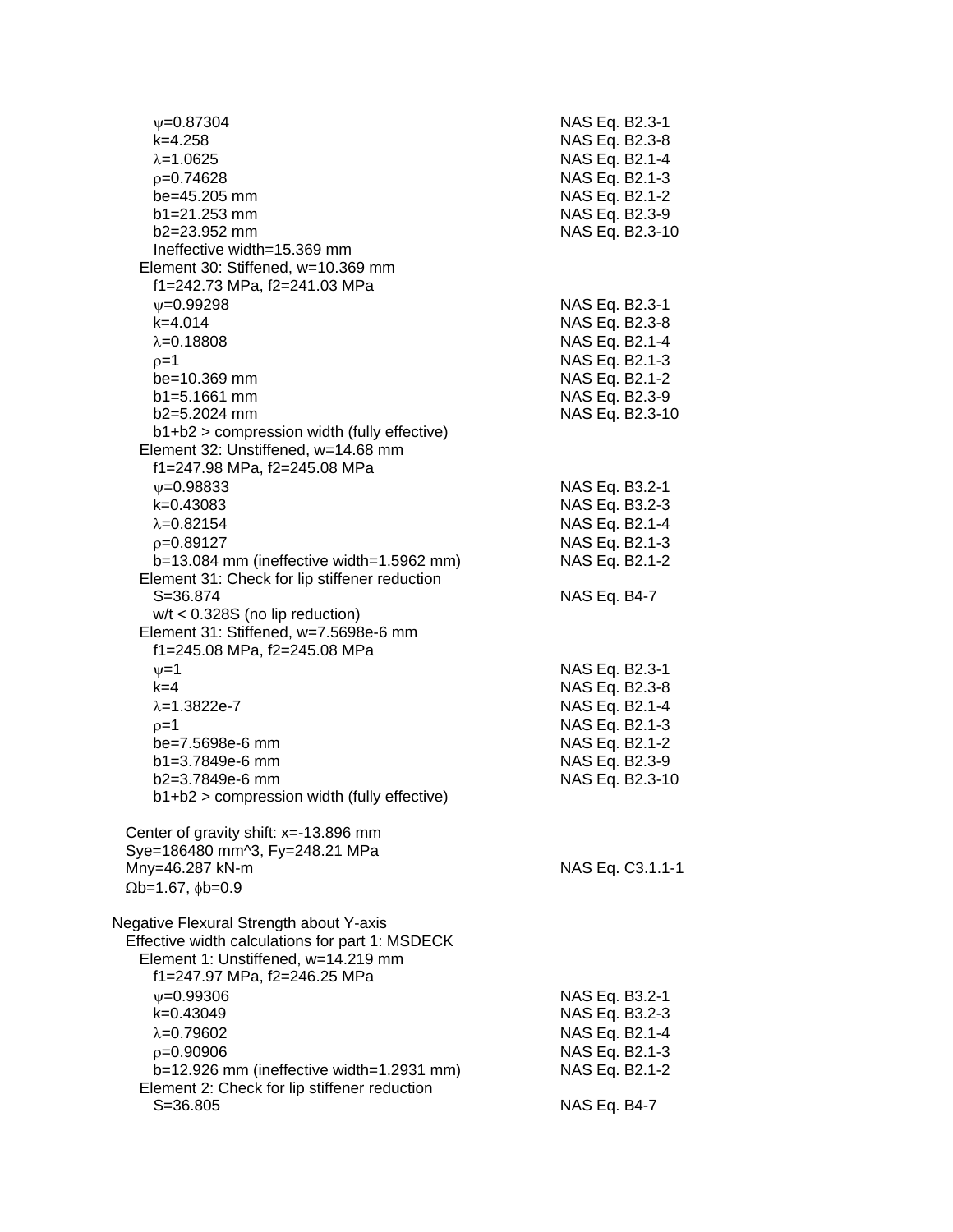| la=203.43 mm^4                                                 |  | NAS Eq. B4-8                     |
|----------------------------------------------------------------|--|----------------------------------|
| $Is = 225.6$ mm $\textdegree$ 4 > la (no lip reduction)<br>k=4 |  | NAS Table B4-1                   |
| Element 2: Stiffened, w=63.505 mm                              |  |                                  |
| f1=246 MPa, f2=214.22 MPa                                      |  |                                  |
| $\psi = 0.8708$                                                |  | NAS Eq. B2.3-1                   |
| k=4.2627                                                       |  | NAS Eq. B2.3-8                   |
| $\lambda = 1.1253$                                             |  | NAS Eq. B2.1-4                   |
| $p=0.7149$                                                     |  |                                  |
| be=45.4 mm                                                     |  | NAS Eq. B2.1-3                   |
| $b1 = 21.323$ mm                                               |  | NAS Eq. B2.1-2<br>NAS Eq. B2.3-9 |
| $b2 = 24.077$ mm                                               |  | NAS Eq. B2.3-10                  |
| Ineffective width=18.106 mm                                    |  |                                  |
| Element 3: Stiffened, w=56.573 mm                              |  |                                  |
| f1=213.98 MPa, f2=204.77 MPa                                   |  |                                  |
| $v = 0.95692$                                                  |  | NAS Eq. B2.3-1                   |
| k=4.0863                                                       |  | NAS Eq. B2.3-8                   |
| $\lambda = 0.95495$                                            |  | NAS Eq. B2.1-4                   |
| $p=0.80593$                                                    |  | NAS Eq. B2.1-3                   |
| be=45.594 mm                                                   |  | NAS Eq. B2.1-2                   |
| $b1 = 22.316$ mm                                               |  | NAS Eq. B2.3-9                   |
| $b2 = 23.278$ mm                                               |  | NAS Eq. B2.3-10                  |
| Ineffective width=10.979 mm                                    |  |                                  |
| Element 4: Stiffened, w=53.727 mm                              |  |                                  |
| f1=204.53 MPa, f2=177.64 MPa                                   |  |                                  |
| $\nu = 0.86853$                                                |  | NAS Eq. B2.3-1                   |
| k=4.2675                                                       |  | NAS Eq. B2.3-8                   |
| $\lambda = 0.86762$                                            |  | NAS Eq. B2.1-4                   |
| $p=0.86032$                                                    |  | NAS Eq. B2.1-3                   |
| be=46.223 mm                                                   |  | NAS Eq. B2.1-2                   |
| $b1 = 21.686$ mm                                               |  | NAS Eq. B2.3-9                   |
| $b2 = 24.537$ mm                                               |  | NAS Eq. B2.3-10                  |
| Ineffective width=7.5045 mm                                    |  |                                  |
| Element 5: Stiffened, w=3.0279e-5 mm                           |  |                                  |
| f1=177.43 MPa, f2=177.43 MPa                                   |  |                                  |
| $v = 1$                                                        |  | NAS Eq. B2.3-1                   |
| $k = 2.875$                                                    |  | NAS Eq. B2.3-8                   |
| $\lambda = 5.5485e - 7$                                        |  | NAS Eq. B2.1-4                   |
| $p=1$                                                          |  | NAS Eq. B2.1-3                   |
| be=3.0279e-5 mm                                                |  | NAS Eq. B2.1-2                   |
| b1=1.514e-5 mm                                                 |  | NAS Eq. B2.3-9                   |
| b2=1.514e-5 mm                                                 |  | NAS Eq. B2.3-10                  |
| b1+b2 > compression width (fully effective)                    |  |                                  |
| Element 6: Stiffened, w=3.0279e-5 mm                           |  |                                  |
| f1=161.59 MPa, f2=161.59 MPa                                   |  |                                  |
| $\nu = 1$                                                      |  | NAS Eq. B2.3-1                   |
| k=2.875                                                        |  | NAS Eq. B2.3-8                   |
| $\lambda = 5.2951e - 7$                                        |  | NAS Eq. B2.1-4                   |
| $p=1$                                                          |  | NAS Eq. B2.1-3                   |
| be=3.0279e-5 mm                                                |  | NAS Eq. B2.1-2                   |
| b1=1.514e-5 mm                                                 |  | NAS Eq. B2.3-9                   |
| b2=1.514e-5 mm                                                 |  | NAS Eq. B2.3-10                  |
| $b1+b2$ > compression width (fully effective)                  |  |                                  |
| Element 7: Stiffened, w=53.727 mm                              |  |                                  |
| f1=161.38 MPa, f2=134.49 MPa                                   |  |                                  |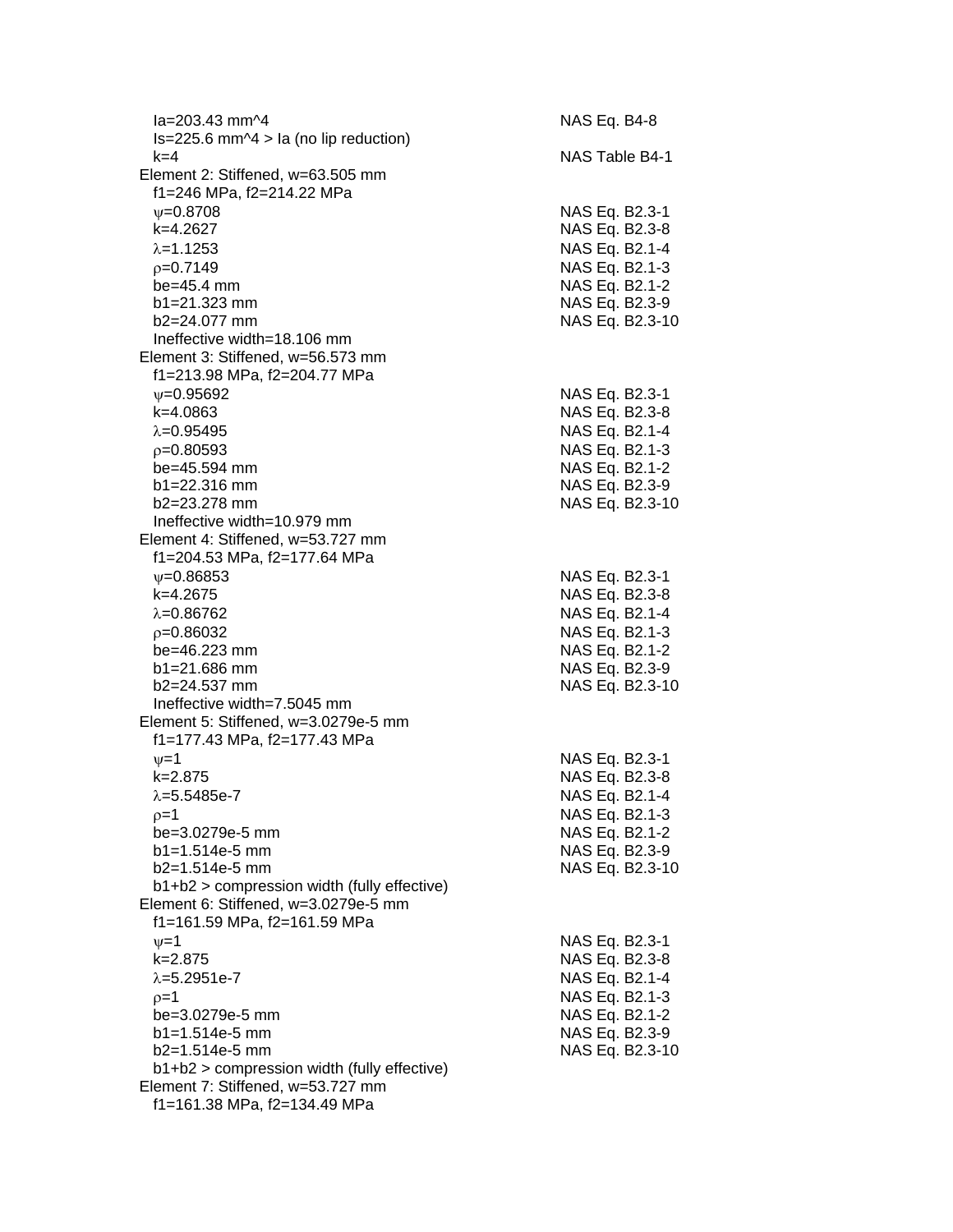=0.83337 NAS Eq. B2.3-1 k=4.3425 NAS Eq. B2.3-8  $\lambda$ =0.76399 NAS Eq. B2.1-4 =0.932 NAS Eq. B2.1-3 be=50.074 mm NAS Eq. B2.1-2 b1=23.111 mm NAS Eq. B2.3-9 b2=26.962 mm NAS Eq. B2.3-10 Ineffective width=3.6534 mm Element 8: Stiffened, w=56.573 mm f1=134.25 MPa, f2=125.03 MPa  $\psi$ =0.93134 NAS Eq. B2.3-1 k=4.138 NAS Eq. B2.3-8  $\lambda = 0.75166$  NAS Eq. B2.1-4  $p=0.94101$  NAS Eq. B2.1-3 be=53.236 mm NAS Eq. B2.1-2 b1=25.734 mm NAS Eq. B2.3-9 b2=27.501 mm NAS Eq. B2.3-10 Ineffective width=3.3375 mm Elements 9 to 12: NAS Section B5 - Elements with Intermediate Stiffeners bo=139.95 mm, bp=53.727 mm kloc=27.141 NAS Eq. B5.1.2-1  $\beta$ =4.0129 NAS Eq. B5.1.2-3 kd=21.983 NAS Eq. B5.1.2-2 R=1.7052 NAS Eq. B5.1-6 k=27.141 NAS Eq. B5.1-5 f1=89.773 MPa Fcr=254.74 MPa NAS Eq. B5.1-4  $\lambda = 0.59364$  NAS Eq. B5.1-3  $p=1$  (fully effective) Element 13: Stiffened, w=56.573 mm f1=54.515 MPa, f2=45.296 MPa  $\nu$ =0.8309 NAS Eq. B2.3-1 k=4.3479 NAS Eq. B2.3-8  $\lambda = 0.46728$  NAS Eq. B2.1-4  $p=1$  NAS Eq. B2.1-3 be=56.573 mm NAS Eq. B2.1-2 b1=26.082 mm NAS Eq. B2.3-9 b2=30.492 mm NAS Eq. B2.3-10 b1+b2 > compression width (fully effective) Element 14: Stiffened, w=53.727 mm f1=45.06 MPa, f2=18.17 MPa  $\nu$ =0.40324 NAS Eq. B2.3-1 k=5.6185 NAS Eq. B2.3-8  $\lambda = 0.35491$  NAS Eq. B2.1-4  $\rho = 1$  NAS Eq. B2.1-3 be=53.727 mm NAS Eq. B2.1-2 b1=20.69 mm NAS Eq. B2.3-9 b2=33.037 mm NAS Eq. B2.3-10 b1+b2 > compression width (fully effective) Element 15: Stiffened, w=3.0279e-5 mm f1=17.957 MPa, f2=17.957 MPa  $v = 1$  NAS Eq. B2.3-1 k=2.875 NAS Eq. B2.3-8  $\lambda = 1.7652e - 7$  NAS Eq. B2.1-4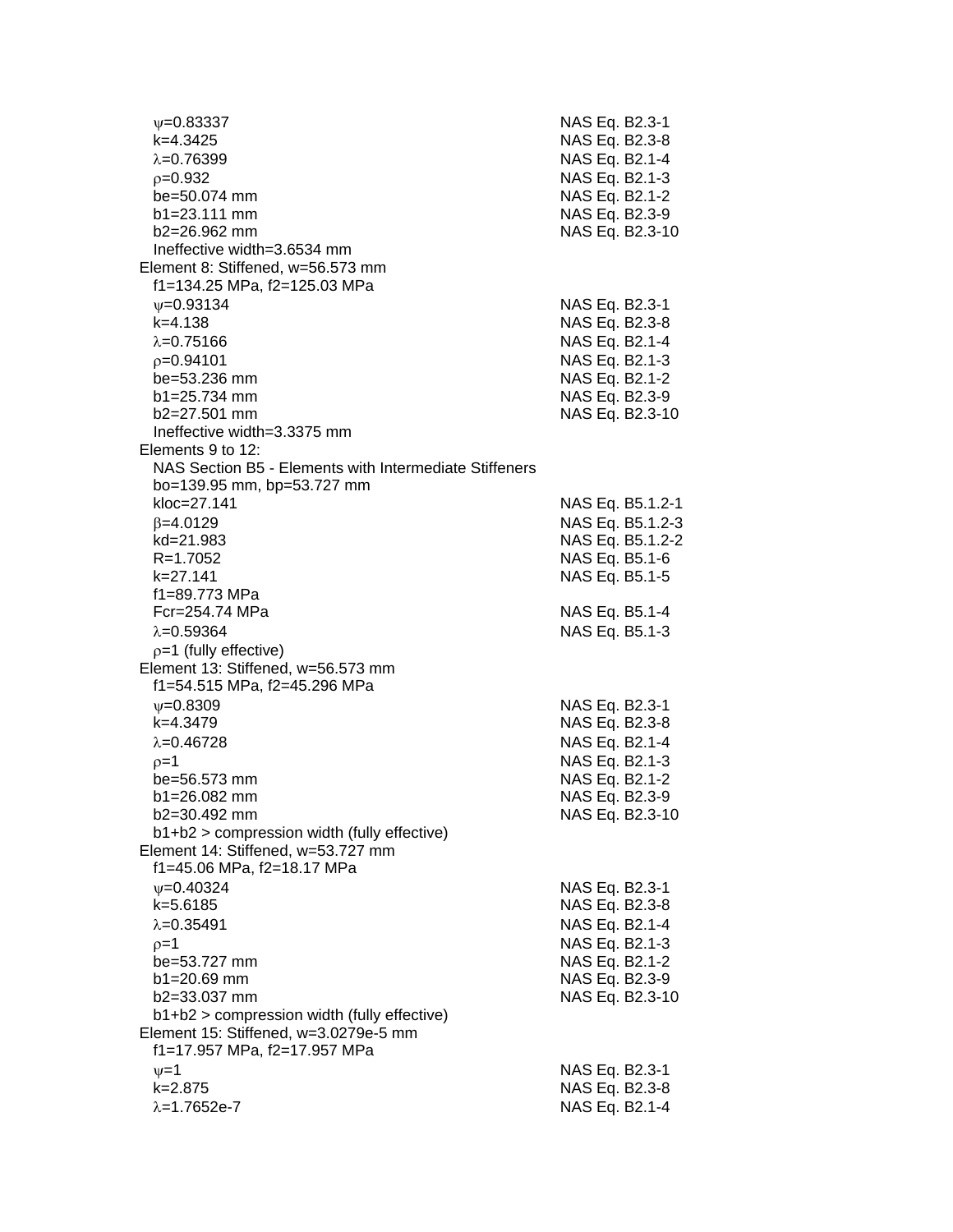| $p=1$<br>be=3.0279e-5 mm<br>b1=1.514e-5 mm                                                                 | NAS Eq. B2.1-3<br>NAS Eq. B2.1-2<br>NAS Eq. B2.3-9 |
|------------------------------------------------------------------------------------------------------------|----------------------------------------------------|
| b2=1.514e-5 mm<br>b1+b2 > compression width (fully effective)                                              | NAS Eq. B2.3-10                                    |
| Element 16: Stiffened, w=3.0279e-5 mm                                                                      |                                                    |
| f1=2.1193 MPa, f2=2.1193 MPa                                                                               |                                                    |
| $v = 1$                                                                                                    | NAS Eq. B2.3-1                                     |
| $k = 2.875$<br>$\lambda = 6.0641e-8$                                                                       | NAS Eq. B2.3-8<br>NAS Eq. B2.1-4                   |
| $p=1$                                                                                                      | NAS Eq. B2.1-3                                     |
| be=3.0279e-5 mm                                                                                            | NAS Eq. B2.1-2                                     |
| $b1 = 1.514e-5$ mm                                                                                         | NAS Eq. B2.3-9                                     |
| b2=1.514e-5 mm                                                                                             | NAS Eq. B2.3-10                                    |
| b1+b2 > compression width (fully effective)                                                                |                                                    |
| Element 17: Stiffened, w=53.727 mm                                                                         |                                                    |
| f1=1.906 MPa, f2=-24.984 MPa<br>$\psi = 13.108$                                                            | NAS Eq. B2.3-1                                     |
| $k = 5648.1$                                                                                               | NAS Eq. B2.3-2                                     |
| $\lambda = 0.0023022$                                                                                      | NAS Eq. B2.1-4                                     |
| $p=1$                                                                                                      | NAS Eq. B2.1-3                                     |
| be=53.727 mm                                                                                               | NAS Eq. B2.1-2                                     |
| ho=55 mm, bo=31.63 mm, ho/bo=1.7388                                                                        |                                                    |
| $b1 = 3.3354$ mm                                                                                           | NAS Eq. B2.3-3                                     |
| b2=26.864 mm                                                                                               | NAS Eq. B2.3-4                                     |
| Compression width=3.8083 mm<br>b1+b2 > compression width (fully effective)                                 |                                                    |
| Element 18: No compressive stress (fully effective)                                                        |                                                    |
| Element 19: No compressive stress (fully effective)                                                        |                                                    |
| Element 20: No compressive stress (fully effective)                                                        |                                                    |
| Element 21: No compressive stress (fully effective)                                                        |                                                    |
| Element 22: No compressive stress (fully effective)                                                        |                                                    |
| Element 23: No compressive stress (fully effective)                                                        |                                                    |
| Element 24: No compressive stress (fully effective)<br>Element 25: No compressive stress (fully effective) |                                                    |
| Element 26: No compressive stress (fully effective)                                                        |                                                    |
| Element 27: No compressive stress (fully effective)                                                        |                                                    |
| Element 28: No compressive stress (fully effective)                                                        |                                                    |
| Element 29: No compressive stress (fully effective)                                                        |                                                    |
| Element 30: No compressive stress (fully effective)                                                        |                                                    |
| Element 32: No compressive stress (fully effective)<br>Element 31: No compressive stress (fully effective) |                                                    |
|                                                                                                            |                                                    |
| Cantar of aravity shift: y-14 730 mm                                                                       |                                                    |

 Center of gravity shift: x=14.739 mm Sye=183370 mm^3, Fy=248.21 MPa Mny=45.515 kN-m NAS Eq. C3.1.1-1  $\Omega$ b=1.67,  $\phi$ b=0.9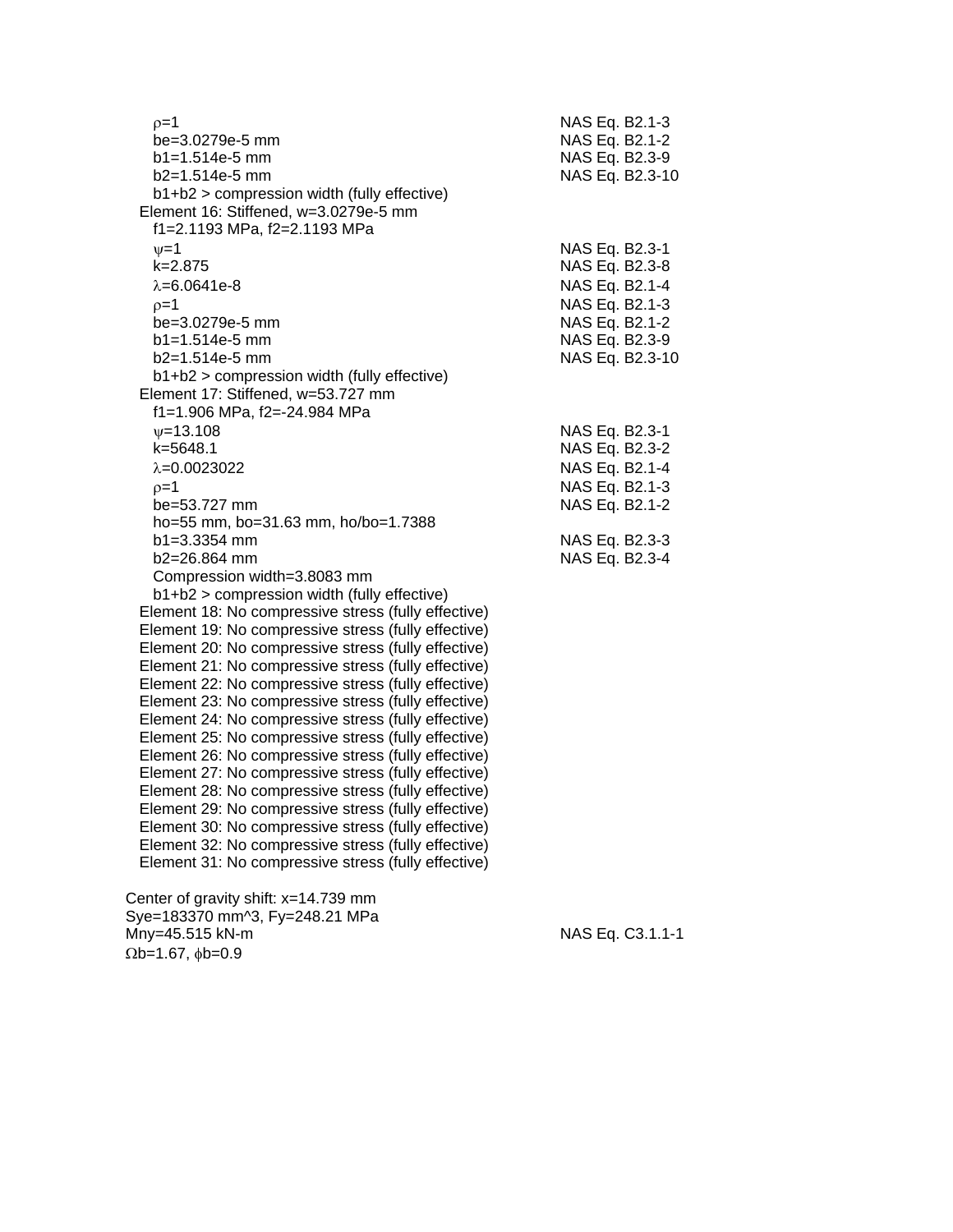CFS Version 8.0.2 Section: METSCODECK -1.2.sct METSCODECK-1.2

Rev. Date: 14-07-2015 19:30:13

Printed: 14-07-2015 19:37:34

### Full Section Properties

| Area           | $1497.2$ mm <sup><math>~2</math></sup>   | Wt.    | $0.11515$ kN/m | Width         | 1247.7 mm                                |  |
|----------------|------------------------------------------|--------|----------------|---------------|------------------------------------------|--|
| Ix             | 843426 mm <sup><math>\sim</math></sup> 4 | rx.    | 23.73 mm       | Ixy           | $-177722$ mm <sup><math>4</math></sup>   |  |
| Sx(t)          | 22847 mm <sup>2</sup> 3                  | y(t)   | 36.92 mm       | $\alpha$      | 89.913 deg                               |  |
| Sx(b)          | 27294 mm <sup>2</sup> 3                  | y(b)   | 30.90 mm       |               |                                          |  |
|                |                                          | Height | 67.82 mm       |               |                                          |  |
| Iv             | 117694144 mm^4                           | ry     | 280.37 mm      | Xo            | $-1.52$ mm                               |  |
| Sy(1)          | 244770 mm <sup>2</sup> 3                 | x(1)   | 480.83 mm      | Yo            | 6.64 mm                                  |  |
| Sy(r)          | 246343 mm^3                              | x(r)   | 477.77 mm      | $\dot{7}x$    | 1.31 mm                                  |  |
|                |                                          | Width  | 958.60 mm      | jу            | $-209.62$ mm                             |  |
| I <sub>1</sub> | 117694408 mm <sup>2</sup> 4              | r1     | 280.37 mm      |               |                                          |  |
| I <sub>2</sub> | 843158 mm <sup><math>4</math></sup>      | r2     | 23.73 mm       |               |                                          |  |
| Ic             | 118537568 mm^4                           | rc     | 281.37 mm      | $\mathbb{C}w$ | 7.4408e10 mm^6                           |  |
| Ιo             | 118607128 mm^4                           | ro     | 281.46 mm      | J             | $718.7$ mm <sup><math>\sim</math>4</sup> |  |

# Fully Braced Strength - 2012 North American Specification - US (ASD)

| Material Type: A36, Fy=248.21 MPa |                 |                                             |              |        |                                              |  |
|-----------------------------------|-----------------|---------------------------------------------|--------------|--------|----------------------------------------------|--|
| Compression                       |                 | Positive Moment                             |              |        | Positive Moment                              |  |
| Pao                               | 183.98 kN       | Maxo                                        | $3.343$ kN-m | Mayo   | 35.357 kN-m                                  |  |
| Ae                                | 1334.2 mm^2 Ixe |                                             | 835027 mm^4  |        | Iye 114758344 mm <sup>2</sup> 4              |  |
|                                   |                 | $Sxe(t)$ 22491 mm <sup><math>3</math></sup> |              | Sye(1) | 240995 mm^3                                  |  |
| Tension                           |                 | Sxe(b)                                      | 27208 mm^3   |        | $Sye(r)$ 237884 mm <sup><math>3</math></sup> |  |
| Ta                                | 222.53 kN       |                                             |              |        |                                              |  |
|                                   |                 | Negative Moment                             |              |        | Negative Moment                              |  |
|                                   |                 | Maxo                                        | 3.363 kN-m   | Mayo   | 33.964 kN-m                                  |  |
| Shear                             |                 | Ixe                                         | 823954 mm^4  |        | Iye 111884752 mm^4                           |  |
| Vay                               | 38.71 kN        | $Sxe(t)$ 22629 mm <sup><math>3</math></sup> |              | Sye(1) | 228513 mm^3                                  |  |
| Vax                               | 11.40 kN        | Sxe(b)                                      | 26235 mm^3   |        | $Sve(r)$ 238571 mm <sup><math>3</math></sup> |  |

**¯¯¯¯¯¯¯¯¯¯¯¯¯¯¯¯¯¯¯¯¯¯¯¯¯¯¯¯¯¯¯¯¯¯¯¯¯¯¯¯¯¯¯¯¯¯¯¯¯¯¯¯¯¯¯¯¯¯¯¯¯¯¯¯¯¯¯¯¯¯¯¯**

R/t exceeds 10.

## Calculation Details - 2012 North American Specification - US (ASD)

| <b>Axial Tension Strength</b><br>Ag=1497.2 mm^2, Fy=248.21 MPa<br>Tn=371.63 kN<br>$\Omega t = 1.67$ , $\phi t = 0.9$                     | NAS Eq. C2.1-1   |  |
|------------------------------------------------------------------------------------------------------------------------------------------|------------------|--|
| <b>Shear Strength</b><br><b>MSDECK</b> element 1<br>Aw=16.875 mm^2, Fv=148.93 MPa<br>Vn=2.5131 kN at -76 deg<br>$Qv=1.6$ , $\phi v=0.95$ | NAS Eq. C3.2.1-2 |  |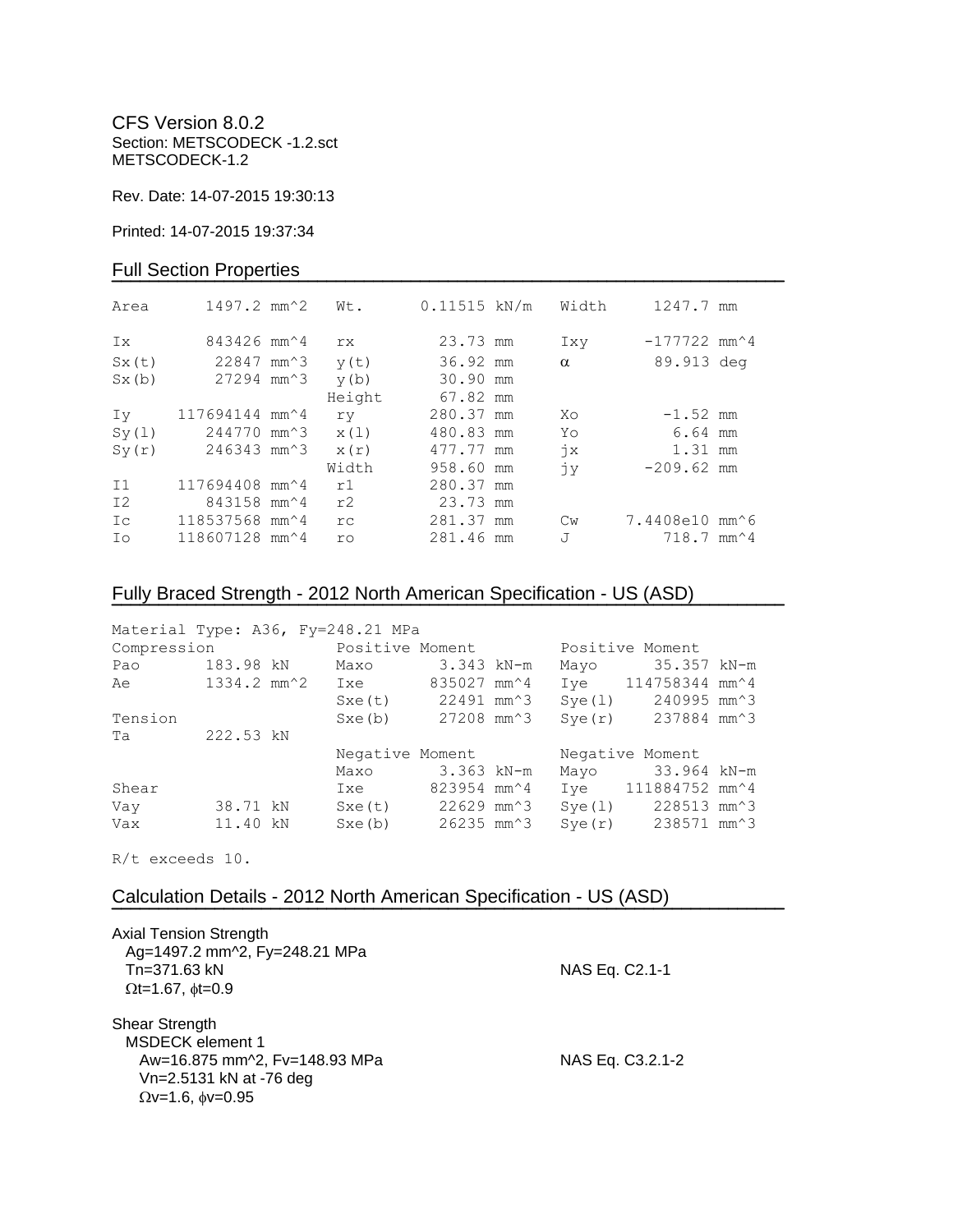| MSDECK element 3<br>Aw=67.546 mm^2, Fv=148.93 MPa<br>Vn=10.059 kN at 71 deg          | NAS Eq. C3.2.1-2                 |
|--------------------------------------------------------------------------------------|----------------------------------|
| $Qv=1.6$ , $\phi v=0.95$                                                             |                                  |
| MSDECK element 8                                                                     |                                  |
| Aw=67.546 mm^2, Fv=148.93 MPa<br>Vn=10.059 kN at -71 deg                             | NAS Eq. C3.2.1-2                 |
| $\Omega$ v=1.6, $\phi$ v=0.95                                                        |                                  |
| <b>MSDECK</b> element 13                                                             |                                  |
| Aw=67.546 mm^2, Fv=148.93 MPa<br>Vn=10.059 kN at 71 deg                              | NAS Eq. C3.2.1-2                 |
| $\Omega$ v=1.6, $\phi$ v=0.95                                                        |                                  |
| <b>MSDECK element 18</b>                                                             |                                  |
| Aw=67.546 mm^2, Fv=148.93 MPa                                                        | NAS Eq. C3.2.1-2                 |
| Vn=10.059 kN at -71 deg                                                              |                                  |
| $Qv=1.6$ , $\phi v=0.95$                                                             |                                  |
| <b>MSDECK element 23</b>                                                             |                                  |
| Aw=67.546 mm^2, Fv=148.93 MPa<br>Vn=10.059 kN at 71 deg                              | NAS Eq. C3.2.1-2                 |
| $Qv=1.6$ , $\phi v=0.95$                                                             |                                  |
| MSDECK element 28                                                                    |                                  |
| Aw=67.546 mm^2, Fv=148.93 MPa                                                        | NAS Eq. C3.2.1-2                 |
| Vn=10.059 kN at -71 deg                                                              |                                  |
| $Qv=1.6$ , $\phi v=0.95$                                                             |                                  |
| MSDECK element 30                                                                    |                                  |
| Aw=11.646 mm^2, Fv=148.93 MPa<br>Vn=1.7344 kN at 71 deg                              | NAS Eq. C3.2.1-2                 |
| $Qv=1.6$ , $\phi v=0.95$                                                             |                                  |
| <b>MSDECK element 32</b>                                                             |                                  |
| Aw=17.616 mm^2, Fv=148.93 MPa                                                        | NAS Eq. C3.2.1-2                 |
| Vn=2.6235 kN at -67 deg                                                              |                                  |
| $\Omega$ v=1.6, $\phi$ v=0.95                                                        |                                  |
|                                                                                      |                                  |
| <b>Axial Compression Strength</b><br>Effective width calculations for part 1: MSDECK |                                  |
| Element 1: Unstiffened, w=14.062 mm                                                  |                                  |
| f1=248.21 MPa, f2=248.21 MPa                                                         |                                  |
| $\nu = 1$                                                                            | NAS Eq. B3.2-1                   |
| k=0.43                                                                               | NAS Eq. B3.2-3                   |
| $\lambda = 0.65675$                                                                  | NAS Eq. B2.1-4                   |
| $\lambda$ <0.673 (fully effective)                                                   | NAS Eq. B2.1-1                   |
| Element 2: Check for lip stiffener reduction<br>$S = 36.641$                         | NAS Eq. B4-7                     |
| la=353.16 mm^4                                                                       | NAS Eq. B4-8                     |
| ls=261.93 mm^4                                                                       |                                  |
| ds=10.43 mm (lip ineffective width=3.6327 mm)                                        | NAS Eq. B4-6                     |
| k=3.6615                                                                             | NAS Table B4-1                   |
| Element 2: Partially stiffened, w=63.207 mm                                          |                                  |
| f=248.21 MPa, k=3.6615                                                               |                                  |
| $\lambda = 1.0116$<br>$p=0.77355$                                                    | NAS Eq. B2.1-4                   |
| b=48.894 mm (ineffective width=14.313 mm)                                            | NAS Eq. B2.1-3<br>NAS Eq. B2.1-2 |
| b1=18.132 mm, b2=30.762 mm                                                           |                                  |
| Element 3: Stiffened, w=56.288 mm                                                    |                                  |
| f1=248.21 MPa, f2=248.21 MPa                                                         |                                  |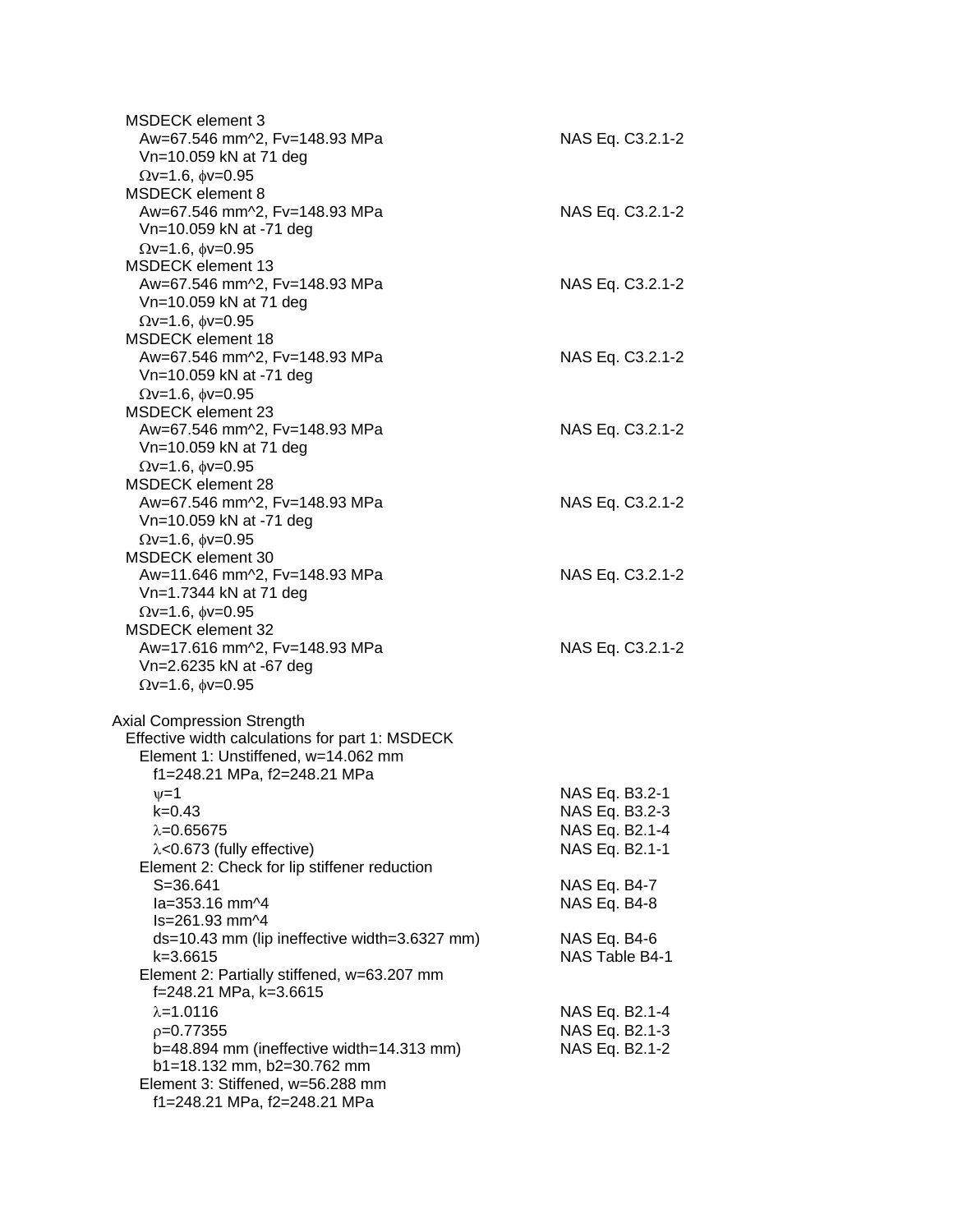$\nu$  =1 NAS Eq. B2.3-1 k=4 NAS Eq. B2.3 - 8 =0.86191 NAS Eq. B2.1 - 4  $\rho$ =0.86407 NAS Eq. B2.1-3 be=48.637 mm b1=24.319 mm NAS Eq. B2.3-9 b2=24.319 mm NAS Eq. B2.3 -10 Ineffective width=7.651 mm Element 4: Stiffened, w=53.472 mm f1=248.21 MPa, f2=248.21 MPa  $\psi$ =1 NAS Eq. B2.3-1 k=4 NAS Eq. B2.3 - 8 λ=0.81879 NAS Eq. B2.1-4  $\rho$ =0.89316 NAS Eq. B2.1-3 be=47.759 mm b1=23.88 mm NAS Eq. B2.3-9 b2=23.88 mm NAS Eq. B2.3 -10 Ineffective width=5.7131 mm Element 5: Stiffened, w=3.2692e -5 mm f1=248.21 MPa, f2=248.21 MPa  $\psi$ =1 NAS Eq. B2.3-1 k=3.1159 NAS Eq. B2. 3 - 8 λ=5.6719e-7 NAS Eq. B2.1 - 4  $\rho$ =1 NAS Eq. B2.1-3 be=3.2692e -5 mm NAS Eq. B2.1 - 2 b1=1.6346e-5 mm -5 mm NAS Eq. B2.3 - 9 b2=1.6346e -5 mm NAS Eq. B2.3 -10 b1+b2 > compression width (fully effective) Element 6: Stiffened, w=3.2692e -5 mm f1=248.21 MPa, f2=248.21 MPa  $\nu$  =1 NAS Eq. B2.3-1 k=3.1159 NAS Eq. B2.3 - 8 λ=5.6719e-7 NAS Eq. B2.1 - 4  $\rho=1$  NAS Eq. B2.1-3 be=3.2692e -5 mm NAS Eq. B2.1 - 2 b1=1.6346e-5 mm -5 mm NAS Eq. B2.3 - 9 b2=1.6346e -5 mm NAS Eq. B2.3 -10 b1+b2 > compression width (fully effective) Element 7: Stiffened, w=53.472 mm f1=248.21 MPa, f2=248.21 MPa  $\psi$ =1 NAS Eq. B2.3-1 k=4 NAS Eq. B2.3 - 8 λ=0.81879 NAS Eq. B2.1-4  $\rho$ =0.89316 NAS Eq. B2.1-3 be=47.759 mm  $b1 = 23.88$  mm b2=23.88 mm NAS Eq. B2.3 -10 Ineffective width=5.7131 mm Element 8: Stiffened, w=56.288 mm f1=248.21 MPa, f2=248.21 MPa  $\psi$ =1 NAS Eq. B2.3-1 k=4 NAS Eq. B2.3 - 8 =0.86191 NAS Eq. B2.1 - 4  $\rho$ =0.86407 NAS Eq. B2.1-3 be=48.637 mm NAS Eq. B2.1-2

- 2

- 2

- 2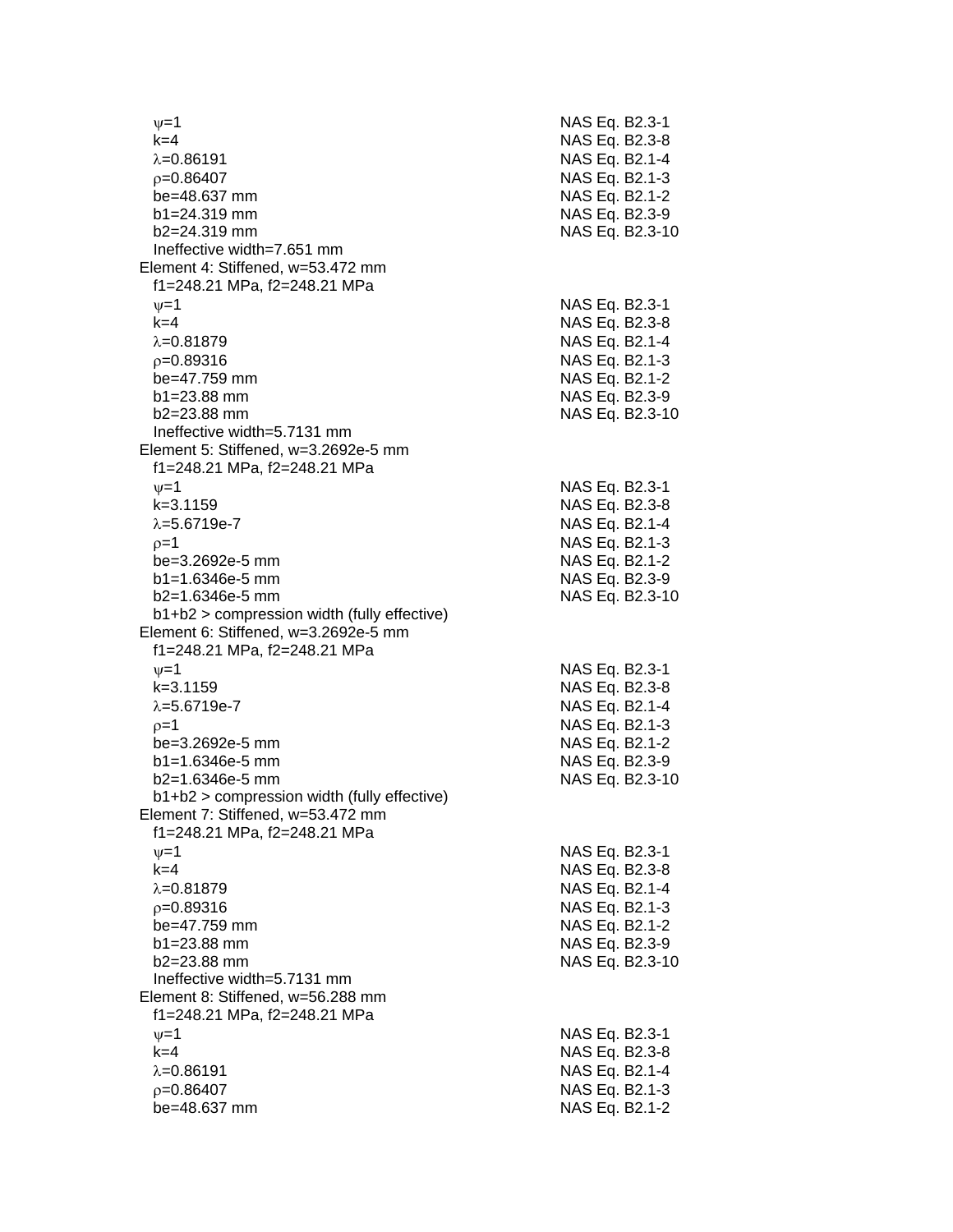| $b1 = 24.319$ mm<br>b2=24.319 mm              | NAS Eq. B2.3-9<br>NAS Eq. B2.3-10 |
|-----------------------------------------------|-----------------------------------|
| Ineffective width=7.651 mm                    |                                   |
| Element 9: Stiffened, w=53.472 mm             |                                   |
| f1=248.21 MPa, f2=248.21 MPa                  |                                   |
| $\nu = 1$                                     | NAS Eq. B2.3-1                    |
| $k=4$                                         | NAS Eq. B2.3-8                    |
| $\lambda = 0.81879$                           | NAS Eq. B2.1-4                    |
| $p=0.89316$                                   | NAS Eq. B2.1-3                    |
| be=47.759 mm                                  | NAS Eq. B2.1-2                    |
| $b1 = 23.88$ mm                               | NAS Eq. B2.3-9                    |
| $b2 = 23.88$ mm                               | NAS Eq. B2.3-10                   |
| Ineffective width=5.7131 mm                   |                                   |
| Element 10: Stiffened, w=3.2692e-5 mm         |                                   |
| f1=248.21 MPa, f2=248.21 MPa                  |                                   |
| $\nu = 1$                                     | NAS Eq. B2.3-1                    |
| $k = 3.1158$                                  | NAS Eq. B2.3-8                    |
| $\lambda = 5.6719e - 7$                       | NAS Eq. B2.1-4                    |
| $p=1$                                         | NAS Eq. B2.1-3                    |
| be=3.2692e-5 mm                               | NAS Eq. B2.1-2                    |
| $b1 = 1.6346e-5$ mm                           | NAS Eq. B2.3-9                    |
| $b2=1.6346e-5$ mm                             | NAS Eq. B2.3-10                   |
| $b1+b2$ > compression width (fully effective) |                                   |
| Element 11: Stiffened, w=3.2692e-5 mm         |                                   |
| f1=248.21 MPa, f2=248.21 MPa                  |                                   |
| $\nu = 1$                                     | NAS Eq. B2.3-1                    |
| $k = 3.1158$                                  | NAS Eq. B2.3-8                    |
| $\lambda = 5.6719e - 7$                       | NAS Eq. B2.1-4                    |
| $p=1$                                         | NAS Eq. B2.1-3                    |
| be=3.2692e-5 mm                               | NAS Eq. B2.1-2                    |
| $b1 = 1.6346e-5$ mm                           | NAS Eq. B2.3-9                    |
| $b2=1.6346e-5$ mm                             | NAS Eq. B2.3-10                   |
| b1+b2 > compression width (fully effective)   |                                   |
| Element 12: Stiffened, w=53.472 mm            |                                   |
| f1=248.21 MPa, f2=248.21 MPa                  |                                   |
| $\nu = 1$                                     | NAS Eq. B2.3-1                    |
| $k = 4$                                       | NAS Eq. B2.3-8                    |
| $\lambda = 0.81879$                           | NAS Eq. B2.1-4                    |
| $p=0.89316$                                   | NAS Eq. B2.1-3                    |
| be=47.759 mm                                  | NAS Eq. B2.1-2                    |
| $b1 = 23.88$ mm                               | NAS Eq. B2.3-9                    |
| $b2 = 23.88$ mm                               | NAS Eq. B2.3-10                   |
| Ineffective width=5.7131 mm                   |                                   |
| Element 13: Stiffened, w=56.288 mm            |                                   |
| f1=248.21 MPa, f2=248.21 MPa                  |                                   |
| $\nu = 1$                                     | NAS Eq. B2.3-1                    |
| $k=4$                                         | NAS Eq. B2.3-8                    |
| $\lambda = 0.86191$                           | NAS Eq. B2.1-4                    |
| $p=0.86407$                                   | NAS Eq. B2.1-3                    |
| be=48.637 mm                                  | NAS Eq. B2.1-2                    |
| $b1 = 24.319$ mm                              | NAS Eq. B2.3-9                    |
| b2=24.319 mm                                  | NAS Eq. B2.3-10                   |
| Ineffective width=7.651 mm                    |                                   |
| Element 14: Stiffened, w=53.472 mm            |                                   |
| f1=248.21 MPa, f2=248.21 MPa                  |                                   |
|                                               |                                   |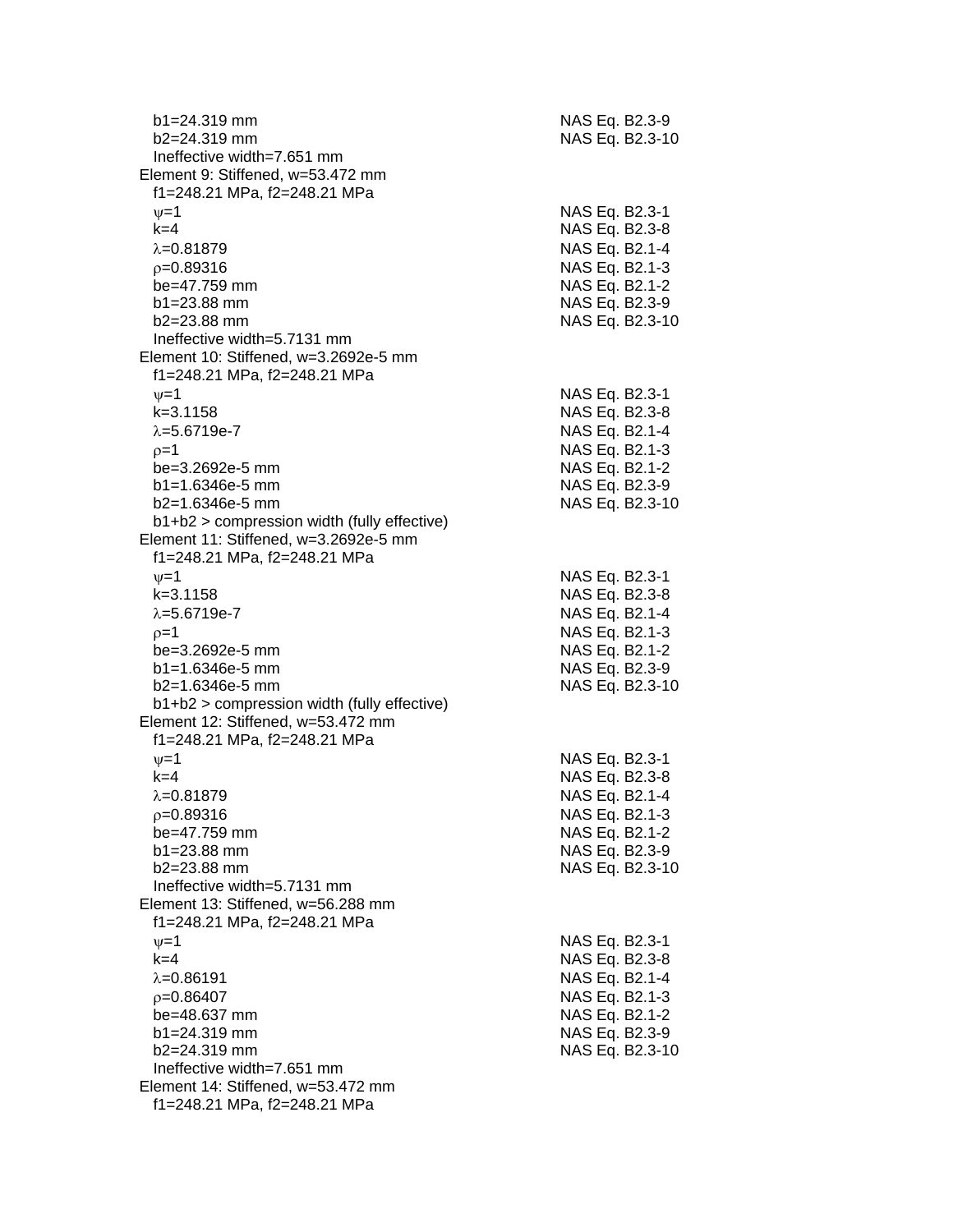$\nu$  =1 NAS Eq. B2.3-1 k=4 NAS Eq. B2.3 - 8 =0.81879 NAS Eq. B2.1 - 4  $\rho$ =0.89316 NAS Eq. B2.1-3 be=47.759 mm b1=23.88 mm NAS Eq. B2.3-9 b2=23.88 mm NAS Eq. B2.3 -10 Ineffective width=5.7131 mm Element 15: Stiffened, w=3.2692e -5 mm f1=248.21 MPa, f2=248.21 MPa  $\psi$ =1 NAS Eq. B2.3-1 k=3.1158 NAS Eq. B2.3 - 8 =5.6719e - 7 NAS Eq. B2.1 - 4  $\rho$ =1 NAS Eq. B2.1-3 be=3.2692e-5 mm -5 mm NAS Eq. B2.1 - 2  $b1=1.6346e-5$  mm -5 mm NAS Eq. B2.3 - 9 b2=1.6346e -5 mm NAS Eq. B2.3 - 1 0 b1+b2 > compression width (fully effective) Element 16: Stiffened, w=3.2692e -5 mm f1=248.21 MPa, f2=248.21 MPa  $\psi$ =1 NAS Eq. B2.3-1 k=3.1158 NAS Eq. B2.3 - 8 λ=5.6719e-7 NAS Eq. B2.1 - 4  $\rho$ =1 NAS Eq. B2.1-3 be=3.2692e -5 mm NAS Eq. B2.1 - 2 b1=1.6346e-5 mm -5 mm NAS Eq. B2.3 - 9 b2=1.6346e -5 mm NAS Eq. B2.3 -10 b1+b2 > compression width (fully effective) Element 17: Stiffened, w=53.472 mm f1=248.21 MPa, f2=248.21 MPa  $\nu$  =1 NAS Eq. B2.3-1 k=4 NAS Eq. B2.3 - 8 =0.81879 NAS Eq. B2.1 - 4  $\rho$ =0.89316 NAS Eq. B2.1-3 be=47.759 mm b1=23.88 mm NAS Eq. B2.3-9 b2=23.88 mm NAS Eq. B2.3 -10 Ineffective width=5.7131 mm Element 18: Stiffened, w=56.288 mm f1=248.21 MPa, f2=248.21 MPa  $\psi$ =1 NAS Eq. B2.3-1 k=4 NAS Eq. B2.3 - 8 λ=0.86191 NAS Eq. B2.1-4  $\rho$ =0.86407 NAS Eq. B2.1-3 be=48.637 mm  $b1 = 24.319$  mm b2=24.319 mm NAS Eq. B2.3 -10 Ineffective width=7.651 mm Element 19: Stiffened, w=53.472 mm f1=248.21 MPa, f2=248.21 MPa  $\psi$ =1 NAS Eq. B2.3-1 k=4 NAS Eq. B2.3 - 8 =0.81879 NAS Eq. B2.1 - 4  $\rho$ =0.89316 NAS Eq. B2.1-3 be=47.759 mm NAS Eq. B2.1-2

- 2

- 2

- 2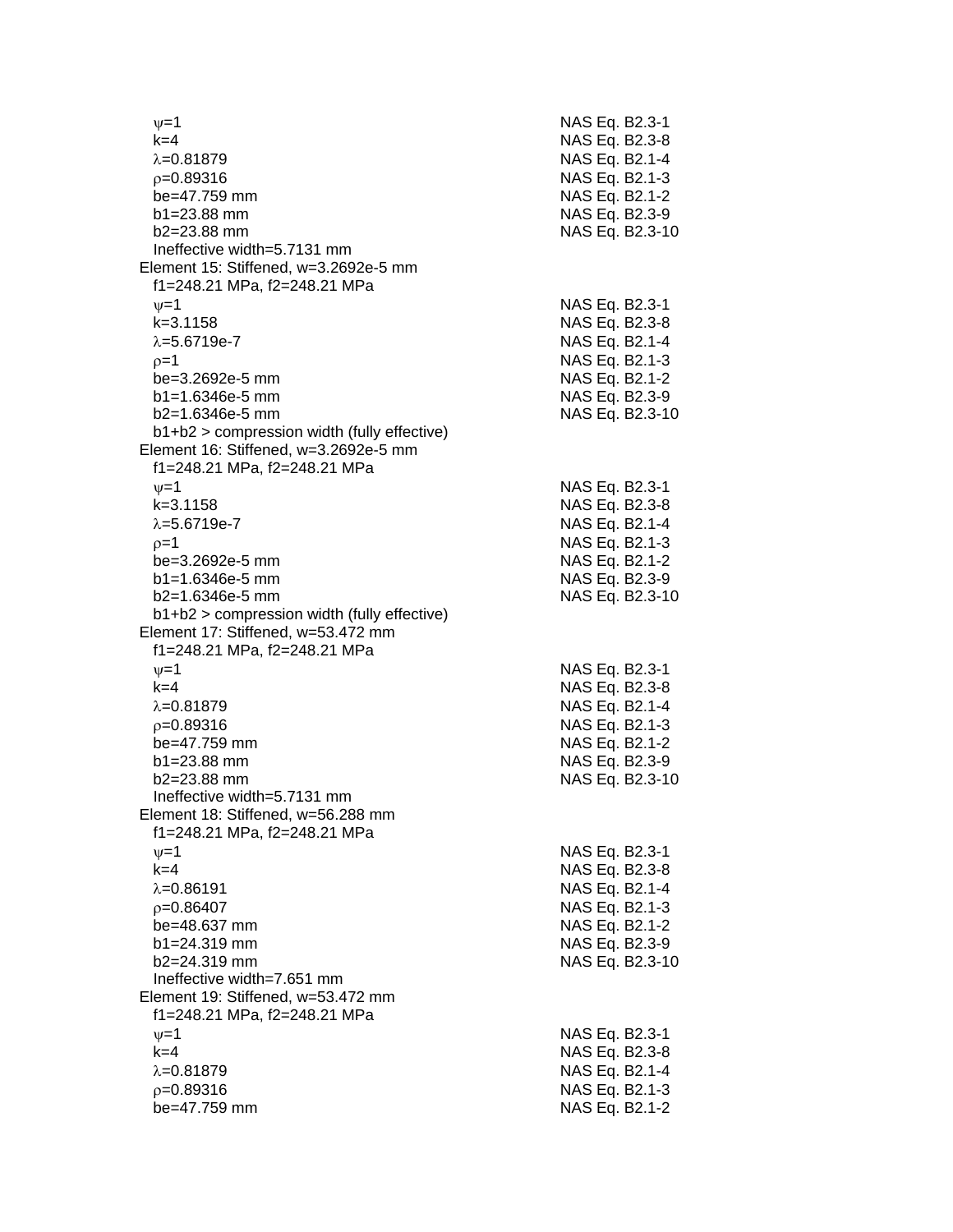| $b1 = 23.88$ mm<br>$b2 = 23.88$ mm<br>Ineffective width=5.7131 mm<br>Element 20: Stiffened, w=3.2692e-5 mm | NAS Eq. B2.3-9<br>NAS Eq. B2.3-10 |
|------------------------------------------------------------------------------------------------------------|-----------------------------------|
| f1=248.21 MPa, f2=248.21 MPa                                                                               |                                   |
| $v = 1$<br>$k = 3.1158$                                                                                    | NAS Eq. B2.3-1<br>NAS Eq. B2.3-8  |
| $\lambda = 5.6719e - 7$                                                                                    | NAS Eq. B2.1-4                    |
| $p=1$<br>be=3.2692e-5 mm                                                                                   | NAS Eq. B2.1-3<br>NAS Eq. B2.1-2  |
| $b1 = 1.6346e-5$ mm                                                                                        | NAS Eq. B2.3-9                    |
| $b2=1.6346e-5$ mm                                                                                          | NAS Eq. B2.3-10                   |
| b1+b2 > compression width (fully effective)                                                                |                                   |
| Element 21: Stiffened, w=3.2692e-5 mm                                                                      |                                   |
| f1=248.21 MPa, f2=248.21 MPa                                                                               |                                   |
| $\nu = 1$                                                                                                  | NAS Eq. B2.3-1                    |
| $k = 3.1158$                                                                                               | NAS Eq. B2.3-8                    |
| $\lambda = 5.6719e - 7$                                                                                    | NAS Eq. B2.1-4                    |
| $p=1$<br>be=3.2692e-5 mm                                                                                   | NAS Eq. B2.1-3<br>NAS Eq. B2.1-2  |
| $b1 = 1.6346e-5$ mm                                                                                        | NAS Eq. B2.3-9                    |
| $b2=1.6346e-5$ mm                                                                                          | NAS Eq. B2.3-10                   |
| $b1+b2$ > compression width (fully effective)                                                              |                                   |
| Element 22: Stiffened, w=53.472 mm<br>f1=248.21 MPa, f2=248.21 MPa                                         |                                   |
| $\nu = 1$                                                                                                  | NAS Eq. B2.3-1                    |
| $k=4$                                                                                                      | NAS Eq. B2.3-8                    |
| $\lambda = 0.81879$                                                                                        | NAS Eq. B2.1-4                    |
| $p=0.89316$                                                                                                | NAS Eq. B2.1-3                    |
| be=47.759 mm<br>$b1 = 23.88$ mm                                                                            | NAS Eq. B2.1-2<br>NAS Eq. B2.3-9  |
| $b2 = 23.88$ mm                                                                                            | NAS Eq. B2.3-10                   |
| Ineffective width=5.7131 mm                                                                                |                                   |
| Element 23: Stiffened, w=56.288 mm                                                                         |                                   |
| f1=248.21 MPa, f2=248.21 MPa                                                                               |                                   |
| $\nu = 1$                                                                                                  | NAS Eq. B2.3-1                    |
| $k=4$                                                                                                      | NAS Eq. B2.3-8                    |
| λ=0.86191                                                                                                  | NAS Eq. B2.1-4                    |
| $p=0.86407$                                                                                                | NAS Eq. B2.1-3                    |
| be=48.637 mm<br>$b1 = 24.319$ mm                                                                           | NAS Eq. B2.1-2                    |
| b2=24.319 mm                                                                                               | NAS Eq. B2.3-9<br>NAS Eq. B2.3-10 |
| Ineffective width=7.651 mm                                                                                 |                                   |
| Elements 24 to 27:                                                                                         |                                   |
| NAS Section B5 - Elements with Intermediate Stiffeners                                                     |                                   |
| bo=139.78 mm, bp=53.472 mm                                                                                 |                                   |
| kloc=27.334                                                                                                | NAS Eq. B5.1.2-1                  |
| $\beta = 3.6933$                                                                                           | NAS Eq. B5.1.2-3                  |
| kd=18.739                                                                                                  | NAS Eq. B5.1.2-2                  |
| $R = 1.7033$                                                                                               | NAS Eq. B5.1-6                    |
| k=27.334<br>f1=248.21 MPa                                                                                  | NAS Eq. B5.1-5                    |
| Fcr=370.32 MPa                                                                                             | NAS Eq. B5.1-4                    |
| $\lambda = 0.81869$                                                                                        | NAS Eq. B5.1-3                    |
| $p=0.89323$                                                                                                | NAS Eq. B5.1-2                    |
|                                                                                                            |                                   |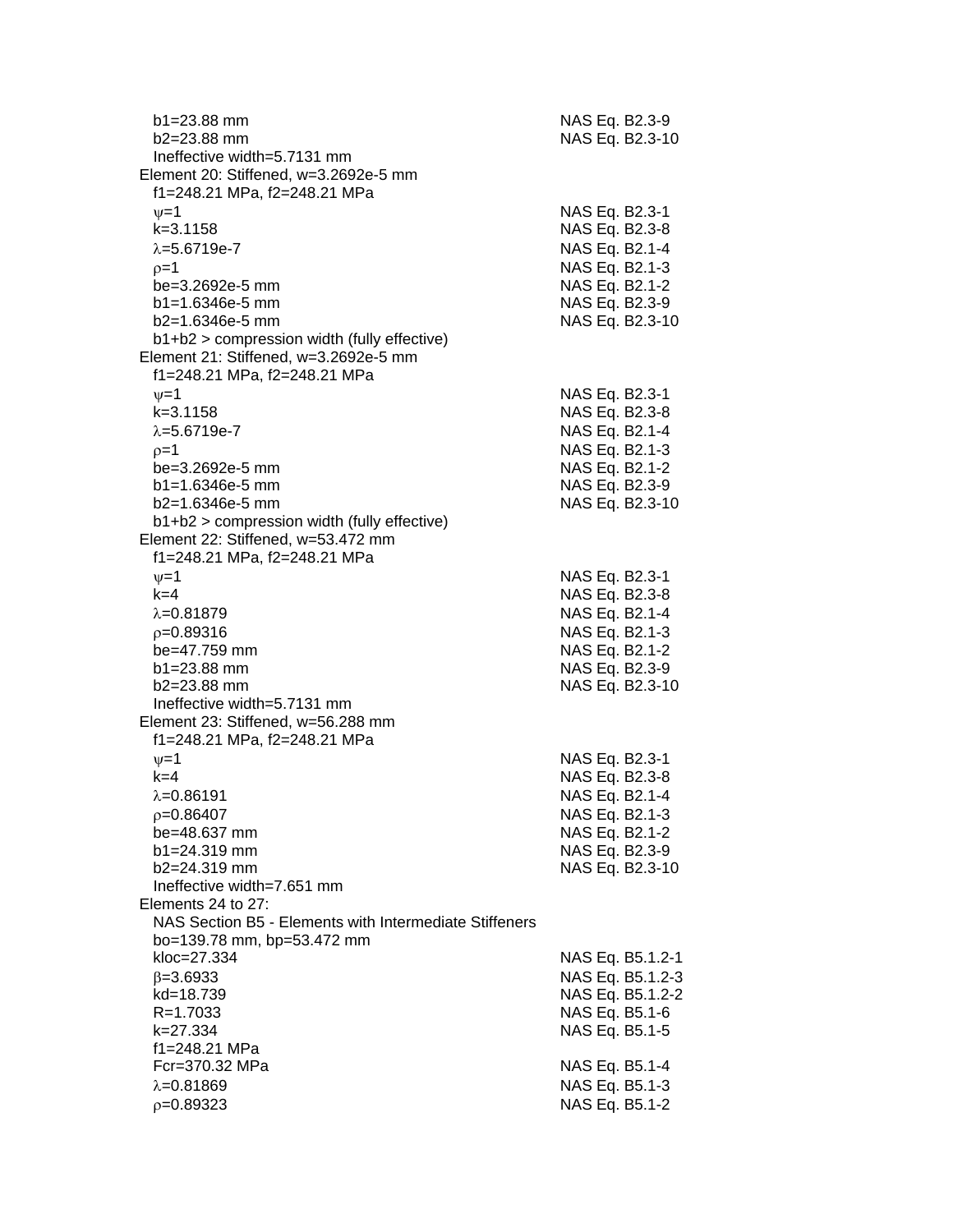| $be = 130.64$ mm<br>Element 28: Stiffened, w=56.288 mm<br>f1=248.21 MPa, f2=248.21 MPa | NAS Eq. B5.1-1                   |
|----------------------------------------------------------------------------------------|----------------------------------|
| $\nu = 1$<br>$k = 4$                                                                   | NAS Eq. B2.3-1<br>NAS Eq. B2.3-8 |
| $\lambda = 0.86191$                                                                    | NAS Eq. B2.1-4                   |
| $p=0.86407$                                                                            | NAS Eq. B2.1-3                   |
| be=48.637 mm                                                                           | NAS Eq. B2.1-2                   |
| $b1 = 24.319$ mm                                                                       | NAS Eq. B2.3-9                   |
| $b2 = 24.319$ mm<br>Ineffective width=7.651 mm                                         | NAS Eq. B2.3-10                  |
| Element 29: Stiffened, w=60.288 mm                                                     |                                  |
| f1=248.21 MPa, f2=248.21 MPa                                                           |                                  |
| $\nu = 1$                                                                              | NAS Eq. B2.3-1                   |
| $k=4$                                                                                  | NAS Eq. B2.3-8                   |
| $\lambda = 0.92316$                                                                    | NAS Eq. B2.1-4                   |
| $p=0.82509$                                                                            | NAS Eq. B2.1-3                   |
| be=49.743 mm                                                                           | NAS Eq. B2.1-2                   |
| $b1 = 24.872$ mm                                                                       | NAS Eq. B2.3-9                   |
| $b2=24.872$ mm                                                                         | NAS Eq. B2.3-10                  |
| Ineffective width=10.545 mm                                                            |                                  |
| Element 30: Stiffened, w=9.7049 mm                                                     |                                  |
| f1=248.21 MPa, f2=248.21 MPa                                                           |                                  |
| $\nu = 1$                                                                              | NAS Eq. B2.3-1                   |
| $k = 4$                                                                                | NAS Eq. B2.3-8                   |
| $\lambda = 0.14861$                                                                    | NAS Eq. B2.1-4                   |
| $p=1$                                                                                  | NAS Eq. B2.1-3                   |
| be=9.7049 mm<br>$b1 = 4.8524$ mm                                                       | NAS Eq. B2.1-2<br>NAS Eq. B2.3-9 |
| b2=4.8524 mm                                                                           | NAS Eq. B2.3-10                  |
| b1+b2 > compression width (fully effective)                                            |                                  |
| Element 32: Unstiffened, w=14.68 mm                                                    |                                  |
| f1=248.21 MPa, f2=248.21 MPa                                                           |                                  |
| $\nu=1$                                                                                | NAS Eq. B3.2-1                   |
| $k = 0.43$                                                                             | NAS Eq. B3.2-3                   |
| $\lambda = 0.68559$                                                                    | NAS Eq. B2.1-4                   |
| $p=0.99054$                                                                            | NAS Eq. B2.1-3                   |
| b=14.541 mm (ineffective width=0.13882 mm)                                             | NAS Eq. B2.1-2                   |
| Element 31: Check for lip stiffener reduction                                          |                                  |
| $S = 36.641$                                                                           | NAS Eq. B4-7                     |
| $w/t < 0.328S$ (no lip reduction)                                                      |                                  |
| Element 31: Stiffened, w=8.3268e-6 mm<br>f1=248.21 MPa, f2=248.21 MPa                  |                                  |
| $\nu = 1$                                                                              | NAS Eq. B2.3-1                   |
| $k=4$                                                                                  | NAS Eq. B2.3-8                   |
| $\lambda = 1.275e - 7$                                                                 | NAS Eq. B2.1-4                   |
| $p=1$                                                                                  | NAS Eq. B2.1-3                   |
| be=8.3268e-6 mm                                                                        | NAS Eq. B2.1-2                   |
| $b1 = 4.1634e-6$ mm                                                                    | NAS Eq. B2.3-9                   |
| b2=4.1634e-6 mm                                                                        | NAS Eq. B2.3-10                  |
| b1+b2 > compression width (fully effective)                                            |                                  |
|                                                                                        |                                  |
| Ae=1334.2 mm^2, Fy=248.21 MPa                                                          |                                  |
| Pn=331.16 kN<br>$\Omega$ c=1.8, $\phi$ c=0.85                                          | NAS Eq. C4.1-1                   |
|                                                                                        |                                  |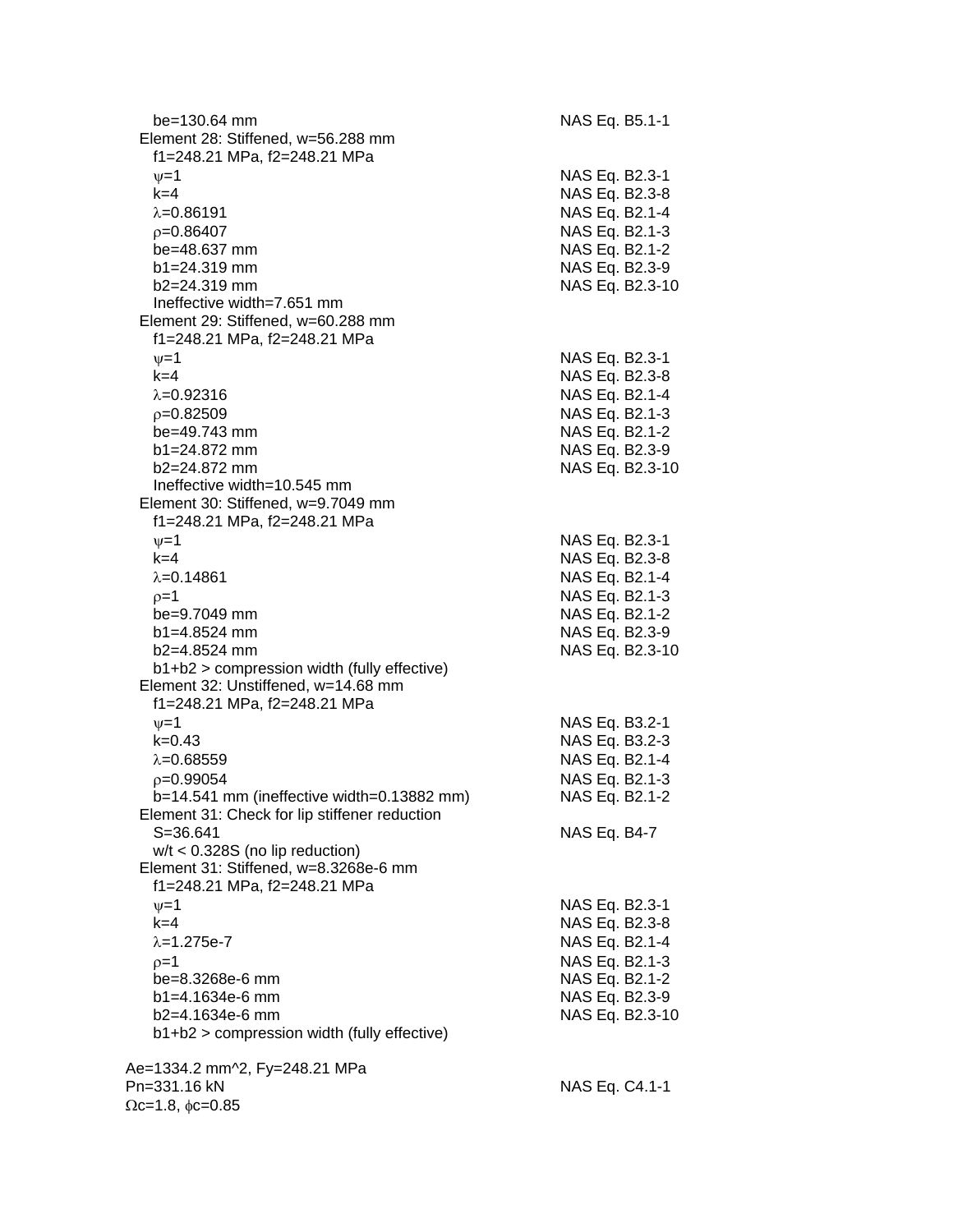| Positive Flexural Strength about X-axis                |                |                  |
|--------------------------------------------------------|----------------|------------------|
| Effective width calculations for part 1: MSDECK        |                |                  |
| Element 1: No compressive stress (fully effective)     |                |                  |
| Element 2: No compressive stress (fully effective)     |                |                  |
| Element 3: Stiffened, w=56.288 mm                      |                |                  |
| f1=180.05 MPa, f2=-175.81 MPa                          |                |                  |
| $V = 0.97648$                                          | NAS Eq. B2.3-1 |                  |
| k=23.395                                               | NAS Eq. B2.3-2 |                  |
| $\lambda = 0.30354$                                    | NAS Eq. B2.1-4 |                  |
| $p=1$                                                  | NAS Eq. B2.1-3 |                  |
| be=56.288 mm                                           | NAS Eq. B2.1-2 |                  |
| ho=58 mm, bo=55 mm, ho/bo=1.0545                       |                |                  |
| $b1 = 14.155$ mm                                       | NAS Eq. B2.3-3 |                  |
| $b2 = 28.144$ mm                                       | NAS Eq. B2.3-4 |                  |
| Compression width=28.479 mm                            |                |                  |
| $b1+b2$ > compression width (fully effective)          |                |                  |
| Elements 4 to 7:                                       |                |                  |
| NAS Section B5 - Elements with Intermediate Stiffeners |                |                  |
| bo=139.78 mm, bp=53.472 mm                             |                |                  |
| kloc=27.334                                            |                | NAS Eq. B5.1.2-1 |
| $\beta = 3.6932$                                       |                | NAS Eq. B5.1.2-3 |
| kd=18.739                                              |                | NAS Eq. B5.1.2-2 |
| R=1.7033                                               |                | NAS Eq. B5.1-6   |
| k=27.334                                               | NAS Eq. B5.1-5 |                  |
| f1=182.76 MPa                                          |                |                  |
| Fcr=370.32 MPa                                         | NAS Eq. B5.1-4 |                  |
| $\lambda = 0.7025$                                     | NAS Eq. B5.1-3 |                  |
| $p=0.9777$                                             | NAS Eq. B5.1-2 |                  |
| $be = 143$ mm                                          | NAS Eq. B5.1-1 |                  |
| Element 8: Stiffened, w=56.288 mm                      |                |                  |
| f1=180.05 MPa, f2=-175.81 MPa                          |                |                  |
| $\psi = 0.97648$                                       | NAS Eq. B2.3-1 |                  |
| k=23.395                                               | NAS Eq. B2.3-2 |                  |
| $\lambda = 0.30354$                                    | NAS Eq. B2.1-4 |                  |
| $p=1$                                                  | NAS Eq. B2.1-3 |                  |
| be=56.288 mm                                           | NAS Eq. B2.1-2 |                  |
| ho=58 mm, bo=55 mm, ho/bo=1.0545                       |                |                  |
| $b1 = 14.155$ mm                                       | NAS Eq. B2.3-3 |                  |
| b2=28.144 mm                                           | NAS Eq. B2.3-4 |                  |
| Compression width=28.479 mm                            |                |                  |
| b1+b2 > compression width (fully effective)            |                |                  |
| Element 9: No compressive stress (fully effective)     |                |                  |
| Element 10: No compressive stress (fully effective)    |                |                  |
| Element 11: No compressive stress (fully effective)    |                |                  |
| Element 12: No compressive stress (fully effective)    |                |                  |
| Element 13: Stiffened, w=56.288 mm                     |                |                  |
| f1=180.05 MPa, f2=-175.81 MPa                          |                |                  |
| $\nu = 0.97648$                                        | NAS Eq. B2.3-1 |                  |
| k=23.395                                               | NAS Eq. B2.3-2 |                  |
| $\lambda = 0.30354$                                    | NAS Eq. B2.1-4 |                  |
| $p=1$                                                  | NAS Eq. B2.1-3 |                  |
| be=56.288 mm                                           | NAS Eq. B2.1-2 |                  |
| ho=58 mm, bo=55 mm, ho/bo=1.0545                       |                |                  |
| $b1 = 14.155$ mm                                       | NAS Eq. B2.3-3 |                  |
|                                                        |                |                  |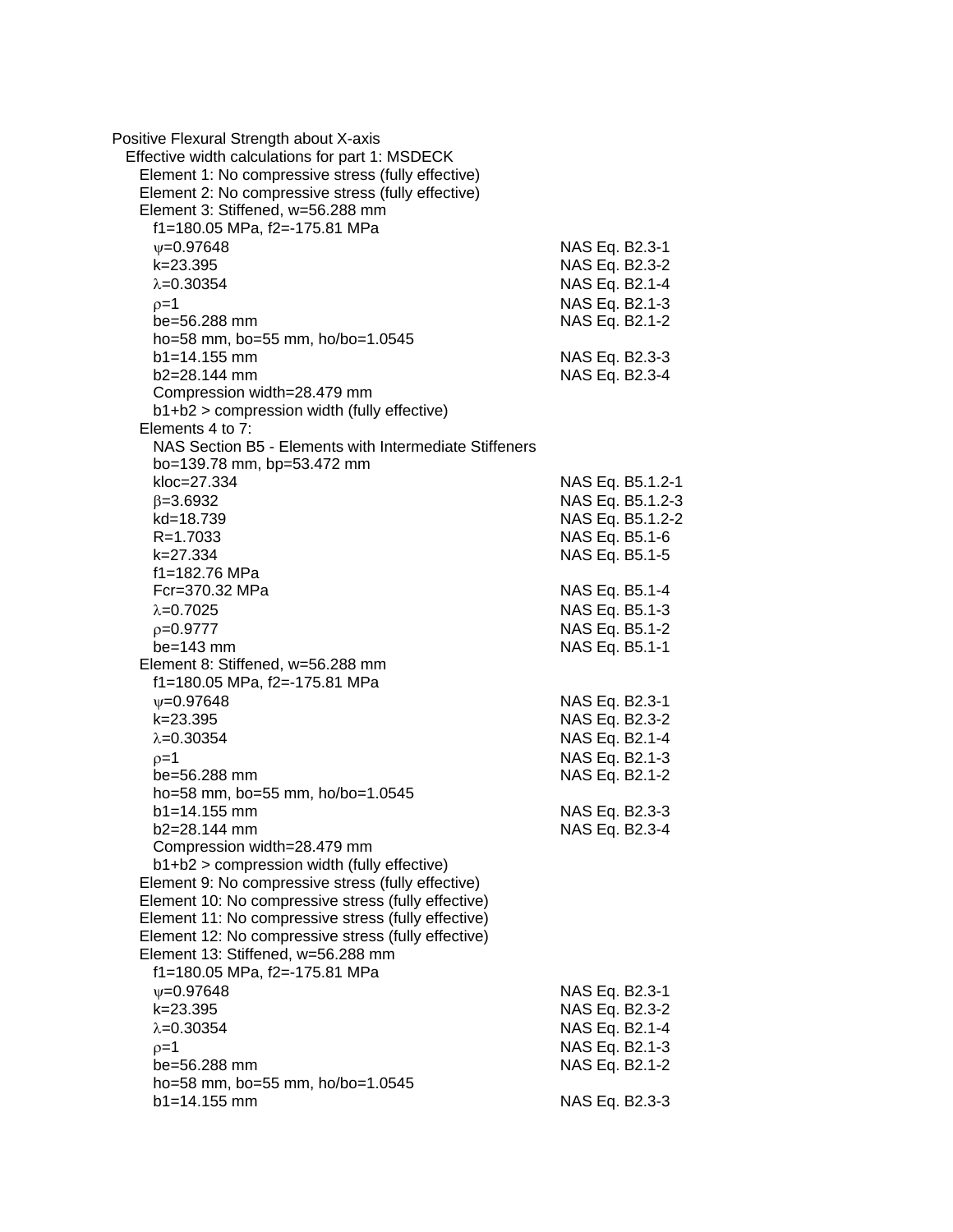| b2=28.144 mm<br>Compression width=28.479 mm            | NAS Eq. B2.3-4   |
|--------------------------------------------------------|------------------|
| b1+b2 > compression width (fully effective)            |                  |
| Elements 14 to 17:                                     |                  |
|                                                        |                  |
| NAS Section B5 - Elements with Intermediate Stiffeners |                  |
| bo=139.78 mm, bp=53.472 mm                             |                  |
| kloc=27.334                                            | NAS Eq. B5.1.2-1 |
| $\beta = 3.6933$                                       | NAS Eq. B5.1.2-3 |
| kd=18.739                                              | NAS Eq. B5.1.2-2 |
| R=1.7033                                               | NAS Eq. B5.1-6   |
| k=27.334                                               | NAS Eq. B5.1-5   |
| f1=182.76 MPa                                          |                  |
| Fcr=370.32 MPa                                         |                  |
|                                                        | NAS Eq. B5.1-4   |
| $\lambda = 0.7025$                                     | NAS Eq. B5.1-3   |
| $p=0.9777$                                             | NAS Eq. B5.1-2   |
| $be = 143$ mm                                          | NAS Eq. B5.1-1   |
| Element 18: Stiffened, w=56.288 mm                     |                  |
| f1=180.05 MPa, f2=-175.81 MPa                          |                  |
| $V = 0.97648$                                          | NAS Eq. B2.3-1   |
| k=23.395                                               | NAS Eq. B2.3-2   |
| $\lambda = 0.30354$                                    | NAS Eq. B2.1-4   |
|                                                        |                  |
| $p=1$                                                  | NAS Eq. B2.1-3   |
| be=56.288 mm                                           | NAS Eq. B2.1-2   |
| ho=58 mm, bo=55 mm, ho/bo=1.0545                       |                  |
| $b1 = 14.155$ mm                                       | NAS Eq. B2.3-3   |
| b2=28.144 mm                                           | NAS Eq. B2.3-4   |
| Compression width=28.479 mm                            |                  |
| b1+b2 > compression width (fully effective)            |                  |
| Element 19: No compressive stress (fully effective)    |                  |
| Element 20: No compressive stress (fully effective)    |                  |
| Element 21: No compressive stress (fully effective)    |                  |
|                                                        |                  |
| Element 22: No compressive stress (fully effective)    |                  |
| Element 23: Stiffened, w=56.288 mm                     |                  |
| f1=180.05 MPa, f2=-175.81 MPa                          |                  |
| $\psi = 0.97648$                                       | NAS Eq. B2.3-1   |
| k=23.395                                               | NAS Eq. B2.3-2   |
| $\lambda = 0.30354$                                    | NAS Eq. B2.1-4   |
| $p=1$                                                  | NAS Eq. B2.1-3   |
| be=56.288 mm                                           | NAS Eq. B2.1-2   |
| ho=58 mm, bo=55 mm, ho/bo=1.0545                       |                  |
| $b1 = 14.155$ mm                                       | NAS Eq. B2.3-3   |
|                                                        |                  |
| b2=28.144 mm                                           | NAS Eq. B2.3-4   |
| Compression width=28.479 mm                            |                  |
| b1+b2 > compression width (fully effective)            |                  |
| Elements 24 to 27:                                     |                  |
| NAS Section B5 - Elements with Intermediate Stiffeners |                  |
| bo=139.78 mm, bp=53.472 mm                             |                  |
| kloc=27.334                                            | NAS Eq. B5.1.2-1 |
| $\beta = 3.6933$                                       | NAS Eq. B5.1.2-3 |
| kd=18.739                                              | NAS Eq. B5.1.2-2 |
| R=1.7033                                               | NAS Eq. B5.1-6   |
| k=27.334                                               | NAS Eq. B5.1-5   |
| f1=182.76 MPa                                          |                  |
|                                                        |                  |
| Fcr=370.32 MPa                                         | NAS Eq. B5.1-4   |
| $\lambda = 0.7025$                                     | NAS Eq. B5.1-3   |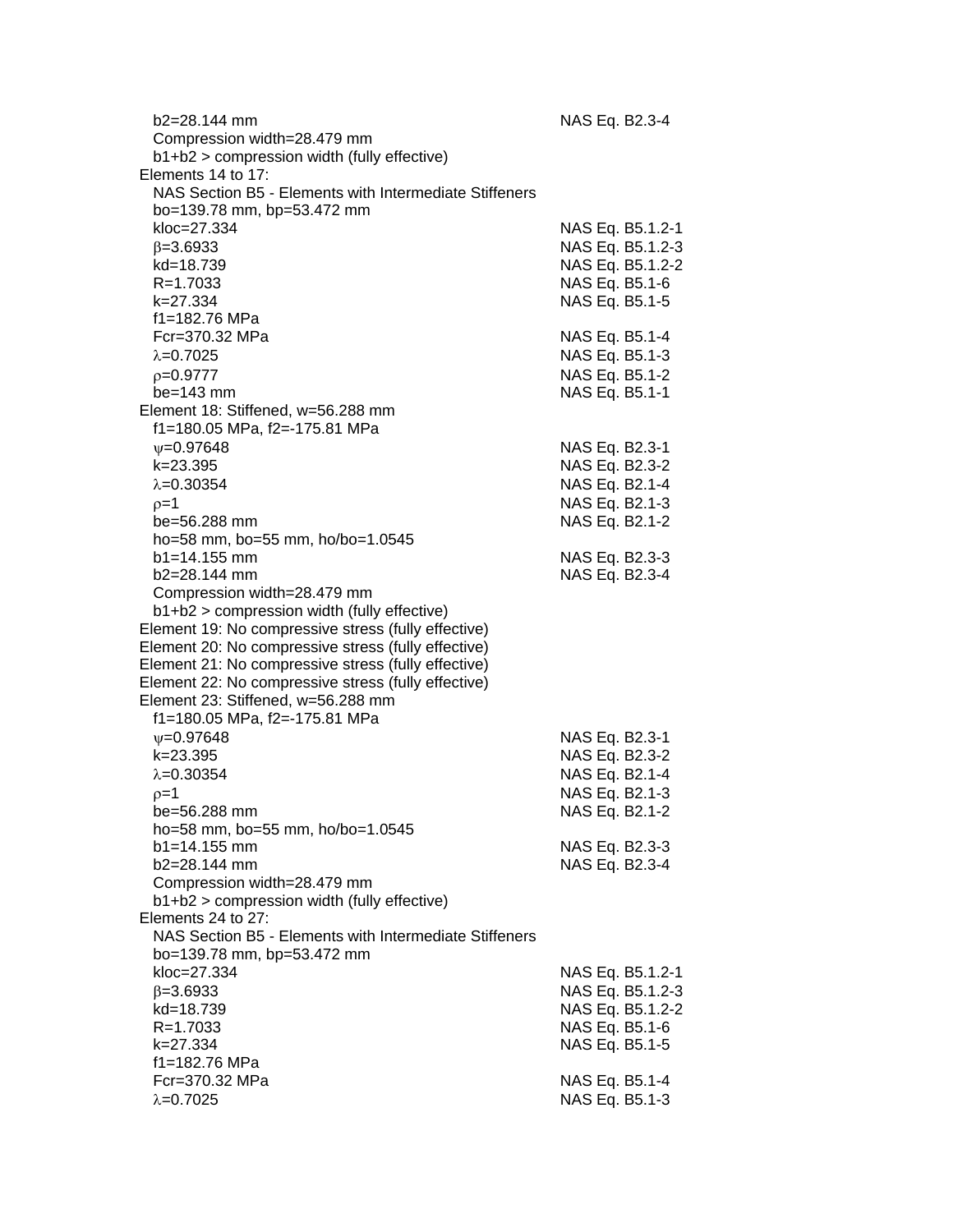| $p=0.9777$                                                                                                 | NAS Eq. B5.1-2                   |
|------------------------------------------------------------------------------------------------------------|----------------------------------|
| $be = 143$ mm                                                                                              | NAS Eq. B5.1-1                   |
| Element 28: Stiffened, w=56.288 mm<br>f1=180.05 MPa, f2=-175.81 MPa                                        |                                  |
| $V = 0.97648$                                                                                              | NAS Eq. B2.3-1                   |
| k=23.395                                                                                                   | NAS Eq. B2.3-2                   |
| $\lambda = 0.30354$                                                                                        | NAS Eq. B2.1-4                   |
| $p=1$                                                                                                      | NAS Eq. B2.1-3                   |
| be=56.288 mm                                                                                               | NAS Eq. B2.1-2                   |
| ho=58 mm, bo=55 mm, ho/bo=1.0545                                                                           |                                  |
| $b1 = 14.155$ mm                                                                                           | NAS Eq. B2.3-3                   |
| b2=28.144 mm                                                                                               | NAS Eq. B2.3-4                   |
| Compression width=28.479 mm                                                                                |                                  |
| b1+b2 > compression width (fully effective)                                                                |                                  |
| Element 29: No compressive stress (fully effective)                                                        |                                  |
| Element 30: No compressive stress (fully effective)                                                        |                                  |
| Element 32: No compressive stress (fully effective)<br>Element 31: No compressive stress (fully effective) |                                  |
|                                                                                                            |                                  |
| Center of gravity shift: y=-0.21022 mm                                                                     |                                  |
| Sxe=22491 mm^3, Fy=248.21 MPa                                                                              |                                  |
| Mnx=5.5826 kN-m                                                                                            | NAS Eq. C3.1.1-1                 |
| $\Omega$ b=1.67, $\phi$ b=0.9                                                                              |                                  |
|                                                                                                            |                                  |
| Negative Flexural Strength about X-axis                                                                    |                                  |
| Effective width calculations for part 1: MSDECK<br>Element 1: Unstiffened, w=14.062 mm                     |                                  |
| f1=183.61 MPa, f2=90.622 MPa                                                                               |                                  |
| $\psi = 0.49356$                                                                                           | NAS Eq. B3.2-1                   |
| k=0.69341                                                                                                  | NAS Eq. B3.2-2                   |
| $\lambda = 0.44481$                                                                                        | NAS Eq. B2.1-4                   |
| $\lambda$ <0.673 (fully effective)                                                                         | NAS Eq. B2.1-1                   |
| Element 2: Check for lip stiffener reduction                                                               |                                  |
| $S = 42.247$                                                                                               | NAS Eq. B4-7                     |
| la=307.67 mm^4                                                                                             | NAS Eq. B4-8                     |
| Is=261.93 mm^4                                                                                             |                                  |
| ds=11.972 mm (lip ineffective width=2.0907 mm)                                                             | NAS Eq. B4-6                     |
| $k = 3.8135$                                                                                               | NAS Table B4-1                   |
| Element 2: Partially stiffened, w=63.207 mm                                                                |                                  |
| f=186.71 MPa, k=3.8135                                                                                     |                                  |
| $\lambda = 0.8597$                                                                                         | NAS Eq. B2.1-4                   |
| $p=0.86553$                                                                                                | NAS Eq. B2.1-3                   |
| b=54.707 mm (ineffective width=8.4991 mm)                                                                  | NAS Eq. B2.1-2                   |
| b1=23.287 mm, b2=31.42 mm                                                                                  |                                  |
| Element 3: Stiffened, w=56.288 mm                                                                          |                                  |
| f1=183.95 MPa, f2=-178.74 MPa                                                                              |                                  |
| $\psi = 0.97169$<br>k=23.273                                                                               | NAS Eq. B2.3-1<br>NAS Eq. B2.3-2 |
| $\lambda = 0.30761$                                                                                        | NAS Eq. B2.1-4                   |
| $p=1$                                                                                                      | NAS Eq. B2.1-3                   |
| be=56.288 mm                                                                                               | NAS Eq. B2.1-2                   |
| ho=58 mm, bo=65 mm, ho/bo=0.89231                                                                          |                                  |
| $b1 = 14.172$ mm                                                                                           | NAS Eq. B2.3-3                   |
| b2=28.144 mm                                                                                               | NAS Eq. B2.3-4                   |
| Compression width=28.548 mm                                                                                |                                  |
|                                                                                                            |                                  |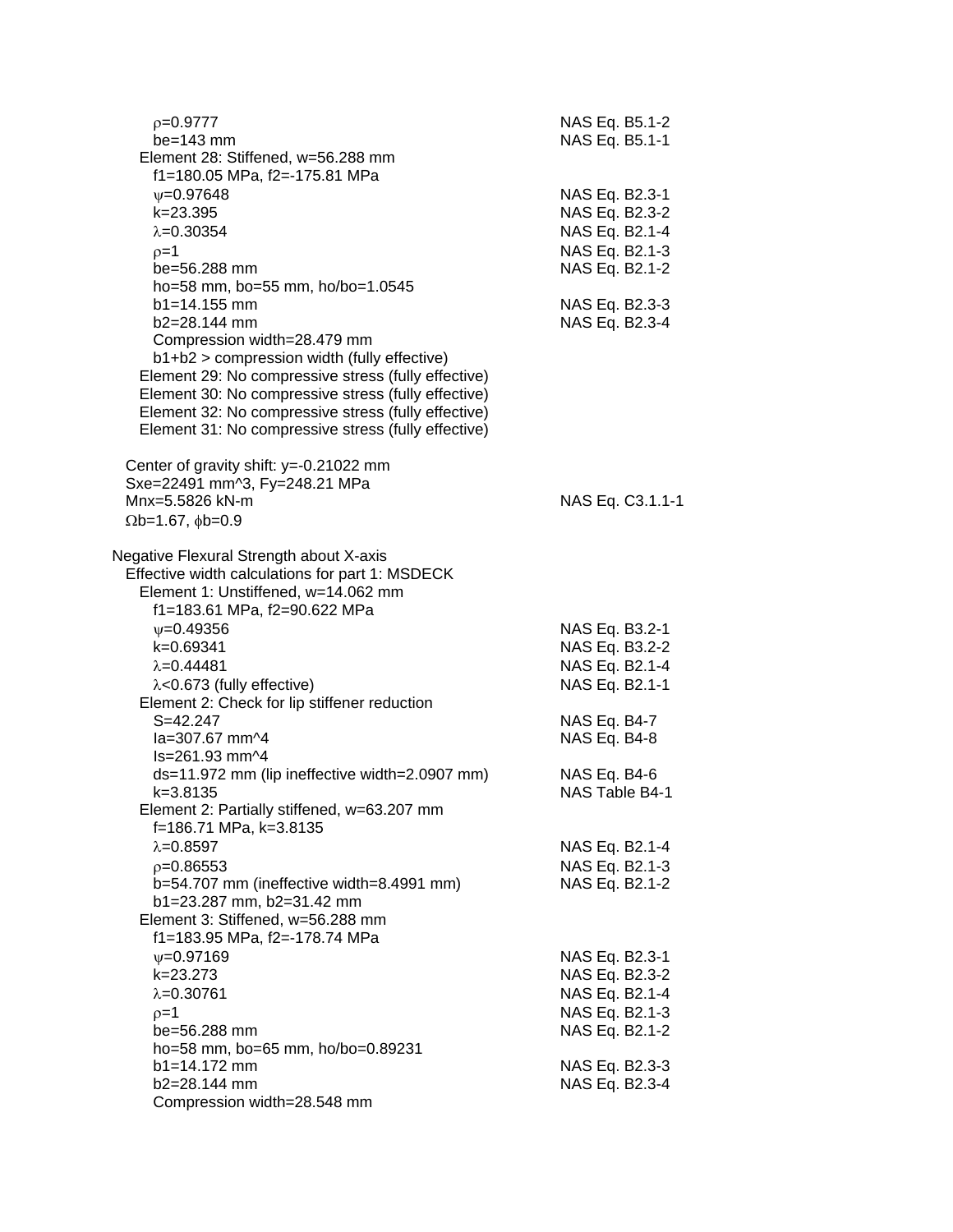| b1+b2 > compression width (fully effective)            |                  |
|--------------------------------------------------------|------------------|
| Element 4: No compressive stress (fully effective)     |                  |
| Element 5: No compressive stress (fully effective)     |                  |
| Element 6: No compressive stress (fully effective)     |                  |
| Element 7: No compressive stress (fully effective)     |                  |
| Element 8: Stiffened, w=56.288 mm                      |                  |
| f1=183.95 MPa, f2=-178.74 MPa                          |                  |
|                                                        |                  |
| $\psi = 0.97169$                                       | NAS Eq. B2.3-1   |
| k=23.273                                               | NAS Eq. B2.3-2   |
| $\lambda = 0.30761$                                    | NAS Eq. B2.1-4   |
| $p=1$                                                  | NAS Eq. B2.1-3   |
| be=56.288 mm                                           | NAS Eq. B2.1-2   |
| ho=58 mm, bo=55 mm, ho/bo=1.0545                       |                  |
| $b1 = 14.172$ mm                                       | NAS Eq. B2.3-3   |
| $b2 = 28.144$ mm                                       | NAS Eq. B2.3-4   |
| Compression width=28.548 mm                            |                  |
| b1+b2 > compression width (fully effective)            |                  |
| Elements 9 to 12:                                      |                  |
| NAS Section B5 - Elements with Intermediate Stiffeners |                  |
| bo=139.78 mm, bp=53.472 mm                             |                  |
| kloc=27.334                                            | NAS Eq. B5.1.2-1 |
|                                                        |                  |
| $\beta = 3.6933$                                       | NAS Eq. B5.1.2-3 |
| kd=18.739                                              | NAS Eq. B5.1.2-2 |
| R=1.7033                                               | NAS Eq. B5.1-6   |
| k=27.334                                               | NAS Eq. B5.1-5   |
| f1=186.71 MPa                                          |                  |
| Fcr=370.32 MPa                                         | NAS Eq. B5.1-4   |
| $\lambda = 0.71005$                                    | NAS Eq. B5.1-3   |
| $p=0.97199$                                            | NAS Eq. B5.1-2   |
| be=142.16 mm                                           | NAS Eq. B5.1-1   |
| Element 13: Stiffened, w=56.288 mm                     |                  |
| f1=183.95 MPa, f2=-178.74 MPa                          |                  |
| $\psi = 0.97169$                                       | NAS Eq. B2.3-1   |
| k=23.273                                               | NAS Eq. B2.3-2   |
| $\lambda = 0.30761$                                    |                  |
|                                                        | NAS Eq. B2.1-4   |
| $p=1$                                                  | NAS Eq. B2.1-3   |
| be=56.288 mm                                           | NAS Eq. B2.1-2   |
| ho=58 mm, bo=55 mm, ho/bo=1.0545                       |                  |
| b1=14.172 mm                                           | NAS Eq. B2.3-3   |
| $b2 = 28.144$ mm                                       | NAS Eq. B2.3-4   |
| Compression width=28.548 mm                            |                  |
| b1+b2 > compression width (fully effective)            |                  |
| Element 14: No compressive stress (fully effective)    |                  |
| Element 15: No compressive stress (fully effective)    |                  |
| Element 16: No compressive stress (fully effective)    |                  |
| Element 17: No compressive stress (fully effective)    |                  |
| Element 18: Stiffened, w=56.288 mm                     |                  |
| f1=183.95 MPa, f2=-178.74 MPa                          |                  |
| $\psi = 0.97169$                                       | NAS Eq. B2.3-1   |
| k=23.273                                               | NAS Eq. B2.3-2   |
|                                                        |                  |
| $\lambda = 0.30761$                                    | NAS Eq. B2.1-4   |
| $p=1$                                                  | NAS Eq. B2.1-3   |
| be=56.288 mm                                           | NAS Eq. B2.1-2   |
| ho=58 mm, bo=55 mm, ho/bo=1.0545                       |                  |
| b1=14.172 mm                                           | NAS Eq. B2.3-3   |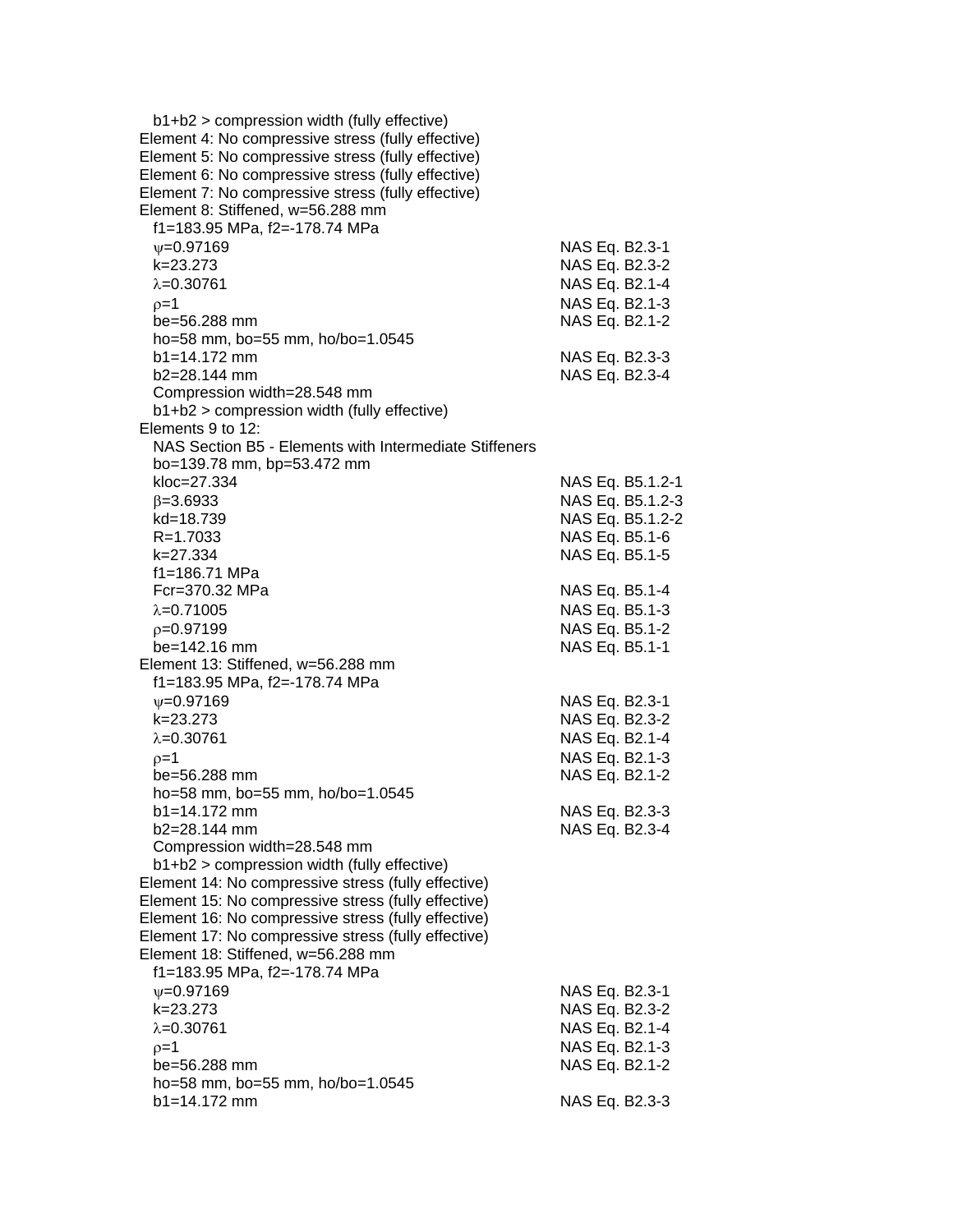| b2=28.144 mm                                           | NAS Eq. B2.3-4   |
|--------------------------------------------------------|------------------|
| Compression width=28.548 mm                            |                  |
| b1+b2 > compression width (fully effective)            |                  |
| Elements 19 to 22:                                     |                  |
| NAS Section B5 - Elements with Intermediate Stiffeners |                  |
| bo=139.78 mm, bp=53.472 mm                             |                  |
| kloc=27.334                                            | NAS Eq. B5.1.2-1 |
| $\beta = 3.6933$                                       | NAS Eq. B5.1.2-3 |
| kd=18.739                                              | NAS Eq. B5.1.2-2 |
| R=1.7033                                               | NAS Eq. B5.1-6   |
| k=27.334                                               | NAS Eq. B5.1-5   |
| f1=186.71 MPa                                          |                  |
| Fcr=370.32 MPa                                         | NAS Eq. B5.1-4   |
| $\lambda = 0.71005$                                    | NAS Eq. B5.1-3   |
| $p=0.97199$                                            | NAS Eq. B5.1-2   |
| be=142.16 mm                                           | NAS Eq. B5.1-1   |
| Element 23: Stiffened, w=56.288 mm                     |                  |
| f1=183.95 MPa, f2=-178.74 MPa                          |                  |
|                                                        |                  |
| $\psi = 0.97169$                                       | NAS Eq. B2.3-1   |
| k=23.273                                               | NAS Eq. B2.3-2   |
| $\lambda = 0.30761$                                    | NAS Eq. B2.1-4   |
| $p=1$                                                  | NAS Eq. B2.1-3   |
| be=56.288 mm                                           | NAS Eq. B2.1-2   |
| ho=58 mm, bo=55 mm, ho/bo=1.0545                       |                  |
| $b1 = 14.172$ mm                                       | NAS Eq. B2.3-3   |
| b2=28.144 mm                                           | NAS Eq. B2.3-4   |
| Compression width=28.548 mm                            |                  |
| b1+b2 > compression width (fully effective)            |                  |
| Element 24: No compressive stress (fully effective)    |                  |
| Element 25: No compressive stress (fully effective)    |                  |
| Element 26: No compressive stress (fully effective)    |                  |
| Element 27: No compressive stress (fully effective)    |                  |
| Element 28: Stiffened, w=56.288 mm                     |                  |
| f1=183.95 MPa, f2=-178.74 MPa                          |                  |
| $V = 0.97169$                                          | NAS Eq. B2.3-1   |
| k=23.273                                               | NAS Eq. B2.3-2   |
| $\lambda = 0.30761$                                    | NAS Eq. B2.1-4   |
| $p=1$                                                  | NAS Eq. B2.1-3   |
| be=56.288 mm                                           | NAS Eq. B2.1-2   |
| ho=58 mm, bo=62 mm, ho/bo=0.93548                      |                  |
| $b1 = 14.172$ mm                                       | NAS Eq. B2.3-3   |
| b2=28.144 mm                                           | NAS Eq. B2.3-4   |
| Compression width=28.548 mm                            |                  |
| b1+b2 > compression width (fully effective)            |                  |
| Element 29: Stiffened, w=60.288 mm                     |                  |
| f1=186.71 MPa, f2=186.71 MPa                           |                  |
| $\nu = 1$                                              | NAS Eq. B2.3-1   |
| $k=4$                                                  | NAS Eq. B2.3-8   |
| $\lambda = 0.80066$                                    | NAS Eq. B2.1-4   |
| $p=0.90579$                                            | NAS Eq. B2.1-3   |
| be=54.608 mm                                           | NAS Eq. B2.1-2   |
| b1=27.304 mm                                           | NAS Eq. B2.3-9   |
| b2=27.304 mm                                           | NAS Eq. B2.3-10  |
| Ineffective width=5.6799 mm                            |                  |
| Element 30: Stiffened, w=9.7049 mm                     |                  |
|                                                        |                  |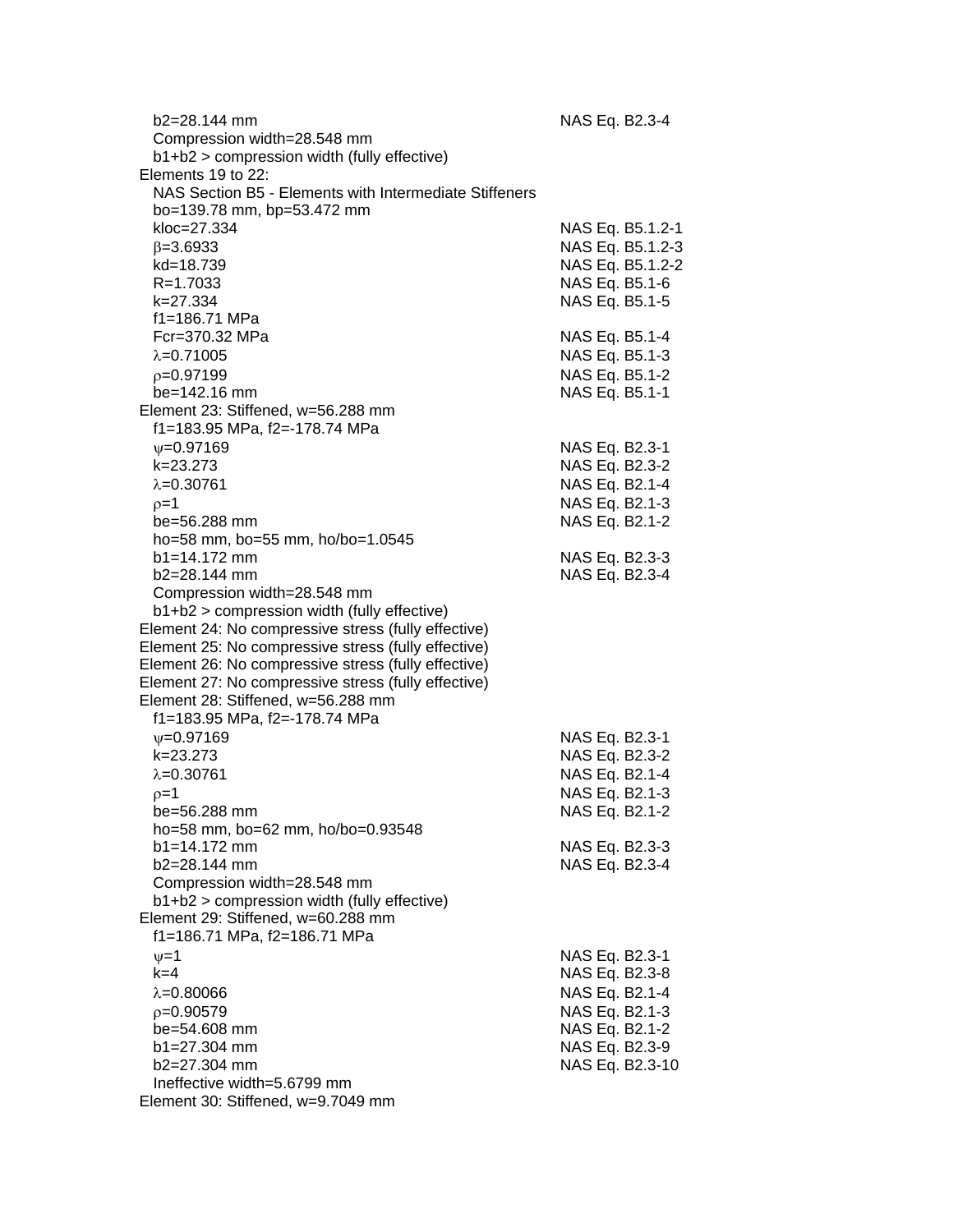| f1=183.95 MPa, f2=121.42 MPa                        |                  |
|-----------------------------------------------------|------------------|
| $\psi = 0.66005$                                    | NAS Eq. B2.3-1   |
| k=4.7585                                            | NAS Eq. B2.3-8   |
| $\lambda = 0.11729$                                 | NAS Eq. B2.1-4   |
| $p=1$                                               | NAS Eq. B2.1-3   |
| be=9.7049 mm                                        | NAS Eq. B2.1-2   |
| $b1 = 4.1475$ mm                                    | NAS Eq. B2.3-9   |
| $b2=5.5574$ mm                                      | NAS Eq. B2.3-10  |
| b1+b2 > compression width (fully effective)         |                  |
| Element 32: Unstiffened, w=14.68 mm                 |                  |
| f1=212.35 MPa, f2=120.26 MPa                        |                  |
| $\psi = 0.56634$                                    | NAS Eq. B3.2-1   |
| k=0.47352                                           | NAS Eq. B3.2-3   |
| $\lambda = 0.60429$                                 | NAS Eq. B2.1-4   |
| $\lambda$ <0.673 (fully effective)                  | NAS Eq. B2.1-1   |
| Element 31: Check for lip stiffener reduction       |                  |
| $S = 52.64$                                         | NAS Eq. B4-7     |
|                                                     |                  |
| $w/t < 0.328S$ (no lip reduction)                   |                  |
| Element 31: Stiffened, w=8.3268e-6 mm               |                  |
| f1=120.26 MPa, f2=120.26 MPa                        |                  |
| $v=1$                                               | NAS Eq. B2.3-1   |
| $k=4$                                               | NAS Eq. B2.3-8   |
| $\lambda = 8.8751e-8$                               | NAS Eq. B2.1-4   |
| $p=1$                                               | NAS Eq. B2.1-3   |
| be=8.3268e-6 mm                                     | NAS Eq. B2.1-2   |
| $b1 = 4.1634e-6$ mm                                 | NAS Eq. B2.3-9   |
| b2=4.1634e-6 mm                                     | NAS Eq. B2.3-10  |
| b1+b2 > compression width (fully effective)         |                  |
|                                                     |                  |
| Center of gravity shift: y=0.50501 mm               |                  |
| Sxe=22629 mm^3, Fy=248.21 MPa                       |                  |
| Mnx=5.6168 kN-m                                     | NAS Eq. C3.1.1-1 |
| $\Omega$ b=1.67, $\phi$ b=0.9                       |                  |
|                                                     |                  |
| Positive Flexural Strength about Y-axis             |                  |
| Effective width calculations for part 1: MSDECK     |                  |
| Element 1: No compressive stress (fully effective)  |                  |
| Element 2: No compressive stress (fully effective)  |                  |
| Element 3: No compressive stress (fully effective)  |                  |
| Element 4: No compressive stress (fully effective)  |                  |
| Element 5: No compressive stress (fully effective)  |                  |
| Element 6: No compressive stress (fully effective)  |                  |
| Element 7: No compressive stress (fully effective)  |                  |
| Element 8: No compressive stress (fully effective)  |                  |
| Element 9: No compressive stress (fully effective)  |                  |
| Element 10: No compressive stress (fully effective) |                  |
| Element 11: No compressive stress (fully effective) |                  |
| Element 12: No compressive stress (fully effective) |                  |
| Element 13: No compressive stress (fully effective) |                  |
| Element 14: No compressive stress (fully effective) |                  |
| Element 15: No compressive stress (fully effective) |                  |
| Element 16: Stiffened, w=3.2692e-5 mm               |                  |
| f1=7.839 MPa, f2=7.839 MPa                          |                  |
| $v = 1$                                             |                  |
|                                                     | NAS Eq. B2.3-1   |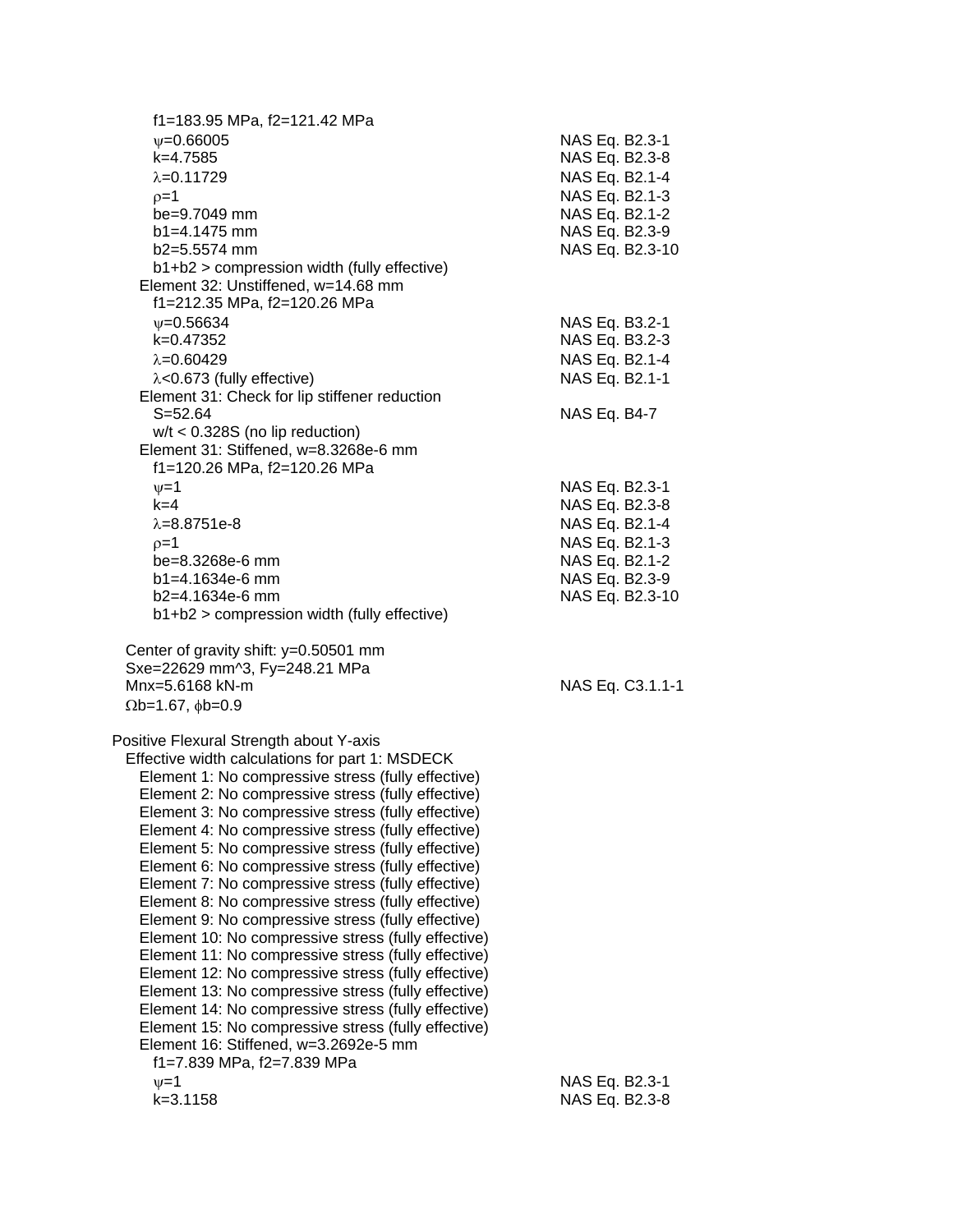| $\lambda = 1.008e-7$                                                                 | NAS Eq. B2.1-4  |
|--------------------------------------------------------------------------------------|-----------------|
| $0=1$                                                                                | NAS Eq. B2.1-3  |
| be=3.2692e-5 mm                                                                      | NAS Eq. B2.1-2  |
| $b1 = 1.6346e-5$ mm                                                                  | NAS Eq. B2.3-9  |
| b2=1.6346e-5 mm                                                                      | NAS Eq. B2.3-10 |
| b1+b2 > compression width (fully effective)                                          |                 |
| Element 17: Stiffened, w=53.472 mm                                                   |                 |
| f1=35.62 MPa, f2=8.1022 MPa                                                          |                 |
| $V = 0.22746$                                                                        | NAS Eq. B2.3-1  |
| k=6.4672                                                                             | NAS Eq. B2.3-8  |
| $\lambda = 0.24394$                                                                  | NAS Eq. B2.1-4  |
| $p=1$                                                                                | NAS Eq. B2.1-3  |
| be=53.472 mm                                                                         | NAS Eq. B2.1-2  |
| $b1 = 19.286$ mm                                                                     | NAS Eq. B2.3-9  |
| $b2 = 34.186$ mm                                                                     | NAS Eq. B2.3-10 |
| $b1+b2$ > compression width (fully effective)                                        |                 |
| Element 18: Stiffened, w=56.288 mm                                                   |                 |
| f1=45.343 MPa, f2=35.912 MPa                                                         |                 |
| $V = 0.79201$                                                                        | NAS Eq. B2.3-1  |
| $k = 4.434$                                                                          | NAS Eq. B2.3-8  |
| $\lambda = 0.3499$                                                                   | NAS Eq. B2.1-4  |
| $p=1$                                                                                | NAS Eq. B2.1-3  |
| be=56.288 mm                                                                         | NAS Eq. B2.1-2  |
| $b1 = 25.493$ mm                                                                     | NAS Eq. B2.3-9  |
| b2=30.795 mm                                                                         | NAS Eq. B2.3-10 |
| b1+b2 > compression width (fully effective)                                          |                 |
| Element 19: Stiffened, w=53.472 mm                                                   |                 |
| f1=73.153 MPa, f2=45.635 MPa                                                         |                 |
| $\psi = 0.62383$                                                                     | NAS Eq. B2.3-1  |
| k=4.8588                                                                             | NAS Eq. B2.3-8  |
| $\lambda = 0.40332$                                                                  | NAS Eq. B2.1-4  |
|                                                                                      |                 |
| $p=1$<br>be=53.472 mm                                                                | NAS Eq. B2.1-3  |
| $b1 = 22.504$ mm                                                                     | NAS Eq. B2.1-2  |
| b2=30.969 mm                                                                         | NAS Eq. B2.3-9  |
| b1+b2 > compression width (fully effective)                                          | NAS Eq. B2.3-10 |
| Element 20: Stiffened, w=3.2692e-5 mm                                                |                 |
| f1=73.416 MPa, f2=73.416 MPa                                                         |                 |
| $v = 1$                                                                              |                 |
|                                                                                      | NAS Eq. B2.3-1  |
| k=3.1158<br>$\lambda = 3.0847e - 7$                                                  | NAS Eq. B2.3-8  |
|                                                                                      | NAS Eq. B2.1-4  |
| $p=1$                                                                                | NAS Eq. B2.1-3  |
| be=3.2692e-5 mm                                                                      | NAS Eq. B2.1-2  |
| $b1 = 1.6346e-5$ mm                                                                  | NAS Eq. B2.3-9  |
| $b2=1.6346e-5$ mm                                                                    | NAS Eq. B2.3-10 |
| b1+b2 > compression width (fully effective)<br>Element 21: Stiffened, w=3.2692e-5 mm |                 |
| f1=89.789 MPa, f2=89.789 MPa                                                         |                 |
|                                                                                      |                 |
| $\nu=1$                                                                              | NAS Eq. B2.3-1  |
| $k = 3.1158$                                                                         | NAS Eq. B2.3-8  |
| $\lambda = 3.4114e - 7$                                                              | NAS Eq. B2.1-4  |
| $p=1$                                                                                | NAS Eq. B2.1-3  |
| be=3.2692e-5 mm                                                                      | NAS Eq. B2.1-2  |
| $b1 = 1.6346e-5$ mm                                                                  | NAS Eq. B2.3-9  |
| b2=1.6346e-5 mm                                                                      | NAS Eq. B2.3-10 |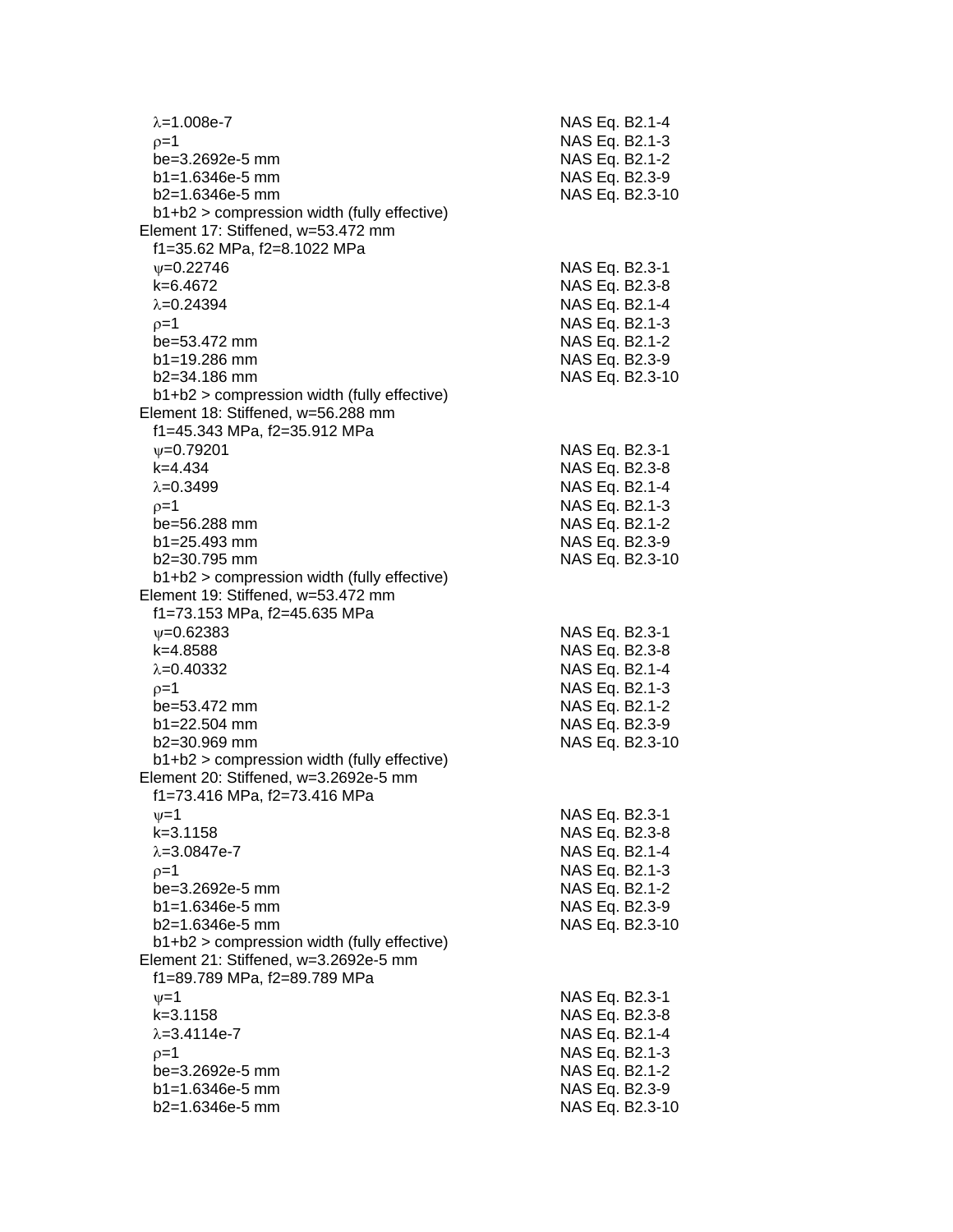b1+b2 > compression width (fully effective) Element 22: Stiffened, w=53.472 mm f1=117.57 MPa, f2=90.052 MPa =0.76594 NAS Eq. B2.3-1 k=4.4938 NAS Eq. B2.3-8  $\lambda = 0.53166$  NAS Eq. B2.1-4  $p=1$  NAS Eq. B2.1-3 be=53.472 mm NAS Eq. B2.1-2 b1=23.935 mm NAS Eq. B2.3-9 b2=29.537 mm NAS Eq. B2.3-10 b1+b2 > compression width (fully effective) Element 23: Stiffened, w=56.288 mm f1=127.29 MPa, f2=117.86 MPa  $\nu$ =0.92591 NAS Eq. B2.3-1 k=4.149 NAS Eq. B2.3-8  $\lambda = 0.60605$  NAS Eq. B2.1-4  $\rho = 1$  NAS Eq. B2.1-3 be=56.288 mm NAS Eq. B2.1-2 b1=27.139 mm NAS Eq. B2.3-9 b2=29.149 mm NAS Eq. B2.3-10 b1+b2 > compression width (fully effective) Elements 24 to 27: NAS Section B5 - Elements with Intermediate Stiffeners bo=139.78 mm, bp=53.472 mm kloc=27.334 NAS Eq. B5.1.2-1  $\beta$ =3.6933 NAS Eq. B5.1.2-3 kd=18.739 NAS Eq. B5.1.2-2 R=1.7033 NAS Eq. B5.1-6 k=27.334 NAS Eq. B5.1-5 f1=163.55 MPa Fcr=370.32 MPa NAS Eq. B5.1-4  $\lambda = 0.66457$  NAS Eq. B5.1-3  $p=1$  (fully effective) Element 28: Stiffened, w=56.288 mm f1=209.24 MPa, f2=199.81 MPa =0.95493 NAS Eq. B2.3-1 k=4.0903 NAS Eq. B2.3-8  $\lambda = 0.78258$  NAS Eq. B2.1-4 p=0.9186 NAS Eq. B2.1-3 be=51.706 mm NAS Eq. B2.1-2 b1=25.283 mm NAS Eq. B2.3-9 b2=26.423 mm NAS Eq. B2.3-10 Ineffective width=4.5817 mm Element 29: Stiffened, w=60.288 mm f1=240.56 MPa, f2=209.53 MPa  $v=0.87103$  NAS Eq. B2.3-1 k=4.2622 NAS Eq. B2.3-8  $\lambda = 0.88042$  NAS Eq. B2.1-4  $p=0.852$  NAS Eq. B2.1-3 be=51.366 mm NAS Eq. B2.1-2 b1=24.127 mm NAS Eq. B2.3-9 b2=27.239 mm NAS Eq. B2.3-10 Ineffective width=8.9225 mm Element 30: Stiffened, w=9.7049 mm f1=242.48 MPa, f2=240.85 MPa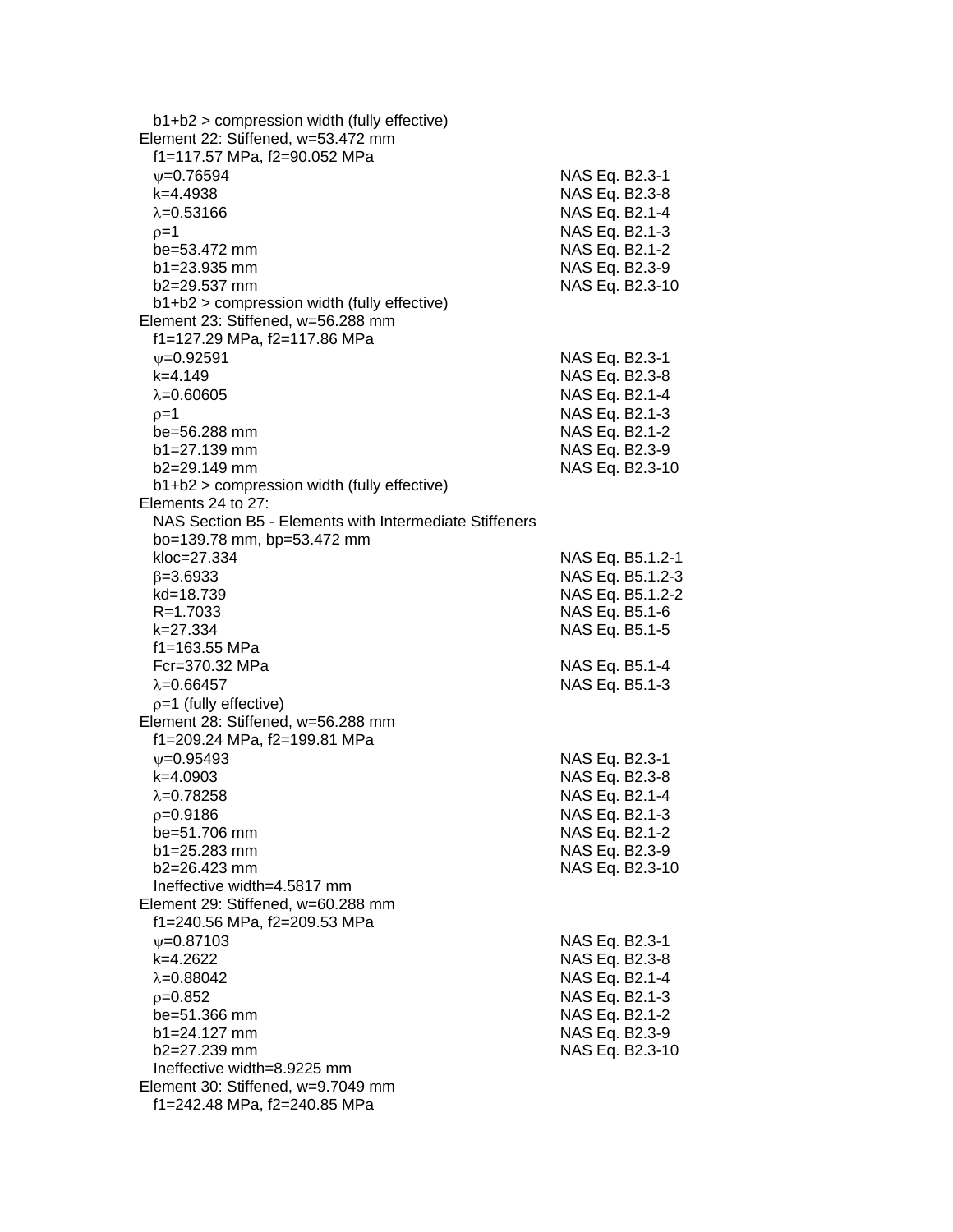| $V = 0.99329$<br>k=4.0134<br>$\lambda = 0.14663$<br>$p=1$<br>be=9.7049 mm<br>$b1 = 4.8362$ mm<br>$b2=4.8686$ mm<br>b1+b2 > compression width (fully effective)<br>Element 32: Unstiffened, w=14.68 mm                                                  | NAS Eq. B2.3-1<br>NAS Eq. B2.3-8<br>NAS Eq. B2.1-4<br>NAS Eq. B2.1-3<br>NAS Eq. B2.1-2<br>NAS Eq. B2.3-9<br>NAS Eq. B2.3-10 |
|--------------------------------------------------------------------------------------------------------------------------------------------------------------------------------------------------------------------------------------------------------|-----------------------------------------------------------------------------------------------------------------------------|
| f1=247.93 MPa, f2=244.98 MPa<br>$V = 0.98809$<br>k=0.43084<br>$\lambda = 0.68453$<br>$p=0.99135$<br>$b=14.553$ mm (ineffective width=0.12692 mm)<br>Element 31: Check for lip stiffener reduction<br>$S = 36.882$<br>$w/t < 0.328S$ (no lip reduction) | NAS Eq. B3.2-1<br>NAS Eq. B3.2-3<br>NAS Eq. B2.1-4<br>NAS Eq. B2.1-3<br>NAS Eq. B2.1-2<br>NAS Eq. B4-7                      |
| Element 31: Stiffened, w=8.3268e-6 mm<br>f1=244.98 MPa, f2=244.98 MPa<br>$v = 1$<br>$k=4$<br>$\lambda = 1.2667e - 7$<br>$p=1$<br>be=8.3268e-6 mm<br>b1=4.1634e-6 mm<br>b2=4.1634e-6 mm<br>b1+b2 > compression width (fully effective)                  | NAS Eq. B2.3-1<br>NAS Eq. B2.3-8<br>NAS Eq. B2.1-4<br>NAS Eq. B2.1-3<br>NAS Eq. B2.1-2<br>NAS Eq. B2.3-9<br>NAS Eq. B2.3-10 |
| Center of gravity shift: x=-4.6485 mm<br>Sye=237880 mm^3, Fy=248.21 MPa<br>Mny=59.045 kN-m<br>$\Omega$ b=1.67, $\phi$ b=0.9                                                                                                                            | NAS Eq. C3.1.1-1                                                                                                            |
| Negative Flexural Strength about Y-axis<br>Effective width calculations for part 1: MSDECK<br>Element 1: Unstiffened, w=14.062 mm<br>f1=247.92 MPa, f2=246.19 MPa                                                                                      |                                                                                                                             |
| $\psi = 0.99304$<br>k=0.43049<br>$\lambda = 0.65599$<br>$\lambda$ <0.673 (fully effective)<br>Element 2: Check for lip stiffener reduction                                                                                                             | NAS Eq. B3.2-1<br>NAS Eq. B3.2-3<br>NAS Eq. B2.1-4<br>NAS Eq. B2.1-1                                                        |
| $S = 36.813$<br>la=351.56 mm^4<br>ls=261.93 mm^4                                                                                                                                                                                                       | NAS Eq. B4-7<br><b>NAS Eq. B4-8</b>                                                                                         |
| ds=10.477 mm (lip ineffective width=3.5851 mm)<br>k=3.6664<br>Element 2: Partially stiffened, w=63.207 mm                                                                                                                                              | NAS Eq. B4-6<br>NAS Table B4-1                                                                                              |
| f=245.9 MPa, k=3.6664<br>$\lambda = 1.0062$<br>$p=0.77655$<br>b=49.083 mm (ineffective width=14.124 mm)<br>b1=18.285 mm, b2=30.798 mm<br>Element 3: Stiffened, w=56.288 mm                                                                             | NAS Eq. B2.1-4<br>NAS Eq. B2.1-3<br>NAS Eq. B2.1-2                                                                          |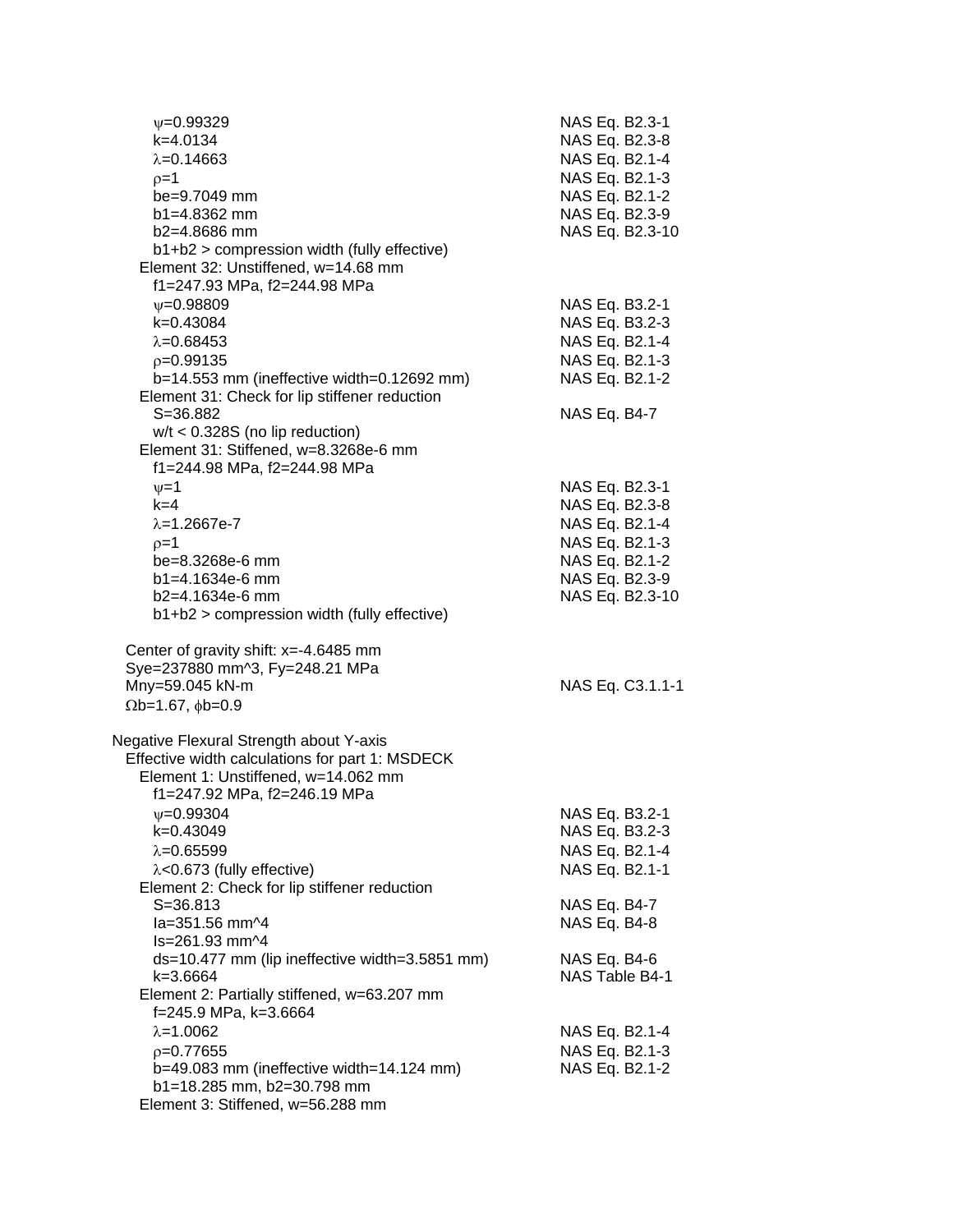f1=213.56 MPa, f2=204.27 MPa  $\psi$ =0.9565 NAS Eq. B2.3-1 k=4.0872 NAS Eq. B2.3 - 8 λ=0.79092 NAS Eq. B2.1-4  $\rho$ =0.91266 NAS Eq. B2.1-3 be=51.372 mm  $b1 = 25.139$  mm  $b2=26.233$  mm NAS Eq. B2.3-10 Ineffective width=4.9161 mm Element 4: Stiffened, w=53.472 mm f1=203.98 MPa, f2=176.87 MPa ψ=0.8671 NAS Eq. B2.3-1 k=4.2705 NAS Eq. B2.3 - 8 =0.71838 NAS Eq. B2.1 - 4  $\rho$ =0.96572 NAS Eq. B2.1-3 be=51.64 mm NAS Eq. B2.1-2  $b1 = 24.211$  mm b2=27.429 mm NAS Eq. B2.3 -10 Ineffective width=1.8329 mm Element 5: Stiffened, w=3.2692e -5 mm f1=176.62 MPa, f2=176.62 MP a  $\nu$  =1 NAS Eq. B2.3-1 k=3.1159 NAS Eq. B2.3 - 8 λ=4.7844e-7 NAS Eq. B2.1 - 4  $\rho=1$  NAS Eq. B2.1-3 be=3.2692e -5 mm NAS Eq. B2.1 - 2  $b1 = 1.6346e-5$  mm -5 mm NAS Eq. B2.3 - 9 b2=1.6346e -5 mm NAS Eq. B2.3 -10 b1+b2 > compression width (fully effective) Element 6: Stiffened, w=3.2692e -5 mm f1=160.49 MPa, f2=160.49 MPa  $\psi$ =1 NAS Eq. B2.3-1 k=3.1159 NAS Eq. B2.3 - 8 λ=4.5607e-7 NAS Eq. B2.1 - 4  $\rho$ =1 NAS Eq. B2.1-3 be=3.2692e -5 mm NAS Eq. B2.1 - 2 b1=1.6346e-5 mm -5 mm NAS Eq. B2.3 - 9 b2=1.6346e -5 mm NAS Eq. B2.3 -10 b1+b2 > compression width (fully effective) Element 7: Stiffened, w=53.472 mm f1=160.23 MPa, f2=133.12 MPa  $\psi$ =0.8308 NAS Eq. B2.3-1 k=4.3481 NAS Eq. B2.3 - 8 λ=0.63098 NAS Eq. B2.1-4  $\rho$ =1 NAS Eq. B2.1-3 be=53.472 mm b1=24.651 mm NAS Eq. B2.3-9 b2=28.822 mm NAS Eq. B2.3-10 b1+b2 > compression width (fully effective) Element 8: Stiffened, w=56.288 mm f1=132.83 MPa, f2=123.54 MPa  $\psi$ =0.93005 NAS Eq. B2.3-1 k=4.1406 NAS Eq. B2.3 - 8 =0.61972 NAS Eq. B2.1 - 4  $\rho=1$  NAS Eq. B2.1-3

- 2

- 9

- 9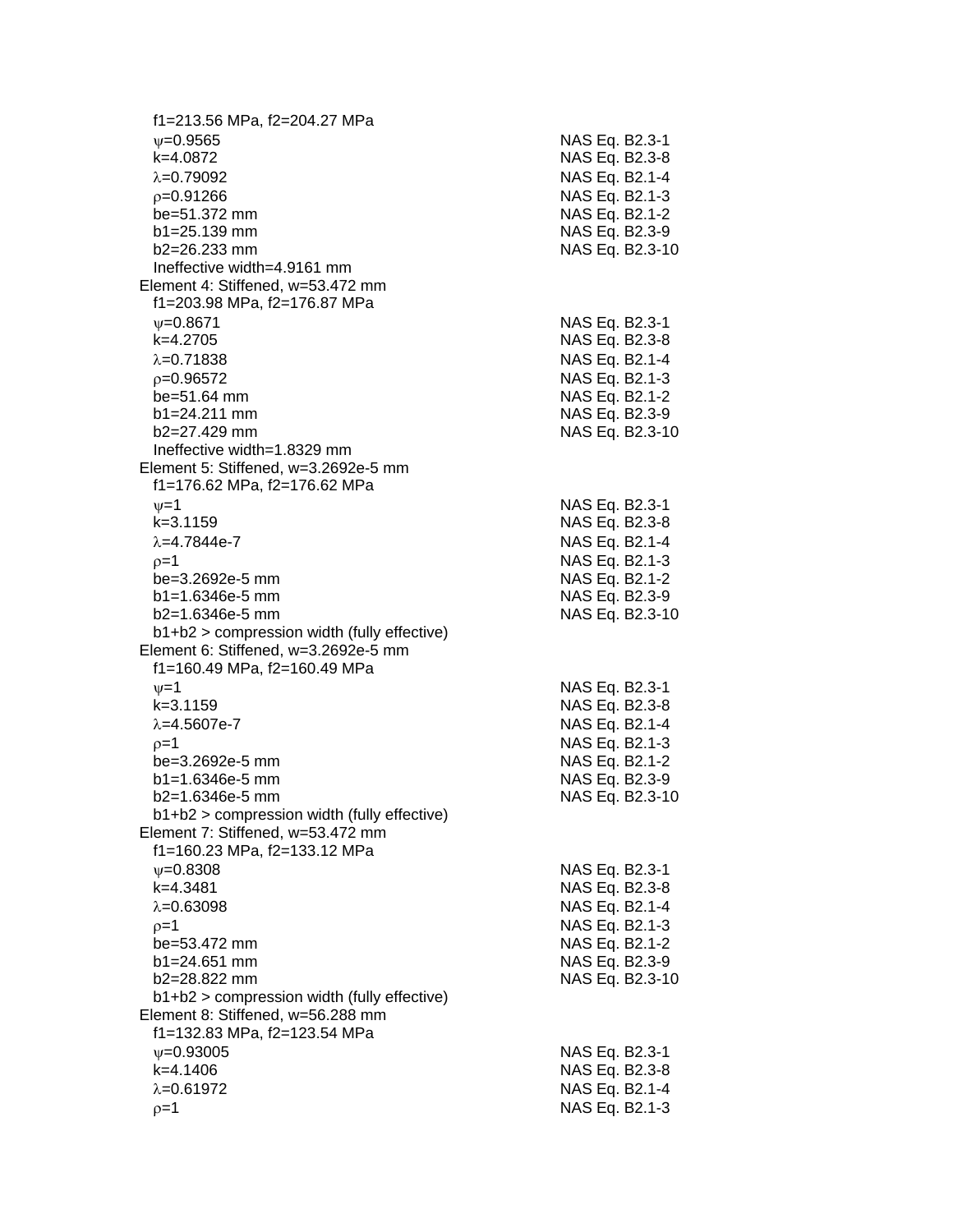| be=56.288 mm<br>$b1 = 27.193$ mm<br>b2=29.095 mm<br>b1+b2 > compression width (fully effective)                                                                                                                                                                                                                                                                                                                                                                                                                                                            | NAS Eq. B2.1-2<br>NAS Eq. B2.3-9<br>NAS Eq. B2.3-10                                                                         |
|------------------------------------------------------------------------------------------------------------------------------------------------------------------------------------------------------------------------------------------------------------------------------------------------------------------------------------------------------------------------------------------------------------------------------------------------------------------------------------------------------------------------------------------------------------|-----------------------------------------------------------------------------------------------------------------------------|
| Elements 9 to 12:<br>NAS Section B5 - Elements with Intermediate Stiffeners<br>bo=139.78 mm, bp=53.472 mm                                                                                                                                                                                                                                                                                                                                                                                                                                                  |                                                                                                                             |
| kloc=27.334<br>$\beta = 3.6933$<br>kd=18.739<br>R=1.7033<br>k=27.334<br>f1=87.817 MPa                                                                                                                                                                                                                                                                                                                                                                                                                                                                      | NAS Eq. B5.1.2-1<br>NAS Eq. B5.1.2-3<br>NAS Eq. B5.1.2-2<br>NAS Eq. B5.1-6<br>NAS Eq. B5.1-5                                |
| Fcr=370.32 MPa<br>$\lambda = 0.48697$<br>$p=1$ (fully effective)                                                                                                                                                                                                                                                                                                                                                                                                                                                                                           | NAS Eq. B5.1-4<br>NAS Eq. B5.1-3                                                                                            |
| Element 13: Stiffened, w=56.288 mm<br>f1=52.095 MPa, f2=42.804 MPa                                                                                                                                                                                                                                                                                                                                                                                                                                                                                         |                                                                                                                             |
| $\nu = 0.82165$<br>$k = 4.368$<br>$\lambda = 0.37786$<br>$p=1$<br>be=56.288 mm<br>$b1 = 25.84$ mm<br>b2=30.448 mm<br>b1+b2 > compression width (fully effective)                                                                                                                                                                                                                                                                                                                                                                                           | NAS Eq. B2.3-1<br>NAS Eq. B2.3-8<br>NAS Eq. B2.1-4<br>NAS Eq. B2.1-3<br>NAS Eq. B2.1-2<br>NAS Eq. B2.3-9<br>NAS Eq. B2.3-10 |
| Element 14: Stiffened, w=53.472 mm<br>f1=42.516 MPa, f2=15.406 MPa                                                                                                                                                                                                                                                                                                                                                                                                                                                                                         |                                                                                                                             |
| $\psi = 0.36236$<br>k=5.7938<br>$\lambda = 0.28157$<br>$p=1$<br>be=53.472 mm<br>b1=20.273 mm<br>$b2 = 33.2$ mm<br>b1+b2 > compression width (fully effective)                                                                                                                                                                                                                                                                                                                                                                                              | NAS Eq. B2.3-1<br>NAS Eq. B2.3-8<br>NAS Eq. B2.1-4<br>NAS Eq. B2.1-3<br>NAS Eq. B2.1-2<br>NAS Eq. B2.3-9<br>NAS Eq. B2.3-10 |
| Element 15: Stiffened, w=3.2692e-5 mm<br>f1=15.147 MPa, f2=15.147 MPa                                                                                                                                                                                                                                                                                                                                                                                                                                                                                      |                                                                                                                             |
| $\nu = 1$<br>$k = 3.1158$<br>$\lambda = 1.4011e-7$<br>$p=1$<br>be=3.2692e-5 mm<br>$b1 = 1.6346e-5$ mm<br>b2=1.6346e-5 mm                                                                                                                                                                                                                                                                                                                                                                                                                                   | NAS Eq. B2.3-1<br>NAS Eq. B2.3-8<br>NAS Eq. B2.1-4<br>NAS Eq. B2.1-3<br>NAS Eq. B2.1-2<br>NAS Eq. B2.3-9<br>NAS Eq. B2.3-10 |
| b1+b2 > compression width (fully effective)<br>Element 16: No compressive stress (fully effective)<br>Element 17: No compressive stress (fully effective)<br>Element 18: No compressive stress (fully effective)<br>Element 19: No compressive stress (fully effective)<br>Element 20: No compressive stress (fully effective)<br>Element 21: No compressive stress (fully effective)<br>Element 22: No compressive stress (fully effective)<br>Element 23: No compressive stress (fully effective)<br>Element 24: No compressive stress (fully effective) |                                                                                                                             |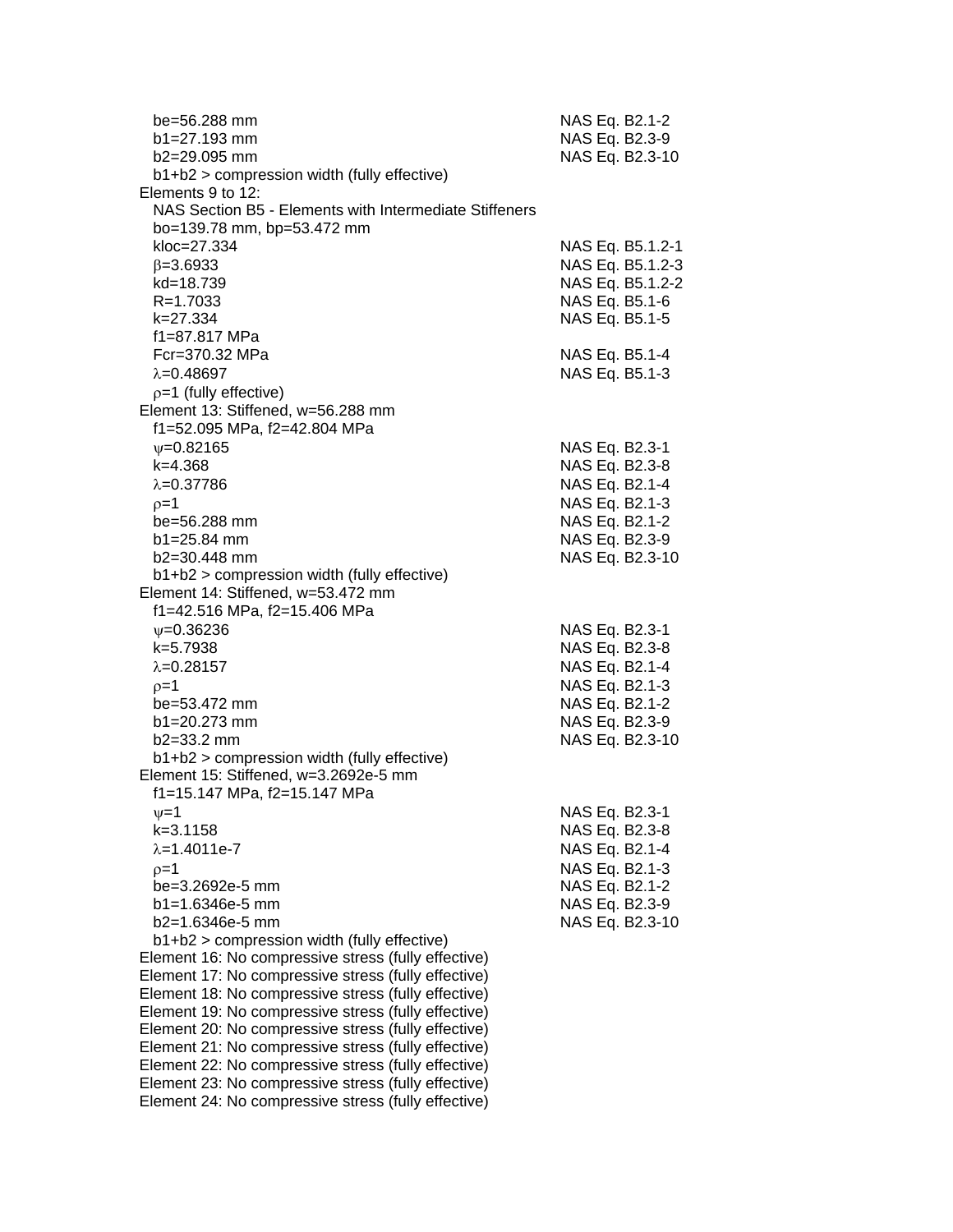Element 25: No compressive stress (fully effective) Element 26: No compressive stress (fully effective) Element 27: No compressive stress (fully effective) Element 28: No compressive stress (fully effective) Element 29: No compressive stress (fully effective) Element 30: No compressive stress (fully effective) Element 32: No compressive stress (fully effective) Element 31: No compressive stress (fully effective)

 Center of gravity shift: x=8.7865 mm Sye=228510 mm^3, Fy=248.21 MPa Mny=56.719 kN-m NAS Eq. C3.1.1-1  $\Omega$ b=1.67,  $\phi$ b=0.9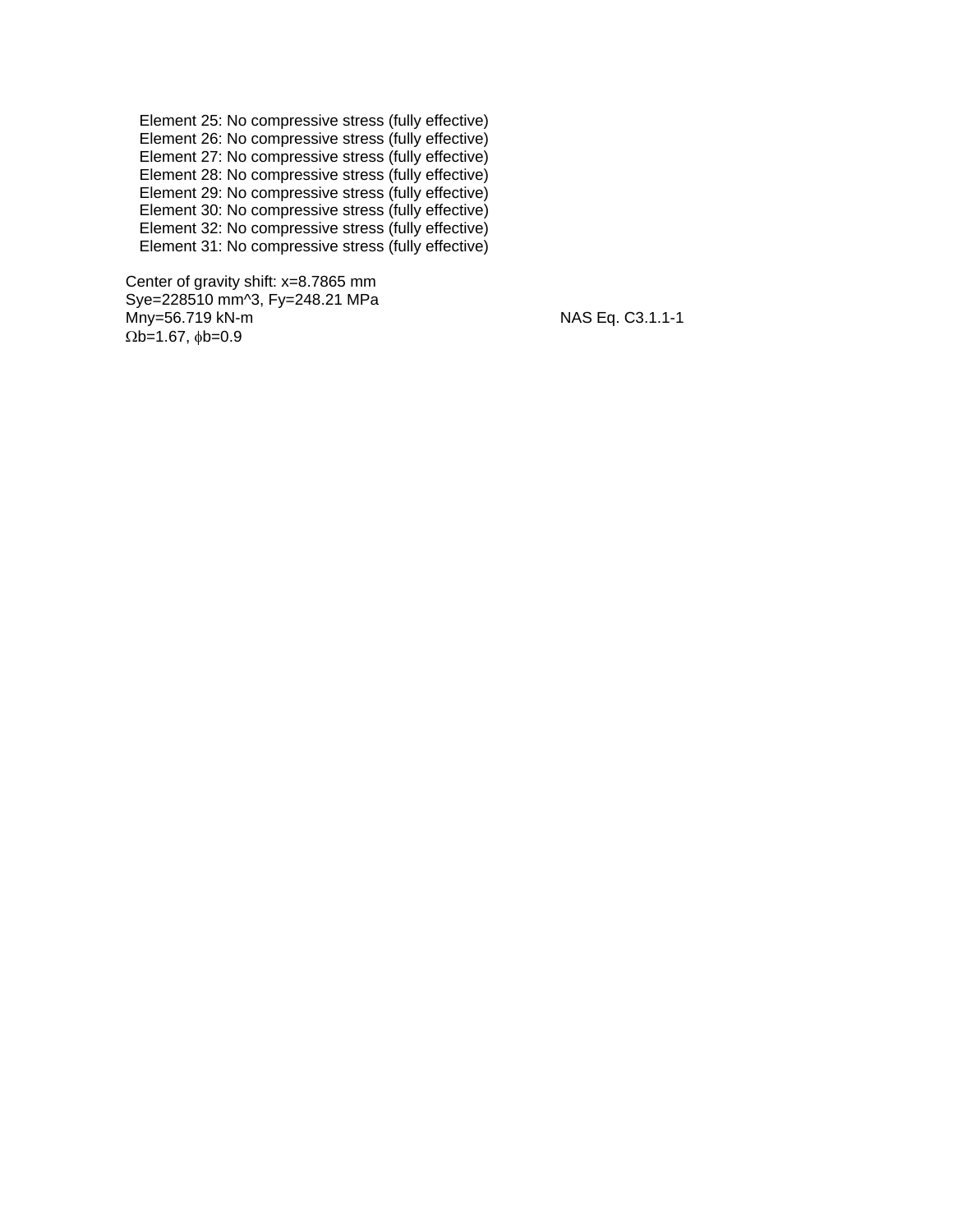CFS Version 8.0.2 Section: METSCODECK -1.5.sct METSCODECK-1.5

Rev. Date: 14-07-2015 19:40:45

Printed: 14-07-2015 19:41:11

### Full Section Properties

| Area  | $1867.9$ mm <sup><math>\textdegree</math>2</sup> | Wt.       | $0.14366$ kN/m | Width         | 1245.2 mm                                   |  |
|-------|--------------------------------------------------|-----------|----------------|---------------|---------------------------------------------|--|
| Ix    | $1045175$ mm <sup><math>\sim</math></sup> 4      | rx.       | 23.66 mm       | Ixy           | $-227780$ mm <sup><math>\sim</math></sup> 4 |  |
| Sx(t) | 28177 mm <sup>2</sup> 3                          | y(t)      | 37.09 mm       | $\alpha$      | 89.910 deg                                  |  |
| Sx(b) | 32967 mm^3                                       | y(b)      | 31.70 mm       |               |                                             |  |
|       |                                                  | Height    | 68.80 mm       |               |                                             |  |
| Iv    | 146370592 mm^4                                   | ry        | 279.93 mm      | Xo            | $-1.01$ mm                                  |  |
| Sy(1) | 304761 mm^3                                      | x(1)      | 480.28 mm      | Yo            | 6.64 mm                                     |  |
| Sy(r) | 306524 mm^3                                      | x(r)      | 477.52 mm      | $\dot{7}x$    | $0.82$ mm                                   |  |
|       |                                                  | Width     | 957.80 mm      | jу            | $-210.51$ mm                                |  |
| I1    | 146370944 mm^4                                   | r1        | 279.93 mm      |               |                                             |  |
| I2    | 1044821 mm <sup><math>4</math></sup>             | r2        | 23.65 mm       |               |                                             |  |
| Ic    | 147415776 mm^4                                   | rc.       | 280.93 mm      | $\mathbb{C}w$ | 9.1989e10 mm^6                              |  |
| Ιo    | 147500080 mm <sup>2</sup> 4                      | <b>ro</b> | 281.01 mm      | J             | $1401$ mm <sup><math>4</math></sup>         |  |
|       |                                                  |           |                |               |                                             |  |

# Fully Braced Strength - 2012 North American Specification - US (ASD)

| Material Type: A36, Fy=248.21 MPa |           |                                |              |        |                                 |  |
|-----------------------------------|-----------|--------------------------------|--------------|--------|---------------------------------|--|
| Compression Positive Moment       |           |                                |              |        | Positive Moment                 |  |
| Pao                               | 253.07 kN | Maxo                           | $4.188$ kN-m | Mayo   | 45.236 kN-m                     |  |
| Ae                                |           | 1835.2 mm^2 Ixe 1045175 mm^4   |              |        | Iye 146056480 mm^4              |  |
|                                   |           | Sxe(t) 28177 mm <sup>2</sup> 3 |              | Sye(l) | 304353 mm <sup>2</sup> 3        |  |
| Tension                           |           | Sxe(b)                         | 32967 mm^3   | Sye(r) | 305618 mm^3                     |  |
| Ta                                | 277.62 kN |                                |              |        |                                 |  |
|                                   |           | Negative Moment                |              |        | Negative Moment                 |  |
|                                   |           | Maxo 4.184 kN-m                |              | Mayo   | 43.104 kN-m                     |  |
| Shear                             |           | Ixe                            | 1041143 mm^4 |        | Iye 141048336 mm <sup>2</sup> 4 |  |
| Vay                               | 47.90 kN  | Sxe(t) 28152 mm <sup>2</sup> 3 |              | Sye(1) | 290007 mm^3                     |  |
| Vax                               | 14.11 kN  | Sxe(b)                         | 32726 mm^3   | Sye(r) | 299189 mm^3                     |  |

**¯¯¯¯¯¯¯¯¯¯¯¯¯¯¯¯¯¯¯¯¯¯¯¯¯¯¯¯¯¯¯¯¯¯¯¯¯¯¯¯¯¯¯¯¯¯¯¯¯¯¯¯¯¯¯¯¯¯¯¯¯¯¯¯¯¯¯¯¯¯¯¯**

R/t exceeds 10.

## Calculation Details - 2012 North American Specification - US (ASD)

| <b>Axial Tension Strength</b><br>Ag=1867.9 mm^2, Fy=248.21 MPa                       |                  |
|--------------------------------------------------------------------------------------|------------------|
| Tn=463.62 kN<br>$\Omega t = 1.67$ , $\phi t = 0.9$                                   | NAS Eq. C2.1-1   |
| Shear Strength<br><b>MSDECK</b> element 1                                            |                  |
| Aw=20.742 mm^2, Fv=148.93 MPa<br>Vn=3.0891 kN at -76 deg<br>$Qv=1.6$ , $\phi v=0.95$ | NAS Eq. C3.2.1-2 |
|                                                                                      |                  |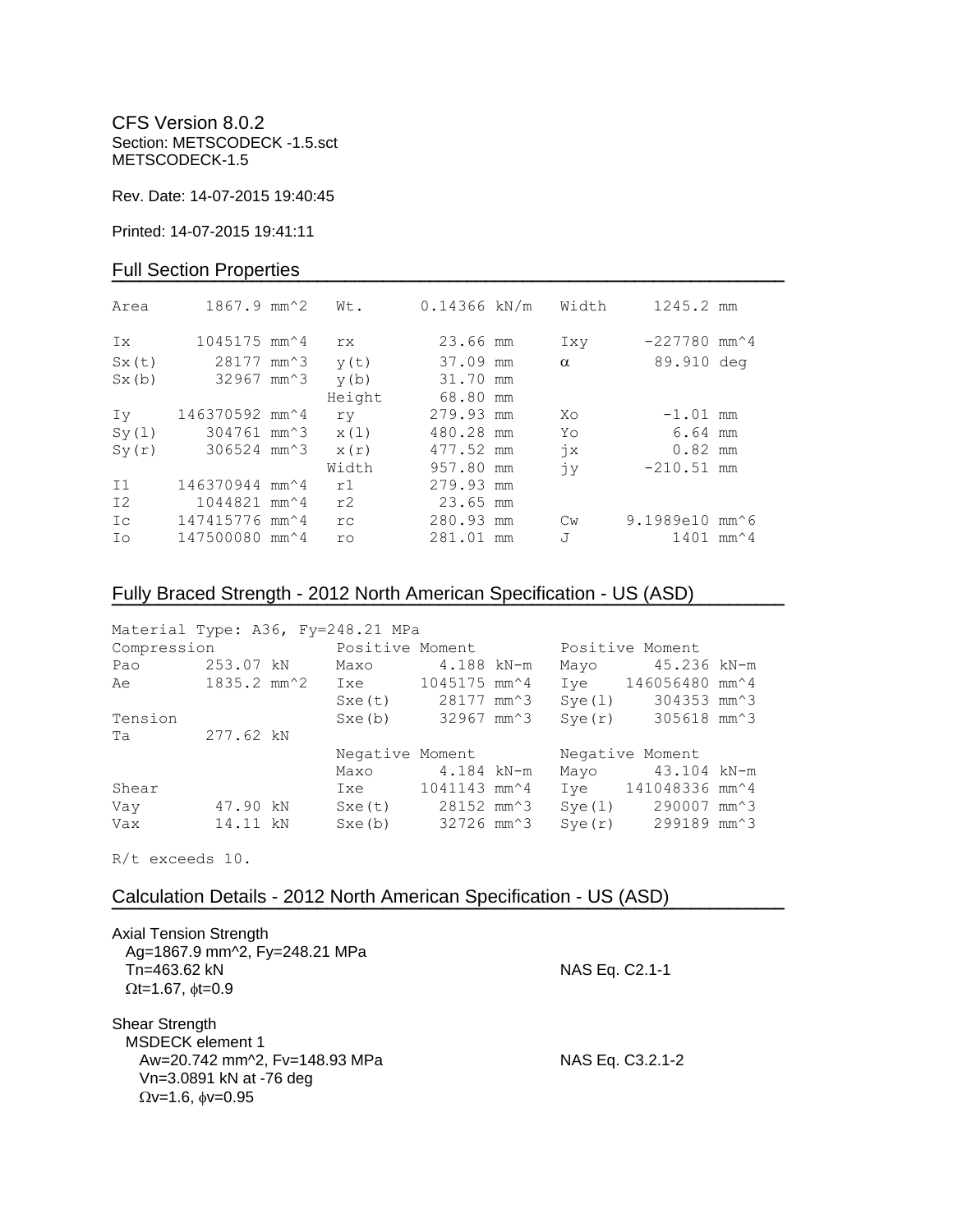| <b>MSDECK</b> element 3<br>Aw=83.79 mm^2, Fv=148.93 MPa<br>Vn=12.479 kN at 71 deg                                                                                           | NAS Eq. C3.2.1-2                                                     |
|-----------------------------------------------------------------------------------------------------------------------------------------------------------------------------|----------------------------------------------------------------------|
| $\Omega$ v=1.6, $\phi$ v=0.95<br><b>MSDECK</b> element 8                                                                                                                    |                                                                      |
| Aw=83.79 mm^2, Fv=148.93 MPa<br>Vn=12.479 kN at -71 deg<br>$\Omega$ v=1.6, $\phi$ v=0.95                                                                                    | NAS Eq. C3.2.1-2                                                     |
| <b>MSDECK</b> element 13<br>Aw=83.79 mm^2, Fv=148.93 MPa<br>Vn=12.479 kN at 71 deg                                                                                          | NAS Eq. C3.2.1-2                                                     |
| $Qv=1.6$ , $\phi v=0.95$<br><b>MSDECK</b> element 18<br>Aw=83.79 mm^2, Fv=148.93 MPa<br>Vn=12.479 kN at -71 deg                                                             | NAS Eq. C3.2.1-2                                                     |
| $\Omega$ v=1.6, $\phi$ v=0.95<br><b>MSDECK element 23</b><br>Aw=83.79 mm^2, Fv=148.93 MPa<br>Vn=12.479 kN at 71 deg                                                         | NAS Eq. C3.2.1-2                                                     |
| $\Omega$ v=1.6, $\phi$ v=0.95<br>MSDECK element 28<br>Aw=83.79 mm^2, Fv=148.93 MPa<br>Vn=12.479 kN at -71 deg                                                               | NAS Eq. C3.2.1-2                                                     |
| $\Omega$ v=1.6, $\phi$ v=0.95<br><b>MSDECK</b> element 30<br>Aw=13.064 mm^2, Fv=148.93 MPa<br>Vn=1.9456 kN at 71 deg                                                        | NAS Eq. C3.2.1-2                                                     |
| $\Omega$ v=1.6, $\phi$ v=0.95<br><b>MSDECK element 32</b><br>Aw=22.02 mm^2, Fv=148.93 MPa<br>Vn=3.2794 kN at -67 deg                                                        | NAS Eq. C3.2.1-2                                                     |
| $\Omega$ v=1.6, $\phi$ v=0.95<br><b>Axial Compression Strength</b><br>Effective width calculations for part 1: MSDECK<br>Element 1: Unstiffened, w=13.828 mm                |                                                                      |
| f1=248.21 MPa, f2=248.21 MPa<br>$\nu = 1$<br>k=0.43<br>$\lambda = 0.51664$<br>$\lambda$ <0.673 (fully effective)                                                            | NAS Eq. B3.2-1<br>NAS Eq. B3.2-3<br>NAS Eq. B2.1-4<br>NAS Eq. B2.1-1 |
| Element 2: Check for lip stiffener reduction<br>$S = 36.641$<br>la=690.08 mm^4                                                                                              | NAS Eq. B4-7<br>NAS Eq. B4-8                                         |
| ls=311.4 mm^4<br>ds=6.2399 mm (lip ineffective width=7.5881 mm)<br>k=3.1683<br>Element 2: Partially stiffened, w=62.758 mm                                                  | NAS Eq. B4-6<br>NAS Table B4-1                                       |
| f=248.21 MPa, k=3.1683<br>$\lambda = 0.86382$<br>$p=0.86281$<br>b=54.149 mm (ineffective width=8.6095 mm)<br>b1=12.217 mm, b2=41.931 mm<br>Element 3: Stiffened, w=55.86 mm | NAS Eq. B2.1-4<br>NAS Eq. B2.1-3<br>NAS Eq. B2.1-2                   |
| f1=248.21 MPa, f2=248.21 MPa                                                                                                                                                |                                                                      |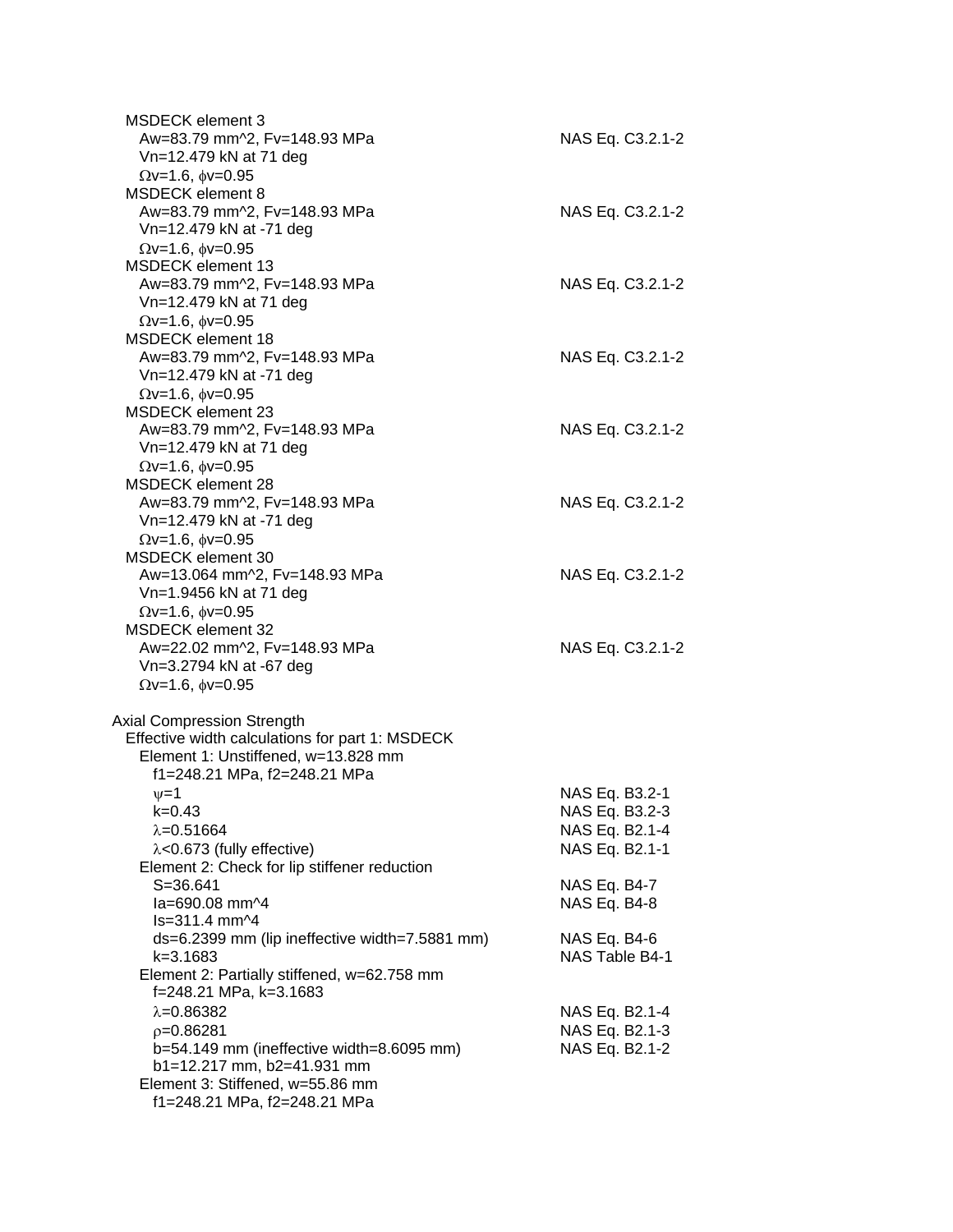$\nu$  =1 NAS Eq. B2.3-1 k=4 NAS Eq. B2.3 - 8 λ=0.68428 NAS Eq. B2.1-4  $\rho$ =0.99154 NAS Eq. B2.1-3 be=55.388 mm b1=27.694 mm NAS Eq. B2.3-9 b2=27.694 mm NAS Eq. B2.3 -10 Ineffective width=0.4725 mm Element 4: Stiffened, w=53.091 mm f1=248.21 MPa, f2=248.21 MPa  $\psi$ =1 NAS Eq. B2.3-1 k=4 NAS Eq. B2.3 - 8 λ=0.65036 NAS Eq. B2.1-4  $\rho$ =1 NAS Eq. B2.1-3 be=53.091 mm  $b1=26.545$  mm  $b2=26.545$  mm NAS Eq. B2.3-10 b1+b2 > compression width (fully effective) Element 5: Stiffened, w=3.1793e -5 mm f1=248.21 MPa, f2=248.21 MPa  $\psi$ =1 NAS Eq. B2.3-1 k=3.3567 NAS Eq. B2.3 - 8 λ=4.2515e-7 NAS Eq. B2.1 - 4  $\rho$ =1 NAS Eq. B2.1-3 be=3.1793e -5 mm NAS Eq. B2.1 - 2 b1=1.5897e-5 mm -5 mm NAS Eq. B2.3 - 9 b2=1.5897e -5 mm NAS Eq. B2.3 -10 b1+b2 > compression width (fully effective) Element 6: Stiffened, w=3.1793e -5 mm f1=248.21 MPa, f2=248.21 MPa  $\nu$  =1 NAS Eq. B2.3-1 k=3.3567 NAS Eq. B2.3 - 8 λ=4.2515e-7 NAS Eq. B2.1 - 4  $\rho=1$  NAS Eq. B2.1-3 be=3.1793e -5 mm NAS Eq. B2.1 - 2 b1=1.5897e-5 mm -5 mm NAS Eq. B2.3 - 9 b2=1.5897e -5 mm NAS Eq. B2.3 -10 b1+b2 > compression width (fully effective) Element 7: Stiffened, w=53.091 mm f1=248.21 MPa, f2=248.21 MPa  $\psi$ =1 NAS Eq. B2.3-1 k=4 NAS Eq. B2.3 - 8 λ=0.65036 NAS Eq. B2.1-4  $\rho$ =1 NAS Eq. B2.1-3  $be = 53.091$  mm  $b1 = 26.545$  mm b2=26.545 mm NAS Eq. B2.3 -10 b1+b2 > compression width (fully effective) Element 8: Stiffened, w=55.86 mm f1=248.21 MPa, f2=248.21 MPa  $\psi$ =1 NAS Eq. B2.3-1 k=4 NAS Eq. B2.3 - 8 λ=0.68428 NAS Eq. B2.1-4  $\rho$ =0.99154 NAS Eq. B2.1-3 be=55.388 mm NAS Eq. B2.1-2

- 2

- 2

- 9

- 2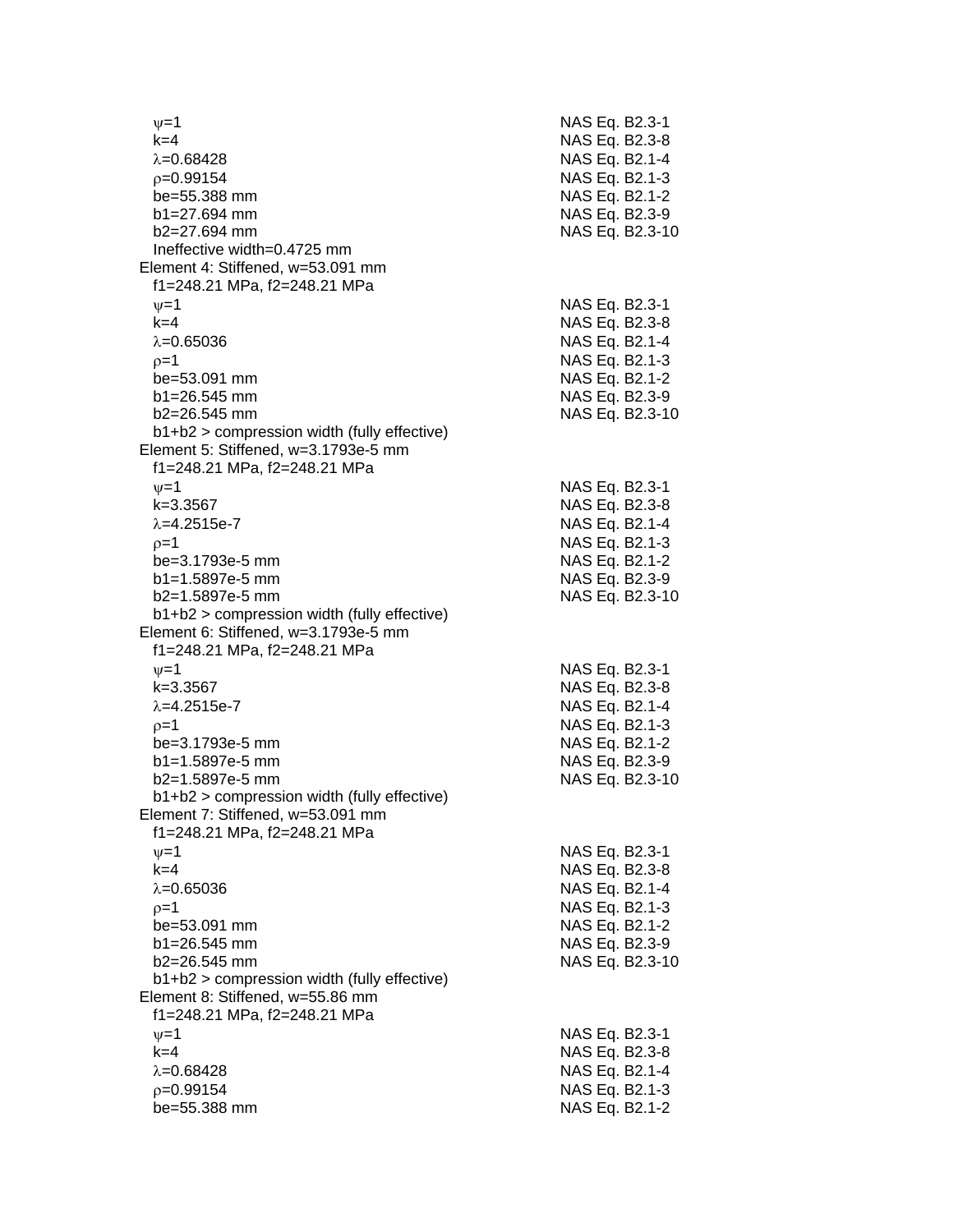| b1=27.694 mm<br>$b2=27.694$ mm                                                                                         | NAS Eq. B2.3-9 | NAS Eq. B2.3-10 |
|------------------------------------------------------------------------------------------------------------------------|----------------|-----------------|
| Ineffective width=0.4725 mm<br>Element 9: Stiffened, w=53.091 mm<br>f1=248.21 MPa, f2=248.21 MPa                       |                |                 |
| $\nu = 1$                                                                                                              | NAS Eq. B2.3-1 |                 |
| $k=4$                                                                                                                  | NAS Eq. B2.3-8 |                 |
| $\lambda = 0.65036$                                                                                                    | NAS Eq. B2.1-4 |                 |
| $p=1$                                                                                                                  | NAS Eq. B2.1-3 |                 |
| be=53.091 mm                                                                                                           | NAS Eq. B2.1-2 |                 |
| $b1 = 26.545$ mm                                                                                                       | NAS Eq. B2.3-9 |                 |
| $b2 = 26.545$ mm                                                                                                       |                | NAS Eq. B2.3-10 |
| b1+b2 > compression width (fully effective)<br>Element 10: Stiffened, w=3.1793e-5 mm<br>f1=248.21 MPa, f2=248.21 MPa   |                |                 |
| $\nu=1$                                                                                                                | NAS Eq. B2.3-1 |                 |
| $k = 3.3567$                                                                                                           | NAS Eq. B2.3-8 |                 |
| $\lambda = 4.2515e - 7$                                                                                                | NAS Eq. B2.1-4 |                 |
| $p=1$                                                                                                                  | NAS Eq. B2.1-3 |                 |
| be=3.1793e-5 mm                                                                                                        | NAS Eq. B2.1-2 |                 |
| b1=1.5897e-5 mm                                                                                                        | NAS Eq. B2.3-9 |                 |
| $b2=1.5897e-5$ mm                                                                                                      |                | NAS Eq. B2.3-10 |
| $b1+b2$ > compression width (fully effective)<br>Element 11: Stiffened, w=3.1793e-5 mm<br>f1=248.21 MPa, f2=248.21 MPa |                |                 |
| $\nu = 1$                                                                                                              | NAS Eq. B2.3-1 |                 |
| $k = 3.3567$                                                                                                           | NAS Eq. B2.3-8 |                 |
| $\lambda = 4.2515e - 7$                                                                                                | NAS Eq. B2.1-4 |                 |
| $p=1$                                                                                                                  | NAS Eq. B2.1-3 |                 |
| be=3.1793e-5 mm                                                                                                        | NAS Eq. B2.1-2 |                 |
| $b1 = 1.5897e-5$ mm                                                                                                    | NAS Eq. B2.3-9 |                 |
| b2=1.5897e-5 mm                                                                                                        |                | NAS Eq. B2.3-10 |
| b1+b2 > compression width (fully effective)<br>Element 12: Stiffened, w=53.091 mm<br>f1=248.21 MPa, f2=248.21 MPa      |                |                 |
| $\nu = 1$                                                                                                              | NAS Eq. B2.3-1 |                 |
| $k=4$                                                                                                                  | NAS Eq. B2.3-8 |                 |
| $\lambda = 0.65036$                                                                                                    | NAS Eq. B2.1-4 |                 |
| $p=1$                                                                                                                  | NAS Eq. B2.1-3 |                 |
| be=53.091 mm                                                                                                           | NAS Eq. B2.1-2 |                 |
| $b1 = 26.545$ mm<br>$b2 = 26.545$ mm                                                                                   | NAS Eq. B2.3-9 |                 |
| $b1+b2$ > compression width (fully effective)                                                                          |                | NAS Eq. B2.3-10 |
| Element 13: Stiffened, w=55.86 mm                                                                                      |                |                 |
| f1=248.21 MPa, f2=248.21 MPa                                                                                           |                |                 |
| $\nu = 1$                                                                                                              | NAS Eq. B2.3-1 |                 |
| $k=4$                                                                                                                  | NAS Eq. B2.3-8 |                 |
| $\lambda = 0.68428$                                                                                                    | NAS Eq. B2.1-4 |                 |
| $p=0.99154$                                                                                                            | NAS Eq. B2.1-3 |                 |
| be=55.388 mm                                                                                                           | NAS Eq. B2.1-2 |                 |
| b1=27.694 mm                                                                                                           | NAS Eq. B2.3-9 |                 |
| b2=27.694 mm                                                                                                           |                | NAS Eq. B2.3-10 |
| Ineffective width=0.4725 mm<br>Element 14: Stiffened, w=53.091 mm                                                      |                |                 |
| f1=248.21 MPa, f2=248.21 MPa                                                                                           |                |                 |
|                                                                                                                        |                |                 |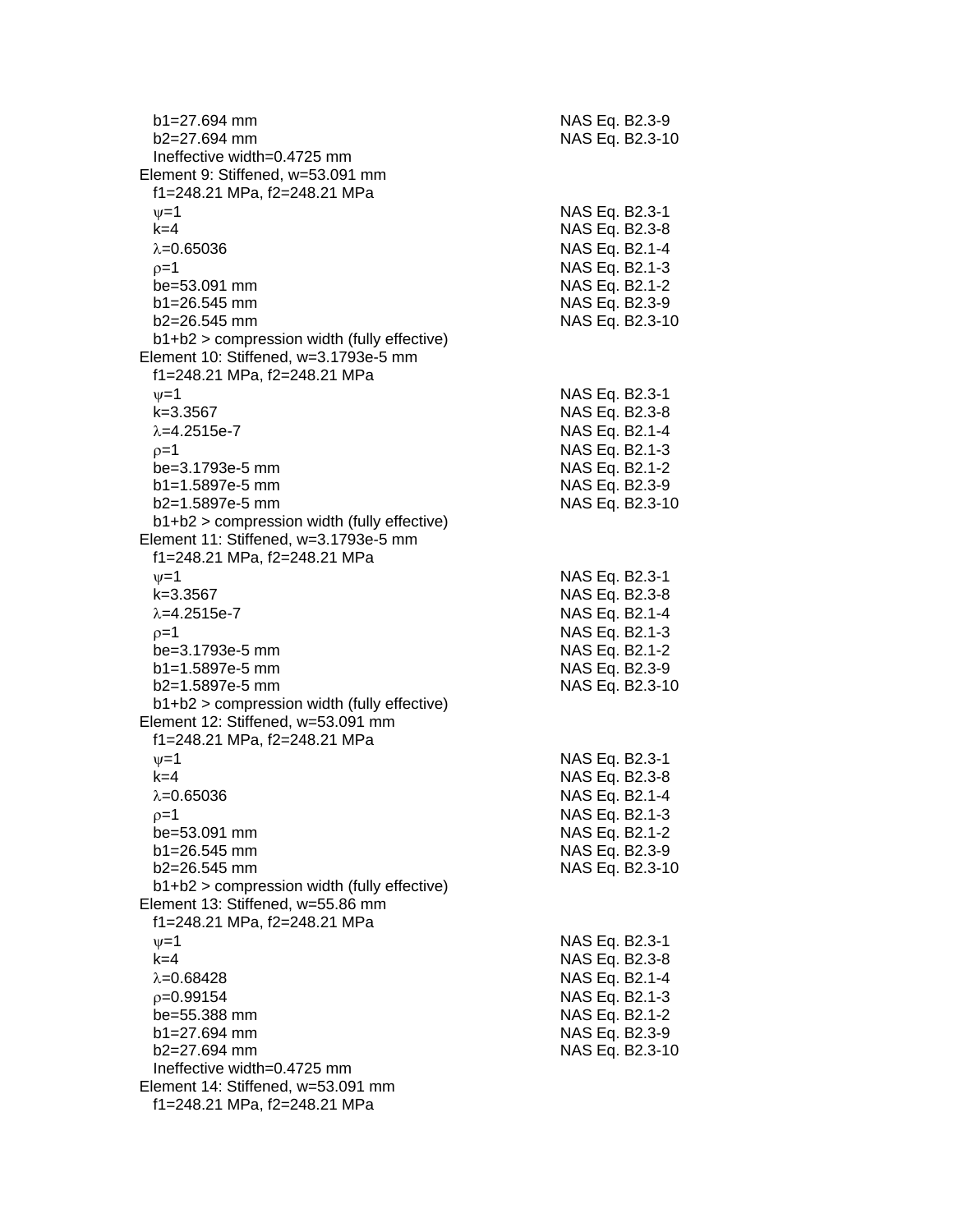| $\nu = 1$<br>$k=4$                                                                                                   | NAS Eq. B2.3<br>NAS Eq. B2.3                        |
|----------------------------------------------------------------------------------------------------------------------|-----------------------------------------------------|
| $\lambda = 0.65036$<br>$p=1$<br>be=53.091 mm                                                                         | NAS Eq. B2.1<br><b>NAS Eq. B2.1</b><br>NAS Eq. B2.1 |
| $b1 = 26.545$ mm<br>b2=26.545 mm                                                                                     | NAS Eq. B2.3<br>NAS Eq. B2.3                        |
| b1+b2 > compression width (fully effective)<br>Element 15: Stiffened, w=3.1793e-5 mm<br>f1=248.21 MPa, f2=248.21 MPa |                                                     |
| $\nu = 1$<br>k=3.3567                                                                                                | NAS Eq. B2.3<br>NAS Eq. B2.3                        |
| $\lambda = 4.2515e - 7$<br>$p=1$                                                                                     | NAS Eq. B2.1<br>NAS Eq. B2.1                        |
| be=3.1793e-5 mm<br>b1=1.5897e-5 mm<br>b2=1.5897e-5 mm                                                                | NAS Eq. B2.1<br>NAS Eq. B2.3<br>NAS Eq. B2.3        |
| b1+b2 > compression width (fully effective)<br>Element 16: Stiffened, w=3.1793e-5 mm<br>f1=248.21 MPa, f2=248.21 MPa |                                                     |
| $\nu = 1$                                                                                                            | NAS Eq. B2.3                                        |
| $k = 3.3567$<br>$\lambda = 4.2515e - 7$                                                                              | NAS Eq. B2.3<br><b>NAS Eq. B2.1</b>                 |
| $p=1$                                                                                                                | NAS Eq. B2.1                                        |
| be=3.1793e-5 mm                                                                                                      | <b>NAS Eq. B2.1</b>                                 |
| b1=1.5897e-5 mm<br>b2=1.5897e-5 mm                                                                                   | NAS Eq. B2.3<br>NAS Eq. B2.3                        |
| b1+b2 > compression width (fully effective)                                                                          |                                                     |
| Element 17: Stiffened, w=53.091 mm<br>f1=248.21 MPa, f2=248.21 MPa                                                   |                                                     |
| $\nu = 1$<br>$k=4$                                                                                                   | NAS Eq. B2.3<br>NAS Eq. B2.3                        |
| $\lambda = 0.65036$                                                                                                  | NAS Eq. B2.1                                        |
| $p=1$                                                                                                                | NAS Eq. B2.1                                        |
| be=53.091 mm                                                                                                         | NAS Eq. B2.1                                        |
| b1=26.545 mm                                                                                                         | NAS Eq. B2.3                                        |
| $b2 = 26.545$ mm<br>$b1+b2$ > compression width (fully effective)                                                    | NAS Eq. B2.3                                        |
| Element 18: Stiffened, w=55.86 mm<br>f1=248.21 MPa, f2=248.21 MPa                                                    |                                                     |
| $\nu = 1$                                                                                                            | NAS Eq. B2.3                                        |
| $k=4$                                                                                                                | NAS Eq. B2.3                                        |
| $\lambda = 0.68428$                                                                                                  | NAS Eq. B2.1                                        |
| $p=0.99154$<br>be=55.388 mm                                                                                          | <b>NAS Eq. B2.1</b><br>NAS Eq. B2.1                 |
| $b1 = 27.694$ mm                                                                                                     | NAS Eq. B2.3                                        |
| b2=27.694 mm                                                                                                         | NAS Eq. B2.3                                        |
| Ineffective width=0.4725 mm                                                                                          |                                                     |
| Element 19: Stiffened, w=53.091 mm                                                                                   |                                                     |
| f1=248.21 MPa, f2=248.21 MPa                                                                                         |                                                     |
| $\nu=1$<br>$k=4$                                                                                                     | NAS Eq. B2.3<br>NAS Eq. B2.3                        |
| $\lambda = 0.65036$                                                                                                  | NAS Eq. B2.1                                        |
| $p=1$                                                                                                                | NAS Eq. B2.1                                        |
| be=53.091 mm                                                                                                         | NAS Eq. B2.1                                        |

- 1

- 8

- 4

- 3

- 2

- 9

- 1

- 8

- 4

- 3

- 2

- 9

- 1

- 8

- 4

- 3

- 2

- 9

- 1

- 8

- 4

- 3

- 2

- 9

- 1

- 8

- 4

- 3

- 2

- 9

- 1

- 8

- 4

- 3

- 2

-10

-10

-10

-10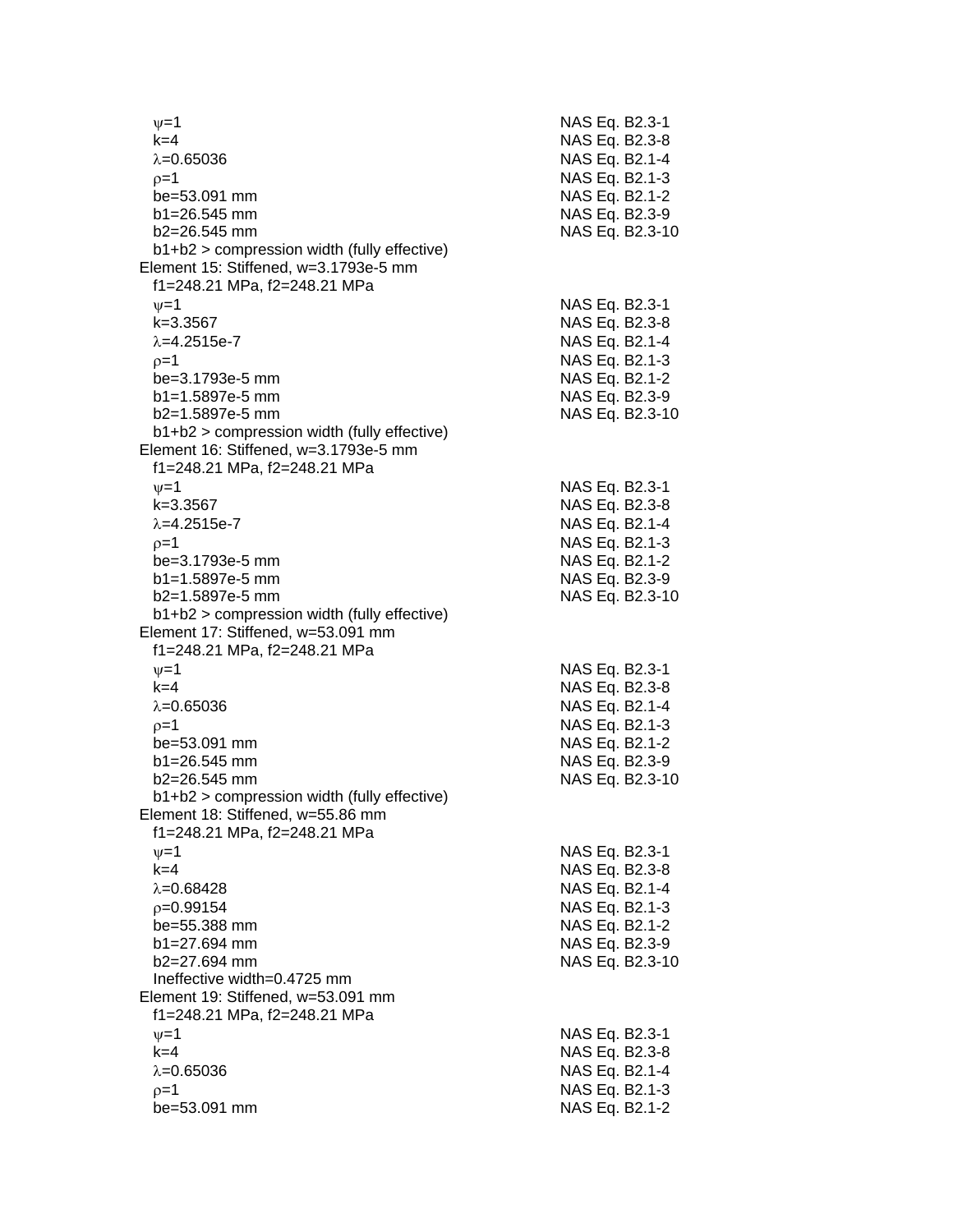| $b1 = 26.545$ mm<br>$b2 = 26.545$ mm<br>b1+b2 > compression width (fully effective) | NAS Eq. B2.3-9<br>NAS Eq. B2.3-10 |
|-------------------------------------------------------------------------------------|-----------------------------------|
| Element 20: Stiffened, w=3.1793e-5 mm<br>f1=248.21 MPa, f2=248.21 MPa               |                                   |
| $v=1$                                                                               | NAS Eq. B2.3-1                    |
| k=3.3567                                                                            | NAS Eq. B2.3-8                    |
| $\lambda = 4.2515e - 7$                                                             | NAS Eq. B2.1-4                    |
| $p=1$                                                                               | NAS Eq. B2.1-3                    |
| be=3.1793e-5 mm<br>$b1 = 1.5897e-5$ mm                                              | NAS Eq. B2.1-2                    |
| b2=1.5897e-5 mm                                                                     | NAS Eq. B2.3-9<br>NAS Eq. B2.3-10 |
| b1+b2 > compression width (fully effective)                                         |                                   |
| Element 21: Stiffened, w=3.1793e-5 mm                                               |                                   |
| f1=248.21 MPa, f2=248.21 MPa                                                        |                                   |
| $v = 1$                                                                             | NAS Eq. B2.3-1                    |
| $k = 3.3567$                                                                        | NAS Eq. B2.3-8                    |
| $\lambda = 4.2515e - 7$                                                             | NAS Eq. B2.1-4<br>NAS Eq. B2.1-3  |
| $p=1$<br>be=3.1793e-5 mm                                                            | NAS Eq. B2.1-2                    |
| b1=1.5897e-5 mm                                                                     | NAS Eq. B2.3-9                    |
| b2=1.5897e-5 mm                                                                     | NAS Eq. B2.3-10                   |
| b1+b2 > compression width (fully effective)                                         |                                   |
| Element 22: Stiffened, w=53.091 mm                                                  |                                   |
| f1=248.21 MPa, f2=248.21 MPa                                                        |                                   |
| $v = 1$<br>$k=4$                                                                    | NAS Eq. B2.3-1                    |
| $\lambda = 0.65036$                                                                 | NAS Eq. B2.3-8<br>NAS Eq. B2.1-4  |
| $p=1$                                                                               | NAS Eq. B2.1-3                    |
| be=53.091 mm                                                                        | NAS Eq. B2.1-2                    |
| $b1 = 26.545$ mm                                                                    | NAS Eq. B2.3-9                    |
| b2=26.545 mm                                                                        | NAS Eq. B2.3-10                   |
| b1+b2 > compression width (fully effective)                                         |                                   |
| Element 23: Stiffened, w=55.86 mm                                                   |                                   |
| f1=248.21 MPa, f2=248.21 MPa<br>$\nu = 1$                                           | NAS Eq. B2.3-1                    |
| $k=4$                                                                               | NAS Eq. B2.3-8                    |
| $\lambda = 0.68428$                                                                 | NAS Eq. B2.1-4                    |
| $p=0.99154$                                                                         | NAS Eq. B2.1-3                    |
| be=55.388 mm                                                                        | NAS Eq. B2.1-2                    |
| $b1 = 27.694$ mm                                                                    | NAS Eq. B2.3-9                    |
| b2=27.694 mm                                                                        | NAS Eq. B2.3-10                   |
| Ineffective width=0.4725 mm<br>Elements 24 to 27:                                   |                                   |
| NAS Section B5 - Elements with Intermediate Stiffeners                              |                                   |
| bo=139.53 mm, bp=53.091 mm                                                          |                                   |
| kloc=27.629                                                                         | NAS Eq. B5.1.2-1                  |
| $\beta = 3.3441$                                                                    | NAS Eq. B5.1.2-3                  |
| kd=15.497                                                                           | NAS Eq. B5.1.2-2                  |
| R=1.7004                                                                            | NAS Eq. B5.1-6                    |
| k=26.352<br>f1=248.21 MPa                                                           | NAS Eq. B5.1-5                    |
| Fcr=559.86 MPa                                                                      | NAS Eq. B5.1-4                    |
| $\lambda = 0.66584$                                                                 | NAS Eq. B5.1-3                    |
| $p=1$ (fully effective)                                                             |                                   |
|                                                                                     |                                   |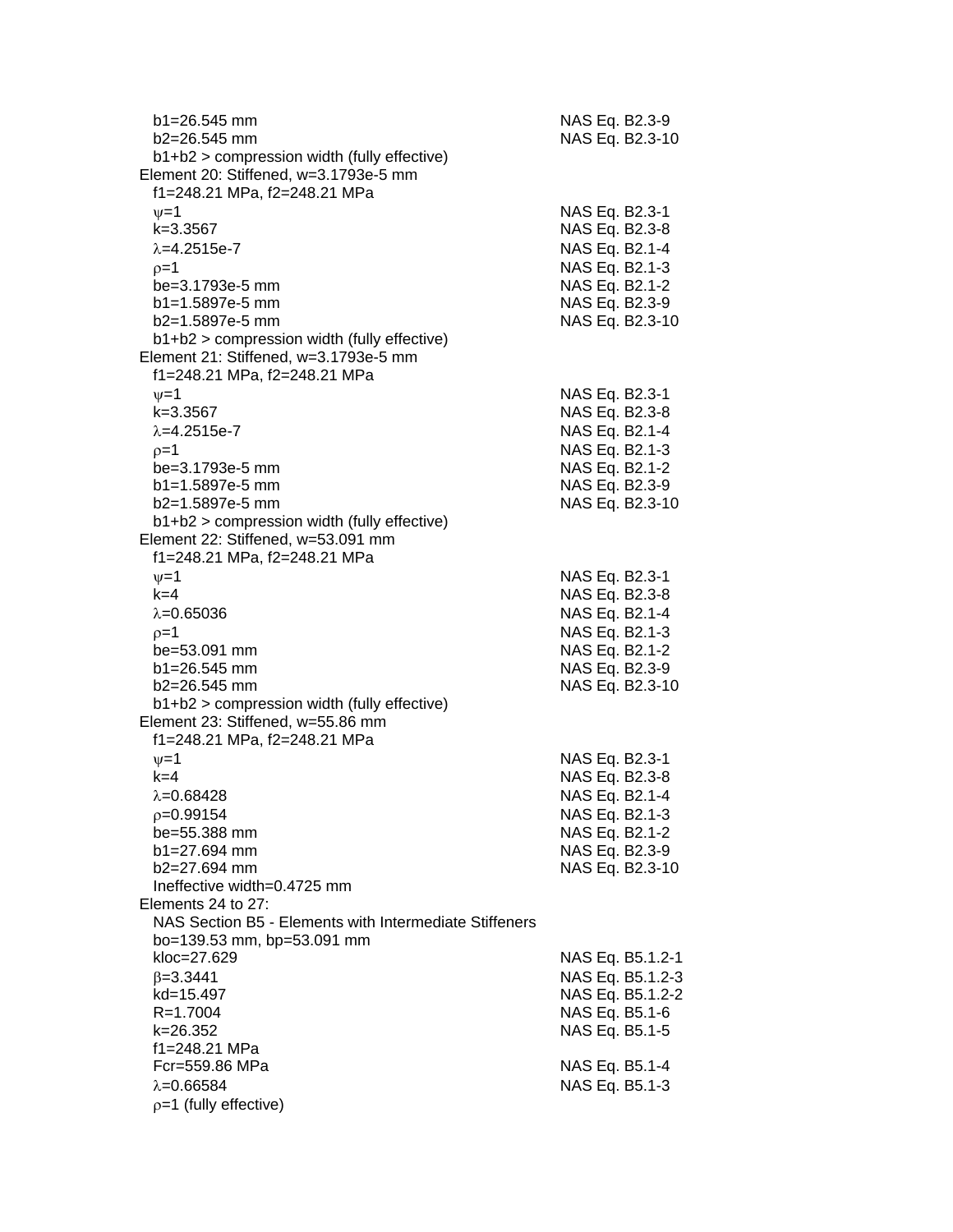Element 28: Stiffened, w=55.86 mm f1=248.21 MPa, f2=248.21 MPa  $v=1$  NAS Eq. B2.3-1 k=4 NAS Eq. B2.3-8  $\lambda = 0.68428$  NAS Eq. B2.1-4  $p=0.99154$  NAS Eq. B2.1-3 be=55.388 mm NAS Eq. B2.1-2 b1=27.694 mm NAS Eq. B2.3-9 b2=27.694 mm NAS Eq. B2.3-10 Ineffective width=0.4725 mm Element 29: Stiffened, w=59.86 mm f1=248.21 MPa, f2=248.21 MPa  $v=1$  NAS Eq. B2.3-1 k=4 NAS Eq. B2.3-8  $\lambda = 0.73328$  NAS Eq. B2.1-4 =0.95458 NAS Eq. B2.1-3 be=57.141 mm NAS Eq. B2.1-2 b1=28.571 mm NAS Eq. B2.3-9 b2=28.571 mm NAS Eq. B2.3-10 Ineffective width=2.7187 mm Element 30: Stiffened, w=8.7093 mm f1=248.21 MPa, f2=248.21 MPa  $\nu=1$  NAS Eq. B2.3-1 k=4 NAS Eq. B2.3-8  $\lambda = 0.10669$  NAS Eq. B2.1-4  $\rho = 1$  NAS Eq. B2.1-3 be=8.7093 mm NAS Eq. B2.1-2 b1=4.3547 mm NAS Eq. B2.3-9 b2=4.3547 mm NAS Eq. B2.3-10 b1+b2 > compression width (fully effective) Element 32: Unstiffened, w=14.68 mm f1=248.21 MPa, f2=248.21 MPa  $v=1$  NAS Eq. B3.2-1 k=0.43 NAS Eq. B3.2-3  $\lambda = 0.54847$  NAS Eq. B2.1-4  $\lambda$ <0.673 (fully effective) NAS Eq. B2.1-1 Element 31: Check for lip stiffener reduction S=36.641 NAS Eq. B4-7 w/t < 0.328S (no lip reduction) Element 31: Stiffened, w=9.0837e-6 mm f1=248.21 MPa, f2=248.21 MPa  $v = 1$  NAS Eq. B2.3-1 k=4 NAS Eq. B2.3-8  $\lambda$ =1.1128e-7 NAS Eq. B2.1-4  $p=1$  NAS Eq. B2.1-3 be=9.0837e-6 mm NAS Eq. B2.1-2 b1=4.5419e-6 mm NAS Eq. B2.3-9 b2=4.5419e-6 mm NAS Eq. B2.3-10 b1+b2 > compression width (fully effective) Ae=1835.2 mm^2, Fy=248.21 MPa Pn=455.52 kN NAS Eq. C4.1-1  $\Omega$ c=1.8,  $\phi$ c=0.85

Positive Flexural Strength about X-axis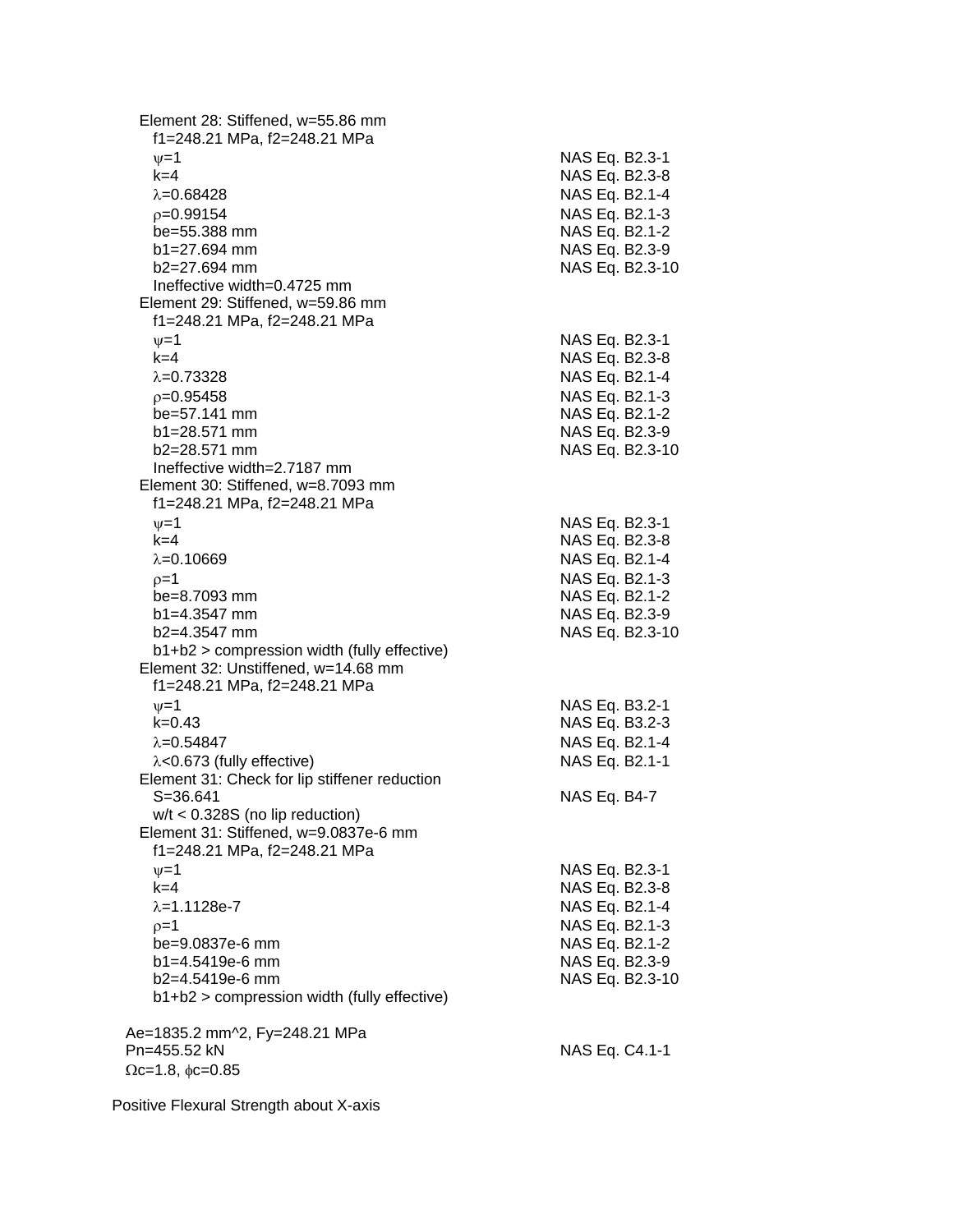| Effective width calculations for part 1: MSDECK<br>Element 1: No compressive stress (fully effective)<br>Element 2: No compressive stress (fully effective)<br>Element 3: Stiffened, w=55.86 mm<br>f1=177.36 MPa, f2=-176.06 MPa |                                  |                  |
|----------------------------------------------------------------------------------------------------------------------------------------------------------------------------------------------------------------------------------|----------------------------------|------------------|
| $\nu = 0.99267$                                                                                                                                                                                                                  | NAS Eq. B2.3-1                   |                  |
| $k = 23.81$                                                                                                                                                                                                                      | NAS Eq. B2.3-2                   |                  |
| $\lambda = 0.23708$                                                                                                                                                                                                              | NAS Eq. B2.1-4                   |                  |
| $0=1$                                                                                                                                                                                                                            | NAS Eq. B2.1-3                   |                  |
| $be = 55.86$ mm                                                                                                                                                                                                                  | NAS Eq. B2.1-2                   |                  |
| ho=58 mm, bo=55 mm, ho/bo=1.0545                                                                                                                                                                                                 |                                  |                  |
| $b1 = 13.991$ mm                                                                                                                                                                                                                 | NAS Eq. B2.3-3                   |                  |
| b2=27.93 mm                                                                                                                                                                                                                      | NAS Eq. B2.3-4                   |                  |
| Compression width=28.033 mm                                                                                                                                                                                                      |                                  |                  |
| b1+b2 > compression width (fully effective)                                                                                                                                                                                      |                                  |                  |
| Elements 4 to 7:                                                                                                                                                                                                                 |                                  |                  |
| NAS Section B5 - Elements with Intermediate Stiffeners                                                                                                                                                                           |                                  |                  |
| bo=139.53 mm, bp=53.091 mm                                                                                                                                                                                                       |                                  |                  |
| kloc=27.628                                                                                                                                                                                                                      |                                  | NAS Eq. B5.1.2-1 |
| $\beta = 3.3441$                                                                                                                                                                                                                 |                                  | NAS Eq. B5.1.2-3 |
| kd=15.497                                                                                                                                                                                                                        |                                  | NAS Eq. B5.1.2-2 |
| R=1.7004                                                                                                                                                                                                                         |                                  | NAS Eq. B5.1-6   |
| $k = 26.351$                                                                                                                                                                                                                     | NAS Eq. B5.1-5                   |                  |
| f1=180.75 MPa                                                                                                                                                                                                                    |                                  |                  |
| Fcr=559.85 MPa                                                                                                                                                                                                                   | NAS Eq. B5.1-4                   |                  |
| $\lambda = 0.56819$                                                                                                                                                                                                              | NAS Eq. B5.1-3                   |                  |
| $p=1$ (fully effective)                                                                                                                                                                                                          |                                  |                  |
| Element 8: Stiffened, w=55.86 mm                                                                                                                                                                                                 |                                  |                  |
| f1=177.36 MPa, f2=-176.06 MPa                                                                                                                                                                                                    |                                  |                  |
| $\nu = 0.99267$                                                                                                                                                                                                                  | NAS Eq. B2.3-1                   |                  |
| $k = 23.81$                                                                                                                                                                                                                      | NAS Eq. B2.3-2                   |                  |
| $\lambda = 0.23708$                                                                                                                                                                                                              | NAS Eq. B2.1-4                   |                  |
| $p=1$                                                                                                                                                                                                                            | NAS Eq. B2.1-3                   |                  |
| be=55.86 mm                                                                                                                                                                                                                      | NAS Eq. B2.1-2                   |                  |
| ho=58 mm, bo=55 mm, ho/bo=1.0545<br>$b1 = 13.991$ mm                                                                                                                                                                             |                                  |                  |
| b2=27.93 mm                                                                                                                                                                                                                      | NAS Eq. B2.3-3<br>NAS Eq. B2.3-4 |                  |
| Compression width=28.033 mm                                                                                                                                                                                                      |                                  |                  |
| b1+b2 > compression width (fully effective)                                                                                                                                                                                      |                                  |                  |
| Element 9: No compressive stress (fully effective)                                                                                                                                                                               |                                  |                  |
| Element 10: No compressive stress (fully effective)                                                                                                                                                                              |                                  |                  |
| Element 11: No compressive stress (fully effective)                                                                                                                                                                              |                                  |                  |
| Element 12: No compressive stress (fully effective)                                                                                                                                                                              |                                  |                  |
| Element 13: Stiffened, w=55.86 mm                                                                                                                                                                                                |                                  |                  |
| f1=177.36 MPa, f2=-176.06 MPa                                                                                                                                                                                                    |                                  |                  |
| $\nu = 0.99267$                                                                                                                                                                                                                  | NAS Eq. B2.3-1                   |                  |
| k=23.81                                                                                                                                                                                                                          | NAS Eq. B2.3-2                   |                  |
| $\lambda = 0.23708$                                                                                                                                                                                                              | NAS Eq. B2.1-4                   |                  |
| ρ=1                                                                                                                                                                                                                              | NAS Eq. B2.1-3                   |                  |
| be=55.86 mm                                                                                                                                                                                                                      | NAS Eq. B2.1-2                   |                  |
| ho=58 mm, bo=55 mm, ho/bo=1.0545                                                                                                                                                                                                 |                                  |                  |
| $b1 = 13.991$ mm                                                                                                                                                                                                                 | NAS Eq. B2.3-3                   |                  |
| b2=27.93 mm                                                                                                                                                                                                                      | NAS Eq. B2.3-4                   |                  |
| Compression width=28.033 mm                                                                                                                                                                                                      |                                  |                  |
| b1+b2 > compression width (fully effective)                                                                                                                                                                                      |                                  |                  |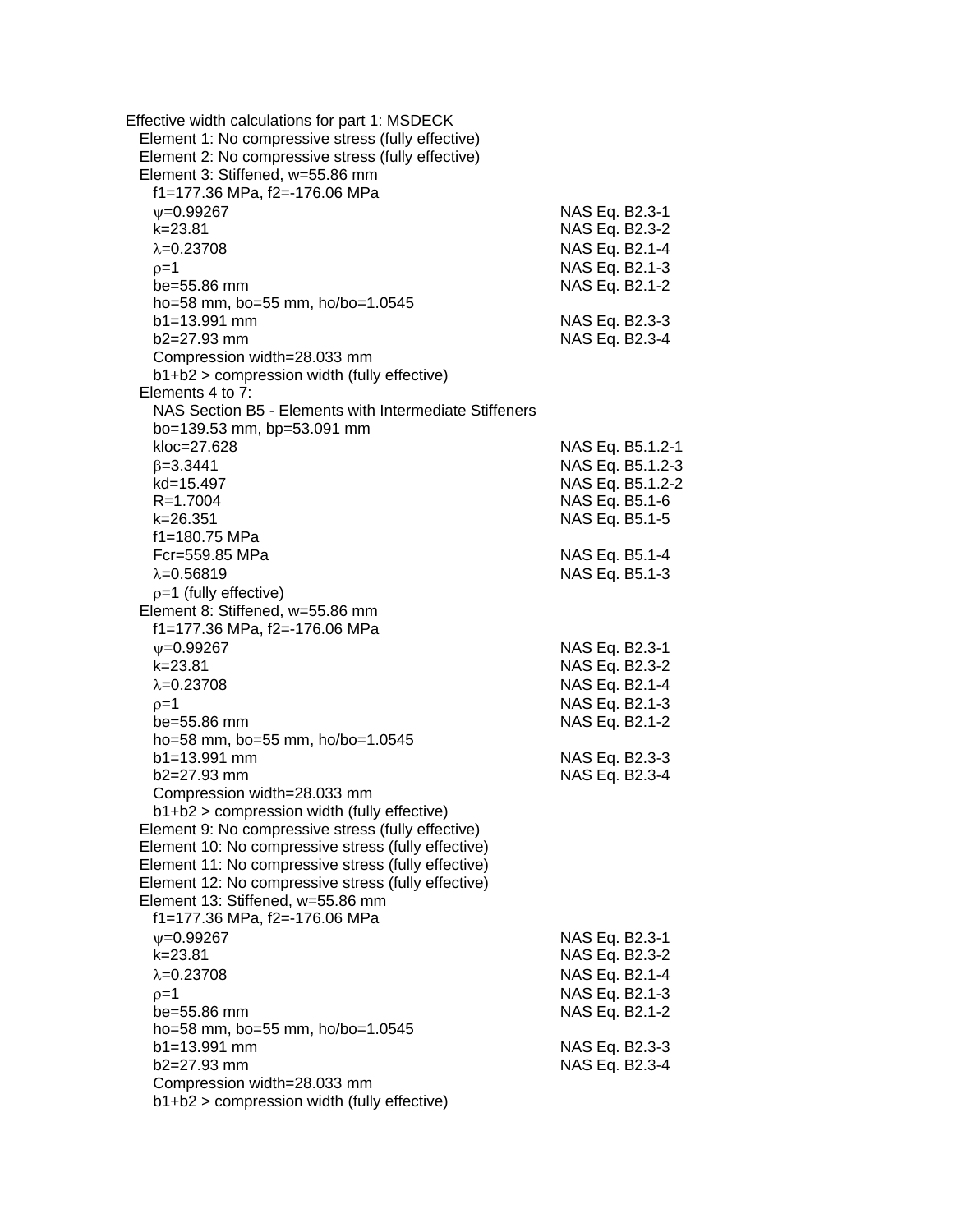| Elements 14 to 17:                                     |                  |
|--------------------------------------------------------|------------------|
| NAS Section B5 - Elements with Intermediate Stiffeners |                  |
| bo=139.53 mm, bp=53.091 mm                             |                  |
| kloc=27.629                                            | NAS Eq. B5.1.2-1 |
| $\beta = 3.3441$                                       | NAS Eq. B5.1.2-3 |
| kd=15.497                                              | NAS Eq. B5.1.2-2 |
| $R = 1.7004$                                           | NAS Eq. B5.1-6   |
| k=26.352                                               |                  |
|                                                        | NAS Eq. B5.1-5   |
| f1=180.75 MPa                                          |                  |
| Fcr=559.86 MPa                                         | NAS Eq. B5.1-4   |
| $\lambda = 0.56819$                                    | NAS Eq. B5.1-3   |
| $p=1$ (fully effective)                                |                  |
| Element 18: Stiffened, w=55.86 mm                      |                  |
| f1=177.36 MPa, f2=-176.06 MPa                          |                  |
| $\nu = 0.99267$                                        | NAS Eq. B2.3-1   |
| $k = 23.81$                                            | NAS Eq. B2.3-2   |
| $\lambda = 0.23708$                                    | NAS Eq. B2.1-4   |
| $p=1$                                                  | NAS Eq. B2.1-3   |
| be=55.86 mm                                            | NAS Eq. B2.1-2   |
| ho=58 mm, bo=55 mm, ho/bo=1.0545                       |                  |
| $b1 = 13.991$ mm                                       | NAS Eq. B2.3-3   |
| b2=27.93 mm                                            | NAS Eq. B2.3-4   |
| Compression width=28.033 mm                            |                  |
| b1+b2 > compression width (fully effective)            |                  |
| Element 19: No compressive stress (fully effective)    |                  |
| Element 20: No compressive stress (fully effective)    |                  |
|                                                        |                  |
| Element 21: No compressive stress (fully effective)    |                  |
| Element 22: No compressive stress (fully effective)    |                  |
| Element 23: Stiffened, w=55.86 mm                      |                  |
| f1=177.36 MPa, f2=-176.06 MPa                          |                  |
| $\nu = 0.99267$                                        | NAS Eq. B2.3-1   |
| $k = 23.81$                                            | NAS Eq. B2.3-2   |
| $\lambda = 0.23708$                                    | NAS Eq. B2.1-4   |
| $p=1$                                                  | NAS Eq. B2.1-3   |
| be=55.86 mm                                            | NAS Eq. B2.1-2   |
| ho=58 mm, bo=55 mm, ho/bo=1.0545                       |                  |
| $b1 = 13.991$ mm                                       | NAS Eq. B2.3-3   |
| b2=27.93 mm                                            | NAS Eq. B2.3-4   |
| Compression width=28.033 mm                            |                  |
| b1+b2 > compression width (fully effective)            |                  |
| Elements 24 to 27:                                     |                  |
| NAS Section B5 - Elements with Intermediate Stiffeners |                  |
| bo=139.53 mm, bp=53.091 mm                             |                  |
| kloc=27.629                                            | NAS Eq. B5.1.2-1 |
| $\beta = 3.3441$                                       | NAS Eq. B5.1.2-3 |
| kd=15.497                                              | NAS Eq. B5.1.2-2 |
| R=1.7004                                               | NAS Eq. B5.1-6   |
| k=26.352                                               | NAS Eq. B5.1-5   |
|                                                        |                  |
| f1=180.75 MPa                                          |                  |
| Fcr=559.86 MPa                                         | NAS Eq. B5.1-4   |
| $\lambda = 0.56819$                                    | NAS Eq. B5.1-3   |
| $p=1$ (fully effective)                                |                  |
| Element 28: Stiffened, w=55.86 mm                      |                  |
| f1=177.36 MPa, f2=-176.06 MPa                          |                  |
| $\nu = 0.99267$                                        | NAS Eq. B2.3-1   |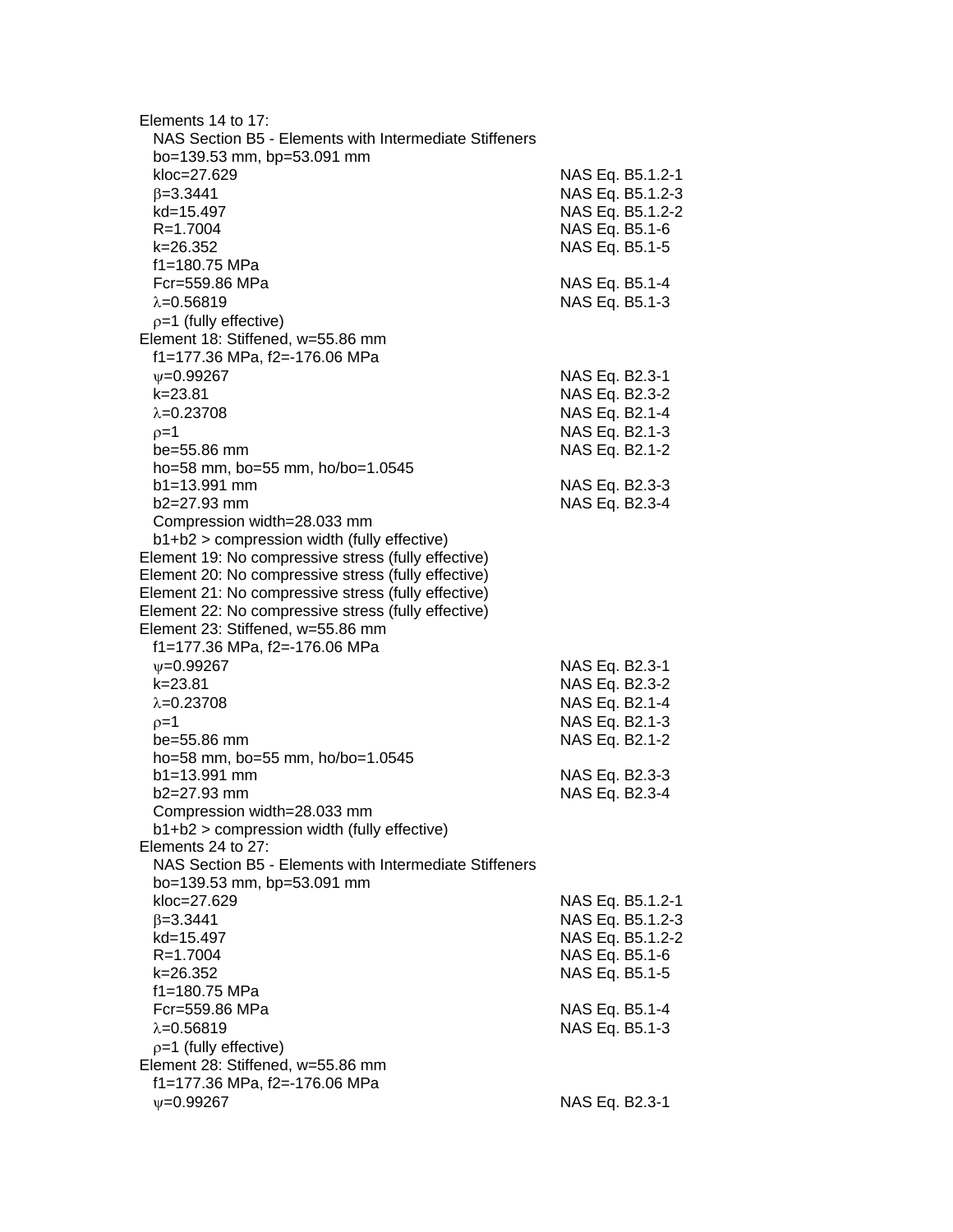| $k = 23.81$<br>$\lambda = 0.23708$<br>$p=1$<br>be=55.86 mm<br>ho=58 mm, bo=55 mm, ho/bo=1.0545                                                                                                                                                                                                                                        | NAS Eq. B2.3-2<br>NAS Eq. B2.1-4<br>NAS Eq. B2.1-3<br>NAS Eq. B2.1-2 |
|---------------------------------------------------------------------------------------------------------------------------------------------------------------------------------------------------------------------------------------------------------------------------------------------------------------------------------------|----------------------------------------------------------------------|
| b1=13.991 mm<br>b2=27.93 mm<br>Compression width=28.033 mm<br>b1+b2 > compression width (fully effective)<br>Element 29: No compressive stress (fully effective)<br>Element 30: No compressive stress (fully effective)<br>Element 32: No compressive stress (fully effective)<br>Element 31: No compressive stress (fully effective) | NAS Eq. B2.3-3<br>NAS Eq. B2.3-4                                     |
| Center of gravity shift: $y=0$ mm<br>Sxe=28177 mm^3, Fy=248.21 MPa<br>Mnx=6.9937 kN-m<br>$\Omega$ b=1.67, $\phi$ b=0.9                                                                                                                                                                                                                | NAS Eq. C3.1.1-1                                                     |
| Negative Flexural Strength about X-axis<br>Effective width calculations for part 1: MSDECK<br>Element 1: Unstiffened, w=13.828 mm<br>f1=175.64 MPa, f2=85.859 MPa                                                                                                                                                                     |                                                                      |
| $V = 0.48884$                                                                                                                                                                                                                                                                                                                         | NAS Eq. B3.2-1                                                       |
| k=0.69736                                                                                                                                                                                                                                                                                                                             | NAS Eq. B3.2-2                                                       |
| $\lambda = 0.34127$                                                                                                                                                                                                                                                                                                                   | NAS Eq. B2.1-4                                                       |
| λ<0.673 (fully effective)                                                                                                                                                                                                                                                                                                             | NAS Eq. B2.1-1                                                       |
| Element 2: Check for lip stiffener reduction<br>$S = 43.094$                                                                                                                                                                                                                                                                          |                                                                      |
| la=536.69 mm^4                                                                                                                                                                                                                                                                                                                        | NAS Eq. B4-7<br>NAS Eq. B4-8                                         |
| ls=311.4 mm^4                                                                                                                                                                                                                                                                                                                         |                                                                      |
| ds=8.0234 mm (lip ineffective width=5.8046 mm)                                                                                                                                                                                                                                                                                        | NAS Eq. B4-6                                                         |
| $k = 3.398$                                                                                                                                                                                                                                                                                                                           | NAS Table B4-1                                                       |
| Element 2: Partially stiffened, w=62.758 mm<br>f=179.45 MPa, k=3.398                                                                                                                                                                                                                                                                  |                                                                      |
| $\lambda = 0.70922$                                                                                                                                                                                                                                                                                                                   | NAS Eq. B2.1-4                                                       |
| $p=0.97262$                                                                                                                                                                                                                                                                                                                           | NAS Eq. B2.1-3                                                       |
| b=61.04 mm (ineffective width=1.7183 mm)                                                                                                                                                                                                                                                                                              | NAS Eq. B2.1-2                                                       |
| b1=17.708 mm, b2=43.331 mm<br>Element 3: Stiffened, w=55.86 mm<br>f1=176.06 MPa, f2=-177.36 MPa                                                                                                                                                                                                                                       |                                                                      |
| $\psi = 1.0074$                                                                                                                                                                                                                                                                                                                       | NAS Eq. B2.3-1                                                       |
| k=24.193                                                                                                                                                                                                                                                                                                                              | NAS Eq. B2.3-2                                                       |
| $\lambda = 0.23434$                                                                                                                                                                                                                                                                                                                   | NAS Eq. B2.1-4                                                       |
| $p=1$                                                                                                                                                                                                                                                                                                                                 | NAS Eq. B2.1-3                                                       |
| be=55.86 mm                                                                                                                                                                                                                                                                                                                           | NAS Eq. B2.1-2                                                       |
| ho=58 mm, bo=65 mm, ho/bo=0.89231                                                                                                                                                                                                                                                                                                     |                                                                      |
| b1=13.939 mm                                                                                                                                                                                                                                                                                                                          | NAS Eq. B2.3-3                                                       |
| b2=27.93 mm                                                                                                                                                                                                                                                                                                                           | NAS Eq. B2.3-4                                                       |
| Compression width=27.827 mm<br>b1+b2 > compression width (fully effective)                                                                                                                                                                                                                                                            |                                                                      |
| Element 4: No compressive stress (fully effective)                                                                                                                                                                                                                                                                                    |                                                                      |
| Element 5: No compressive stress (fully effective)                                                                                                                                                                                                                                                                                    |                                                                      |
| Element 6: No compressive stress (fully effective)                                                                                                                                                                                                                                                                                    |                                                                      |
| Element 7: No compressive stress (fully effective)                                                                                                                                                                                                                                                                                    |                                                                      |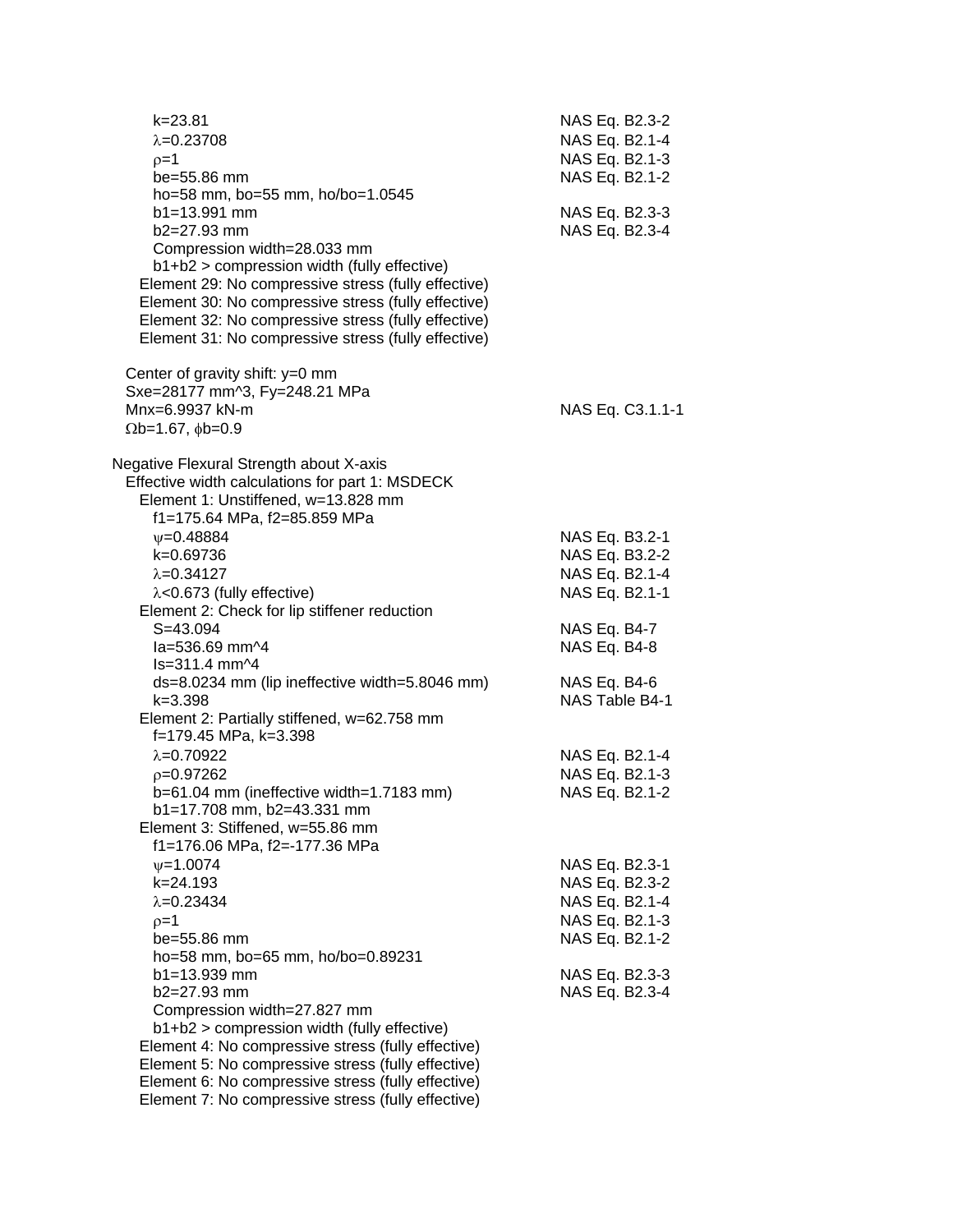| Element 8: Stiffened, w=55.86 mm<br>f1=176.06 MPa, f2=-177.36 MPa |                  |  |
|-------------------------------------------------------------------|------------------|--|
| $\nu = 1.0074$                                                    | NAS Eq. B2.3-1   |  |
| k=24.193                                                          | NAS Eq. B2.3-2   |  |
| $\lambda = 0.23434$                                               | NAS Eq. B2.1-4   |  |
| $p=1$                                                             | NAS Eq. B2.1-3   |  |
| be=55.86 mm                                                       | NAS Eq. B2.1-2   |  |
| ho=58 mm, bo=55 mm, ho/bo=1.0545                                  |                  |  |
| b1=13.939 mm                                                      | NAS Eq. B2.3-3   |  |
| b2=27.93 mm                                                       | NAS Eq. B2.3-4   |  |
| Compression width=27.827 mm                                       |                  |  |
| b1+b2 > compression width (fully effective)                       |                  |  |
| Elements 9 to 12:                                                 |                  |  |
| NAS Section B5 - Elements with Intermediate Stiffeners            |                  |  |
| bo=139.53 mm, bp=53.091 mm                                        |                  |  |
| kloc=27.629                                                       | NAS Eq. B5.1.2-1 |  |
| $\beta = 3.3441$                                                  | NAS Eq. B5.1.2-3 |  |
| kd=15.497                                                         | NAS Eq. B5.1.2-2 |  |
| $R = 1.7004$                                                      | NAS Eq. B5.1-6   |  |
| k=26.352                                                          | NAS Eq. B5.1-5   |  |
| f1=179.45 MPa                                                     |                  |  |
| Fcr=559.86 MPa                                                    | NAS Eq. B5.1-4   |  |
| $\lambda = 0.56614$                                               | NAS Eq. B5.1-3   |  |
| $p=1$ (fully effective)                                           |                  |  |
| Element 13: Stiffened, w=55.86 mm                                 |                  |  |
| f1=176.06 MPa, f2=-177.36 MPa                                     |                  |  |
| $\psi = 1.0074$                                                   | NAS Eq. B2.3-1   |  |
| k=24.193                                                          | NAS Eq. B2.3-2   |  |
| $\lambda = 0.23434$                                               | NAS Eq. B2.1-4   |  |
| $p=1$                                                             | NAS Eq. B2.1-3   |  |
| be=55.86 mm                                                       | NAS Eq. B2.1-2   |  |
| ho=58 mm, bo=55 mm, ho/bo=1.0545                                  |                  |  |
| b1=13.939 mm                                                      | NAS Eq. B2.3-3   |  |
| b2=27.93 mm                                                       | NAS Eq. B2.3-4   |  |
| Compression width=27.827 mm                                       |                  |  |
| b1+b2 > compression width (fully effective)                       |                  |  |
| Element 14: No compressive stress (fully effective)               |                  |  |
| Element 15: No compressive stress (fully effective)               |                  |  |
| Element 16: No compressive stress (fully effective)               |                  |  |
| Element 17: No compressive stress (fully effective)               |                  |  |
| Element 18: Stiffened, w=55.86 mm                                 |                  |  |
| f1=176.06 MPa, f2=-177.36 MPa                                     |                  |  |
| $\psi = 1.0074$                                                   | NAS Eq. B2.3-1   |  |
| k=24.193                                                          | NAS Eq. B2.3-2   |  |
| $\lambda = 0.23434$                                               | NAS Eq. B2.1-4   |  |
| $p=1$                                                             | NAS Eq. B2.1-3   |  |
| be=55.86 mm                                                       | NAS Eq. B2.1-2   |  |
| ho=58 mm, bo=55 mm, ho/bo=1.0545                                  |                  |  |
| $b1 = 13.939$ mm                                                  | NAS Eq. B2.3-3   |  |
| b2=27.93 mm                                                       | NAS Eq. B2.3-4   |  |
| Compression width=27.827 mm                                       |                  |  |
| b1+b2 > compression width (fully effective)                       |                  |  |
| Elements 19 to 22:                                                |                  |  |
| NAS Section B5 - Elements with Intermediate Stiffeners            |                  |  |
| bo=139.53 mm, bp=53.091 mm                                        |                  |  |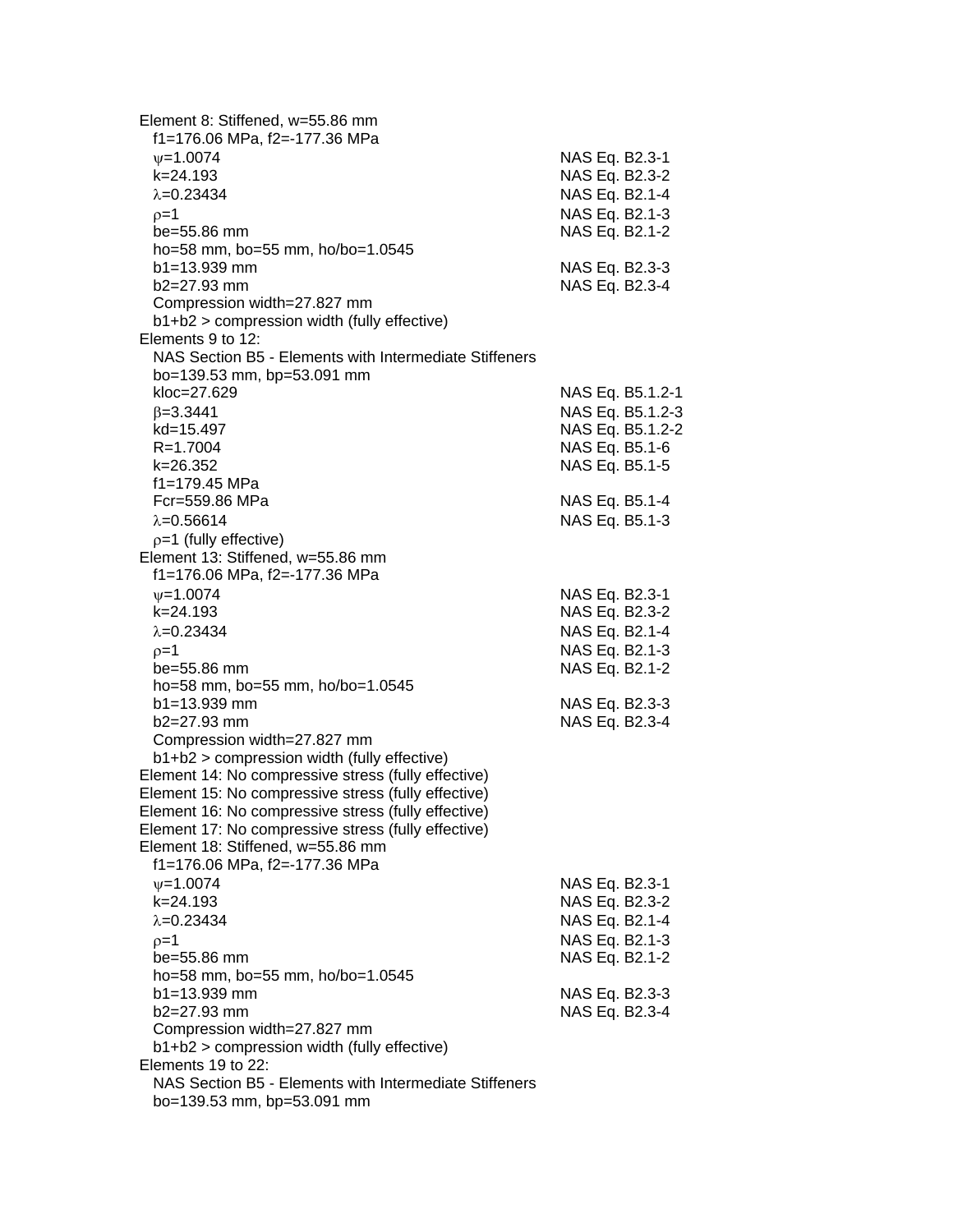| kloc=27.629                                                                | NAS Eq. B5.1.2-1 |
|----------------------------------------------------------------------------|------------------|
| $\beta = 3.3441$                                                           | NAS Eq. B5.1.2-3 |
| kd=15.497                                                                  | NAS Eq. B5.1.2-2 |
| $R = 1.7004$                                                               | NAS Eq. B5.1-6   |
| k=26.352                                                                   | NAS Eq. B5.1-5   |
| f1=179.45 MPa                                                              |                  |
| Fcr=559.86 MPa                                                             | NAS Eq. B5.1-4   |
| $\lambda = 0.56614$                                                        | NAS Eq. B5.1-3   |
| $p=1$ (fully effective)                                                    |                  |
| Element 23: Stiffened, w=55.86 mm                                          |                  |
| f1=176.06 MPa, f2=-177.36 MPa                                              |                  |
| $\psi = 1.0074$                                                            | NAS Eq. B2.3-1   |
| k=24.193                                                                   | NAS Eq. B2.3-2   |
| $\lambda = 0.23434$                                                        | NAS Eq. B2.1-4   |
| $p=1$                                                                      | NAS Eq. B2.1-3   |
| be=55.86 mm                                                                | NAS Eq. B2.1-2   |
| ho=58 mm, bo=55 mm, ho/bo=1.0545                                           |                  |
| $b1 = 13.939$ mm                                                           | NAS Eq. B2.3-3   |
| $b2=27.93$ mm                                                              | NAS Eq. B2.3-4   |
| Compression width=27.827 mm<br>b1+b2 > compression width (fully effective) |                  |
| Element 24: No compressive stress (fully effective)                        |                  |
| Element 25: No compressive stress (fully effective)                        |                  |
| Element 26: No compressive stress (fully effective)                        |                  |
| Element 27: No compressive stress (fully effective)                        |                  |
| Element 28: Stiffened, w=55.86 mm                                          |                  |
| f1=176.06 MPa, f2=-177.36 MPa                                              |                  |
| $\psi = 1.0074$                                                            | NAS Eq. B2.3-1   |
| k=24.193                                                                   | NAS Eq. B2.3-2   |
| $\lambda = 0.23434$                                                        | NAS Eq. B2.1-4   |
| $p=1$                                                                      | NAS Eq. B2.1-3   |
| be=55.86 mm                                                                | NAS Eq. B2.1-2   |
| ho=58 mm, bo=62 mm, ho/bo=0.93548                                          |                  |
| $b1 = 13.939$ mm                                                           | NAS Eq. B2.3-3   |
| $b2=27.93$ mm                                                              | NAS Eq. B2.3-4   |
| Compression width=27.827 mm                                                |                  |
| b1+b2 > compression width (fully effective)                                |                  |
| Element 29: Stiffened, w=59.86 mm                                          |                  |
| f1=179.45 MPa, f2=179.45 MPa                                               |                  |
| $\nu = 1$                                                                  | NAS Eq. B2.3-1   |
| $k=4$                                                                      | NAS Eq. B2.3-8   |
| $\lambda = 0.62349$                                                        | NAS Eq. B2.1-4   |
| $p=1$                                                                      | NAS Eq. B2.1-3   |
| be=59.86 mm                                                                | NAS Eq. B2.1-2   |
| b1=29.93 mm                                                                | NAS Eq. B2.3-9   |
| b2=29.93 mm                                                                | NAS Eq. B2.3-10  |
| b1+b2 > compression width (fully effective)                                |                  |
| Element 30: Stiffened, w=8.7093 mm                                         |                  |
| f1=176.06 MPa, f2=120.96 MPa                                               |                  |
| $\psi = 0.68702$                                                           | NAS Eq. B2.3-1   |
| k=4.6873                                                                   | NAS Eq. B2.3-8   |
| $\lambda = 0.083006$                                                       | NAS Eq. B2.1-4   |
| $p=1$                                                                      | NAS Eq. B2.1-3   |
| be=8.7093 mm                                                               | NAS Eq. B2.1-2   |
| $b1 = 3.7654$ mm                                                           | NAS Eq. B2.3-9   |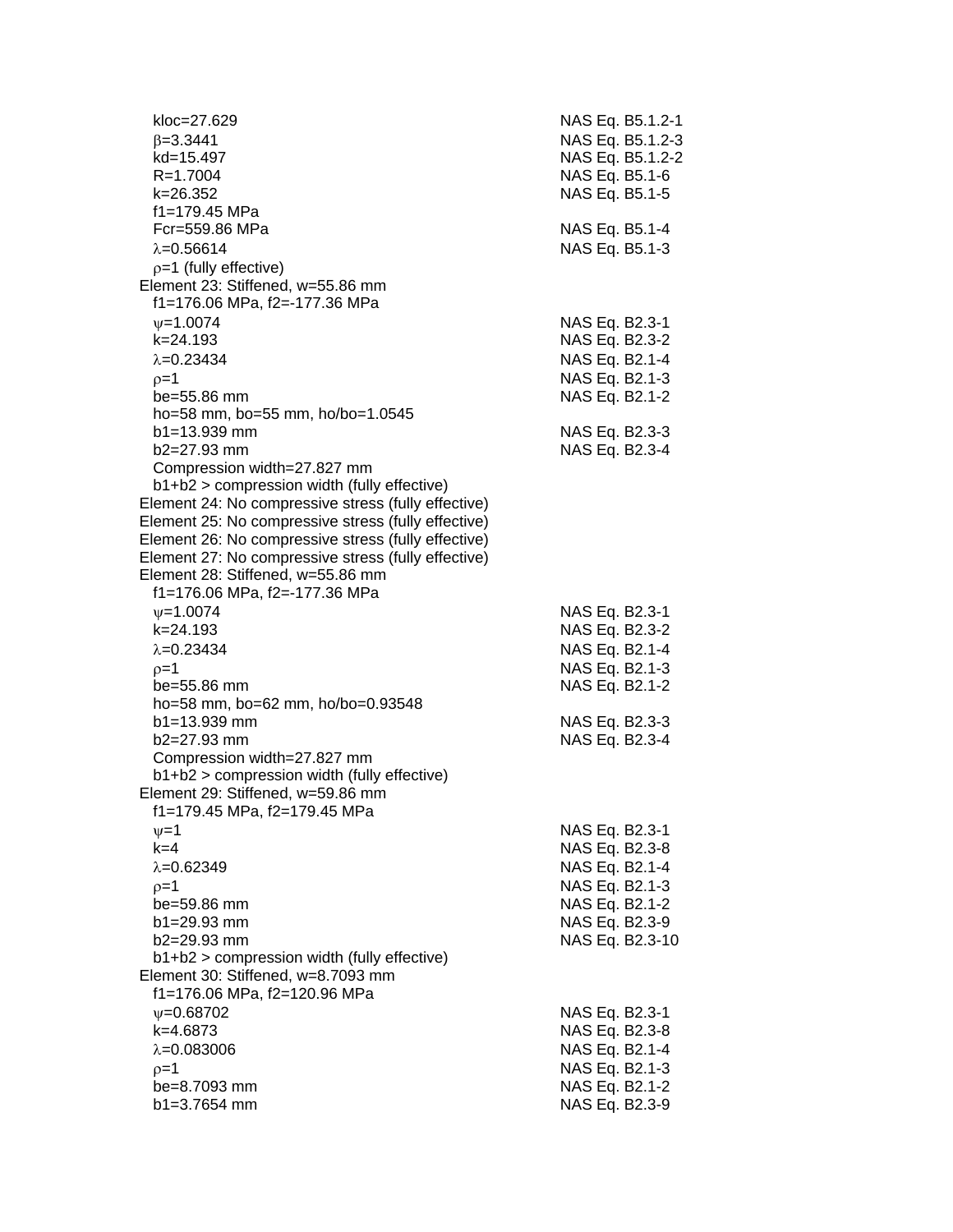| $b2=4.9439$ mm                                                                                             | NAS Eq. B2.3-10  |
|------------------------------------------------------------------------------------------------------------|------------------|
| b1+b2 > compression width (fully effective)                                                                |                  |
| Element 32: Unstiffened, w=14.68 mm                                                                        |                  |
| f1=210.18 MPa, f2=119.76 MPa                                                                               |                  |
| $\psi = 0.56979$                                                                                           | NAS Eq. B3.2-1   |
| k=0.47307                                                                                                  | NAS Eq. B3.2-3   |
| $\lambda = 0.48119$                                                                                        | NAS Eq. B2.1-4   |
| $\lambda$ <0.673 (fully effective)                                                                         | NAS Eq. B2.1-1   |
| Element 31: Check for lip stiffener reduction                                                              |                  |
| $S = 52.751$                                                                                               | NAS Eq. B4-7     |
| $w/t < 0.328S$ (no lip reduction)                                                                          |                  |
| Element 31: Stiffened, w=9.0837e-6 mm                                                                      |                  |
| f1=119.76 MPa, f2=119.76 MPa                                                                               |                  |
|                                                                                                            |                  |
| $v = 1$                                                                                                    | NAS Eq. B2.3-1   |
| $k=4$                                                                                                      | NAS Eq. B2.3-8   |
| $\lambda = 7.7293e-8$                                                                                      | NAS Eq. B2.1-4   |
| $p=1$                                                                                                      | NAS Eq. B2.1-3   |
| be=9.0837e-6 mm                                                                                            | NAS Eq. B2.1-2   |
| $b1 = 4.5419e-6$ mm                                                                                        | NAS Eq. B2.3-9   |
| $b2=4.5419e-6$ mm                                                                                          | NAS Eq. B2.3-10  |
| b1+b2 > compression width (fully effective)                                                                |                  |
|                                                                                                            |                  |
| Center of gravity shift: y=0.11061 mm                                                                      |                  |
| Sxe=28152 mm^3, Fy=248.21 MPa                                                                              |                  |
| Mnx=6.9876 kN-m                                                                                            | NAS Eq. C3.1.1-1 |
| $\Omega$ b=1.67, $\phi$ b=0.9                                                                              |                  |
|                                                                                                            |                  |
| Positive Flexural Strength about Y-axis                                                                    |                  |
| Effective width calculations for part 1: MSDECK                                                            |                  |
| Element 1: No compressive stress (fully effective)                                                         |                  |
| Element 2: No compressive stress (fully effective)                                                         |                  |
| Element 3: No compressive stress (fully effective)                                                         |                  |
| Element 4: No compressive stress (fully effective)                                                         |                  |
| Element 5: No compressive stress (fully effective)                                                         |                  |
| Element 6: No compressive stress (fully effective)                                                         |                  |
| Element 7: No compressive stress (fully effective)                                                         |                  |
| Element 8: No compressive stress (fully effective)                                                         |                  |
| Element 9: No compressive stress (fully effective)                                                         |                  |
| Element 10: No compressive stress (fully effective)                                                        |                  |
|                                                                                                            |                  |
| Element 11: No compressive stress (fully effective)<br>Element 12: No compressive stress (fully effective) |                  |
|                                                                                                            |                  |
| Element 13: No compressive stress (fully effective)                                                        |                  |
| Element 14: No compressive stress (fully effective)                                                        |                  |
| Element 15: No compressive stress (fully effective)                                                        |                  |
| Element 16: Stiffened, w=3.1793e-5 mm                                                                      |                  |
| f1=5.8602 MPa, f2=5.8602 MPa                                                                               |                  |
| $\nu = 1$                                                                                                  | NAS Eq. B2.3-1   |
| k=3.3567                                                                                                   | NAS Eq. B2.3-8   |
| $\lambda = 6.5327e-8$                                                                                      | NAS Eq. B2.1-4   |
| $p=1$                                                                                                      | NAS Eq. B2.1-3   |
| be=3.1793e-5 mm                                                                                            | NAS Eq. B2.1-2   |
| b1=1.5897e-5 mm                                                                                            | NAS Eq. B2.3-9   |
| b2=1.5897e-5 mm                                                                                            | NAS Eq. B2.3-10  |
| b1+b2 > compression width (fully effective)                                                                |                  |
| Element 17: Stiffened, w=53.091 mm                                                                         |                  |
|                                                                                                            |                  |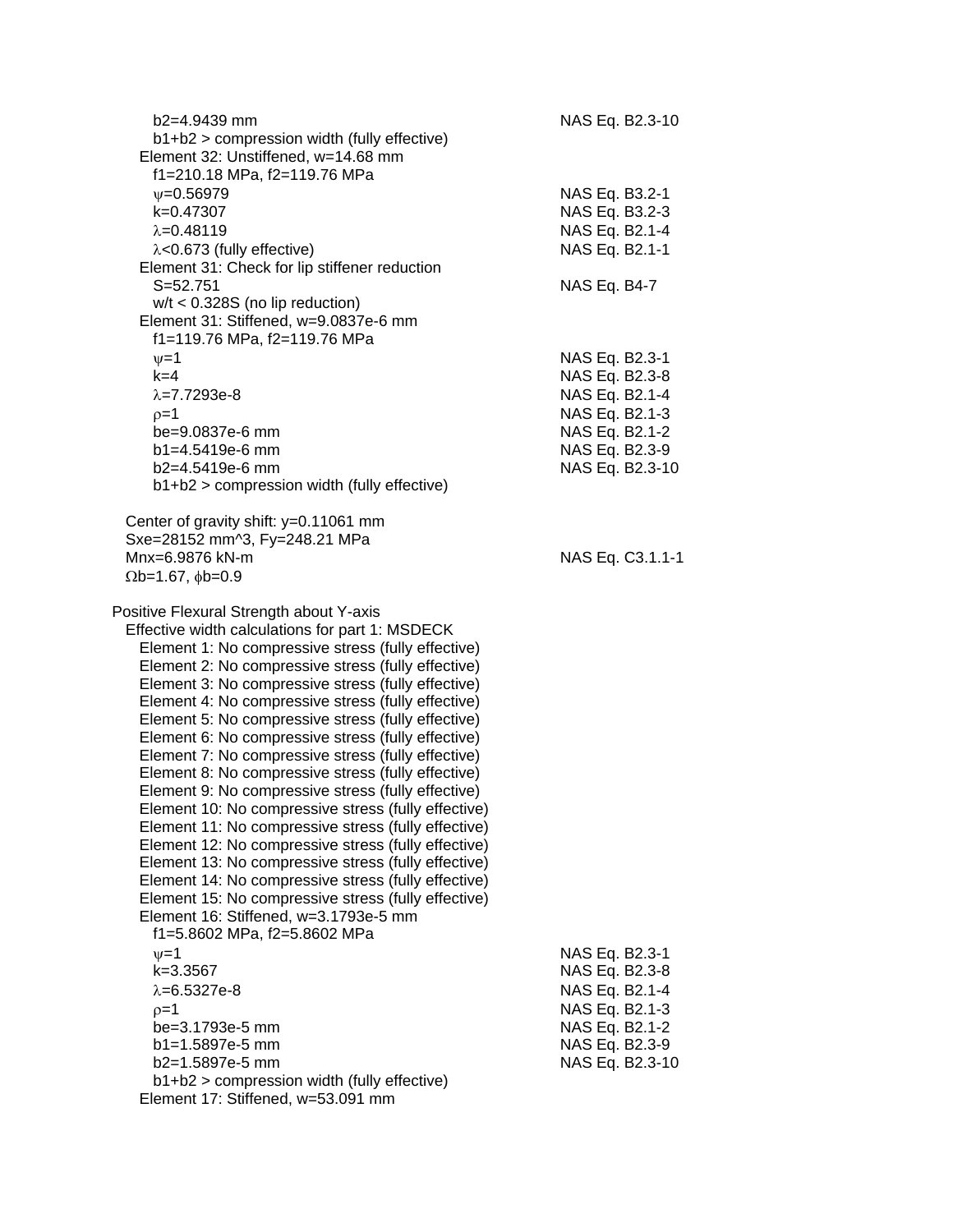f1=33.65 MPa, f2=6.1909 MPa  $\psi$ =0.18398 NAS Eq. B2.3-1 k=6.7188 NAS Eq. B2.3 - 8 =0.18476 NAS Eq. B2.1 - 4  $\rho$ =1 NAS Eq. B2.1-3 be=53.091 mm  $b1 = 18.853$  mm  $b2 = 34.238$  mm NAS Eq. B2.3-10 b1+b2 > compression width (fully effective) Element 18: Stiffened, w=55.86 mm f1=43.423 MPa, f2=34.017 MPa  $\psi$ =0.78338 NAS Eq. B2.3-1 k=4.4536 NAS Eq. B2.3 - 8 λ=0.27124 NAS Eq. B2.1-4  $\rho$ =1 NAS Eq. B2.1-3 be=55.86 mm NAS Eq. B2.1-2  $b1 = 25.201$  mm b2=30.66 mm NAS Eq. B2.3-10 b1+b2 > compression width (fully effective) Element 19: Stiffened, w=53.091 mm f1=71.249 MPa, f2=43.79 MPa  $\psi$ =0.6146 NAS Eq. B2.3-1 k=4.8853 NAS Eq. B2.3 - 8 λ=0.31529 NAS Eq. B2.1-4  $\rho=1$  NAS Eq. B2.1-3 be=53.091 mm b1=22.256 mm NAS Eq. B2.3-9  $b2 = 30.834$  mm NAS Eq. B2.3-10 b1+b2 > compression width (fully effective) Element 20: Stiffened, w=3.1793e -5 mm f1=71.579 MPa, f2=71.579 MPa  $\psi$ =1 NAS Eq. B2.3-1 k=3.3567 NAS Eq. B2.3 - 8 λ=2.2831e-7 NAS Eq. B2.1 - 4  $\rho$ =1 NAS Eq. B2.1-3 be=3.1793e -5 mm NAS Eq. B2.1 - 2 b1=1.5897e-5 mm -5 mm NAS Eq. B2.3 - 9 b2=1.5897e -5 mm NAS Eq. B2.3 -10 b1+b2 > compression width (fully effective) Element 21: Stiffened, w=3.1793e -5 mm f1=88.167 MPa, f2=88.167 MPa  $\psi$ =1 NAS Eq. B2.3-1 k=3.3567 NAS Eq. B2.3 - 8 λ=2.5339e-7 NAS Eq. B2.1 - 4  $\rho$ =1 NAS Eq. B2.1-3 be=3.1793e -5 mm NAS Eq. B2.1 - 2  $b1=1.5897e-5$  mm -5 mm NAS Eq. B2.3 - 9 b2=1.5897e -5 mm NAS Eq. B2.3 -10 b1+b2 > compression width (fully effective) Element 22: Stiffened, w=53.091 mm f1=115.96 MPa, f2=88.497 MPa  $\psi$ =0.76319 NAS Eq. B2.3-1 k=4.5002 NAS Eq. B2.3 - 8 =0.41909 NAS Eq. B2.1 - 4  $\rho=1$  NAS Eq. B2.1-3

- 2

- 9

- 9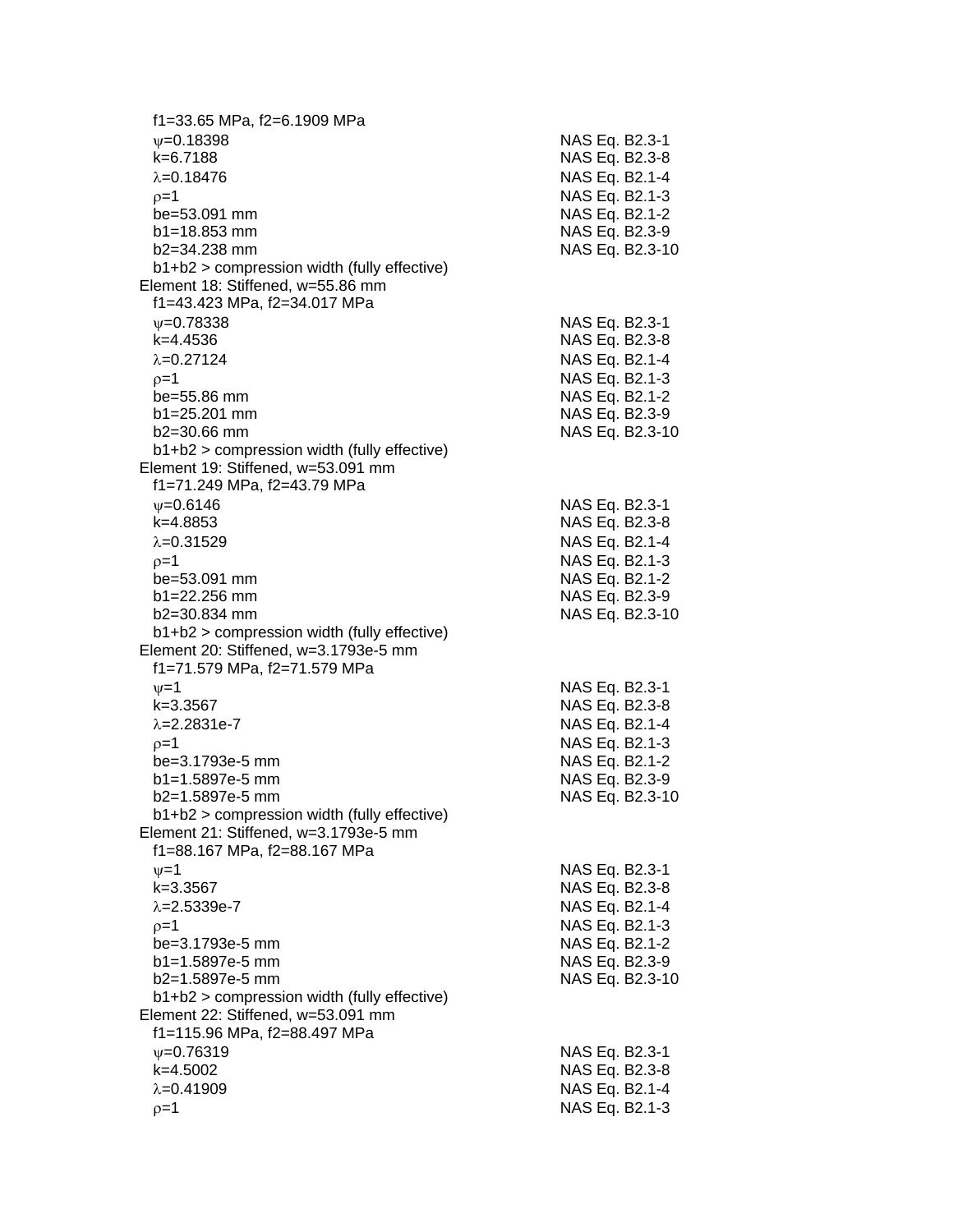| be=53.091 mm<br>b1=23.735 mm                                                         | NAS Eq. B2.1-2<br>NAS Eq. B2.3-9 |
|--------------------------------------------------------------------------------------|----------------------------------|
| b2=29.356 mm                                                                         | NAS Eq. B2.3-10                  |
| b1+b2 > compression width (fully effective)                                          |                                  |
| Element 23: Stiffened, w=55.86 mm                                                    |                                  |
| f1=125.73 MPa, f2=116.32 MPa                                                         |                                  |
| $\nu = 0.92519$                                                                      | NAS Eq. B2.3-1                   |
| k=4.1505                                                                             | NAS Eq. B2.3-8                   |
| $\lambda = 0.47811$                                                                  | NAS Eq. B2.1-4                   |
| $p=1$                                                                                | NAS Eq. B2.1-3                   |
| be=55.86 mm                                                                          | NAS Eq. B2.1-2                   |
| $b1 = 26.923$ mm                                                                     | NAS Eq. B2.3-9                   |
| $b2 = 28.937$ mm                                                                     | NAS Eq. B2.3-10                  |
| $b1+b2$ > compression width (fully effective)                                        |                                  |
| Elements 24 to 27:                                                                   |                                  |
| NAS Section B5 - Elements with Intermediate Stiffeners<br>bo=139.53 mm, bp=53.091 mm |                                  |
| kloc=27.629                                                                          | NAS Eq. B5.1.2-1                 |
| $\beta = 3.3441$                                                                     | NAS Eq. B5.1.2-3                 |
| kd=15.497                                                                            | NAS Eq. B5.1.2-2                 |
| $R = 1.7004$                                                                         | NAS Eq. B5.1-6                   |
| k=26.352                                                                             | NAS Eq. B5.1-5                   |
| f1=162.18 MPa                                                                        |                                  |
| Fcr=559.86 MPa                                                                       | NAS Eq. B5.1-4                   |
| $\lambda = 0.53822$                                                                  | NAS Eq. B5.1-3                   |
| $p=1$ (fully effective)                                                              |                                  |
| Element 28: Stiffened, w=55.86 mm                                                    |                                  |
| f1=208.04 MPa, f2=198.63 MPa                                                         |                                  |
| $V = 0.95479$                                                                        | NAS Eq. B2.3-1                   |
| k=4.0906                                                                             | NAS Eq. B2.3-8                   |
| $\lambda = 0.61948$                                                                  | NAS Eq. B2.1-4                   |
| $p=1$                                                                                | NAS Eq. B2.1-3                   |
| $be = 55.86$ mm                                                                      | NAS Eq. B2.1-2                   |
| $b1 = 27.313$ mm                                                                     | NAS Eq. B2.3-9                   |
| $b2 = 28.548$ mm                                                                     | NAS Eq. B2.3-10                  |
| b1+b2 > compression width (fully effective)                                          |                                  |
| Element 29: Stiffened, w=59.86 mm                                                    |                                  |
| f1=239.36 MPa, f2=208.4 MPa                                                          |                                  |
| $\psi = 0.87065$                                                                     | NAS Eq. B2.3-1                   |
| k=4.263                                                                              | NAS Eq. B2.3-8                   |
| $\lambda = 0.69753$                                                                  | NAS Eq. B2.1-4                   |
| $p=0.98147$                                                                          | NAS Eq. B2.1-3                   |
| be=58.751 mm                                                                         | NAS Eq. B2.1-2                   |
| b1=27.591 mm                                                                         | NAS Eq. B2.3-9                   |
| b2=31.16 mm                                                                          | NAS Eq. B2.3-10                  |
| Ineffective width=1.1094 mm                                                          |                                  |
| Element 30: Stiffened, w=8.7093 mm                                                   |                                  |
| f1=241.2 MPa, f2=239.73 MPa                                                          |                                  |
| $\nu = 0.99392$                                                                      | NAS Eq. B2.3-1                   |
| k=4.0122                                                                             | NAS Eq. B2.3-8                   |
| $\lambda = 0.10501$                                                                  | NAS Eq. B2.1-4                   |
| $p=1$                                                                                | NAS Eq. B2.1-3                   |
| be=8.7093 mm                                                                         | NAS Eq. B2.1-2                   |
| b1=4.3415 mm                                                                         | NAS Eq. B2.3-9                   |
| b2=4.3679 mm                                                                         | NAS Eq. B2.3-10                  |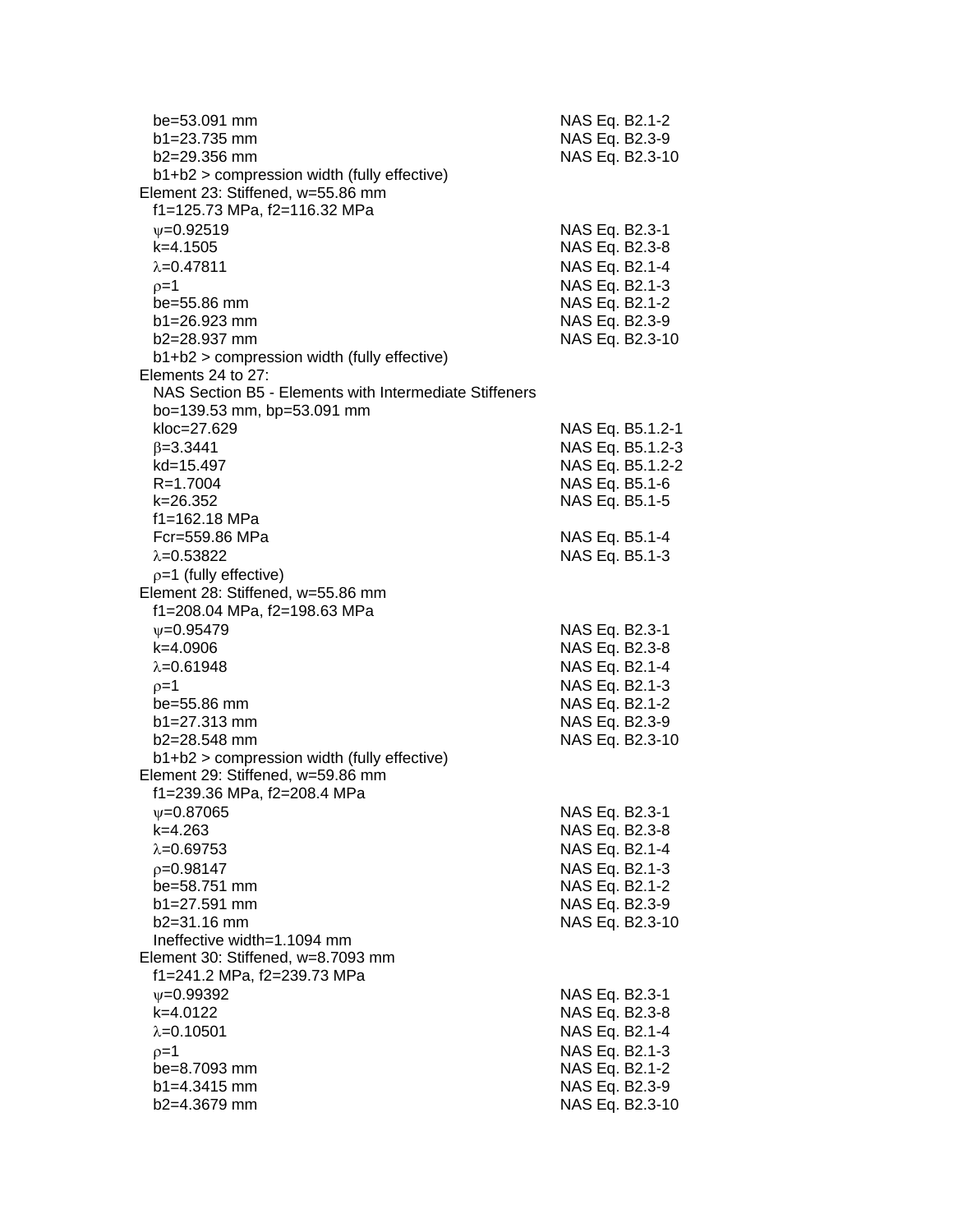| $b1+b2$ > compression width (fully effective)<br>Element 32: Unstiffened, w=14.68 mm                                                                              |                                                                      |
|-------------------------------------------------------------------------------------------------------------------------------------------------------------------|----------------------------------------------------------------------|
| f1=246.82 MPa, f2=243.85 MPa<br>$\psi = 0.98798$<br>k=0.43085<br>$\lambda = 0.54639$                                                                              | NAS Eq. B3.2-1<br>NAS Eq. B3.2-3<br>NAS Eq. B2.1-4                   |
| $\lambda$ <0.673 (fully effective)<br>Element 31: Check for lip stiffener reduction<br>$S = 36.967$                                                               | NAS Eq. B2.1-1<br>NAS Eq. B4-7                                       |
| $w/t < 0.328S$ (no lip reduction)<br>Element 31: Stiffened, w=9.0837e-6 mm<br>f1=243.85 MPa, f2=243.85 MPa                                                        |                                                                      |
| $\nu = 1$<br>$k=4$<br>$\lambda = 1.1029e - 7$                                                                                                                     | NAS Eq. B2.3-1<br>NAS Eq. B2.3-8<br>NAS Eq. B2.1-4                   |
| $p=1$<br>be=9.0837e-6 mm                                                                                                                                          | NAS Eq. B2.1-3<br>NAS Eq. B2.1-2                                     |
| b1=4.5419e-6 mm<br>$b2=4.5419e-6$ mm                                                                                                                              | NAS Eq. B2.3-9<br>NAS Eq. B2.3-10                                    |
| $b1+b2$ > compression width (fully effective)<br>Center of gravity shift: x=-0.38724 mm                                                                           |                                                                      |
| Sye=304350 mm^3, Fy=248.21 MPa<br>Mny=75.544 kN-m<br>$\Omega$ b=1.67, $\phi$ b=0.9                                                                                | NAS Eq. C3.1.1-1                                                     |
| Negative Flexural Strength about Y-axis<br>Effective width calculations for part 1: MSDECK<br>Element 1: Unstiffened, w=13.828 mm<br>f1=247.84 MPa, f2=246.13 MPa |                                                                      |
| $\psi = 0.99311$<br>k=0.43049<br>$\lambda = 0.51597$<br>$\lambda$ <0.673 (fully effective)<br>Element 2: Check for lip stiffener reduction                        | NAS Eq. B3.2-1<br>NAS Eq. B3.2-3<br>NAS Eq. B2.1-4<br>NAS Eq. B2.1-1 |
| $S = 36.823$<br>la=686.79 mm^4<br>$ls = 311.4$ mm $\frac{1}{4}$                                                                                                   | NAS Eq. B4-7<br>NAS Eq. B4-8                                         |
| ds=6.2698 mm (lip ineffective width=7.5582 mm)<br>k=3.1726<br>Element 2: Partially stiffened, w=62.758 mm<br>f=245.76 MPa, k=3.1726                               | NAS Eq. B4-6<br>NAS Table B4-1                                       |
| $\lambda = 0.85896$<br>$p=0.86602$<br>b=54.35 mm (ineffective width=8.4082 mm)<br>b1=12.321 mm, b2=42.028 mm                                                      | NAS Eq. B2.1-4<br>NAS Eq. B2.1-3<br>NAS Eq. B2.1-2                   |
| Element 3: Stiffened, w=55.86 mm<br>f1=213.37 MPa, f2=204.09 MPa                                                                                                  |                                                                      |
| $v = 0.9565$<br>k=4.0872<br>$\lambda = 0.62764$<br>$p=1$                                                                                                          | NAS Eq. B2.3-1<br>NAS Eq. B2.3-8<br>NAS Eq. B2.1-4<br>NAS Eq. B2.1-3 |
| be=55.86 mm<br>$b1 = 27.336$ mm<br>b2=28.525 mm                                                                                                                   | NAS Eq. B2.1-2<br>NAS Eq. B2.3-9<br>NAS Eq. B2.3-10                  |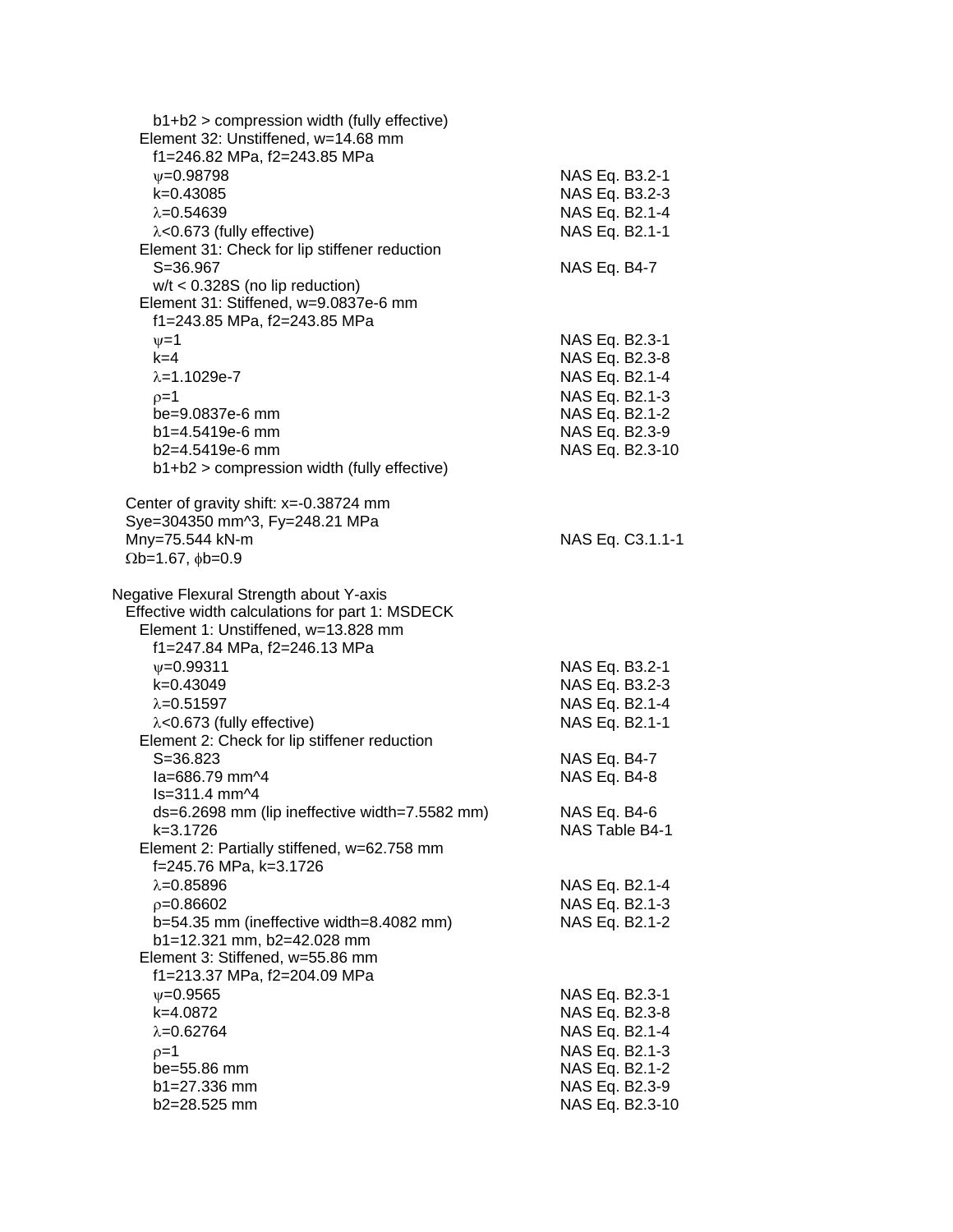| $b1+b2$ > compression width (fully effective)          |                  |
|--------------------------------------------------------|------------------|
| Element 4: Stiffened, w=53.091 mm                      |                  |
| f1=203.73 MPa, f2=176.63 MPa                           |                  |
| $\psi = 0.86701$                                       | NAS Eq. B2.3-1   |
| k=4.2707                                               | NAS Eq. B2.3-8   |
| $\lambda = 0.57023$                                    | NAS Eq. B2.1-4   |
| $p=1$                                                  | NAS Eq. B2.1-3   |
| be=53.091 mm                                           | NAS Eq. B2.1-2   |
| $b1 = 24.89$ mm                                        | NAS Eq. B2.3-9   |
| $b2 = 28.2$ mm                                         | NAS Eq. B2.3-10  |
| $b1+b2$ > compression width (fully effective)          |                  |
| Element 5: Stiffened, w=3.1793e-5 mm                   |                  |
| f1=176.31 MPa, f2=176.31 MPa                           |                  |
| $\nu = 1$                                              | NAS Eq. B2.3-1   |
| k=3.3567                                               | NAS Eq. B2.3-8   |
| $\lambda = 3.5832e - 7$                                | NAS Eq. B2.1-4   |
| $p=1$                                                  | NAS Eq. B2.1-3   |
| be=3.1793e-5 mm                                        | NAS Eq. B2.1-2   |
| b1=1.5897e-5 mm                                        | NAS Eq. B2.3-9   |
| b2=1.5897e-5 mm                                        | NAS Eq. B2.3-10  |
| b1+b2 > compression width (fully effective)            |                  |
| Element 6: Stiffened, w=3.1793e-5 mm                   |                  |
| f1=159.94 MPa, f2=159.94 MPa                           |                  |
|                                                        | NAS Eq. B2.3-1   |
| $\nu = 1$<br>$k = 3.3567$                              | NAS Eq. B2.3-8   |
| $\lambda = 3.4128e - 7$                                |                  |
|                                                        | NAS Eq. B2.1-4   |
| $p=1$                                                  | NAS Eq. B2.1-3   |
| be=3.1793e-5 mm                                        | NAS Eq. B2.1-2   |
| b1=1.5897e-5 mm                                        | NAS Eq. B2.3-9   |
| b2=1.5897e-5 mm                                        | NAS Eq. B2.3-10  |
| $b1+b2$ > compression width (fully effective)          |                  |
| Element 7: Stiffened, w=53.091 mm                      |                  |
| f1=159.61 MPa, f2=132.52 MPa                           |                  |
| $\psi = 0.83025$                                       | NAS Eq. B2.3-1   |
| k=4.3493                                               | NAS Eq. B2.3-8   |
| $\lambda = 0.50015$                                    | NAS Eq. B2.1-4   |
| $p=1$                                                  | NAS Eq. B2.1-3   |
| be=53.091 mm                                           | NAS Eq. B2.1-2   |
| b1=24.469 mm                                           | NAS Eq. B2.3-9   |
| b2=28.622 mm                                           | NAS Eq. B2.3-10  |
| b1+b2 > compression width (fully effective)            |                  |
| Element 8: Stiffened, w=55.86 mm                       |                  |
| f1=132.16 MPa, f2=122.88 MPa                           |                  |
| $\nu = 0.92977$                                        | NAS Eq. B2.3-1   |
| k=4.1411                                               | NAS Eq. B2.3-8   |
| $\lambda = 0.49073$                                    | NAS Eq. B2.1-4   |
| $p=1$                                                  | NAS Eq. B2.1-3   |
| be=55.86 mm                                            | NAS Eq. B2.1-2   |
| b1=26.983 mm                                           | NAS Eq. B2.3-9   |
| b2=28.878 mm                                           | NAS Eq. B2.3-10  |
| $b1+b2$ > compression width (fully effective)          |                  |
| Elements 9 to 12:                                      |                  |
| NAS Section B5 - Elements with Intermediate Stiffeners |                  |
| bo=139.53 mm, bp=53.091 mm                             |                  |
| kloc=27.629                                            | NAS Eq. B5.1.2-1 |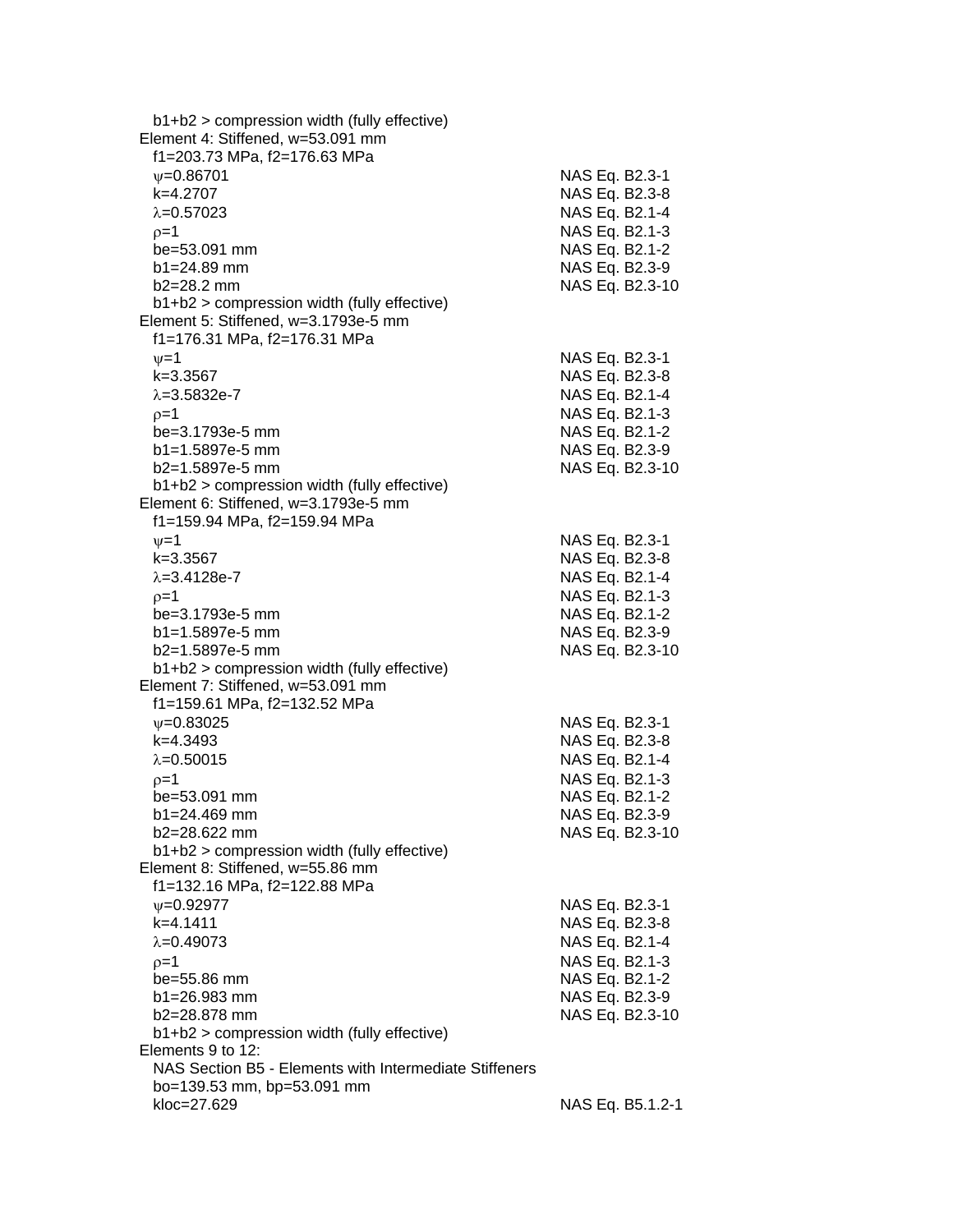$\beta = 3.3441$  $kd = 15.497$  $R = 1.7004$  k=26.352 NAS Eq. B5.1-5 f1=86.911 MPa Fcr=559.86 MPa  $\lambda$ =0.394  $\lambda$  $p=1$  (fully effective) Element 13: Stiffened, w=55.86 mm f1=50.945 MPa, f2=41.663 MPa  $V = 0.81782$  $k=4.3765$  $\lambda = 0.29638$  $p=1$  NAS Eq. B2.1-3  $be = 55.86$  mm  $b1 = 25.598$  mm  $b2=30.262$  mm b1+b2 > compression width (fully effective) Element 14: Stiffened, w=53.091 mm f1=41.302 MPa, f2=14.207 MPa  $V = 0.34399$ k=5.8767  $\lambda = 0.21887$  $p=1$  NAS Eq. B2.1-3  $be = 53.091$  mm  $b1 = 19.989$  mm  $b2=33.102$  mm b1+b2 > compression width (fully effective) Element 15: Stiffened, w=3.1793e-5 mm f1=13.881 MPa, f2=13.881 MPa  $v=1$  NAS Eq. B2.3-1  $k=3.3567$  $\lambda = 1.0054e - 7$  $p=1$  NAS Eq. B2.1-3 be=3.1793e-5 mm  $b1=1.5897e-5$  mm b2=1.5897e-5 mm b1+b2 > compression width (fully effective) Element 16: No compressive stress (fully effective) Element 17: No compressive stress (fully effective) Element 18: No compressive stress (fully effective) Element 19: No compressive stress (fully effective) Element 20: No compressive stress (fully effective) Element 21: No compressive stress (fully effective) Element 22: No compressive stress (fully effective) Element 23: No compressive stress (fully effective) Element 24: No compressive stress (fully effective) Element 25: No compressive stress (fully effective) Element 26: No compressive stress (fully effective) Element 27: No compressive stress (fully effective) Element 28: No compressive stress (fully effective) Element 29: No compressive stress (fully effective) Element 30: No compressive stress (fully effective) Element 32: No compressive stress (fully effective) Element 31: No compressive stress (fully effective)

| NAS.<br>Eq.<br>NAS<br>Eq.<br>Eq.<br>NAS<br>Eq.<br>Eq.<br>NAS<br>NAS<br>Eq.<br>Eq.<br>Eq.<br>Eq.<br>NAS<br>Eq.<br>NAS<br>Eq.<br>Eq.<br>Eq.<br>Eq.<br>Eq. | B5.1.2-3<br>B5.1.2-2<br>B5.1-6<br>B5.1-5<br>B5.1-3<br>B2.3-1<br>B2.3-8<br>B2.1-4<br>B2.1-3<br>B2.1-2<br>B2.3-9<br>B2.3-10<br>B2.3-1<br>B2.3-8<br>B2.1-4 |                |
|---------------------------------------------------------------------------------------------------------------------------------------------------------|---------------------------------------------------------------------------------------------------------------------------------------------------------|----------------|
|                                                                                                                                                         |                                                                                                                                                         |                |
| Eq.<br>Eq.<br>Eq.<br>Eq.                                                                                                                                | $B2.1 - 3$<br>$B2.1 - 2$<br>B2.3-9<br>B2.3-10                                                                                                           |                |
| Eq.<br>Eq.<br>Eq.<br>Eq.<br>Eq.<br>Eq.<br>Eq.                                                                                                           | B2.3-1<br>B2.3-8<br>B2.1-4<br>B2.1-3<br>B2.1-2<br>B2.3-9<br>B2.3-10                                                                                     |                |
|                                                                                                                                                         |                                                                                                                                                         | NAS Eq. B5.1-4 |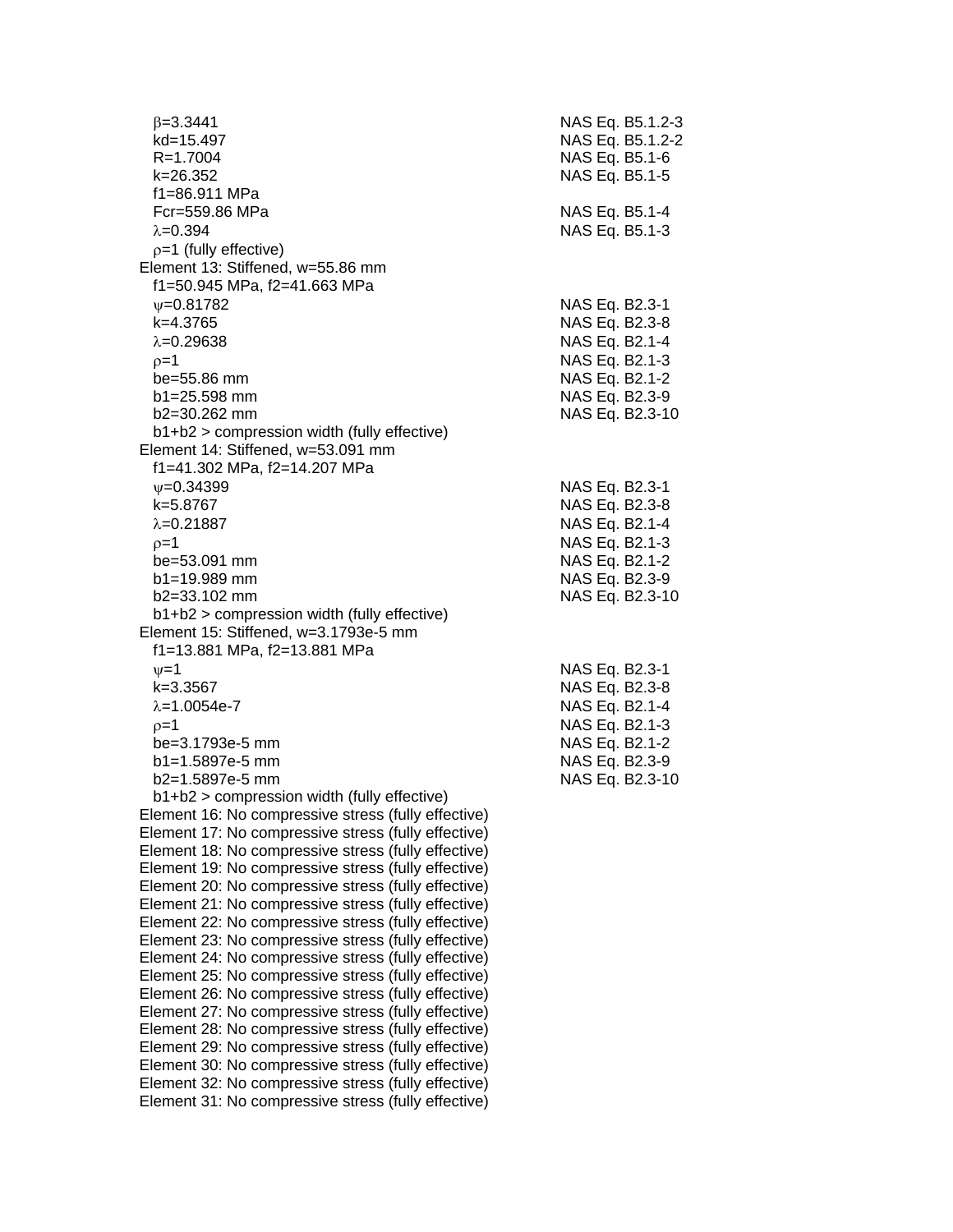Center of gravity shift: x=6.0822 mm Sye=290010 mm^3, Fy=248.21 MPa Mny=71.983 kN - m NAS Eq. C3.1.1  $\Omega$ b=1.67,  $\phi$ b=0.9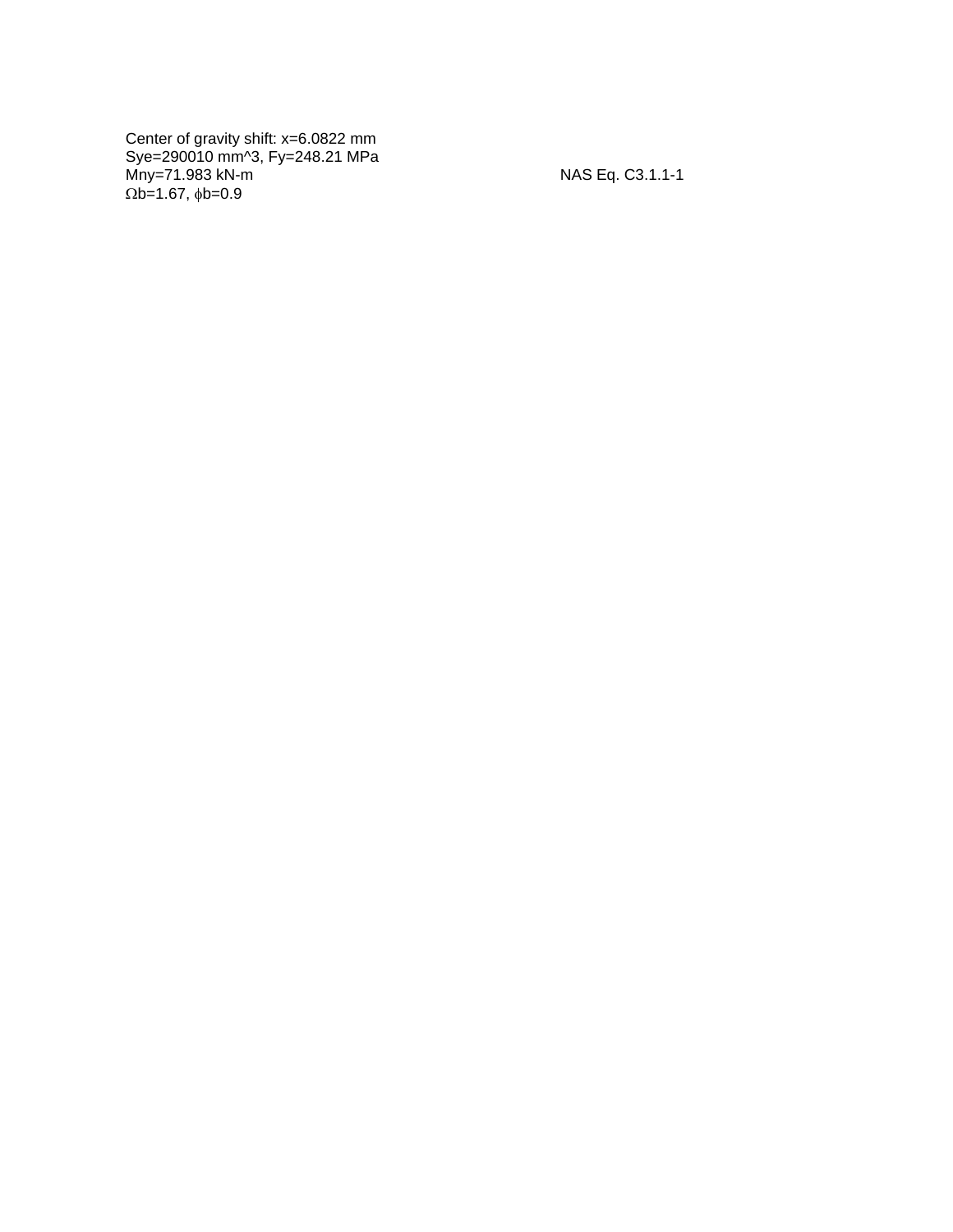CFS Version 8.0.2 Section: METSCODECK -0.8 .sct METSCODECK-0.8

Rev. Date: 14-07-2015 19:58:37

Printed: 14-07-2015 19:59:02

## Full Section Properties

| Area           | $1000.8$ mm <sup><math>\textdegree</math>2</sup> | Wt.    | $0.076969$ kN/m | Width         | 1251.0 mm                                       |  |
|----------------|--------------------------------------------------|--------|-----------------|---------------|-------------------------------------------------|--|
| Ix             | 568852 mm <sup><math>\textdegree</math>4</sup>   | rx.    | 23.84 mm        | Ixy           | $-114393$ mm <sup><math>\sim</math></sup> 4     |  |
| Sx(t)          | 15509 mm^3                                       | y(t)   | 36.68 mm        | $\alpha$      | 89.916 deg                                      |  |
| Sx(b)          | 19069 mm^3                                       | y(b)   | 29.83 mm        |               |                                                 |  |
|                |                                                  | Height | 66.51 mm        |               |                                                 |  |
| Iv             | 78995784 mm <sup>2</sup> 4                       | ry     | 280.95 mm       | Xo            | $-2.18$ mm                                      |  |
| Sy(1)          | 164036 mm <sup>2</sup> 3                         | x(1)   | 481.58 mm       | Yo            | $6.65$ mm                                       |  |
| Sy(r)          | 165231 mm^3                                      | x(r)   | 478.09 mm       | $\dot{7}x$    | 1.94 mm                                         |  |
|                |                                                  | Width  | 959.67 mm       | jу            | $-208.47$ mm                                    |  |
| I <sub>1</sub> | 78995944 mm <sup>2</sup> 4                       | r1     | 280.95 mm       |               |                                                 |  |
| I2             | 568685 mm <sup><math>4</math></sup>              | r2     | 23.84 mm        |               |                                                 |  |
| Ic             | 79564632 mm^4                                    | rc     | 281.96 mm       | $\mathbb{C}w$ | 5.0341e10 mm^6                                  |  |
| Ιo             | 79613600 mm^4                                    | ro     | 282.05 mm       | J             | $213.5$ mm <sup><math>\textdegree</math>4</sup> |  |

# Fully Braced Strength - 2012 North American Specification - US (ASD)

| Material Type: A572 Grade 50, Fy=344.74 MPa |             |  |                                |             |  |                 |                  |  |
|---------------------------------------------|-------------|--|--------------------------------|-------------|--|-----------------|------------------|--|
| Compression                                 |             |  | Positive Moment                |             |  | Positive Moment |                  |  |
| Pao                                         | 120.73 kN   |  | Maxo                           | 2.382 kN-m  |  | Mayo            | 25.832 kN-m      |  |
| Ae                                          | 630.38 mm^2 |  | Ixe                            | 467047 mm^4 |  | Ive             | 64859212 mm^4    |  |
|                                             |             |  | Sxe(t) 11541 mm <sup>2</sup> 3 |             |  | Sye(1)          | 146953 mm^3      |  |
| Tension                                     |             |  | Sxe(b)                         | 17935 mm^3  |  | Sye(r)          | 125136 mm^3      |  |
| Ta                                          | 206.59 kN   |  |                                |             |  |                 |                  |  |
|                                             |             |  | Negative Moment                |             |  | Negative Moment |                  |  |
|                                             |             |  | Maxo                           | 2.743 kN-m  |  |                 | Mayo 25.426 kN-m |  |
| Shear                                       |             |  | Ixe                            | 454795 mm^4 |  | Ive             | 64324972 mm^4    |  |
| Vay                                         | 29.44 kN    |  | Sxe(t) 14085 mm <sup>2</sup> 3 |             |  | Sye(1)          | 123169 mm^3      |  |
| Vax                                         | 10.14 kN    |  | Sxe(b)                         | 13289 mm^3  |  | Sye(r)          | 147056 mm^3      |  |

**¯¯¯¯¯¯¯¯¯¯¯¯¯¯¯¯¯¯¯¯¯¯¯¯¯¯¯¯¯¯¯¯¯¯¯¯¯¯¯¯¯¯¯¯¯¯¯¯¯¯¯¯¯¯¯¯¯¯¯¯¯¯¯¯¯¯¯¯¯¯¯¯**

**¯¯¯¯¯¯¯¯¯¯¯¯¯¯¯¯¯¯¯¯¯¯¯¯¯¯¯¯¯¯¯¯¯¯¯¯¯¯¯¯¯¯¯¯¯¯¯¯¯¯¯¯¯¯¯¯¯¯¯¯¯¯¯¯¯¯¯¯¯¯¯¯**

MSDECK element 2 w/t exceeds 60. R/t exceeds 10.

## Calculation Details - 2012 North American Specification - US (ASD)

| <b>Axial Tension Strength</b><br>Ag=1000.8 mm^2, Fy=344.74 MPa<br>$Tn=345$ kN<br>$\Omega t = 1.67$ , $\phi t = 0.9$ | NAS Eq. C2.1-1   |
|---------------------------------------------------------------------------------------------------------------------|------------------|
| Shear Strength<br><b>MSDECK</b> element 1<br>Aw=11.5 mm^2, Fv=206.84 MPa<br>Vn=2.3787 kN at -76 deg                 | NAS Eq. C3.2.1-2 |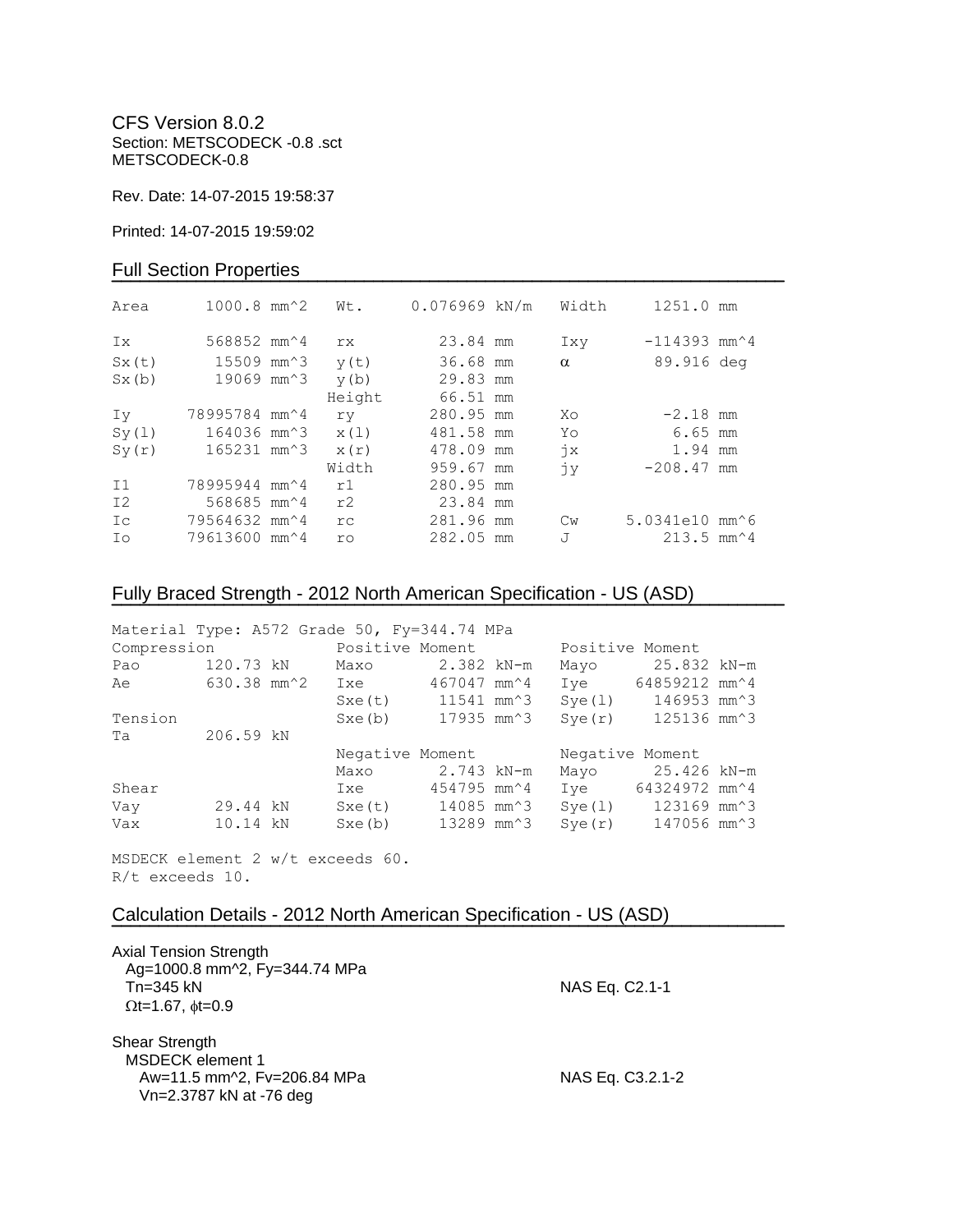| $\Omega v = 1.6$ , $\phi v = 0.95$<br><b>MSDECK</b> element 3 |                  |
|---------------------------------------------------------------|------------------|
| Aw=45.487 mm^2, Fv=163.35 MPa                                 | NAS Eq. C3.2.1-3 |
| Vn=7.4305 kN at 71 deg                                        |                  |
| $\Omega$ v=1.6, $\phi$ v=0.95                                 |                  |
| <b>MSDECK</b> element 8                                       |                  |
| Aw=45.487 mm^2, Fv=163.35 MPa                                 | NAS Eq. C3.2.1-3 |
| Vn=7.4305 kN at -71 deg                                       |                  |
| $Qv=1.6$ , $\phi v=0.95$                                      |                  |
| <b>MSDECK</b> element 13                                      |                  |
| Aw=45.487 mm^2, Fv=163.35 MPa                                 | NAS Eq. C3.2.1-3 |
| Vn=7.4305 kN at 71 deg                                        |                  |
| $Qv=1.6$ , $\phi v=0.95$<br>MSDECK element 18                 |                  |
| Aw=45.487 mm^2, Fv=163.35 MPa                                 | NAS Eq. C3.2.1-3 |
| Vn=7.4305 kN at -71 deg                                       |                  |
| $\Omega$ v=1.6, $\phi$ v=0.95                                 |                  |
| MSDECK element 23                                             |                  |
| Aw=45.487 mm^2, Fv=163.35 MPa                                 | NAS Eq. C3.2.1-3 |
| Vn=7.4305 kN at 71 deg                                        |                  |
| $Qv=1.6$ , $\phi v=0.95$                                      |                  |
| <b>MSDECK</b> element 28                                      |                  |
| Aw=45.487 mm^2, Fv=163.35 MPa                                 | NAS Eq. C3.2.1-3 |
| Vn=7.4305 kN at -71 deg                                       |                  |
| $Qv=1.6$ , $\phi v=0.95$                                      |                  |
| <b>MSDECK</b> element 30                                      |                  |
| Aw=8.8258 mm^2, Fv=206.84 MPa                                 | NAS Eq. C3.2.1-2 |
| Vn=1.8255 kN at 71 deg                                        |                  |
| $\Omega$ v=1.6, $\phi$ v=0.95                                 |                  |
| <b>MSDECK element 32</b>                                      |                  |
| Aw=11.744 mm^2, Fv=206.84 MPa<br>Vn=2.4292 kN at -67 deg      | NAS Eq. C3.2.1-2 |
| $\Omega$ v=1.6, $\phi$ v=0.95                                 |                  |
|                                                               |                  |
| Axial Compression Strength                                    |                  |
| Effective width calculations for part 1: MSDECK               |                  |
| Element 1: Unstiffened, w=14.375 mm                           |                  |
| f1=344.74 MPa, f2=344.74 MPa                                  |                  |
| $\nu = 1$                                                     | NAS Eq. B3.2-1   |
| k=0.43                                                        | NAS Eq. B3.2-3   |
| $\lambda = 1.1868$                                            | NAS Eq. B2.1-4   |
| $p=0.68641$                                                   | NAS Eq. B2.1-3   |
| b=9.8672 mm (ineffective width=4.5078 mm)                     | NAS Eq. B2.1-2   |
| Element 2: Check for lip stiffener reduction                  |                  |
| $S = 31.091$                                                  | NAS Eq. B4-7     |
| la=122.88 mm^4                                                | NAS Eq. B4-8     |
| $Is=186.48$ mm $\textdegree$ 4 > la (no lip reduction)        |                  |
| k=4<br>Element 2: Stiffened, w=63.804 mm                      | NAS Table B4-1   |
| f1=344.74 MPa, f2=344.74 MPa                                  |                  |
| $\nu = 1$                                                     | NAS Eq. B2.3-1   |
| $k=4$                                                         | NAS Eq. B2.3-8   |
| $\lambda = 1.7271$                                            | NAS Eq. B2.1-4   |
| $p=0.50525$                                                   | NAS Eq. B2.1-3   |
| be=32.237 mm                                                  | NAS Eq. B2.1-2   |
|                                                               |                  |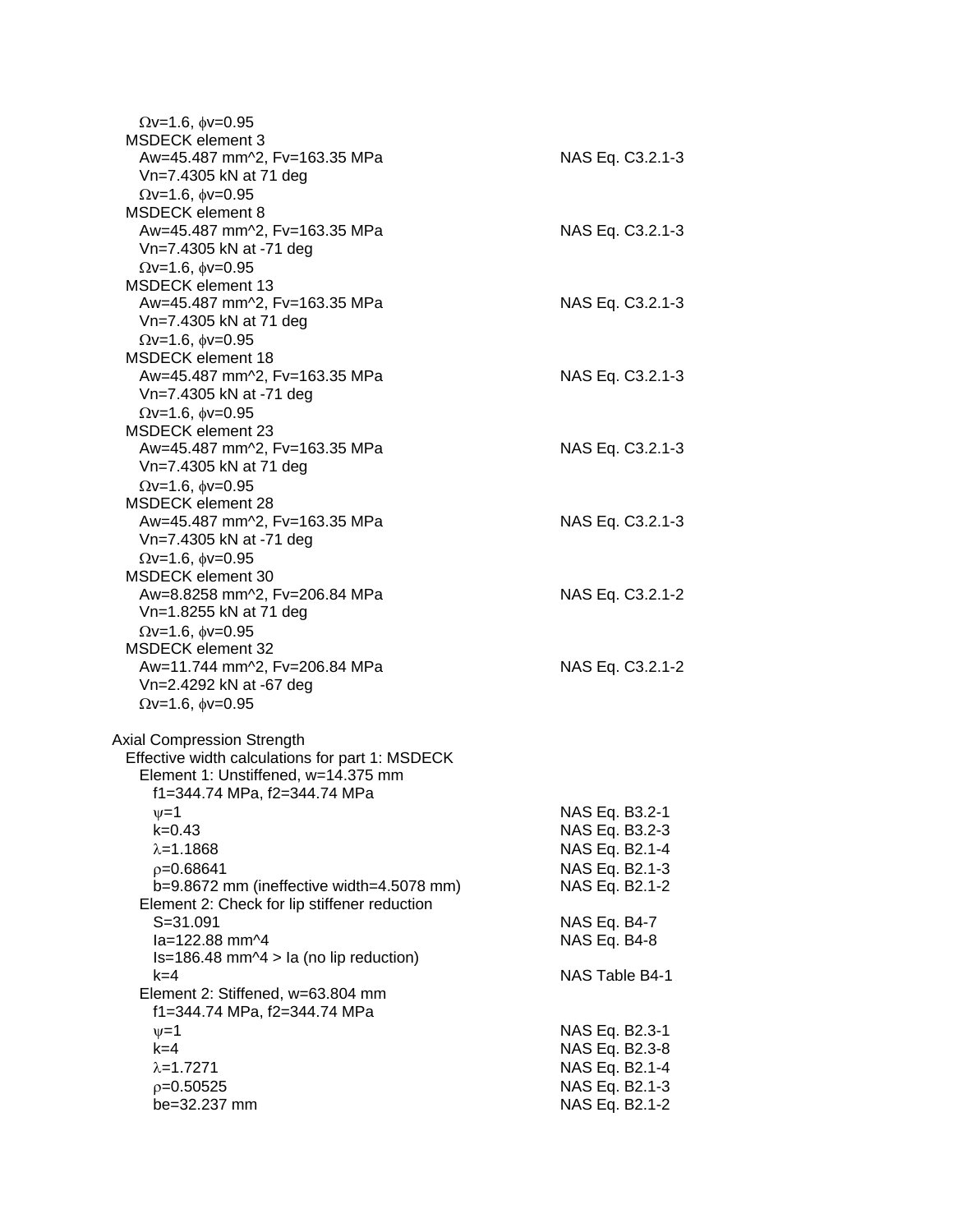| $b1 = 16.119$ mm<br>b2=16.119 mm                                                                 | NAS Eq. B2.3-9<br>NAS Eq. B2.3-10 |
|--------------------------------------------------------------------------------------------------|-----------------------------------|
| Ineffective width=31.567 mm<br>Element 3: Stiffened, w=56.859 mm<br>f1=344.74 MPa, f2=344.74 MPa |                                   |
| $\nu = 1$<br>$k=4$                                                                               | NAS Eq. B2.3-1<br>NAS Eq. B2.3-8  |
| $\lambda = 1.5391$                                                                               | NAS Eq. B2.1-4                    |
| $p = 0.55686$                                                                                    | NAS Eq. B2.1-3                    |
| be=31.662 mm                                                                                     | NAS Eq. B2.1-2                    |
| $b1 = 15.831$ mm                                                                                 | NAS Eq. B2.3-9                    |
| $b2 = 15.831$ mm                                                                                 | NAS Eq. B2.3-10                   |
| Ineffective width=25.197 mm                                                                      |                                   |
| Element 4: Stiffened, w=53.982 mm                                                                |                                   |
| f1=344.74 MPa, f2=344.74 MPa                                                                     |                                   |
| $\nu = 1$<br>$k=4$                                                                               | NAS Eq. B2.3-1<br>NAS Eq. B2.3-8  |
| $\lambda = 1.4612$                                                                               | NAS Eq. B2.1-4                    |
| $p = 0.58132$                                                                                    | NAS Eq. B2.1-3                    |
| be=31.381 mm                                                                                     | NAS Eq. B2.1-2                    |
| $b1 = 15.69$ mm                                                                                  | NAS Eq. B2.3-9                    |
| $b2 = 15.69$ mm                                                                                  | NAS Eq. B2.3-10                   |
| Ineffective width=22.601 mm                                                                      |                                   |
| Element 5: Stiffened, w=3.0894e-5 mm<br>f1=344.74 MPa, f2=344.74 MPa                             |                                   |
| $\nu = 1$                                                                                        | NAS Eq. B2.3-1                    |
| $k = 2.5138$                                                                                     | NAS Eq. B2.3-8                    |
| $\lambda = 1.0549e-6$                                                                            | NAS Eq. B2.1-4                    |
| $p=1$<br>be=3.0894e-5 mm                                                                         | NAS Eq. B2.1-3<br>NAS Eq. B2.1-2  |
| b1=1.5447e-5 mm                                                                                  | NAS Eq. B2.3-9                    |
| b2=1.5447e-5 mm                                                                                  | NAS Eq. B2.3-10                   |
| b1+b2 > compression width (fully effective)                                                      |                                   |
| Element 6: Stiffened, w=3.0894e-5 mm<br>f1=344.74 MPa, f2=344.74 MPa                             |                                   |
| $v = 1$                                                                                          | NAS Eq. B2.3-1                    |
| k=2.5138                                                                                         | NAS Eq. B2.3-8                    |
| $\lambda = 1.0549e-6$                                                                            | NAS Eq. B2.1-4                    |
| $p=1$<br>be=3.0894e-5 mm                                                                         | NAS Eq. B2.1-3                    |
| $b1 = 1.5447e-5$ mm                                                                              | NAS Eq. B2.1-2<br>NAS Eq. B2.3-9  |
| b2=1.5447e-5 mm                                                                                  | NAS Eq. B2.3-10                   |
| b1+b2 > compression width (fully effective)                                                      |                                   |
| Element 7: Stiffened, w=53.982 mm                                                                |                                   |
| f1=344.74 MPa, f2=344.74 MPa                                                                     |                                   |
| $\nu = 1$                                                                                        | NAS Eq. B2.3-1                    |
| $k=4$                                                                                            | NAS Eq. B2.3-8                    |
| $\lambda = 1.4612$                                                                               | NAS Eq. B2.1-4                    |
| $p=0.58132$                                                                                      | NAS Eq. B2.1-3                    |
| be=31.381 mm<br>$b1 = 15.69$ mm                                                                  | NAS Eq. B2.1-2<br>NAS Eq. B2.3-9  |
| $b2 = 15.69$ mm                                                                                  | NAS Eq. B2.3-10                   |
| Ineffective width=22.601 mm                                                                      |                                   |
| Element 8: Stiffened, w=56.859 mm                                                                |                                   |
| f1=344.74 MPa, f2=344.74 MPa                                                                     |                                   |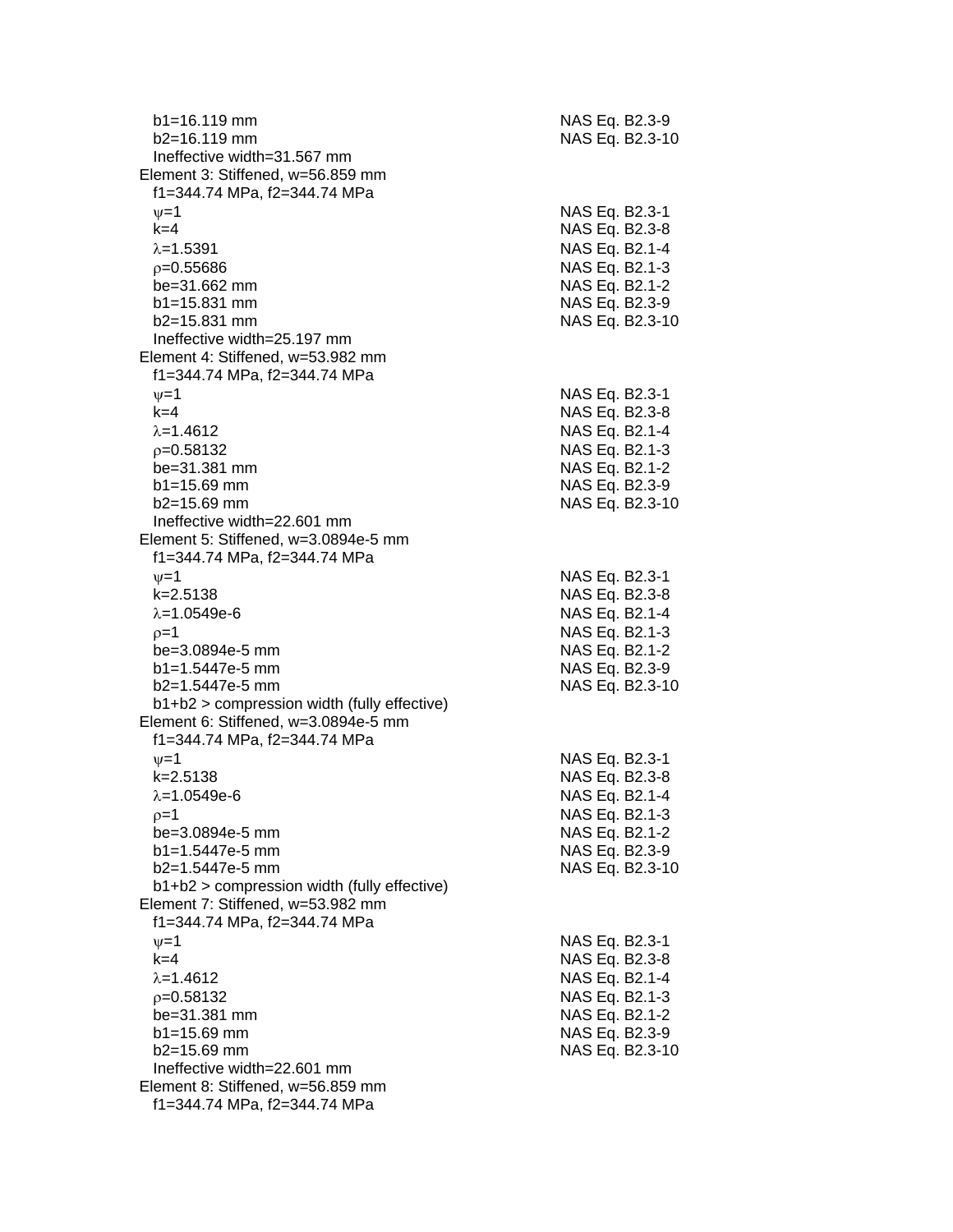$\nu$  =1 NAS Eq. B2.3-1 k=4 NAS Eq. B2.3 - 8 =1.5391 NAS Eq. B2.1 - 4  $\rho$ =0.55686 NAS Eq. B2.1-3 be=31.662 mm b1=15.831 mm NAS Eq. B2.3-9  $b2=15.831$  mm NAS Eq. B2.3-10 Ineffective width=25.197 mm Element 9: Stiffened, w=53.982 mm f1=344.74 MPa, f2=344.74 MPa  $\psi$ =1 NAS Eq. B2.3-1 k=4 NAS Eq. B2.3 - 8 λ=1.4612 NAS Eq. B2.1-4  $\rho$ =0.58132 NAS Eq. B2.1-3 be=31.381 mm b1=15.69 mm NAS Eq. B2.3-9 b2=15.69 mm NAS Eq. B2.3 -10 Ineffective width=22.601 mm Element 10: Stiffened, w=3.0894e-5 mm f1=344.74 MPa, f2=344.74 MPa  $\psi$ =1 NAS Eq. B2.3-1 k=2.5138 NAS Eq. B2. 3 - 8 =1.0549e - 6 NAS Eq. B2.1 - 4  $\rho$ =1 NAS Eq. B2.1-3 be=3.0894e -5 mm NAS Eq. B2.1 - 2 b1=1.5447e-5 mm -5 mm NAS Eq. B2.3 - 9 b2=1.5447e -5 mm NAS Eq. B2.3 -10 b1+b2 > compression width (fully effective) Element 11: Stiffened, w=3.0894e-5 mm f1=344.74 MPa, f2=344.74 MPa  $\nu$  =1 NAS Eq. B2.3-1 k=2.5138 NAS Eq. B2.3 - 8 =1.0549e - 6 NAS Eq. B2.1 - 4  $\rho=1$  NAS Eq. B2.1-3 be=3.0894e -5 mm NAS Eq. B2.1 - 2 b1=1.5447e-5 mm -5 mm NAS Eq. B2.3 - 9 b2=1.5447e-5 mm -5 mm NAS Eq. B2.3 -10 b1+b2 > compression width (fully effective) Element 12: Stiffened, w=53.982 mm f1=344.74 MPa, f2=344.74 MPa  $\psi$ =1 NAS Eq. B2.3-1 k=4 NAS Eq. B2.3 - 8 λ=1.4612 NAS Eq. B2.1-4  $\rho$ =0.58132 NAS Eq. B2.1-3 be=31.381 mm  $b1 = 15.69$  mm b2=15.69 mm NAS Eq. B2.3 -10 Ineffective width=22.601 mm Element 13: Stiffened, w=56.859 mm f1=344.74 MPa, f2=344.74 MPa  $\psi$ =1 NAS Eq. B2.3-1 k=4 NAS Eq. B2.3 - 8 =1.5391 NAS Eq. B2.1 - 4  $\rho$ =0.55686 NAS Eq. B2.1-3 be=31.662 mm NAS Eq. B2.1-2

- 2

- 2

- 2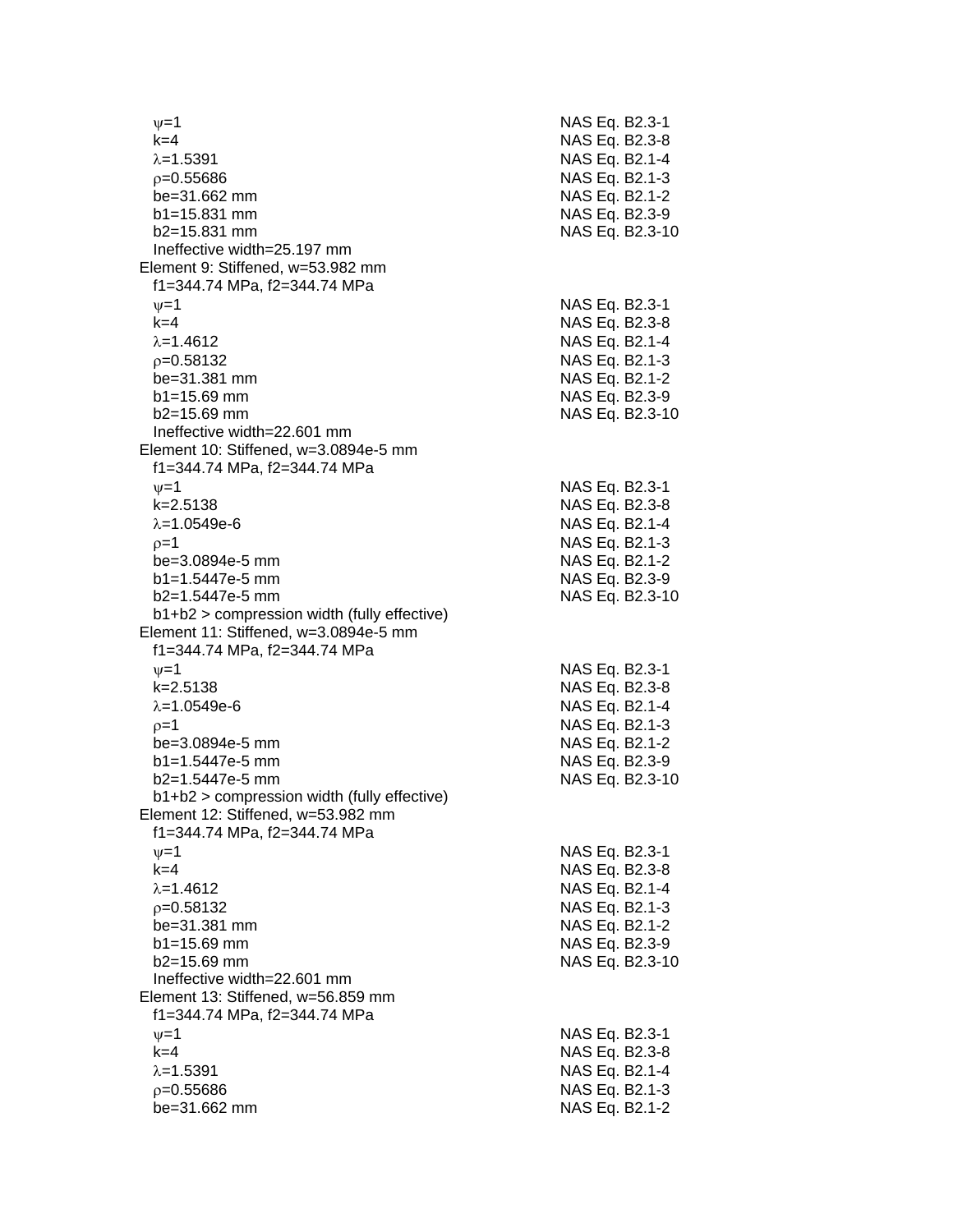| $b1 = 15.831$ mm<br>$b2 = 15.831$ mm          | NAS Eq. B2.3-9 | NAS Eq. B2.3-10 |
|-----------------------------------------------|----------------|-----------------|
| Ineffective width=25.197 mm                   |                |                 |
| Element 14: Stiffened, w=53.982 mm            |                |                 |
| f1=344.74 MPa, f2=344.74 MPa                  |                |                 |
| $\nu = 1$                                     | NAS Eq. B2.3-1 |                 |
| $k=4$                                         | NAS Eq. B2.3-8 |                 |
| $\lambda = 1.4612$                            | NAS Eq. B2.1-4 |                 |
| $p=0.58132$                                   | NAS Eq. B2.1-3 |                 |
| be=31.381 mm                                  | NAS Eq. B2.1-2 |                 |
| $b1 = 15.69$ mm                               | NAS Eq. B2.3-9 |                 |
| $b2 = 15.69$ mm                               |                | NAS Eq. B2.3-10 |
| Ineffective width=22.601 mm                   |                |                 |
| Element 15: Stiffened, w=3.0894e-5 mm         |                |                 |
| f1=344.74 MPa, f2=344.74 MPa                  |                |                 |
| $\nu = 1$                                     | NAS Eq. B2.3-1 |                 |
| $k = 2.5138$                                  | NAS Eq. B2.3-8 |                 |
|                                               |                |                 |
| $\lambda = 1.0549e-6$                         | NAS Eq. B2.1-4 |                 |
| $p=1$                                         | NAS Eq. B2.1-3 |                 |
| be=3.0894e-5 mm                               | NAS Eq. B2.1-2 |                 |
| $b1 = 1.5447e-5$ mm                           | NAS Eq. B2.3-9 |                 |
| $b2=1.5447e-5$ mm                             |                | NAS Eq. B2.3-10 |
| $b1+b2$ > compression width (fully effective) |                |                 |
| Element 16: Stiffened, w=3.0894e-5 mm         |                |                 |
| f1=344.74 MPa, f2=344.74 MPa                  |                |                 |
| $\nu = 1$                                     | NAS Eq. B2.3-1 |                 |
| $k = 2.5138$                                  | NAS Eq. B2.3-8 |                 |
| $\lambda = 1.0549e-6$                         | NAS Eq. B2.1-4 |                 |
| $p=1$                                         | NAS Eq. B2.1-3 |                 |
| be=3.0894e-5 mm                               | NAS Eq. B2.1-2 |                 |
| $b1 = 1.5447e-5$ mm                           | NAS Eq. B2.3-9 |                 |
| $b2=1.5447e-5$ mm                             |                | NAS Eq. B2.3-10 |
| b1+b2 > compression width (fully effective)   |                |                 |
| Element 17: Stiffened, w=53.982 mm            |                |                 |
| f1=344.74 MPa, f2=344.74 MPa                  |                |                 |
| $\nu = 1$                                     | NAS Eq. B2.3-1 |                 |
| $k = 4$                                       | NAS Eq. B2.3-8 |                 |
| $\lambda = 1.4612$                            | NAS Eq. B2.1-4 |                 |
| $p=0.58132$                                   | NAS Eq. B2.1-3 |                 |
| be=31.381 mm                                  | NAS Eq. B2.1-2 |                 |
| $b1 = 15.69$ mm                               | NAS Eq. B2.3-9 |                 |
| $b2=15.69$ mm                                 |                | NAS Eq. B2.3-10 |
| Ineffective width=22.601 mm                   |                |                 |
| Element 18: Stiffened, w=56.859 mm            |                |                 |
| f1=344.74 MPa, f2=344.74 MPa                  |                |                 |
| $\nu = 1$                                     | NAS Eq. B2.3-1 |                 |
| $k=4$                                         | NAS Eq. B2.3-8 |                 |
| $\lambda = 1.5391$                            | NAS Eq. B2.1-4 |                 |
| $p=0.55686$                                   | NAS Eq. B2.1-3 |                 |
| be=31.662 mm                                  | NAS Eq. B2.1-2 |                 |
| $b1 = 15.831$ mm                              | NAS Eq. B2.3-9 |                 |
| b2=15.831 mm                                  |                | NAS Eq. B2.3-10 |
| Ineffective width=25.197 mm                   |                |                 |
| Element 19: Stiffened, w=53.982 mm            |                |                 |
| f1=344.74 MPa, f2=344.74 MPa                  |                |                 |
|                                               |                |                 |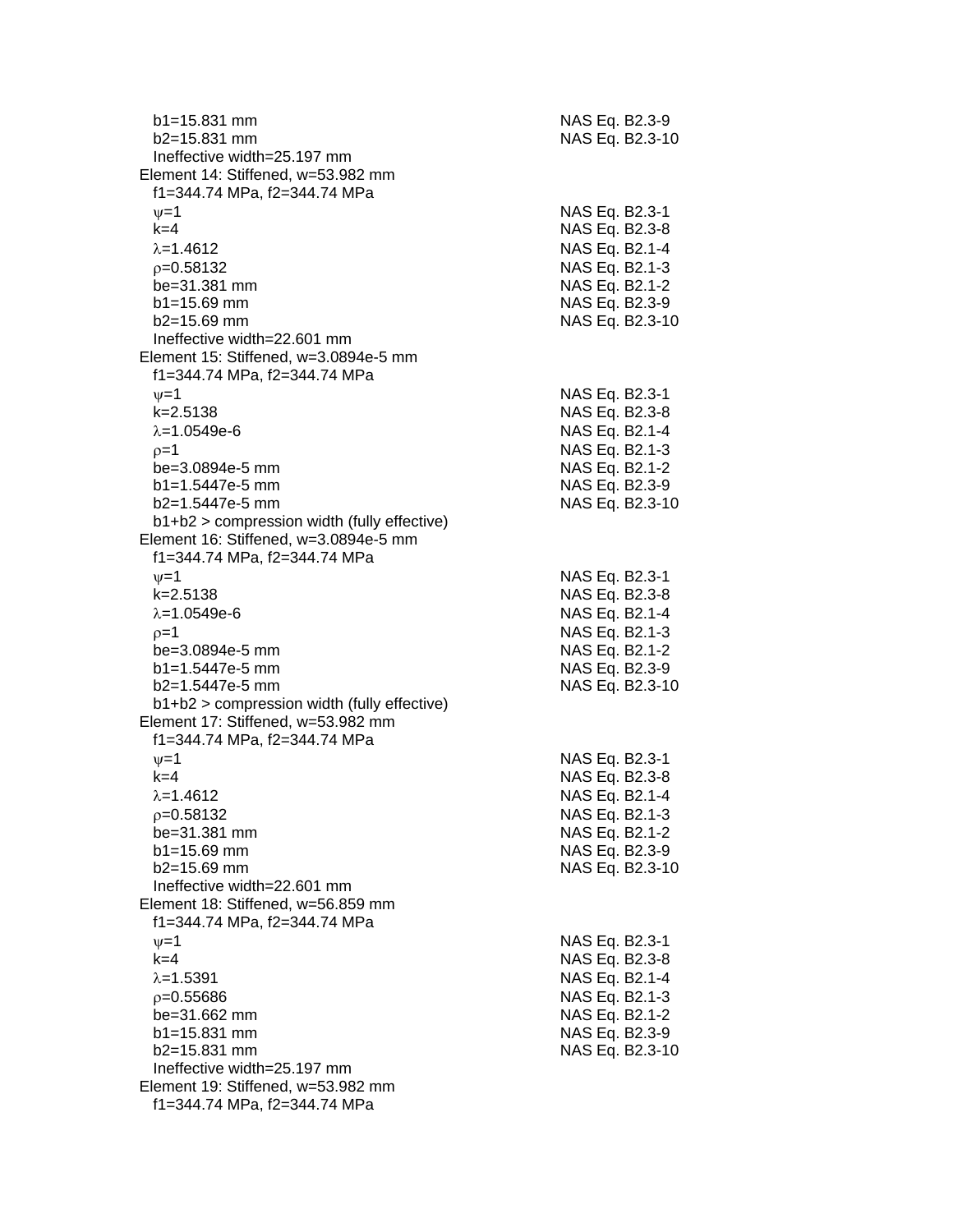$v=1$  NAS Eq. B2.3-1 k=4 NAS Eq. B2.3-8  $\lambda = 1.4612$  NAS Eq. B2.1-4 p=0.58132 NAS Eq. B2.1-3 be=31.381 mm NAS Eq. B2.1-2 b1=15.69 mm NAS Eq. B2.3-9 b2=15.69 mm NAS Eq. B2.3-10 Ineffective width=22.601 mm Element 20: Stiffened, w=3.0894e-5 mm f1=344.74 MPa, f2=344.74 MPa  $\nu$ =1 NAS Eq. B2.3-1 k=2.5138 NAS Eq. B2.3-8  $\lambda = 1.0549e-6$  NAS Eq. B2.1-4  $p=1$  NAS Eq. B2.1-3 be=3.0894e-5 mm NAS Eq. B2.1-2 b1=1.5447e-5 mm NAS Eq. B2.3-9 b2=1.5447e-5 mm NAS Eq. B2.3-10 b1+b2 > compression width (fully effective) Element 21: Stiffened, w=3.0894e-5 mm f1=344.74 MPa, f2=344.74 MPa  $\nu=1$  NAS Eq. B2.3-1 k=2.5138 NAS Eq. B2.3-8  $\lambda = 1.0549e-6$  NAS Eq. B2.1-4  $p=1$  NAS Eq. B2.1-3 be=3.0894e-5 mm NAS Eq. B2.1-2 b1=1.5447e-5 mm NAS Eq. B2.3-9 b2=1.5447e-5 mm NAS Eq. B2.3-10 b1+b2 > compression width (fully effective) Element 22: Stiffened, w=53.982 mm f1=344.74 MPa, f2=344.74 MPa  $v=1$  NAS Eq. B2.3-1 k=4 NAS Eq. B2.3-8  $\lambda$ =1.4612 NAS Eq. B2.1-4 =0.58132 NAS Eq. B2.1-3 be=31.381 mm NAS Eq. B2.1-2 b1=15.69 mm NAS Eq. B2.3-9 b2=15.69 mm NAS Eq. B2.3-10 Ineffective width=22.601 mm Element 23: Stiffened, w=56.859 mm f1=344.74 MPa, f2=344.74 MPa  $\nu = 1$  NAS Eq. B2.3-1 k=4 NAS Eq. B2.3-8  $\lambda = 1.5391$  NAS Eq. B2.1-4  $p=0.55686$  NAS Eq. B2.1-3 be=31.662 mm NAS Eq. B2.1-2 b1=15.831 mm NAS Eq. B2.3-9 b2=15.831 mm NAS Eq. B2.3-10 Ineffective width=25.197 mm Elements 24 to 27: NAS Section B5 - Elements with Intermediate Stiffeners bo=140.12 mm, bp=53.982 mm kloc=26.95 NAS Eq. B5.1.2-1  $\beta$ =4.4502 NAS Eq. B5.1.2-3 kd=26.852 NAS Eq. B5.1.2-2 R=1.7071 NAS Eq. B5.1-6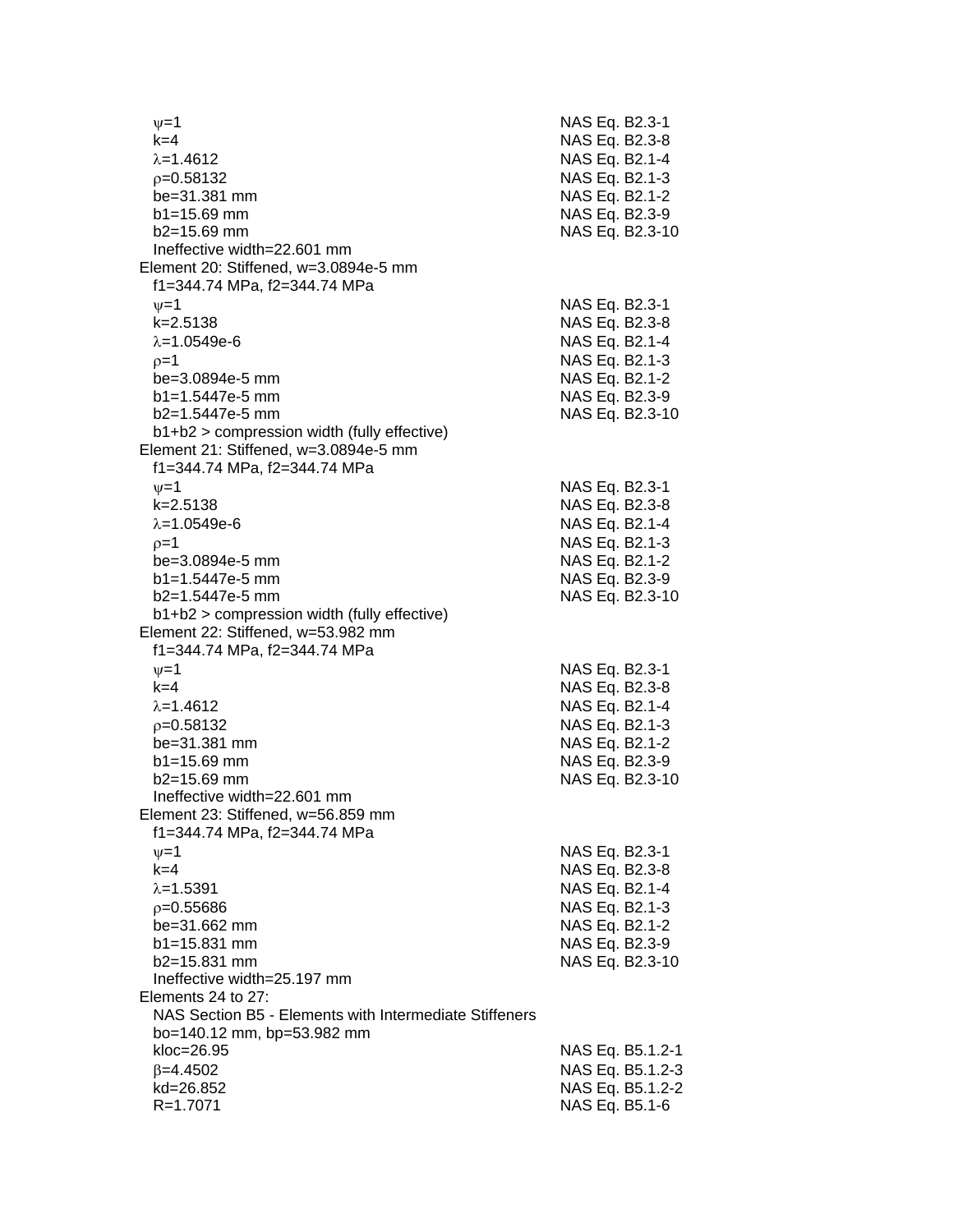k=26.95 NAS Eq. B5.1-5 f1=344.74 MPa Fcr=161.5 MPa NAS Eq. B5.1-4  $\lambda$ =1.461 NAS Eq. B5.1-3  $p=0.58138$  NAS Eq. B5.1-2 be=85.15 mm NAS Eq. B5.1-1 Element 28: Stiffened, w=56.859 mm f1=344.74 MPa, f2=344.74 MPa  $v=1$  NAS Eq. B2.3-1 k=4 NAS Eq. B2.3-8  $\lambda$ =1.5391 NAS Eq. B2.1-4  $p=0.55686$  NAS Eq. B2.1-3 be=31.662 mm NAS Eq. B2.1-2 b1=15.831 mm NAS Eq. B2.3-9 b2=15.831 mm NAS Eq. B2.3-10 Ineffective width=25.197 mm Element 29: Stiffened, w=60.859 mm f1=344.74 MPa, f2=344.74 MPa  $v=1$  NAS Eq. B2.3-1 k=4 NAS Eq. B2.3-8  $\lambda = 1.6474$  NAS Eq. B2.1-4 =0.52596 NAS Eq. B2.1-3 be=32.009 mm NAS Eq. B2.1-2 b1=16.005 mm NAS Eq. B2.3-9 b2=16.005 mm NAS Eq. B2.3-10 Ineffective width=28.849 mm Element 30: Stiffened, w=11.032 mm f1=344.74 MPa, f2=344.74 MPa  $\nu=1$  NAS Eq. B2.3-1 k=4 NAS Eq. B2.3-8  $\lambda$ =0.29863 NAS Eq. B2.1-4  $p=1$  NAS Eq. B2.1-3 be=11.032 mm NAS Eq. B2.1-2 b1=5.5161 mm NAS Eq. B2.3-9 b2=5.5161 mm NAS Eq. B2.3-10 b1+b2 > compression width (fully effective) Element 32: Unstiffened, w=14.68 mm f1=344.74 MPa, f2=344.74 MPa  $v=1$  NAS Eq. B3.2-1 k=0.43 NAS Eq. B3.2-3  $\lambda = 1.212$  NAS Eq. B2.1-4 =0.67533 NAS Eq. B2.1-3 b=9.9138 mm (ineffective width=4.7662 mm) NAS Eq. B2.1-2 Element 31: Check for lip stiffener reduction S=31.091 NAS Eq. B4-7 w/t < 0.328S (no lip reduction) Element 31: Stiffened, w=7.5698e-6 mm f1=344.74 MPa, f2=344.74 MPa  $v=1$  NAS Eq. B2.3-1 k=4 NAS Eq. B2.3-8  $\lambda$ =2.0491e-7 NAS Eq. B2.1-4  $p=1$  NAS Eq. B2.1-3 be=7.5698e-6 mm NAS Eq. B2.1-2 b1=3.7849e-6 mm NAS Eq. B2.3-9 b2=3.7849e-6 mm NAS Eq. B2.3-10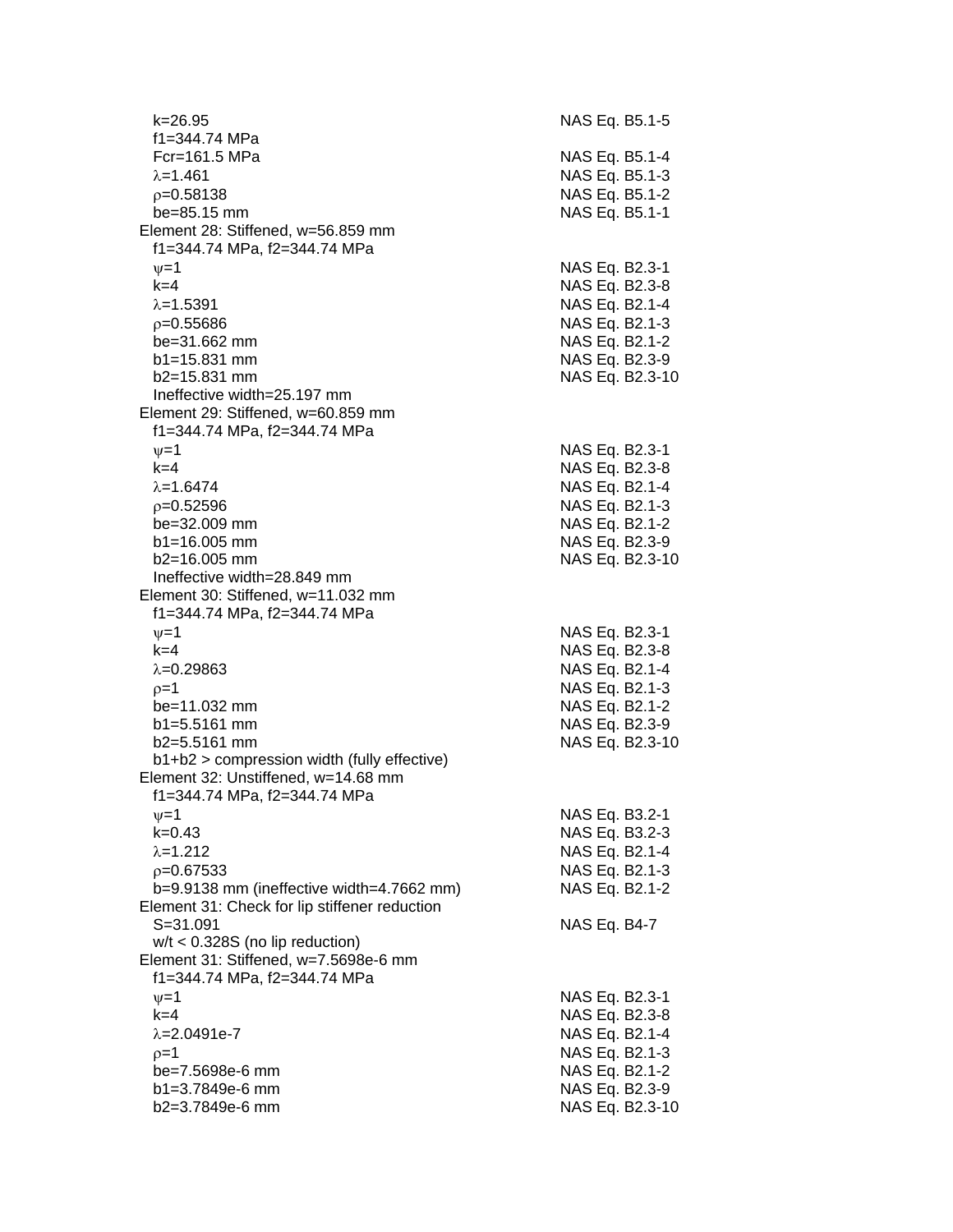| $b1+b2$ > compression width (fully effective)                                                                                                                                                                                                                                                                                                 |                                                                                        |
|-----------------------------------------------------------------------------------------------------------------------------------------------------------------------------------------------------------------------------------------------------------------------------------------------------------------------------------------------|----------------------------------------------------------------------------------------|
| Ae=630.38 mm^2, Fy=344.74 MPa<br>Pn=217.32 kN<br>$\Omega$ c=1.8, $\phi$ c=0.85                                                                                                                                                                                                                                                                | NAS Eq. C4.1-1                                                                         |
| Positive Flexural Strength about X-axis<br>Effective width calculations for part 1: MSDECK<br>Element 1: No compressive stress (fully effective)<br>Element 2: No compressive stress (fully effective)<br>Element 3: Stiffened, w=56.859 mm<br>f1=262.37 MPa, f2=-195.61 MPa                                                                  |                                                                                        |
| $\nu = 0.74555$<br>k=18.128<br>$\lambda = 0.63072$<br>$p=1$<br>be=56.859 mm                                                                                                                                                                                                                                                                   | NAS Eq. B2.3-1<br>NAS Eq. B2.3-2<br>NAS Eq. B2.1-4<br>NAS Eq. B2.1-3<br>NAS Eq. B2.1-2 |
| ho=58 mm, bo=55 mm, ho/bo=1.0545<br>$b1 = 15.18$ mm<br>b2=28.429 mm<br>Compression width=32.574 mm<br>b1+b2 > compression width (fully effective)                                                                                                                                                                                             | NAS Eq. B2.3-3<br>NAS Eq. B2.3-4                                                       |
| Elements 4 to 7:<br>NAS Section B5 - Elements with Intermediate Stiffeners<br>bo=140.12 mm, bp=53.982 mm<br>kloc=26.95                                                                                                                                                                                                                        | NAS Eq. B5.1.2-1                                                                       |
| $\beta = 4.4501$<br>kd=26.852<br>R=1.7071<br>$k = 26.95$                                                                                                                                                                                                                                                                                      | NAS Eq. B5.1.2-3<br>NAS Eq. B5.1.2-2<br>NAS Eq. B5.1-6<br>NAS Eq. B5.1-5               |
| f1=264.67 MPa<br>Fcr=161.5 MPa<br>$\lambda = 1.2802$<br>$p=0.6469$<br>be=94.745 mm<br>Element 8: Stiffened, w=56.859 mm                                                                                                                                                                                                                       | NAS Eq. B5.1-4<br>NAS Eq. B5.1-3<br>NAS Eq. B5.1-2<br>NAS Eq. B5.1-1                   |
| f1=262.37 MPa, f2=-195.61 MPa<br>$\nu = 0.74555$<br>k=18.128<br>$\lambda = 0.63072$<br>$p=1$<br>be=56.859 mm                                                                                                                                                                                                                                  | NAS Eq. B2.3-1<br>NAS Eq. B2.3-2<br>NAS Eq. B2.1-4<br>NAS Eq. B2.1-3<br>NAS Eq. B2.1-2 |
| ho=58 mm, bo=55 mm, ho/bo=1.0545<br>$b1 = 15.18$ mm<br>b2=28.429 mm<br>Compression width=32.574 mm                                                                                                                                                                                                                                            | NAS Eq. B2.3-3<br>NAS Eq. B2.3-4                                                       |
| b1+b2 > compression width (fully effective)<br>Element 9: No compressive stress (fully effective)<br>Element 10: No compressive stress (fully effective)<br>Element 11: No compressive stress (fully effective)<br>Element 12: No compressive stress (fully effective)<br>Element 13: Stiffened, w=56.859 mm<br>f1=262.37 MPa, f2=-195.61 MPa |                                                                                        |
| $\psi = 0.74555$<br>k=18.128                                                                                                                                                                                                                                                                                                                  | NAS Eq. B2.3-1<br>NAS Eq. B2.3-2                                                       |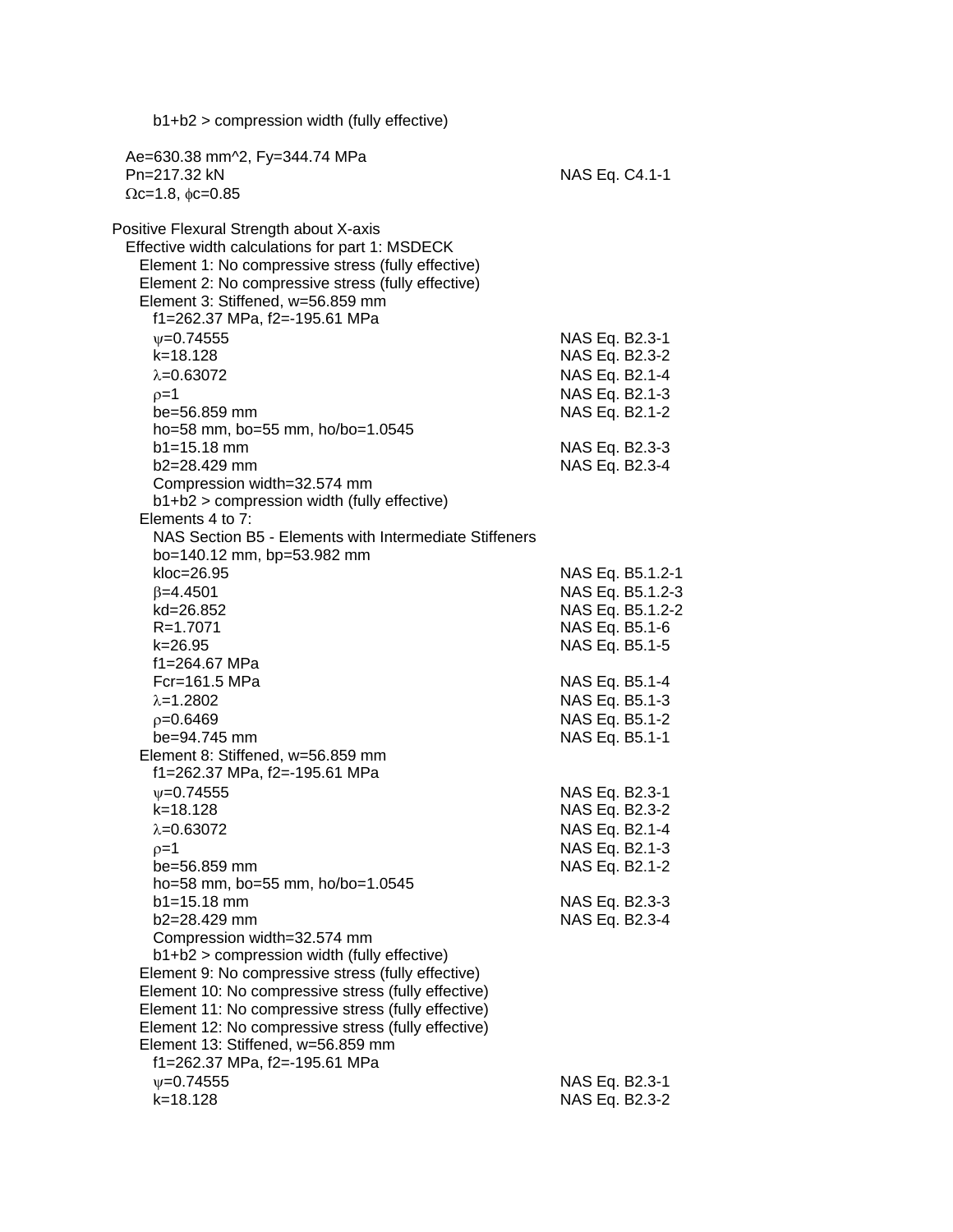| $\lambda = 0.63072$<br>$0=1$<br>be=56.859 mm           | NAS Eq. B2.1-4<br>NAS Eq. B2.1-3<br>NAS Eq. B2.1-2 |
|--------------------------------------------------------|----------------------------------------------------|
| ho=58 mm, bo=55 mm, ho/bo=1.0545                       |                                                    |
| $b1 = 15.18$ mm                                        | NAS Eq. B2.3-3                                     |
| b2=28.429 mm                                           | NAS Eq. B2.3-4                                     |
| Compression width=32.574 mm                            |                                                    |
| b1+b2 > compression width (fully effective)            |                                                    |
| Elements 14 to 17:                                     |                                                    |
| NAS Section B5 - Elements with Intermediate Stiffeners |                                                    |
| bo=140.12 mm, bp=53.982 mm                             |                                                    |
| $kloc=26.95$                                           | NAS Eq. B5.1.2-1                                   |
| $\beta = 4.4502$                                       | NAS Eq. B5.1.2-3                                   |
| kd=26.852                                              | NAS Eq. B5.1.2-2                                   |
| R=1.7071                                               | NAS Eq. B5.1-6                                     |
| k=26.95                                                | NAS Eq. B5.1-5                                     |
| f1=264.67 MPa<br>Fcr=161.5 MPa                         | NAS Eq. B5.1-4                                     |
| $\lambda = 1.2802$                                     | NAS Eq. B5.1-3                                     |
| $p=0.6469$                                             | NAS Eq. B5.1-2                                     |
| be=94.746 mm                                           | NAS Eq. B5.1-1                                     |
| Element 18: Stiffened, w=56.859 mm                     |                                                    |
| f1=262.37 MPa, f2=-195.61 MPa                          |                                                    |
| $\nu = 0.74555$                                        | NAS Eq. B2.3-1                                     |
| $k = 18.128$                                           | NAS Eq. B2.3-2                                     |
| $\lambda = 0.63072$                                    | NAS Eq. B2.1-4                                     |
| $p=1$                                                  | NAS Eq. B2.1-3                                     |
| be=56.859 mm                                           | NAS Eq. B2.1-2                                     |
| ho=58 mm, bo=55 mm, ho/bo=1.0545                       |                                                    |
| $b1 = 15.18$ mm                                        | NAS Eq. B2.3-3                                     |
| b2=28.429 mm                                           | NAS Eq. B2.3-4                                     |
| Compression width=32.574 mm                            |                                                    |
| b1+b2 > compression width (fully effective)            |                                                    |
| Element 19: No compressive stress (fully effective)    |                                                    |
| Element 20: No compressive stress (fully effective)    |                                                    |
| Element 21: No compressive stress (fully effective)    |                                                    |
| Element 22: No compressive stress (fully effective)    |                                                    |
| Element 23: Stiffened, w=56.859 mm                     |                                                    |
| f1=262.37 MPa, f2=-195.61 MPa                          |                                                    |
| $\nu = 0.74555$                                        | NAS Eq. B2.3-1                                     |
| k=18.128                                               | NAS Eq. B2.3-2                                     |
| $\lambda = 0.63072$                                    | NAS Eq. B2.1-4                                     |
| $p=1$                                                  | NAS Eq. B2.1-3                                     |
| be=56.859 mm                                           | NAS Eq. B2.1-2                                     |
| ho=58 mm, bo=55 mm, ho/bo=1.0545                       |                                                    |
| $b1 = 15.18$ mm<br>b2=28.429 mm                        | NAS Eq. B2.3-3<br>NAS Eq. B2.3-4                   |
| Compression width=32.574 mm                            |                                                    |
| b1+b2 > compression width (fully effective)            |                                                    |
| Elements 24 to 27:                                     |                                                    |
| NAS Section B5 - Elements with Intermediate Stiffeners |                                                    |
| bo=140.12 mm, bp=53.982 mm                             |                                                    |
| kloc=26.95                                             | NAS Eq. B5.1.2-1                                   |
| $\beta = 4.4502$                                       | NAS Eq. B5.1.2-3                                   |
| kd=26.852                                              | NAS Eq. B5.1.2-2                                   |
|                                                        |                                                    |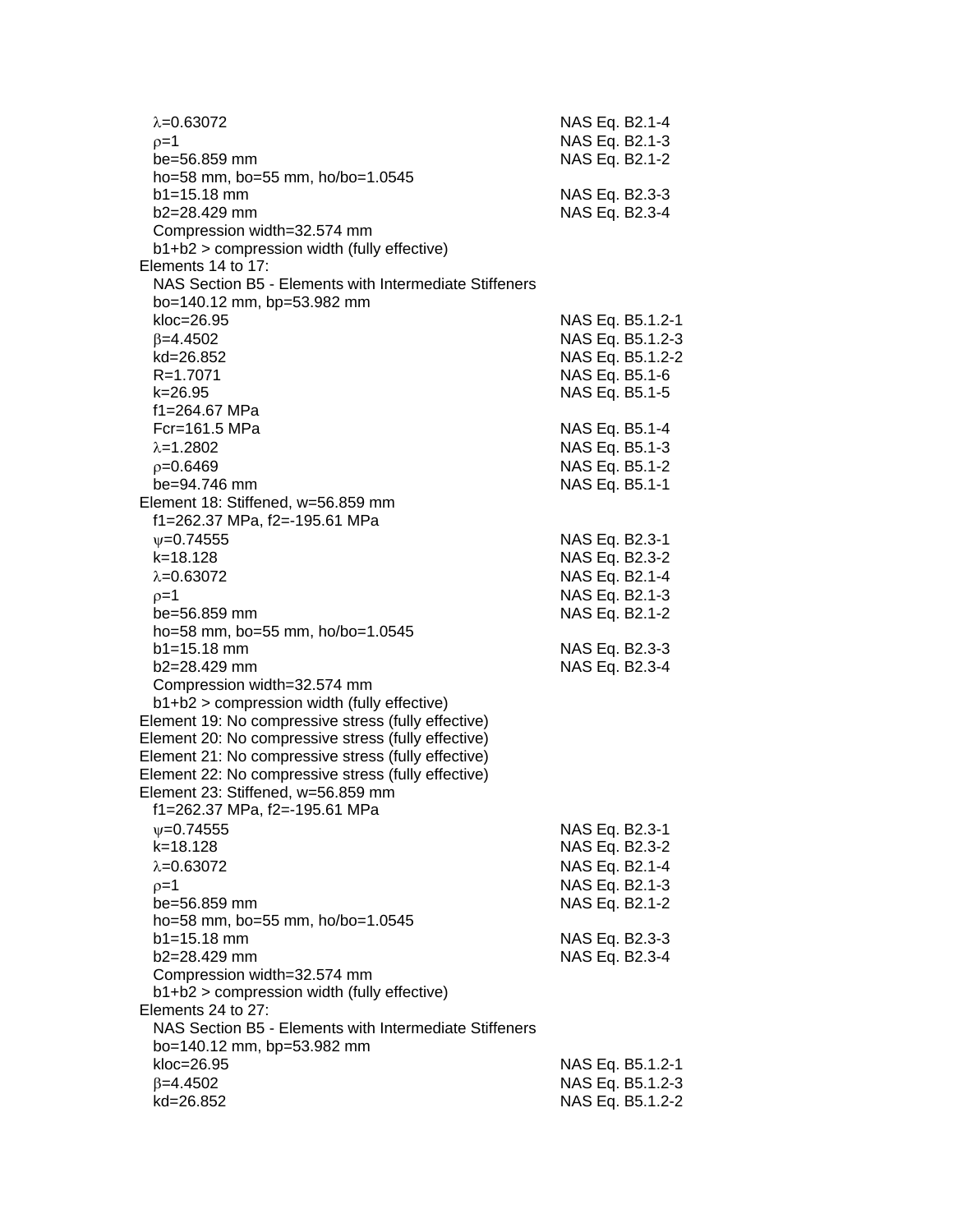| R=1.7071<br>$k = 26.95$<br>f1=264.67 MPa                                                                                                                                                                                                                                                                                                  | NAS Eq. B5.1-6<br>NAS Eq. B5.1-5                                                                                            |
|-------------------------------------------------------------------------------------------------------------------------------------------------------------------------------------------------------------------------------------------------------------------------------------------------------------------------------------------|-----------------------------------------------------------------------------------------------------------------------------|
| $Fc = 161.5 MPa$<br>$\lambda = 1.2802$<br>$p=0.6469$<br>be=94.746 mm<br>Element 28: Stiffened, w=56.859 mm                                                                                                                                                                                                                                | NAS Eq. B5.1-4<br>NAS Eq. B5.1-3<br>NAS Eq. B5.1-2<br>NAS Eq. B5.1-1                                                        |
| f1=262.37 MPa, f2=-195.61 MPa<br>$\nu = 0.74555$<br>$k = 18.128$<br>$\lambda = 0.63072$<br>$p=1$<br>be=56.859 mm<br>ho=58 mm, bo=55 mm, ho/bo=1.0545                                                                                                                                                                                      | NAS Eq. B2.3-1<br>NAS Eq. B2.3-2<br>NAS Eq. B2.1-4<br>NAS Eq. B2.1-3<br>NAS Eq. B2.1-2                                      |
| $b1 = 15.18$ mm<br>b2=28.429 mm<br>Compression width=32.574 mm<br>b1+b2 > compression width (fully effective)<br>Element 29: No compressive stress (fully effective)<br>Element 30: No compressive stress (fully effective)<br>Element 32: No compressive stress (fully effective)<br>Element 31: No compressive stress (fully effective) | NAS Eq. B2.3-3<br>NAS Eq. B2.3-4                                                                                            |
| Center of gravity shift: y=-3.7901 mm<br>Sxe=11541 mm^3, Fy=344.74 MPa<br>Mnx=3.9785 kN-m<br>$\Omega$ b=1.67, $\phi$ b=0.9                                                                                                                                                                                                                | NAS Eq. C3.1.1-1                                                                                                            |
| Negative Flexural Strength about X-axis<br>Effective width calculations for part 1: MSDECK<br>Element 1: Unstiffened, w=14.375 mm<br>f1=313.35 MPa, f2=172.82 MPa                                                                                                                                                                         |                                                                                                                             |
| $\nu = 0.55152$<br>$k = 0.64833$<br>$\lambda = 0.92147$<br>$p=0.82613$<br>b=11.876 mm (ineffective width=2.4994 mm)                                                                                                                                                                                                                       | NAS Eq. B3.2-1<br>NAS Eq. B3.2-2<br>NAS Eq. B2.1-4<br>NAS Eq. B2.1-3<br>NAS Eq. B2.1-2                                      |
| Element 2: Check for lip stiffener reduction<br>$S = 32.453$<br>la=117.81 mm^4<br>$Is=186.48$ mm $\textdegree$ 4 > la (no lip reduction)                                                                                                                                                                                                  | NAS Eq. B4-7<br>NAS Eq. B4-8                                                                                                |
| $k=4$<br>Element 2: Stiffened, w=63.804 mm<br>f1=316.41 MPa, f2=316.41 MPa                                                                                                                                                                                                                                                                | NAS Table B4-1                                                                                                              |
| $v = 1$<br>$k=4$<br>$\lambda = 1.6546$<br>$p=0.52401$<br>be=33.434 mm<br>b1=16.717 mm<br>b2=16.717 mm<br>Ineffective width=30.37 mm<br>Element 3: Stiffened, w=56.859 mm<br>f1=313.69 MPa, f2=-227.97 MPa                                                                                                                                 | NAS Eq. B2.3-1<br>NAS Eq. B2.3-8<br>NAS Eq. B2.1-4<br>NAS Eq. B2.1-3<br>NAS Eq. B2.1-2<br>NAS Eq. B2.3-9<br>NAS Eq. B2.3-10 |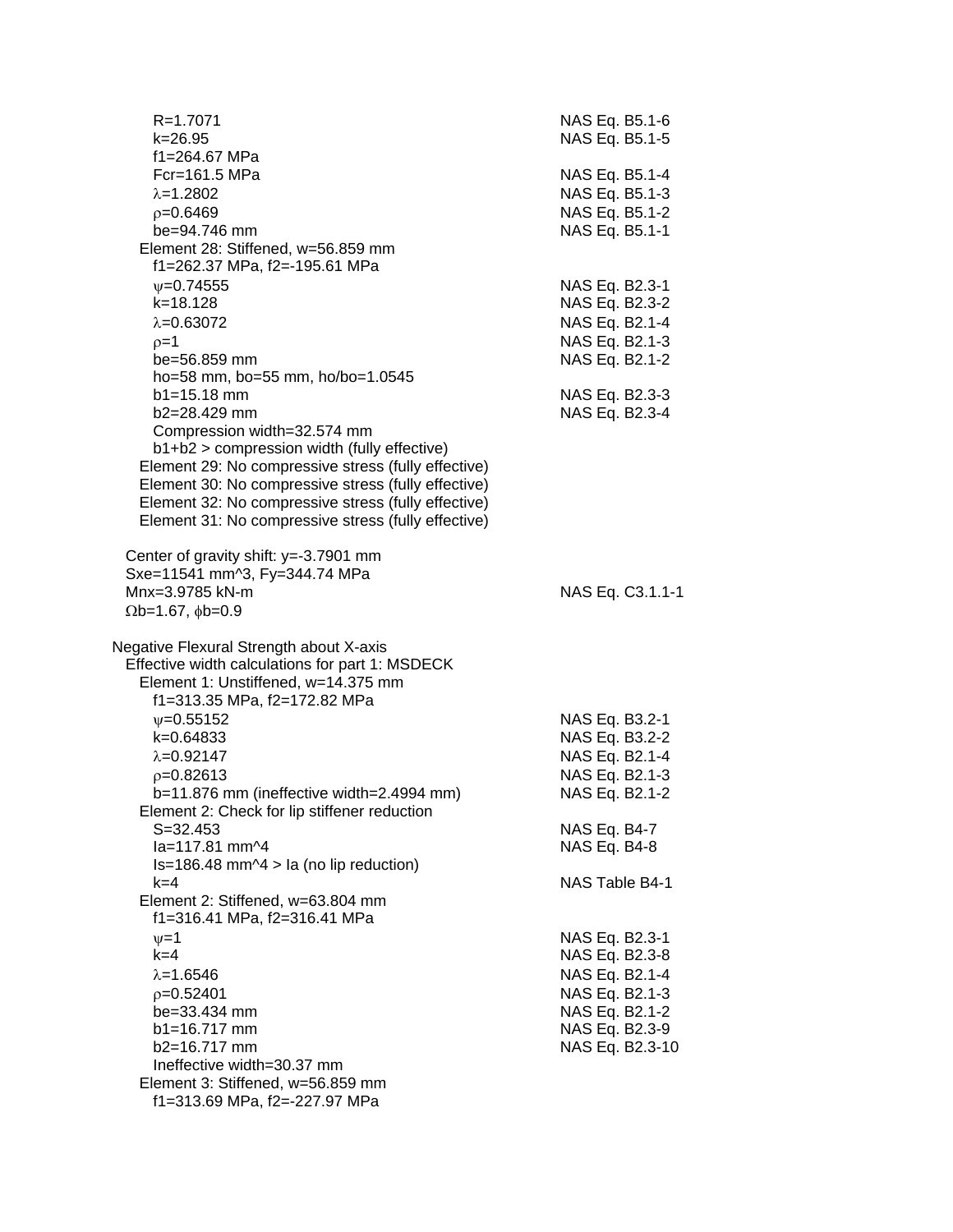| $\psi = 0.72675$                                                           | NAS Eq. B2.3-1   |  |
|----------------------------------------------------------------------------|------------------|--|
| k=17.751                                                                   | NAS Eq. B2.3-2   |  |
| $\lambda = 0.69694$                                                        | NAS Eq. B2.1-4   |  |
| $p=0.98192$                                                                | NAS Eq. B2.1-3   |  |
| be=55.83 mm                                                                | NAS Eq. B2.1-2   |  |
| ho=58 mm, bo=65 mm, ho/bo=0.89231                                          |                  |  |
| b1=14.981 mm                                                               | NAS Eq. B2.3-3   |  |
| $b2=27.915$ mm                                                             | NAS Eq. B2.3-4   |  |
| Compression width=32.928 mm                                                |                  |  |
| b1+b2 > compression width (fully effective)                                |                  |  |
| Element 4: No compressive stress (fully effective)                         |                  |  |
| Element 5: No compressive stress (fully effective)                         |                  |  |
| Element 6: No compressive stress (fully effective)                         |                  |  |
| Element 7: No compressive stress (fully effective)                         |                  |  |
| Element 8: Stiffened, w=56.859 mm                                          |                  |  |
| f1=313.69 MPa, f2=-227.97 MPa                                              |                  |  |
| $\psi = 0.72675$                                                           | NAS Eq. B2.3-1   |  |
| k=17.751                                                                   | NAS Eq. B2.3-2   |  |
| $\lambda = 0.69694$                                                        | NAS Eq. B2.1-4   |  |
| $p=0.98192$                                                                | NAS Eq. B2.1-3   |  |
| be=55.83 mm                                                                | NAS Eq. B2.1-2   |  |
| ho=58 mm, bo=55 mm, ho/bo=1.0545                                           |                  |  |
| $b1 = 14.981$ mm                                                           | NAS Eq. B2.3-3   |  |
| b2=27.915 mm                                                               | NAS Eq. B2.3-4   |  |
| Compression width=32.928 mm                                                |                  |  |
| b1+b2 > compression width (fully effective)                                |                  |  |
| Elements 9 to 12:                                                          |                  |  |
| NAS Section B5 - Elements with Intermediate Stiffeners                     |                  |  |
| bo=140.12 mm, bp=53.982 mm                                                 |                  |  |
| kloc=26.95                                                                 | NAS Eq. B5.1.2-1 |  |
| $\beta = 4.4502$                                                           | NAS Eq. B5.1.2-3 |  |
| kd=26.852                                                                  | NAS Eq. B5.1.2-2 |  |
| R=1.7071                                                                   | NAS Eq. B5.1-6   |  |
| k=26.95                                                                    | NAS Eq. B5.1-5   |  |
| f1=316.41 MPa                                                              |                  |  |
| Fcr=161.5 MPa                                                              | NAS Eq. B5.1-4   |  |
| $\lambda = 1.3997$                                                         | NAS Eq. B5.1-3   |  |
| $p=0.60214$                                                                | NAS Eq. B5.1-2   |  |
| be=88.19 mm                                                                | NAS Eq. B5.1-1   |  |
| Element 13: Stiffened, w=56.859 mm<br>f1=313.69 MPa, f2=-227.97 MPa        |                  |  |
|                                                                            |                  |  |
| $\psi = 0.72675$<br>k=17.751                                               | NAS Eq. B2.3-1   |  |
|                                                                            | NAS Eq. B2.3-2   |  |
| $\lambda = 0.69694$                                                        | NAS Eq. B2.1-4   |  |
| $p=0.98192$                                                                | NAS Eq. B2.1-3   |  |
| be=55.83 mm                                                                | NAS Eq. B2.1-2   |  |
| ho=58 mm, bo=55 mm, ho/bo=1.0545<br>$b1 = 14.981$ mm                       |                  |  |
| b2=27.915 mm                                                               | NAS Eq. B2.3-3   |  |
|                                                                            | NAS Eq. B2.3-4   |  |
| Compression width=32.928 mm<br>b1+b2 > compression width (fully effective) |                  |  |
| Element 14: No compressive stress (fully effective)                        |                  |  |
| Element 15: No compressive stress (fully effective)                        |                  |  |
| Element 16: No compressive stress (fully effective)                        |                  |  |
| Element 17: No compressive stress (fully effective)                        |                  |  |
|                                                                            |                  |  |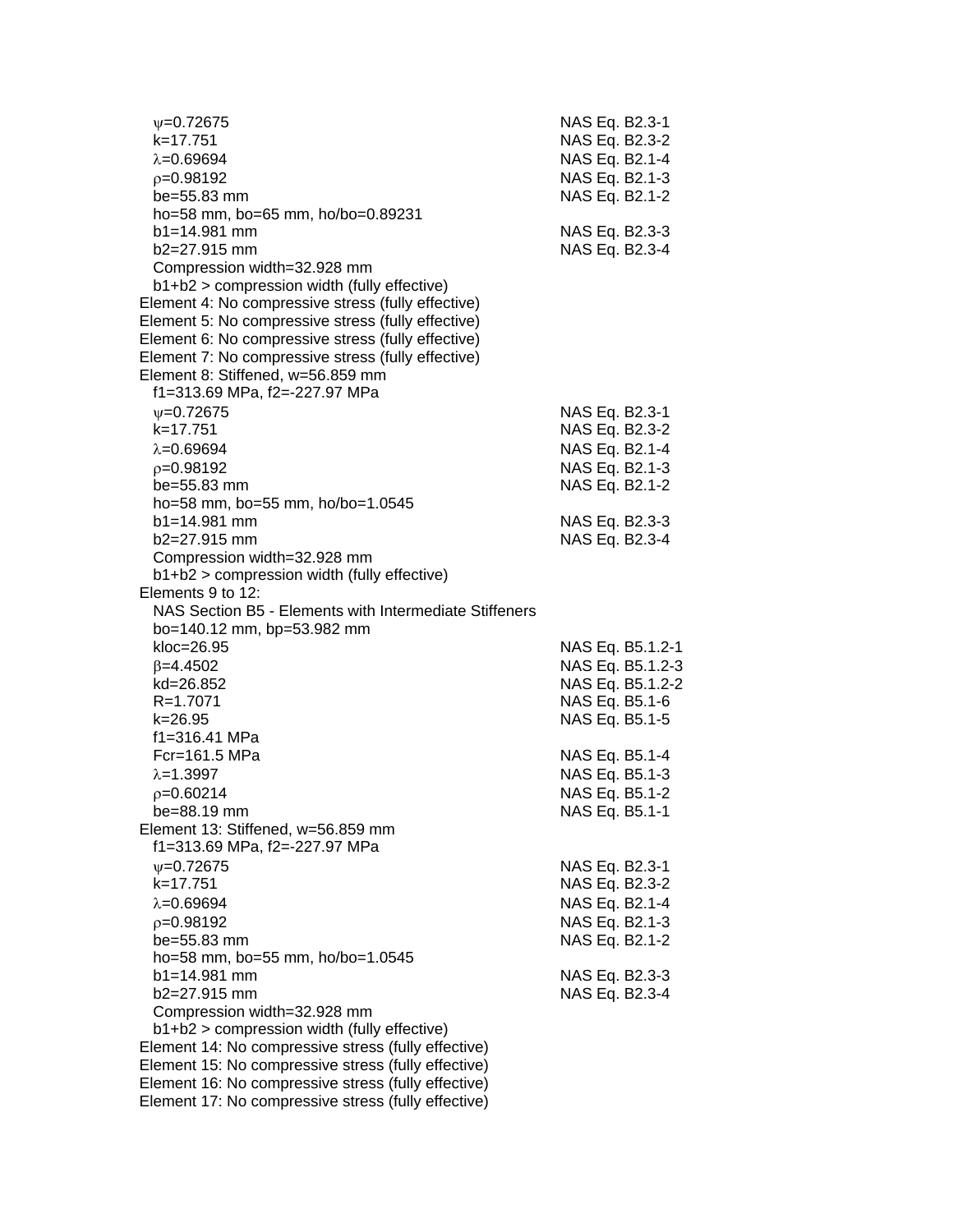| Element 18: Stiffened, w=56.859 mm<br>f1=313.69 MPa, f2=-227.97 MPa |                |                  |
|---------------------------------------------------------------------|----------------|------------------|
| $V = 0.72675$                                                       | NAS Eq. B2.3-1 |                  |
| k=17.751                                                            | NAS Eq. B2.3-2 |                  |
| $\lambda = 0.69694$                                                 | NAS Eq. B2.1-4 |                  |
| $p=0.98192$                                                         | NAS Eq. B2.1-3 |                  |
| be=55.83 mm                                                         | NAS Eq. B2.1-2 |                  |
| ho=58 mm, bo=55 mm, ho/bo=1.0545                                    |                |                  |
| b1=14.981 mm                                                        | NAS Eq. B2.3-3 |                  |
| b2=27.915 mm                                                        | NAS Eq. B2.3-4 |                  |
| Compression width=32.928 mm                                         |                |                  |
| b1+b2 > compression width (fully effective)                         |                |                  |
| Elements 19 to 22:                                                  |                |                  |
| NAS Section B5 - Elements with Intermediate Stiffeners              |                |                  |
| bo=140.12 mm, bp=53.982 mm                                          |                |                  |
| $kloc=26.95$                                                        |                | NAS Eq. B5.1.2-1 |
| $\beta = 4.4502$                                                    |                | NAS Eq. B5.1.2-3 |
| kd=26.852                                                           |                | NAS Eq. B5.1.2-2 |
| R=1.7071                                                            |                | NAS Eq. B5.1-6   |
| k=26.95                                                             | NAS Eq. B5.1-5 |                  |
| f1=316.41 MPa                                                       |                |                  |
| Fcr=161.5 MPa                                                       | NAS Eq. B5.1-4 |                  |
| $\lambda = 1.3997$                                                  | NAS Eq. B5.1-3 |                  |
| $p=0.60214$                                                         | NAS Eq. B5.1-2 |                  |
| be=88.19 mm                                                         |                |                  |
| Element 23: Stiffened, w=56.859 mm                                  | NAS Eq. B5.1-1 |                  |
| f1=313.69 MPa, f2=-227.97 MPa                                       |                |                  |
|                                                                     |                |                  |
| $\nu = 0.72675$                                                     | NAS Eq. B2.3-1 |                  |
| k=17.751                                                            | NAS Eq. B2.3-2 |                  |
| $\lambda = 0.69694$                                                 | NAS Eq. B2.1-4 |                  |
| $p=0.98192$                                                         | NAS Eq. B2.1-3 |                  |
| be=55.83 mm                                                         | NAS Eq. B2.1-2 |                  |
| ho=58 mm, bo=55 mm, ho/bo=1.0545                                    |                |                  |
| $b1 = 14.981$ mm                                                    | NAS Eq. B2.3-3 |                  |
| b2=27.915 mm                                                        | NAS Eq. B2.3-4 |                  |
| Compression width=32.928 mm                                         |                |                  |
| b1+b2 > compression width (fully effective)                         |                |                  |
| Element 24: No compressive stress (fully effective)                 |                |                  |
| Element 25: No compressive stress (fully effective)                 |                |                  |
| Element 26: No compressive stress (fully effective)                 |                |                  |
| Element 27: No compressive stress (fully effective)                 |                |                  |
| Element 28: Stiffened, w=56.859 mm                                  |                |                  |
| f1=313.69 MPa, f2=-227.97 MPa                                       |                |                  |
| $V = 0.72675$                                                       | NAS Eq. B2.3-1 |                  |
| k=17.751                                                            | NAS Eq. B2.3-2 |                  |
| $\lambda = 0.69694$                                                 | NAS Eq. B2.1-4 |                  |
| $p=0.98192$                                                         | NAS Eq. B2.1-3 |                  |
| be=55.83 mm                                                         | NAS Eq. B2.1-2 |                  |
| ho=58 mm, bo=62 mm, ho/bo=0.93548                                   |                |                  |
| $b1 = 14.981$ mm                                                    | NAS Eq. B2.3-3 |                  |
| b2=27.915 mm                                                        | NAS Eq. B2.3-4 |                  |
| Compression width=32.928 mm                                         |                |                  |
| b1+b2 > compression width (fully effective)                         |                |                  |
| Element 29: Stiffened, w=60.859 mm                                  |                |                  |
| f1=316.41 MPa, f2=316.41 MPa                                        |                |                  |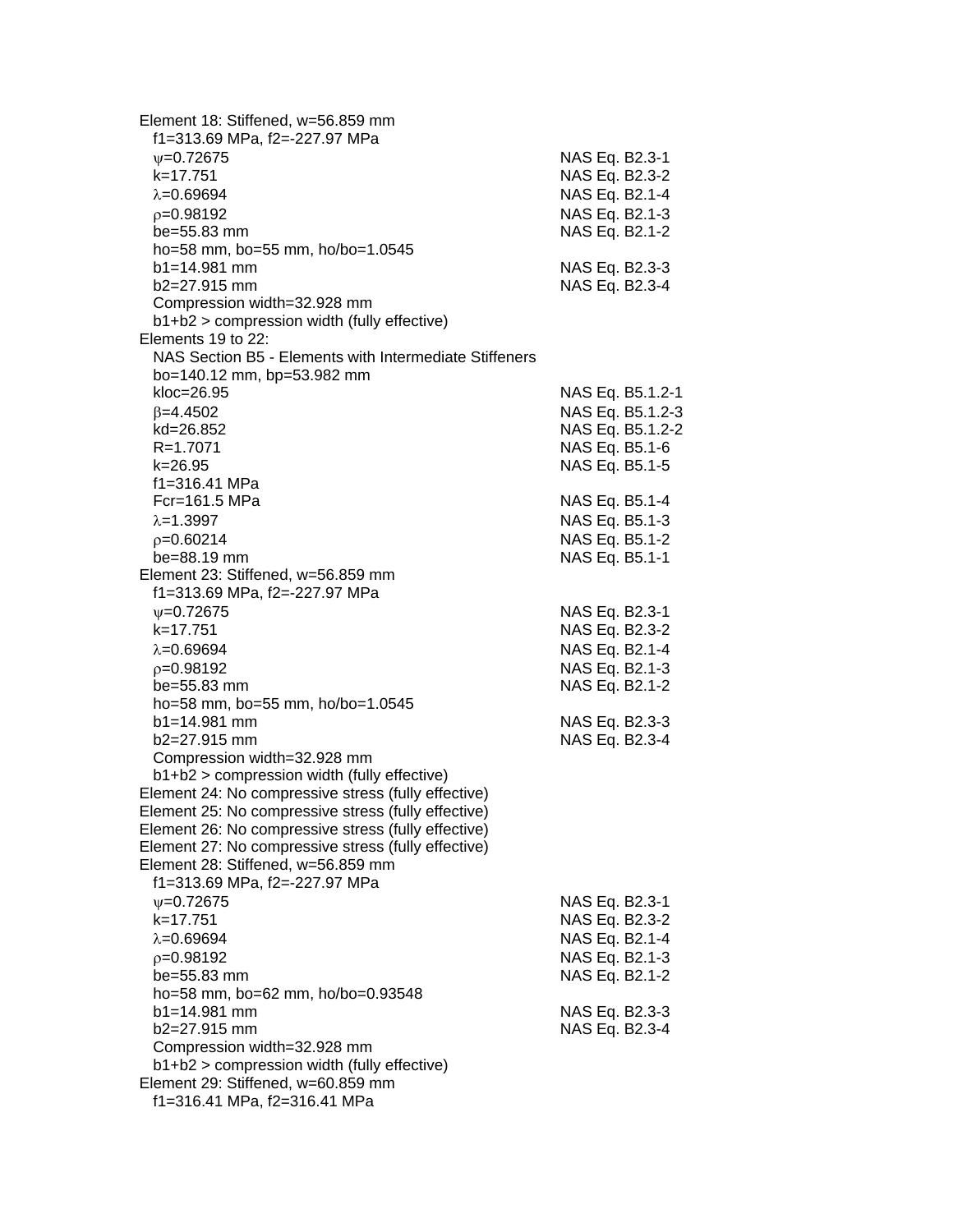| $\nu = 1$<br>$k=4$                                 | NAS Eq. B2.3-1<br>NAS Eq. B2.3-8 |
|----------------------------------------------------|----------------------------------|
| $\lambda = 1.5782$                                 | NAS Eq. B2.1-4                   |
| $p=0.5453$                                         | NAS Eq. B2.1-3                   |
| be=33.186 mm                                       | NAS Eq. B2.1-2                   |
| $b1 = 16.593$ mm                                   | NAS Eq. B2.3-9                   |
| $b2 = 16.593$ mm                                   | NAS Eq. B2.3-10                  |
| Ineffective width=27.673 mm                        |                                  |
| Element 30: Stiffened, w=11.032 mm                 |                                  |
| f1=313.69 MPa, f2=208.59 MPa                       |                                  |
| $\psi = 0.66496$                                   | NAS Eq. B2.3-1                   |
| $k=4.7453$                                         | NAS Eq. B2.3-8                   |
| $\lambda = 0.26154$                                | NAS Eq. B2.1-4                   |
| $p=1$                                              | NAS Eq. B2.1-3                   |
| be=11.032 mm                                       | NAS Eq. B2.1-2                   |
| $b1=4.7246$ mm                                     | NAS Eq. B2.3-9                   |
| $b2=6.3076$ mm                                     | NAS Eq. B2.3-10                  |
| $b1+b2$ > compression width (fully effective)      |                                  |
| Element 32: Unstiffened, w=14.68 mm                |                                  |
| f1=343.16 MPa, f2=207.01 MPa                       |                                  |
| $\nu = 0.60325$                                    | NAS Eq. B3.2-1                   |
| k=0.46879                                          | NAS Eq. B3.2-3                   |
| $\lambda = 1.1581$                                 | NAS Eq. B2.1-4                   |
| $p=0.69946$                                        | NAS Eq. B2.1-3                   |
| b=10.268 mm (ineffective width=4.412 mm)           | NAS Eq. B2.1-2                   |
| Element 31: Check for lip stiffener reduction      |                                  |
| $S = 40.122$                                       | NAS Eq. B4-7                     |
| $w/t < 0.328S$ (no lip reduction)                  |                                  |
| Element 31: Stiffened, w=7.5698e-6 mm              |                                  |
| f1=207.01 MPa, f2=207.01 MPa                       |                                  |
| $v = 1$                                            | NAS Eq. B2.3-1                   |
| $k=4$                                              | NAS Eq. B2.3-8                   |
| $\lambda = 1.5879e - 7$                            | NAS Eq. B2.1-4                   |
| $p=1$                                              | NAS Eq. B2.1-3                   |
| be=7.5698e-6 mm                                    | NAS Eq. B2.1-2                   |
| $b1 = 3.7849e-6$ mm                                | NAS Eq. B2.3-9                   |
| $b2=3.7849e-6$ mm                                  | NAS Eq. B2.3-10                  |
| b1+b2 > compression width (fully effective)        |                                  |
| Center of gravity shift: y=4.3905 mm               |                                  |
| Sxe=13289 mm^3, Fy=344.74 MPa                      |                                  |
| Mnx=4.5814 kN-m                                    | NAS Eq. C3.1.1-1                 |
| $\Omega$ b=1.67, $\phi$ b=0.9                      |                                  |
| Positive Flexural Strength about Y-axis            |                                  |
| Effective width calculations for part 1: MSDECK    |                                  |
| Element 1: No compressive stress (fully effective) |                                  |
| Element 2: No compressive stress (fully effective) |                                  |
| Element 3: No compressive stress (fully effective) |                                  |
| Element 4: No compressive stress (fully effective) |                                  |
| Element 5: No compressive stress (fully effective) |                                  |
| Element 6: No compressive stress (fully effective) |                                  |
| Element 7: No compressive stress (fully effective) |                                  |
| Element 8: No compressive stress (fully effective) |                                  |
| Element 9: No compressive stress (fully effective) |                                  |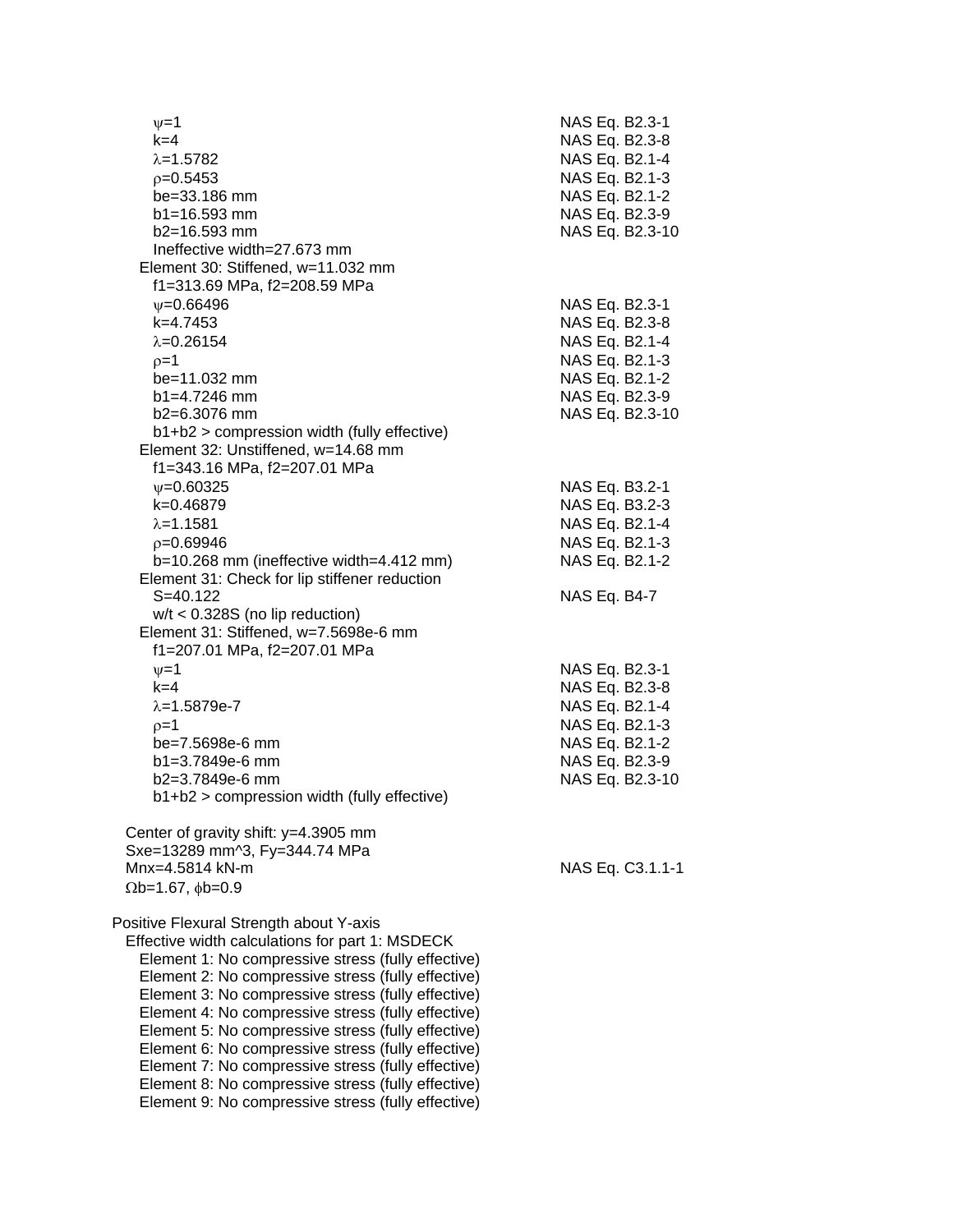| Element 10: No compressive stress (fully effective)<br>Element 11: No compressive stress (fully effective)                                       |                                  |
|--------------------------------------------------------------------------------------------------------------------------------------------------|----------------------------------|
| Element 12: No compressive stress (fully effective)<br>Element 13: No compressive stress (fully effective)<br>Element 14: Stiffened, w=53.982 mm |                                  |
| f1=12.386 MPa, f2=-23.525 MPa                                                                                                                    |                                  |
| $\nu = 1.8993$                                                                                                                                   | NAS Eq. B2.3-1                   |
| k=58.543                                                                                                                                         | NAS Eq. B2.3-2                   |
| $\lambda = 0.072398$                                                                                                                             | NAS Eq. B2.1-4                   |
| $p=1$                                                                                                                                            | NAS Eq. B2.1-3                   |
| be=53.982 mm                                                                                                                                     | NAS Eq. B2.1-2                   |
| ho=55 mm, bo=31.192 mm, ho/bo=1.7632<br>$b1 = 11.018$ mm                                                                                         |                                  |
| b2=26.991 mm                                                                                                                                     | NAS Eq. B2.3-3<br>NAS Eq. B2.3-4 |
| Compression width=18.619 mm                                                                                                                      |                                  |
| b1+b2 > compression width (fully effective)                                                                                                      |                                  |
| Element 15: Stiffened, w=3.0894e-5 mm                                                                                                            |                                  |
| f1=12.613 MPa, f2=12.613 MPa                                                                                                                     |                                  |
| $\nu = 1$                                                                                                                                        | NAS Eq. B2.3-1                   |
| k=2.5138                                                                                                                                         | NAS Eq. B2.3-8                   |
| $\lambda = 2.0178e - 7$                                                                                                                          | NAS Eq. B2.1-4                   |
| $p=1$<br>be=3.0894e-5 mm                                                                                                                         | NAS Eq. B2.1-3<br>NAS Eq. B2.1-2 |
| $b1 = 1.5447e-5$ mm                                                                                                                              | NAS Eq. B2.3-9                   |
| b2=1.5447e-5 mm                                                                                                                                  | NAS Eq. B2.3-10                  |
| b1+b2 > compression width (fully effective)                                                                                                      |                                  |
| Element 16: Stiffened, w=3.0894e-5 mm                                                                                                            |                                  |
| f1=33.551 MPa, f2=33.551 MPa                                                                                                                     |                                  |
| $\nu = 1$                                                                                                                                        | NAS Eq. B2.3-1                   |
| k=2.5138                                                                                                                                         | NAS Eq. B2.3-8                   |
| $\lambda = 3.291e - 7$                                                                                                                           | NAS Eq. B2.1-4<br>NAS Eq. B2.1-3 |
| $p=1$<br>be=3.0894e-5 mm                                                                                                                         | NAS Eq. B2.1-2                   |
| $b1 = 1.5447e-5$ mm                                                                                                                              | NAS Eq. B2.3-9                   |
| b2=1.5447e-5 mm                                                                                                                                  | NAS Eq. B2.3-10                  |
| $b1+b2$ > compression width (fully effective)                                                                                                    |                                  |
| Element 17: Stiffened, w=53.982 mm                                                                                                               |                                  |
| f1=69.689 MPa, f2=33.778 MPa                                                                                                                     |                                  |
| $\psi = 0.48469$<br>k=5.3043                                                                                                                     | NAS Eq. B2.3-1<br>NAS Eq. B2.3-8 |
| $\lambda = 0.57052$                                                                                                                              | NAS Eq. B2.1-4                   |
| $p=1$                                                                                                                                            | NAS Eq. B2.1-3                   |
| be=53.982 mm                                                                                                                                     | NAS Eq. B2.1-2                   |
| b1=21.461 mm                                                                                                                                     | NAS Eq. B2.3-9                   |
| b2=32.52 mm                                                                                                                                      | NAS Eq. B2.3-10                  |
| $b1+b2$ > compression width (fully effective)                                                                                                    |                                  |
| Element 18: Stiffened, w=56.859 mm                                                                                                               |                                  |
| f1=82.255 MPa, f2=69.94 MPa<br>$\psi = 0.85029$                                                                                                  | NAS Eq. B2.3-1                   |
| k=4.3061                                                                                                                                         | NAS Eq. B2.3-8                   |
| $\lambda = 0.72459$                                                                                                                              | NAS Eq. B2.1-4                   |
| $p=0.96107$                                                                                                                                      | NAS Eq. B2.1-3                   |
| be=54.645 mm                                                                                                                                     | NAS Eq. B2.1-2                   |
| b1=25.42 mm                                                                                                                                      | NAS Eq. B2.3-9                   |
| b2=29.225 mm                                                                                                                                     | NAS Eq. B2.3-10                  |
|                                                                                                                                                  |                                  |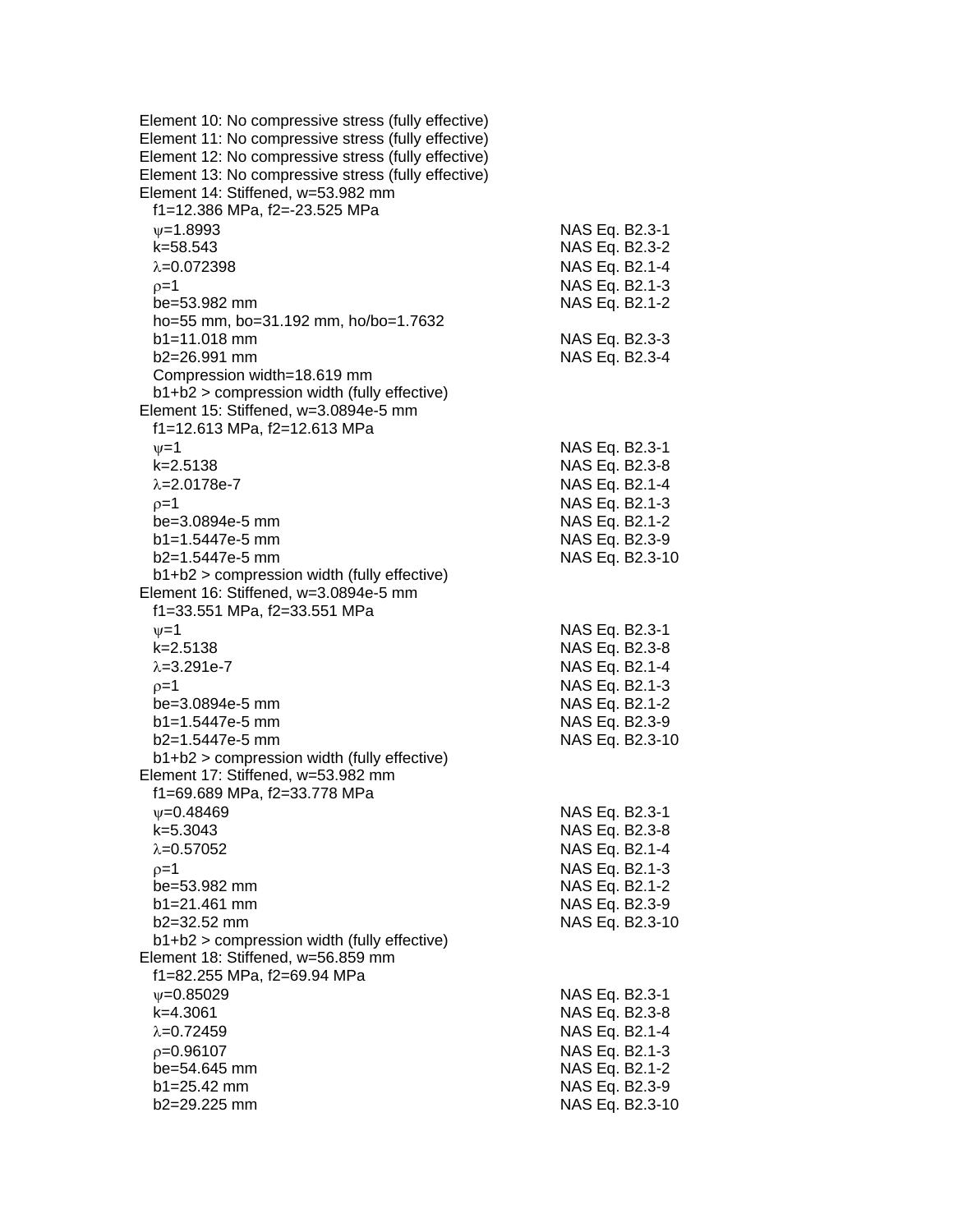Ineffective width=2.2135 mm Element 19: Stiffened, w=53.982 mm f1=118.42 MPa, f2=82.507 MPa =0.69674 NAS Eq. B2.3-1 k=4.6623 NAS Eq. B2.3-8  $\lambda = 0.79325$  NAS Eq. B2.1-4 p=0.91101 NAS Eq. B2.1-3 be=49.178 mm NAS Eq. B2.1-2 b1=21.351 mm NAS Eq. B2.3-9 b2=27.826 mm NAS Eq. B2.3-10 Ineffective width=4.8037 mm Element 20: Stiffened, w=3.0894e-5 mm f1=118.64 MPa, f2=118.64 MPa  $\psi$ =1  $\kappa$ =2.5138  $\kappa$ =2.5138  $\kappa$ =2.5138  $\kappa$ =2.5138  $\kappa$ =2.5138  $\kappa$ =2.5138  $\kappa$ NAS Eq. B2.3-8  $\lambda = 6.1886e - 7$  NAS Eq. B2.1-4  $\rho = 1$  NAS Eq. B2.1-3 be=3.0894e-5 mm NAS Eq. B2.1-2 b1=1.5447e-5 mm NAS Eq. B2.3-9 b2=1.5447e-5 mm NAS Eq. B2.3-10 b1+b2 > compression width (fully effective) Element 21: Stiffened, w=3.0894e-5 mm f1=139.58 MPa, f2=139.58 MPa  $v=1$  NAS Eq. B2.3-1 k=2.5138 NAS Eq. B2.3-8  $\lambda$ =6.7125e-7  $\lambda$  MAS Eq. B2.1-4  $p=1$  NAS Eq. B2.1-3 be=3.0894e-5 mm NAS Eq. B2.1-2 b1=1.5447e-5 mm NAS Eq. B2.3-9 b2=1.5447e-5 mm NAS Eq. B2.3-10 b1+b2 > compression width (fully effective) Element 22: Stiffened, w=53.982 mm f1=175.72 MPa, f2=139.81 MPa =0.79563 NAS Eq. B2.3-1 k=4.4258 NAS Eq. B2.3-8  $\lambda = 0.99178$  NAS Eq. B2.1-4 p=0.78462 NAS Eq. B2.1-3 be=42.355 mm NAS Eq. B2.1-2 b1=19.214 mm NAS Eq. B2.3-9 b2=23.141 mm NAS Eq. B2.3-10 Ineffective width=11.626 mm Element 23: Stiffened, w=56.859 mm f1=188.29 MPa, f2=175.97 MPa  $\nu$ =0.9346 NAS Eq. B2.3-1 k=4.1314 NAS Eq. B2.3-8  $\lambda = 1.1192$  NAS Eq. B2.1-4 p=0.71785 NAS Eq. B2.1-3 be=40.816 mm NAS Eq. B2.1-2 b1=19.762 mm NAS Eq. B2.3-9 b2=21.054 mm NAS Eq. B2.3-10 Ineffective width=16.043 mm Elements 24 to 27: NAS Section B5 - Elements with Intermediate Stiffeners bo=140.12 mm, bp=53.982 mm kloc=26.95 NAS Eq. B5.1.2-1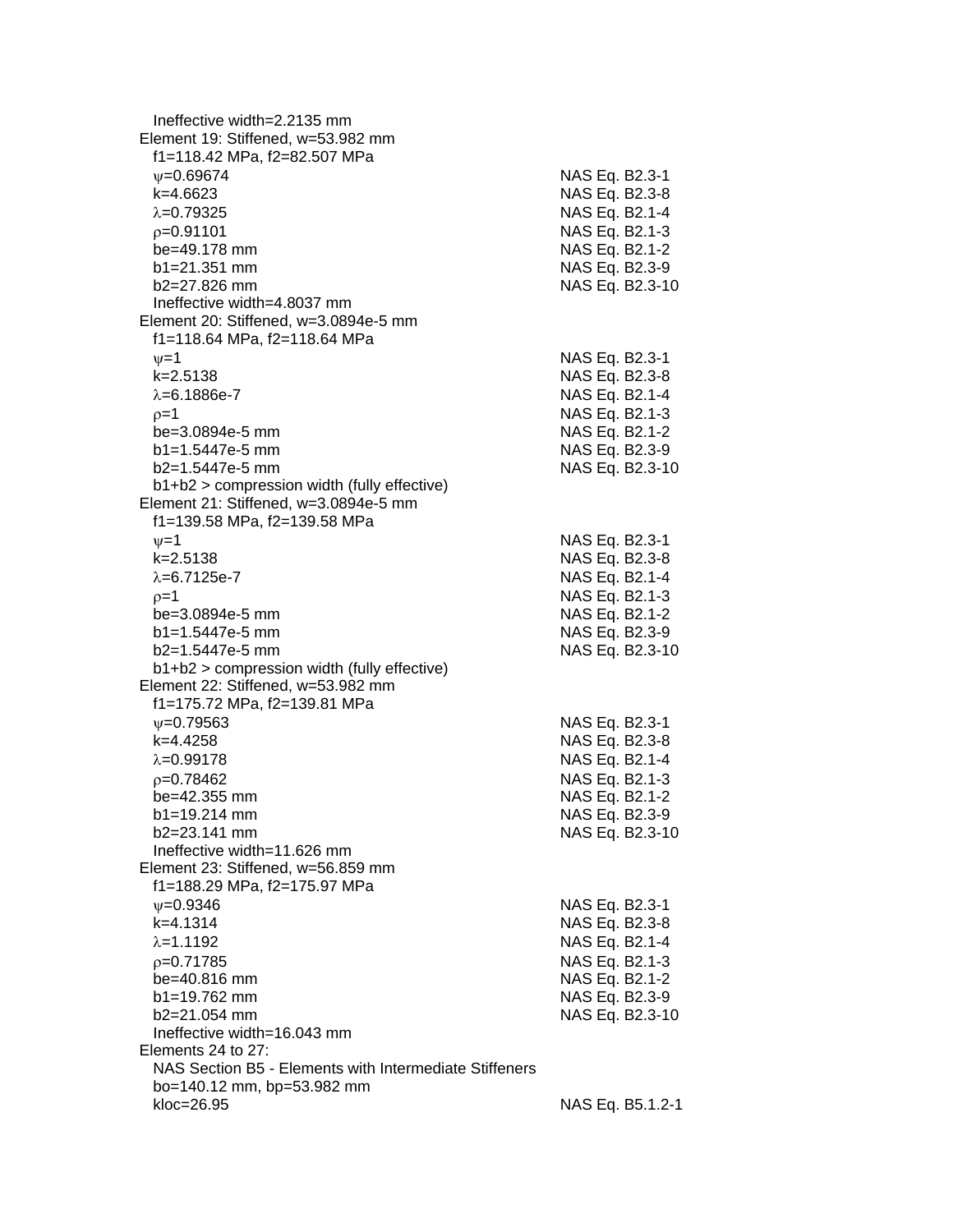$\beta$ =4.4502 NAS Eq. B5.1.2-3 kd=26.852 NAS Eq. B5.1.2-2 R=1.7071 NAS Eq. B5.1-6 k=26.95 NAS Eq. B5.1-5 f1=235.15 MPa Fcr=161.5 MPa NAS Eq. B5.1-4  $\lambda = 1.2067$  NAS Eq. B5.1-3 =0.67764 NAS Eq. B5.1-2 be=99.248 mm NAS Eq. B5.1-1 Element 28: Stiffened, w=56.859 mm f1=294.32 MPa, f2=282 MPa  $\nu$ =0.95816 NAS Eq. B2.3-1 k=4.0838 NAS Eq. B2.3-8  $\lambda = 1.4074$  NAS Eq. B2.1-4 =0.59945 NAS Eq. B2.1-3 be=34.084 mm NAS Eq. B2.1-2 b1=16.693 mm NAS Eq. B2.3-9 b2=17.391 mm NAS Eq. B2.3-10 Ineffective width=22.775 mm Element 29: Stiffened, w=60.859 mm f1=335.06 MPa, f2=294.57 MPa w=0.87917 NAS Eq. B2.3-1 k=4.2452 NAS Eq. B2.3-8  $\lambda$ =1.5765 NAS Eq. B2.1-4  $p=0.5458$  NAS Eq. B2.1-3 be=33.217 mm NAS Eq. B2.1-2 b1=15.662 mm NAS Eq. B2.3-9 b2=17.555 mm NAS Eq. B2.3-10 Ineffective width=27.642 mm Element 30: Stiffened, w=11.032 mm f1=337.7 MPa, f2=335.31 MPa  $\nu$ =0.99292 NAS Eq. B2.3-1 k=4.0142 NAS Eq. B2.3-8  $\lambda = 0.29504$  NAS Eq. B2.1-4  $p=1$  NAS Eq. B2.1-3 be=11.032 mm NAS Eq. B2.1-2 b1=5.4967 mm NAS Eq. B2.3-9 b2=5.5356 mm NAS Eq. B2.3-10 b1+b2 > compression width (fully effective) Element 32: Unstiffened, w=14.68 mm f1=344.49 MPa, f2=340.68 MPa =0.98892 NAS Eq. B3.2-1 k=0.43078 NAS Eq. B3.2-3  $\lambda$ =1.2104  $\lambda$  NAS Eq. B2.1-4 =0.67599 NAS Eq. B2.1-3 b=9.9236 mm (ineffective width=4.7564 mm) NAS Eq. B2.1-2 Element 31: Check for lip stiffener reduction S=31.276 NAS Eq. B4-7 w/t < 0.328S (no lip reduction) Element 31: Stiffened, w=7.5698e-6 mm f1=340.68 MPa, f2=340.68 MPa  $v=1$  NAS Eq. B2.3-1 k=4 NAS Eq. B2.3-8  $\lambda = 2.037e-7$  NAS Eq. B2.1-4  $\rho=1$  NAS Eq. B2.1-3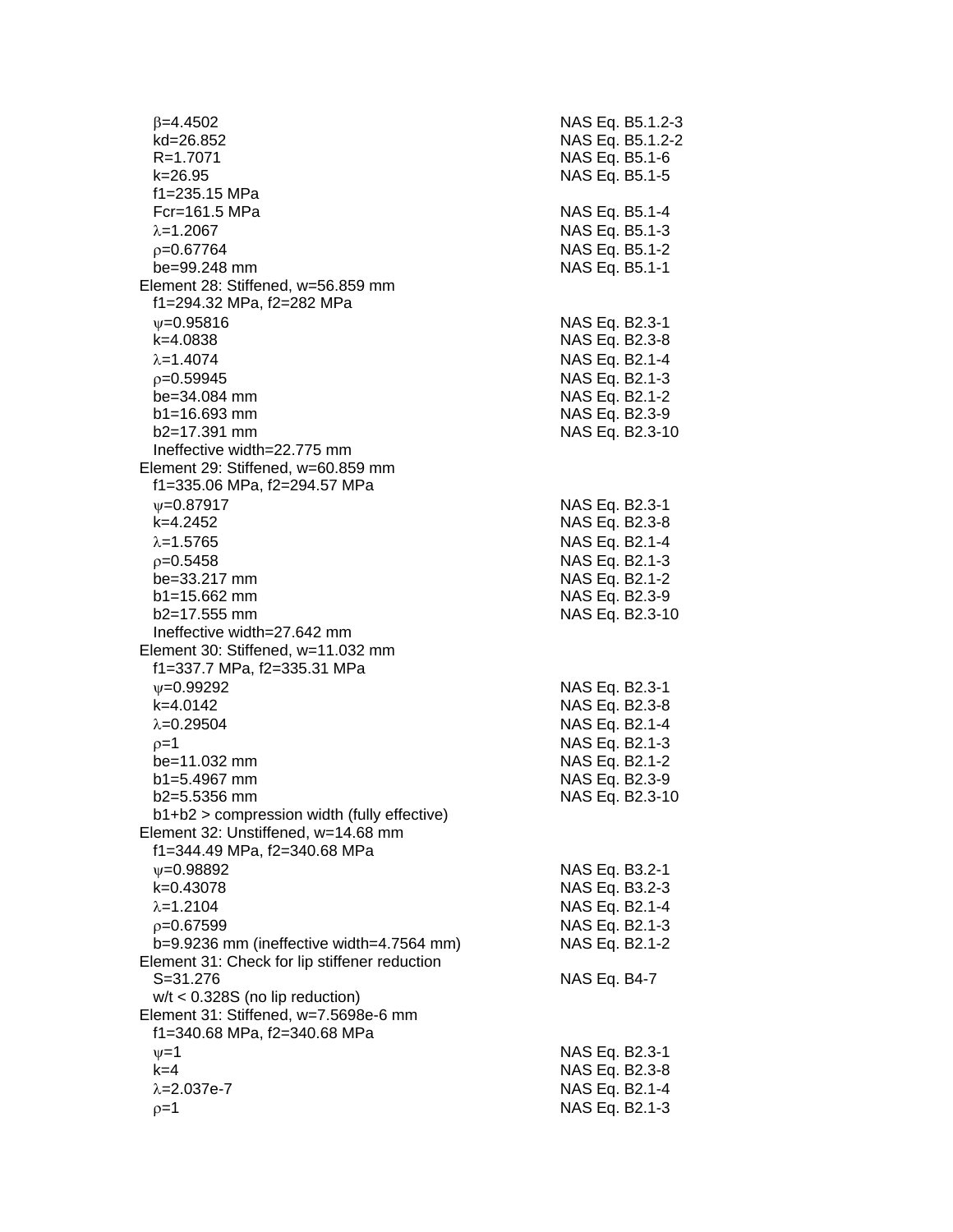| be=7.5698e-6 mm<br>$b1 = 3.7849e-6$ mm<br>b2=3.7849e-6 mm<br>b1+b2 > compression width (fully effective)                    | NAS Eq. B2.1-2<br>NAS Eq. B2.3-9<br>NAS Eq. B2.3-10 |
|-----------------------------------------------------------------------------------------------------------------------------|-----------------------------------------------------|
| Center of gravity shift: x=-40.214 mm<br>Sye=125140 mm^3, Fy=344.74 MPa<br>Mny=43.139 kN-m<br>$\Omega$ b=1.67, $\phi$ b=0.9 | NAS Eq. C3.1.1-1                                    |
| Negative Flexural Strength about Y-axis                                                                                     |                                                     |
| Effective width calculations for part 1: MSDECK<br>Element 1: Unstiffened, w=14.375 mm<br>f1=344.48 MPa, f2=342.19 MPa      |                                                     |
| $\psi = 0.99333$                                                                                                            | NAS Eq. B3.2-1                                      |
| k=0.43047                                                                                                                   | NAS Eq. B3.2-3                                      |
| $\lambda = 1.1857$                                                                                                          | NAS Eq. B2.1-4                                      |
| $p=0.6869$                                                                                                                  | NAS Eq. B2.1-3                                      |
| b=9.8742 mm (ineffective width=4.5008 mm)                                                                                   | NAS Eq. B2.1-2                                      |
| Element 2: Check for lip stiffener reduction                                                                                |                                                     |
| $S = 31.219$                                                                                                                | NAS Eq. B4-7                                        |
| la=122.39 mm^4                                                                                                              | NAS Eq. B4-8                                        |
| $Is=186.48$ mm $\textdegree$ 4 > la (no lip reduction)                                                                      |                                                     |
| $k=4$                                                                                                                       | NAS Table B4-1                                      |
| Element 2: Stiffened, w=63.804 mm                                                                                           |                                                     |
| f1=341.93 MPa, f2=299.8 MPa                                                                                                 |                                                     |
| $\psi = 0.8768$                                                                                                             | NAS Eq. B2.3-1                                      |
| $k=4.2501$                                                                                                                  | NAS Eq. B2.3-8                                      |
| $\lambda = 1.6687$                                                                                                          | NAS Eq. B2.1-4                                      |
| $p=0.52027$                                                                                                                 | NAS Eq. B2.1-3                                      |
| be=33.195 mm                                                                                                                | NAS Eq. B2.1-2                                      |
| $b1 = 15.635$ mm                                                                                                            | NAS Eq. B2.3-9                                      |
| b2=17.561 mm                                                                                                                | NAS Eq. B2.3-10                                     |
| Ineffective width=30.609 mm                                                                                                 |                                                     |
| Element 3: Stiffened, w=56.859 mm                                                                                           |                                                     |
| f1=299.55 MPa, f2=287.33 MPa                                                                                                |                                                     |
| $V = 0.9592$                                                                                                                | NAS Eq. B2.3-1                                      |
| k=4.0817                                                                                                                    | NAS Eq. B2.3-8                                      |
| $\lambda = 1.4203$                                                                                                          | NAS Eq. B2.1-4                                      |
| $p=0.59503$                                                                                                                 | NAS Eq. B2.1-3                                      |
| be=33.833 mm                                                                                                                | NAS Eq. B2.1-2                                      |
| $b1 = 16.578$ mm                                                                                                            | NAS Eq. B2.3-9                                      |
| b2=17.255 mm<br>Ineffective width=23.026 mm                                                                                 | NAS Eq. B2.3-10                                     |
| Element 4: Stiffened, w=53.982 mm                                                                                           |                                                     |
| f1=287.08 MPa, f2=251.44 MPa                                                                                                |                                                     |
| $\psi = 0.87585$                                                                                                            | NAS Eq. B2.3-1                                      |
| k=4.2521                                                                                                                    | NAS Eq. B2.3-8                                      |
| $\lambda = 1.2933$                                                                                                          | NAS Eq. B2.1-4                                      |
| $p=0.64168$                                                                                                                 | NAS Eq. B2.1-3                                      |
| be=34.639 mm                                                                                                                | NAS Eq. B2.1-2                                      |
| b1=16.307 mm                                                                                                                | NAS Eq. B2.3-9                                      |
| b2=18.332 mm                                                                                                                | NAS Eq. B2.3-10                                     |
| Ineffective width=19.343 mm                                                                                                 |                                                     |
| Element 5: Stiffened, w=3.0894e-5 mm                                                                                        |                                                     |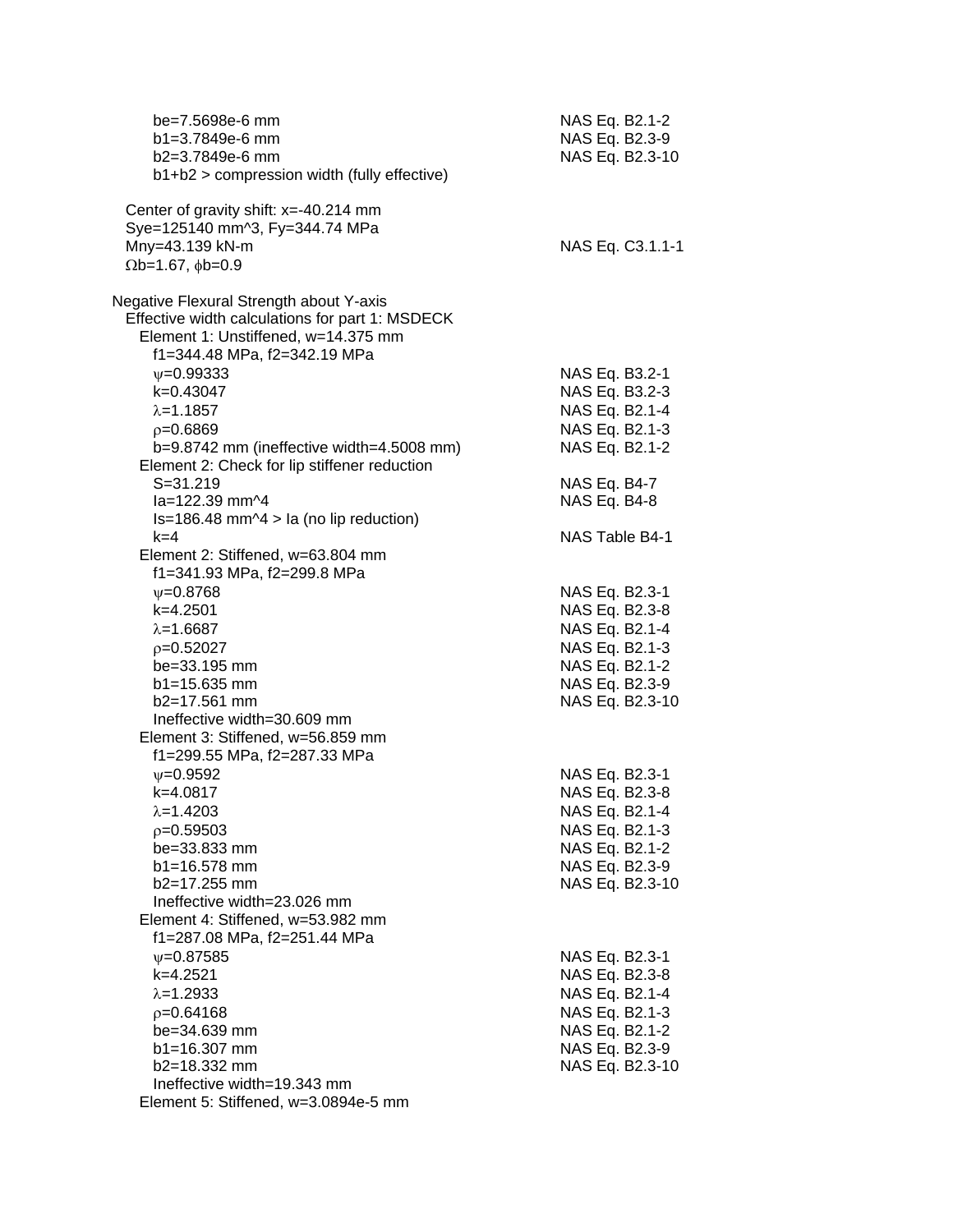f1=251.22 MPa, f2=251.22 MPa  $\nu=1$  NAS Eq. B2.3-1 k=2.5138 NAS Eq. B2.3-8  $\lambda$ =9.0052e-7  $\lambda$  MAS Eq. B2.1-4  $p=1$  NAS Eq. B2.1-3 be=3.0894e-5 mm NAS Eq. B2.1-2 b1=1.5447e-5 mm NAS Eq. B2.3-9 b2=1.5447e-5 mm NAS Eq. B2.3-10 b1+b2 > compression width (fully effective) Element 6: Stiffened, w=3.0894e-5 mm f1=230.44 MPa, f2=230.44 MPa  $v=1$  NAS Eq. B2.3-1 k=2.5138 NAS Eq. B2.3-8  $λ=8.6247e-7$  NAS Eq. B2.1-4  $p=1$  NAS Eq. B2.1-3 be=3.0894e-5 mm NAS Eq. B2.1-2 b1=1.5447e-5 mm NAS Eq. B2.3-9 b2=1.5447e-5 mm NAS Eq. B2.3-10 b1+b2 > compression width (fully effective) Element 7: Stiffened, w=53.982 mm f1=230.21 MPa, f2=194.57 MPa w=0.84518 NAS Eq. B2.3-1 k=4.3171 NAS Eq. B2.3-8  $\lambda$ =1.1494  $\lambda$  =0.70349 NAS Eq. B2.1-3 be=37.976 mm NAS Eq. B2.1-2 b1=17.624 mm NAS Eq. B2.3-9<br>b2=20.352 mm NAS Eq. B2.3-1 NAS Eq. B2.3-10 Ineffective width=16.006 mm Element 8: Stiffened, w=56.859 mm f1=194.32 MPa, f2=182.1 MPa  $\nu$ =0.93711 NAS Eq. B2.3-1 k=4.1263 NAS Eq. B2.3-8  $\lambda$ =1.1377 NAS Eq. B2.1-4  $p=0.70899$  NAS Eq. B2.1-3 be=40.312 mm NAS Eq. B2.1-2 b1=19.542 mm NAS Eq. B2.3-9 b2=20.771 mm NAS Eq. B2.3-10 Ineffective width=16.546 mm Elements 9 to 12: NAS Section B5 - Elements with Intermediate Stiffeners bo=140.12 mm, bp=53.982 mm kloc=26.95 NAS Eq. B5.1.2-1  $\beta$ =4.4502 NAS Eq. B5.1.2-3 kd=26.852 NAS Eq. B5.1.2-2 R=1.7071 NAS Eq. B5.1-6 k=26.95 NAS Eq. B5.1-5 f1=135.6 MPa Fcr=161.5 MPa NAS Eq. B5.1-4  $\lambda$ =0.9163 NAS Eq. B5.1-3  $p=0.82932$  NAS Eq. B5.1-2 be=121.46 mm NAS Eq. B5.1-1 Element 13: Stiffened, w=56.859 mm f1=89.09 MPa, f2=76.869 MPa w=0.86282 NAS Eq. B2.3-1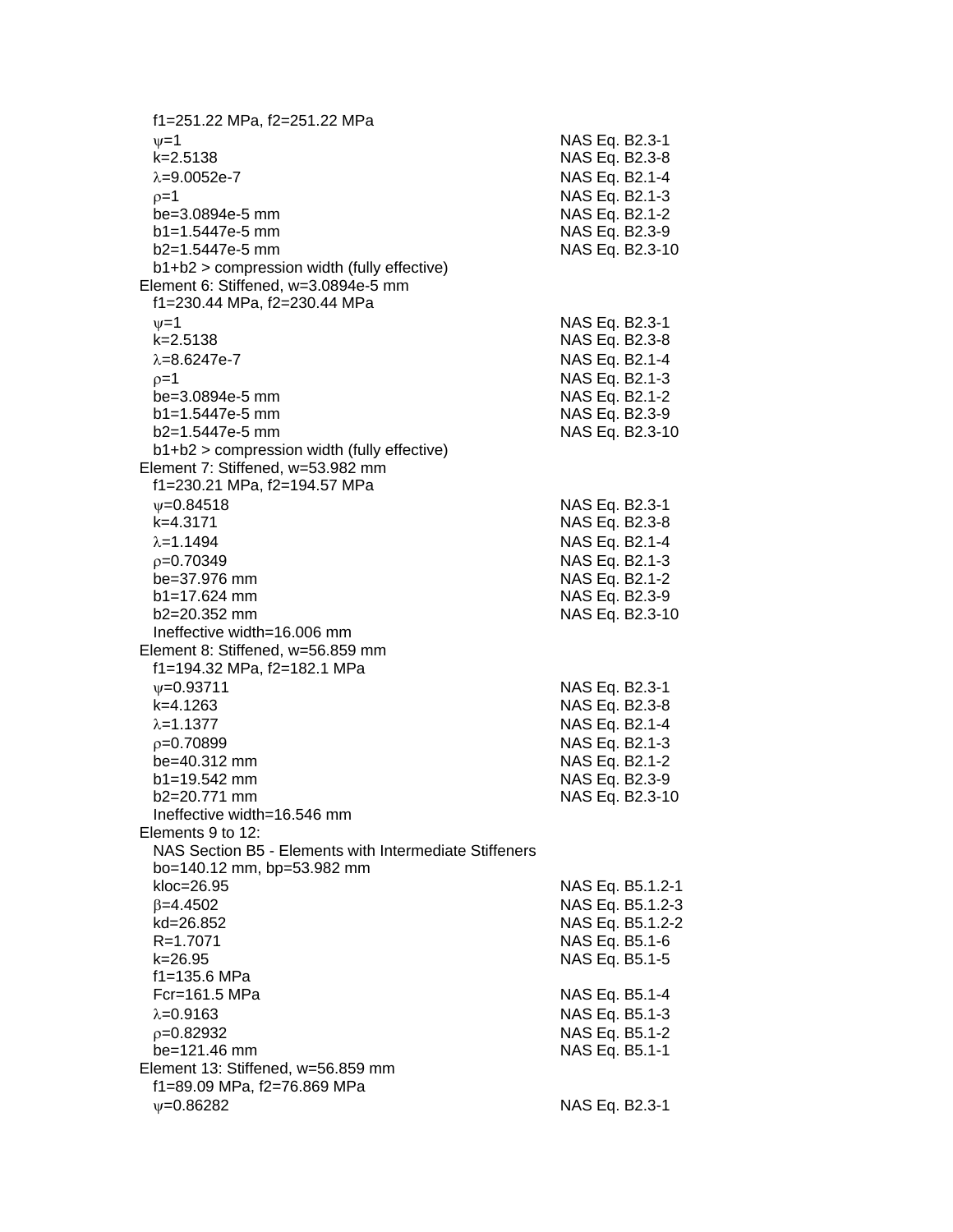k=4.2795 NAS Eq. B2.3-8  $\lambda$ =0.75643 NAS Eq. B2.1-4  $p=0.93751$  NAS Eq. B2.1-3 be=53.306 mm NAS Eq. B2.1-2 b1=24.942 mm NAS Eq. B2.3-9 b2=28.364 mm NAS Eq. B2.3-10 Ineffective width=3.5532 mm Element 14: Stiffened, w=53.982 mm f1=76.619 MPa, f2=40.979 MPa  $v=0.53484$  NAS Eq. B2.3-1 k=5.1316 NAS Eq. B2.3-8  $\lambda$ =0.60819  $\lambda$  NAS Eq. B2.1-4  $p=1$  NAS Eq. B2.1-3 be=53.982 mm NAS Eq. B2.1-2 b1=21.898 mm NAS Eq. B2.3-9 b2=32.084 mm NAS Eq. B2.3-10 b1+b2 > compression width (fully effective) Element 15: Stiffened, w=3.0894e-5 mm f1=40.753 MPa, f2=40.753 MPa  $v = 1$  NAS Eq. B2.3-1 k=2.5138 NAS Eq. B2.3-8  $\lambda = 3.627e-7$  NAS Eq. B2.1-4  $\rho = 1$  NAS Eq. B2.1-3 be=3.0894e-5 mm NAS Eq. B2.1-2 b1=1.5447e-5 mm NAS Eq. B2.3-9 b2=1.5447e-5 mm NAS Eq. B2.3-10 b1+b2 > compression width (fully effective) Element 16: Stiffened, w=3.0894e-5 mm f1=19.974 MPa, f2=19.974 MPa  $\nu = 1$  NAS Eq. B2.3-1 k=2.5138 NAS Eq. B2.3-8  $\lambda = 2.5392e-7$  NAS Eq. B2.1-4  $\rho = 1$  NAS Eq. B2.1-3 be=3.0894e-5 mm NAS Eq. B2.1-2 b1=1.5447e-5 mm NAS Eq. B2.3-9 b2=1.5447e-5 mm NAS Eq. B2.3-10 b1+b2 > compression width (fully effective) Element 17: Stiffened, w=53.982 mm f1=19.748 MPa, f2=-15.892 MPa =0.80472 NAS Eq. B2.3-1 k=19.366 NAS Eq. B2.3-2  $\lambda$ =0.15895 NAS Eq. B2.1-4  $p=1$  NAS Eq. B2.1-3 be=53.982 mm NAS Eq. B2.1-2 ho=55 mm, bo=31.192 mm, ho/bo=1.7632 b1=14.188 mm NAS Eq. B2.3-3 b2=26.991 mm NAS Eq. B2.3-4 Compression width=29.911 mm b1+b2 > compression width (fully effective) Element 18: No compressive stress (fully effective) Element 19: No compressive stress (fully effective) Element 20: No compressive stress (fully effective) Element 21: No compressive stress (fully effective) Element 22: No compressive stress (fully effective) Element 23: No compressive stress (fully effective)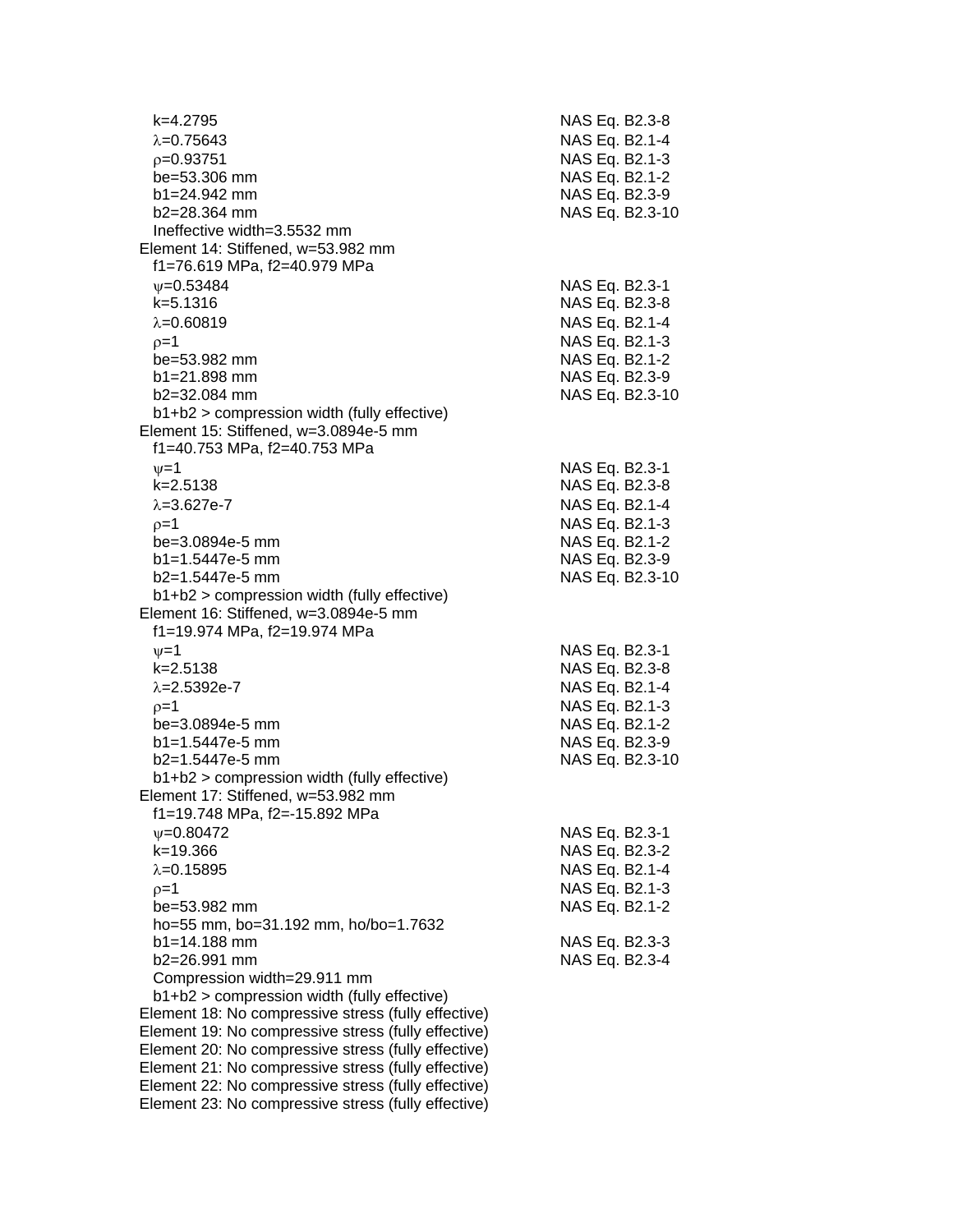Element 24: No compressive stress (fully effective) Element 25: No compressive stress (fully effective) Element 26: No compressive stress (fully effective) Element 27: No compressive stress (fully effective) Element 28: No compressive stress (fully effective) Element 29: No compressive stress (fully effective) Element 30: No compressive stress (fully effective) Element 32: No compressive stress (fully effective) Element 31: No compressive stress (fully effective)

 Center of gravity shift: x=40.676 mm Sye=123170 mm^3, Fy=344.74 MPa Mny=42.461 kN-m  $\overline{M}$  MAS Eq. C3.1.1-1  $\Omega$ b=1.67,  $\phi$ b=0.9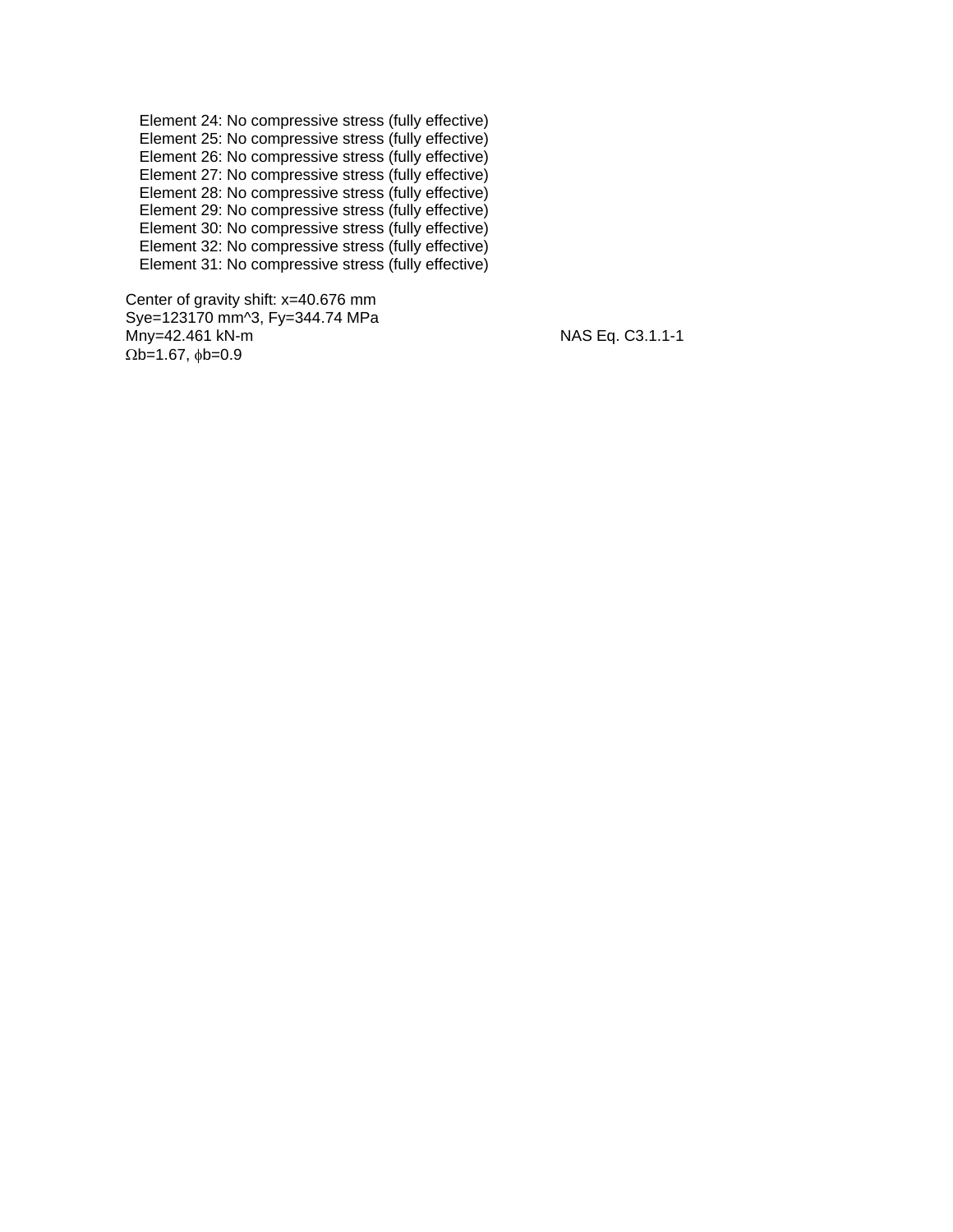CFS Version 8.0.2 Section: METSCODECK -1.0.sct METSCODECK-1.0

Rev. Date: 14-07-2015 19:59:17

Printed: 14-07-2015 19:59:40

## Full Section Properties

| Area           | $1249.3$ mm <sup><math>\textdegree</math>2</sup> | Wt.    | 0.096086 kN/m | Width         | 1249.3 mm                                   |  |
|----------------|--------------------------------------------------|--------|---------------|---------------|---------------------------------------------|--|
| Ix             | 706943 mm <sup><math>\sim</math>4</sup>          | rx     | 23.79 mm      | Ixy           | $-145565$ mm <sup><math>\sim</math></sup> 4 |  |
| Sx(t)          | 19212 mm <sup><math>3</math></sup>               | y(t)   | 36.80 mm      | $\alpha$      | 89.915 deg                                  |  |
| Sx(b)          | 23280 mm <sup><math>3</math></sup>               | y(b)   | 30.37 mm      |               |                                             |  |
|                |                                                  | Height | 67.16 mm      |               |                                             |  |
| Iv             | 98410992 mm <sup>2</sup> 4                       | ry     | 280.66 mm     | Xo            | $-1.85$ mm                                  |  |
| Sy(1)          | 204509 mm <sup>2</sup> 3                         | x(1)   | 481.21 mm     | Yo            | $6.65$ mm                                   |  |
| Sy(r)          | 205911 mm <sup>2</sup> 3                         | x(r)   | 477.93 mm     | $\dot{x}$     | 1.63 mm                                     |  |
|                |                                                  | Width  | 959.13 mm     | jу            | $-209.04$ mm                                |  |
| I <sub>1</sub> | 98411208 mm <sup>2</sup> 4                       | r1     | 280.66 mm     |               |                                             |  |
| I2             | 706728 mm <sup>2</sup> 4                         | r2     | 23.78 mm      |               |                                             |  |
| Ic             | 99117936 mm <sup>2</sup> 4                       | rc     | 281.67 mm     | $\mathbb{C}w$ | $6.2465e10$ mm $^6$                         |  |
| Ιo             | 99177400 mm <sup>2</sup> 4                       | ro     | 281.75 mm     | J             | $416.4$ mm <sup><math>\sim</math></sup> 4   |  |

# Fully Braced Strength - 2012 North American Specification - US (ASD)

| Material Type: A572 Grade 50, Fy=344.74 MPa |             |                                             |             |                 |                  |  |
|---------------------------------------------|-------------|---------------------------------------------|-------------|-----------------|------------------|--|
| Compression                                 |             | Positive Moment                             |             | Positive Moment |                  |  |
| Pao                                         | 174.13 kN   | Maxo                                        | 3.326 kN-m  | Mayo            | 35.887 kN-m      |  |
| Ae                                          | 909.19 mm^2 | Ixe                                         | 630019 mm^4 | Ive             | 87292688 mm^4    |  |
|                                             |             | $Sxe(t)$ 16114 mm <sup><math>3</math></sup> |             | Sye(1)          | 191007 mm^3      |  |
| Tension                                     |             | Sxe(b)                                      | 22448 mm^3  | Sye(r)          | 173847 mm^3      |  |
| Ta                                          | 257.90 kN   |                                             |             |                 |                  |  |
|                                             |             | Negative Moment                             |             | Negative Moment |                  |  |
|                                             |             | Maxo                                        | 3.734 kN-m  |                 | Mayo 35.192 kN-m |  |
| Shear                                       |             | Ixe                                         | 613946 mm^4 | Ive             | 86288176 mm^4    |  |
| Vay                                         | 45.11 kN    | Sxe(t) 18091 mm <sup>2</sup> 3              |             | Sye(1)          | 170482 mm^3      |  |
| Vax                                         | 13.28 kN    | Sxe(b)                                      | 18477 mm^3  | Sye(r)          | 190486 mm^3      |  |

**¯¯¯¯¯¯¯¯¯¯¯¯¯¯¯¯¯¯¯¯¯¯¯¯¯¯¯¯¯¯¯¯¯¯¯¯¯¯¯¯¯¯¯¯¯¯¯¯¯¯¯¯¯¯¯¯¯¯¯¯¯¯¯¯¯¯¯¯¯¯¯¯**

MSDECK element 2 w/t exceeds 60. R/t exceeds 10.

## Calculation Details - 2012 North American Specification - US (ASD)

| <b>Axial Tension Strength</b><br>Ag=1249.3 mm^2, Fy=344.74 MPa<br>Tn=430.69 kN<br>$\Omega$ t=1.67, $\phi$ t=0.9 | NAS Eq. C2.1-1   |
|-----------------------------------------------------------------------------------------------------------------|------------------|
| Shear Strength<br>MSDECK element 1<br>Aw=14.219 mm^2, Fv=206.84 MPa<br>Vn=2.941 kN at -76 deg                   | NAS Eq. C3.2.1-2 |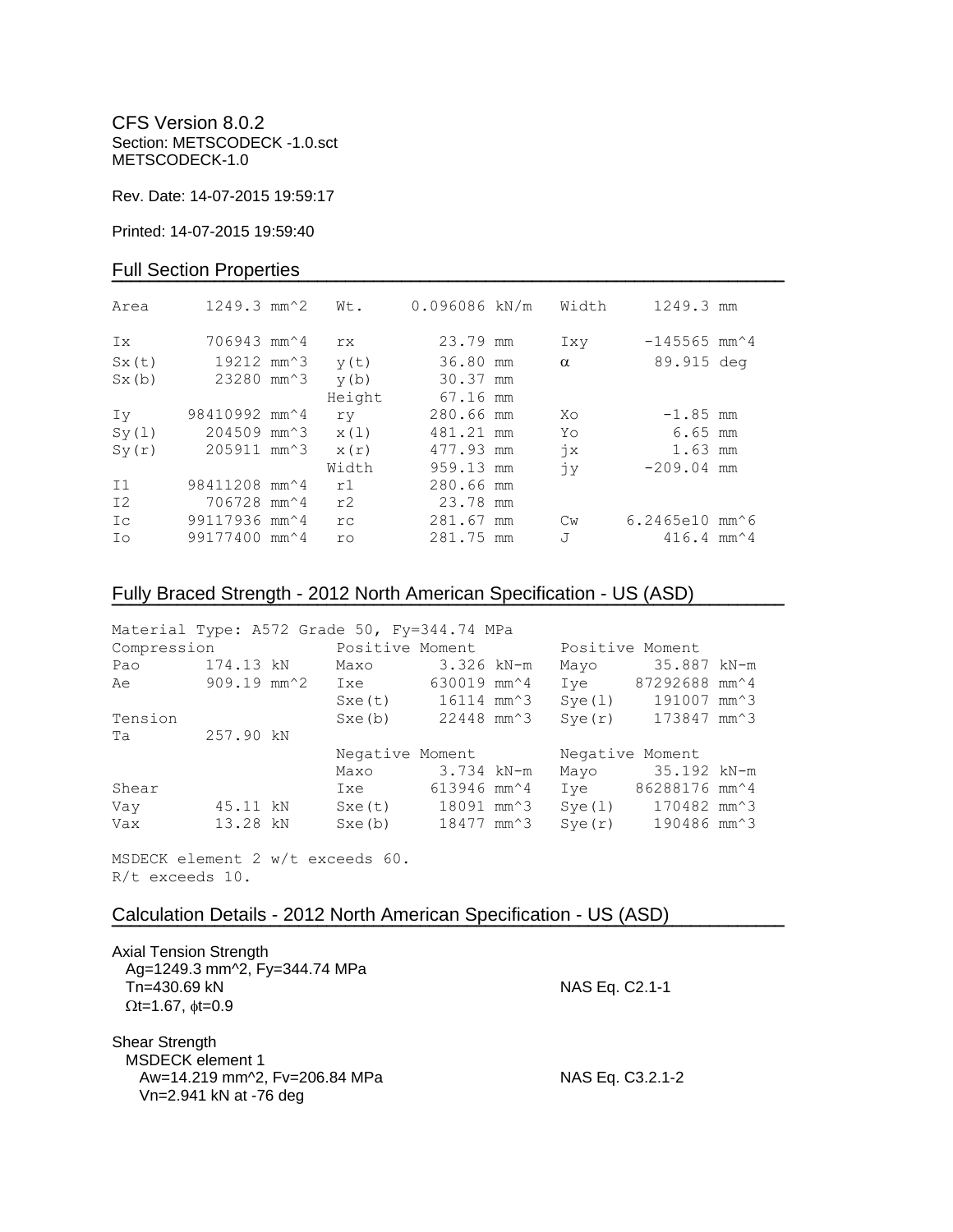| $Qv=1.6$ , $\phi v=0.95$<br><b>MSDECK</b> element 3 |                  |
|-----------------------------------------------------|------------------|
| Aw=56.573 mm^2, Fv=205.22 MPa                       | NAS Eq. C3.2.1-3 |
| Vn=11.61 kN at 71 deg                               |                  |
| $Qv=1.6$ , $\phi v=0.95$                            |                  |
| <b>MSDECK</b> element 8                             |                  |
| Aw=56.573 mm^2, Fv=205.22 MPa                       | NAS Eq. C3.2.1-3 |
| Vn=11.61 kN at -71 deg                              |                  |
| $\Omega$ v=1.6, $\phi$ v=0.95                       |                  |
| <b>MSDECK</b> element 13                            |                  |
| Aw=56.573 mm^2, Fv=205.22 MPa                       | NAS Eq. C3.2.1-3 |
| Vn=11.61 kN at 71 deg                               |                  |
| $Qv=1.6$ , $\phi v=0.95$                            |                  |
| <b>MSDECK</b> element 18                            |                  |
| Aw=56.573 mm^2, Fv=205.22 MPa                       | NAS Eq. C3.2.1-3 |
| Vn=11.61 kN at -71 deg                              |                  |
| $Qv=1.6$ , $\phi v=0.95$                            |                  |
| <b>MSDECK element 23</b>                            |                  |
| Aw=56.573 mm^2, Fv=205.22 MPa                       | NAS Eq. C3.2.1-3 |
| Vn=11.61 kN at 71 deg                               |                  |
| $Qv=1.6$ , $\phi v=0.95$                            |                  |
| <b>MSDECK element 28</b>                            |                  |
| Aw=56.573 mm^2, Fv=205.22 MPa                       | NAS Eq. C3.2.1-3 |
| Vn=11.61 kN at -71 deg                              |                  |
| $Qv=1.6$ , $\phi v=0.95$                            |                  |
| <b>MSDECK</b> element 30                            |                  |
| Aw=10.369 mm^2, Fv=206.84 MPa                       | NAS Eq. C3.2.1-2 |
| Vn=2.1447 kN at 71 deg                              |                  |
| $\Omega$ v=1.6, $\phi$ v=0.95                       |                  |
| MSDECK element 32                                   |                  |
| Aw=14.68 mm^2, Fv=206.84 MPa                        | NAS Eq. C3.2.1-2 |
| Vn=3.0365 kN at -67 deg                             |                  |
| $Qv=1.6$ , $\phi v=0.95$                            |                  |
| <b>Axial Compression Strength</b>                   |                  |
| Effective width calculations for part 1: MSDECK     |                  |
| Element 1: Unstiffened, w=14.219 mm                 |                  |
| f1=344.74 MPa, f2=344.74 MPa                        |                  |
| $\nu = 1$                                           | NAS Eq. B3.2-1   |
| k=0.43                                              | NAS Eq. B3.2-3   |
| $\lambda = 0.93911$                                 | NAS Eq. B2.1-4   |
| $p=0.81539$                                         | NAS Eq. B2.1-3   |
| b=11.594 mm (ineffective width=2.625 mm)            | NAS Eq. B2.1-2   |
| Element 2: Check for lip stiffener reduction        |                  |
| $S = 31.091$                                        | NAS Eq. B4-7     |
| la=239.89 mm^4                                      | NAS Eq. B4-8     |
| ls=225.6 mm^4                                       |                  |
| ds=10.903 mm (lip ineffective width=0.69077 mm)     | NAS Eq. B4-6     |
| k=3.9276                                            | NAS Table B4-1   |
| Element 2: Partially stiffened, w=63.505 mm         |                  |
| f=344.74 MPa, k=3.9276                              |                  |
| $\lambda = 1.3878$                                  | NAS Eq. B2.1-4   |
| $p=0.60633$                                         | NAS Eq. B2.1-3   |
| b=38.505 mm (ineffective width=25 mm)               | NAS Eq. B2.1-2   |
| b1=18.106 mm, b2=20.4 mm                            |                  |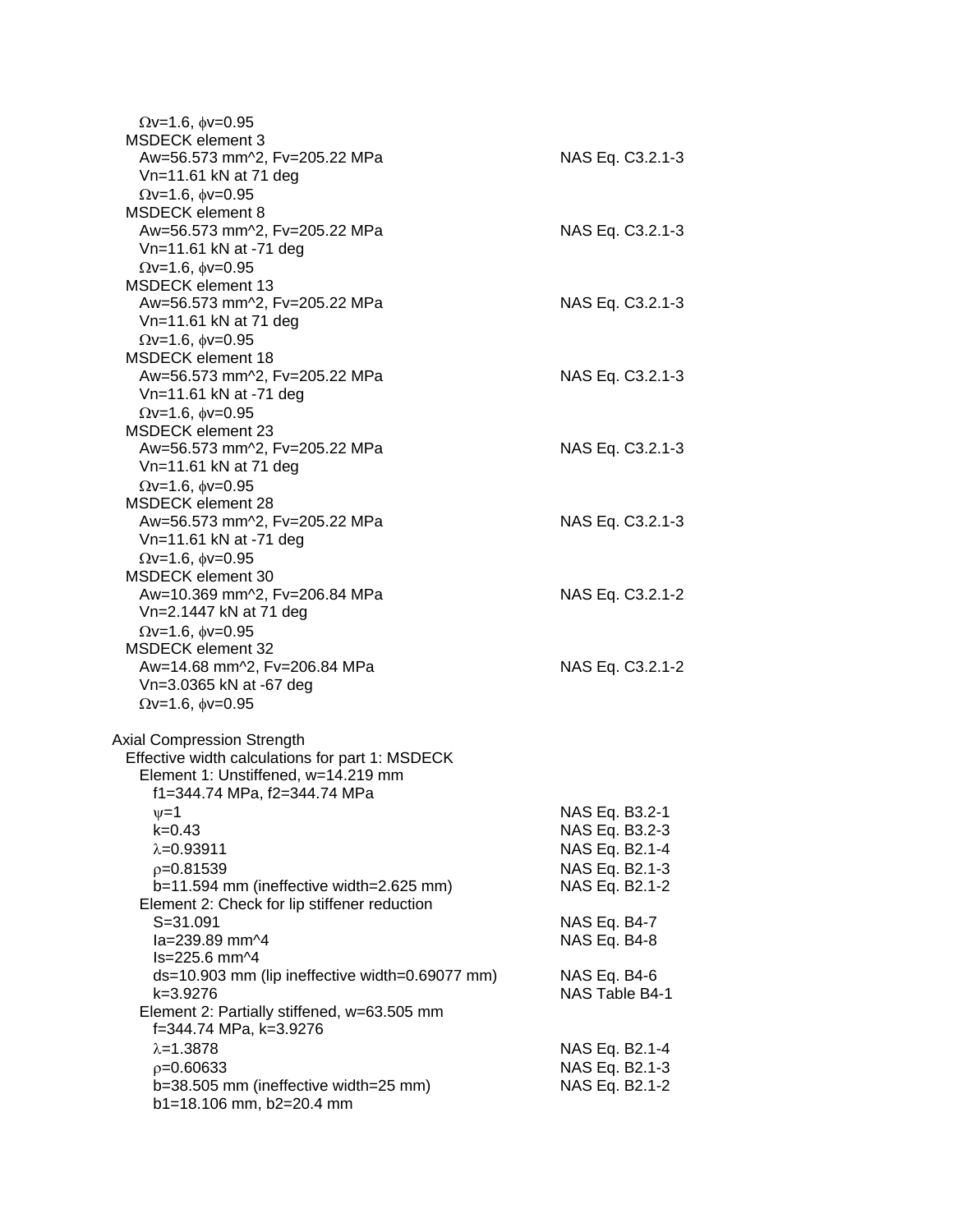Element 3: Stiffened, w=56.573 mm f1=344.74 MPa, f2=344.74 MPa  $\psi$ =1 NAS Eq. B2.3-1 k=4 NAS Eq. B2.3 - 8 =1.2251 NAS Eq. B2.1 - 4  $\rho$ =0.66968 NAS Eq. B2.1-3 be=37.886 mm  $b1 = 18.943$  mm  $b2=18.943$  mm NAS Eq. B2.3-10 Ineffective width=18.687 mm Element 4: Stiffened, w=53.727 mm f1=344.74 MPa, f2=344.74 MPa  $\nu$  =1 NAS Eq. B2.3-1 k=4 NAS Eq. B2.3 - 8 =1.1635 NAS Eq. B2.1 - 4  $\rho$ =0.69698 NAS Eq. B2.1-3 be=37.447 mm b1=18.723 mm NAS Eq. B2.3-9 b2=18.723 mm NAS Eq. B2.3 -10 Ineffective width=16.28 mm Element 5: Stiffened, w=3.0279e - 5 mm f1=344.74 MPa, f2=344.74 MPa  $\psi$ =1 NAS Eq. B2.3-1 k=2.875 NAS Eq. B2.3 - 8 λ=7.7341e-7 NAS Eq. B2.1 - 4  $\rho$ =1 NAS Eq. B2.1-3 be=3.0279e -5 mm NAS Eq. B2.1 - 2 b1=1.514e-5 mm -5 mm NAS Eq. B2.3 - 9 b2=1.514e -5 mm NAS Eq. B2.3 -10 b1+b2 > compression width (fully effective) Element 6: Stiffened, w=3.0279e -5 mm f1=344.74 MPa, f2=344.74 MPa  $\psi$ =1 NAS Eq. B2.3-1 k=2.875 NAS Eq. B2.3 - 8 λ=7.7341e-7 NAS Eq. B2.1 - 4  $\rho$ =1 NAS Eq. B2.1-3 be=3.0279e -5 mm NAS Eq. B2.1 - 2 b1=1.514e-5 mm -5 mm NAS Eq. B2.3 - 9 b2=1.514e -5 mm NAS Eq. B2.3 -10 b1+b2 > compression width (fully effective) Element 7: Stiffened, w=53.727 mm f1=344.74 MPa, f2=344.74 MPa  $\nu$  =1 NAS Eq. B2.3-1 k=4 NAS Eq. B2.3 - 8 =1.1635 NAS Eq. B2.1 - 4  $\rho$ =0.69698 NAS Eq. B2.1-3 be=37.447 mm NAS Eq. B2.1-2  $b1 = 18.723$  mm  $b2=18.723$  mm NAS Eq. B2.3-10 Ineffective width=16.28 mm Element 8: Stiffened, w=56.573 mm f1=344.74 MPa, f2=344.74 MPa  $\psi$ =1 NAS Eq. B2.3-1 k=4 NAS Eq. B2.3 - 8 λ=1.2251 NAS Eq. B2.1-4

- 2

- 9

- 2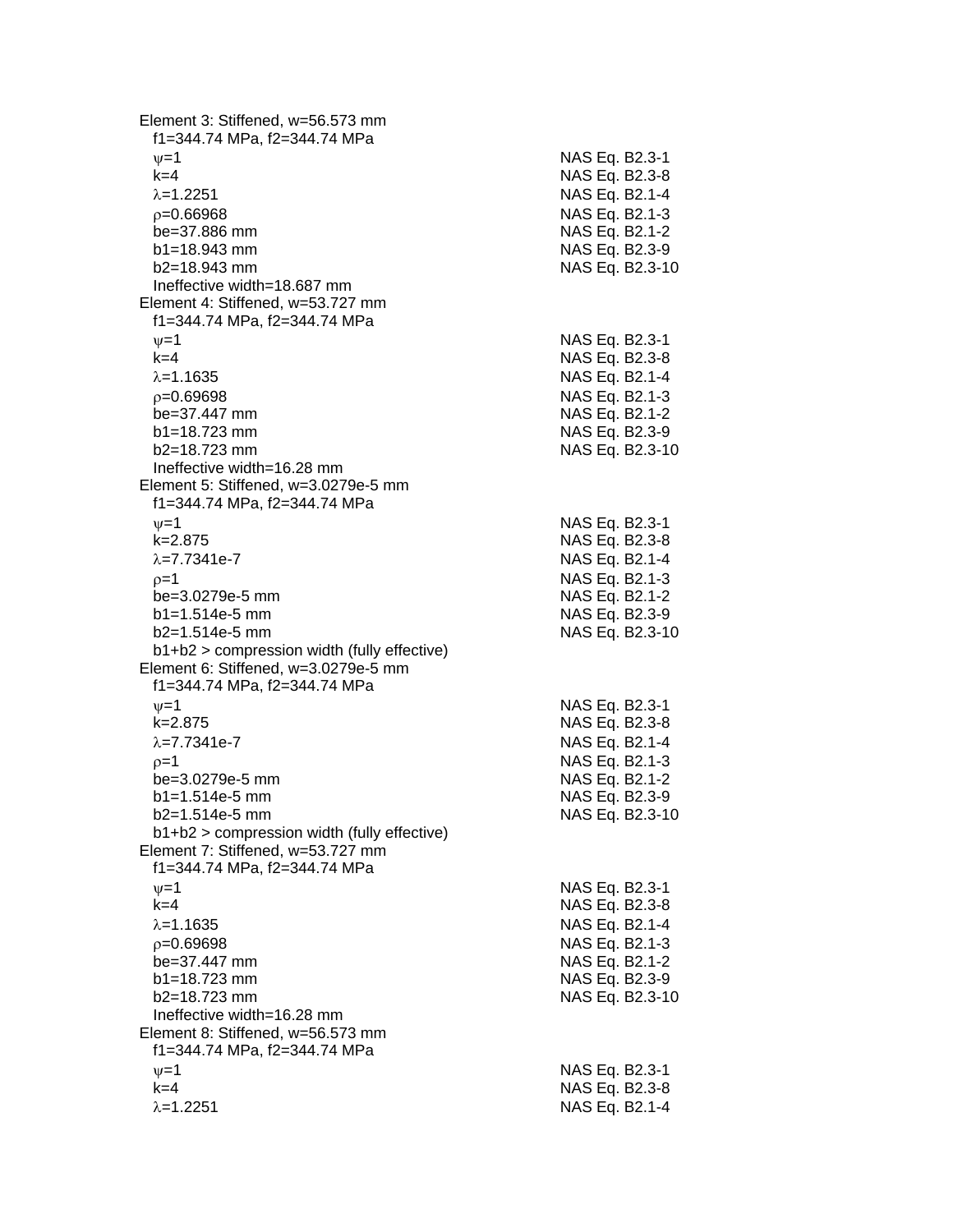| $p=0.66968$                                                                          | NAS Eq. B2.1-3  |  |  |
|--------------------------------------------------------------------------------------|-----------------|--|--|
| be=37.886 mm                                                                         | NAS Eq. B2.1-2  |  |  |
| $b1 = 18.943$ mm                                                                     | NAS Eq. B2.3-9  |  |  |
| b2=18.943 mm                                                                         | NAS Eq. B2.3-10 |  |  |
| Ineffective width=18.687 mm                                                          |                 |  |  |
| Element 9: Stiffened, w=53.727 mm                                                    |                 |  |  |
| f1=344.74 MPa, f2=344.74 MPa                                                         |                 |  |  |
| $\nu = 1$                                                                            | NAS Eq. B2.3-1  |  |  |
| $k=4$                                                                                | NAS Eq. B2.3-8  |  |  |
| $\lambda = 1.1635$                                                                   | NAS Eq. B2.1-4  |  |  |
| $p=0.69698$                                                                          | NAS Eq. B2.1-3  |  |  |
| be=37.447 mm                                                                         | NAS Eq. B2.1-2  |  |  |
| $b1 = 18.723$ mm                                                                     | NAS Eq. B2.3-9  |  |  |
| $b2 = 18.723$ mm                                                                     | NAS Eq. B2.3-10 |  |  |
| Ineffective width=16.28 mm                                                           |                 |  |  |
| Element 10: Stiffened, w=3.0279e-5 mm                                                |                 |  |  |
| f1=344.74 MPa, f2=344.74 MPa                                                         |                 |  |  |
| $\nu = 1$                                                                            | NAS Eq. B2.3-1  |  |  |
| $k = 2.875$                                                                          | NAS Eq. B2.3-8  |  |  |
| $\lambda = 7.7342e - 7$                                                              | NAS Eq. B2.1-4  |  |  |
| $p=1$                                                                                | NAS Eq. B2.1-3  |  |  |
| be=3.0279e-5 mm                                                                      | NAS Eq. B2.1-2  |  |  |
| $b1 = 1.514e-5$ mm                                                                   | NAS Eq. B2.3-9  |  |  |
| $b2=1.514e-5$ mm                                                                     | NAS Eq. B2.3-10 |  |  |
| b1+b2 > compression width (fully effective)<br>Element 11: Stiffened, w=3.0279e-5 mm |                 |  |  |
| f1=344.74 MPa, f2=344.74 MPa                                                         |                 |  |  |
| $\nu = 1$                                                                            | NAS Eq. B2.3-1  |  |  |
| k=2.875                                                                              | NAS Eq. B2.3-8  |  |  |
| $\lambda = 7.7342e - 7$                                                              | NAS Eq. B2.1-4  |  |  |
| $p=1$                                                                                | NAS Eq. B2.1-3  |  |  |
| be=3.0279e-5 mm                                                                      | NAS Eq. B2.1-2  |  |  |
| $b1 = 1.514e-5$ mm                                                                   | NAS Eq. B2.3-9  |  |  |
| $b2=1.514e-5$ mm                                                                     | NAS Eq. B2.3-10 |  |  |
| $b1+b2$ > compression width (fully effective)                                        |                 |  |  |
| Element 12: Stiffened, w=53.727 mm                                                   |                 |  |  |
| f1=344.74 MPa, f2=344.74 MPa                                                         |                 |  |  |
| $\nu = 1$                                                                            | NAS Eq. B2.3-1  |  |  |
| $k=4$                                                                                | NAS Eq. B2.3-8  |  |  |
| $\lambda = 1.1635$                                                                   | NAS Eq. B2.1-4  |  |  |
| $p=0.69698$                                                                          | NAS Eq. B2.1-3  |  |  |
| be=37.447 mm                                                                         | NAS Eq. B2.1-2  |  |  |
| $b1 = 18.723$ mm                                                                     | NAS Eq. B2.3-9  |  |  |
| b2=18.723 mm                                                                         | NAS Eq. B2.3-10 |  |  |
| Ineffective width=16.28 mm                                                           |                 |  |  |
| Element 13: Stiffened, w=56.573 mm                                                   |                 |  |  |
| f1=344.74 MPa, f2=344.74 MPa                                                         |                 |  |  |
| $\nu=1$                                                                              | NAS Eq. B2.3-1  |  |  |
| $k=4$                                                                                | NAS Eq. B2.3-8  |  |  |
| $\lambda = 1.2251$                                                                   | NAS Eq. B2.1-4  |  |  |
| $p = 0.66968$                                                                        | NAS Eq. B2.1-3  |  |  |
| be=37.886 mm                                                                         | NAS Eq. B2.1-2  |  |  |
| $b1 = 18.943$ mm<br>$b2 = 18.943$ mm                                                 | NAS Eq. B2.3-9  |  |  |
| Ineffective width=18.687 mm                                                          | NAS Eq. B2.3-10 |  |  |
|                                                                                      |                 |  |  |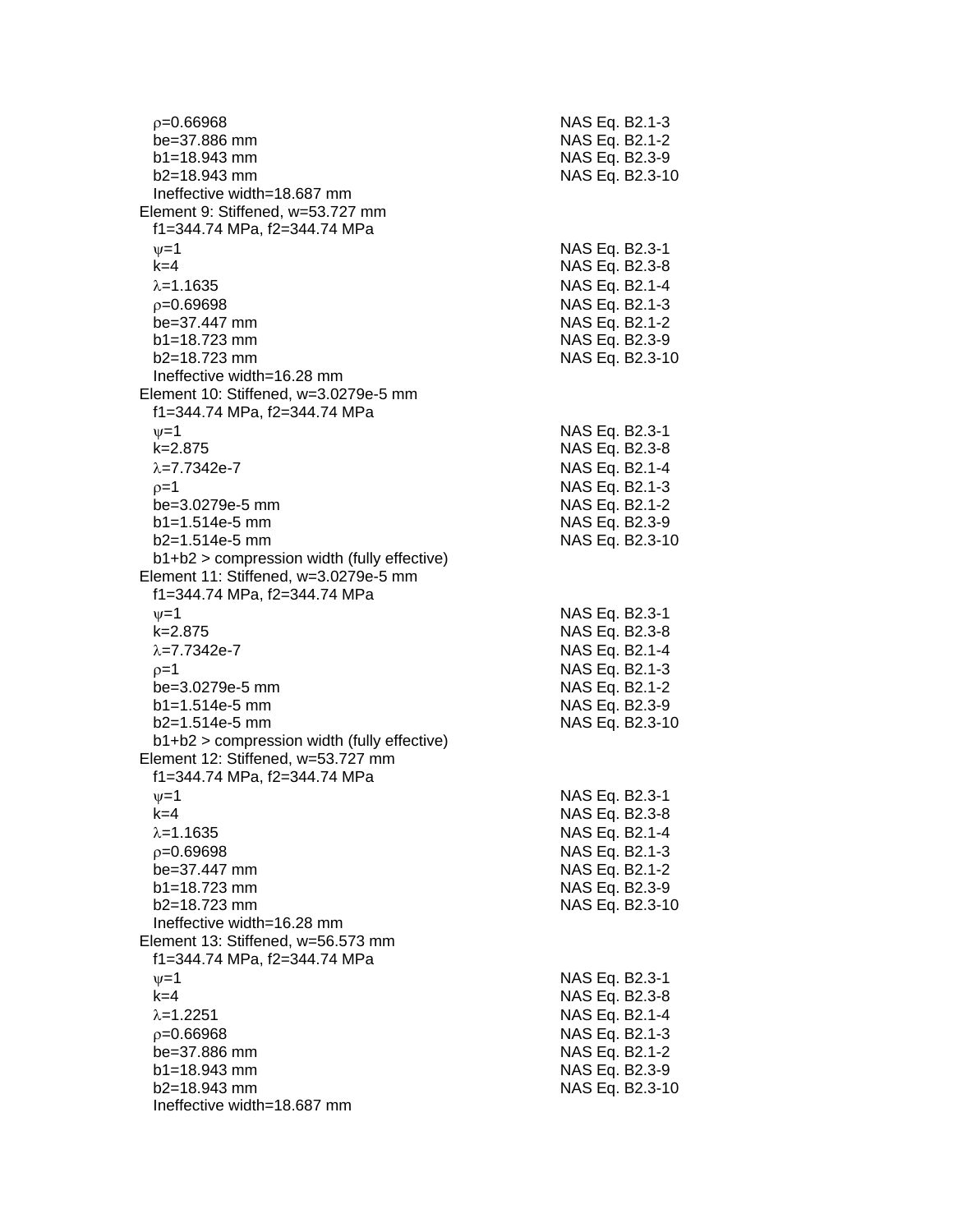Element 14: Stiffened, w=53.727 mm f1=344.74 MPa, f2=344.74 MPa  $\psi$ =1 NAS Eq. B2.3-1 k=4 NAS Eq. B2.3 - 8 =1.1635 NAS Eq. B2.1 - 4  $\rho$ =0.69698 NAS Eq. B2.1-3 be=37.447 mm  $b1 = 18.723$  mm  $b2=18.723$  mm NAS Eq. B2.3-10 Ineffective width=16.28 mm Element 15: Stiffened, w=3.0279e -5 mm f1=344.74 MPa, f2=344.74 MPa  $\nu$  =1 NAS Eq. B2.3-1 k=2.875 NAS Eq. B2.3 - 8 λ=7.7342e-7 NAS Eq. B2.1 - 4  $\rho=1$  NAS Eq. B2.1-3 be=3.0279e -5 mm NAS Eq. B2.1 - 2  $b1=1.514e-5$  mm -5 mm NAS Eq. B2.3 - 9 b2=1.514e -5 mm NAS Eq. B2.3 -10 b1+b2 > compression width (fully effective) Element 16: Stiffened, w=3.0279e -5 mm f1=344.74 MPa, f2=344.74 MPa  $\psi$ =1 NAS Eq. B2.3-1 k=2.875 NAS Eq. B2.3 - 8 λ=7.7342e-7 NAS Eq. B2.1 - 4  $\rho$ =1 NAS Eq. B2.1-3 be=3.0279e -5 mm NAS Eq. B2.1 - 2 b1=1.514e-5 mm -5 mm NAS Eq. B2.3 - 9 b2=1.514e -5 mm NAS Eq. B2.3 -10 b1+b2 > compression width (fully effective) Element 17: Stiffened, w=53.727 mm f1=344.74 MPa, f2=344.74 MPa  $\psi$ =1 NAS Eq. B2.3-1 k=4 NAS Eq. B2.3 - 8 =1.1635 NAS Eq. B2.1 - 4  $\rho$ =0.69698 NAS Eq. B2.1-3 be=37.447 mm  $b1 = 18.723$  mm  $b2=18.723$  mm NAS Eq. B2.3-10 Ineffective width=16.28 mm Element 18: Stiffened, w=56.573 mm f1=344.74 MPa, f2=344.74 MPa  $\nu$  =1 NAS Eq. B2.3-1 k=4 NAS Eq. B2.3 - 8 =1.2251 NAS Eq. B2.1 - 4  $\rho$ =0.66968 NAS Eq. B2.1-3 be=37.886 mm NAS Eq. B2.1-2  $b1 = 18.943$  mm  $b2=18.943$  mm NAS Eq. B2.3-10 Ineffective width=18.687 mm Element 19: Stiffened, w=53.727 mm f1=344.74 MPa, f2=344.74 MPa  $\psi$ =1 NAS Eq. B2.3-1 k=4 NAS Eq. B2.3 - 8 λ=1.1635 NAS Eq. B2.1-4

- 2

- 9

- 2

- 9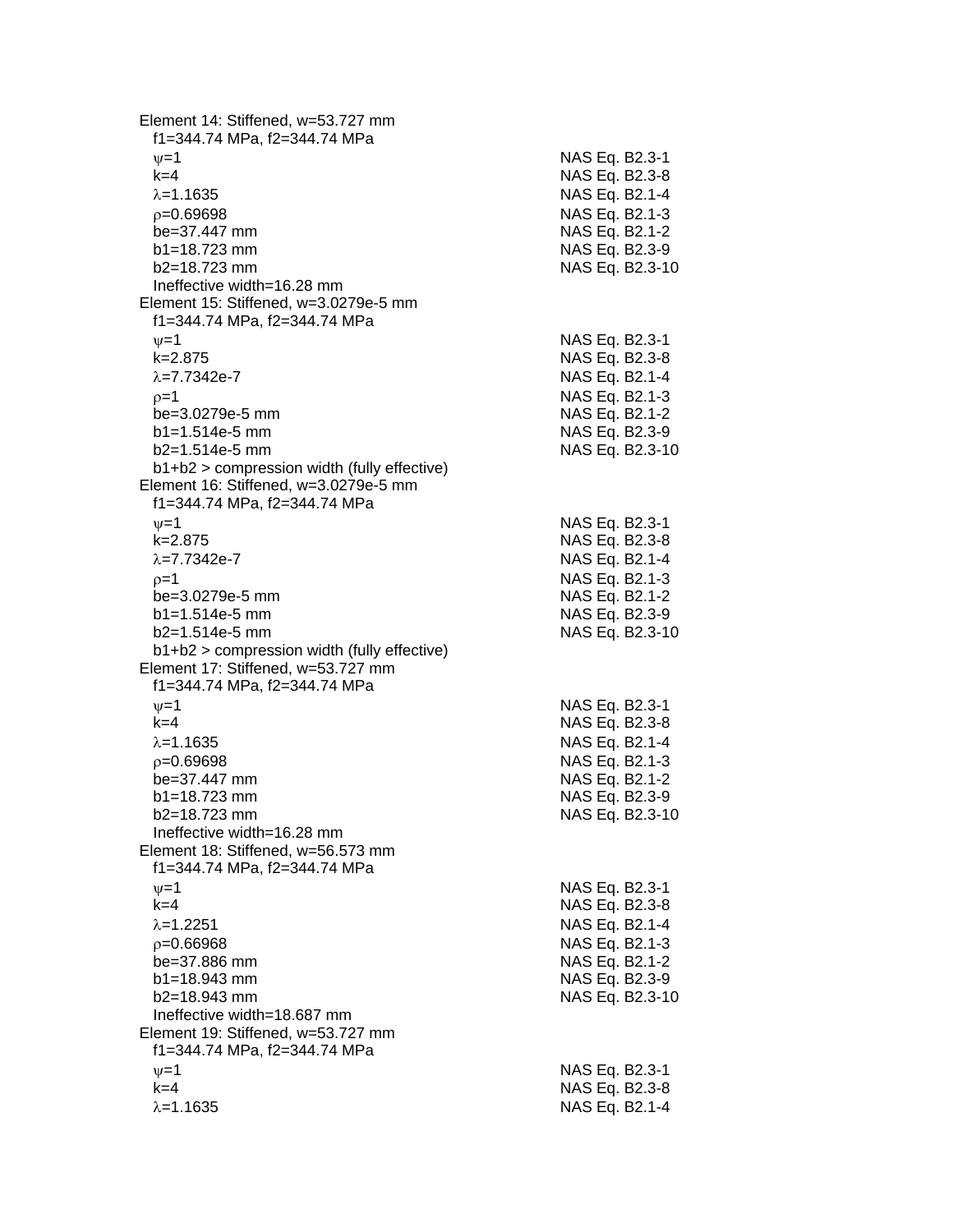| $p = 0.69698$<br>be=37.447 mm<br>$b1 = 18.723$ mm<br>$b2 = 18.723$ mm                                                                                                         | NAS Eq. B2.1-3<br>NAS Eq. B2.1-2<br>NAS Eq. B2.3-9<br>NAS Eq. B2.3-10                                                       |
|-------------------------------------------------------------------------------------------------------------------------------------------------------------------------------|-----------------------------------------------------------------------------------------------------------------------------|
| Ineffective width=16.28 mm<br>Element 20: Stiffened, w=3.0279e-5 mm<br>f1=344.74 MPa, f2=344.74 MPa                                                                           |                                                                                                                             |
| $\nu = 1$<br>$k = 2.875$<br>$\lambda = 7.7342e - 7$<br>$p=1$<br>be=3.0279e-5 mm<br>$b1 = 1.514e-5$ mm<br>$b2=1.514e-5$ mm<br>b1+b2 > compression width (fully effective)      | NAS Eq. B2.3-1<br>NAS Eq. B2.3-8<br>NAS Eq. B2.1-4<br>NAS Eq. B2.1-3<br>NAS Eq. B2.1-2<br>NAS Eq. B2.3-9<br>NAS Eq. B2.3-10 |
| Element 21: Stiffened, w=3.0279e-5 mm<br>f1=344.74 MPa, f2=344.74 MPa                                                                                                         |                                                                                                                             |
| $\nu = 1$<br>k=2.875<br>$\lambda = 7.7342e - 7$<br>$p=1$<br>be=3.0279e-5 mm<br>$b1 = 1.514e-5$ mm<br>$b2=1.514e-5$ mm<br>b1+b2 > compression width (fully effective)          | NAS Eq. B2.3-1<br>NAS Eq. B2.3-8<br>NAS Eq. B2.1-4<br>NAS Eq. B2.1-3<br>NAS Eq. B2.1-2<br>NAS Eq. B2.3-9<br>NAS Eq. B2.3-10 |
| Element 22: Stiffened, w=53.727 mm<br>f1=344.74 MPa, f2=344.74 MPa                                                                                                            |                                                                                                                             |
| $\nu = 1$<br>$k=4$<br>$\lambda = 1.1635$<br>$p=0.69698$<br>be=37.447 mm<br>$b1 = 18.723$ mm<br>$b2 = 18.723$ mm<br>Ineffective width=16.28 mm                                 | NAS Eq. B2.3-1<br>NAS Eq. B2.3-8<br>NAS Eq. B2.1-4<br>NAS Eq. B2.1-3<br>NAS Eq. B2.1-2<br>NAS Eq. B2.3-9<br>NAS Eq. B2.3-10 |
| Element 23: Stiffened, w=56.573 mm<br>f1=344.74 MPa, f2=344.74 MPa                                                                                                            |                                                                                                                             |
| $\nu = 1$<br>k=4<br>$\lambda = 1.2251$<br>$p=0.66968$<br>be=37.886 mm<br>b1=18.943 mm<br>b2=18.943 mm<br>Ineffective width=18.687 mm                                          | NAS Eq. B2.3-1<br>NAS Eq. B2.3-8<br>NAS Eq. B2.1-4<br>NAS Eq. B2.1-3<br>NAS Eq. B2.1-2<br>NAS Eq. B2.3-9<br>NAS Eq. B2.3-10 |
| Elements 24 to 27:                                                                                                                                                            |                                                                                                                             |
| NAS Section B5 - Elements with Intermediate Stiffeners<br>bo=139.95 mm, bp=53.727 mm<br>kloc=27.141<br>$\beta = 4.0129$<br>kd=21.983<br>R=1.7052<br>k=27.141<br>f1=344.74 MPa | NAS Eq. B5.1.2-1<br>NAS Eq. B5.1.2-3<br>NAS Eq. B5.1.2-2<br>NAS Eq. B5.1-6<br>NAS Eq. B5.1-5                                |
| Fcr=254.74 MPa                                                                                                                                                                | NAS Eq. B5.1-4                                                                                                              |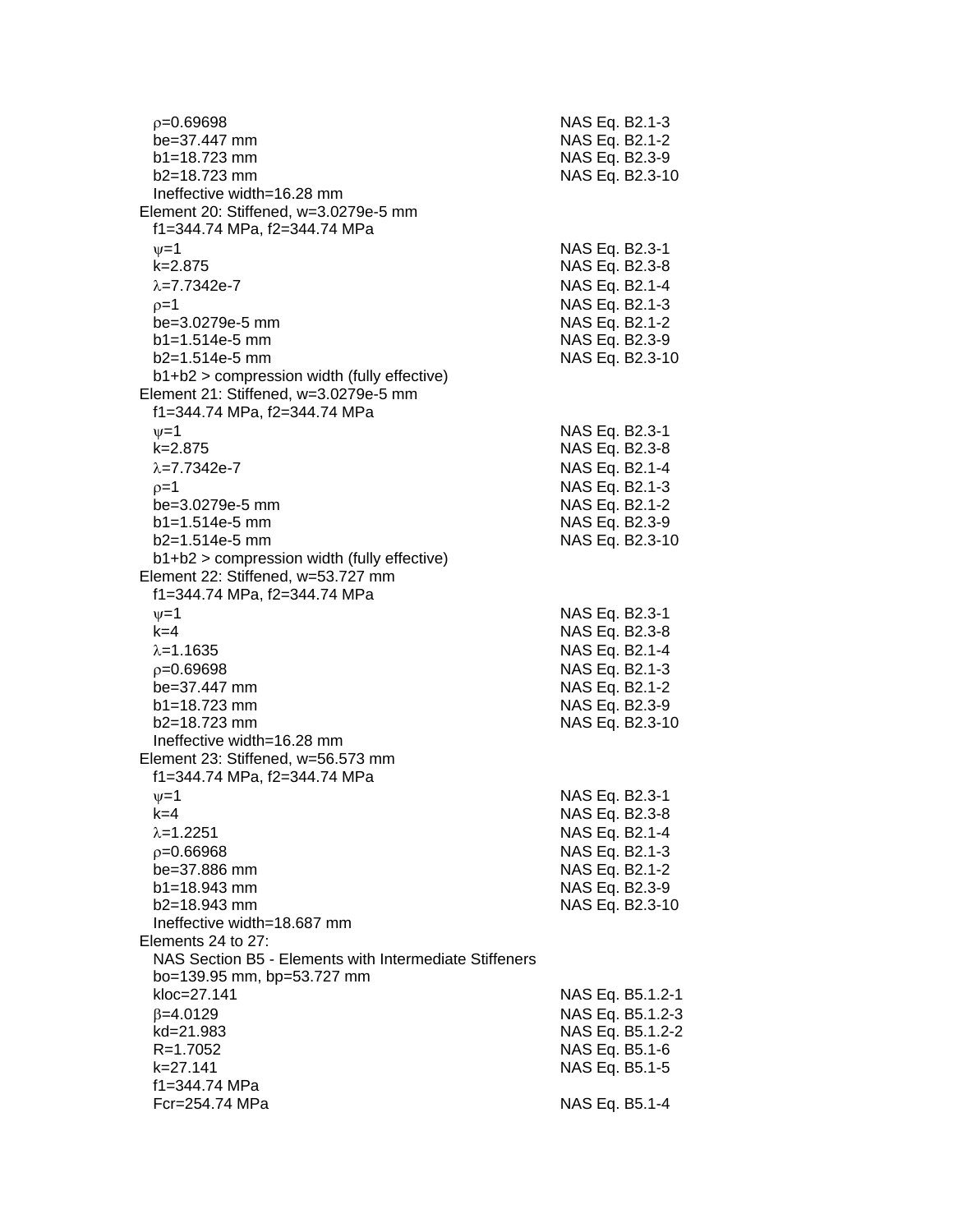| $\lambda = 1.1633$                                                         | NAS Eq. B5.1-3  |
|----------------------------------------------------------------------------|-----------------|
| p=0.69705                                                                  | NAS Eq. B5.1-2  |
| be=102.02 mm                                                               | NAS Eq. B5.1-1  |
| Element 28: Stiffened, w=56.573 mm<br>f1=344.74 MPa, f2=344.74 MPa         |                 |
| $\nu = 1$                                                                  | NAS Eq. B2.3-1  |
| $k=4$                                                                      | NAS Eq. B2.3-8  |
| $\lambda = 1.2251$                                                         | NAS Eq. B2.1-4  |
| $p = 0.66968$                                                              | NAS Eq. B2.1-3  |
| be=37.886 mm                                                               | NAS Eq. B2.1-2  |
| $b1 = 18.943$ mm                                                           | NAS Eq. B2.3-9  |
| b2=18.943 mm                                                               | NAS Eq. B2.3-10 |
| Ineffective width=18.687 mm                                                |                 |
| Element 29: Stiffened, w=60.573 mm                                         |                 |
| f1=344.74 MPa, f2=344.74 MPa                                               |                 |
| $\nu = 1$                                                                  | NAS Eq. B2.3-1  |
| $k=4$                                                                      | NAS Eq. B2.3-8  |
| $\lambda = 1.3117$                                                         | NAS Eq. B2.1-4  |
| $p=0.6345$                                                                 | NAS Eq. B2.1-3  |
| $be = 38.434$ mm                                                           | NAS Eq. B2.1-2  |
| $b1 = 19.217$ mm                                                           | NAS Eq. B2.3-9  |
| b2=19.217 mm                                                               | NAS Eq. B2.3-10 |
| Ineffective width=22.14 mm                                                 |                 |
| Element 30: Stiffened, w=10.369 mm                                         |                 |
| f1=344.74 MPa, f2=344.74 MPa                                               |                 |
| $\nu = 1$                                                                  | NAS Eq. B2.3-1  |
| $k=4$                                                                      | NAS Eq. B2.3-8  |
| $\lambda = 0.22453$                                                        | NAS Eq. B2.1-4  |
| $p=1$                                                                      | NAS Eq. B2.1-3  |
| be=10.369 mm                                                               | NAS Eq. B2.1-2  |
| b1=5.1843 mm                                                               | NAS Eq. B2.3-9  |
| $b2=5.1843$ mm                                                             | NAS Eq. B2.3-10 |
| b1+b2 > compression width (fully effective)                                |                 |
| Element 32: Unstiffened, w=14.68 mm                                        |                 |
| f1=344.74 MPa, f2=344.74 MPa                                               |                 |
| $\nu = 1$                                                                  | NAS Eq. B3.2-1  |
| $k = 0.43$                                                                 | NAS Eq. B3.2-3  |
| $\lambda = 0.96958$                                                        | NAS Eq. B2.1-4  |
|                                                                            |                 |
| $p=0.79736$                                                                | NAS Eq. B2.1-3  |
| b=11.705 mm (ineffective width=2.9748 mm)                                  | NAS Eq. B2.1-2  |
| Element 31: Check for lip stiffener reduction<br>$S = 31.091$              |                 |
|                                                                            | NAS Eq. B4-7    |
| $w/t < 0.328S$ (no lip reduction)<br>Element 31: Stiffened, w=7.5698e-6 mm |                 |
| f1=344.74 MPa, f2=344.74 MPa                                               |                 |
|                                                                            |                 |
| $\nu = 1$<br>$k=4$                                                         | NAS Eq. B2.3-1  |
|                                                                            | NAS Eq. B2.3-8  |
| $\lambda = 1.6392e - 7$                                                    | NAS Eq. B2.1-4  |
| $p=1$                                                                      | NAS Eq. B2.1-3  |
| be=7.5698e-6 mm                                                            | NAS Eq. B2.1-2  |
| b1=3.7849e-6 mm                                                            | NAS Eq. B2.3-9  |
| b2=3.7849e-6 mm                                                            | NAS Eq. B2.3-10 |
| b1+b2 > compression width (fully effective)                                |                 |

Ae=909.19 mm^2, Fy=344.74 MPa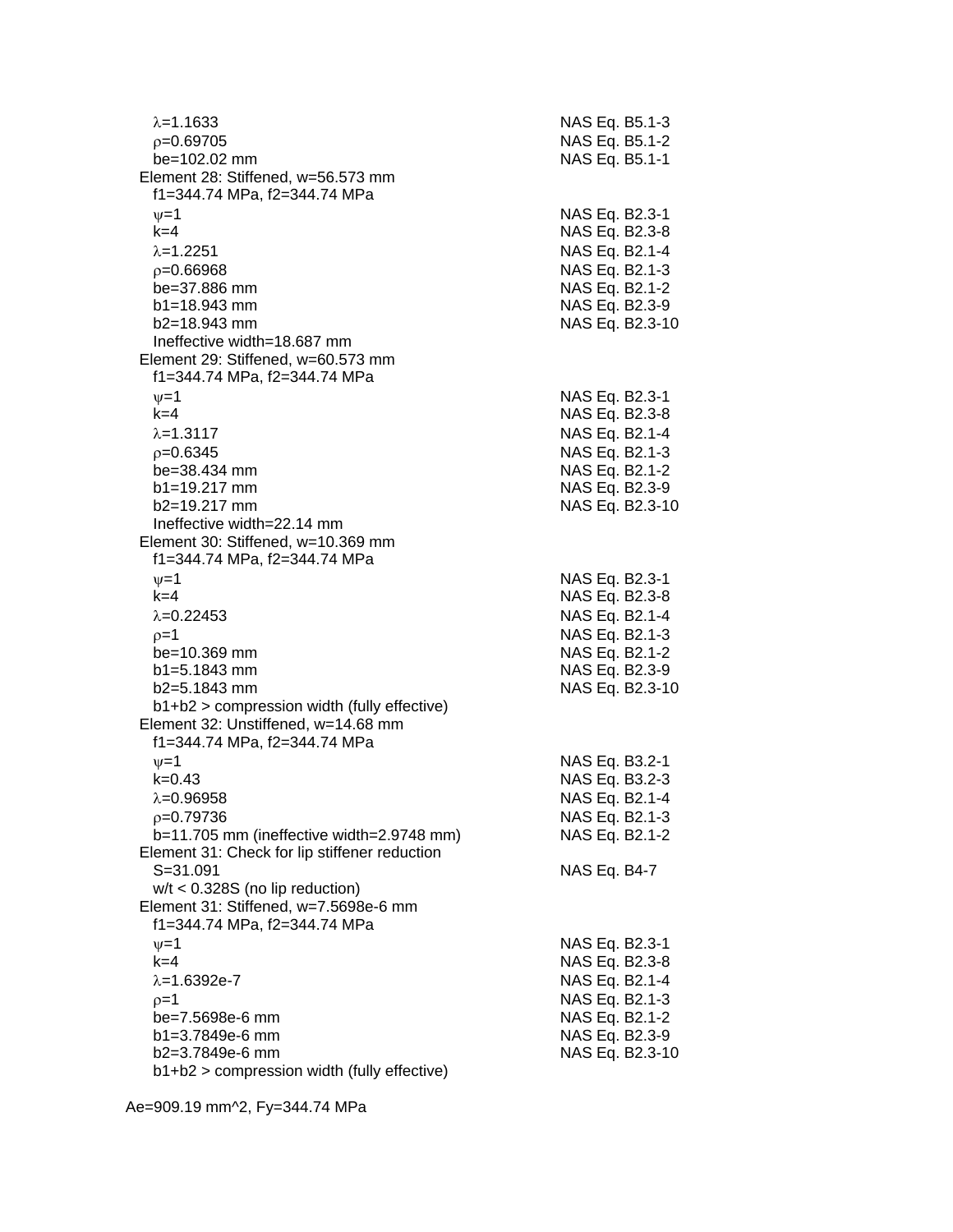Pn=313.43 kN NAS Eq. C4.1-1  $\Omega$ c=1.8,  $\phi$ c=0.85 Positive Flexural Strength about X-axis Effective width calculations for part 1: MSDECK Element 1: No compressive stress (fully effective) Element 2: No compressive stress (fully effective) Element 3: Stiffened, w=56.573 mm f1=257.17 MPa, f2=-214.49 MPa w=0.83403 NAS Eq. B2.3-1 k=20.006 NAS Eq. B2.3-2  $\lambda = 0.47314$  NAS Eq. B2.1-4  $\rho = 1$  NAS Eq. B2.1-3 be=56.573 mm NAS Eq. B2.1-2 ho=58 mm, bo=55 mm, ho/bo=1.0545 b1=14.756 mm NAS Eq. B2.3-3 b2=28.287 mm NAS Eq. B2.3-4 Compression width=30.846 mm b1+b2 > compression width (fully effective) Elements 4 to 7: NAS Section B5 - Elements with Intermediate Stiffeners bo=139.95 mm, bp=53.727 mm kloc=27.141 NAS Eq. B5.1.2-1  $\beta$ =4.0128 NAS Eq. B5.1.2-3 kd=21.983 NAS Eq. B5.1.2-2 R=1.7052 NAS Eq. B5.1-6 k=27.141 NAS Eq. B5.1-5 f1=260.14 MPa Fcr=254.74 MPa NAS Eq. B5.1-4  $\lambda$ =1.0106 NAS Eq. B5.1-3  $p=0.77413$  NAS Eq. B5.1-2 be=113.3 mm NAS Eq. B5.1-1 Element 8: Stiffened, w=56.573 mm f1=257.17 MPa, f2=-214.49 MPa  $\nu = 0.83403$  NAS Eq. B2.3-1 k=20.006 NAS Eq. B2.3-2  $\lambda$ =0.47314 NAS Eq. B2.1-4  $p=1$  NAS Eq. B2.1-3 be=56.573 mm NAS Eq. B2.1-2 ho=58 mm, bo=55 mm, ho/bo=1.0545 b1=14.756 mm NAS Eq. B2.3-3 b2=28.287 mm NAS Eq. B2.3-4 Compression width=30.846 mm b1+b2 > compression width (fully effective) Element 9: No compressive stress (fully effective) Element 10: No compressive stress (fully effective) Element 11: No compressive stress (fully effective) Element 12: No compressive stress (fully effective) Element 13: Stiffened, w=56.573 mm f1=257.17 MPa, f2=-214.49 MPa  $\nu$ =0.83403 NAS Eq. B2.3-1 k=20.006 NAS Eq. B2.3-2  $\lambda = 0.47314$  NAS Eq. B2.1-4  $\rho = 1$  NAS Eq. B2.1-3 be=56.573 mm NAS Eq. B2.1-2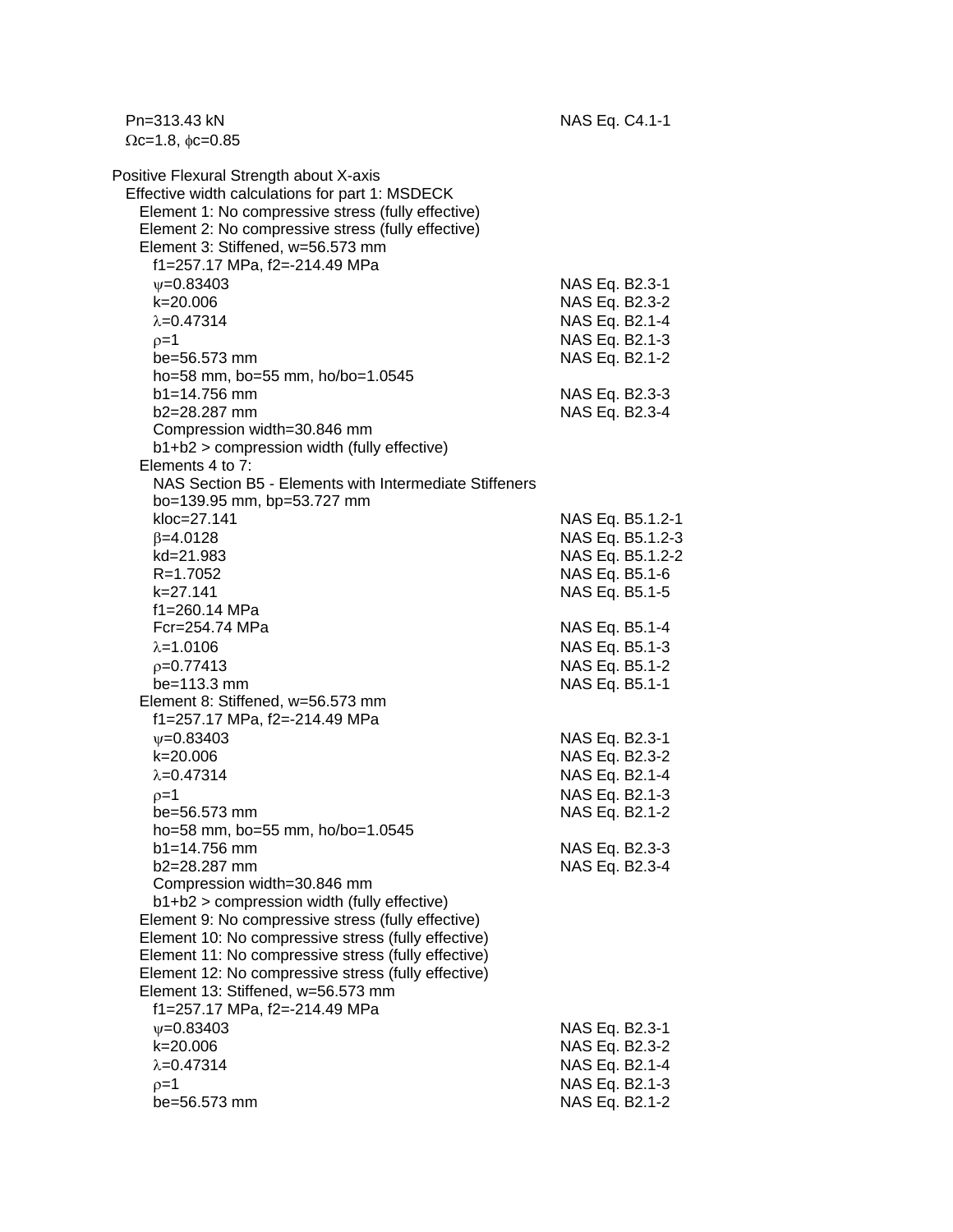| ho=58 mm, bo=55 mm, ho/bo=1.0545                                  |                  |
|-------------------------------------------------------------------|------------------|
| b1=14.756 mm                                                      | NAS Eq. B2.3-3   |
| b2=28.287 mm                                                      | NAS Eq. B2.3-4   |
| Compression width=30.846 mm                                       |                  |
| b1+b2 > compression width (fully effective)                       |                  |
| Elements 14 to 17:                                                |                  |
| NAS Section B5 - Elements with Intermediate Stiffeners            |                  |
| bo=139.95 mm, bp=53.727 mm                                        |                  |
| kloc=27.141                                                       | NAS Eq. B5.1.2-1 |
| $\beta = 4.0129$                                                  | NAS Eq. B5.1.2-3 |
| kd=21.983                                                         | NAS Eq. B5.1.2-2 |
| $R = 1.7052$                                                      | NAS Eq. B5.1-6   |
| k=27.141                                                          | NAS Eq. B5.1-5   |
| f1=260.14 MPa                                                     |                  |
| Fcr=254.74 MPa                                                    | NAS Eq. B5.1-4   |
| $\lambda = 1.0106$                                                | NAS Eq. B5.1-3   |
| $p=0.77413$                                                       | NAS Eq. B5.1-2   |
| $be = 113.3$ mm                                                   | NAS Eq. B5.1-1   |
| Element 18: Stiffened, w=56.573 mm                                |                  |
| f1=257.17 MPa, f2=-214.49 MPa                                     |                  |
| $\psi = 0.83403$                                                  | NAS Eq. B2.3-1   |
| k=20.006                                                          | NAS Eq. B2.3-2   |
| $\lambda = 0.47314$                                               | NAS Eq. B2.1-4   |
| $p=1$                                                             | NAS Eq. B2.1-3   |
| be=56.573 mm                                                      | NAS Eq. B2.1-2   |
| ho=58 mm, bo=55 mm, ho/bo=1.0545                                  |                  |
| $b1 = 14.756$ mm                                                  | NAS Eq. B2.3-3   |
| b2=28.287 mm                                                      | NAS Eq. B2.3-4   |
| Compression width=30.846 mm                                       |                  |
| b1+b2 > compression width (fully effective)                       |                  |
| Element 19: No compressive stress (fully effective)               |                  |
| Element 20: No compressive stress (fully effective)               |                  |
| Element 21: No compressive stress (fully effective)               |                  |
| Element 22: No compressive stress (fully effective)               |                  |
| Element 23: Stiffened, w=56.573 mm                                |                  |
| f1=257.17 MPa, f2=-214.49 MPa                                     |                  |
| $V = 0.83403$                                                     | NAS Eq. B2.3-1   |
| k=20.006                                                          | NAS Eq. B2.3-2   |
| $\lambda = 0.47314$                                               | NAS Eq. B2.1-4   |
| $p=1$                                                             | NAS Eq. B2.1-3   |
| be=56.573 mm                                                      | NAS Eq. B2.1-2   |
| ho=58 mm, bo=55 mm, ho/bo=1.0545                                  |                  |
| $b1 = 14.756$ mm                                                  | NAS Eq. B2.3-3   |
| b2=28.287 mm                                                      | NAS Eq. B2.3-4   |
| Compression width=30.846 mm                                       |                  |
| b1+b2 > compression width (fully effective)<br>Elements 24 to 27: |                  |
| NAS Section B5 - Elements with Intermediate Stiffeners            |                  |
| bo=139.95 mm, bp=53.727 mm                                        |                  |
| kloc=27.141                                                       | NAS Eq. B5.1.2-1 |
| $\beta = 4.0129$                                                  | NAS Eq. B5.1.2-3 |
| kd=21.983                                                         | NAS Eq. B5.1.2-2 |
| R=1.7052                                                          | NAS Eq. B5.1-6   |
| k=27.141                                                          | NAS Eq. B5.1-5   |
| f1=260.14 MPa                                                     |                  |
|                                                                   |                  |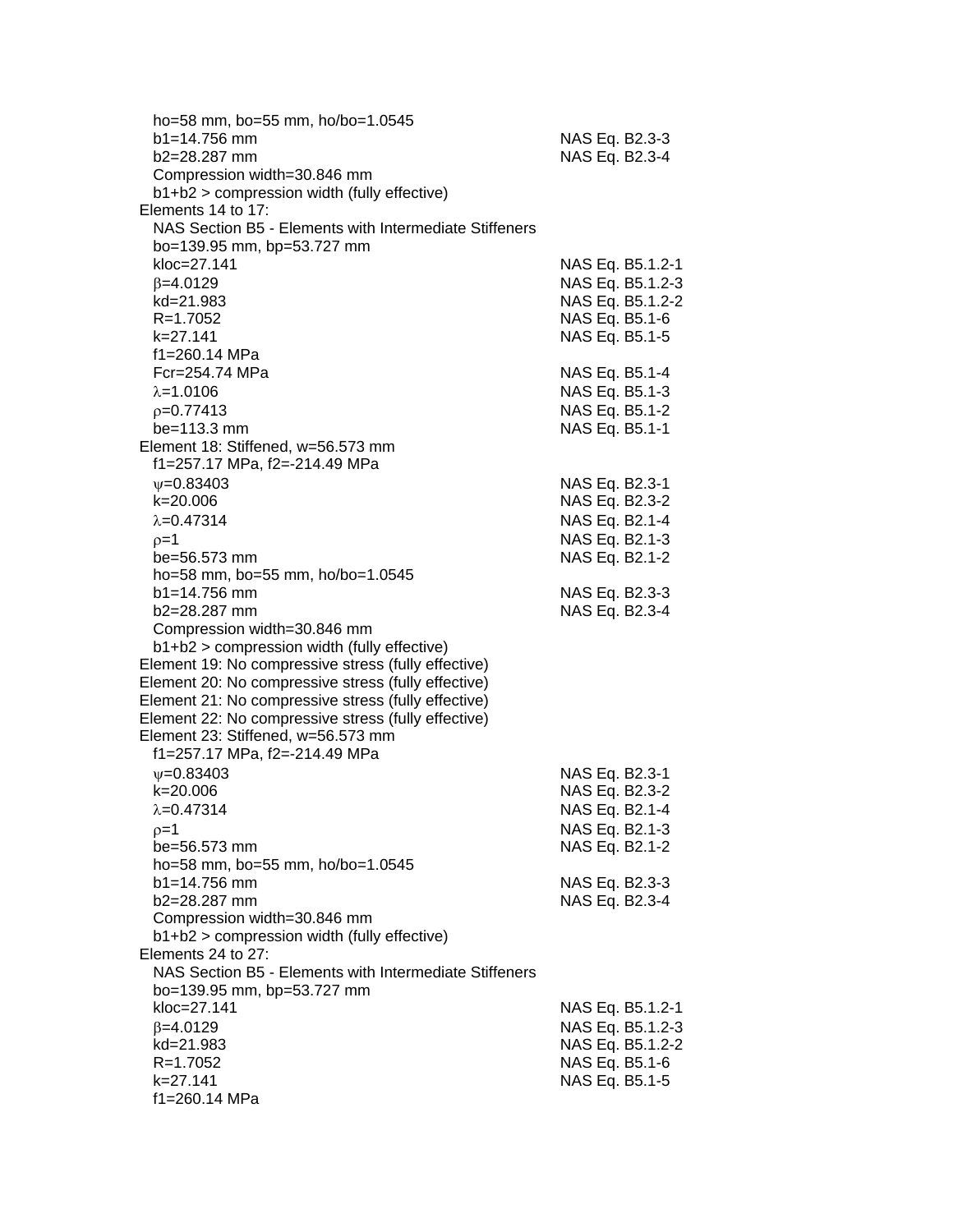| Fcr=254.74 MPa                                      | NAS Eq. B5.1-4   |
|-----------------------------------------------------|------------------|
| $\lambda = 1.0106$                                  | NAS Eq. B5.1-3   |
| $p=0.77413$                                         | NAS Eq. B5.1-2   |
| be=113.3 mm                                         | NAS Eq. B5.1-1   |
| Element 28: Stiffened, w=56.573 mm                  |                  |
| f1=257.17 MPa, f2=-214.49 MPa                       |                  |
| $V = 0.83403$                                       | NAS Eq. B2.3-1   |
| k=20.006                                            | NAS Eq. B2.3-2   |
| $\lambda = 0.47314$                                 | NAS Eq. B2.1-4   |
| $p=1$                                               | NAS Eq. B2.1-3   |
| be=56.573 mm                                        | NAS Eq. B2.1-2   |
| ho=58 mm, bo=55 mm, ho/bo=1.0545                    |                  |
| $b1 = 14.756$ mm                                    | NAS Eq. B2.3-3   |
| b2=28.287 mm                                        | NAS Eq. B2.3-4   |
| Compression width=30.846 mm                         |                  |
| b1+b2 > compression width (fully effective)         |                  |
| Element 29: No compressive stress (fully effective) |                  |
| Element 30: No compressive stress (fully effective) |                  |
| Element 32: No compressive stress (fully effective) |                  |
| Element 31: No compressive stress (fully effective) |                  |
| Center of gravity shift: y=-2.3009 mm               |                  |
| Sxe=16114 mm^3, Fy=344.74 MPa                       |                  |
| Mnx=5.555 kN-m                                      | NAS Eq. C3.1.1-1 |
| $\Omega$ b=1.67, $\phi$ b=0.9                       |                  |
| Negative Flexural Strength about X-axis             |                  |
| Effective width calculations for part 1: MSDECK     |                  |
| Element 1: Unstiffened, w=14.219 mm                 |                  |
| f1=298.78 MPa, f2=158.7 MPa                         |                  |
| $\psi = 0.53117$                                    | NAS Eq. B3.2-1   |
| k=0.66348                                           | NAS Eq. B3.2-2   |
| $\lambda = 0.70383$                                 | NAS Eq. B2.1-4   |
| $p=0.97669$                                         | NAS Eq. B2.1-3   |
| $b=13.887$ mm (ineffective width=0.33147 mm)        | NAS Eq. B2.1-2   |
| Element 2: Check for lip stiffener reduction        |                  |
| $S = 33.184$                                        | NAS Eq. B4-7     |
| la=225.08 mm^4                                      | NAS Eq. B4-8     |
| Is=225.6 mm^4 > la (no lip reduction)               |                  |
| k=4                                                 | NAS Table B4-1   |
| Element 2: Stiffened, w=63.505 mm                   |                  |
| f1=302.63 MPa, f2=302.63 MPa                        |                  |
| $\nu = 1$                                           | NAS Eq. B2.3-1   |
| $k=4$                                               | NAS Eq. B2.3-8   |
| $\lambda = 1.2885$                                  | NAS Eq. B2.1-4   |
| $p=0.64359$                                         | NAS Eq. B2.1-3   |
| be=40.871 mm                                        | NAS Eq. B2.1-2   |
| $b1 = 20.436$ mm                                    | NAS Eq. B2.3-9   |
| b2=20.436 mm                                        | NAS Eq. B2.3-10  |
| Ineffective width=22.634 mm                         |                  |
| Element 3: Stiffened, w=56.573 mm                   |                  |
| f1=299.21 MPa, f2=-243.9 MPa                        |                  |
| $\psi = 0.81517$                                    | NAS Eq. B2.3-1   |
| k=19.592                                            | NAS Eq. B2.3-2   |
| $\lambda = 0.51571$                                 | NAS Eq. B2.1-4   |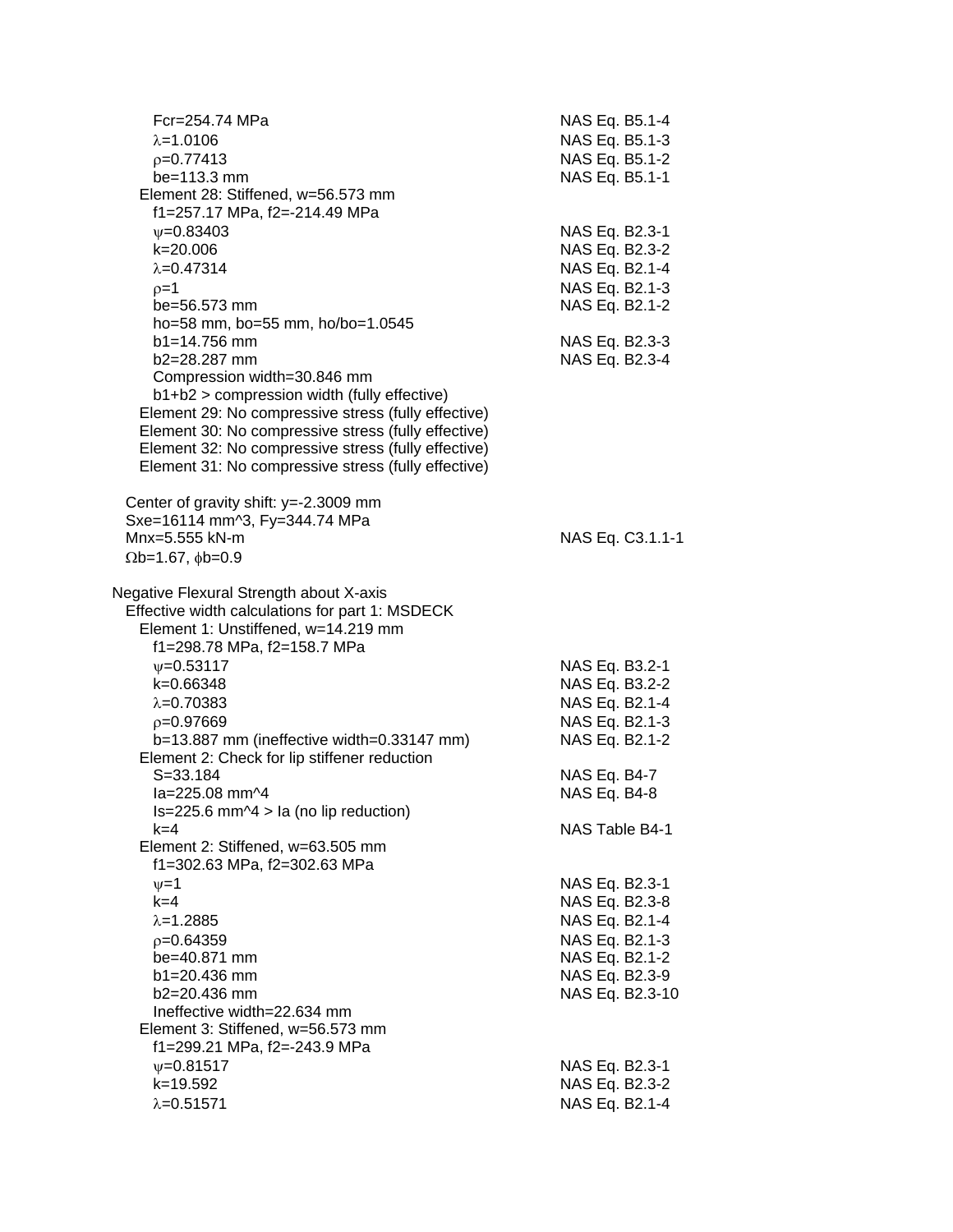| $p=1$<br>be=56.573 mm                                                                                      |  | NAS Eq. B2.1-3<br>NAS Eq. B2.1-2 |  |
|------------------------------------------------------------------------------------------------------------|--|----------------------------------|--|
| ho=58 mm, bo=65 mm, ho/bo=0.89231<br>b1=14.829 mm<br>b2=28.287 mm                                          |  | NAS Eq. B2.3-3<br>NAS Eq. B2.3-4 |  |
| Compression width=31.167 mm                                                                                |  |                                  |  |
| b1+b2 > compression width (fully effective)                                                                |  |                                  |  |
| Element 4: No compressive stress (fully effective)                                                         |  |                                  |  |
| Element 5: No compressive stress (fully effective)                                                         |  |                                  |  |
| Element 6: No compressive stress (fully effective)<br>Element 7: No compressive stress (fully effective)   |  |                                  |  |
| Element 8: Stiffened, w=56.573 mm                                                                          |  |                                  |  |
| f1=299.21 MPa, f2=-243.9 MPa                                                                               |  |                                  |  |
| $\psi = 0.81517$                                                                                           |  | NAS Eq. B2.3-1                   |  |
| k=19.592                                                                                                   |  | NAS Eq. B2.3-2                   |  |
| $\lambda = 0.51571$                                                                                        |  | NAS Eq. B2.1-4                   |  |
| $p=1$                                                                                                      |  | NAS Eq. B2.1-3                   |  |
| be=56.573 mm                                                                                               |  | NAS Eq. B2.1-2                   |  |
| ho=58 mm, bo=55 mm, ho/bo=1.0545                                                                           |  |                                  |  |
| $b1 = 14.829$ mm                                                                                           |  | NAS Eq. B2.3-3                   |  |
| b2=28.287 mm                                                                                               |  | NAS Eq. B2.3-4                   |  |
| Compression width=31.167 mm                                                                                |  |                                  |  |
| b1+b2 > compression width (fully effective)                                                                |  |                                  |  |
| Elements 9 to 12:                                                                                          |  |                                  |  |
| NAS Section B5 - Elements with Intermediate Stiffeners                                                     |  |                                  |  |
| bo=139.95 mm, bp=53.727 mm                                                                                 |  |                                  |  |
| kloc=27.141                                                                                                |  | NAS Eq. B5.1.2-1                 |  |
| $\beta = 4.0129$                                                                                           |  | NAS Eq. B5.1.2-3                 |  |
| kd=21.983                                                                                                  |  | NAS Eq. B5.1.2-2                 |  |
| R=1.7052                                                                                                   |  | NAS Eq. B5.1-6                   |  |
| k=27.141<br>f1=302.63 MPa                                                                                  |  | NAS Eq. B5.1-5                   |  |
| Fcr=254.74 MPa                                                                                             |  | NAS Eq. B5.1-4                   |  |
| $\lambda = 1.09$                                                                                           |  | NAS Eq. B5.1-3                   |  |
| $p=0.73228$                                                                                                |  | NAS Eq. B5.1-2                   |  |
| be=107.18 mm                                                                                               |  | NAS Eq. B5.1-1                   |  |
| Element 13: Stiffened, w=56.573 mm                                                                         |  |                                  |  |
| f1=299.21 MPa, f2=-243.9 MPa                                                                               |  |                                  |  |
| $V = 0.81517$                                                                                              |  | NAS Eq. B2.3-1                   |  |
| k=19.592                                                                                                   |  | NAS Eq. B2.3-2                   |  |
| $\lambda = 0.51571$                                                                                        |  | NAS Eq. B2.1-4                   |  |
| $p=1$                                                                                                      |  | NAS Eq. B2.1-3                   |  |
| be=56.573 mm                                                                                               |  | NAS Eq. B2.1-2                   |  |
| ho=58 mm, bo=55 mm, ho/bo=1.0545                                                                           |  |                                  |  |
| $b1 = 14.829$ mm                                                                                           |  | NAS Eq. B2.3-3                   |  |
| b2=28.287 mm                                                                                               |  | NAS Eq. B2.3-4                   |  |
| Compression width=31.167 mm                                                                                |  |                                  |  |
| b1+b2 > compression width (fully effective)                                                                |  |                                  |  |
| Element 14: No compressive stress (fully effective)<br>Element 15: No compressive stress (fully effective) |  |                                  |  |
| Element 16: No compressive stress (fully effective)                                                        |  |                                  |  |
| Element 17: No compressive stress (fully effective)                                                        |  |                                  |  |
| Element 18: Stiffened, w=56.573 mm                                                                         |  |                                  |  |
| f1=299.21 MPa, f2=-243.9 MPa                                                                               |  |                                  |  |
| $\nu = 0.81517$                                                                                            |  | NAS Eq. B2.3-1                   |  |
|                                                                                                            |  |                                  |  |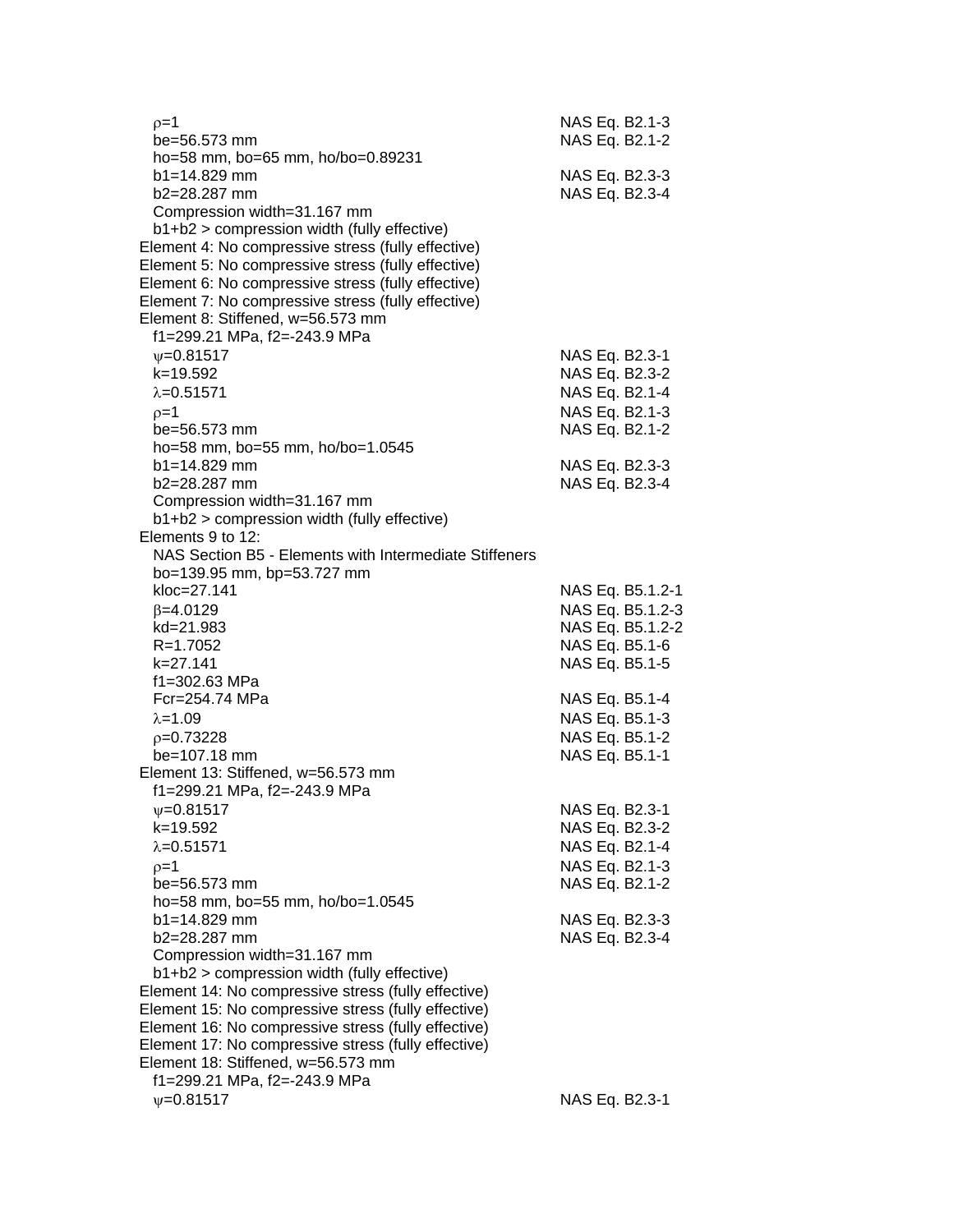| k=19.592<br>$\lambda = 0.51571$                                                           | NAS Eq. B2.3-2<br>NAS Eq. B2.1-4 |
|-------------------------------------------------------------------------------------------|----------------------------------|
| $p=1$<br>$be = 56.573$ mm                                                                 | NAS Eq. B2.1-3<br>NAS Eq. B2.1-2 |
| ho=58 mm, bo=55 mm, ho/bo=1.0545                                                          |                                  |
| b1=14.829 mm                                                                              | NAS Eq. B2.3-3                   |
| $b2 = 28.287$ mm                                                                          | NAS Eq. B2.3-4                   |
| Compression width=31.167 mm                                                               |                                  |
| b1+b2 > compression width (fully effective)<br>Elements 19 to 22:                         |                                  |
| NAS Section B5 - Elements with Intermediate Stiffeners                                    |                                  |
| bo=139.95 mm, bp=53.727 mm                                                                |                                  |
| kloc=27.141                                                                               | NAS Eq. B5.1.2-1                 |
| $\beta = 4.0129$                                                                          | NAS Eq. B5.1.2-3                 |
| kd=21.983                                                                                 | NAS Eq. B5.1.2-2                 |
| $R = 1.7052$                                                                              | NAS Eq. B5.1-6                   |
| k=27.141                                                                                  | NAS Eq. B5.1-5                   |
| f1=302.63 MPa                                                                             |                                  |
| Fcr=254.74 MPa<br>$\lambda = 1.09$                                                        | NAS Eq. B5.1-4                   |
| $p=0.73228$                                                                               | NAS Eq. B5.1-3<br>NAS Eq. B5.1-2 |
| be=107.18 mm                                                                              | NAS Eq. B5.1-1                   |
| Element 23: Stiffened, w=56.573 mm                                                        |                                  |
| f1=299.21 MPa, f2=-243.9 MPa                                                              |                                  |
| $V = 0.81517$                                                                             | NAS Eq. B2.3-1                   |
| k=19.592                                                                                  | NAS Eq. B2.3-2                   |
| $\lambda = 0.51571$                                                                       | NAS Eq. B2.1-4                   |
| $p=1$                                                                                     | NAS Eq. B2.1-3                   |
| be=56.573 mm                                                                              | NAS Eq. B2.1-2                   |
| ho=58 mm, bo=55 mm, ho/bo=1.0545<br>$b1 = 14.829$ mm                                      | NAS Eq. B2.3-3                   |
| b2=28.287 mm                                                                              | NAS Eq. B2.3-4                   |
| Compression width=31.167 mm                                                               |                                  |
| b1+b2 > compression width (fully effective)                                               |                                  |
| Element 24: No compressive stress (fully effective)                                       |                                  |
| Element 25: No compressive stress (fully effective)                                       |                                  |
| Element 26: No compressive stress (fully effective)                                       |                                  |
| Element 27: No compressive stress (fully effective)<br>Element 28: Stiffened, w=56.573 mm |                                  |
| f1=299.21 MPa, f2=-243.9 MPa                                                              |                                  |
| $\psi = 0.81517$                                                                          | NAS Eq. B2.3-1                   |
| k=19.592                                                                                  | NAS Eq. B2.3-2                   |
| $\lambda = 0.51571$                                                                       | NAS Eq. B2.1-4                   |
| $p=1$                                                                                     | NAS Eq. B2.1-3                   |
| be=56.573 mm                                                                              | NAS Eq. B2.1-2                   |
| ho=58 mm, bo=62 mm, ho/bo=0.93548                                                         |                                  |
| b1=14.829 mm                                                                              | NAS Eq. B2.3-3                   |
| b2=28.287 mm<br>Compression width=31.167 mm                                               | NAS Eq. B2.3-4                   |
| b1+b2 > compression width (fully effective)                                               |                                  |
| Element 29: Stiffened, w=60.573 mm                                                        |                                  |
| f1=302.63 MPa, f2=302.63 MPa                                                              |                                  |
| $\nu = 1$                                                                                 | NAS Eq. B2.3-1                   |
| $k = 4$                                                                                   | NAS Eq. B2.3-8                   |
| $\lambda = 1.229$                                                                         | NAS Eq. B2.1-4                   |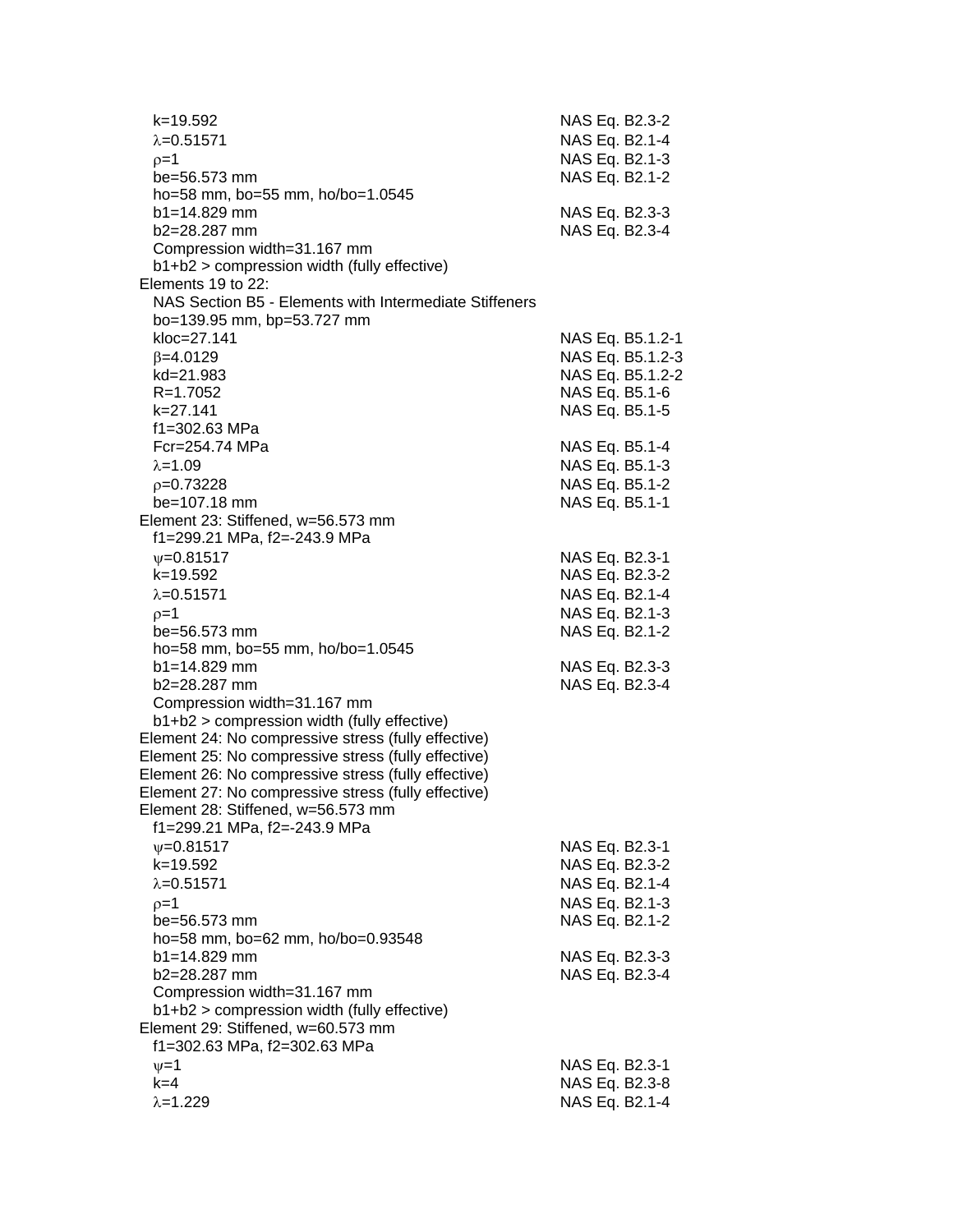| $p = 0.66801$<br>be=40.464 mm<br>$b1 = 20.232$ mm<br>$b2 = 20.232$ mm<br>Ineffective width=20.109 mm       | NAS Eq. B2.1-3<br>NAS Eq. B2.1-2<br>NAS Eq. B2.3-9<br>NAS Eq. B2.3-10 |
|------------------------------------------------------------------------------------------------------------|-----------------------------------------------------------------------|
| Element 30: Stiffened, w=10.369 mm<br>f1=299.21 MPa, f2=199.67 MPa                                         |                                                                       |
| $\nu = 0.66732$                                                                                            | NAS Eq. B2.3-1                                                        |
| $k=4.739$<br>$\lambda = 0.19218$                                                                           | NAS Eq. B2.3-8                                                        |
| $p=1$                                                                                                      | NAS Eq. B2.1-4<br>NAS Eq. B2.1-3                                      |
| be=10.369 mm                                                                                               | NAS Eq. B2.1-2                                                        |
| $b1 = 4.4449$ mm                                                                                           | NAS Eq. B2.3-9                                                        |
| b2=5.9236 mm                                                                                               | NAS Eq. B2.3-10                                                       |
| b1+b2 > compression width (fully effective)                                                                |                                                                       |
| Element 32: Unstiffened, w=14.68 mm                                                                        |                                                                       |
| f1=335.22 MPa, f2=198.01 MPa<br>$\nu = 0.59071$                                                            | NAS Eq. B3.2-1                                                        |
| k=0.47038                                                                                                  | NAS Eq. B3.2-3                                                        |
| $\lambda = 0.91413$                                                                                        | NAS Eq. B2.1-4                                                        |
| $p=0.83066$                                                                                                | NAS Eq. B2.1-3                                                        |
| b=12.194 mm (ineffective width=2.4859 mm)                                                                  | NAS Eq. B2.1-2                                                        |
| Element 31: Check for lip stiffener reduction                                                              |                                                                       |
| $S = 41.024$                                                                                               | NAS Eq. B4-7                                                          |
| $w/t < 0.328S$ (no lip reduction)<br>Element 31: Stiffened, w=7.5698e-6 mm<br>f1=198.01 MPa, f2=198.01 MPa |                                                                       |
| $v = 1$                                                                                                    | NAS Eq. B2.3-1                                                        |
| $k=4$                                                                                                      | NAS Eq. B2.3-8                                                        |
| $\lambda = 1.2424e - 7$                                                                                    | NAS Eq. B2.1-4                                                        |
| $p=1$                                                                                                      | NAS Eq. B2.1-3                                                        |
| be=7.5698e-6 mm<br>b1=3.7849e-6 mm                                                                         | NAS Eq. B2.1-2                                                        |
| $b2=3.7849e-6$ mm                                                                                          | NAS Eq. B2.3-9<br>NAS Eq. B2.3-10                                     |
| b1+b2 > compression width (fully effective)                                                                |                                                                       |
| Center of gravity shift: y=2.8606 mm                                                                       |                                                                       |
| Sxe=18091 mm^3, Fy=344.74 MPa                                                                              |                                                                       |
| Mnx=6.2365 kN-m                                                                                            | NAS Eq. C3.1.1-1                                                      |
| $\Omega$ b=1.67, $\phi$ b=0.9                                                                              |                                                                       |
| Positive Flexural Strength about Y-axis<br>Effective width calculations for part 1: MSDECK                 |                                                                       |
| Element 1: No compressive stress (fully effective)                                                         |                                                                       |
| Element 2: No compressive stress (fully effective)                                                         |                                                                       |
| Element 3: No compressive stress (fully effective)                                                         |                                                                       |
| Element 4: No compressive stress (fully effective)                                                         |                                                                       |
| Element 5: No compressive stress (fully effective)<br>Element 6: No compressive stress (fully effective)   |                                                                       |
| Element 7: No compressive stress (fully effective)                                                         |                                                                       |
| Element 8: No compressive stress (fully effective)                                                         |                                                                       |
| Element 9: No compressive stress (fully effective)                                                         |                                                                       |
| Element 10: No compressive stress (fully effective)                                                        |                                                                       |
| Element 11: No compressive stress (fully effective)                                                        |                                                                       |
| Element 12: No compressive stress (fully effective)                                                        |                                                                       |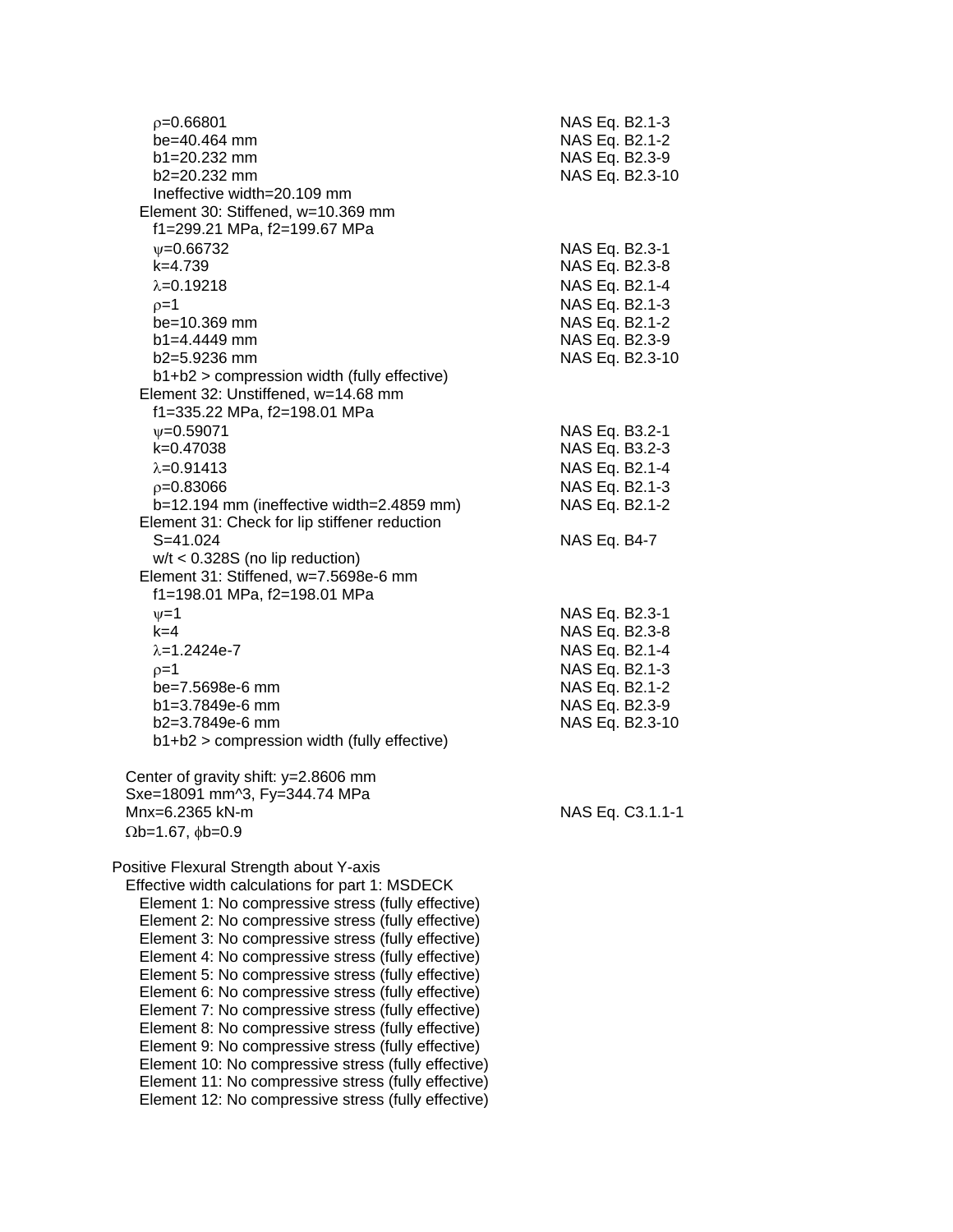|                         | Element 13: No compressive stress (fully effective)<br>Element 14: Stiffened, w=53.727 mm<br>f1=1.7826 MPa, f2=-35.106 MPa |                 |
|-------------------------|----------------------------------------------------------------------------------------------------------------------------|-----------------|
| $\nu = 19.694$          |                                                                                                                            | NAS Eq. B2.3-1  |
| k=17770                 |                                                                                                                            | NAS Eq. B2.3-2  |
| $\lambda = 0.0012552$   |                                                                                                                            | NAS Eq. B2.1-4  |
| $p=1$                   |                                                                                                                            | NAS Eq. B2.1-3  |
| be=53.727 mm            |                                                                                                                            | NAS Eq. B2.1-2  |
|                         | ho=55 mm, bo=31.63 mm, ho/bo=1.7388                                                                                        |                 |
| $b1 = 2.3675$ mm        |                                                                                                                            | NAS Eq. B2.3-3  |
| $b2 = 26.864$ mm        |                                                                                                                            | NAS Eq. B2.3-4  |
|                         | Compression width=2.5963 mm                                                                                                |                 |
|                         | b1+b2 > compression width (fully effective)                                                                                |                 |
|                         | Element 15: Stiffened, w=3.0279e-5 mm                                                                                      |                 |
|                         | f1=2.0752 MPa, f2=2.0752 MPa                                                                                               |                 |
| $\nu = 1$               |                                                                                                                            | NAS Eq. B2.3-1  |
| $k = 2.875$             |                                                                                                                            | NAS Eq. B2.3-8  |
| $\lambda = 6.0007e-8$   |                                                                                                                            | NAS Eq. B2.1-4  |
| $p=1$                   |                                                                                                                            | NAS Eq. B2.1-3  |
| be=3.0279e-5 mm         |                                                                                                                            | NAS Eq. B2.1-2  |
| $b1 = 1.514e-5$ mm      |                                                                                                                            | NAS Eq. B2.3-9  |
| $b2=1.514e-5$ mm        |                                                                                                                            | NAS Eq. B2.3-10 |
|                         | b1+b2 > compression width (fully effective)<br>Element 16: Stiffened, w=3.0279e-5 mm<br>f1=23.802 MPa, f2=23.802 MPa       |                 |
| $\nu = 1$               |                                                                                                                            | NAS Eq. B2.3-1  |
| $k = 2.875$             |                                                                                                                            | NAS Eq. B2.3-8  |
| $\lambda = 2.0322e - 7$ |                                                                                                                            | NAS Eq. B2.1-4  |
| $p=1$                   |                                                                                                                            | NAS Eq. B2.1-3  |
| be=3.0279e-5 mm         |                                                                                                                            | NAS Eq. B2.1-2  |
| $b1 = 1.514e-5$ mm      |                                                                                                                            | NAS Eq. B2.3-9  |
| $b2=1.514e-5$ mm        |                                                                                                                            | NAS Eq. B2.3-10 |
|                         | b1+b2 > compression width (fully effective)                                                                                |                 |
|                         | Element 17: Stiffened, w=53.727 mm                                                                                         |                 |
|                         | f1=60.983 MPa, f2=24.095 MPa                                                                                               |                 |
| $V = 0.3951$            |                                                                                                                            | NAS Eq. B2.3-1  |
| $k = 5.6525$            |                                                                                                                            | NAS Eq. B2.3-8  |
| $\lambda = 0.41165$     |                                                                                                                            | NAS Eq. B2.1-4  |
| $p=1$                   |                                                                                                                            | NAS Eq. B2.1-3  |
| be=53.727 mm            |                                                                                                                            | NAS Eq. B2.1-2  |
| $b1 = 20.625$ mm        |                                                                                                                            | NAS Eq. B2.3-9  |
| b2=33.102 mm            |                                                                                                                            | NAS Eq. B2.3-10 |
|                         | b1+b2 > compression width (fully effective)                                                                                |                 |
|                         | Element 18: Stiffened, w=56.573 mm                                                                                         |                 |
|                         | f1=73.954 MPa, f2=61.308 MPa                                                                                               |                 |
| $V = 0.829$             |                                                                                                                            | NAS Eq. B2.3-1  |
| $k=4.352$               |                                                                                                                            | NAS Eq. B2.3-8  |
| $\lambda = 0.54399$     |                                                                                                                            | NAS Eq. B2.1-4  |
| $p=1$                   |                                                                                                                            | NAS Eq. B2.1-3  |
| be=56.573 mm            |                                                                                                                            | NAS Eq. B2.1-2  |
| $b1 = 26.059$ mm        |                                                                                                                            | NAS Eq. B2.3-9  |
| $b2 = 30.515$ mm        | b1+b2 > compression width (fully effective)                                                                                | NAS Eq. B2.3-10 |
|                         | Element 19: Stiffened, w=53.727 mm                                                                                         |                 |
|                         | f1=111.17 MPa, f2=74.279 MPa                                                                                               |                 |
|                         |                                                                                                                            |                 |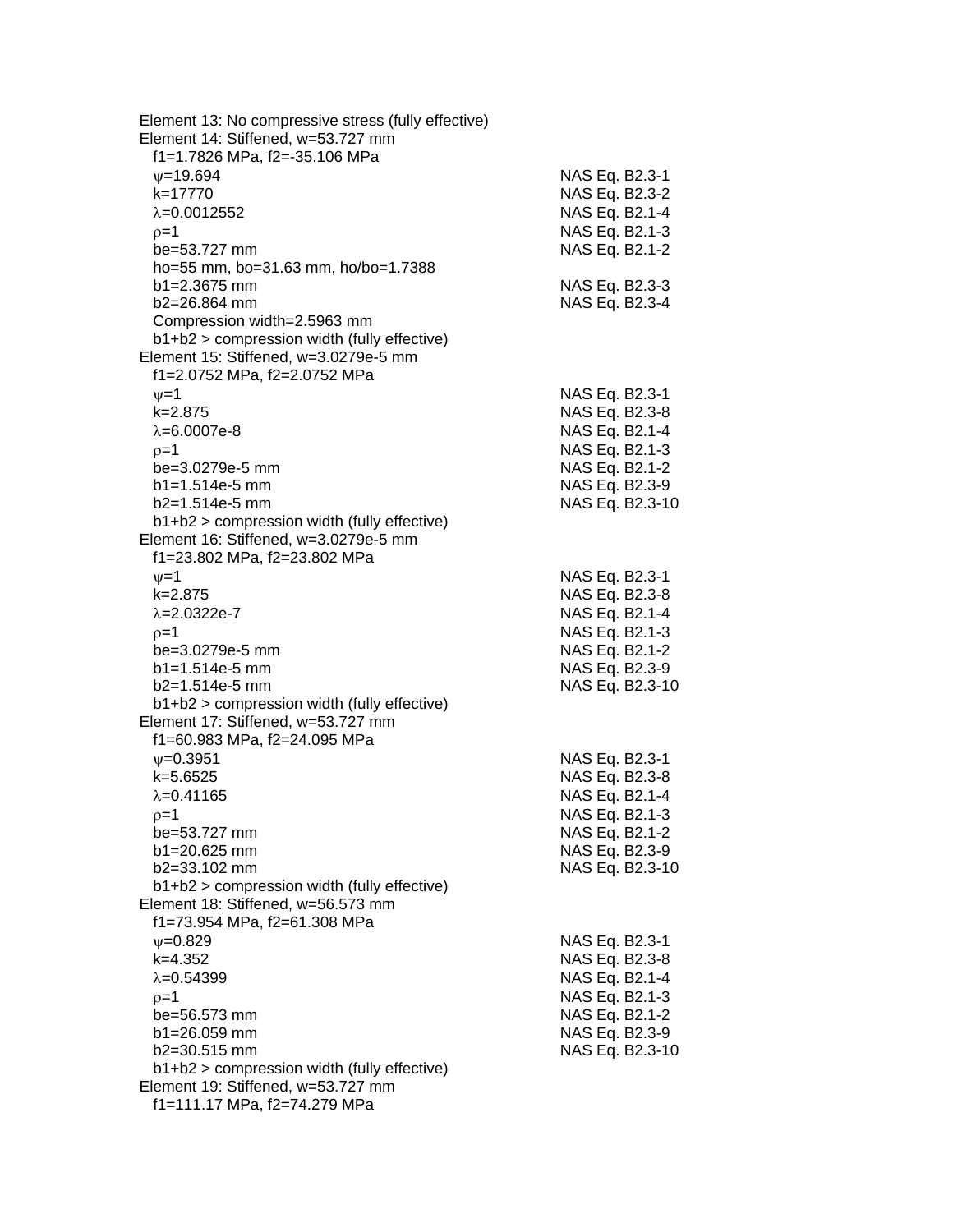| $\psi = 0.66817$<br>k=4.7367                           | NAS Eq. B2.3-1<br>NAS Eq. B2.3-8 |                  |
|--------------------------------------------------------|----------------------------------|------------------|
| $\lambda = 0.60714$                                    | NAS Eq. B2.1-4                   |                  |
| $p=1$                                                  | NAS Eq. B2.1-3                   |                  |
| be=53.727 mm                                           | NAS Eq. B2.1-2                   |                  |
| $b1 = 23.041$ mm                                       | NAS Eq. B2.3-9                   |                  |
| b2=30.686 mm                                           |                                  | NAS Eq. B2.3-10  |
| b1+b2 > compression width (fully effective)            |                                  |                  |
| Element 20: Stiffened, w=3.0279e-5 mm                  |                                  |                  |
| f1=111.46 MPa, f2=111.46 MPa                           |                                  |                  |
| $\nu = 1$                                              | NAS Eq. B2.3-1                   |                  |
| $k = 2.875$                                            | NAS Eq. B2.3-8                   |                  |
| $\lambda = 4.3977e - 7$                                | NAS Eq. B2.1-4                   |                  |
| $p=1$                                                  | NAS Eq. B2.1-3                   |                  |
| be=3.0279e-5 mm                                        | NAS Eq. B2.1-2                   |                  |
| $b1 = 1.514e-5$ mm                                     | NAS Eq. B2.3-9                   |                  |
| b2=1.514e-5 mm                                         |                                  | NAS Eq. B2.3-10  |
| b1+b2 > compression width (fully effective)            |                                  |                  |
| Element 21: Stiffened, w=3.0279e-5 mm                  |                                  |                  |
| f1=133.19 MPa, f2=133.19 MPa                           |                                  |                  |
| $\nu = 1$                                              | NAS Eq. B2.3-1                   |                  |
| $k = 2.875$                                            | NAS Eq. B2.3-8                   |                  |
| $\lambda = 4.8073e-7$                                  | NAS Eq. B2.1-4                   |                  |
|                                                        | NAS Eq. B2.1-3                   |                  |
| $p=1$<br>be=3.0279e-5 mm                               | NAS Eq. B2.1-2                   |                  |
| $b1 = 1.514e-5$ mm                                     | NAS Eq. B2.3-9                   |                  |
| $b2=1.514e-5$ mm                                       |                                  | NAS Eq. B2.3-10  |
| b1+b2 > compression width (fully effective)            |                                  |                  |
| Element 22: Stiffened, w=53.727 mm                     |                                  |                  |
| f1=170.37 MPa, f2=133.48 MPa                           |                                  |                  |
| $\psi = 0.78348$                                       | NAS Eq. B2.3-1                   |                  |
| k=4.4534                                               | NAS Eq. B2.3-8                   |                  |
| $\lambda = 0.77516$                                    | NAS Eq. B2.1-4                   |                  |
| $p=0.92393$                                            | NAS Eq. B2.1-3                   |                  |
| be=49.64 mm                                            | NAS Eq. B2.1-2                   |                  |
| b1=22.395 mm                                           | NAS Eq. B2.3-9                   |                  |
| b2=27.244 mm                                           |                                  | NAS Eq. B2.3-10  |
| Ineffective width=4.0873 mm                            |                                  |                  |
| Element 23: Stiffened, w=56.573 mm                     |                                  |                  |
| f1=183.34 MPa, f2=170.69 MPa                           |                                  |                  |
| $\psi = 0.93102$                                       | NAS Eq. B2.3-1                   |                  |
| k=4.1386                                               | NAS Eq. B2.3-8                   |                  |
| $\lambda = 0.87833$                                    | NAS Eq. B2.1-4                   |                  |
| $p=0.85335$                                            | NAS Eq. B2.1-3                   |                  |
| be=48.277 mm                                           | NAS Eq. B2.1-2                   |                  |
| $b1 = 23.334$ mm                                       | NAS Eq. B2.3-9                   |                  |
| b2=24.943 mm                                           |                                  | NAS Eq. B2.3-10  |
| Ineffective width=8.2964 mm                            |                                  |                  |
| Elements 24 to 27:                                     |                                  |                  |
| NAS Section B5 - Elements with Intermediate Stiffeners |                                  |                  |
| bo=139.95 mm, bp=53.727 mm                             |                                  |                  |
| kloc=27.141                                            |                                  | NAS Eq. B5.1.2-1 |
| $\beta = 4.0129$                                       |                                  | NAS Eq. B5.1.2-3 |
| kd=21.983                                              |                                  | NAS Eq. B5.1.2-2 |
| R=1.7052                                               | NAS Eq. B5.1-6                   |                  |
|                                                        |                                  |                  |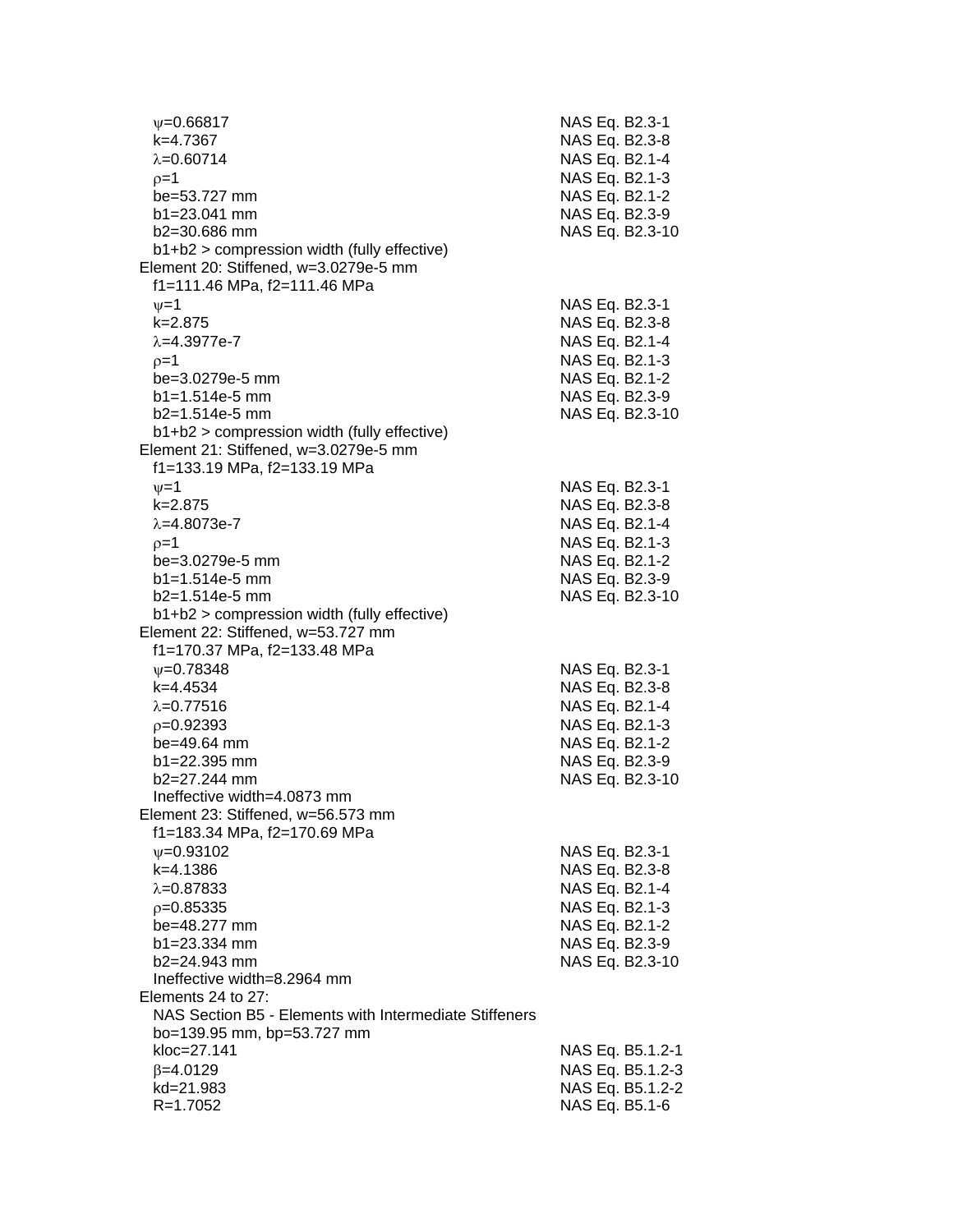| k=27.141                                      | NAS Eq. B5.1-5  |
|-----------------------------------------------|-----------------|
| f1=231.71 MPa                                 |                 |
| Fcr=254.74 MPa                                | NAS Eq. B5.1-4  |
|                                               |                 |
| $\lambda = 0.95373$                           | NAS Eq. B5.1-3  |
| $p=0.80665$                                   | NAS Eq. B5.1-2  |
| be=118.06 mm                                  | NAS Eq. B5.1-1  |
| Element 28: Stiffened, w=56.573 mm            |                 |
| f1=292.72 MPa, f2=280.08 MPa                  |                 |
|                                               |                 |
| $\nu = 0.9568$                                | NAS Eq. B2.3-1  |
| k=4.0866                                      | NAS Eq. B2.3-8  |
| $\lambda = 1.1169$                            | NAS Eq. B2.1-4  |
| $p=0.71899$                                   | NAS Eq. B2.1-3  |
| be=40.675 mm                                  | NAS Eq. B2.1-2  |
| $b1 = 19.908$ mm                              |                 |
|                                               | NAS Eq. B2.3-9  |
| b2=20.768 mm                                  | NAS Eq. B2.3-10 |
| Ineffective width=15.898 mm                   |                 |
| Element 29: Stiffened, w=60.573 mm            |                 |
| f1=334.64 MPa, f2=293.05 MPa                  |                 |
| $\psi = 0.87572$                              | NAS Eq. B2.3-1  |
| k=4.2524                                      |                 |
|                                               | NAS Eq. B2.3-8  |
| $\lambda = 1.2534$                            | NAS Eq. B2.1-4  |
| $p=0.65778$                                   | NAS Eq. B2.1-3  |
| $be = 39.844$ mm                              | NAS Eq. B2.1-2  |
| $b1 = 18.757$ mm                              | NAS Eq. B2.3-9  |
| $b2 = 21.088$ mm                              | NAS Eq. B2.3-10 |
|                                               |                 |
| Ineffective width=20.729 mm                   |                 |
| Element 30: Stiffened, w=10.369 mm            |                 |
| f1=337.28 MPa, f2=334.96 MPa                  |                 |
| $\psi = 0.99313$                              | NAS Eq. B2.3-1  |
| k=4.0137                                      | NAS Eq. B2.3-8  |
|                                               |                 |
| $\lambda = 0.22171$                           | NAS Eq. B2.1-4  |
| $p=1$                                         | NAS Eq. B2.1-3  |
| be=10.369 mm                                  | NAS Eq. B2.1-2  |
| $b1 = 5.1665$ mm                              | NAS Eq. B2.3-9  |
| b2=5.202 mm                                   | NAS Eq. B2.3-10 |
| b1+b2 > compression width (fully effective)   |                 |
| Element 32: Unstiffened, w=14.68 mm           |                 |
|                                               |                 |
| f1=344.42 MPa, f2=340.48 MPa                  |                 |
| $\psi = 0.98857$                              | NAS Eq. B3.2-1  |
| k=0.43081                                     | NAS Eq. B3.2-3  |
| $\lambda = 0.96822$                           | NAS Eq. B2.1-4  |
| $p=0.79814$                                   | NAS Eq. B2.1-3  |
| b=11.717 mm (ineffective width=2.9632 mm)     | NAS Eq. B2.1-2  |
|                                               |                 |
| Element 31: Check for lip stiffener reduction |                 |
| $S = 31.285$                                  | NAS Eq. B4-7    |
| $w/t < 0.328S$ (no lip reduction)             |                 |
| Element 31: Stiffened, w=7.5698e-6 mm         |                 |
| f1=340.48 MPa, f2=340.48 MPa                  |                 |
|                                               | NAS Eq. B2.3-1  |
| $\nu = 1$                                     |                 |
| $k=4$                                         | NAS Eq. B2.3-8  |
| $\lambda = 1.6291e - 7$                       | NAS Eq. B2.1-4  |
| $p=1$                                         | NAS Eq. B2.1-3  |
| be=7.5698e-6 mm                               | NAS Eq. B2.1-2  |
| b1=3.7849e-6 mm                               | NAS Eq. B2.3-9  |
| b2=3.7849e-6 mm                               | NAS Eq. B2.3-10 |
|                                               |                 |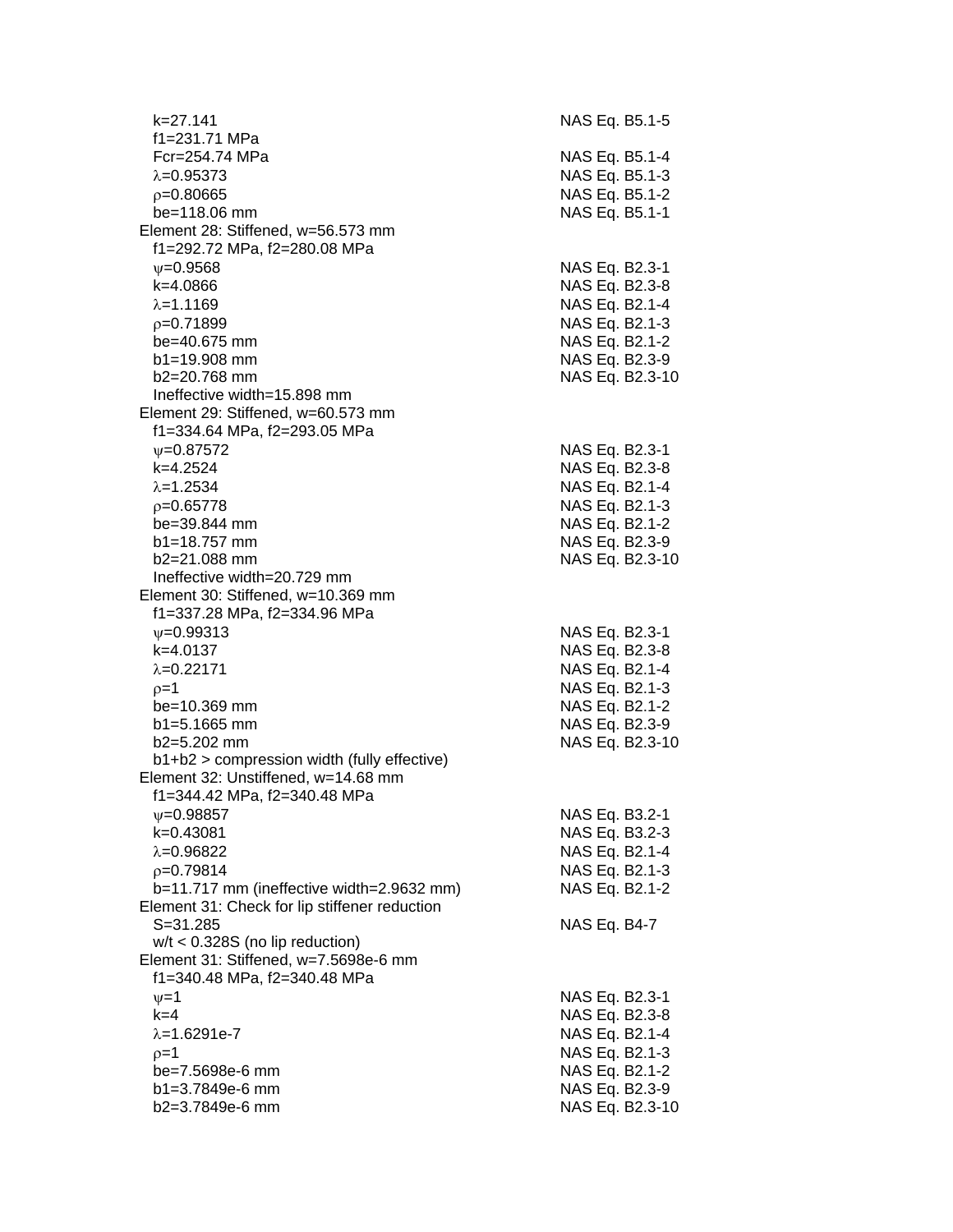| Center of gravity shift: $x=-24.194$ mm<br>Sye=173850 mm^3, Fy=344.74 MPa<br>Mny=59.932 kN-m<br>NAS Eq. C3.1.1-1<br>$\Omega$ b=1.67, $\phi$ b=0.9<br>Effective width calculations for part 1: MSDECK<br>Element 1: Unstiffened, w=14.219 mm<br>f1=344.41 MPa, f2=342.06 MPa<br>NAS Eq. B3.2-1<br>$V = 0.9932$<br>k=0.43048<br>NAS Eq. B3.2-3<br>$\lambda = 0.93814$<br>NAS Eq. B2.1-4<br>NAS Eq. B2.1-3<br>$p=0.81597$<br>b=11.602 mm (ineffective width=2.6166 mm)<br>NAS Eq. B2.1-2<br>Element 2: Check for lip stiffener reduction<br>$S = 31.227$<br>NAS Eq. B4-7<br>la=238.87 mm^4<br>NAS Eq. B4-8<br>ls=225.6 mm^4<br>ds=10.958 mm (lip ineffective width=0.64442 mm)<br>NAS Eq. B4-6<br>NAS Table B4-1<br>k=3.9326<br>Element 2: Partially stiffened, w=63.505 mm<br>f=341.73 MPa, k=3.9326<br>$\lambda = 1.3809$<br>NAS Eq. B2.1-4<br>$p=0.6088$<br>NAS Eq. B2.1-3<br>b=38.662 mm (ineffective width=24.843 mm)<br>NAS Eq. B2.1-2<br>b1=18.257 mm, b2=20.405 mm<br>Element 3: Stiffened, w=56.573 mm<br>f1=298.15 MPa, f2=285.61 MPa<br>$\nu = 0.95792$<br>NAS Eq. B2.3-1<br>k=4.0843<br>NAS Eq. B2.3-8<br>$\lambda = 1.1275$<br>NAS Eq. B2.1-4<br>NAS Eq. B2.1-3<br>$p=0.71386$<br>NAS Eq. B2.1-2<br>be=40.385 mm<br>NAS Eq. B2.3-9<br>$b1 = 19.777$ mm<br>NAS Eq. B2.3-10<br>$b2 = 20.609$ mm<br>Ineffective width=16.188 mm<br>Element 4: Stiffened, w=53.727 mm<br>f1=285.29 MPa, f2=248.69 MPa<br>$\psi = 0.87172$<br>NAS Eq. B2.3-1<br>k=4.2608<br>NAS Eq. B2.3-8<br>NAS Eq. B2.1-4<br>$\lambda = 1.0255$<br>NAS Eq. B2.1-3<br>$p=0.76594$<br>NAS Eq. B2.1-2<br>be=41.152 mm<br>NAS Eq. B2.3-9<br>$b1 = 19.336$ mm<br>b2=21.816 mm<br>NAS Eq. B2.3-10<br>Ineffective width=12.575 mm<br>Element 5: Stiffened, w=3.0279e-5 mm<br>f1=248.4 MPa, f2=248.4 MPa<br>$\nu = 1$<br>NAS Eq. B2.3-1<br>$k = 2.875$<br>NAS Eq. B2.3-8<br>NAS Eq. B2.1-4<br>$\lambda = 6.5651e - 7$<br>NAS Eq. B2.1-3<br>$p=1$ | b1+b2 > compression width (fully effective) |                |
|------------------------------------------------------------------------------------------------------------------------------------------------------------------------------------------------------------------------------------------------------------------------------------------------------------------------------------------------------------------------------------------------------------------------------------------------------------------------------------------------------------------------------------------------------------------------------------------------------------------------------------------------------------------------------------------------------------------------------------------------------------------------------------------------------------------------------------------------------------------------------------------------------------------------------------------------------------------------------------------------------------------------------------------------------------------------------------------------------------------------------------------------------------------------------------------------------------------------------------------------------------------------------------------------------------------------------------------------------------------------------------------------------------------------------------------------------------------------------------------------------------------------------------------------------------------------------------------------------------------------------------------------------------------------------------------------------------------------------------------------------------------------------------------------------------------------------------------------------------------------------------------------------------------|---------------------------------------------|----------------|
|                                                                                                                                                                                                                                                                                                                                                                                                                                                                                                                                                                                                                                                                                                                                                                                                                                                                                                                                                                                                                                                                                                                                                                                                                                                                                                                                                                                                                                                                                                                                                                                                                                                                                                                                                                                                                                                                                                                  |                                             |                |
|                                                                                                                                                                                                                                                                                                                                                                                                                                                                                                                                                                                                                                                                                                                                                                                                                                                                                                                                                                                                                                                                                                                                                                                                                                                                                                                                                                                                                                                                                                                                                                                                                                                                                                                                                                                                                                                                                                                  |                                             |                |
|                                                                                                                                                                                                                                                                                                                                                                                                                                                                                                                                                                                                                                                                                                                                                                                                                                                                                                                                                                                                                                                                                                                                                                                                                                                                                                                                                                                                                                                                                                                                                                                                                                                                                                                                                                                                                                                                                                                  |                                             |                |
|                                                                                                                                                                                                                                                                                                                                                                                                                                                                                                                                                                                                                                                                                                                                                                                                                                                                                                                                                                                                                                                                                                                                                                                                                                                                                                                                                                                                                                                                                                                                                                                                                                                                                                                                                                                                                                                                                                                  |                                             |                |
|                                                                                                                                                                                                                                                                                                                                                                                                                                                                                                                                                                                                                                                                                                                                                                                                                                                                                                                                                                                                                                                                                                                                                                                                                                                                                                                                                                                                                                                                                                                                                                                                                                                                                                                                                                                                                                                                                                                  | Negative Flexural Strength about Y-axis     |                |
|                                                                                                                                                                                                                                                                                                                                                                                                                                                                                                                                                                                                                                                                                                                                                                                                                                                                                                                                                                                                                                                                                                                                                                                                                                                                                                                                                                                                                                                                                                                                                                                                                                                                                                                                                                                                                                                                                                                  |                                             |                |
|                                                                                                                                                                                                                                                                                                                                                                                                                                                                                                                                                                                                                                                                                                                                                                                                                                                                                                                                                                                                                                                                                                                                                                                                                                                                                                                                                                                                                                                                                                                                                                                                                                                                                                                                                                                                                                                                                                                  |                                             |                |
|                                                                                                                                                                                                                                                                                                                                                                                                                                                                                                                                                                                                                                                                                                                                                                                                                                                                                                                                                                                                                                                                                                                                                                                                                                                                                                                                                                                                                                                                                                                                                                                                                                                                                                                                                                                                                                                                                                                  |                                             |                |
|                                                                                                                                                                                                                                                                                                                                                                                                                                                                                                                                                                                                                                                                                                                                                                                                                                                                                                                                                                                                                                                                                                                                                                                                                                                                                                                                                                                                                                                                                                                                                                                                                                                                                                                                                                                                                                                                                                                  |                                             |                |
|                                                                                                                                                                                                                                                                                                                                                                                                                                                                                                                                                                                                                                                                                                                                                                                                                                                                                                                                                                                                                                                                                                                                                                                                                                                                                                                                                                                                                                                                                                                                                                                                                                                                                                                                                                                                                                                                                                                  |                                             |                |
|                                                                                                                                                                                                                                                                                                                                                                                                                                                                                                                                                                                                                                                                                                                                                                                                                                                                                                                                                                                                                                                                                                                                                                                                                                                                                                                                                                                                                                                                                                                                                                                                                                                                                                                                                                                                                                                                                                                  |                                             |                |
|                                                                                                                                                                                                                                                                                                                                                                                                                                                                                                                                                                                                                                                                                                                                                                                                                                                                                                                                                                                                                                                                                                                                                                                                                                                                                                                                                                                                                                                                                                                                                                                                                                                                                                                                                                                                                                                                                                                  |                                             |                |
|                                                                                                                                                                                                                                                                                                                                                                                                                                                                                                                                                                                                                                                                                                                                                                                                                                                                                                                                                                                                                                                                                                                                                                                                                                                                                                                                                                                                                                                                                                                                                                                                                                                                                                                                                                                                                                                                                                                  |                                             |                |
|                                                                                                                                                                                                                                                                                                                                                                                                                                                                                                                                                                                                                                                                                                                                                                                                                                                                                                                                                                                                                                                                                                                                                                                                                                                                                                                                                                                                                                                                                                                                                                                                                                                                                                                                                                                                                                                                                                                  |                                             |                |
|                                                                                                                                                                                                                                                                                                                                                                                                                                                                                                                                                                                                                                                                                                                                                                                                                                                                                                                                                                                                                                                                                                                                                                                                                                                                                                                                                                                                                                                                                                                                                                                                                                                                                                                                                                                                                                                                                                                  |                                             |                |
|                                                                                                                                                                                                                                                                                                                                                                                                                                                                                                                                                                                                                                                                                                                                                                                                                                                                                                                                                                                                                                                                                                                                                                                                                                                                                                                                                                                                                                                                                                                                                                                                                                                                                                                                                                                                                                                                                                                  |                                             |                |
|                                                                                                                                                                                                                                                                                                                                                                                                                                                                                                                                                                                                                                                                                                                                                                                                                                                                                                                                                                                                                                                                                                                                                                                                                                                                                                                                                                                                                                                                                                                                                                                                                                                                                                                                                                                                                                                                                                                  |                                             |                |
|                                                                                                                                                                                                                                                                                                                                                                                                                                                                                                                                                                                                                                                                                                                                                                                                                                                                                                                                                                                                                                                                                                                                                                                                                                                                                                                                                                                                                                                                                                                                                                                                                                                                                                                                                                                                                                                                                                                  |                                             |                |
|                                                                                                                                                                                                                                                                                                                                                                                                                                                                                                                                                                                                                                                                                                                                                                                                                                                                                                                                                                                                                                                                                                                                                                                                                                                                                                                                                                                                                                                                                                                                                                                                                                                                                                                                                                                                                                                                                                                  |                                             |                |
|                                                                                                                                                                                                                                                                                                                                                                                                                                                                                                                                                                                                                                                                                                                                                                                                                                                                                                                                                                                                                                                                                                                                                                                                                                                                                                                                                                                                                                                                                                                                                                                                                                                                                                                                                                                                                                                                                                                  |                                             |                |
|                                                                                                                                                                                                                                                                                                                                                                                                                                                                                                                                                                                                                                                                                                                                                                                                                                                                                                                                                                                                                                                                                                                                                                                                                                                                                                                                                                                                                                                                                                                                                                                                                                                                                                                                                                                                                                                                                                                  |                                             |                |
|                                                                                                                                                                                                                                                                                                                                                                                                                                                                                                                                                                                                                                                                                                                                                                                                                                                                                                                                                                                                                                                                                                                                                                                                                                                                                                                                                                                                                                                                                                                                                                                                                                                                                                                                                                                                                                                                                                                  |                                             |                |
|                                                                                                                                                                                                                                                                                                                                                                                                                                                                                                                                                                                                                                                                                                                                                                                                                                                                                                                                                                                                                                                                                                                                                                                                                                                                                                                                                                                                                                                                                                                                                                                                                                                                                                                                                                                                                                                                                                                  |                                             |                |
|                                                                                                                                                                                                                                                                                                                                                                                                                                                                                                                                                                                                                                                                                                                                                                                                                                                                                                                                                                                                                                                                                                                                                                                                                                                                                                                                                                                                                                                                                                                                                                                                                                                                                                                                                                                                                                                                                                                  |                                             |                |
|                                                                                                                                                                                                                                                                                                                                                                                                                                                                                                                                                                                                                                                                                                                                                                                                                                                                                                                                                                                                                                                                                                                                                                                                                                                                                                                                                                                                                                                                                                                                                                                                                                                                                                                                                                                                                                                                                                                  |                                             |                |
|                                                                                                                                                                                                                                                                                                                                                                                                                                                                                                                                                                                                                                                                                                                                                                                                                                                                                                                                                                                                                                                                                                                                                                                                                                                                                                                                                                                                                                                                                                                                                                                                                                                                                                                                                                                                                                                                                                                  |                                             |                |
|                                                                                                                                                                                                                                                                                                                                                                                                                                                                                                                                                                                                                                                                                                                                                                                                                                                                                                                                                                                                                                                                                                                                                                                                                                                                                                                                                                                                                                                                                                                                                                                                                                                                                                                                                                                                                                                                                                                  |                                             |                |
|                                                                                                                                                                                                                                                                                                                                                                                                                                                                                                                                                                                                                                                                                                                                                                                                                                                                                                                                                                                                                                                                                                                                                                                                                                                                                                                                                                                                                                                                                                                                                                                                                                                                                                                                                                                                                                                                                                                  |                                             |                |
|                                                                                                                                                                                                                                                                                                                                                                                                                                                                                                                                                                                                                                                                                                                                                                                                                                                                                                                                                                                                                                                                                                                                                                                                                                                                                                                                                                                                                                                                                                                                                                                                                                                                                                                                                                                                                                                                                                                  |                                             |                |
|                                                                                                                                                                                                                                                                                                                                                                                                                                                                                                                                                                                                                                                                                                                                                                                                                                                                                                                                                                                                                                                                                                                                                                                                                                                                                                                                                                                                                                                                                                                                                                                                                                                                                                                                                                                                                                                                                                                  |                                             |                |
|                                                                                                                                                                                                                                                                                                                                                                                                                                                                                                                                                                                                                                                                                                                                                                                                                                                                                                                                                                                                                                                                                                                                                                                                                                                                                                                                                                                                                                                                                                                                                                                                                                                                                                                                                                                                                                                                                                                  |                                             |                |
|                                                                                                                                                                                                                                                                                                                                                                                                                                                                                                                                                                                                                                                                                                                                                                                                                                                                                                                                                                                                                                                                                                                                                                                                                                                                                                                                                                                                                                                                                                                                                                                                                                                                                                                                                                                                                                                                                                                  |                                             |                |
|                                                                                                                                                                                                                                                                                                                                                                                                                                                                                                                                                                                                                                                                                                                                                                                                                                                                                                                                                                                                                                                                                                                                                                                                                                                                                                                                                                                                                                                                                                                                                                                                                                                                                                                                                                                                                                                                                                                  |                                             |                |
|                                                                                                                                                                                                                                                                                                                                                                                                                                                                                                                                                                                                                                                                                                                                                                                                                                                                                                                                                                                                                                                                                                                                                                                                                                                                                                                                                                                                                                                                                                                                                                                                                                                                                                                                                                                                                                                                                                                  |                                             |                |
|                                                                                                                                                                                                                                                                                                                                                                                                                                                                                                                                                                                                                                                                                                                                                                                                                                                                                                                                                                                                                                                                                                                                                                                                                                                                                                                                                                                                                                                                                                                                                                                                                                                                                                                                                                                                                                                                                                                  |                                             |                |
|                                                                                                                                                                                                                                                                                                                                                                                                                                                                                                                                                                                                                                                                                                                                                                                                                                                                                                                                                                                                                                                                                                                                                                                                                                                                                                                                                                                                                                                                                                                                                                                                                                                                                                                                                                                                                                                                                                                  |                                             |                |
|                                                                                                                                                                                                                                                                                                                                                                                                                                                                                                                                                                                                                                                                                                                                                                                                                                                                                                                                                                                                                                                                                                                                                                                                                                                                                                                                                                                                                                                                                                                                                                                                                                                                                                                                                                                                                                                                                                                  |                                             |                |
|                                                                                                                                                                                                                                                                                                                                                                                                                                                                                                                                                                                                                                                                                                                                                                                                                                                                                                                                                                                                                                                                                                                                                                                                                                                                                                                                                                                                                                                                                                                                                                                                                                                                                                                                                                                                                                                                                                                  |                                             |                |
|                                                                                                                                                                                                                                                                                                                                                                                                                                                                                                                                                                                                                                                                                                                                                                                                                                                                                                                                                                                                                                                                                                                                                                                                                                                                                                                                                                                                                                                                                                                                                                                                                                                                                                                                                                                                                                                                                                                  |                                             |                |
|                                                                                                                                                                                                                                                                                                                                                                                                                                                                                                                                                                                                                                                                                                                                                                                                                                                                                                                                                                                                                                                                                                                                                                                                                                                                                                                                                                                                                                                                                                                                                                                                                                                                                                                                                                                                                                                                                                                  |                                             |                |
|                                                                                                                                                                                                                                                                                                                                                                                                                                                                                                                                                                                                                                                                                                                                                                                                                                                                                                                                                                                                                                                                                                                                                                                                                                                                                                                                                                                                                                                                                                                                                                                                                                                                                                                                                                                                                                                                                                                  |                                             |                |
|                                                                                                                                                                                                                                                                                                                                                                                                                                                                                                                                                                                                                                                                                                                                                                                                                                                                                                                                                                                                                                                                                                                                                                                                                                                                                                                                                                                                                                                                                                                                                                                                                                                                                                                                                                                                                                                                                                                  |                                             |                |
|                                                                                                                                                                                                                                                                                                                                                                                                                                                                                                                                                                                                                                                                                                                                                                                                                                                                                                                                                                                                                                                                                                                                                                                                                                                                                                                                                                                                                                                                                                                                                                                                                                                                                                                                                                                                                                                                                                                  |                                             |                |
|                                                                                                                                                                                                                                                                                                                                                                                                                                                                                                                                                                                                                                                                                                                                                                                                                                                                                                                                                                                                                                                                                                                                                                                                                                                                                                                                                                                                                                                                                                                                                                                                                                                                                                                                                                                                                                                                                                                  |                                             |                |
|                                                                                                                                                                                                                                                                                                                                                                                                                                                                                                                                                                                                                                                                                                                                                                                                                                                                                                                                                                                                                                                                                                                                                                                                                                                                                                                                                                                                                                                                                                                                                                                                                                                                                                                                                                                                                                                                                                                  |                                             |                |
|                                                                                                                                                                                                                                                                                                                                                                                                                                                                                                                                                                                                                                                                                                                                                                                                                                                                                                                                                                                                                                                                                                                                                                                                                                                                                                                                                                                                                                                                                                                                                                                                                                                                                                                                                                                                                                                                                                                  |                                             |                |
|                                                                                                                                                                                                                                                                                                                                                                                                                                                                                                                                                                                                                                                                                                                                                                                                                                                                                                                                                                                                                                                                                                                                                                                                                                                                                                                                                                                                                                                                                                                                                                                                                                                                                                                                                                                                                                                                                                                  |                                             |                |
|                                                                                                                                                                                                                                                                                                                                                                                                                                                                                                                                                                                                                                                                                                                                                                                                                                                                                                                                                                                                                                                                                                                                                                                                                                                                                                                                                                                                                                                                                                                                                                                                                                                                                                                                                                                                                                                                                                                  | be=3.0279e-5 mm                             | NAS Eq. B2.1-2 |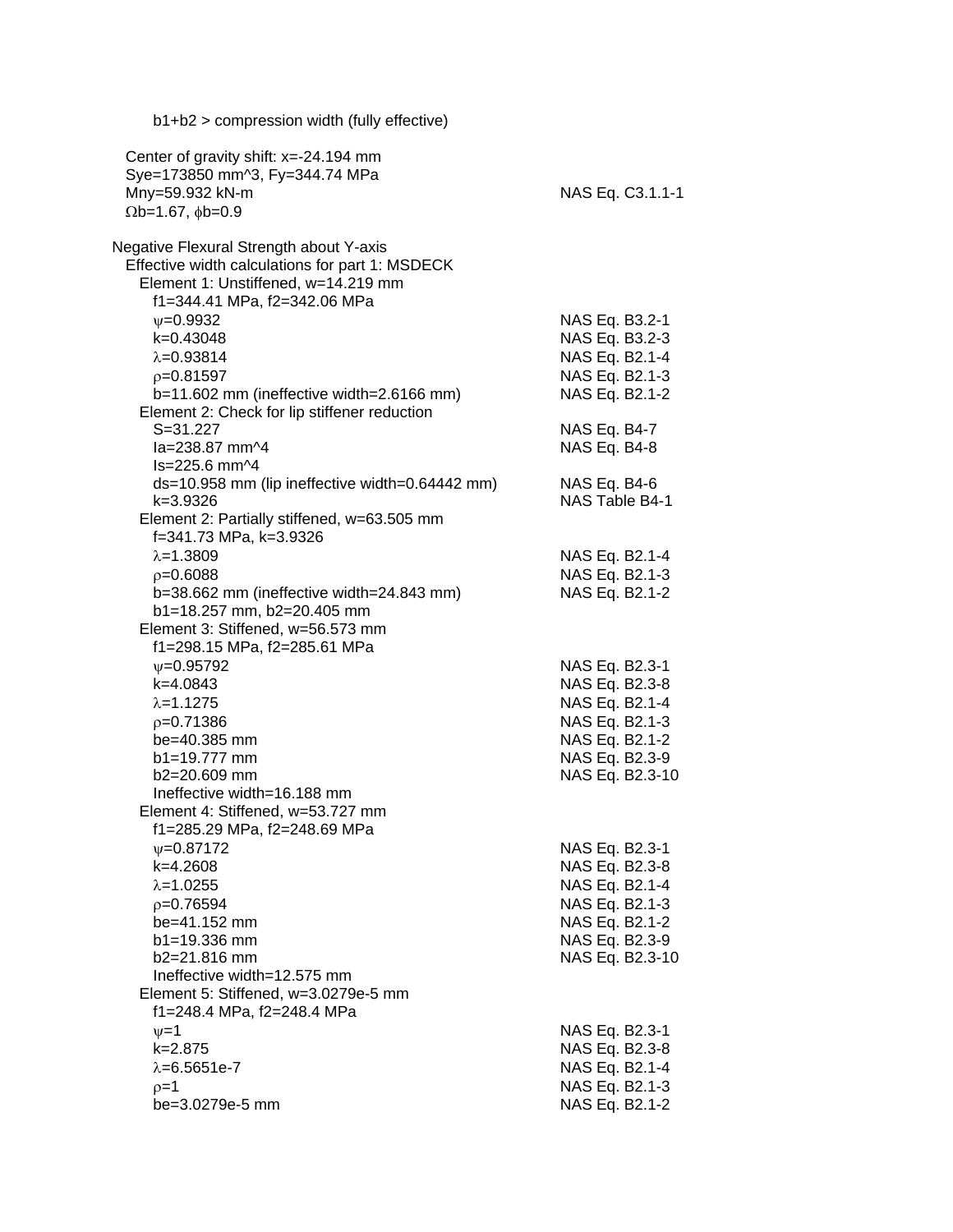| $b1 = 1.514e-5$ mm<br>$b2=1.514e-5$ mm<br>b1+b2 > compression width (fully effective) | NAS Eq. B2.3-9<br>NAS Eq. B2.3-10  |
|---------------------------------------------------------------------------------------|------------------------------------|
| Element 6: Stiffened, w=3.0279e-5 mm                                                  |                                    |
| f1=226.85 MPa, f2=226.85 MPa                                                          |                                    |
| $v=1$                                                                                 | NAS Eq. B2.3-1                     |
| $k = 2.875$                                                                           | NAS Eq. B2.3-8                     |
| $\lambda = 6.2738e - 7$                                                               | NAS Eq. B2.1-4                     |
| $p=1$                                                                                 | NAS Eq. B2.1-3                     |
| be=3.0279e-5 mm                                                                       | NAS Eq. B2.1-2                     |
| $b1 = 1.514e-5$ mm                                                                    | NAS Eq. B2.3-9                     |
| $b2=1.514e-5$ mm<br>b1+b2 > compression width (fully effective)                       | NAS Eq. B2.3-10                    |
| Element 7: Stiffened, w=53.727 mm                                                     |                                    |
| f1=226.56 MPa, f2=189.96 MPa                                                          |                                    |
| $\psi = 0.83847$                                                                      | NAS Eq. B2.3-1                     |
| $k=4.3315$                                                                            | NAS Eq. B2.3-8                     |
| $\lambda = 0.90637$                                                                   | NAS Eq. B2.1-4                     |
| $p=0.8355$                                                                            | NAS Eq. B2.1-3                     |
| be=44.889 mm                                                                          | NAS Eq. B2.1-2                     |
| $b1 = 20.767$ mm                                                                      | NAS Eq. B2.3-9                     |
| b2=24.122 mm                                                                          | NAS Eq. B2.3-10                    |
| Ineffective width=8.8381 mm                                                           |                                    |
| Element 8: Stiffened, w=56.573 mm                                                     |                                    |
| f1=189.64 MPa, f2=177.09 MPa                                                          |                                    |
| $\nu = 0.93384$                                                                       | NAS Eq. B2.3-1                     |
| k=4.1329                                                                              | NAS Eq. B2.3-8                     |
| $\lambda = 0.89391$                                                                   | NAS Eq. B2.1-4                     |
| $p=0.84336$                                                                           | NAS Eq. B2.1-3                     |
| be=47.712 mm                                                                          | NAS Eq. B2.1-2                     |
| b1=23.092 mm                                                                          | NAS Eq. B2.3-9                     |
| $b2=24.62$ mm                                                                         | NAS Eq. B2.3-10                    |
| Ineffective width=8.8614 mm                                                           |                                    |
| Elements 9 to 12:                                                                     |                                    |
| NAS Section B5 - Elements with Intermediate Stiffeners                                |                                    |
| bo=139.95 mm, bp=53.727 mm                                                            |                                    |
| kloc=27.141                                                                           | NAS Eq. B5.1.2-1                   |
| $\beta = 4.0129$<br>kd=21.983                                                         | NAS Eq. B5.1.2-3                   |
| R=1.7052                                                                              | NAS Eq. B5.1.2-2<br>NAS Eq. B5.1-6 |
| k=27.141                                                                              | NAS Eq. B5.1-5                     |
| f1=129.11 MPa                                                                         |                                    |
| Fcr=254.74 MPa                                                                        | NAS Eq. B5.1-4                     |
| $\lambda = 0.71191$                                                                   | NAS Eq. B5.1-3                     |
| $p=0.97059$                                                                           | NAS Eq. B5.1-2                     |
| be=142.06 mm                                                                          | NAS Eq. B5.1-1                     |
| Element 13: Stiffened, w=56.573 mm                                                    |                                    |
| f1=81.12 MPa, f2=68.574 MPa                                                           |                                    |
| $V = 0.84534$                                                                         | NAS Eq. B2.3-1                     |
| k=4.3167                                                                              | NAS Eq. B2.3-8                     |
| $\lambda = 0.57206$                                                                   | NAS Eq. B2.1-4                     |
| $p=1$                                                                                 | NAS Eq. B2.1-3                     |
| be=56.573 mm                                                                          | NAS Eq. B2.1-2                     |
| b1=26.256 mm                                                                          | NAS Eq. B2.3-9                     |
| b2=30.317 mm                                                                          | NAS Eq. B2.3-10                    |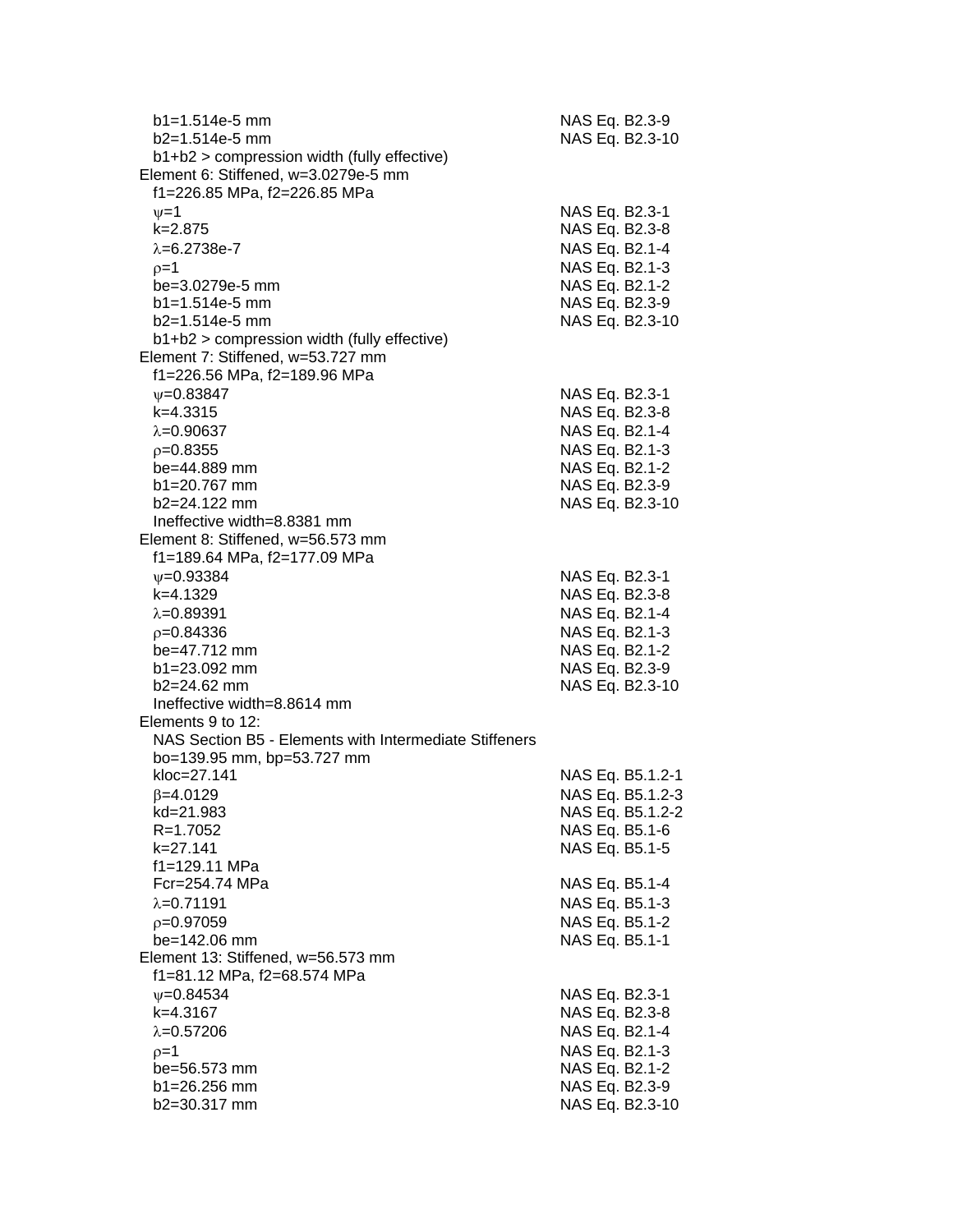| b1+b2 > compression width (fully effective)                                                                |                 |  |
|------------------------------------------------------------------------------------------------------------|-----------------|--|
| Element 14: Stiffened, w=53.727 mm                                                                         |                 |  |
| f1=68.252 MPa, f2=31.655 MPa                                                                               |                 |  |
| $V = 0.4638$                                                                                               | NAS Eq. B2.3-1  |  |
| k=5.3807                                                                                                   | NAS Eq. B2.3-8  |  |
| $\lambda = 0.44635$                                                                                        | NAS Eq. B2.1-4  |  |
| $p=1$                                                                                                      | NAS Eq. B2.1-3  |  |
| be=53.727 mm                                                                                               | NAS Eq. B2.1-2  |  |
| $b1 = 21.184$ mm                                                                                           | NAS Eq. B2.3-9  |  |
| $b2 = 32.543$ mm                                                                                           | NAS Eq. B2.3-10 |  |
| $b1+b2$ > compression width (fully effective)                                                              |                 |  |
| Element 15: Stiffened, w=3.0279e-5 mm                                                                      |                 |  |
| f1=31.365 MPa, f2=31.365 MPa                                                                               |                 |  |
| $\nu = 1$                                                                                                  | NAS Eq. B2.3-1  |  |
| $k = 2.875$                                                                                                | NAS Eq. B2.3-8  |  |
| $\lambda = 2.3329e - 7$                                                                                    | NAS Eq. B2.1-4  |  |
| $p=1$                                                                                                      | NAS Eq. B2.1-3  |  |
| be=3.0279e-5 mm                                                                                            | NAS Eq. B2.1-2  |  |
| $b1 = 1.514e-5$ mm                                                                                         | NAS Eq. B2.3-9  |  |
| $b2=1.514e-5$ mm                                                                                           | NAS Eq. B2.3-10 |  |
| b1+b2 > compression width (fully effective)                                                                |                 |  |
| Element 16: Stiffened, w=3.0279e-5 mm                                                                      |                 |  |
| f1=9.8105 MPa, f2=9.8105 MPa                                                                               |                 |  |
| $\nu = 1$                                                                                                  | NAS Eq. B2.3-1  |  |
| $k = 2.875$                                                                                                | NAS Eq. B2.3-8  |  |
| $\lambda = 1.3047e - 7$                                                                                    | NAS Eq. B2.1-4  |  |
| $p=1$                                                                                                      | NAS Eq. B2.1-3  |  |
| be=3.0279e-5 mm                                                                                            | NAS Eq. B2.1-2  |  |
| $b1 = 1.514e-5$ mm                                                                                         | NAS Eq. B2.3-9  |  |
| $b2=1.514e-5$ mm                                                                                           | NAS Eq. B2.3-10 |  |
| b1+b2 > compression width (fully effective)                                                                |                 |  |
| Element 17: Stiffened, w=53.727 mm                                                                         |                 |  |
| f1=9.5202 MPa, f2=-27.076 MPa                                                                              |                 |  |
| $\nu = 2.8441$                                                                                             | NAS Eq. B2.3-1  |  |
| $k = 125.3$                                                                                                | NAS Eq. B2.3-2  |  |
| $\lambda = 0.034545$                                                                                       | NAS Eq. B2.1-4  |  |
| $p=1$                                                                                                      | NAS Eq. B2.1-3  |  |
| be=53.727 mm                                                                                               | NAS Eq. B2.1-2  |  |
| ho=55 mm, bo=31.63 mm, ho/bo=1.7388                                                                        |                 |  |
| b1=9.1934 mm                                                                                               | NAS Eq. B2.3-3  |  |
| b2=26.864 mm                                                                                               | NAS Eq. B2.3-4  |  |
| Compression width=13.977 mm                                                                                |                 |  |
| b1+b2 > compression width (fully effective)                                                                |                 |  |
| Element 18: No compressive stress (fully effective)                                                        |                 |  |
| Element 19: No compressive stress (fully effective)                                                        |                 |  |
| Element 20: No compressive stress (fully effective)                                                        |                 |  |
| Element 21: No compressive stress (fully effective)                                                        |                 |  |
| Element 22: No compressive stress (fully effective)<br>Element 23: No compressive stress (fully effective) |                 |  |
| Element 24: No compressive stress (fully effective)                                                        |                 |  |
| Element 25: No compressive stress (fully effective)                                                        |                 |  |
| Element 26: No compressive stress (fully effective)                                                        |                 |  |
| Element 27: No compressive stress (fully effective)                                                        |                 |  |
| Element 28: No compressive stress (fully effective)                                                        |                 |  |
| Element 29: No compressive stress (fully effective)                                                        |                 |  |
|                                                                                                            |                 |  |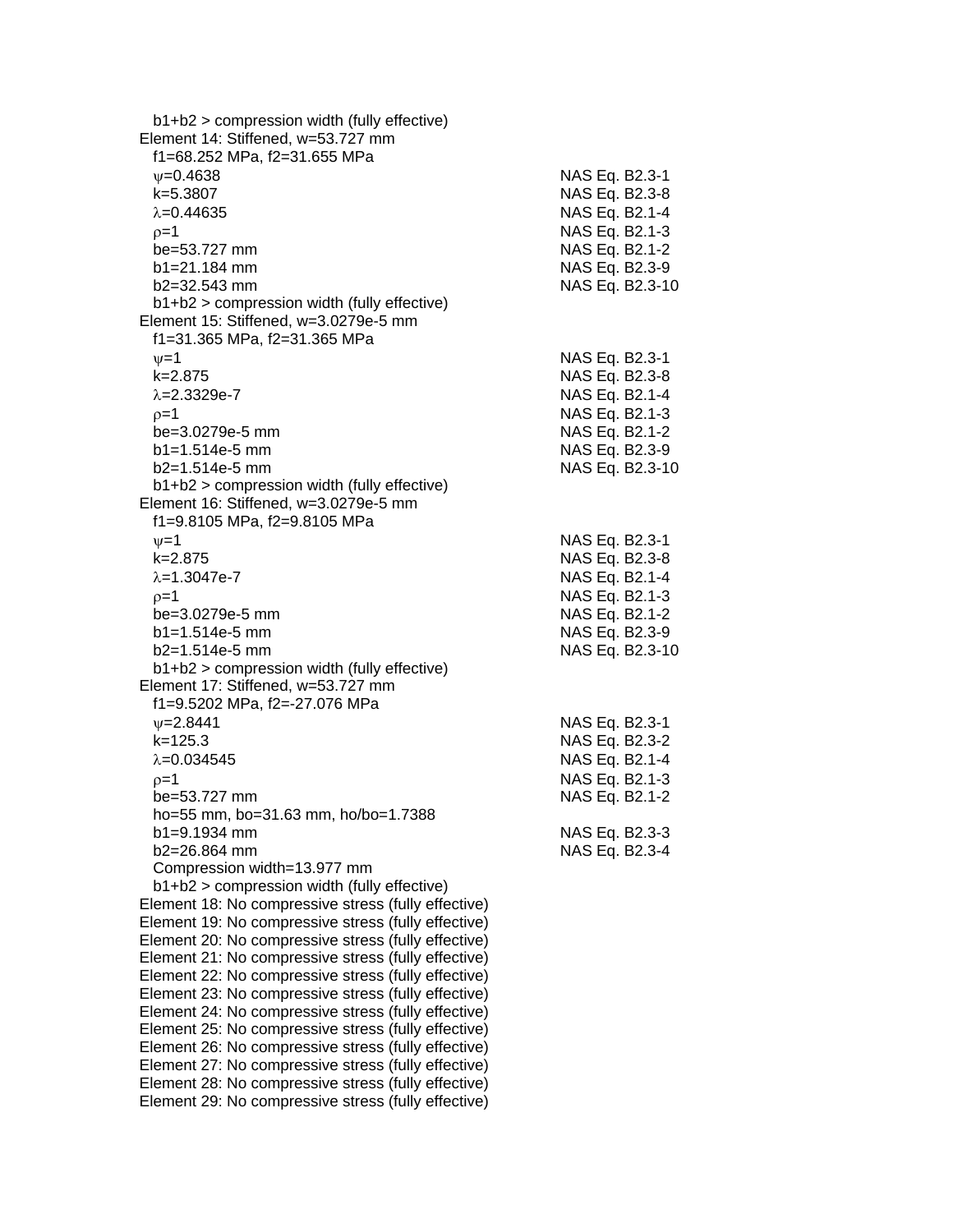Element 30: No compressive stress (fully effective) Element 32: No compressive stress (fully effective) Element 31: No compressive stress (fully effective)

 Center of gravity shift: x=24.939 mm Sye=170480 mm^3, Fy=344.74 MPa Mny=58.771 kN-m NAS Eq. C3.1.1-1  $\Omega$ b=1.67,  $\phi$ b=0.9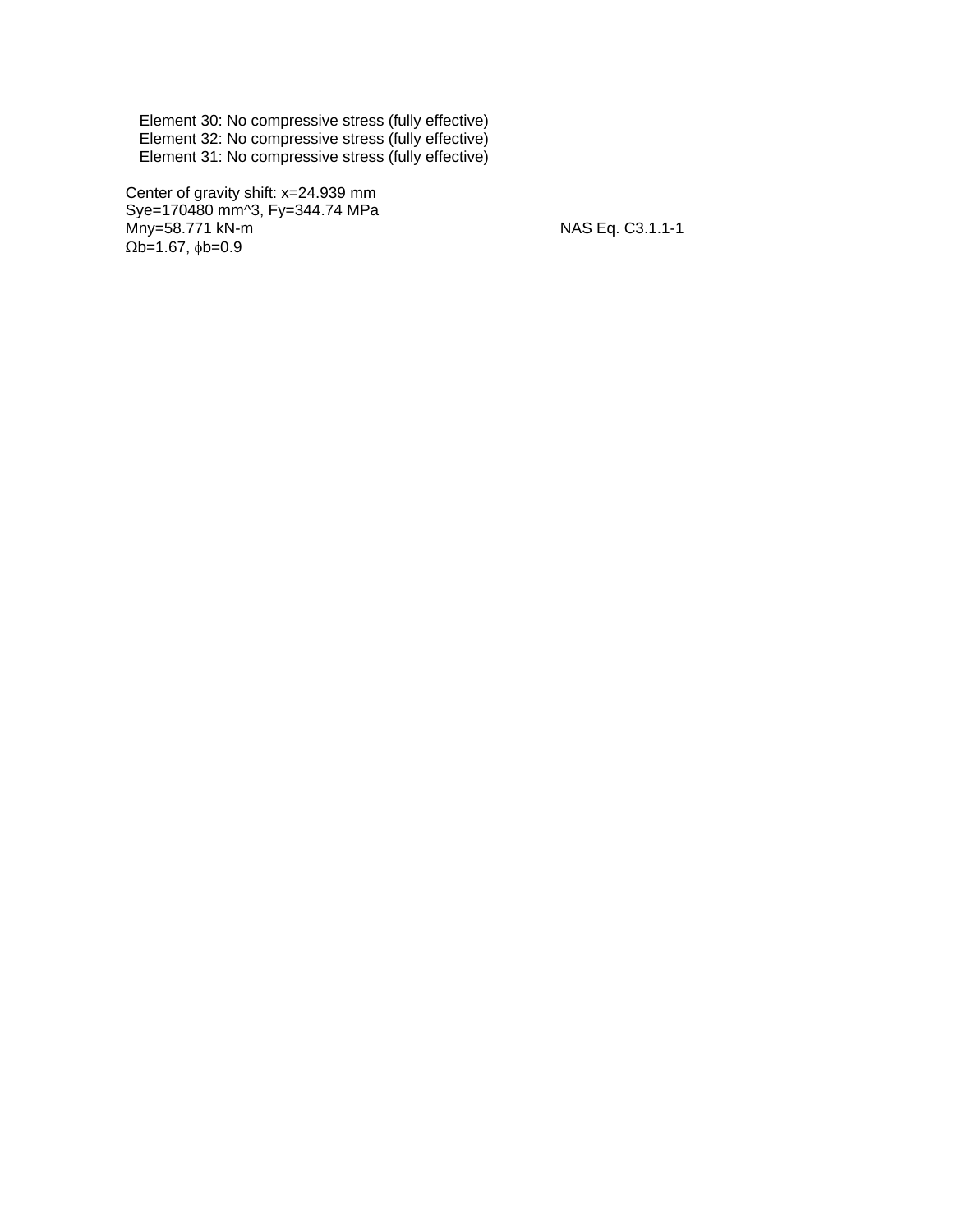CFS Version 8.0.2 Section: METSCODECK -1.2.sct METSCODECK-1.2

Rev. Date: 14-07-2015 19:55:29

Printed: 14-07-2015 19:55:44

### Full Section Properties

| Area           | $1497.2$ mm <sup><math>\textdegree</math>2</sup> | Wt.    | $0.11515$ kN/m | Width                     | 1247.7 mm                                   |  |
|----------------|--------------------------------------------------|--------|----------------|---------------------------|---------------------------------------------|--|
| Ix             | 843426 mm <sup><math>\sim</math></sup> 4         | rx.    | 23.73 mm       | Ixy                       | $-177722$ mm <sup><math>\sim</math></sup> 4 |  |
| Sx(t)          | 22847 mm <sup>2</sup> 3                          | y(t)   | 36.92 mm       | $\alpha$                  | 89.913 deg                                  |  |
| Sx(b)          | 27294 mm <sup>2</sup> 3                          | y(b)   | 30.90 mm       |                           |                                             |  |
|                |                                                  | Height | 67.82 mm       |                           |                                             |  |
| Iv             | 117694144 mm^4                                   | ry     | 280.37 mm      | Xo                        | $-1.52$ mm                                  |  |
| Sy(1)          | 244770 mm <sup>2</sup> 3                         | x(1)   | 480.83 mm      | Yo                        | 6.64 mm                                     |  |
| Sy(r)          | 246343 mm^3                                      | x(r)   | 477.77 mm      | $\dot{7}x$                | 1.31 mm                                     |  |
|                |                                                  | Width  | 958.60 mm      | jу                        | $-209.62$ mm                                |  |
| I <sub>1</sub> | 117694408 mm <sup>2</sup> 4                      | r1     | 280.37 mm      |                           |                                             |  |
| I <sub>2</sub> | 843158 mm <sup><math>4</math></sup>              | r2     | 23.73 mm       |                           |                                             |  |
| Ic             | 118537568 mm^4                                   | rc     | 281.37 mm      | $\mathbb{C}$ <sub>W</sub> | 7.4408e10 mm^6                              |  |
| Ιo             | 118607128 mm^4                                   | ro     | 281.46 mm      | J                         | $718.7$ mm <sup><math>\sim</math>4</sup>    |  |

# Fully Braced Strength - 2012 North American Specification - US (ASD)

| Material Type: A572 Grade 50, Fy=344.74 MPa |           |                                |                          |        |                                              |  |
|---------------------------------------------|-----------|--------------------------------|--------------------------|--------|----------------------------------------------|--|
| Compression                                 |           | Positive Moment                |                          |        | Positive Moment                              |  |
| Pao                                         | 232.48 kN | Maxo                           | 4.332 kN-m               | Mayo   | 46.464 kN-m                                  |  |
| Ae                                          |           | 1213.8 mm^2 Ixe                | 798428 mm <sup>2</sup> 4 |        | Iye 110371512 mm^4                           |  |
|                                             |           | Sxe(t) 20988 mm <sup>2</sup> 3 |                          | Sye(1) | 235714 mm^3                                  |  |
| Tension                                     |           | Sxe(b)                         | 26816 mm^3               | Sye(r) | 225084 mm^3                                  |  |
| Ta                                          | 309.07 kN |                                |                          |        |                                              |  |
|                                             |           | Negative Moment                |                          |        | Negative Moment                              |  |
|                                             |           | Maxo                           | 4.570 kN-m               | Mayo   | 44.402 kN-m                                  |  |
| Shear                                       |           | Ixe                            | 781548 mm^4              |        | Iye 107051304 mm <sup>2</sup> 4              |  |
| Vay                                         | 53.77 kN  | Sxe(t) 22136 mm <sup>2</sup> 3 |                          | Sye(1) | 215094 mm^3                                  |  |
| Vax                                         | 15.84 kN  | Sxe(b)                         | 24040 mm^3               |        | $Sye(r)$ 232264 mm <sup><math>3</math></sup> |  |

**¯¯¯¯¯¯¯¯¯¯¯¯¯¯¯¯¯¯¯¯¯¯¯¯¯¯¯¯¯¯¯¯¯¯¯¯¯¯¯¯¯¯¯¯¯¯¯¯¯¯¯¯¯¯¯¯¯¯¯¯¯¯¯¯¯¯¯¯¯¯¯¯**

R/t exceeds 10.

## Calculation Details - 2012 North American Specification - US (ASD)

| <b>Axial Tension Strength</b><br>Ag=1497.2 mm^2, Fy=344.74 MPa<br>Tn=516.15 kN<br>$\Omega t = 1.67$ , $\phi t = 0.9$                     | NAS Eq. C2.1-1   |
|------------------------------------------------------------------------------------------------------------------------------------------|------------------|
| <b>Shear Strength</b><br><b>MSDECK</b> element 1<br>Aw=16.875 mm^2, Fv=206.84 MPa<br>Vn=3.4905 kN at -76 deg<br>$Qv=1.6$ , $\phi v=0.95$ | NAS Eq. C3.2.1-2 |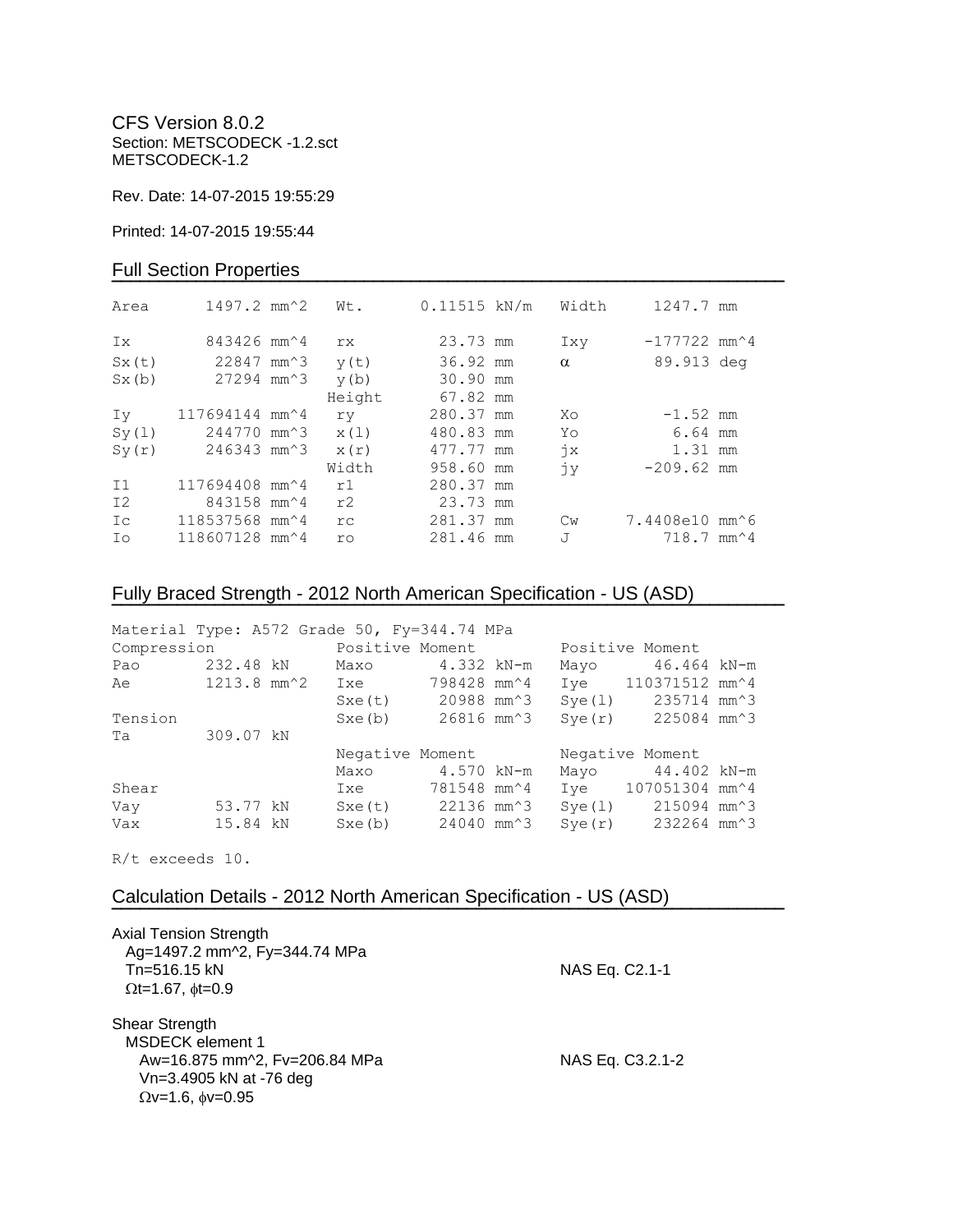| MSDECK element 3<br>Aw=67.546 mm^2, Fv=206.84 MPa<br>Vn=13.971 kN at 71 deg                                                                                                 | NAS Eq. C3.2.1-2                                                                       |
|-----------------------------------------------------------------------------------------------------------------------------------------------------------------------------|----------------------------------------------------------------------------------------|
| $\Omega$ v=1.6, $\phi$ v=0.95<br>MSDECK element 8<br>Aw=67.546 mm^2, Fv=206.84 MPa<br>Vn=13.971 kN at -71 deg                                                               | NAS Eq. C3.2.1-2                                                                       |
| $\Omega$ v=1.6, $\phi$ v=0.95<br><b>MSDECK element 13</b><br>Aw=67.546 mm^2, Fv=206.84 MPa<br>Vn=13.971 kN at 71 deg                                                        | NAS Eq. C3.2.1-2                                                                       |
| $\Omega$ v=1.6, $\phi$ v=0.95<br><b>MSDECK element 18</b><br>Aw=67.546 mm^2, Fv=206.84 MPa<br>Vn=13.971 kN at -71 deg                                                       | NAS Eq. C3.2.1-2                                                                       |
| $\Omega$ v=1.6, $\phi$ v=0.95<br><b>MSDECK element 23</b><br>Aw=67.546 mm^2, Fv=206.84 MPa<br>Vn=13.971 kN at 71 deg                                                        | NAS Eq. C3.2.1-2                                                                       |
| $\Omega$ v=1.6, $\phi$ v=0.95<br>MSDECK element 28<br>Aw=67.546 mm^2, Fv=206.84 MPa<br>Vn=13.971 kN at -71 deg                                                              | NAS Eq. C3.2.1-2                                                                       |
| $\Omega$ v=1.6, $\phi$ v=0.95<br>MSDECK element 30<br>Aw=11.646 mm^2, Fv=206.84 MPa<br>Vn=2.4089 kN at 71 deg                                                               | NAS Eq. C3.2.1-2                                                                       |
| $\Omega$ v=1.6, $\phi$ v=0.95<br><b>MSDECK element 32</b><br>Aw=17.616 mm^2, Fv=206.84 MPa<br>Vn=3.6437 kN at -67 deg                                                       | NAS Eq. C3.2.1-2                                                                       |
| $\Omega$ v=1.6, $\phi$ v=0.95<br><b>Axial Compression Strength</b><br>Effective width calculations for part 1: MSDECK<br>Element 1: Unstiffened, w=14.062 mm                |                                                                                        |
| f1=344.74 MPa, f2=344.74 MPa<br>$\nu = 1$<br>k=0.43<br>$\lambda = 0.77399$<br>$p=0.92476$<br>$b=13.004$ mm (ineffective width=1.058 mm)                                     | NAS Eq. B3.2-1<br>NAS Eq. B3.2-3<br>NAS Eq. B2.1-4<br>NAS Eq. B2.1-3<br>NAS Eq. B2.1-2 |
| Element 2: Check for lip stiffener reduction<br>$S = 31.091$<br>la=414.35 mm^4                                                                                              | NAS Eq. B4-7<br>NAS Eq. B4-8                                                           |
| ls=261.93 mm^4<br>ds=8.2207 mm (lip ineffective width=4.7838 mm)<br>k=3.4939<br>Element 2: Partially stiffened, w=63.207 mm                                                 | NAS Eq. B4-6<br>NAS Table B4-1                                                         |
| f=344.74 MPa, k=3.4939<br>$\lambda = 1.2204$<br>$p=0.67167$<br>b=42.454 mm (ineffective width=20.752 mm)<br>b1=13.419 mm, b2=29.036 mm<br>Element 3: Stiffened, w=56.288 mm | NAS Eq. B2.1-4<br>NAS Eq. B2.1-3<br>NAS Eq. B2.1-2                                     |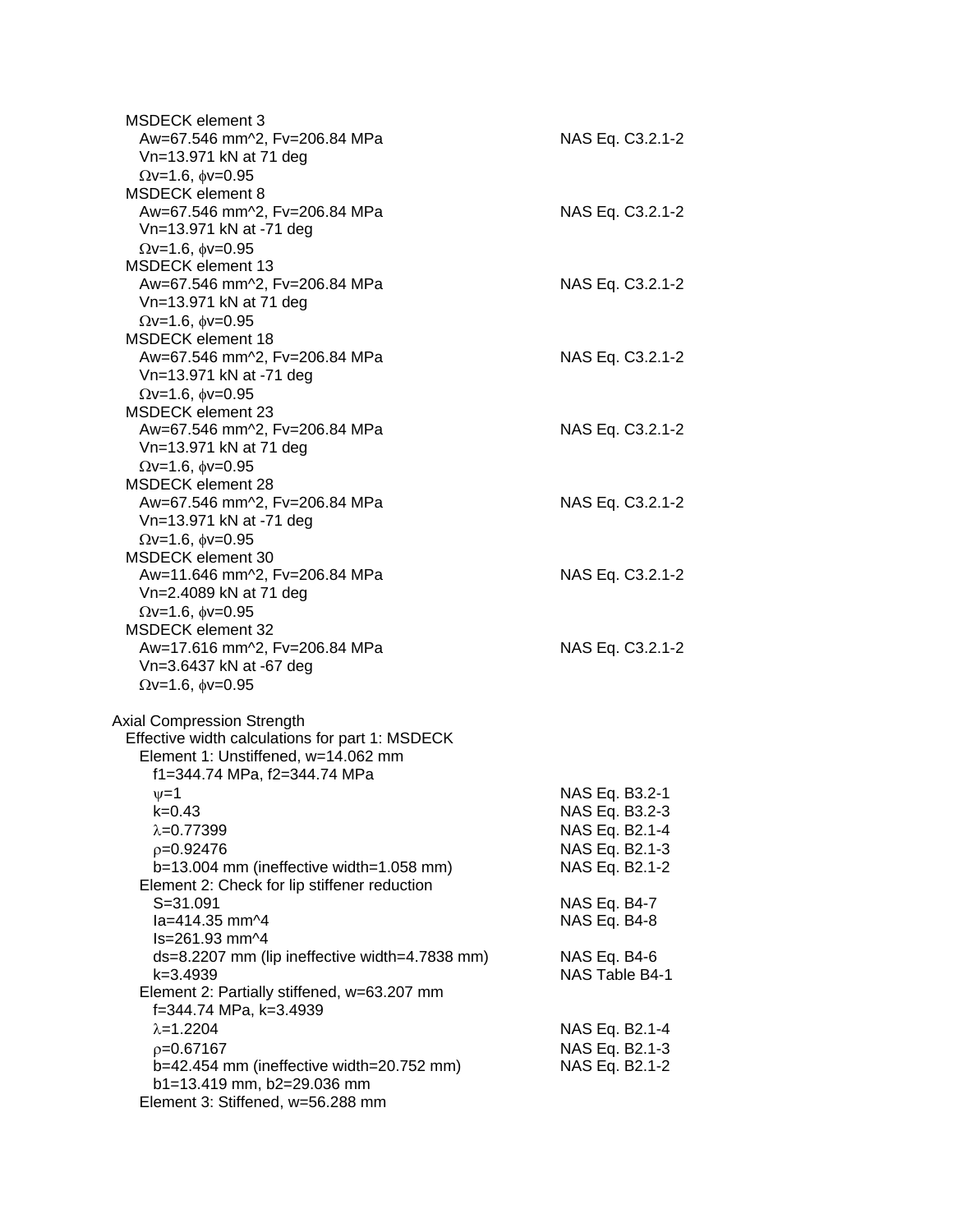f1=344.74 MPa, f2=344.74 MPa  $\psi$ =1 NAS Eq. B2.3-1 k=4 NAS Eq. B2.3 - 8 λ=1.0158 NAS Eq. B2.1-4  $\rho$ =0.77125 NAS Eq. B2.1-3 be=43.412 mm NAS Eq. B2.1-2  $b1 = 21.706$  mm  $b2=21.706$  mm NAS Eq. B2.3-10 Ineffective width=12.876 mm Element 4: Stiffened, w=53.472 mm f1=344.74 MPa, f2=344.74 MPa  $\psi$ =1 NAS Eq. B2.3-1 k=4 NAS Eq. B2.3 - 8 =0.96496 NAS Eq. B2.1 - 4  $\rho$ =0.80005 NAS Eq. B2.1-3 be=42.78 mm NAS Eq. B2.1-2  $b1 = 21.39$  mm b2=21.39 mm NAS Eq. B2.3 -10 Ineffective width=10.692 mm Element 5: Stiffened, w=3.2692e -5 mm f1=344.74 MPa, f2=344.74 MPa  $\nu$  =1 NAS Eq. B2.3-1 k=3.1159 NAS Eq. B2.3 - 8 λ=6.6844e-7 NAS Eq. B2.1 - 4  $\rho=1$  NAS Eq. B2.1-3 be=3.2692e -5 mm NAS Eq. B2.1 - 2  $b1 = 1.6346e-5$  mm -5 mm NAS Eq. B2.3 - 9 b2=1.6346e-5 mm -5 mm NAS Eq. B2.3 -10 b1+b2 > compression width (fully effective) Element 6: Stiffened, w=3.2692e -5 mm f1=344.74 MPa, f2=344.74 MPa  $\psi$ =1 NAS Eq. B2.3-1 k=3.1159 NAS Eq. B2.3 - 8 λ=6.6844e-7 NAS Eq. B2.1 - 4  $\rho$ =1 NAS Eq. B2.1-3 be=3.2692e -5 mm NAS Eq. B2.1 - 2 b1=1.6346e-5 mm -5 mm NAS Eq. B2.3 - 9 b2=1.6346e -5 mm NAS Eq. B2.3 -10 b1+b2 > compression width (fully effective) Element 7: Stiffened, w=53.472 mm f1=344.74 MPa, f2=344.74 MPa  $\psi$ =1 NAS Eq. B2.3-1 k=4 NAS Eq. B2.3 - 8 =0.96496 NAS Eq. B2.1 - 4  $\rho$ =0.80005 NAS Eq. B2.1-3  $be = 42.78$  mm b1=21.39 mm NAS Eq. B2.3-9 b2=21.39 mm NAS Eq. B2.3 -10 Ineffective width=10.692 mm Element 8: Stiffened, w=56.288 mm f1=344.74 MPa, f2=344.74 MPa  $\nu$  =1 NAS Eq. B2.3-1 k=4 NAS Eq. B2.3 - 8 =1.0158 NAS Eq. B2.1 - 4  $\rho$ =0.77125 NAS Eq. B2.1-3

- 9

- 9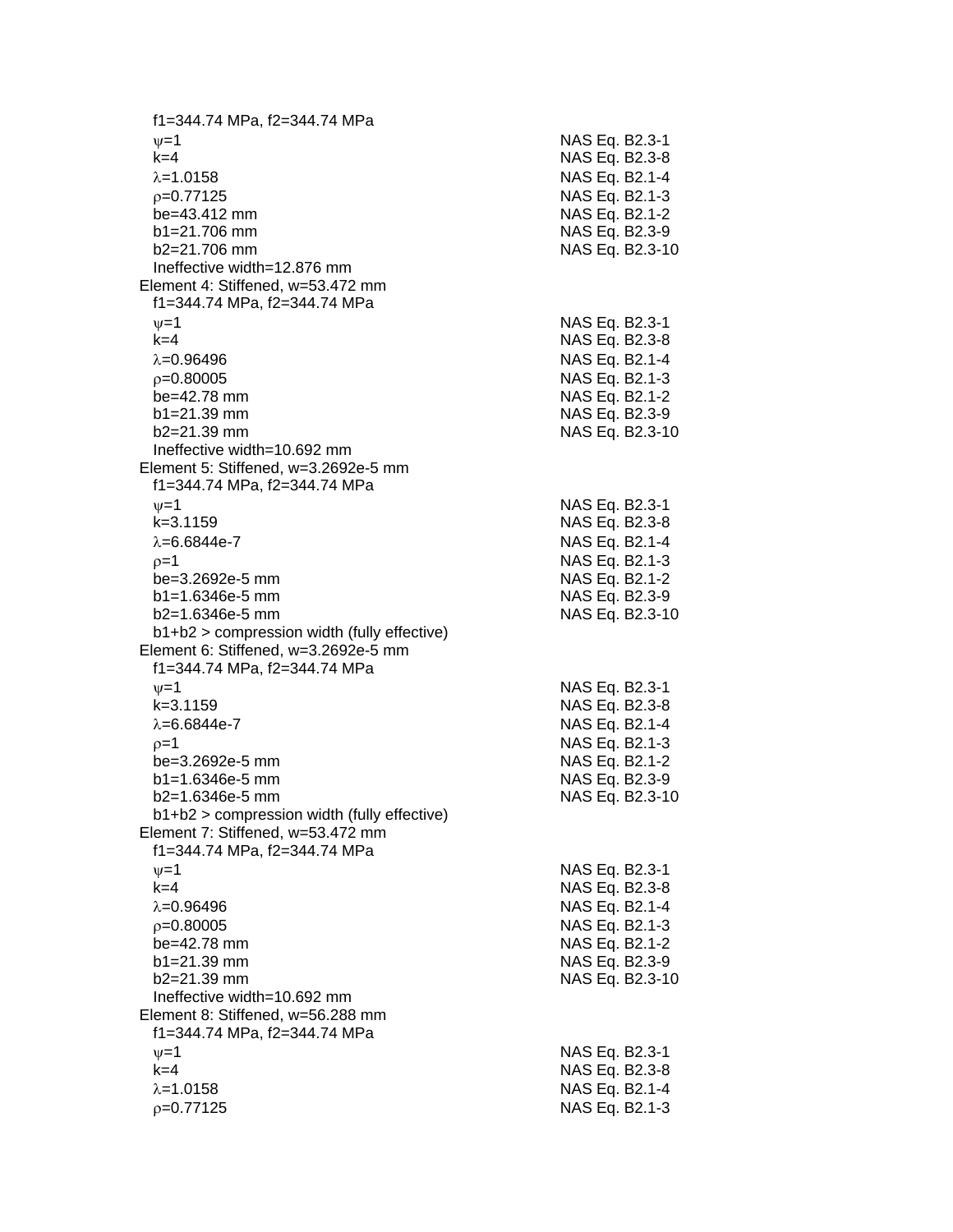| be=43.412 mm<br>$b1 = 21.706$ mm<br>b2=21.706 mm                                     | NAS Eq. B2.1-2<br>NAS Eq. B2.3-9<br>NAS Eq. B2.3-10 |
|--------------------------------------------------------------------------------------|-----------------------------------------------------|
| Ineffective width=12.876 mm                                                          |                                                     |
| Element 9: Stiffened, w=53.472 mm                                                    |                                                     |
| f1=344.74 MPa, f2=344.74 MPa                                                         |                                                     |
| $\nu = 1$                                                                            | NAS Eq. B2.3-1                                      |
| $k=4$                                                                                | NAS Eq. B2.3-8                                      |
| $\lambda = 0.96496$                                                                  | NAS Eq. B2.1-4                                      |
| $p=0.80005$                                                                          | NAS Eq. B2.1-3                                      |
| be=42.78 mm                                                                          | NAS Eq. B2.1-2                                      |
| $b1 = 21.39$ mm                                                                      | NAS Eq. B2.3-9                                      |
| b2=21.39 mm<br>Ineffective width=10.692 mm                                           | NAS Eq. B2.3-10                                     |
| Element 10: Stiffened, w=3.2692e-5 mm<br>f1=344.74 MPa, f2=344.74 MPa                |                                                     |
| $\nu = 1$                                                                            | NAS Eq. B2.3-1                                      |
| $k = 3.1158$                                                                         | NAS Eq. B2.3-8                                      |
| $\lambda = 6.6844e - 7$                                                              | NAS Eq. B2.1-4                                      |
| $p=1$                                                                                | NAS Eq. B2.1-3                                      |
| be=3.2692e-5 mm                                                                      | NAS Eq. B2.1-2                                      |
| $b1 = 1.6346e-5$ mm                                                                  | NAS Eq. B2.3-9                                      |
| $b2=1.6346e-5$ mm                                                                    | NAS Eq. B2.3-10                                     |
| b1+b2 > compression width (fully effective)<br>Element 11: Stiffened, w=3.2692e-5 mm |                                                     |
| f1=344.74 MPa, f2=344.74 MPa                                                         |                                                     |
| $\nu = 1$                                                                            | NAS Eq. B2.3-1                                      |
| $k = 3.1158$                                                                         | NAS Eq. B2.3-8                                      |
| $\lambda = 6.6844e - 7$                                                              | NAS Eq. B2.1-4                                      |
| $p=1$                                                                                | NAS Eq. B2.1-3                                      |
| be=3.2692e-5 mm                                                                      | NAS Eq. B2.1-2                                      |
| $b1 = 1.6346e-5$ mm                                                                  | NAS Eq. B2.3-9                                      |
| $b2=1.6346e-5$ mm                                                                    | NAS Eq. B2.3-10                                     |
| $b1+b2$ > compression width (fully effective)                                        |                                                     |
| Element 12: Stiffened, w=53.472 mm<br>f1=344.74 MPa, f2=344.74 MPa                   |                                                     |
| $\nu = 1$                                                                            | NAS Eq. B2.3-1                                      |
| k=4                                                                                  | NAS Eq. B2.3-8                                      |
| $\lambda = 0.96496$                                                                  | NAS Eq. B2.1-4                                      |
| $p=0.80005$                                                                          | NAS Eq. B2.1-3                                      |
| be=42.78 mm                                                                          | NAS Eq. B2.1-2                                      |
| b1=21.39 mm                                                                          | NAS Eq. B2.3-9                                      |
| b2=21.39 mm                                                                          | NAS Eq. B2.3-10                                     |
| Ineffective width=10.692 mm                                                          |                                                     |
| Element 13: Stiffened, w=56.288 mm                                                   |                                                     |
| f1=344.74 MPa, f2=344.74 MPa                                                         |                                                     |
| $\nu = 1$                                                                            | NAS Eq. B2.3-1                                      |
| $k=4$                                                                                | NAS Eq. B2.3-8                                      |
| $\lambda = 1.0158$<br>$p=0.77125$                                                    | NAS Eq. B2.1-4<br>NAS Eq. B2.1-3                    |
| be=43.412 mm                                                                         | NAS Eq. B2.1-2                                      |
| b1=21.706 mm                                                                         | NAS Eq. B2.3-9                                      |
| b2=21.706 mm                                                                         | NAS Eq. B2.3-10                                     |
| Ineffective width=12.876 mm                                                          |                                                     |
| Element 14: Stiffened, w=53.472 mm                                                   |                                                     |
|                                                                                      |                                                     |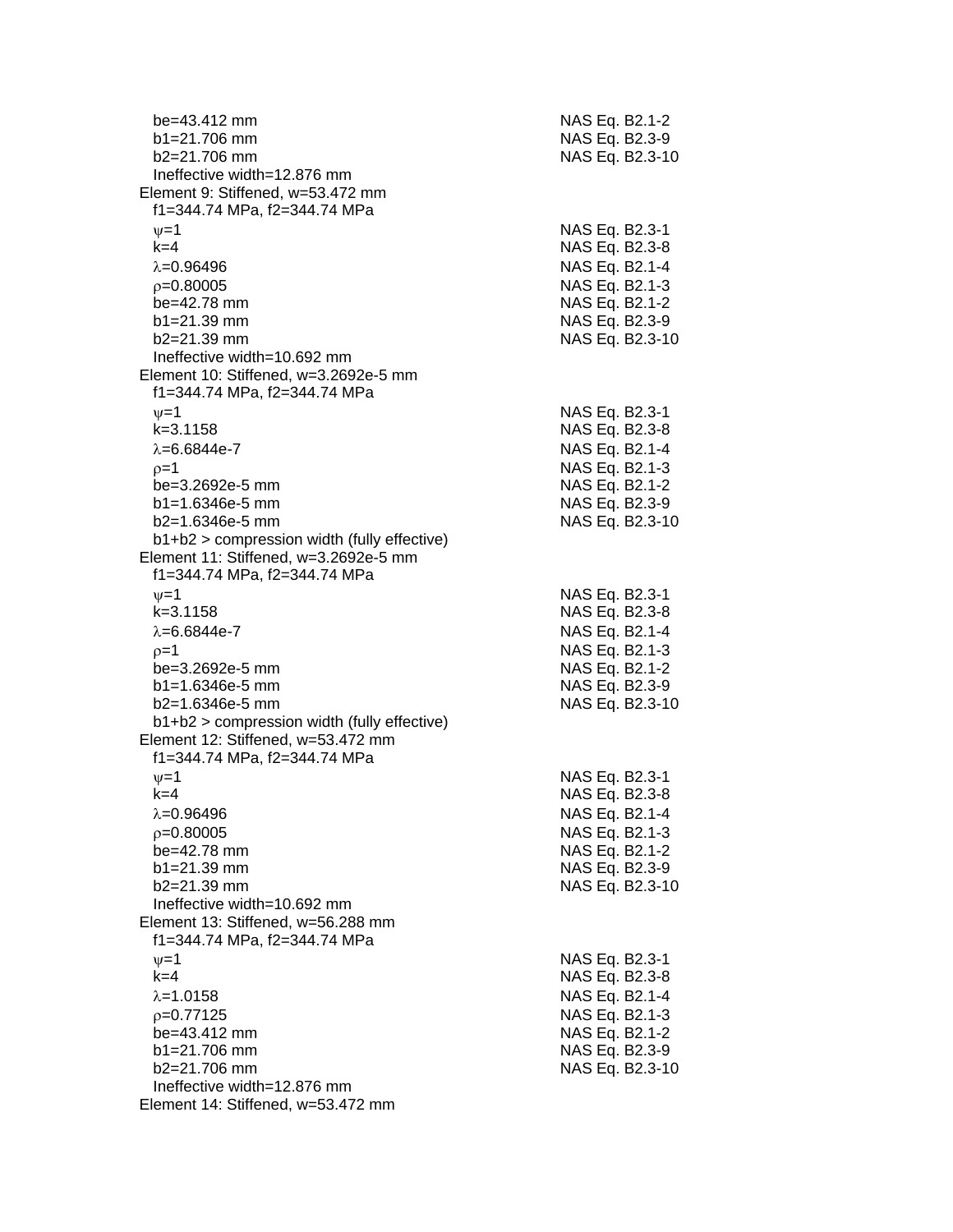f1=344.74 MPa, f2=344.74 MPa  $\psi$ =1 NAS Eq. B2.3-1 k=4 NAS Eq. B2.3 - 8  $\lambda = 0.96496$ 6 NAS Eq. B2.1-4  $\rho$ =0.80005 NAS Eq. B2.1-3 be=42.78 mm NAS Eq. B2.1-2 b1=21.39 mm NAS Eq. B2.3-9 b2=21.39 mm NAS Eq. B2.3 -10 Ineffective width=10.692 mm Element 15: Stiffened, w=3.2692e -5 mm f1=344.74 MPa, f2=344.74 MPa  $\psi$ =1 NAS Eq. B2.3-1 k=3.1158 NAS Eq. B2.3 - 8 λ=6.6844e-7 NAS Eq. B2.1 - 4  $\rho$ =1 NAS Eq. B2.1-3 be=3.2692e -5 mm NAS Eq. B2.1 - 2 b1=1.6346e-5 mm -5 mm NAS Eq. B2.3 - 9 b2=1.6346e -5 mm NAS Eq. B2.3 -10 b1+b2 > compression width (fully effective) Element 16: Stiffened, w=3.2692e -5 mm f1=344.74 MPa, f2=344.74 MPa  $\nu$  =1 NAS Eq. B2.3-1 k=3.1158 NAS Eq. B2.3 - 8 λ=6.6844e-7 NAS Eq. B2.1 - 4  $\rho=1$  NAS Eq. B2.1-3 be=3.2692e -5 mm NAS Eq. B2.1 - 2  $b1 = 1.6346e-5$  mm -5 mm NAS Eq. B2.3 - 9 b2=1.6346e -5 mm NAS Eq. B2.3 -10 b1+b2 > compression width (fully effective) Element 17: Stiffened, w=53.472 mm f1=344.74 MPa, f2=344.74 MPa  $\psi$ =1 NAS Eq. B2.3-1 k=4 NAS Eq. B2.3 - 8 λ=0.96496 NAS Eq. B2.1-4  $\rho$ =0.80005 NAS Eq. B2.1-3 be=42.78 mm NAS Eq. B2.1-2 b1=21.39 mm NAS Eq. B2.3-9 b2=21.39 mm NAS Eq. B2.3 -10 Ineffective width=10.692 mm Element 18: Stiffened, w=56.288 mm f1=344.74 MPa, f2=344.74 MPa  $\psi$ =1 NAS Eq. B2.3-1 k=4 NAS Eq. B2.3 - 8 =1.0158 NAS Eq. B2.1 - 4  $\rho$ =0.77125 NAS Eq. B2.1-3  $be = 43.412$  mm b1=21.706 mm NAS Eq. B2.3-9 b2=21.706 mm NAS Eq. B2.3-10 Ineffective width=12.876 mm Element 19: Stiffened, w=53.472 mm f1=344.74 MPa, f2=344.74 MPa  $\nu$  =1 NAS Eq. B2.3-1 k=4 NAS Eq. B2.3 - 8 =0.96496 NAS Eq. B2.1 - 4  $\rho$ =0.80005 NAS Eq. B2.1-3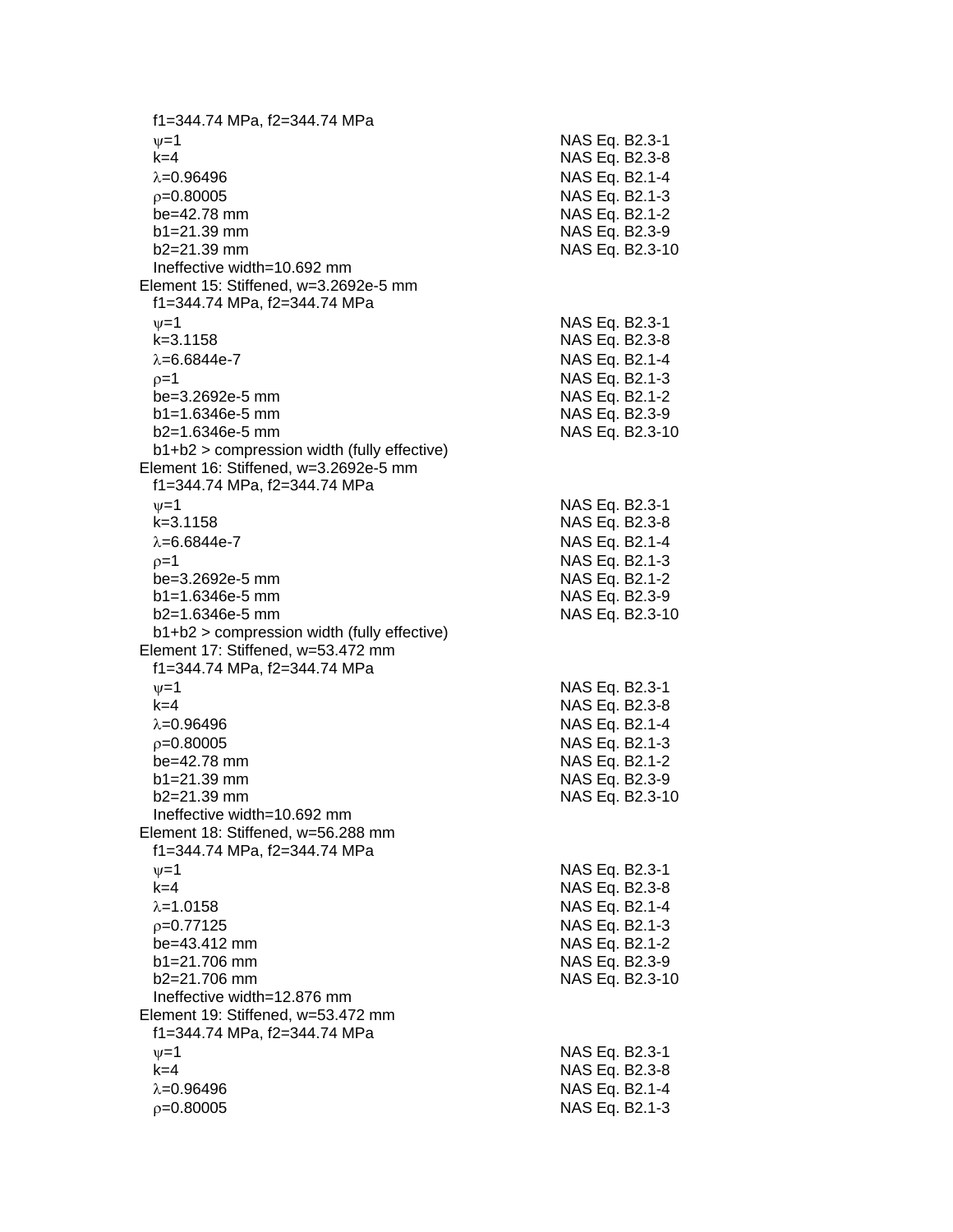| be=42.78 mm<br>b1=21.39 mm<br>$b2 = 21.39$ mm |                                                        | NAS Eq. B2.1-2<br>NAS Eq. B2.3-9 | NAS Eq. B2.3-10  |
|-----------------------------------------------|--------------------------------------------------------|----------------------------------|------------------|
|                                               | Ineffective width=10.692 mm                            |                                  |                  |
|                                               | Element 20: Stiffened, w=3.2692e-5 mm                  |                                  |                  |
|                                               | f1=344.74 MPa, f2=344.74 MPa                           |                                  |                  |
| $\nu = 1$                                     |                                                        | NAS Eq. B2.3-1                   |                  |
| $k = 3.1158$                                  |                                                        | NAS Eq. B2.3-8                   |                  |
| $\lambda = 6.6844e - 7$                       |                                                        | NAS Eq. B2.1-4                   |                  |
| $p=1$                                         |                                                        | NAS Eq. B2.1-3                   |                  |
|                                               | be=3.2692e-5 mm                                        | NAS Eq. B2.1-2                   |                  |
|                                               | $b1 = 1.6346e-5$ mm                                    | NAS Eq. B2.3-9                   |                  |
|                                               | $b2=1.6346e-5$ mm                                      |                                  | NAS Eq. B2.3-10  |
|                                               | b1+b2 > compression width (fully effective)            |                                  |                  |
|                                               | Element 21: Stiffened, w=3.2692e-5 mm                  |                                  |                  |
|                                               | f1=344.74 MPa, f2=344.74 MPa                           |                                  |                  |
| $\nu = 1$                                     |                                                        | NAS Eq. B2.3-1                   |                  |
| $k = 3.1158$                                  |                                                        | NAS Eq. B2.3-8                   |                  |
| $\lambda = 6.6844e - 7$                       |                                                        | NAS Eq. B2.1-4                   |                  |
| $p=1$                                         |                                                        | NAS Eq. B2.1-3                   |                  |
|                                               | be=3.2692e-5 mm                                        | NAS Eq. B2.1-2                   |                  |
|                                               | $b1 = 1.6346e-5$ mm                                    | NAS Eq. B2.3-9                   |                  |
|                                               | $b2=1.6346e-5$ mm                                      | NAS Eq. B2.3-10                  |                  |
|                                               | b1+b2 > compression width (fully effective)            |                                  |                  |
|                                               | Element 22: Stiffened, w=53.472 mm                     |                                  |                  |
|                                               | f1=344.74 MPa, f2=344.74 MPa                           |                                  |                  |
| $\nu = 1$                                     |                                                        | NAS Eq. B2.3-1                   |                  |
| $k=4$                                         |                                                        | NAS Eq. B2.3-8                   |                  |
| $\lambda = 0.96496$                           |                                                        | NAS Eq. B2.1-4                   |                  |
| $p=0.80005$                                   |                                                        | NAS Eq. B2.1-3                   |                  |
| be=42.78 mm                                   |                                                        | NAS Eq. B2.1-2                   |                  |
| b1=21.39 mm                                   |                                                        | NAS Eq. B2.3-9                   |                  |
| b2=21.39 mm                                   |                                                        |                                  | NAS Eq. B2.3-10  |
|                                               | Ineffective width=10.692 mm                            |                                  |                  |
|                                               | Element 23: Stiffened, w=56.288 mm                     |                                  |                  |
|                                               | f1=344.74 MPa, f2=344.74 MPa                           |                                  |                  |
| $v = 1$                                       |                                                        | NAS Eq. B2.3-1                   |                  |
| k=4                                           |                                                        | NAS Eq. B2.3-8                   |                  |
| $\lambda = 1.0158$                            |                                                        | NAS Eq. B2.1-4                   |                  |
| $p=0.77125$                                   |                                                        | NAS Eq. B2.1-3                   |                  |
|                                               | be=43.412 mm                                           | NAS Eq. B2.1-2                   |                  |
|                                               | b1=21.706 mm                                           | NAS Eq. B2.3-9                   |                  |
|                                               | b2=21.706 mm                                           |                                  | NAS Eq. B2.3-10  |
|                                               | Ineffective width=12.876 mm                            |                                  |                  |
|                                               | Elements 24 to 27:                                     |                                  |                  |
|                                               | NAS Section B5 - Elements with Intermediate Stiffeners |                                  |                  |
|                                               | bo=139.78 mm, bp=53.472 mm                             |                                  |                  |
| kloc=27.334                                   |                                                        |                                  | NAS Eq. B5.1.2-1 |
| $\beta = 3.6933$                              |                                                        |                                  | NAS Eq. B5.1.2-3 |
| kd=18.739                                     |                                                        |                                  | NAS Eq. B5.1.2-2 |
| $R = 1.7033$                                  |                                                        | NAS Eq. B5.1-6                   |                  |
| k=27.334                                      |                                                        | NAS Eq. B5.1-5                   |                  |
|                                               | f1=344.74 MPa                                          |                                  |                  |
|                                               | Fcr=370.32 MPa                                         | NAS Eq. B5.1-4                   |                  |
| $\lambda = 0.96484$                           |                                                        | NAS Eq. B5.1-3                   |                  |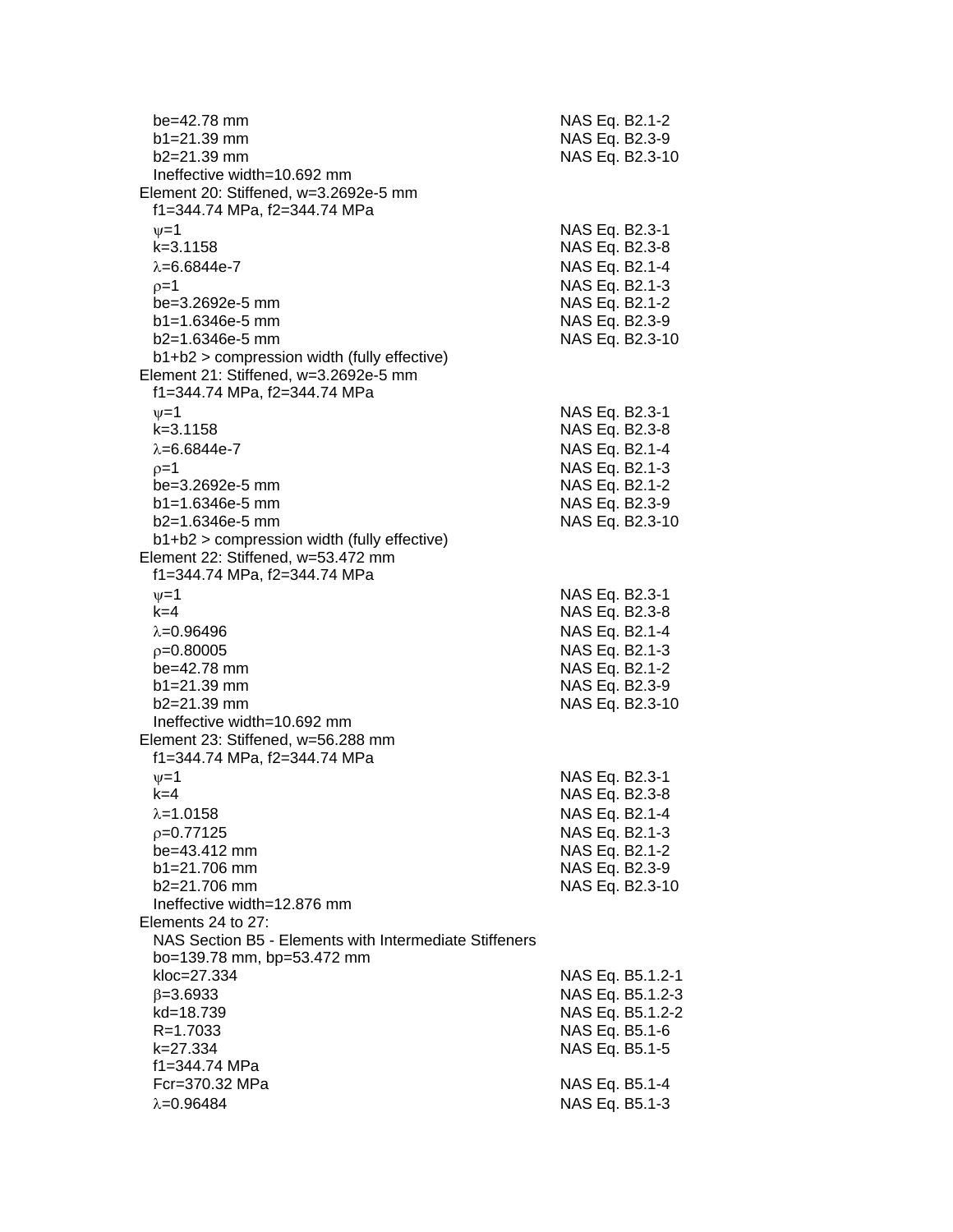| $p=0.80012$<br>be=117.02 mm<br>Element 28: Stiffened, w=56.288 mm                          | NAS Eq. B5.1-2<br>NAS Eq. B5.1-1 |
|--------------------------------------------------------------------------------------------|----------------------------------|
| f1=344.74 MPa, f2=344.74 MPa<br>$\nu = 1$<br>$k=4$                                         | NAS Eq. B2.3-1<br>NAS Eq. B2.3-8 |
| $\lambda = 1.0158$                                                                         | NAS Eq. B2.1-4                   |
| $p=0.77125$                                                                                | NAS Eq. B2.1-3                   |
| be=43.412 mm<br>$b1 = 21.706$ mm                                                           | NAS Eq. B2.1-2<br>NAS Eq. B2.3-9 |
| $b2=21.706$ mm                                                                             | NAS Eq. B2.3-10                  |
| Ineffective width=12.876 mm                                                                |                                  |
| Element 29: Stiffened, w=60.288 mm<br>f1=344.74 MPa, f2=344.74 MPa                         |                                  |
| $\nu = 1$                                                                                  | NAS Eq. B2.3-1                   |
| $k=4$<br>$\lambda = 1.088$                                                                 | NAS Eq. B2.3-8                   |
| $p=0.73329$                                                                                | NAS Eq. B2.1-4<br>NAS Eq. B2.1-3 |
| be=44.209 mm                                                                               | NAS Eq. B2.1-2                   |
| $b1 = 22.104$ mm                                                                           | NAS Eq. B2.3-9                   |
| $b2 = 22.104$ mm                                                                           | NAS Eq. B2.3-10                  |
| Ineffective width=16.079 mm                                                                |                                  |
| Element 30: Stiffened, w=9.7049 mm                                                         |                                  |
| f1=344.74 MPa, f2=344.74 MPa                                                               |                                  |
| $\nu = 1$<br>$k = 4$                                                                       | NAS Eq. B2.3-1                   |
| $\lambda = 0.17513$                                                                        | NAS Eq. B2.3-8<br>NAS Eq. B2.1-4 |
| $p=1$                                                                                      | NAS Eq. B2.1-3                   |
| be=9.7049 mm                                                                               | NAS Eq. B2.1-2                   |
| $b1 = 4.8524$ mm                                                                           | NAS Eq. B2.3-9                   |
| b2=4.8524 mm                                                                               | NAS Eq. B2.3-10                  |
| $b1+b2$ > compression width (fully effective)<br>Element 32: Unstiffened, w=14.68 mm       |                                  |
| f1=344.74 MPa, f2=344.74 MPa                                                               |                                  |
| $\nu = 1$<br>$k = 0.43$                                                                    | NAS Eq. B3.2-1                   |
| $\lambda = 0.80798$                                                                        | NAS Eq. B3.2-3<br>NAS Eq. B2.1-4 |
| $p=0.90066$                                                                                | NAS Eq. B2.1-3                   |
| b=13.222 mm (ineffective width=1.4583 mm)<br>Element 31: Check for lip stiffener reduction | NAS Eq. B2.1-2                   |
| $S = 31.091$                                                                               | NAS Eq. B4-7                     |
| $w/t < 0.328S$ (no lip reduction)                                                          |                                  |
| Element 31: Stiffened, w=8.3268e-6 mm<br>f1=344.74 MPa, f2=344.74 MPa                      |                                  |
| $\nu = 1$                                                                                  | NAS Eq. B2.3-1                   |
| $k=4$<br>$\lambda = 1.5026e - 7$                                                           | NAS Eq. B2.3-8<br>NAS Eq. B2.1-4 |
| $p=1$                                                                                      | NAS Eq. B2.1-3                   |
| be=8.3268e-6 mm                                                                            | NAS Eq. B2.1-2                   |
| $b1 = 4.1634e-6$ mm                                                                        | NAS Eq. B2.3-9                   |
| b2=4.1634e-6 mm                                                                            | NAS Eq. B2.3-10                  |
| b1+b2 > compression width (fully effective)                                                |                                  |
| Ae=1213.8 mm^2, Fy=344.74 MPa                                                              |                                  |
| Pn=418.46 kN                                                                               | NAS Eq. C4.1-1                   |

NAS Eq. C4.1-1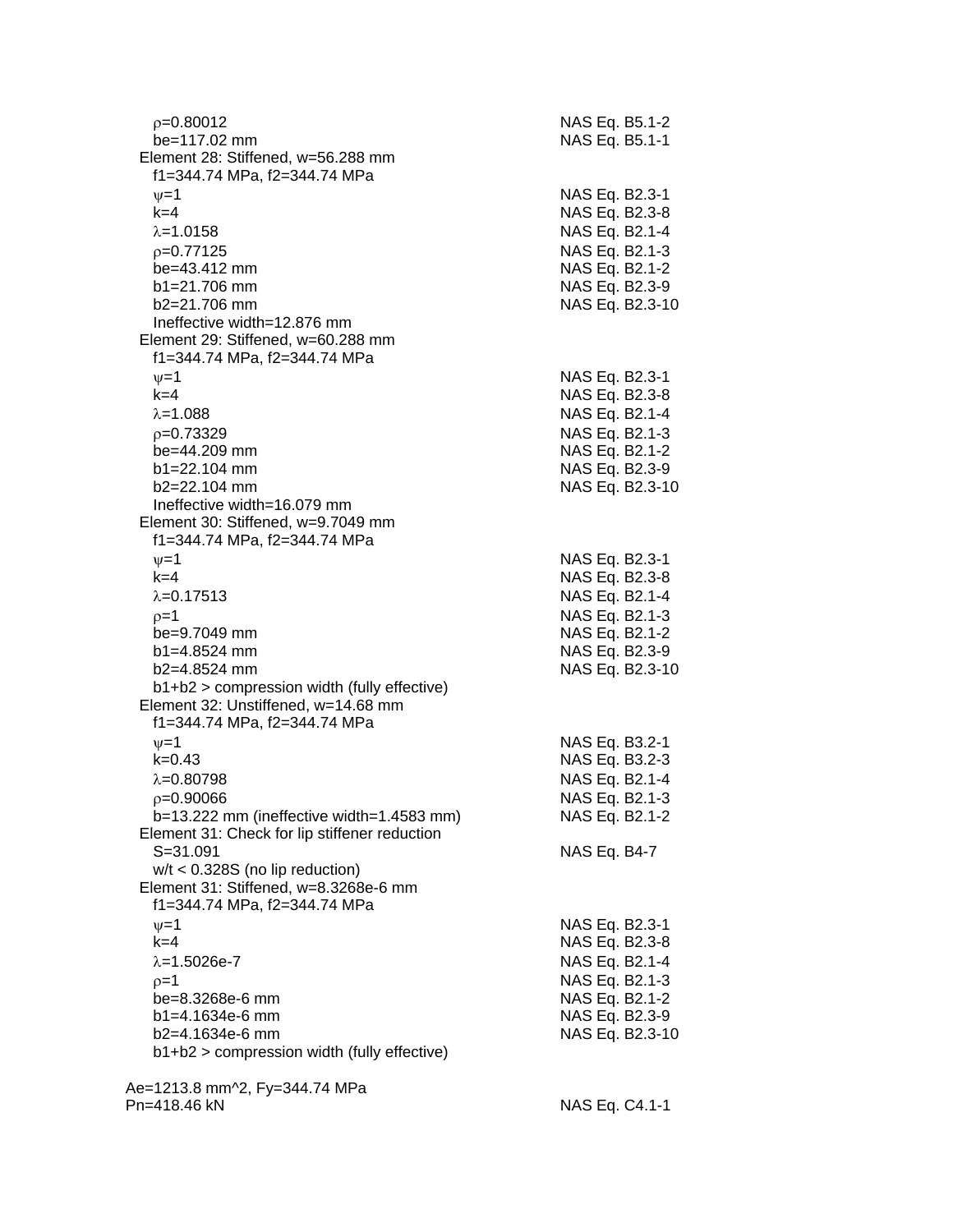$\Omega$ c=1.8,  $\phi$ c=0.85

Positive Flexural Strength about X-axis Effective width calculations for part 1: MSDECK Element 1: No compressive stress (fully effective) Element 2: No compressive stress (fully effective) Element 3: Stiffened, w=56.288 mm f1=252.36 MPa, f2=-229.94 MPa  $v=0.91115$  NAS Eq. B2.3-1 k=21.783 NAS Eq. B2.3-2  $\lambda$ =0.37242 NAS Eq. B2.1-4  $p=1$  NAS Eq. B2.1-3 be=56.288 mm NAS Eq. B2.1-2 ho=58 mm, bo=55 mm, ho/bo=1.0545 b1=14.392 mm NAS Eq. B2.3-3 b2=28.144 mm NAS Eq. B2.3-4 Compression width=29.452 mm b1+b2 > compression width (fully effective) Elements 4 to 7: NAS Section B5 - Elements with Intermediate Stiffeners bo=139.78 mm, bp=53.472 mm kloc=27.334 NAS Eq. B5.1.2-1  $\beta$ =3.6932 NAS Eq. B5.1.2-3 kd=18.739 NAS Eq. B5.1.2-2 R=1.7033 NAS Eq. B5.1-6 k=27.334 NAS Eq. B5.1-5 f1=256.03 MPa Fcr=370.32 MPa NAS Eq. B5.1-4  $\lambda = 0.83148$  NAS Eq. B5.1-3  $p=0.88446$  NAS Eq. B5.1-2 be=129.36 mm NAS Eq. B5.1-1 Element 8: Stiffened, w=56.288 mm f1=252.36 MPa, f2=-229.94 MPa w=0.91115 NAS Eq. B2.3-1 k=21.783 NAS Eq. B2.3-2  $\lambda = 0.37242$  NAS Eq. B2.1-4  $\rho = 1$  NAS Eq. B2.1-3 be=56.288 mm NAS Eq. B2.1-2 ho=58 mm, bo=55 mm, ho/bo=1.0545 b1=14.392 mm NAS Eq. B2.3-3 b2=28.144 mm NAS Eq. B2.3-4 Compression width=29.452 mm b1+b2 > compression width (fully effective) Element 9: No compressive stress (fully effective) Element 10: No compressive stress (fully effective) Element 11: No compressive stress (fully effective) Element 12: No compressive stress (fully effective) Element 13: Stiffened, w=56.288 mm f1=252.36 MPa, f2=-229.94 MPa  $v=0.91115$  NAS Eq. B2.3-1 k=21.783 NAS Eq. B2.3-2  $\lambda$ =0.37242 NAS Eq. B2.1-4  $p=1$  NAS Eq. B2.1-3 be=56.288 mm NAS Eq. B2.1-2 ho=58 mm, bo=55 mm, ho/bo=1.0545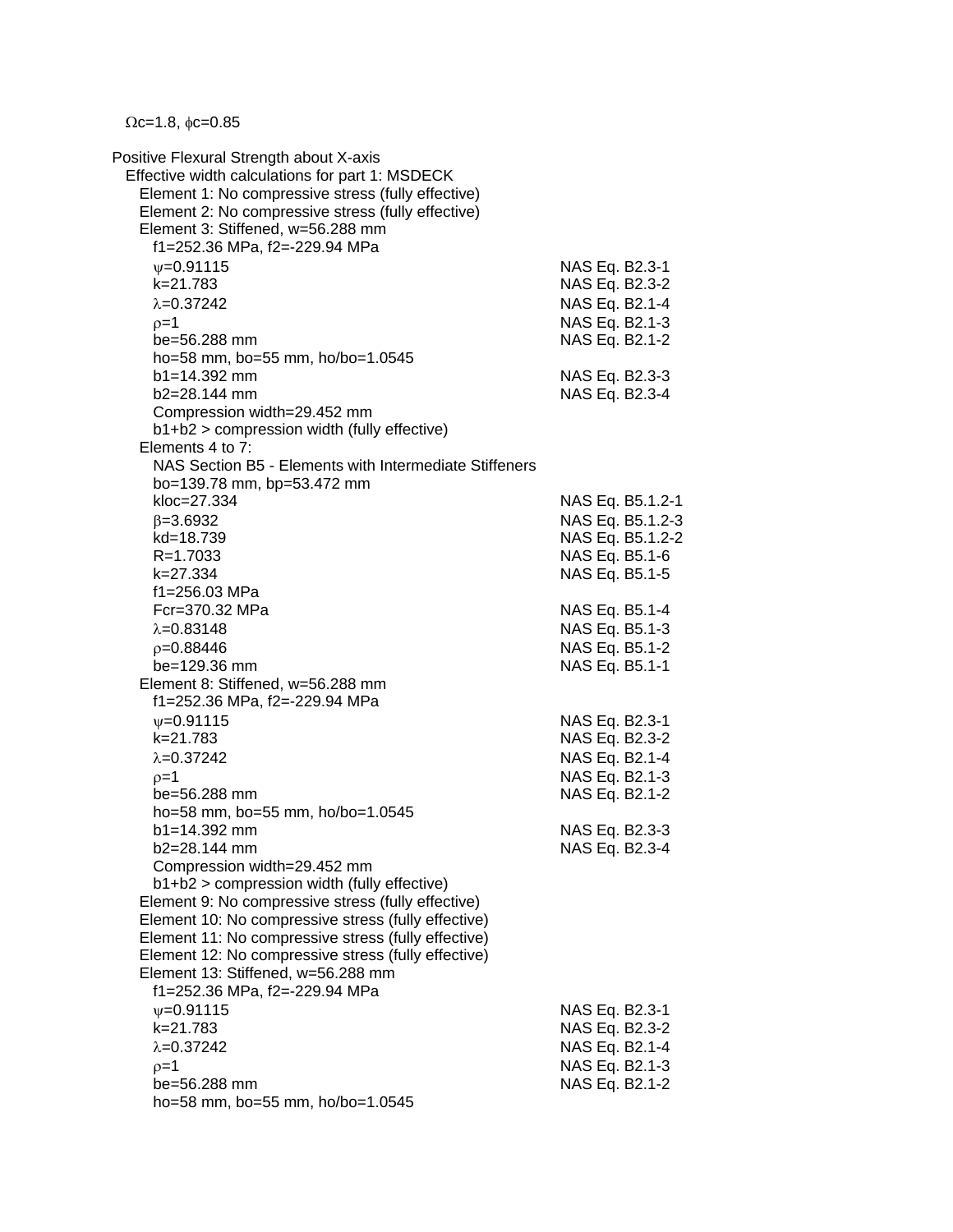| b1=14.392 mm<br>b2=28.144 mm                                                                               | NAS Eq. B2.3-3<br>NAS Eq. B2.3-4 |
|------------------------------------------------------------------------------------------------------------|----------------------------------|
| Compression width=29.452 mm                                                                                |                                  |
| b1+b2 > compression width (fully effective)<br>Elements 14 to 17:                                          |                                  |
| NAS Section B5 - Elements with Intermediate Stiffeners                                                     |                                  |
| bo=139.78 mm, bp=53.472 mm                                                                                 |                                  |
| kloc=27.334                                                                                                | NAS Eq. B5.1.2-1                 |
| $\beta = 3.6933$                                                                                           | NAS Eq. B5.1.2-3                 |
| kd=18.739                                                                                                  | NAS Eq. B5.1.2-2                 |
| R=1.7033                                                                                                   | NAS Eq. B5.1-6                   |
| k=27.334                                                                                                   | NAS Eq. B5.1-5                   |
| f1=256.03 MPa                                                                                              |                                  |
| Fcr=370.32 MPa                                                                                             | NAS Eq. B5.1-4                   |
| $\lambda = 0.83148$                                                                                        | NAS Eq. B5.1-3                   |
| $p=0.88446$                                                                                                | NAS Eq. B5.1-2                   |
| be=129.36 mm                                                                                               | NAS Eq. B5.1-1                   |
| Element 18: Stiffened, w=56.288 mm                                                                         |                                  |
| f1=252.36 MPa, f2=-229.94 MPa                                                                              |                                  |
| $\psi = 0.91115$                                                                                           | NAS Eq. B2.3-1                   |
| k=21.783                                                                                                   | NAS Eq. B2.3-2                   |
| $\lambda = 0.37242$                                                                                        | NAS Eq. B2.1-4                   |
| $p=1$                                                                                                      | NAS Eq. B2.1-3                   |
| be=56.288 mm                                                                                               | NAS Eq. B2.1-2                   |
| ho=58 mm, bo=55 mm, ho/bo=1.0545                                                                           |                                  |
| $b1 = 14.392$ mm                                                                                           | NAS Eq. B2.3-3                   |
| b2=28.144 mm                                                                                               | NAS Eq. B2.3-4                   |
| Compression width=29.452 mm                                                                                |                                  |
| b1+b2 > compression width (fully effective)                                                                |                                  |
| Element 19: No compressive stress (fully effective)<br>Element 20: No compressive stress (fully effective) |                                  |
| Element 21: No compressive stress (fully effective)                                                        |                                  |
| Element 22: No compressive stress (fully effective)                                                        |                                  |
| Element 23: Stiffened, w=56.288 mm                                                                         |                                  |
| f1=252.36 MPa, f2=-229.94 MPa                                                                              |                                  |
| $\psi = 0.91115$                                                                                           | NAS Eq. B2.3-1                   |
| k=21.783                                                                                                   | NAS Eq. B2.3-2                   |
| $\lambda = 0.37242$                                                                                        | NAS Eq. B2.1-4                   |
| $p=1$                                                                                                      | NAS Eq. B2.1-3                   |
| be=56.288 mm                                                                                               | NAS Eq. B2.1-2                   |
| ho=58 mm, bo=55 mm, ho/bo=1.0545                                                                           |                                  |
| $b1 = 14.392$ mm                                                                                           | NAS Eq. B2.3-3                   |
| $b2=28.144$ mm                                                                                             | NAS Eq. B2.3-4                   |
| Compression width=29.452 mm                                                                                |                                  |
| b1+b2 > compression width (fully effective)                                                                |                                  |
| Elements 24 to 27:                                                                                         |                                  |
| NAS Section B5 - Elements with Intermediate Stiffeners<br>bo=139.78 mm, bp=53.472 mm                       |                                  |
| kloc=27.334                                                                                                | NAS Eq. B5.1.2-1                 |
| $\beta = 3.6933$                                                                                           | NAS Eq. B5.1.2-3                 |
| kd=18.739                                                                                                  | NAS Eq. B5.1.2-2                 |
| R=1.7033                                                                                                   | NAS Eq. B5.1-6                   |
| k=27.334                                                                                                   | NAS Eq. B5.1-5                   |
| f1=256.03 MPa                                                                                              |                                  |
| Fcr=370.32 MPa                                                                                             | NAS Eq. B5.1-4                   |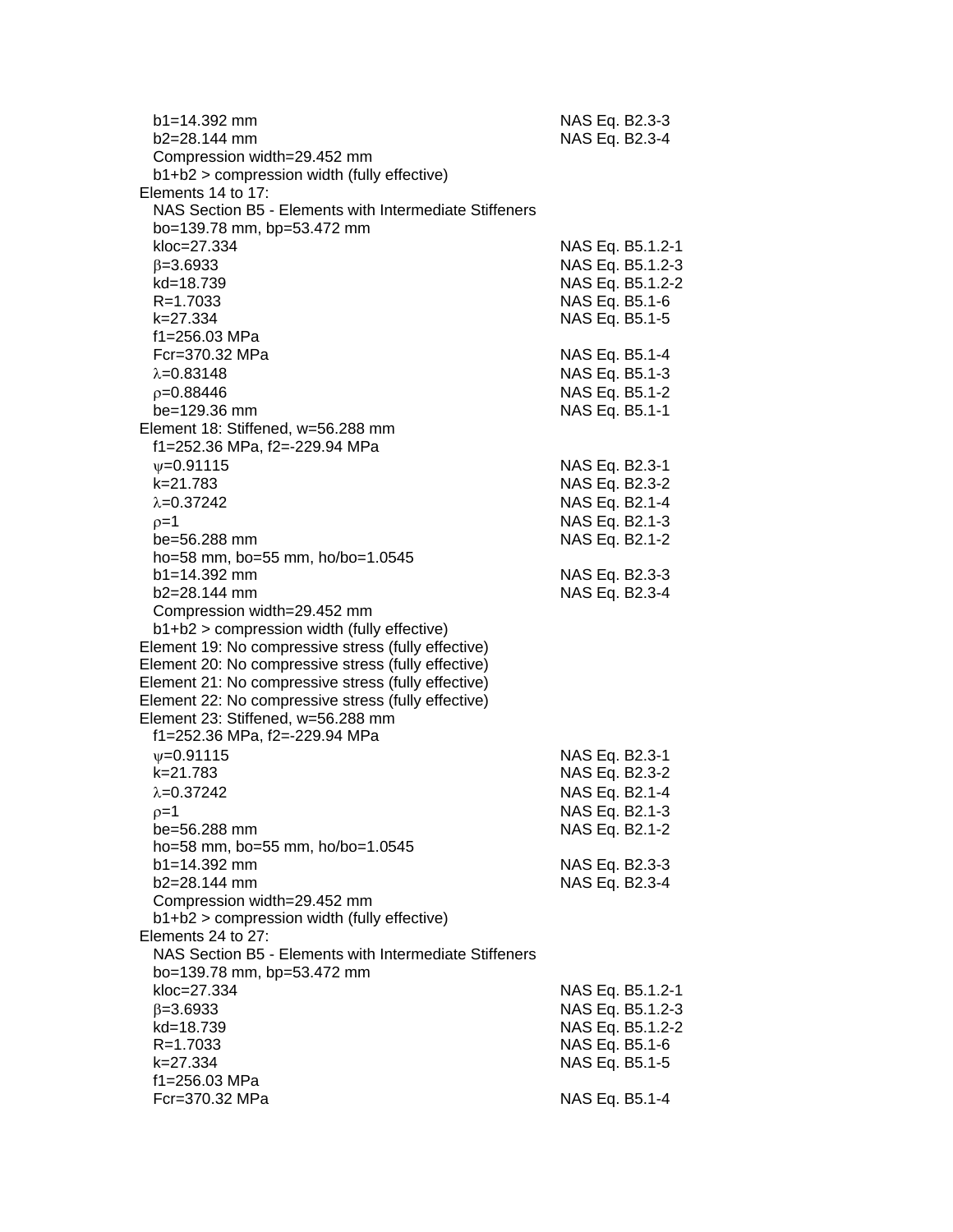| $\lambda = 0.83148$<br>$p=0.88446$<br>be=129.36 mm<br>Element 28: Stiffened, w=56.288 mm<br>f1=252.36 MPa, f2=-229.94 MPa                                                                                                                                                                                                              | NAS Eq. B5.1-3<br>NAS Eq. B5.1-2<br>NAS Eq. B5.1-1                                     |
|----------------------------------------------------------------------------------------------------------------------------------------------------------------------------------------------------------------------------------------------------------------------------------------------------------------------------------------|----------------------------------------------------------------------------------------|
| $V = 0.91115$<br>k=21.783<br>$\lambda = 0.37242$<br>$p=1$<br>be=56.288 mm<br>ho=58 mm, bo=55 mm, ho/bo=1.0545                                                                                                                                                                                                                          | NAS Eq. B2.3-1<br>NAS Eq. B2.3-2<br>NAS Eq. B2.1-4<br>NAS Eq. B2.1-3<br>NAS Eq. B2.1-2 |
| b1=14.392 mm<br>b2=28.144 mm<br>Compression width=29.452 mm<br>b1+b2 > compression width (fully effective)<br>Element 29: No compressive stress (fully effective)<br>Element 30: No compressive stress (fully effective)<br>Element 32: No compressive stress (fully effective)<br>Element 31: No compressive stress (fully effective) | NAS Eq. B2.3-3<br>NAS Eq. B2.3-4                                                       |
| Center of gravity shift: y=-1.1264 mm<br>Sxe=20988 mm^3, Fy=344.74 MPa<br>Mnx=7.2353 kN-m<br>$\Omega$ b=1.67, $\phi$ b=0.9                                                                                                                                                                                                             | NAS Eq. C3.1.1-1                                                                       |
| Negative Flexural Strength about X-axis<br>Effective width calculations for part 1: MSDECK<br>Element 1: Unstiffened, w=14.062 mm<br>f1=273.15 MPa, f2=140.1 MPa                                                                                                                                                                       |                                                                                        |
| $\nu = 0.5129$<br>k=0.67769<br>$\lambda = 0.5488$<br>$\lambda$ <0.673 (fully effective)<br>Element 2: Check for lip stiffener reduction                                                                                                                                                                                                | NAS Eq. B3.2-1<br>NAS Eq. B3.2-2<br>NAS Eq. B2.1-4<br>NAS Eq. B2.1-1                   |
| $S = 34.648$<br>la=372.88 mm^4<br>Is=261.93 mm^4                                                                                                                                                                                                                                                                                       | NAS Eq. B4-7<br>NAS Eq. B4-8                                                           |
| ds=9.8782 mm (lip ineffective width=4.1842 mm)<br>k=3.6035<br>Element 2: Partially stiffened, w=63.207 mm<br>f=277.59 MPa, k=3.6035                                                                                                                                                                                                    | NAS Eq. B4-6<br>NAS Table B4-1                                                         |
| $\lambda = 1.0784$<br>$p=0.73815$<br>b=46.656 mm (ineffective width=16.551 mm)<br>b1=16.387 mm, b2=30.269 mm<br>Element 3: Stiffened, w=56.288 mm                                                                                                                                                                                      | NAS Eq. B2.1-4<br>NAS Eq. B2.1-3<br>NAS Eq. B2.1-2                                     |
| f1=273.64 MPa, f2=-245.33 MPa<br>$\nu = 0.89655$<br>k=21.436<br>$\lambda = 0.39093$<br>$p=1$<br>be=56.288 mm                                                                                                                                                                                                                           | NAS Eq. B2.3-1<br>NAS Eq. B2.3-2<br>NAS Eq. B2.1-4<br>NAS Eq. B2.1-3<br>NAS Eq. B2.1-2 |
| ho=58 mm, bo=65 mm, ho/bo=0.89231<br>$b1 = 14.446$ mm<br>b2=28.144 mm                                                                                                                                                                                                                                                                  | NAS Eq. B2.3-3<br>NAS Eq. B2.3-4                                                       |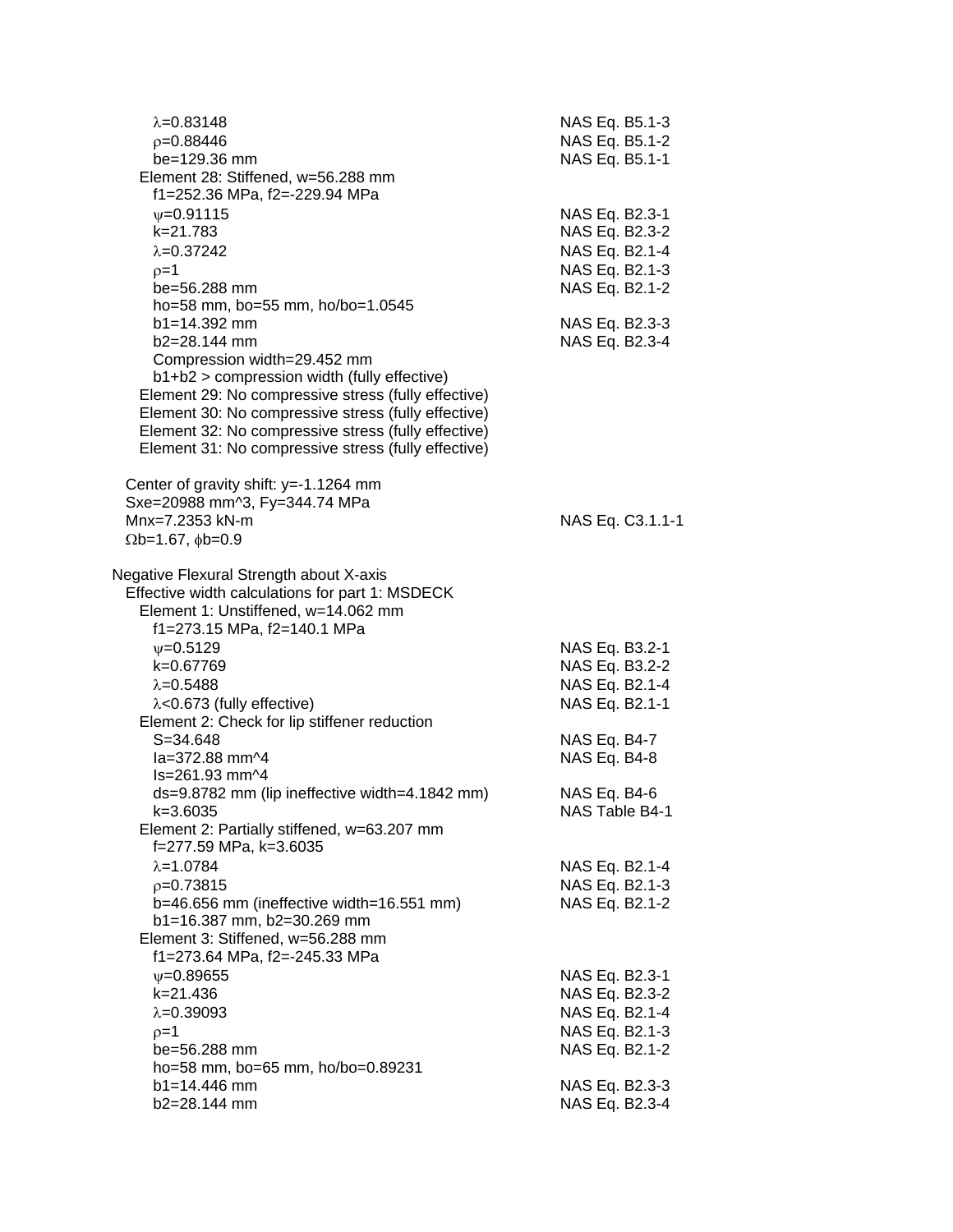| Compression width=29.679 mm                            |                  |
|--------------------------------------------------------|------------------|
| b1+b2 > compression width (fully effective)            |                  |
| Element 4: No compressive stress (fully effective)     |                  |
| Element 5: No compressive stress (fully effective)     |                  |
| Element 6: No compressive stress (fully effective)     |                  |
| Element 7: No compressive stress (fully effective)     |                  |
| Element 8: Stiffened, w=56.288 mm                      |                  |
| f1=273.64 MPa, f2=-245.33 MPa                          |                  |
| $V = 0.89655$                                          | NAS Eq. B2.3-1   |
| $k = 21.436$                                           | NAS Eq. B2.3-2   |
| $\lambda = 0.39093$                                    | NAS Eq. B2.1-4   |
| $p=1$                                                  | NAS Eq. B2.1-3   |
| be=56.288 mm                                           | NAS Eq. B2.1-2   |
| ho=58 mm, bo=55 mm, ho/bo=1.0545                       |                  |
| $b1 = 14.446$ mm                                       | NAS Eq. B2.3-3   |
| b2=28.144 mm                                           | NAS Eq. B2.3-4   |
| Compression width=29.679 mm                            |                  |
| b1+b2 > compression width (fully effective)            |                  |
| Elements 9 to 12:                                      |                  |
| NAS Section B5 - Elements with Intermediate Stiffeners |                  |
| bo=139.78 mm, bp=53.472 mm                             |                  |
| kloc=27.334                                            | NAS Eq. B5.1.2-1 |
| $\beta = 3.6933$                                       | NAS Eq. B5.1.2-3 |
| kd=18.739                                              | NAS Eq. B5.1.2-2 |
| R=1.7033                                               | NAS Eq. B5.1-6   |
| k=27.334                                               | NAS Eq. B5.1-5   |
| f1=277.59 MPa                                          |                  |
| Fcr=370.32 MPa                                         | NAS Eq. B5.1-4   |
| $\lambda = 0.86579$                                    | NAS Eq. B5.1-3   |
| $p=0.86152$                                            | NAS Eq. B5.1-2   |
| $be = 126.01$ mm                                       | NAS Eq. B5.1-1   |
| Element 13: Stiffened, w=56.288 mm                     |                  |
| f1=273.64 MPa, f2=-245.33 MPa                          |                  |
| $\nu = 0.89655$                                        | NAS Eq. B2.3-1   |
| k=21.436                                               | NAS Eq. B2.3-2   |
| $\lambda = 0.39093$                                    | NAS Eq. B2.1-4   |
| $p=1$                                                  | NAS Eq. B2.1-3   |
| be=56.288 mm                                           | NAS Eq. B2.1-2   |
| ho=58 mm, bo=55 mm, ho/bo=1.0545                       |                  |
| $b1 = 14.446$ mm                                       | NAS Eq. B2.3-3   |
| b2=28.144 mm                                           | NAS Eq. B2.3-4   |
| Compression width=29.679 mm                            |                  |
| b1+b2 > compression width (fully effective)            |                  |
| Element 14: No compressive stress (fully effective)    |                  |
| Element 15: No compressive stress (fully effective)    |                  |
| Element 16: No compressive stress (fully effective)    |                  |
| Element 17: No compressive stress (fully effective)    |                  |
| Element 18: Stiffened, w=56.288 mm                     |                  |
| f1=273.64 MPa, f2=-245.33 MPa                          |                  |
|                                                        |                  |
| $V = 0.89655$                                          | NAS Eq. B2.3-1   |
| k=21.436                                               | NAS Eq. B2.3-2   |
| $\lambda = 0.39093$                                    | NAS Eq. B2.1-4   |
| $p=1$                                                  | NAS Eq. B2.1-3   |
| be=56.288 mm                                           | NAS Eq. B2.1-2   |
| ho=58 mm, bo=55 mm, ho/bo=1.0545                       |                  |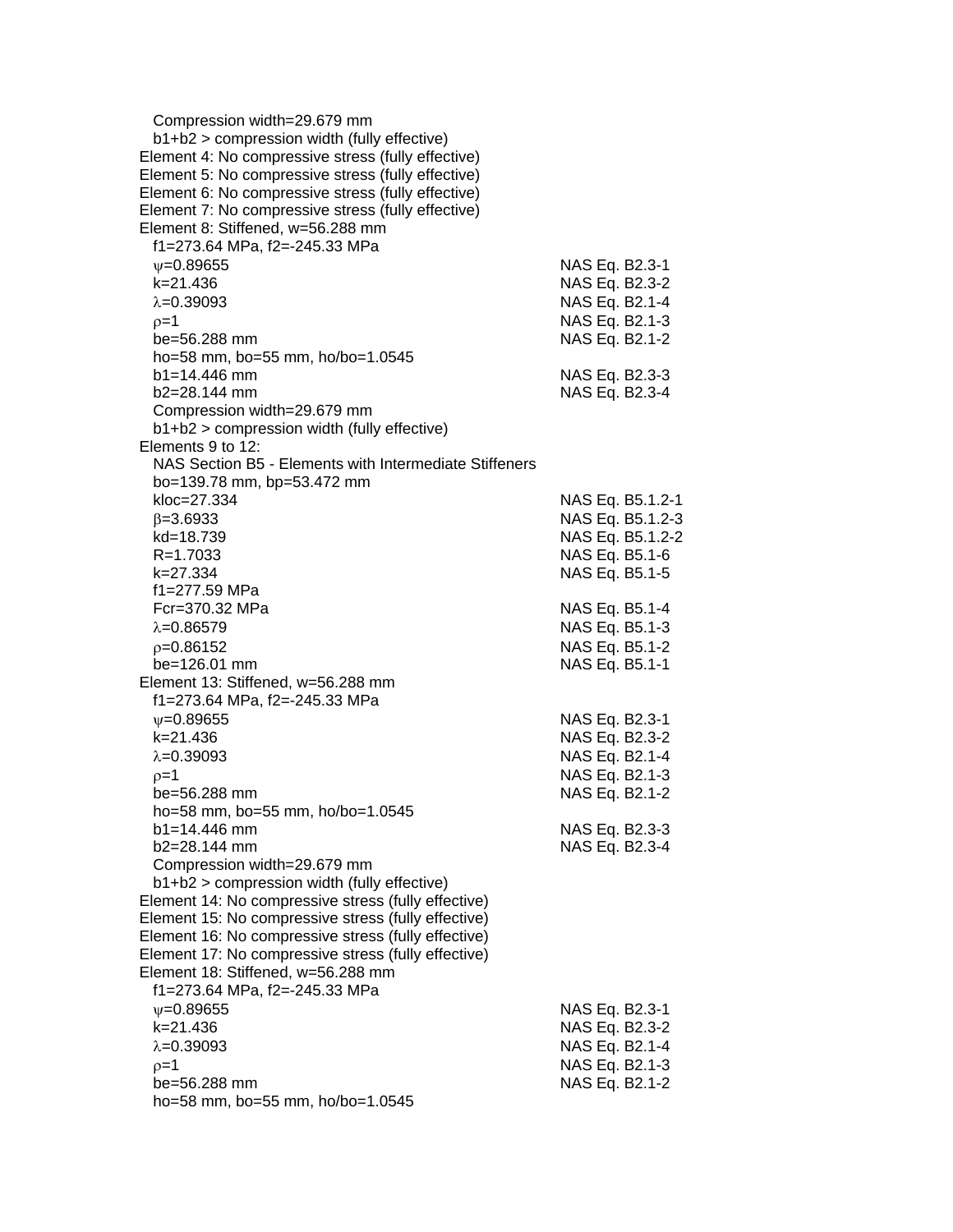| $b1 = 14.446$ mm<br>$b2 = 28.144$ mm                                                                       | NAS Eq. B2.3-3<br>NAS Eq. B2.3-4 |
|------------------------------------------------------------------------------------------------------------|----------------------------------|
| Compression width=29.679 mm                                                                                |                                  |
| b1+b2 > compression width (fully effective)                                                                |                                  |
| Elements 19 to 22:                                                                                         |                                  |
| NAS Section B5 - Elements with Intermediate Stiffeners                                                     |                                  |
| bo=139.78 mm, bp=53.472 mm<br>kloc=27.334                                                                  | NAS Eq. B5.1.2-1                 |
| $\beta = 3.6933$                                                                                           | NAS Eq. B5.1.2-3                 |
| kd=18.739                                                                                                  | NAS Eq. B5.1.2-2                 |
| R=1.7033                                                                                                   | NAS Eq. B5.1-6                   |
| k=27.334                                                                                                   | NAS Eq. B5.1-5                   |
| f1=277.59 MPa                                                                                              |                                  |
| Fcr=370.32 MPa                                                                                             | NAS Eq. B5.1-4                   |
| $\lambda = 0.86579$                                                                                        | NAS Eq. B5.1-3                   |
| $p=0.86152$                                                                                                | NAS Eq. B5.1-2                   |
| be=126.01 mm                                                                                               | NAS Eq. B5.1-1                   |
| Element 23: Stiffened, w=56.288 mm                                                                         |                                  |
| f1=273.64 MPa, f2=-245.33 MPa                                                                              |                                  |
| $\nu = 0.89655$                                                                                            | NAS Eq. B2.3-1                   |
| k=21.436                                                                                                   | NAS Eq. B2.3-2                   |
| $\lambda = 0.39093$                                                                                        | NAS Eq. B2.1-4                   |
| $p=1$                                                                                                      | NAS Eq. B2.1-3                   |
| be=56.288 mm                                                                                               | NAS Eq. B2.1-2                   |
| ho=58 mm, bo=55 mm, ho/bo=1.0545                                                                           |                                  |
| $b1 = 14.446$ mm                                                                                           | NAS Eq. B2.3-3                   |
| b2=28.144 mm                                                                                               | NAS Eq. B2.3-4                   |
| Compression width=29.679 mm                                                                                |                                  |
| b1+b2 > compression width (fully effective)                                                                |                                  |
| Element 24: No compressive stress (fully effective)<br>Element 25: No compressive stress (fully effective) |                                  |
| Element 26: No compressive stress (fully effective)                                                        |                                  |
| Element 27: No compressive stress (fully effective)                                                        |                                  |
| Element 28: Stiffened, w=56.288 mm                                                                         |                                  |
| f1=273.64 MPa, f2=-245.33 MPa                                                                              |                                  |
| $\nu = 0.89655$                                                                                            | NAS Eq. B2.3-1                   |
| k=21.436                                                                                                   | NAS Eq. B2.3-2                   |
| $\lambda = 0.39093$                                                                                        | NAS Eq. B2.1-4                   |
| $p=1$                                                                                                      | NAS Eq. B2.1-3                   |
| be=56.288 mm                                                                                               | NAS Eq. B2.1-2                   |
| ho=58 mm, bo=62 mm, ho/bo=0.93548                                                                          |                                  |
| $b1 = 14.446$ mm                                                                                           | NAS Eq. B2.3-3                   |
| $b2=28.144$ mm                                                                                             | NAS Eq. B2.3-4                   |
| Compression width=29.679 mm                                                                                |                                  |
| b1+b2 > compression width (fully effective)                                                                |                                  |
| Element 29: Stiffened, w=60.288 mm                                                                         |                                  |
| f1=277.59 MPa, f2=277.59 MPa                                                                               |                                  |
| $\nu = 1$                                                                                                  | NAS Eq. B2.3-1                   |
| $k = 4$                                                                                                    | NAS Eq. B2.3-8                   |
| $\lambda = 0.97626$                                                                                        | NAS Eq. B2.1-4                   |
| $p=0.79349$                                                                                                | NAS Eq. B2.1-3                   |
| $be = 47.838$ mm<br>b1=23.919 mm                                                                           | NAS Eq. B2.1-2<br>NAS Eq. B2.3-9 |
| b2=23.919 mm                                                                                               | NAS Eq. B2.3-10                  |
| Ineffective width=12.45 mm                                                                                 |                                  |
|                                                                                                            |                                  |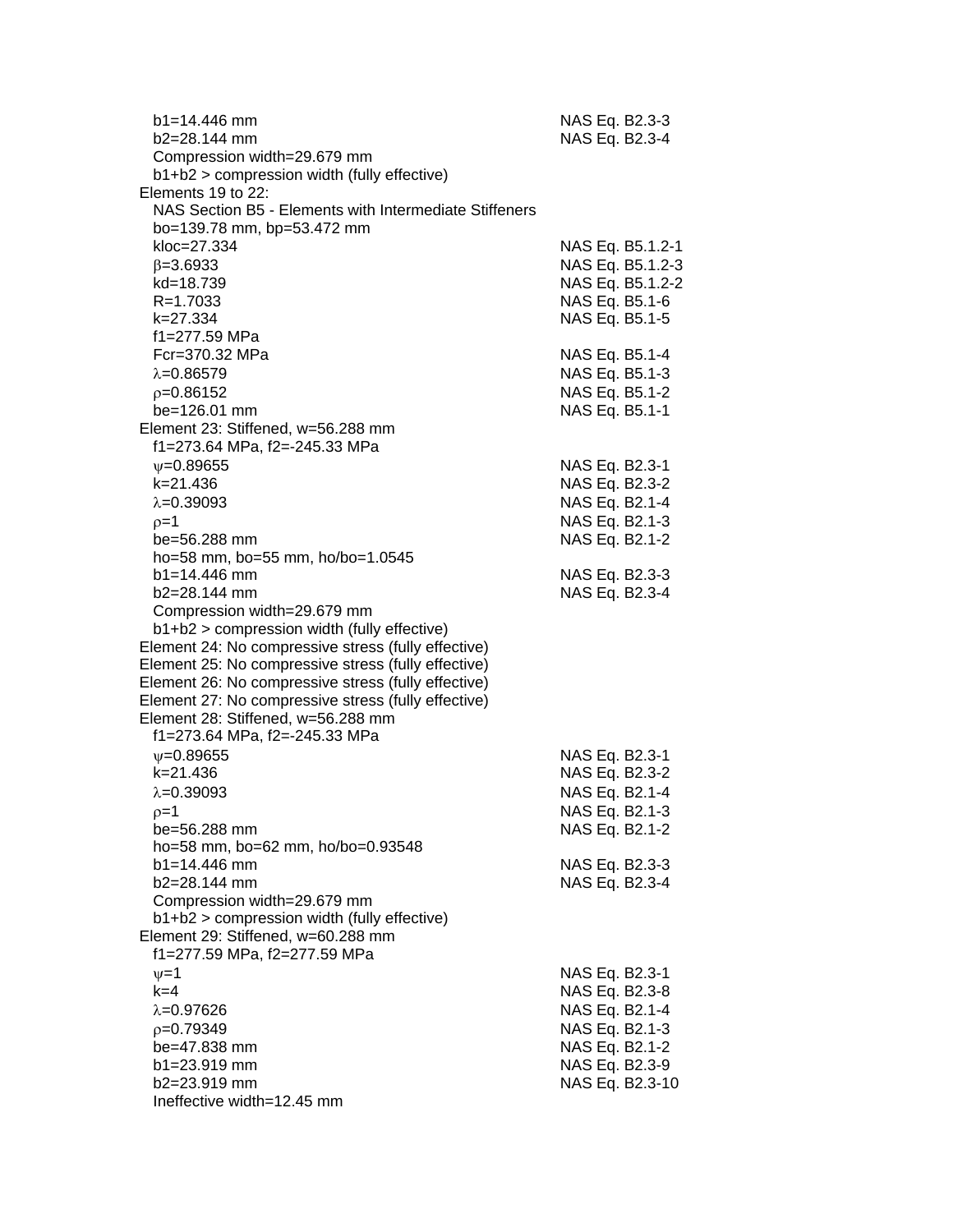| Element 30: Stiffened, w=9.7049 mm<br>f1=273.64 MPa, f2=184.16 MPa |                  |
|--------------------------------------------------------------------|------------------|
| $V = 0.67301$                                                      | NAS Eq. B2.3-1   |
| k=4.7239                                                           | NAS Eq. B2.3-8   |
| $\lambda = 0.14358$                                                | NAS Eq. B2.1-4   |
| $p=1$                                                              | NAS Eq. B2.1-3   |
| be=9.7049 mm                                                       | NAS Eq. B2.1-2   |
| $b1 = 4.1706$ mm                                                   | NAS Eq. B2.3-9   |
| $b2=5.5343$ mm                                                     | NAS Eq. B2.3-10  |
| b1+b2 > compression width (fully effective)                        |                  |
| Element 32: Unstiffened, w=14.68 mm                                |                  |
| f1=314.28 MPa, f2=182.51 MPa                                       |                  |
| $\nu = 0.58073$                                                    | NAS Eq. B3.2-1   |
| k=0.47165                                                          | NAS Eq. B3.2-3   |
| $\lambda = 0.73661$                                                | NAS Eq. B2.1-4   |
| $p=0.95211$                                                        | NAS Eq. B2.1-3   |
|                                                                    |                  |
| b=13.977 mm (ineffective width=0.703 mm)                           | NAS Eq. B2.1-2   |
| Element 31: Check for lip stiffener reduction<br>$S = 42.73$       |                  |
|                                                                    | NAS Eq. B4-7     |
| $w/t < 0.328S$ (no lip reduction)                                  |                  |
| Element 31: Stiffened, w=8.3268e-6 mm                              |                  |
| f1=182.51 MPa, f2=182.51 MPa                                       |                  |
| $\nu = 1$                                                          | NAS Eq. B2.3-1   |
| $k = 4$                                                            | NAS Eq. B2.3-8   |
| $\lambda = 1.0933e-7$                                              | NAS Eq. B2.1-4   |
| $p=1$                                                              | NAS Eq. B2.1-3   |
| be=8.3268e-6 mm                                                    | NAS Eq. B2.1-2   |
| $b1 = 4.1634e-6$ mm                                                | NAS Eq. B2.3-9   |
| b2=4.1634e-6 mm                                                    | NAS Eq. B2.3-10  |
| b1+b2 > compression width (fully effective)                        |                  |
| Center of gravity shift: y=1.6099 mm                               |                  |
| Sxe=22136 mm^3, Fy=344.74 MPa                                      |                  |
| Mnx=7.6312 kN-m                                                    | NAS Eq. C3.1.1-1 |
| $\Omega$ b=1.67, $\phi$ b=0.9                                      |                  |
|                                                                    |                  |
| Positive Flexural Strength about Y-axis                            |                  |
| Effective width calculations for part 1: MSDECK                    |                  |
| Element 1: No compressive stress (fully effective)                 |                  |
| Element 2: No compressive stress (fully effective)                 |                  |
| Element 3: No compressive stress (fully effective)                 |                  |
| Element 4: No compressive stress (fully effective)                 |                  |
| Element 5: No compressive stress (fully effective)                 |                  |
| Element 6: No compressive stress (fully effective)                 |                  |
| Element 7: No compressive stress (fully effective)                 |                  |
| Element 8: No compressive stress (fully effective)                 |                  |
| Element 9: No compressive stress (fully effective)                 |                  |
| Element 10: No compressive stress (fully effective)                |                  |
| Element 11: No compressive stress (fully effective)                |                  |
| Element 12: No compressive stress (fully effective)                |                  |
| Element 13: No compressive stress (fully effective)                |                  |
| Element 14: No compressive stress (fully effective)                |                  |
| Element 15: No compressive stress (fully effective)                |                  |
| Element 16: Stiffened, w=3.2692e-5 mm                              |                  |
| f1=16.355 MPa, f2=16.355 MPa                                       |                  |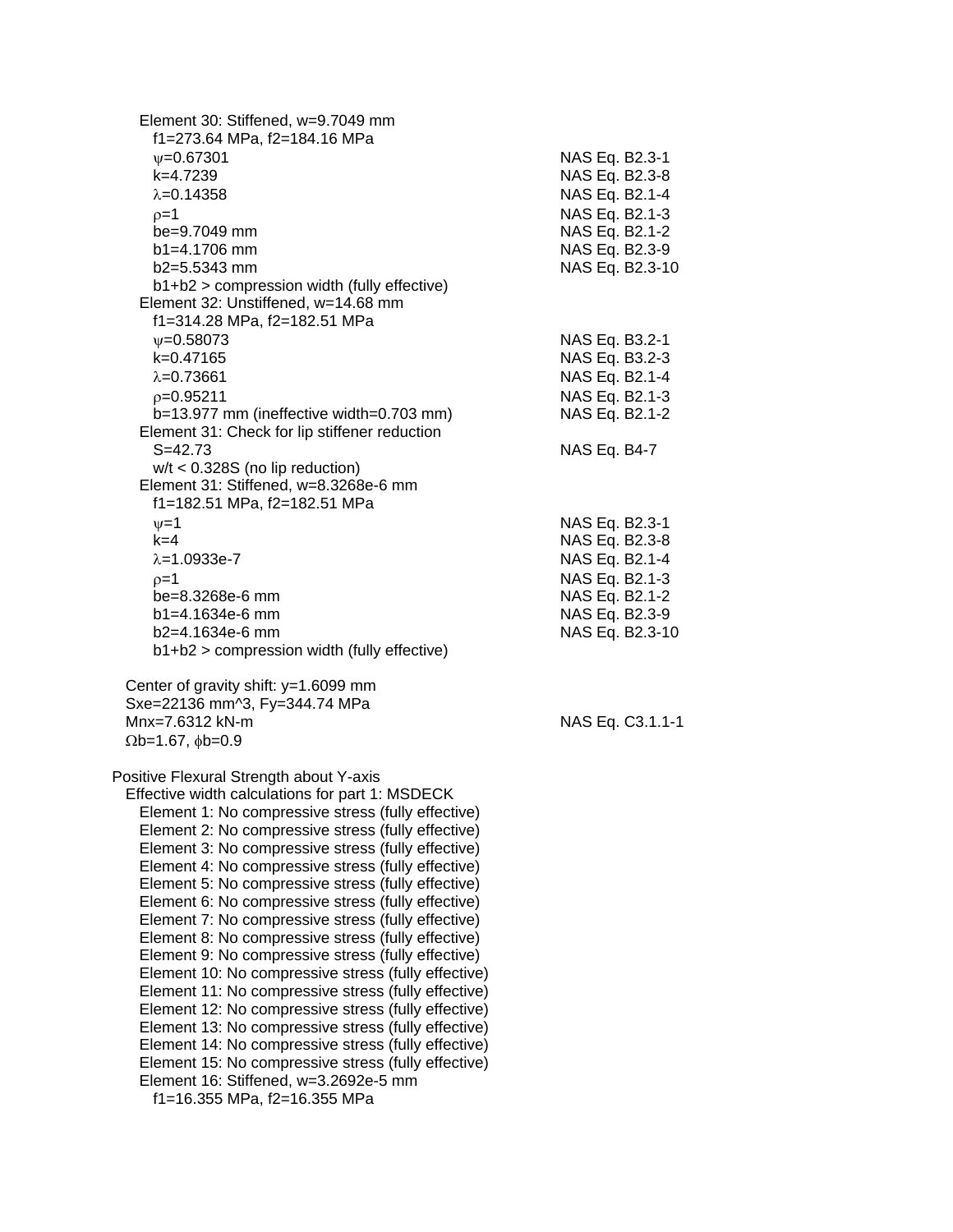| $\nu = 1$                                                                         | NAS Eq. B2.3-1                   |
|-----------------------------------------------------------------------------------|----------------------------------|
| $k = 3.1158$                                                                      | NAS Eq. B2.3-8                   |
| $\lambda = 1.4559e - 7$                                                           | NAS Eq. B2.1-4                   |
| $0=1$                                                                             | NAS Eq. B2.1-3                   |
| be=3.2692e-5 mm                                                                   | NAS Eq. B2.1-2                   |
| $b1 = 1.6346e-5$ mm                                                               | NAS Eq. B2.3-9                   |
| $b2=1.6346e-5$ mm                                                                 | NAS Eq. B2.3-10                  |
| b1+b2 > compression width (fully effective)                                       |                                  |
| Element 17: Stiffened, w=53.472 mm                                                |                                  |
| f1=54.308 MPa, f2=16.714 MPa                                                      |                                  |
| $\psi = 0.30777$                                                                  | NAS Eq. B2.3-1                   |
| k=6.0479                                                                          | NAS Eq. B2.3-8                   |
| $\lambda = 0.31148$                                                               | NAS Eq. B2.1-4                   |
| $p=1$                                                                             | NAS Eq. B2.1-3                   |
| be=53.472 mm                                                                      | NAS Eq. B2.1-2                   |
| $b1 = 19.862$ mm                                                                  | NAS Eq. B2.3-9                   |
| $b2 = 33.611$ mm                                                                  | NAS Eq. B2.3-10                  |
| $b1+b2$ > compression width (fully effective)                                     |                                  |
| Element 18: Stiffened, w=56.288 mm<br>f1=67.591 MPa, f2=54.707 MPa                |                                  |
|                                                                                   |                                  |
| $V = 0.80939$                                                                     | NAS Eq. B2.3-1                   |
| $k=4.3951$                                                                        | NAS Eq. B2.3-8                   |
| $\lambda = 0.42908$                                                               | NAS Eq. B2.1-4                   |
| $p=1$                                                                             | NAS Eq. B2.1-3                   |
| be=56.288 mm                                                                      | NAS Eq. B2.1-2                   |
| $b1 = 25.695$ mm                                                                  | NAS Eq. B2.3-9                   |
| $b2 = 30.593$ mm                                                                  | NAS Eq. B2.3-10                  |
| b1+b2 > compression width (fully effective)<br>Element 19: Stiffened, w=53.472 mm |                                  |
| f1=105.58 MPa, f2=67.99 MPa                                                       |                                  |
| $\nu = 0.64394$                                                                   |                                  |
| k=4.8024                                                                          | NAS Eq. B2.3-1<br>NAS Eq. B2.3-8 |
| $\lambda = 0.48737$                                                               | NAS Eq. B2.1-4                   |
|                                                                                   | NAS Eq. B2.1-3                   |
| $p=1$<br>be=53.472 mm                                                             | NAS Eq. B2.1-2                   |
| $b1 = 22.696$ mm                                                                  | NAS Eq. B2.3-9                   |
| $b2 = 30.777$ mm                                                                  | NAS Eq. B2.3-10                  |
| $b1+b2$ > compression width (fully effective)                                     |                                  |
| Element 20: Stiffened, w=3.2692e-5 mm                                             |                                  |
| f1=105.94 MPa, f2=105.94 MPa                                                      |                                  |
| $v = 1$                                                                           | NAS Eq. B2.3-1                   |
| $k = 3.1158$                                                                      | NAS Eq. B2.3-8                   |
| $\lambda = 3.7056e - 7$                                                           | NAS Eq. B2.1-4                   |
| $p=1$                                                                             | NAS Eq. B2.1-3                   |
| be=3.2692e-5 mm                                                                   | NAS Eq. B2.1-2                   |
| $b1 = 1.6346e-5$ mm                                                               | NAS Eq. B2.3-9                   |
| $b2=1.6346e-5$ mm                                                                 | NAS Eq. B2.3-10                  |
| b1+b2 > compression width (fully effective)                                       |                                  |
| Element 21: Stiffened, w=3.2692e-5 mm                                             |                                  |
| f1=128.31 MPa, f2=128.31 MPa                                                      |                                  |
| $\nu = 1$                                                                         | NAS Eq. B2.3-1                   |
| $k = 3.1158$                                                                      | NAS Eq. B2.3-8                   |
| $\lambda = 4.078e - 7$                                                            | NAS Eq. B2.1-4                   |
| $p=1$                                                                             | NAS Eq. B2.1-3                   |
| be=3.2692e-5 mm                                                                   | NAS Eq. B2.1-2                   |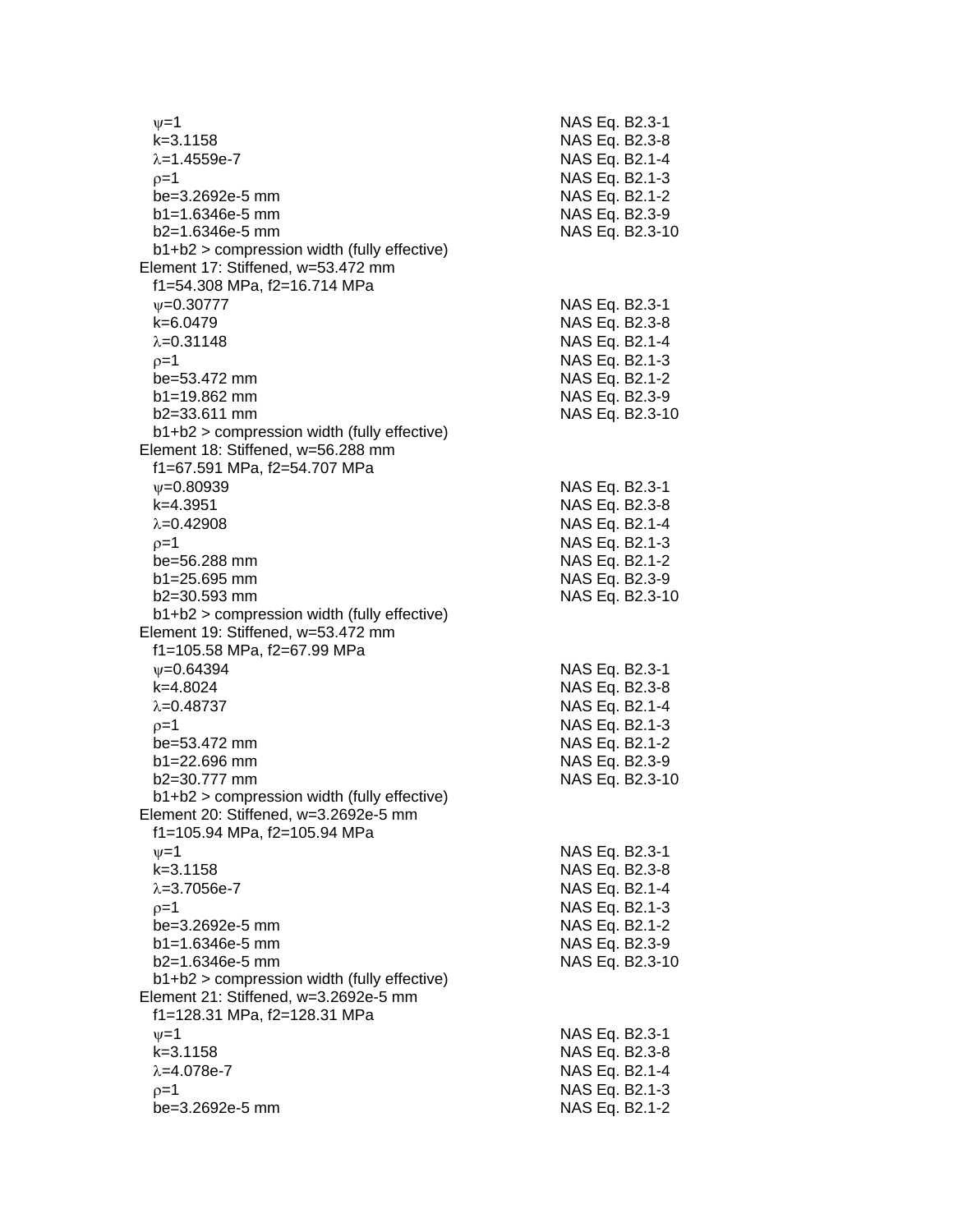| b1=1.6346e-5 mm                                        | NAS Eq. B2.3-9                   |
|--------------------------------------------------------|----------------------------------|
| b2=1.6346e-5 mm                                        | NAS Eq. B2.3-10                  |
| $b1+b2$ > compression width (fully effective)          |                                  |
| Element 22: Stiffened, w=53.472 mm                     |                                  |
| f1=166.26 MPa, f2=128.67 MPa                           |                                  |
| $\psi = 0.77389$                                       | NAS Eq. B2.3-1                   |
| k=4.4753                                               | NAS Eq. B2.3-8                   |
| $\lambda = 0.63355$                                    | NAS Eq. B2.1-4                   |
| $p=1$                                                  | NAS Eq. B2.1-3                   |
| be=53.472 mm                                           | NAS Eq. B2.1-2                   |
| $b1 = 24.021$ mm                                       | NAS Eq. B2.3-9                   |
| b2=29.452 mm                                           | NAS Eq. B2.3-10                  |
| b1+b2 > compression width (fully effective)            |                                  |
| Element 23: Stiffened, w=56.288 mm                     |                                  |
| f1=179.55 MPa, f2=166.66 MPa                           |                                  |
| $V = 0.92824$                                          | NAS Eq. B2.3-1                   |
| $k=4.1443$                                             | NAS Eq. B2.3-8                   |
| $\lambda = 0.72019$                                    | NAS Eq. B2.1-4                   |
| $p=0.96437$                                            | NAS Eq. B2.1-3                   |
| be=54.282 mm                                           | NAS Eq. B2.1-2                   |
| $b1 = 26.201$ mm                                       | NAS Eq. B2.3-9                   |
| b2=28.081 mm                                           | NAS Eq. B2.3-10                  |
| Ineffective width=2.0058 mm                            |                                  |
| Elements 24 to 27:                                     |                                  |
| NAS Section B5 - Elements with Intermediate Stiffeners |                                  |
| bo=139.78 mm, bp=53.472 mm                             |                                  |
| kloc=27.334                                            | NAS Eq. B5.1.2-1                 |
| $\beta = 3.6933$                                       | NAS Eq. B5.1.2-3                 |
| kd=18.739                                              | NAS Eq. B5.1.2-2                 |
| $R = 1.7033$                                           | NAS Eq. B5.1-6                   |
| k=27.334                                               | NAS Eq. B5.1-5                   |
| f1=229.08 MPa                                          |                                  |
| Fcr=370.32 MPa                                         | NAS Eq. B5.1-4                   |
| $\lambda = 0.78651$                                    | NAS Eq. B5.1-3                   |
| $p=0.9158$                                             | NAS Eq. B5.1-2                   |
| $be = 133.94$ mm                                       | NAS Eq. B5.1-1                   |
| Element 28: Stiffened, w=56.288 mm                     |                                  |
| f1=291.5 MPa, f2=278.62 MPa                            |                                  |
| $\psi = 0.9558$                                        | NAS Eq. B2.3-1                   |
| k=4.0886                                               | NAS Eq. B2.3-8                   |
| $\lambda = 0.92388$                                    | NAS Eq. B2.1-4                   |
|                                                        | NAS Eq. B2.1-3                   |
| $p=0.82465$<br>be=46.418 mm                            |                                  |
| b1=22.707 mm                                           | NAS Eq. B2.1-2<br>NAS Eq. B2.3-9 |
|                                                        |                                  |
| b2=23.711 mm<br>Ineffective width=9.8703 mm            | NAS Eq. B2.3-10                  |
|                                                        |                                  |
| Element 29: Stiffened, w=60.288 mm                     |                                  |
| f1=334.29 MPa, f2=291.9 MPa                            |                                  |
| $\psi = 0.87321$                                       | NAS Eq. B2.3-1                   |
| k=4.2577                                               | NAS Eq. B2.3-8                   |
| $\lambda = 1.0384$                                     | NAS Eq. B2.1-4                   |
| $p=0.75899$                                            | NAS Eq. B2.1-3                   |
| be=45.758 mm                                           | NAS Eq. B2.1-2                   |
| b1=21.515 mm                                           | NAS Eq. B2.3-9                   |
| b2=24.243 mm                                           | NAS Eq. B2.3-10                  |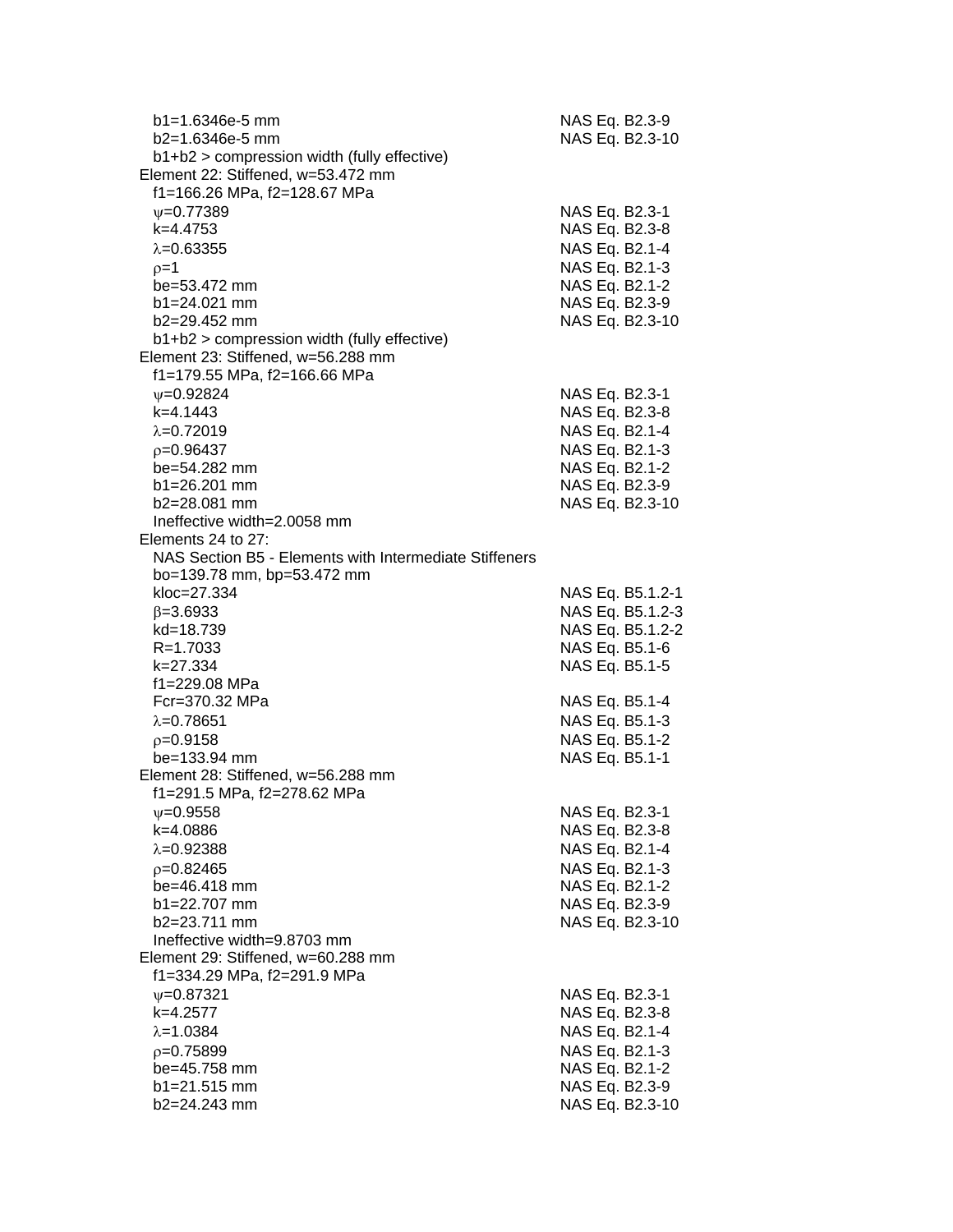| Ineffective width=14.53 mm<br>Element 30: Stiffened, w=9.7049 mm<br>f1=336.91 MPa, f2=334.68 MPa                                                                                                                                                                                                                                                                                                                                                                                                                                                  |                                                                                                                                                                            |
|---------------------------------------------------------------------------------------------------------------------------------------------------------------------------------------------------------------------------------------------------------------------------------------------------------------------------------------------------------------------------------------------------------------------------------------------------------------------------------------------------------------------------------------------------|----------------------------------------------------------------------------------------------------------------------------------------------------------------------------|
| $\psi = 0.99341$<br>k=4.0132<br>$\lambda = 0.17285$<br>$p=1$<br>be=9.7049 mm<br>$b1 = 4.8365$ mm<br>$b2=4.8684$ mm<br>b1+b2 > compression width (fully effective)                                                                                                                                                                                                                                                                                                                                                                                 | NAS Eq. B2.3-1<br>NAS Eq. B2.3-8<br>NAS Eq. B2.1-4<br>NAS Eq. B2.1-3<br>NAS Eq. B2.1-2<br>NAS Eq. B2.3-9<br>NAS Eq. B2.3-10                                                |
| Element 32: Unstiffened, w=14.68 mm<br>f1=344.35 MPa, f2=340.32 MPa<br>$\psi = 0.98829$<br>k=0.43083<br>$\lambda = 0.80675$<br>$p=0.90152$<br>b=13.234 mm (ineffective width=1.4457 mm)<br>Element 31: Check for lip stiffener reduction<br>$S = 31.292$                                                                                                                                                                                                                                                                                          | NAS Eq. B3.2-1<br>NAS Eq. B3.2-3<br>NAS Eq. B2.1-4<br>NAS Eq. B2.1-3<br>NAS Eq. B2.1-2<br>NAS Eq. B4-7                                                                     |
| $w/t < 0.328S$ (no lip reduction)<br>Element 31: Stiffened, w=8.3268e-6 mm<br>f1=340.32 MPa, f2=340.32 MPa<br>$\nu = 1$<br>$k=4$<br>$\lambda = 1.493e - 7$<br>$p=1$<br>be=8.3268e-6 mm<br>b1=4.1634e-6 mm<br>b2=4.1634e-6 mm<br>b1+b2 > compression width (fully effective)                                                                                                                                                                                                                                                                       | NAS Eq. B2.3-1<br>NAS Eq. B2.3-8<br>NAS Eq. B2.1-4<br>NAS Eq. B2.1-3<br>NAS Eq. B2.1-2<br>NAS Eq. B2.3-9<br>NAS Eq. B2.3-10                                                |
| Center of gravity shift: x=-12.591 mm<br>Sye=225080 mm^3, Fy=344.74 MPa<br>Mny=77.595 kN-m<br>$\Omega$ b=1.67, $\phi$ b=0.9                                                                                                                                                                                                                                                                                                                                                                                                                       | NAS Eq. C3.1.1-1                                                                                                                                                           |
| Negative Flexural Strength about Y-axis<br>Effective width calculations for part 1: MSDECK<br>Element 1: Unstiffened, w=14.062 mm<br>f1=344.33 MPa, f2=341.98 MPa<br>$\psi = 0.99316$<br>k=0.43048<br>$\lambda = 0.7731$<br>$p=0.9254$<br>$b=13.013$ mm (ineffective width=1.049 mm)<br>Element 2: Check for lip stiffener reduction<br>$S = 31.235$<br>la=412.5 mm^4<br>Is=261.93 mm^4<br>ds=8.2634 mm (lip ineffective width=4.75 mm)<br>k=3.4985<br>Element 2: Partially stiffened, w=63.207 mm<br>f=341.57 MPa, k=3.4985<br>$\lambda = 1.214$ | NAS Eq. B3.2-1<br>NAS Eq. B3.2-3<br>NAS Eq. B2.1-4<br>NAS Eq. B2.1-3<br>NAS Eq. B2.1-2<br>NAS Eq. B4-7<br>NAS Eq. B4-8<br>NAS Eq. B4-6<br>NAS Table B4-1<br>NAS Eq. B2.1-4 |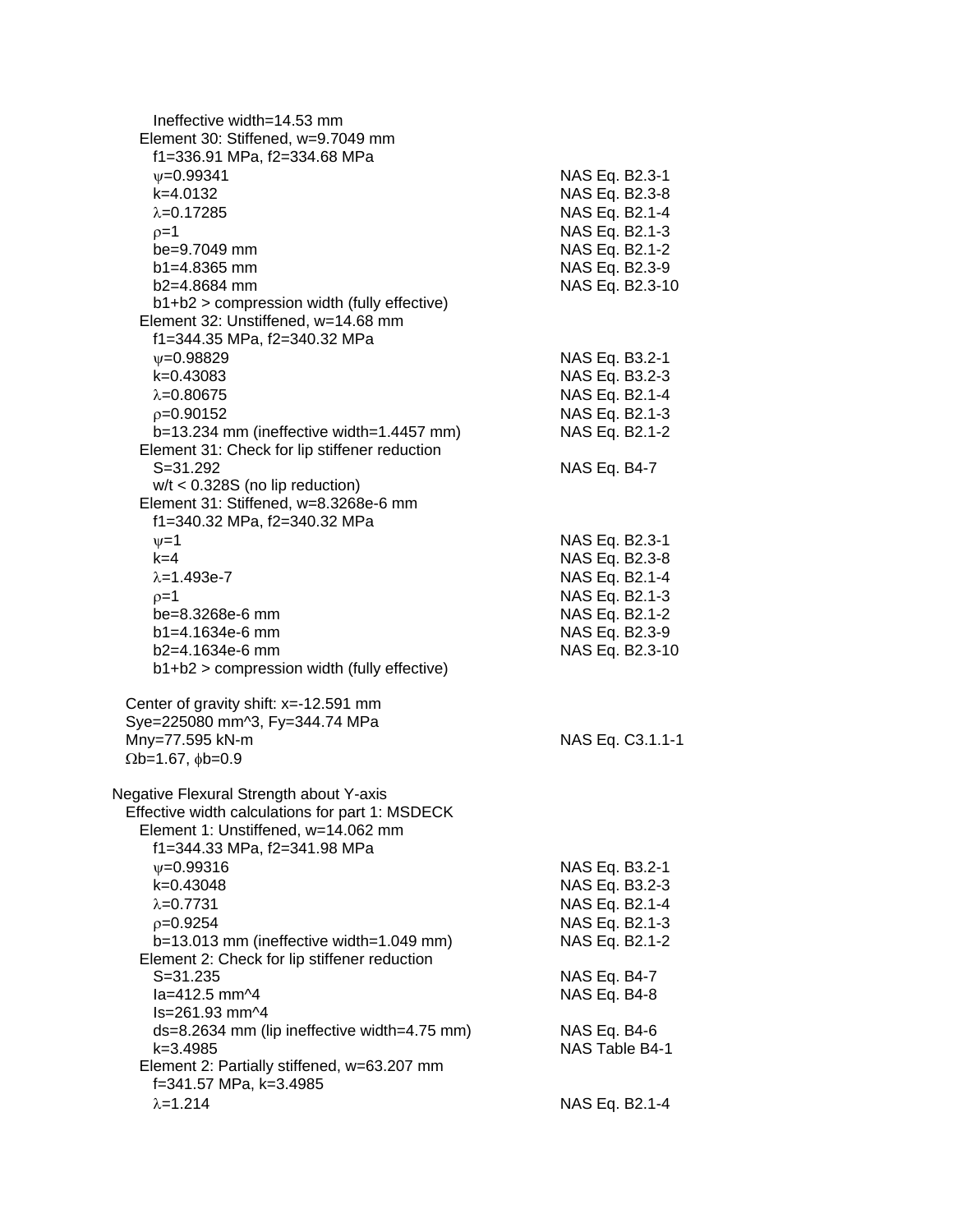| $p=0.67444$                                   | NAS Eq. B2.1-3                   |
|-----------------------------------------------|----------------------------------|
| b=42.629 mm (ineffective width=20.578 mm)     | NAS Eq. B2.1-2                   |
| b1=13.534 mm, b2=29.094 mm                    |                                  |
| Element 3: Stiffened, w=56.288 mm             |                                  |
| f1=297.4 MPa, f2=284.71 MPa                   |                                  |
| $\psi = 0.95732$                              | NAS Eq. B2.3-1                   |
| k=4.0855                                      | NAS Eq. B2.3-8                   |
| $\lambda = 0.93353$                           | NAS Eq. B2.1-4                   |
| $p = 0.81876$                                 | NAS Eq. B2.1-3                   |
| be=46.086 mm                                  | NAS Eq. B2.1-2                   |
| $b1 = 22.562$ mm                              | NAS Eq. B2.3-9                   |
| b2=23.525 mm                                  | NAS Eq. B2.3-10                  |
| Ineffective width=10.202 mm                   |                                  |
| Element 4: Stiffened, w=53.472 mm             |                                  |
| f1=284.31 MPa, f2=247.27 MPa                  |                                  |
| $\psi = 0.86972$                              | NAS Eq. B2.3-1                   |
| $k=4.265$                                     | NAS Eq. B2.3-8                   |
| $\lambda = 0.84866$                           | NAS Eq. B2.1-4                   |
|                                               |                                  |
| $p=0.87287$<br>be=46.674 mm                   | NAS Eq. B2.1-3<br>NAS Eq. B2.1-2 |
|                                               |                                  |
| $b1 = 21.91$ mm<br>$b2 = 24.764$ mm           | NAS Eq. B2.3-9                   |
| Ineffective width=6.7981 mm                   | NAS Eq. B2.3-10                  |
| Element 5: Stiffened, w=3.2692e-5 mm          |                                  |
|                                               |                                  |
| f1=246.92 MPa, f2=246.92 MPa                  |                                  |
| $\nu = 1$                                     | NAS Eq. B2.3-1                   |
| $k = 3.1159$                                  | NAS Eq. B2.3-8                   |
| $\lambda = 5.6571e - 7$                       | NAS Eq. B2.1-4                   |
| $p=1$                                         | NAS Eq. B2.1-3                   |
| be=3.2692e-5 mm                               | NAS Eq. B2.1-2                   |
| $b1 = 1.6346e-5$ mm                           | NAS Eq. B2.3-9                   |
| $b2=1.6346e-5$ mm                             | NAS Eq. B2.3-10                  |
| b1+b2 > compression width (fully effective)   |                                  |
| Element 6: Stiffened, w=3.2692e-5 mm          |                                  |
| f1=224.88 MPa, f2=224.88 MPa                  |                                  |
| $\nu = 1$                                     | NAS Eq. B2.3-1                   |
| $k = 3.1159$                                  | NAS Eq. B2.3-8                   |
| $\lambda = 5.3988e - 7$                       | NAS Eq. B2.1-4                   |
| $p=1$                                         | NAS Eq. B2.1-3                   |
| be=3.2692e-5 mm                               | NAS Eq. B2.1-2                   |
| $b1 = 1.6346e-5$ mm                           | NAS Eq. B2.3-9                   |
| $b2=1.6346e-5$ mm                             | NAS Eq. B2.3-10                  |
| $b1+b2$ > compression width (fully effective) |                                  |
| Element 7: Stiffened, w=53.472 mm             |                                  |
| f1=224.53 MPa, f2=187.49 MPa                  |                                  |
| $\psi = 0.83504$                              | NAS Eq. B2.3-1                   |
| k=4.3389                                      | NAS Eq. B2.3-8                   |
| $\lambda = 0.74772$                           | NAS Eq. B2.1-4                   |
| $p=0.9439$                                    | NAS Eq. B2.1-3                   |
| be=50.472 mm                                  | NAS Eq. B2.1-2                   |
| b1=23.313 mm                                  | NAS Eq. B2.3-9                   |
| b2=27.159 mm                                  | NAS Eq. B2.3-10                  |
| Ineffective width=3 mm                        |                                  |
| Element 8: Stiffened, w=56.288 mm             |                                  |
| f1=187.1 MPa, f2=174.4 MPa                    |                                  |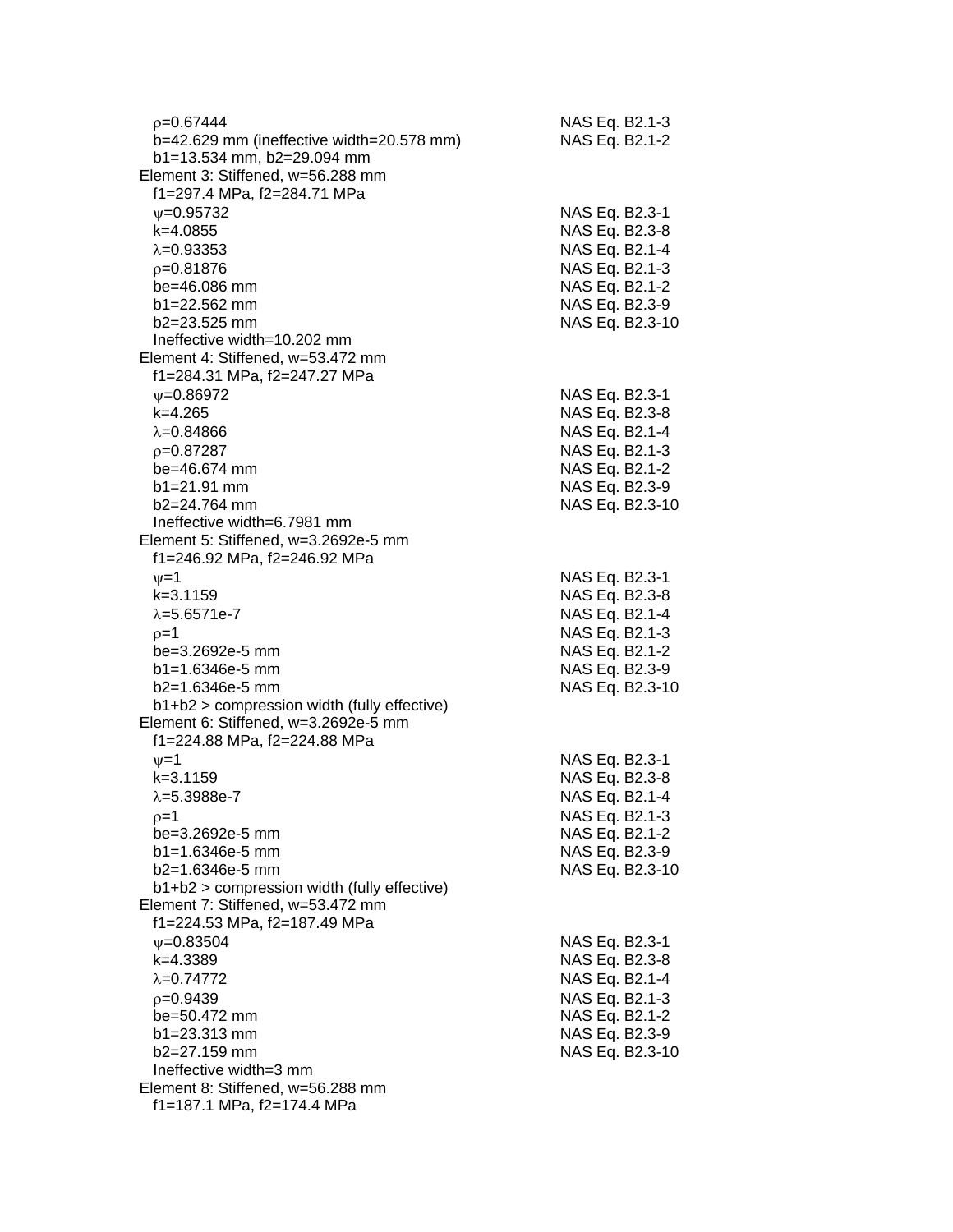| $\psi = 0.93215$                                       | NAS Eq. B2.3-1   |
|--------------------------------------------------------|------------------|
| $k=4.1363$                                             | NAS Eq. B2.3-8   |
| $\lambda = 0.73588$                                    | NAS Eq. B2.1-4   |
| $p=0.95265$                                            | NAS Eq. B2.1-3   |
| be=53.623 mm                                           | NAS Eq. B2.1-2   |
| $b1 = 25.932$ mm                                       | NAS Eq. B2.3-9   |
| $b2=27.691$ mm                                         | NAS Eq. B2.3-10  |
| Ineffective width=2.6652 mm                            |                  |
| Elements 9 to 12:                                      |                  |
| NAS Section B5 - Elements with Intermediate Stiffeners |                  |
| bo=139.78 mm, bp=53.472 mm                             |                  |
| kloc=27.334                                            | NAS Eq. B5.1.2-1 |
|                                                        |                  |
| $\beta = 3.6933$                                       | NAS Eq. B5.1.2-3 |
| kd=18.739                                              | NAS Eq. B5.1.2-2 |
| R=1.7033                                               | NAS Eq. B5.1-6   |
| k=27.334                                               | NAS Eq. B5.1-5   |
| f1=125.6 MPa                                           |                  |
| Fcr=370.32 MPa                                         | NAS Eq. B5.1-4   |
| $\lambda = 0.58238$                                    | NAS Eq. B5.1-3   |
| $p=1$ (fully effective)                                |                  |
| Element 13: Stiffened, w=56.288 mm                     |                  |
| f1=76.795 MPa, f2=64.101 MPa                           |                  |
| $\psi = 0.83471$                                       | NAS Eq. B2.3-1   |
| k=4.3396                                               | NAS Eq. B2.3-8   |
| $\lambda = 0.46028$                                    | NAS Eq. B2.1-4   |
| $p=1$                                                  | NAS Eq. B2.1-3   |
| be=56.288 mm                                           | NAS Eq. B2.1-2   |
| $b1 = 25.996$ mm                                       | NAS Eq. B2.3-9   |
| b2=30.293 mm                                           | NAS Eq. B2.3-10  |
| b1+b2 > compression width (fully effective)            |                  |
| Element 14: Stiffened, w=53.472 mm                     |                  |
| f1=63.708 MPa, f2=26.669 MPa                           |                  |
| $\psi = 0.41861$                                       | NAS Eq. B2.3-1   |
| $k = 5.5558$                                           | NAS Eq. B2.3-8   |
| $\lambda = 0.35198$                                    | NAS Eq. B2.1-4   |
| $p=1$                                                  | NAS Eq. B2.1-3   |
| be=53.472 mm                                           | NAS Eq. B2.1-2   |
| $b1 = 20.715$ mm                                       | NAS Eq. B2.3-9   |
| b2=32.758 mm                                           | NAS Eq. B2.3-10  |
| b1+b2 > compression width (fully effective)            |                  |
| Element 15: Stiffened, w=3.2692e-5 mm                  |                  |
| f1=26.315 MPa, f2=26.315 MPa                           |                  |
| $\nu = 1$                                              | NAS Eq. B2.3-1   |
| $k = 3.1158$                                           | NAS Eq. B2.3-8   |
| $\lambda = 1.8468e - 7$                                | NAS Eq. B2.1-4   |
| $p=1$                                                  | NAS Eq. B2.1-3   |
| be=3.2692e-5 mm                                        | NAS Eq. B2.1-2   |
| $b1 = 1.6346e-5$ mm                                    | NAS Eq. B2.3-9   |
| $b2=1.6346e-5$ mm                                      | NAS Eq. B2.3-10  |
| b1+b2 > compression width (fully effective)            |                  |
| Element 16: Stiffened, w=3.2692e-5 mm                  |                  |
| f1=4.2775 MPa, f2=4.2775 MPa                           |                  |
| $\nu = 1$                                              | NAS Eq. B2.3-1   |
| $k = 3.1158$                                           | NAS Eq. B2.3-8   |
| $\lambda = 7.4458e-8$                                  | NAS Eq. B2.1-4   |
|                                                        |                  |
|                                                        |                  |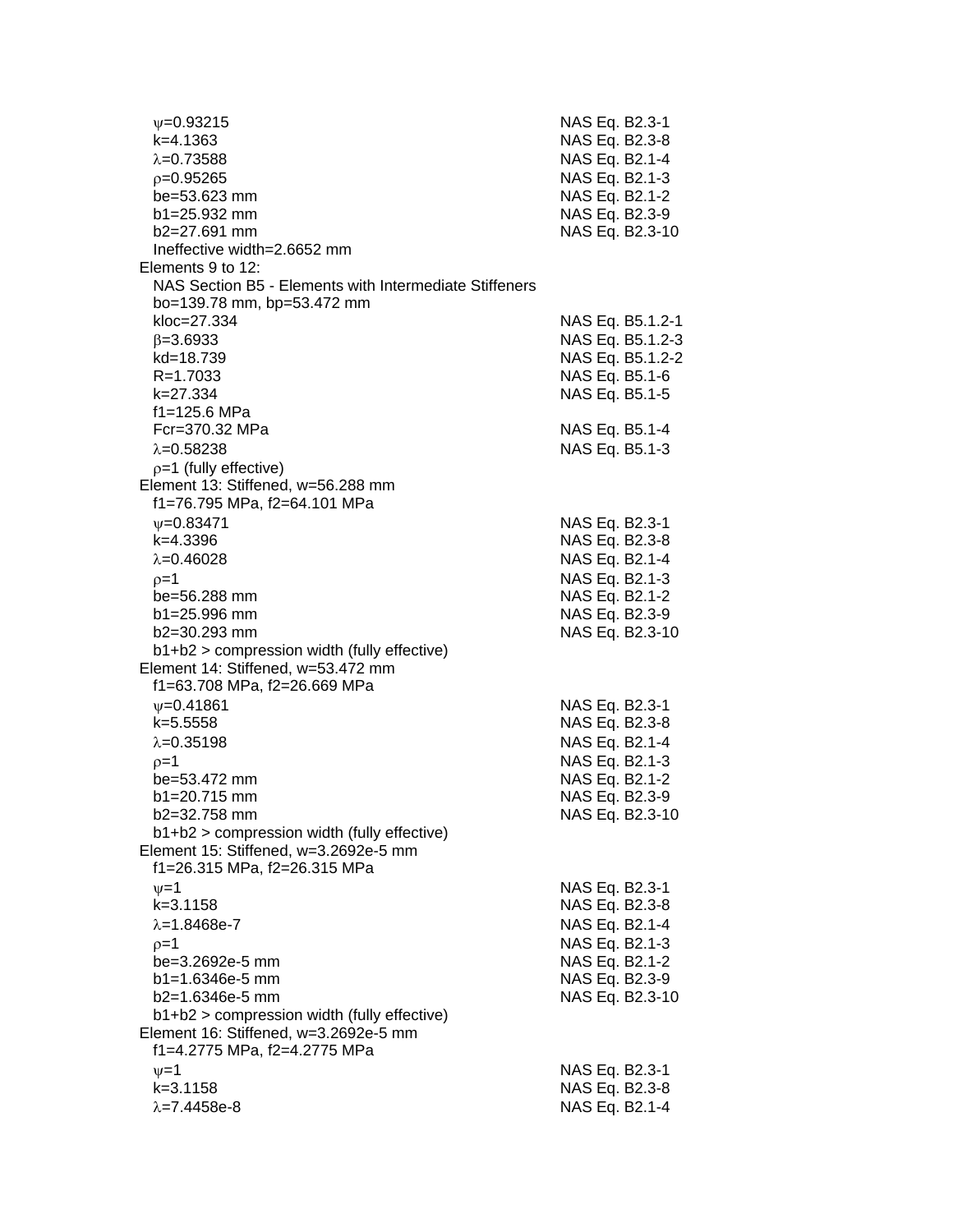| $p=1$                                               | NAS Eq. B2.1-3  |
|-----------------------------------------------------|-----------------|
| be=3.2692e-5 mm                                     | NAS Eq. B2.1-2  |
| $b1 = 1.6346e-5$ mm                                 | NAS Eq. B2.3-9  |
| $b2=1.6346e-5$ mm                                   | NAS Eq. B2.3-10 |
| $b1+b2$ > compression width (fully effective)       |                 |
| Element 17: Stiffened, w=53.472 mm                  |                 |
| f1=3.9232 MPa, f2=-33.116 MPa                       |                 |
| $V = 8.441$                                         | NAS Eq. B2.3-1  |
| $k = 1705.9$                                        | NAS Eq. B2.3-2  |
| $\lambda = 0.0049847$                               | NAS Eq. B2.1-4  |
| $p=1$                                               | NAS Eq. B2.1-3  |
| be=53.472 mm                                        | NAS Eq. B2.1-2  |
| ho=55 mm, bo=32.068 mm, ho/bo=1.7151                |                 |
| $b1 = 4.6738$ mm                                    | NAS Eq. B2.3-3  |
| $b2 = 26.736$ mm                                    | NAS Eq. B2.3-4  |
| Compression width=5.6638 mm                         |                 |
| b1+b2 > compression width (fully effective)         |                 |
| Element 18: No compressive stress (fully effective) |                 |
| Element 19: No compressive stress (fully effective) |                 |
| Element 20: No compressive stress (fully effective) |                 |
| Element 21: No compressive stress (fully effective) |                 |
| Element 22: No compressive stress (fully effective) |                 |
| Element 23: No compressive stress (fully effective) |                 |
| Element 24: No compressive stress (fully effective) |                 |
| Element 25: No compressive stress (fully effective) |                 |
| Element 26: No compressive stress (fully effective) |                 |
| Element 27: No compressive stress (fully effective) |                 |
| Element 28: No compressive stress (fully effective) |                 |
| Element 29: No compressive stress (fully effective) |                 |
| Element 30: No compressive stress (fully effective) |                 |
| Element 32: No compressive stress (fully effective) |                 |
| Element 31: No compressive stress (fully effective) |                 |
|                                                     |                 |

 Center of gravity shift: x=16.861 mm Sye=215090 mm^3, Fy=344.74 MPa Mny=74.151 kN-m NAS Eq. C3.1.1-1  $\Omega$ b=1.67,  $\phi$ b=0.9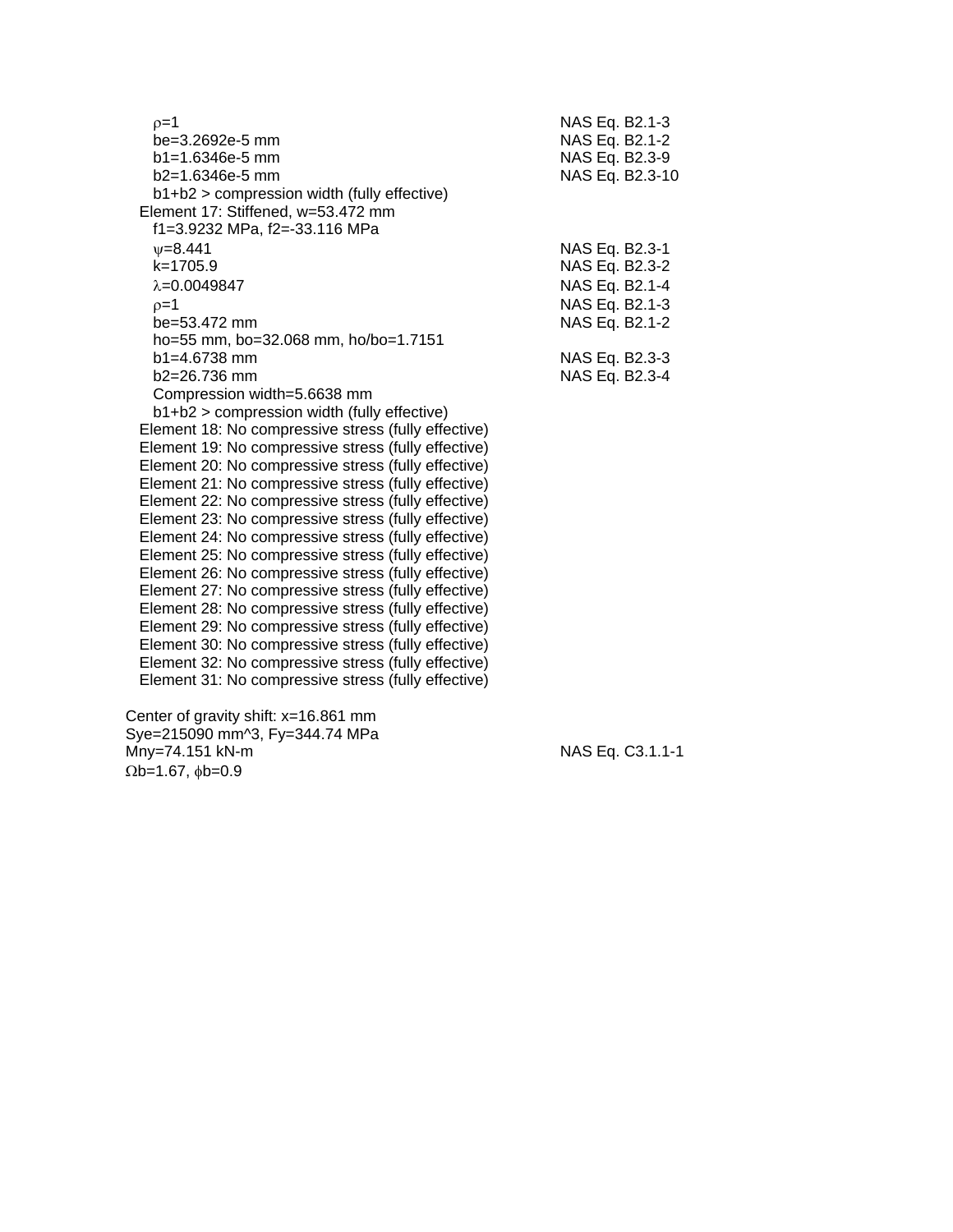CFS Version 8.0.2 Section: METSCODECK -1.5.sct METSCODECK-1.5

Rev. Date: 14-07-2015 19:56:17

Printed: 14-07-2015 19:56:28

### Full Section Properties

| Area  | $1867.9$ mm <sup><math>~2</math></sup>      | Wt.       | $0.14366$ kN/m | Width         | 1245.2 mm                                   |  |
|-------|---------------------------------------------|-----------|----------------|---------------|---------------------------------------------|--|
| Ix    | $1045175$ mm <sup><math>\sim</math></sup> 4 | rx        | 23.66 mm       | Ixy           | $-227780$ mm <sup><math>\sim</math></sup> 4 |  |
| Sx(t) | 28177 mm <sup>2</sup> 3                     | y(t)      | 37.09 mm       | $\alpha$      | 89.910 deg                                  |  |
| Sx(b) | 32967 mm^3                                  | y(b)      | 31.70 mm       |               |                                             |  |
|       |                                             | Height    | 68.80 mm       |               |                                             |  |
| Iv    | 146370592 mm^4                              | ry        | 279.93 mm      | Xo            | $-1.01$ mm                                  |  |
| Sy(1) | 304761 mm^3                                 | x(1)      | 480.28 mm      | Yo            | 6.64 mm                                     |  |
| Sy(r) | 306524 mm^3                                 | x(r)      | 477.52 mm      | $\dot{7}x$    | $0.82$ mm                                   |  |
|       |                                             | Width     | 957.80 mm      | jу            | $-210.51$ mm                                |  |
| I1    | 146370944 mm^4                              | r1        | 279.93 mm      |               |                                             |  |
| I2    | 1044821 mm <sup>2</sup> 4                   | r2        | 23.65 mm       |               |                                             |  |
| Ic    | 147415776 mm^4                              | rc.       | 280.93 mm      | $\mathbb{C}w$ | 9.1989e10 mm^6                              |  |
| Ιo    | 147500080 mm^4                              | <b>ro</b> | 281.01 mm      | J             | $1401$ mm <sup><math>4</math></sup>         |  |
|       |                                             |           |                |               |                                             |  |

## Fully Braced Strength - 2012 North American Specification - US (ASD)

| Material Type: A572 Grade 50, Fy=344.74 MPa |             |  |                                |              |  |        |                                              |  |
|---------------------------------------------|-------------|--|--------------------------------|--------------|--|--------|----------------------------------------------|--|
| Compression                                 |             |  | Positive Moment                |              |  |        | Positive Moment                              |  |
| Pao                                         | 327.10 kN   |  | Maxo                           | 5.816 kN-m   |  | Mayo   | 61.809 kN-m                                  |  |
| Ae                                          | 1707.9 mm^2 |  | Ixe 1045175 mm^4               |              |  |        | Iye 143908752 mm^4                           |  |
|                                             |             |  | Sxe(t) 28177 mm <sup>2</sup> 3 |              |  | Sye(1) | 301589 mm^3                                  |  |
| Tension                                     |             |  | Sxe(b)                         | 32967 mm^3   |  | Sye(r) | 299417 mm^3                                  |  |
| Ta                                          | 385.58 kN   |  |                                |              |  |        |                                              |  |
|                                             |             |  | Negative Moment                |              |  |        | Negative Moment                              |  |
|                                             |             |  | Maxo                           | 5.781 kN-m   |  | Mayo   | 58.048 kN-m                                  |  |
| Shear                                       |             |  | Ixe                            | 1028081 mm^4 |  |        | Iye 137844384 mm <sup>2</sup> 4              |  |
| Vay                                         | 66.53 kN    |  | Sxe(t) 28003 mm <sup>2</sup> 3 |              |  | Sye(1) | 281200 mm^3                                  |  |
| Vax                                         | 19.60 kN    |  | Sxe(b)                         | 32044 mm^3   |  |        | $Sye(r)$ 294793 mm <sup><math>3</math></sup> |  |

**¯¯¯¯¯¯¯¯¯¯¯¯¯¯¯¯¯¯¯¯¯¯¯¯¯¯¯¯¯¯¯¯¯¯¯¯¯¯¯¯¯¯¯¯¯¯¯¯¯¯¯¯¯¯¯¯¯¯¯¯¯¯¯¯¯¯¯¯¯¯¯¯**

R/t exceeds 10.

### Calculation Details - 2012 North American Specification - US (ASD)

| <b>Axial Tension Strength</b><br>Ag=1867.9 mm^2, Fy=344.74 MPa<br>Tn=643.92 kN<br>$\Omega t = 1.67$ , $\phi t = 0.9$                     | NAS Eq. C2.1-1   |  |
|------------------------------------------------------------------------------------------------------------------------------------------|------------------|--|
| <b>Shear Strength</b><br><b>MSDECK</b> element 1<br>Aw=20.742 mm^2, Fv=206.84 MPa<br>Vn=4.2904 kN at -76 deg<br>$Qv=1.6$ , $\phi v=0.95$ | NAS Eq. C3.2.1-2 |  |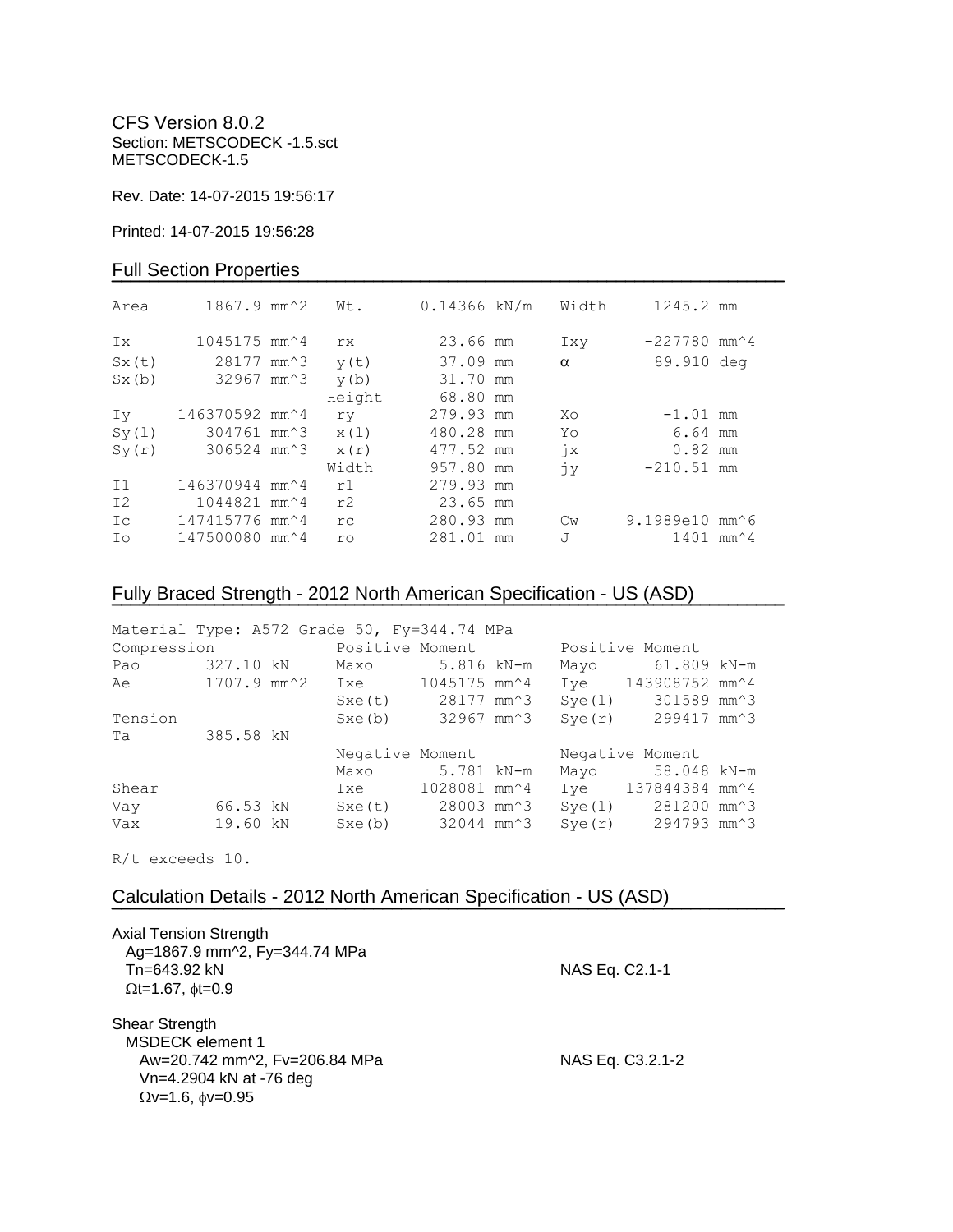| <b>MSDECK</b> element 3<br>Aw=83.79 mm^2, Fv=206.84 MPa<br>Vn=17.331 kN at 71 deg                                                                                                                         | NAS Eq. C3.2.1-2                                                     |
|-----------------------------------------------------------------------------------------------------------------------------------------------------------------------------------------------------------|----------------------------------------------------------------------|
| $\Omega$ v=1.6, $\phi$ v=0.95<br><b>MSDECK</b> element 8<br>Aw=83.79 mm^2, Fv=206.84 MPa<br>Vn=17.331 kN at -71 deg                                                                                       | NAS Eq. C3.2.1-2                                                     |
| $\Omega$ v=1.6, $\phi$ v=0.95<br><b>MSDECK element 13</b><br>Aw=83.79 mm^2, Fv=206.84 MPa<br>Vn=17.331 kN at 71 deg                                                                                       | NAS Eq. C3.2.1-2                                                     |
| $Qv=1.6$ , $\phi v=0.95$<br><b>MSDECK</b> element 18<br>Aw=83.79 mm^2, Fv=206.84 MPa<br>Vn=17.331 kN at -71 deg<br>$Qv=1.6$ , $\phi v=0.95$                                                               | NAS Eq. C3.2.1-2                                                     |
| <b>MSDECK element 23</b><br>Aw=83.79 mm^2, Fv=206.84 MPa<br>Vn=17.331 kN at 71 deg                                                                                                                        | NAS Eq. C3.2.1-2                                                     |
| $Qv=1.6$ , $\phi v=0.95$<br><b>MSDECK</b> element 28<br>Aw=83.79 mm^2, Fv=206.84 MPa<br>Vn=17.331 kN at -71 deg                                                                                           | NAS Eq. C3.2.1-2                                                     |
| $Qv=1.6$ , $\phi v=0.95$<br>MSDECK element 30<br>Aw=13.064 mm^2, Fv=206.84 MPa<br>Vn=2.7022 kN at 71 deg<br>$Qv=1.6$ , $\phi v=0.95$                                                                      | NAS Eq. C3.2.1-2                                                     |
| <b>MSDECK element 32</b><br>Aw=22.02 mm^2, Fv=206.84 MPa<br>Vn=4.5547 kN at -67 deg<br>$\Omega$ v=1.6, $\phi$ v=0.95                                                                                      | NAS Eq. C3.2.1-2                                                     |
| <b>Axial Compression Strength</b><br>Effective width calculations for part 1: MSDECK<br>Element 1: Unstiffened, w=13.828 mm                                                                               |                                                                      |
| f1=344.74 MPa, f2=344.74 MPa<br>$\nu = 1$<br>k=0.43<br>$\lambda = 0.60887$<br>$\lambda$ <0.673 (fully effective)<br>Element 2: Check for lip stiffener reduction                                          | NAS Eq. B3.2-1<br>NAS Eq. B3.2-3<br>NAS Eq. B2.1-4<br>NAS Eq. B2.1-1 |
| $S = 31.091$<br>la=808.75 mm^4<br>ls=311.4 mm^4                                                                                                                                                           | NAS Eq. B4-7<br>NAS Eq. B4-8                                         |
| ds=5.3244 mm (lip ineffective width=8.5037 mm)<br>k=3.0272<br>Element 2: Partially stiffened, w=62.758 mm                                                                                                 | NAS Eq. B4-6<br>NAS Table B4-1                                       |
| f=344.74 MPa, k=3.0272<br>$\lambda = 1.0415$<br>$p=0.75735$<br>b=47.53 mm (ineffective width=15.228 mm)<br>b1=9.1504 mm, b2=38.379 mm<br>Element 3: Stiffened, w=55.86 mm<br>f1=344.74 MPa, f2=344.74 MPa | NAS Eq. B2.1-4<br>NAS Eq. B2.1-3<br>NAS Eq. B2.1-2                   |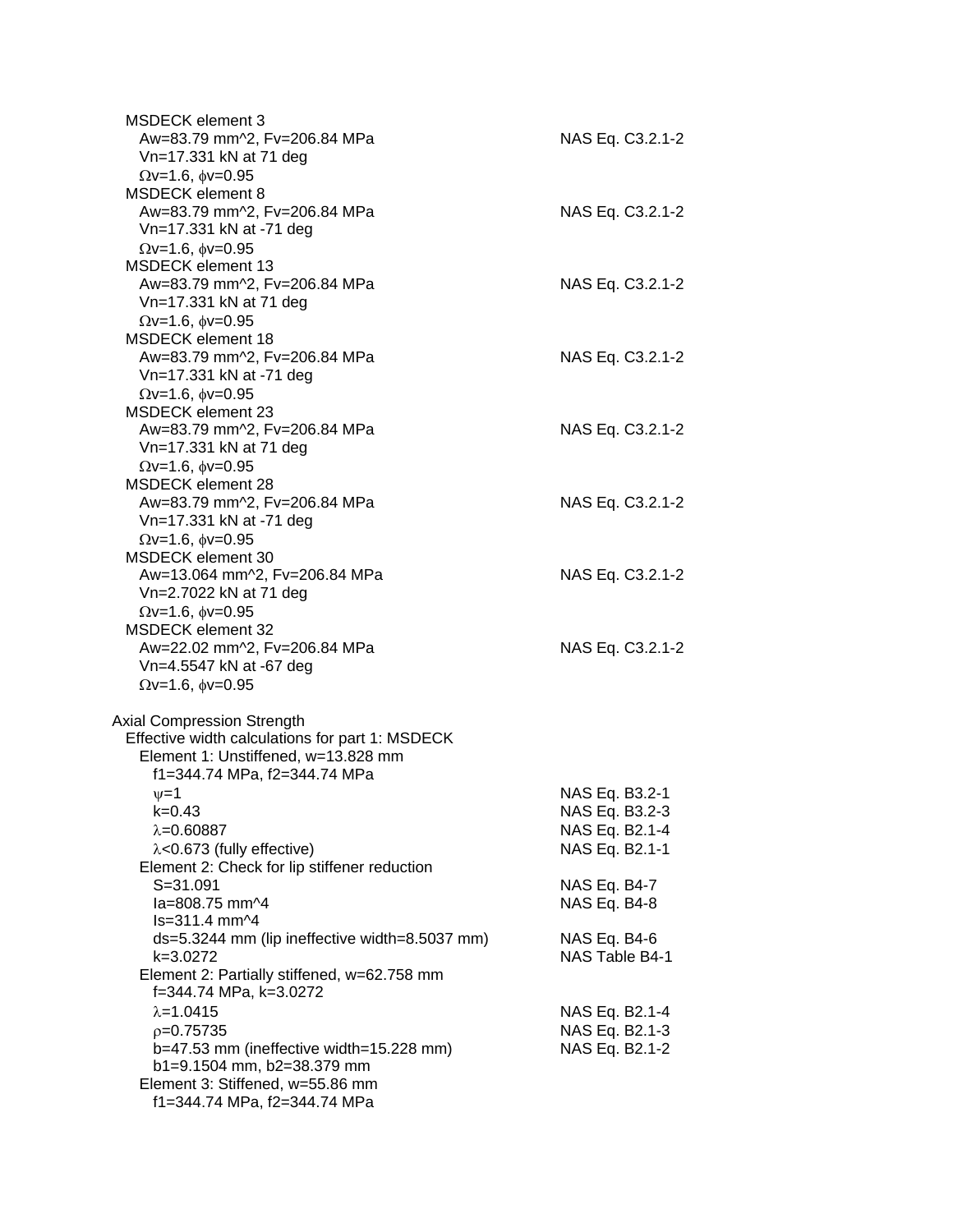$\nu$  =1 NAS Eq. B2.3-1 k=4 NAS Eq. B2.3 - 8 λ=0.80644 NAS Eq. B2.1-4  $\rho$ =0.90174 NAS Eq. B2.1-3 be=50.371 mm b1=25.186 mm NAS Eq. B2.3-9 b2=25.186 mm NAS Eq. B2.3 -10 Ineffective width=5.4889 mm Element 4: Stiffened, w=53.091 mm f1=344.74 MPa, f2=344.74 MPa  $\psi$ =1 NAS Eq. B2.3-1 k=4 NAS Eq. B2.3 - 8 λ=0.76645 NAS Eq. B2.1-4  $\rho$ =0.93021 NAS Eq. B2.1-3 be=49.385 mm  $b1 = 24.693$  mm  $b2=24.693$  mm NAS Eq. B2.3-10 Ineffective width=3.7051 mm Element 5: Stiffened, w=3.1793e -5 mm f1=344.74 MPa, f2=344.74 MPa  $\psi$ =1 NAS Eq. B2.3-1 k=3.3567 NAS Eq. B2.3 - 8 λ=5.0104e-7 NAS Eq. B2.1 - 4  $\rho$ =1 NAS Eq. B2.1-3 be=3.1793e -5 mm NAS Eq. B2.1 - 2 b1=1.5897e-5 mm -5 mm NAS Eq. B2.3 - 9 b2=1.5897e -5 mm NAS Eq. B2.3 -10 b1+b2 > compression width (fully effective) Element 6: Stiffened, w=3.1793e -5 mm f1=344.74 MPa, f2=344.74 MPa  $\nu$  =1 NAS Eq. B2.3-1 k=3.3567 NAS Eq. B2.3 - 8 λ=5.0104e-7 NAS Eq. B2.1 - 4  $\rho=1$  NAS Eq. B2.1-3 be=3.1793e -5 mm NAS Eq. B2.1 - 2 b1=1.5897e-5 mm -5 mm NAS Eq. B2.3 - 9 b2=1.5897e -5 mm NAS Eq. B2.3 -10 b1+b2 > compression width (fully effective) Element 7: Stiffened, w=53.091 mm f1=344.74 MPa, f2=344.74 MPa  $\psi$ =1 NAS Eq. B2.3-1 k=4 NAS Eq. B2.3 - 8 λ=0.76645 NAS Eq. B2.1-4  $\rho$ =0.93021 NAS Eq. B2.1-3 be=49.385 mm  $b1 = 24.693$  mm b2=24.693 mm NAS Eq. B2.3 -10 Ineffective width=3.7051 mm Element 8: Stiffened, w=55.86 mm f1=344.74 MPa, f2=344.74 MPa  $\psi$ =1 NAS Eq. B2.3-1 k=4 NAS Eq. B2.3 - 8 λ=0.80644 NAS Eq. B2.1-4  $\rho$ =0.90174 NAS Eq. B2.1-3 be=50.371 mm NAS Eq. B2.1-2

- 2

- 2

- 9

- 2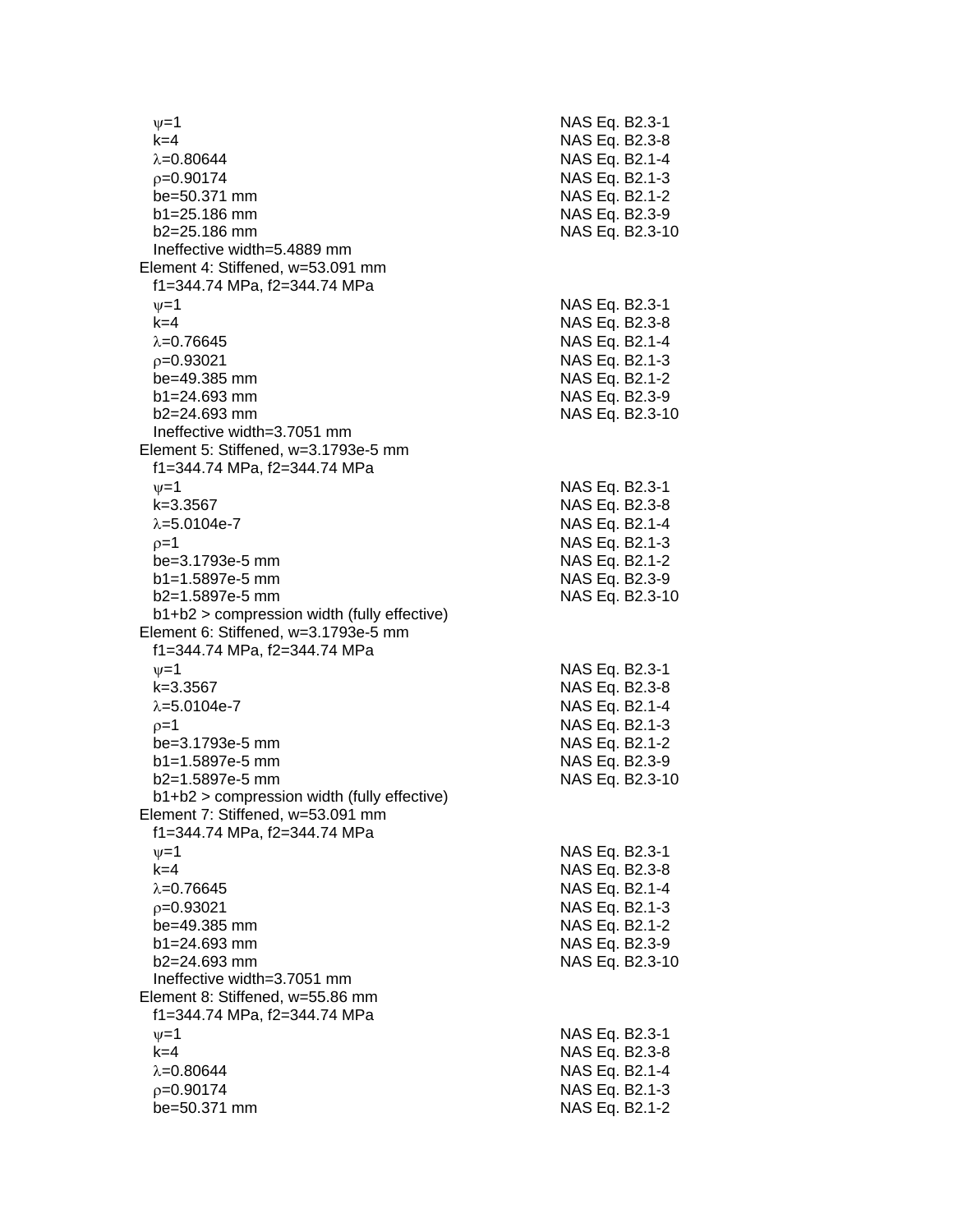| b1=25.186 mm<br>$b2 = 25.186$ mm                                     | NAS Eq. B2.3-9<br>NAS Eq. B2.3-10 |
|----------------------------------------------------------------------|-----------------------------------|
| Ineffective width=5.4889 mm<br>Element 9: Stiffened, w=53.091 mm     |                                   |
| f1=344.74 MPa, f2=344.74 MPa                                         |                                   |
| $\nu = 1$                                                            | NAS Eq. B2.3-1                    |
| $k=4$                                                                | NAS Eq. B2.3-8                    |
| $\lambda = 0.76645$                                                  | NAS Eq. B2.1-4                    |
| $p=0.93021$                                                          | NAS Eq. B2.1-3                    |
| be=49.385 mm                                                         | NAS Eq. B2.1-2                    |
| b1=24.693 mm                                                         | NAS Eq. B2.3-9                    |
| $b2 = 24.693$ mm                                                     | NAS Eq. B2.3-10                   |
| Ineffective width=3.7051 mm<br>Element 10: Stiffened, w=3.1793e-5 mm |                                   |
| f1=344.74 MPa, f2=344.74 MPa                                         |                                   |
| $\nu = 1$                                                            | NAS Eq. B2.3-1                    |
| $k = 3.3567$                                                         | NAS Eq. B2.3-8                    |
| $\lambda = 5.0105e - 7$                                              | NAS Eq. B2.1-4                    |
| $p=1$                                                                | NAS Eq. B2.1-3                    |
| be=3.1793e-5 mm                                                      | NAS Eq. B2.1-2                    |
| b1=1.5897e-5 mm                                                      | NAS Eq. B2.3-9                    |
| b2=1.5897e-5 mm                                                      | NAS Eq. B2.3-10                   |
| b1+b2 > compression width (fully effective)                          |                                   |
| Element 11: Stiffened, w=3.1793e-5 mm                                |                                   |
| f1=344.74 MPa, f2=344.74 MPa                                         |                                   |
| $\nu = 1$                                                            | NAS Eq. B2.3-1                    |
| $k = 3.3567$                                                         | NAS Eq. B2.3-8                    |
| $\lambda = 5.0105e - 7$                                              | NAS Eq. B2.1-4                    |
| $p=1$                                                                | NAS Eq. B2.1-3                    |
| be=3.1793e-5 mm<br>b1=1.5897e-5 mm                                   | NAS Eq. B2.1-2<br>NAS Eq. B2.3-9  |
| b2=1.5897e-5 mm                                                      | NAS Eq. B2.3-10                   |
| b1+b2 > compression width (fully effective)                          |                                   |
| Element 12: Stiffened, w=53.091 mm                                   |                                   |
| f1=344.74 MPa, f2=344.74 MPa                                         |                                   |
| $v = 1$                                                              | NAS Eq. B2.3-1                    |
| $k = 4$                                                              | NAS Eq. B2.3-8                    |
| $\lambda = 0.76645$                                                  | NAS Eq. B2.1-4                    |
| $p=0.93021$                                                          | NAS Eq. B2.1-3                    |
| be=49.385 mm                                                         | NAS Eq. B2.1-2                    |
| $b1 = 24.693$ mm                                                     | NAS Eq. B2.3-9                    |
| $b2 = 24.693$ mm                                                     | NAS Eq. B2.3-10                   |
| Ineffective width=3.7051 mm<br>Element 13: Stiffened, w=55.86 mm     |                                   |
| f1=344.74 MPa, f2=344.74 MPa                                         |                                   |
| $\nu = 1$                                                            | NAS Eq. B2.3-1                    |
| $k=4$                                                                | NAS Eq. B2.3-8                    |
| $\lambda = 0.80644$                                                  | NAS Eq. B2.1-4                    |
| $p=0.90174$                                                          | NAS Eq. B2.1-3                    |
| be=50.371 mm                                                         | NAS Eq. B2.1-2                    |
| $b1 = 25.186$ mm                                                     | NAS Eq. B2.3-9                    |
| b2=25.186 mm                                                         | NAS Eq. B2.3-10                   |
| Ineffective width=5.4889 mm                                          |                                   |
| Element 14: Stiffened, w=53.091 mm                                   |                                   |
| f1=344.74 MPa, f2=344.74 MPa                                         |                                   |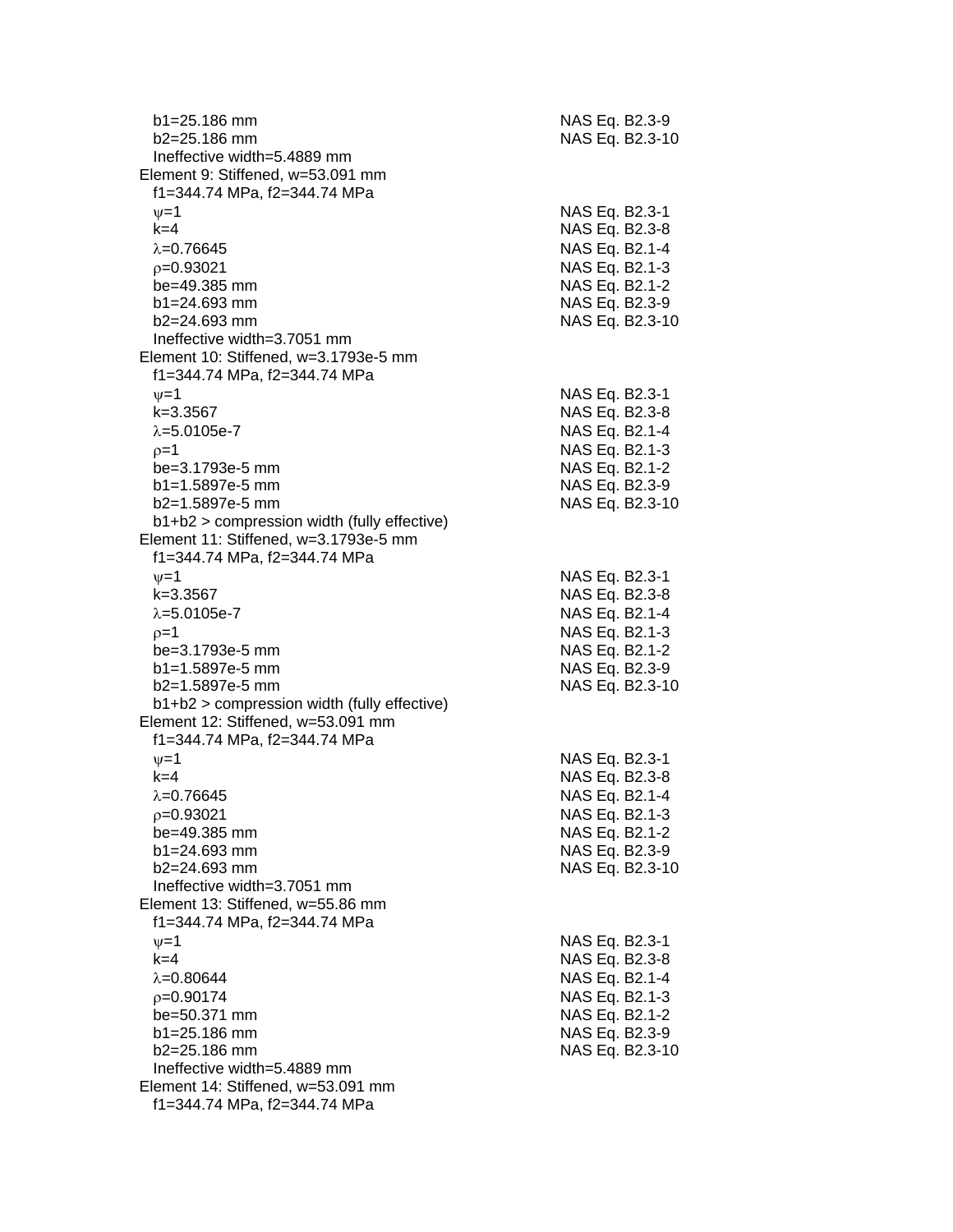$\nu$  =1 NAS Eq. B2.3-1 k=4 NAS Eq. B2.3 - 8 λ=0.76645 NAS Eq. B2.1-4  $\rho$ =0.93021 NAS Eq. B2.1-3 be=49.385 mm b1=24.693 mm NAS Eq. B2.3-9 b2=24.693 mm NAS Eq. B2.3 -10 Ineffective width=3.7051 mm Element 15: Stiffened, w=3.1793e -5 mm f1=344.74 MPa, f2=344.74 MPa  $\psi$ =1 NAS Eq. B2.3-1 k=3.3567 NAS Eq. B2.3 - 8 λ=5.0105e-7 NAS Eq. B2.1 - 4  $\rho$ =1 NAS Eq. B2.1-3 be=3.1793e -5 mm NAS Eq. B2.1 - 2 b1=1.5897e -5 mm NAS Eq. B2.3 - 9 b2=1.5897e -5 mm NAS Eq. B2.3 -10 b1+b2 > compression width (fully effective) Element 16: Stiffened, w=3.1793e -5 mm f1=344.74 MPa, f2=344.74 MPa  $\psi$ =1 NAS Eq. B2.3-1 k=3.3567 NAS Eq. B2.3 - 8 λ=5.0105e-7 NAS Eq. B2.1 - 4  $\rho$ =1 NAS Eq. B2.1-3 be=3.1793e -5 mm NAS Eq. B2.1 - 2 b1=1.5897e-5 mm -5 mm NAS Eq. B2.3 - 9 b2=1.5897e -5 mm NAS Eq. B2.3 -10 b1+b2 > compression width (fully effective) Element 17: Stiffened, w=53.091 mm f1=344.74 MPa, f2=344.74 MPa  $\nu$  =1 NAS Eq. B2.3-1 k=4 NAS Eq. B2.3 - 8 λ=0.76645 NAS Eq. B2.1-4  $\rho$ =0.93021 NAS Eq. B2.1-3 be=49.385 mm b1=24.693 mm NAS Eq. B2.3-9  $b2=24.693$  mm NAS Eq. B2.3-10 Ineffective width=3.7051 mm Element 18: Stiffened, w=55.86 mm f1=344.74 MPa, f2=344.74 MPa  $\psi$ =1 NAS Eq. B2.3-1 k=4 NAS Eq. B2.3 - 8 λ=0.80644 NAS Eq. B2.1-4  $\rho$ =0.90174 NAS Eq. B2.1-3  $be = 50.371$  mm  $b1 = 25.186$  mm b2=25.186 mm NAS Eq. B2.3-10 Ineffective width=5.4889 mm Element 19: Stiffened, w=53.091 mm f1=344.74 MPa, f2=344.74 MPa  $\psi$ =1 NAS Eq. B2.3-1 k=4 NAS Eq. B2.3 - 8 λ=0.76645 NAS Eq. B2.1-4  $\rho$ =0.93021 NAS Eq. B2.1-3 be=49.385 mm NAS Eq. B2.1-2

- 2

- 2

- 2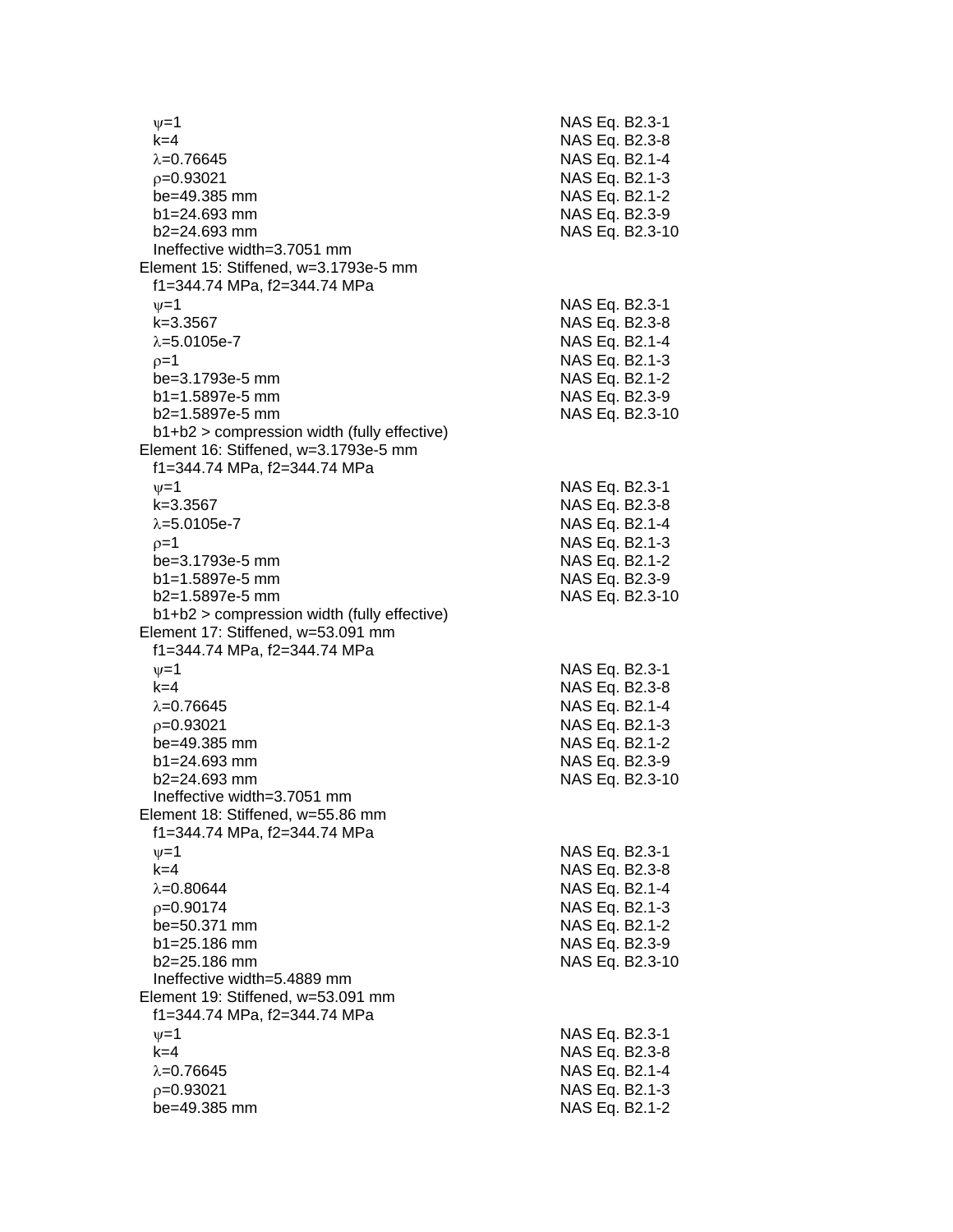| $b1 = 24.693$ mm<br>$b2 = 24.693$ mm<br>Ineffective width=3.7051 mm<br>Element 20: Stiffened, w=3.1793e-5 mm<br>f1=344.74 MPa, f2=344.74 MPa                        | NAS Eq. B2.3-9<br>NAS Eq. B2.3-10                                                                                           |
|---------------------------------------------------------------------------------------------------------------------------------------------------------------------|-----------------------------------------------------------------------------------------------------------------------------|
| $v = 1$<br>k=3.3567<br>$\lambda = 5.0105e - 7$<br>$p=1$<br>be=3.1793e-5 mm<br>$b1 = 1.5897e-5$ mm<br>b2=1.5897e-5 mm<br>b1+b2 > compression width (fully effective) | NAS Eq. B2.3-1<br>NAS Eq. B2.3-8<br>NAS Eq. B2.1-4<br>NAS Eq. B2.1-3<br>NAS Eq. B2.1-2<br>NAS Eq. B2.3-9<br>NAS Eq. B2.3-10 |
| Element 21: Stiffened, w=3.1793e-5 mm<br>f1=344.74 MPa, f2=344.74 MPa<br>$\nu = 1$<br>$k = 3.3567$<br>$\lambda = 5.0105e - 7$<br>$p=1$                              | NAS Eq. B2.3-1<br>NAS Eq. B2.3-8<br>NAS Eq. B2.1-4<br>NAS Eq. B2.1-3                                                        |
| be=3.1793e-5 mm<br>b1=1.5897e-5 mm<br>$b2=1.5897e-5$ mm<br>$b1+b2$ > compression width (fully effective)<br>Element 22: Stiffened, w=53.091 mm                      | NAS Eq. B2.1-2<br>NAS Eq. B2.3-9<br>NAS Eq. B2.3-10                                                                         |
| f1=344.74 MPa, f2=344.74 MPa<br>$\nu = 1$<br>$k=4$<br>$\lambda = 0.76645$<br>$p=0.93021$<br>be=49.385 mm<br>$b1 = 24.693$ mm                                        | NAS Eq. B2.3-1<br>NAS Eq. B2.3-8<br>NAS Eq. B2.1-4<br>NAS Eq. B2.1-3<br>NAS Eq. B2.1-2<br>NAS Eq. B2.3-9                    |
| $b2 = 24.693$ mm<br>Ineffective width=3.7051 mm<br>Element 23: Stiffened, w=55.86 mm<br>f1=344.74 MPa, f2=344.74 MPa<br>$\nu = 1$                                   | NAS Eq. B2.3-10<br>NAS Eq. B2.3-1                                                                                           |
| $k=4$<br>$\lambda = 0.80644$<br>$p=0.90174$<br>be=50.371 mm<br>$b1 = 25.186$ mm<br>$b2 = 25.186$ mm<br>Ineffective width=5.4889 mm<br>Elements 24 to 27:            | NAS Eq. B2.3-8<br>NAS Eq. B2.1-4<br>NAS Eq. B2.1-3<br>NAS Eq. B2.1-2<br>NAS Eq. B2.3-9<br>NAS Eq. B2.3-10                   |
| NAS Section B5 - Elements with Intermediate Stiffeners<br>bo=139.53 mm, bp=53.091 mm<br>kloc=27.629<br>$\beta = 3.3441$<br>kd=15.497<br>$R = 1.7004$<br>k=26.352    | NAS Eq. B5.1.2-1<br>NAS Eq. B5.1.2-3<br>NAS Eq. B5.1.2-2<br>NAS Eq. B5.1-6<br>NAS Eq. B5.1-5                                |
| f1=344.74 MPa<br>Fcr=559.86 MPa<br>$\lambda = 0.7847$<br>$p=0.91708$                                                                                                | NAS Eq. B5.1-4<br>NAS Eq. B5.1-3<br>NAS Eq. B5.1-2                                                                          |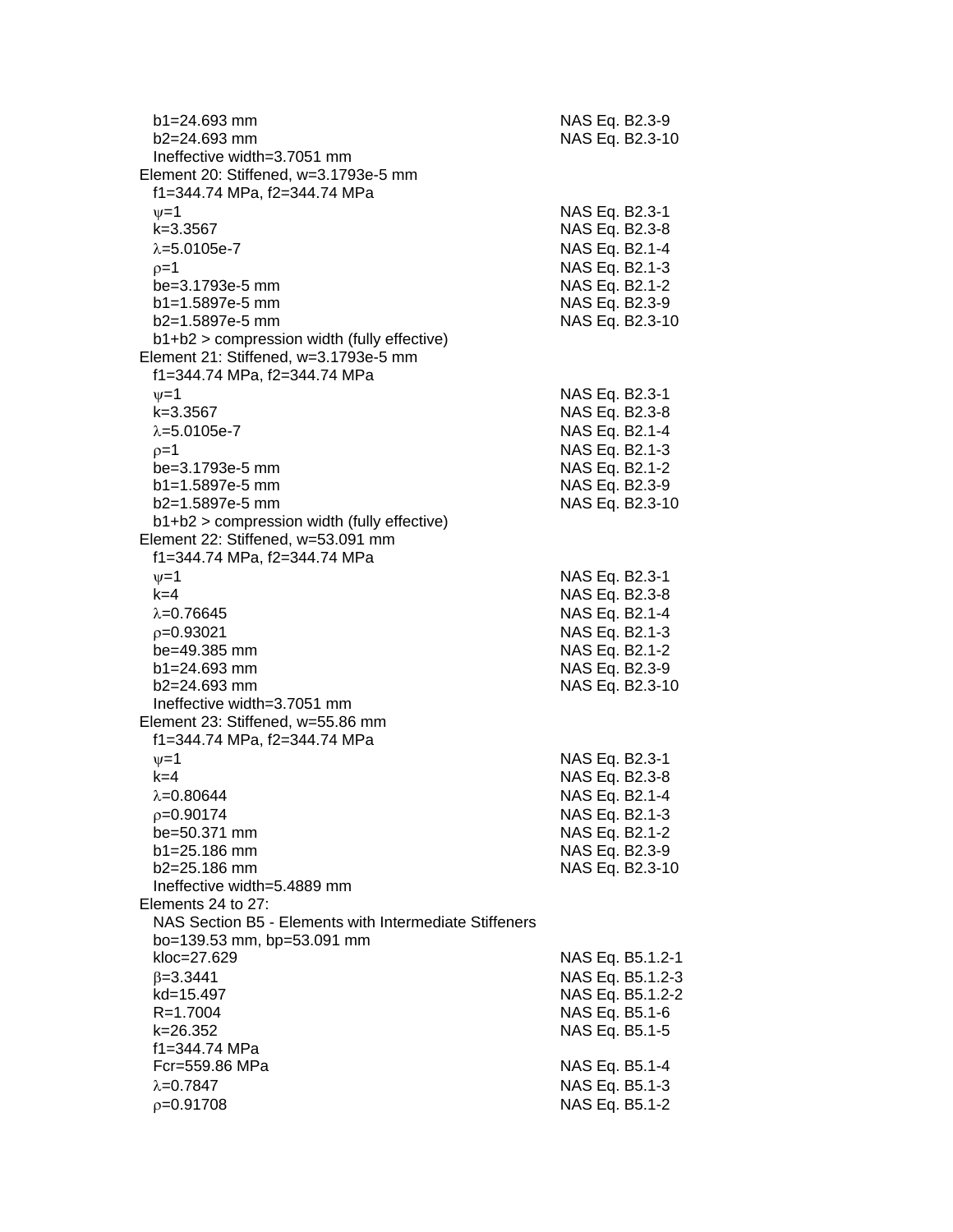| be=133.99 mm<br>Element 28: Stiffened, w=55.86 mm<br>f1=344.74 MPa, f2=344.74 MPa | NAS Eq. B5.1-1                                     |
|-----------------------------------------------------------------------------------|----------------------------------------------------|
| $\nu = 1$<br>$k=4$<br>$\lambda = 0.80644$                                         | NAS Eq. B2.3-1<br>NAS Eq. B2.3-8<br>NAS Eq. B2.1-4 |
| $p=0.90174$                                                                       | NAS Eq. B2.1-3                                     |
| be=50.371 mm                                                                      | NAS Eq. B2.1-2                                     |
| $b1 = 25.186$ mm                                                                  | NAS Eq. B2.3-9                                     |
| $b2 = 25.186$ mm                                                                  | NAS Eq. B2.3-10                                    |
| Ineffective width=5.4889 mm                                                       |                                                    |
| Element 29: Stiffened, w=59.86 mm<br>f1=344.74 MPa, f2=344.74 MPa                 |                                                    |
| $\nu = 1$                                                                         | NAS Eq. B2.3-1                                     |
| $k=4$                                                                             | NAS Eq. B2.3-8                                     |
| $\lambda = 0.86418$                                                               | NAS Eq. B2.1-4                                     |
| $p=0.86258$                                                                       | NAS Eq. B2.1-3                                     |
| be=51.634 mm                                                                      | NAS Eq. B2.1-2                                     |
| b1=25.817 mm                                                                      | NAS Eq. B2.3-9                                     |
| $b2 = 25.817$ mm                                                                  | NAS Eq. B2.3-10                                    |
| Ineffective width=8.2262 mm<br>Element 30: Stiffened, w=8.7093 mm                 |                                                    |
| f1=344.74 MPa, f2=344.74 MPa                                                      |                                                    |
| $\nu = 1$                                                                         | NAS Eq. B2.3-1                                     |
| $k = 4$                                                                           | NAS Eq. B2.3-8                                     |
| $\lambda = 0.12573$                                                               | NAS Eq. B2.1-4                                     |
| $p=1$                                                                             | NAS Eq. B2.1-3                                     |
| be=8.7093 mm                                                                      | NAS Eq. B2.1-2                                     |
| $b1 = 4.3547$ mm                                                                  | NAS Eq. B2.3-9                                     |
| $b2=4.3547$ mm<br>b1+b2 > compression width (fully effective)                     | NAS Eq. B2.3-10                                    |
| Element 32: Unstiffened, w=14.68 mm                                               |                                                    |
| f1=344.74 MPa, f2=344.74 MPa                                                      |                                                    |
| $\nu = 1$                                                                         | NAS Eq. B3.2-1                                     |
| $k = 0.43$                                                                        | NAS Eq. B3.2-3                                     |
| $\lambda = 0.64638$                                                               | NAS Eq. B2.1-4                                     |
| $\lambda$ <0.673 (fully effective)                                                | NAS Eq. B2.1-1                                     |
| Element 31: Check for lip stiffener reduction                                     |                                                    |
| $S = 31.091$<br>$w/t < 0.328S$ (no lip reduction)                                 | NAS Eq. B4-7                                       |
| Element 31: Stiffened, w=9.0837e-6 mm                                             |                                                    |
| f1=344.74 MPa, f2=344.74 MPa                                                      |                                                    |
| $\nu = 1$                                                                         | NAS Eq. B2.3-1                                     |
| $k=4$                                                                             | NAS Eq. B2.3-8                                     |
| $\lambda = 1.3114e - 7$                                                           | NAS Eq. B2.1-4                                     |
| $p=1$                                                                             | NAS Eq. B2.1-3                                     |
| be=9.0837e-6 mm                                                                   | NAS Eq. B2.1-2                                     |
| $b1 = 4.5419e-6$ mm                                                               | NAS Eq. B2.3-9                                     |
| $b2=4.5419e-6$ mm<br>b1+b2 > compression width (fully effective)                  | NAS Eq. B2.3-10                                    |
|                                                                                   |                                                    |
| Ae=1707.9 mm^2, Fy=344.74 MPa                                                     |                                                    |
| Pn=588.77 kN                                                                      | NAS Eq. C4.1-1                                     |
| $\Omega$ c=1.8, $\phi$ c=0.85                                                     |                                                    |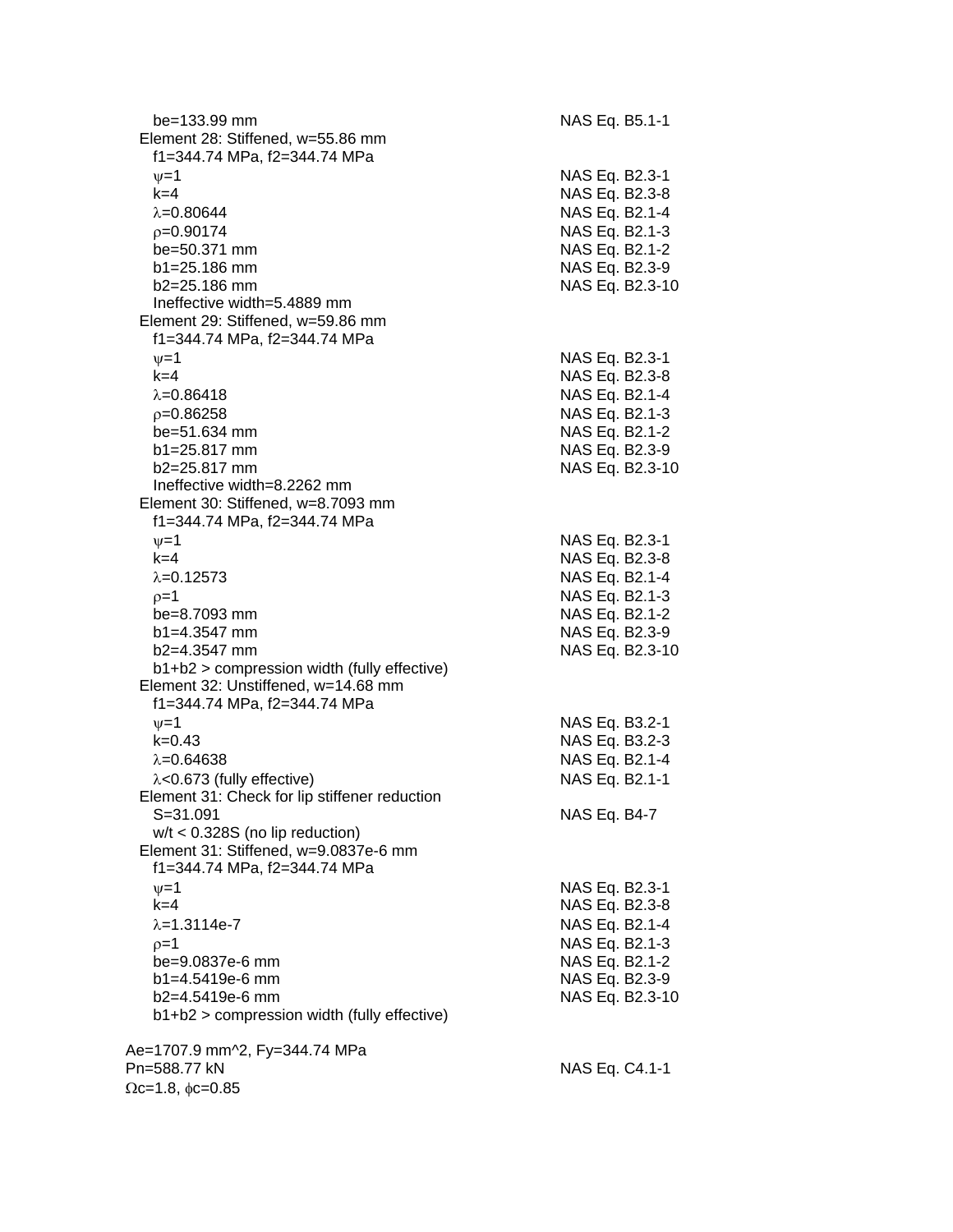| Positive Flexural Strength about X-axis<br>Effective width calculations for part 1: MSDECK<br>Element 1: No compressive stress (fully effective)<br>Element 2: No compressive stress (fully effective)<br>Element 3: Stiffened, w=55.86 mm |                |                  |
|--------------------------------------------------------------------------------------------------------------------------------------------------------------------------------------------------------------------------------------------|----------------|------------------|
| f1=246.33 MPa, f2=-244.53 MPa                                                                                                                                                                                                              |                |                  |
| $\nu = 0.99267$                                                                                                                                                                                                                            | NAS Eq. B2.3-1 |                  |
| $k = 23.81$                                                                                                                                                                                                                                | NAS Eq. B2.3-2 |                  |
| $\lambda = 0.27941$                                                                                                                                                                                                                        | NAS Eq. B2.1-4 |                  |
| $p=1$                                                                                                                                                                                                                                      | NAS Eq. B2.1-3 |                  |
| be=55.86 mm                                                                                                                                                                                                                                | NAS Eq. B2.1-2 |                  |
| ho=58 mm, bo=55 mm, ho/bo=1.0545                                                                                                                                                                                                           |                |                  |
| $b1 = 13.991$ mm                                                                                                                                                                                                                           | NAS Eq. B2.3-3 |                  |
| $b2=27.93$ mm                                                                                                                                                                                                                              | NAS Eq. B2.3-4 |                  |
| Compression width=28.033 mm                                                                                                                                                                                                                |                |                  |
| b1+b2 > compression width (fully effective)                                                                                                                                                                                                |                |                  |
| Elements 4 to 7:                                                                                                                                                                                                                           |                |                  |
| NAS Section B5 - Elements with Intermediate Stiffeners                                                                                                                                                                                     |                |                  |
| bo=139.53 mm, bp=53.091 mm                                                                                                                                                                                                                 |                |                  |
| kloc=27.628                                                                                                                                                                                                                                |                | NAS Eq. B5.1.2-1 |
| $\beta = 3.3441$                                                                                                                                                                                                                           |                | NAS Eq. B5.1.2-3 |
| kd=15.497                                                                                                                                                                                                                                  |                | NAS Eq. B5.1.2-2 |
| R=1.7004                                                                                                                                                                                                                                   |                | NAS Eq. B5.1-6   |
| k=26.351                                                                                                                                                                                                                                   | NAS Eq. B5.1-5 |                  |
| f1=251.04 MPa                                                                                                                                                                                                                              |                |                  |
| Fcr=559.85 MPa                                                                                                                                                                                                                             |                | NAS Eq. B5.1-4   |
| $\lambda = 0.66962$                                                                                                                                                                                                                        |                | NAS Eq. B5.1-3   |
|                                                                                                                                                                                                                                            |                |                  |
| $p=1$ (fully effective)<br>Element 8: Stiffened, w=55.86 mm                                                                                                                                                                                |                |                  |
| f1=246.33 MPa, f2=-244.53 MPa                                                                                                                                                                                                              |                |                  |
|                                                                                                                                                                                                                                            |                |                  |
| $V = 0.99267$                                                                                                                                                                                                                              | NAS Eq. B2.3-1 |                  |
| $k = 23.81$                                                                                                                                                                                                                                | NAS Eq. B2.3-2 |                  |
| $\lambda = 0.27941$                                                                                                                                                                                                                        | NAS Eq. B2.1-4 |                  |
| $p=1$                                                                                                                                                                                                                                      |                | NAS Eq. B2.1-3   |
| be=55.86 mm                                                                                                                                                                                                                                | NAS Eq. B2.1-2 |                  |
| ho=58 mm, bo=55 mm, ho/bo=1.0545                                                                                                                                                                                                           |                |                  |
| $b1 = 13.991$ mm                                                                                                                                                                                                                           | NAS Eq. B2.3-3 |                  |
| b2=27.93 mm                                                                                                                                                                                                                                | NAS Eq. B2.3-4 |                  |
| Compression width=28.033 mm                                                                                                                                                                                                                |                |                  |
| b1+b2 > compression width (fully effective)                                                                                                                                                                                                |                |                  |
| Element 9: No compressive stress (fully effective)                                                                                                                                                                                         |                |                  |
| Element 10: No compressive stress (fully effective)<br>Element 11: No compressive stress (fully effective)                                                                                                                                 |                |                  |
|                                                                                                                                                                                                                                            |                |                  |
| Element 12: No compressive stress (fully effective)<br>Element 13: Stiffened, w=55.86 mm                                                                                                                                                   |                |                  |
| f1=246.33 MPa, f2=-244.53 MPa                                                                                                                                                                                                              |                |                  |
|                                                                                                                                                                                                                                            |                |                  |
| $\nu = 0.99267$<br>$k = 23.81$                                                                                                                                                                                                             | NAS Eq. B2.3-1 |                  |
|                                                                                                                                                                                                                                            | NAS Eq. B2.3-2 |                  |
| $\lambda = 0.27941$                                                                                                                                                                                                                        | NAS Eq. B2.1-4 |                  |
| $p=1$                                                                                                                                                                                                                                      |                | NAS Eq. B2.1-3   |
| be=55.86 mm                                                                                                                                                                                                                                | NAS Eq. B2.1-2 |                  |
| ho=58 mm, bo=55 mm, ho/bo=1.0545                                                                                                                                                                                                           |                |                  |
| $b1 = 13.991$ mm                                                                                                                                                                                                                           | NAS Eq. B2.3-3 |                  |
| $b2=27.93$ mm                                                                                                                                                                                                                              | NAS Eq. B2.3-4 |                  |
| Compression width=28.033 mm                                                                                                                                                                                                                |                |                  |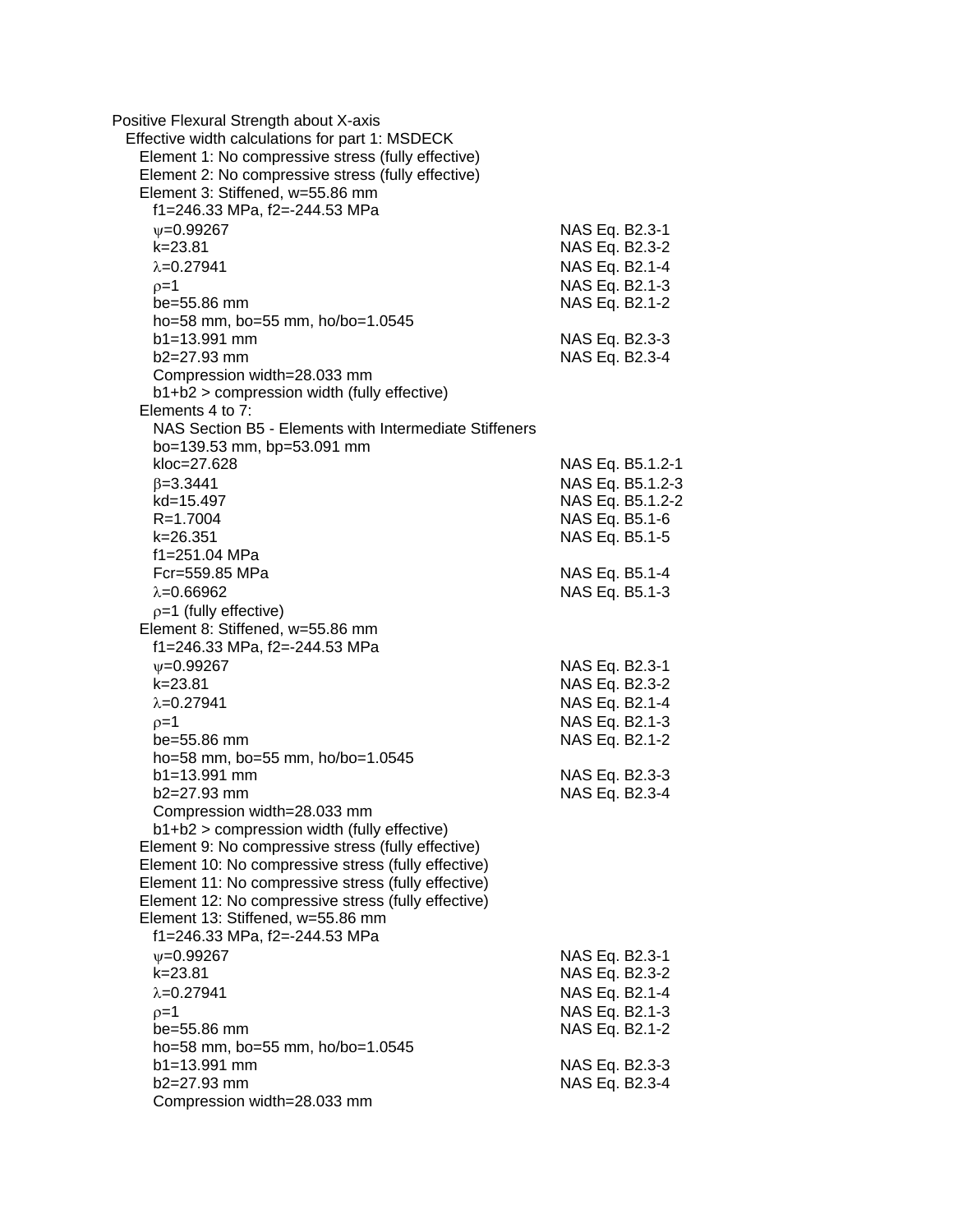| $b1+b2$ > compression width (fully effective)          |                  |
|--------------------------------------------------------|------------------|
| Elements 14 to 17:                                     |                  |
| NAS Section B5 - Elements with Intermediate Stiffeners |                  |
| bo=139.53 mm, bp=53.091 mm                             |                  |
| kloc=27.629                                            | NAS Eq. B5.1.2-1 |
| $\beta = 3.3441$                                       | NAS Eq. B5.1.2-3 |
| kd=15.497                                              | NAS Eq. B5.1.2-2 |
| R=1.7004                                               | NAS Eq. B5.1-6   |
| k=26.352                                               | NAS Eq. B5.1-5   |
| f1=251.04 MPa                                          |                  |
| Fcr=559.86 MPa                                         | NAS Eq. B5.1-4   |
|                                                        |                  |
| $\lambda = 0.66962$                                    | NAS Eq. B5.1-3   |
| $p=1$ (fully effective)                                |                  |
| Element 18: Stiffened, w=55.86 mm                      |                  |
| f1=246.33 MPa, f2=-244.53 MPa                          |                  |
| $\nu = 0.99267$                                        | NAS Eq. B2.3-1   |
| $k = 23.81$                                            | NAS Eq. B2.3-2   |
| $\lambda = 0.27941$                                    | NAS Eq. B2.1-4   |
| $p=1$                                                  | NAS Eq. B2.1-3   |
| be=55.86 mm                                            | NAS Eq. B2.1-2   |
| ho=58 mm, bo=55 mm, ho/bo=1.0545                       |                  |
| $b1 = 13.991$ mm                                       | NAS Eq. B2.3-3   |
| b2=27.93 mm                                            | NAS Eq. B2.3-4   |
| Compression width=28.033 mm                            |                  |
| b1+b2 > compression width (fully effective)            |                  |
| Element 19: No compressive stress (fully effective)    |                  |
| Element 20: No compressive stress (fully effective)    |                  |
| Element 21: No compressive stress (fully effective)    |                  |
|                                                        |                  |
| Element 22: No compressive stress (fully effective)    |                  |
| Element 23: Stiffened, w=55.86 mm                      |                  |
| f1=246.33 MPa, f2=-244.53 MPa                          |                  |
| $\nu = 0.99267$                                        | NAS Eq. B2.3-1   |
| $k = 23.81$                                            | NAS Eq. B2.3-2   |
| $\lambda = 0.27941$                                    | NAS Eq. B2.1-4   |
| $p=1$                                                  | NAS Eq. B2.1-3   |
| $be = 55.86$ mm                                        | NAS Eq. B2.1-2   |
| ho=58 mm, bo=55 mm, ho/bo=1.0545                       |                  |
| $b1 = 13.991$ mm                                       | NAS Eq. B2.3-3   |
| b2=27.93 mm                                            | NAS Eq. B2.3-4   |
| Compression width=28.033 mm                            |                  |
| b1+b2 > compression width (fully effective)            |                  |
| Elements 24 to 27:                                     |                  |
| NAS Section B5 - Elements with Intermediate Stiffeners |                  |
| bo=139.53 mm, bp=53.091 mm                             |                  |
| kloc=27.629                                            | NAS Eq. B5.1.2-1 |
| $\beta = 3.3441$                                       | NAS Eq. B5.1.2-3 |
| kd=15.497                                              | NAS Eq. B5.1.2-2 |
|                                                        |                  |
| R=1.7004                                               | NAS Eq. B5.1-6   |
| k=26.352                                               | NAS Eq. B5.1-5   |
| f1=251.04 MPa                                          |                  |
| Fcr=559.86 MPa                                         | NAS Eq. B5.1-4   |
| $\lambda = 0.66962$                                    | NAS Eq. B5.1-3   |
| $p=1$ (fully effective)                                |                  |
| Element 28: Stiffened, w=55.86 mm                      |                  |
| f1=246.33 MPa, f2=-244.53 MPa                          |                  |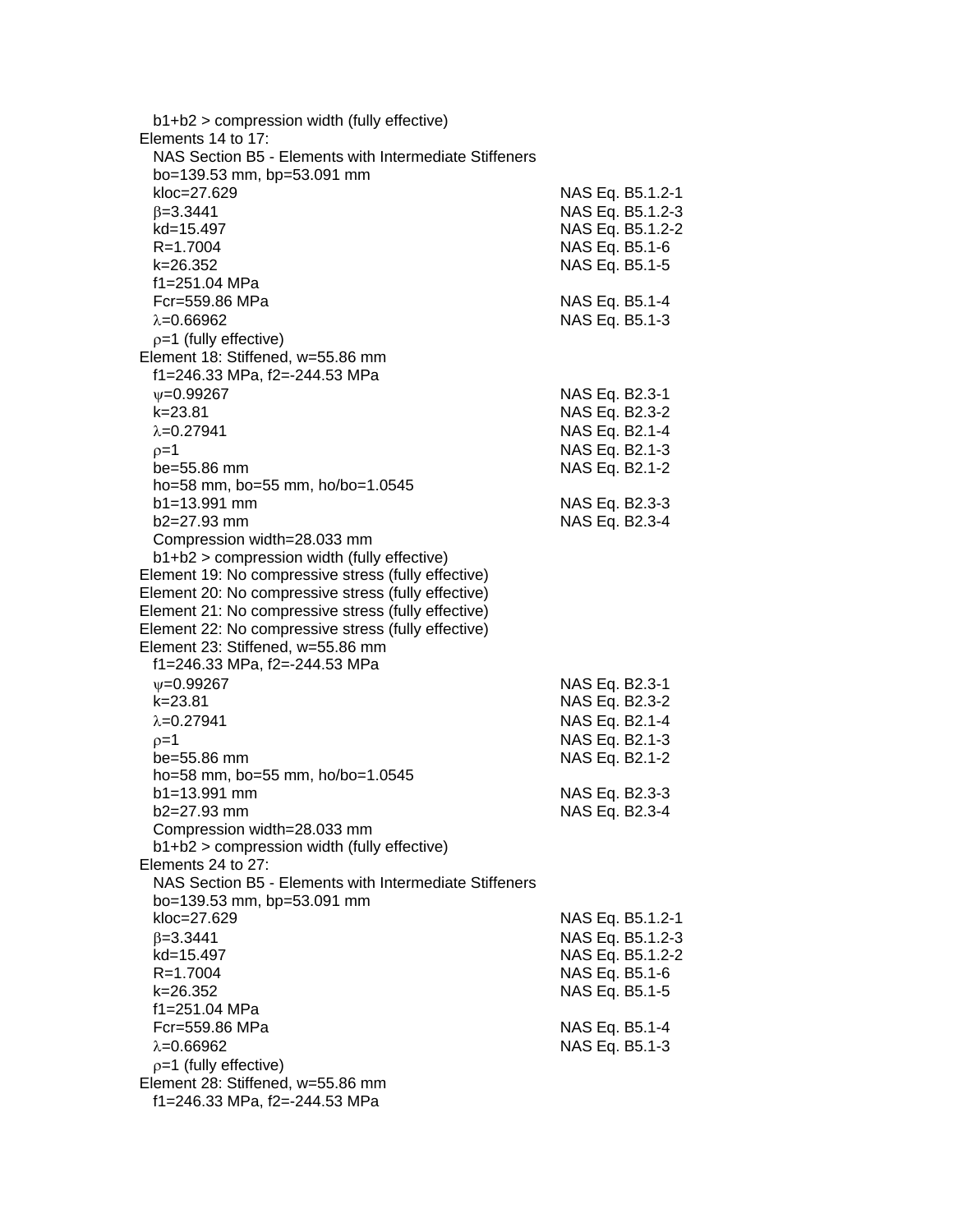| $\nu = 0.99267$                                     | NAS Eq. B2.3-1   |
|-----------------------------------------------------|------------------|
| k=23.81                                             | NAS Eq. B2.3-2   |
| $\lambda = 0.27941$                                 | NAS Eq. B2.1-4   |
| $p=1$                                               | NAS Eq. B2.1-3   |
| be=55.86 mm                                         | NAS Eq. B2.1-2   |
| ho=58 mm, bo=55 mm, ho/bo=1.0545                    |                  |
| b1=13.991 mm                                        | NAS Eq. B2.3-3   |
| b2=27.93 mm                                         | NAS Eq. B2.3-4   |
| Compression width=28.033 mm                         |                  |
| b1+b2 > compression width (fully effective)         |                  |
| Element 29: No compressive stress (fully effective) |                  |
| Element 30: No compressive stress (fully effective) |                  |
| Element 32: No compressive stress (fully effective) |                  |
| Element 31: No compressive stress (fully effective) |                  |
|                                                     |                  |
| Center of gravity shift: $y=0$ mm                   |                  |
| Sxe=28177 mm^3, Fy=344.74 MPa                       |                  |
| Mnx=9.7135 kN-m                                     | NAS Eq. C3.1.1-1 |
| $\Omega$ b=1.67, $\phi$ b=0.9                       |                  |
|                                                     |                  |
| Negative Flexural Strength about X-axis             |                  |
| Effective width calculations for part 1: MSDECK     |                  |
| Element 1: Unstiffened, w=13.828 mm                 |                  |
| f1=249.61 MPa, f2=123.71 MPa                        |                  |
| $V = 0.49563$                                       | NAS Eq. B3.2-1   |
| k=0.6917                                            | NAS Eq. B3.2-2   |
|                                                     | NAS Eq. B2.1-4   |
| $\lambda = 0.4085$                                  |                  |
| $\lambda$ <0.673 (fully effective)                  | NAS Eq. B2.1-1   |
| Element 2: Check for lip stiffener reduction        |                  |
| $S = 36.154$                                        | NAS Eq. B4-7     |
| la=699.04 mm^4                                      | NAS Eq. B4-8     |
| $ls = 311.4$ mm $\frac{1}{4}$                       |                  |
| ds=6.16 mm (lip ineffective width=7.6681 mm)        | NAS Eq. B4-6     |
| k=3.1565                                            | NAS Table B4-1   |
| Element 2: Partially stiffened, w=62.758 mm         |                  |
| f=254.94 MPa, k=3.1565                              |                  |
| $\lambda = 0.87709$                                 | NAS Eq. B2.1-4   |
| $p=0.85416$                                         | NAS Eq. B2.1-3   |
| b=53.605 mm (ineffective width=9.1528 mm)           | NAS Eq. B2.1-2   |
| b1=11.94 mm, b2=41.666 mm                           |                  |
| Element 3: Stiffened, w=55.86 mm                    |                  |
| f1=250.2 MPa, f2=-245.39 MPa                        |                  |
| $\psi = 0.98078$                                    | NAS Eq. B2.3-1   |
| k=23.505                                            | NAS Eq. B2.3-2   |
| $\lambda = 0.28341$                                 | NAS Eq. B2.1-4   |
| $p=1$                                               | NAS Eq. B2.1-3   |
| be=55.86 mm                                         | NAS Eq. B2.1-2   |
| ho=58 mm, bo=65 mm, ho/bo=0.89231                   |                  |
| $b1 = 14.032$ mm                                    | NAS Eq. B2.3-3   |
| b2=27.93 mm                                         | NAS Eq. B2.3-4   |
| Compression width=28.201 mm                         |                  |
| b1+b2 > compression width (fully effective)         |                  |
| Element 4: No compressive stress (fully effective)  |                  |
| Element 5: No compressive stress (fully effective)  |                  |
| Element 6: No compressive stress (fully effective)  |                  |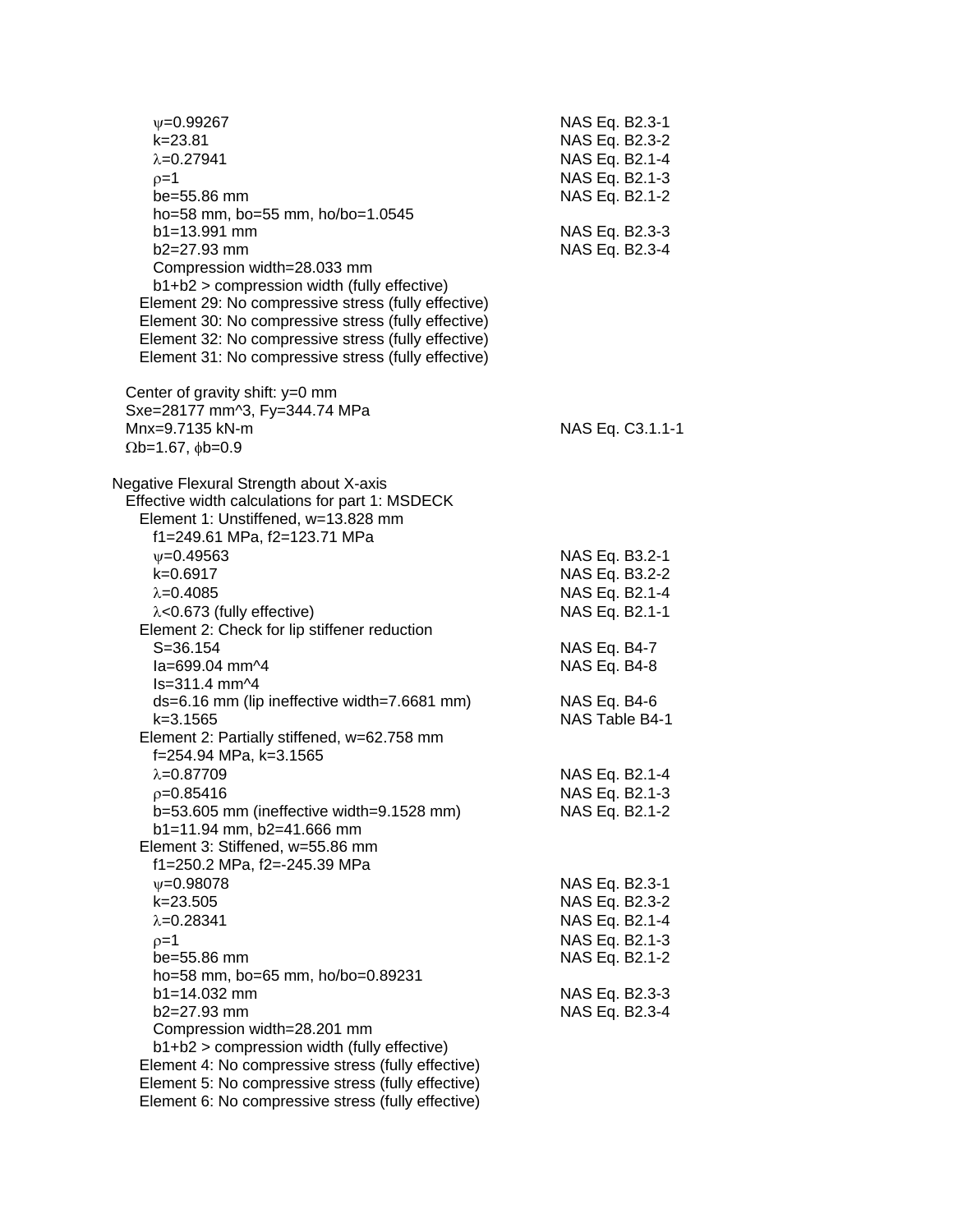| Element 7: No compressive stress (fully effective)<br>Element 8: Stiffened, w=55.86 mm<br>f1=250.2 MPa, f2=-245.39 MPa |                |                  |
|------------------------------------------------------------------------------------------------------------------------|----------------|------------------|
| $\nu = 0.98078$                                                                                                        | NAS Eq. B2.3-1 |                  |
| $k = 23.505$                                                                                                           | NAS Eq. B2.3-2 |                  |
| $\lambda = 0.28341$                                                                                                    | NAS Eq. B2.1-4 |                  |
| $p=1$                                                                                                                  | NAS Eq. B2.1-3 |                  |
| be=55.86 mm                                                                                                            | NAS Eq. B2.1-2 |                  |
| ho=58 mm, bo=55 mm, ho/bo=1.0545                                                                                       |                |                  |
| $b1 = 14.032$ mm                                                                                                       | NAS Eq. B2.3-3 |                  |
| $b2=27.93$ mm                                                                                                          | NAS Eq. B2.3-4 |                  |
| Compression width=28.201 mm                                                                                            |                |                  |
| b1+b2 > compression width (fully effective)                                                                            |                |                  |
| Elements 9 to 12:                                                                                                      |                |                  |
| NAS Section B5 - Elements with Intermediate Stiffeners                                                                 |                |                  |
| bo=139.53 mm, bp=53.091 mm                                                                                             |                |                  |
| kloc=27.629                                                                                                            |                | NAS Eq. B5.1.2-1 |
| $\beta = 3.3441$                                                                                                       |                | NAS Eq. B5.1.2-3 |
| kd=15.497                                                                                                              |                | NAS Eq. B5.1.2-2 |
| R=1.7004                                                                                                               |                | NAS Eq. B5.1-6   |
| k=26.352                                                                                                               | NAS Eq. B5.1-5 |                  |
| f1=254.94 MPa<br>Fcr=559.86 MPa                                                                                        |                |                  |
| $\lambda = 0.67481$                                                                                                    | NAS Eq. B5.1-4 |                  |
|                                                                                                                        | NAS Eq. B5.1-3 |                  |
| $p=0.99877$<br>$be = 145.93$ mm                                                                                        | NAS Eq. B5.1-2 |                  |
| Element 13: Stiffened, w=55.86 mm                                                                                      | NAS Eq. B5.1-1 |                  |
| f1=250.2 MPa, f2=-245.39 MPa                                                                                           |                |                  |
| $\psi = 0.98078$                                                                                                       | NAS Eq. B2.3-1 |                  |
| $k = 23.505$                                                                                                           | NAS Eq. B2.3-2 |                  |
| $\lambda = 0.28341$                                                                                                    | NAS Eq. B2.1-4 |                  |
| $p=1$                                                                                                                  | NAS Eq. B2.1-3 |                  |
| be=55.86 mm                                                                                                            | NAS Eq. B2.1-2 |                  |
| ho=58 mm, bo=55 mm, ho/bo=1.0545                                                                                       |                |                  |
| $b1 = 14.032$ mm                                                                                                       | NAS Eq. B2.3-3 |                  |
| $b2=27.93$ mm                                                                                                          | NAS Eq. B2.3-4 |                  |
| Compression width=28.201 mm                                                                                            |                |                  |
| b1+b2 > compression width (fully effective)                                                                            |                |                  |
| Element 14: No compressive stress (fully effective)                                                                    |                |                  |
| Element 15: No compressive stress (fully effective)                                                                    |                |                  |
| Element 16: No compressive stress (fully effective)                                                                    |                |                  |
| Element 17: No compressive stress (fully effective)                                                                    |                |                  |
| Element 18: Stiffened, w=55.86 mm                                                                                      |                |                  |
| f1=250.2 MPa, f2=-245.39 MPa                                                                                           |                |                  |
| $\psi = 0.98078$                                                                                                       | NAS Eq. B2.3-1 |                  |
| $k = 23.505$                                                                                                           | NAS Eq. B2.3-2 |                  |
| $\lambda = 0.28341$                                                                                                    | NAS Eq. B2.1-4 |                  |
| $p=1$                                                                                                                  | NAS Eq. B2.1-3 |                  |
| be=55.86 mm                                                                                                            | NAS Eq. B2.1-2 |                  |
| ho=58 mm, bo=55 mm, ho/bo=1.0545                                                                                       |                |                  |
| $b1 = 14.032$ mm                                                                                                       | NAS Eq. B2.3-3 |                  |
| b2=27.93 mm                                                                                                            | NAS Eq. B2.3-4 |                  |
| Compression width=28.201 mm                                                                                            |                |                  |
| b1+b2 > compression width (fully effective)                                                                            |                |                  |
| Elements 19 to 22:                                                                                                     |                |                  |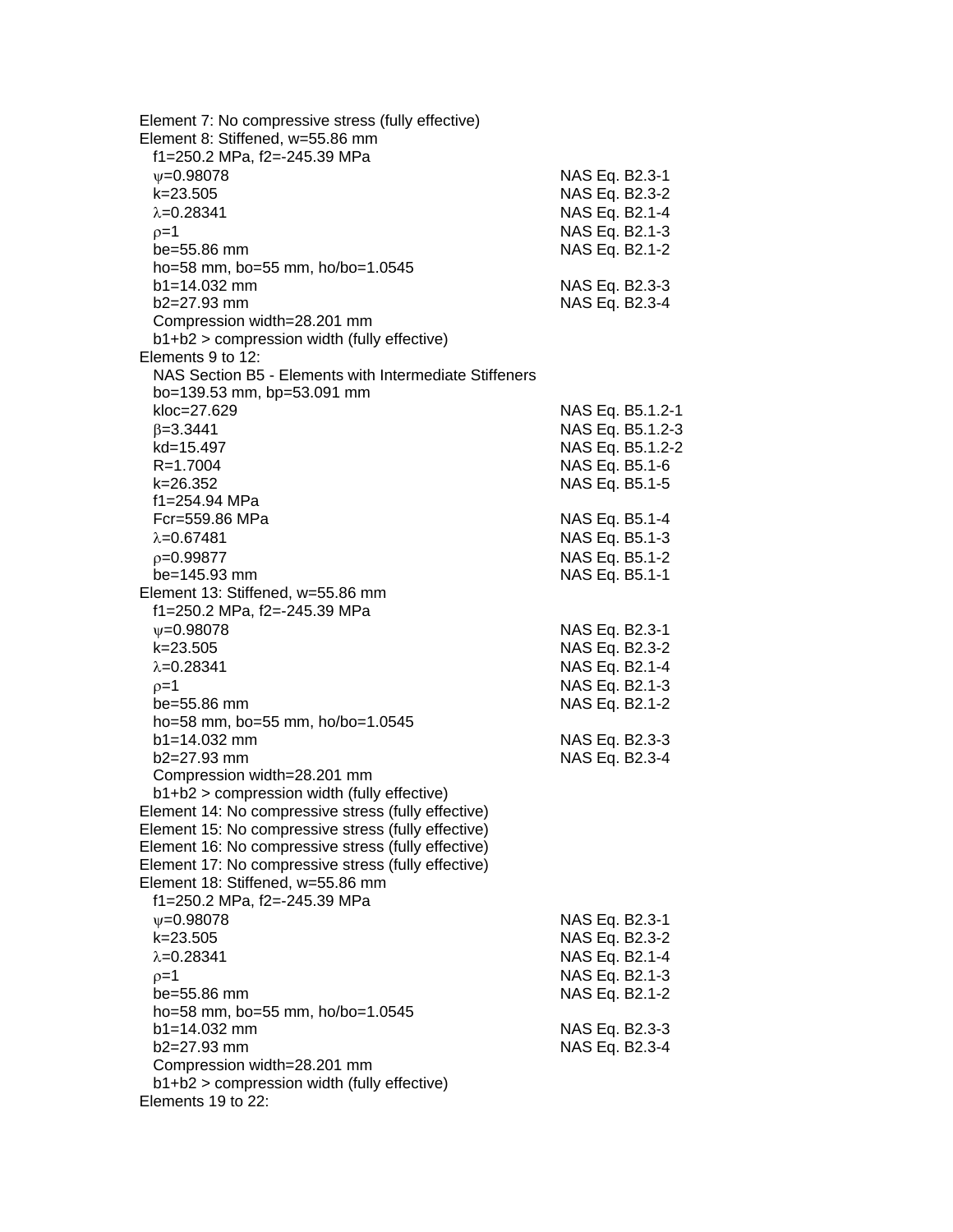| NAS Section B5 - Elements with Intermediate Stiffeners |                  |
|--------------------------------------------------------|------------------|
| bo=139.53 mm, bp=53.091 mm                             |                  |
| kloc=27.629                                            | NAS Eq. B5.1.2-1 |
| $\beta = 3.3441$                                       | NAS Eq. B5.1.2-3 |
| kd=15.497                                              | NAS Eq. B5.1.2-2 |
| R=1.7004                                               | NAS Eq. B5.1-6   |
| k=26.352                                               | NAS Eq. B5.1-5   |
| f1=254.94 MPa                                          |                  |
| Fcr=559.86 MPa                                         | NAS Eq. B5.1-4   |
| $\lambda = 0.67481$                                    | NAS Eq. B5.1-3   |
| $p=0.99877$                                            | NAS Eq. B5.1-2   |
| be=145.93 mm                                           | NAS Eq. B5.1-1   |
| Element 23: Stiffened, w=55.86 mm                      |                  |
|                                                        |                  |
| f1=250.2 MPa, f2=-245.39 MPa                           |                  |
| $\psi = 0.98078$                                       | NAS Eq. B2.3-1   |
| $k = 23.505$                                           | NAS Eq. B2.3-2   |
| $\lambda = 0.28341$                                    | NAS Eq. B2.1-4   |
| $p=1$                                                  | NAS Eq. B2.1-3   |
| be=55.86 mm                                            | NAS Eq. B2.1-2   |
| ho=58 mm, bo=55 mm, ho/bo=1.0545                       |                  |
| $b1 = 14.032$ mm                                       | NAS Eq. B2.3-3   |
| $b2=27.93$ mm                                          | NAS Eq. B2.3-4   |
| Compression width=28.201 mm                            |                  |
| b1+b2 > compression width (fully effective)            |                  |
| Element 24: No compressive stress (fully effective)    |                  |
| Element 25: No compressive stress (fully effective)    |                  |
| Element 26: No compressive stress (fully effective)    |                  |
| Element 27: No compressive stress (fully effective)    |                  |
| Element 28: Stiffened, w=55.86 mm                      |                  |
| f1=250.2 MPa, f2=-245.39 MPa                           |                  |
| $\nu = 0.98078$                                        | NAS Eq. B2.3-1   |
| k=23.505                                               | NAS Eq. B2.3-2   |
| $\lambda = 0.28341$                                    | NAS Eq. B2.1-4   |
| $p=1$                                                  | NAS Eq. B2.1-3   |
| be=55.86 mm                                            | NAS Eq. B2.1-2   |
| ho=58 mm, bo=62 mm, ho/bo=0.93548                      |                  |
| $b1 = 14.032$ mm                                       | NAS Eq. B2.3-3   |
| b2=27.93 mm                                            | NAS Eq. B2.3-4   |
| Compression width=28.201 mm                            |                  |
| b1+b2 > compression width (fully effective)            |                  |
| Element 29: Stiffened, w=59.86 mm                      |                  |
| f1=254.94 MPa, f2=254.94 MPa                           |                  |
|                                                        | NAS Eq. B2.3-1   |
| $\nu = 1$<br>$k=4$                                     | NAS Eq. B2.3-8   |
|                                                        |                  |
| $\lambda = 0.74316$                                    | NAS Eq. B2.1-4   |
| $p=0.94726$                                            | NAS Eq. B2.1-3   |
| be=56.703 mm                                           | NAS Eq. B2.1-2   |
| $b1 = 28.352$ mm                                       | NAS Eq. B2.3-9   |
| $b2 = 28.352$ mm                                       | NAS Eq. B2.3-10  |
| Ineffective width=3.157 mm                             |                  |
| Element 30: Stiffened, w=8.7093 mm                     |                  |
| f1=250.2 MPa, f2=172.93 MPa                            |                  |
| $V = 0.69117$                                          | NAS Eq. B2.3-1   |
| k=4.6766                                               | NAS Eq. B2.3-8   |
| $\lambda = 0.099064$                                   | NAS Eq. B2.1-4   |
|                                                        |                  |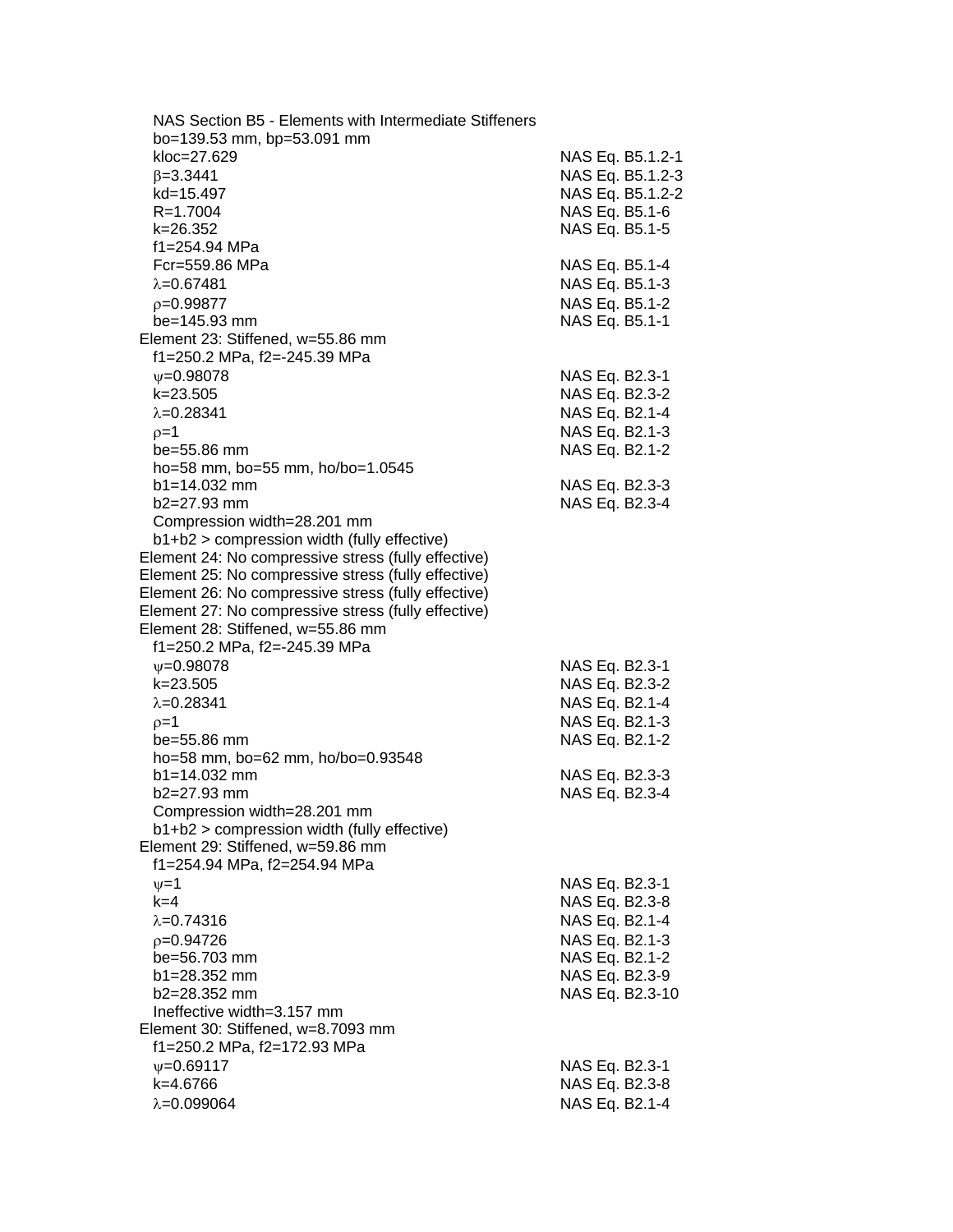| $p=1$<br>be=8.7093 mm<br>$b1 = 3.7722$ mm<br>b2=4.9372 mm<br>b1+b2 > compression width (fully effective)<br>Element 32: Unstiffened, w=14.68 mm                                                                                                                                                                                                                                                                                                                                                                                                                                                                                                                                                                                                                                                                                                                                                                                                                                                                                                                                  | NAS Eq. B2.1-3<br>NAS Eq. B2.1-2<br>NAS Eq. B2.3-9<br>NAS Eq. B2.3-10                                                       |
|----------------------------------------------------------------------------------------------------------------------------------------------------------------------------------------------------------------------------------------------------------------------------------------------------------------------------------------------------------------------------------------------------------------------------------------------------------------------------------------------------------------------------------------------------------------------------------------------------------------------------------------------------------------------------------------------------------------------------------------------------------------------------------------------------------------------------------------------------------------------------------------------------------------------------------------------------------------------------------------------------------------------------------------------------------------------------------|-----------------------------------------------------------------------------------------------------------------------------|
| f1=298.04 MPa, f2=171.25 MPa<br>$\psi = 0.57458$<br>k=0.47245<br>$\lambda = 0.57338$<br>$\lambda$ <0.673 (fully effective)<br>Element 31: Check for lip stiffener reduction<br>$S = 44.113$                                                                                                                                                                                                                                                                                                                                                                                                                                                                                                                                                                                                                                                                                                                                                                                                                                                                                      | NAS Eq. B3.2-1<br>NAS Eq. B3.2-3<br>NAS Eq. B2.1-4<br>NAS Eq. B2.1-1<br>NAS Eq. B4-7                                        |
| $w/t < 0.328S$ (no lip reduction)<br>Element 31: Stiffened, w=9.0837e-6 mm<br>f1=171.25 MPa, f2=171.25 MPa<br>$\nu = 1$<br>$k=4$<br>$\lambda = 9.2428e-8$<br>$p=1$<br>be=9.0837e-6 mm<br>b1=4.5419e-6 mm<br>$b2=4.5419e-6$ mm<br>b1+b2 > compression width (fully effective)                                                                                                                                                                                                                                                                                                                                                                                                                                                                                                                                                                                                                                                                                                                                                                                                     | NAS Eq. B2.3-1<br>NAS Eq. B2.3-8<br>NAS Eq. B2.1-4<br>NAS Eq. B2.1-3<br>NAS Eq. B2.1-2<br>NAS Eq. B2.3-9<br>NAS Eq. B2.3-10 |
| Center of gravity shift: y=0.38049 mm<br>Sxe=28003 mm^3, Fy=344.74 MPa<br>Mnx=9.6537 kN-m<br>$\Omega$ b=1.67, $\phi$ b=0.9                                                                                                                                                                                                                                                                                                                                                                                                                                                                                                                                                                                                                                                                                                                                                                                                                                                                                                                                                       | NAS Eq. C3.1.1-1                                                                                                            |
| Positive Flexural Strength about Y-axis<br>Effective width calculations for part 1: MSDECK<br>Element 1: No compressive stress (fully effective)<br>Element 2: No compressive stress (fully effective)<br>Element 3: No compressive stress (fully effective)<br>Element 4: No compressive stress (fully effective)<br>Element 5: No compressive stress (fully effective)<br>Element 6: No compressive stress (fully effective)<br>Element 7: No compressive stress (fully effective)<br>Element 8: No compressive stress (fully effective)<br>Element 9: No compressive stress (fully effective)<br>Element 10: No compressive stress (fully effective)<br>Element 11: No compressive stress (fully effective)<br>Element 12: No compressive stress (fully effective)<br>Element 13: No compressive stress (fully effective)<br>Element 14: No compressive stress (fully effective)<br>Element 15: No compressive stress (fully effective)<br>Element 16: Stiffened, w=3.1793e-5 mm<br>f1=10.036 MPa, f2=10.036 MPa<br>$v = 1$<br>$k = 3.3567$<br>$\lambda = 8.5492e-8$<br>$p=1$ | NAS Eq. B2.3-1<br>NAS Eq. B2.3-8<br>NAS Eq. B2.1-4<br>NAS Eq. B2.1-3                                                        |
| be=3.1793e-5 mm<br>b1=1.5897e-5 mm                                                                                                                                                                                                                                                                                                                                                                                                                                                                                                                                                                                                                                                                                                                                                                                                                                                                                                                                                                                                                                               | NAS Eq. B2.1-2<br>NAS Eq. B2.3-9                                                                                            |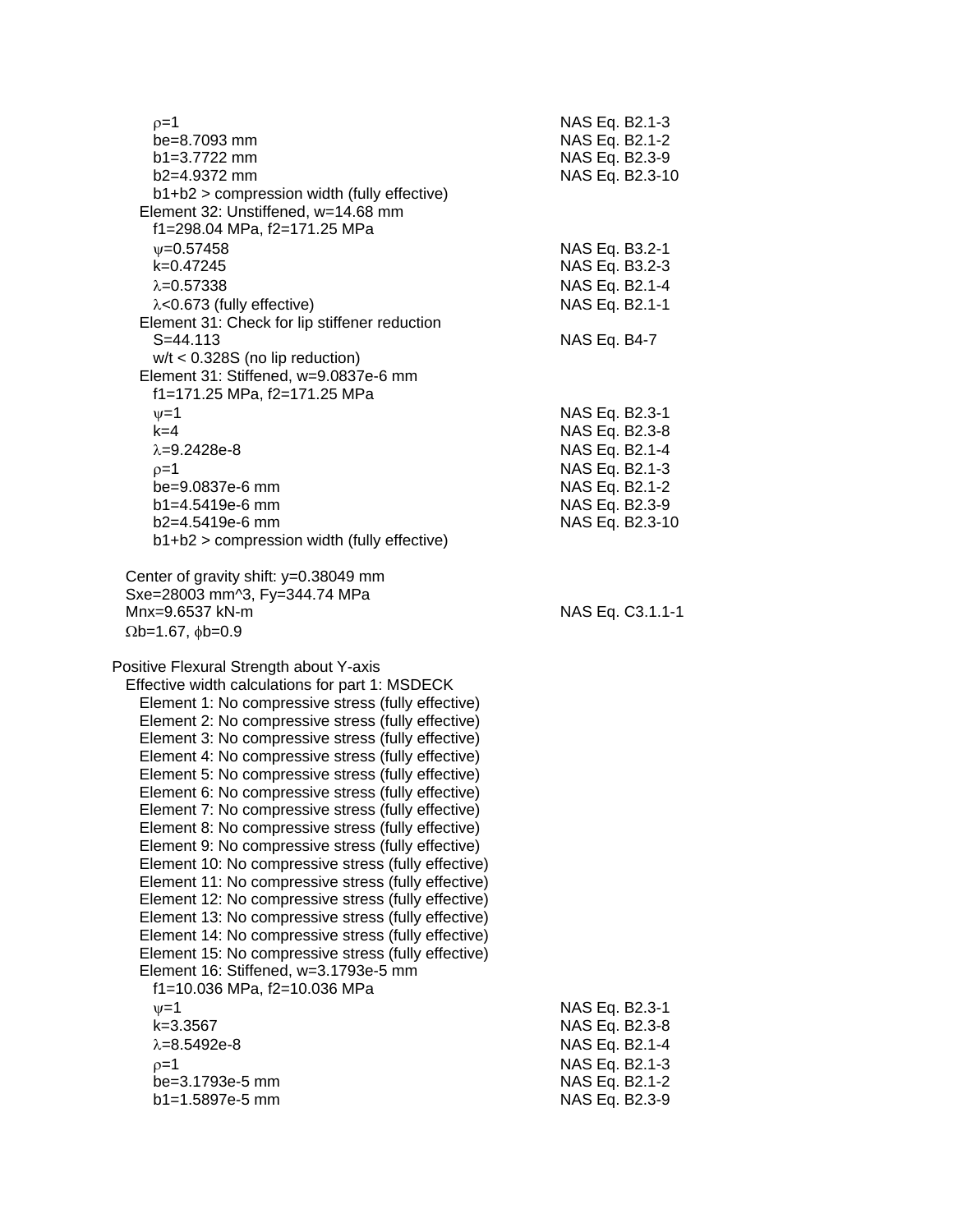| b2=1.5897e-5 mm                               | NAS Eq. B2.3-10 |
|-----------------------------------------------|-----------------|
| b1+b2 > compression width (fully effective)   |                 |
| Element 17: Stiffened, w=53.091 mm            |                 |
| f1=48.581 MPa, f2=10.495 MPa                  |                 |
| $\psi = 0.21603$                              | NAS Eq. B2.3-1  |
| $k = 6.5316$                                  | NAS Eq. B2.3-8  |
| $\lambda = 0.22516$                           | NAS Eq. B2.1-4  |
| $p=1$                                         | NAS Eq. B2.1-3  |
| be=53.091 mm                                  | NAS Eq. B2.1-2  |
| $b1 = 19.07$ mm                               | NAS Eq. B2.3-9  |
| b2=34.02 mm                                   | NAS Eq. B2.3-10 |
| b1+b2 > compression width (fully effective)   |                 |
| Element 18: Stiffened, w=55.86 mm             |                 |
| f1=62.136 MPa, f2=49.089 MPa                  |                 |
| $\psi = 0.79003$                              | NAS Eq. B2.3-1  |
| k=4.4384                                      | NAS Eq. B2.3-8  |
| $\lambda = 0.32502$                           | NAS Eq. B2.1-4  |
| $p=1$                                         | NAS Eq. B2.1-3  |
| be=55.86 mm                                   | NAS Eq. B2.1-2  |
| $b1 = 25.276$ mm                              | NAS Eq. B2.3-9  |
| b2=30.584 mm                                  | NAS Eq. B2.3-10 |
| $b1+b2$ > compression width (fully effective) |                 |
| Element 19: Stiffened, w=53.091 mm            |                 |
| f1=100.73 MPa, f2=62.644 MPa                  |                 |
| $V = 0.6219$                                  | NAS Eq. B2.3-1  |
| $k=4.8643$                                    | NAS Eq. B2.3-8  |
| $\lambda = 0.3757$                            | NAS Eq. B2.1-4  |
| $p=1$                                         | NAS Eq. B2.1-3  |
| be=53.091 mm                                  | NAS Eq. B2.1-2  |
| b1=22.325 mm                                  | NAS Eq. B2.3-9  |
| b2=30.766 mm                                  | NAS Eq. B2.3-10 |
| b1+b2 > compression width (fully effective)   |                 |
| Element 20: Stiffened, w=3.1793e-5 mm         |                 |
| f1=101.19 MPa, f2=101.19 MPa                  |                 |
| $\nu = 1$                                     | NAS Eq. B2.3-1  |
| k=3.3567                                      | NAS Eq. B2.3-8  |
| $\lambda = 2.7146e - 7$                       | NAS Eq. B2.1-4  |
| $p=1$                                         | NAS Eq. B2.1-3  |
| be=3.1793e-5 mm                               | NAS Eq. B2.1-2  |
| b1=1.5897e-5 mm                               | NAS Eq. B2.3-9  |
| b2=1.5897e-5 mm                               | NAS Eq. B2.3-10 |
| b1+b2 > compression width (fully effective)   |                 |
| Element 21: Stiffened, w=3.1793e-5 mm         |                 |
| f1=124.2 MPa, f2=124.2 MPa                    |                 |
|                                               |                 |
| $\nu = 1$                                     | NAS Eq. B2.3-1  |
| k=3.3567                                      | NAS Eq. B2.3-8  |
| $\lambda = 3.0074e-7$                         | NAS Eq. B2.1-4  |
| $p=1$                                         | NAS Eq. B2.1-3  |
| be=3.1793e-5 mm                               | NAS Eq. B2.1-2  |
| b1=1.5897e-5 mm                               | NAS Eq. B2.3-9  |
| b2=1.5897e-5 mm                               | NAS Eq. B2.3-10 |
| b1+b2 > compression width (fully effective)   |                 |
| Element 22: Stiffened, w=53.091 mm            |                 |
| f1=162.74 MPa, f2=124.65 MPa                  |                 |
| $v = 0.76597$                                 | NAS Eq. B2.3-1  |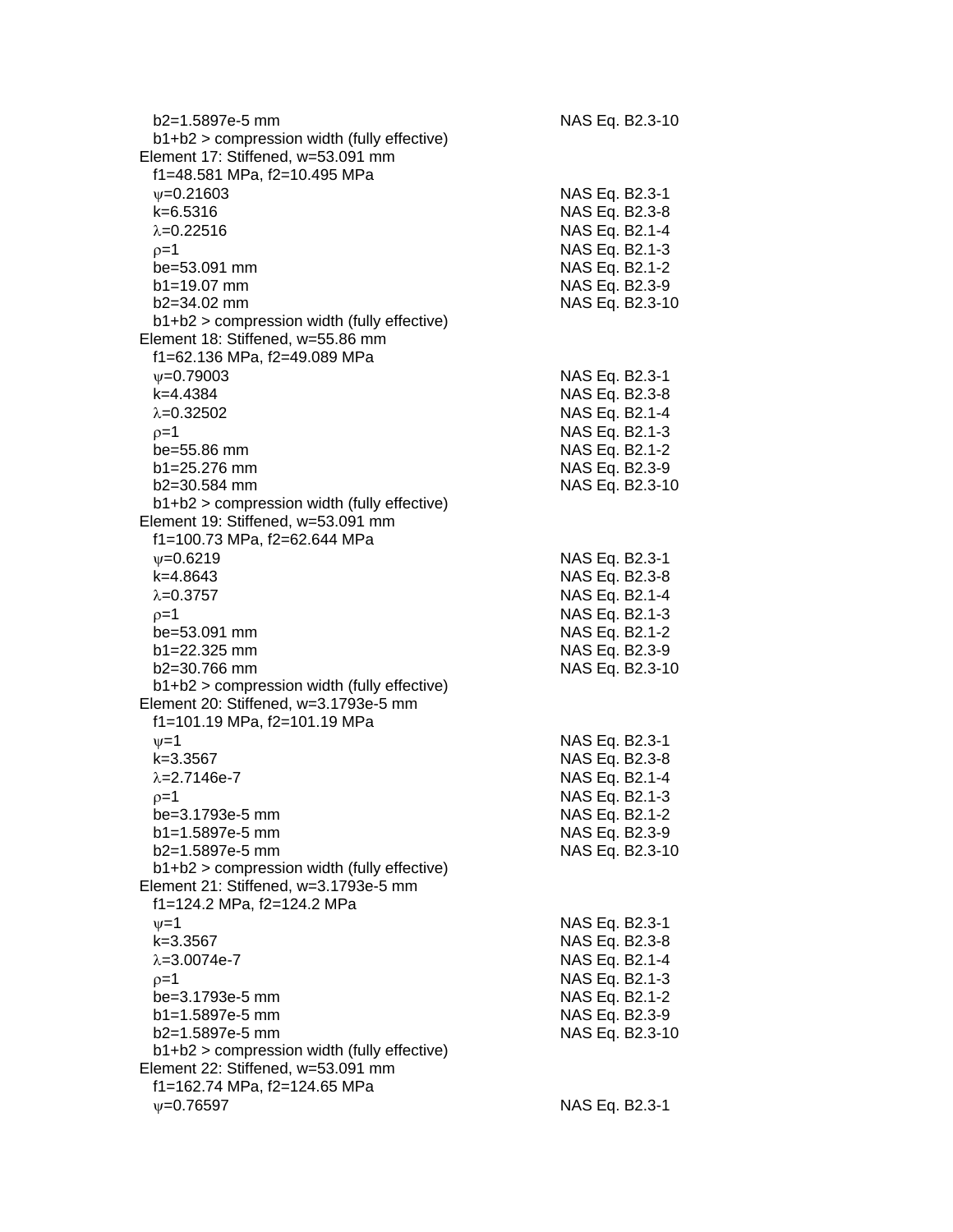| k=4.4937<br>$\lambda = 0.49684$                                                  | NAS Eq. B2.3-8<br>NAS Eq. B2.1-4  |
|----------------------------------------------------------------------------------|-----------------------------------|
|                                                                                  |                                   |
| $0 = 1$                                                                          | NAS Eq. B2.1-3                    |
| be=53.091 mm                                                                     | NAS Eq. B2.1-2                    |
| $b1 = 23.764$ mm                                                                 | NAS Eq. B2.3-9<br>NAS Eq. B2.3-10 |
| b2=29.326 mm                                                                     |                                   |
| b1+b2 > compression width (fully effective)<br>Element 23: Stiffened, w=55.86 mm |                                   |
| f1=176.29 MPa, f2=163.25 MPa                                                     |                                   |
| $V = 0.926$                                                                      |                                   |
| k=4.1488                                                                         | NAS Eq. B2.3-1                    |
|                                                                                  | NAS Eq. B2.3-8                    |
| $\lambda = 0.56626$                                                              | NAS Eq. B2.1-4                    |
| $p=1$                                                                            | NAS Eq. B2.1-3                    |
| be=55.86 mm                                                                      | NAS Eq. B2.1-2                    |
| $b1 = 26.933$ mm<br>$b2 = 28.927$ mm                                             | NAS Eq. B2.3-9                    |
|                                                                                  | NAS Eq. B2.3-10                   |
| $b1+b2$ > compression width (fully effective)<br>Elements 24 to 27:              |                                   |
| NAS Section B5 - Elements with Intermediate Stiffeners                           |                                   |
| bo=139.53 mm, bp=53.091 mm                                                       |                                   |
| kloc=27.629                                                                      | NAS Eq. B5.1.2-1                  |
| $\beta = 3.3441$                                                                 | NAS Eq. B5.1.2-3                  |
| kd=15.497                                                                        | NAS Eq. B5.1.2-2                  |
| R=1.7004                                                                         | NAS Eq. B5.1-6                    |
| k=26.352                                                                         | NAS Eq. B5.1-5                    |
| f1=226.85 MPa                                                                    |                                   |
| Fcr=559.86 MPa                                                                   | NAS Eq. B5.1-4                    |
| $\lambda = 0.63655$                                                              | NAS Eq. B5.1-3                    |
| $p=1$ (fully effective)                                                          |                                   |
| Element 28: Stiffened, w=55.86 mm                                                |                                   |
| f1=290.45 MPa, f2=277.41 MPa                                                     |                                   |
| $\psi = 0.95508$                                                                 | NAS Eq. B2.3-1                    |
| $k = 4.09$                                                                       | NAS Eq. B2.3-8                    |
| $\lambda = 0.73203$                                                              | NAS Eq. B2.1-4                    |
| $p=0.95551$                                                                      | NAS Eq. B2.1-3                    |
| be=53.375 mm                                                                     | NAS Eq. B2.1-2                    |
| $b1 = 26.101$ mm                                                                 | NAS Eq. B2.3-9                    |
| b2=27.274 mm                                                                     | NAS Eq. B2.3-10                   |
| Ineffective width=2.4851 mm                                                      |                                   |
| Element 29: Stiffened, w=59.86 mm                                                |                                   |
| f1=333.9 MPa, f2=290.96 MPa                                                      |                                   |
| $\psi = 0.87139$                                                                 | NAS Eq. B2.3-1                    |
| $k=4.2615$                                                                       | NAS Eq. B2.3-8                    |
| $\lambda = 0.82399$                                                              | NAS Eq. B2.1-4                    |
| $p=0.88958$                                                                      | NAS Eq. B2.1-3                    |
| be=53.25 mm                                                                      | NAS Eq. B2.1-2                    |
| b1=25.017 mm                                                                     | NAS Eq. B2.3-9                    |
| $b2 = 28.234$ mm                                                                 | NAS Eq. B2.3-10                   |
| Ineffective width=6.6097 mm                                                      |                                   |
| Element 30: Stiffened, w=8.7093 mm                                               |                                   |
| f1=336.45 MPa, f2=334.41 MPa                                                     |                                   |
| $\nu = 0.99395$                                                                  | NAS Eq. B2.3-1                    |
| k=4.0121                                                                         | NAS Eq. B2.3-8                    |
| $\lambda = 0.12403$                                                              | NAS Eq. B2.1-4                    |
| $p=1$                                                                            | NAS Eq. B2.1-3                    |
|                                                                                  |                                   |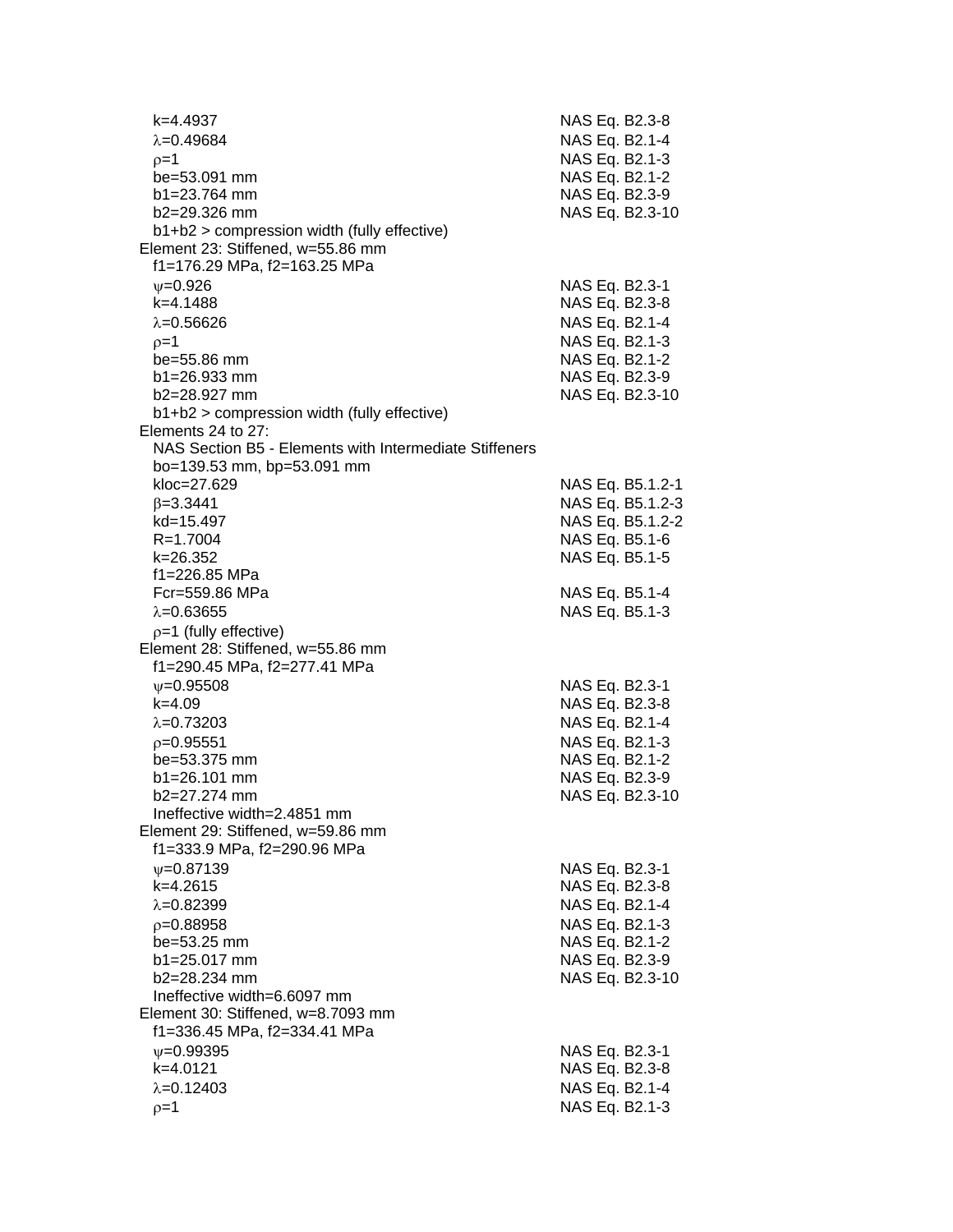| be=8.7093 mm<br>$b1 = 4.3416$ mm<br>$b2=4.3678$ mm                                                                 | NAS Eq. B2.1-2<br>NAS Eq. B2.3-9<br>NAS Eq. B2.3-10 |
|--------------------------------------------------------------------------------------------------------------------|-----------------------------------------------------|
| b1+b2 > compression width (fully effective)<br>Element 32: Unstiffened, w=14.68 mm<br>f1=344.24 MPa, f2=340.13 MPa |                                                     |
| $\nu = 0.98805$                                                                                                    | NAS Eq. B3.2-1                                      |
| k=0.43085                                                                                                          | NAS Eq. B3.2-3                                      |
| $\lambda = 0.64528$                                                                                                | NAS Eq. B2.1-4                                      |
| $\lambda$ <0.673 (fully effective)                                                                                 | NAS Eq. B2.1-1                                      |
| Element 31: Check for lip stiffener reduction                                                                      |                                                     |
| $S = 31.301$                                                                                                       | NAS Eq. B4-7                                        |
| $w/t < 0.328S$ (no lip reduction)<br>Element 31: Stiffened, w=9.0837e-6 mm                                         |                                                     |
| f1=340.13 MPa, f2=340.13 MPa                                                                                       |                                                     |
| $\nu = 1$                                                                                                          | NAS Eq. B2.3-1                                      |
| $k=4$                                                                                                              | NAS Eq. B2.3-8                                      |
| $\lambda = 1.3026e - 7$                                                                                            | NAS Eq. B2.1-4                                      |
| $p=1$                                                                                                              | NAS Eq. B2.1-3                                      |
| be=9.0837e-6 mm                                                                                                    | NAS Eq. B2.1-2                                      |
| b1=4.5419e-6 mm                                                                                                    | NAS Eq. B2.3-9                                      |
| $b2=4.5419e-6$ mm                                                                                                  | NAS Eq. B2.3-10                                     |
| b1+b2 > compression width (fully effective)                                                                        |                                                     |
| Center of gravity shift: x=-3.1111 mm<br>Sye=299420 mm^3, Fy=344.74 MPa                                            |                                                     |
| Mny=103.22 kN-m                                                                                                    | NAS Eq. C3.1.1-1                                    |
| $\Omega$ b=1.67, $\phi$ b=0.9                                                                                      |                                                     |
|                                                                                                                    |                                                     |
| Negative Flexural Strength about Y-axis                                                                            |                                                     |
| Effective width calculations for part 1: MSDECK                                                                    |                                                     |
| Element 1: Unstiffened, w=13.828 mm                                                                                |                                                     |
| f1=344.23 MPa, f2=341.87 MPa                                                                                       |                                                     |
| $\psi = 0.99317$<br>k=0.43048                                                                                      | NAS Eq. B3.2-1                                      |
| $\lambda = 0.60808$                                                                                                | NAS Eq. B3.2-3                                      |
| $\lambda$ <0.673 (fully effective)                                                                                 | NAS Eq. B2.1-4<br>NAS Eq. B2.1-1                    |
| Element 2: Check for lip stiffener reduction                                                                       |                                                     |
| S=31.244                                                                                                           | NAS Eq. B4-7                                        |
| $1a = 804.91$ mm <sup><math>\Delta</math>4</sup>                                                                   | NAS Eq. B4-8                                        |
| ls=311.4 mm^4                                                                                                      |                                                     |
| ds=5.3498 mm (lip ineffective width=8.4783 mm)                                                                     | NAS Eq. B4-6                                        |
| $k = 3.0313$                                                                                                       | NAS Table B4-1                                      |
| Element 2: Partially stiffened, w=62.758 mm                                                                        |                                                     |
| f=341.36 MPa, k=3.0313                                                                                             |                                                     |
| $\lambda = 1.0357$                                                                                                 | NAS Eq. B2.1-4                                      |
| $p=0.76046$                                                                                                        | NAS Eq. B2.1-3                                      |
| b=47.725 mm (ineffective width=15.033 mm)<br>b1=9.2319 mm, b2=38.493 mm                                            | NAS Eq. B2.1-2                                      |
| Element 3: Stiffened, w=55.86 mm                                                                                   |                                                     |
| f1=296.73 MPa, f2=283.94 MPa                                                                                       |                                                     |
| $\nu = 0.9569$                                                                                                     | NAS Eq. B2.3-1                                      |
| k=4.0864                                                                                                           | NAS Eq. B2.3-8                                      |
| $\lambda = 0.74023$                                                                                                | NAS Eq. B2.1-4                                      |
| $p=0.94943$                                                                                                        | NAS Eq. B2.1-3                                      |
|                                                                                                                    |                                                     |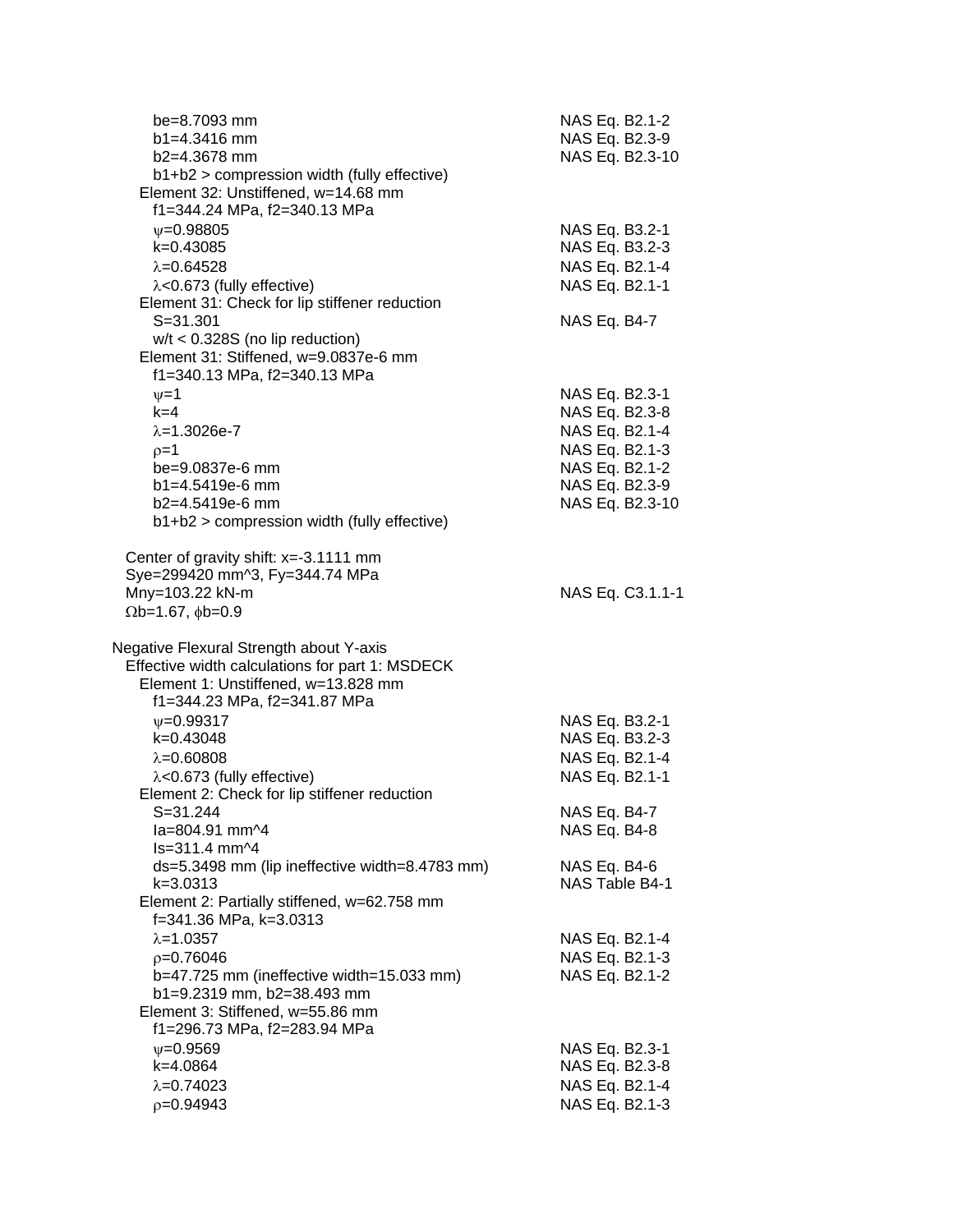| be=53.035 mm<br>$b1 = 25.958$ mm                                 | NAS Eq. B2.1-2<br>NAS Eq. B2.3-9 |
|------------------------------------------------------------------|----------------------------------|
| $b2=27.077$ mm                                                   | NAS Eq. B2.3-10                  |
| Ineffective width=2.8248 mm<br>Element 4: Stiffened, w=53.091 mm |                                  |
| f1=283.44 MPa, f2=246.1 MPa                                      |                                  |
|                                                                  |                                  |
| $\psi = 0.86827$<br>$k=4.268$                                    | NAS Eq. B2.3-1<br>NAS Eq. B2.3-8 |
| $\lambda = 0.6728$                                               | NAS Eq. B2.1-4                   |
| $p=1$                                                            | NAS Eq. B2.1-3                   |
| be=53.091 mm                                                     | NAS Eq. B2.1-2                   |
| $b1 = 24.905$ mm                                                 | NAS Eq. B2.3-9                   |
| $b2 = 28.186$ mm                                                 | NAS Eq. B2.3-10                  |
| $b1+b2$ > compression width (fully effective)                    |                                  |
| Element 5: Stiffened, w=3.1793e-5 mm                             |                                  |
| f1=245.65 MPa, f2=245.65 MPa                                     |                                  |
| $\nu = 1$                                                        | NAS Eq. B2.3-1                   |
| k=3.3567                                                         | NAS Eq. B2.3-8                   |
| $\lambda = 4.2295e - 7$                                          | NAS Eq. B2.1-4                   |
| $p=1$                                                            | NAS Eq. B2.1-3                   |
| be=3.1793e-5 mm                                                  | NAS Eq. B2.1-2                   |
| b1=1.5897e-5 mm                                                  | NAS Eq. B2.3-9                   |
| b2=1.5897e-5 mm                                                  | NAS Eq. B2.3-10                  |
| b1+b2 > compression width (fully effective)                      |                                  |
| Element 6: Stiffened, w=3.1793e-5 mm                             |                                  |
| f1=223.09 MPa, f2=223.09 MPa                                     |                                  |
| $v = 1$                                                          | NAS Eq. B2.3-1                   |
| k=3.3567                                                         | NAS Eq. B2.3-8                   |
| $\lambda = 4.0307e - 7$                                          | NAS Eq. B2.1-4                   |
| $p=1$                                                            | NAS Eq. B2.1-3                   |
| be=3.1793e-5 mm                                                  | NAS Eq. B2.1-2                   |
| $b1 = 1.5897e-5$ mm                                              | NAS Eq. B2.3-9                   |
| b2=1.5897e-5 mm                                                  | NAS Eq. B2.3-10                  |
| b1+b2 > compression width (fully effective)                      |                                  |
| Element 7: Stiffened, w=53.091 mm                                |                                  |
| f1=222.65 MPa, f2=185.31 MPa                                     |                                  |
| $V = 0.8323$                                                     | NAS Eq. B2.3-1                   |
| k=4.3448                                                         | NAS Eq. B2.3-8                   |
| $\lambda = 0.591$                                                | NAS Eq. B2.1-4                   |
| $p=1$                                                            | NAS Eq. B2.1-3                   |
| be=53.091 mm                                                     | NAS Eq. B2.1-2                   |
| b1=24.492 mm                                                     | NAS Eq. B2.3-9                   |
| b2=28.599 mm                                                     | NAS Eq. B2.3-10                  |
| b1+b2 > compression width (fully effective)                      |                                  |
| Element 8: Stiffened, w=55.86 mm                                 |                                  |
| f1=184.81 MPa, f2=172.02 MPa                                     |                                  |
| $\psi = 0.93079$                                                 | NAS Eq. B2.3-1                   |
| k=4.1391                                                         | NAS Eq. B2.3-8                   |
| $\lambda = 0.58045$                                              | NAS Eq. B2.1-4                   |
| $p=1$                                                            | NAS Eq. B2.1-3                   |
| be=55.86 mm                                                      | NAS Eq. B2.1-2                   |
| b1=26.996 mm                                                     | NAS Eq. B2.3-9                   |
| b2=28.864 mm                                                     | NAS Eq. B2.3-10                  |
| $b1+b2$ > compression width (fully effective)                    |                                  |
| Elements 9 to 12:                                                |                                  |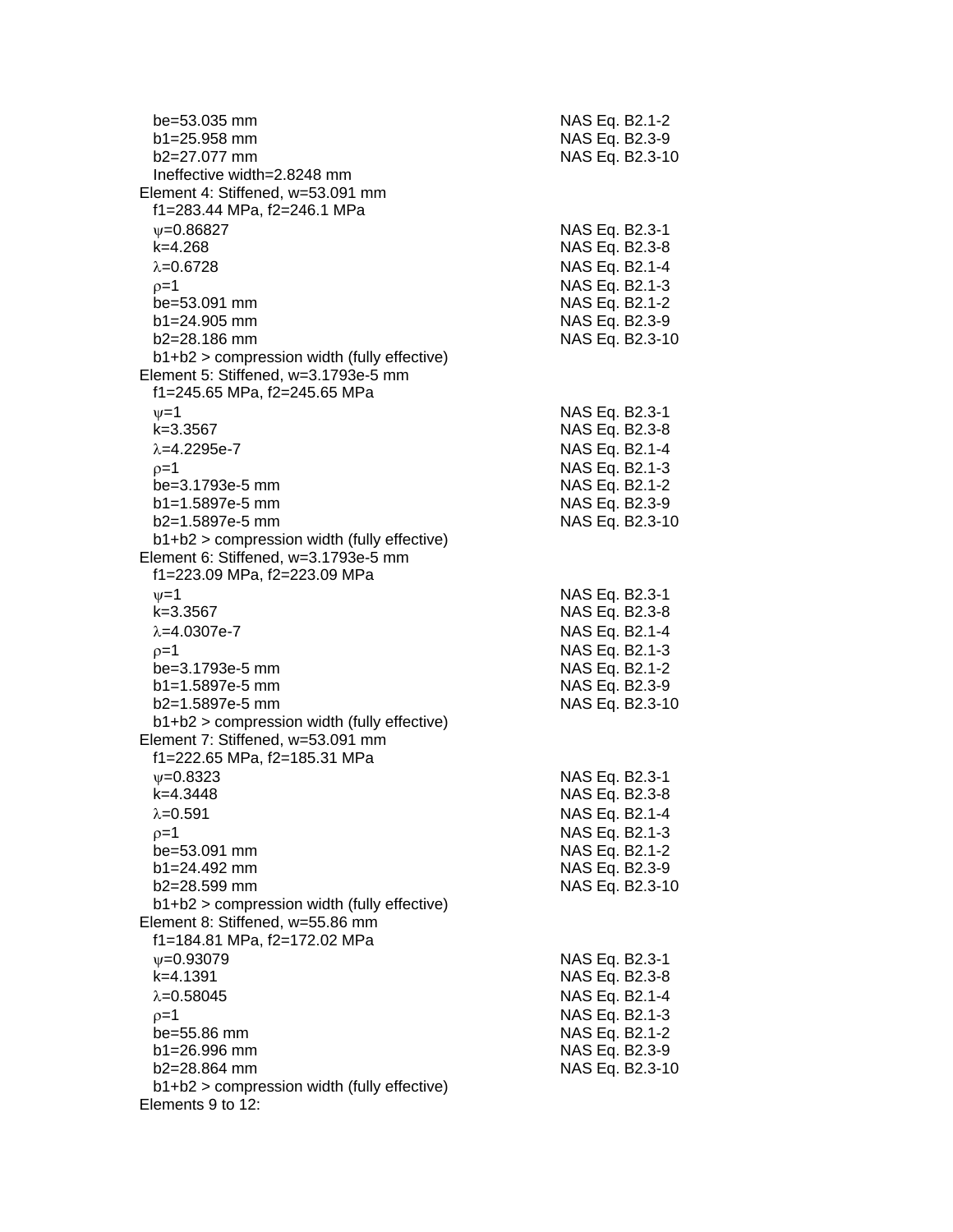| NAS Section B5 - Elements with Intermediate Stiffeners |                  |  |
|--------------------------------------------------------|------------------|--|
| bo=139.53 mm, bp=53.091 mm                             |                  |  |
| kloc=27.629                                            | NAS Eq. B5.1.2-1 |  |
| $\beta = 3.3441$                                       | NAS Eq. B5.1.2-3 |  |
| kd=15.497                                              | NAS Eq. B5.1.2-2 |  |
| R=1.7004                                               | NAS Eq. B5.1-6   |  |
| k=26.352                                               | NAS Eq. B5.1-5   |  |
| f1=122.45 MPa                                          |                  |  |
| Fcr=559.86 MPa                                         | NAS Eq. B5.1-4   |  |
| $\lambda = 0.46768$                                    | NAS Eq. B5.1-3   |  |
| $p=1$ (fully effective)                                |                  |  |
| Element 13: Stiffened, w=55.86 mm                      |                  |  |
| f1=72.89 MPa, f2=60.1 MPa                              |                  |  |
| $\psi = 0.82453$                                       | NAS Eq. B2.3-1   |  |
| $k=4.3618$                                             | NAS Eq. B2.3-8   |  |
| $\lambda = 0.35511$                                    | NAS Eq. B2.1-4   |  |
| $p=1$                                                  | NAS Eq. B2.1-3   |  |
| be=55.86 mm                                            | NAS Eq. B2.1-2   |  |
| b1=25.677 mm                                           | NAS Eq. B2.3-9   |  |
| $b2 = 30.183$ mm                                       | NAS Eq. B2.3-10  |  |
| b1+b2 > compression width (fully effective)            |                  |  |
| Element 14: Stiffened, w=53.091 mm                     |                  |  |
| f1=59.601 MPa, f2=22.263 MPa                           |                  |  |
| $\psi = 0.37354$                                       | NAS Eq. B2.3-1   |  |
| k=5.7446                                               | NAS Eq. B2.3-8   |  |
| $\lambda = 0.26593$                                    | NAS Eq. B2.1-4   |  |
| $p=1$                                                  | NAS Eq. B2.1-3   |  |
| $be = 53.091$ mm                                       | NAS Eq. B2.1-2   |  |
| $b1 = 20.214$ mm                                       | NAS Eq. B2.3-9   |  |
| $b2 = 32.877$ mm                                       | NAS Eq. B2.3-10  |  |
| $b1+b2$ > compression width (fully effective)          |                  |  |
| Element 15: Stiffened, w=3.1793e-5 mm                  |                  |  |
| f1=21.814 MPa, f2=21.814 MPa                           |                  |  |
| $\nu = 1$                                              | NAS Eq. B2.3-1   |  |
| k=3.3567                                               | NAS Eq. B2.3-8   |  |
| $\lambda = 1.2604e - 7$                                | NAS Eq. B2.1-4   |  |
| $p=1$                                                  | NAS Eq. B2.1-3   |  |
| be=3.1793e-5 mm                                        | NAS Eq. B2.1-2   |  |
| b1=1.5897e-5 mm<br>b2=1.5897e-5 mm                     | NAS Eq. B2.3-9   |  |
| b1+b2 > compression width (fully effective)            | NAS Eq. B2.3-10  |  |
| Element 16: No compressive stress (fully effective)    |                  |  |
| Element 17: No compressive stress (fully effective)    |                  |  |
| Element 18: No compressive stress (fully effective)    |                  |  |
| Element 19: No compressive stress (fully effective)    |                  |  |
| Element 20: No compressive stress (fully effective)    |                  |  |
| Element 21: No compressive stress (fully effective)    |                  |  |
| Element 22: No compressive stress (fully effective)    |                  |  |
| Element 23: No compressive stress (fully effective)    |                  |  |
| Element 24: No compressive stress (fully effective)    |                  |  |
| Element 25: No compressive stress (fully effective)    |                  |  |
| Element 26: No compressive stress (fully effective)    |                  |  |
| Element 27: No compressive stress (fully effective)    |                  |  |
| Element 28: No compressive stress (fully effective)    |                  |  |
| Element 29: No compressive stress (fully effective)    |                  |  |
|                                                        |                  |  |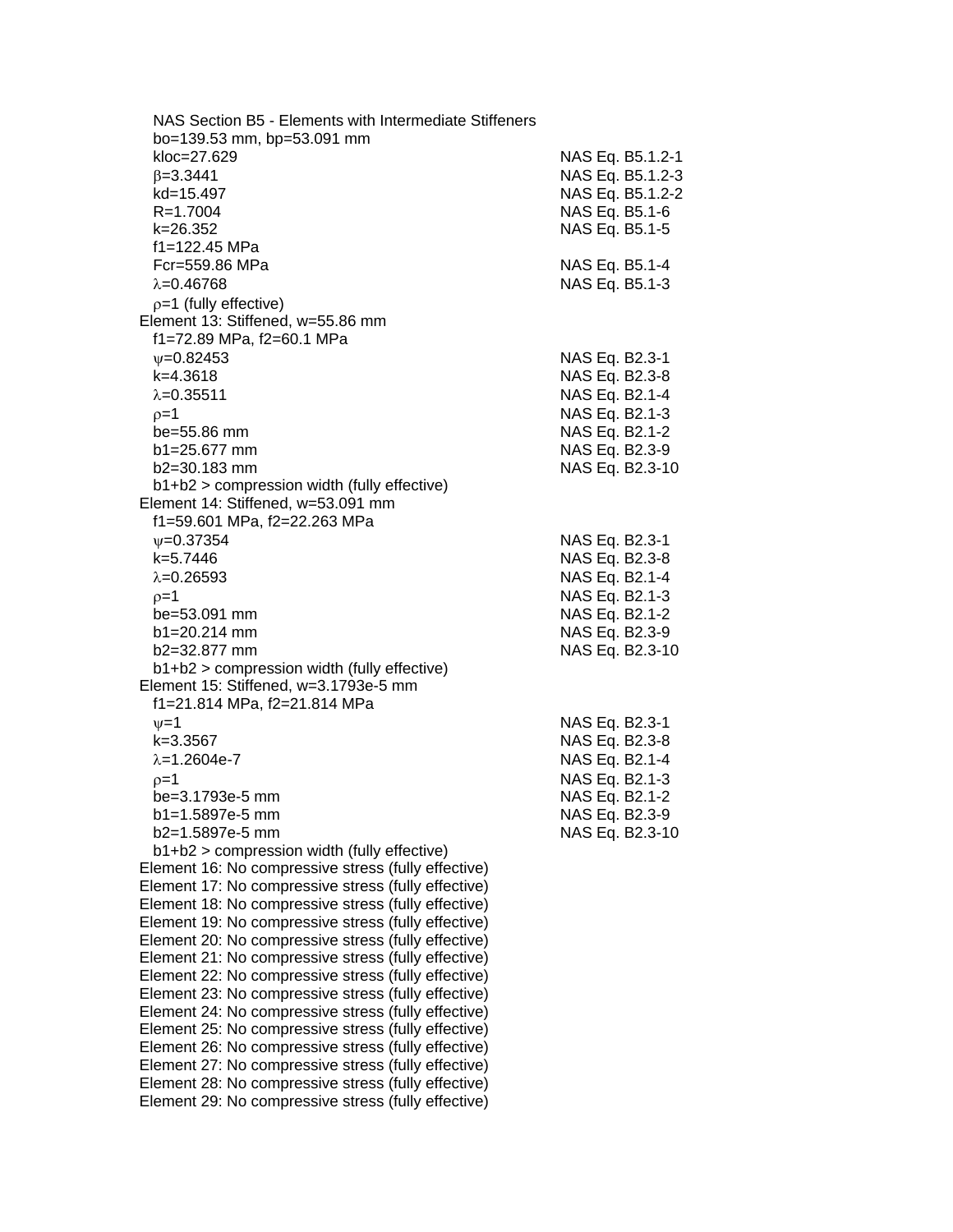Element 30: No compressive stress (fully effective) Element 32: No compressive stress (fully effective) Element 31: No compressive stress (fully effective)

 Center of gravity shift: x=9.9204 mm Sye=281200 mm^3, Fy=344.74 MPa Mny=96.94 kN-m  $\frac{1}{2}$  MAS Eq. C3.1.1-1  $\Omega$ b=1.67,  $\phi$ b=0.9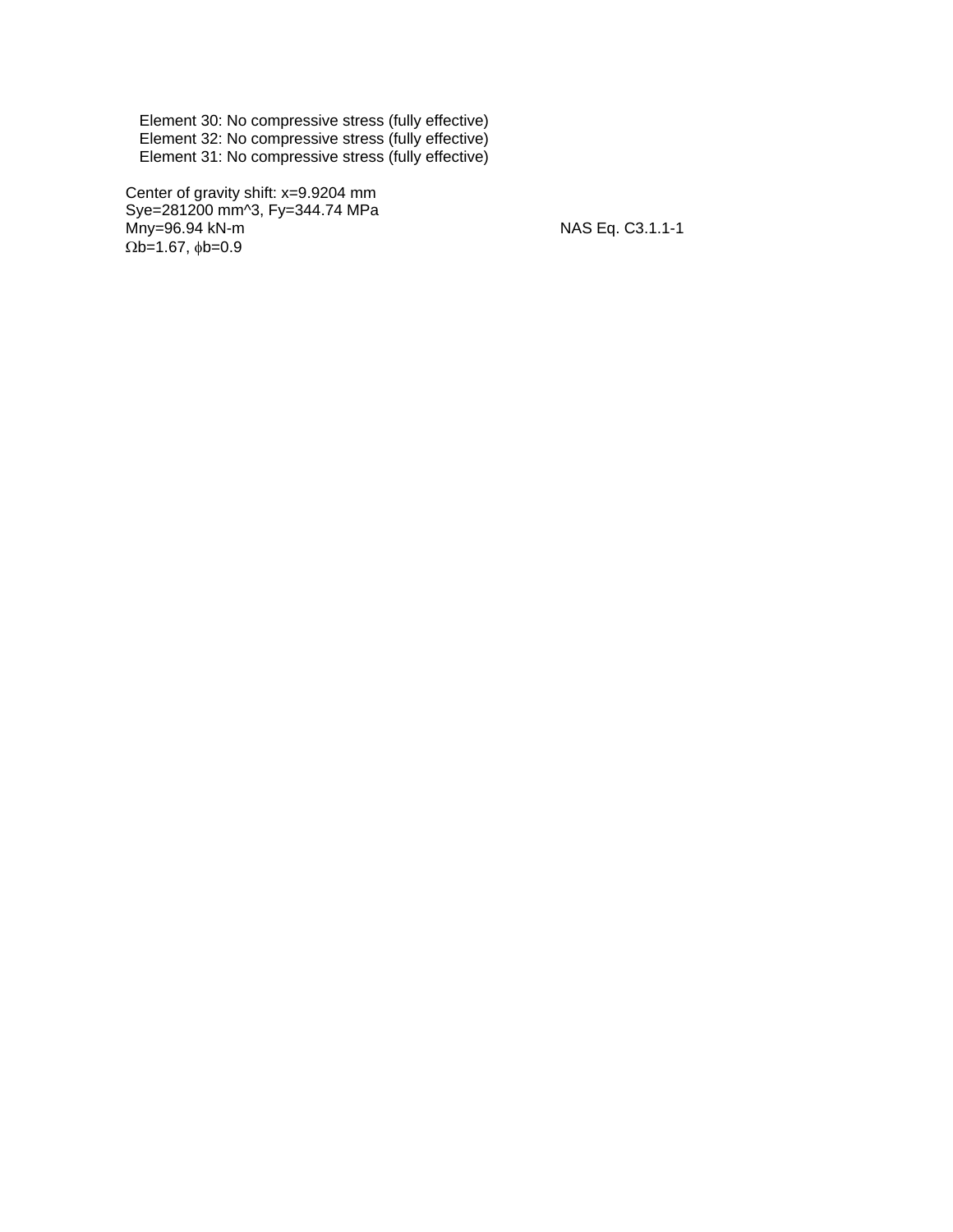CFS Version 8.0.2 Section: METSCODECK-0.8 .sct METSCODECK-0.8

Rev. Date: 14-07-2015 20:02:48

Printed: 14-07-2015 20:03:06

## Full Section Properties

| Area  | $1000.8$ mm <sup><math>2</math></sup>          | Wt.       | $0.076969$ kN/m | Width         | 1251.0 mm                                   |  |
|-------|------------------------------------------------|-----------|-----------------|---------------|---------------------------------------------|--|
| Ix.   | 568852 mm <sup><math>\textdegree</math>4</sup> | rx.       | 23.84 mm        | Ixy           | $-114393$ mm <sup><math>\sim</math></sup> 4 |  |
| Sx(t) | 15509 mm^3                                     | y(t)      | 36.68 mm        | $\alpha$      | 89.916 deg                                  |  |
| Sx(b) | 19069 mm^3                                     | y(b)      | 29.83 mm        |               |                                             |  |
|       |                                                | Height    | 66.51 mm        |               |                                             |  |
| Iv    | 78995784 mm^4                                  | ry        | 280.95 mm       | Xo            | $-2.18$ mm                                  |  |
| Sy(1) | 164036 mm^3                                    | x(1)      | 481.58 mm       | Yo            | 6.65 mm                                     |  |
| Sy(r) | 165231 mm^3                                    | x(r)      | 478.09 mm       | $\dot{7}x$    | 1.94 mm                                     |  |
|       |                                                | Width     | 959.67 mm       | jу            | $-208.47$ mm                                |  |
| I1    | 78995944 mm <sup>2</sup> 4                     | r1        | 280.95 mm       |               |                                             |  |
| I2    | 568685 mm <sup><math>4</math></sup>            | r2        | 23.84 mm        |               |                                             |  |
| Ic    | 79564632 mm^4                                  | rc        | 281.96 mm       | $\mathbb{C}w$ | 5.0341e10 mm^6                              |  |
| Ιo    | 79613600 mm^4                                  | <b>ro</b> | 282.05 mm       | J             | $213.5$ mm <sup><math>4</math></sup>        |  |

# Fully Braced Strength - 2012 North American Specification - US (ASD)

| Material Type: A653 HSLAS Grade 80, Fy=551.58 MPa |             |                                  |                                |             |  |            |        |                                                  |  |
|---------------------------------------------------|-------------|----------------------------------|--------------------------------|-------------|--|------------|--------|--------------------------------------------------|--|
| Compression                                       |             | Positive Moment Monsitive Moment |                                |             |  |            |        |                                                  |  |
| Pao                                               | 164.10 kN   |                                  | Maxo                           |             |  | 3.363 kN-m | Mayo   | 36.531 kN-m                                      |  |
| Ae                                                | 535.52 mm^2 |                                  | Ixe                            | 427150 mm^4 |  |            | Ive    | 59357612 mm^4                                    |  |
|                                                   |             |                                  | Sxe(t)                         |             |  | 10181 mm^3 | Sye(1) | 140326 mm^3                                      |  |
| Tension                                           |             |                                  | Sxe(b)                         |             |  | 17395 mm^3 | Sye(r) | 110603 mm^3                                      |  |
| Ta                                                | 310.50 kN   |                                  |                                |             |  |            |        |                                                  |  |
|                                                   |             |                                  | Negative Moment                |             |  |            |        | Negative Moment                                  |  |
|                                                   |             |                                  | Maxo                           |             |  | 3.875 kN-m |        | Mayo 35.905 kN-m                                 |  |
| Shear                                             |             |                                  | Ixe                            | 418225 mm^4 |  |            | Ive    | 58801144 mm^4                                    |  |
| Vay                                               | 35.03 kN    |                                  | Sxe(t) 13553 mm <sup>2</sup> 3 |             |  |            | Sye(1) | 108709 mm^3                                      |  |
| Vax                                               | 12.06 kN    |                                  | Sxe(b)                         | 11731 mm^3  |  |            | Sye(r) | $140415$ mm <sup><math>\textdegree</math>3</sup> |  |

**¯¯¯¯¯¯¯¯¯¯¯¯¯¯¯¯¯¯¯¯¯¯¯¯¯¯¯¯¯¯¯¯¯¯¯¯¯¯¯¯¯¯¯¯¯¯¯¯¯¯¯¯¯¯¯¯¯¯¯¯¯¯¯¯¯¯¯¯¯¯¯¯**

**¯¯¯¯¯¯¯¯¯¯¯¯¯¯¯¯¯¯¯¯¯¯¯¯¯¯¯¯¯¯¯¯¯¯¯¯¯¯¯¯¯¯¯¯¯¯¯¯¯¯¯¯¯¯¯¯¯¯¯¯¯¯¯¯¯¯¯¯¯¯¯¯**

MSDECK element 2 w/t exceeds 60. R/t exceeds 10.

## Calculation Details - 2012 North American Specification - US (ASD)

| <b>Axial Tension Strength</b><br>Ag=1000.8 mm^2, Fy=551.58 MPa<br>Tn=552.01 kN<br>$\Omega t = 1.67$ , $\phi t = 0.9$ | NAS Eq. C2.1-1   |
|----------------------------------------------------------------------------------------------------------------------|------------------|
| Shear Strength<br>MSDECK element 1<br>Aw=11.5 mm^2, Fv=330.95 MPa<br>Vn=3.8059 kN at -76 deg                         | NAS Eq. C3.2.1-2 |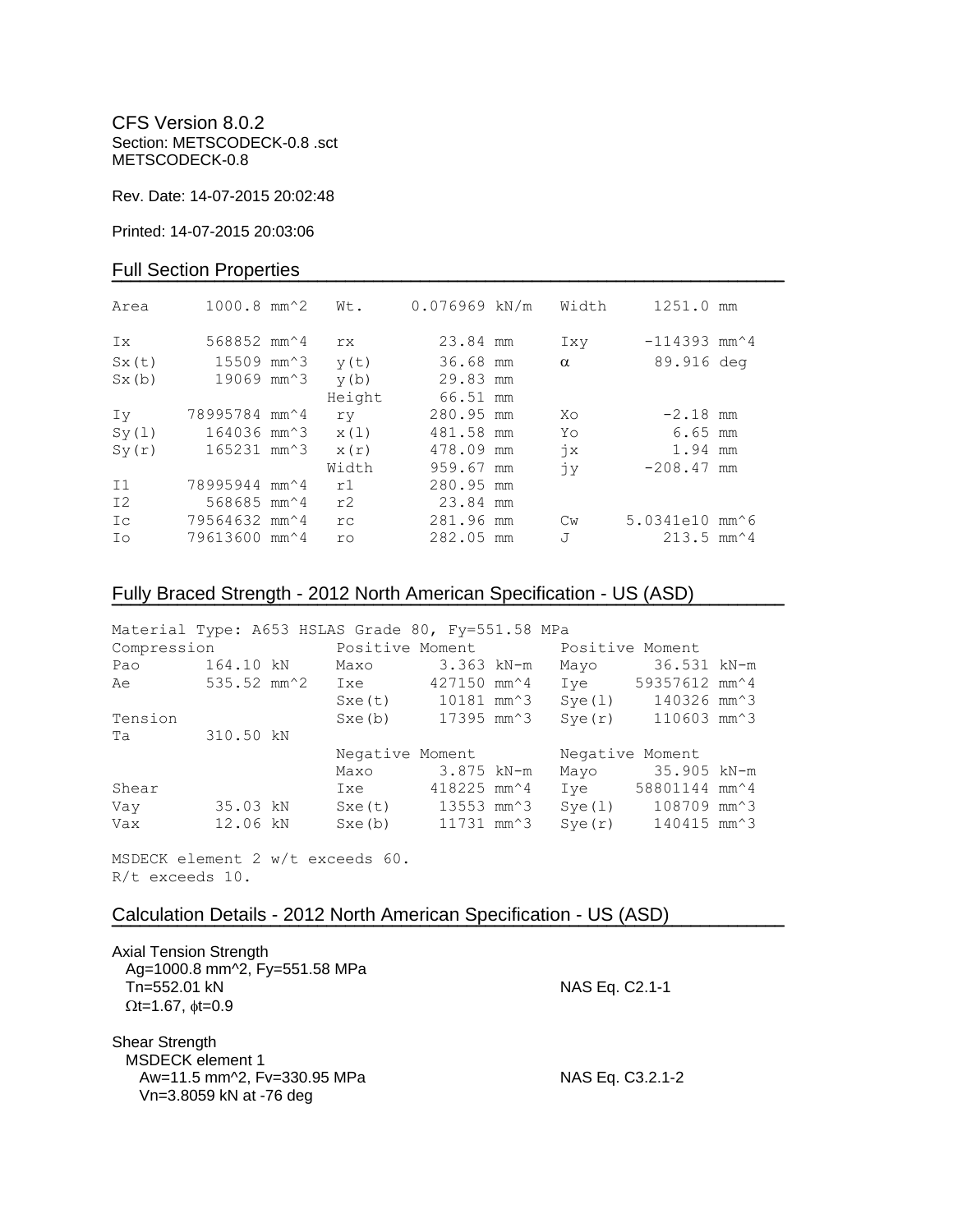| $\Omega$ v=1.6, $\phi$ v=0.95<br><b>MSDECK</b> element 3 |                              |
|----------------------------------------------------------|------------------------------|
| Aw=45.487 mm^2, Fv=194.33 MPa                            | NAS Eq. C3.2.1-4a            |
| Vn=8.8396 kN at 71 deg                                   |                              |
| $\Omega$ v=1.6, $\phi$ v=0.95                            |                              |
| <b>MSDECK</b> element 8                                  |                              |
| Aw=45.487 mm^2, Fv=194.33 MPa                            | NAS Eq. C3.2.1-4a            |
| Vn=8.8396 kN at -71 deg                                  |                              |
| $Qv=1.6$ , $\phi v=0.95$<br><b>MSDECK</b> element 13     |                              |
| Aw=45.487 mm^2, Fv=194.33 MPa                            | NAS Eq. C3.2.1-4a            |
| Vn=8.8396 kN at 71 deg                                   |                              |
| $Qv=1.6$ , $\phi v=0.95$                                 |                              |
| <b>MSDECK element 18</b>                                 |                              |
| Aw=45.487 mm^2, Fv=194.33 MPa                            | NAS Eq. C3.2.1-4a            |
| Vn=8.8396 kN at -71 deg                                  |                              |
| $\Omega$ v=1.6, $\phi$ v=0.95                            |                              |
| MSDECK element 23                                        |                              |
| Aw=45.487 mm^2, Fv=194.33 MPa                            | NAS Eq. C3.2.1-4a            |
| Vn=8.8396 kN at 71 deg                                   |                              |
| $Qv=1.6$ , $\phi v=0.95$<br><b>MSDECK element 28</b>     |                              |
| Aw=45.487 mm^2, Fv=194.33 MPa                            | NAS Eq. C3.2.1-4a            |
| Vn=8.8396 kN at -71 deg                                  |                              |
| $\Omega$ v=1.6, $\phi$ v=0.95                            |                              |
| MSDECK element 30                                        |                              |
| Aw=8.8258 mm^2, Fv=330.95 MPa                            | NAS Eq. C3.2.1-2             |
| Vn=2.9209 kN at 71 deg                                   |                              |
| $Qv=1.6$ , $\phi v=0.95$                                 |                              |
| <b>MSDECK element 32</b>                                 |                              |
| Aw=11.744 mm^2, Fv=330.95 MPa                            | NAS Eq. C3.2.1-2             |
| Vn=3.8867 kN at -67 deg                                  |                              |
| $Qv=1.6$ , $\phi v=0.95$                                 |                              |
| Axial Compression Strength                               |                              |
| Effective width calculations for part 1: MSDECK          |                              |
| Element 1: Unstiffened, w=14.375 mm                      |                              |
| f1=551.58 MPa, f2=551.58 MPa                             |                              |
| ψ=1                                                      | NAS Eq. B3.2-1               |
| $k = 0.43$                                               | NAS Eq. B3.2-3               |
| $\lambda = 1.5012$                                       | NAS Eq. B2.1-4               |
| $p=0.56852$                                              | NAS Eq. B2.1-3               |
| b=8.1724 mm (ineffective width=6.2025 mm)                | NAS Eq. B2.1-2               |
| Element 2: Check for lip stiffener reduction             |                              |
| $S = 24.58$<br>la=154.89 mm^4                            | NAS Eq. B4-7<br>NAS Eq. B4-8 |
| $Is=186.48$ mm $\textdegree$ 4 > la (no lip reduction)   |                              |
| $k = 4$                                                  | NAS Table B4-1               |
| Element 2: Stiffened, w=63.804 mm                        |                              |
| f1=551.58 MPa, f2=551.58 MPa                             |                              |
| $\nu = 1$                                                | NAS Eq. B2.3-1               |
| $k=4$                                                    | NAS Eq. B2.3-8               |
| $\lambda = 2.1846$                                       | NAS Eq. B2.1-4               |
| $p=0.41165$                                              | NAS Eq. B2.1-3               |
| be=26.265 mm                                             | NAS Eq. B2.1-2               |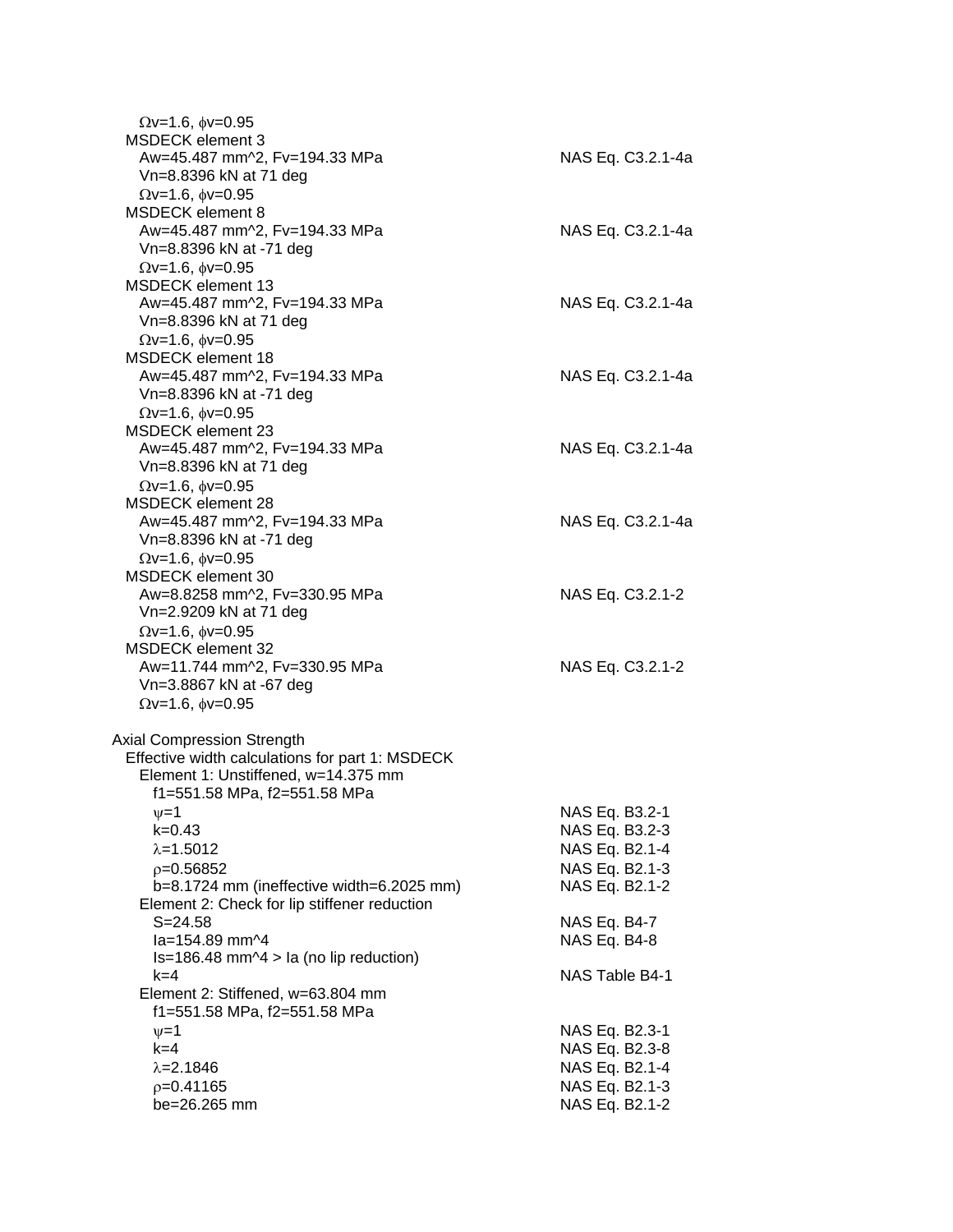| $b1 = 13.132$ mm<br>$b2=13.132$ mm                                                              | NAS Eq. B2.3-9                   | NAS Eq. B2.3-10 |
|-------------------------------------------------------------------------------------------------|----------------------------------|-----------------|
| Ineffective width=37.54 mm<br>Element 3: Stiffened, w=56.859 mm<br>f1=551.58 MPa, f2=551.58 MPa |                                  |                 |
| $\nu=1$                                                                                         | NAS Eq. B2.3-1                   |                 |
| $k=4$                                                                                           | NAS Eq. B2.3-8                   |                 |
| $\lambda = 1.9468$                                                                              | NAS Eq. B2.1-4                   |                 |
| $p=0.45561$                                                                                     | NAS Eq. B2.1-3                   |                 |
| be=25.905 mm                                                                                    | NAS Eq. B2.1-2                   |                 |
| $b1 = 12.953$ mm                                                                                | NAS Eq. B2.3-9                   |                 |
| b2=12.953 mm                                                                                    |                                  | NAS Eq. B2.3-10 |
| Ineffective width=30.953 mm                                                                     |                                  |                 |
| Element 4: Stiffened, w=53.982 mm                                                               |                                  |                 |
| f1=551.58 MPa, f2=551.58 MPa<br>$\nu = 1$                                                       | NAS Eq. B2.3-1                   |                 |
| $k = 4$                                                                                         | NAS Eq. B2.3-8                   |                 |
| $\lambda = 1.8483$                                                                              | NAS Eq. B2.1-4                   |                 |
| $p=0.47664$                                                                                     | NAS Eq. B2.1-3                   |                 |
| be=25.73 mm                                                                                     | NAS Eq. B2.1-2                   |                 |
| $b1 = 12.865$ mm                                                                                | NAS Eq. B2.3-9                   |                 |
| b2=12.865 mm                                                                                    |                                  | NAS Eq. B2.3-10 |
| Ineffective width=28.252 mm                                                                     |                                  |                 |
| Element 5: Stiffened, w=3.0894e-5 mm<br>f1=551.58 MPa, f2=551.58 MPa                            |                                  |                 |
| $\nu=1$                                                                                         | NAS Eq. B2.3-1                   |                 |
| $k = 2.5138$                                                                                    | NAS Eq. B2.3-8                   |                 |
| $\lambda = 1.3344e-6$                                                                           | NAS Eq. B2.1-4                   |                 |
| $p=1$                                                                                           | NAS Eq. B2.1-3                   |                 |
| be=3.0894e-5 mm<br>$b1 = 1.5447e-5$ mm                                                          | NAS Eq. B2.1-2<br>NAS Eq. B2.3-9 |                 |
| b2=1.5447e-5 mm                                                                                 |                                  | NAS Eq. B2.3-10 |
| b1+b2 > compression width (fully effective)                                                     |                                  |                 |
| Element 6: Stiffened, w=3.0894e-5 mm<br>f1=551.58 MPa, f2=551.58 MPa                            |                                  |                 |
| $\nu = 1$                                                                                       | NAS Eq. B2.3-1                   |                 |
| k=2.5138                                                                                        | NAS Eq. B2.3-8                   |                 |
| $\lambda = 1.3344e-6$                                                                           | NAS Eq. B2.1-4                   |                 |
| ρ=1                                                                                             | NAS Eq. B2.1-3                   |                 |
| be=3.0894e-5 mm                                                                                 | NAS Eq. B2.1-2                   |                 |
| $b1 = 1.5447e-5$ mm<br>$b2=1.5447e-5$ mm                                                        | NAS Eq. B2.3-9                   | NAS Eq. B2.3-10 |
| b1+b2 > compression width (fully effective)                                                     |                                  |                 |
| Element 7: Stiffened, w=53.982 mm                                                               |                                  |                 |
| f1=551.58 MPa, f2=551.58 MPa                                                                    |                                  |                 |
| $\nu = 1$                                                                                       | NAS Eq. B2.3-1                   |                 |
| $k=4$                                                                                           | NAS Eq. B2.3-8                   |                 |
| $\lambda = 1.8483$                                                                              | NAS Eq. B2.1-4                   |                 |
| $p=0.47664$                                                                                     | NAS Eq. B2.1-3                   |                 |
| be=25.73 mm                                                                                     | NAS Eq. B2.1-2                   |                 |
| $b1 = 12.865$ mm                                                                                | NAS Eq. B2.3-9                   |                 |
| b2=12.865 mm                                                                                    |                                  | NAS Eq. B2.3-10 |
| Ineffective width=28.252 mm<br>Element 8: Stiffened, w=56.859 mm                                |                                  |                 |
| f1=551.58 MPa, f2=551.58 MPa                                                                    |                                  |                 |
|                                                                                                 |                                  |                 |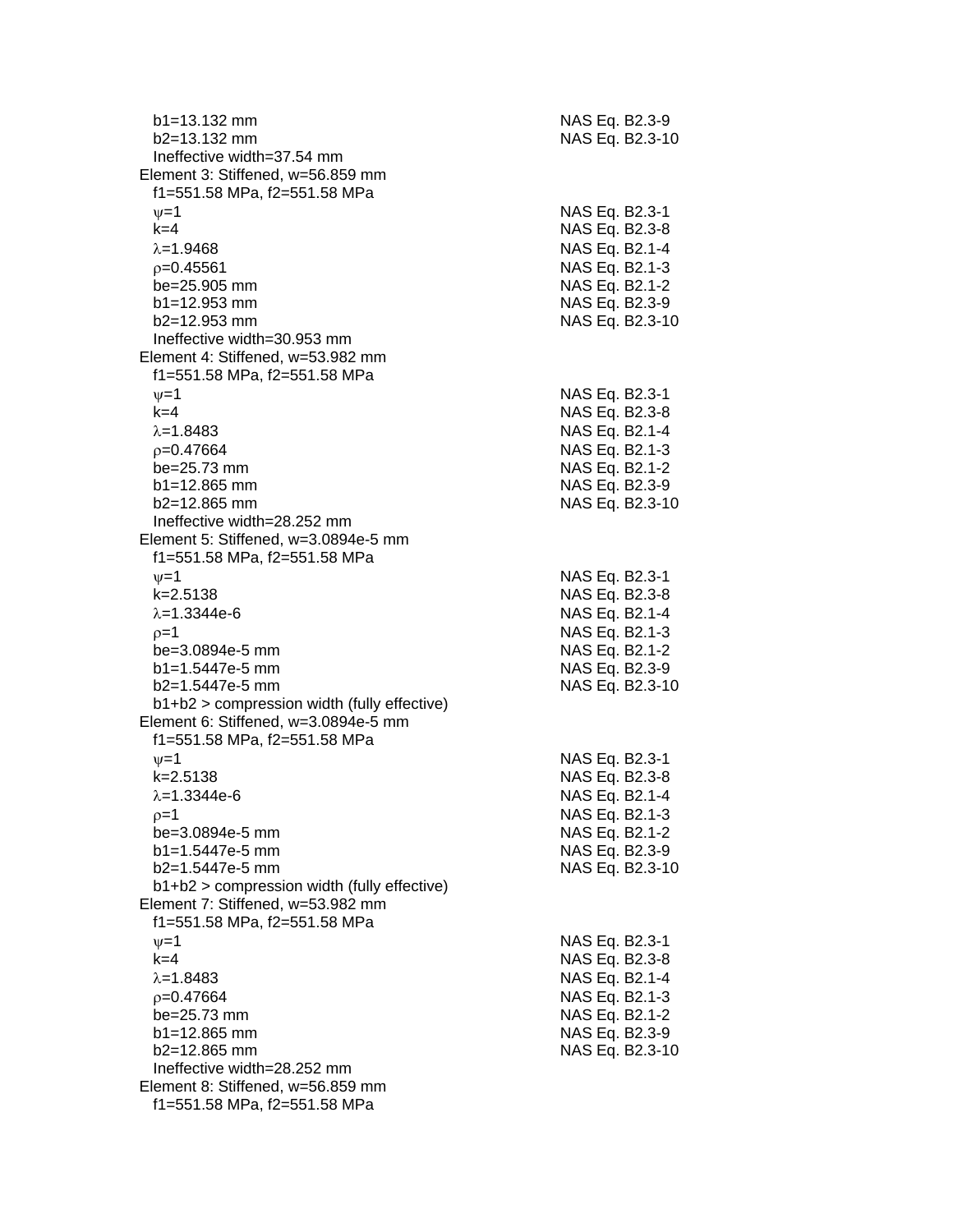$\nu$  =1 NAS Eq. B2.3-1 k=4 NAS Eq. B2.3 - 8 =1.9468 NAS Eq. B2.1 - 4  $\rho$ =0.45561 NAS Eq. B2.1-3 be=25.905 mm b1=12.953 mm NAS Eq. B2.3-9 b2=12.953 mm NAS Eq. B2.3 -10 Ineffective width=30.953 mm Element 9: Stiffened, w=53.982 mm f1=551.58 MPa, f2=551.58 MPa  $\psi$ =1 NAS Eq. B2.3-1 k=4 NAS Eq. B2.3 - 8 λ=1.8483 NAS Eq. B2.1-4  $\rho$ =0.47664 NAS Eq. B2.1-3 be=25.73 mm NAS Eq. B2.1-2  $b1=12.865$  mm  $b2=12.865$  mm Ineffective width=28.252 mm Element 10: Stiffened, w=3.0894e-5 mm f1=551.58 MPa, f2=551.58 MPa  $\psi$ =1 NAS Eq. B2.3-1 k=2.5138 NAS Eq. B2.3 - 8 λ=1.3344e-6 NAS Eq. B2.1 - 4  $\rho$ =1 NAS Eq. B2.1-3 be=3.0894e-5 mm -5 mm NAS Eq. B2.1 - 2 b1=1.5447e-5 mm -5 mm NAS Eq. B2.3 - 9 b2=1.5447e -5 mm NAS Eq. B2.3 -10 b1+b2 > compression width (fully effective) Element 11: Stiffened, w=3.0894e-5 mm f1=551.58 MPa, f2=551.58 MPa  $\nu$  =1 NAS Eq. B2.3-1 k=2.5138 NAS Eq. B2.3 - 8 λ=1.3344e-6 NAS Eq. B2.1 - 4  $\rho=1$  NAS Eq. B2.1-3 be=3.0894e -5 mm NAS Eq. B2.1 - 2 b1=1.5447e-5 mm -5 mm NAS Eq. B2.3 - 9 b2=1.5447e -5 mm NAS Eq. B2.3 -10 b1+b2 > compression width (fully effective) Element 12: Stiffened, w=53.982 mm f1=551.58 MPa, f2=551.58 MPa  $\psi$ =1 NAS Eq. B2.3-1 k=4 NAS Eq. B2.3 - 8 λ=1.8483 NAS Eq. B2.1-4  $\rho$ =0.47664 NAS Eq. B2.1-3 be=25.73 mm NAS Eq. B2.1-2  $b1 = 12.865$  mm b2=12.865 mm NAS Eq. B2.3 -10 Ineffective width=28.252 mm Element 13: Stiffened, w=56.859 mm f1=551.58 MPa, f2=551.58 MPa  $\psi$ =1 NAS Eq. B2.3-1 k=4 NAS Eq. B2.3 - 8 =1.9468 NAS Eq. B2.1 - 4  $\rho$ =0.45561 NAS Eq. B2.1-3 be=25.905 mm NAS Eq. B2.1-2

- 2 - 9 NAS Eq. B2.3-10 - 9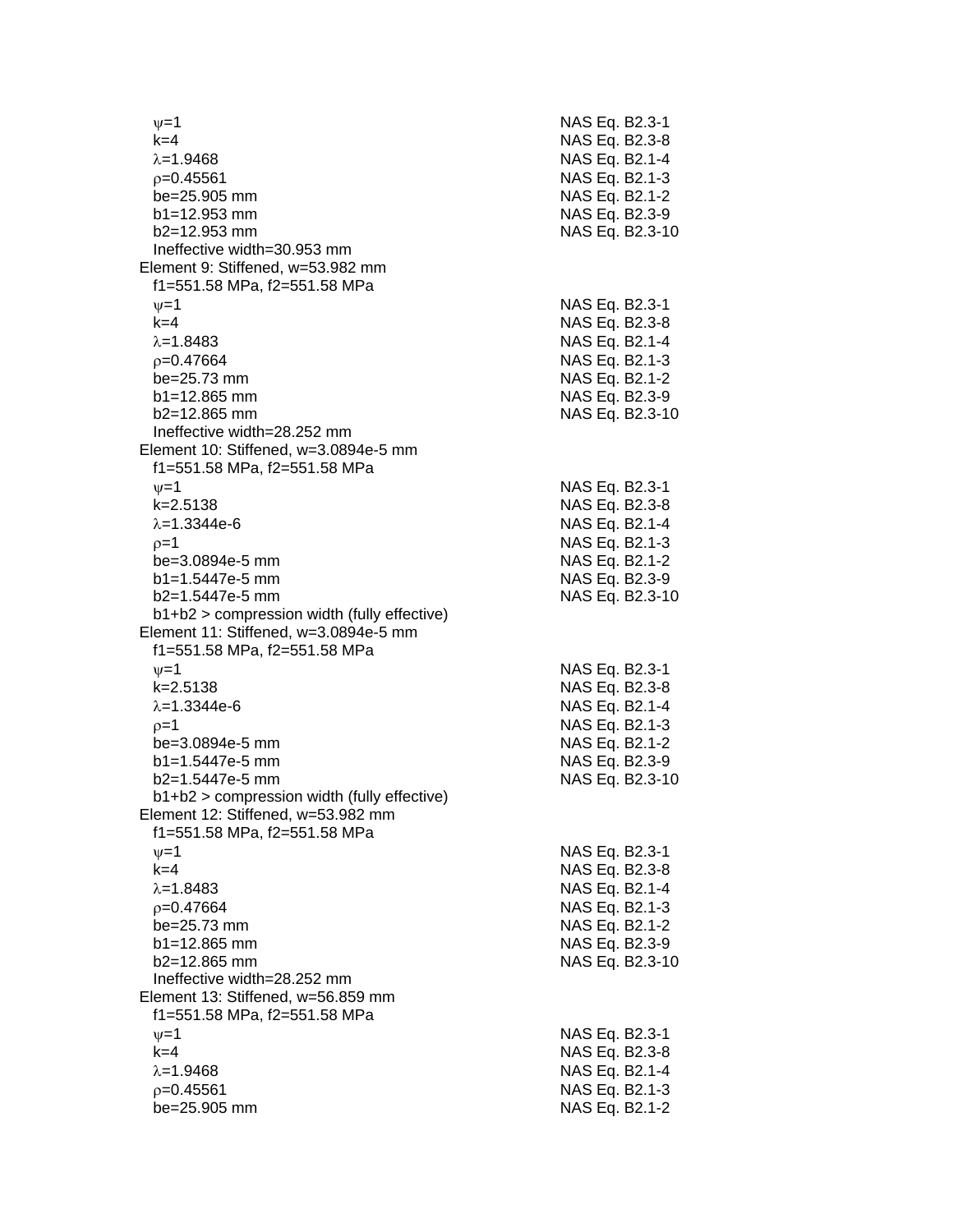| $b1 = 12.953$ mm<br>$b2 = 12.953$ mm          | NAS Eq. B2.3-9<br>NAS Eq. B2.3-10 |
|-----------------------------------------------|-----------------------------------|
| Ineffective width=30.953 mm                   |                                   |
| Element 14: Stiffened, w=53.982 mm            |                                   |
| f1=551.58 MPa, f2=551.58 MPa                  |                                   |
| $\nu = 1$                                     | NAS Eq. B2.3-1                    |
| $k=4$                                         | NAS Eq. B2.3-8                    |
| $\lambda = 1.8483$                            | NAS Eq. B2.1-4                    |
| $p=0.47664$                                   | NAS Eq. B2.1-3                    |
| $be = 25.73$ mm                               | NAS Eq. B2.1-2                    |
| $b1 = 12.865$ mm                              | NAS Eq. B2.3-9                    |
| b2=12.865 mm                                  | NAS Eq. B2.3-10                   |
| Ineffective width=28.252 mm                   |                                   |
| Element 15: Stiffened, w=3.0894e-5 mm         |                                   |
| f1=551.58 MPa, f2=551.58 MPa                  |                                   |
| $\nu = 1$                                     |                                   |
| $k = 2.5138$                                  | NAS Eq. B2.3-1<br>NAS Eq. B2.3-8  |
|                                               |                                   |
| $\lambda = 1.3344e-6$                         | NAS Eq. B2.1-4                    |
| $p=1$                                         | NAS Eq. B2.1-3                    |
| be=3.0894e-5 mm                               | NAS Eq. B2.1-2                    |
| b1=1.5447e-5 mm                               | NAS Eq. B2.3-9                    |
| $b2=1.5447e-5$ mm                             | NAS Eq. B2.3-10                   |
| $b1+b2$ > compression width (fully effective) |                                   |
| Element 16: Stiffened, w=3.0894e-5 mm         |                                   |
| f1=551.58 MPa, f2=551.58 MPa                  |                                   |
| $\nu = 1$                                     | NAS Eq. B2.3-1                    |
| $k = 2.5138$                                  | NAS Eq. B2.3-8                    |
| $\lambda = 1.3344e-6$                         | NAS Eq. B2.1-4                    |
| $p=1$                                         | NAS Eq. B2.1-3                    |
| be=3.0894e-5 mm                               | NAS Eq. B2.1-2                    |
| b1=1.5447e-5 mm                               | NAS Eq. B2.3-9                    |
| b2=1.5447e-5 mm                               | NAS Eq. B2.3-10                   |
| b1+b2 > compression width (fully effective)   |                                   |
| Element 17: Stiffened, w=53.982 mm            |                                   |
| f1=551.58 MPa, f2=551.58 MPa                  |                                   |
| $v = 1$                                       | NAS Eq. B2.3-1                    |
| $k=4$                                         | NAS Eq. B2.3-8                    |
| $\lambda = 1.8483$                            | NAS Eq. B2.1-4                    |
| $p=0.47664$                                   | NAS Eq. B2.1-3                    |
| be=25.73 mm                                   | NAS Eq. B2.1-2                    |
| $b1 = 12.865$ mm                              | NAS Eq. B2.3-9                    |
| $b2=12.865$ mm                                | NAS Eq. B2.3-10                   |
| Ineffective width=28.252 mm                   |                                   |
| Element 18: Stiffened, w=56.859 mm            |                                   |
| f1=551.58 MPa, f2=551.58 MPa                  |                                   |
| $\nu = 1$                                     | NAS Eq. B2.3-1                    |
| $k=4$                                         | NAS Eq. B2.3-8                    |
| $\lambda = 1.9468$                            | NAS Eq. B2.1-4                    |
| $p=0.45561$                                   | NAS Eq. B2.1-3                    |
| be=25.905 mm                                  | NAS Eq. B2.1-2                    |
| $b1 = 12.953$ mm                              | NAS Eq. B2.3-9                    |
| b2=12.953 mm                                  | NAS Eq. B2.3-10                   |
| Ineffective width=30.953 mm                   |                                   |
| Element 19: Stiffened, w=53.982 mm            |                                   |
| f1=551.58 MPa, f2=551.58 MPa                  |                                   |
|                                               |                                   |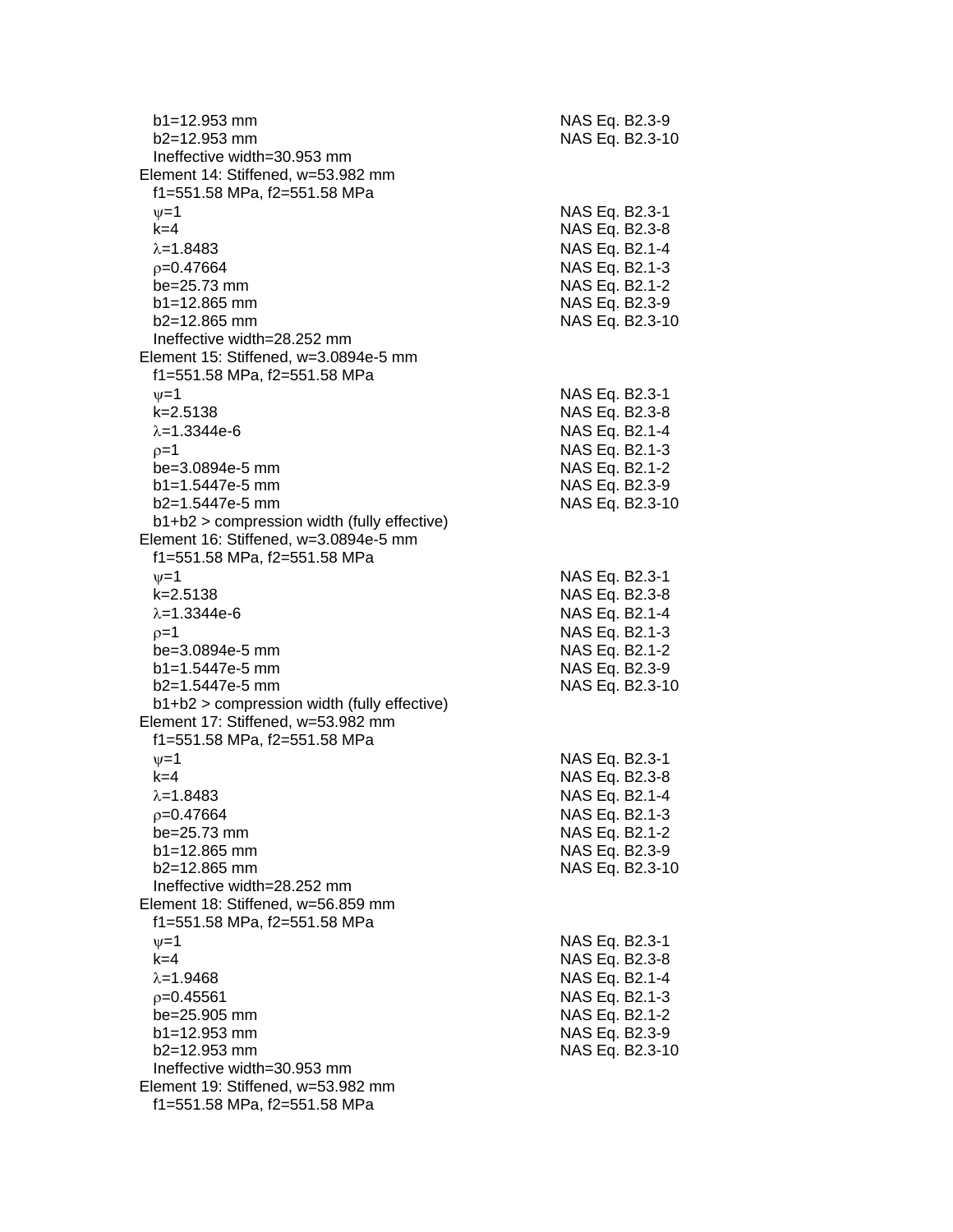$v=1$  NAS Eq. B2.3-1 k=4 NAS Eq. B2.3-8  $\lambda$ =1.8483 NAS Eq. B2.1-4 p=0.47664 NAS Eq. B2.1-3 be=25.73 mm NAS Eq. B2.1-2 b1=12.865 mm NAS Eq. B2.3-9 b2=12.865 mm NAS Eq. B2.3-10 Ineffective width=28.252 mm Element 20: Stiffened, w=3.0894e-5 mm f1=551.58 MPa, f2=551.58 MPa  $\nu$ =1 NAS Eq. B2.3-1 k=2.5138 NAS Eq. B2.3-8  $\lambda = 1.3344e-6$  NAS Eq. B2.1-4  $p=1$  NAS Eq. B2.1-3 be=3.0894e-5 mm NAS Eq. B2.1-2 b1=1.5447e-5 mm NAS Eq. B2.3-9 b2=1.5447e-5 mm NAS Eq. B2.3-10 b1+b2 > compression width (fully effective) Element 21: Stiffened, w=3.0894e-5 mm f1=551.58 MPa, f2=551.58 MPa  $\nu=1$  NAS Eq. B2.3-1 k=2.5138 NAS Eq. B2.3-8  $\lambda$ =1.3344e-6 NAS Eq. B2.1-4  $p=1$  NAS Eq. B2.1-3 be=3.0894e-5 mm NAS Eq. B2.1-2 b1=1.5447e-5 mm NAS Eq. B2.3-9 b2=1.5447e-5 mm NAS Eq. B2.3-10 b1+b2 > compression width (fully effective) Element 22: Stiffened, w=53.982 mm f1=551.58 MPa, f2=551.58 MPa  $v=1$  NAS Eq. B2.3-1 k=4 NAS Eq. B2.3-8  $\lambda$ =1.8483 NAS Eq. B2.1-4  $p=0.47664$  NAS Eq. B2.1-3 be=25.73 mm NAS Eq. B2.1-2 b1=12.865 mm NAS Eq. B2.3-9 b2=12.865 mm NAS Eq. B2.3-10 Ineffective width=28.252 mm Element 23: Stiffened, w=56.859 mm f1=551.58 MPa, f2=551.58 MPa  $\nu = 1$  NAS Eq. B2.3-1 k=4 NAS Eq. B2.3-8  $\lambda = 1.9468$  NAS Eq. B2.1-4  $p=0.45561$  NAS Eq. B2.1-3 be=25.905 mm NAS Eq. B2.1-2 b1=12.953 mm NAS Eq. B2.3-9 b2=12.953 mm NAS Eq. B2.3-10 Ineffective width=30.953 mm Elements 24 to 27: NAS Section B5 - Elements with Intermediate Stiffeners bo=140.12 mm, bp=53.982 mm kloc=26.95 NAS Eq. B5.1.2-1  $\beta$ =4.4502 NAS Eq. B5.1.2-3 kd=26.852 NAS Eq. B5.1.2-2 R=1.7071 NAS Eq. B5.1-6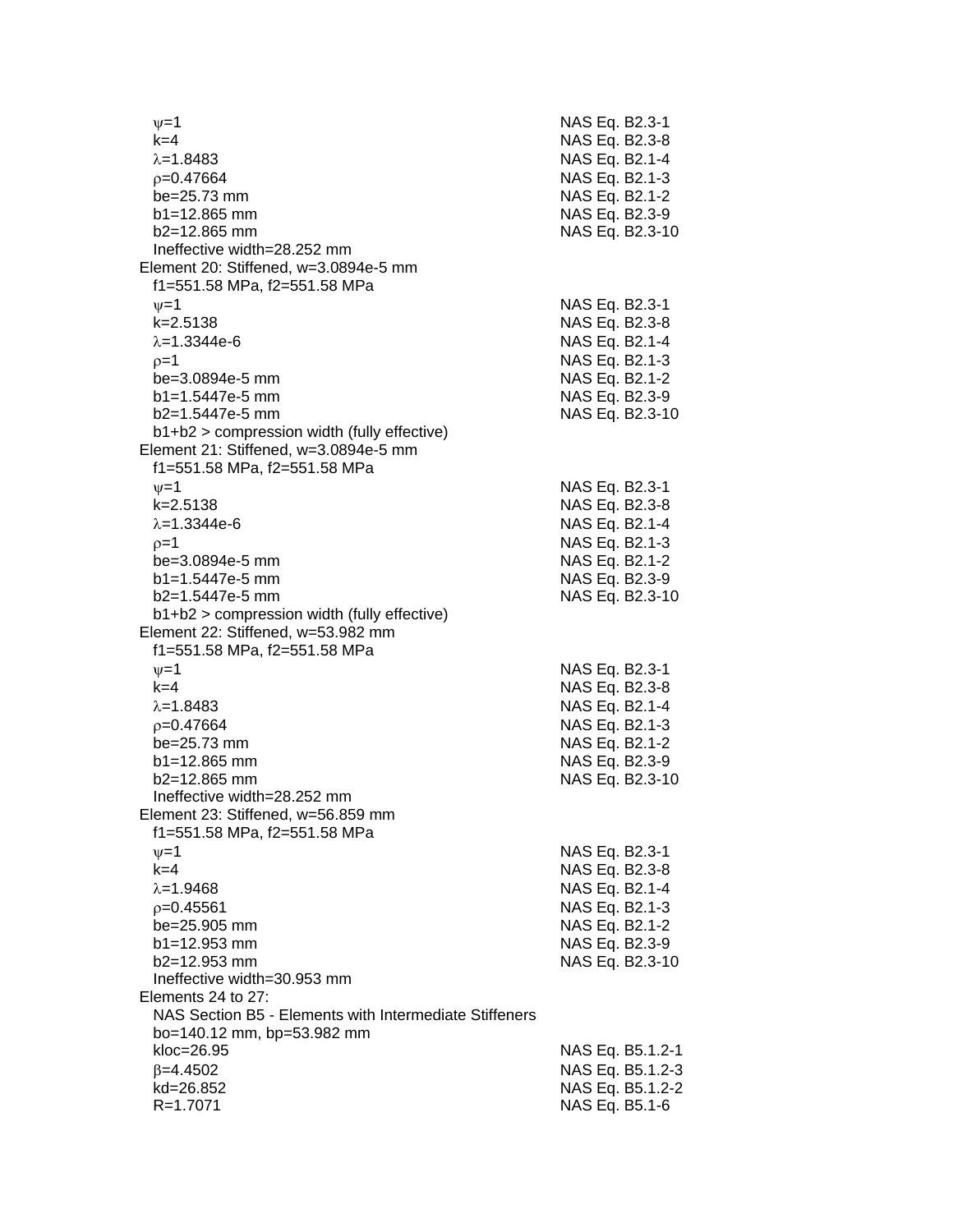k=26.95 NAS Eq. B5.1-5 f1=551.58 MPa Fcr=161.5 MPa NAS Eq. B5.1-4  $\lambda$ =1.8481  $\lambda$  =1.8481  $p=0.47669$  NAS Eq. B5.1-2 be=69.816 mm NAS Eq. B5.1-1 Element 28: Stiffened, w=56.859 mm f1=551.58 MPa, f2=551.58 MPa  $v=1$  NAS Eq. B2.3-1 k=4 NAS Eq. B2.3-8  $\lambda$ =1.9468 NAS Eq. B2.1-4  $p=0.45561$  NAS Eq. B2.1-3 be=25.905 mm NAS Eq. B2.1-2 b1=12.953 mm NAS Eq. B2.3-9 b2=12.953 mm NAS Eq. B2.3-10 Ineffective width=30.953 mm Element 29: Stiffened, w=60.859 mm f1=551.58 MPa, f2=551.58 MPa  $v=1$  NAS Eq. B2.3-1 k=4 NAS Eq. B2.3-8  $\lambda = 2.0838$  NAS Eq. B2.1-4 =0.42923 NAS Eq. B2.1-3 be=26.122 mm NAS Eq. B2.1-2 b1=13.061 mm NAS Eq. B2.3-9 b2=13.061 mm NAS Eq. B2.3-10 Ineffective width=34.736 mm Element 30: Stiffened, w=11.032 mm f1=551.58 MPa, f2=551.58 MPa  $\nu=1$  NAS Eq. B2.3-1 k=4 NAS Eq. B2.3-8  $\lambda$ =0.37774 NAS Eq. B2.1-4  $p=1$  NAS Eq. B2.1-3 be=11.032 mm NAS Eq. B2.1-2 b1=5.5161 mm NAS Eq. B2.3-9 b2=5.5161 mm NAS Eq. B2.3-10 b1+b2 > compression width (fully effective) Element 32: Unstiffened, w=14.68 mm f1=551.58 MPa, f2=551.58 MPa  $v=1$  NAS Eq. B3.2-1 k=0.43 NAS Eq. B3.2-3  $\lambda = 1.533$  NAS Eq. B2.1-4  $p=0.55869$  NAS Eq. B2.1-3 b=8.2016 mm (ineffective width=6.4784 mm) NAS Eq. B2.1-2 Element 31: Check for lip stiffener reduction S=24.58 NAS Eq. B4-7 w/t < 0.328S (no lip reduction) Element 31: Stiffened, w=7.5698e-6 mm f1=551.58 MPa, f2=551.58 MPa  $v=1$  NAS Eq. B2.3-1 k=4 NAS Eq. B2.3-8  $\lambda = 2.5919e-7$  NAS Eq. B2.1-4  $p=1$  NAS Eq. B2.1-3 be=7.5698e-6 mm NAS Eq. B2.1-2 b1=3.7849e-6 mm NAS Eq. B2.3-9 b2=3.7849e-6 mm NAS Eq. B2.3-10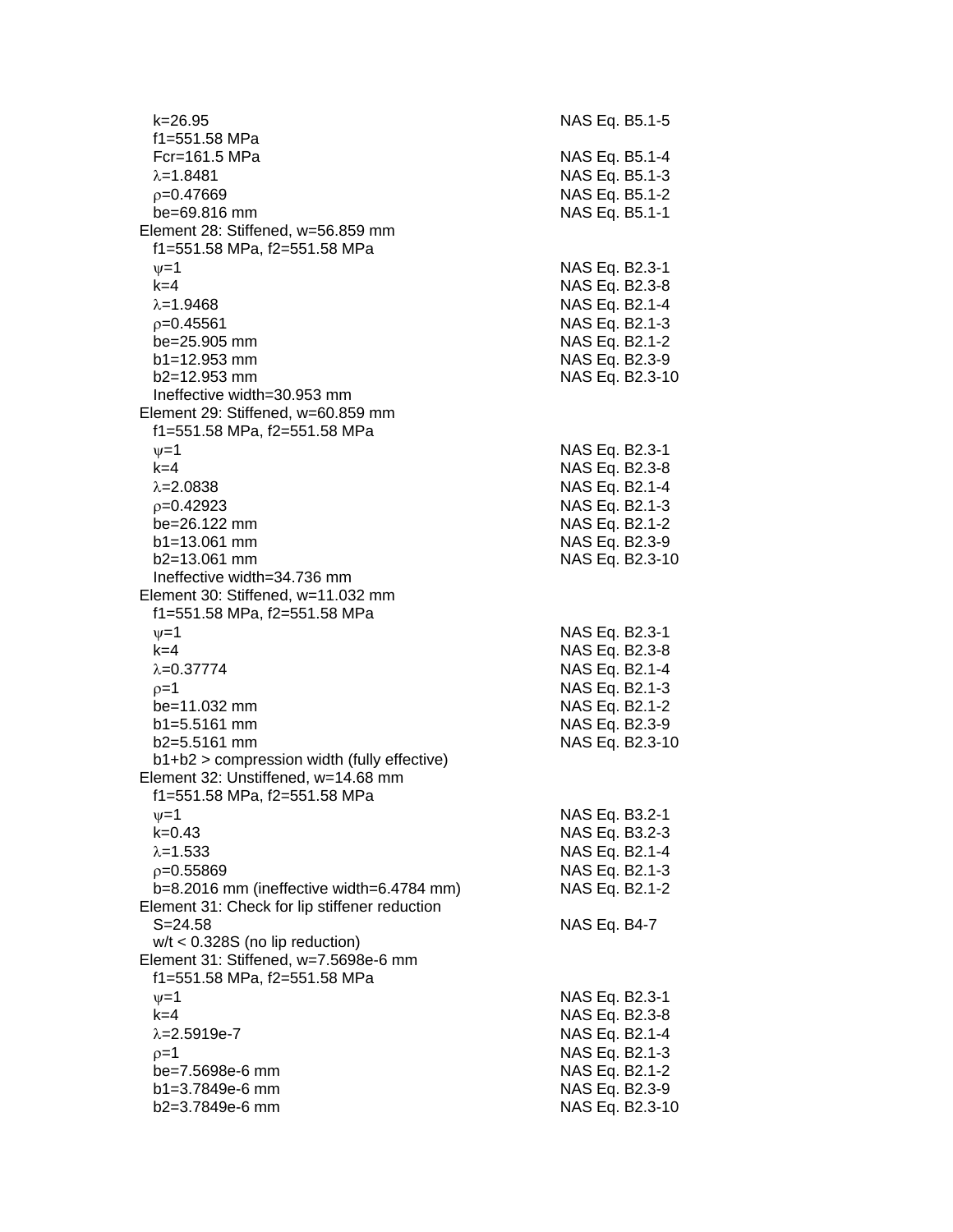| b1+b2 > compression width (fully effective)<br>Arc element 6: D/t=47.155<br>f=551.58 MPa, reduce thickness by 4.3662%<br>Arc element 11: D/t=47.156<br>f=551.58 MPa, reduce thickness by 4.3669%<br>Arc element 16: D/t=47.156<br>f=551.58 MPa, reduce thickness by 4.3669%<br>Arc element 21: D/t=47.156<br>f=551.58 MPa, reduce thickness by 4.3669%<br>Arc element 26: D/t=47.156<br>f=551.58 MPa, reduce thickness by 4.3669% |                  |
|-----------------------------------------------------------------------------------------------------------------------------------------------------------------------------------------------------------------------------------------------------------------------------------------------------------------------------------------------------------------------------------------------------------------------------------|------------------|
| Ae=535.52 mm^2, Fy=551.58 MPa<br>Pn=295.38 kN                                                                                                                                                                                                                                                                                                                                                                                     | NAS Eq. C4.1-1   |
| $\Omega$ c=1.8, $\phi$ c=0.85                                                                                                                                                                                                                                                                                                                                                                                                     |                  |
| Positive Flexural Strength about X-axis<br>Effective width calculations for part 1: MSDECK<br>Element 1: No compressive stress (fully effective)<br>Element 2: No compressive stress (fully effective)<br>Element 3: Stiffened, w=56.859 mm<br>f1=424.47 MPa, f2=-282.37 MPa                                                                                                                                                      |                  |
| $\psi = 0.66523$                                                                                                                                                                                                                                                                                                                                                                                                                  | NAS Eq. B2.3-1   |
| $k = 16.566$                                                                                                                                                                                                                                                                                                                                                                                                                      | NAS Eq. B2.3-2   |
| $\lambda = 0.83921$                                                                                                                                                                                                                                                                                                                                                                                                               | NAS Eq. B2.1-4   |
| $p=0.87922$                                                                                                                                                                                                                                                                                                                                                                                                                       | NAS Eq. B2.1-3   |
| be=49.991 mm                                                                                                                                                                                                                                                                                                                                                                                                                      | NAS Eq. B2.1-2   |
| ho=58 mm, bo=55 mm, ho/bo=1.0545                                                                                                                                                                                                                                                                                                                                                                                                  |                  |
| $b1 = 13.639$ mm                                                                                                                                                                                                                                                                                                                                                                                                                  | NAS Eq. B2.3-3   |
| b2=24.996 mm                                                                                                                                                                                                                                                                                                                                                                                                                      | NAS Eq. B2.3-4   |
| Compression width=34.145 mm<br>b1+b2 > compression width (fully effective)                                                                                                                                                                                                                                                                                                                                                        |                  |
| Elements 4 to 7:                                                                                                                                                                                                                                                                                                                                                                                                                  |                  |
| NAS Section B5 - Elements with Intermediate Stiffeners                                                                                                                                                                                                                                                                                                                                                                            |                  |
| bo=140.12 mm, bp=53.982 mm                                                                                                                                                                                                                                                                                                                                                                                                        |                  |
| kloc=26.95                                                                                                                                                                                                                                                                                                                                                                                                                        | NAS Eq. B5.1.2-1 |
| $\beta = 4.4501$                                                                                                                                                                                                                                                                                                                                                                                                                  | NAS Eq. B5.1.2-3 |
| kd=26.852                                                                                                                                                                                                                                                                                                                                                                                                                         | NAS Eq. B5.1.2-2 |
| R=1.7071                                                                                                                                                                                                                                                                                                                                                                                                                          | NAS Eq. B5.1-6   |
| k=26.95                                                                                                                                                                                                                                                                                                                                                                                                                           | NAS Eq. B5.1-5   |
| f1=428.01 MPa                                                                                                                                                                                                                                                                                                                                                                                                                     |                  |
| Fcr=161.5 MPa                                                                                                                                                                                                                                                                                                                                                                                                                     | NAS Eq. B5.1-4   |
| $\lambda = 1.628$                                                                                                                                                                                                                                                                                                                                                                                                                 | NAS Eq. B5.1-3   |
| $p=0.53125$                                                                                                                                                                                                                                                                                                                                                                                                                       | NAS Eq. B5.1-2   |
| be=77.808 mm                                                                                                                                                                                                                                                                                                                                                                                                                      | NAS Eq. B5.1-1   |
| Element 8: Stiffened, w=56.859 mm                                                                                                                                                                                                                                                                                                                                                                                                 |                  |
| f1=424.47 MPa, f2=-282.37 MPa                                                                                                                                                                                                                                                                                                                                                                                                     |                  |
| $\psi = 0.66523$                                                                                                                                                                                                                                                                                                                                                                                                                  | NAS Eq. B2.3-1   |
| k=16.566                                                                                                                                                                                                                                                                                                                                                                                                                          | NAS Eq. B2.3-2   |
| $\lambda = 0.83921$                                                                                                                                                                                                                                                                                                                                                                                                               | NAS Eq. B2.1-4   |
| $p=0.87922$                                                                                                                                                                                                                                                                                                                                                                                                                       | NAS Eq. B2.1-3   |
| be=49.991 mm                                                                                                                                                                                                                                                                                                                                                                                                                      | NAS Eq. B2.1-2   |
| ho=58 mm, bo=55 mm, ho/bo=1.0545                                                                                                                                                                                                                                                                                                                                                                                                  |                  |
| b1=13.639 mm                                                                                                                                                                                                                                                                                                                                                                                                                      | NAS Eq. B2.3-3   |
| b2=24.996 mm                                                                                                                                                                                                                                                                                                                                                                                                                      | NAS Eq. B2.3-4   |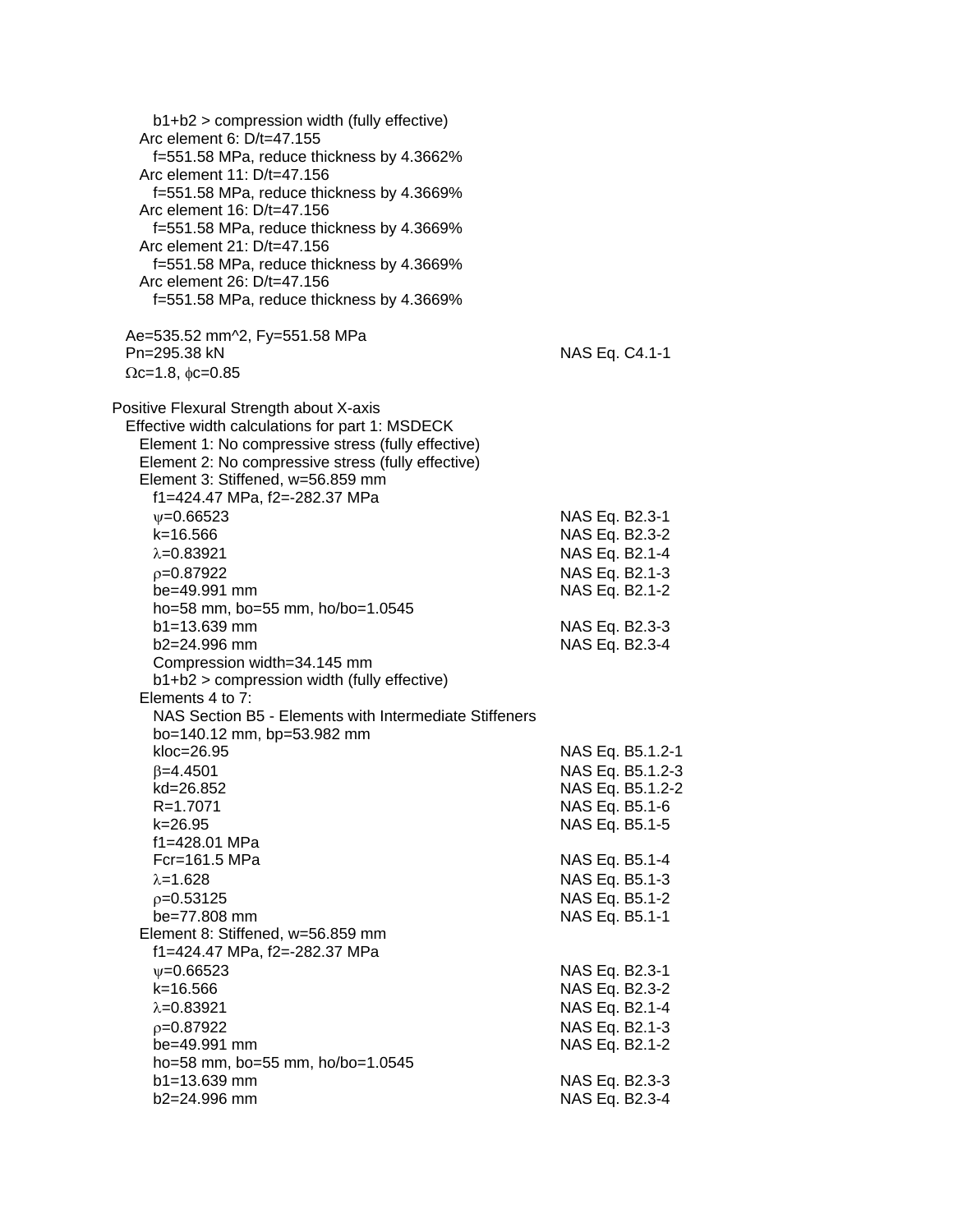| Compression width=34.145 mm<br>b1+b2 > compression width (fully effective)                |                  |  |
|-------------------------------------------------------------------------------------------|------------------|--|
| Element 9: No compressive stress (fully effective)                                        |                  |  |
| Element 10: No compressive stress (fully effective)                                       |                  |  |
| Element 11: No compressive stress (fully effective)                                       |                  |  |
|                                                                                           |                  |  |
| Element 12: No compressive stress (fully effective)<br>Element 13: Stiffened, w=56.859 mm |                  |  |
|                                                                                           |                  |  |
| f1=424.47 MPa, f2=-282.37 MPa                                                             |                  |  |
| $\psi = 0.66523$                                                                          | NAS Eq. B2.3-1   |  |
| $k = 16.566$                                                                              | NAS Eq. B2.3-2   |  |
| $\lambda = 0.83921$                                                                       | NAS Eq. B2.1-4   |  |
| $p=0.87922$                                                                               | NAS Eq. B2.1-3   |  |
| be=49.991 mm                                                                              | NAS Eq. B2.1-2   |  |
| ho=58 mm, bo=55 mm, ho/bo=1.0545                                                          |                  |  |
| $b1 = 13.639$ mm                                                                          | NAS Eq. B2.3-3   |  |
| b2=24.996 mm                                                                              | NAS Eq. B2.3-4   |  |
| Compression width=34.145 mm                                                               |                  |  |
| b1+b2 > compression width (fully effective)                                               |                  |  |
| Elements 14 to 17:                                                                        |                  |  |
| NAS Section B5 - Elements with Intermediate Stiffeners                                    |                  |  |
| bo=140.12 mm, bp=53.982 mm                                                                |                  |  |
| kloc=26.95                                                                                | NAS Eq. B5.1.2-1 |  |
| $\beta = 4.4502$                                                                          | NAS Eq. B5.1.2-3 |  |
| kd=26.852                                                                                 | NAS Eq. B5.1.2-2 |  |
| $R = 1.7071$                                                                              | NAS Eq. B5.1-6   |  |
| k=26.95                                                                                   | NAS Eq. B5.1-5   |  |
| f1=428.01 MPa                                                                             |                  |  |
| $Fc = 161.5 MPa$                                                                          | NAS Eq. B5.1-4   |  |
| $\lambda = 1.628$                                                                         | NAS Eq. B5.1-3   |  |
| $p=0.53125$                                                                               | NAS Eq. B5.1-2   |  |
| be=77.808 mm                                                                              | NAS Eq. B5.1-1   |  |
| Element 18: Stiffened, w=56.859 mm                                                        |                  |  |
| f1=424.47 MPa, f2=-282.37 MPa                                                             |                  |  |
| $\psi = 0.66523$                                                                          | NAS Eq. B2.3-1   |  |
| k=16.566                                                                                  | NAS Eq. B2.3-2   |  |
| $\lambda = 0.83921$                                                                       | NAS Eq. B2.1-4   |  |
| $p=0.87922$                                                                               | NAS Eq. B2.1-3   |  |
| be=49.991 mm                                                                              | NAS Eq. B2.1-2   |  |
| ho=58 mm, bo=55 mm, ho/bo=1.0545                                                          |                  |  |
| $b1 = 13.639$ mm                                                                          | NAS Eq. B2.3-3   |  |
| b2=24.996 mm                                                                              | NAS Eq. B2.3-4   |  |
| Compression width=34.145 mm                                                               |                  |  |
| b1+b2 > compression width (fully effective)                                               |                  |  |
| Element 19: No compressive stress (fully effective)                                       |                  |  |
| Element 20: No compressive stress (fully effective)                                       |                  |  |
| Element 21: No compressive stress (fully effective)                                       |                  |  |
| Element 22: No compressive stress (fully effective)                                       |                  |  |
| Element 23: Stiffened, w=56.859 mm                                                        |                  |  |
| f1=424.47 MPa, f2=-282.37 MPa                                                             |                  |  |
| $\psi = 0.66523$                                                                          | NAS Eq. B2.3-1   |  |
| k=16.566                                                                                  | NAS Eq. B2.3-2   |  |
| $\lambda = 0.83921$                                                                       | NAS Eq. B2.1-4   |  |
| $p=0.87922$                                                                               | NAS Eq. B2.1-3   |  |
| be=49.991 mm                                                                              | NAS Eq. B2.1-2   |  |
| ho=58 mm, bo=55 mm, ho/bo=1.0545                                                          |                  |  |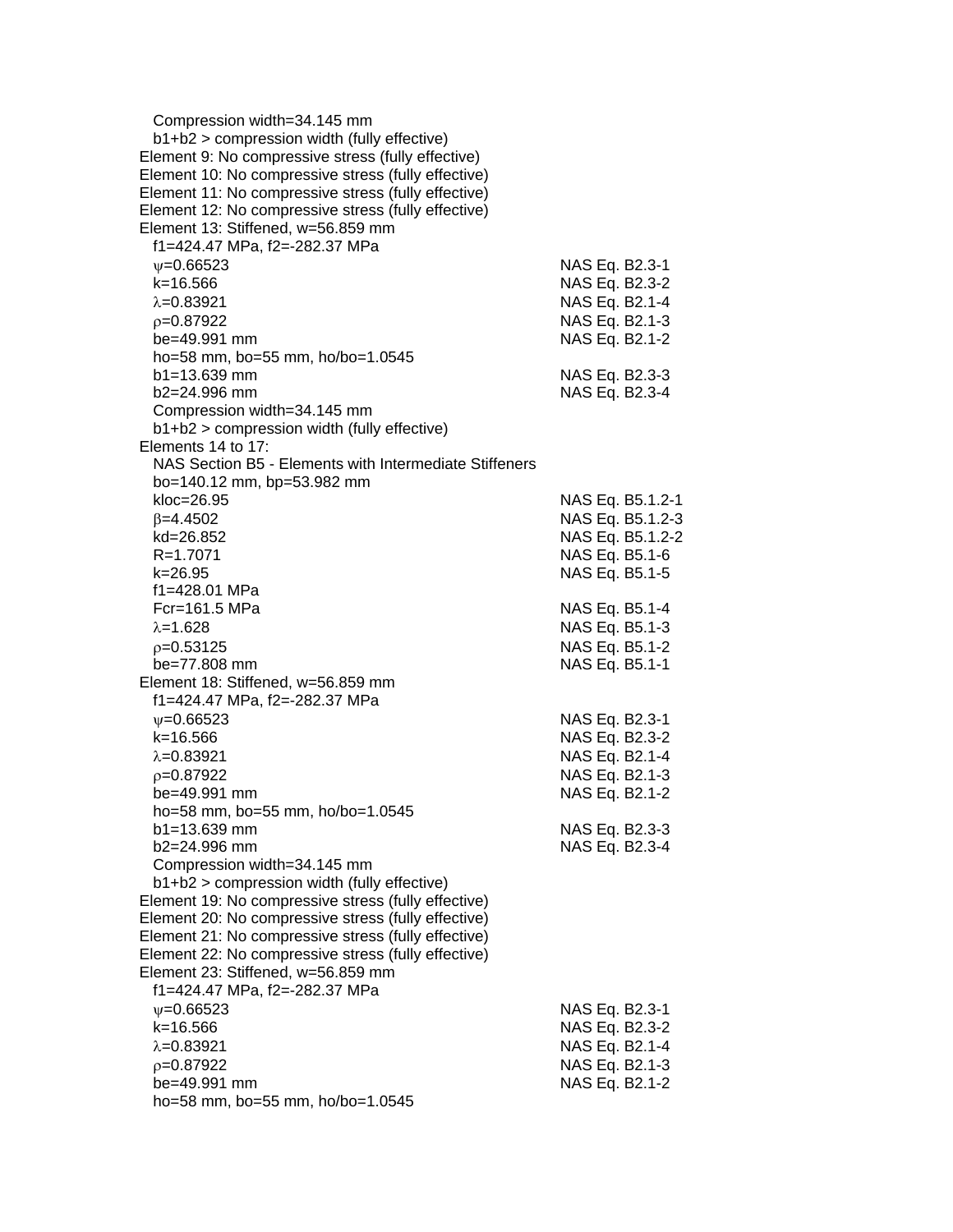| NAS Eq. B2.3-3<br>NAS Eq. B2.3-4                                                                                                         |
|------------------------------------------------------------------------------------------------------------------------------------------|
|                                                                                                                                          |
| NAS Eq. B5.1.2-1<br>NAS Eq. B5.1.2-3<br>NAS Eq. B5.1.2-2<br>NAS Eq. B5.1-6<br>NAS Eq. B5.1-5                                             |
| NAS Eq. B5.1-4<br>NAS Eq. B5.1-3<br>NAS Eq. B5.1-2<br>NAS Eq. B5.1-1                                                                     |
| NAS Eq. B2.3-1<br>NAS Eq. B2.3-2<br>NAS Eq. B2.1-4<br>NAS Eq. B2.1-3<br>NAS Eq. B2.1-2                                                   |
| NAS Eq. B2.3-3<br>NAS Eq. B2.3-4                                                                                                         |
| NAS Eq. C3.1.1-1                                                                                                                         |
| NAS Eq. B3.2-1<br>NAS Eq. B3.2-2<br>NAS Eq. B2.1-4<br>NAS Eq. B2.1-3<br>NAS Eq. B2.1-2<br>NAS Eq. B4-7<br>NAS Eq. B4-8<br>NAS Table B4-1 |
|                                                                                                                                          |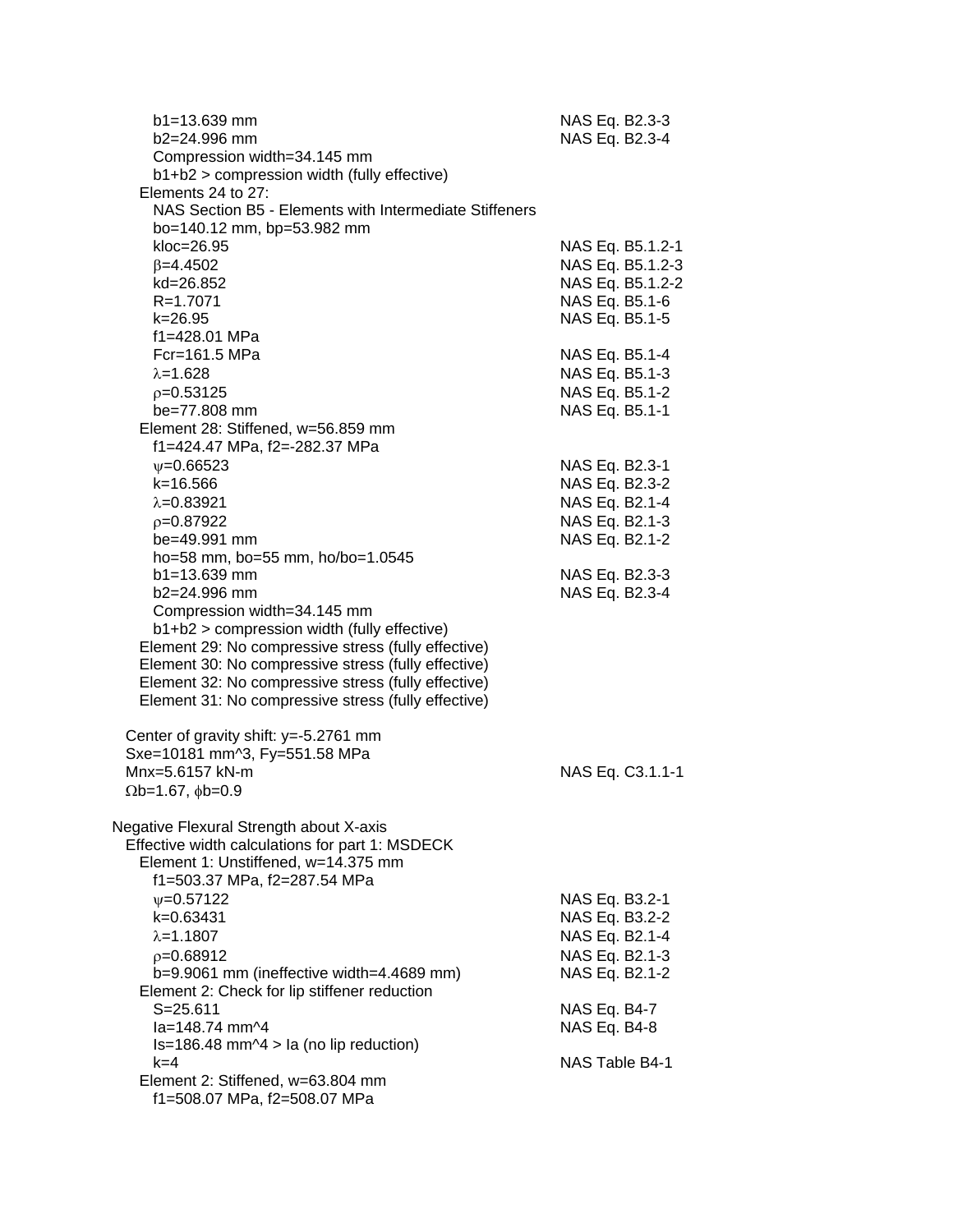| $v=1$<br>$k=4$                                         | NAS Eq. B2.3-1<br>NAS Eq. B2.3-8 |                  |
|--------------------------------------------------------|----------------------------------|------------------|
| $\lambda = 2.0967$                                     | NAS Eq. B2.1-4                   |                  |
| $p=0.4269$                                             | NAS Eq. B2.1-3                   |                  |
| be=27.238 mm                                           | NAS Eq. B2.1-2                   |                  |
| $b1 = 13.619$ mm                                       | NAS Eq. B2.3-9                   |                  |
| $b2 = 13.619$ mm                                       |                                  | NAS Eq. B2.3-10  |
| Ineffective width=36.566 mm                            |                                  |                  |
| Element 3: Stiffened, w=56.859 mm                      |                                  |                  |
| f1=503.89 MPa, f2=-328.03 MPa                          |                                  |                  |
| $\nu = 0.65098$                                        | NAS Eq. B2.3-1                   |                  |
| $k = 16.302$                                           | NAS Eq. B2.3-2                   |                  |
| $\lambda = 0.92172$                                    | NAS Eq. B2.1-4                   |                  |
| $p=0.82598$                                            | NAS Eq. B2.1-3                   |                  |
| be=46.964 mm                                           | NAS Eq. B2.1-2                   |                  |
| ho=58 mm, bo=65 mm, ho/bo=0.89231                      |                                  |                  |
| $b1 = 12.863$ mm                                       | NAS Eq. B2.3-3                   |                  |
| b2=23.482 mm                                           | NAS Eq. B2.3-4                   |                  |
| Compression width=34.439 mm                            |                                  |                  |
| b1+b2 > compression width (fully effective)            |                                  |                  |
| Element 4: No compressive stress (fully effective)     |                                  |                  |
| Element 5: No compressive stress (fully effective)     |                                  |                  |
| Element 6: No compressive stress (fully effective)     |                                  |                  |
| Element 7: No compressive stress (fully effective)     |                                  |                  |
| Element 8: Stiffened, w=56.859 mm                      |                                  |                  |
| f1=503.89 MPa, f2=-328.03 MPa                          |                                  |                  |
| $\psi = 0.65098$                                       | NAS Eq. B2.3-1                   |                  |
| $k = 16.302$                                           | NAS Eq. B2.3-2                   |                  |
| $\lambda = 0.92172$                                    | NAS Eq. B2.1-4                   |                  |
| $p=0.82598$                                            | NAS Eq. B2.1-3                   |                  |
| be=46.964 mm                                           | NAS Eq. B2.1-2                   |                  |
| ho=58 mm, bo=55 mm, ho/bo=1.0545                       |                                  |                  |
| $b1 = 12.863$ mm                                       | NAS Eq. B2.3-3                   |                  |
| b2=23.482 mm                                           | NAS Eq. B2.3-4                   |                  |
| Compression width=34.439 mm                            |                                  |                  |
| b1+b2 > compression width (fully effective)            |                                  |                  |
| Elements 9 to 12:                                      |                                  |                  |
| NAS Section B5 - Elements with Intermediate Stiffeners |                                  |                  |
| bo=140.12 mm, bp=53.982 mm                             |                                  |                  |
| kloc=26.95                                             |                                  | NAS Eq. B5.1.2-1 |
| $\beta = 4.4502$                                       |                                  | NAS Eq. B5.1.2-3 |
| kd=26.852                                              |                                  | NAS Eq. B5.1.2-2 |
| R=1.7071                                               | NAS Eq. B5.1-6                   |                  |
| k=26.95                                                | NAS Eq. B5.1-5                   |                  |
| f1=508.07 MPa                                          |                                  |                  |
| Fcr=161.5 MPa                                          | NAS Eq. B5.1-4                   |                  |
| $\lambda = 1.7737$                                     | NAS Eq. B5.1-3                   |                  |
| $p=0.49387$                                            | NAS Eq. B5.1-2                   |                  |
| be=72.332 mm                                           | NAS Eq. B5.1-1                   |                  |
| Element 13: Stiffened, w=56.859 mm                     |                                  |                  |
| f1=503.89 MPa, f2=-328.03 MPa                          |                                  |                  |
| $\psi = 0.65098$                                       | NAS Eq. B2.3-1                   |                  |
| k=16.302                                               | NAS Eq. B2.3-2                   |                  |
| $\lambda = 0.92172$                                    | NAS Eq. B2.1-4                   |                  |
| $p=0.82598$                                            | NAS Eq. B2.1-3                   |                  |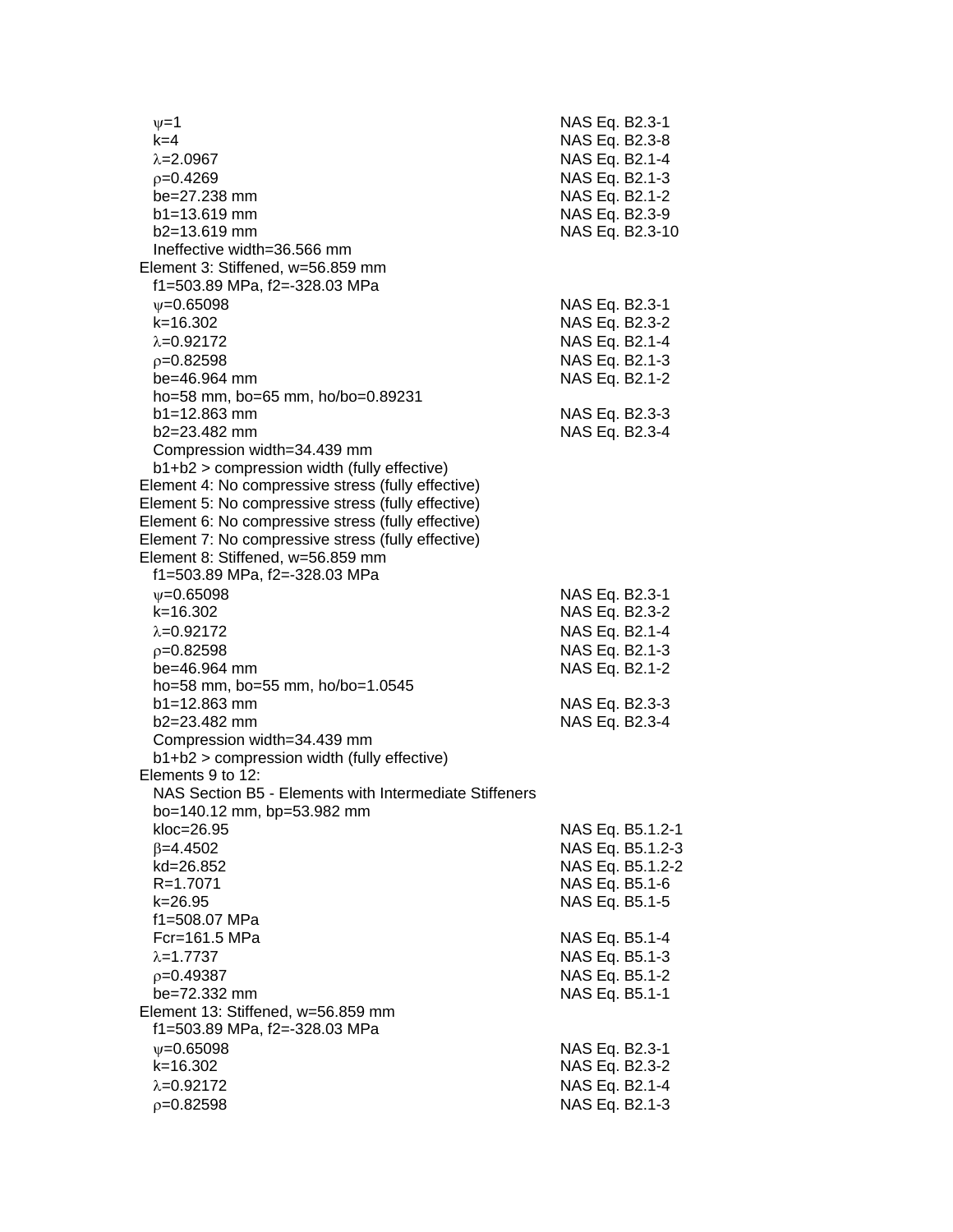| $be = 46.964$ mm<br>ho=58 mm, bo=55 mm, ho/bo=1.0545                                                       | NAS Eq. B2.1-2 |                  |
|------------------------------------------------------------------------------------------------------------|----------------|------------------|
| b1=12.863 mm                                                                                               | NAS Eq. B2.3-3 |                  |
| $b2 = 23.482$ mm                                                                                           | NAS Eq. B2.3-4 |                  |
| Compression width=34.439 mm                                                                                |                |                  |
| b1+b2 > compression width (fully effective)                                                                |                |                  |
| Element 14: No compressive stress (fully effective)                                                        |                |                  |
| Element 15: No compressive stress (fully effective)                                                        |                |                  |
| Element 16: No compressive stress (fully effective)                                                        |                |                  |
| Element 17: No compressive stress (fully effective)                                                        |                |                  |
| Element 18: Stiffened, w=56.859 mm                                                                         |                |                  |
| f1=503.89 MPa, f2=-328.03 MPa                                                                              |                |                  |
| $\psi = 0.65098$                                                                                           | NAS Eq. B2.3-1 |                  |
| $k = 16.302$                                                                                               | NAS Eq. B2.3-2 |                  |
| $\lambda = 0.92172$                                                                                        | NAS Eq. B2.1-4 |                  |
| $p=0.82598$                                                                                                | NAS Eq. B2.1-3 |                  |
| $be = 46.964$ mm                                                                                           | NAS Eq. B2.1-2 |                  |
| ho=58 mm, bo=55 mm, ho/bo=1.0545<br>$b1 = 12.863$ mm                                                       | NAS Eq. B2.3-3 |                  |
| $b2 = 23.482$ mm                                                                                           | NAS Eq. B2.3-4 |                  |
| Compression width=34.439 mm                                                                                |                |                  |
| b1+b2 > compression width (fully effective)                                                                |                |                  |
| Elements 19 to 22:                                                                                         |                |                  |
| NAS Section B5 - Elements with Intermediate Stiffeners                                                     |                |                  |
| bo=140.12 mm, bp=53.982 mm                                                                                 |                |                  |
| kloc=26.95                                                                                                 |                | NAS Eq. B5.1.2-1 |
| $\beta = 4.4502$                                                                                           |                | NAS Eq. B5.1.2-3 |
| kd=26.852                                                                                                  |                | NAS Eq. B5.1.2-2 |
| R=1.7071                                                                                                   | NAS Eq. B5.1-6 |                  |
| $k = 26.95$                                                                                                | NAS Eq. B5.1-5 |                  |
| f1=508.07 MPa                                                                                              |                |                  |
| $Fc = 161.5 MPa$                                                                                           | NAS Eq. B5.1-4 |                  |
| $\lambda = 1.7737$                                                                                         | NAS Eq. B5.1-3 |                  |
| $p=0.49387$                                                                                                | NAS Eq. B5.1-2 |                  |
| be=72.332 mm<br>Element 23: Stiffened, w=56.859 mm                                                         | NAS Eq. B5.1-1 |                  |
| f1=503.89 MPa, f2=-328.03 MPa                                                                              |                |                  |
| $\psi = 0.65098$                                                                                           | NAS Eq. B2.3-1 |                  |
| k=16.302                                                                                                   | NAS Eq. B2.3-2 |                  |
| $\lambda = 0.92172$                                                                                        | NAS Eq. B2.1-4 |                  |
| $p=0.82598$                                                                                                | NAS Eq. B2.1-3 |                  |
| be=46.964 mm                                                                                               | NAS Eq. B2.1-2 |                  |
| ho=58 mm, bo=55 mm, ho/bo=1.0545                                                                           |                |                  |
| $b1 = 12.863$ mm                                                                                           | NAS Eq. B2.3-3 |                  |
| b2=23.482 mm                                                                                               | NAS Eq. B2.3-4 |                  |
| Compression width=34.439 mm                                                                                |                |                  |
| b1+b2 > compression width (fully effective)                                                                |                |                  |
| Element 24: No compressive stress (fully effective)                                                        |                |                  |
| Element 25: No compressive stress (fully effective)                                                        |                |                  |
| Element 26: No compressive stress (fully effective)<br>Element 27: No compressive stress (fully effective) |                |                  |
| Element 28: Stiffened, w=56.859 mm                                                                         |                |                  |
| f1=503.89 MPa, f2=-328.03 MPa                                                                              |                |                  |
| $\nu = 0.65098$                                                                                            | NAS Eq. B2.3-1 |                  |
| $k = 16.302$                                                                                               | NAS Eq. B2.3-2 |                  |
|                                                                                                            |                |                  |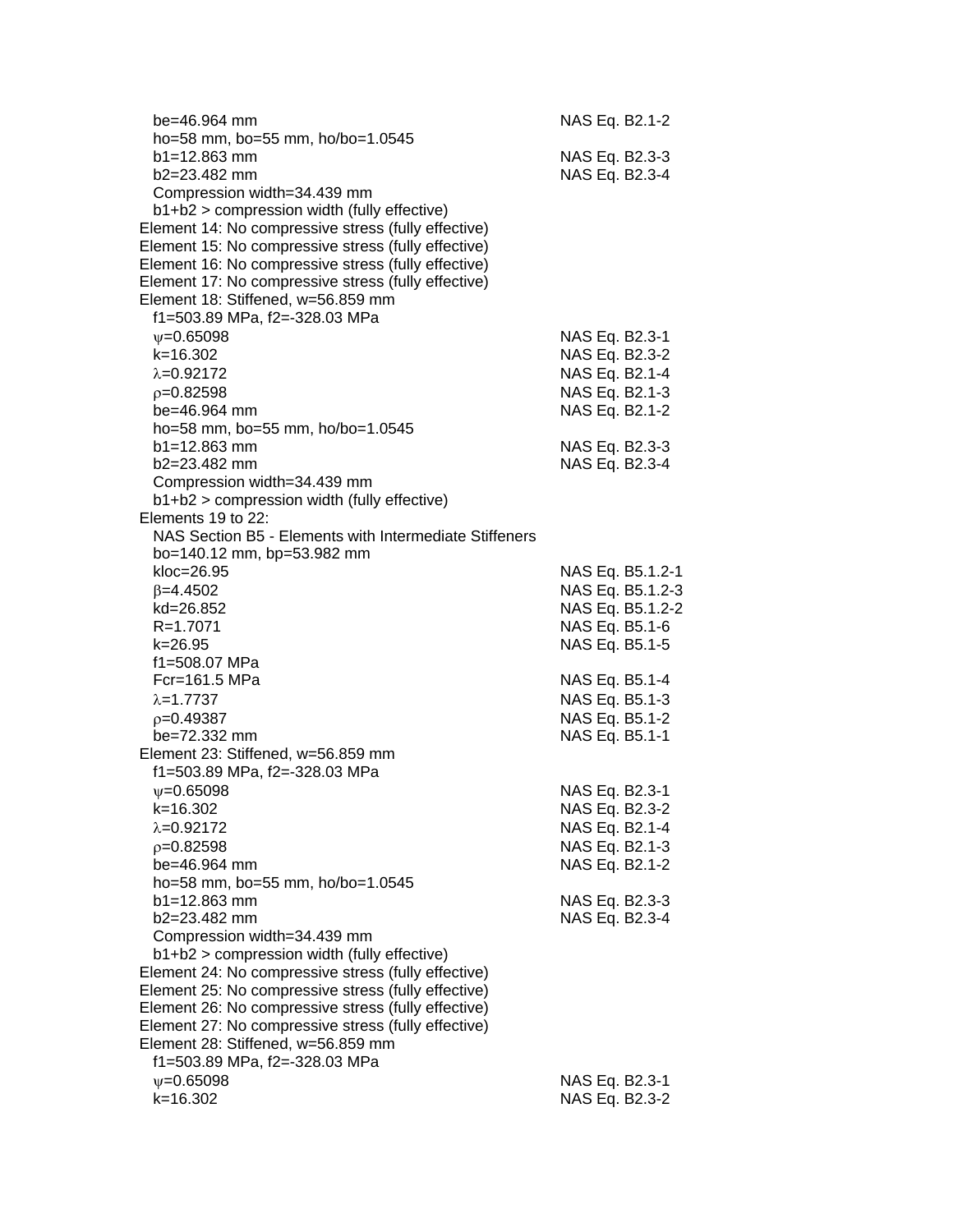| $\lambda = 0.92172$<br>$p=0.82598$<br>be=46.964 mm<br>ho=58 mm, bo=62 mm, ho/bo=0.93548                                                            | NAS Eq. B2.1-4<br>NAS Eq. B2.1-3<br>NAS Eq. B2.1-2                    |  |
|----------------------------------------------------------------------------------------------------------------------------------------------------|-----------------------------------------------------------------------|--|
| b1=12.863 mm<br>$b2 = 23.482$ mm<br>Compression width=34.439 mm                                                                                    | NAS Eq. B2.3-3<br>NAS Eq. B2.3-4                                      |  |
| b1+b2 > compression width (fully effective)<br>Element 29: Stiffened, w=60.859 mm<br>f1=508.07 MPa, f2=508.07 MPa                                  |                                                                       |  |
| $\nu=1$<br>$k=4$<br>$\lambda = 1.9999$<br>$p=0.44502$                                                                                              | NAS Eq. B2.3-1<br>NAS Eq. B2.3-8<br>NAS Eq. B2.1-4<br>NAS Eq. B2.1-3  |  |
| $be = 27.083$ mm<br>$b1 = 13.542$ mm<br>$b2=13.542$ mm<br>Ineffective width=33.775 mm                                                              | NAS Eq. B2.1-2<br>NAS Eq. B2.3-9<br>NAS Eq. B2.3-10                   |  |
| Element 30: Stiffened, w=11.032 mm<br>f1=503.89 MPa, f2=342.48 MPa                                                                                 |                                                                       |  |
| $\psi = 0.67966$<br>k=4.7064<br>$\lambda = 0.33284$                                                                                                | NAS Eq. B2.3-1<br>NAS Eq. B2.3-8<br>NAS Eq. B2.1-4<br>NAS Eq. B2.1-3  |  |
| $p=1$<br>$be = 11.032$ mm<br>$b1 = 4.7546$ mm<br>$b2=6.2776$ mm                                                                                    | NAS Eq. B2.1-2<br>NAS Eq. B2.3-9<br>NAS Eq. B2.3-10                   |  |
| b1+b2 > compression width (fully effective)<br>Element 32: Unstiffened, w=14.68 mm<br>f1=549.16 MPa, f2=340.06 MPa                                 |                                                                       |  |
| $V = 0.61923$<br>$k=0.4668$<br>$\lambda = 1.4681$                                                                                                  | NAS Eq. B3.2-1<br>NAS Eq. B3.2-3<br>NAS Eq. B2.1-4                    |  |
| $p=0.57907$<br>b=8.5007 mm (ineffective width=6.1793 mm)<br>Element 31: Check for lip stiffener reduction                                          | NAS Eq. B2.1-3<br>NAS Eq. B2.1-2                                      |  |
| $S = 31.304$<br>$w/t < 0.328S$ (no lip reduction)<br>Element 31: Stiffened, w=7.5698e-6 mm<br>f1=340.06 MPa, f2=340.06 MPa                         | NAS Eq. B4-7                                                          |  |
| $v = 1$<br>$k=4$<br>$\lambda = 2.0351e-7$                                                                                                          | NAS Eq. B2.3-1<br>NAS Eq. B2.3-8<br>NAS Eq. B2.1-4                    |  |
| $p=1$<br>be=7.5698e-6 mm<br>$b1 = 3.7849e-6$ mm<br>b2=3.7849e-6 mm<br>b1+b2 > compression width (fully effective)                                  | NAS Eq. B2.1-3<br>NAS Eq. B2.1-2<br>NAS Eq. B2.3-9<br>NAS Eq. B2.3-10 |  |
| Arc element 11: D/t=47.156<br>f=505.11 MPa, reduce thickness by 1.7053%<br>Arc element 21: D/t=47.156<br>f=505.11 MPa, reduce thickness by 1.7053% |                                                                       |  |
|                                                                                                                                                    |                                                                       |  |

 Center of gravity shift: y=5.82 mm Sxe=11731 mm^3, Fy=551.58 MPa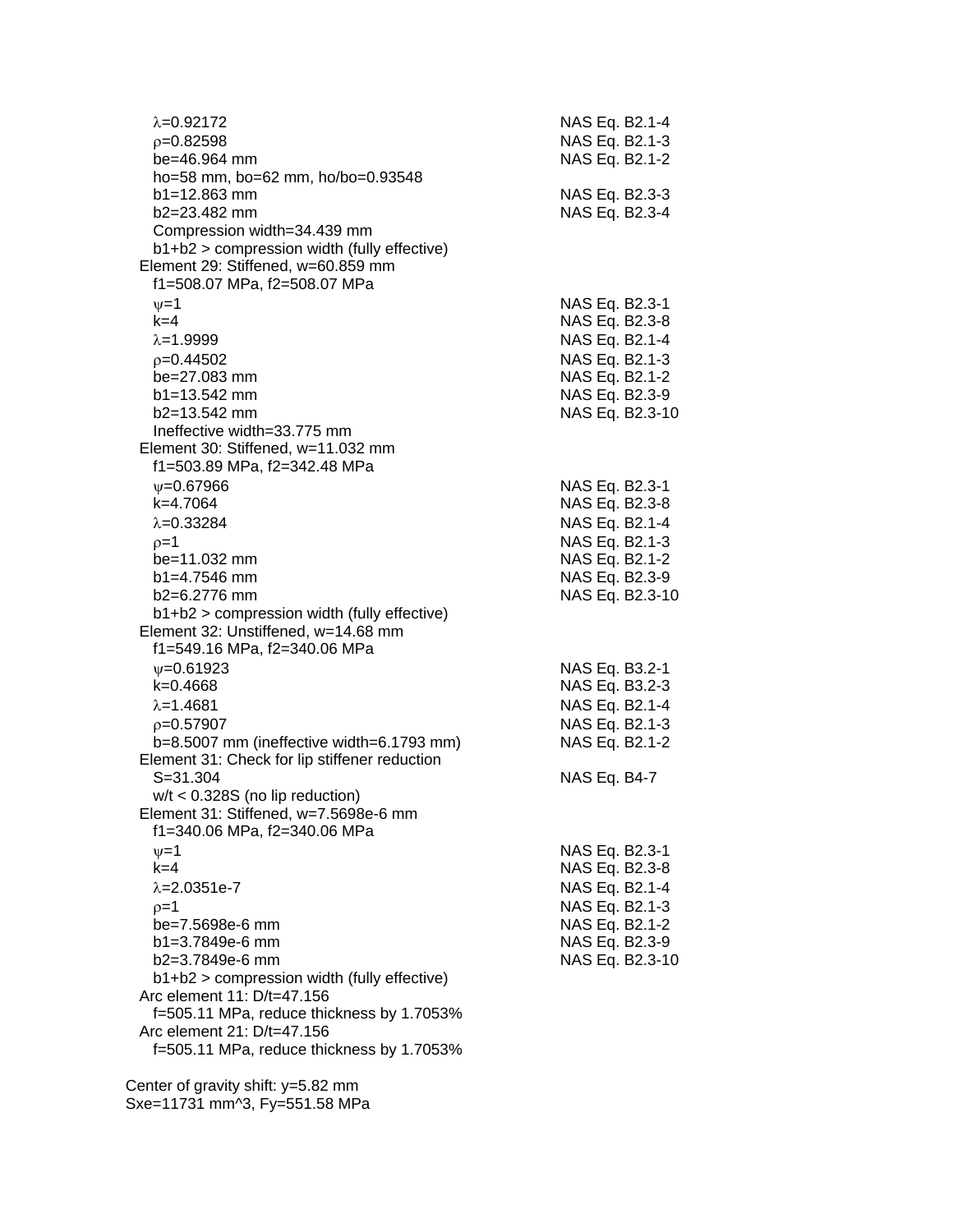$\Omega$ b=1.67,  $\phi$ b=0.9

Positive Flexural Strength about Y-axis Effective width calculations for part 1: MSDECK Element 1: No compressive stress (fully effective) Element 2: No compressive stress (fully effective) Element 3: No compressive stress (fully effective) Element 4: No compressive stress (fully effective) Element 5: No compressive stress (fully effective) Element 6: No compressive stress (fully effective) Element 7: No compressive stress (fully effective) Element 8: No compressive stress (fully effective) Element 9: No compressive stress (fully effective) Element 10: No compressive stress (fully effective) Element 11: No compressive stress (fully effective) Element 12: No compressive stress (fully effective) Element 13: No compressive stress (fully effective) Element 14: Stiffened, w=53.982 mm f1=38.099 MPa, f2=-17.384 MPa  $v=0.45629$  NAS Eq. B2.3-1 k=13.09 NAS Eq. B2.3-2  $\lambda$ =0.26853 NAS Eq. B2.1-4  $p=1$  NAS Eq. B2.1-3 be=53.982 mm NAS Eq. B2.1-2 ho=55 mm, bo=31.192 mm, ho/bo=1.7632 b1=15.618 mm NAS Eq. B2.3-3 b2=26.991 mm NAS Eq. B2.3-4 Compression width=37.068 mm b1+b2 > compression width (fully effective) Element 15: Stiffened, w=3.0894e-5 mm f1=38.449 MPa, f2=38.449 MPa  $v=1$  NAS Eq. B2.3-1 k=2.5138 NAS Eq. B2.3-8  $\lambda = 3.523e-7$  NAS Eq. B2.1-4  $\rho = 1$  NAS Eq. B2.1-3 be=3.0894e-5 mm NAS Eq. B2.1-2 b1=1.5447e-5 mm NAS Eq. B2.3-9 b2=1.5447e-5 mm NAS Eq. B2.3-10 b1+b2 > compression width (fully effective) Element 16: Stiffened, w=3.0894e-5 mm f1=70.798 MPa, f2=70.798 MPa  $v=1$  NAS Eq. B2.3-1 k=2.5138 NAS Eq. B2.3-8  $\lambda = 4.7806e-7$  NAS Eq. B2.1-4  $p=1$  NAS Eq. B2.1-3 be=3.0894e-5 mm NAS Eq. B2.1-2 b1=1.5447e-5 mm NAS Eq. B2.3-9 b2=1.5447e-5 mm NAS Eq. B2.3-10 b1+b2 > compression width (fully effective) Element 17: Stiffened, w=53.982 mm f1=126.63 MPa, f2=71.148 MPa  $\nu$ =0.56186 NAS Eq. B2.3-1 k=5.0445 NAS Eq. B2.3-8  $\lambda$ =0.78861 NAS Eq. B2.1-4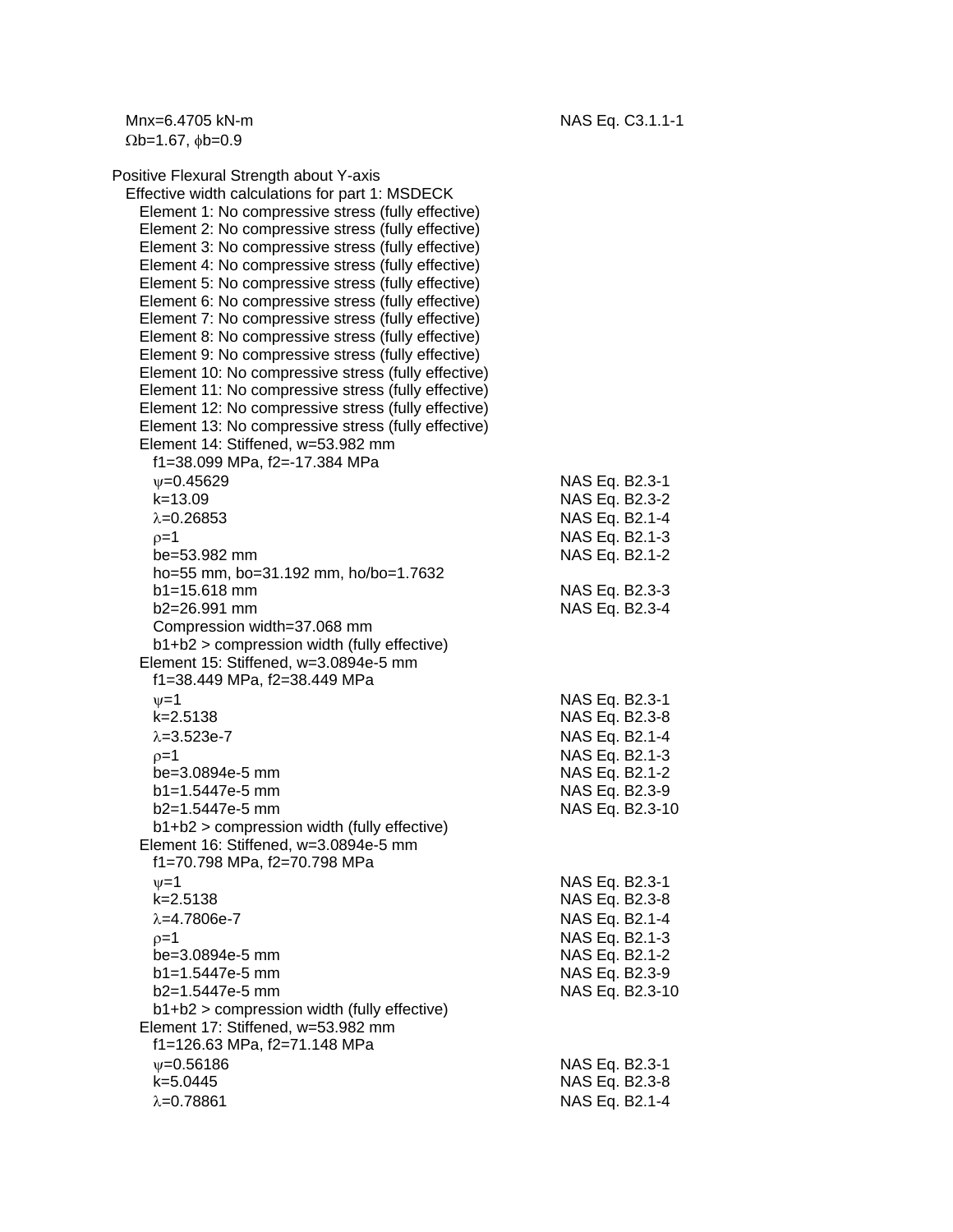| $p=0.9143$<br>be=49.356 mm                                         | NAS Eq. B2.1-3<br>NAS Eq. B2.1-2 |                 |
|--------------------------------------------------------------------|----------------------------------|-----------------|
| $b1 = 20.243$ mm                                                   | NAS Eq. B2.3-9                   |                 |
| $b2 = 29.112$ mm                                                   |                                  | NAS Eq. B2.3-10 |
| Ineffective width=4.6261 mm                                        |                                  |                 |
| Element 18: Stiffened, w=56.859 mm                                 |                                  |                 |
| f1=146.05 MPa, f2=127.02 MPa                                       |                                  |                 |
| $\psi = 0.86972$                                                   | NAS Eq. B2.3-1                   |                 |
| $k=4.265$                                                          |                                  |                 |
|                                                                    | NAS Eq. B2.3-8                   |                 |
| $\lambda = 0.97015$                                                | NAS Eq. B2.1-4                   |                 |
| p=0.79702                                                          | NAS Eq. B2.1-3                   |                 |
| be=45.318 mm                                                       | NAS Eq. B2.1-2                   |                 |
| $b1 = 21.273$ mm                                                   | NAS Eq. B2.3-9                   |                 |
| $b2 = 24.045$ mm                                                   |                                  | NAS Eq. B2.3-10 |
| Ineffective width=11.541 mm                                        |                                  |                 |
| Element 19: Stiffened, w=53.982 mm<br>f1=201.92 MPa, f2=146.43 MPa |                                  |                 |
| $V = 0.72522$                                                      | NAS Eq. B2.3-1                   |                 |
| $k=4.5911$                                                         | NAS Eq. B2.3-8                   |                 |
| $\lambda = 1.0438$                                                 | NAS Eq. B2.1-4                   |                 |
| $p = 0.7561$                                                       | NAS Eq. B2.1-3                   |                 |
| be=40.815 mm                                                       | NAS Eq. B2.1-2                   |                 |
| $b1 = 17.943$ mm                                                   | NAS Eq. B2.3-9                   |                 |
| $b2 = 22.873$ mm                                                   |                                  | NAS Eq. B2.3-10 |
| Ineffective width=13.166 mm                                        |                                  |                 |
| Element 20: Stiffened, w=3.0894e-5 mm                              |                                  |                 |
| f1=202.27 MPa, f2=202.27 MPa                                       |                                  |                 |
| $\nu = 1$                                                          | NAS Eq. B2.3-1                   |                 |
| $k = 2.5138$                                                       | NAS Eq. B2.3-8                   |                 |
| $\lambda = 8.0804e - 7$                                            | NAS Eq. B2.1-4                   |                 |
| $p=1$                                                              | NAS Eq. B2.1-3                   |                 |
| be=3.0894e-5 mm                                                    | NAS Eq. B2.1-2                   |                 |
| $b1 = 1.5447e-5$ mm                                                | NAS Eq. B2.3-9                   |                 |
| $b2=1.5447e-5$ mm                                                  |                                  | NAS Eq. B2.3-10 |
| $b1+b2$ > compression width (fully effective)                      |                                  |                 |
| Element 21: Stiffened, w=3.0894e-5 mm                              |                                  |                 |
| f1=234.62 MPa, f2=234.62 MPa                                       |                                  |                 |
| $\nu = 1$                                                          | NAS Eq. B2.3-1                   |                 |
| k=2.5138                                                           | NAS Eq. B2.3-8                   |                 |
| $\lambda = 8.7026e - 7$                                            | NAS Eq. B2.1-4                   |                 |
| $p=1$                                                              | NAS Eq. B2.1-3                   |                 |
| be=3.0894e-5 mm                                                    | NAS Eq. B2.1-2                   |                 |
| $b1 = 1.5447e-5$ mm                                                | NAS Eq. B2.3-9                   |                 |
| b2=1.5447e-5 mm                                                    |                                  | NAS Eq. B2.3-10 |
| b1+b2 > compression width (fully effective)                        |                                  |                 |
| Element 22: Stiffened, w=53.982 mm                                 |                                  |                 |
| f1=290.45 MPa, f2=234.97 MPa                                       |                                  |                 |
| $\psi = 0.80898$                                                   | NAS Eq. B2.3-1                   |                 |
| $k = 4.396$                                                        | NAS Eq. B2.3-8                   |                 |
| $\lambda = 1.2794$                                                 | NAS Eq. B2.1-4                   |                 |
| $p=0.64721$                                                        | NAS Eq. B2.1-3                   |                 |
| be=34.937 mm                                                       | NAS Eq. B2.1-2                   |                 |
| b1=15.946 mm                                                       | NAS Eq. B2.3-9                   |                 |
| b2=18.992 mm                                                       |                                  | NAS Eq. B2.3-10 |
| Ineffective width=19.044 mm                                        |                                  |                 |
|                                                                    |                                  |                 |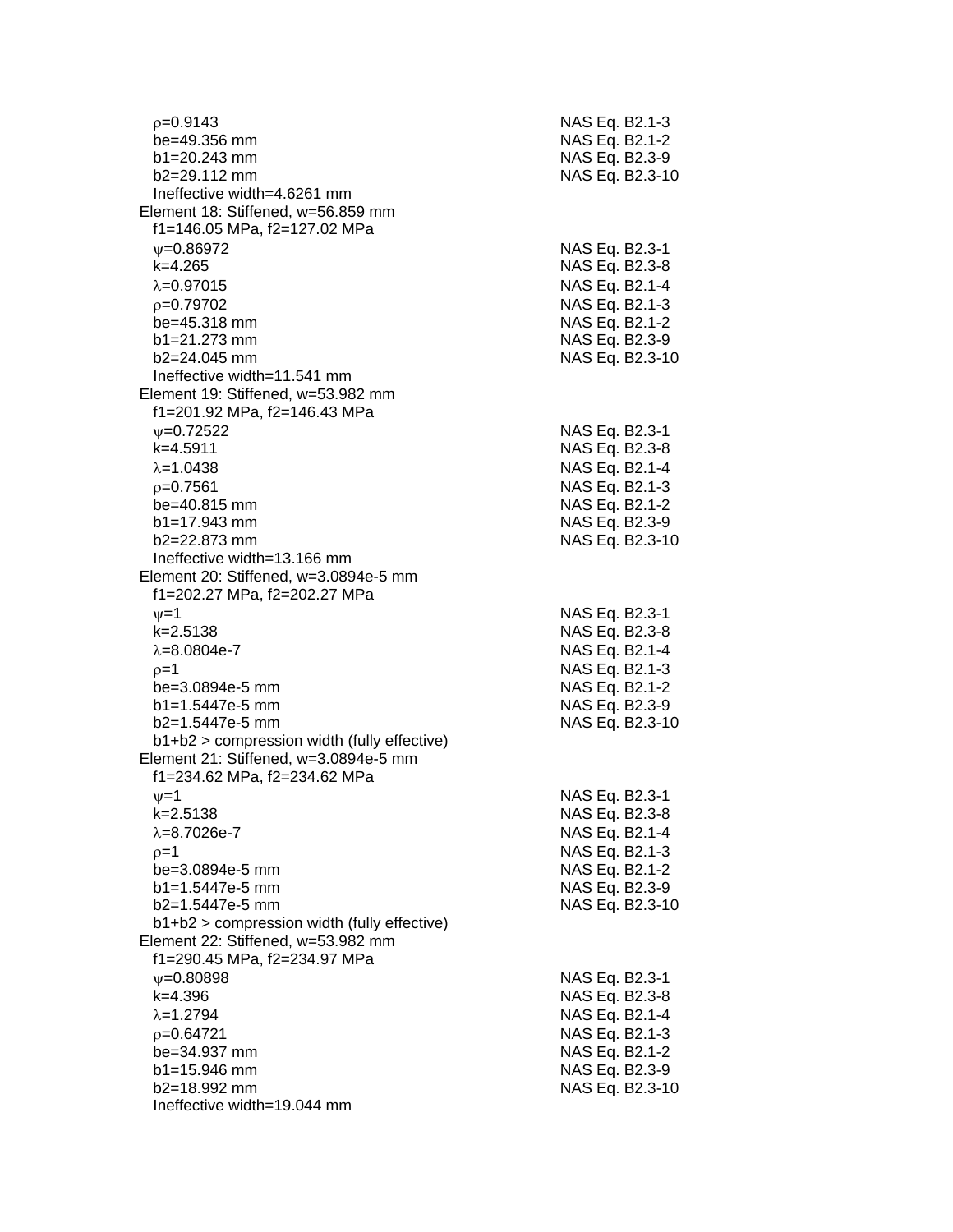| Element 23: Stiffened, w=56.859 mm<br>f1=309.86 MPa, f2=290.84 MPa |                |                  |
|--------------------------------------------------------------------|----------------|------------------|
| $\psi = 0.9386$                                                    | NAS Eq. B2.3-1 |                  |
| k=4.1233                                                           | NAS Eq. B2.3-8 |                  |
| $\lambda = 1.4372$                                                 | NAS Eq. B2.1-4 |                  |
|                                                                    |                |                  |
| $p=0.58929$                                                        | NAS Eq. B2.1-3 |                  |
| be=33.506 mm                                                       | NAS Eq. B2.1-2 |                  |
| $b1 = 16.254$ mm                                                   | NAS Eq. B2.3-9 |                  |
| b2=17.252 mm                                                       |                | NAS Eq. B2.3-10  |
| Ineffective width=23.353 mm                                        |                |                  |
| Elements 24 to 27:                                                 |                |                  |
| NAS Section B5 - Elements with Intermediate Stiffeners             |                |                  |
| bo=140.12 mm, bp=53.982 mm                                         |                |                  |
| kloc=26.95                                                         |                | NAS Eq. B5.1.2-1 |
| $\beta = 4.4502$                                                   |                | NAS Eq. B5.1.2-3 |
| kd=26.852                                                          |                | NAS Eq. B5.1.2-2 |
| R=1.7071                                                           | NAS Eq. B5.1-6 |                  |
| k=26.95                                                            | NAS Eq. B5.1-5 |                  |
| f1=382.26 MPa                                                      |                |                  |
| Fcr=161.5 MPa                                                      | NAS Eq. B5.1-4 |                  |
| $\lambda = 1.5385$                                                 | NAS Eq. B5.1-3 |                  |
| $p=0.55704$                                                        | NAS Eq. B5.1-2 |                  |
| be=81.585 mm                                                       | NAS Eq. B5.1-1 |                  |
| Element 28: Stiffened, w=56.859 mm                                 |                |                  |
| f1=473.68 MPa, f2=454.66 MPa                                       |                |                  |
| $V = 0.95983$                                                      | NAS Eq. B2.3-1 |                  |
| k=4.0805                                                           | NAS Eq. B2.3-8 |                  |
| $\lambda = 1.7862$                                                 |                |                  |
|                                                                    | NAS Eq. B2.1-4 |                  |
| $p=0.49088$                                                        | NAS Eq. B2.1-3 |                  |
| $be = 27.911$ mm                                                   | NAS Eq. B2.1-2 |                  |
| $b1 = 13.681$ mm                                                   | NAS Eq. B2.3-9 |                  |
| $b2 = 14.23$ mm                                                    |                | NAS Eq. B2.3-10  |
| Ineffective width=28.948 mm                                        |                |                  |
| Element 29: Stiffened, w=60.859 mm                                 |                |                  |
| f1=536.62 MPa, f2=474.07 MPa                                       |                |                  |
| $\psi = 0.88344$                                                   | NAS Eq. B2.3-1 |                  |
| k=4.2363                                                           | NAS Eq. B2.3-8 |                  |
| $\lambda = 1.9972$                                                 | NAS Eq. B2.1-4 |                  |
| $p=0.44555$                                                        | NAS Eq. B2.1-3 |                  |
| be=27.115 mm                                                       | NAS Eq. B2.1-2 |                  |
| b1=12.811 mm                                                       | NAS Eq. B2.3-9 |                  |
| $b2 = 14.304$ mm                                                   |                | NAS Eq. B2.3-10  |
| Ineffective width=33.743 mm                                        |                |                  |
| Element 30: Stiffened, w=11.032 mm                                 |                |                  |
| f1=540.7 MPa, f2=537.01 MPa                                        |                |                  |
| $\nu = 0.99317$                                                    | NAS Eq. B2.3-1 |                  |
| k=4.0137                                                           | NAS Eq. B2.3-8 |                  |
| $\lambda = 0.37336$                                                | NAS Eq. B2.1-4 |                  |
| $p=1$                                                              | NAS Eq. B2.1-3 |                  |
| be=11.032 mm                                                       | NAS Eq. B2.1-2 |                  |
| b1=5.4973 mm                                                       | NAS Eq. B2.3-9 |                  |
| $b2=5.5349$ mm                                                     |                | NAS Eq. B2.3-10  |
| b1+b2 > compression width (fully effective)                        |                |                  |
| Element 32: Unstiffened, w=14.68 mm                                |                |                  |
| f1=551.2 MPa, f2=545.31 MPa                                        |                |                  |
|                                                                    |                |                  |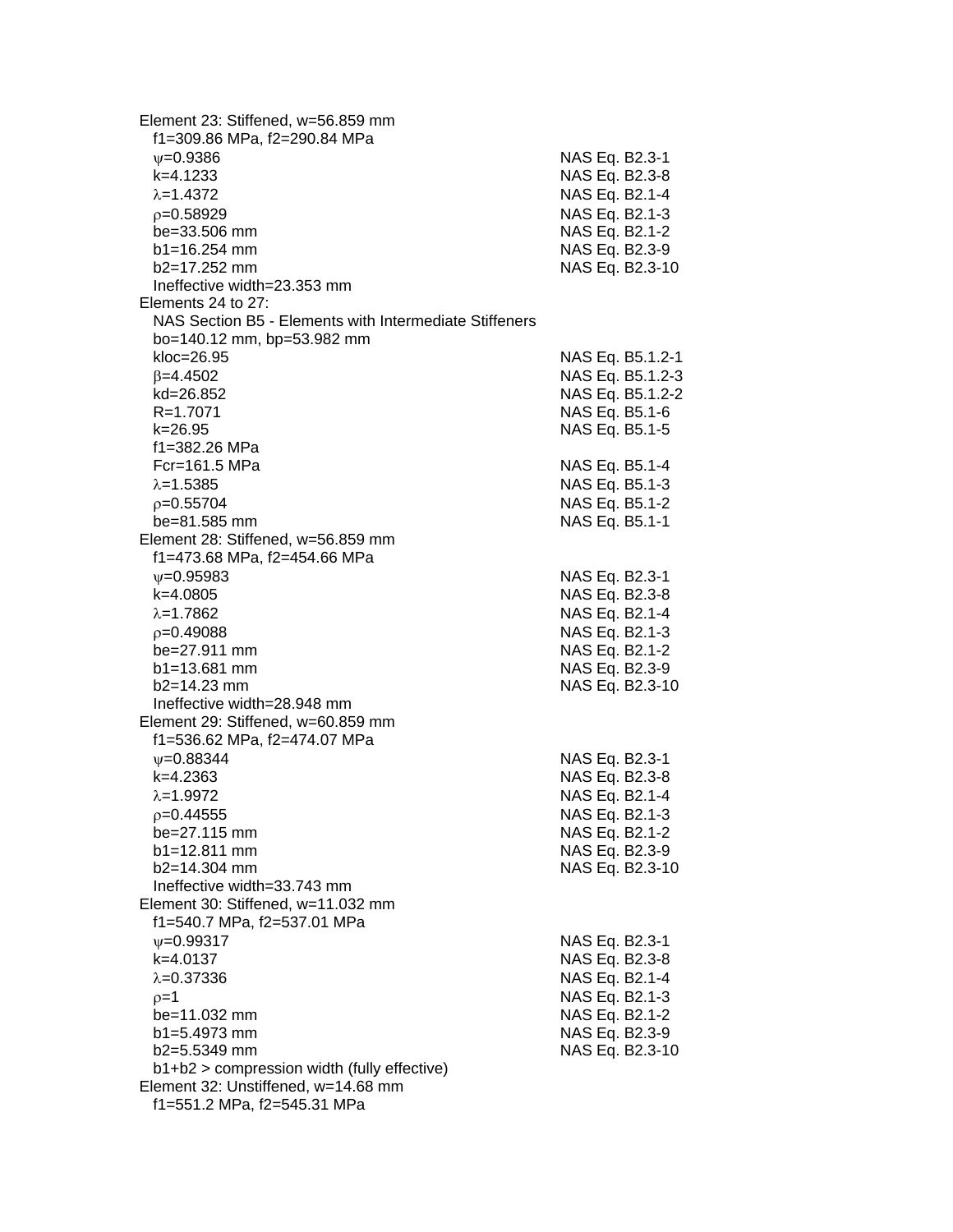| $\nu = 0.9893$<br>k=0.43076<br>$\lambda = 1.5312$<br>$p=0.55926$<br>b=8.2099 mm (ineffective width=6.4701 mm)<br>Element 31: Check for lip stiffener reduction                               | NAS Eq. B3.2-1<br>NAS Eq. B3.2-3<br>NAS Eq. B2.1-4<br>NAS Eq. B2.1-3<br>NAS Eq. B2.1-2                                      |
|----------------------------------------------------------------------------------------------------------------------------------------------------------------------------------------------|-----------------------------------------------------------------------------------------------------------------------------|
| $S = 24.721$<br>$w/t < 0.328S$ (no lip reduction)<br>Element 31: Stiffened, w=7.5698e-6 mm<br>f1=545.31 MPa, f2=545.31 MPa                                                                   | NAS Eq. B4-7                                                                                                                |
| $\nu = 1$<br>$k=4$<br>$\lambda = 2.5771e-7$<br>$p=1$<br>be=7.5698e-6 mm<br>b1=3.7849e-6 mm<br>b2=3.7849e-6 mm<br>b1+b2 > compression width (fully effective)                                 | NAS Eq. B2.3-1<br>NAS Eq. B2.3-8<br>NAS Eq. B2.1-4<br>NAS Eq. B2.1-3<br>NAS Eq. B2.1-2<br>NAS Eq. B2.3-9<br>NAS Eq. B2.3-10 |
| Center of gravity shift: $x = -58.577$ mm<br>Sye=110600 mm^3, Fy=551.58 MPa<br>Mny=61.007 kN-m<br>$\Omega$ b=1.67, $\phi$ b=0.9                                                              | NAS Eq. C3.1.1-1                                                                                                            |
| Negative Flexural Strength about Y-axis<br>Effective width calculations for part 1: MSDECK<br>Element 1: Unstiffened, w=14.375 mm<br>f1=551.18 MPa, f2=547.64 MPa                            |                                                                                                                             |
| $\nu = 0.99357$<br>k=0.43045<br>$\lambda = 1.4999$<br>$p = 0.56894$<br>b=8.1784 mm (ineffective width=6.1965 mm)<br>Element 2: Check for lip stiffener reduction                             | NAS Eq. B3.2-1<br>NAS Eq. B3.2-3<br>NAS Eq. B2.1-4<br>NAS Eq. B2.1-3<br>NAS Eq. B2.1-2                                      |
| $S = 24.677$<br>$1a = 154.29$ mm <sup><math>\Delta</math>4</sup><br>$Is=186.48$ mm $\triangle 4$ > la (no lip reduction)                                                                     | NAS Eq. B4-7<br>NAS Eq. B4-8                                                                                                |
| $k = 4$<br>Element 2: Stiffened, w=63.804 mm<br>f1=547.24 MPa, f2=482.18 MPa                                                                                                                 | NAS Table B4-1                                                                                                              |
| $\psi = 0.8811$<br>k=4.2412<br>$\lambda = 2.1133$<br>$p=0.42394$<br>be=27.049 mm<br>$b1 = 12.766$ mm<br>$b2 = 14.283$ mm<br>Ineffective width=36.755 mm<br>Element 3: Stiffened, w=56.859 mm | NAS Eq. B2.3-1<br>NAS Eq. B2.3-8<br>NAS Eq. B2.1-4<br>NAS Eq. B2.1-3<br>NAS Eq. B2.1-2<br>NAS Eq. B2.3-9<br>NAS Eq. B2.3-10 |
| f1=481.79 MPa, f2=462.91 MPa<br>$\psi = 0.96082$<br>k=4.0785<br>$\lambda = 1.8019$<br>$p=0.48721$<br>be=27.702 mm                                                                            | NAS Eq. B2.3-1<br>NAS Eq. B2.3-8<br>NAS Eq. B2.1-4<br>NAS Eq. B2.1-3<br>NAS Eq. B2.1-2                                      |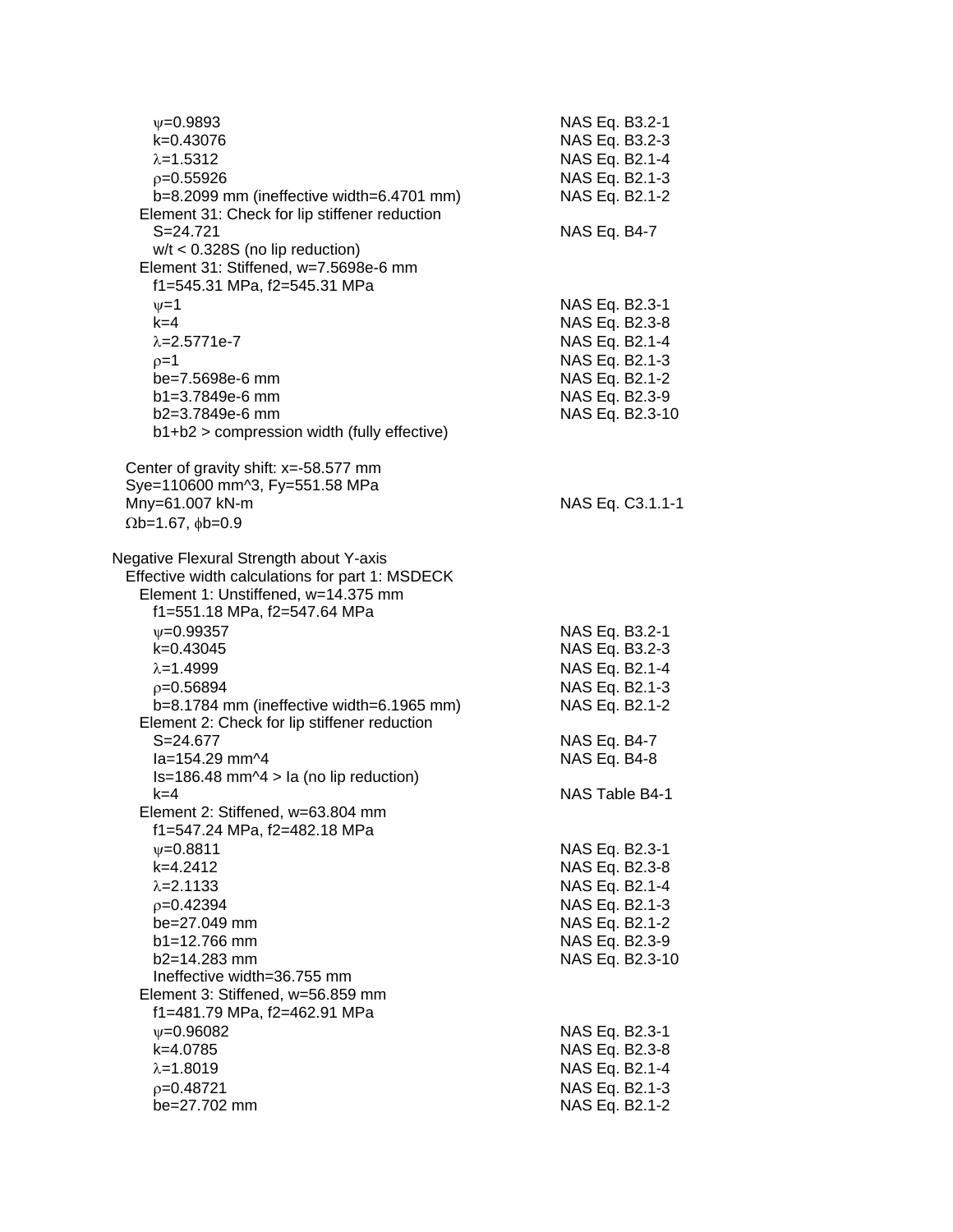| $b1 = 13.585$ mm<br>$b2=14.117$ mm                     | NAS Eq. B2.3-9<br>NAS Eq. B2.3-10 |
|--------------------------------------------------------|-----------------------------------|
| Ineffective width=29.157 mm                            |                                   |
| Element 4: Stiffened, w=53.982 mm                      |                                   |
| f1=462.53 MPa, f2=407.48 MPa                           |                                   |
| $\psi = 0.88098$                                       | NAS Eq. B2.3-1                    |
| k=4.2414                                               | NAS Eq. B2.3-8                    |
| $\lambda = 1.6437$                                     | NAS Eq. B2.1-4                    |
| $p=0.52696$                                            | NAS Eq. B2.1-3                    |
| be=28.446 mm                                           | NAS Eq. B2.1-2                    |
| $b1 = 13.424$ mm                                       | NAS Eq. B2.3-9                    |
| b2=15.022 mm                                           | NAS Eq. B2.3-10                   |
| Ineffective width=25.535 mm                            |                                   |
| Element 5: Stiffened, w=3.0894e-5 mm                   |                                   |
| f1=407.13 MPa, f2=407.13 MPa                           |                                   |
| $\nu=1$                                                | NAS Eq. B2.3-1                    |
| $k = 2.5138$                                           | NAS Eq. B2.3-8                    |
| $\lambda = 1.1464e-6$                                  | NAS Eq. B2.1-4                    |
| $p=1$                                                  | NAS Eq. B2.1-3                    |
| be=3.0894e-5 mm                                        | NAS Eq. B2.1-2                    |
| $b1 = 1.5447e-5$ mm                                    | NAS Eq. B2.3-9                    |
| $b2=1.5447e-5$ mm                                      | NAS Eq. B2.3-10                   |
| $b1+b2$ > compression width (fully effective)          |                                   |
| Element 6: Stiffened, w=3.0894e-5 mm                   |                                   |
| f1=375.04 MPa, f2=375.04 MPa                           |                                   |
| $\nu = 1$                                              | NAS Eq. B2.3-1                    |
| $k = 2.5138$                                           | NAS Eq. B2.3-8                    |
| $\lambda = 1.1003e-6$                                  |                                   |
|                                                        | NAS Eq. B2.1-4                    |
| $p=1$                                                  | NAS Eq. B2.1-3                    |
| be=3.0894e-5 mm                                        | NAS Eq. B2.1-2                    |
| $b1 = 1.5447e-5$ mm                                    | NAS Eq. B2.3-9                    |
| $b2=1.5447e-5$ mm                                      | NAS Eq. B2.3-10                   |
| b1+b2 > compression width (fully effective)            |                                   |
| Element 7: Stiffened, w=53.982 mm                      |                                   |
| f1=374.69 MPa, f2=319.64 MPa                           |                                   |
| $\psi = 0.85308$                                       | NAS Eq. B2.3-1                    |
| k=4.3002                                               | NAS Eq. B2.3-8                    |
| $\lambda = 1.4692$                                     | NAS Eq. B2.1-4                    |
| $p=0.57871$                                            | NAS Eq. B2.1-3                    |
| be=31.24 mm                                            | NAS Eq. B2.1-2                    |
| $b1 = 14.551$ mm                                       | NAS Eq. B2.3-9                    |
| $b2 = 16.689$ mm                                       | NAS Eq. B2.3-10                   |
| Ineffective width=22.742 mm                            |                                   |
| Element 8: Stiffened, w=56.859 mm                      |                                   |
| f1=319.26 MPa, f2=300.38 MPa                           |                                   |
| $V = 0.94087$                                          | NAS Eq. B2.3-1                    |
| k=4.1187                                               | NAS Eq. B2.3-8                    |
| $\lambda = 1.4596$                                     | NAS Eq. B2.1-4                    |
| $p=0.58184$                                            | NAS Eq. B2.1-3                    |
| be=33.083 mm                                           | NAS Eq. B2.1-2                    |
| b1=16.066 mm                                           | NAS Eq. B2.3-9                    |
| b2=17.016 mm                                           | NAS Eq. B2.3-10                   |
| Ineffective width=23.776 mm                            |                                   |
| Elements 9 to 12:                                      |                                   |
| NAS Section B5 - Elements with Intermediate Stiffeners |                                   |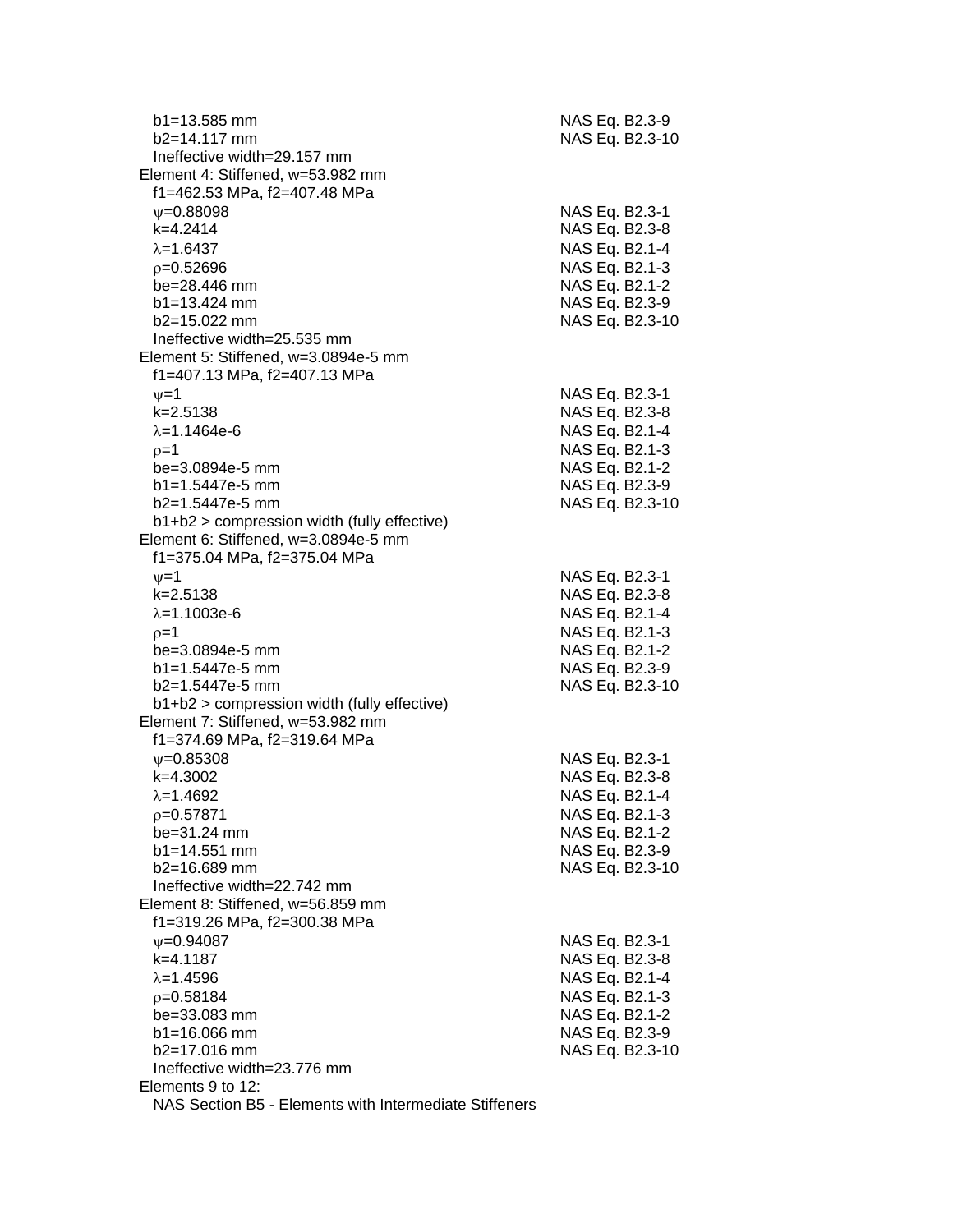bo=140.12 mm, bp=53.982 mm kloc=26.95 NAS Eq. B5.1.2-1  $\beta$ =4.4502 NAS Eq. B5.1.2-3 kd=26.852 NAS Eq. B5.1.2-2 R=1.7071 NAS Eq. B5.1-6 k=26.95 NAS Eq. B5.1-5 f1=228.55 MPa Fcr=161.5 MPa NAS Eq. B5.1-4  $\lambda$ =1.1896  $\lambda$  MAS Eq. B5.1-3  $p=0.68515$  NAS Eq. B5.1-2 be=100.35 mm NAS Eq. B5.1-1 Element 13: Stiffened, w=56.859 mm f1=156.72 MPa, f2=137.84 MPa  $\nu$ =0.87955 NAS Eq. B2.3-1 k=4.2444 NAS Eq. B2.3-8  $\lambda = 1.0074$  NAS Eq. B2.1-4  $\rho$ =0.77587 NAS Eq. B2.1-3 be=44.115 mm NAS Eq. B2.1-2 b1=20.805 mm NAS Eq. B2.3-9 b2=23.311 mm NAS Eq. B2.3-10 Ineffective width=12.744 mm Element 14: Stiffened, w=53.982 mm f1=137.46 MPa, f2=82.407 MPa  $v=0.59952$  NAS Eq. B2.3-1 k=4.9294 NAS Eq. B2.3-8  $\lambda$ =0.83116  $\lambda$  NAS Eq. B2.1-4 =0.88468 NAS Eq. B2.1-3 be=47.756 mm NAS Eq. B2.1-2 b1=19.895 mm NAS Eq. B2.3-9 b2=27.862 mm NAS Eq. B2.3-10 Ineffective width=6.2252 mm Element 15: Stiffened, w=3.0894e-5 mm f1=82.06 MPa, f2=82.06 MPa  $v=1$  NAS Eq. B2.3-1 k=2.5138 NAS Eq. B2.3-8  $\lambda = 5.1468e - 7$  NAS Eq. B2.1-4  $p=1$  NAS Eq. B2.1-3 be=3.0894e-5 mm NAS Eq. B2.1-2 b1=1.5447e-5 mm NAS Eq. B2.3-9 b2=1.5447e-5 mm NAS Eq. B2.3-10 b1+b2 > compression width (fully effective) Element 16: Stiffened, w=3.0894e-5 mm f1=49.964 MPa, f2=49.964 MPa  $\nu=1$  NAS Eq. B2.3-1 k=2.5138 NAS Eq. B2.3-8  $\lambda = 4.0161e-7$  NAS Eq. B2.1-4  $p=1$  NAS Eq. B2.1-3 be=3.0894e-5 mm NAS Eq. B2.1-2 b1=1.5447e-5 mm NAS Eq. B2.3-9 b2=1.5447e-5 mm NAS Eq. B2.3-10 b1+b2 > compression width (fully effective) Element 17: Stiffened, w=53.982 mm f1=49.616 MPa, f2=-5.4324 MPa =0.10949 NAS Eq. B2.3-1 k=8.9505 NAS Eq. B2.3-2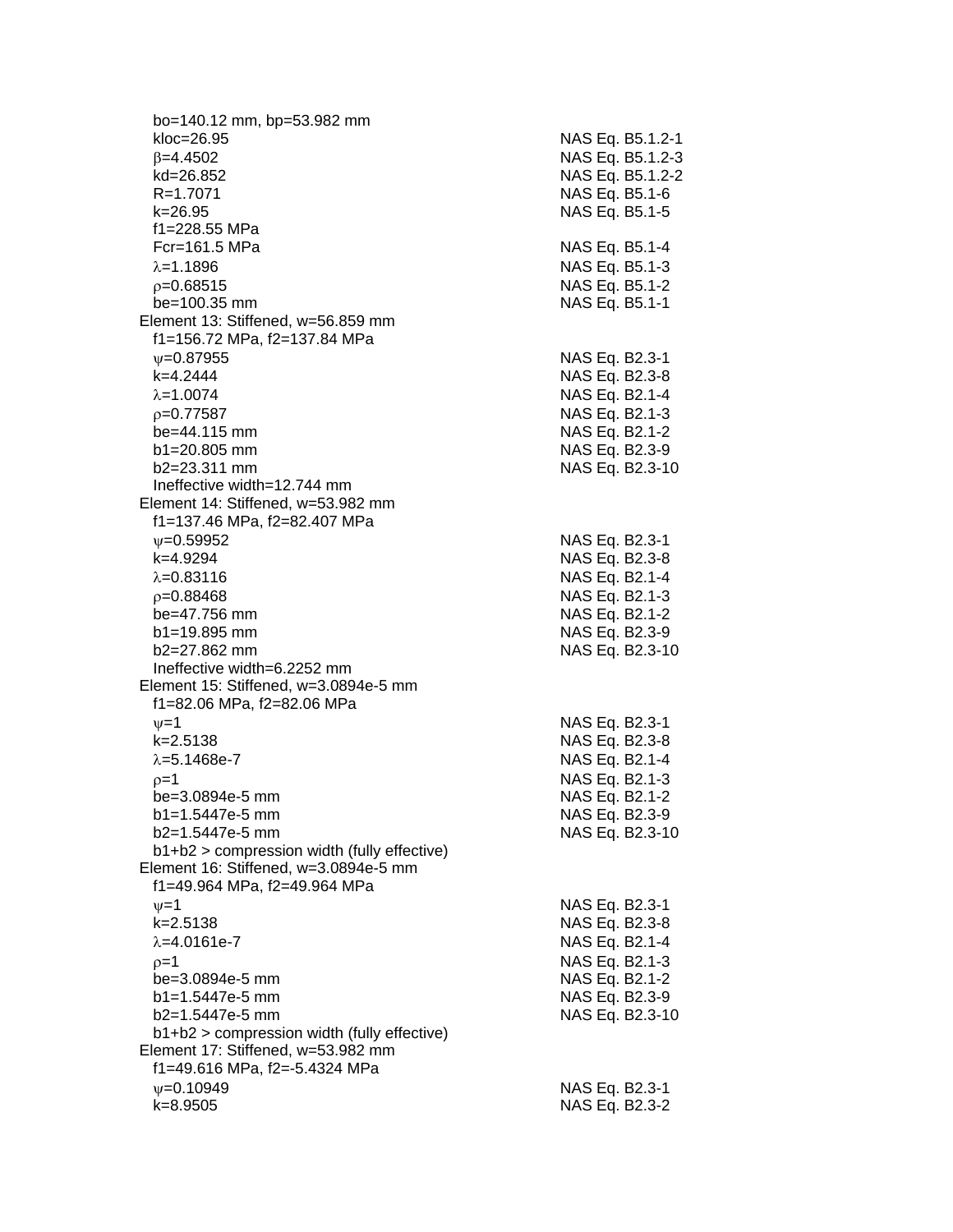| $\lambda = 0.37059$                                 | NAS Eq. B2.1-4 |
|-----------------------------------------------------|----------------|
| $p=1$                                               | NAS Eq. B2.1-3 |
| be=53.982 mm                                        | NAS Eq. B2.1-2 |
| ho=55 mm, bo=31.192 mm, ho/bo=1.7632                |                |
| $b1 = 17.36$ mm                                     | NAS Eq. B2.3-3 |
| $b2 = 36.621$ mm                                    | NAS Eq. B2.3-5 |
| Compression width=48.654 mm                         |                |
| $b1+b2$ > compression width (fully effective)       |                |
| Element 18: No compressive stress (fully effective) |                |
| Element 19: No compressive stress (fully effective) |                |
| Element 20: No compressive stress (fully effective) |                |
| Element 21: No compressive stress (fully effective) |                |
| Element 22: No compressive stress (fully effective) |                |
| Element 23: No compressive stress (fully effective) |                |
| Element 24: No compressive stress (fully effective) |                |
| Element 25: No compressive stress (fully effective) |                |
| Element 26: No compressive stress (fully effective) |                |
| Element 27: No compressive stress (fully effective) |                |
| Element 28: No compressive stress (fully effective) |                |
| Element 29: No compressive stress (fully effective) |                |
| Element 30: No compressive stress (fully effective) |                |
| Element 32: No compressive stress (fully effective) |                |
| Element 31: No compressive stress (fully effective) |                |
|                                                     |                |

 Center of gravity shift: x=59.329 mm Sye=108710 mm^3, Fy=551.58 MPa Mny=59.962 kN-m NAS Eq. C3.1.1-1  $\Omega$ b=1.67,  $\phi$ b=0.9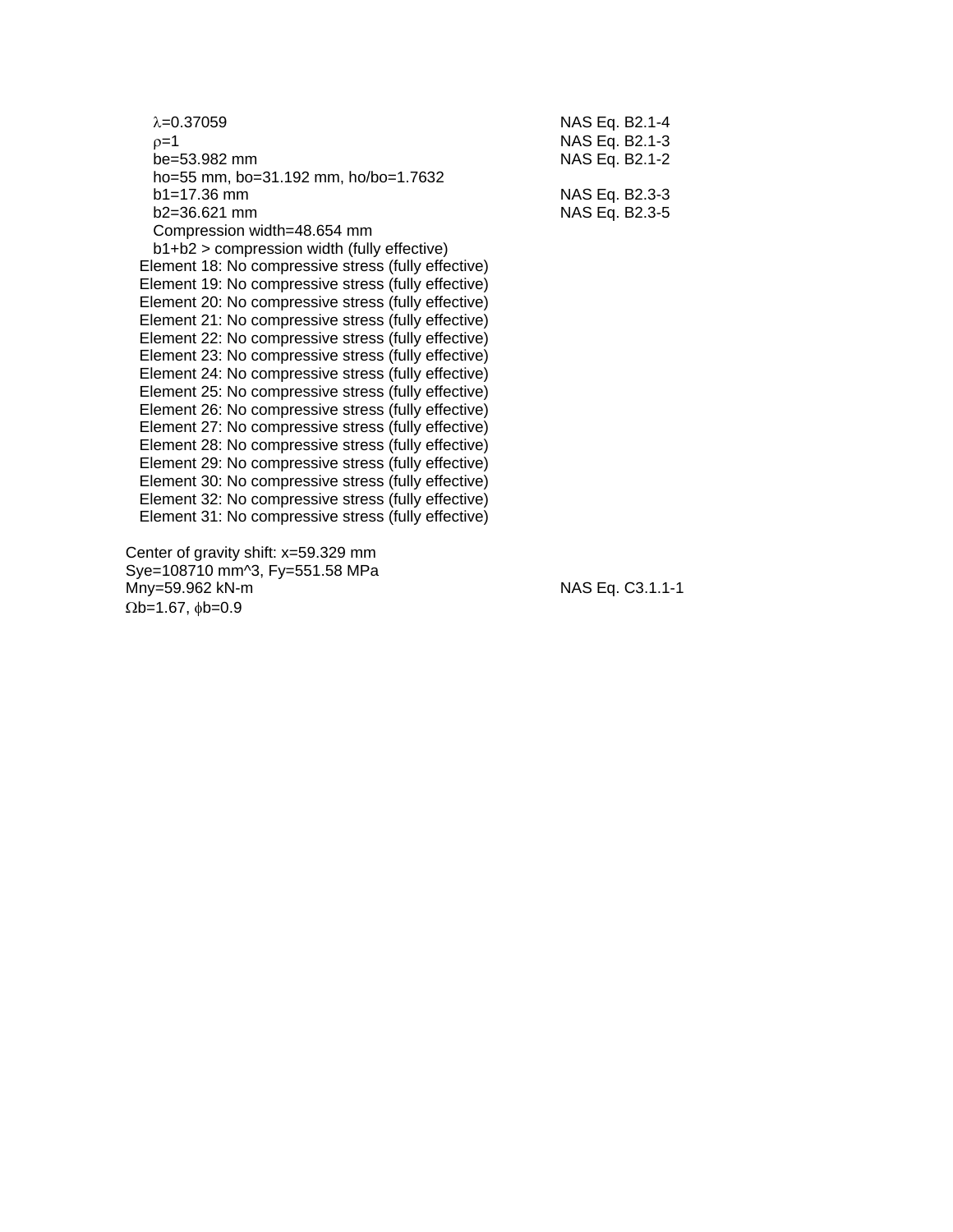CFS Version 8.0.2 Section: METSCODECK-1.0.sct METSCODECK-1.0

Rev. Date: 14-07-2015 20:03:22

Printed: 14-07-2015 20:03:39

## Full Section Properties

| Area           | $1249.3$ mm <sup><math>\textdegree</math>2</sup> | Wt.    | 0.096086 kN/m | Width         | 1249.3 mm                                    |  |
|----------------|--------------------------------------------------|--------|---------------|---------------|----------------------------------------------|--|
| Ix             | 706943 mm <sup><math>\sim</math>4</sup>          | rx.    | 23.79 mm      | Ixy           | $-145565$ mm <sup><math>\land</math></sup> 4 |  |
| Sx(t)          | 19212 mm <sup>2</sup> 3                          | y(t)   | 36.80 mm      | $\alpha$      | 89.915 deg                                   |  |
| Sx(b)          | 23280 mm <sup>2</sup> 3                          | y(b)   | 30.37 mm      |               |                                              |  |
|                |                                                  | Height | 67.16 mm      |               |                                              |  |
| Iv             | 98410992 mm <sup>2</sup> 4                       | ry     | 280.66 mm     | Xo            | $-1.85$ mm                                   |  |
| Sy(1)          | 204509 mm <sup>2</sup> 3                         | x(1)   | 481.21 mm     | Yo            | $6.65$ mm                                    |  |
| Sy(r)          | 205911 mm <sup>2</sup> 3                         | x(r)   | 477.93 mm     | $\dot{7}x$    | 1.63 mm                                      |  |
|                |                                                  | Width  | 959.13 mm     | jу            | $-209.04$ mm                                 |  |
| I <sub>1</sub> | 98411208 mm <sup>2</sup> 4                       | r1     | 280.66 mm     |               |                                              |  |
| I <sub>2</sub> | 706728 mm^4                                      | r2     | 23.78 mm      |               |                                              |  |
| Ic             | 99117936 mm <sup>2</sup> 4                       | rc     | 281.67 mm     | $\mathbb{C}w$ | 6.2465e10 mm^6                               |  |
| Ιo             | 99177400 mm <sup>2</sup> 4                       | ro     | 281.75 mm     | J             | $416.4$ mm <sup><math>\sim</math></sup> 4    |  |

# Fully Braced Strength - 2012 North American Specification - US (ASD)

| Material Type: A653 HSLAS Grade 80, Fy=551.58 MPa |           |  |                                                     |             |            |                 |                                 |  |
|---------------------------------------------------|-----------|--|-----------------------------------------------------|-------------|------------|-----------------|---------------------------------|--|
| Compression                                       |           |  | Positive Moment bositive Moment                     |             |            |                 |                                 |  |
| Pao                                               | 239.38 kN |  | Maxo                                                | 4.715 kN-m  |            | Mayo            | 51.330 kN-m                     |  |
| Ae                                                |           |  | 781.17 mm <sup>2</sup> Ixe 579627 mm <sup>2</sup> 4 |             |            | Ive             | 80595152 mm^4                   |  |
|                                                   |           |  | Sxe(t)                                              | 14274 mm^3  |            | Sye(1)          | 182948 mm^3                     |  |
| Tension                                           |           |  | Sxe(b)                                              | 21825 mm^3  |            | Sye(r)          | 155409 mm^3                     |  |
| Ta                                                | 387.62 kN |  |                                                     |             |            |                 |                                 |  |
|                                                   |           |  | Negative Moment                                     |             |            | Negative Moment |                                 |  |
|                                                   |           |  | Maxo                                                | 5.346 kN-m  |            | Mayo            | 49.601 kN-m                     |  |
| Shear                                             |           |  | Ixe                                                 | 563486 mm^4 |            |                 | Iye 78753408 mm <sup>2</sup> 4  |  |
| Vay                                               | 58.09 kN  |  | Sxe(t) 17419 mm <sup>2</sup> 3                      |             |            |                 | Sye(1) 150175 mm <sup>2</sup> 3 |  |
| Vax                                               | 20.01 kN  |  | Sxe(b)                                              |             | 16185 mm^3 | Sye(r)          | 181157 mm^3                     |  |

**¯¯¯¯¯¯¯¯¯¯¯¯¯¯¯¯¯¯¯¯¯¯¯¯¯¯¯¯¯¯¯¯¯¯¯¯¯¯¯¯¯¯¯¯¯¯¯¯¯¯¯¯¯¯¯¯¯¯¯¯¯¯¯¯¯¯¯¯¯¯¯¯**

MSDECK element 2 w/t exceeds 60. R/t exceeds 10.

## Calculation Details - 2012 North American Specification - US (ASD)

| <b>Axial Tension Strength</b><br>Ag=1249.3 mm^2, Fy=551.58 MPa<br>Tn=689.1 kN<br>$\Omega$ t=1.67, $\phi$ t=0.9 | NAS Eq. C2.1-1   |
|----------------------------------------------------------------------------------------------------------------|------------------|
| Shear Strength<br><b>MSDECK</b> element 1<br>Aw=14.219 mm^2, Fv=330.95 MPa<br>Vn=4.7057 kN at -76 deg          | NAS Eq. C3.2.1-2 |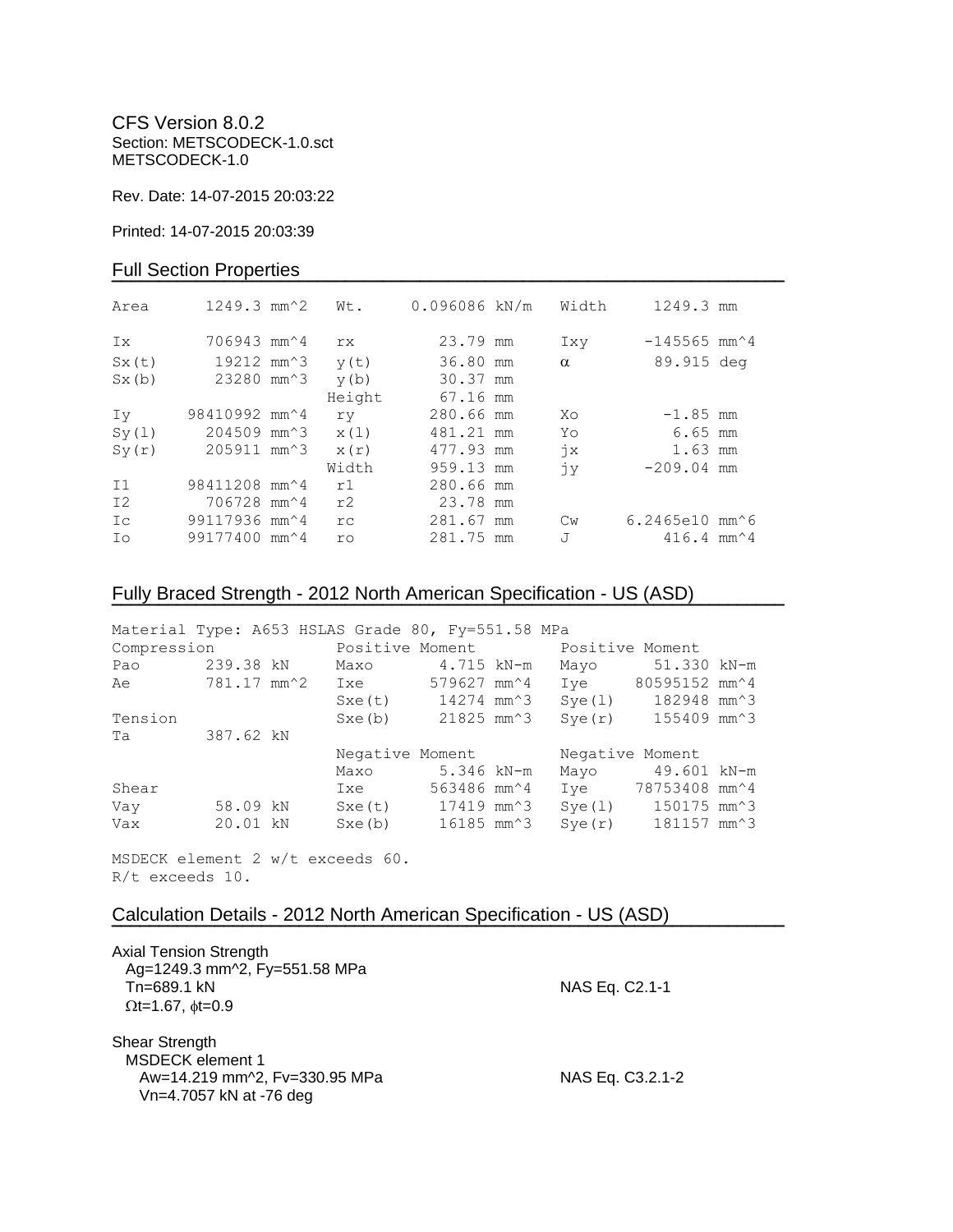| $Qv=1.6$ , $\phi v=0.95$<br>MSDECK element 3            |                  |
|---------------------------------------------------------|------------------|
| Aw=56.573 mm^2, Fv=259.59 MPa                           | NAS Eq. C3.2.1-3 |
| Vn=14.686 kN at 71 deg                                  |                  |
| $\Omega$ v=1.6, $\phi$ v=0.95                           |                  |
| <b>MSDECK</b> element 8                                 |                  |
| Aw=56.573 mm^2, Fv=259.59 MPa                           | NAS Eq. C3.2.1-3 |
| Vn=14.686 kN at -71 deg                                 |                  |
| $\Omega$ v=1.6, $\phi$ v=0.95                           |                  |
| <b>MSDECK</b> element 13                                |                  |
| Aw=56.573 mm^2, Fv=259.59 MPa                           | NAS Eq. C3.2.1-3 |
| Vn=14.686 kN at 71 deg                                  |                  |
| $Qv=1.6$ , $\phi v=0.95$                                |                  |
| <b>MSDECK element 18</b>                                |                  |
| Aw=56.573 mm^2, Fv=259.59 MPa                           | NAS Eq. C3.2.1-3 |
| Vn=14.686 kN at -71 deg                                 |                  |
| $Qv=1.6$ , $\phi v=0.95$                                |                  |
| <b>MSDECK element 23</b>                                |                  |
| Aw=56.573 mm^2, Fv=259.59 MPa                           | NAS Eq. C3.2.1-3 |
| Vn=14.686 kN at 71 deg                                  |                  |
| $\Omega$ v=1.6, $\phi$ v=0.95                           |                  |
| MSDECK element 28                                       |                  |
| Aw=56.573 mm^2, Fv=259.59 MPa                           | NAS Eq. C3.2.1-3 |
| Vn=14.686 kN at -71 deg                                 |                  |
| $Qv=1.6$ , $\phi v=0.95$                                |                  |
| MSDECK element 30                                       |                  |
| Aw=10.369 mm^2, Fv=330.95 MPa                           | NAS Eq. C3.2.1-2 |
| Vn=3.4315 kN at 71 deg                                  |                  |
| $Qv=1.6$ , $\phi v=0.95$                                |                  |
| <b>MSDECK element 32</b>                                |                  |
| Aw=14.68 mm^2, Fv=330.95 MPa<br>Vn=4.8583 kN at -67 deg | NAS Eq. C3.2.1-2 |
|                                                         |                  |
| $\Omega$ v=1.6, $\phi$ v=0.95                           |                  |
| <b>Axial Compression Strength</b>                       |                  |
| Effective width calculations for part 1: MSDECK         |                  |
| Element 1: Unstiffened, w=14.219 mm                     |                  |
| f1=551.58 MPa, f2=551.58 MPa                            |                  |
| ψ=1                                                     | NAS Eq. B3.2-1   |
| k=0.43                                                  | NAS Eq. B3.2-3   |
| $\lambda = 1.1879$                                      | NAS Eq. B2.1-4   |
| $p=0.68592$                                             | NAS Eq. B2.1-3   |
| b=9.7529 mm (ineffective width=4.4658 mm)               | NAS Eq. B2.1-2   |
| Element 2: Check for lip stiffener reduction            |                  |
| $S = 24.58$                                             | NAS Eq. B4-7     |
| la=302.12 mm^4                                          | NAS Eq. B4-8     |
| ls=225.6 mm^4                                           |                  |
| ds=7.2828 mm (lip ineffective width=2.4702 mm)          | NAS Eq. B4-6     |
| k=3.6688                                                | NAS Table B4-1   |
| Element 2: Partially stiffened, w=63.505 mm             |                  |
| f=551.58 MPa, k=3.6688                                  |                  |
| $\lambda = 1.8163$                                      | NAS Eq. B2.1-4   |
| $p=0.48387$                                             | NAS Eq. B2.1-3   |
| b=30.729 mm (ineffective width=32.777 mm)               | NAS Eq. B2.1-2   |
| b1=11.473 mm, b2=19.256 mm                              |                  |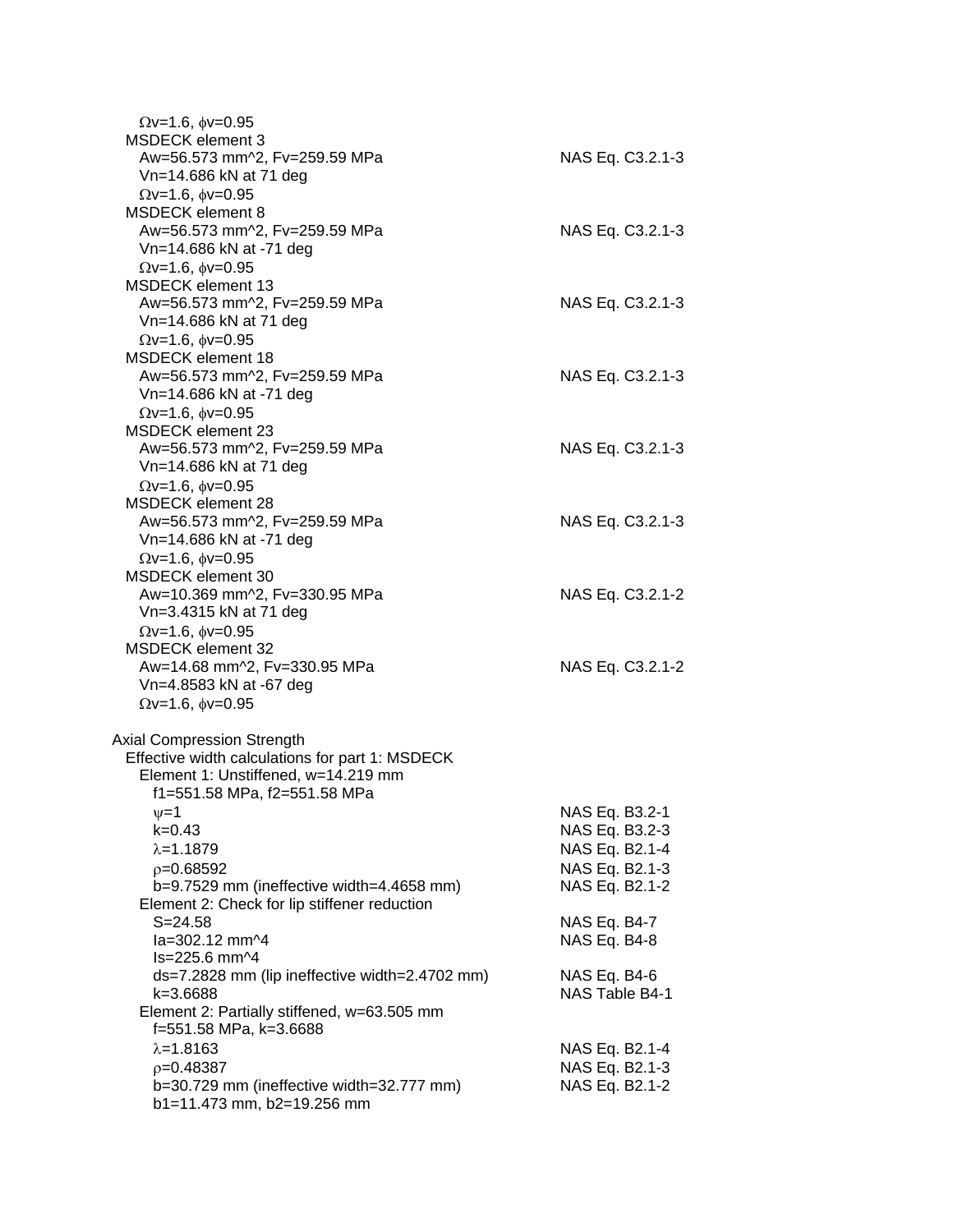Element 3: Stiffened, w=56.573 mm f1=551.58 MPa, f2=551.58 MPa  $\psi$ =1 NAS Eq. B2.3-1 k=4 NAS Eq. B2.3 - 8 =1.5496 NAS Eq. B2.1 - 4  $\rho$ =0.5537 NAS Eq. B2.1-3 be=31.324 mm  $b1 = 15.662$  mm  $b2=15.662$  mm NAS Eq. B2.3-10 Ineffective width=25.249 mm Element 4: Stiffened, w=53.727 mm f1=551.58 MPa, f2=551.58 MPa  $\nu$  =1 NAS Eq. B2.3-1 k=4 NAS Eq. B2.3 - 8 =1.4717 NAS Eq. B2.1 - 4  $\rho$ =0.57792 NAS Eq. B2.1-3  $be = 31.05$  mm b1=15.525 mm NAS Eq. B2.3-9 b2=15.525 mm NAS Eq. B2.3 -10 Ineffective width=22.677 mm Element 5: Stiffened, w=3.0279e -5 mm f1=551.58 MPa, f2=551.58 MPa  $\psi$ =1 NAS Eq. B2.3-1 k=2.875 NAS Eq. B2.3 - 8 λ=9.783e-7 NAS Eq. B2.1 - 4  $\rho$ =1 NAS Eq. B2.1-3 be=3.0279e -5 mm NAS Eq. B2.1 - 2 b1=1.514e-5 mm -5 mm NAS Eq. B2.3 - 9 b2=1.514e -5 mm NAS Eq. B2.3 -10 b1+b2 > compression width (fully effective) Element 6: Stiffened, w=3.0279e -5 mm f1=551.58 MPa, f2=551.58 MPa  $\psi$ =1 NAS Eq. B2.3-1 k=2.875 NAS Eq. B2.3 - 8 λ=9.783e-7 NAS Eq. B2.1 - 4  $\rho$ =1 NAS Eq. B2.1-3 be=3.0279e -5 mm NAS Eq. B2.1 - 2 b1=1.514e-5 mm -5 mm NAS Eq. B2.3 - 9 b2=1.514e -5 mm NAS Eq. B2.3 -10 b1+b2 > compression width (fully effective) Element 7: Stiffened, w=53.727 mm f1=551.58 MPa, f2=551.58 MPa  $\nu$  =1 NAS Eq. B2.3-1 k=4 NAS Eq. B2.3 - 8 =1.4717 NAS Eq. B2.1 - 4  $\rho$ =0.57792 NAS Eq. B2.1-3 be=31.05 mm  $b1 = 15.525$  mm  $b2=15.525$  mm NAS Eq. B2.3-10 Ineffective width=22.677 mm Element 8: Stiffened, w=56.573 mm f1=551.58 MPa, f2=551.58 MPa  $\psi$ =1 NAS Eq. B2.3-1 k=4 NAS Eq. B2.3 - 8 =1.5496 NAS Eq. B2.1 - 4

- 2

- 9

- 2

- 2

- 9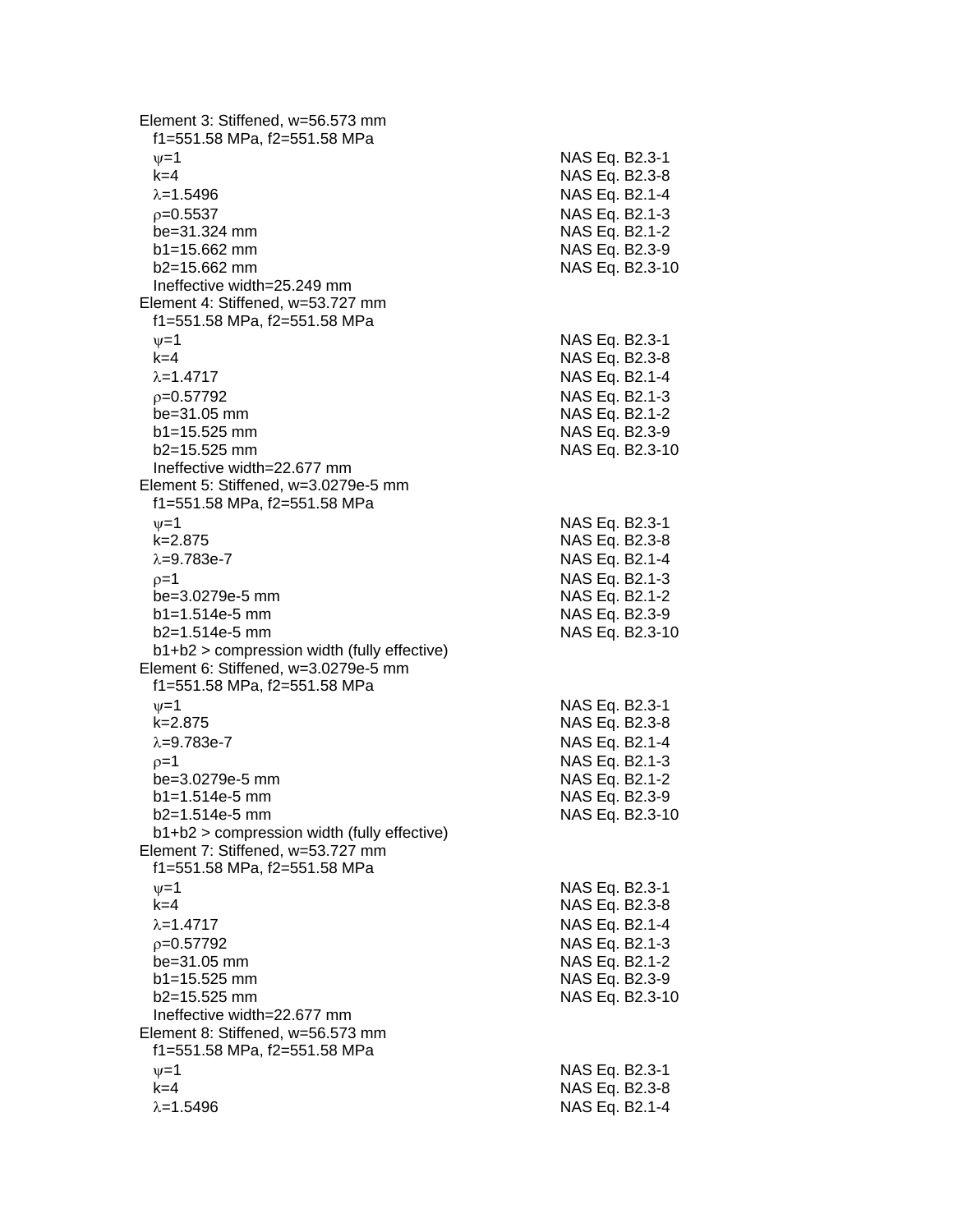| $p=0.5537$                                                        | NAS Eq. B2.1-3  |
|-------------------------------------------------------------------|-----------------|
| be=31.324 mm                                                      | NAS Eq. B2.1-2  |
| $b1 = 15.662$ mm                                                  | NAS Eq. B2.3-9  |
| b2=15.662 mm                                                      | NAS Eq. B2.3-10 |
| Ineffective width=25.249 mm                                       |                 |
| Element 9: Stiffened, w=53.727 mm                                 |                 |
| f1=551.58 MPa, f2=551.58 MPa                                      |                 |
| $\nu = 1$                                                         | NAS Eq. B2.3-1  |
| $k = 4$                                                           | NAS Eq. B2.3-8  |
| $\lambda = 1.4717$                                                | NAS Eq. B2.1-4  |
| $p=0.57792$                                                       | NAS Eq. B2.1-3  |
| be=31.05 mm                                                       | NAS Eq. B2.1-2  |
| $b1 = 15.525$ mm                                                  | NAS Eq. B2.3-9  |
| $b2=15.525$ mm                                                    | NAS Eq. B2.3-10 |
| Ineffective width=22.677 mm                                       |                 |
| Element 10: Stiffened, w=3.0279e-5 mm                             |                 |
| f1=551.58 MPa, f2=551.58 MPa                                      |                 |
| $\nu = 1$                                                         | NAS Eq. B2.3-1  |
| $k = 2.875$                                                       | NAS Eq. B2.3-8  |
| $\lambda = 9.7831e - 7$                                           | NAS Eq. B2.1-4  |
| $p=1$                                                             | NAS Eq. B2.1-3  |
| be=3.0279e-5 mm                                                   | NAS Eq. B2.1-2  |
| $b1 = 1.514e-5$ mm                                                | NAS Eq. B2.3-9  |
| $b2=1.514e-5$ mm<br>$b1+b2$ > compression width (fully effective) | NAS Eq. B2.3-10 |
| Element 11: Stiffened, w=3.0279e-5 mm                             |                 |
| f1=551.58 MPa, f2=551.58 MPa                                      |                 |
| $\nu = 1$                                                         | NAS Eq. B2.3-1  |
| $k = 2.875$                                                       | NAS Eq. B2.3-8  |
| $\lambda = 9.7831e - 7$                                           | NAS Eq. B2.1-4  |
| $p=1$                                                             | NAS Eq. B2.1-3  |
| be=3.0279e-5 mm                                                   | NAS Eq. B2.1-2  |
| $b1 = 1.514e-5$ mm                                                | NAS Eq. B2.3-9  |
| $b2=1.514e-5$ mm                                                  | NAS Eq. B2.3-10 |
| $b1+b2$ > compression width (fully effective)                     |                 |
| Element 12: Stiffened, w=53.727 mm                                |                 |
| f1=551.58 MPa, f2=551.58 MPa                                      |                 |
| $\nu = 1$                                                         | NAS Eq. B2.3-1  |
| $k=4$                                                             | NAS Eq. B2.3-8  |
| $\lambda = 1.4717$                                                | NAS Eq. B2.1-4  |
| $p=0.57792$                                                       | NAS Eq. B2.1-3  |
| be=31.05 mm                                                       | NAS Eq. B2.1-2  |
| $b1 = 15.525$ mm                                                  | NAS Eq. B2.3-9  |
| b2=15.525 mm                                                      | NAS Eq. B2.3-10 |
| Ineffective width=22.677 mm                                       |                 |
| Element 13: Stiffened, w=56.573 mm                                |                 |
| f1=551.58 MPa, f2=551.58 MPa                                      |                 |
| $\nu = 1$                                                         | NAS Eq. B2.3-1  |
| $k=4$                                                             | NAS Eq. B2.3-8  |
| $\lambda = 1.5496$                                                | NAS Eq. B2.1-4  |
| $p=0.5537$                                                        | NAS Eq. B2.1-3  |
| be=31.324 mm                                                      | NAS Eq. B2.1-2  |
| b1=15.662 mm                                                      | NAS Eq. B2.3-9  |
| b2=15.662 mm                                                      | NAS Eq. B2.3-10 |
| Ineffective width=25.249 mm                                       |                 |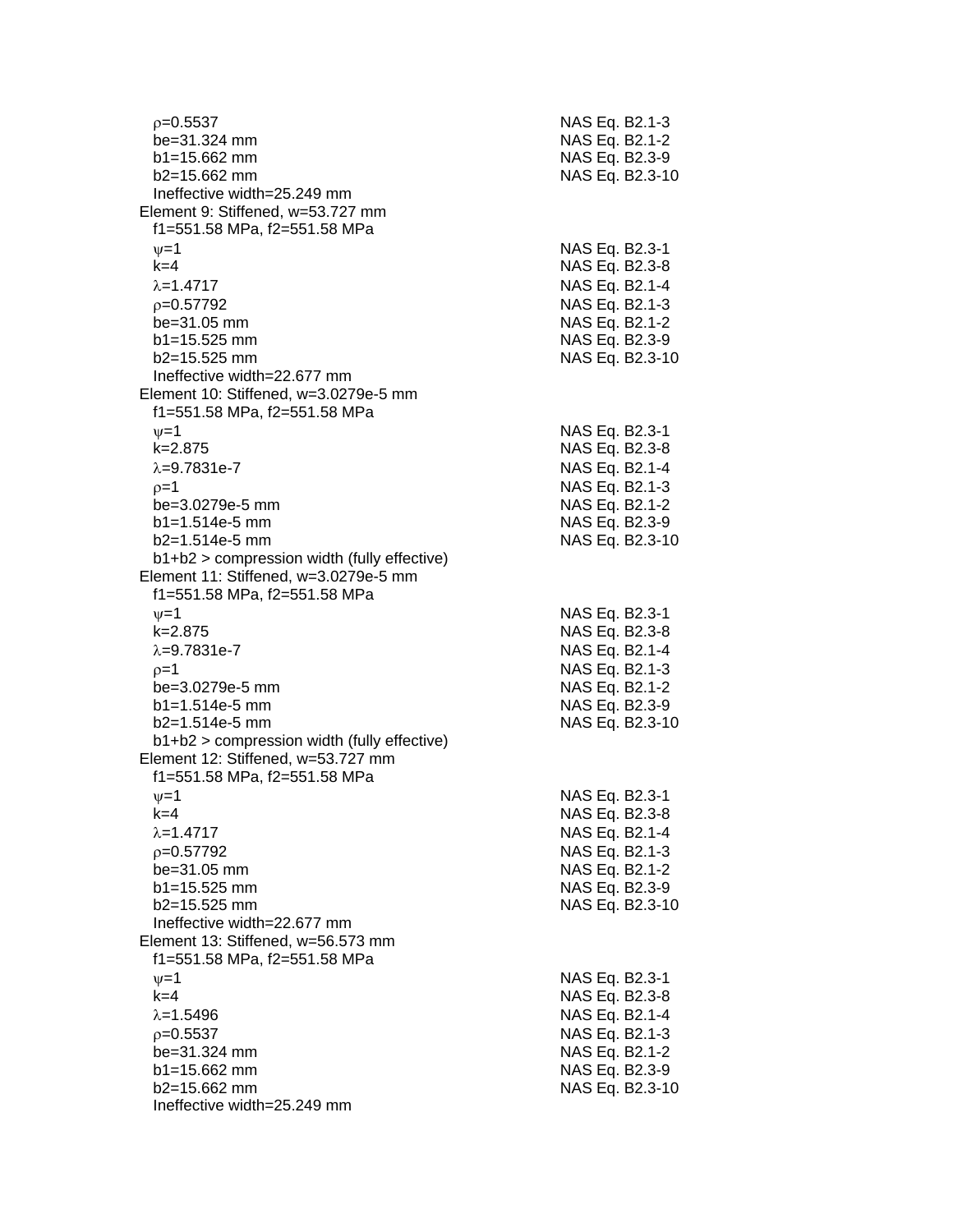Element 14: Stiffened, w=53.727 mm f1=551.58 MPa, f2=551.58 MPa  $\psi$ =1 NAS Eq. B2.3-1 k=4 NAS Eq. B2.3 - 8 =1.4717 NAS Eq. B2.1 - 4  $\rho$ =0.57792 NAS Eq. B2.1-3 be=31.05 mm NAS Eq. B2.1-2  $b1 = 15.525$  mm  $b2=15.525$  mm NAS Eq. B2.3-10 Ineffective width=22.677 mm Element 15: Stiffened, w=3.0279e -5 mm f1=551.58 MPa, f2=551.58 MPa  $\nu$  =1 NAS Eq. B2.3-1 k=2.875 NAS Eq. B2.3 - 8 λ=9.7831e-7 NAS Eq. B2.1 - 4  $\rho=1$  NAS Eq. B2.1-3 be=3.0279e -5 mm NAS Eq. B2.1 - 2  $b1=1.514e-5$  mm -5 mm NAS Eq. B2.3 - 9 b2=1.514e -5 mm NAS Eq. B2.3 -10 b1+b2 > compression width (fully effective) Element 16: Stiffened, w=3.0279e -5 mm f1=551.58 MPa, f2=551.58 MPa  $\psi$ =1 NAS Eq. B2.3-1 k=2.875 NAS Eq. B2.3 - 8 λ=9.7831e-7 NAS Eq. B2.1 - 4  $\rho$ =1 NAS Eq. B2.1-3 be=3.0279e -5 mm NAS Eq. B2.1 - 2 b1=1.514e-5 mm -5 mm NAS Eq. B2.3 - 9 b2=1.514e -5 mm NAS Eq. B2.3 -10 b1+b2 > compression width (fully effective) Element 17: Stiffened, w=53.727 mm f1=551.58 MPa, f2=551.58 MPa  $\psi$ =1 NAS Eq. B2.3-1 k=4 NAS Eq. B2.3 - 8 =1.4717 NAS Eq. B2.1 - 4  $\rho$ =0.57792 NAS Eq. B2.1-3 be=31.05 mm NAS Eq. B2.1-2  $b1 = 15.525$  mm  $b2=15.525$  mm NAS Eq. B2.3-10 Ineffective width=22.677 mm Element 18: Stiffened, w=56.573 mm f1=551.58 MPa, f2=551.58 MPa  $\nu$  =1 NAS Eq. B2.3-1 k=4 NAS Eq. B2.3 - 8 =1.5496 NAS Eq. B2.1 - 4  $\rho$ =0.5537 NAS Eq. B2.1-3 be=31.324 mm  $b1 = 15.662$  mm b2=15.662 m m NAS Eq. B2.3-10 Ineffective width=25.249 mm Element 19: Stiffened, w=53.727 mm f1=551.58 MPa, f2=551.58 MPa  $\psi$ =1 NAS Eq. B2.3-1 k=4 NAS Eq. B2.3 - 8 λ=1.4717 NAS Eq. B2.1-4

- 9

- 9

- 2

- 9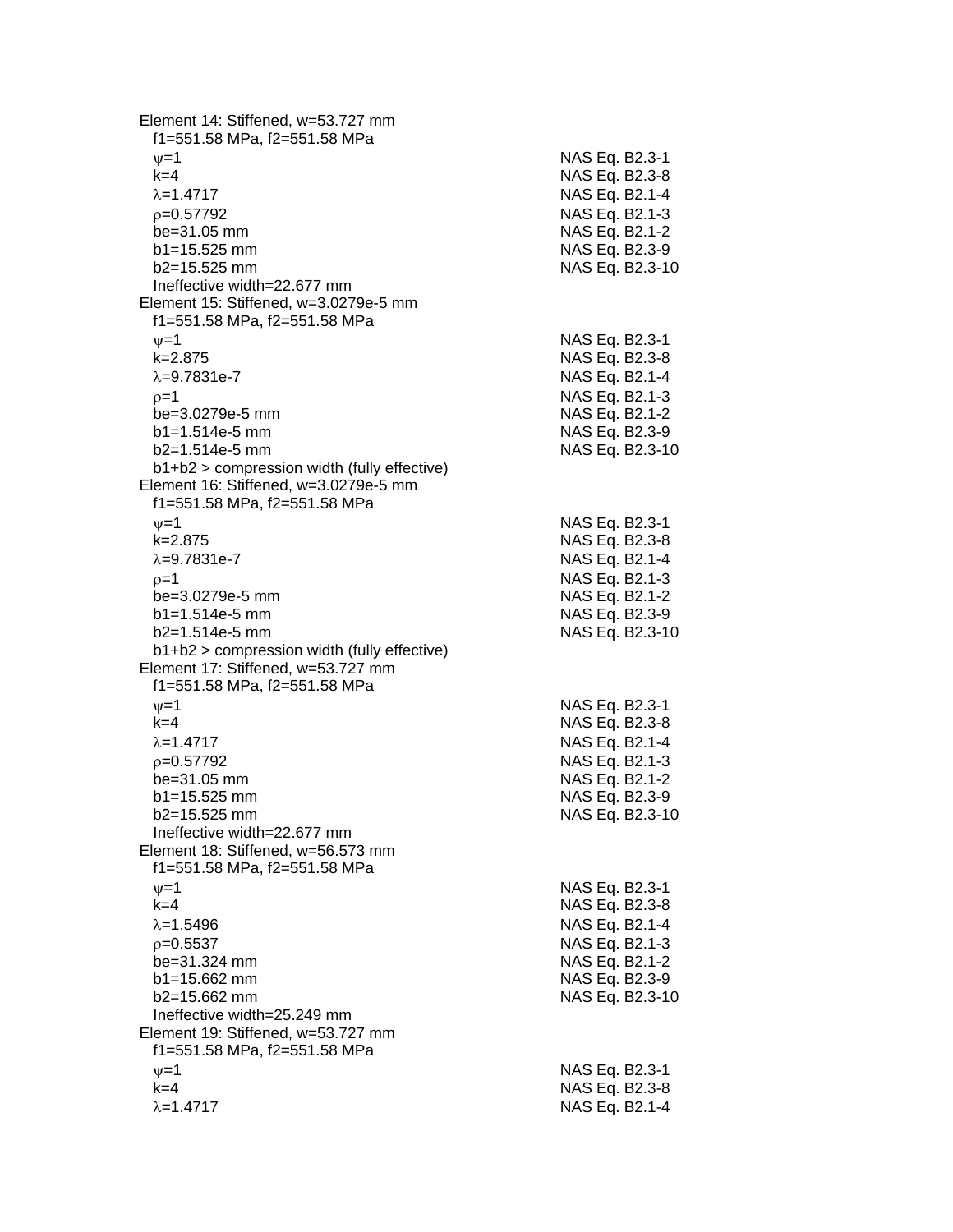| $p=0.57792$<br>be=31.05 mm<br>$b1 = 15.525$ mm<br>b2=15.525 mm                       | NAS Eq. B2.1-3<br>NAS Eq. B2.1-2<br>NAS Eq. B2.3-9<br>NAS Eq. B2.3-10 |
|--------------------------------------------------------------------------------------|-----------------------------------------------------------------------|
| Ineffective width=22.677 mm<br>Element 20: Stiffened, w=3.0279e-5 mm                 |                                                                       |
| f1=551.58 MPa, f2=551.58 MPa                                                         |                                                                       |
| $\nu = 1$                                                                            | NAS Eq. B2.3-1                                                        |
| $k = 2.875$                                                                          | NAS Eq. B2.3-8                                                        |
| $\lambda = 9.7831e - 7$                                                              | NAS Eq. B2.1-4                                                        |
| $p=1$                                                                                | NAS Eq. B2.1-3                                                        |
| be=3.0279e-5 mm                                                                      | NAS Eq. B2.1-2                                                        |
| $b1 = 1.514e-5$ mm                                                                   | NAS Eq. B2.3-9                                                        |
| $b2=1.514e-5$ mm                                                                     | NAS Eq. B2.3-10                                                       |
| b1+b2 > compression width (fully effective)<br>Element 21: Stiffened, w=3.0279e-5 mm |                                                                       |
| f1=551.58 MPa, f2=551.58 MPa                                                         |                                                                       |
| $\nu = 1$                                                                            | NAS Eq. B2.3-1                                                        |
| $k = 2.875$                                                                          | NAS Eq. B2.3-8                                                        |
| $\lambda = 9.7831e - 7$                                                              | NAS Eq. B2.1-4                                                        |
| $p=1$                                                                                | NAS Eq. B2.1-3                                                        |
| be=3.0279e-5 mm                                                                      | NAS Eq. B2.1-2                                                        |
| $b1 = 1.514e-5$ mm                                                                   | NAS Eq. B2.3-9                                                        |
| $b2=1.514e-5$ mm                                                                     | NAS Eq. B2.3-10                                                       |
| b1+b2 > compression width (fully effective)                                          |                                                                       |
| Element 22: Stiffened, w=53.727 mm<br>f1=551.58 MPa, f2=551.58 MPa                   |                                                                       |
| $\nu = 1$                                                                            | NAS Eq. B2.3-1                                                        |
| $k=4$                                                                                | NAS Eq. B2.3-8                                                        |
| $\lambda = 1.4717$                                                                   | NAS Eq. B2.1-4                                                        |
| $p=0.57792$                                                                          | NAS Eq. B2.1-3                                                        |
| be=31.05 mm                                                                          | NAS Eq. B2.1-2                                                        |
| $b1 = 15.525$ mm                                                                     | NAS Eq. B2.3-9                                                        |
| $b2 = 15.525$ mm                                                                     | NAS Eq. B2.3-10                                                       |
| Ineffective width=22.677 mm                                                          |                                                                       |
| Element 23: Stiffened, w=56.573 mm<br>f1=551.58 MPa, f2=551.58 MPa                   |                                                                       |
| $\nu = 1$                                                                            | NAS Eq. B2.3-1                                                        |
| k=4                                                                                  | NAS Eq. B2.3-8                                                        |
| $\lambda = 1.5496$                                                                   | NAS Eq. B2.1-4                                                        |
| $p=0.5537$                                                                           | NAS Eq. B2.1-3                                                        |
| be=31.324 mm                                                                         | NAS Eq. B2.1-2                                                        |
| b1=15.662 mm                                                                         | NAS Eq. B2.3-9                                                        |
| b2=15.662 mm                                                                         | NAS Eq. B2.3-10                                                       |
| Ineffective width=25.249 mm                                                          |                                                                       |
| Elements 24 to 27:<br>NAS Section B5 - Elements with Intermediate Stiffeners         |                                                                       |
| bo=139.95 mm, bp=53.727 mm                                                           |                                                                       |
| kloc=27.141                                                                          | NAS Eq. B5.1.2-1                                                      |
| $\beta = 4.0129$                                                                     | NAS Eq. B5.1.2-3                                                      |
| kd=21.983                                                                            | NAS Eq. B5.1.2-2                                                      |
| $R = 1.7052$                                                                         | NAS Eq. B5.1-6                                                        |
| $k = 27.141$                                                                         | NAS Eq. B5.1-5                                                        |
| f1=551.58 MPa                                                                        |                                                                       |
| Fcr=254.74 MPa                                                                       | NAS Eq. B5.1-4                                                        |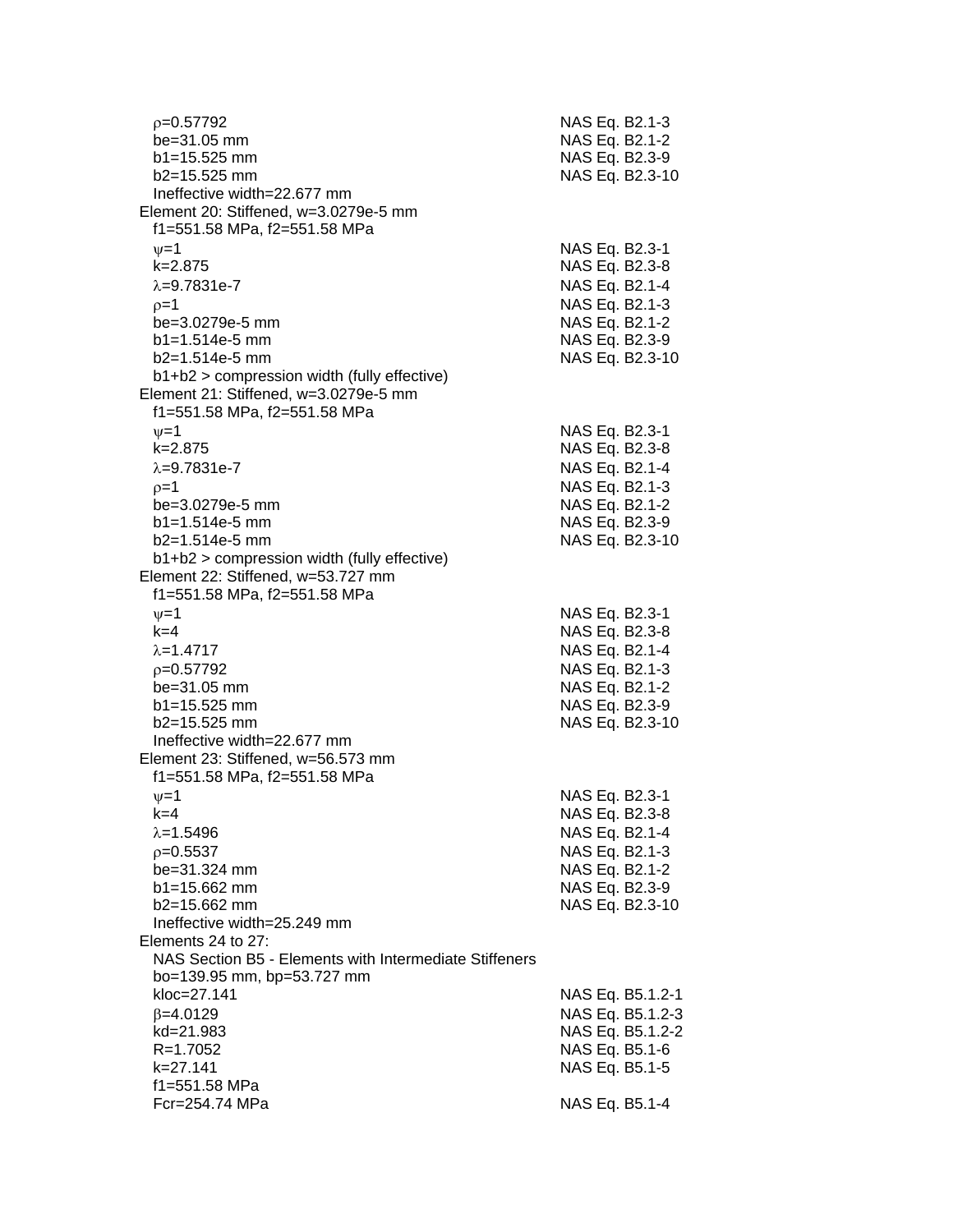| $\lambda = 1.4715$                            | NAS Eq. B5.1-3                   |
|-----------------------------------------------|----------------------------------|
| $p=0.57798$                                   | NAS Eq. B5.1-2                   |
| be=84.593 mm                                  | NAS Eq. B5.1-1                   |
| Element 28: Stiffened, w=56.573 mm            |                                  |
| f1=551.58 MPa, f2=551.58 MPa                  |                                  |
| $\nu = 1$                                     | NAS Eq. B2.3-1                   |
| $k=4$                                         | NAS Eq. B2.3-8                   |
| $\lambda = 1.5496$                            | NAS Eq. B2.1-4                   |
| $p=0.5537$                                    | NAS Eq. B2.1-3                   |
| be=31.324 mm                                  | NAS Eq. B2.1-2                   |
| $b1 = 15.662$ mm                              | NAS Eq. B2.3-9                   |
| $b2 = 15.662$ mm                              | NAS Eq. B2.3-10                  |
| Ineffective width=25.249 mm                   |                                  |
| Element 29: Stiffened, w=60.573 mm            |                                  |
| f1=551.58 MPa, f2=551.58 MPa                  |                                  |
| $\nu = 1$                                     | NAS Eq. B2.3-1                   |
| $k=4$                                         | NAS Eq. B2.3-8                   |
| $\lambda = 1.6592$                            | NAS Eq. B2.1-4                   |
| $p=0.52278$                                   | NAS Eq. B2.1-3                   |
| be=31.667 mm                                  | NAS Eq. B2.1-2                   |
| $b1 = 15.833$ mm                              | NAS Eq. B2.3-9                   |
| $b2 = 15.833$ mm                              | NAS Eq. B2.3-10                  |
| Ineffective width=28.907 mm                   |                                  |
| Element 30: Stiffened, w=10.369 mm            |                                  |
| f1=551.58 MPa, f2=551.58 MPa                  |                                  |
| $\nu = 1$                                     | NAS Eq. B2.3-1                   |
| $k=4$                                         | NAS Eq. B2.3-8                   |
| $\lambda = 0.28401$                           | NAS Eq. B2.1-4                   |
| $p=1$                                         | NAS Eq. B2.1-3                   |
| be=10.369 mm                                  | NAS Eq. B2.1-2                   |
| b1=5.1843 mm                                  | NAS Eq. B2.3-9                   |
| $b2=5.1843$ mm                                | NAS Eq. B2.3-10                  |
| b1+b2 > compression width (fully effective)   |                                  |
| Element 32: Unstiffened, w=14.68 mm           |                                  |
| f1=551.58 MPa, f2=551.58 MPa                  |                                  |
| $\nu = 1$                                     | NAS Eq. B3.2-1                   |
| $k = 0.43$                                    | NAS Eq. B3.2-3                   |
| $\lambda = 1.2264$                            | NAS Eq. B2.1-4                   |
| $p=0.66911$                                   | NAS Eq. B2.1-3                   |
| b=9.8226 mm (ineffective width=4.8574 mm)     | NAS Eq. B2.1-2                   |
| Element 31: Check for lip stiffener reduction |                                  |
| $S = 24.58$                                   | NAS Eq. B4-7                     |
| $w/t < 0.328S$ (no lip reduction)             |                                  |
| Element 31: Stiffened, w=7.5698e-6 mm         |                                  |
| f1=551.58 MPa, f2=551.58 MPa                  |                                  |
| $\nu = 1$                                     | NAS Eq. B2.3-1                   |
| $k=4$                                         | NAS Eq. B2.3-8                   |
| $\lambda = 2.0735e - 7$                       | NAS Eq. B2.1-4                   |
|                                               |                                  |
| $p=1$<br>be=7.5698e-6 mm                      | NAS Eq. B2.1-3<br>NAS Eq. B2.1-2 |
| b1=3.7849e-6 mm                               | NAS Eq. B2.3-9                   |
| b2=3.7849e-6 mm                               | NAS Eq. B2.3-10                  |
| b1+b2 > compression width (fully effective)   |                                  |
|                                               |                                  |

Ae=781.17 mm^2, Fy=551.58 MPa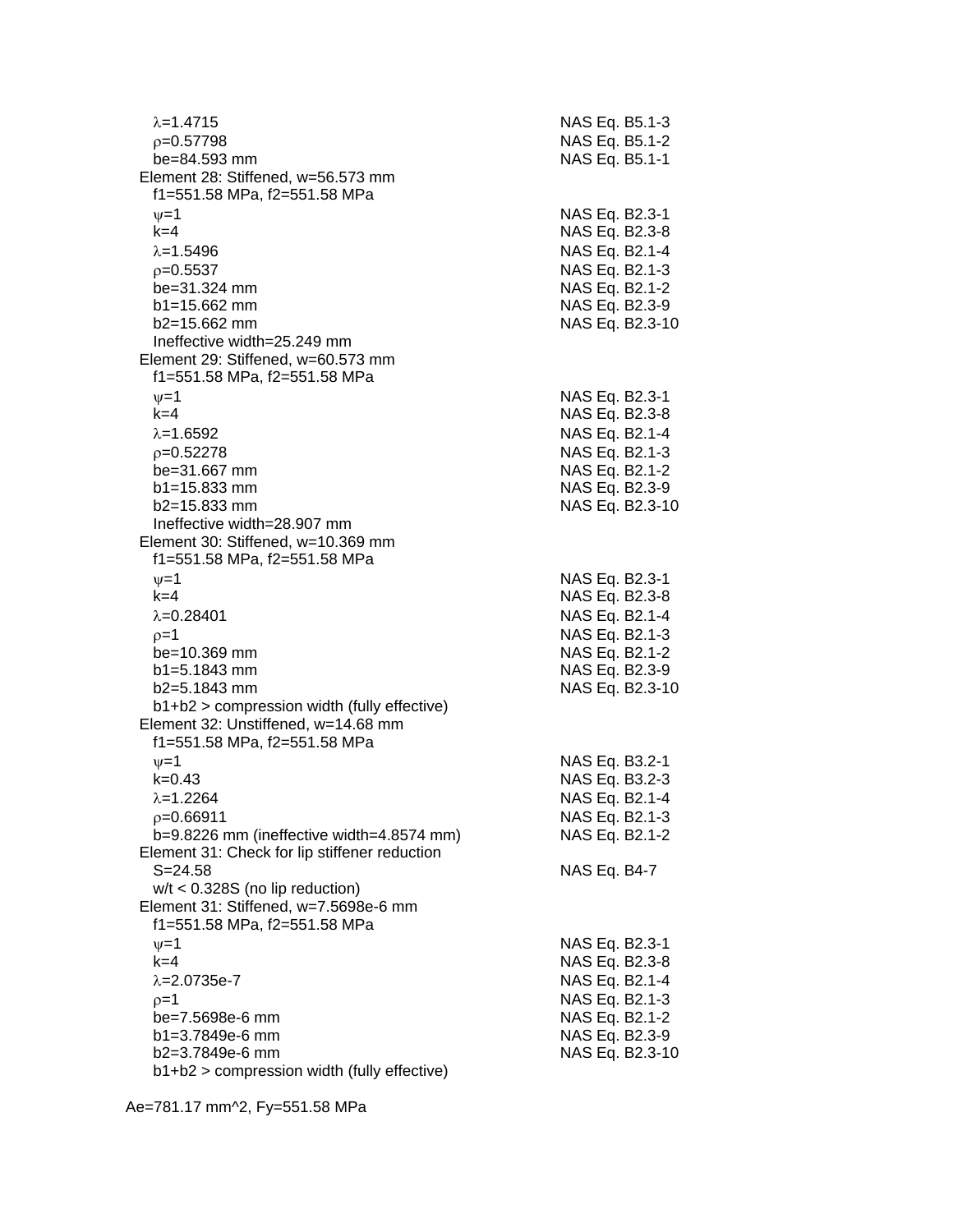Pn=430.88 kN NAS Eq. C4.1-1  $\Omega$ c=1.8,  $\phi$ c=0.85 Positive Flexural Strength about X-axis Effective width calculations for part 1: MSDECK Element 1: No compressive stress (fully effective) Element 2: No compressive stress (fully effective) Element 3: Stiffened, w=56.573 mm f1=416.67 MPa, f2=-309.97 MPa w=0.74392 NAS Eq. B2.3-1 k=18.095 NAS Eq. B2.3-2  $\lambda$ =0.63325 NAS Eq. B2.1-4  $\rho = 1$  NAS Eq. B2.1-3 be=56.573 mm NAS Eq. B2.1-2 ho=58 mm, bo=55 mm, ho/bo=1.0545 b1=15.111 mm NAS Eq. B2.3-3 b2=28.287 mm NAS Eq. B2.3-4 Compression width=32.44 mm b1+b2 > compression width (fully effective) Elements 4 to 7: NAS Section B5 - Elements with Intermediate Stiffeners bo=139.95 mm, bp=53.727 mm kloc=27.141 NAS Eq. B5.1.2-1  $\beta$ =4.0128 NAS Eq. B5.1.2-3 kd=21.983 NAS Eq. B5.1.2-2 R=1.7052 NAS Eq. B5.1-6 k=27.141 NAS Eq. B5.1-5 f1=421.25 MPa Fcr=254.74 MPa NAS Eq. B5.1-4  $\lambda$ =1.286 NAS Eq. B5.1-3  $p=0.6446$  NAS Eq. B5.1-2 be=94.343 mm NAS Eq. B5.1-1 Element 8: Stiffened, w=56.573 mm f1=416.67 MPa, f2=-309.97 MPa =0.74392 NAS Eq. B2.3-1 k=18.095 NAS Eq. B2.3-2  $\lambda$ =0.63325 NAS Eq. B2.1-4  $p=1$  NAS Eq. B2.1-3 be=56.573 mm NAS Eq. B2.1-2 ho=58 mm, bo=55 mm, ho/bo=1.0545 b1=15.111 mm NAS Eq. B2.3-3 b2=28.287 mm NAS Eq. B2.3-4 Compression width=32.44 mm b1+b2 > compression width (fully effective) Element 9: No compressive stress (fully effective) Element 10: No compressive stress (fully effective) Element 11: No compressive stress (fully effective) Element 12: No compressive stress (fully effective) Element 13: Stiffened, w=56.573 mm f1=416.67 MPa, f2=-309.97 MPa w=0.74392 NAS Eq. B2.3-1 k=18.095 NAS Eq. B2.3-2  $\lambda = 0.63325$  NAS Eq. B2.1-4  $\rho = 1$  NAS Eq. B2.1-3 be=56.573 mm NAS Eq. B2.1-2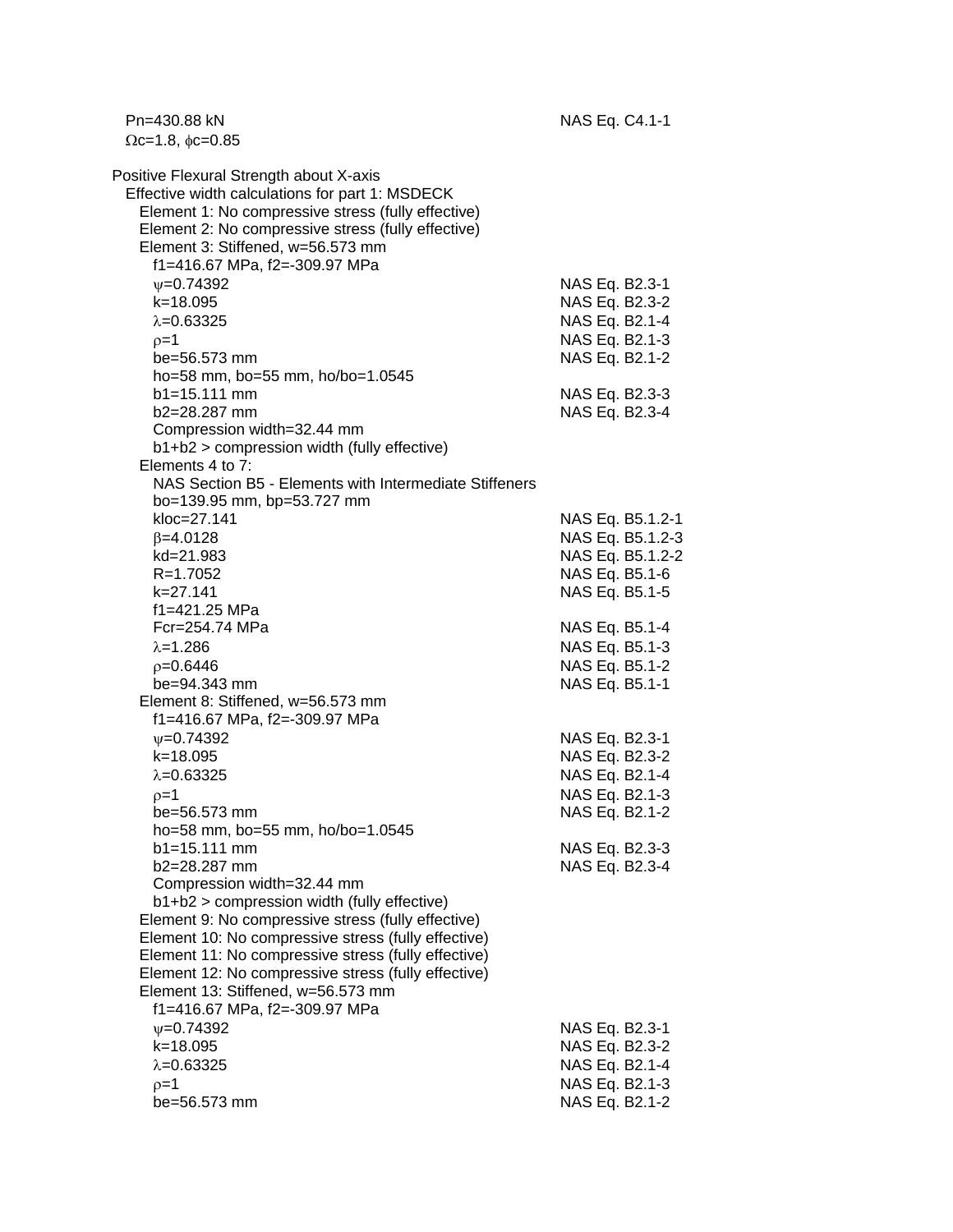| ho=58 mm, bo=55 mm, ho/bo=1.0545                                  |                  |
|-------------------------------------------------------------------|------------------|
| $b1 = 15.111$ mm                                                  | NAS Eq. B2.3-3   |
| b2=28.287 mm                                                      | NAS Eq. B2.3-4   |
| Compression width=32.44 mm                                        |                  |
| b1+b2 > compression width (fully effective)                       |                  |
| Elements 14 to 17:                                                |                  |
| NAS Section B5 - Elements with Intermediate Stiffeners            |                  |
| bo=139.95 mm, bp=53.727 mm                                        |                  |
| kloc=27.141                                                       | NAS Eq. B5.1.2-1 |
| $\beta = 4.0129$                                                  | NAS Eq. B5.1.2-3 |
| kd=21.983                                                         | NAS Eq. B5.1.2-2 |
| $R = 1.7052$                                                      | NAS Eq. B5.1-6   |
| k=27.141                                                          | NAS Eq. B5.1-5   |
| f1=421.25 MPa                                                     |                  |
| Fcr=254.74 MPa                                                    | NAS Eq. B5.1-4   |
| $\lambda = 1.286$                                                 | NAS Eq. B5.1-3   |
| $p=0.6446$                                                        | NAS Eq. B5.1-2   |
| be=94.343 mm                                                      | NAS Eq. B5.1-1   |
| Element 18: Stiffened, w=56.573 mm                                |                  |
| f1=416.67 MPa, f2=-309.97 MPa                                     |                  |
| $\nu = 0.74392$                                                   | NAS Eq. B2.3-1   |
| $k = 18.095$                                                      | NAS Eq. B2.3-2   |
| $\lambda = 0.63325$                                               | NAS Eq. B2.1-4   |
| $p=1$                                                             | NAS Eq. B2.1-3   |
| be=56.573 mm                                                      | NAS Eq. B2.1-2   |
| ho=58 mm, bo=55 mm, ho/bo=1.0545                                  |                  |
| $b1 = 15.111$ mm                                                  | NAS Eq. B2.3-3   |
| b2=28.287 mm                                                      | NAS Eq. B2.3-4   |
| Compression width=32.44 mm                                        |                  |
| b1+b2 > compression width (fully effective)                       |                  |
| Element 19: No compressive stress (fully effective)               |                  |
| Element 20: No compressive stress (fully effective)               |                  |
| Element 21: No compressive stress (fully effective)               |                  |
| Element 22: No compressive stress (fully effective)               |                  |
| Element 23: Stiffened, w=56.573 mm                                |                  |
| f1=416.67 MPa, f2=-309.97 MPa                                     |                  |
| $\nu = 0.74392$                                                   | NAS Eq. B2.3-1   |
| k=18.095                                                          | NAS Eq. B2.3-2   |
| $\lambda = 0.63325$                                               | NAS Eq. B2.1-4   |
| $p=1$                                                             | NAS Eq. B2.1-3   |
| be=56.573 mm                                                      | NAS Eq. B2.1-2   |
| ho=58 mm, bo=55 mm, ho/bo=1.0545                                  |                  |
| $b1 = 15.111$ mm                                                  | NAS Eq. B2.3-3   |
| b2=28.287 mm                                                      | NAS Eq. B2.3-4   |
| Compression width=32.44 mm                                        |                  |
| b1+b2 > compression width (fully effective)<br>Elements 24 to 27: |                  |
| NAS Section B5 - Elements with Intermediate Stiffeners            |                  |
| bo=139.95 mm, bp=53.727 mm                                        |                  |
| kloc=27.141                                                       | NAS Eq. B5.1.2-1 |
| $\beta = 4.0129$                                                  | NAS Eq. B5.1.2-3 |
| kd=21.983                                                         | NAS Eq. B5.1.2-2 |
| R=1.7052                                                          | NAS Eq. B5.1-6   |
| k=27.141                                                          | NAS Eq. B5.1-5   |
| f1=421.25 MPa                                                     |                  |
|                                                                   |                  |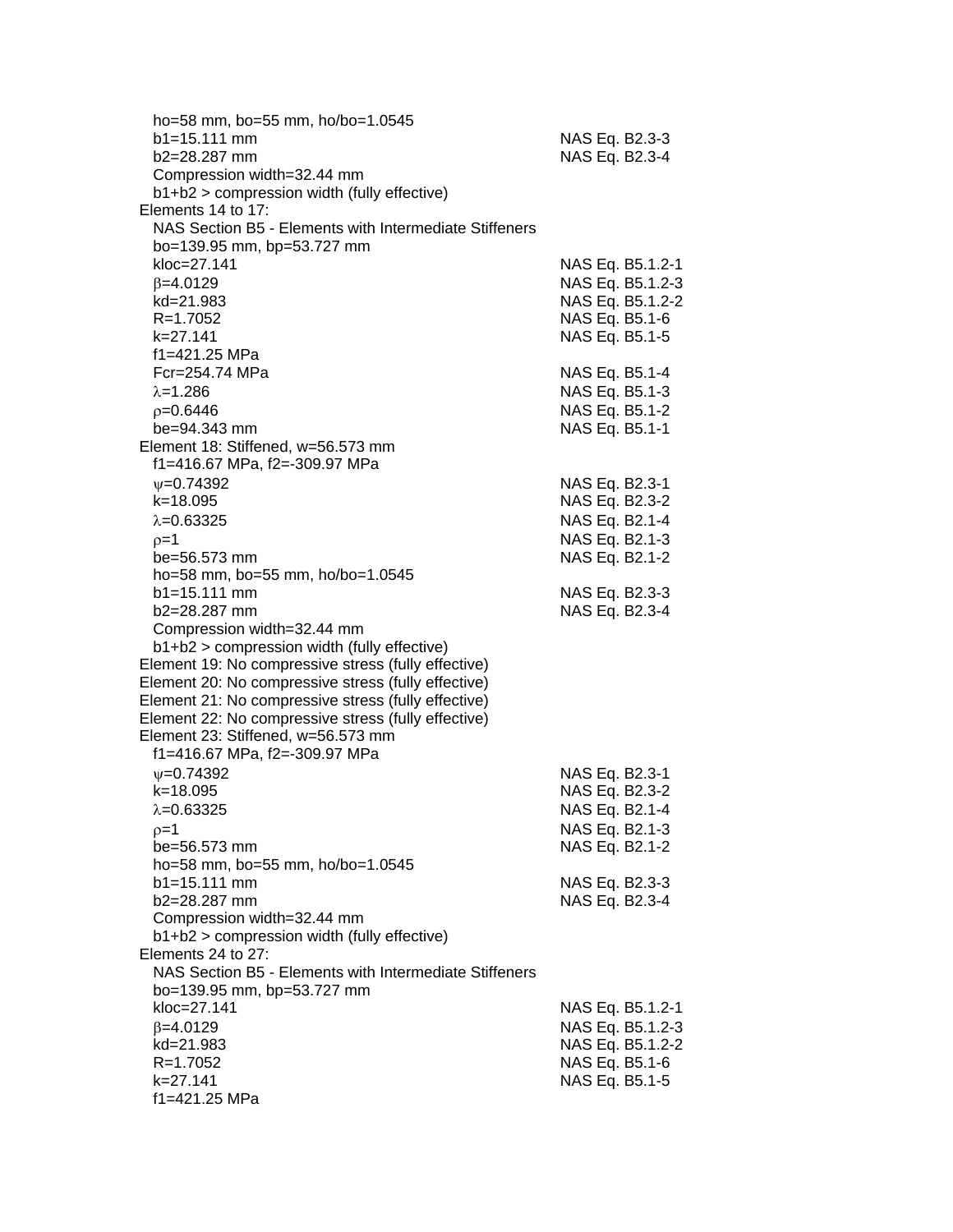| Fcr=254.74 MPa<br>$\lambda = 1.286$<br>$p=0.6446$<br>be=94.343 mm<br>Element 28: Stiffened, w=56.573 mm<br>f1=416.67 MPa, f2=-309.97 MPa                                                                                                                                                                                                                                                                                                                                                                                                                                                                                                                                                                                         | NAS Eq. B5.1-4<br>NAS Eq. B5.1-3<br>NAS Eq. B5.1-2<br>NAS Eq. B5.1-1                                                                                                                                           |
|----------------------------------------------------------------------------------------------------------------------------------------------------------------------------------------------------------------------------------------------------------------------------------------------------------------------------------------------------------------------------------------------------------------------------------------------------------------------------------------------------------------------------------------------------------------------------------------------------------------------------------------------------------------------------------------------------------------------------------|----------------------------------------------------------------------------------------------------------------------------------------------------------------------------------------------------------------|
| $V = 0.74392$<br>$k = 18.095$<br>$\lambda = 0.63325$<br>$p=1$<br>be=56.573 mm<br>ho=58 mm, bo=55 mm, ho/bo=1.0545<br>$b1 = 15.111$ mm<br>b2=28.287 mm<br>Compression width=32.44 mm<br>b1+b2 > compression width (fully effective)<br>Element 29: No compressive stress (fully effective)<br>Element 30: No compressive stress (fully effective)<br>Element 32: No compressive stress (fully effective)<br>Element 31: No compressive stress (fully effective)                                                                                                                                                                                                                                                                   | NAS Eq. B2.3-1<br>NAS Eq. B2.3-2<br>NAS Eq. B2.1-4<br>NAS Eq. B2.1-3<br>NAS Eq. B2.1-2<br>NAS Eq. B2.3-3<br>NAS Eq. B2.3-4                                                                                     |
| Center of gravity shift: y=-3.8086 mm<br>Sxe=14274 mm^3, Fy=551.58 MPa<br>Mnx=7.8734 kN-m<br>$\Omega$ b=1.67, $\phi$ b=0.9                                                                                                                                                                                                                                                                                                                                                                                                                                                                                                                                                                                                       | NAS Eq. C3.1.1-1                                                                                                                                                                                               |
| Negative Flexural Strength about X-axis<br>Effective width calculations for part 1: MSDECK<br>Element 1: Unstiffened, w=14.219 mm<br>f1=491.62 MPa, f2=272.99 MPa<br>$\nu = 0.55529$<br>$k=0.6456$<br>$\lambda = 0.91525$<br>$p=0.82997$<br>b=11.801 mm (ineffective width=2.4176 mm)<br>Element 2: Check for lip stiffener reduction<br>$S = 25.878$<br>la=287.22 mm^4<br>$Is = 225.6$ mm $\sim 4$<br>ds=9.2695 mm (lip ineffective width=2.5316 mm)<br>k=3.7239<br>Element 2: Partially stiffened, w=63.505 mm<br>f=497.63 MPa, k=3.7239<br>$\lambda = 1.7124$<br>$p=0.50895$<br>b=32.321 mm (ineffective width=31.185 mm)<br>b1=12.694 mm, b2=19.627 mm<br>Element 3: Stiffened, w=56.573 mm<br>f1=492.28 MPa, f2=-355.38 MPa | NAS Eq. B3.2-1<br>NAS Eq. B3.2-2<br>NAS Eq. B2.1-4<br>NAS Eq. B2.1-3<br>NAS Eq. B2.1-2<br>NAS Eq. B4-7<br>NAS Eq. B4-8<br>NAS Eq. B4-6<br>NAS Table B4-1<br>NAS Eq. B2.1-4<br>NAS Eq. B2.1-3<br>NAS Eq. B2.1-2 |
| $V = 0.7219$<br>k=17.654<br>$\lambda = 0.69685$<br>$p=0.98198$<br>be=55.554 mm<br>ho=58 mm, bo=65 mm, ho/bo=0.89231                                                                                                                                                                                                                                                                                                                                                                                                                                                                                                                                                                                                              | NAS Eq. B2.3-1<br>NAS Eq. B2.3-2<br>NAS Eq. B2.1-4<br>NAS Eq. B2.1-3<br>NAS Eq. B2.1-2                                                                                                                         |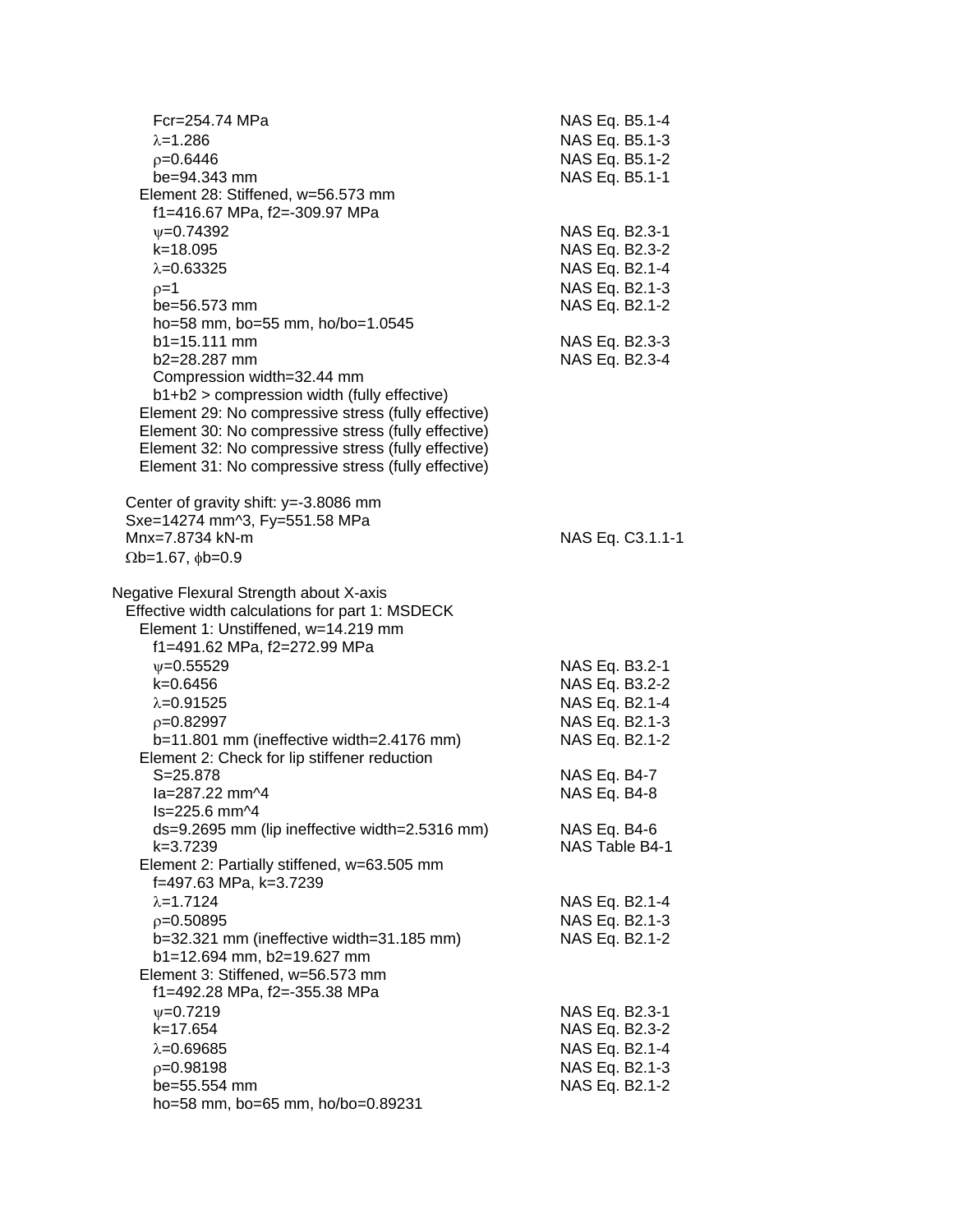| $b1 = 14.926$ mm<br>$b2=27.777$ mm                     | NAS Eq. B2.3-3<br>NAS Eq. B2.3-4 |                  |
|--------------------------------------------------------|----------------------------------|------------------|
| Compression width=32.855 mm                            |                                  |                  |
| b1+b2 > compression width (fully effective)            |                                  |                  |
| Element 4: No compressive stress (fully effective)     |                                  |                  |
| Element 5: No compressive stress (fully effective)     |                                  |                  |
| Element 6: No compressive stress (fully effective)     |                                  |                  |
| Element 7: No compressive stress (fully effective)     |                                  |                  |
| Element 8: Stiffened, w=56.573 mm                      |                                  |                  |
| f1=492.28 MPa, f2=-355.38 MPa                          |                                  |                  |
| $V = 0.7219$                                           | NAS Eq. B2.3-1                   |                  |
| $k = 17.654$                                           | NAS Eq. B2.3-2                   |                  |
| $\lambda = 0.69685$                                    | NAS Eq. B2.1-4                   |                  |
| $p=0.98198$                                            | NAS Eq. B2.1-3                   |                  |
| be=55.554 mm                                           | NAS Eq. B2.1-2                   |                  |
| ho=58 mm, bo=55 mm, ho/bo=1.0545                       |                                  |                  |
| $b1 = 14.926$ mm                                       | NAS Eq. B2.3-3                   |                  |
| $b2=27.777$ mm                                         | NAS Eq. B2.3-4                   |                  |
| Compression width=32.855 mm                            |                                  |                  |
| b1+b2 > compression width (fully effective)            |                                  |                  |
| Elements 9 to 12:                                      |                                  |                  |
| NAS Section B5 - Elements with Intermediate Stiffeners |                                  |                  |
| bo=139.95 mm, bp=53.727 mm                             |                                  |                  |
| kloc=27.141                                            |                                  | NAS Eq. B5.1.2-1 |
| $\beta = 4.0129$                                       |                                  | NAS Eq. B5.1.2-3 |
| kd=21.983                                              |                                  | NAS Eq. B5.1.2-2 |
| R=1.7052                                               | NAS Eq. B5.1-6                   |                  |
| $k = 27.141$                                           | NAS Eq. B5.1-5                   |                  |
| f1=497.63 MPa                                          |                                  |                  |
| Fcr=254.74 MPa                                         | NAS Eq. B5.1-4                   |                  |
| $\lambda = 1.3977$                                     | NAS Eq. B5.1-3                   |                  |
| $p=0.60286$                                            | NAS Eq. B5.1-2                   |                  |
| be=88.234 mm                                           | NAS Eq. B5.1-1                   |                  |
| Element 13: Stiffened, w=56.573 mm                     |                                  |                  |
| f1=492.28 MPa, f2=-355.38 MPa                          |                                  |                  |
| $\Psi$ =0.7219                                         | NAS Eq. B2.3-1                   |                  |
| k=17.654                                               | NAS Eq. B2.3-2                   |                  |
| $\lambda = 0.69685$                                    | NAS Eq. B2.1-4                   |                  |
| $p=0.98198$                                            | NAS Eq. B2.1-3                   |                  |
| be=55.554 mm                                           | NAS Eq. B2.1-2                   |                  |
| ho=58 mm, bo=55 mm, ho/bo=1.0545                       |                                  |                  |
| b1=14.926 mm                                           | NAS Eq. B2.3-3                   |                  |
| b2=27.777 mm                                           | NAS Eq. B2.3-4                   |                  |
| Compression width=32.855 mm                            |                                  |                  |
| b1+b2 > compression width (fully effective)            |                                  |                  |
| Element 14: No compressive stress (fully effective)    |                                  |                  |
| Element 15: No compressive stress (fully effective)    |                                  |                  |
| Element 16: No compressive stress (fully effective)    |                                  |                  |
| Element 17: No compressive stress (fully effective)    |                                  |                  |
| Element 18: Stiffened, w=56.573 mm                     |                                  |                  |
| f1=492.28 MPa, f2=-355.38 MPa                          |                                  |                  |
| $V = 0.7219$                                           | NAS Eq. B2.3-1                   |                  |
| k=17.654                                               | NAS Eq. B2.3-2                   |                  |
| $\lambda = 0.69685$                                    | NAS Eq. B2.1-4                   |                  |
| $p=0.98198$                                            | NAS Eq. B2.1-3                   |                  |
|                                                        |                                  |                  |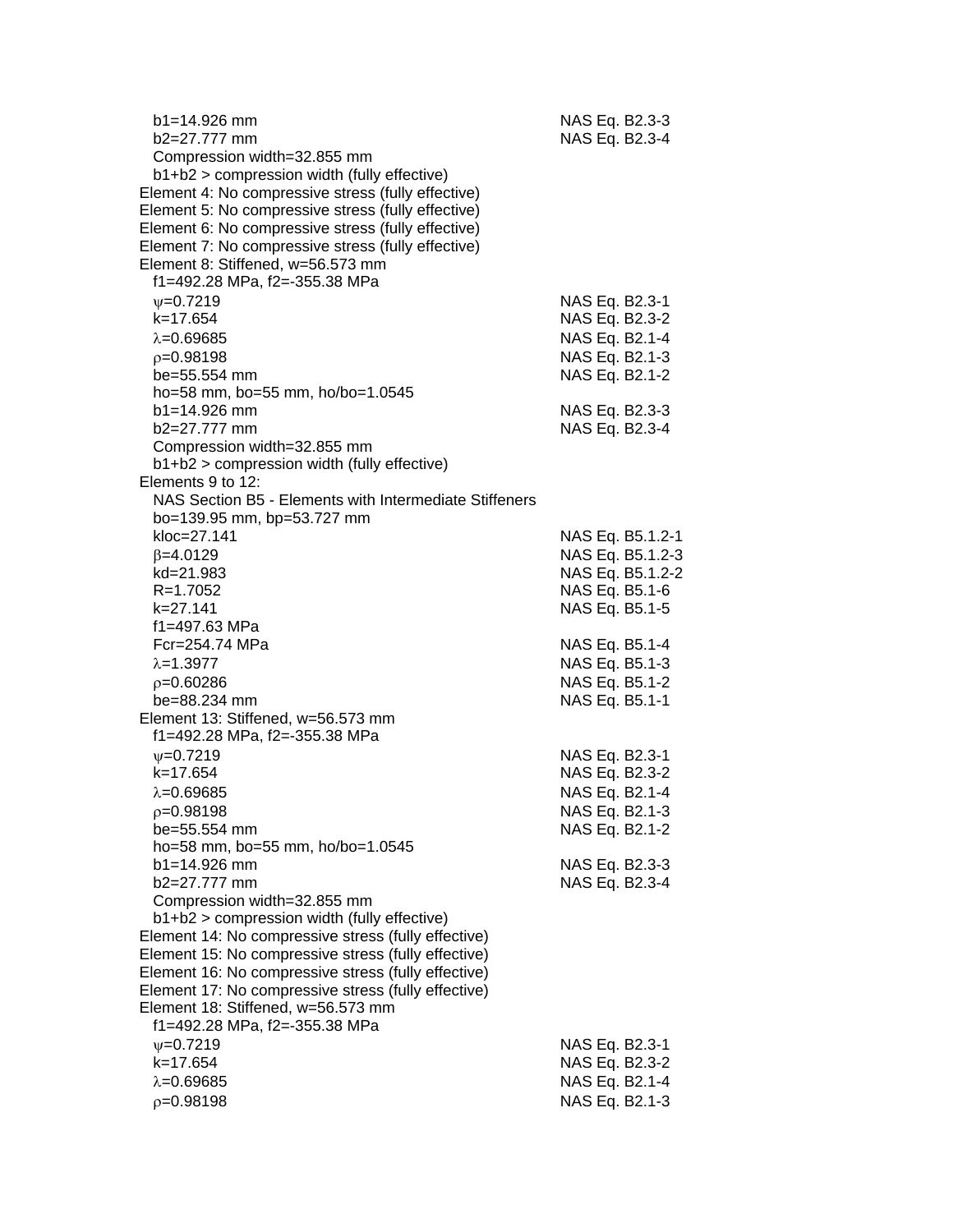| be=55.554 mm                                           | NAS Eq. B2.1-2   |
|--------------------------------------------------------|------------------|
| ho=58 mm, bo=55 mm, ho/bo=1.0545                       |                  |
| b1=14.926 mm                                           | NAS Eq. B2.3-3   |
| b2=27.777 mm                                           | NAS Eq. B2.3-4   |
| Compression width=32.855 mm                            |                  |
| b1+b2 > compression width (fully effective)            |                  |
| Elements 19 to 22:                                     |                  |
| NAS Section B5 - Elements with Intermediate Stiffeners |                  |
| bo=139.95 mm, bp=53.727 mm                             |                  |
| kloc=27.141                                            | NAS Eq. B5.1.2-1 |
| $\beta = 4.0129$                                       | NAS Eq. B5.1.2-3 |
| kd=21.983                                              | NAS Eq. B5.1.2-2 |
| R=1.7052                                               | NAS Eq. B5.1-6   |
| k=27.141                                               | NAS Eq. B5.1-5   |
| f1=497.63 MPa                                          |                  |
| Fcr=254.74 MPa                                         | NAS Eq. B5.1-4   |
| $\lambda = 1.3977$                                     | NAS Eq. B5.1-3   |
| $p=0.60286$                                            | NAS Eq. B5.1-2   |
| be=88.234 mm                                           | NAS Eq. B5.1-1   |
| Element 23: Stiffened, w=56.573 mm                     |                  |
| f1=492.28 MPa, f2=-355.38 MPa                          |                  |
| $V = 0.7219$                                           | NAS Eq. B2.3-1   |
| $k = 17.654$                                           | NAS Eq. B2.3-2   |
| $\lambda = 0.69685$                                    | NAS Eq. B2.1-4   |
| $p=0.98198$                                            | NAS Eq. B2.1-3   |
| be=55.554 mm                                           | NAS Eq. B2.1-2   |
| ho=58 mm, bo=55 mm, ho/bo=1.0545                       |                  |
| $b1 = 14.926$ mm<br>b2=27.777 mm                       | NAS Eq. B2.3-3   |
| Compression width=32.855 mm                            | NAS Eq. B2.3-4   |
| b1+b2 > compression width (fully effective)            |                  |
| Element 24: No compressive stress (fully effective)    |                  |
| Element 25: No compressive stress (fully effective)    |                  |
| Element 26: No compressive stress (fully effective)    |                  |
| Element 27: No compressive stress (fully effective)    |                  |
| Element 28: Stiffened, w=56.573 mm                     |                  |
| f1=492.28 MPa, f2=-355.38 MPa                          |                  |
| $V = 0.7219$                                           | NAS Eq. B2.3-1   |
| k=17.654                                               | NAS Eq. B2.3-2   |
| $\lambda = 0.69685$                                    | NAS Eq. B2.1-4   |
| $p=0.98198$                                            | NAS Eq. B2.1-3   |
| be=55.554 mm                                           | NAS Eq. B2.1-2   |
| ho=58 mm, bo=62 mm, ho/bo=0.93548                      |                  |
| $b1 = 14.926$ mm                                       | NAS Eq. B2.3-3   |
| b2=27.777 mm                                           | NAS Eq. B2.3-4   |
| Compression width=32.855 mm                            |                  |
| b1+b2 > compression width (fully effective)            |                  |
| Element 29: Stiffened, w=60.573 mm                     |                  |
| f1=497.63 MPa, f2=497.63 MPa                           |                  |
| $\nu = 1$                                              | NAS Eq. B2.3-1   |
| $k=4$                                                  | NAS Eq. B2.3-8   |
| $\lambda = 1.576$                                      | NAS Eq. B2.1-4   |
| $p=0.54595$                                            | NAS Eq. B2.1-3   |
| be=33.07 mm                                            | NAS Eq. B2.1-2   |
| b1=16.535 mm                                           | NAS Eq. B2.3-9   |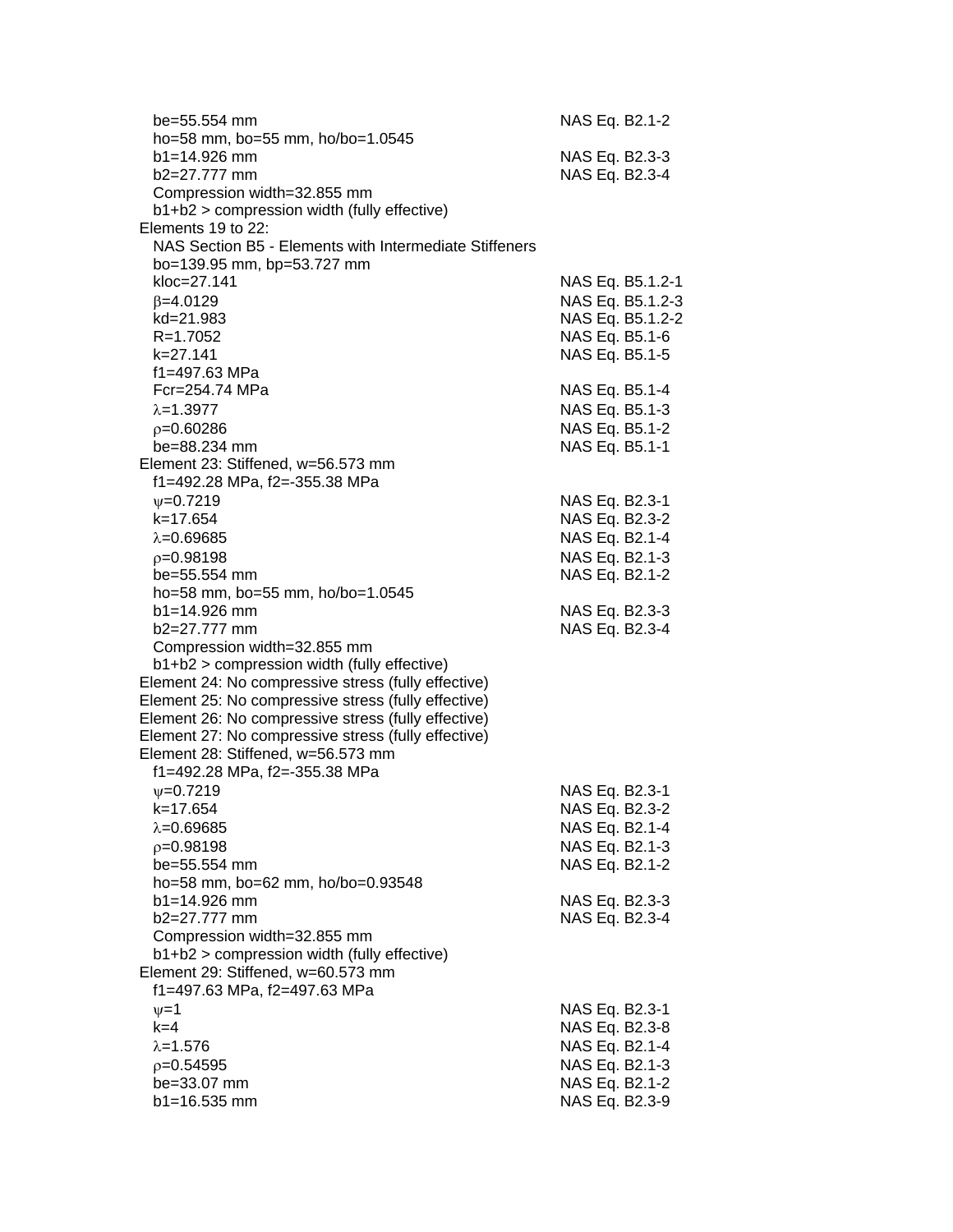| $b2 = 16.535$ mm<br>Ineffective width=27.503 mm<br>Element 30: Stiffened, w=10.369 mm                                                                                                                                                                                                                                                                                                                                                                                                                                                                                                                                                                                                                                                                                                                                                                                                               | NAS Eq. B2.3-10                                                                                                             |
|-----------------------------------------------------------------------------------------------------------------------------------------------------------------------------------------------------------------------------------------------------------------------------------------------------------------------------------------------------------------------------------------------------------------------------------------------------------------------------------------------------------------------------------------------------------------------------------------------------------------------------------------------------------------------------------------------------------------------------------------------------------------------------------------------------------------------------------------------------------------------------------------------------|-----------------------------------------------------------------------------------------------------------------------------|
| f1=492.28 MPa, f2=336.93 MPa<br>$\psi = 0.68442$<br>$k = 4.694$<br>$\lambda = 0.24768$<br>$p=1$<br>$be = 10.369$ mm<br>$b1 = 4.4777$ mm<br>$b2=5.8908$ mm<br>b1+b2 > compression width (fully effective)                                                                                                                                                                                                                                                                                                                                                                                                                                                                                                                                                                                                                                                                                            | NAS Eq. B2.3-1<br>NAS Eq. B2.3-8<br>NAS Eq. B2.1-4<br>NAS Eq. B2.1-3<br>NAS Eq. B2.1-2<br>NAS Eq. B2.3-9<br>NAS Eq. B2.3-10 |
| Element 32: Unstiffened, w=14.68 mm<br>f1=548.48 MPa, f2=334.35 MPa<br>$\psi = 0.60958$<br>$k = 0.468$<br>$\lambda = 1.1723$                                                                                                                                                                                                                                                                                                                                                                                                                                                                                                                                                                                                                                                                                                                                                                        | NAS Eq. B3.2-1<br>NAS Eq. B3.2-3<br>NAS Eq. B2.1-4                                                                          |
| $p=0.69295$<br>b=10.173 mm (ineffective width=4.5075 mm)<br>Element 31: Check for lip stiffener reduction<br>$S = 31.571$                                                                                                                                                                                                                                                                                                                                                                                                                                                                                                                                                                                                                                                                                                                                                                           | NAS Eq. B2.1-3<br>NAS Eq. B2.1-2<br>NAS Eq. B4-7                                                                            |
| $w/t < 0.328S$ (no lip reduction)<br>Element 31: Stiffened, w=7.5698e-6 mm<br>f1=334.35 MPa, f2=334.35 MPa                                                                                                                                                                                                                                                                                                                                                                                                                                                                                                                                                                                                                                                                                                                                                                                          |                                                                                                                             |
| $v = 1$<br>$k=4$<br>$\lambda = 1.6143e - 7$<br>$p=1$<br>be=7.5698e-6 mm<br>b1=3.7849e-6 mm<br>$b2=3.7849e-6$ mm<br>b1+b2 > compression width (fully effective)                                                                                                                                                                                                                                                                                                                                                                                                                                                                                                                                                                                                                                                                                                                                      | NAS Eq. B2.3-1<br>NAS Eq. B2.3-8<br>NAS Eq. B2.1-4<br>NAS Eq. B2.1-3<br>NAS Eq. B2.1-2<br>NAS Eq. B2.3-9<br>NAS Eq. B2.3-10 |
| Center of gravity shift: y=4.448 mm<br>Sxe=16185 mm^3, Fy=551.58 MPa<br>Mnx=8.9276 kN-m<br>$\Omega$ b=1.67, $\phi$ b=0.9                                                                                                                                                                                                                                                                                                                                                                                                                                                                                                                                                                                                                                                                                                                                                                            | NAS Eq. C3.1.1-1                                                                                                            |
| Positive Flexural Strength about Y-axis<br>Effective width calculations for part 1: MSDECK<br>Element 1: No compressive stress (fully effective)<br>Element 2: No compressive stress (fully effective)<br>Element 3: No compressive stress (fully effective)<br>Element 4: No compressive stress (fully effective)<br>Element 5: No compressive stress (fully effective)<br>Element 6: No compressive stress (fully effective)<br>Element 7: No compressive stress (fully effective)<br>Element 8: No compressive stress (fully effective)<br>Element 9: No compressive stress (fully effective)<br>Element 10: No compressive stress (fully effective)<br>Element 11: No compressive stress (fully effective)<br>Element 12: No compressive stress (fully effective)<br>Element 13: No compressive stress (fully effective)<br>Element 14: Stiffened, w=53.727 mm<br>f1=20.211 MPa, f2=-36.944 MPa |                                                                                                                             |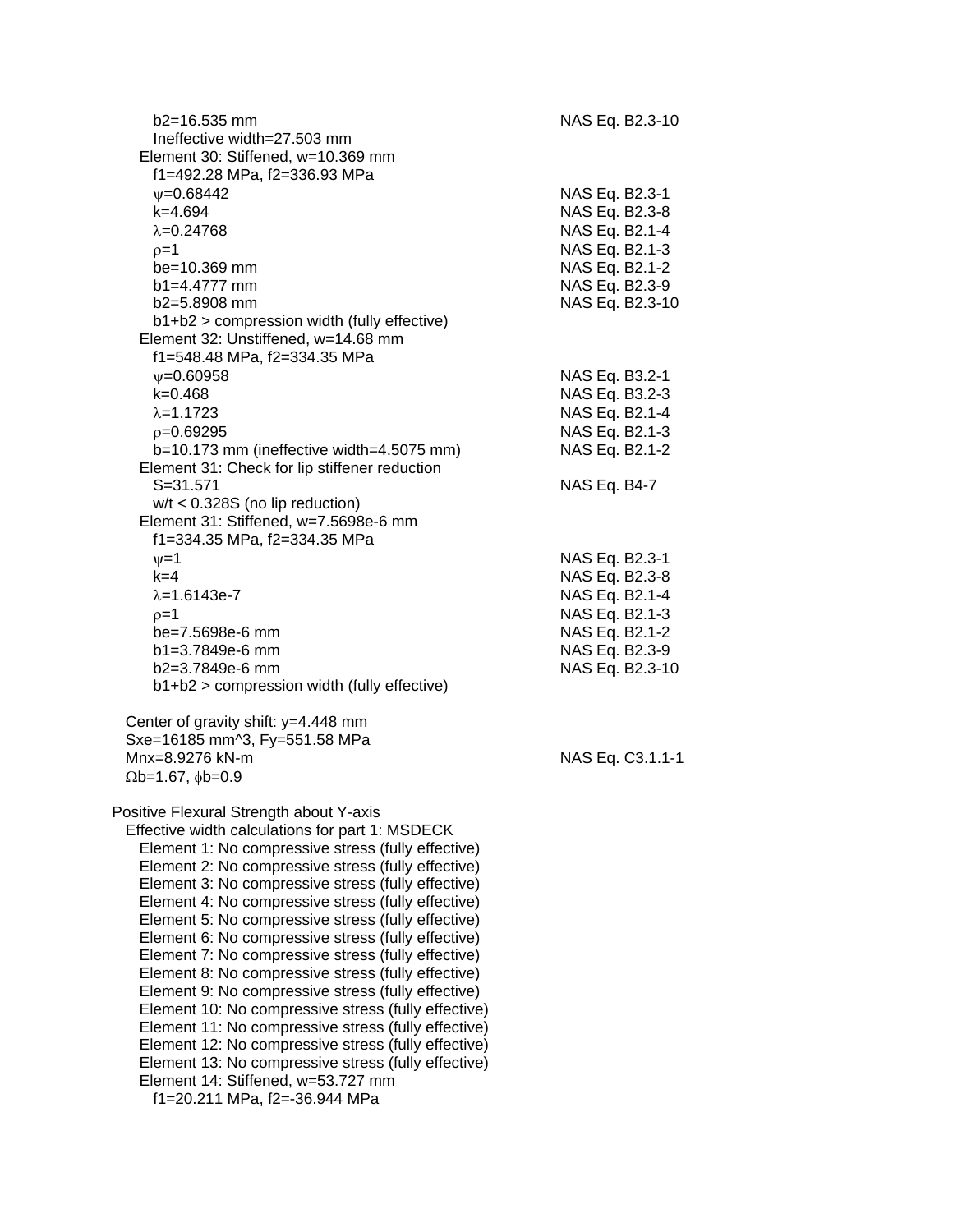| $\psi = 1.828$<br>k=54.889                    | NAS Eq. B2.3-1<br>NAS Eq. B2.3-2 |
|-----------------------------------------------|----------------------------------|
| $\lambda = 0.076047$                          | NAS Eq. B2.1-4                   |
| $p=1$                                         | NAS Eq. B2.1-3                   |
| be=53.727 mm                                  | NAS Eq. B2.1-2                   |
| ho=55 mm, bo=31.63 mm, ho/bo=1.7388           |                                  |
| $b1 = 11.128$ mm                              | NAS Eq. B2.3-3                   |
| $b2 = 26.864$ mm                              | NAS Eq. B2.3-4                   |
| Compression width=18.998 mm                   |                                  |
| b1+b2 > compression width (fully effective)   |                                  |
| Element 15: Stiffened, w=3.0279e-5 mm         |                                  |
|                                               |                                  |
| f1=20.664 MPa, f2=20.664 MPa                  |                                  |
| $\nu = 1$                                     | NAS Eq. B2.3-1                   |
| $k = 2.875$                                   | NAS Eq. B2.3-8                   |
| $\lambda = 1.8936e - 7$                       | NAS Eq. B2.1-4                   |
| $p=1$                                         | NAS Eq. B2.1-3                   |
| be=3.0279e-5 mm                               | NAS Eq. B2.1-2                   |
| $b1 = 1.514e-5$ mm                            | NAS Eq. B2.3-9                   |
| $b2=1.514e-5$ mm                              | NAS Eq. B2.3-10                  |
| $b1+b2$ > compression width (fully effective) |                                  |
| Element 16: Stiffened, w=3.0279e-5 mm         |                                  |
| f1=54.327 MPa, f2=54.327 MPa                  |                                  |
| $\nu = 1$                                     | NAS Eq. B2.3-1                   |
| k=2.875                                       | NAS Eq. B2.3-8                   |
| $\lambda = 3.0703e-7$                         | NAS Eq. B2.1-4                   |
| $p=1$                                         | NAS Eq. B2.1-3                   |
| be=3.0279e-5 mm                               | NAS Eq. B2.1-2                   |
| $b1 = 1.514e-5$ mm                            | NAS Eq. B2.3-9                   |
| $b2=1.514e-5$ mm                              | NAS Eq. B2.3-10                  |
| b1+b2 > compression width (fully effective)   |                                  |
| Element 17: Stiffened, w=53.727 mm            |                                  |
| f1=111.94 MPa, f2=54.78 MPa                   |                                  |
| $V = 0.48939$                                 | NAS Eq. B2.3-1                   |
| k=5.2875                                      | NAS Eq. B2.3-8                   |
| $\lambda = 0.57663$                           |                                  |
|                                               | NAS Eq. B2.1-4                   |
| $p=1$                                         | NAS Eq. B2.1-3                   |
| be=53.727 mm                                  | NAS Eq. B2.1-2                   |
| $b1 = 21.4$ mm                                | NAS Eq. B2.3-9                   |
| b2=32.327 mm                                  | NAS Eq. B2.3-10                  |
| $b1+b2$ > compression width (fully effective) |                                  |
| Element 18: Stiffened, w=56.573 mm            |                                  |
| f1=132.03 MPa, f2=112.44 MPa                  |                                  |
| $\psi = 0.8516$                               | NAS Eq. B2.3-1                   |
| k=4.3033                                      | NAS Eq. B2.3-8                   |
| $\lambda = 0.73096$                           | NAS Eq. B2.1-4                   |
| $p=0.95631$                                   | NAS Eq. B2.1-3                   |
| be=54.102 mm                                  | NAS Eq. B2.1-2                   |
| b1=25.182 mm                                  | NAS Eq. B2.3-9                   |
| b2=28.919 mm                                  | NAS Eq. B2.3-10                  |
| Ineffective width=2.4716 mm                   |                                  |
| Element 19: Stiffened, w=53.727 mm            |                                  |
| f1=189.69 MPa, f2=132.54 MPa                  |                                  |
| $\psi = 0.69869$                              | NAS Eq. B2.3-1                   |
| k=4.6573                                      | NAS Eq. B2.3-8                   |
| $\lambda = 0.79982$                           | NAS Eq. B2.1-4                   |
|                                               |                                  |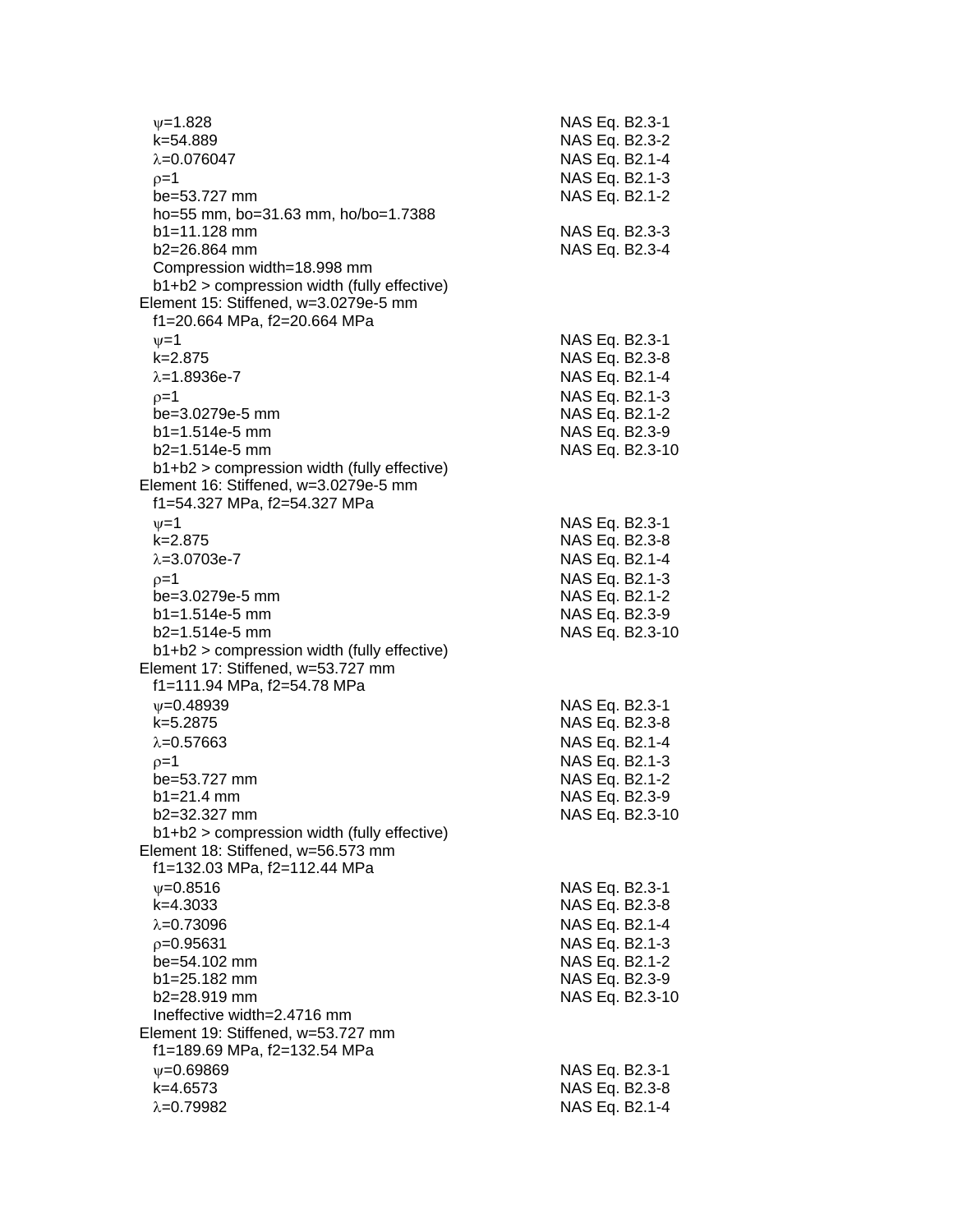| $p=0.90638$                                                                                                       | NAS Eq. B2.1-3                                     |
|-------------------------------------------------------------------------------------------------------------------|----------------------------------------------------|
| be=48.697 mm                                                                                                      | NAS Eq. B2.1-2                                     |
| $b1 = 21.161$ mm                                                                                                  | NAS Eq. B2.3-9                                     |
| $b2 = 27.536$ mm                                                                                                  | NAS Eq. B2.3-10                                    |
| Ineffective width=5,0301 mm<br>Element 20: Stiffened, w=3.0279e-5 mm                                              |                                                    |
| f1=190.14 MPa, f2=190.14 MPa<br>$\nu = 1$<br>$k = 2.875$<br>$\lambda = 5.744e - 7$                                | NAS Eq. B2.3-1<br>NAS Eq. B2.3-8<br>NAS Eq. B2.1-4 |
| $p=1$                                                                                                             | NAS Eq. B2.1-3                                     |
| be=3.0279e-5 mm                                                                                                   | NAS Eq. B2.1-2                                     |
| $b1 = 1.514e-5$ mm<br>b2=1.514e-5 mm<br>b1+b2 > compression width (fully effective)                               | NAS Eq. B2.3-9<br>NAS Eq. B2.3-10                  |
| Element 21: Stiffened, w=3.0279e-5 mm<br>f1=223.81 MPa, f2=223.81 MPa<br>$\nu = 1$                                | NAS Eq. B2.3-1                                     |
| $k = 2.875$                                                                                                       | NAS Eq. B2.3-8                                     |
| $\lambda = 6.2317e - 7$                                                                                           | NAS Eq. B2.1-4                                     |
| $p=1$                                                                                                             | NAS Eq. B2.1-3                                     |
| be=3.0279e-5 mm                                                                                                   | NAS Eq. B2.1-2                                     |
| $b1 = 1.514e-5$ mm                                                                                                | NAS Eq. B2.3-9                                     |
| $b2=1.514e-5$ mm                                                                                                  | NAS Eq. B2.3-10                                    |
| b1+b2 > compression width (fully effective)<br>Element 22: Stiffened, w=53.727 mm<br>f1=281.42 MPa, f2=224.26 MPa |                                                    |
| $V = 0.7969$                                                                                                      | NAS Eq. B2.3-1                                     |
| $k=4.423$                                                                                                         | NAS Eq. B2.3-8                                     |
| $\lambda = 0.99967$                                                                                               | NAS Eq. B2.1-4                                     |
| $p=0.78019$                                                                                                       | NAS Eq. B2.1-3                                     |
| be=41.917 mm                                                                                                      | NAS Eq. B2.1-2                                     |
| b1=19.026 mm                                                                                                      | NAS Eq. B2.3-9                                     |
| $b2 = 22.891$ mm                                                                                                  | NAS Eq. B2.3-10                                    |
| Ineffective width=11.81 mm<br>Element 23: Stiffened, w=56.573 mm<br>f1=301.51 MPa, f2=281.92 MPa                  |                                                    |
| $\nu = 0.93502$                                                                                                   | NAS Eq. B2.3-1                                     |
| k=4.1305                                                                                                          | NAS Eq. B2.3-8                                     |
| $\lambda = 1.1275$                                                                                                | NAS Eq. B2.1-4                                     |
| $p=0.71387$                                                                                                       | NAS Eq. B2.1-3                                     |
| be=40.386 mm                                                                                                      | NAS Eq. B2.1-2                                     |
| $b1 = 19.558$ mm                                                                                                  | NAS Eq. B2.3-9                                     |
| b2=20.829 mm                                                                                                      | NAS Eq. B2.3-10                                    |
| Ineffective width=16.187 mm<br>Elements 24 to 27:<br>NAS Section B5 - Elements with Intermediate Stiffeners       |                                                    |
| bo=139.95 mm, bp=53.727 mm<br>kloc=27.141<br>$\beta = 4.0129$                                                     | NAS Eq. B5.1.2-1<br>NAS Eq. B5.1.2-3               |
| kd=21.983                                                                                                         | NAS Eq. B5.1.2-2                                   |
| $R = 1.7052$                                                                                                      | NAS Eq. B5.1-6                                     |
| k=27.141                                                                                                          | NAS Eq. B5.1-5                                     |
| f1=376.45 MPa<br>Fcr=254.74 MPa                                                                                   | NAS Eq. B5.1-4                                     |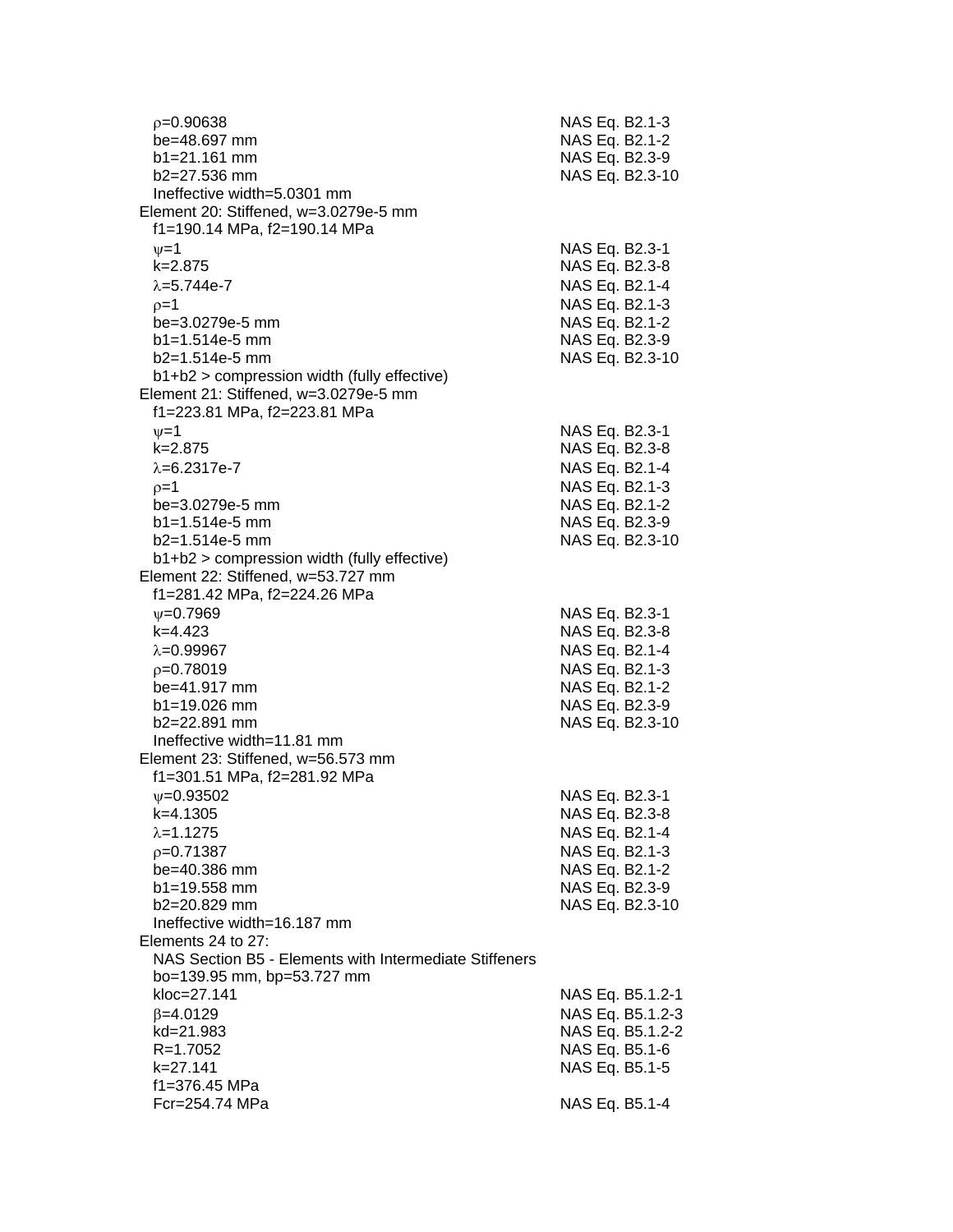| $\lambda = 1.2157$                            | NAS Eq. B5.1-3                    |
|-----------------------------------------------|-----------------------------------|
| $p=0.67373$                                   | NAS Eq. B5.1-2                    |
| be=98.608 mm                                  | NAS Eq. B5.1-1                    |
| Element 28: Stiffened, w=56.573 mm            |                                   |
| f1=470.99 MPa, f2=451.4 MPa                   |                                   |
| $\nu = 0.9584$                                | NAS Eq. B2.3-1                    |
| k=4.0833                                      | NAS Eq. B2.3-8                    |
| $\lambda = 1.4173$                            | NAS Eq. B2.1-4                    |
| $p=0.59605$                                   | NAS Eq. B2.1-3                    |
| be=33.721 mm                                  | NAS Eq. B2.1-2                    |
| $b1 = 16.517$ mm                              | NAS Eq. B2.3-9                    |
| b2=17.204 mm                                  | NAS Eq. B2.3-10                   |
| Ineffective width=22.853 mm                   |                                   |
| Element 29: Stiffened, w=60.573 mm            |                                   |
| f1=535.93 MPa, f2=471.49 MPa                  |                                   |
| $V = 0.87976$                                 | NAS Eq. B2.3-1                    |
| k=4.2439                                      | NAS Eq. B2.3-8                    |
| $\lambda = 1.5878$                            | NAS Eq. B2.1-4                    |
| $p=0.54254$                                   | NAS Eq. B2.1-3                    |
| be=32.863 mm                                  | NAS Eq. B2.1-2                    |
| $b1 = 15.5$ mm                                | NAS Eq. B2.3-9                    |
| $b2 = 17.363$ mm                              | NAS Eq. B2.3-10                   |
| Ineffective width=27.71 mm                    |                                   |
| Element 30: Stiffened, w=10.369 mm            |                                   |
| f1=540.03 MPa, f2=536.44 MPa                  |                                   |
| $\nu = 0.99335$                               | NAS Eq. B2.3-1                    |
| $k=4.0133$                                    | NAS Eq. B2.3-8                    |
| $\lambda = 0.28056$                           | NAS Eq. B2.1-4                    |
|                                               |                                   |
| $p=1$                                         | NAS Eq. B2.1-3                    |
| be=10.369 mm<br>$b1 = 5.1671$ mm              | NAS Eq. B2.1-2                    |
| b2=5.2015 mm                                  | NAS Eq. B2.3-9<br>NAS Eq. B2.3-10 |
| b1+b2 > compression width (fully effective)   |                                   |
| Element 32: Unstiffened, w=14.68 mm           |                                   |
| f1=551.09 MPa, f2=544.99 MPa                  |                                   |
| $V = 0.98893$                                 |                                   |
| k=0.43078                                     | NAS Eq. B3.2-1                    |
|                                               | NAS Eq. B3.2-3                    |
| $\lambda = 1.2248$                            | NAS Eq. B2.1-4                    |
| $p=0.66982$                                   | NAS Eq. B2.1-3                    |
| b=9.833 mm (ineffective width=4.847 mm)       | NAS Eq. B2.1-2                    |
| Element 31: Check for lip stiffener reduction |                                   |
| S=24.728                                      | <b>NAS Eq. B4-7</b>               |
| $w/t < 0.328S$ (no lip reduction)             |                                   |
| Element 31: Stiffened, w=7.5698e-6 mm         |                                   |
| f1=544.99 MPa, f2=544.99 MPa                  |                                   |
| $\nu = 1$                                     | NAS Eq. B2.3-1                    |
| $k=4$                                         | NAS Eq. B2.3-8                    |
| $\lambda = 2.0611e-7$                         | NAS Eq. B2.1-4                    |
| $p=1$                                         | NAS Eq. B2.1-3                    |
| be=7.5698e-6 mm                               | NAS Eq. B2.1-2                    |
| $b1 = 3.7849e-6$ mm                           | NAS Eq. B2.3-9                    |
| b2=3.7849e-6 mm                               | NAS Eq. B2.3-10                   |
| b1+b2 > compression width (fully effective)   |                                   |

Center of gravity shift: x=-40.67 mm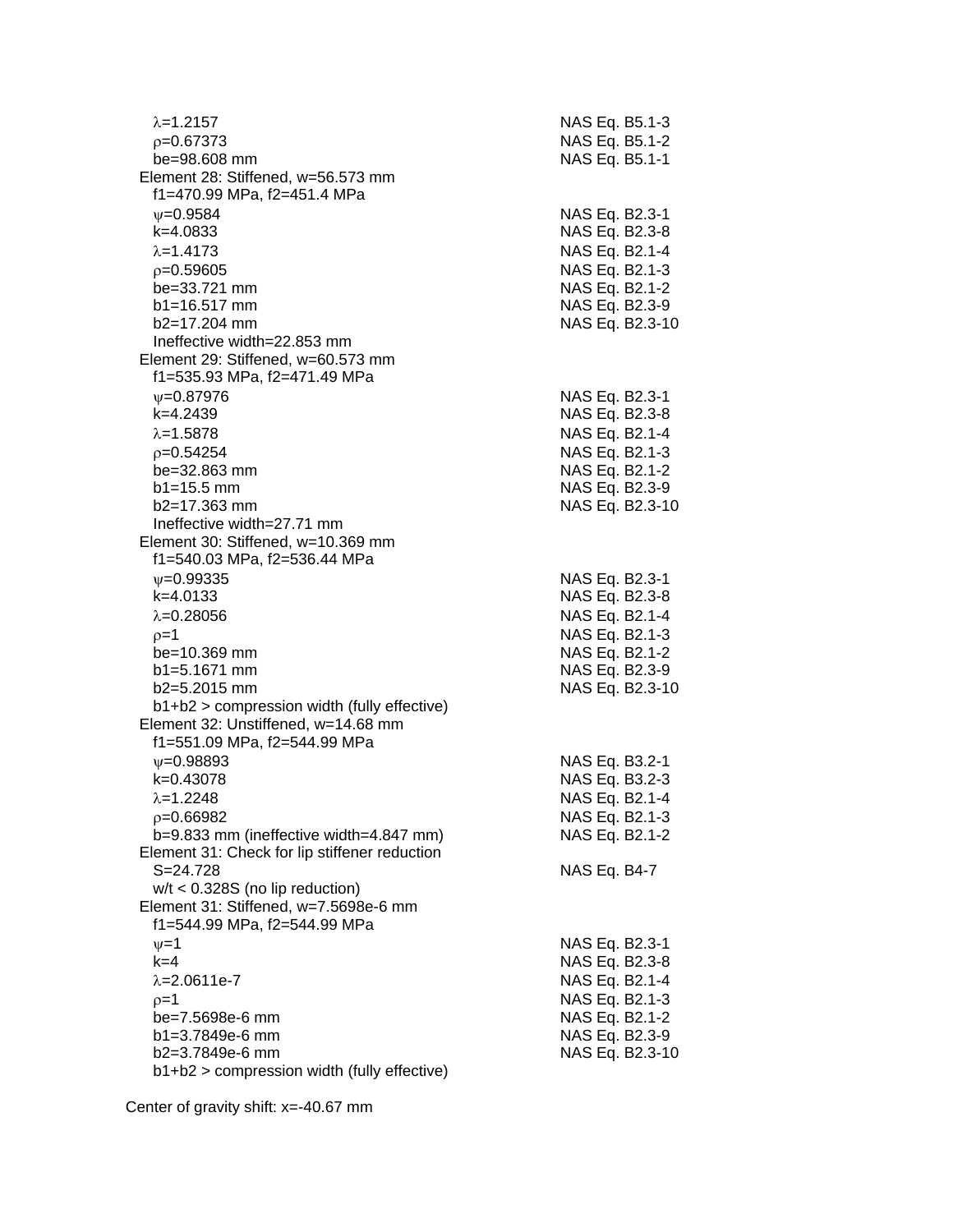Sye=155410 mm^3, Fy=551.58 MPa  $Mny=85.721 kN-m$   $MN=85.721 kN-m$  $\Omega$ b=1.67,  $\phi$ b=0.9

| Negative Flexural Strength about Y-axis<br>Effective width calculations for part 1: MSDECK |                                |
|--------------------------------------------------------------------------------------------|--------------------------------|
| Element 1: Unstiffened, w=14.219 mm                                                        |                                |
| f1=551.07 MPa, f2=547.45 MPa                                                               |                                |
| $\nu = 0.99343$                                                                            | NAS Eq. B3.2-1                 |
| k=0.43046                                                                                  | NAS Eq. B3.2-3                 |
|                                                                                            |                                |
| $\lambda = 1.1867$                                                                         | NAS Eq. B2.1-4                 |
| $p=0.68645$                                                                                | NAS Eq. B2.1-3                 |
| b=9.7605 mm (ineffective width=4.4583 mm)                                                  | NAS Eq. B2.1-2                 |
| Element 2: Check for lip stiffener reduction                                               |                                |
| $S = 24.684$                                                                               | NAS Eq. B4-7                   |
| la=300.87 mm^4                                                                             | NAS Eq. B4-8                   |
| $Is = 225.6$ mm $\sim 4$                                                                   |                                |
| ds=7.3187 mm (lip ineffective width=2.4417 mm)                                             | NAS Eq. B4-6<br>NAS Table B4-1 |
| k=3.6733<br>Element 2: Partially stiffened, w=63.505 mm                                    |                                |
|                                                                                            |                                |
| f=546.94 MPa, k=3.6733                                                                     |                                |
| $\lambda = 1.8076$                                                                         | NAS Eq. B2.1-4                 |
| $p=0.48589$                                                                                | NAS Eq. B2.1-3                 |
| b=30.857 mm (ineffective width=32.649 mm)                                                  | NAS Eq. B2.1-2                 |
| b1=11.569 mm, b2=19.288 mm                                                                 |                                |
| Element 3: Stiffened, w=56.573 mm                                                          |                                |
| f1=479.63 MPa, f2=460.26 MPa                                                               |                                |
| $\nu = 0.9596$                                                                             | NAS Eq. B2.3-1                 |
| k=4.0809                                                                                   | NAS Eq. B2.3-8                 |
| $\lambda = 1.4306$                                                                         | NAS Eq. B2.1-4                 |
| $p=0.5915$                                                                                 | NAS Eq. B2.1-3                 |
| be=33.463 mm                                                                               | NAS Eq. B2.1-2                 |
| $b1 = 16.4$ mm                                                                             | NAS Eq. B2.3-9                 |
| b2=17.063 mm                                                                               | NAS Eq. B2.3-10                |
| Ineffective width=23.11 mm                                                                 |                                |
| Element 4: Stiffened, w=53.727 mm                                                          |                                |
| f1=459.76 MPa, f2=403.24 MPa                                                               |                                |
| $\nu = 0.87706$                                                                            | NAS Eq. B2.3-1                 |
| k=4.2496                                                                                   | NAS Eq. B2.3-8                 |
| $\lambda = 1.3036$                                                                         | NAS Eq. B2.1-4                 |
| $p=0.63766$                                                                                | NAS Eq. B2.1-3                 |
| be=34.26 mm                                                                                | NAS Eq. B2.1-2                 |
| b1=16.138 mm                                                                               | NAS Eq. B2.3-9                 |
| $b2=18.122$ mm                                                                             | NAS Eq. B2.3-10                |
| Ineffective width=19.467 mm                                                                |                                |
| Element 5: Stiffened, w=3.0279e-5 mm                                                       |                                |
| f1=402.79 MPa, f2=402.79 MPa                                                               |                                |
| $\nu = 1$                                                                                  | NAS Eq. B2.3-1                 |
| k=2.875                                                                                    | NAS Eq. B2.3-8                 |
| $\lambda = 8.36e - 7$                                                                      | NAS Eq. B2.1-4                 |
| $p=1$                                                                                      | NAS Eq. B2.1-3                 |
| be=3.0279e-5 mm                                                                            | NAS Eq. B2.1-2                 |
| $b1 = 1.514e-5$ mm                                                                         | NAS Eq. B2.3-9                 |
| b2=1.514e-5 mm                                                                             | NAS Eq. B2.3-10                |
| b1+b2 > compression width (fully effective)                                                |                                |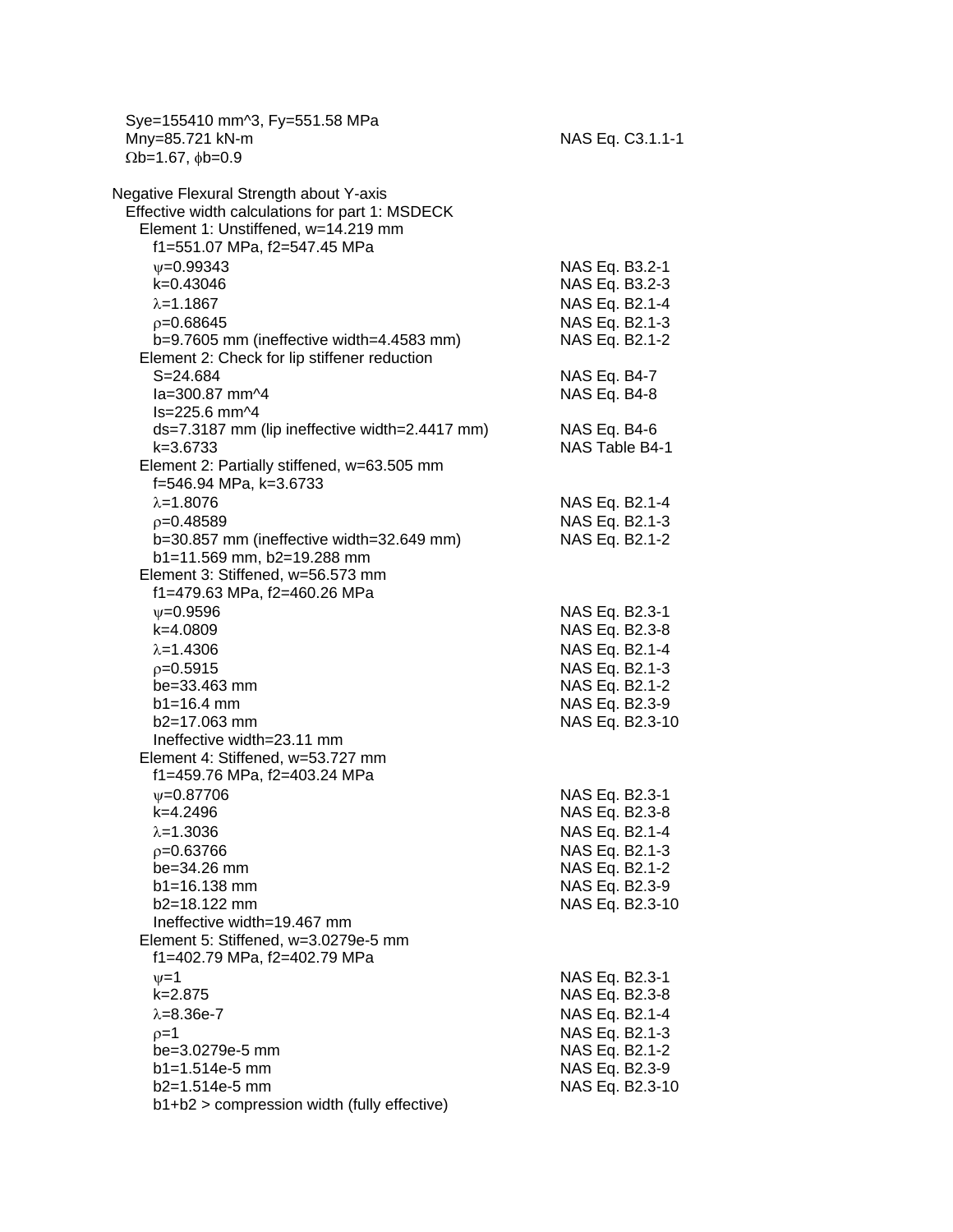Element 6: Stiffened, w=3.0279e-5 mm f1=369.5 MPa, f2=369.5 MPa  $v=1$  NAS Eq. B2.3-1 k=2.875 NAS Eq. B2.3-8  $\lambda = 8.0071$ e-7 NAS Eq. B2.1-4  $p=1$  NAS Eq. B2.1-3 be=3.0279e-5 mm NAS Eq. B2.1-2 b1=1.514e-5 mm NAS Eq. B2.3-9 b2=1.514e-5 mm NAS Eq. B2.3-10 b1+b2 > compression width (fully effective) Element 7: Stiffened, w=53.727 mm f1=369.05 MPa, f2=312.53 MPa =0.84684 NAS Eq. B2.3-1 k=4.3135 NAS Eq. B2.3-8  $\lambda = 1.1592$  NAS Eq. B2.1-4 =0.69893 NAS Eq. B2.1-3 be=37.552 mm NAS Eq. B2.1-2 b1=17.44 mm NAS Eq. B2.3-9 b2=20.111 mm NAS Eq. B2.3-10 Ineffective width=16.175 mm Element 8: Stiffened, w=56.573 mm f1=312.03 MPa, f2=292.65 MPa  $\nu$ =0.9379 NAS Eq. B2.3-1 k=4.1247 NAS Eq. B2.3-8  $\lambda = 1.1478$  NAS Eq. B2.1-4  $p=0.70425$  NAS Eq. B2.1-3 be=39.842 mm NAS Eq. B2.1-2 b1=19.321 mm NAS Eq. B2.3-9 b2=20.521 mm NAS Eq. B2.3-10 Ineffective width=16.732 mm Elements 9 to 12: NAS Section B5 - Elements with Intermediate Stiffeners bo=139.95 mm, bp=53.727 mm kloc=27.141 NAS Eq. B5.1.2-1  $\beta$ =4.0129 NAS Eq. B5.1.2-3 kd=21.983 NAS Eq. B5.1.2-2 R=1.7052 NAS Eq. B5.1-6 k=27.141 NAS Eq. B5.1-5 f1=218.54 MPa NAS Eq. B5.1-4  $\lambda$ =0.92623 NAS Eq. B5.1-3 =0.8232 NAS Eq. B5.1-2 be=120.48 mm NAS Eq. B5.1-1 Element 13: Stiffened, w=56.573 mm f1=144.43 MPa, f2=125.05 MPa  $\nu$ =0.86584 NAS Eq. B2.3-1 k=4.2732 NAS Eq. B2.3-8  $\lambda$ =0.7672 NAS Eq. B2.1-4  $p=0.92967$  NAS Eq. B2.1-3 be=52.595 mm NAS Eq. B2.1-2 b1=24.644 mm NAS Eq. B2.3-9 b2=27.951 mm NAS Eq. B2.3-10 Ineffective width=3.9787 mm Element 14: Stiffened, w=53.727 mm f1=124.55 MPa, f2=68.03 MPa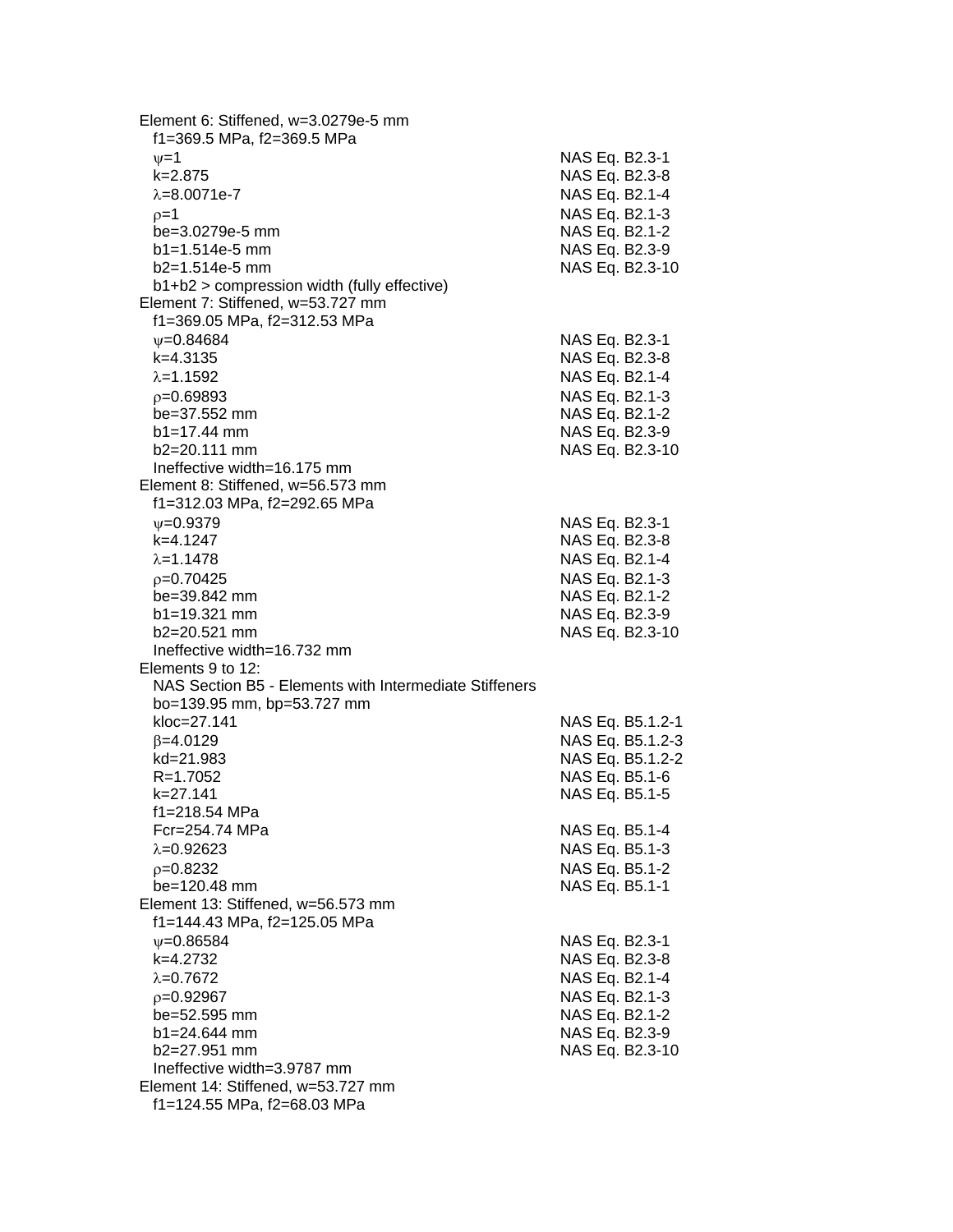=0.5462 NAS Eq. B2.3-1 k=5.0945 NAS Eq. B2.3-8  $\lambda$ =0.61967  $\lambda$  =0.61967  $p=1$  NAS Eq. B2.1-3 be=53.727 mm NAS Eq. B2.1-2 b1=21.895 mm NAS Eq. B2.3-9 b2=31.832 mm NAS Eq. B2.3-10 b1+b2 > compression width (fully effective) Element 15: Stiffened, w=3.0279e-5 mm f1=67.582 MPa, f2=67.582 MPa  $\nu=1$  NAS Eq. B2.3-1 k=2.875 NAS Eq. B2.3-8  $\lambda = 3.4244e-7$  NAS Eq. B2.1-4  $p=1$  NAS Eq. B2.1-3 be=3.0279e-5 mm NAS Eq. B2.1-2 b1=1.514e-5 mm NAS Eq. B2.3-9 b2=1.514e-5 mm NAS Eq. B2.3-10 b1+b2 > compression width (fully effective) Element 16: Stiffened, w=3.0279e-5 mm f1=34.292 MPa, f2=34.292 MPa  $v=1$  NAS Eq. B2.3-1 k=2.875 NAS Eq. B2.3-8  $\lambda$ =2.4393e-7 NAS Eq. B2.1-4  $\rho = 1$  NAS Eq. B2.1-3 be=3.0279e-5 mm NAS Eq. B2.1-2 b1=1.514e-5 mm NAS Eq. B2.3-9 b2=1.514e-5 mm NAS Eq. B2.3-10 b1+b2 > compression width (fully effective) Element 17: Stiffened, w=53.727 mm f1=33.843 MPa, f2=-22.679 MPa =0.67013 NAS Eq. B2.3-1 k=16.657 NAS Eq. B2.3-2  $\lambda$ =0.17864  $NAS$  Eq. B2.1-4  $p=1$  NAS Eq. B2.1-3 be=53.727 mm NAS Eq. B2.1-2 ho=55 mm, bo=31.63 mm, ho/bo=1.7388 b1=14.639 mm NAS Eq. B2.3-3 b2=26.864 mm NAS Eq. B2.3-4 Compression width=32.169 mm b1+b2 > compression width (fully effective) Element 18: No compressive stress (fully effective) Element 19: No compressive stress (fully effective) Element 20: No compressive stress (fully effective) Element 21: No compressive stress (fully effective) Element 22: No compressive stress (fully effective) Element 23: No compressive stress (fully effective) Element 24: No compressive stress (fully effective) Element 25: No compressive stress (fully effective) Element 26: No compressive stress (fully effective) Element 27: No compressive stress (fully effective) Element 28: No compressive stress (fully effective) Element 29: No compressive stress (fully effective) Element 30: No compressive stress (fully effective) Element 32: No compressive stress (fully effective) Element 31: No compressive stress (fully effective)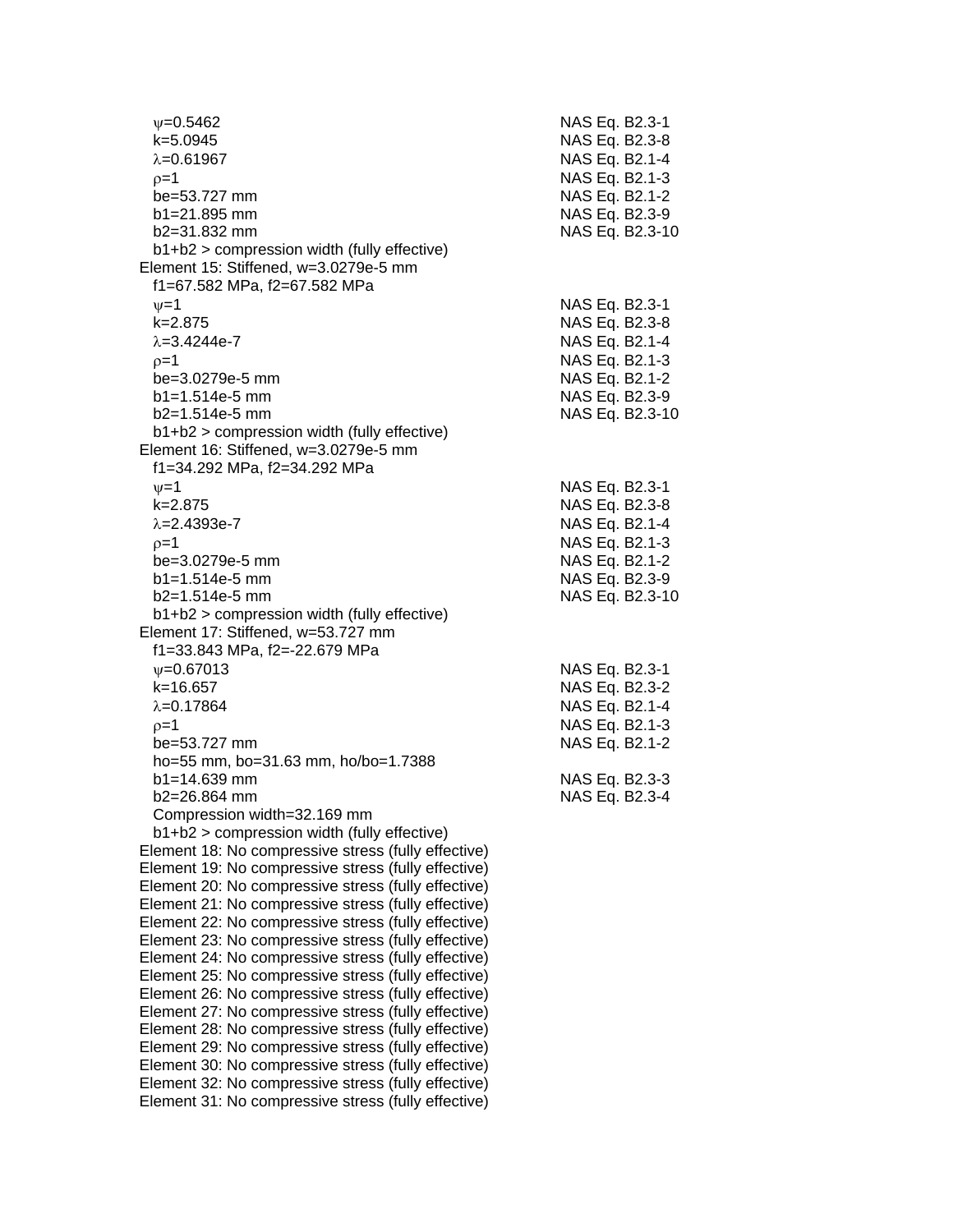Center of gravity shift: x=43.205 mm Sye=150180 mm^3, Fy=551.58 MPa Mny=82.834 kN - m NAS Eq. C3.1.1  $\Omega$ b=1.67,  $\phi$ b=0.9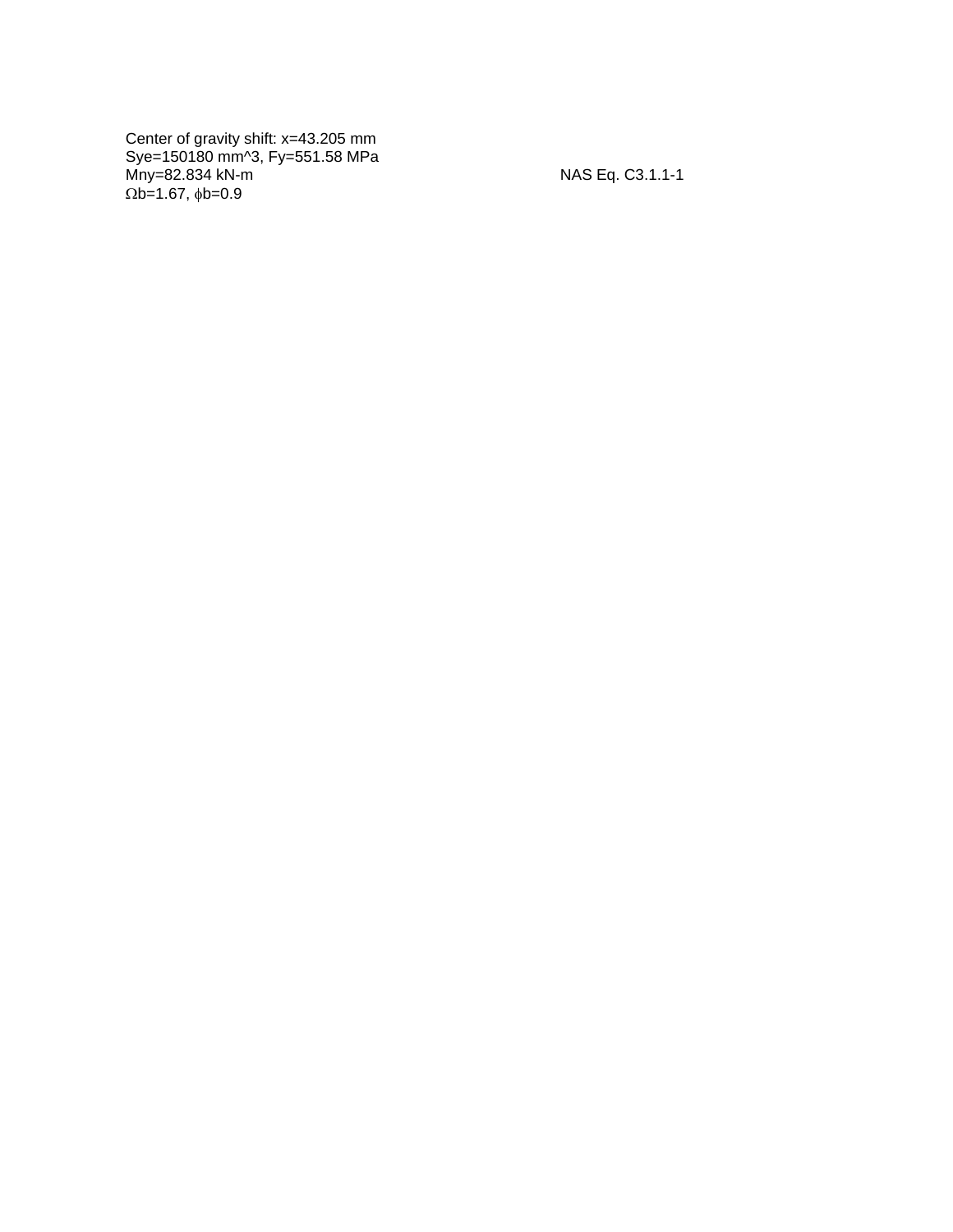CFS Version 8.0.2 Section: METSCODECK-1.2.sct METSCODECK-1.2

Rev. Date: 14-07-2015 20:03:55

Printed: 14-07-2015 20:04:11

### Full Section Properties

| Area           | $1497.2$ mm <sup><math>2</math></sup>    | Wt.    | $0.11515$ kN/m | Width         | 1247.7 mm                                |  |
|----------------|------------------------------------------|--------|----------------|---------------|------------------------------------------|--|
| Ix             | 843426 mm <sup><math>\sim</math></sup> 4 | rx     | 23.73 mm       | Ixy           | $-177722$ mm <sup><math>4</math></sup>   |  |
| Sx(t)          | 22847 mm <sup>2</sup> 3                  | y(t)   | 36.92 mm       | $\alpha$      | 89.913 deg                               |  |
| Sx(b)          | 27294 mm <sup>2</sup> 3                  | y(b)   | 30.90 mm       |               |                                          |  |
|                |                                          | Height | 67.82 mm       |               |                                          |  |
| Iv             | 117694144 mm^4                           | ry     | 280.37 mm      | Xo            | $-1.52$ mm                               |  |
| Sy(1)          | 244770 mm <sup>2</sup> 3                 | x(1)   | 480.83 mm      | Yo            | 6.64 mm                                  |  |
| Sy(r)          | 246343 mm^3                              | x(r)   | 477.77 mm      | $\dot{7}x$    | 1.31 mm                                  |  |
|                |                                          | Width  | 958.60 mm      | jу            | $-209.62$ mm                             |  |
| I <sub>1</sub> | 117694408 mm <sup>2</sup> 4              | r1     | 280.37 mm      |               |                                          |  |
| I <sub>2</sub> | 843158 mm <sup><math>4</math></sup>      | r2     | 23.73 mm       |               |                                          |  |
| Ic             | 118537568 mm^4                           | rc     | 281.37 mm      | $\mathbb{C}w$ | 7.4408e10 mm^6                           |  |
| Ιo             | 118607128 mm^4                           | ro     | 281.46 mm      | J             | $718.7$ mm <sup><math>\sim</math>4</sup> |  |

# Fully Braced Strength - 2012 North American Specification - US (ASD)

| Material Type: A653 HSLAS Grade 80, Fy=551.58 MPa |           |  |                                             |                                |        |                                              |  |
|---------------------------------------------------|-----------|--|---------------------------------------------|--------------------------------|--------|----------------------------------------------|--|
| Positive Moment<br>Compression                    |           |  |                                             |                                |        | Positive Moment                              |  |
| Pao                                               | 321.71 kN |  | Maxo                                        | 6.191 kN-m                     | Mayo   | 67.231 kN-m                                  |  |
| Ae                                                |           |  | $1049.9$ mm $^2$ Ixe                        | 740315 mm^4                    |        | Iye 102804392 mm^4                           |  |
|                                                   |           |  |                                             | Sxe(t) 18743 mm <sup>2</sup> 3 | Sye(1) | 226668 mm^3                                  |  |
| Tension                                           |           |  | Sxe(b)                                      | 26141 mm^3                     |        | $Sye(r)$ 203552 mm <sup><math>3</math></sup> |  |
| Ta                                                | 464.54 kN |  |                                             |                                |        |                                              |  |
|                                                   |           |  | Negative Moment                             |                                |        | Negative Moment                              |  |
|                                                   |           |  | Maxo                                        | 6.891 kN-m                     | Mayo   | 63.877 kN-m                                  |  |
| Shear                                             |           |  | Ixe                                         | 714599 mm^4                    | Ive    | 99114336 mm^4                                |  |
| Vay                                               | 83.51 kN  |  | $Sxe(t)$ 21290 mm <sup><math>3</math></sup> |                                | Sye(1) | 193399 mm^3                                  |  |
| Vax                                               | 25.34 kN  |  | Sxe(b)                                      | 20863 mm^3                     | Sve(r) | 222173 mm^3                                  |  |

**¯¯¯¯¯¯¯¯¯¯¯¯¯¯¯¯¯¯¯¯¯¯¯¯¯¯¯¯¯¯¯¯¯¯¯¯¯¯¯¯¯¯¯¯¯¯¯¯¯¯¯¯¯¯¯¯¯¯¯¯¯¯¯¯¯¯¯¯¯¯¯¯**

R/t exceeds 10.

## Calculation Details - 2012 North American Specification - US (ASD)

| Axial Tension Strength<br>Ag=1497.2 mm^2, Fy=551.58 MPa                              |                  |
|--------------------------------------------------------------------------------------|------------------|
| Tn=825.84 kN<br>$\Omega t = 1.67$ , $\phi t = 0.9$                                   | NAS Eq. C2.1-1   |
| Shear Strength<br><b>MSDECK</b> element 1                                            |                  |
| Aw=16.875 mm^2, Fv=330.95 MPa<br>Vn=5.5847 kN at -76 deg<br>$Qv=1.6$ , $\phi v=0.95$ | NAS Eq. C3.2.1-2 |
|                                                                                      |                  |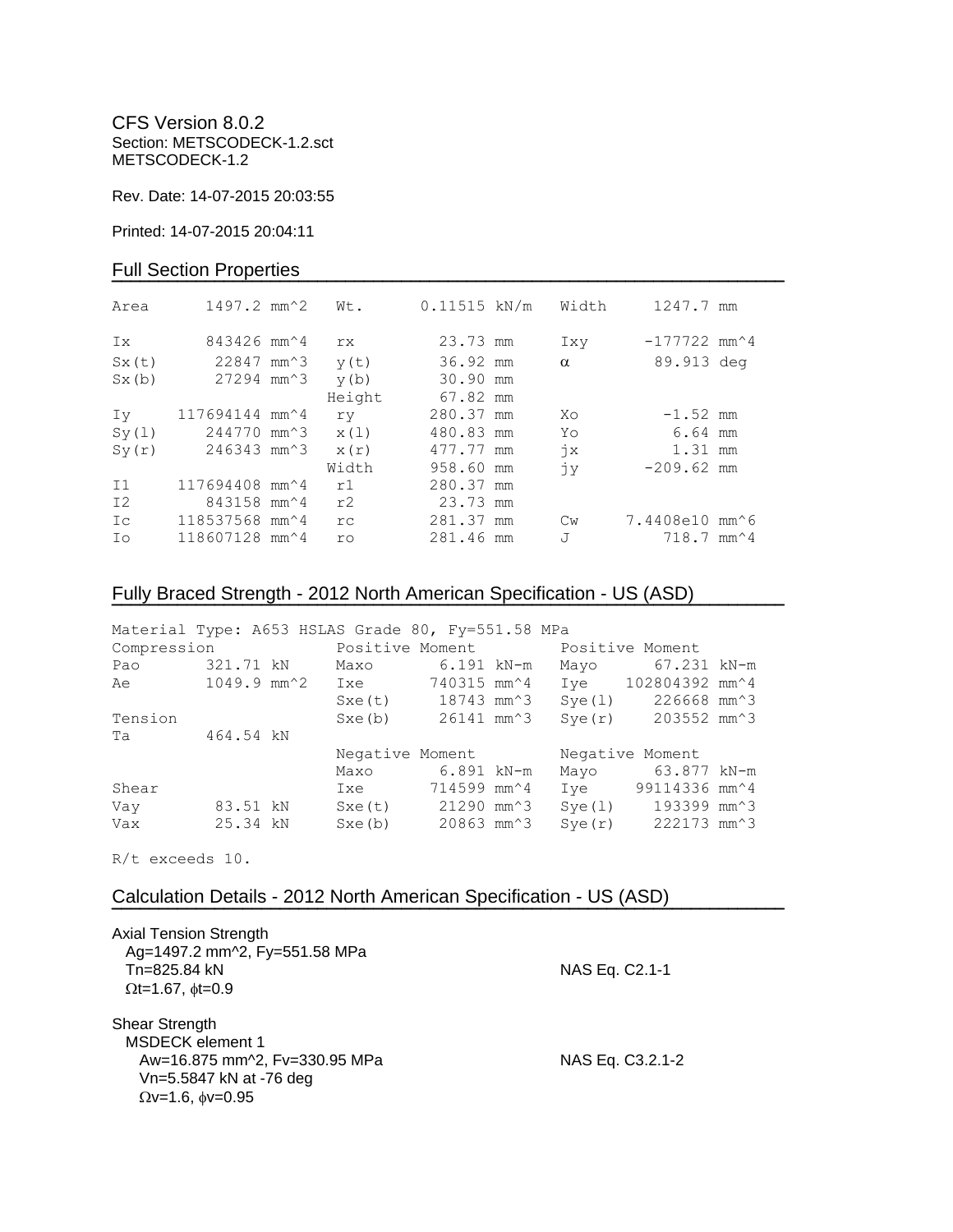| MSDECK element 3<br>Aw=67.546 mm^2, Fv=313.08 MPa<br>Vn=21.148 kN at 71 deg                                                                                               | NAS Eq. C3.2.1-3                                                                       |
|---------------------------------------------------------------------------------------------------------------------------------------------------------------------------|----------------------------------------------------------------------------------------|
| $\Omega$ v=1.6, $\phi$ v=0.95<br><b>MSDECK</b> element 8<br>Aw=67.546 mm^2, Fv=313.08 MPa<br>Vn=21.148 kN at -71 deg                                                      | NAS Eq. C3.2.1-3                                                                       |
| $\Omega$ v=1.6, $\phi$ v=0.95<br><b>MSDECK</b> element 13<br>Aw=67.546 mm^2, Fv=313.08 MPa<br>Vn=21.148 kN at 71 deg                                                      | NAS Eq. C3.2.1-3                                                                       |
| $\Omega$ v=1.6, $\phi$ v=0.95<br><b>MSDECK</b> element 18<br>Aw=67.546 mm^2, Fv=313.08 MPa<br>Vn=21.148 kN at -71 deg<br>$\Omega$ v=1.6, $\phi$ v=0.95                    | NAS Eq. C3.2.1-3                                                                       |
| <b>MSDECK</b> element 23<br>Aw=67.546 mm^2, Fv=313.08 MPa<br>Vn=21.148 kN at 71 deg<br>$\Omega$ v=1.6, $\phi$ v=0.95                                                      | NAS Eq. C3.2.1-3                                                                       |
| <b>MSDECK element 28</b><br>Aw=67.546 mm^2, Fv=313.08 MPa<br>Vn=21.148 kN at -71 deg<br>$\Omega$ v=1.6, $\phi$ v=0.95                                                     | NAS Eq. C3.2.1-3                                                                       |
| MSDECK element 30<br>Aw=11.646 mm^2, Fv=330.95 MPa<br>Vn=3.8542 kN at 71 deg<br>$\Omega$ v=1.6, $\phi$ v=0.95                                                             | NAS Eq. C3.2.1-2                                                                       |
| <b>MSDECK element 32</b><br>Aw=17.616 mm^2, Fv=330.95 MPa<br>Vn=5.83 kN at -67 deg<br>$\Omega$ v=1.6, $\phi$ v=0.95                                                       | NAS Eq. C3.2.1-2                                                                       |
| <b>Axial Compression Strength</b><br>Effective width calculations for part 1: MSDECK<br>Element 1: Unstiffened, w=14.062 mm                                               |                                                                                        |
| f1=551.58 MPa, f2=551.58 MPa<br>$\nu = 1$<br>k=0.43<br>$\lambda = 0.97903$<br>$p=0.79189$<br>b=11.136 mm (ineffective width=2.9265 mm)                                    | NAS Eq. B3.2-1<br>NAS Eq. B3.2-3<br>NAS Eq. B2.1-4<br>NAS Eq. B2.1-3<br>NAS Eq. B2.1-2 |
| Element 2: Check for lip stiffener reduction<br>$S = 24.58$<br>la=521.38 mm^4                                                                                             | NAS Eq. B4-7<br><b>NAS Eq. B4-8</b>                                                    |
| ls=261.93 mm^4<br>ds=5.5946 mm (lip ineffective width=5.5414 mm)<br>k=3.268<br>Element 2: Partially stiffened, w=63.207 mm                                                | NAS Eq. B4-6<br>NAS Table B4-1                                                         |
| f=551.58 MPa, k=3.268<br>$\lambda = 1.5962$<br>$p=0.54014$<br>b=34.14 mm (ineffective width=29.066 mm)<br>b1=8.5758 mm, b2=25.565 mm<br>Element 3: Stiffened, w=56.288 mm | NAS Eq. B2.1-4<br>NAS Eq. B2.1-3<br>NAS Eq. B2.1-2                                     |
|                                                                                                                                                                           |                                                                                        |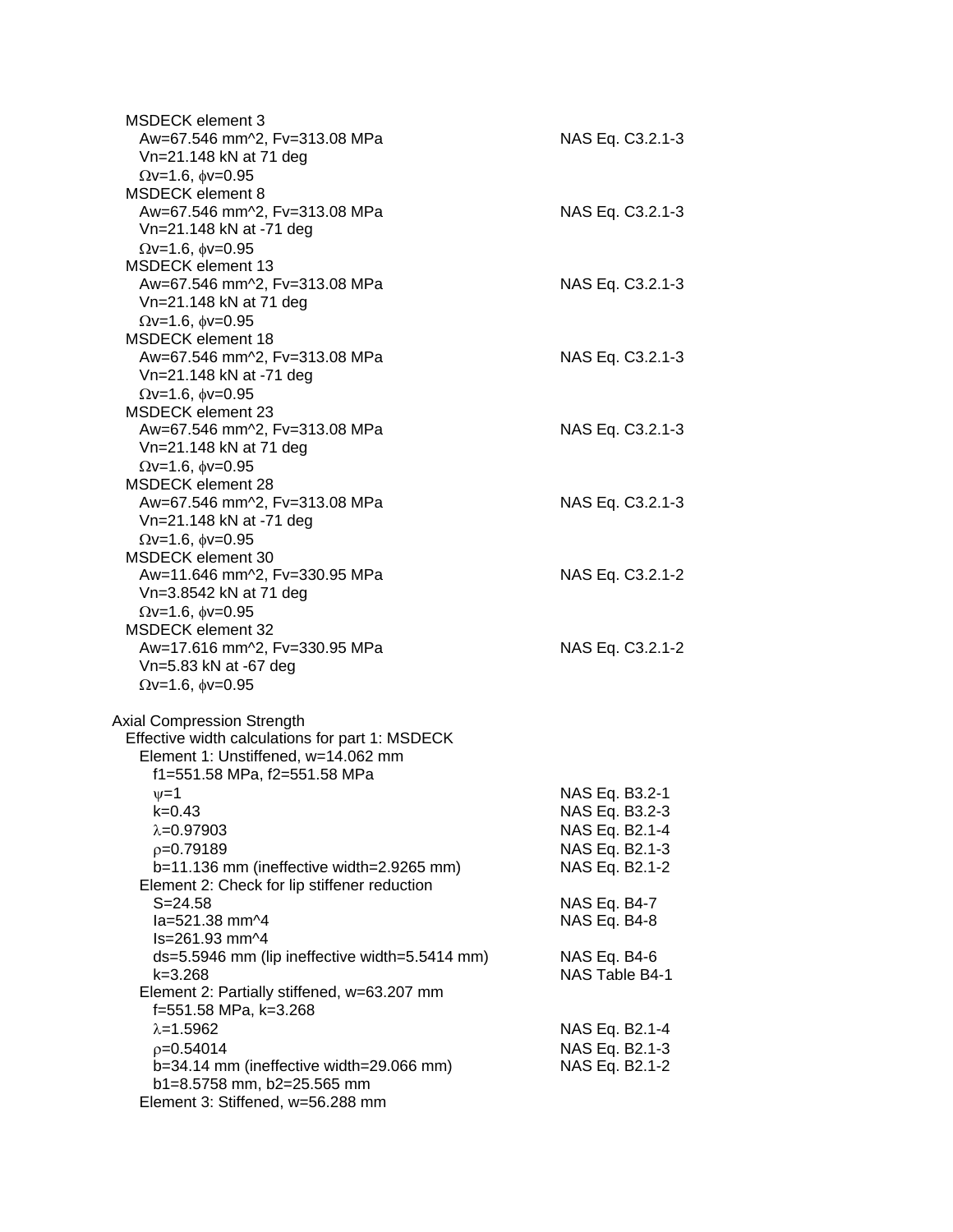f1=551.58 MPa, f2=551.58 MPa  $\psi$ =1 NAS Eq. B2.3-1 k=4 NAS Eq. B2.3 - 8 λ=1.2849 NAS Eq. B2.1-4  $\rho$ =0.64503 NAS Eq. B2.1-3 be=36.308 mm NAS Eq. B2.1-2 b1=18.154 mm NAS Eq. B2.3-9  $b2=18.154$  mm NAS Eq. B2.3-10 Ineffective width=19.98 mm Element 4: Stiffened, w=53.472 mm f1=551.58 MPa, f2=551.58 MPa  $\psi$ =1 NAS Eq. B2.3-1 k=4 NAS Eq. B2.3 - 8 =1.2206 NAS Eq. B2.1 - 4  $\rho$ =0.67161 NAS Eq. B2.1-3  $be = 35.913$  mm  $b1 = 17.956$  mm b2=17.956 mm NAS Eq. B2.3 -10 Ineffective width=17.56 mm Element 5: Stiffened, w=3.2692e -5 mm f1=551.58 MPa, f2=551.58 MPa  $\nu$  =1 NAS Eq. B2.3-1 k=3.1159 NAS Eq. B2.3 - 8 λ=8.4551e-7 NAS Eq. B2.1 - 4  $\rho=1$  NAS Eq. B2.1-3 be=3.2692e -5 mm NAS Eq. B2.1 - 2  $b1 = 1.6346e-5$  mm -5 mm NAS Eq. B2.3 - 9 b2=1.6346e-5 mm -5 mm NAS Eq. B2.3 -10 b1+b2 > compression width (fully effective) Element 6: Stiffened, w=3.2692e -5 mm f1=551.58 MPa, f2=551.58 MPa  $\psi$ =1 NAS Eq. B2.3-1 k=3.1159 NAS Eq. B2.3 - 8 λ=8.4551e-7 NAS Eq. B2.1 - 4  $\rho$ =1 NAS Eq. B2.1-3 be=3.2692e -5 mm NAS Eq. B2.1 - 2 b1=1.6346e-5 mm -5 mm NAS Eq. B2.3 - 9 b2=1.6346e -5 mm NAS Eq. B2.3 -10 b1+b2 > compression width (fully effective) Element 7: Stiffened, w=53.472 mm f1=551.58 MPa, f2=551.58 MPa  $\psi$ =1 NAS Eq. B2.3-1 k=4 NAS Eq. B2.3 - 8 =1.2206 NAS Eq. B2.1 - 4  $p = 0.67161$ =0.67161 NAS Eq. B2.1 - 3 be=35.913 mm b1=17.956 mm NAS Eq. B2.3-9 b2=17.956 mm NAS Eq. B2.3 -10 Ineffective width=17.56 mm Element 8: Stiffened, w=56.288 mm f1=551.58 MPa, f2=551.58 MPa  $\nu$  =1 NAS Eq. B2.3-1 k=4 NAS Eq. B2.3 - 8 =1.2849 NAS Eq. B2.1 - 4  $\rho$ =0.64503 NAS Eq. B2.1-3

- 2

- 9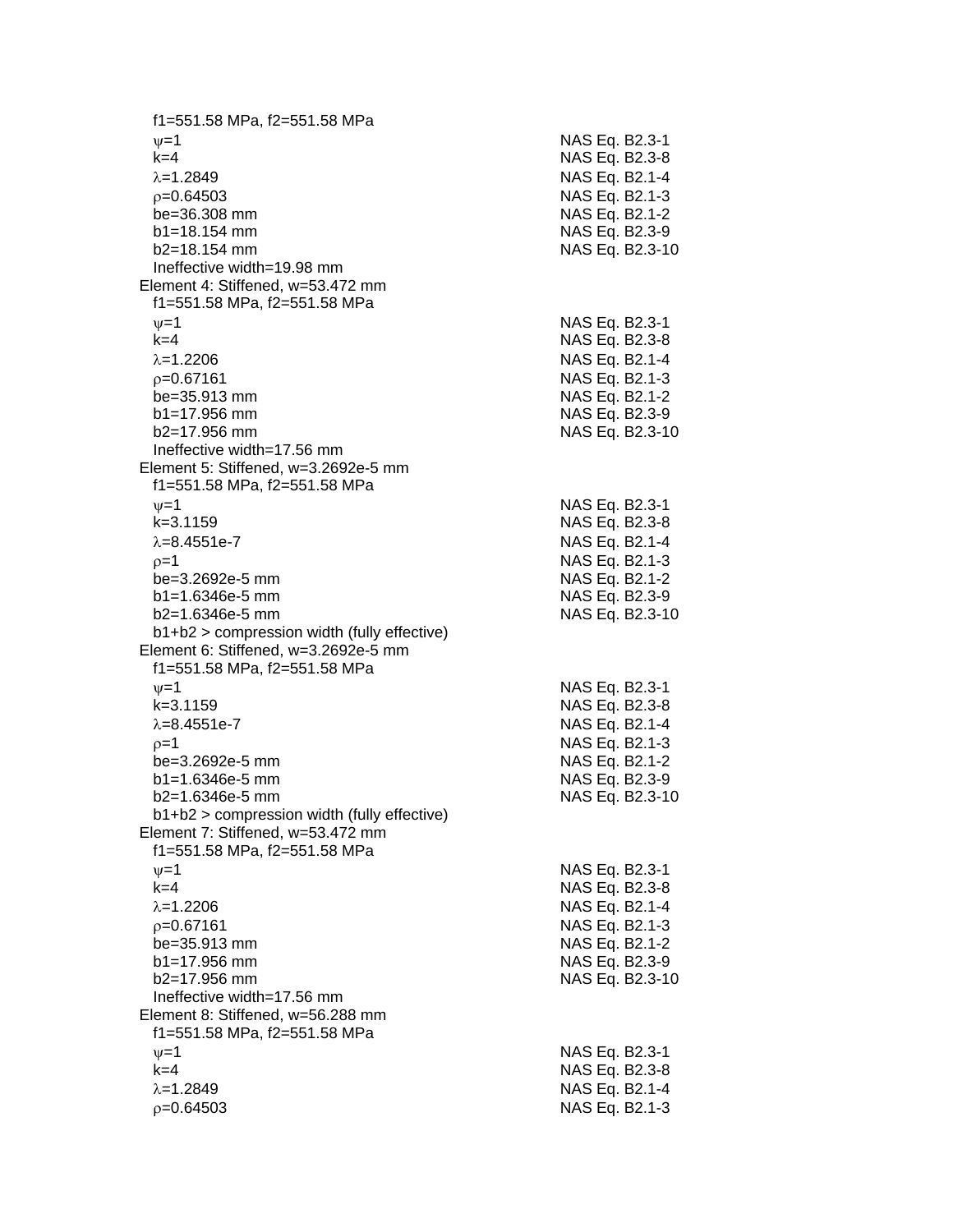| be=36.308 mm<br>$b1 = 18.154$ mm                                                    | NAS Eq. B2.1-2<br>NAS Eq. B2.3-9 |
|-------------------------------------------------------------------------------------|----------------------------------|
| b2=18.154 mm                                                                        | NAS Eq. B2.3-10                  |
| Ineffective width=19.98 mm                                                          |                                  |
| Element 9: Stiffened, w=53.472 mm                                                   |                                  |
| f1=551.58 MPa, f2=551.58 MPa                                                        |                                  |
| $\nu = 1$                                                                           | NAS Eq. B2.3-1                   |
| $k=4$                                                                               | NAS Eq. B2.3-8                   |
| $\lambda = 1.2206$                                                                  | NAS Eq. B2.1-4                   |
| $p = 0.67161$                                                                       | NAS Eq. B2.1-3                   |
| be=35.913 mm                                                                        | NAS Eq. B2.1-2                   |
| $b1 = 17.956$ mm                                                                    | NAS Eq. B2.3-9                   |
| b2=17.956 mm                                                                        | NAS Eq. B2.3-10                  |
| Ineffective width=17.56 mm                                                          |                                  |
| Element 10: Stiffened, w=3.2692e-5 mm<br>f1=551.58 MPa, f2=551.58 MPa               |                                  |
| $\nu = 1$                                                                           | NAS Eq. B2.3-1                   |
| $k = 3.1158$                                                                        | NAS Eq. B2.3-8                   |
| $\lambda = 8.4552e - 7$                                                             | NAS Eq. B2.1-4                   |
|                                                                                     | NAS Eq. B2.1-3                   |
| $p=1$                                                                               |                                  |
| be=3.2692e-5 mm<br>$b1 = 1.6346e-5$ mm                                              | NAS Eq. B2.1-2                   |
| $b2=1.6346e-5$ mm                                                                   | NAS Eq. B2.3-9                   |
| b1+b2 > compression width (fully effective)                                         | NAS Eq. B2.3-10                  |
| Element 11: Stiffened, w=3.2692e-5 mm                                               |                                  |
| f1=551.58 MPa, f2=551.58 MPa                                                        |                                  |
|                                                                                     |                                  |
| $\nu = 1$<br>$k = 3.1158$                                                           | NAS Eq. B2.3-1                   |
| $\lambda = 8.4552e - 7$                                                             | NAS Eq. B2.3-8                   |
|                                                                                     | NAS Eq. B2.1-4                   |
| $p=1$                                                                               | NAS Eq. B2.1-3                   |
| be=3.2692e-5 mm                                                                     | NAS Eq. B2.1-2                   |
| $b1 = 1.6346e-5$ mm<br>$b2=1.6346e-5$ mm                                            | NAS Eq. B2.3-9                   |
|                                                                                     | NAS Eq. B2.3-10                  |
| $b1+b2$ > compression width (fully effective)<br>Element 12: Stiffened, w=53.472 mm |                                  |
| f1=551.58 MPa, f2=551.58 MPa                                                        |                                  |
|                                                                                     |                                  |
| $v = 1$                                                                             | NAS Eq. B2.3-1                   |
| k=4                                                                                 | NAS Eq. B2.3-8                   |
| $\lambda = 1.2206$                                                                  | NAS Eq. B2.1-4                   |
| $p=0.67161$                                                                         | NAS Eq. B2.1-3                   |
| be=35.913 mm<br>$b1 = 17.956$ mm                                                    | NAS Eq. B2.1-2                   |
|                                                                                     | NAS Eq. B2.3-9                   |
| b2=17.956 mm<br>Ineffective width=17.56 mm                                          | NAS Eq. B2.3-10                  |
| Element 13: Stiffened, w=56.288 mm                                                  |                                  |
| f1=551.58 MPa, f2=551.58 MPa                                                        |                                  |
|                                                                                     |                                  |
| $\nu = 1$<br>$k=4$                                                                  | NAS Eq. B2.3-1                   |
|                                                                                     | NAS Eq. B2.3-8                   |
| $\lambda = 1.2849$                                                                  | NAS Eq. B2.1-4                   |
| $p=0.64503$                                                                         | NAS Eq. B2.1-3                   |
| be=36.308 mm                                                                        | NAS Eq. B2.1-2                   |
| b1=18.154 mm<br>$b2 = 18.154$ mm                                                    | NAS Eq. B2.3-9                   |
| Ineffective width=19.98 mm                                                          | NAS Eq. B2.3-10                  |
| Element 14: Stiffened, w=53.472 mm                                                  |                                  |
|                                                                                     |                                  |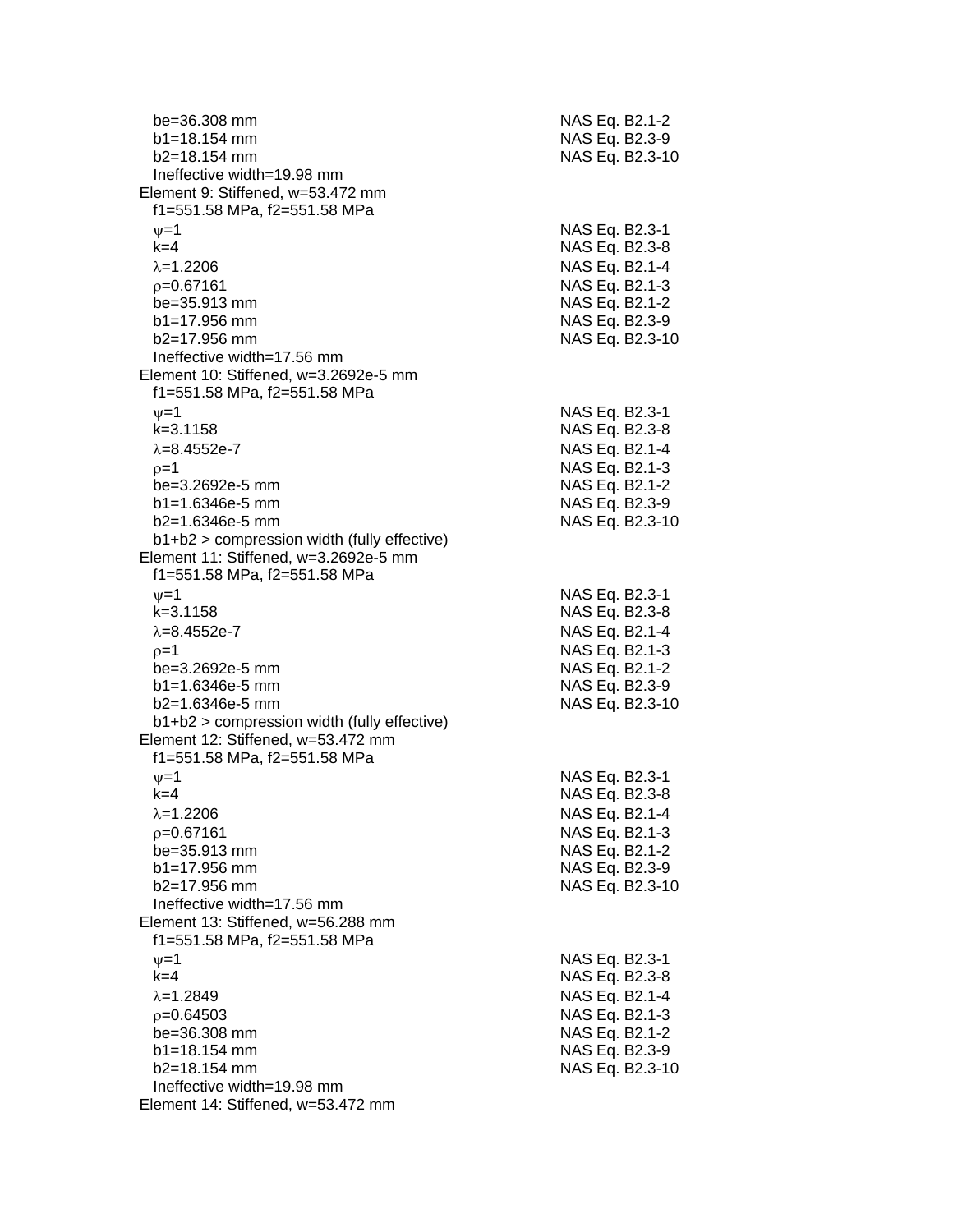f1=551.58 MPa, f2=551.58 MPa  $\psi$ =1 NAS Eq. B2.3-1 k=4 NAS Eq. B2.3 - 8 =1.2206 NAS Eq. B2.1 - 4  $\rho$ =0.67161 NAS Eq. B2.1-3 be=35.913 mm NAS Eq. B2.1-2  $b1=17.956$  mm  $b2=17.956$  mm NAS Eq. B2.3-10 Ineffective width=17.56 mm Element 15: Stiffened, w=3.2692e -5 mm f1=551.58 MPa, f2=551.58 MPa  $\psi$ =1 NAS Eq. B2.3-1 k=3.1158 NAS Eq. B2.3 - 8 λ=8.4552e-7 NAS Eq. B2.1 - 4  $\rho$ =1 NAS Eq. B2.1-3 be=3.2692e -5 mm NAS Eq. B2.1 - 2 b1=1.6346e-5 mm -5 mm NAS Eq. B2.3 - 9 b2=1.6346e -5 mm NAS Eq. B2.3 -10 b1+b2 > compression width (fully effective) Element 16: Stiffened, w=3.2692e -5 mm f1=551.58 MPa, f2=551.58 MPa  $\nu$  =1 NAS Eq. B2.3-1 k=3.1158 NAS Eq. B2.3 - 8 λ=8.4552e-7 NAS Eq. B2.1 - 4  $\rho=1$  NAS Eq. B2.1-3 be=3.2692e -5 mm NAS Eq. B2.1 - 2  $b1 = 1.6346e-5$  mm -5 mm NAS Eq. B2.3 - 9 b2=1.6346e -5 mm NAS Eq. B2.3 -10 b1+b2 > compression width (fully effective) Element 17: Stiffened, w=53.472 mm f1=551.58 MPa, f2=551.58 MPa  $\psi$ =1 NAS Eq. B2.3-1 k=4 NAS Eq. B2.3 - 8 =1.2206 NAS Eq. B2.1 - 4  $\rho$ =0.67161 NAS Eq. B2.1-3 be=35.913 mm NAS Eq. B2.1-2  $b1 = 17.956$  mm  $b2=17.956$  mm NAS Eq. B2.3-10 Ineffective width=17.56 mm Element 18: Stiffened, w=56.288 mm f1=551.58 MPa, f2=551.58 MPa  $\psi$ =1 NAS Eq. B2.3-1 k=4 NAS Eq. B2.3 - 8 =1.2849 NAS Eq. B2.1 - 4  $\rho$ =0.64503 NAS Eq. B2.1-3 be=36.308 mm b1=18.154 mm NAS Eq. B2.3-9 b2=18.154 mm NAS Eq. B2.3 -10 Ineffective width=19.98 mm Element 19: Stiffened, w=53.472 mm f1=551.58 MPa, f2=551.58 MPa  $\nu$  =1 NAS Eq. B2.3-1 k=4 NAS Eq. B2.3 - 8 =1.2206 NAS Eq. B2.1 - 4  $\rho$ =0.67161 NAS Eq. B2.1-3

- 9

- 9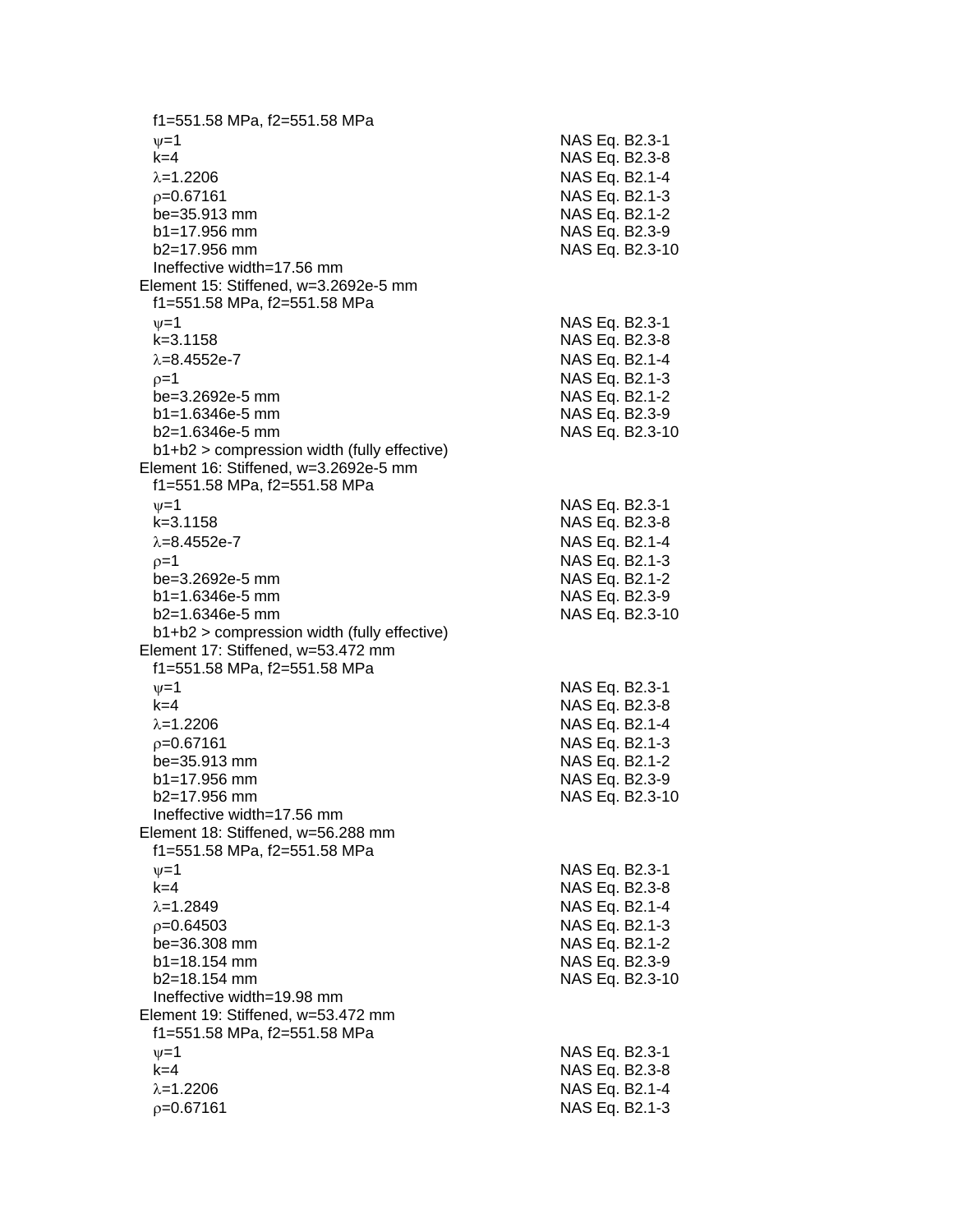| be=35.913 mm<br>$b1 = 17.956$ mm<br>$b2=17.956$ mm<br>Ineffective width=17.56 mm | NAS Eq. B2.1-2<br>NAS Eq. B2.3-9<br>NAS Eq. B2.3-10 |
|----------------------------------------------------------------------------------|-----------------------------------------------------|
| Element 20: Stiffened, w=3.2692e-5 mm                                            |                                                     |
| f1=551.58 MPa, f2=551.58 MPa                                                     |                                                     |
| $\nu = 1$                                                                        | NAS Eq. B2.3-1                                      |
| $k = 3.1158$<br>$\lambda = 8.4552e - 7$                                          | NAS Eq. B2.3-8                                      |
| $p=1$                                                                            | NAS Eq. B2.1-4<br>NAS Eq. B2.1-3                    |
| be=3.2692e-5 mm                                                                  | NAS Eq. B2.1-2                                      |
| $b1 = 1.6346e-5$ mm                                                              | NAS Eq. B2.3-9                                      |
| $b2=1.6346e-5$ mm                                                                | NAS Eq. B2.3-10                                     |
| b1+b2 > compression width (fully effective)                                      |                                                     |
| Element 21: Stiffened, w=3.2692e-5 mm                                            |                                                     |
| f1=551.58 MPa, f2=551.58 MPa                                                     |                                                     |
| $\nu = 1$                                                                        | NAS Eq. B2.3-1                                      |
| $k = 3.1158$                                                                     | NAS Eq. B2.3-8                                      |
| $\lambda = 8.4552e - 7$                                                          | NAS Eq. B2.1-4                                      |
| $p=1$                                                                            | NAS Eq. B2.1-3                                      |
| be=3.2692e-5 mm<br>$b1 = 1.6346e-5$ mm                                           | NAS Eq. B2.1-2                                      |
| b2=1.6346e-5 mm                                                                  | NAS Eq. B2.3-9<br>NAS Eq. B2.3-10                   |
| b1+b2 > compression width (fully effective)                                      |                                                     |
| Element 22: Stiffened, w=53.472 mm                                               |                                                     |
| f1=551.58 MPa, f2=551.58 MPa                                                     |                                                     |
| $\nu = 1$                                                                        | NAS Eq. B2.3-1                                      |
| $k=4$                                                                            | NAS Eq. B2.3-8                                      |
| $\lambda = 1.2206$                                                               | NAS Eq. B2.1-4                                      |
| $p=0.67161$                                                                      | NAS Eq. B2.1-3                                      |
| be=35.913 mm                                                                     | NAS Eq. B2.1-2                                      |
| b1=17.956 mm                                                                     | NAS Eq. B2.3-9                                      |
| b2=17.956 mm<br>Ineffective width=17.56 mm                                       | NAS Eq. B2.3-10                                     |
| Element 23: Stiffened, w=56.288 mm                                               |                                                     |
| f1=551.58 MPa, f2=551.58 MPa                                                     |                                                     |
| $v = 1$                                                                          | NAS Eq. B2.3-1                                      |
| k=4                                                                              | NAS Eq. B2.3-8                                      |
| $\lambda = 1.2849$                                                               | NAS Eq. B2.1-4                                      |
| $p=0.64503$                                                                      | NAS Eq. B2.1-3                                      |
| be=36.308 mm                                                                     | NAS Eq. B2.1-2                                      |
| b1=18.154 mm                                                                     | NAS Eq. B2.3-9                                      |
| b2=18.154 mm                                                                     | NAS Eq. B2.3-10                                     |
| Ineffective width=19.98 mm<br>Elements 24 to 27:                                 |                                                     |
| NAS Section B5 - Elements with Intermediate Stiffeners                           |                                                     |
| bo=139.78 mm, bp=53.472 mm                                                       |                                                     |
| kloc=27.334                                                                      | NAS Eq. B5.1.2-1                                    |
| $\beta = 3.6933$                                                                 | NAS Eq. B5.1.2-3                                    |
| kd=18.739                                                                        | NAS Eq. B5.1.2-2                                    |
| $R = 1.7033$                                                                     | NAS Eq. B5.1-6                                      |
| k=27.334                                                                         | NAS Eq. B5.1-5                                      |
| f1=551.58 MPa                                                                    |                                                     |
| Fcr=370.32 MPa                                                                   | NAS Eq. B5.1-4                                      |
| $\lambda = 1.2204$                                                               | NAS Eq. B5.1-3                                      |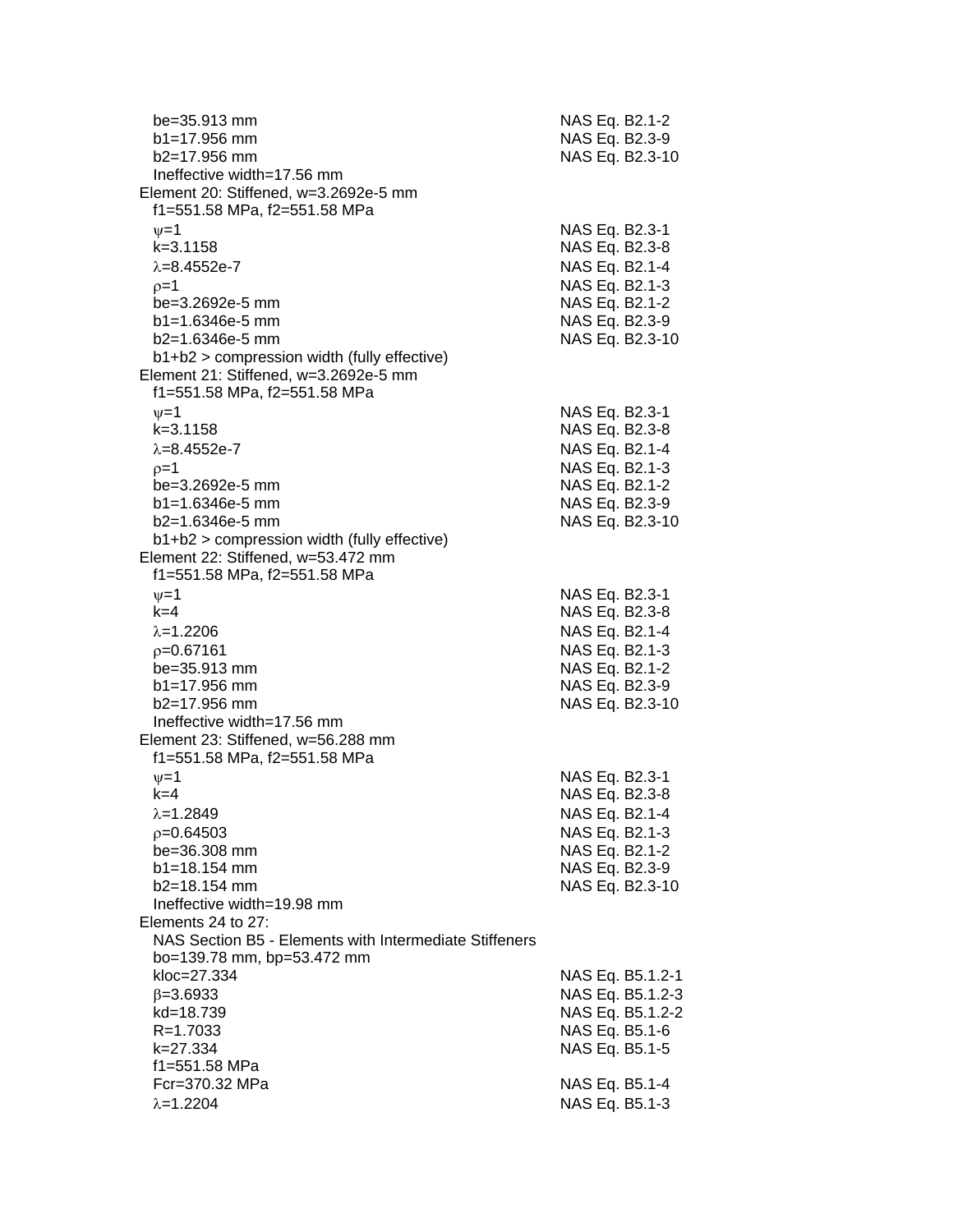| p=0.67168<br>be=98.239 mm<br>Element 28: Stiffened, w=56.288 mm<br>f1=551.58 MPa, f2=551.58 MPa | NAS Eq. B5.1-2<br>NAS Eq. B5.1-1 |
|-------------------------------------------------------------------------------------------------|----------------------------------|
| $\nu = 1$                                                                                       | NAS Eq. B2.3-1                   |
| $k=4$                                                                                           | NAS Eq. B2.3-8                   |
| $\lambda = 1.2849$                                                                              | NAS Eq. B2.1-4                   |
| $p=0.64503$                                                                                     | NAS Eq. B2.1-3                   |
| be=36.308 mm                                                                                    | NAS Eq. B2.1-2                   |
| $b1 = 18.154$ mm                                                                                | NAS Eq. B2.3-9                   |
| $b2 = 18.154$ mm                                                                                | NAS Eq. B2.3-10                  |
| Ineffective width=19.98 mm                                                                      |                                  |
| Element 29: Stiffened, w=60.288 mm                                                              |                                  |
| f1=551.58 MPa, f2=551.58 MPa                                                                    |                                  |
| $\nu = 1$                                                                                       | NAS Eq. B2.3-1                   |
| $k=4$                                                                                           | NAS Eq. B2.3-8                   |
| $\lambda = 1.3762$                                                                              | NAS Eq. B2.1-4                   |
| $p=0.61049$                                                                                     | NAS Eq. B2.1-3                   |
| be=36.805 mm                                                                                    | NAS Eq. B2.1-2                   |
| $b1 = 18.403$ mm                                                                                | NAS Eq. B2.3-9                   |
| $b2 = 18.403$ mm<br>Ineffective width=23.483 mm                                                 | NAS Eq. B2.3-10                  |
| Element 30: Stiffened, w=9.7049 mm                                                              |                                  |
| f1=551.58 MPa, f2=551.58 MPa                                                                    |                                  |
| $\nu = 1$                                                                                       | NAS Eq. B2.3-1                   |
| $k = 4$                                                                                         | NAS Eq. B2.3-8                   |
| $\lambda = 0.22153$                                                                             | NAS Eq. B2.1-4                   |
| $p=1$                                                                                           | NAS Eq. B2.1-3                   |
| be=9.7049 mm                                                                                    | NAS Eq. B2.1-2                   |
| $b1 = 4.8524$ mm                                                                                | NAS Eq. B2.3-9                   |
| b2=4.8524 mm                                                                                    | NAS Eq. B2.3-10                  |
| b1+b2 > compression width (fully effective)                                                     |                                  |
| Element 32: Unstiffened, w=14.68 mm                                                             |                                  |
| f1=551.58 MPa, f2=551.58 MPa                                                                    |                                  |
| $v = 1$                                                                                         | NAS Eq. B3.2-1                   |
| $k = 0.43$                                                                                      | NAS Eq. B3.2-3                   |
| $\lambda = 1.022$                                                                               | NAS Eq. B2.1-4                   |
| $p=0.76783$<br>b=11.272 mm (ineffective width=3.4082 mm)                                        | NAS Eq. B2.1-3<br>NAS Eq. B2.1-2 |
| Element 31: Check for lip stiffener reduction                                                   |                                  |
| $S = 24.58$                                                                                     | NAS Eq. B4-7                     |
| $w/t < 0.328S$ (no lip reduction)                                                               |                                  |
| Element 31: Stiffened, w=8.3268e-6 mm                                                           |                                  |
| f1=551.58 MPa, f2=551.58 MPa                                                                    |                                  |
| $\nu = 1$                                                                                       | NAS Eq. B2.3-1                   |
| $k=4$                                                                                           | NAS Eq. B2.3-8                   |
| $\lambda = 1.9007e - 7$                                                                         | NAS Eq. B2.1-4                   |
| $p=1$                                                                                           | NAS Eq. B2.1-3                   |
| be=8.3268e-6 mm                                                                                 | NAS Eq. B2.1-2                   |
| $b1 = 4.1634e-6$ mm                                                                             | NAS Eq. B2.3-9                   |
| b2=4.1634e-6 mm                                                                                 | NAS Eq. B2.3-10                  |
| b1+b2 > compression width (fully effective)                                                     |                                  |
| Ae=1049.9 mm^2, Fy=551.58 MPa                                                                   |                                  |
| Pn=579.08 kN                                                                                    | NAS Eq. C4.1-1                   |
|                                                                                                 |                                  |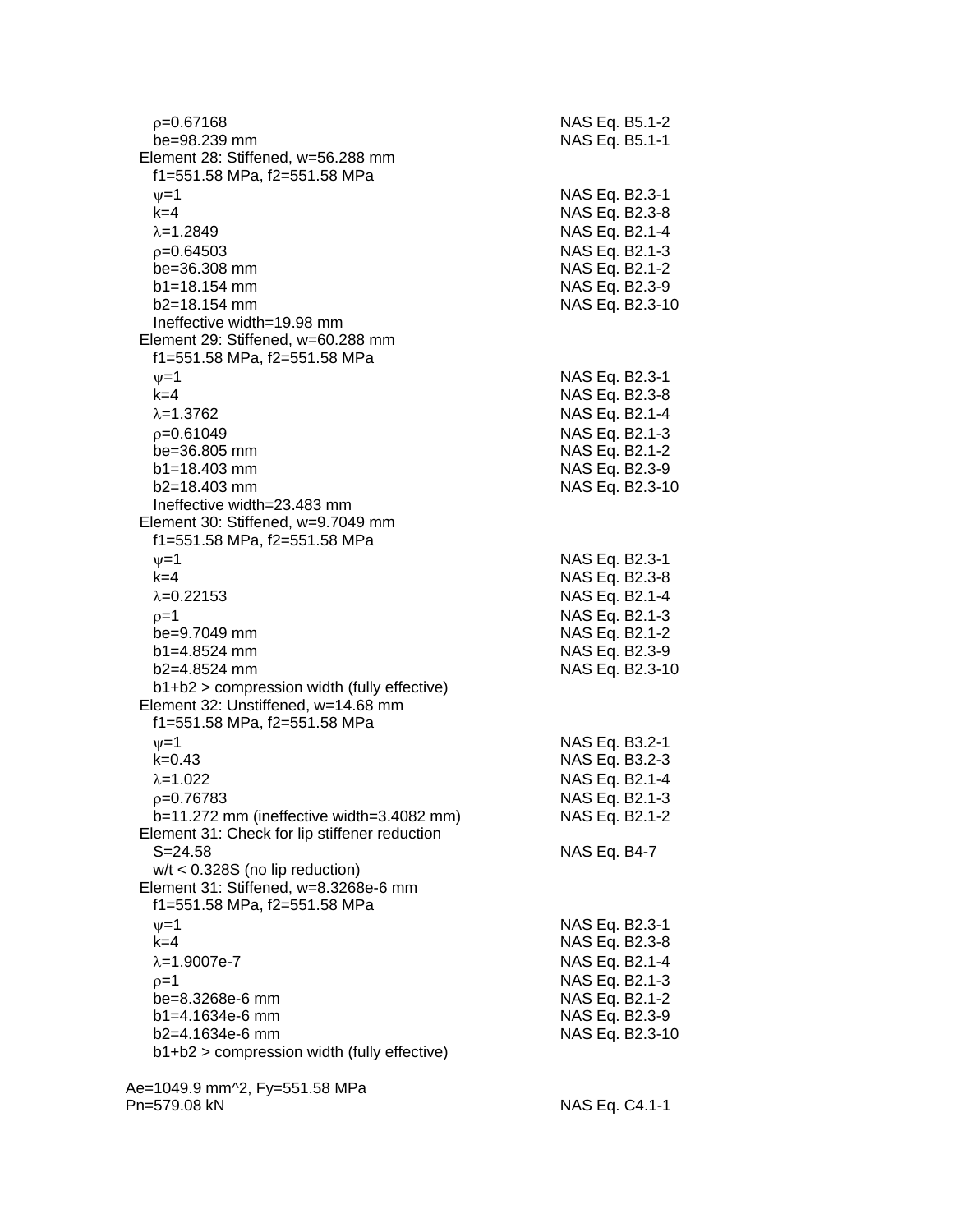$\Omega$ c=1.8,  $\phi$ c=0.85

Positive Flexural Strength about X-axis Effective width calculations for part 1: MSDECK Element 1: No compressive stress (fully effective) Element 2: No compressive stress (fully effective) Element 3: Stiffened, w=56.288 mm f1=409.22 MPa, f2=-334.05 MPa  $v=0.81631$  NAS Eq. B2.3-1 k=19.617 NAS Eq. B2.3-2  $\lambda$ =0.49974  $\lambda$ =0.49974  $p=1$  NAS Eq. B2.1-3 be=56.288 mm NAS Eq. B2.1-2 ho=58 mm, bo=55 mm, ho/bo=1.0545 b1=14.749 mm NAS Eq. B2.3-3 b2=28.144 mm NAS Eq. B2.3-4 Compression width=30.99 mm b1+b2 > compression width (fully effective) Elements 4 to 7: NAS Section B5 - Elements with Intermediate Stiffeners bo=139.78 mm, bp=53.472 mm kloc=27.334 NAS Eq. B5.1.2-1  $\beta$ =3.6932 NAS Eq. B5.1.2-3 kd=18.739 NAS Eq. B5.1.2-2 R=1.7033 NAS Eq. B5.1-6 k=27.334 NAS Eq. B5.1-5 f1=414.87 MPa Fcr=370.32 MPa NAS Eq. B5.1-4  $\lambda = 1.0584$  NAS Eq. B5.1-3  $p=0.74841$  NAS Eq. B5.1-2 be=109.46 mm NAS Eq. B5.1-1 Element 8: Stiffened, w=56.288 mm f1=409.22 MPa, f2=-334.05 MPa w=0.81631 NAS Eq. B2.3-1 k=19.617 NAS Eq. B2.3-2  $\lambda = 0.49974$  NAS Eq. B2.1-4  $\rho = 1$  NAS Eq. B2.1-3 be=56.288 mm NAS Eq. B2.1-2 ho=58 mm, bo=55 mm, ho/bo=1.0545 b1=14.749 mm NAS Eq. B2.3-3 b2=28.144 mm NAS Eq. B2.3-4 Compression width=30.99 mm b1+b2 > compression width (fully effective) Element 9: No compressive stress (fully effective) Element 10: No compressive stress (fully effective) Element 11: No compressive stress (fully effective) Element 12: No compressive stress (fully effective) Element 13: Stiffened, w=56.288 mm f1=409.22 MPa, f2=-334.05 MPa  $\nu$ =0.81631 NAS Eq. B2.3-1 k=19.617 NAS Eq. B2.3-2  $\lambda$ =0.49974 NAS Eq. B2.1-4  $p=1$  NAS Eq. B2.1-3 be=56.288 mm NAS Eq. B2.1-2 ho=58 mm, bo=55 mm, ho/bo=1.0545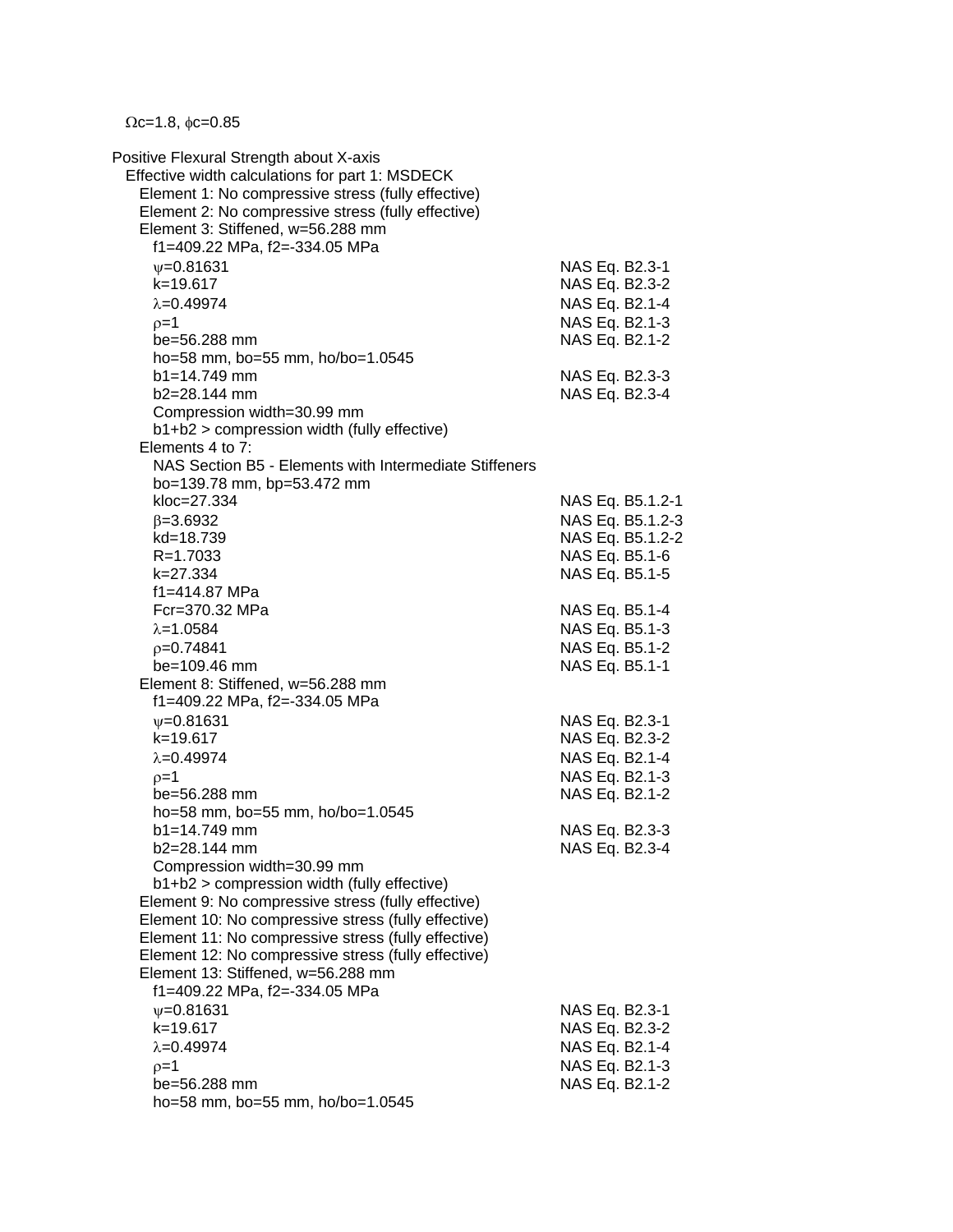| b1=14.749 mm<br>$b2=28.144$ mm<br>Compression width=30.99 mm        | NAS Eq. B2.3-3<br>NAS Eq. B2.3-4   |
|---------------------------------------------------------------------|------------------------------------|
| b1+b2 > compression width (fully effective)                         |                                    |
| Elements 14 to 17:                                                  |                                    |
| NAS Section B5 - Elements with Intermediate Stiffeners              |                                    |
| bo=139.78 mm, bp=53.472 mm                                          |                                    |
| kloc=27.334                                                         | NAS Eq. B5.1.2-1                   |
| $\beta = 3.6933$                                                    | NAS Eq. B5.1.2-3                   |
| kd=18.739                                                           | NAS Eq. B5.1.2-2                   |
| R=1.7033                                                            | NAS Eq. B5.1-6                     |
| k=27.334                                                            | NAS Eq. B5.1-5                     |
| f1=414.87 MPa                                                       |                                    |
| Fcr=370.32 MPa                                                      | NAS Eq. B5.1-4                     |
| $\lambda = 1.0584$                                                  | NAS Eq. B5.1-3                     |
| $p=0.74841$                                                         | NAS Eq. B5.1-2                     |
| $be = 109.46$ mm                                                    | NAS Eq. B5.1-1                     |
| Element 18: Stiffened, w=56.288 mm<br>f1=409.22 MPa, f2=-334.05 MPa |                                    |
| $\psi = 0.81631$                                                    | NAS Eq. B2.3-1                     |
| $k = 19.617$                                                        | NAS Eq. B2.3-2                     |
| $\lambda = 0.49974$                                                 | NAS Eq. B2.1-4                     |
| $p=1$                                                               | NAS Eq. B2.1-3                     |
| be=56.288 mm                                                        | NAS Eq. B2.1-2                     |
| ho=58 mm, bo=55 mm, ho/bo=1.0545                                    |                                    |
| $b1 = 14.749$ mm                                                    | NAS Eq. B2.3-3                     |
| b2=28.144 mm                                                        | NAS Eq. B2.3-4                     |
| Compression width=30.99 mm                                          |                                    |
| b1+b2 > compression width (fully effective)                         |                                    |
| Element 19: No compressive stress (fully effective)                 |                                    |
| Element 20: No compressive stress (fully effective)                 |                                    |
| Element 21: No compressive stress (fully effective)                 |                                    |
| Element 22: No compressive stress (fully effective)                 |                                    |
| Element 23: Stiffened, w=56.288 mm                                  |                                    |
| f1=409.22 MPa, f2=-334.05 MPa<br>$V = 0.81631$                      |                                    |
| k=19.617                                                            | NAS Eq. B2.3-1<br>NAS Eq. B2.3-2   |
| $\lambda = 0.49974$                                                 | NAS Eq. B2.1-4                     |
| $p=1$                                                               | NAS Eq. B2.1-3                     |
| be=56.288 mm                                                        | NAS Eq. B2.1-2                     |
| ho=58 mm, bo=55 mm, ho/bo=1.0545                                    |                                    |
| b1=14.749 mm                                                        | NAS Eq. B2.3-3                     |
| b2=28.144 mm                                                        | NAS Eq. B2.3-4                     |
| Compression width=30.99 mm                                          |                                    |
| b1+b2 > compression width (fully effective)                         |                                    |
| Elements 24 to 27:                                                  |                                    |
| NAS Section B5 - Elements with Intermediate Stiffeners              |                                    |
| bo=139.78 mm, bp=53.472 mm                                          |                                    |
| kloc=27.334                                                         | NAS Eq. B5.1.2-1                   |
| $\beta = 3.6933$                                                    | NAS Eq. B5.1.2-3                   |
| kd=18.739<br>R=1.7033                                               | NAS Eq. B5.1.2-2<br>NAS Eq. B5.1-6 |
| k=27.334                                                            | NAS Eq. B5.1-5                     |
| f1=414.87 MPa                                                       |                                    |
| Fcr=370.32 MPa                                                      | NAS Eq. B5.1-4                     |
|                                                                     |                                    |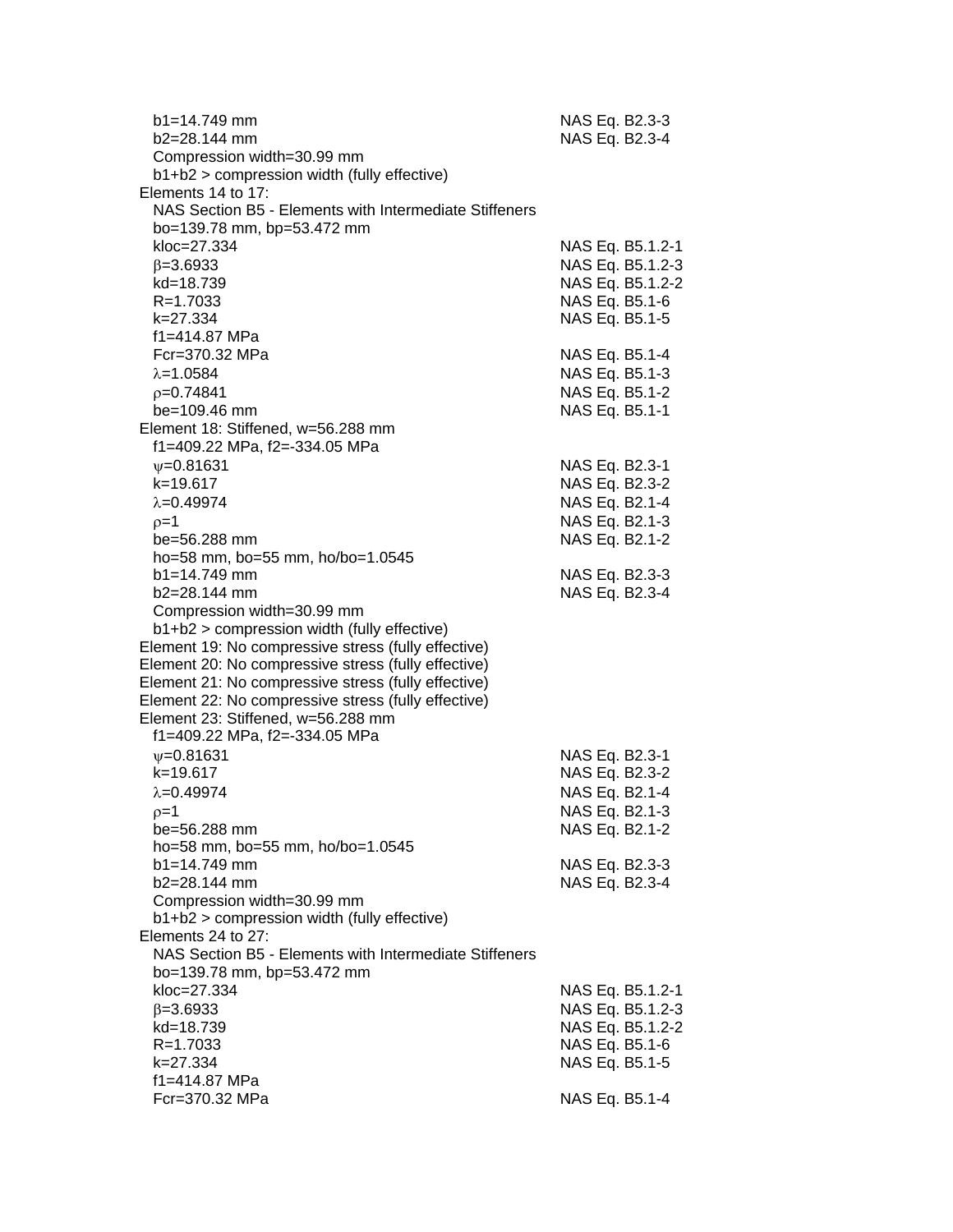| $\lambda = 1.0584$<br>$p=0.74841$<br>be=109.46 mm<br>Element 28: Stiffened, w=56.288 mm<br>f1=409.22 MPa, f2=-334.05 MPa                                                                                                                                                                                                                  | NAS Eq. B5.1-3<br>NAS Eq. B5.1-2<br>NAS Eq. B5.1-1                                     |
|-------------------------------------------------------------------------------------------------------------------------------------------------------------------------------------------------------------------------------------------------------------------------------------------------------------------------------------------|----------------------------------------------------------------------------------------|
| $V = 0.81631$<br>k=19.617<br>$\lambda = 0.49974$<br>$p=1$<br>be=56.288 mm<br>ho=58 mm, bo=55 mm, ho/bo=1.0545                                                                                                                                                                                                                             | NAS Eq. B2.3-1<br>NAS Eq. B2.3-2<br>NAS Eq. B2.1-4<br>NAS Eq. B2.1-3<br>NAS Eq. B2.1-2 |
| $b1 = 14.749$ mm<br>b2=28.144 mm<br>Compression width=30.99 mm<br>b1+b2 > compression width (fully effective)<br>Element 29: No compressive stress (fully effective)<br>Element 30: No compressive stress (fully effective)<br>Element 32: No compressive stress (fully effective)<br>Element 31: No compressive stress (fully effective) | NAS Eq. B2.3-3<br>NAS Eq. B2.3-4                                                       |
| Center of gravity shift: y=-2.5815 mm<br>Sxe=18743 mm^3, Fy=551.58 MPa<br>Mnx=10.338 kN-m<br>$\Omega$ b=1.67, $\phi$ b=0.9                                                                                                                                                                                                                | NAS Eq. C3.1.1-1                                                                       |
| Negative Flexural Strength about X-axis<br>Effective width calculations for part 1: MSDECK<br>Element 1: Unstiffened, w=14.062 mm<br>f1=479.88 MPa, f2=260.15 MPa                                                                                                                                                                         |                                                                                        |
| $V = 0.54211$<br>k=0.65525<br>$\lambda = 0.73976$<br>$p=0.94978$<br>$b=13.356$ mm (ineffective width=0.70626 mm)<br>Element 2: Check for lip stiffener reduction                                                                                                                                                                          | NAS Eq. B3.2-1<br>NAS Eq. B3.2-2<br>NAS Eq. B2.1-4<br>NAS Eq. B2.1-3<br>NAS Eq. B2.1-2 |
| $S = 26.153$<br>la=490.63 mm^4<br>Is=261.93 mm^4                                                                                                                                                                                                                                                                                          | NAS Eq. B4-7<br>NAS Eq. B4-8                                                           |
| ds=7.1304 mm (lip ineffective width=6.2258 mm)<br>k=3.3261<br>Element 2: Partially stiffened, w=63.207 mm<br>f=487.21 MPa, k=3.3261                                                                                                                                                                                                       | NAS Eq. B4-6<br>NAS Table B4-1                                                         |
| $\lambda = 1.487$<br>$p=0.57299$<br>b=36.217 mm (ineffective width=26.99 mm)<br>b1=9.6675 mm, b2=26.549 mm                                                                                                                                                                                                                                | NAS Eq. B2.1-4<br>NAS Eq. B2.1-3<br>NAS Eq. B2.1-2                                     |
| Element 3: Stiffened, w=56.288 mm<br>f1=480.69 MPa, f2=-376.39 MPa                                                                                                                                                                                                                                                                        |                                                                                        |
| $\psi = 0.78301$<br>k=18.903<br>$\lambda = 0.55176$<br>$p=1$<br>be=56.288 mm                                                                                                                                                                                                                                                              | NAS Eq. B2.3-1<br>NAS Eq. B2.3-2<br>NAS Eq. B2.1-4<br>NAS Eq. B2.1-3<br>NAS Eq. B2.1-2 |
| ho=58 mm, bo=65 mm, ho/bo=0.89231<br>b1=14.879 mm                                                                                                                                                                                                                                                                                         | NAS Eq. B2.3-3                                                                         |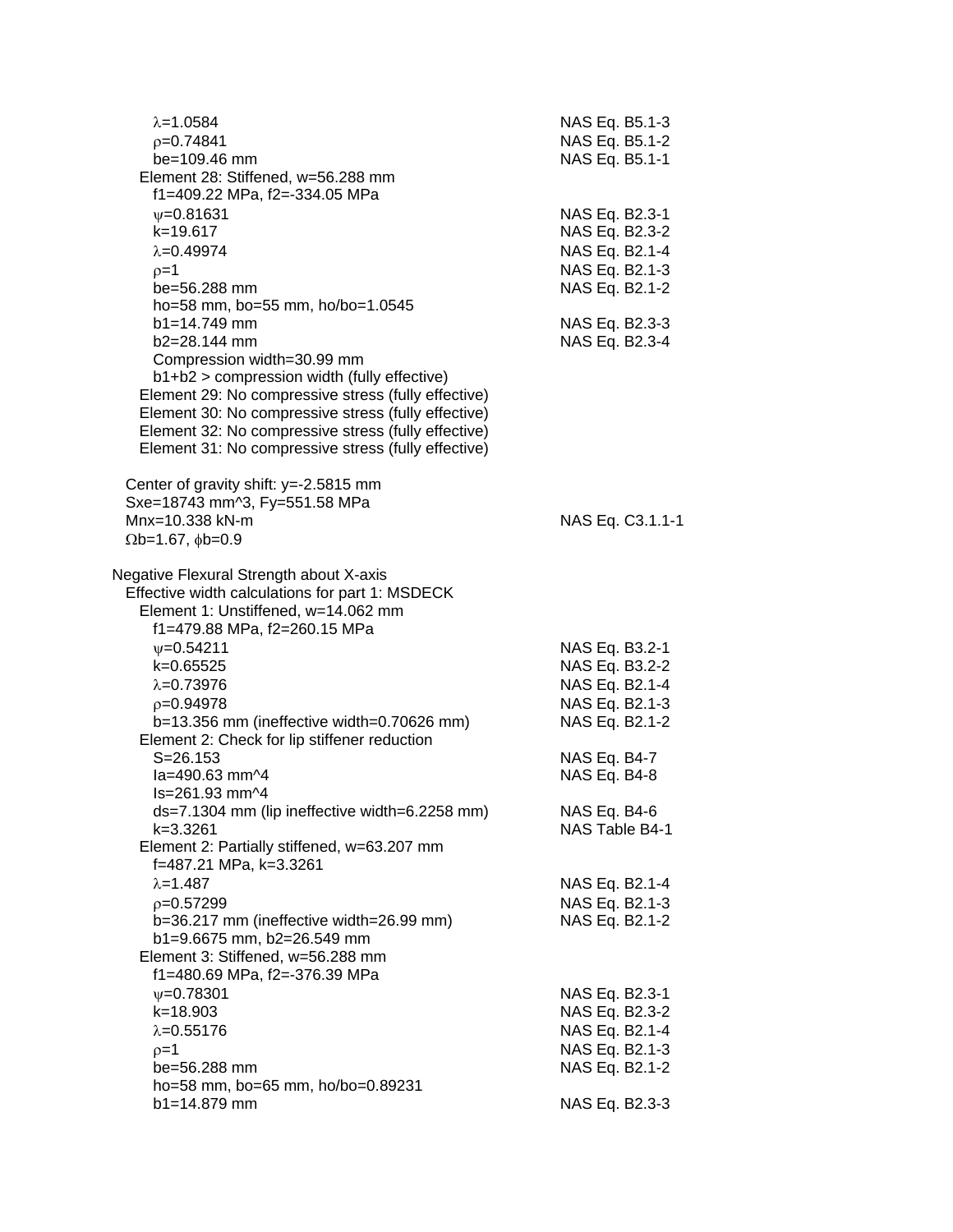| $b2 = 28.144$ mm<br>Compression width=31.569 mm<br>b1+b2 > compression width (fully effective) | NAS Eq. B2.3-4   |
|------------------------------------------------------------------------------------------------|------------------|
| Element 4: No compressive stress (fully effective)                                             |                  |
| Element 5: No compressive stress (fully effective)                                             |                  |
| Element 6: No compressive stress (fully effective)                                             |                  |
| Element 7: No compressive stress (fully effective)                                             |                  |
| Element 8: Stiffened, w=56.288 mm                                                              |                  |
| f1=480.69 MPa, f2=-376.39 MPa                                                                  |                  |
| $\Psi$ =0.78301                                                                                | NAS Eq. B2.3-1   |
| $k = 18.903$                                                                                   | NAS Eq. B2.3-2   |
| $\lambda = 0.55176$                                                                            | NAS Eq. B2.1-4   |
| $p=1$                                                                                          | NAS Eq. B2.1-3   |
| be=56.288 mm                                                                                   | NAS Eq. B2.1-2   |
| ho=58 mm, bo=55 mm, ho/bo=1.0545                                                               |                  |
| $b1 = 14.879$ mm                                                                               | NAS Eq. B2.3-3   |
| $b2 = 28.144$ mm                                                                               | NAS Eq. B2.3-4   |
| Compression width=31.569 mm                                                                    |                  |
| b1+b2 > compression width (fully effective)                                                    |                  |
| Elements 9 to 12:                                                                              |                  |
| NAS Section B5 - Elements with Intermediate Stiffeners                                         |                  |
| bo=139.78 mm, bp=53.472 mm                                                                     |                  |
| kloc=27.334                                                                                    | NAS Eq. B5.1.2-1 |
| $\beta = 3.6933$                                                                               | NAS Eq. B5.1.2-3 |
| kd=18.739                                                                                      | NAS Eq. B5.1.2-2 |
| $R = 1.7033$                                                                                   | NAS Eq. B5.1-6   |
| k=27.334                                                                                       | NAS Eq. B5.1-5   |
| f1=487.21 MPa                                                                                  |                  |
| Fcr=370.32 MPa                                                                                 | NAS Eq. B5.1-4   |
| $\lambda = 1.147$                                                                              | NAS Eq. B5.1-3   |
| $p=0.70461$                                                                                    | NAS Eq. B5.1-2   |
| $be = 103.06$ mm                                                                               | NAS Eq. B5.1-1   |
| Element 13: Stiffened, w=56.288 mm                                                             |                  |
| f1=480.69 MPa, f2=-376.39 MPa                                                                  |                  |
| $\psi = 0.78301$                                                                               | NAS Eq. B2.3-1   |
| k=18.903                                                                                       | NAS Eq. B2.3-2   |
| $\lambda = 0.55176$                                                                            | NAS Eq. B2.1-4   |
|                                                                                                | NAS Eq. B2.1-3   |
| $p=1$<br>be=56.288 mm                                                                          |                  |
|                                                                                                | NAS Eq. B2.1-2   |
| ho=58 mm, bo=55 mm, ho/bo=1.0545<br>b1=14.879 mm                                               | NAS Eq. B2.3-3   |
| $b2=28.144$ mm                                                                                 | NAS Eq. B2.3-4   |
| Compression width=31.569 mm                                                                    |                  |
| b1+b2 > compression width (fully effective)                                                    |                  |
| Element 14: No compressive stress (fully effective)                                            |                  |
| Element 15: No compressive stress (fully effective)                                            |                  |
| Element 16: No compressive stress (fully effective)                                            |                  |
| Element 17: No compressive stress (fully effective)                                            |                  |
| Element 18: Stiffened, w=56.288 mm                                                             |                  |
| f1=480.69 MPa, f2=-376.39 MPa                                                                  |                  |
| $\psi = 0.78301$                                                                               | NAS Eq. B2.3-1   |
| $k = 18.903$                                                                                   | NAS Eq. B2.3-2   |
| $\lambda = 0.55176$                                                                            | NAS Eq. B2.1-4   |
| $p=1$                                                                                          | NAS Eq. B2.1-3   |
| be=56.288 mm                                                                                   | NAS Eq. B2.1-2   |
|                                                                                                |                  |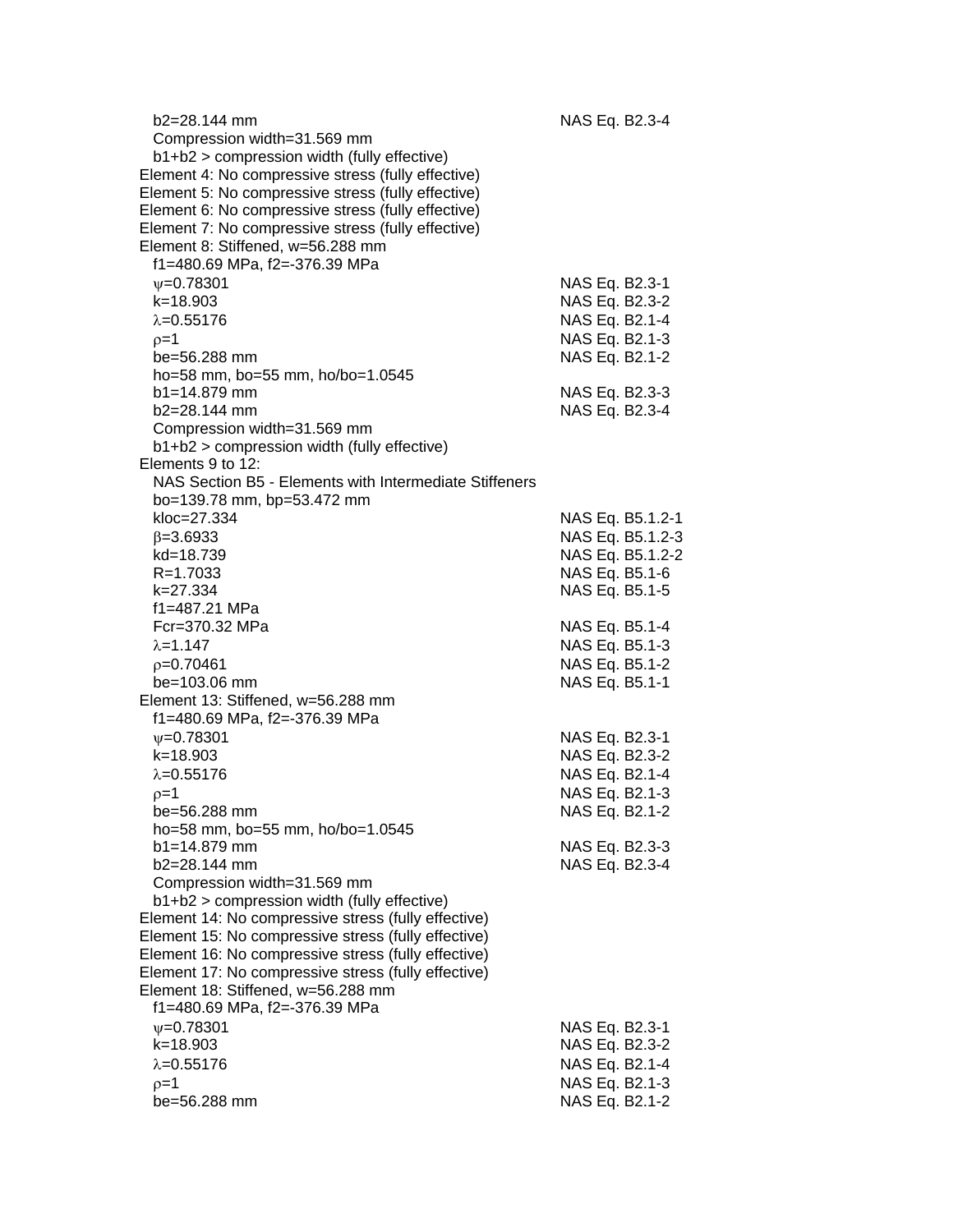| ho=58 mm, bo=55 mm, ho/bo=1.0545                       |                  |
|--------------------------------------------------------|------------------|
| b1=14.879 mm                                           | NAS Eq. B2.3-3   |
| b2=28.144 mm                                           | NAS Eq. B2.3-4   |
| Compression width=31.569 mm                            |                  |
| b1+b2 > compression width (fully effective)            |                  |
| Elements 19 to 22:                                     |                  |
| NAS Section B5 - Elements with Intermediate Stiffeners |                  |
| bo=139.78 mm, bp=53.472 mm                             |                  |
| kloc=27.334                                            | NAS Eq. B5.1.2-1 |
| $\beta = 3.6933$                                       | NAS Eq. B5.1.2-3 |
| kd=18.739                                              | NAS Eq. B5.1.2-2 |
| $R = 1.7033$                                           | NAS Eq. B5.1-6   |
| k=27.334                                               | NAS Eq. B5.1-5   |
| f1=487.21 MPa                                          |                  |
| Fcr=370.32 MPa                                         | NAS Eq. B5.1-4   |
| $\lambda = 1.147$                                      | NAS Eq. B5.1-3   |
| $p=0.70461$                                            | NAS Eq. B5.1-2   |
| be=103.06 mm                                           | NAS Eq. B5.1-1   |
| Element 23: Stiffened, w=56.288 mm                     |                  |
| f1=480.69 MPa, f2=-376.39 MPa                          |                  |
| $\psi = 0.78301$                                       | NAS Eq. B2.3-1   |
| k=18.903                                               | NAS Eq. B2.3-2   |
| $\lambda = 0.55176$                                    | NAS Eq. B2.1-4   |
| $p=1$                                                  | NAS Eq. B2.1-3   |
| be=56.288 mm                                           | NAS Eq. B2.1-2   |
| ho=58 mm, bo=55 mm, ho/bo=1.0545                       |                  |
| $b1 = 14.879$ mm                                       | NAS Eq. B2.3-3   |
| b2=28.144 mm                                           | NAS Eq. B2.3-4   |
| Compression width=31.569 mm                            |                  |
| b1+b2 > compression width (fully effective)            |                  |
| Element 24: No compressive stress (fully effective)    |                  |
| Element 25: No compressive stress (fully effective)    |                  |
| Element 26: No compressive stress (fully effective)    |                  |
| Element 27: No compressive stress (fully effective)    |                  |
| Element 28: Stiffened, w=56.288 mm                     |                  |
| f1=480.69 MPa, f2=-376.39 MPa                          |                  |
| $V = 0.78301$                                          | NAS Eq. B2.3-1   |
| k=18.903                                               | NAS Eq. B2.3-2   |
| $\lambda = 0.55176$                                    | NAS Eq. B2.1-4   |
| $p=1$                                                  | NAS Eq. B2.1-3   |
| be=56.288 mm                                           | NAS Eq. B2.1-2   |
| ho=58 mm, bo=62 mm, ho/bo=0.93548                      |                  |
| $b1 = 14.879$ mm                                       | NAS Eq. B2.3-3   |
| b2=28.144 mm                                           | NAS Eq. B2.3-4   |
| Compression width=31.569 mm                            |                  |
| b1+b2 > compression width (fully effective)            |                  |
| Element 29: Stiffened, w=60.288 mm                     |                  |
| f1=487.21 MPa, f2=487.21 MPa                           |                  |
|                                                        | NAS Eq. B2.3-1   |
| $\nu = 1$<br>$k=4$                                     |                  |
|                                                        | NAS Eq. B2.3-8   |
| $\lambda = 1.2934$                                     | NAS Eq. B2.1-4   |
| $p=0.64166$                                            | NAS Eq. B2.1-3   |
| be=38.684 mm                                           | NAS Eq. B2.1-2   |
| b1=19.342 mm                                           | NAS Eq. B2.3-9   |
| b2=19.342 mm                                           | NAS Eq. B2.3-10  |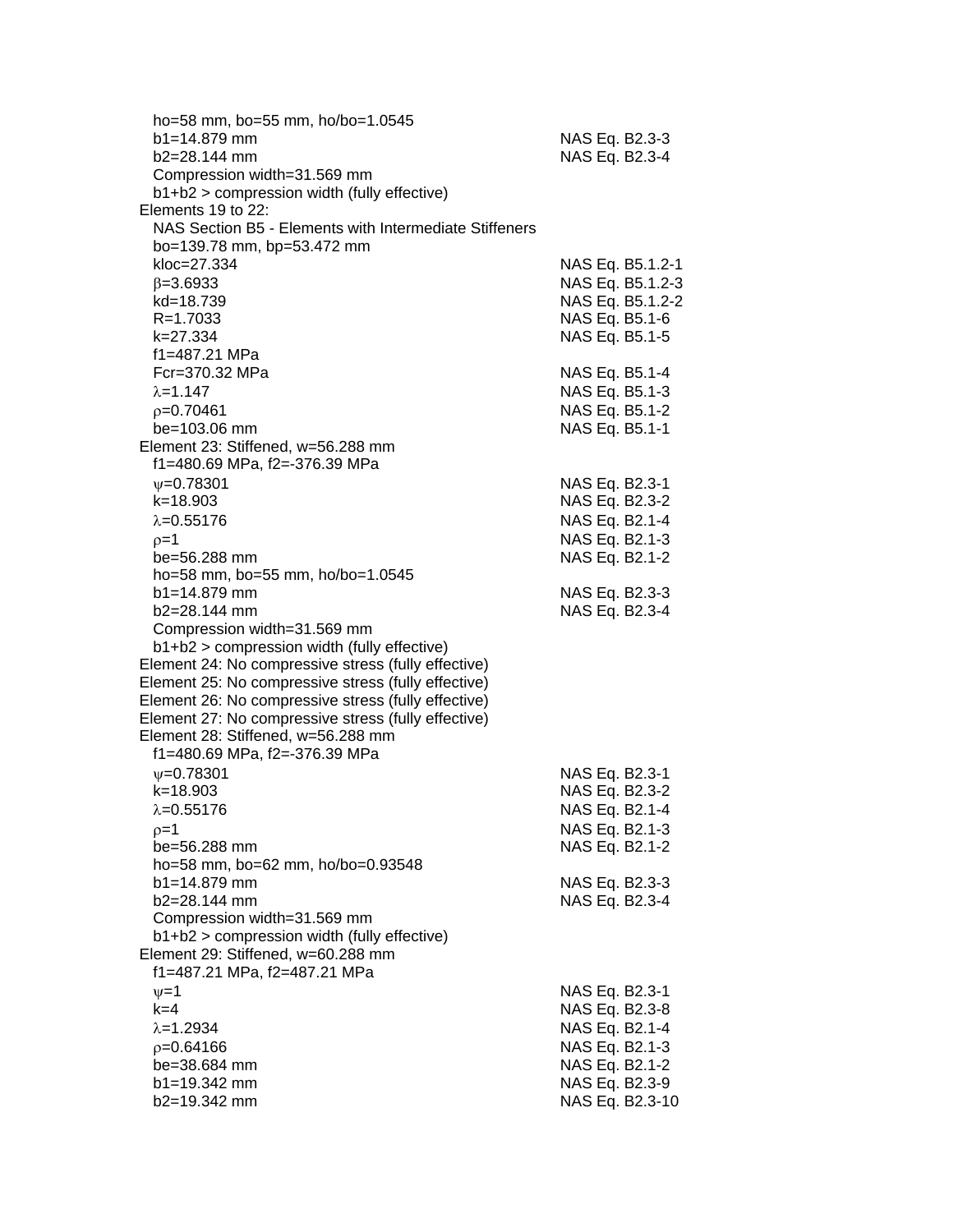Ineffective width=21.604 mm Element 30: Stiffened, w=9.7049 mm f1=480.69 MPa, f2=332.92 MPa =0.69258 NAS Eq. B2.3-1 k=4.6729 NAS Eq. B2.3-8  $\lambda = 0.19133$  NAS Eq. B2.1-4  $p=1$  NAS Eq. B2.1-3 be=9.7049 mm NAS Eq. B2.1-2 b1=4.2059 mm NAS Eq. B2.3-9 b2=5.4989 mm NAS Eq. B2.3-10 b1+b2 > compression width (fully effective) Element 32: Unstiffened, w=14.68 mm f1=547.81 MPa, f2=330.19 MPa  $ψ=0.60275$ <br>  $k=0.46885$ <br>
NAS Eq. B3.2-3 NAS Eq. B3.2-3  $\lambda = 0.9754$  NAS Eq. B2.1-4  $p=0.79398$  NAS Eq. B2.1-3 b=11.656 mm (ineffective width=3.0244 mm) NAS Eq. B2.1-2 Element 31: Check for lip stiffener reduction S=31.769 NAS Eq. B4-7 w/t < 0.328S (no lip reduction) Element 31: Stiffened, w=8.3268e-6 mm f1=330.19 MPa, f2=330.19 MPa  $v=1$  NAS Eq. B2.3-1 k=4 NAS Eq. B2.3-8  $\lambda$ =1.4706e-7 NAS Eq. B2.1-4  $p=1$  NAS Eq. B2.1-3 be=8.3268e-6 mm NAS Eq. B2.1-2 b1=4.1634e-6 mm NAS Eq. B2.3-9 b2=4.1634e-6 mm NAS Eq. B2.3-10 b1+b2 > compression width (fully effective) Center of gravity shift: y=3.3507 mm Sxe=20863 mm^3, Fy=551.58 MPa Mnx=11.508 kN-m NAS Eq. C3.1.1-1  $\Omega$ b=1.67,  $\phi$ b=0.9 Positive Flexural Strength about Y-axis Effective width calculations for part 1: MSDECK Element 1: No compressive stress (fully effective) Element 2: No compressive stress (fully effective) Element 3: No compressive stress (fully effective) Element 4: No compressive stress (fully effective) Element 5: No compressive stress (fully effective) Element 6: No compressive stress (fully effective) Element 7: No compressive stress (fully effective) Element 8: No compressive stress (fully effective) Element 9: No compressive stress (fully effective) Element 10: No compressive stress (fully effective) Element 11: No compressive stress (fully effective) Element 12: No compressive stress (fully effective) Element 13: No compressive stress (fully effective) Element 14: Stiffened, w=53.472 mm f1=6.1311 MPa, f2=-52.271 MPa =8.5255 NAS Eq. B2.3-1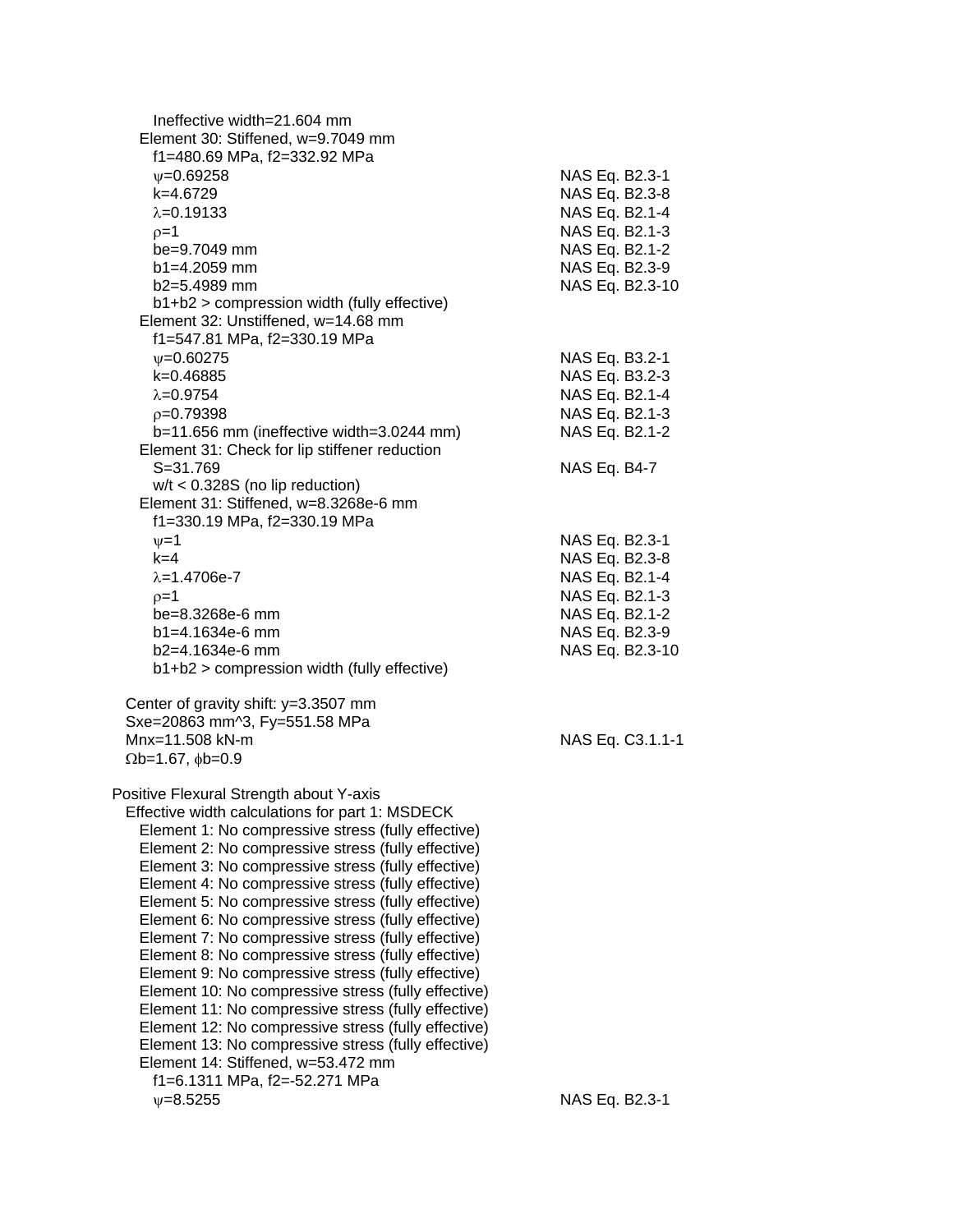| k=1751.6<br>$\lambda = 0.0061495$<br>$p=1$<br>be=53.472 mm                                                                                                                                      | NAS Eq. B2.3-2<br>NAS Eq. B2.1-4<br>NAS Eq. B2.1-3<br>NAS Eq. B2.1-2 |
|-------------------------------------------------------------------------------------------------------------------------------------------------------------------------------------------------|----------------------------------------------------------------------|
| ho=55 mm, bo=32.068 mm, ho/bo=1.7151<br>b1=4.6395 mm<br>$b2 = 26.736$ mm<br>Compression width=5.6136 mm<br>b1+b2 > compression width (fully effective)<br>Element 15: Stiffened, w=3.2692e-5 mm | NAS Eq. B2.3-3<br>NAS Eq. B2.3-4                                     |
| f1=6.6897 MPa, f2=6.6897 MPa                                                                                                                                                                    |                                                                      |
| $\nu=1$                                                                                                                                                                                         | NAS Eq. B2.3-1                                                       |
| $k = 3.1158$<br>$\lambda = 9.3116e-8$                                                                                                                                                           | NAS Eq. B2.3-8                                                       |
| $p=1$                                                                                                                                                                                           | NAS Eq. B2.1-4<br>NAS Eq. B2.1-3                                     |
| be=3.2692e-5 mm                                                                                                                                                                                 | NAS Eq. B2.1-2                                                       |
| $b1 = 1.6346e-5$ mm                                                                                                                                                                             | NAS Eq. B2.3-9                                                       |
| $b2=1.6346e-5$ mm                                                                                                                                                                               | NAS Eq. B2.3-10                                                      |
| b1+b2 > compression width (fully effective)                                                                                                                                                     |                                                                      |
| Element 16: Stiffened, w=3.2692e-5 mm<br>f1=41.437 MPa, f2=41.437 MPa                                                                                                                           |                                                                      |
| $\nu = 1$                                                                                                                                                                                       | NAS Eq. B2.3-1                                                       |
| $k = 3.1158$                                                                                                                                                                                    | NAS Eq. B2.3-8                                                       |
| $\lambda = 2.3175e - 7$                                                                                                                                                                         | NAS Eq. B2.1-4                                                       |
| $p=1$                                                                                                                                                                                           | NAS Eq. B2.1-3                                                       |
| be=3.2692e-5 mm                                                                                                                                                                                 | NAS Eq. B2.1-2                                                       |
| $b1 = 1.6346e-5$ mm                                                                                                                                                                             | NAS Eq. B2.3-9                                                       |
| $b2=1.6346e-5$ mm<br>$b1+b2$ > compression width (fully effective)                                                                                                                              | NAS Eq. B2.3-10                                                      |
| Element 17: Stiffened, w=53.472 mm                                                                                                                                                              |                                                                      |
| f1=100.4 MPa, f2=41.996 MPa                                                                                                                                                                     |                                                                      |
| $V = 0.41829$                                                                                                                                                                                   | NAS Eq. B2.3-1                                                       |
| k=5.5571                                                                                                                                                                                        | NAS Eq. B2.3-8                                                       |
| $\lambda = 0.44181$                                                                                                                                                                             | NAS Eq. B2.1-4                                                       |
| $p=1$<br>be=53.472 mm                                                                                                                                                                           | NAS Eq. B2.1-3<br>NAS Eq. B2.1-2                                     |
| b1=20.712 mm                                                                                                                                                                                    | NAS Eq. B2.3-9                                                       |
| b2=32.76 mm                                                                                                                                                                                     | NAS Eq. B2.3-10                                                      |
| b1+b2 > compression width (fully effective)                                                                                                                                                     |                                                                      |
| Element 18: Stiffened, w=56.288 mm                                                                                                                                                              |                                                                      |
| f1=121.03 MPa, f2=101.02 MPa                                                                                                                                                                    |                                                                      |
| $\psi = 0.83463$<br>k=4.3398                                                                                                                                                                    | NAS Eq. B2.3-1<br>NAS Eq. B2.3-8                                     |
| $\lambda = 0.57783$                                                                                                                                                                             | NAS Eq. B2.1-4                                                       |
| $0=1$                                                                                                                                                                                           | NAS Eq. B2.1-3                                                       |
| be=56.288 mm                                                                                                                                                                                    | NAS Eq. B2.1-2                                                       |
| $b1 = 25.995$ mm                                                                                                                                                                                | NAS Eq. B2.3-9                                                       |
| b2=30.293 mm                                                                                                                                                                                    | NAS Eq. B2.3-10                                                      |
| b1+b2 > compression width (fully effective)<br>Element 19: Stiffened, w=53.472 mm                                                                                                               |                                                                      |
| f1=180.05 MPa, f2=121.65 MPa                                                                                                                                                                    |                                                                      |
| $\psi = 0.67564$                                                                                                                                                                                | NAS Eq. B2.3-1                                                       |
| $k=4.717$                                                                                                                                                                                       | NAS Eq. B2.3-8                                                       |
| $\lambda = 0.64219$                                                                                                                                                                             | NAS Eq. B2.1-4                                                       |
| $p=1$                                                                                                                                                                                           | NAS Eq. B2.1-3                                                       |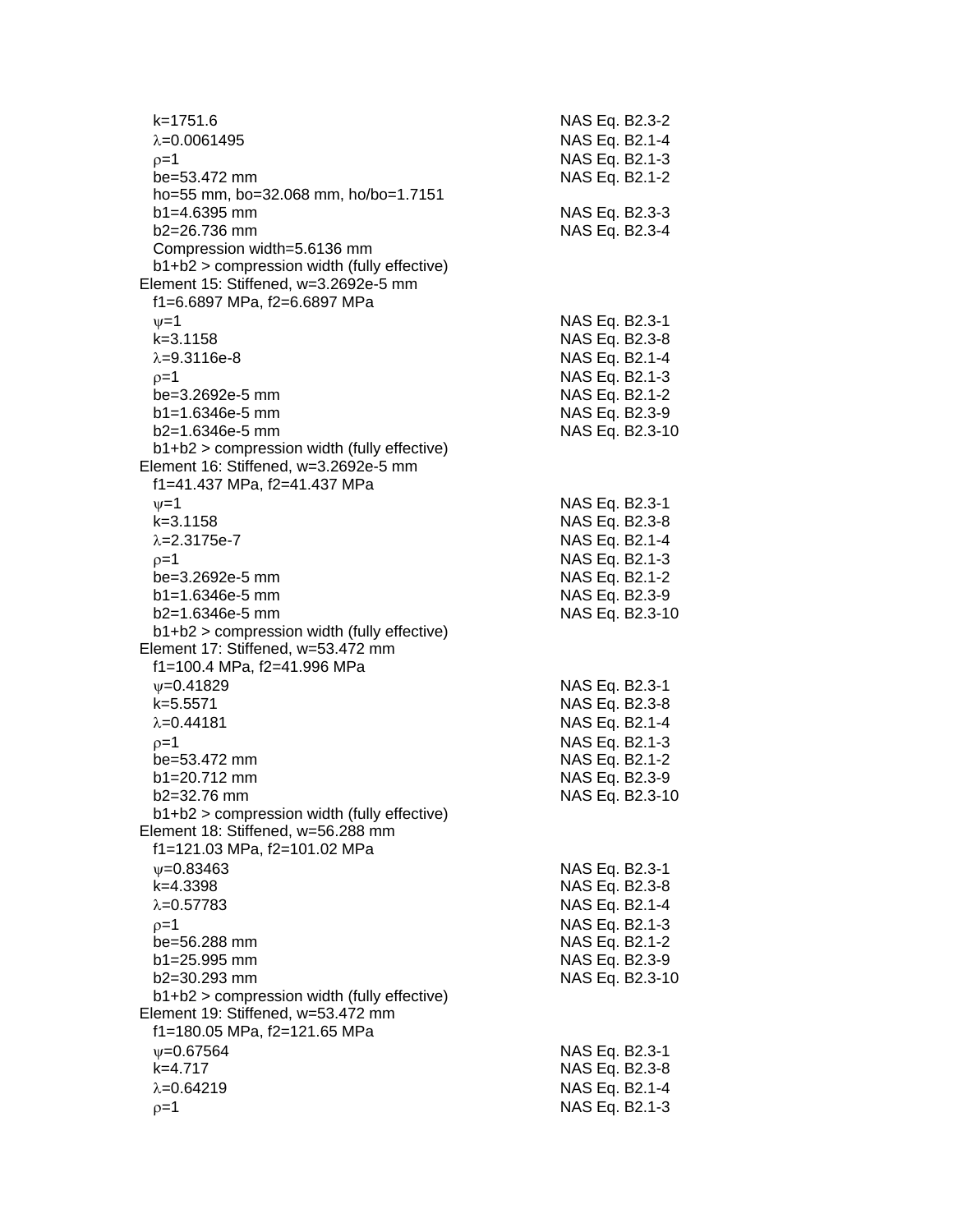| be=53.472 mm<br>$b1 = 23.005$ mm<br>b2=30.467 mm<br>b1+b2 > compression width (fully effective)<br>Element 20: Stiffened, w=3.2692e-5 mm | NAS Eq. B2.1-2<br>NAS Eq. B2.3-9<br>NAS Eq. B2.3-10 |
|------------------------------------------------------------------------------------------------------------------------------------------|-----------------------------------------------------|
| f1=180.61 MPa, f2=180.61 MPa                                                                                                             |                                                     |
|                                                                                                                                          |                                                     |
| $\nu = 1$                                                                                                                                | NAS Eq. B2.3-1                                      |
| $k = 3.1158$                                                                                                                             | NAS Eq. B2.3-8                                      |
| $\lambda = 4.8383e - 7$                                                                                                                  | NAS Eq. B2.1-4                                      |
| $p=1$                                                                                                                                    | NAS Eq. B2.1-3                                      |
| be=3.2692e-5 mm                                                                                                                          | NAS Eq. B2.1-2                                      |
| $b1 = 1.6346e-5$ mm                                                                                                                      | NAS Eq. B2.3-9                                      |
| $b2=1.6346e-5$ mm                                                                                                                        | NAS Eq. B2.3-10                                     |
| b1+b2 > compression width (fully effective)                                                                                              |                                                     |
| Element 21: Stiffened, w=3.2692e-5 mm                                                                                                    |                                                     |
| f1=215.36 MPa, f2=215.36 MPa                                                                                                             |                                                     |
| $\nu = 1$                                                                                                                                | NAS Eq. B2.3-1                                      |
| $k = 3.1158$                                                                                                                             | NAS Eq. B2.3-8                                      |
| $\lambda = 5.2833e-7$                                                                                                                    | NAS Eq. B2.1-4                                      |
| $p=1$                                                                                                                                    | NAS Eq. B2.1-3                                      |
| be=3.2692e-5 mm                                                                                                                          | NAS Eq. B2.1-2                                      |
| $b1 = 1.6346e-5$ mm                                                                                                                      | NAS Eq. B2.3-9                                      |
| b2=1.6346e-5 mm                                                                                                                          | NAS Eq. B2.3-10                                     |
| $b1+b2$ > compression width (fully effective)                                                                                            |                                                     |
| Element 22: Stiffened, w=53.472 mm                                                                                                       |                                                     |
| f1=274.32 MPa, f2=215.92 MPa                                                                                                             |                                                     |
| $V = 0.7871$                                                                                                                             | NAS Eq. B2.3-1                                      |
| $k=4.4451$                                                                                                                               | NAS Eq. B2.3-8                                      |
| $\lambda = 0.81655$                                                                                                                      | NAS Eq. B2.1-4                                      |
| $p=0.89471$                                                                                                                              | NAS Eq. B2.1-3                                      |
| be=47.842 mm                                                                                                                             | NAS Eq. B2.1-2                                      |
| $b1 = 21.62$ mm                                                                                                                          | NAS Eq. B2.3-9                                      |
| b2=26.222 mm                                                                                                                             | NAS Eq. B2.3-10                                     |
| Ineffective width=5.6302 mm                                                                                                              |                                                     |
| Element 23: Stiffened, w=56.288 mm                                                                                                       |                                                     |
| f1=294.96 MPa, f2=274.94 MPa                                                                                                             |                                                     |
| $\psi = 0.93214$                                                                                                                         | NAS Eq. B2.3-1                                      |
| k=4.1363                                                                                                                                 | NAS Eq. B2.3-8                                      |
| $\lambda = 0.92395$                                                                                                                      | NAS Eq. B2.1-4                                      |
| $p=0.8246$                                                                                                                               | NAS Eq. B2.1-3                                      |
| be=46.415 mm                                                                                                                             | NAS Eq. B2.1-2                                      |
| $b1 = 22.446$ mm                                                                                                                         | NAS Eq. B2.3-9                                      |
| b2=23.969 mm                                                                                                                             | NAS Eq. B2.3-10                                     |
| Ineffective width=9.8729 mm                                                                                                              |                                                     |
| Elements 24 to 27:                                                                                                                       |                                                     |
| NAS Section B5 - Elements with Intermediate Stiffeners                                                                                   |                                                     |
| bo=139.78 mm, bp=53.472 mm<br>kloc=27.334                                                                                                |                                                     |
|                                                                                                                                          | NAS Eq. B5.1.2-1                                    |
| $\beta = 3.6933$<br>kd=18.739                                                                                                            | NAS Eq. B5.1.2-3<br>NAS Eq. B5.1.2-2                |
| $R = 1.7033$                                                                                                                             | NAS Eq. B5.1-6                                      |
| k=27.334                                                                                                                                 | NAS Eq. B5.1-5                                      |
| f1=371.91 MPa                                                                                                                            |                                                     |
| Fcr=370.32 MPa                                                                                                                           | NAS Eq. B5.1-4                                      |
| $\lambda = 1.0021$                                                                                                                       | NAS Eq. B5.1-3                                      |
|                                                                                                                                          |                                                     |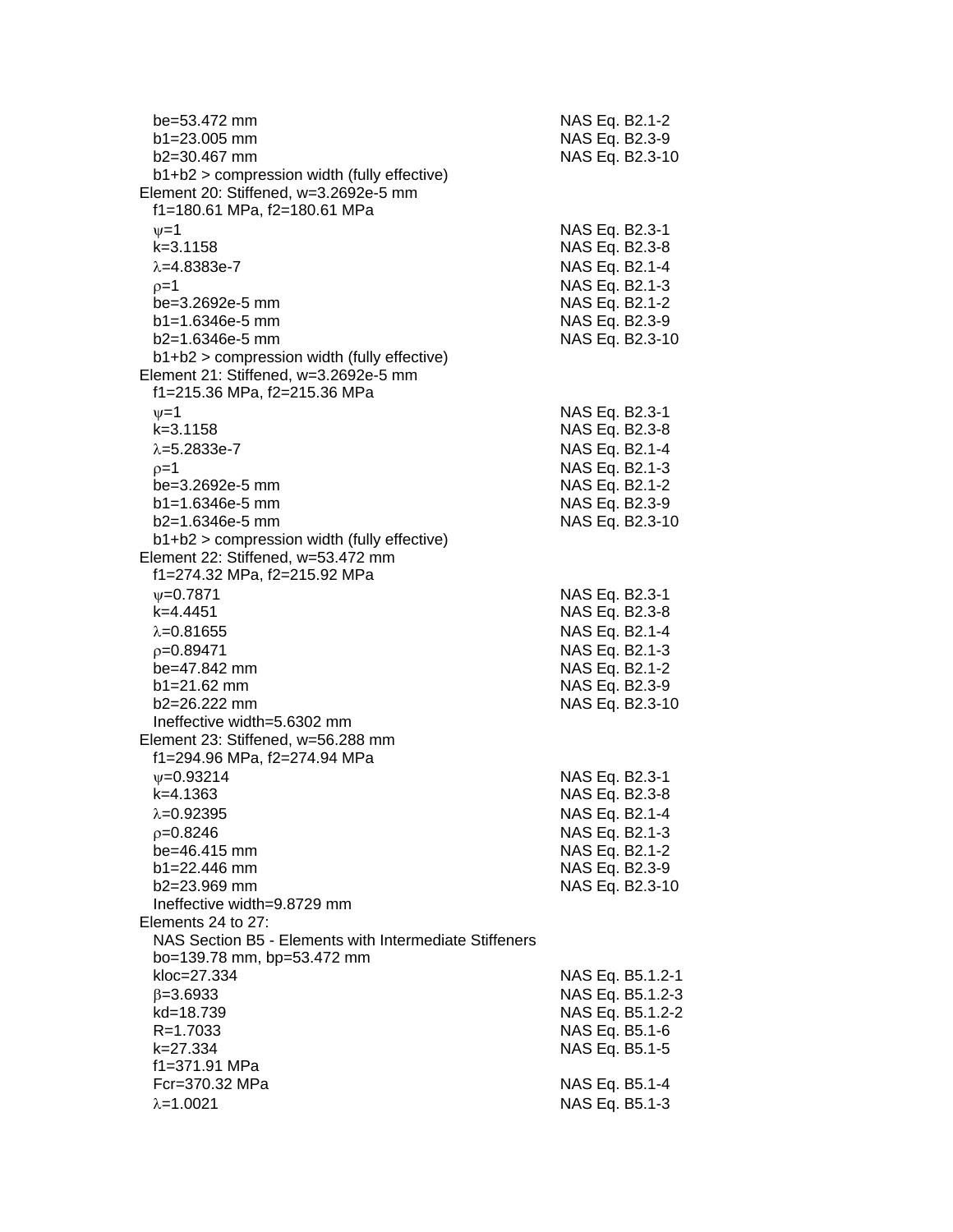| $p=0.7788$<br>be=113.91 mm                                         | NAS Eq. B5.1-2<br>NAS Eq. B5.1-1 |
|--------------------------------------------------------------------|----------------------------------|
| Element 28: Stiffened, w=56.288 mm<br>f1=468.88 MPa, f2=448.86 MPa |                                  |
| $V = 0.95731$                                                      | NAS Eq. B2.3-1                   |
| k=4.0855                                                           | NAS Eq. B2.3-8                   |
| $\lambda = 1.1722$                                                 | NAS Eq. B2.1-4                   |
| $p=0.69301$                                                        | NAS Eq. B2.1-3                   |
| be=39.008 mm                                                       | NAS Eq. B2.1-2                   |
| $b1 = 19.096$ mm                                                   | NAS Eq. B2.3-9                   |
| $b2=19.912$ mm                                                     | NAS Eq. B2.3-10                  |
| Ineffective width=17.28 mm                                         |                                  |
| Element 29: Stiffened, w=60.288 mm                                 |                                  |
| f1=535.34 MPa, f2=469.5 MPa                                        |                                  |
| $V = 0.877$                                                        | NAS Eq. B2.3-1                   |
| k=4.2497                                                           | NAS Eq. B2.3-8                   |
| $\lambda = 1.3153$                                                 | NAS Eq. B2.1-4                   |
| $p=0.63311$                                                        | NAS Eq. B2.1-3                   |
| be=38.169 mm                                                       | NAS Eq. B2.1-2                   |
| $b1 = 17.979$ mm                                                   | NAS Eq. B2.3-9                   |
| $b2=20.19$ mm                                                      | NAS Eq. B2.3-10                  |
| Ineffective width=22.119 mm                                        |                                  |
| Element 30: Stiffened, w=9.7049 mm                                 |                                  |
| f1=539.41 MPa, f2=535.96 MPa                                       |                                  |
| $\nu = 0.9936$                                                     | NAS Eq. B2.3-1                   |
| k=4.0128                                                           | NAS Eq. B2.3-8                   |
| $\lambda = 0.21872$                                                | NAS Eq. B2.1-4                   |
| $p=1$                                                              | NAS Eq. B2.1-3                   |
| be=9.7049 mm                                                       | NAS Eq. B2.1-2                   |
| $b1 = 4.837$ mm                                                    | NAS Eq. B2.3-9                   |
| b2=4.8679 mm                                                       | NAS Eq. B2.3-10                  |
| b1+b2 > compression width (fully effective)                        |                                  |
| Element 32: Unstiffened, w=14.68 mm                                |                                  |
| f1=550.98 MPa, f2=544.71 MPa                                       |                                  |
| $\psi = 0.98863$<br>$k=0.4308$                                     | NAS Eq. B3.2-1<br>NAS Eq. B3.2-3 |
| $\lambda = 1.0205$                                                 | NAS Eq. B2.1-4                   |
| $p = 0.76866$                                                      | NAS Eq. B2.1-3                   |
| b=11.284 mm (ineffective width=3.3961 mm)                          | NAS Eq. B2.1-2                   |
| Element 31: Check for lip stiffener reduction                      |                                  |
| $S = 24.734$                                                       | NAS Eq. B4-7                     |
| $w/t < 0.328S$ (no lip reduction)                                  |                                  |
| Element 31: Stiffened, w=8.3268e-6 mm                              |                                  |
| f1=544.71 MPa, f2=544.71 MPa                                       |                                  |
| $\nu = 1$                                                          | NAS Eq. B2.3-1                   |
| $k=4$                                                              | NAS Eq. B2.3-8                   |
| $\lambda = 1.8888e-7$                                              | NAS Eq. B2.1-4                   |
| $p=1$                                                              | NAS Eq. B2.1-3                   |
| be=8.3268e-6 mm                                                    | NAS Eq. B2.1-2                   |
| $b1 = 4.1634e-6$ mm                                                | NAS Eq. B2.3-9                   |
| b2=4.1634e-6 mm                                                    | NAS Eq. B2.3-10                  |
| b1+b2 > compression width (fully effective)                        |                                  |
|                                                                    |                                  |

 Center of gravity shift: x=-27.288 mm Sye=203550 mm^3, Fy=551.58 MPa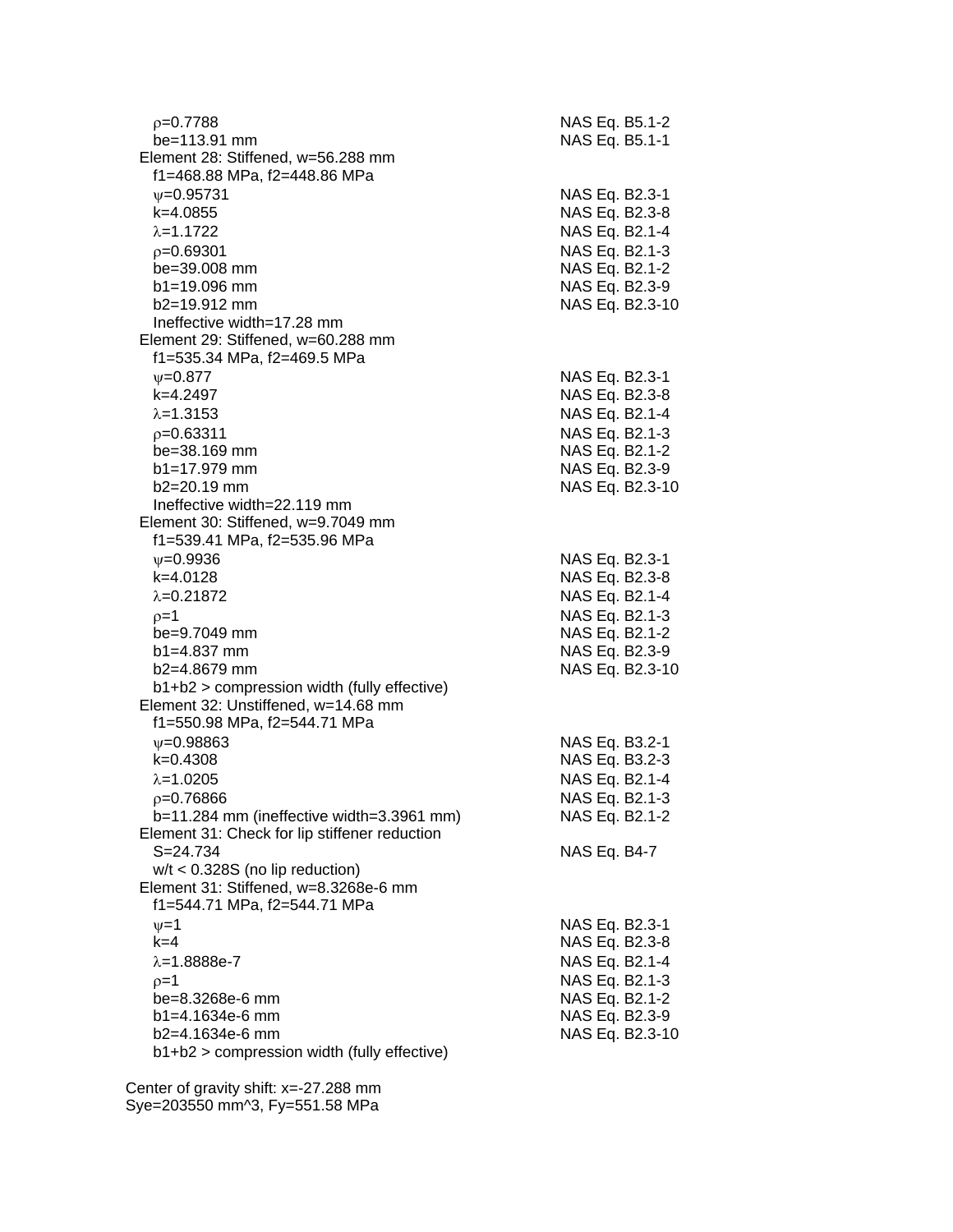Mny=112.28 kN-m NAS Eq. C3.1.1-1  $\Omega b = 1.67, \phi b = 0.9$ 

| Negative Flexural Strength about Y-axis<br>Effective width calculations for part 1: MSDECK<br>Element 1: Unstiffened, w=14.062 mm |                                  |
|-----------------------------------------------------------------------------------------------------------------------------------|----------------------------------|
| f1=550.95 MPa, f2=547.29 MPa                                                                                                      |                                  |
| $\nu = 0.99335$                                                                                                                   | NAS Eq. B3.2-1                   |
| k=0.43047                                                                                                                         | NAS Eq. B3.2-3                   |
| $\lambda = 0.97794$                                                                                                               | NAS Eq. B2.1-4                   |
| $p=0.79252$                                                                                                                       | NAS Eq. B2.1-3                   |
| b=11.145 mm (ineffective width=2.9177 mm)                                                                                         | NAS Eq. B2.1-2                   |
| Element 2: Check for lip stiffener reduction                                                                                      |                                  |
| $S = 24.69$                                                                                                                       | NAS Eq. B4-7                     |
| la=519.09 mm^4                                                                                                                    | NAS Eq. B4-8                     |
| Is=261.93 mm^4                                                                                                                    |                                  |
| ds=5.6236 mm (lip ineffective width=5.5212 mm)                                                                                    | NAS Eq. B4-6                     |
| $k = 3.2722$                                                                                                                      | NAS Table B4-1                   |
| Element 2: Partially stiffened, w=63.207 mm                                                                                       |                                  |
| f=546.67 MPa, k=3.2722                                                                                                            |                                  |
| $\lambda = 1.5881$                                                                                                                | NAS Eq. B2.1-4                   |
| $p=0.54246$                                                                                                                       | NAS Eq. B2.1-3                   |
| b=34.287 mm (ineffective width=28.919 mm)                                                                                         | NAS Eq. B2.1-2                   |
| b1=8.6506 mm, b2=25.637 mm                                                                                                        |                                  |
| Element 3: Stiffened, w=56.288 mm                                                                                                 |                                  |
| f1=478.02 MPa, f2=458.29 MPa                                                                                                      |                                  |
| $\psi = 0.95874$                                                                                                                  | NAS Eq. B2.3-1                   |
| k=4.0827                                                                                                                          | NAS Eq. B2.3-8                   |
| $\lambda = 1.1839$                                                                                                                | NAS Eq. B2.1-4                   |
| $p=0.68768$                                                                                                                       | NAS Eq. B2.1-3                   |
| be=38.708 mm                                                                                                                      | NAS Eq. B2.1-2                   |
| $b1 = 18.963$ mm                                                                                                                  | NAS Eq. B2.3-9                   |
| b2=19.745 mm                                                                                                                      | NAS Eq. B2.3-10                  |
| Ineffective width=17.58 mm                                                                                                        |                                  |
| Element 4: Stiffened, w=53.472 mm                                                                                                 |                                  |
| f1=457.68 MPa, f2=400.13 MPa                                                                                                      |                                  |
| $V = 0.87424$                                                                                                                     | NAS Eq. B2.3-1                   |
| k=4.2555                                                                                                                          | NAS Eq. B2.3-8                   |
| $\lambda = 1.078$                                                                                                                 | NAS Eq. B2.1-4                   |
| $p=0.73835$                                                                                                                       | NAS Eq. B2.1-3                   |
| be=39.481 mm                                                                                                                      | NAS Eq. B2.1-2                   |
| b1=18.573 mm                                                                                                                      | NAS Eq. B2.3-9                   |
| b2=20.909 mm<br>Ineffective width=13.991 mm                                                                                       | NAS Eq. B2.3-10                  |
| Element 5: Stiffened, w=3.2692e-5 mm                                                                                              |                                  |
| f1=399.58 MPa, f2=399.58 MPa                                                                                                      |                                  |
| $\nu = 1$                                                                                                                         | NAS Eq. B2.3-1                   |
| $k = 3.1159$                                                                                                                      | NAS Eq. B2.3-8                   |
| $\lambda = 7.1964e-7$                                                                                                             | NAS Eq. B2.1-4                   |
|                                                                                                                                   |                                  |
| $p=1$<br>be=3.2692e-5 mm                                                                                                          | NAS Eq. B2.1-3<br>NAS Eq. B2.1-2 |
| b1=1.6346e-5 mm                                                                                                                   | NAS Eq. B2.3-9                   |
| b2=1.6346e-5 mm                                                                                                                   | NAS Eq. B2.3-10                  |
| b1+b2 > compression width (fully effective)                                                                                       |                                  |
| Element 6: Stiffened, w=3.2692e-5 mm                                                                                              |                                  |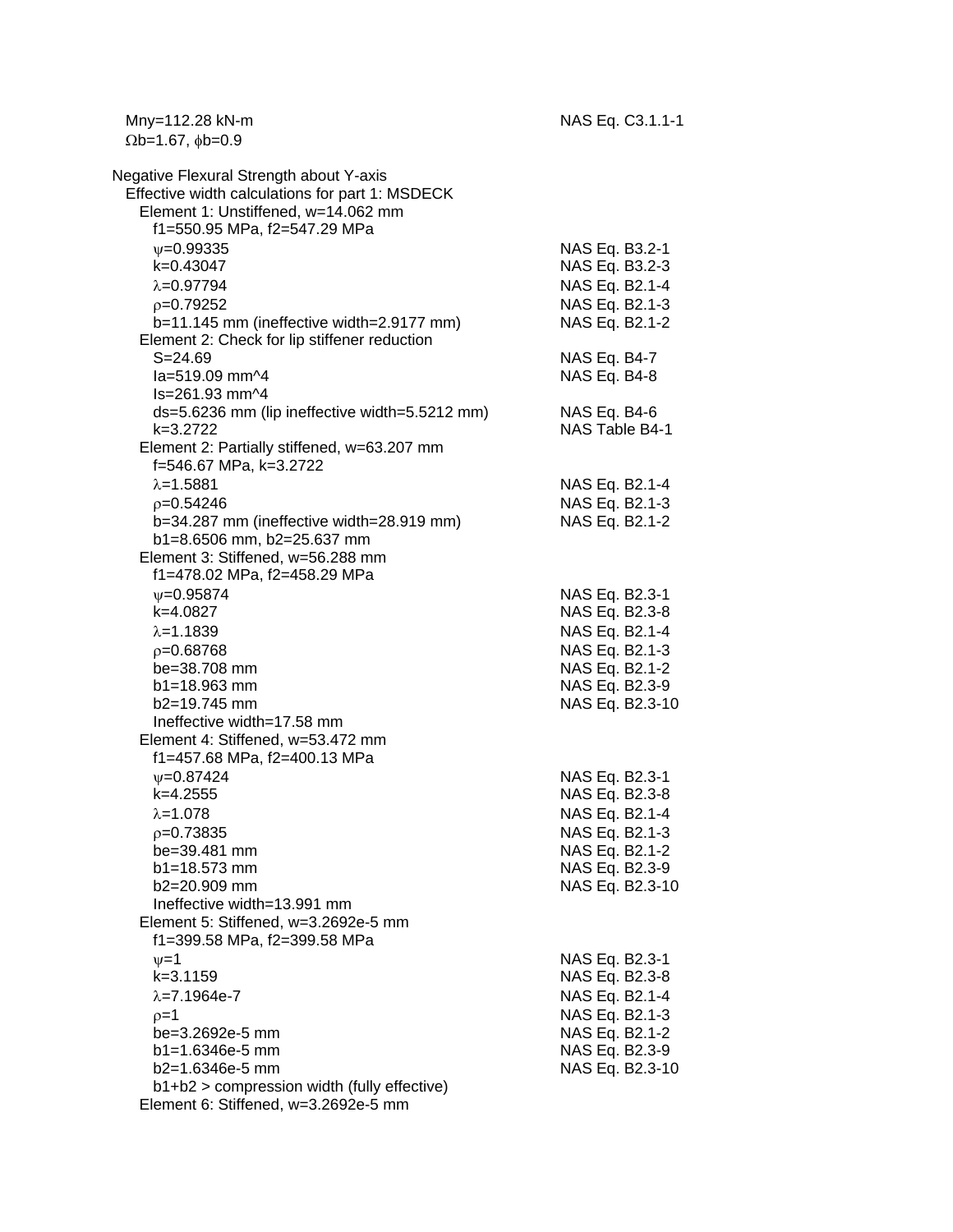f1=365.33 MPa, f2=365.33 MPa  $\nu=1$  NAS Eq. B2.3-1 k=3.1159 NAS Eq. B2.3-8  $\lambda$ =6.8811e-7 NAS Eq. B2.1-4  $p=1$  NAS Eq. B2.1-3 be=3.2692e-5 mm NAS Eq. B2.1-2 b1=1.6346e-5 mm NAS Eq. B2.3-9 b2=1.6346e-5 mm NAS Eq. B2.3-10 b1+b2 > compression width (fully effective) Element 7: Stiffened, w=53.472 mm f1=364.78 MPa, f2=307.23 MPa =0.84222 NAS Eq. B2.3-1 k=4.3234 NAS Eq. B2.3-8  $\lambda = 0.95477$  NAS Eq. B2.1-4 p=0.80604 NAS Eq. B2.1-3 be=43.101 mm NAS Eq. B2.1-2 b1=19.975 mm NAS Eq. B2.3-9 b2=23.126 mm NAS Eq. B2.3-10 Ineffective width=10.372 mm Element 8: Stiffened, w=56.288 mm f1=306.61 MPa, f2=286.89 MPa w=0.93567 NAS Eq. B2.3-1 k=4.1292 NAS Eq. B2.3-8  $\lambda$ =0.94285 NAS Eq. B2.1-4 =0.81313 NAS Eq. B2.1-3 be=45.77 mm NAS Eq. B2.1-2 b1=22.172 mm NAS Eq. B2.3-9 b2=23.598 mm NAS Eq. B2.3-10 Ineffective width=10.518 mm Elements 9 to 12: NAS Section B5 - Elements with Intermediate Stiffeners bo=139.78 mm, bp=53.472 mm kloc=27.334 NAS Eq. B5.1.2-1  $\beta$ =3.6933 NAS Eq. B5.1.2-3 kd=18.739 NAS Eq. B5.1.2-2 R=1.7033 NAS Eq. B5.1-6 k=27.334 NAS Eq. B5.1-5 f1=211.05 MPa Fcr=370.32 MPa NAS Eq. B5.1-4  $\lambda = 0.75492$  NAS Eq. B5.1-3 p=0.93861 NAS Eq. B5.1-2 be=137.28 mm NAS Eq. B5.1-1 Element 13: Stiffened, w=56.288 mm f1=135.21 MPa, f2=115.48 MPa  $v=0.85411$  NAS Eq. B2.3-1 k=4.298 NAS Eq. B2.3-8  $\lambda$ =0.61369 NAS Eq. B2.1-4  $p=1$  NAS Eq. B2.1-3 be=56.288 mm NAS Eq. B2.1-2 b1=26.231 mm NAS Eq. B2.3-9 b2=30.057 mm NAS Eq. B2.3-10 b1+b2 > compression width (fully effective) Element 14: Stiffened, w=53.472 mm f1=114.87 MPa, f2=57.315 MPa w=0.49895 NAS Eq. B2.3-1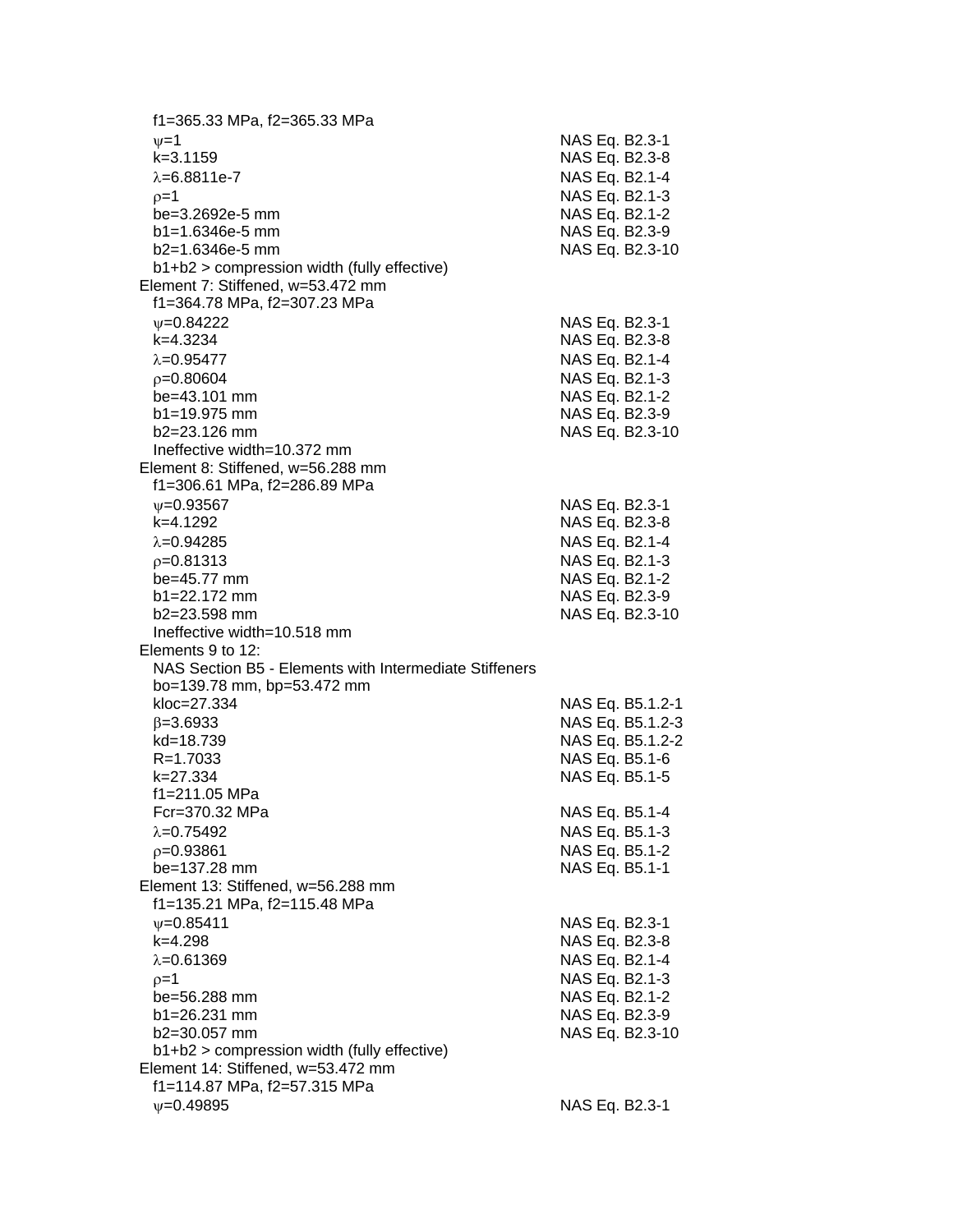| k=5.2537<br>$\lambda = 0.48604$                                                   | NAS Eq. B2.3-8<br>NAS Eq. B2.1-4 |
|-----------------------------------------------------------------------------------|----------------------------------|
| $p=1$                                                                             | NAS Eq. B2.1-3                   |
| be=53.472 mm                                                                      | NAS Eq. B2.1-2                   |
| $b1 = 21.38$ mm                                                                   | NAS Eq. B2.3-9                   |
| b2=32.092 mm                                                                      | NAS Eq. B2.3-10                  |
| b1+b2 > compression width (fully effective)                                       |                                  |
| Element 15: Stiffened, w=3.2692e-5 mm                                             |                                  |
| f1=56.765 MPa, f2=56.765 MPa                                                      |                                  |
| $v = 1$                                                                           | NAS Eq. B2.3-1                   |
| $k = 3.1158$                                                                      | NAS Eq. B2.3-8                   |
| $\lambda = 2.7124e - 7$                                                           | NAS Eq. B2.1-4                   |
| $p=1$                                                                             | NAS Eq. B2.1-3                   |
| be=3.2692e-5 mm                                                                   | NAS Eq. B2.1-2                   |
| $b1 = 1.6346e-5$ mm                                                               | NAS Eq. B2.3-9                   |
| $b2=1.6346e-5$ mm                                                                 | NAS Eq. B2.3-10                  |
| b1+b2 > compression width (fully effective)                                       |                                  |
| Element 16: Stiffened, w=3.2692e-5 mm                                             |                                  |
| f1=22.52 MPa, f2=22.52 MPa                                                        |                                  |
|                                                                                   |                                  |
| $\nu = 1$<br>$k = 3.1158$                                                         | NAS Eq. B2.3-1<br>NAS Eq. B2.3-8 |
| $\lambda = 1.7085e - 7$                                                           | NAS Eq. B2.1-4                   |
|                                                                                   |                                  |
| $p=1$<br>be=3.2692e-5 mm                                                          | NAS Eq. B2.1-3                   |
|                                                                                   | NAS Eq. B2.1-2                   |
| $b1 = 1.6346e-5$ mm                                                               | NAS Eq. B2.3-9                   |
| $b2=1.6346e-5$ mm                                                                 | NAS Eq. B2.3-10                  |
| b1+b2 > compression width (fully effective)<br>Element 17: Stiffened, w=53.472 mm |                                  |
| f1=21.97 MPa, f2=-35.587 MPa                                                      |                                  |
| $\psi = 1.6199$                                                                   |                                  |
| k=45.203                                                                          | NAS Eq. B2.3-1<br>NAS Eq. B2.3-2 |
| $\lambda = 0.072464$                                                              |                                  |
|                                                                                   | NAS Eq. B2.1-4                   |
| $p=1$                                                                             | NAS Eq. B2.1-3                   |
| be=53.472 mm                                                                      | NAS Eq. B2.1-2                   |
| ho=55 mm, bo=32.068 mm, ho/bo=1.7151<br>$b1 = 11.574$ mm                          |                                  |
|                                                                                   | NAS Eq. B2.3-3                   |
| $b2 = 26.736$ mm                                                                  | NAS Eq. B2.3-4                   |
| Compression width=20.41 mm<br>$b1+b2$ > compression width (fully effective)       |                                  |
| Element 18: No compressive stress (fully effective)                               |                                  |
| Element 19: No compressive stress (fully effective)                               |                                  |
| Element 20: No compressive stress (fully effective)                               |                                  |
| Element 21: No compressive stress (fully effective)                               |                                  |
| Element 22: No compressive stress (fully effective)                               |                                  |
| Element 23: No compressive stress (fully effective)                               |                                  |
| Element 24: No compressive stress (fully effective)                               |                                  |
| Element 25: No compressive stress (fully effective)                               |                                  |
| Element 26: No compressive stress (fully effective)                               |                                  |
| Element 27: No compressive stress (fully effective)                               |                                  |
| Element 28: No compressive stress (fully effective)                               |                                  |
| Element 29: No compressive stress (fully effective)                               |                                  |
| Element 30: No compressive stress (fully effective)                               |                                  |
| Element 32: No compressive stress (fully effective)                               |                                  |
| Element 31: No compressive stress (fully effective)                               |                                  |
|                                                                                   |                                  |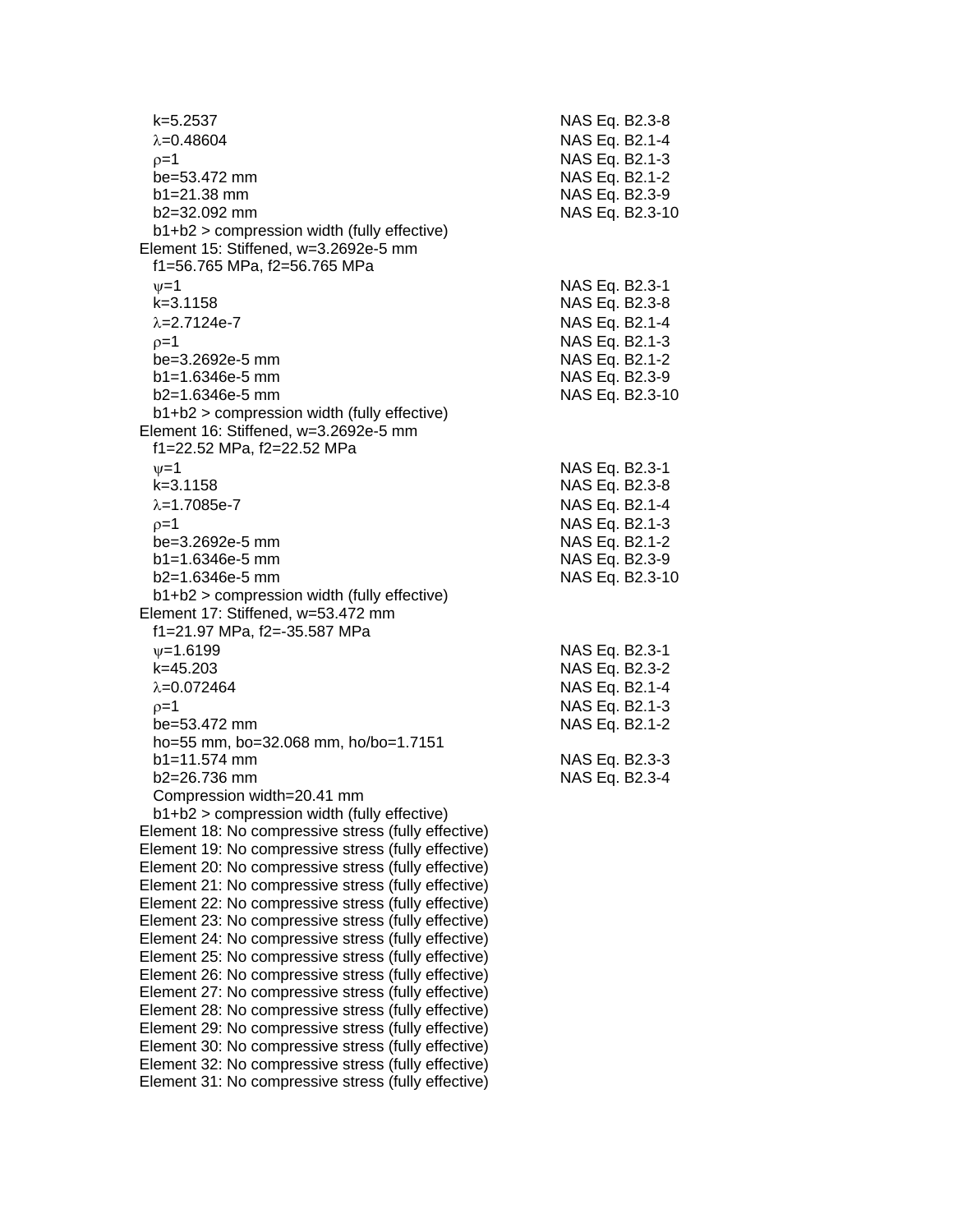Center of gravity shift: x=31.651 mm Sye=193400 mm^3, Fy=551.58 MPa Mny=106.68 kN - m NAS Eq. C3.1.1  $\Omega$ b=1.67,  $\phi$ b=0.9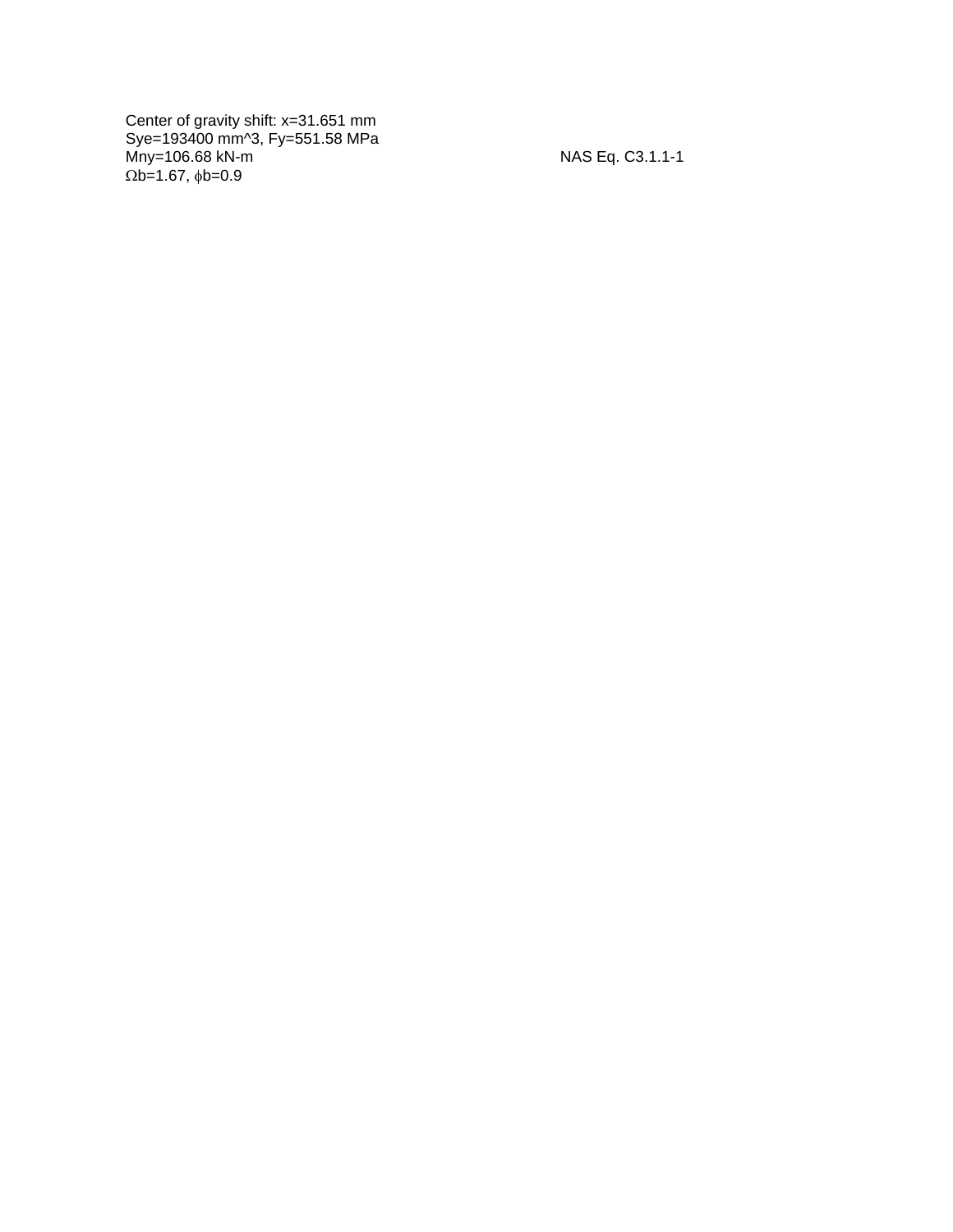CFS Version 8.0.2 Section: METSCODECK-1.5.sct METSCODECK-1.5

Rev. Date: 14-07-2015 20:04:26

Printed: 14-07-2015 20:04:48

### Full Section Properties

| Area  | $1867.9$ mm <sup><math>\textdegree</math>2</sup> | Wt.       | $0.14366$ kN/m | Width         | 1245.2 mm                                   |  |
|-------|--------------------------------------------------|-----------|----------------|---------------|---------------------------------------------|--|
| Ix    | $1045175$ mm <sup><math>\sim</math></sup> 4      | rx        | 23.66 mm       | Ixy           | $-227780$ mm <sup><math>\sim</math></sup> 4 |  |
| Sx(t) | 28177 mm <sup>2</sup> 3                          | y(t)      | 37.09 mm       | $\alpha$      | 89.910 deg                                  |  |
| Sx(b) | 32967 mm^3                                       | y(b)      | 31.70 mm       |               |                                             |  |
|       |                                                  | Height    | 68.80 mm       |               |                                             |  |
| Iv    | 146370592 mm^4                                   | ry        | 279.93 mm      | Xo            | $-1.01$ mm                                  |  |
| Sy(1) | 304761 mm^3                                      | x(1)      | 480.28 mm      | Yo            | 6.64 mm                                     |  |
| Sy(r) | 306524 mm^3                                      | x(r)      | 477.52 mm      | $\dot{7}x$    | $0.82$ mm                                   |  |
|       |                                                  | Width     | 957.80 mm      | jу            | $-210.51$ mm                                |  |
| I1    | 146370944 mm^4                                   | r1        | 279.93 mm      |               |                                             |  |
| I2    | 1044821 mm <sup><math>4</math></sup>             | r2        | 23.65 mm       |               |                                             |  |
| Ic    | 147415776 mm^4                                   | rc.       | 280.93 mm      | $\mathbb{C}w$ | 9.1989e10 mm^6                              |  |
| Ιo    | 147500080 mm^4                                   | <b>ro</b> | 281.01 mm      | J             | $1401$ mm <sup><math>4</math></sup>         |  |
|       |                                                  |           |                |               |                                             |  |

# Fully Braced Strength - 2012 North American Specification - US (ASD)

| Material Type: A653 HSLAS Grade 80, Fy=551.58 MPa      |           |                 |                                                                     |                                             |                 |        |                                              |  |
|--------------------------------------------------------|-----------|-----------------|---------------------------------------------------------------------|---------------------------------------------|-----------------|--------|----------------------------------------------|--|
|                                                        |           |                 | Compression <b>Example 2</b> Positive Moment <b>Positive Moment</b> |                                             |                 |        |                                              |  |
| Pao                                                    |           |                 | 458.97 kN Maxo                                                      | 8.460 kN-m                                  |                 | Mayo   | 92.024 kN-m                                  |  |
| Ae 1497.8 mm <sup>2</sup> Ixe 982476 mm <sup>2</sup> 4 |           |                 |                                                                     |                                             |                 |        | Iye 136768400 mm^4                           |  |
|                                                        |           |                 |                                                                     | $Sxe(t)$ 25614 mm <sup><math>3</math></sup> |                 | Sye(l) | 292918 mm^3                                  |  |
| Tension                                                |           |                 |                                                                     | Sxe(b) 32277 mm <sup>3</sup>                |                 |        | $Sye(r)$ 278619 mm <sup><math>3</math></sup> |  |
| Ta                                                     | 579.53 kN |                 |                                                                     |                                             |                 |        |                                              |  |
|                                                        |           | Negative Moment |                                                                     |                                             | Negative Moment |        |                                              |  |
|                                                        |           |                 | Maxo                                                                | 8.956 kN-m                                  |                 |        | Mayo 85.928 kN-m                             |  |
| Shear                                                  |           |                 | Ixe                                                                 | 953007 mm^4                                 |                 |        | Iye 130195424 mm <sup>2</sup> 4              |  |
| Vay                                                    | 106.44 kN |                 |                                                                     | $Sxe(t)$ 27114 mm <sup><math>3</math></sup> |                 | Sye(1) | 260161 mm^3                                  |  |
| Vax                                                    | 31.36 kN  |                 | Sxe(b)                                                              | 28322 mm^3                                  |                 |        | $Sye(r)$ 284670 mm <sup><math>3</math></sup> |  |

**¯¯¯¯¯¯¯¯¯¯¯¯¯¯¯¯¯¯¯¯¯¯¯¯¯¯¯¯¯¯¯¯¯¯¯¯¯¯¯¯¯¯¯¯¯¯¯¯¯¯¯¯¯¯¯¯¯¯¯¯¯¯¯¯¯¯¯¯¯¯¯¯**

R/t exceeds 10.

## Calculation Details - 2012 North American Specification - US (ASD)

| <b>Axial Tension Strength</b>                            |                  |
|----------------------------------------------------------|------------------|
| Ag=1867.9 mm^2, Fy=551.58 MPa<br>$Tn = 1030.3$ kN        | NAS Eq. C2.1-1   |
| $\Omega t = 1.67$ , $\phi t = 0.9$                       |                  |
| Shear Strength<br><b>MSDECK</b> element 1                |                  |
| Aw=20.742 mm^2, Fv=330.95 MPa<br>Vn=6.8646 kN at -76 deg | NAS Eq. C3.2.1-2 |
| $Qv=1.6$ , $\phi v=0.95$                                 |                  |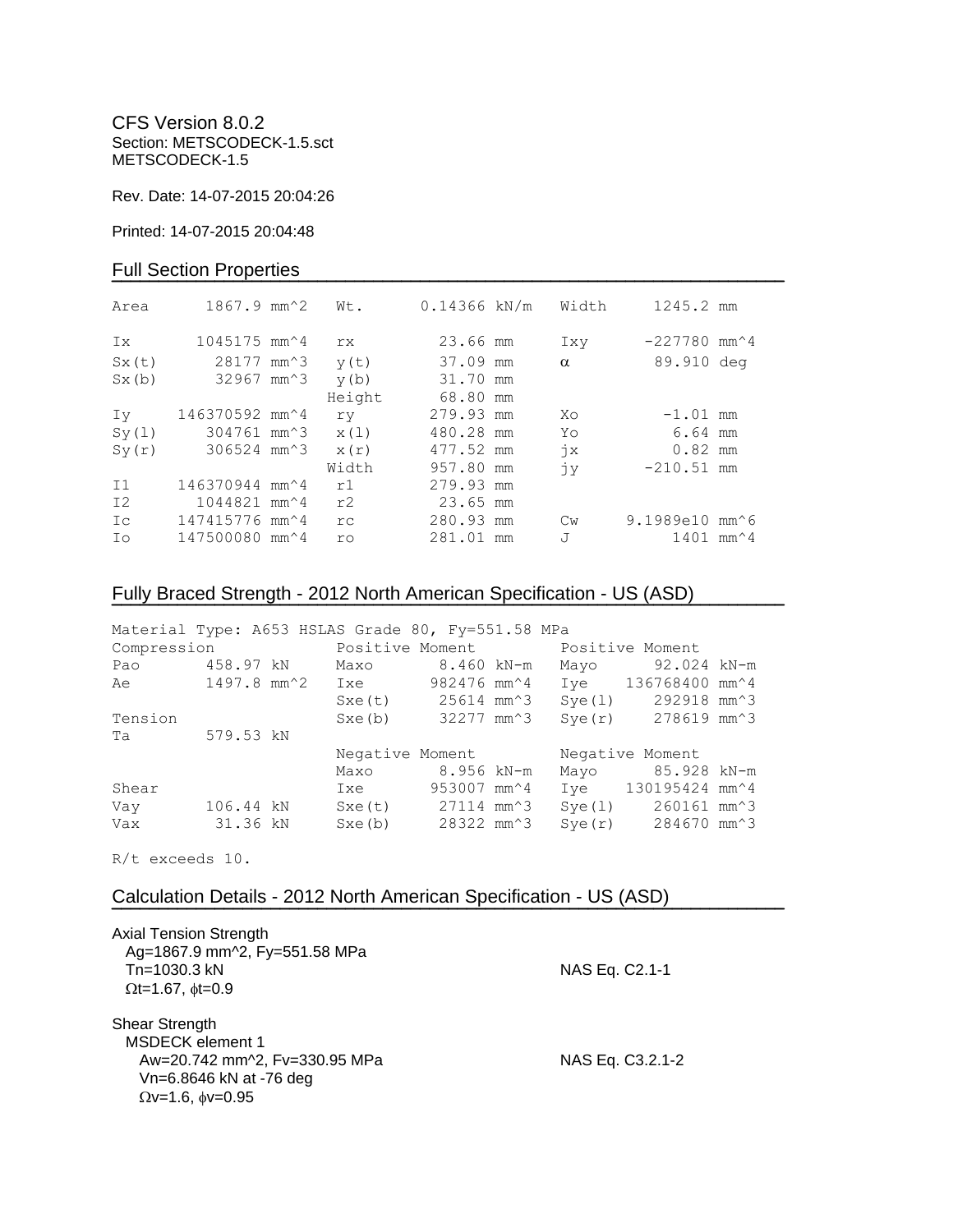| <b>MSDECK element 3</b><br>Aw=83.79 mm^2, Fv=330.95 MPa<br>Vn=27.73 kN at 71 deg                                                                                          | NAS Eq. C3.2.1-2                                                                       |
|---------------------------------------------------------------------------------------------------------------------------------------------------------------------------|----------------------------------------------------------------------------------------|
| $\Omega$ v=1.6, $\phi$ v=0.95<br><b>MSDECK element 8</b><br>Aw=83.79 mm^2, Fv=330.95 MPa<br>Vn=27.73 kN at -71 deg                                                        | NAS Eq. C3.2.1-2                                                                       |
| $\Omega$ v=1.6, $\phi$ v=0.95<br><b>MSDECK element 13</b><br>Aw=83.79 mm^2, Fv=330.95 MPa<br>Vn=27.73 kN at 71 deg                                                        | NAS Eq. C3.2.1-2                                                                       |
| $\Omega$ v=1.6, $\phi$ v=0.95<br><b>MSDECK</b> element 18<br>Aw=83.79 mm^2, Fv=330.95 MPa<br>Vn=27.73 kN at -71 deg                                                       | NAS Eq. C3.2.1-2                                                                       |
| $\Omega$ v=1.6, $\phi$ v=0.95<br><b>MSDECK element 23</b><br>Aw=83.79 mm^2, Fv=330.95 MPa<br>Vn=27.73 kN at 71 deg                                                        | NAS Eq. C3.2.1-2                                                                       |
| $\Omega$ v=1.6, $\phi$ v=0.95<br>MSDECK element 28<br>Aw=83.79 mm^2, Fv=330.95 MPa<br>Vn=27.73 kN at -71 deg                                                              | NAS Eq. C3.2.1-2                                                                       |
| $\Omega$ v=1.6, $\phi$ v=0.95<br><b>MSDECK</b> element 30<br>Aw=13.064 mm^2, Fv=330.95 MPa<br>Vn=4.3235 kN at 71 deg                                                      | NAS Eq. C3.2.1-2                                                                       |
| $\Omega$ v=1.6, $\phi$ v=0.95<br><b>MSDECK element 32</b><br>Aw=22.02 mm^2, Fv=330.95 MPa<br>Vn=7.2875 kN at -67 deg<br>$\Omega$ v=1.6, $\phi$ v=0.95                     | NAS Eq. C3.2.1-2                                                                       |
| <b>Axial Compression Strength</b><br>Effective width calculations for part 1: MSDECK<br>Element 1: Unstiffened, w=13.828 mm                                               |                                                                                        |
| f1=551.58 MPa, f2=551.58 MPa<br>$\nu = 1$<br>k=0.43<br>$\lambda = 0.77017$<br>$p=0.92752$<br>b=12.826 mm (ineffective width=1.0022 mm)                                    | NAS Eq. B3.2-1<br>NAS Eq. B3.2-3<br>NAS Eq. B2.1-4<br>NAS Eq. B2.1-3<br>NAS Eq. B2.1-2 |
| Element 2: Check for lip stiffener reduction<br>$S = 24.58$<br>la=1016.3 mm^4                                                                                             | NAS Eq. B4-7<br>NAS Eq. B4-8                                                           |
| ls=311.4 mm^4<br>ds=3.9299 mm (lip ineffective width=8.8959 mm)<br>k=2.8368<br>Element 2: Partially stiffened, w=62.758 mm                                                | NAS Eq. B4-6<br>NAS Table B4-1                                                         |
| f=551.58 MPa, k=2.8368<br>$\lambda = 1.3609$<br>$p=0.61603$<br>b=38.661 mm (ineffective width=24.097 mm)<br>b1=5.923 mm, b2=32.738 mm<br>Element 3: Stiffened, w=55.86 mm | NAS Eq. B2.1-4<br>NAS Eq. B2.1-3<br>NAS Eq. B2.1-2                                     |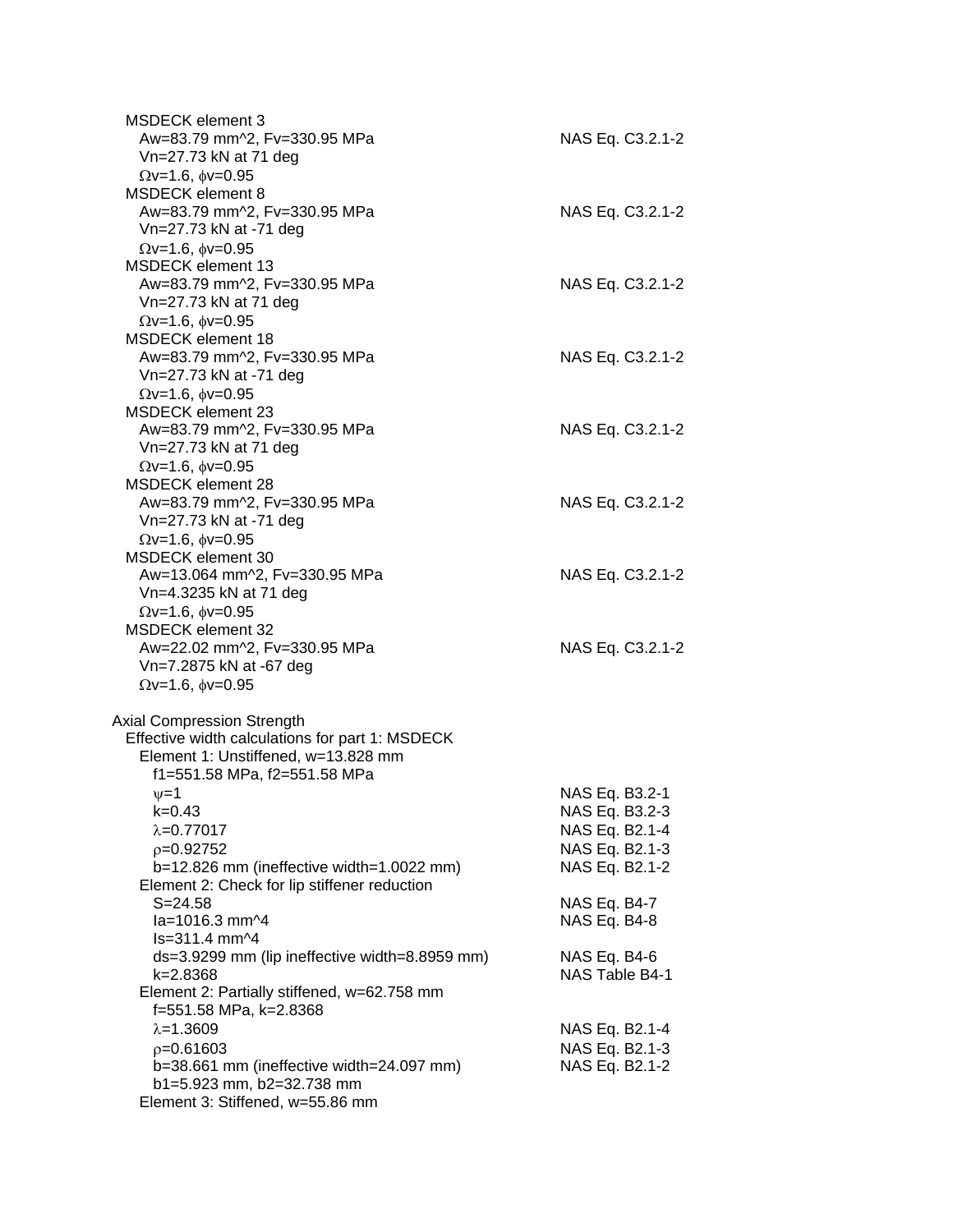f1=551.58 MPa, f2=551.58 MPa  $\psi$ =1 NAS Eq. B2.3-1 k=4 NAS Eq. B2.3 - 8 λ=1.0201 NAS Eq. B2.1-4  $\rho$ =0.7689 NAS Eq. B2.1-3 be=42.951 mm NAS Eq. B2.1-2  $b1 = 21.475$  mm  $b2=21.475$  mm NAS Eq. B2.3-10 Ineffective width=12.909 mm Element 4: Stiffened, w=53.091 mm f1=551.58 MPa, f2=551.58 MPa  $\psi$ =1 NAS Eq. B2.3-1 k=4 NAS Eq. B2.3 - 8 =0.96949 NAS Eq. B2.1 - 4  $\rho$ =0.7974 NAS Eq. B2.1-3  $be = 42.335$  mm  $b1 = 21.167$  mm b2=21.167 mm NAS Eq. B2.3 -10 Ineffective width=10.756 mm Element 5: Stiffened, w=3.1793e -5 mm f1=551.58 MPa, f2=551.58 MPa  $\nu$  =1 NAS Eq. B2.3-1 k=3.3567 NAS Eq. B2.3 - 8 λ=6.3378e-7 NAS Eq. B2.1 - 4  $\rho=1$  NAS Eq. B2.1-3 be=3.1793e -5 mm NAS Eq. B2.1 - 2 b1=1.5897e-5 mm -5 mm NAS Eq. B2.3 - 9 b2=1.5897e -5 mm NAS Eq. B2.3 -10 b1+b2 > compression width (fully effective) Element 6: Stiffened, w=3.1793e -5 mm f1=551.58 MPa, f2=551.58 MPa  $\psi$ =1 NAS Eq. B2.3-1 k=3.3567 NAS Eq. B2.3 - 8 λ=6.3378e-7 NAS Eq. B2.1 - 4  $\rho$ =1 NAS Eq. B2.1-3 be=3.1793e -5 mm NAS Eq. B2.1 - 2 b1=1.5897e-5 mm -5 mm NAS Eq. B2.3 - 9 b2=1.5897e -5 mm NAS Eq. B2.3 -10 b1+b2 > compression width (fully effective) Element 7: Stiffened, w=53.091 mm f1=551.58 MPa, f2=551.58 MPa  $\psi$ =1 NAS Eq. B2.3-1 k=4 NAS Eq. B2.3 - 8 =0.96949 NAS Eq. B2.1 - 4  $\rho$ =0.7974 NAS Eq. B2.1-3 be=42.335 mm b1=21.167 mm NAS Eq. B2.3-9 b2=21.167 mm NAS Eq. B2.3 -10 Ineffective width=10.756 mm Element 8: Stiffened, w=55.86 mm f1=551.58 MPa, f2=551.58 MPa  $\nu$  =1 NAS Eq. B2.3-1 k=4 NAS Eq. B2.3 - 8 =1.0201 NAS Eq. B2.1 - 4  $\rho$ =0.7689 NAS Eq. B2.1-3

- 9

- 2

- 9

- 2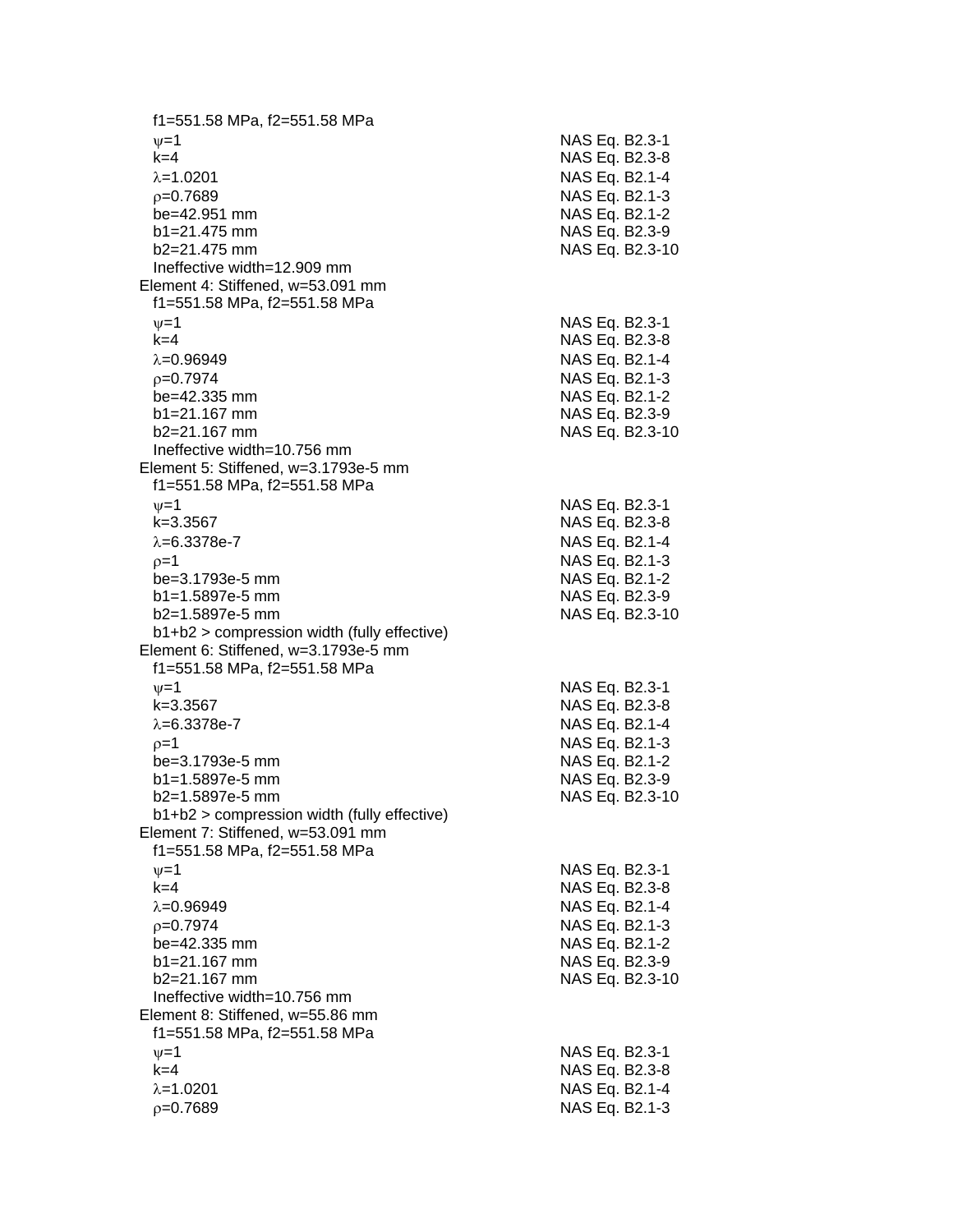| be=42.951 mm<br>$b1 = 21.475$ mm<br>b2=21.475 mm                                     | NAS Eq. B2.1-2<br>NAS Eq. B2.3-9<br>NAS Eq. B2.3-10 |
|--------------------------------------------------------------------------------------|-----------------------------------------------------|
| Ineffective width=12.909 mm                                                          |                                                     |
| Element 9: Stiffened, w=53.091 mm                                                    |                                                     |
| f1=551.58 MPa, f2=551.58 MPa                                                         |                                                     |
| $\nu = 1$                                                                            | NAS Eq. B2.3-1                                      |
| $k = 4$                                                                              | NAS Eq. B2.3-8                                      |
| $\lambda = 0.96949$                                                                  | NAS Eq. B2.1-4                                      |
| $p=0.7974$                                                                           | NAS Eq. B2.1-3                                      |
| be=42.335 mm                                                                         | NAS Eq. B2.1-2                                      |
| $b1 = 21.167$ mm                                                                     | NAS Eq. B2.3-9                                      |
| $b2 = 21.167$ mm                                                                     | NAS Eq. B2.3-10                                     |
| Ineffective width=10.756 mm                                                          |                                                     |
| Element 10: Stiffened, w=3.1793e-5 mm                                                |                                                     |
| f1=551.58 MPa, f2=551.58 MPa                                                         |                                                     |
| $\nu = 1$                                                                            | NAS Eq. B2.3-1                                      |
| $k = 3.3567$                                                                         | NAS Eq. B2.3-8                                      |
| $\lambda = 6.3378e - 7$                                                              | NAS Eq. B2.1-4                                      |
| $p=1$                                                                                | NAS Eq. B2.1-3                                      |
| be=3.1793e-5 mm                                                                      | NAS Eq. B2.1-2                                      |
| b1=1.5897e-5 mm                                                                      | NAS Eq. B2.3-9                                      |
| b2=1.5897e-5 mm                                                                      | NAS Eq. B2.3-10                                     |
| b1+b2 > compression width (fully effective)<br>Element 11: Stiffened, w=3.1793e-5 mm |                                                     |
| f1=551.58 MPa, f2=551.58 MPa                                                         |                                                     |
| $\nu = 1$                                                                            | NAS Eq. B2.3-1                                      |
| $k = 3.3567$                                                                         | NAS Eq. B2.3-8                                      |
| $\lambda = 6.3378e - 7$                                                              | NAS Eq. B2.1-4                                      |
| $p=1$                                                                                | NAS Eq. B2.1-3                                      |
| be=3.1793e-5 mm                                                                      | NAS Eq. B2.1-2                                      |
| b1=1.5897e-5 mm                                                                      | NAS Eq. B2.3-9                                      |
| b2=1.5897e-5 mm                                                                      | NAS Eq. B2.3-10                                     |
| b1+b2 > compression width (fully effective)                                          |                                                     |
| Element 12: Stiffened, w=53.091 mm                                                   |                                                     |
| f1=551.58 MPa, f2=551.58 MPa                                                         |                                                     |
| $\nu = 1$                                                                            | NAS Eq. B2.3-1                                      |
| $k = 4$                                                                              | NAS Eq. B2.3-8                                      |
| $\lambda = 0.96949$                                                                  | NAS Eq. B2.1-4                                      |
| $p=0.7974$                                                                           | NAS Eq. B2.1-3                                      |
| be=42.335 mm                                                                         | NAS Eq. B2.1-2                                      |
| b1=21.167 mm                                                                         | NAS Eq. B2.3-9                                      |
| b2=21.167 mm                                                                         | NAS Eq. B2.3-10                                     |
| Ineffective width=10.756 mm                                                          |                                                     |
| Element 13: Stiffened, w=55.86 mm                                                    |                                                     |
| f1=551.58 MPa, f2=551.58 MPa                                                         |                                                     |
| $\nu = 1$<br>$k=4$                                                                   | NAS Eq. B2.3-1<br>NAS Eq. B2.3-8                    |
| $\lambda = 1.0201$                                                                   | NAS Eq. B2.1-4                                      |
| $p=0.7689$                                                                           | NAS Eq. B2.1-3                                      |
| be=42.951 mm                                                                         | NAS Eq. B2.1-2                                      |
| $b1 = 21.475$ mm                                                                     | NAS Eq. B2.3-9                                      |
| $b2 = 21.475$ mm                                                                     | NAS Eq. B2.3-10                                     |
| Ineffective width=12.909 mm                                                          |                                                     |
| Element 14: Stiffened, w=53.091 mm                                                   |                                                     |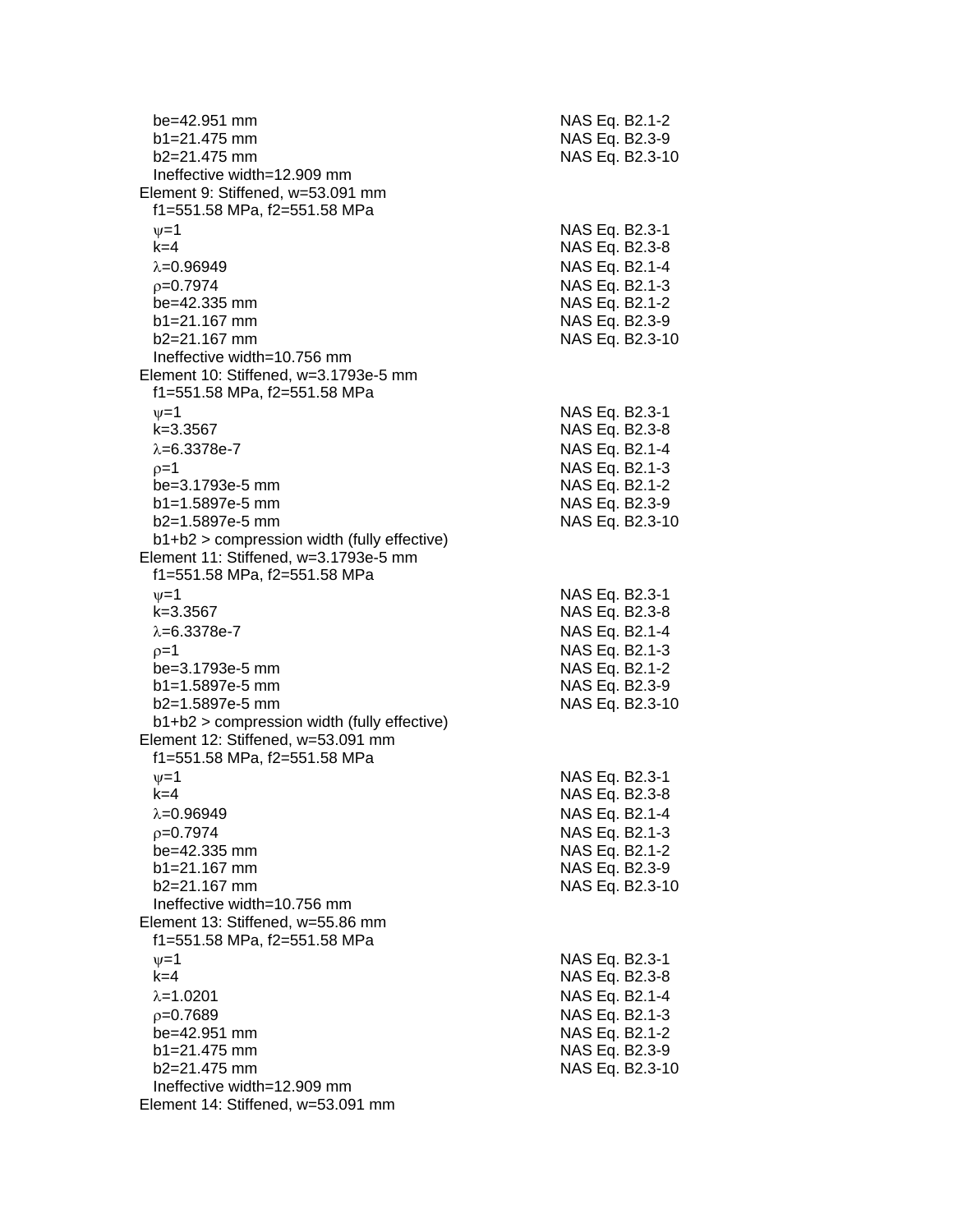f1=551.58 MPa, f2=551.58 MPa  $\psi$ =1 NAS Eq. B2.3-1 k=4 NAS Eq. B2.3 - 8  $\lambda = 0.96949$ 9 NAS Eq. B2.1 - 4  $\rho$ =0.7974 NAS Eq. B2.1-3 be=42.335 mm NAS Eq. B2.1-2  $b1 = 21.167$  mm  $b2=21.167$  mm NAS Eq. B2.3-10 Ineffective width=10.756 mm Element 15: Stiffened, w=3.1793e -5 mm f1=551.58 MPa, f2=551.58 MPa  $\psi$ =1 NAS Eq. B2.3-1 k=3.3567 NAS Eq. B2.3 - 8 λ=6.3378e-7 NAS Eq. B2.1 - 4  $\rho$ =1 NAS Eq. B2.1-3 be=3.1793e -5 mm NAS Eq. B2.1 - 2 b1=1.5897e-5 mm -5 mm NAS Eq. B2.3 - 9 b2=1.5897e -5 mm NAS Eq. B2.3 -10 b1+b2 > compression width (fully effective) Element 16: Stiffened, w=3.1793e -5 mm f1=551.58 MPa, f2=551.58 MPa  $\nu$  =1 NAS Eq. B2.3-1 k=3.3567 NAS Eq. B2.3 - 8 λ=6.3378e-7 NAS Eq. B2.1 - 4  $\rho=1$  NAS Eq. B2.1-3 be=3.1793e -5 mm NAS Eq. B2.1 - 2 b1=1.5897e-5 mm -5 mm NAS Eq. B2.3 - 9 b2=1.5897e -5 mm NAS Eq. B2.3 -10 b1+b2 > compression width (fully effective) Element 17: Stiffened, w=53.091 mm f1=551.58 MPa, f2=551.58 MPa  $\psi$ =1 NAS Eq. B2.3-1 k=4 NAS Eq. B2.3 - 8 λ=0.96949 NAS Eq. B2.1-4  $\rho$ =0.7974 NAS Eq. B2.1-3 be=42.335 mm NAS Eq. B2.1-2  $b1 = 21.167$  mm  $b2=21.167$  mm NAS Eq. B2.3-10 Ineffective width=10.756 mm Element 18: Stiffened, w=55.86 mm f1=551.58 MPa, f2=551.58 MPa  $\psi$ =1 NAS Eq. B2.3-1 k=4 NAS Eq. B2.3 - 8 =1.0201 NAS Eq. B2.1 - 4  $\rho$ =0.7689 NAS Eq. B2.1-3 be=42.951 mm b1=21.475 mm NAS Eq. B2.3-9 b2=21.475 mm NAS Eq. B2.3 -10 Ineffective width=12.909 mm Element 19: Stiffened, w=53.091 mm f1=551.58 MPa, f2=551.58 MPa  $\nu$  =1 NAS Eq. B2.3-1 k=4 NAS Eq. B2.3 - 8 =0.96949 NAS Eq. B2.1 - 4  $\rho$ =0.7974 NAS Eq. B2.1-3

- 9

- 9

- 2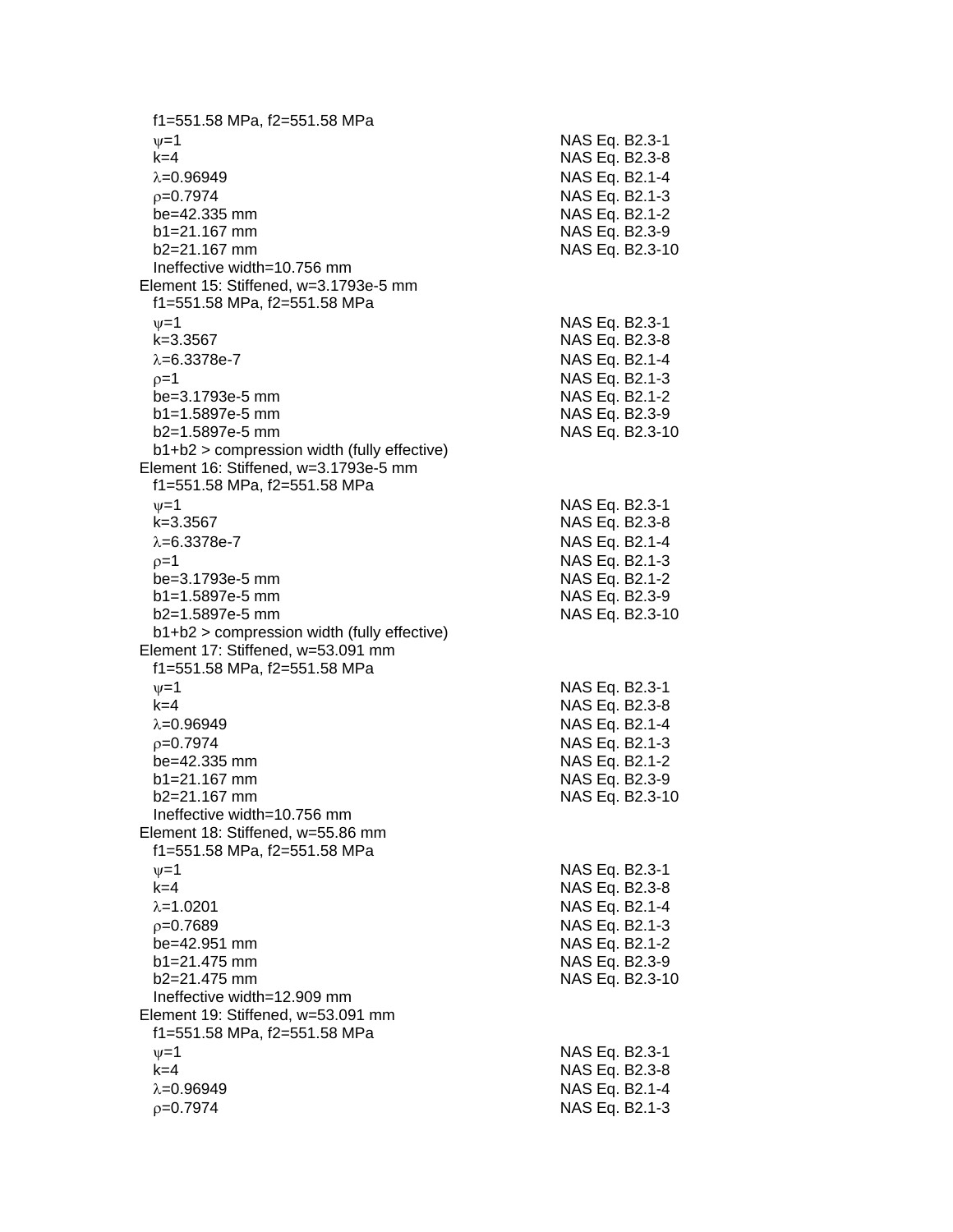| be=42.335 mm<br>b1=21.167 mm<br>$b2 = 21.167$ mm       | NAS Eq. B2.1-2<br>NAS Eq. B2.3-9<br>NAS Eq. B2.3-10 |
|--------------------------------------------------------|-----------------------------------------------------|
| Ineffective width=10.756 mm                            |                                                     |
| Element 20: Stiffened, w=3.1793e-5 mm                  |                                                     |
| f1=551.58 MPa, f2=551.58 MPa                           |                                                     |
| $\nu = 1$                                              | NAS Eq. B2.3-1                                      |
| k=3.3567                                               | NAS Eq. B2.3-8                                      |
| $\lambda = 6.3378e - 7$                                | NAS Eq. B2.1-4                                      |
| $p=1$                                                  | NAS Eq. B2.1-3                                      |
| be=3.1793e-5 mm                                        | NAS Eq. B2.1-2                                      |
| b1=1.5897e-5 mm                                        | NAS Eq. B2.3-9                                      |
| b2=1.5897e-5 mm                                        | NAS Eq. B2.3-10                                     |
| b1+b2 > compression width (fully effective)            |                                                     |
| Element 21: Stiffened, w=3.1793e-5 mm                  |                                                     |
| f1=551.58 MPa, f2=551.58 MPa                           |                                                     |
| $\nu = 1$                                              | NAS Eq. B2.3-1                                      |
| $k = 3.3567$                                           | NAS Eq. B2.3-8                                      |
| $\lambda = 6.3378e - 7$                                | NAS Eq. B2.1-4                                      |
| $p=1$                                                  | NAS Eq. B2.1-3                                      |
| be=3.1793e-5 mm                                        | NAS Eq. B2.1-2                                      |
| b1=1.5897e-5 mm                                        | NAS Eq. B2.3-9                                      |
| b2=1.5897e-5 mm                                        | NAS Eq. B2.3-10                                     |
| b1+b2 > compression width (fully effective)            |                                                     |
| Element 22: Stiffened, w=53.091 mm                     |                                                     |
| f1=551.58 MPa, f2=551.58 MPa                           |                                                     |
| $\nu = 1$<br>$k=4$                                     | NAS Eq. B2.3-1                                      |
| $\lambda = 0.96949$                                    | NAS Eq. B2.3-8<br>NAS Eq. B2.1-4                    |
|                                                        |                                                     |
| $p=0.7974$<br>be=42.335 mm                             | NAS Eq. B2.1-3<br>NAS Eq. B2.1-2                    |
| b1=21.167 mm                                           | NAS Eq. B2.3-9                                      |
| b2=21.167 mm                                           | NAS Eq. B2.3-10                                     |
| Ineffective width=10.756 mm                            |                                                     |
| Element 23: Stiffened, w=55.86 mm                      |                                                     |
| f1=551.58 MPa, f2=551.58 MPa                           |                                                     |
| $v = 1$                                                | NAS Eq. B2.3-1                                      |
| k=4                                                    | NAS Eq. B2.3-8                                      |
| $\lambda = 1.0201$                                     | NAS Eq. B2.1-4                                      |
| $p=0.7689$                                             | NAS Eq. B2.1-3                                      |
| be=42.951 mm                                           | NAS Eq. B2.1-2                                      |
| b1=21.475 mm                                           | NAS Eq. B2.3-9                                      |
| b2=21.475 mm                                           | NAS Eq. B2.3-10                                     |
| Ineffective width=12.909 mm                            |                                                     |
| Elements 24 to 27:                                     |                                                     |
| NAS Section B5 - Elements with Intermediate Stiffeners |                                                     |
| bo=139.53 mm, bp=53.091 mm                             |                                                     |
| kloc=27.629                                            | NAS Eq. B5.1.2-1                                    |
| $\beta = 3.3441$                                       | NAS Eq. B5.1.2-3                                    |
| kd=15.497                                              | NAS Eq. B5.1.2-2                                    |
| $R = 1.7004$<br>k=26.352                               | NAS Eq. B5.1-6<br>NAS Eq. B5.1-5                    |
| f1=551.58 MPa                                          |                                                     |
| Fcr=559.86 MPa                                         | NAS Eq. B5.1-4                                      |
| $\lambda = 0.99258$                                    | NAS Eq. B5.1-3                                      |
|                                                        |                                                     |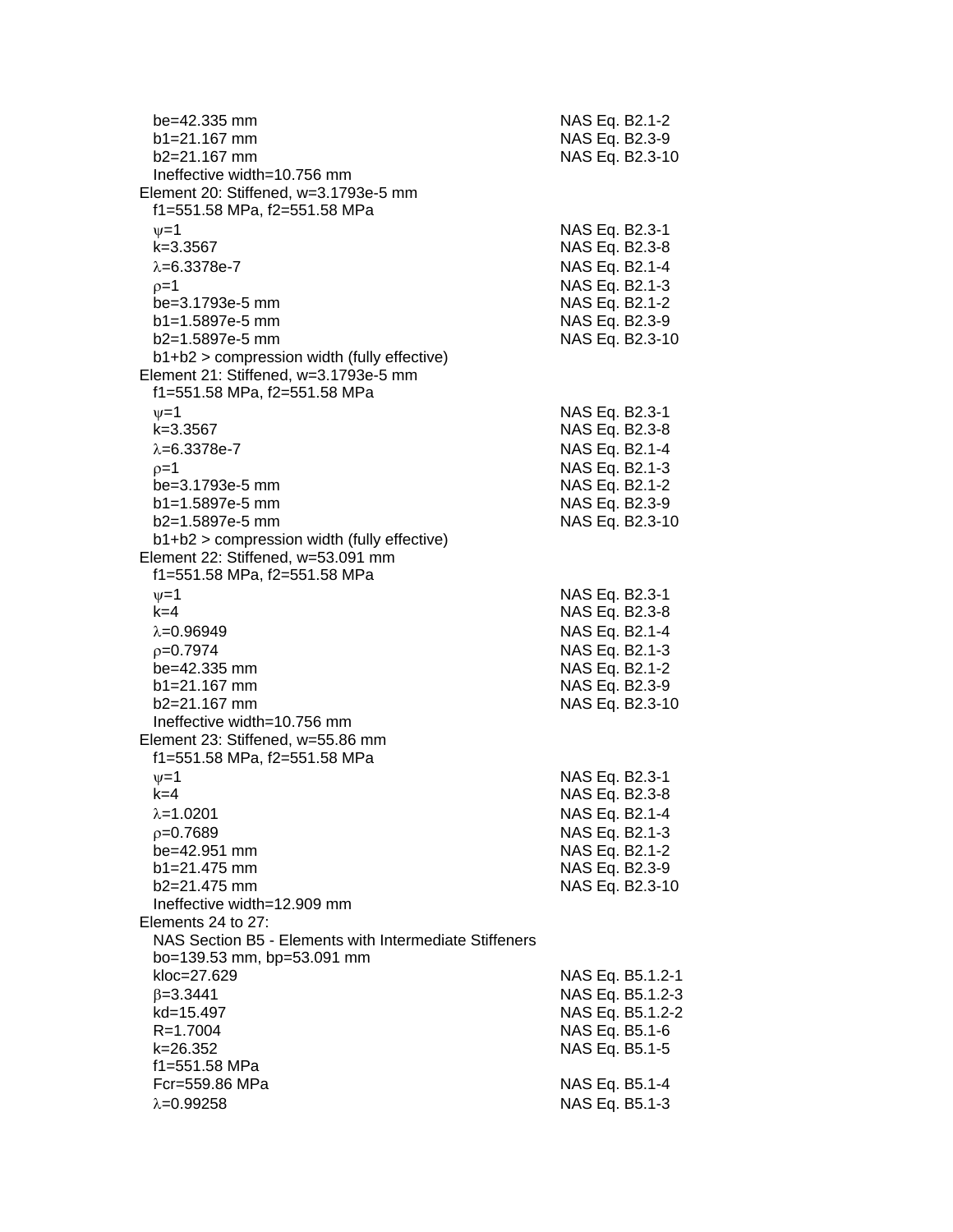| $p=0.78417$<br>be=114.57 mm                                       | NAS Eq. B5.1-2<br>NAS Eq. B5.1-1 |
|-------------------------------------------------------------------|----------------------------------|
| Element 28: Stiffened, w=55.86 mm<br>f1=551.58 MPa, f2=551.58 MPa |                                  |
| $\nu = 1$                                                         | NAS Eq. B2.3-1                   |
| $k=4$                                                             | NAS Eq. B2.3-8                   |
| $\lambda = 1.0201$                                                | NAS Eq. B2.1-4                   |
| $p=0.7689$                                                        | NAS Eq. B2.1-3                   |
| be=42.951 mm                                                      | NAS Eq. B2.1-2                   |
| $b1 = 21.475$ mm                                                  | NAS Eq. B2.3-9                   |
| $b2=21.475$ mm                                                    | NAS Eq. B2.3-10                  |
| Ineffective width=12.909 mm                                       |                                  |
| Element 29: Stiffened, w=59.86 mm                                 |                                  |
| f1=551.58 MPa, f2=551.58 MPa                                      |                                  |
| $\nu = 1$                                                         | NAS Eq. B2.3-1                   |
| $k=4$                                                             | NAS Eq. B2.3-8                   |
| $\lambda = 1.0931$                                                | NAS Eq. B2.1-4                   |
| $p=0.7307$                                                        | NAS Eq. B2.1-3                   |
| be=43.74 mm                                                       | NAS Eq. B2.1-2                   |
| $b1 = 21.87$ mm                                                   | NAS Eq. B2.3-9                   |
| $b2 = 21.87$ mm                                                   | NAS Eq. B2.3-10                  |
| Ineffective width=16.12 mm                                        |                                  |
| Element 30: Stiffened, w=8.7093 mm                                |                                  |
| f1=551.58 MPa, f2=551.58 MPa                                      |                                  |
| $\nu = 1$                                                         | NAS Eq. B2.3-1                   |
| $k = 4$                                                           | NAS Eq. B2.3-8                   |
| $\lambda = 0.15904$                                               | NAS Eq. B2.1-4                   |
| $p=1$                                                             | NAS Eq. B2.1-3                   |
| be=8.7093 mm                                                      | NAS Eq. B2.1-2                   |
| $b1 = 4.3547$ mm                                                  | NAS Eq. B2.3-9                   |
| b2=4.3547 mm                                                      | NAS Eq. B2.3-10                  |
| $b1+b2$ > compression width (fully effective)                     |                                  |
| Element 32: Unstiffened, w=14.68 mm                               |                                  |
| f1=551.58 MPa, f2=551.58 MPa                                      |                                  |
| $\nu = 1$                                                         | NAS Eq. B3.2-1                   |
| $k = 0.43$                                                        | NAS Eq. B3.2-3                   |
| $\lambda = 0.81762$                                               | NAS Eq. B2.1-4                   |
| $p=0.89397$                                                       | NAS Eq. B2.1-3                   |
| $b=13.123$ mm (ineffective width=1.5565 mm)                       | NAS Eq. B2.1-2                   |
| Element 31: Check for lip stiffener reduction                     |                                  |
| $S = 24.58$                                                       | NAS Eq. B4-7                     |
| $w/t < 0.328S$ (no lip reduction)                                 |                                  |
| Element 31: Stiffened, w=9.0837e-6 mm                             |                                  |
| f1=551.58 MPa, f2=551.58 MPa                                      |                                  |
| $\nu = 1$                                                         | NAS Eq. B2.3-1                   |
| $k=4$                                                             | NAS Eq. B2.3-8                   |
| $\lambda = 1.6588e - 7$                                           | NAS Eq. B2.1-4                   |
| $p=1$                                                             | NAS Eq. B2.1-3                   |
| be=9.0837e-6 mm                                                   | NAS Eq. B2.1-2                   |
| b1=4.5419e-6 mm                                                   | NAS Eq. B2.3-9                   |
| $b2=4.5419e-6$ mm                                                 | NAS Eq. B2.3-10                  |
| b1+b2 > compression width (fully effective)                       |                                  |
|                                                                   |                                  |
| Ae=1497.8 mm^2, Fy=551.58 MPa                                     |                                  |
| Pn=826.15 kN                                                      | NAS Eq. C4.1-1                   |
|                                                                   |                                  |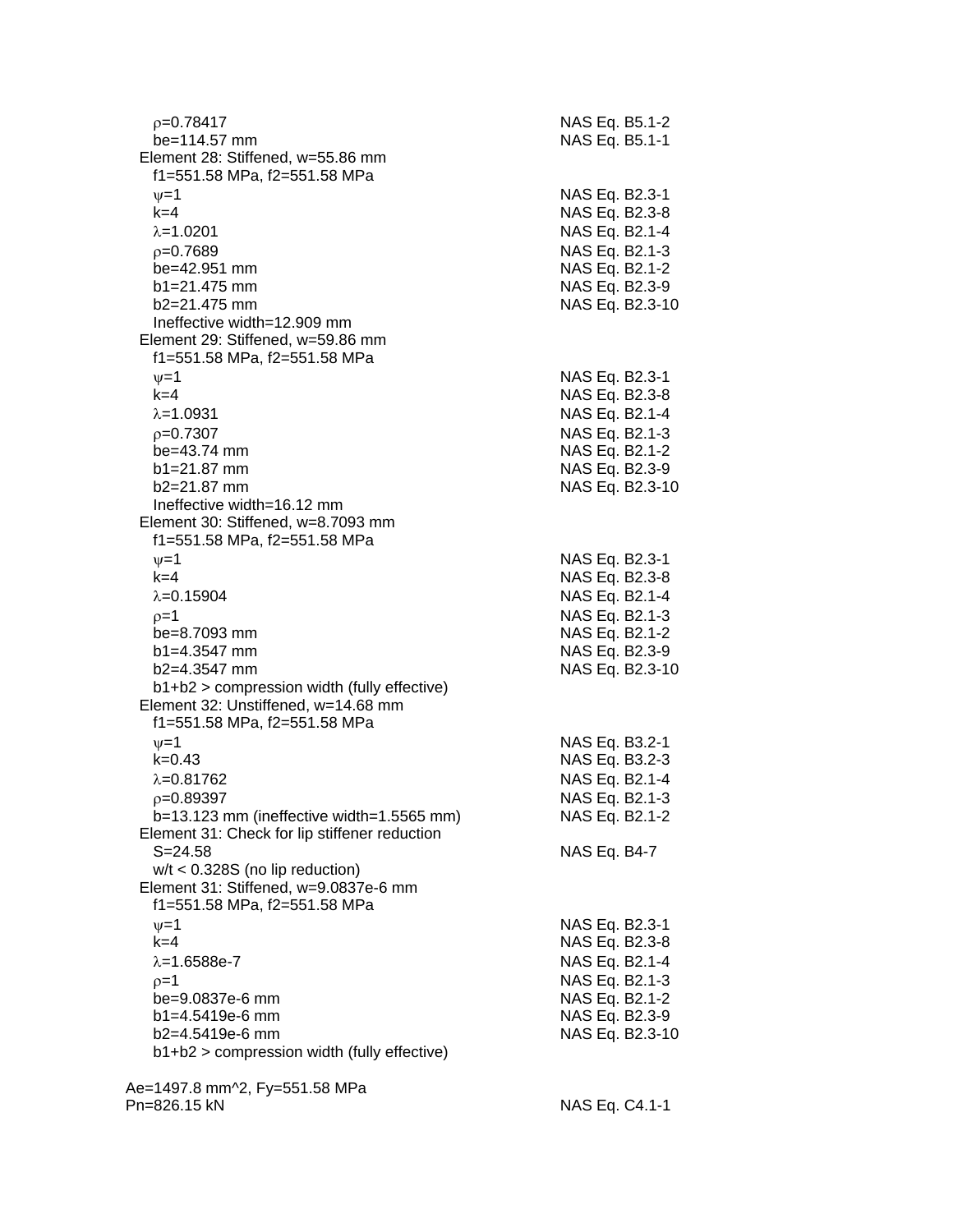$\Omega$ c=1.8,  $\phi$ c=0.85

Positive Flexural Strength about X-axis Effective width calculations for part 1: MSDECK Element 1: No compressive stress (fully effective) Element 2: No compressive stress (fully effective) Element 3: Stiffened, w=55.86 mm f1=399.32 MPa, f2=-360.2 MPa  $v=0.90204$  NAS Eq. B2.3-1 k=21.566 NAS Eq. B2.3-2  $\lambda$ =0.37379 NAS Eq. B2.1-4  $p=1$  NAS Eq. B2.1-3 be=55.86 mm NAS Eq. B2.1-2 ho=58 mm, bo=55 mm, ho/bo=1.0545 b1=14.316 mm NAS Eq. B2.3-3 b2=27.93 mm NAS Eq. B2.3-4 Compression width=29.369 mm b1+b2 > compression width (fully effective) Elements 4 to 7: NAS Section B5 - Elements with Intermediate Stiffeners bo=139.53 mm, bp=53.091 mm kloc=27.628 NAS Eq. B5.1.2-1  $\beta$ =3.3441 NAS Eq. B5.1.2-3 kd=15.497 NAS Eq. B5.1.2-2 R=1.7004 NAS Eq. B5.1-6 k=26.351 NAS Eq. B5.1-5 f1=406.59 MPa Fcr=559.85 MPa NAS Eq. B5.1-4  $\lambda = 0.8522$  NAS Eq. B5.1-3  $p=0.8705$  NAS Eq. B5.1-2 be=127.19 mm NAS Eq. B5.1-1 Element 8: Stiffened, w=55.86 mm f1=399.32 MPa, f2=-360.2 MPa =0.90204 NAS Eq. B2.3-1 k=21.566 NAS Eq. B2.3-2  $\lambda = 0.37379$  NAS Eq. B2.1-4  $\rho = 1$  NAS Eq. B2.1-3 be=55.86 mm NAS Eq. B2.1-2 ho=58 mm, bo=55 mm, ho/bo=1.0545 b1=14.316 mm NAS Eq. B2.3-3 b2=27.93 mm NAS Eq. B2.3-4 Compression width=29.369 mm b1+b2 > compression width (fully effective) Element 9: No compressive stress (fully effective) Element 10: No compressive stress (fully effective) Element 11: No compressive stress (fully effective) Element 12: No compressive stress (fully effective) Element 13: Stiffened, w=55.86 mm f1=399.32 MPa, f2=-360.2 MPa  $\nu$ =0.90204 NAS Eq. B2.3-1 k=21.566 NAS Eq. B2.3-2  $\lambda$ =0.37379 NAS Eq. B2.1-4  $p=1$  NAS Eq. B2.1-3 be=55.86 mm NAS Eq. B2.1-2 ho=58 mm, bo=55 mm, ho/bo=1.0545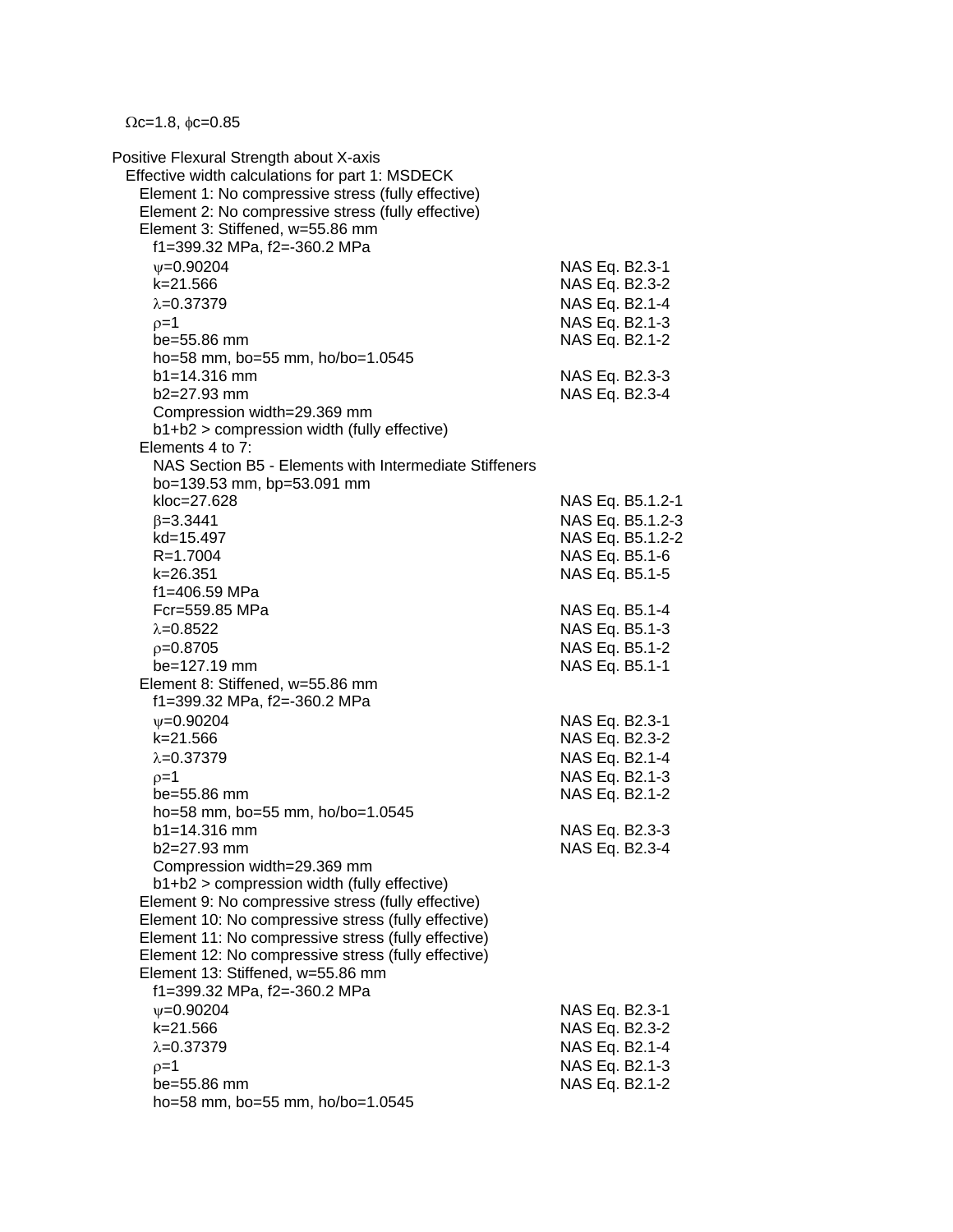| $b1 = 14.316$ mm<br>b2=27.93 mm                                            | NAS Eq. B2.3-3<br>NAS Eq. B2.3-4     |
|----------------------------------------------------------------------------|--------------------------------------|
| Compression width=29.369 mm<br>b1+b2 > compression width (fully effective) |                                      |
| Elements 14 to 17:                                                         |                                      |
| NAS Section B5 - Elements with Intermediate Stiffeners                     |                                      |
| bo=139.53 mm, bp=53.091 mm                                                 |                                      |
| kloc=27.629                                                                | NAS Eq. B5.1.2-1                     |
| $\beta = 3.3441$                                                           | NAS Eq. B5.1.2-3                     |
| kd=15.497                                                                  | NAS Eq. B5.1.2-2                     |
| R=1.7004                                                                   | NAS Eq. B5.1-6                       |
| k=26.352                                                                   | NAS Eq. B5.1-5                       |
| f1=406.59 MPa                                                              |                                      |
| Fcr=559.86 MPa                                                             | NAS Eq. B5.1-4                       |
| $\lambda = 0.8522$                                                         | NAS Eq. B5.1-3                       |
| $p=0.87051$                                                                | NAS Eq. B5.1-2                       |
| be=127.19 mm                                                               | NAS Eq. B5.1-1                       |
| Element 18: Stiffened, w=55.86 mm                                          |                                      |
| f1=399.32 MPa, f2=-360.2 MPa                                               |                                      |
| $\psi = 0.90204$                                                           | NAS Eq. B2.3-1                       |
| k=21.566                                                                   | NAS Eq. B2.3-2                       |
| $\lambda = 0.37379$                                                        | NAS Eq. B2.1-4                       |
| $p=1$                                                                      | NAS Eq. B2.1-3                       |
| be=55.86 mm                                                                | NAS Eq. B2.1-2                       |
| ho=58 mm, bo=55 mm, ho/bo=1.0545                                           |                                      |
| $b1 = 14.316$ mm                                                           | NAS Eq. B2.3-3                       |
| b2=27.93 mm                                                                | NAS Eq. B2.3-4                       |
| Compression width=29.369 mm<br>b1+b2 > compression width (fully effective) |                                      |
| Element 19: No compressive stress (fully effective)                        |                                      |
| Element 20: No compressive stress (fully effective)                        |                                      |
| Element 21: No compressive stress (fully effective)                        |                                      |
| Element 22: No compressive stress (fully effective)                        |                                      |
| Element 23: Stiffened, w=55.86 mm                                          |                                      |
| f1=399.32 MPa, f2=-360.2 MPa                                               |                                      |
| $\nu = 0.90204$                                                            | NAS Eq. B2.3-1                       |
| k=21.566                                                                   | NAS Eq. B2.3-2                       |
| $\lambda = 0.37379$                                                        | NAS Eq. B2.1-4                       |
| ρ=1                                                                        | NAS Eq. B2.1-3                       |
| $be = 55.86$ mm                                                            | NAS Eq. B2.1-2                       |
| ho=58 mm, bo=55 mm, ho/bo=1.0545                                           |                                      |
| $b1 = 14.316$ mm                                                           | NAS Eq. B2.3-3                       |
| b2=27.93 mm                                                                | NAS Eq. B2.3-4                       |
| Compression width=29.369 mm                                                |                                      |
| b1+b2 > compression width (fully effective)                                |                                      |
| Elements 24 to 27:                                                         |                                      |
| NAS Section B5 - Elements with Intermediate Stiffeners                     |                                      |
| bo=139.53 mm, bp=53.091 mm<br>kloc=27.629                                  |                                      |
| $\beta = 3.3441$                                                           | NAS Eq. B5.1.2-1<br>NAS Eq. B5.1.2-3 |
| kd=15.497                                                                  | NAS Eq. B5.1.2-2                     |
| $R = 1.7004$                                                               | NAS Eq. B5.1-6                       |
| k=26.352                                                                   | NAS Eq. B5.1-5                       |
| f1=406.59 MPa                                                              |                                      |
| Fcr=559.86 MPa                                                             | NAS Eq. B5.1-4                       |
|                                                                            |                                      |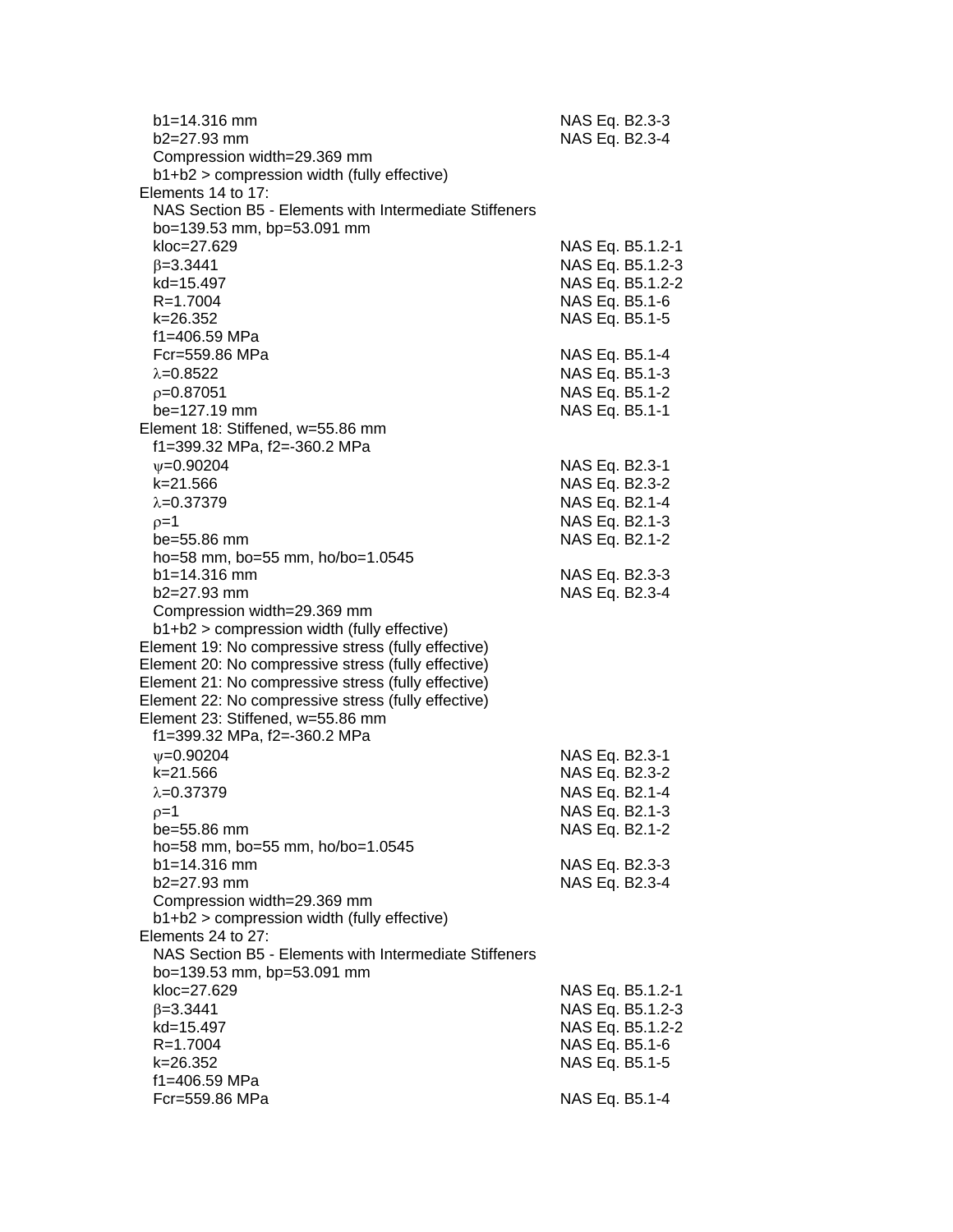| $\lambda = 0.8522$<br>$p=0.87051$<br>be=127.19 mm<br>Element 28: Stiffened, w=55.86 mm<br>f1=399.32 MPa, f2=-360.2 MPa                                                                                                                                                                                                                | NAS Eq. B5.1-3<br>NAS Eq. B5.1-2<br>NAS Eq. B5.1-1                                     |
|---------------------------------------------------------------------------------------------------------------------------------------------------------------------------------------------------------------------------------------------------------------------------------------------------------------------------------------|----------------------------------------------------------------------------------------|
| $\psi = 0.90204$<br>k=21.566<br>$\lambda = 0.37379$<br>$p=1$<br>be=55.86 mm<br>ho=58 mm, bo=55 mm, ho/bo=1.0545                                                                                                                                                                                                                       | NAS Eq. B2.3-1<br>NAS Eq. B2.3-2<br>NAS Eq. B2.1-4<br>NAS Eq. B2.1-3<br>NAS Eq. B2.1-2 |
| b1=14.316 mm<br>b2=27.93 mm<br>Compression width=29.369 mm<br>b1+b2 > compression width (fully effective)<br>Element 29: No compressive stress (fully effective)<br>Element 30: No compressive stress (fully effective)<br>Element 32: No compressive stress (fully effective)<br>Element 31: No compressive stress (fully effective) | NAS Eq. B2.3-3<br>NAS Eq. B2.3-4                                                       |
| Center of gravity shift: y=-1.2639 mm<br>Sxe=25614 mm^3, Fy=551.58 MPa<br>Mnx=14.128 kN-m<br>$\Omega$ b=1.67, $\phi$ b=0.9                                                                                                                                                                                                            | NAS Eq. C3.1.1-1                                                                       |
| Negative Flexural Strength about X-axis<br>Effective width calculations for part 1: MSDECK<br>Element 1: Unstiffened, w=13.828 mm<br>f1=442.16 MPa, f2=231.66 MPa                                                                                                                                                                     |                                                                                        |
| $\nu = 0.52394$<br>k=0.66903<br>$\lambda = 0.55282$<br>$\lambda$ <0.673 (fully effective)<br>Element 2: Check for lip stiffener reduction                                                                                                                                                                                             | NAS Eq. B3.2-1<br>NAS Eq. B3.2-2<br>NAS Eq. B2.1-4<br>NAS Eq. B2.1-1                   |
| $S = 27.18$<br>la=921.48 mm^4<br>ls=311.4 mm^4                                                                                                                                                                                                                                                                                        | NAS Eq. B4-7<br>NAS Eq. B4-8                                                           |
| ds=4.673 mm (lip ineffective width=9.1551 mm)<br>k=2.9166<br>Element 2: Partially stiffened, w=62.758 mm<br>f=451.08 MPa, k=2.9166                                                                                                                                                                                                    | NAS Eq. B4-6<br>NAS Table B4-1                                                         |
| $\lambda = 1.2137$<br>$p=0.67458$<br>b=42.335 mm (ineffective width=20.423 mm)<br>b1=7.1534 mm, b2=35.182 mm<br>Element 3: Stiffened, w=55.86 mm                                                                                                                                                                                      | NAS Eq. B2.1-4<br>NAS Eq. B2.1-3<br>NAS Eq. B2.1-2                                     |
| f1=443.14 MPa, f2=-385.47 MPa<br>$\psi = 0.86985$<br>k=20.815<br>$\lambda = 0.40081$<br>$p=1$<br>$be = 55.86$ mm                                                                                                                                                                                                                      | NAS Eq. B2.3-1<br>NAS Eq. B2.3-2<br>NAS Eq. B2.1-4<br>NAS Eq. B2.1-3<br>NAS Eq. B2.1-2 |
| ho=58 mm, bo=65 mm, ho/bo=0.89231<br>$b1 = 14.435$ mm<br>b2=27.93 mm                                                                                                                                                                                                                                                                  | NAS Eq. B2.3-3<br>NAS Eq. B2.3-4                                                       |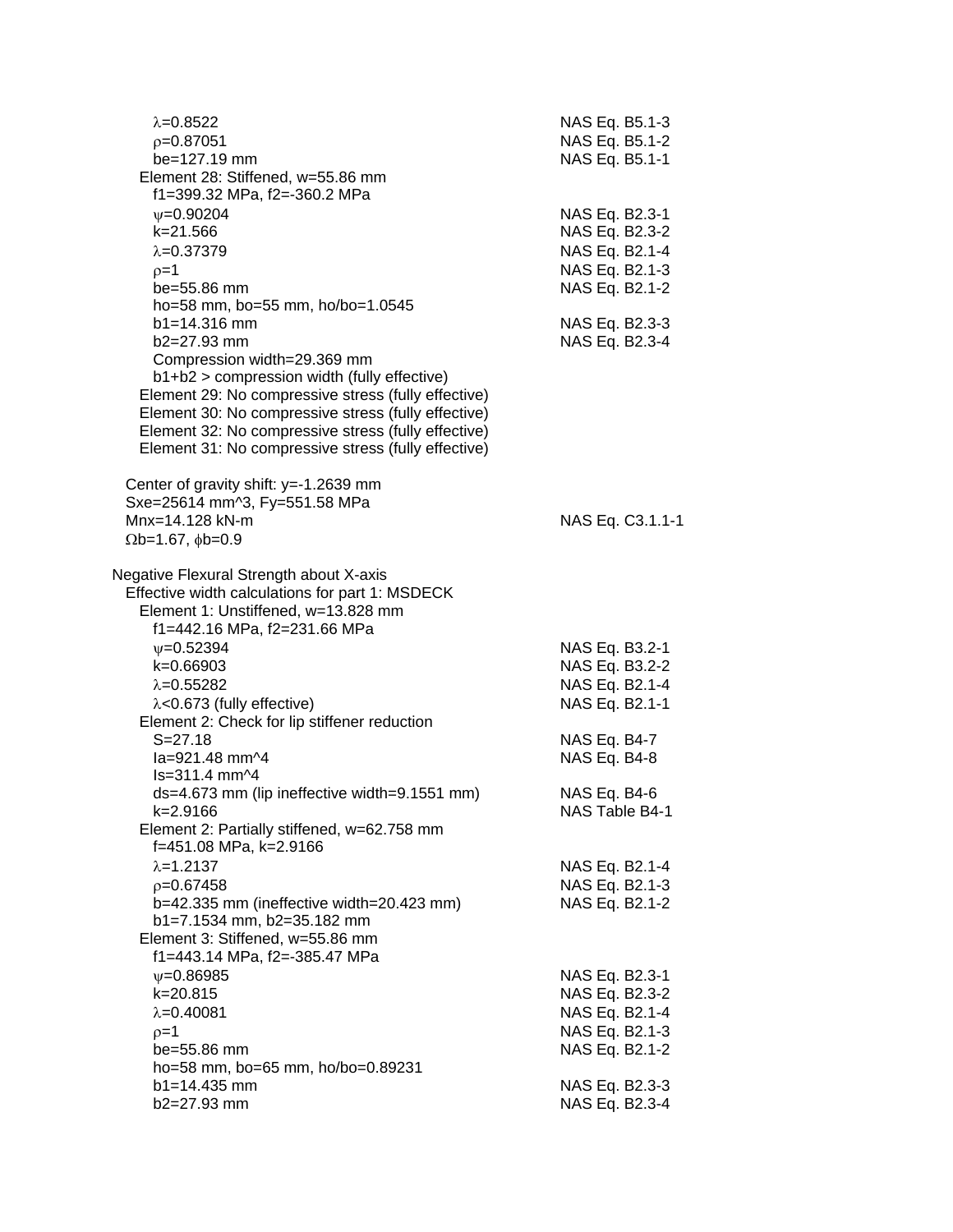| Compression width=29.874 mm                                                                       |                  |
|---------------------------------------------------------------------------------------------------|------------------|
| b1+b2 > compression width (fully effective)<br>Element 4: No compressive stress (fully effective) |                  |
| Element 5: No compressive stress (fully effective)                                                |                  |
|                                                                                                   |                  |
| Element 6: No compressive stress (fully effective)                                                |                  |
| Element 7: No compressive stress (fully effective)                                                |                  |
| Element 8: Stiffened, w=55.86 mm                                                                  |                  |
| f1=443.14 MPa, f2=-385.47 MPa                                                                     |                  |
| $\psi = 0.86985$                                                                                  | NAS Eq. B2.3-1   |
| k=20.815                                                                                          | NAS Eq. B2.3-2   |
| $\lambda = 0.40081$                                                                               | NAS Eq. B2.1-4   |
| $p=1$                                                                                             | NAS Eq. B2.1-3   |
| be=55.86 mm                                                                                       | NAS Eq. B2.1-2   |
| ho=58 mm, bo=55 mm, ho/bo=1.0545                                                                  |                  |
| $b1 = 14.435$ mm                                                                                  | NAS Eq. B2.3-3   |
| b2=27.93 mm                                                                                       | NAS Eq. B2.3-4   |
| Compression width=29.874 mm                                                                       |                  |
| b1+b2 > compression width (fully effective)                                                       |                  |
| Elements 9 to 12:                                                                                 |                  |
| NAS Section B5 - Elements with Intermediate Stiffeners                                            |                  |
| bo=139.53 mm, bp=53.091 mm                                                                        |                  |
| kloc=27.629                                                                                       | NAS Eq. B5.1.2-1 |
| $\beta = 3.3441$                                                                                  | NAS Eq. B5.1.2-3 |
| kd=15.497                                                                                         | NAS Eq. B5.1.2-2 |
| R=1.7004                                                                                          | NAS Eq. B5.1-6   |
| k=26.352                                                                                          | NAS Eq. B5.1-5   |
| f1=451.08 MPa                                                                                     |                  |
| Fcr=559.86 MPa                                                                                    | NAS Eq. B5.1-4   |
| $\lambda = 0.89761$                                                                               | NAS Eq. B5.1-3   |
| $p=0.84102$                                                                                       | NAS Eq. B5.1-2   |
| $be = 122.88$ mm                                                                                  | NAS Eq. B5.1-1   |
| Element 13: Stiffened, w=55.86 mm                                                                 |                  |
| f1=443.14 MPa, f2=-385.47 MPa                                                                     |                  |
| $\psi = 0.86985$                                                                                  | NAS Eq. B2.3-1   |
| k=20.815                                                                                          | NAS Eq. B2.3-2   |
| $\lambda = 0.40081$                                                                               | NAS Eq. B2.1-4   |
|                                                                                                   |                  |
| $p=1$                                                                                             | NAS Eq. B2.1-3   |
| be=55.86 mm                                                                                       | NAS Eq. B2.1-2   |
| ho=58 mm, bo=55 mm, ho/bo=1.0545                                                                  |                  |
| $b1 = 14.435$ mm<br>b2=27.93 mm                                                                   | NAS Eq. B2.3-3   |
|                                                                                                   | NAS Eq. B2.3-4   |
| Compression width=29.874 mm                                                                       |                  |
| b1+b2 > compression width (fully effective)                                                       |                  |
| Element 14: No compressive stress (fully effective)                                               |                  |
| Element 15: No compressive stress (fully effective)                                               |                  |
| Element 16: No compressive stress (fully effective)                                               |                  |
| Element 17: No compressive stress (fully effective)                                               |                  |
| Element 18: Stiffened, w=55.86 mm                                                                 |                  |
| f1=443.14 MPa, f2=-385.47 MPa                                                                     |                  |
| $\psi = 0.86985$                                                                                  | NAS Eq. B2.3-1   |
| k=20.815                                                                                          | NAS Eq. B2.3-2   |
| $\lambda = 0.40081$                                                                               | NAS Eq. B2.1-4   |
| $\rho = 1$                                                                                        | NAS Eq. B2.1-3   |
| be=55.86 mm                                                                                       | NAS Eq. B2.1-2   |
| ho=58 mm, bo=55 mm, ho/bo=1.0545                                                                  |                  |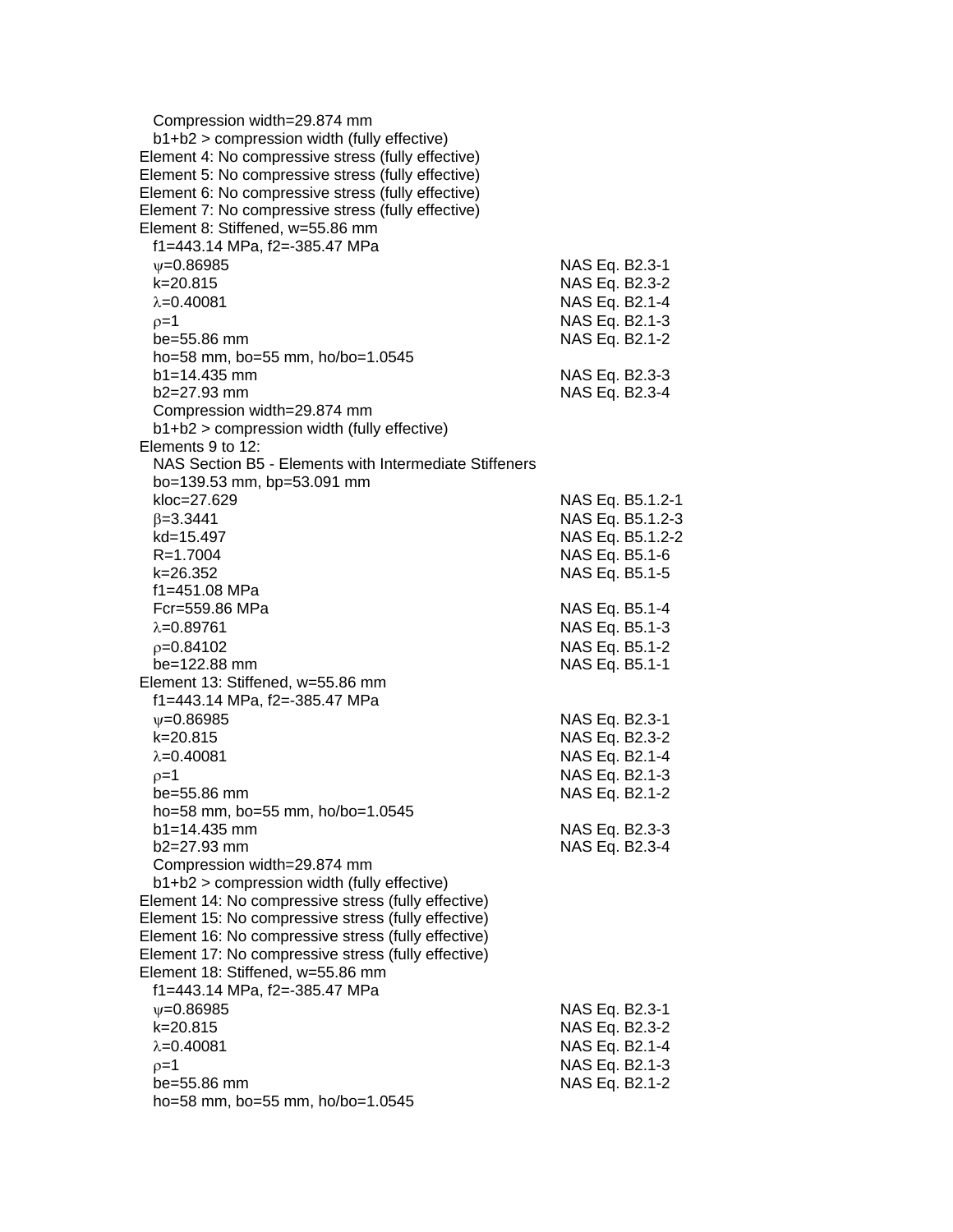| $b1 = 14.435$ mm<br>b2=27.93 mm                                                                            | NAS Eq. B2.3-3<br>NAS Eq. B2.3-4 |
|------------------------------------------------------------------------------------------------------------|----------------------------------|
| Compression width=29.874 mm                                                                                |                                  |
| b1+b2 > compression width (fully effective)                                                                |                                  |
| Elements 19 to 22:                                                                                         |                                  |
| NAS Section B5 - Elements with Intermediate Stiffeners                                                     |                                  |
| bo=139.53 mm, bp=53.091 mm                                                                                 |                                  |
| kloc=27.629                                                                                                | NAS Eq. B5.1.2-1                 |
| $\beta = 3.3441$                                                                                           | NAS Eq. B5.1.2-3                 |
| kd=15.497                                                                                                  | NAS Eq. B5.1.2-2                 |
| R=1.7004                                                                                                   | NAS Eq. B5.1-6                   |
| k=26.352                                                                                                   | NAS Eq. B5.1-5                   |
| f1=451.08 MPa                                                                                              |                                  |
| Fcr=559.86 MPa                                                                                             | NAS Eq. B5.1-4                   |
| $\lambda = 0.89761$                                                                                        | NAS Eq. B5.1-3                   |
|                                                                                                            | NAS Eq. B5.1-2                   |
| $p=0.84102$                                                                                                |                                  |
| be=122.88 mm                                                                                               | NAS Eq. B5.1-1                   |
| Element 23: Stiffened, w=55.86 mm                                                                          |                                  |
| f1=443.14 MPa, f2=-385.47 MPa                                                                              |                                  |
| $\nu = 0.86985$                                                                                            | NAS Eq. B2.3-1                   |
| k=20.815                                                                                                   | NAS Eq. B2.3-2                   |
| $\lambda = 0.40081$                                                                                        | NAS Eq. B2.1-4                   |
| $p=1$                                                                                                      | NAS Eq. B2.1-3                   |
| be=55.86 mm                                                                                                | NAS Eq. B2.1-2                   |
| ho=58 mm, bo=55 mm, ho/bo=1.0545                                                                           |                                  |
| $b1 = 14.435$ mm                                                                                           | NAS Eq. B2.3-3                   |
| b2=27.93 mm                                                                                                | NAS Eq. B2.3-4                   |
| Compression width=29.874 mm                                                                                |                                  |
| b1+b2 > compression width (fully effective)                                                                |                                  |
| Element 24: No compressive stress (fully effective)                                                        |                                  |
| Element 25: No compressive stress (fully effective)                                                        |                                  |
| Element 26: No compressive stress (fully effective)<br>Element 27: No compressive stress (fully effective) |                                  |
| Element 28: Stiffened, w=55.86 mm                                                                          |                                  |
| f1=443.14 MPa, f2=-385.47 MPa                                                                              |                                  |
|                                                                                                            |                                  |
| $\nu = 0.86985$                                                                                            | NAS Eq. B2.3-1                   |
| k=20.815                                                                                                   | NAS Eq. B2.3-2                   |
| $\lambda = 0.40081$                                                                                        | NAS Eq. B2.1-4                   |
| $p=1$                                                                                                      | NAS Eq. B2.1-3                   |
| be=55.86 mm                                                                                                | NAS Eq. B2.1-2                   |
| ho=58 mm, bo=62 mm, ho/bo=0.93548                                                                          |                                  |
| $b1 = 14.435$ mm<br>b2=27.93 mm                                                                            | NAS Eq. B2.3-3                   |
|                                                                                                            | NAS Eq. B2.3-4                   |
| Compression width=29.874 mm<br>b1+b2 > compression width (fully effective)                                 |                                  |
| Element 29: Stiffened, w=59.86 mm                                                                          |                                  |
| f1=451.08 MPa, f2=451.08 MPa                                                                               |                                  |
|                                                                                                            |                                  |
| $\nu = 1$<br>$k = 4$                                                                                       | NAS Eq. B2.3-1<br>NAS Eq. B2.3-8 |
|                                                                                                            |                                  |
| $\lambda = 0.98853$                                                                                        | NAS Eq. B2.1-4                   |
| $p=0.78647$                                                                                                | NAS Eq. B2.1-3                   |
| be=47.078 mm                                                                                               | NAS Eq. B2.1-2                   |
| b1=23.539 mm                                                                                               | NAS Eq. B2.3-9                   |
| b2=23.539 mm                                                                                               | NAS Eq. B2.3-10                  |
| Ineffective width=12.782 mm                                                                                |                                  |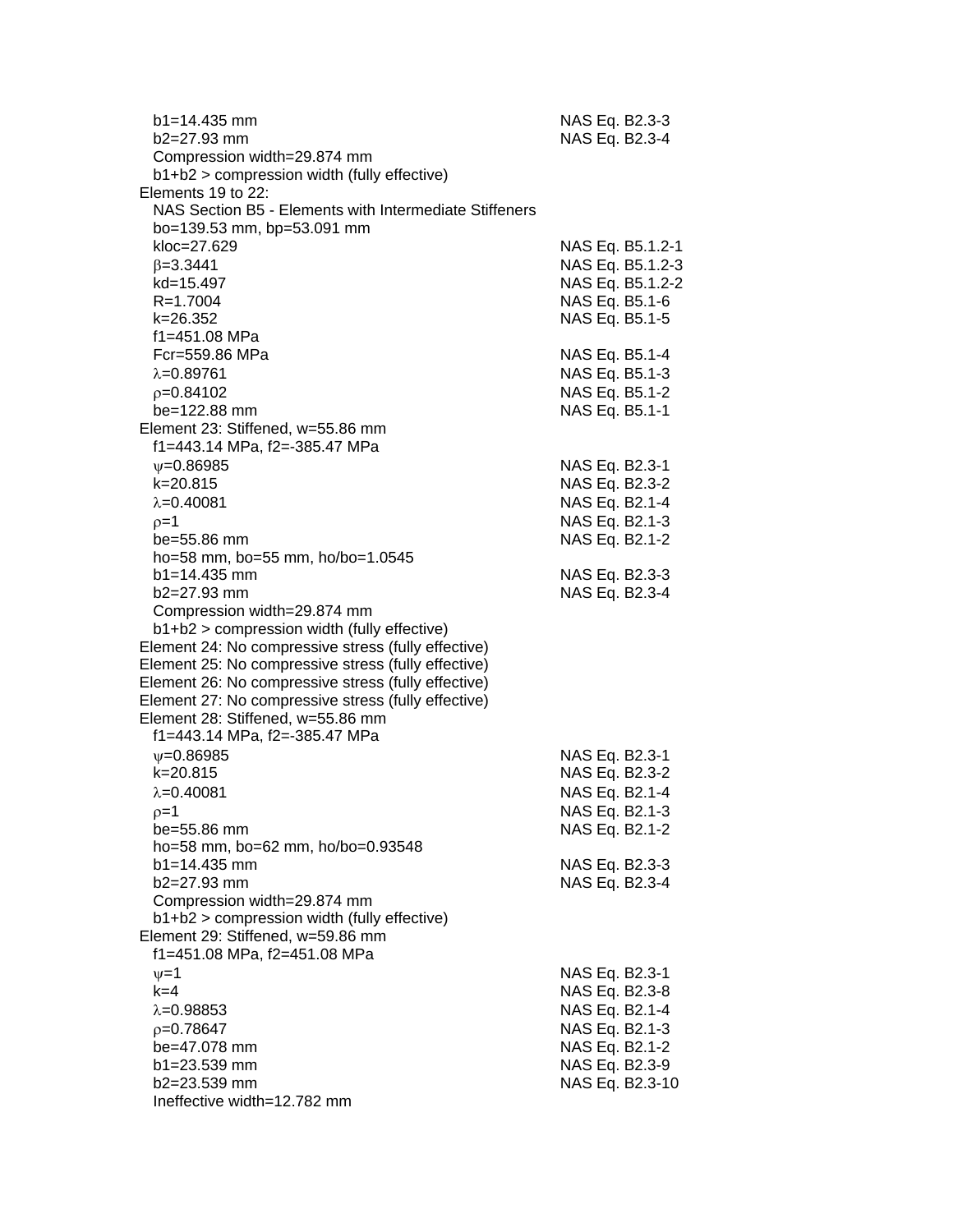| Element 30: Stiffened, w=8.7093 mm<br>f1=443.14 MPa, f2=313.95 MPa |                  |
|--------------------------------------------------------------------|------------------|
| $\nu = 0.70847$                                                    | NAS Eq. B2.3-1   |
| k=4.6326                                                           | NAS Eq. B2.3-8   |
| $\lambda = 0.13246$                                                | NAS Eq. B2.1-4   |
| $0=1$                                                              | NAS Eq. B2.1-3   |
| be=8.7093 mm                                                       | NAS Eq. B2.1-2   |
| $b1 = 3.8007$ mm                                                   | NAS Eq. B2.3-9   |
| b2=4.9087 mm                                                       | NAS Eq. B2.3-10  |
| b1+b2 > compression width (fully effective)                        |                  |
| Element 32: Unstiffened, w=14.68 mm                                |                  |
| f1=523.14 MPa, f2=311.14 MPa                                       |                  |
| $\nu = 0.59476$                                                    | NAS Eq. B3.2-1   |
| k=0.46986                                                          | NAS Eq. B3.2-3   |
| $\lambda = 0.76173$                                                | NAS Eq. B2.1-4   |
| $p = 0.93364$                                                      | NAS Eq. B2.1-3   |
| $b=13.706$ mm (ineffective width=0.97416 mm)                       | NAS Eq. B2.1-2   |
| Element 31: Check for lip stiffener reduction                      |                  |
| $S = 32.727$                                                       | NAS Eq. B4-7     |
| $w/t < 0.328S$ (no lip reduction)                                  |                  |
| Element 31: Stiffened, w=9.0837e-6 mm                              |                  |
| f1=311.14 MPa, f2=311.14 MPa                                       |                  |
| $v = 1$                                                            | NAS Eq. B2.3-1   |
| $k=4$                                                              | NAS Eq. B2.3-8   |
| $\lambda = 1.2459e - 7$                                            | NAS Eq. B2.1-4   |
| $p=1$                                                              | NAS Eq. B2.1-3   |
| be=9.0837e-6 mm                                                    | NAS Eq. B2.1-2   |
| b1=4.5419e-6 mm                                                    | NAS Eq. B2.3-9   |
| $b2=4.5419e-6$ mm                                                  | NAS Eq. B2.3-10  |
| b1+b2 > compression width (fully effective)                        |                  |
|                                                                    |                  |
| Center of gravity shift: y=1.946 mm                                |                  |
| Sxe=27114 mm^3, Fy=551.58 MPa                                      |                  |
| Mnx=14.956 kN-m                                                    | NAS Eq. C3.1.1-1 |
| $\Omega$ b=1.67, $\phi$ b=0.9                                      |                  |
| Positive Flexural Strength about Y-axis                            |                  |
| Effective width calculations for part 1: MSDECK                    |                  |
| Element 1: No compressive stress (fully effective)                 |                  |
| Element 2: No compressive stress (fully effective)                 |                  |
| Element 3: No compressive stress (fully effective)                 |                  |
| Element 4: No compressive stress (fully effective)                 |                  |
| Element 5: No compressive stress (fully effective)                 |                  |
| Element 6: No compressive stress (fully effective)                 |                  |
| Element 7: No compressive stress (fully effective)                 |                  |
| Element 8: No compressive stress (fully effective)                 |                  |
| Element 9: No compressive stress (fully effective)                 |                  |
| Element 10: No compressive stress (fully effective)                |                  |
| Element 11: No compressive stress (fully effective)                |                  |
| Element 12: No compressive stress (fully effective)                |                  |
| Element 13: No compressive stress (fully effective)                |                  |
| Element 14: No compressive stress (fully effective)                |                  |
| Element 15: No compressive stress (fully effective)                |                  |
| Element 16: Stiffened, w=3.1793e-5 mm                              |                  |
| f1=27.311 MPa, f2=27.311 MPa                                       |                  |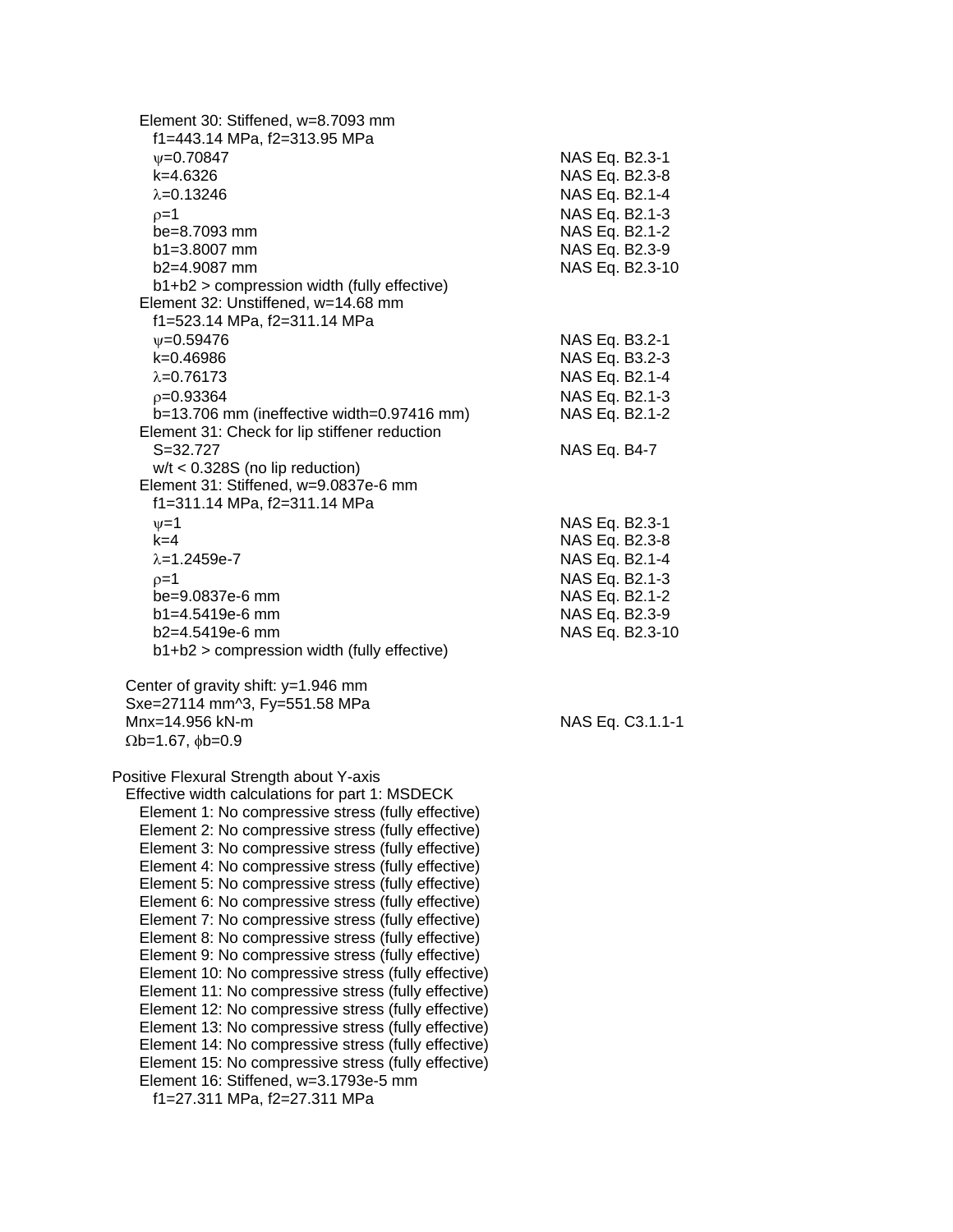| $\nu = 1$                                     | NAS Eq. B2.3-1  |
|-----------------------------------------------|-----------------|
| k=3.3567                                      | NAS Eq. B2.3-8  |
| $\lambda = 1.4103e-7$                         | NAS Eq. B2.1-4  |
| $0=1$                                         | NAS Eq. B2.1-3  |
| be=3.1793e-5 mm                               | NAS Eq. B2.1-2  |
| $b1 = 1.5897e-5$ mm                           | NAS Eq. B2.3-9  |
| b2=1.5897e-5 mm                               | NAS Eq. B2.3-10 |
| b1+b2 > compression width (fully effective)   |                 |
| Element 17: Stiffened, w=53.091 mm            |                 |
| f1=87.686 MPa, f2=28.029 MPa                  |                 |
| $V = 0.31965$                                 | NAS Eq. B2.3-1  |
| k=5.9905                                      | NAS Eq. B2.3-8  |
| $\lambda = 0.31587$                           | NAS Eq. B2.1-4  |
| $p=1$                                         | NAS Eq. B2.1-3  |
| be=53.091 mm                                  | NAS Eq. B2.1-2  |
| b1=19.807 mm                                  | NAS Eq. B2.3-9  |
| $b2 = 33.283$ mm                              | NAS Eq. B2.3-10 |
| $b1+b2$ > compression width (fully effective) |                 |
| Element 18: Stiffened, w=55.86 mm             |                 |
| f1=108.92 MPa, f2=88.482 MPa                  |                 |
| $V = 0.81238$                                 | NAS Eq. B2.3-1  |
| k=4.3885                                      | NAS Eq. B2.3-8  |
| $\lambda = 0.43276$                           | NAS Eq. B2.1-4  |
| $p=1$                                         | NAS Eq. B2.1-3  |
| be=55.86 mm                                   | NAS Eq. B2.1-2  |
| $b1 = 25.535$ mm                              | NAS Eq. B2.3-9  |
| b2=30.326 mm                                  | NAS Eq. B2.3-10 |
| b1+b2 > compression width (fully effective)   |                 |
| Element 19: Stiffened, w=53.091 mm            |                 |
| f1=169.37 MPa, f2=109.71 MPa                  |                 |
| $\psi = 0.64778$                              | NAS Eq. B2.3-1  |
| k=4.7918                                      | NAS Eq. B2.3-8  |
| $\lambda = 0.49084$                           | NAS Eq. B2.1-4  |
| $p=1$                                         | NAS Eq. B2.1-3  |
| be=53.091 mm                                  | NAS Eq. B2.1-2  |
| b1=22.57 mm                                   | NAS Eq. B2.3-9  |
| $b2 = 30.52$ mm                               | NAS Eq. B2.3-10 |
| $b1+b2$ > compression width (fully effective) |                 |
| Element 20: Stiffened, w=3.1793e-5 mm         |                 |
| f1=170.09 MPa, f2=170.09 MPa                  |                 |
| $\nu = 1$                                     | NAS Eq. B2.3-1  |
| k=3.3567                                      | NAS Eq. B2.3-8  |
| $\lambda = 3.5194e - 7$                       | NAS Eq. B2.1-4  |
| $p=1$                                         | NAS Eq. B2.1-3  |
| be=3.1793e-5 mm                               | NAS Eq. B2.1-2  |
| b1=1.5897e-5 mm                               | NAS Eq. B2.3-9  |
| b2=1.5897e-5 mm                               | NAS Eq. B2.3-10 |
| b1+b2 > compression width (fully effective)   |                 |
| Element 21: Stiffened, w=3.1793e-5 mm         |                 |
| f1=206.13 MPa, f2=206.13 MPa                  |                 |
| $\nu = 1$                                     | NAS Eq. B2.3-1  |
| $k = 3.3567$                                  | NAS Eq. B2.3-8  |
| $\lambda = 3.8744e - 7$                       | NAS Eq. B2.1-4  |
| $p=1$                                         | NAS Eq. B2.1-3  |
| be=3.1793e-5 mm                               | NAS Eq. B2.1-2  |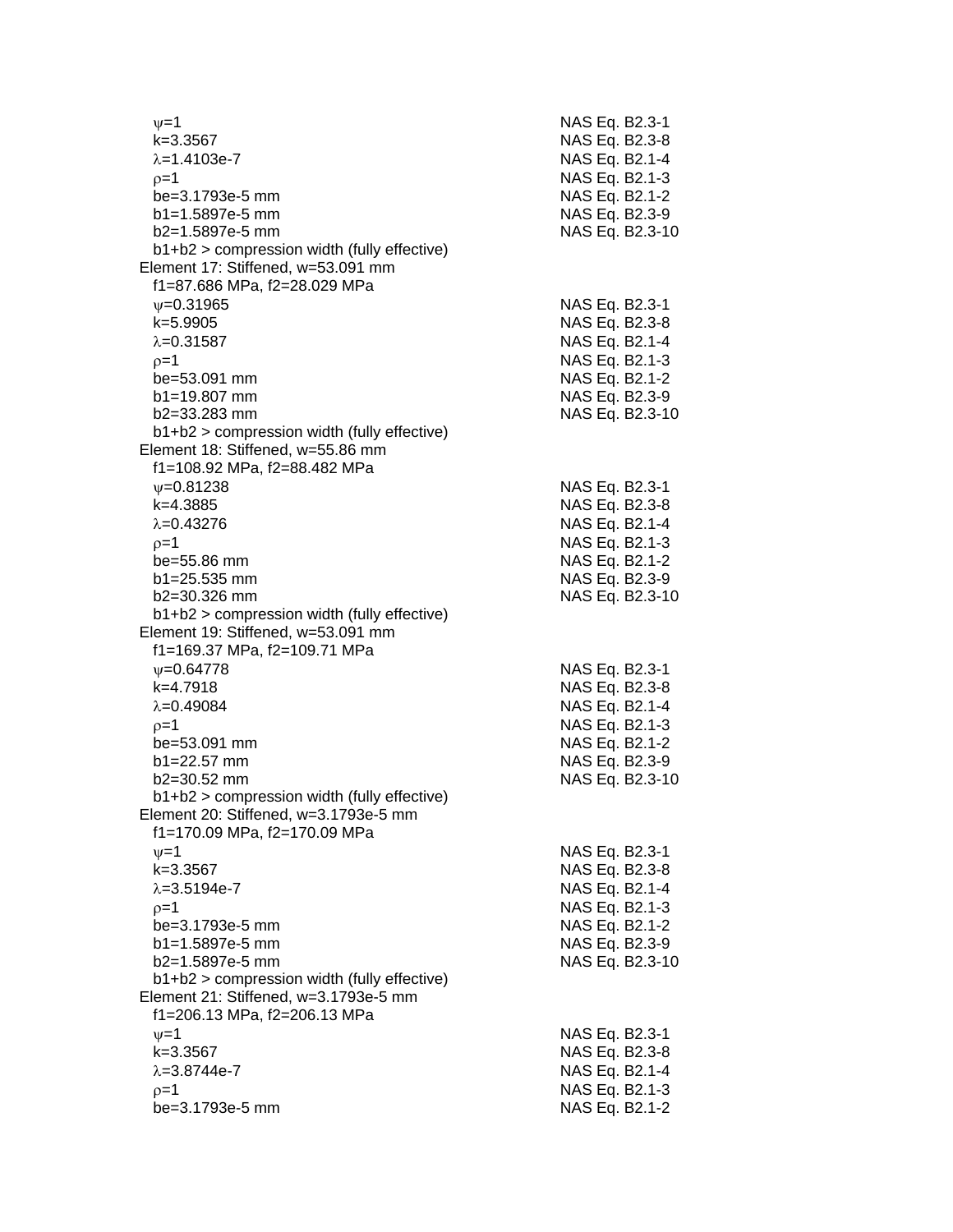| b1=1.5897e-5 mm<br>b2=1.5897e-5 mm<br>$b1+b2$ > compression width (fully effective) | NAS Eq. B2.3-9                   | NAS Eq. B2.3-10  |
|-------------------------------------------------------------------------------------|----------------------------------|------------------|
| Element 22: Stiffened, w=53.091 mm                                                  |                                  |                  |
| f1=266.5 MPa, f2=206.84 MPa                                                         |                                  |                  |
| $\psi = 0.77615$                                                                    | NAS Eq. B2.3-1                   |                  |
| k=4.4701                                                                            | NAS Eq. B2.3-8                   |                  |
| $\lambda = 0.63747$                                                                 | NAS Eq. B2.1-4                   |                  |
| $p=1$                                                                               | NAS Eq. B2.1-3                   |                  |
| be=53.091 mm                                                                        | NAS Eq. B2.1-2                   |                  |
| b1=23.873 mm                                                                        | NAS Eq. B2.3-9                   |                  |
| b2=29.217 mm                                                                        |                                  | NAS Eq. B2.3-10  |
| b1+b2 > compression width (fully effective)                                         |                                  |                  |
| Element 23: Stiffened, w=55.86 mm                                                   |                                  |                  |
| f1=287.73 MPa, f2=267.3 MPa                                                         |                                  |                  |
| $\psi = 0.92898$                                                                    | NAS Eq. B2.3-1                   |                  |
| k=4.1428                                                                            | NAS Eq. B2.3-8                   |                  |
| $\lambda = 0.72395$                                                                 | NAS Eq. B2.1-4                   |                  |
| $p=0.96155$                                                                         | NAS Eq. B2.1-3                   |                  |
| be=53.712 mm                                                                        | NAS Eq. B2.1-2                   |                  |
| $b1 = 25.935$ mm                                                                    | NAS Eq. B2.3-9                   |                  |
| b2=27.777 mm<br>Ineffective width=2.1479 mm                                         |                                  | NAS Eq. B2.3-10  |
| Elements 24 to 27:                                                                  |                                  |                  |
| NAS Section B5 - Elements with Intermediate Stiffeners                              |                                  |                  |
| bo=139.53 mm, bp=53.091 mm                                                          |                                  |                  |
| kloc=27.629                                                                         |                                  | NAS Eq. B5.1.2-1 |
| $\beta = 3.3441$                                                                    |                                  | NAS Eq. B5.1.2-3 |
| kd=15.497                                                                           |                                  | NAS Eq. B5.1.2-2 |
| $R = 1.7004$                                                                        | NAS Eq. B5.1-6                   |                  |
| k=26.352                                                                            | NAS Eq. B5.1-5                   |                  |
| f1=366.92 MPa                                                                       |                                  |                  |
| Fcr=559.86 MPa                                                                      | NAS Eq. B5.1-4                   |                  |
| $\lambda = 0.80956$                                                                 | NAS Eq. B5.1-3                   |                  |
| $p=0.89956$                                                                         | NAS Eq. B5.1-2                   |                  |
| $be = 131.43$ mm                                                                    | NAS Eq. B5.1-1                   |                  |
| Element 28: Stiffened, w=55.86 mm                                                   |                                  |                  |
| f1=466.55 MPa, f2=446.11 MPa                                                        |                                  |                  |
| $\psi = 0.9562$                                                                     | NAS Eq. B2.3-1                   |                  |
| k=4.0878                                                                            | NAS Eq. B2.3-8                   |                  |
| $\lambda = 0.92803$                                                                 | NAS Eq. B2.1-4                   |                  |
| $p=0.82211$                                                                         | NAS Eq. B2.1-3                   |                  |
| be=45.923 mm                                                                        | NAS Eq. B2.1-2                   |                  |
| $b1 = 22.469$ mm                                                                    | NAS Eq. B2.3-9                   |                  |
| $b2 = 23.454$ mm                                                                    |                                  | NAS Eq. B2.3-10  |
| Ineffective width=9.9372 mm                                                         |                                  |                  |
| Element 29: Stiffened, w=59.86 mm                                                   |                                  |                  |
| f1=534.61 MPa, f2=467.35 MPa                                                        |                                  |                  |
| $\psi = 0.87418$<br>k=4.2556                                                        | NAS Eq. B2.3-1                   |                  |
| $\lambda = 1.0433$                                                                  | NAS Eq. B2.3-8                   |                  |
|                                                                                     | NAS Eq. B2.1-4                   |                  |
| $p=0.75635$<br>be=45.275 mm                                                         | NAS Eq. B2.1-3                   |                  |
| b1=21.298 mm                                                                        | NAS Eq. B2.1-2<br>NAS Eq. B2.3-9 |                  |
| b2=23.978 mm                                                                        |                                  | NAS Eq. B2.3-10  |
|                                                                                     |                                  |                  |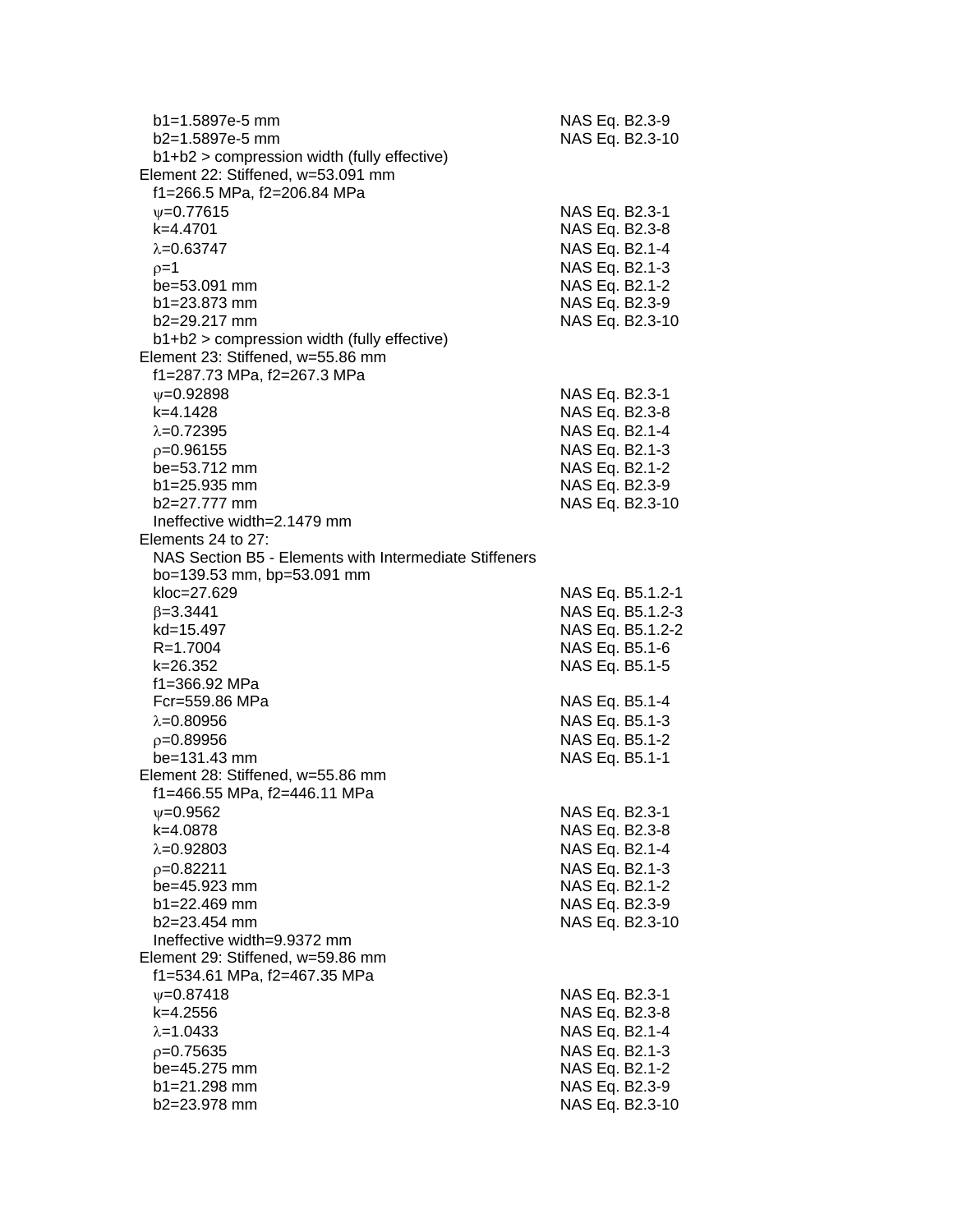| Ineffective width=14.585 mm<br>Element 30: Stiffened, w=8.7093 mm<br>f1=538.59 MPa, f2=535.41 MPa |                                  |
|---------------------------------------------------------------------------------------------------|----------------------------------|
| $\psi = 0.99408$<br>$k=4.0118$                                                                    | NAS Eq. B2.3-1<br>NAS Eq. B2.3-8 |
| $\lambda = 0.15693$                                                                               | NAS Eq. B2.1-4                   |
| $p=1$                                                                                             | NAS Eq. B2.1-3                   |
| be=8.7093 mm<br>$b1 = 4.3418$ mm                                                                  | NAS Eq. B2.1-2<br>NAS Eq. B2.3-9 |
| b2=4.3675 mm                                                                                      | NAS Eq. B2.3-10                  |
| b1+b2 > compression width (fully effective)                                                       |                                  |
| Element 32: Unstiffened, w=14.68 mm                                                               |                                  |
| f1=550.8 MPa, f2=544.36 MPa                                                                       |                                  |
| $\psi = 0.9883$                                                                                   | NAS Eq. B3.2-1                   |
| k=0.43083                                                                                         | NAS Eq. B3.2-3                   |
| $\lambda = 0.81626$                                                                               | NAS Eq. B2.1-4                   |
| $p=0.89491$                                                                                       | NAS Eq. B2.1-3                   |
| b=13.137 mm (ineffective width=1.5427 mm)                                                         | NAS Eq. B2.1-2                   |
| Element 31: Check for lip stiffener reduction                                                     |                                  |
| S=24.742                                                                                          | NAS Eq. B4-7                     |
| $w/t < 0.328S$ (no lip reduction)                                                                 |                                  |
| Element 31: Stiffened, w=9.0837e-6 mm<br>f1=544.36 MPa, f2=544.36 MPa                             |                                  |
| $v = 1$                                                                                           | NAS Eq. B2.3-1                   |
| $k = 4$                                                                                           | NAS Eq. B2.3-8                   |
| $\lambda = 1.6479e - 7$                                                                           | NAS Eq. B2.1-4                   |
| $p=1$                                                                                             | NAS Eq. B2.1-3                   |
| be=9.0837e-6 mm                                                                                   | NAS Eq. B2.1-2                   |
| $b1 = 4.5419e-6$ mm                                                                               | NAS Eq. B2.3-9                   |
| $b2=4.5419e-6$ mm                                                                                 | NAS Eq. B2.3-10                  |
| b1+b2 > compression width (fully effective)                                                       |                                  |
| Center of gravity shift: $x = -13.362$ mm                                                         |                                  |
| Sye=278620 mm^3, Fy=551.58 MPa                                                                    |                                  |
| Mny=153.68 kN-m                                                                                   | NAS Eq. C3.1.1-1                 |
| $\Omega$ b=1.67, $\phi$ b=0.9                                                                     |                                  |
| Negative Flexural Strength about Y-axis                                                           |                                  |
| Effective width calculations for part 1: MSDECK                                                   |                                  |
| Element 1: Unstiffened, w=13.828 mm                                                               |                                  |
| f1=550.78 MPa, f2=547.09 MPa                                                                      |                                  |
| $\psi = 0.99331$                                                                                  | NAS Eq. B3.2-1                   |
| k=0.43047                                                                                         | NAS Eq. B3.2-3                   |
| $\lambda = 0.76919$                                                                               | NAS Eq. B2.1-4                   |
| $p=0.92823$<br>$b=12.836$ mm (ineffective width=0.99241 mm)                                       | NAS Eq. B2.1-3<br>NAS Eq. B2.1-2 |
| Element 2: Check for lip stiffener reduction                                                      |                                  |
| $S = 24.698$                                                                                      | NAS Eq. B4-7                     |
| la=1011.5 mm^4                                                                                    | NAS Eq. B4-8                     |
| ls=311.4 mm^4                                                                                     |                                  |
| ds=3.9515 mm (lip ineffective width=8.8842 mm)                                                    | NAS Eq. B4-6                     |
| k=2.8405                                                                                          | NAS Table B4-1                   |
| Element 2: Partially stiffened, w=62.758 mm                                                       |                                  |
| f=546.29 MPa, k=2.8405                                                                            |                                  |
| $\lambda = 1.3534$                                                                                | NAS Eq. B2.1-4                   |
|                                                                                                   |                                  |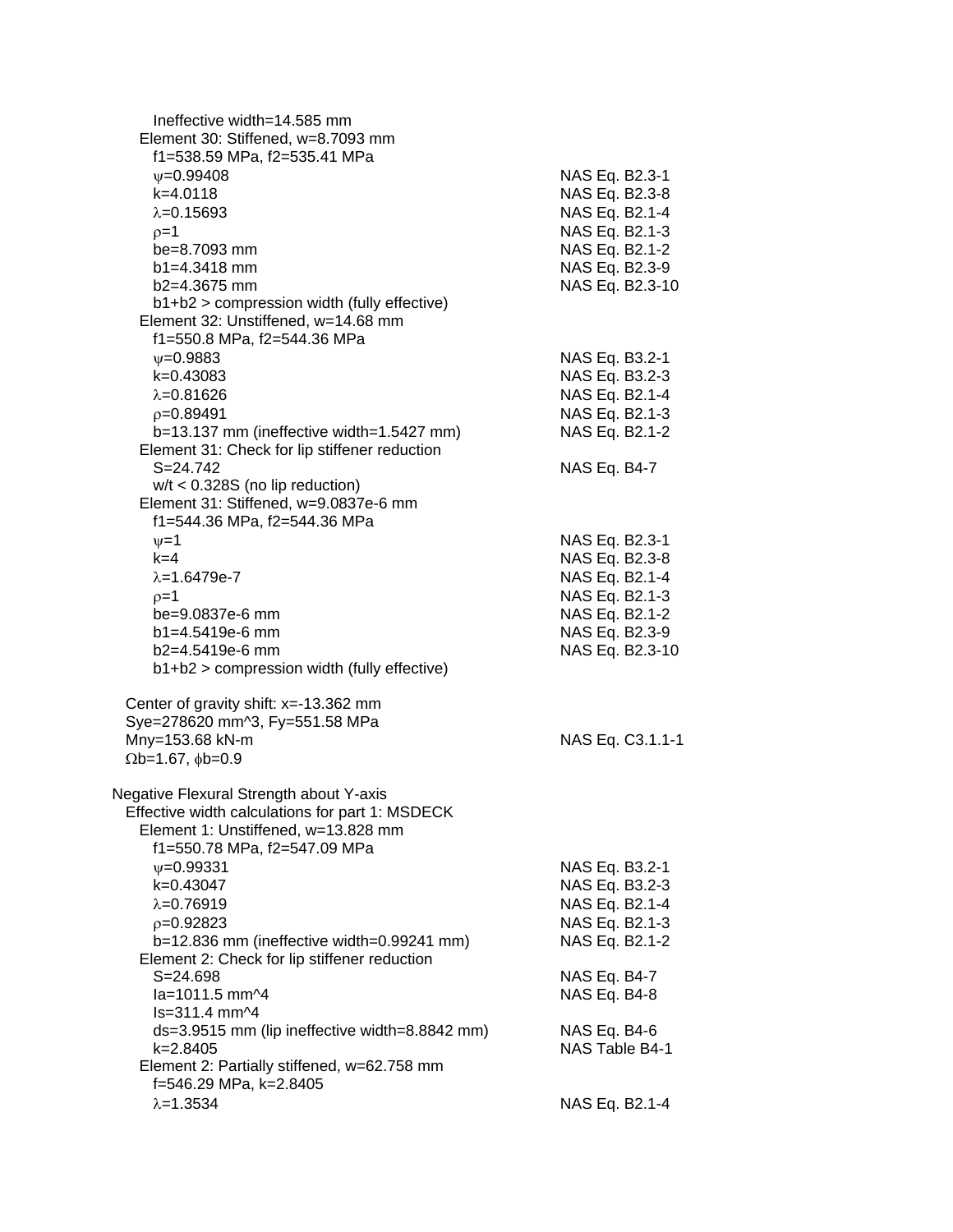| $p=0.61876$<br>b=38.832 mm (ineffective width=23.926 mm)<br>b1=5.9773 mm, b2=32.855 mm | NAS Eq. B2.1-3<br>NAS Eq. B2.1-2  |
|----------------------------------------------------------------------------------------|-----------------------------------|
| Element 3: Stiffened, w=55.86 mm<br>f1=476.34 MPa, f2=456.29 MPa                       |                                   |
| $\nu = 0.95792$                                                                        | NAS Eq. B2.3-1                    |
| k=4.0843                                                                               | NAS Eq. B2.3-8                    |
| $\lambda = 0.93811$                                                                    | NAS Eq. B2.1-4                    |
| $p=0.81599$                                                                            | NAS Eq. B2.1-3                    |
| be=45.581 mm                                                                           | NAS Eq. B2.1-2                    |
| $b1 = 22.321$ mm<br>$b2 = 23.26$ mm                                                    | NAS Eq. B2.3-9                    |
| Ineffective width=10.279 mm                                                            | NAS Eq. B2.3-10                   |
| Element 4: Stiffened, w=53.091 mm                                                      |                                   |
| f1=455.51 MPa, f2=396.99 MPa                                                           |                                   |
| $\psi = 0.87154$                                                                       | NAS Eq. B2.3-1                    |
| k=4.2612                                                                               | NAS Eq. B2.3-8                    |
| $\lambda = 0.8536$                                                                     | NAS Eq. B2.1-4                    |
| $p=0.86957$                                                                            | NAS Eq. B2.1-3                    |
| $be = 46.166$ mm                                                                       | NAS Eq. B2.1-2                    |
| $b1 = 21.69$ mm                                                                        | NAS Eq. B2.3-9                    |
| b2=24.476 mm                                                                           | NAS Eq. B2.3-10                   |
| Ineffective width=6.9245 mm                                                            |                                   |
| Element 5: Stiffened, w=3.1793e-5 mm<br>f1=396.29 MPa, f2=396.29 MPa                   |                                   |
| $\nu = 1$                                                                              | NAS Eq. B2.3-1                    |
| k=3.3567<br>$\lambda = 5.372e - 7$                                                     | NAS Eq. B2.3-8                    |
| $p=1$                                                                                  | NAS Eq. B2.1-4<br>NAS Eq. B2.1-3  |
| be=3.1793e-5 mm                                                                        | NAS Eq. B2.1-2                    |
| b1=1.5897e-5 mm                                                                        | NAS Eq. B2.3-9                    |
| b2=1.5897e-5 mm                                                                        | NAS Eq. B2.3-10                   |
| b1+b2 > compression width (fully effective)                                            |                                   |
| Element 6: Stiffened, w=3.1793e-5 mm<br>f1=360.94 MPa, f2=360.94 MPa                   |                                   |
| $\nu = 1$                                                                              | NAS Eq. B2.3-1                    |
| k=3.3567                                                                               | NAS Eq. B2.3-8                    |
| $\lambda = 5.1268e - 7$                                                                | NAS Eq. B2.1-4                    |
| $p=1$                                                                                  | NAS Eq. B2.1-3                    |
| be=3.1793e-5 mm                                                                        | NAS Eq. B2.1-2                    |
| b1=1.5897e-5 mm<br>b2=1.5897e-5 mm                                                     | NAS Eq. B2.3-9<br>NAS Eq. B2.3-10 |
| b1+b2 > compression width (fully effective)                                            |                                   |
| Element 7: Stiffened, w=53.091 mm                                                      |                                   |
| f1=360.24 MPa, f2=301.72 MPa                                                           |                                   |
| $\psi = 0.83756$                                                                       | NAS Eq. B2.3-1                    |
| k=4.3334                                                                               | NAS Eq. B2.3-8                    |
| $\lambda = 0.75275$                                                                    | NAS Eq. B2.1-4                    |
| $p=0.94021$                                                                            | NAS Eq. B2.1-3                    |
| be=49.916 mm                                                                           | NAS Eq. B2.1-2                    |
| b1=23.083 mm                                                                           | NAS Eq. B2.3-9                    |
| b2=26.833 mm                                                                           | NAS Eq. B2.3-10                   |
| Ineffective width=3.1744 mm                                                            |                                   |
| Element 8: Stiffened, w=55.86 mm                                                       |                                   |
| f1=300.94 MPa, f2=280.89 MPa                                                           |                                   |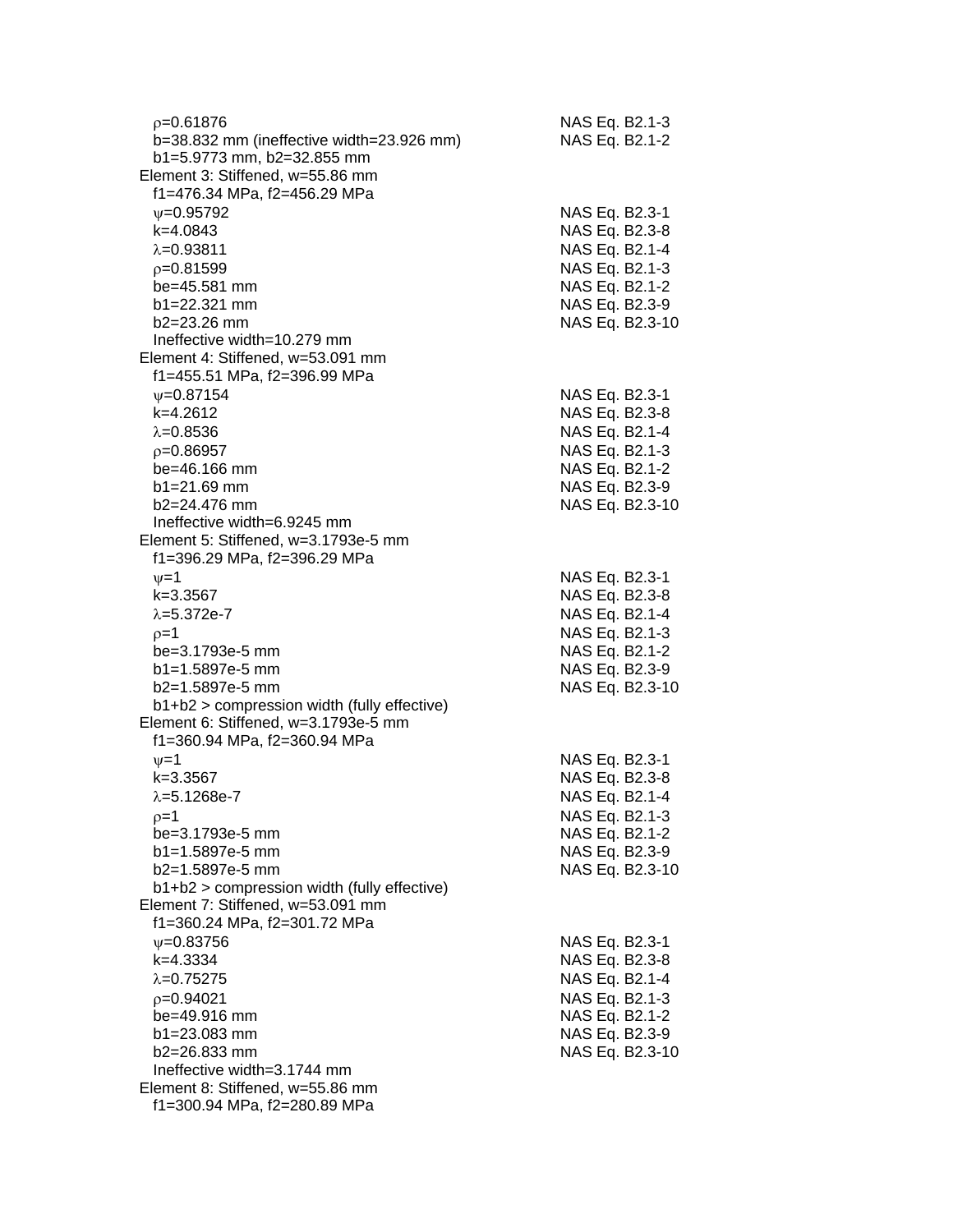| $\psi = 0.93339$                                       | NAS Eq. B2.3-1   |
|--------------------------------------------------------|------------------|
| k=4.1338                                               | NAS Eq. B2.3-8   |
| $\lambda = 0.74117$                                    | NAS Eq. B2.1-4   |
| $p=0.94873$                                            | NAS Eq. B2.1-3   |
| be=52.996 mm                                           | NAS Eq. B2.1-2   |
| $b1 = 25.644$ mm                                       | NAS Eq. B2.3-9   |
| $b2=27.352$ mm                                         | NAS Eq. B2.3-10  |
| Ineffective width=2.8639 mm                            |                  |
| Elements 9 to 12:                                      |                  |
| NAS Section B5 - Elements with Intermediate Stiffeners |                  |
| bo=139.53 mm, bp=53.091 mm                             |                  |
| kloc=27.629                                            | NAS Eq. B5.1.2-1 |
| $\beta = 3.3441$                                       | NAS Eq. B5.1.2-3 |
| kd=15.497                                              | NAS Eq. B5.1.2-2 |
| R=1.7004                                               | NAS Eq. B5.1-6   |
| k=26.352                                               | NAS Eq. B5.1-5   |
| f1=203.22 MPa<br>Fcr=559.86 MPa                        |                  |
|                                                        | NAS Eq. B5.1-4   |
| $\lambda = 0.60248$                                    | NAS Eq. B5.1-3   |
| $p=1$ (fully effective)                                |                  |
| Element 13: Stiffened, w=55.86 mm                      |                  |
| f1=125.54 MPa, f2=105.5 MPa                            |                  |
| $\psi = 0.84033$                                       | NAS Eq. B2.3-1   |
| $k=4.3275$                                             | NAS Eq. B2.3-8   |
| $\lambda = 0.46788$                                    | NAS Eq. B2.1-4   |
| $p=1$                                                  | NAS Eq. B2.1-3   |
| be=55.86 mm                                            | NAS Eq. B2.1-2   |
| $b1 = 25.865$ mm<br>b2=29.995 mm                       | NAS Eq. B2.3-9   |
| $b1+b2$ > compression width (fully effective)          | NAS Eq. B2.3-10  |
| Element 14: Stiffened, w=53.091 mm                     |                  |
| f1=104.71 MPa, f2=46.198 MPa                           |                  |
| $\psi = 0.44118$                                       | NAS Eq. B2.3-1   |
| k=5.4667                                               | NAS Eq. B2.3-8   |
| $\lambda = 0.36134$                                    | NAS Eq. B2.1-4   |
| $p=1$                                                  | NAS Eq. B2.1-3   |
| $be = 53.091$ mm                                       | NAS Eq. B2.1-2   |
| $b1 = 20.748$ mm                                       | NAS Eq. B2.3-9   |
| b2=32.342 mm                                           | NAS Eq. B2.3-10  |
| b1+b2 > compression width (fully effective)            |                  |
| Element 15: Stiffened, w=3.1793e-5 mm                  |                  |
| f1=45.493 MPa, f2=45.493 MPa                           |                  |
| $\nu = 1$                                              | NAS Eq. B2.3-1   |
| $k = 3.3567$                                           | NAS Eq. B2.3-8   |
| $\lambda = 1.8201e-7$                                  | NAS Eq. B2.1-4   |
| $p=1$                                                  | NAS Eq. B2.1-3   |
| be=3.1793e-5 mm                                        | NAS Eq. B2.1-2   |
| $b1 = 1.5897e-5$ mm                                    | NAS Eq. B2.3-9   |
| b2=1.5897e-5 mm                                        | NAS Eq. B2.3-10  |
| b1+b2 > compression width (fully effective)            |                  |
| Element 16: Stiffened, w=3.1793e-5 mm                  |                  |
| f1=10.145 MPa, f2=10.145 MPa                           |                  |
| $v = 1$                                                | NAS Eq. B2.3-1   |
| k=3.3567                                               | NAS Eq. B2.3-8   |
| $\lambda = 8.5954e-8$                                  | NAS Eq. B2.1-4   |
|                                                        |                  |